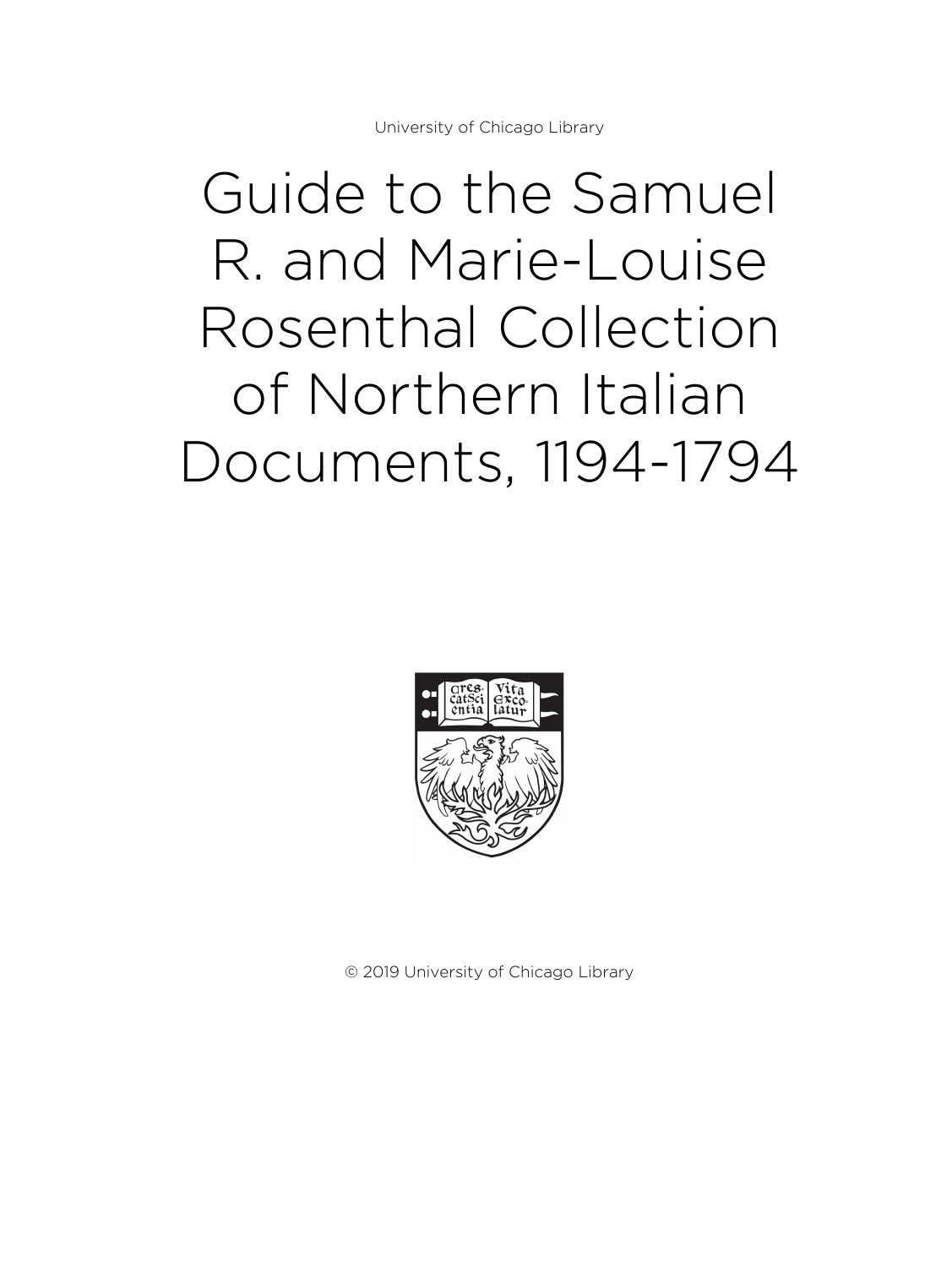# **Table of Contents**

| Descriptive Summary      |  |
|--------------------------|--|
| Information on Use       |  |
| Access                   |  |
| Citation                 |  |
| Scope Note               |  |
| <b>Related Resources</b> |  |
| Subject Headings         |  |
| <b>INVENTORY</b>         |  |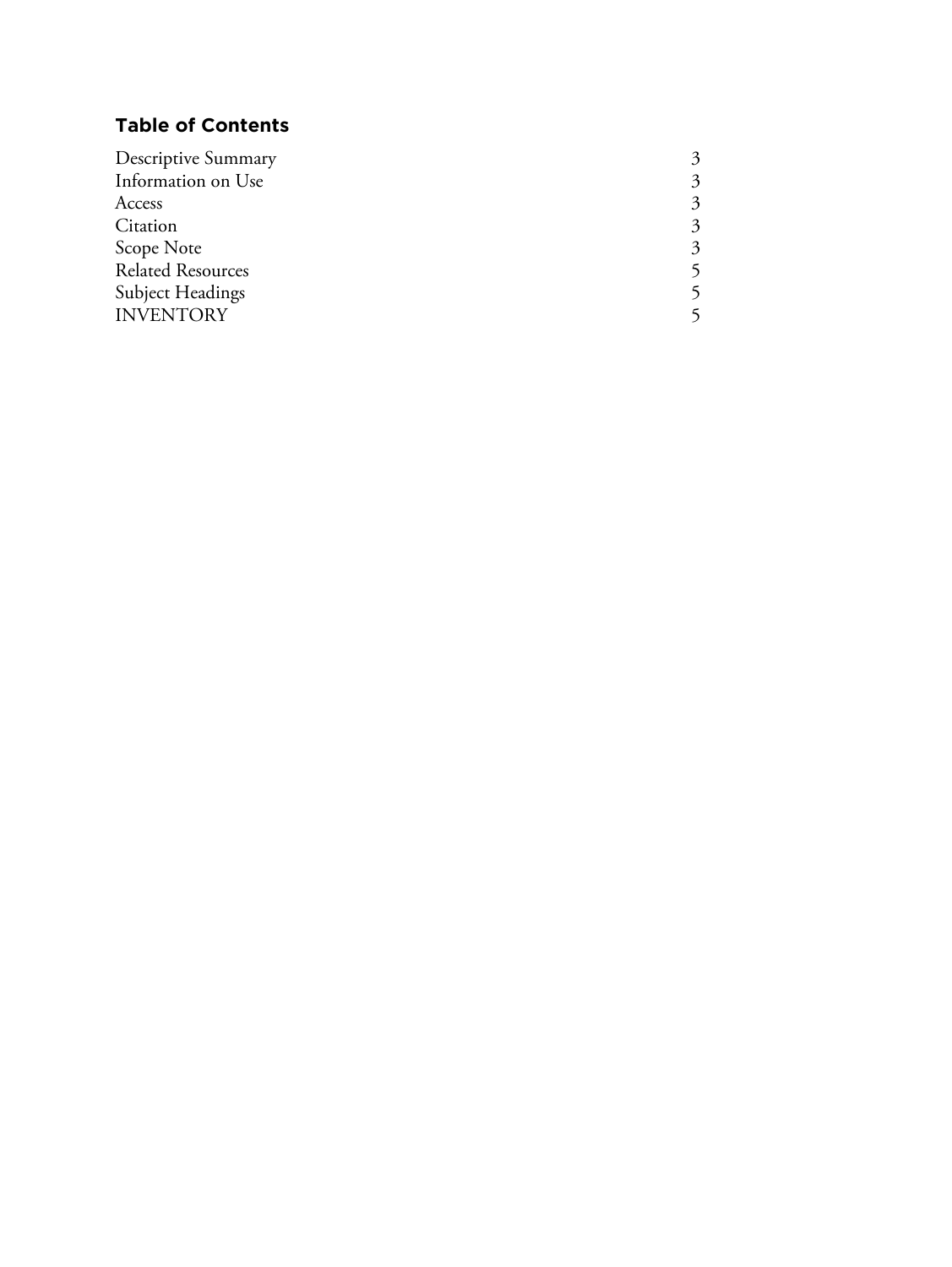## **Descriptive Summary**

| <b>Identifier</b> | <b>ICU.SPCL.ROSENTHALMSS</b>                                                                                                                                                                                        |
|-------------------|---------------------------------------------------------------------------------------------------------------------------------------------------------------------------------------------------------------------|
| <b>Title</b>      | Rosenthal, Samuel R. and Marie-Louise. Collection of Northern Italian<br>Documents                                                                                                                                  |
| <b>Date</b>       | 1194-1794                                                                                                                                                                                                           |
| <b>Size</b>       | 2454 manuscripts                                                                                                                                                                                                    |
| <b>Repository</b> | Special Collections Research Center<br>University of Chicago Library<br>1100 East 57th Street<br>Chicago, Illinois 60637 U.S.A.                                                                                     |
| <b>Abstract</b>   | The Samuel R. and Marie-Louise Rosenthal Collection of Northern Italian<br>Documents is a group of 2,455 legal manuscripts, nearly all notorial, dating<br>from the late-twelfth century to the eighteenth century. |

## **Information on Use**

# **Access**

The collection is open for research.

# **Citation**

When quoting material from this collection, the preferred citation is: Samuel R. and Marie-Louise. Collection of Northern Italian Documents, Ms #, Special Collections Research Center, University of Chicago Library

# **Scope Note**

The Samuel R. and Marie-Louise Rosenthal Collection of Northern Italian Documents is a group of 2,455 legal manuscripts, nearly all notorial, dating from the late-twelfth century to the eighteenth century.

The Rosenthal collection is particularly rich in materials documenting families and legal transactions in Verona, Padua, Treviso, Venice, and other cities of the Veneto. Landowning families whose names figure prominently in the collection include Baiamonte, Castello, Gandolfi, Persico and Riprandi, Rambaldi, Sagramoso, Spolverini, Tarengo, Tramarini, Vallisnieri, Aproino, Sessa, Barbarigo, Mocenigo, Priuli, and Raspi.

The documents in the Rosenthal collection are concerned with a wide array of legal acts and transactions, but especially with the transmission of land and property through land sales, leases, rents and exchanges, loans, debts and payments, dowries, testaments, and divisions of family patrimonies. The collection also contains legal instruments such as arbitration agreements,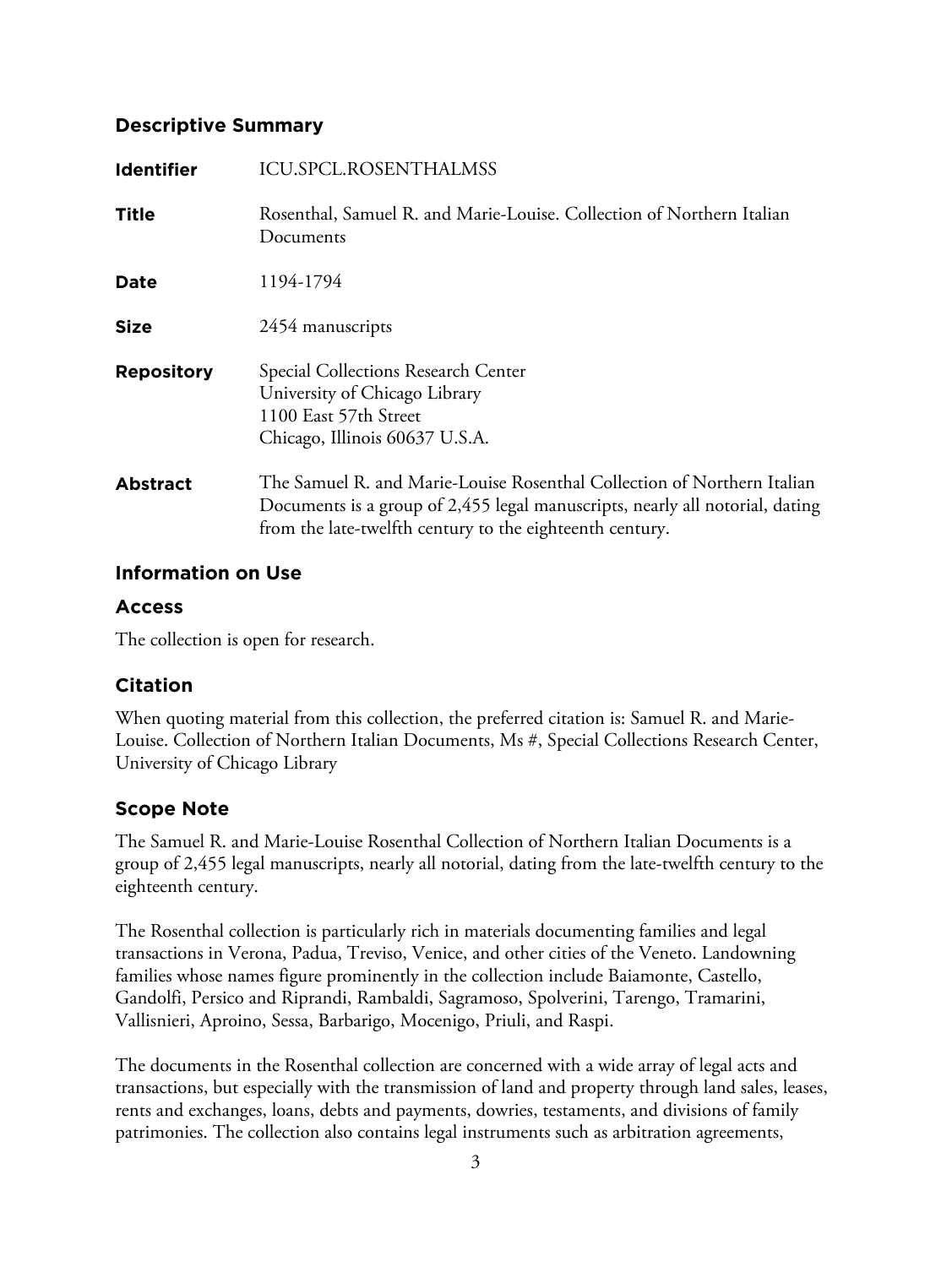compromises, and decisions in lawsuits that affected the disposition of patrimonies. Nearly all of the documents are in legal Latin. Those in Italian, generally Venetian in origin and mostly post-1550, translate verbatim the Roman legal terminology.

Documents in the Rosenthal collection for the most part were commissioned by large landowning families as proof of legitimate title to property or to serve as the verification of tenures.

When land was sold, inherited, given in dowry, or renounced, the prior notorial instruments associated with the property passed into the hands of the new owner.

In this fashion the noble families of northern Italy gradually built up large collections of parchments pertaining to the collective patrimony, documents from a variety of sources that traced the accumulation, management, dispersal, and transmission of wealth over several generations.

Four smaller, distinct subsections complete the Rosenthal collection. The first is a group of Venetian ducal bulls issued from 1339 to 1596 and documenting public pronouncements by the doge of Venice on legal issues such as the validation of a testament or confirmation of a land transaction. A second non-notorial collection is composed of ducal documents dating from the eighteenth century that are administrative in origin and consist of short letters to governors and officials in the Venetian territorial dominion on military and fiscal affairs.

The final section of the collection comprises two groups of papal bulls that are distinct from each other and from the vast majority of the parchments. One group on heresy and the Reformation in Cologne provides a vivid picture of the Counter-Reformation papacy; the other is concerned largely with relations between the papacy and the city of Genoa in the sixteenth century, particularly as regards the construction of warships to lead an anti-Turkish fleet.

Provenance and Acquisition

The initial 2,452 documents in the Rosenthal collection were formerly in the possession of the notable nineteenth-century English antiquary Sir Thomas Phillipps (1792-1872). In the preface to the catalogue of his library, Phillipps explained his passion for collecting and his eclectic approach to the acquisition of manuscripts and rare books:

In amassing my Collection of MSS. I commenced with purchasing everything that lay within my reach, to which I was instigated by reading various accounts of the destruction of valuable MSS. As in the beginning of any undertaking few persons are sufficiently masters of their subject as to judge unerringly what may be done & what not done so with regard to myself; I had not the ability to select, nor the resolution to let anything escape because it was of trifling value.

Phillipps' passion was such that he amassed some 60,000 manuscripts and 50,000 printed works, one of the largest private collections in history. His eclecticism was such that he purchased not only the classes of precious manuscripts sought by antiquaries and collectors, illuminated and literary works, classics, local histories, genealogies, and heraldry, but also commonly neglected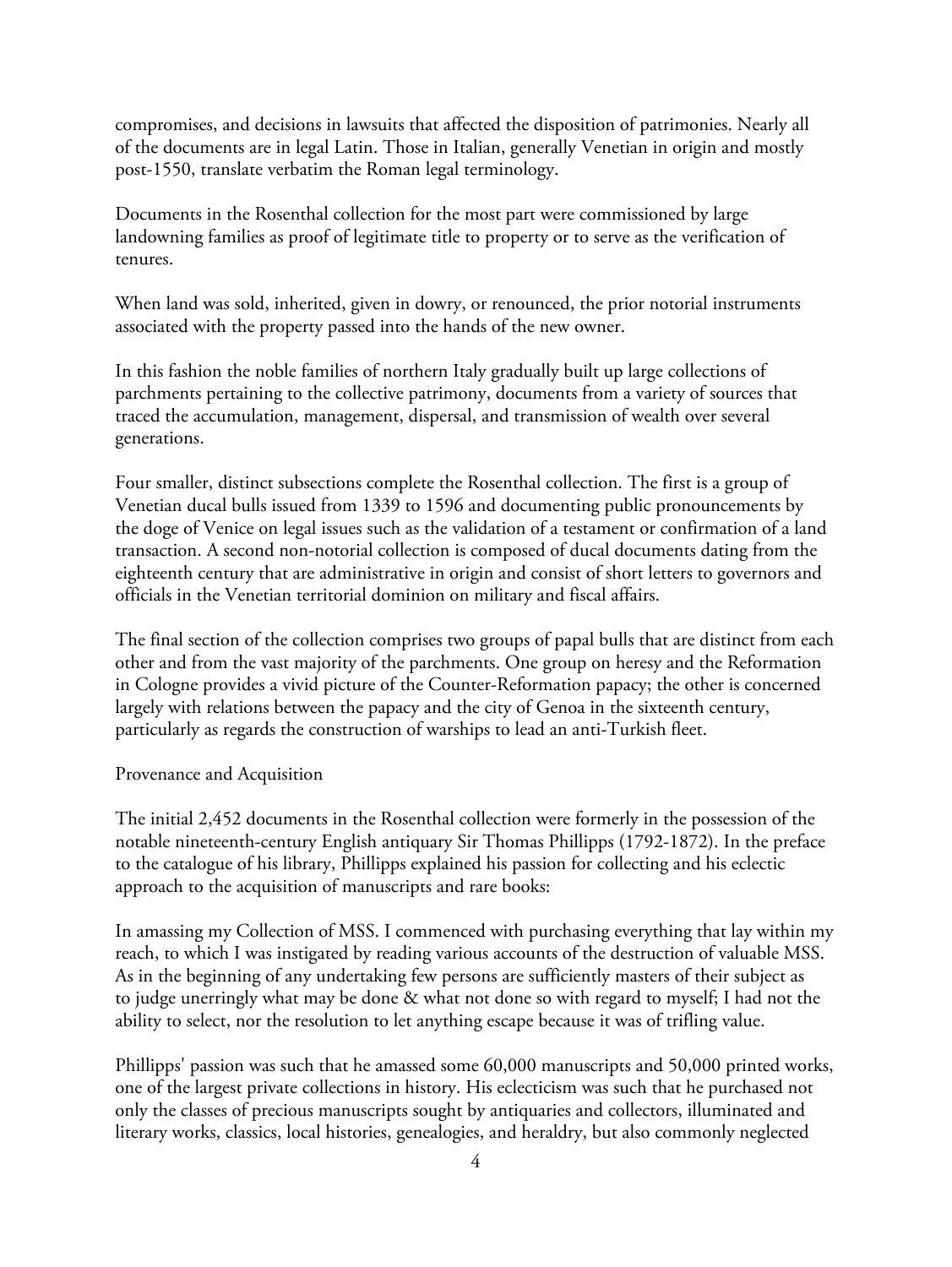pieces such as notorial documents. The extensive groups of notorial manuscripts acquired by Phillipps from Italian sources were among the very few such notorial collections ever to be taken out of Italy.

After Phillipps' death in 1872, the problem of the maintenance of his massive and largely unorganized collection became acute. In 1885 the heirs received permission from the courts to dispose of the manuscripts and some books and prints. It appears that one block of Veneto manuscripts was auctioned to an American buyer, Adolph Sutro of San Francisco, in the next few years, possibly in the Sotheby sales of 1893-1898.

A succession of auctions and private sales reduced the estate markedly, but even so a considerable body remained in the hands of Phillipps' heirs until 1946, when the collection was sold en bloc to the London booksellers William H. Robinson, Ltd. The pieces now in the Rosenthal collection, still unsold two decades later, passed to New York bookdealer H. P. Kraus in 1978. In the fall of 1982, the University of Chicago Library purchased the collection from H. P. Kraus and incorporated it within the manuscript holdings of the Department of Special Collections. The acquisition of this important collection of historical documents was made possible by a gift from two generous friends of the Library, Samuel R. and Marie-Louise Rosenthal, for whom the collection was named.

Manuscripts 2454 and 2455 have the same provenance as those in the main body of the collection and were purchased by the University of Chicago in 1984.

Additional Description

Descriptions of individual documents may be found in the searchable Rosenthal Collection Database, which may be browsed by date, name, place, and subject.

In 1984, the Department of Special Collections published a guide to the Rosenthal Collection, Historical Documents from Northern Italy: The Samuel R. and Marie-Louise Rosenthal Collection (University of Chicago Library, 1984). Copies of this guide are available from the Special Collections Research Center.

# **Related Resources**

Browse finding aids by topic.

# **Subject Headings**

• Manuscripts, Latin (Medieval and modern) -- Italy

# **INVENTORY**

**Box 1 Folder 1** Rosenthal Ms 1

- Date: 1492-02-24
- Place Where: Verona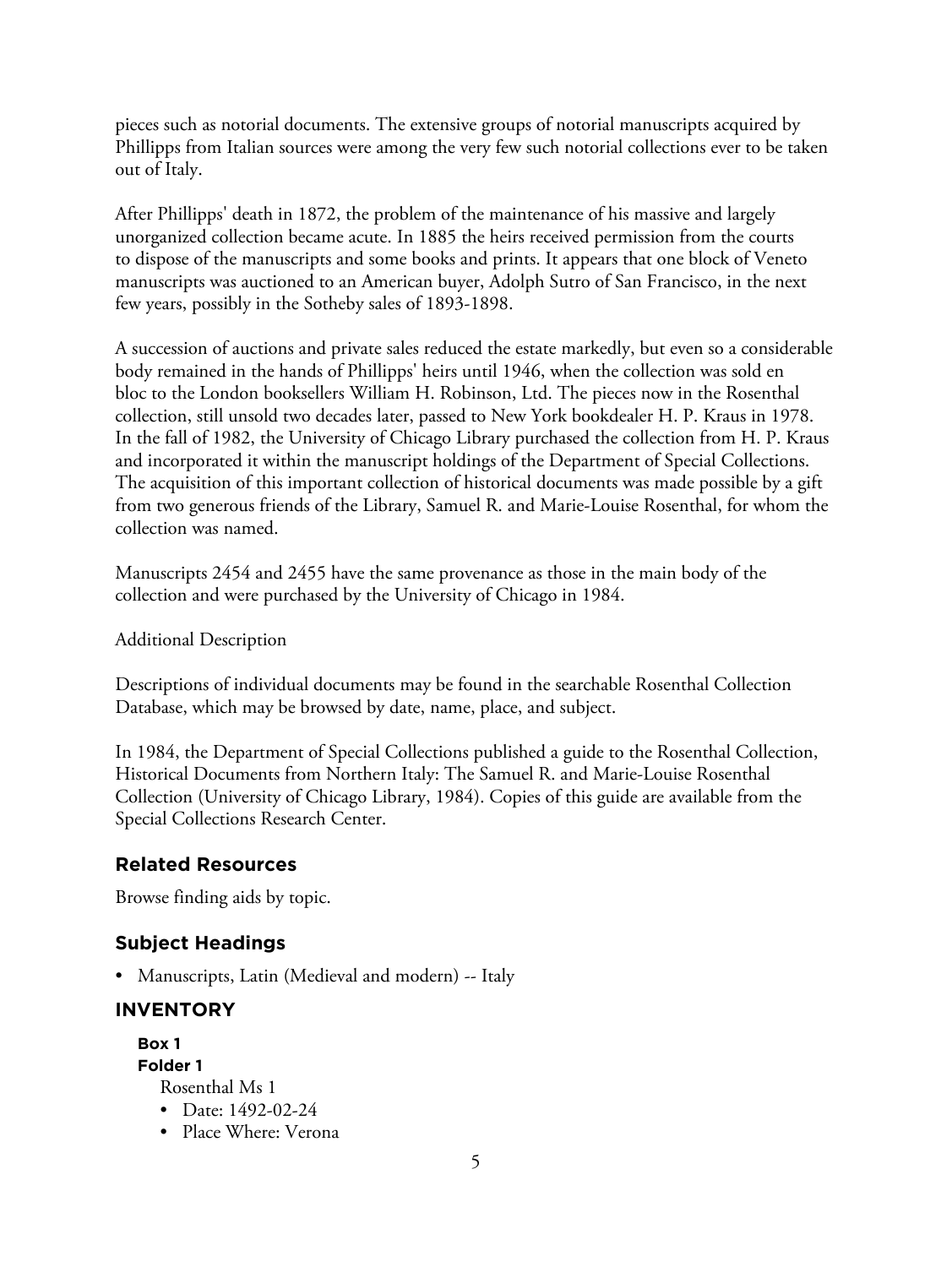- Subject: Brothers divide patrimony
- First Party: Tramarini
- Place About: Verona
- Type: Veronese Notarial Documents

**Folder 1**

Rosenthal Ms 2

- Date: 1497-09-14
- Place Where: Verona
- Subject: Testament
- First Party: Tramarini
- Second Party: Sagramoso
- Type: Veronese Notarial Documents

#### **Box 1**

**Folder 1**

Rosenthal Ms 3

- Date: 1519-06-30
- Place Where: Verona
- Subject: Testament
- First Party: Tramarini
- Type: Veronese Notarial Documents

#### **Box 1**

**Folder 1**

Rosenthal Ms 4

- Date: 1425-12-18
- Place Where: Verona
- Subject: Land exchange
- First Party: Fracastoro
- Second Party: Da Poiana
- Place About: Poiana
- Type: Veronese Notarial Documents

**Box 1**

**Folder 1**

Rosenthal Ms 5

- Date: 1500-04-27
- Place Where: Verona
- Subject: Payment of dowry
- First Party: Crassi
- Second Party: Cagalli
- Type: Veronese Notarial Documents

**Box 1**

#### **Folder 1**

- Date: 1537-10-19
- Place Where: Verona
- Subject: Land transfer for debt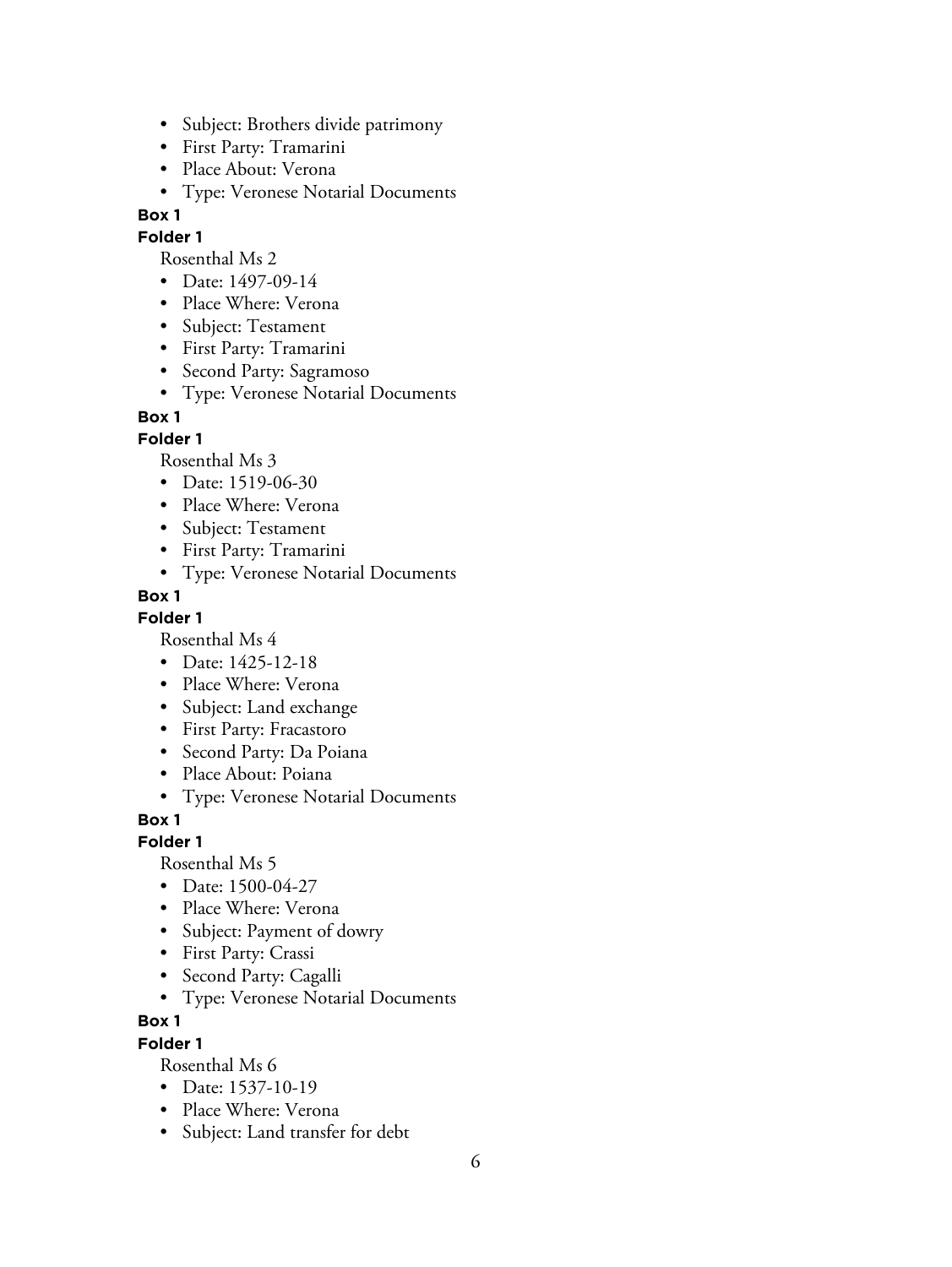- First Party: Pellegrini
- Second Party: Tramarini
- Place About: Poiana
- Type: Veronese Notarial Documents

#### **Folder 1**

Rosenthal Ms 7

- Date: 1507-08-28
- Place Where: Verona
- Subject: Sale of Patrimony to brother
- First Party: Tramarini
- Place About: Verona
- Type: Veronese Notarial Documents

## **Box 1**

## **Folder 1**

Rosenthal Ms 8

- Date: 1545-02-10
- Place Where: Verona
- Subject: Debt payment to brother
- First Party: Risari
- Place About: Palu
- Type: Veronese Notarial Documents

#### **Box 1**

#### **Folder 1**

Rosenthal Ms 9

- Date: 1525-12-18
- Place Where: Verona
- Subject: Land investiture
- First Party: Fracastoro
- Second Party: Da Poiana
- Place About: Poiana
- Type: Veronese Notarial Documents

## **Box 1**

## **Folder 1**

Rosenthal Ms 10

- Date: 1540-02-17
- Place Where: Verona
- Subject: Renewal of investiture
- First Party: Dalla Sega
- Second Party: Tramarini
- Place About: Poiana
- Type: Veronese Notarial Documents

**Box 1**

#### **Folder 1**

Rosenthal Ms 11

• Date: 1499-02-05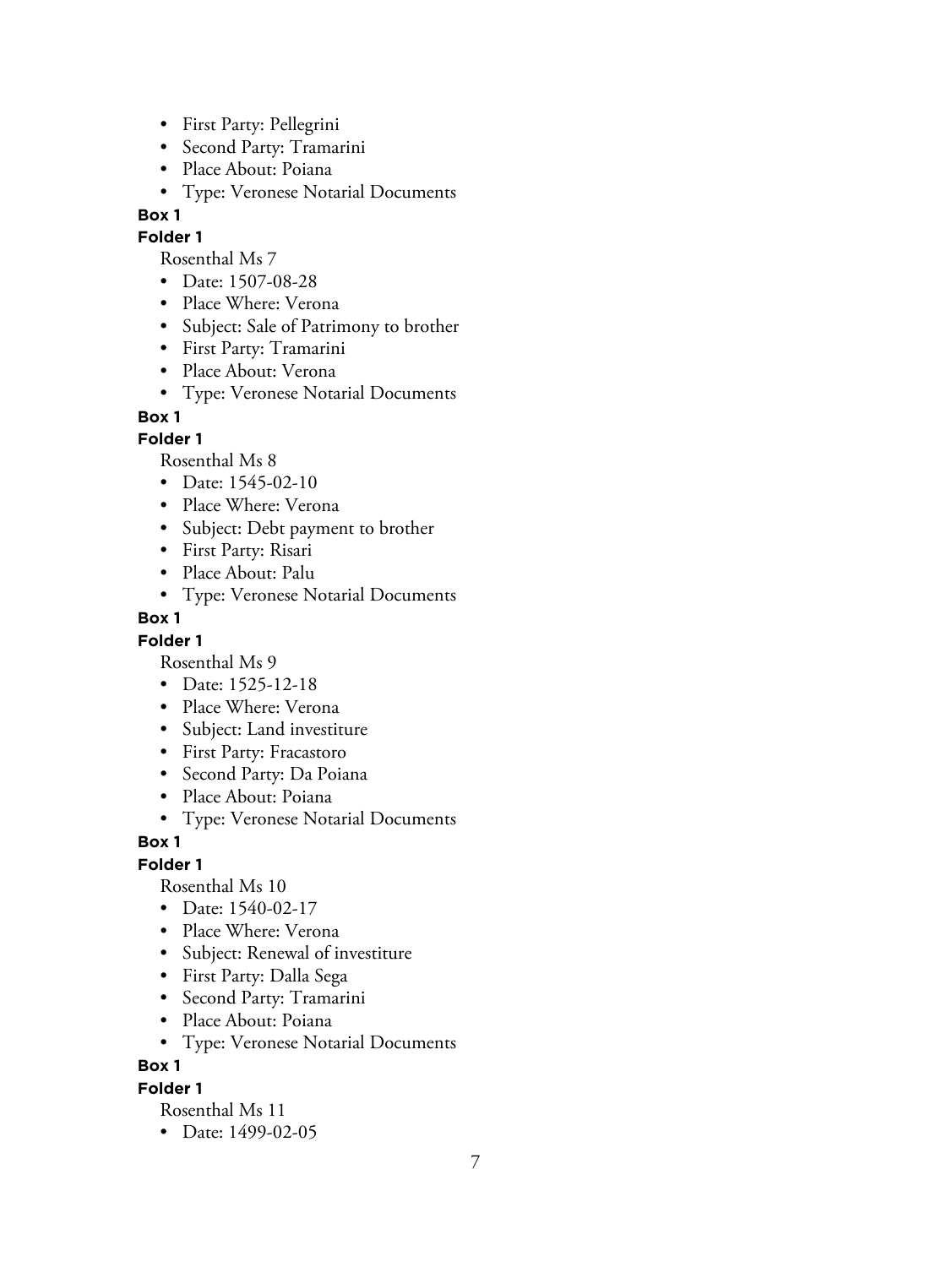- Place Where: Verona
- Subject: Land sale between brothers
- First Party: Tramarini
- Place About: Verona
- Type: Veronese Notarial Documents

## **Folder 1**

Rosenthal Ms 12

- Date: 1506-05-20
- Place Where: Verona
- Subject: Dowry confession
- First Party: Tramarini
- Second Party: Brusati
- Type: Veronese Notarial Documents

#### **Box 1**

#### **Folder 1**

Rosenthal Ms 13

- Date: circa 1510
- Place Where: Verona
- Subject: Claim intestate's inheritance
- First Party: Cagalee
- Second Party: Grassi
- Place About: Verona
- Type: Veronese Notarial Documents

#### **Box 1**

## **Folder 1**

Rosenthal Ms 14

- Date: 1534-05-04
- Place Where: Verona
- Subject: Land sale
- First Party: Tramarini
- Second Party: Priest
- Place About: Verona
- Type: Veronese Notarial Documents

## **Box 1**

## **Folder 1**

Rosenthal Ms 15

- Date: 1534-05-04
- Place Where: Verona
- Subject: Land investiture
- First Party: Priest
- Second Party: Orlandi
- Place About: Verona
- Type: Veronese Notarial Documents

## **Box 1**

#### **Folder 2**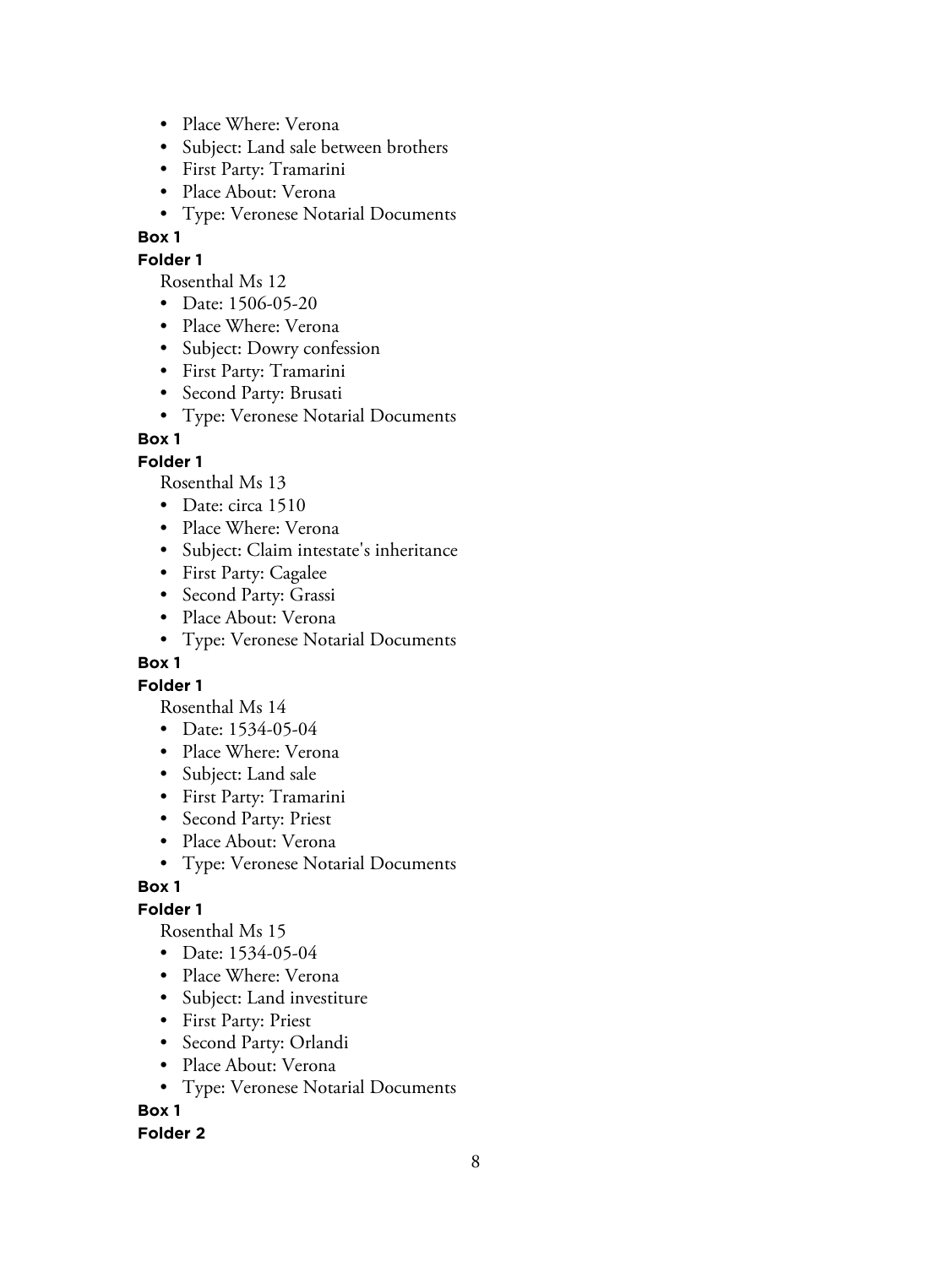Rosenthal Ms 16

- Date: 1446-08-20
- Place Where: Verona
- Subject: Land investiture
- First Party: Tramarini
- Second Party: S M Zevio
- Place About: Verona
- Type: Veronese Notarial Documents

#### **Box 1**

#### **Folder 2**

Rosenthal Ms 17

- Date: 1491-01-08
- Place Where: Verona
- Subject: Land investiture
- First Party: Tramarini
- Second Party: Da illasi
- Place About: Illasi
- Type: Veronese Notarial Documents

## **Box 1**

#### **Folder 2**

Rosenthal Ms 18

- Date: 1444-12-12
- Place Where: Verona
- Subject: Debt payment
- First Party: Coimi
- Second Party: Tramarini
- Type: Veronese Notarial Documents

## **Box 1**

## **Folder 2**

Rosenthal Ms 19

- Date: 1504-02-01
- Place Where: Verona
- Subject: Land investiture
- First Party: Tramarini
- Second Party: Del Palu
- Place About: Palu
- Type: Veronese Notarial Documents

## **Box 1**

#### **Folder 2**

- Date: 1502-02-12
- Place Where: Verona
- Subject: Land sale
- First Party: Castelrotto
- Second Party: Tramarini
- Place About: Valpolicella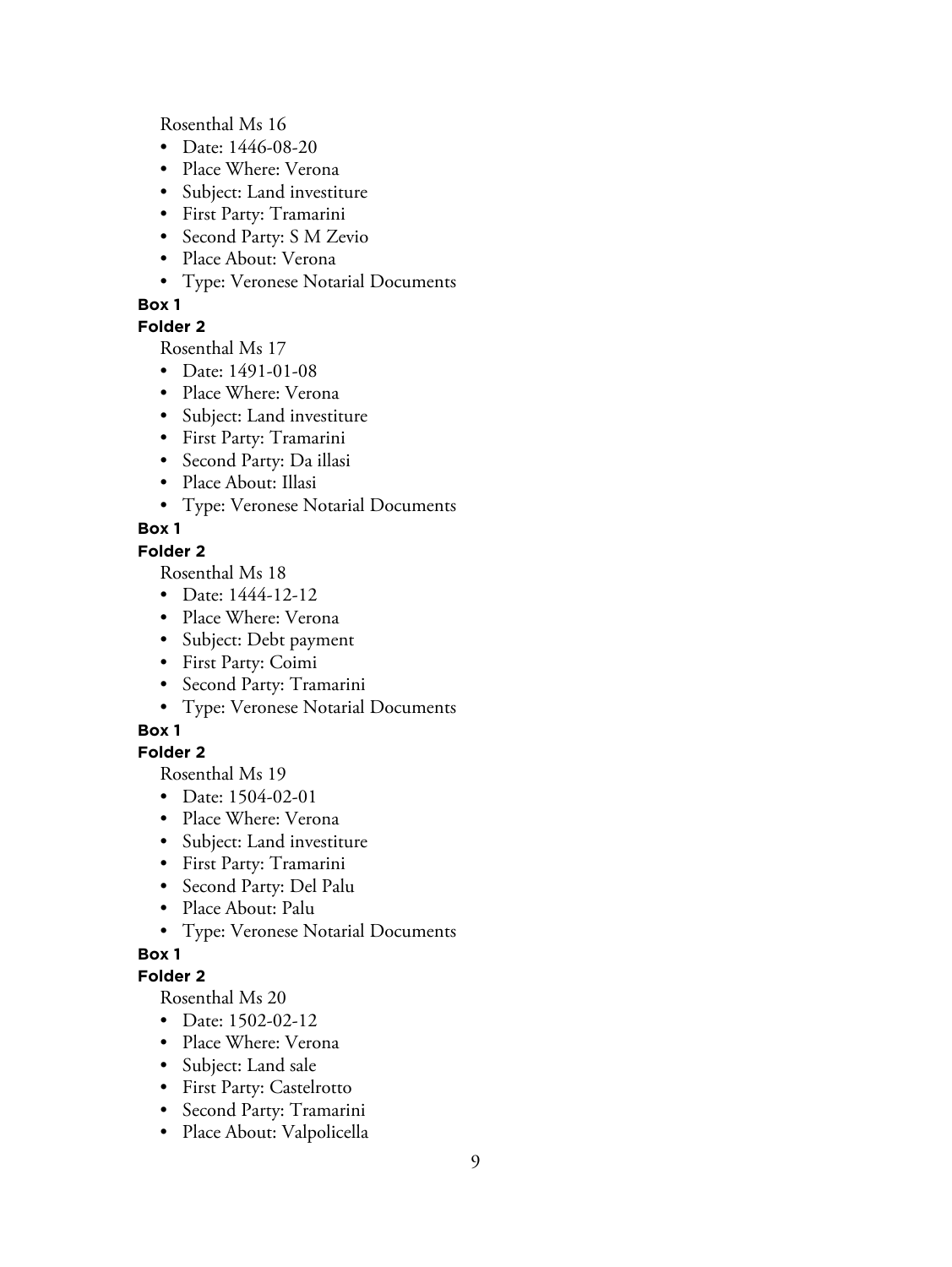• Type: Veronese Notarial Documents

#### **Box 1**

## **Folder 2**

Rosenthal Ms 21

- Date: 1494-03-18
- Place Where: Verona
- Subject: Dowry confession
- First Party: Broilo
- Second Party: Crassi
- Type: Veronese Notarial Documents

**Box 1**

## **Folder 2**

Rosenthal Ms 22

- Date: 1509-08-20
- Place Where: Verona
- Subject: Donation between brothers
- First Party: Tramarini
- Type: Veronese Notarial Documents

# **Box 1**

## **Folder 2**

Rosenthal Ms 23

- Date: 1501-06-20
- Place Where: Verona
- Subject: Dowry payment
- First Party: Crassi
- Second Party: Tramarini
- Type: Veronese Notarial Documents

# **Box 1**

# **Folder 2**

Rosenthal Ms 24

- Date: 1503-10-27
- Place Where: Verona
- Subject: Land sale
- First Party: Priest
- Second Party: Tramarini
- Place About: Palu
- Type: Veronese Notarial Documents

# **Box 1**

## **Folder 2**

- Date: 1520-01-05
- Place Where: Verona
- Subject: Payment of inheritance
- First Party: Succi
- Second Party: Tramarini
- Type: Veronese Notarial Documents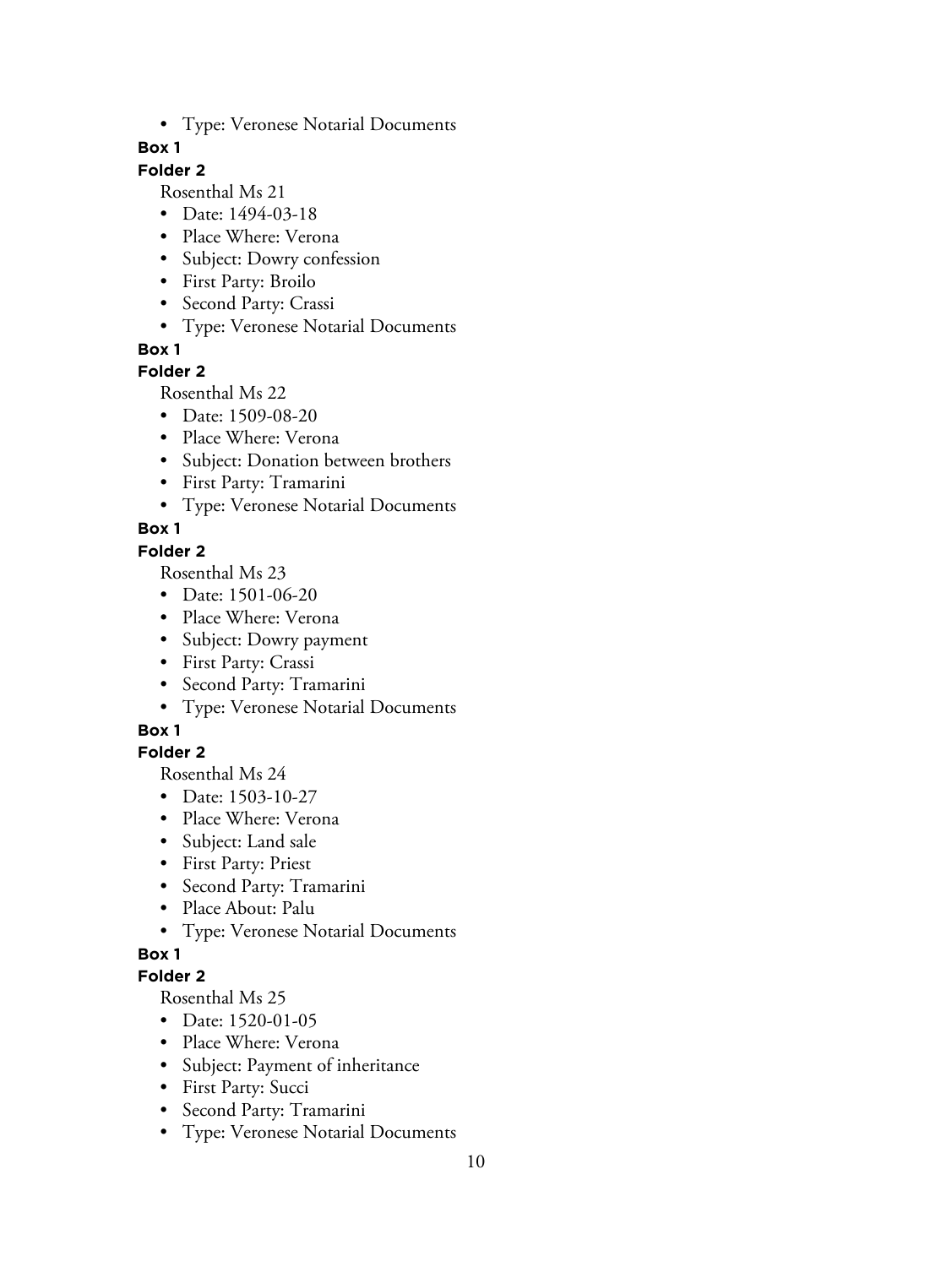#### **Folder 2**

Rosenthal Ms 26

- Date: 1492-01-09
- Place Where: Verona
- Subject: Land investiture
- First Party: Tramarini
- Second Party: Da Mantua
- Place About: Verona
- Type: Veronese Notarial Documents

**Box 1**

## **Folder 2**

Rosenthal Ms 27

- Date: 1492-05-29
- Place Where: Verona
- Subject: Land investiture
- First Party: Tramarini
- Second Party: Righetti
- Place About: Verona
- Type: Veronese Notarial Documents

# **Box 1**

# **Folder 2**

Rosenthal Ms 28

- Date: 1504-03-17
- Place Where: Malcesine
- Subject: Land sale
- First Party: Tramarini
- Second Party: Da Malcesine
- Place About: Malcesine
- Type: Veronese Notarial Documents

# **Box 1**

## **Folder 2**

Rosenthal Ms 29

- Date: 1506-02-04
- Place Where: Verona
- Subject: Land investiture
- First Party: Tramarini
- Second Party: Brusati
- Place About: Nogara
- Type: Veronese Notarial Documents

# **Box 1**

# **Folder 2**

- Date: 1574-07-21
- Place Where: Verona
- Subject: Testament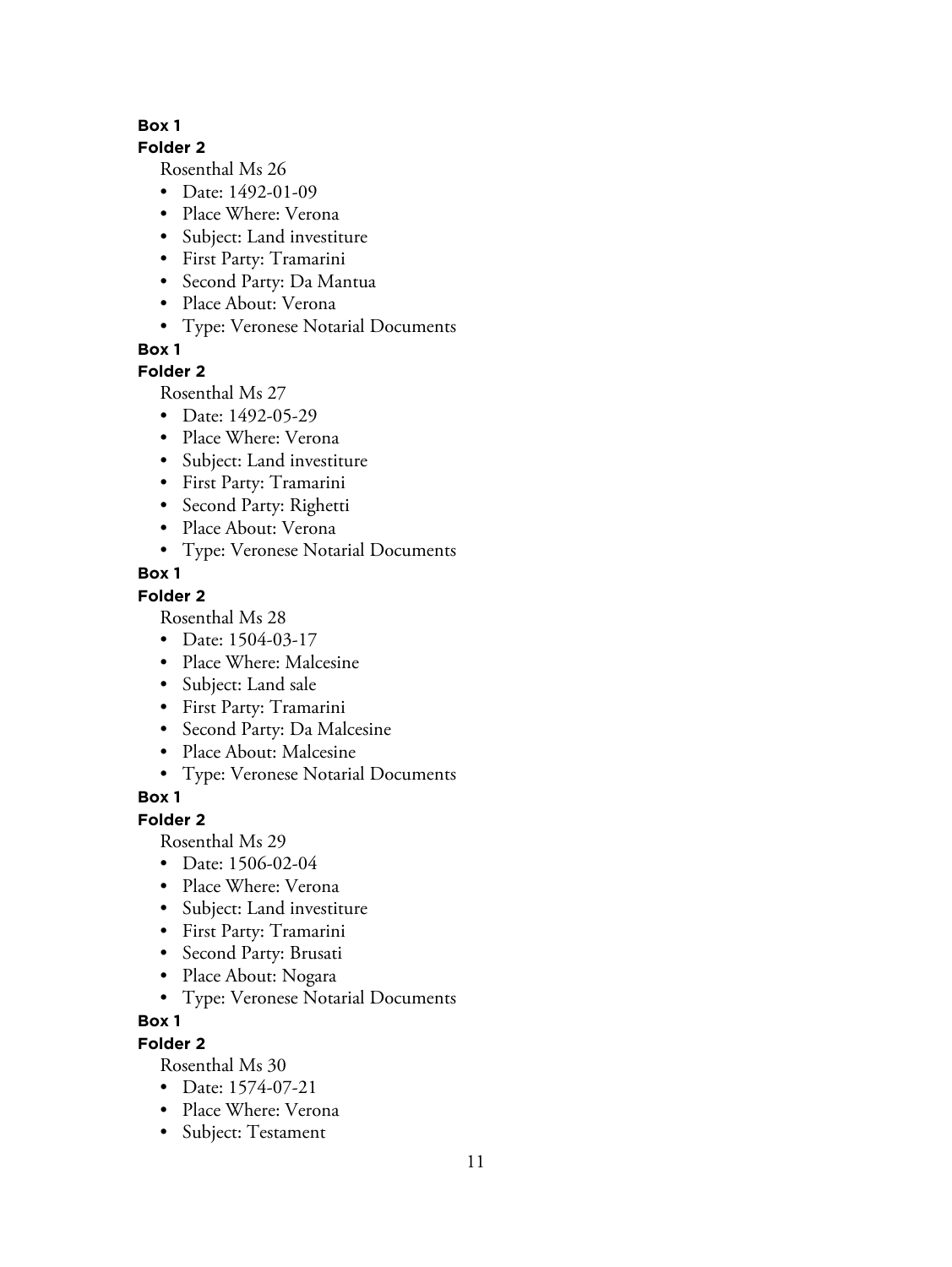- First Party: Tramarini
- Type: Veronese Notarial Documents

#### **Folder 2**

Rosenthal Ms 31

- Date: 1506-02-12
- Place Where: Verona
- Subject: Testament
- First Party: Chiomi
- Second Party: Tramarini
- Place About: Palu
- Type: Veronese Notarial Documents

#### **Box 1**

**Folder 2**

Rosenthal Ms 32

- Date: 1503-04-06
- Place Where: Verona
- Subject: Land sale
- First Party: Da Poiana
- Second Party: Da Poiana
- Place About: Poiana
- Type: Veronese Notarial Documents

#### **Box 1**

#### **Folder 2**

Rosenthal Ms 33

- Date: 1526-01-26
- Place Where: Verona
- Subject: Land investiture
- First Party: Bishop Vicar
- Second Party: Tramarini
- Place About: Verona
- Type: Veronese Notarial Documents

#### **Box 1**

#### **Folder 2**

Rosenthal Ms 34

- Date: 1557-1571
- Place Where: Verona
- Subject: Accounts of taxes paid
- First Party: Tramarini
- Type: Veronese Notarial Documents

#### **Box 1**

#### **Folder 2**

- Date: 1349-10-01
- Place Where: Verona
- Subject: Payment for land sale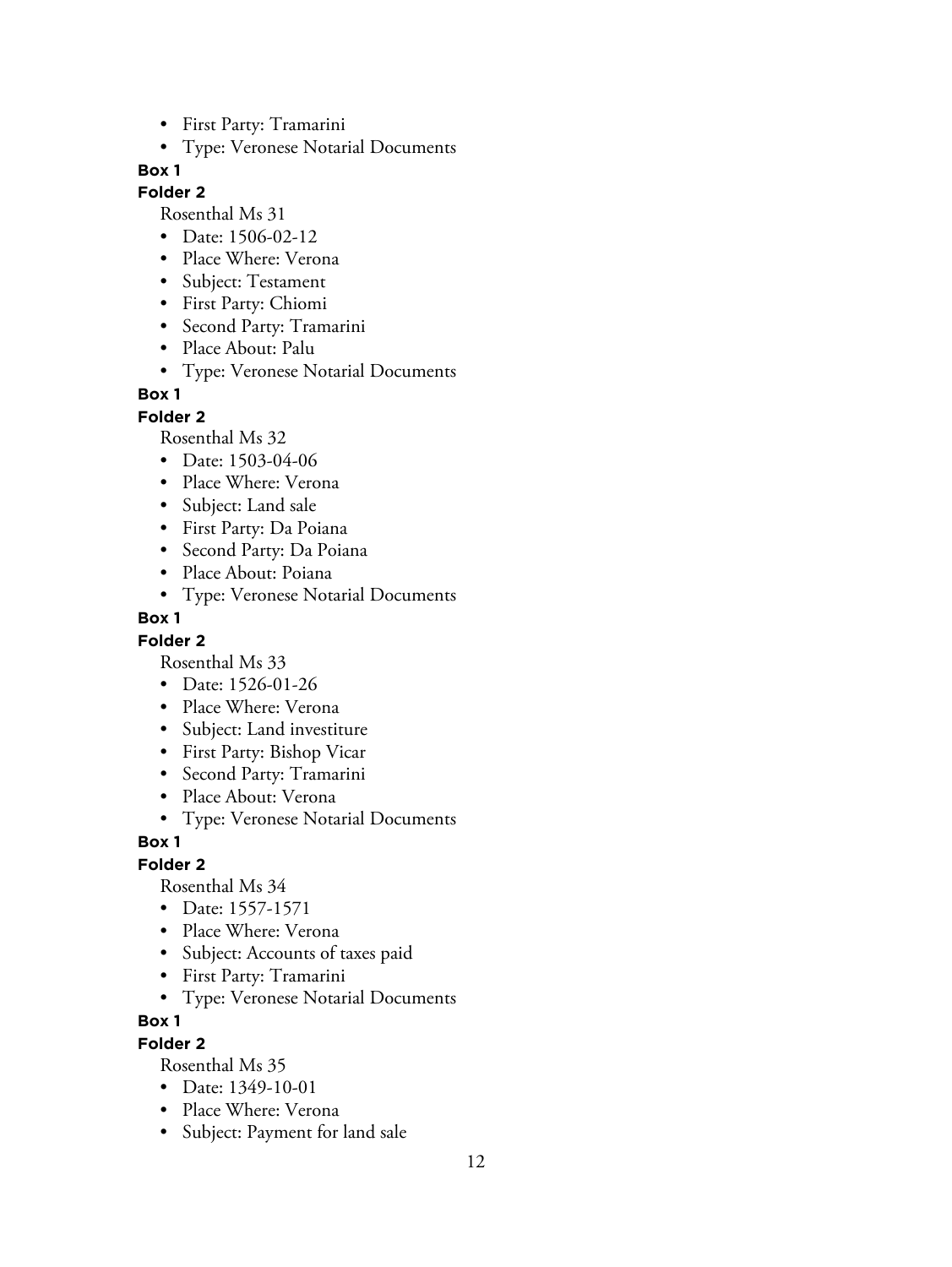- First Party: Da Falsurgo
- Second Party: Marcellise
- Place About: Marcellise
- Type: Veronese Notarial Documents

#### **Folder 3**

Rosenthal Ms 36

- Date: 1518-10-15
- Place Where: Verona
- Subject: Debt confession
- First Party: Sadi
- Second Party: Tramarini
- Type: Veronese Notarial Documents

## **Box 1**

## **Folder 3**

Rosenthal Ms 37

- Date: 1500-12-01
- Place Where: Verona
- Subject: Donation for donor's support
- First Party: Sagramoso
- Second Party: Tramarini
- Type: Veronese Notarial Documents

## **Box 1**

## **Folder 3**

Rosenthal Ms 38

- Date: 1468-05-02
- Place Where: Mantua
- Subject: Land sale
- First Party: Nichesola
- Second Party: Tramarini
- Place About: Verona
- Type: Veronese Notarial Documents

## **Box 1**

# **Folder 3**

Rosenthal Ms 39

- Date: 1478-09-25
- Place Where: Verona
- Subject: Investiture
- First Party: Bishop Vicar
- Second Party: Gasparini
- Place About: Poiana
- Type: Veronese Notarial Documents

# **Box 1**

## **Folder 3**

Rosenthal Ms 40

• Date: 1379-07-25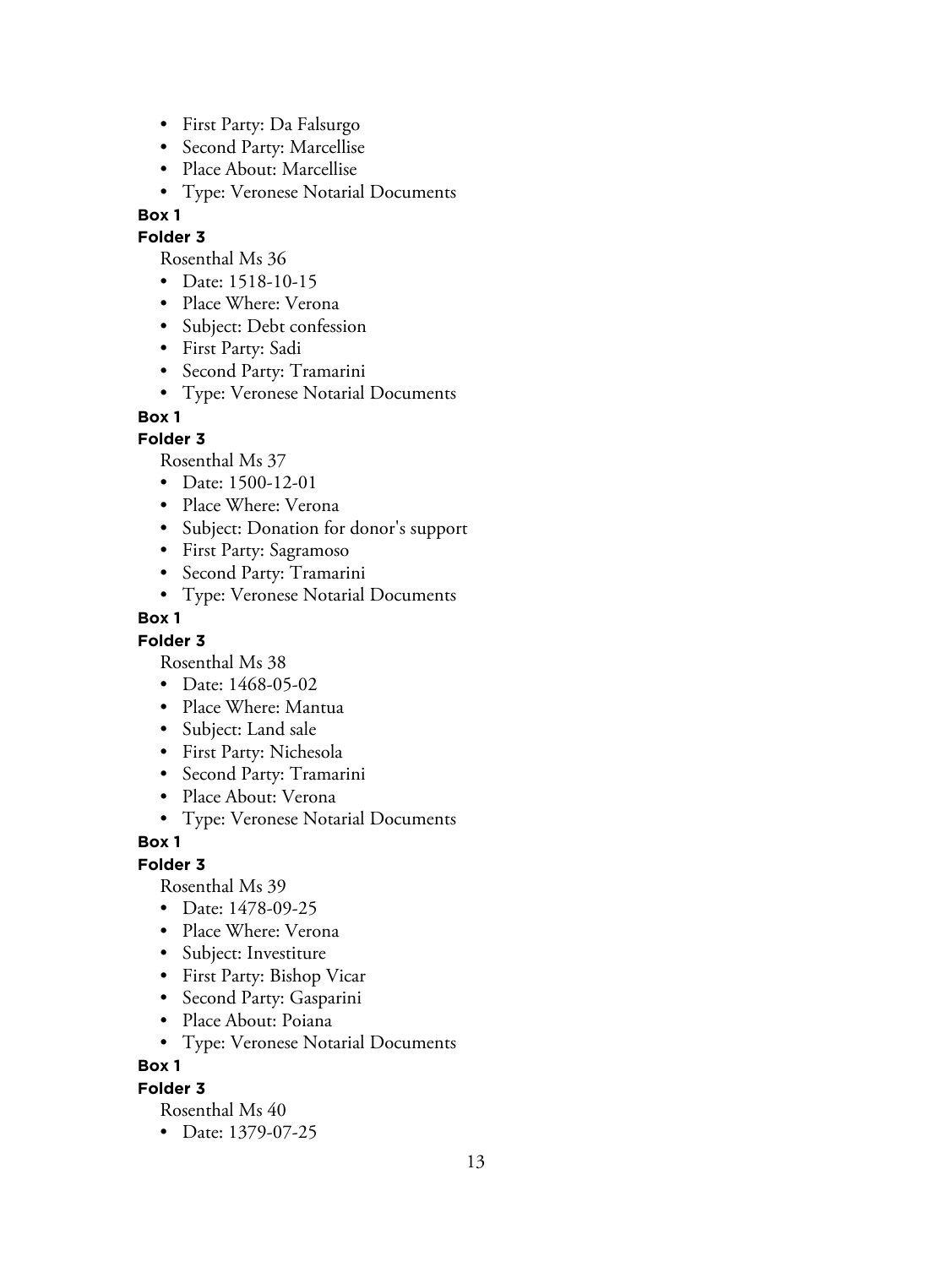- Place Where: Marcellise
- Subject: Land investiture
- First Party: Tramarini
- Second Party: Marcellise
- Place About: Marcellise
- Type: Veronese Notarial Documents

## **Folder 3**

Rosenthal Ms 41

- Date: 1430-12-12
- Place Where: Verona
- Subject: Land investiture -- cf. 43
- First Party: Tramarini
- Second Party: San Nazaro
- Place About: Verona
- Type: Veronese Notarial Documents

# **Box 1**

# **Folder 3**

Rosenthal Ms 42

- Date: 1505-02-11
- Place Where: Verona
- Subject: Mandate to renew tithe-cf. 50
- First Party: Crassi
- Second Party: Tramarini
- Place About: Poiana
- Type: Veronese Notarial Documents

# **Box 1**

# **Folder 3**

Rosenthal Ms 43

- Date: 1430-12-12
- Place Where: Verona
- Subject: Land sale -- cf. 41
- First Party: San Nazaro
- Second Party: Tramarini
- Type: Veronese Notarial Documents

# **Box 1**

# **Folder 3**

Rosenthal Ms 44

- Date: 1442-01-08
- Place Where: Verona
- Subject: Debt sentence
- First Party: Tramarini
- Second Party: Coimi
- Type: Veronese Notarial Documents

# **Box 1**

# **Folder 3**

14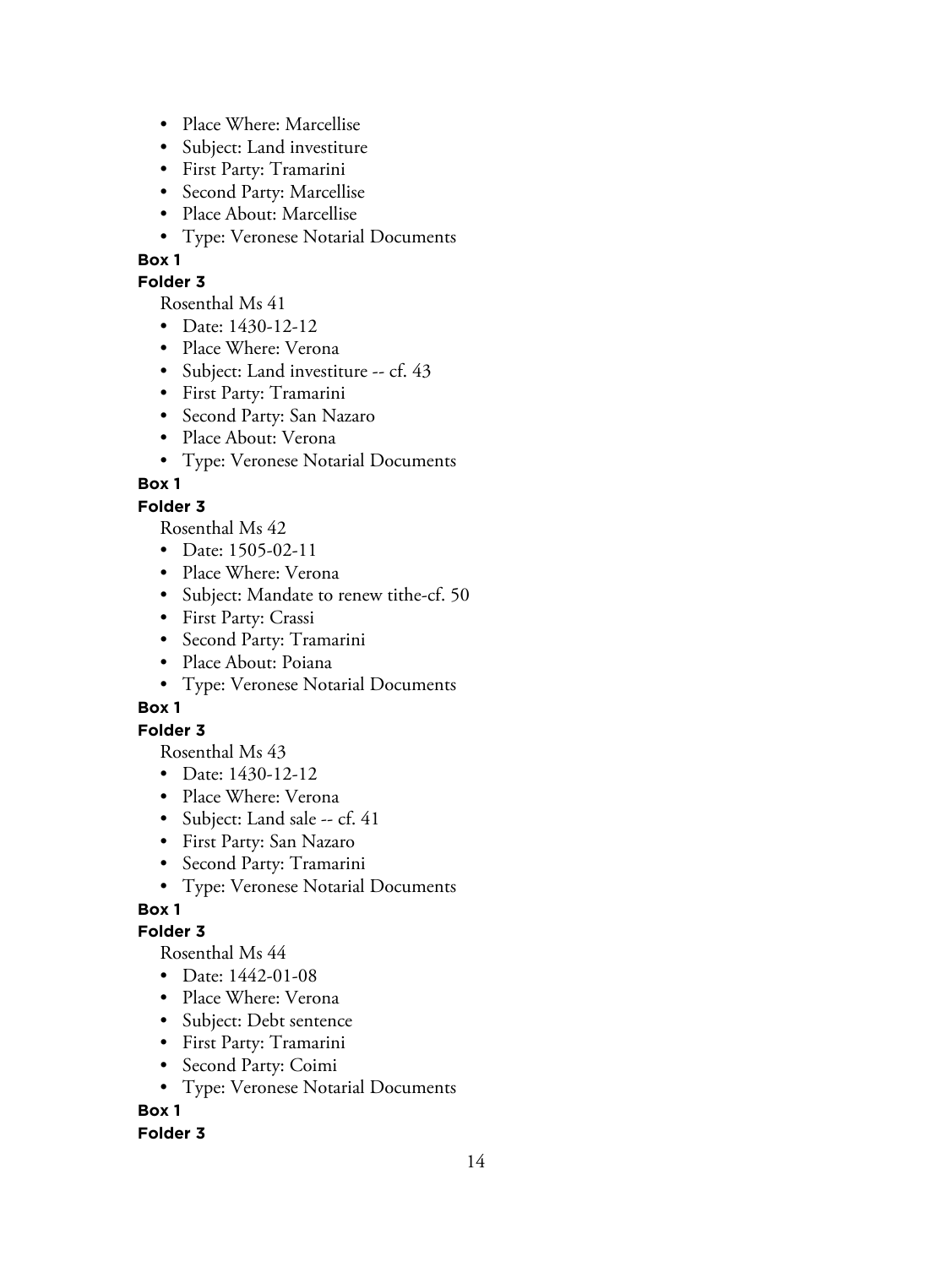Rosenthal Ms 45

- Date: 1528-04-20
- Place Where: Verona
- Subject: Invest with cows
- First Party: Tramarini
- Second Party: Da Peseria
- Type: Veronese Notarial Documents

## **Box 1**

**Folder 3**

Rosenthal Ms 46

- Date: 1481-07-13
- Place Where: Lugo Valpantena
- Subject: Land sale
- First Party: Da Lugo
- Second Party: Da Lugo
- Place About: Lugo Valpantena
- Type: Veronese Notarial Documents

## **Box 1**

## **Folder 3**

Rosenthal Ms 47

- Date: 1379-07-25
- Place Where: Marcellise
- Subject: Land investiture
- First Party: Tramarini
- Second Party: Marcellise
- Place About: Marcellise
- Type: Veronese Notarial Documents

## **Box 1**

## **Folder 3**

Rosenthal Ms 48

- Date: 1460-11-20
- Place Where: Verona
- Subject: Land investiture
- First Party: Nichesola
- Second Party: Da Clavica
- Place About: Poiana
- Type: Veronese Notarial Documents

## **Box 1**

## **Folder 3**

- Date: 1557-05-08
- Place Where: Verona
- Subject: Land investiture
- First Party: Tramarini
- Second Party: Da Poiana
- Place About: Poiana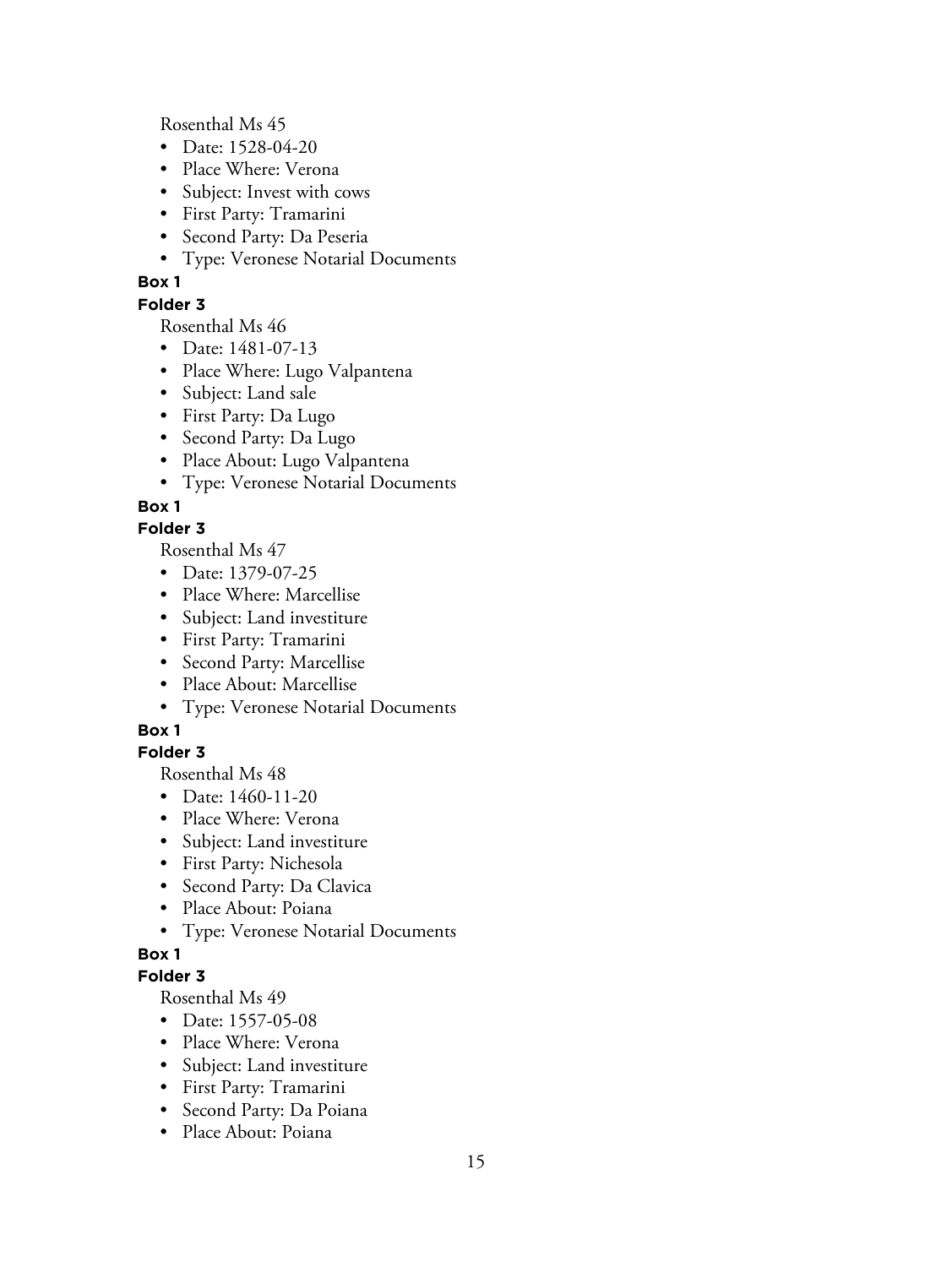• Type: Veronese Notarial Documents

## **Box 1**

# **Folder 3**

Rosenthal Ms 50

- Date: 1505-02-11
- Place Where: Verona
- Subject: Mandate to renew tithe-cf. 42
- First Party: Crassi
- Second Party: Tramarini
- Place About: Poiana
- Type: Veronese Notarial Documents

## **Box 1**

## **Folder 3**

Rosenthal Ms 51

- Date: 1547-11-27
- Place Where: Verona
- Subject: Land investiture
- First Party: Tramarini
- Second Party: Brazoni
- Place About: Villafranca
- Type: Veronese Notarial Documents

## **Box 1**

**Folder 3**

Rosenthal Ms 52

- Date: 1513-03-16
- Place Where: Verona
- Subject: Rural tax collection
- First Party: Tramarini
- Type: Veronese Notarial Documents

**Box 1**

# **Folder 3**

Rosenthal Ms 53

- Date: 1436-08-04
- Place Where: Verona
- Subject: Dowry confession
- First Party: Serego
- Second Party: Da Lonigo
- Type: Veronese Notarial Documents

## **Box 1**

**Folder 3**

- Date: 1544-10-25
- Place Where: Verona
- Subject: Resolution of dispute
- First Party: Gallici
- Second Party: Tramarini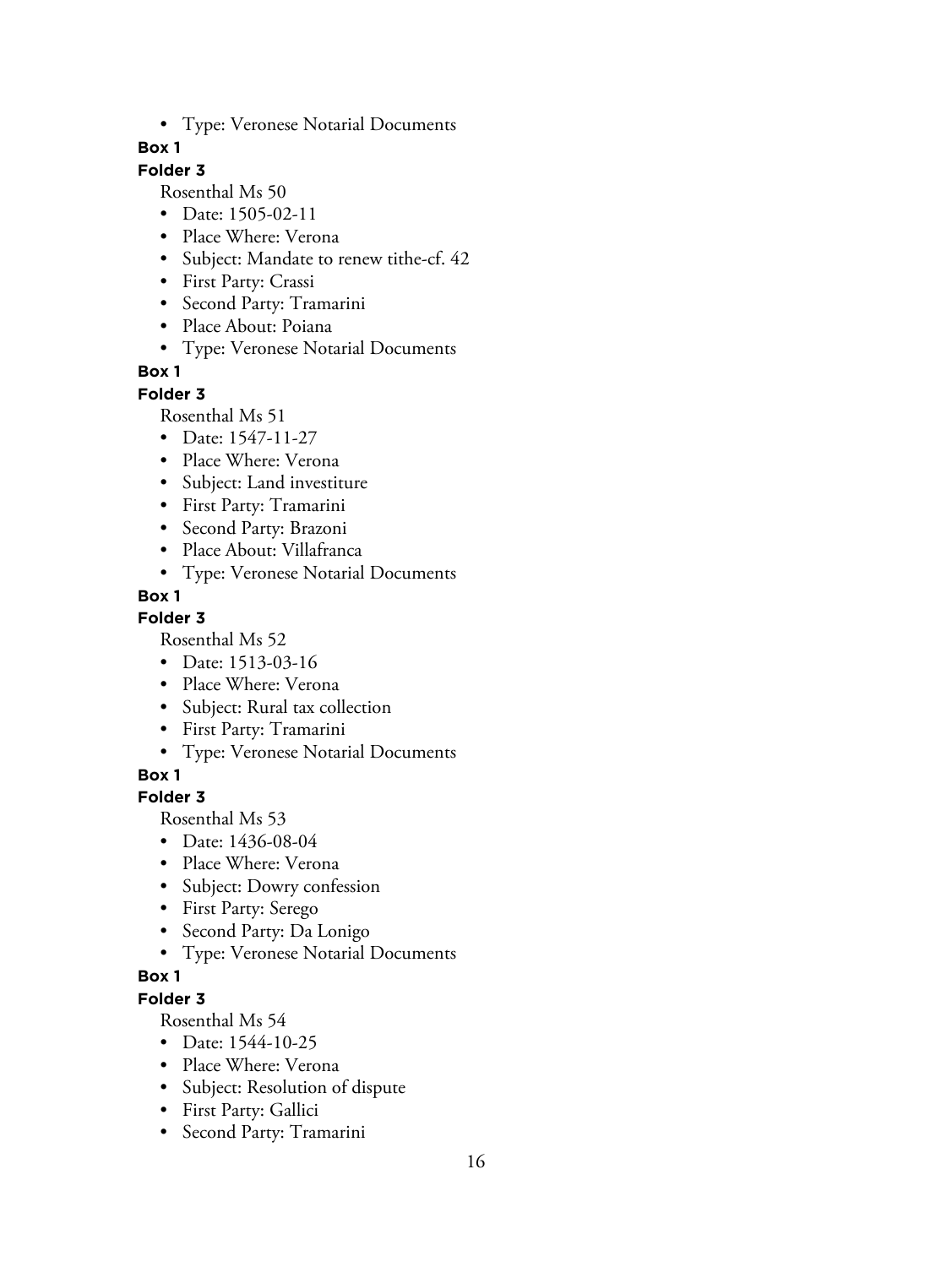• Type: Veronese Notarial Documents

## **Box 1**

# **Folder 3**

Rosenthal Ms 55

- Date: 1538-03-04
- Place Where: Venice
- Subject: Land sale for debt
- First Party: Tramarini
- Second Party: Del Coralo
- Place About: Poiana
- Type: Veronese Notarial Documents

# **Box 1**

## **Folder 3**

Rosenthal Ms 56

- Date: 1546-01-22
- Place Where: Poiana
- Subject: Testament
- First Party: Masini
- Type: Veronese Notarial Documents

# **Box 1**

# **Folder 3**

Rosenthal Ms 57

- Date: 1389-03-07
- Place Where: Marcellise
- Subject: Land investiture
- First Party: Tramarini
- Second Party: Marcellise
- Place About: Marcellise
- Type: Veronese Notarial Documents

**Box 1**

# **Folder 3**

Rosenthal Ms 58

- Date: circa 1537
- Place Where: Verona
- Subject: Land sale
- First Party: Furignoni
- Second Party: Tramarini
- Place About: Sona
- Appendix: 1
- Type: Veronese Notarial Documents

**Box 1**

# **Folder 4**

- Date: 1551-09-23
- Place Where: Poiana
- Subject: Land exchange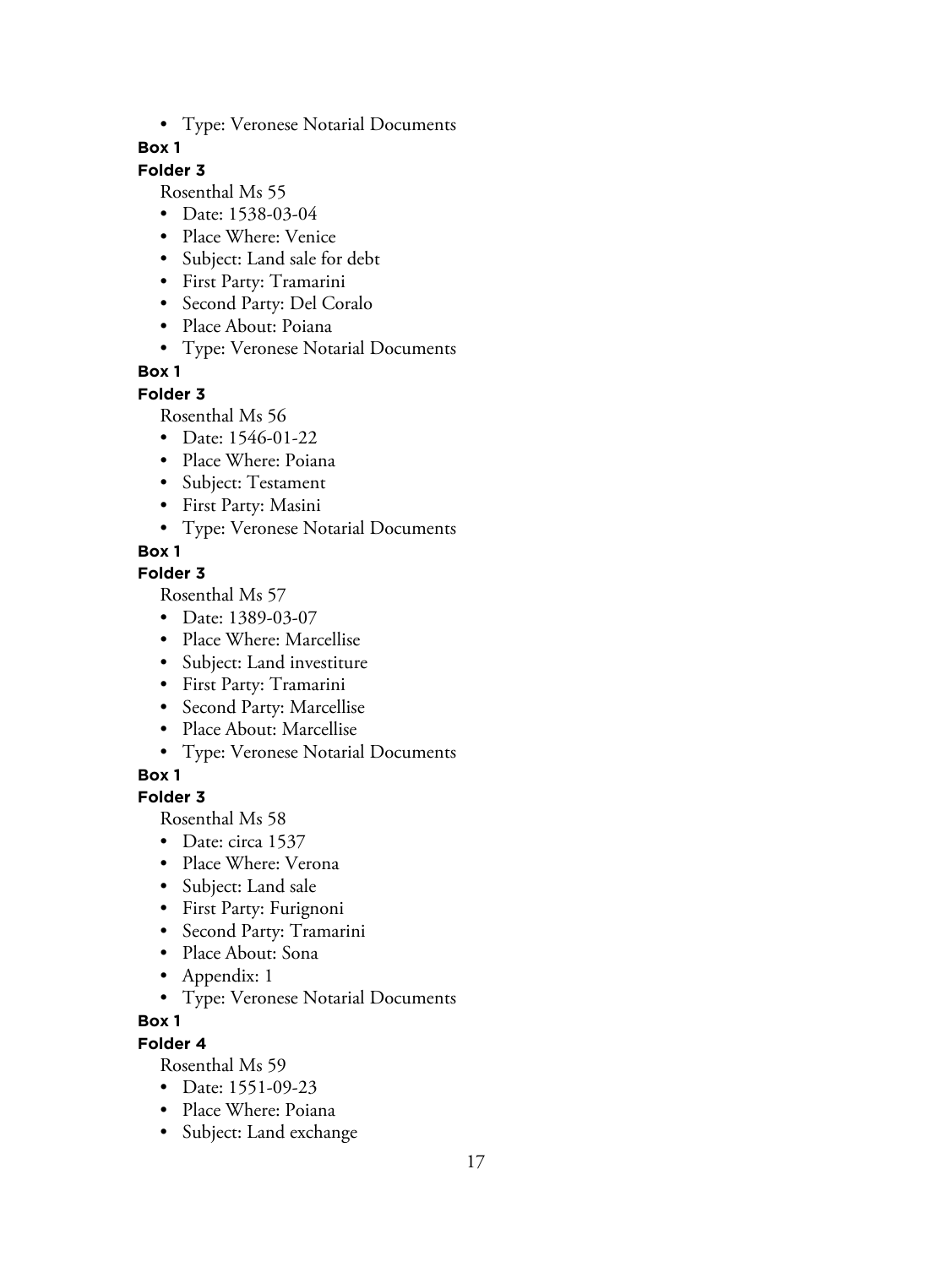- First Party: Da Poiana
- Second Party: Tramarini
- Place About: Poiana
- Type: Veronese Notarial Documents

#### **Folder 4**

Rosenthal Ms 60

- Date: 1506-02-12
- Place Where: Verona
- Subject: Land investiture -- cf. 98
- First Party: Tramarini
- Second Party: Cavatia
- Place About: Sommacampagna
- Type: Veronese Notarial Documents

## **Box 1**

## **Folder 4**

Rosenthal Ms 61

- Date: 1541-12-30
- Place Where: Venice
- Subject: Debt confession for jewelry
- First Party: Tramarini
- Second Party: Da Torre
- Type: Veronese Notarial Documents

# **Box 1**

## **Folder 4**

Rosenthal Ms 62

- Date: 1493-04-03
- Place Where: Verona
- Subject: Land sale
- First Party: Morandi
- Second Party: Tramarini
- Place About: Valpolicella
- Appendix: 1
- Type: Veronese Notarial Documents

## **Box 1**

# **Folder 4**

Rosenthal Ms 63

- Date: 1465-09-24
- Place Where: Verona
- Subject: Procuration to drain land
- First Party: Monasteries
- Second Party: Francanzani
- Place About: Palu
- Type: Veronese Notarial Documents

# **Box 1**

## **Folder 4**

18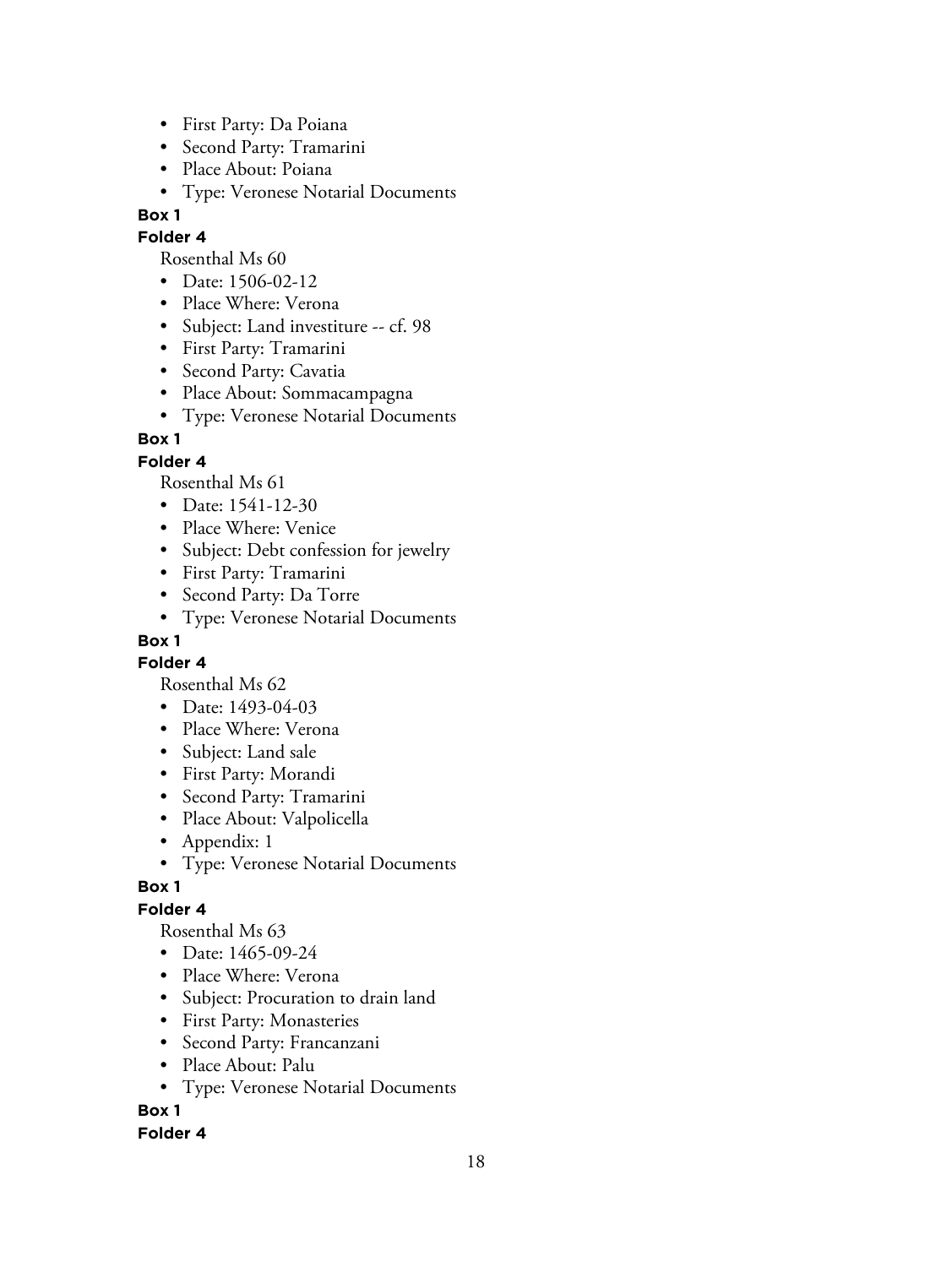Rosenthal Ms 64

- Date: 1493-01-10
- Place Where: Verona
- Subject: Land investiture
- First Party: Lanfranchi
- Second Party: Capello
- Place About: S Pietro Cariano
- Type: Veronese Notarial Documents

## **Box 1**

## **Folder 4**

Rosenthal Ms 65

- Date: 1518-10-18
- Place Where: Verona
- Subject: Land investiture
- First Party: Tramarini
- Second Party: Uguccioni
- Place About: Lavagno
- Type: Veronese Notarial Documents

# **Box 1**

## **Folder 4**

Rosenthal Ms 66

- Date: 1506-05-16
- Place Where: Verona
- Subject: Land sale
- First Party: Da Poiana
- Second Party: Algarotti
- Place About: Poiana
- Type: Veronese Notarial Documents

# **Box 1**

## **Folder 4**

Rosenthal Ms 67

- Date: 1550-07-31
- Place Where: Verona
- Subject: Land transfer for debt
- First Party: Tramarini
- Second Party: Lombardi
- Place About: Palu
- Type: Veronese Notarial Documents

## **Box 1**

**Folder 4**

- Date: 1531-01-09
- Place Where: Verona
- Subject: Land investiture
- First Party: Tramarini
- Second Party: S Bonifacio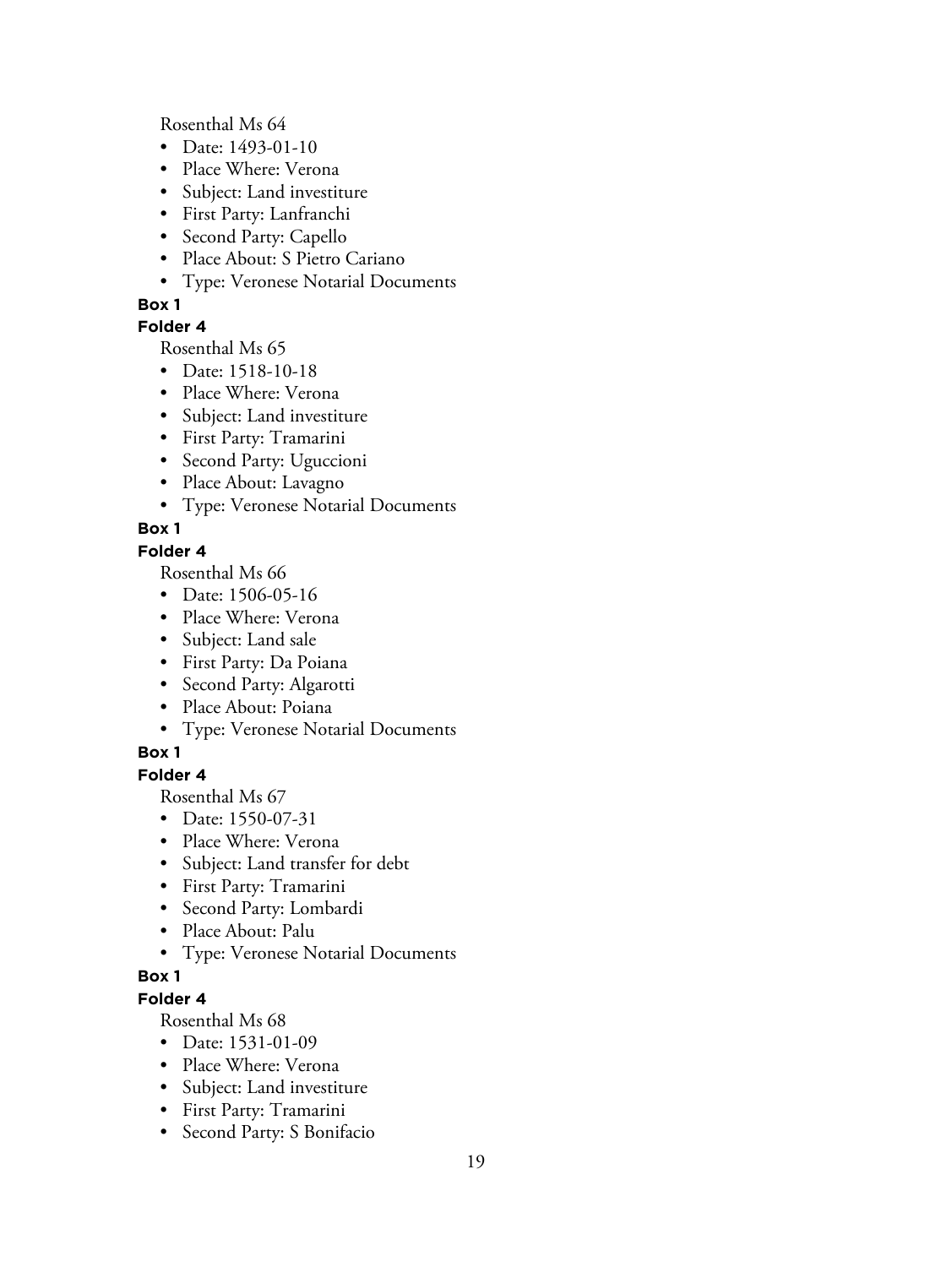- Place About: Spinimbecco
- Type: Veronese Notarial Documents

#### **Folder 4**

Rosenthal Ms 69

- Date: 1438-05-17
- Place Where: Verona
- Subject: Deposit of money -- cf. 91
- First Party: Da Viterbo
- Second Party: Tramarini
- Type: Veronese Notarial Documents

#### **Box 1**

#### **Folder 4**

Rosenthal Ms 70

- Date: 1533-11-05
- Place Where: Verona
- Subject: Land transfer for debt
- First Party: Tramarini
- Second Party: Gandini
- Place About: Poiana
- Type: Veronese Notarial Documents

#### **Box 1**

#### **Folder 4**

Rosenthal Ms 71

- Date: 1393-11-27
- Place Where: Verona
- Subject: Promise to sell land
- First Party: Da Poiana
- Second Party: Zer1i
- Place About: Poiana
- Type: Veronese Notarial Documents

**Box 1**

#### **Folder 4**

Rosenthal Ms 72

- Date: 1538-05-25
- Place Where: Verona
- Subject: Land transfer for debt
- First Party: Sagramoso
- Second Party: Tramarini
- Place About: Marcellise
- Type: Veronese Notarial Documents

**Box 1**

# **Folder 4**

- Date: 1534-03-24
- Place Where: Verona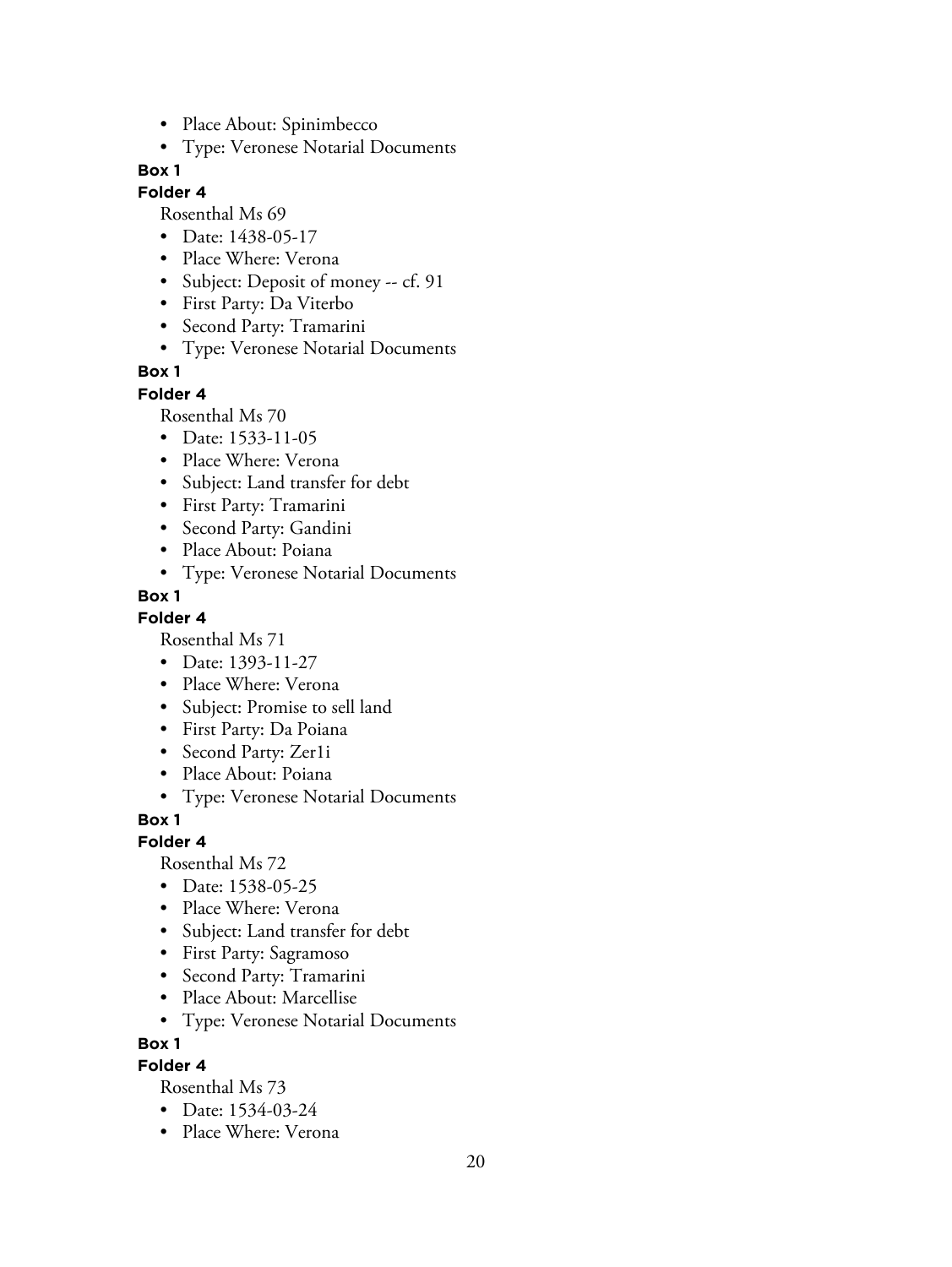- Subject: Dowry payment
- First Party: Negrelli
- Second Party: Tramarini
- Type: Veronese Notarial Documents

## **Folder 4**

Rosenthal Ms 74

- Date: 1379-10-20
- Place Where: Verona
- Subject: Land investiture
- First Party: Tramarini
- Second Party: Da Vago
- Place About: Lavagno
- Type: Veronese Notarial Documents

# **Box 2**

## **Folder 1**

Rosenthal Ms 75

- Date: 1444-01-16
- Place Where: Verona
- Subject: Land investiture -- cf. 77
- First Party: Pindemonte
- Second Party: Tramarini
- Place About: Verona
- Type: Veronese Notarial Documents

# **Box 2**

# **Folder 1**

- Rosenthal Ms 76
- Date: 1540-03-13
- Place Where: Verona
- Subject: Land transfer for debt
- First Party: Tramarini
- Second Party: Tramarini
- Place About: Poiana
- Appendix: 1
- Type: Veronese Notarial Documents

# **Box 2**

# **Folder 1**

Rosenthal Ms 77

- Date: 1449-10-06
- Place Where: Verona
- Subject: Confess obligation -- cf. 75
- First Party: Tramarini
- Second Party: Pindemonte
- Type: Veronese Notarial Documents

# **Box 2**

## **Folder 1**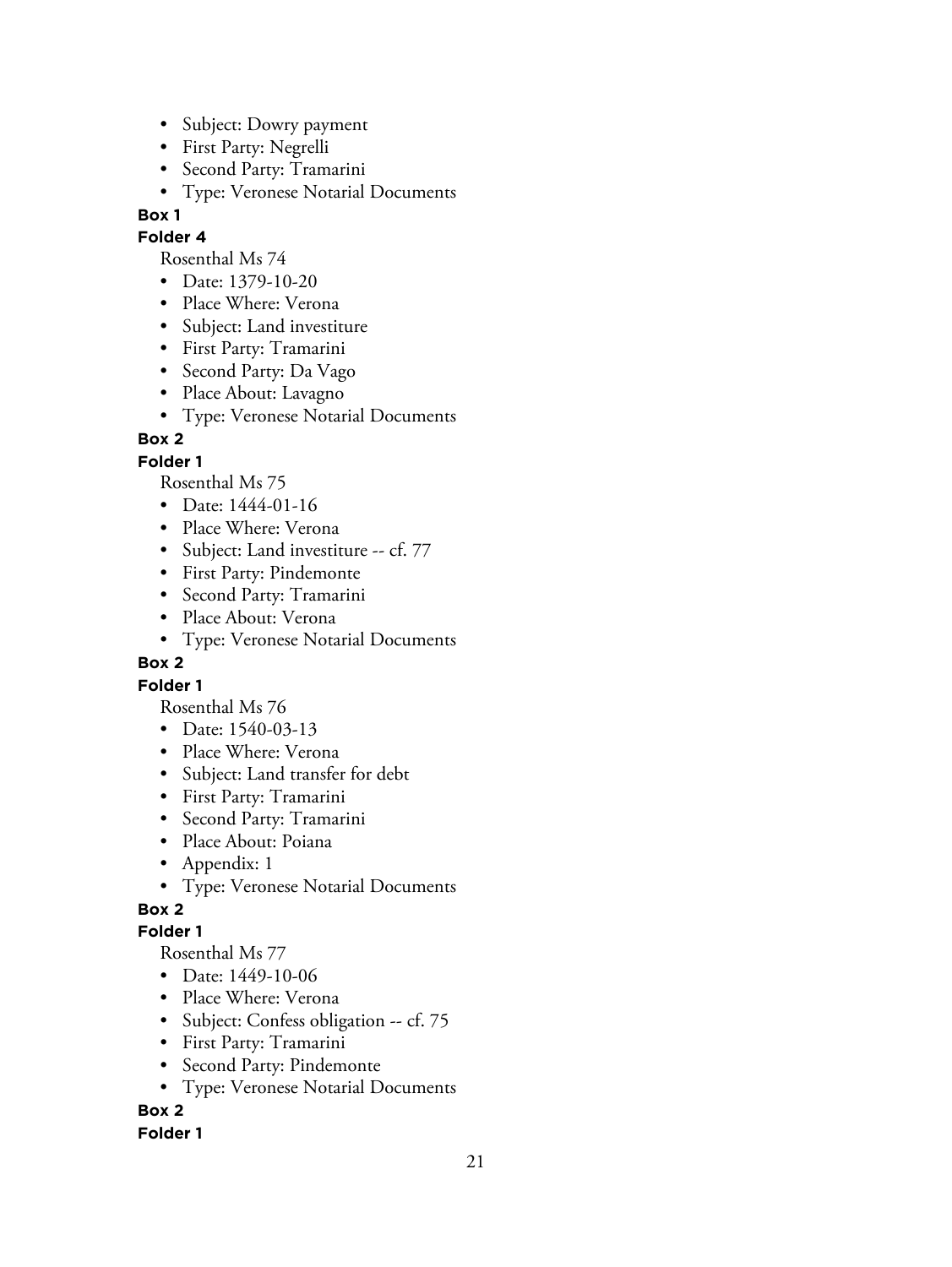Rosenthal Ms 78

- Date: 1447-05-04
- Place Where: Verona
- Subject: Ratify land sale -- cf. 75. 77
- First Party: Tramarini
- Second Party: Pindemonte
- Place About: Verona
- Appendix: 1
- Type: Veronese Notarial Documents

# **Box 2**

**Folder 1**

Rosenthal Ms 79

- Date: 1506-01-26
- Place Where: Verona
- Subject: Land donation
- First Party: Maffei
- Second Party: Tramarini
- Place About: Palu
- Type: Veronese Notarial Documents

## **Box 2**

## **Folder 1**

Rosenthal Ms 80

- Date: 1497-09-02
- Place Where: Verona
- Subject: Land transfer for debt
- First Party: Marcellise
- Second Party: Tramarini
- Place About: Marcellise
- Type: Veronese Notarial Documents

**Box 2**

## **Folder 1**

Rosenthal Ms 81

- Date: 1504-03-28
- Place Where: Verona
- Subject: Promise to sell tithe
- First Party: Crassi
- Second Party: Tramarini
- Place About: Poiana
- Type: Veronese Notarial Documents

## **Box 2**

**Folder 1**

- Date: 1502-02-11
- Place Where: Verona
- Subject: Land investiture
- First Party: Zerli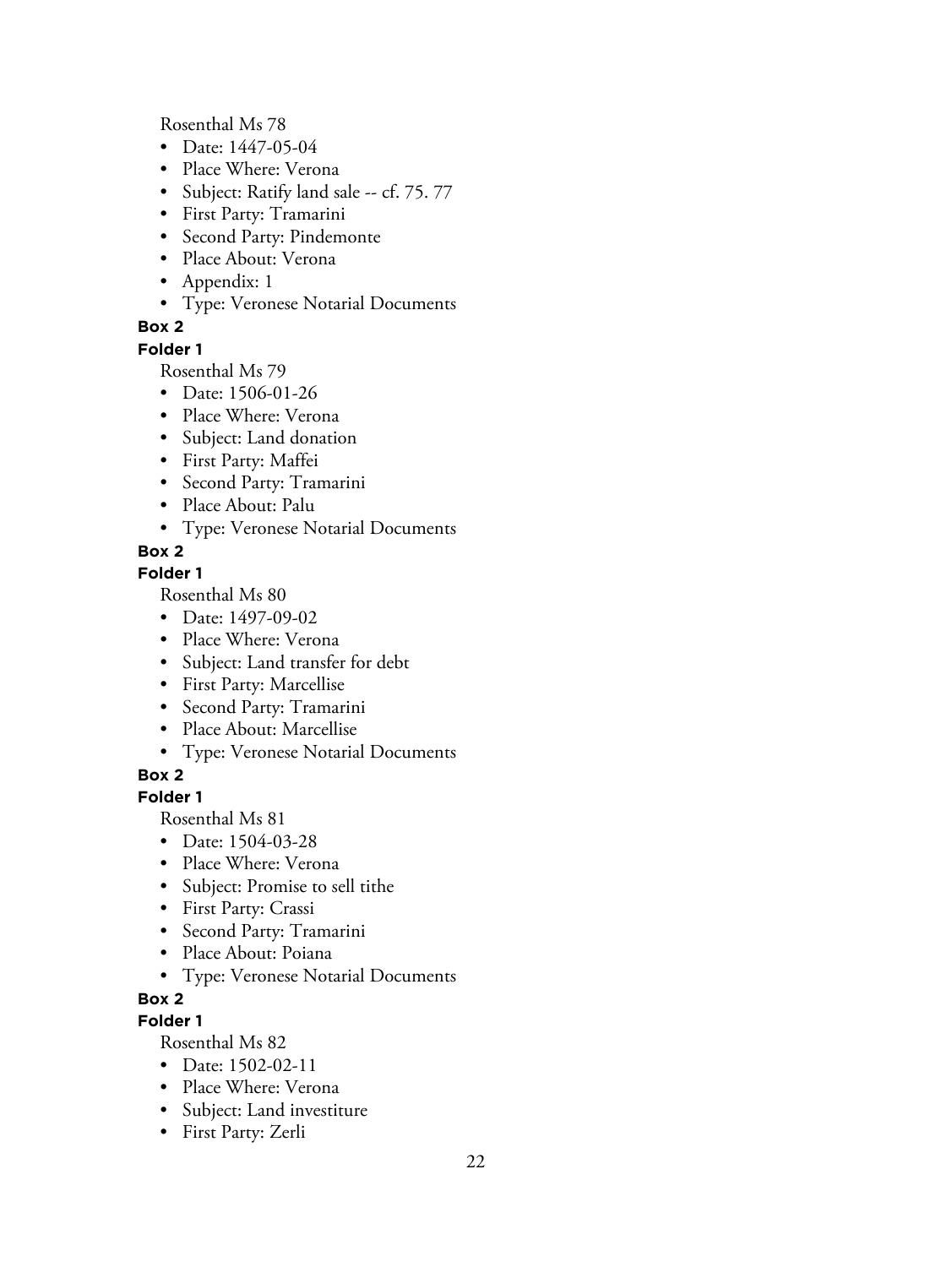- Second Party: Algarotti
- Place About: Poiana
- Type: Veronese Notarial Documents

#### **Folder 1**

Rosenthal Ms 83

- Date: 1509-01-13
- Place Where: Verona
- Subject: Debt confession
- First Party: Guizardi
- Second Party: Tramarini
- Place About: Palu
- Type: Veronese Notarial Documents

#### **Box 2**

#### **Folder 1**

Rosenthal Ms 84

- Date: 1508-03-15
- Place Where: Verona
- Subject: Land sale
- First Party: Cocci
- Second Party: Tramarini
- Place About: olive
- Type: Veronese Notarial Documents

## **Box 2**

**Folder 1**

Rosenthal Ms 85

- Date: 1492-03-19
- Place Where: Verona
- Subject: Land investiture
- First Party: Tramarini
- Second Party: Da Falsurgo
- Place About: Verona
- Type: Veronese Notarial Documents

## **Box 2**

#### **Folder 1**

Rosenthal Ms 86

- Date: 1518-02-04
- Place Where: Verona
- Subject: Debt payment
- First Party: Tramarini
- Second Party: Giusti
- Type: Veronese Notarial Documents

## **Box 2**

**Folder 1**

Rosenthal Ms 87

• Date: 1520-10-07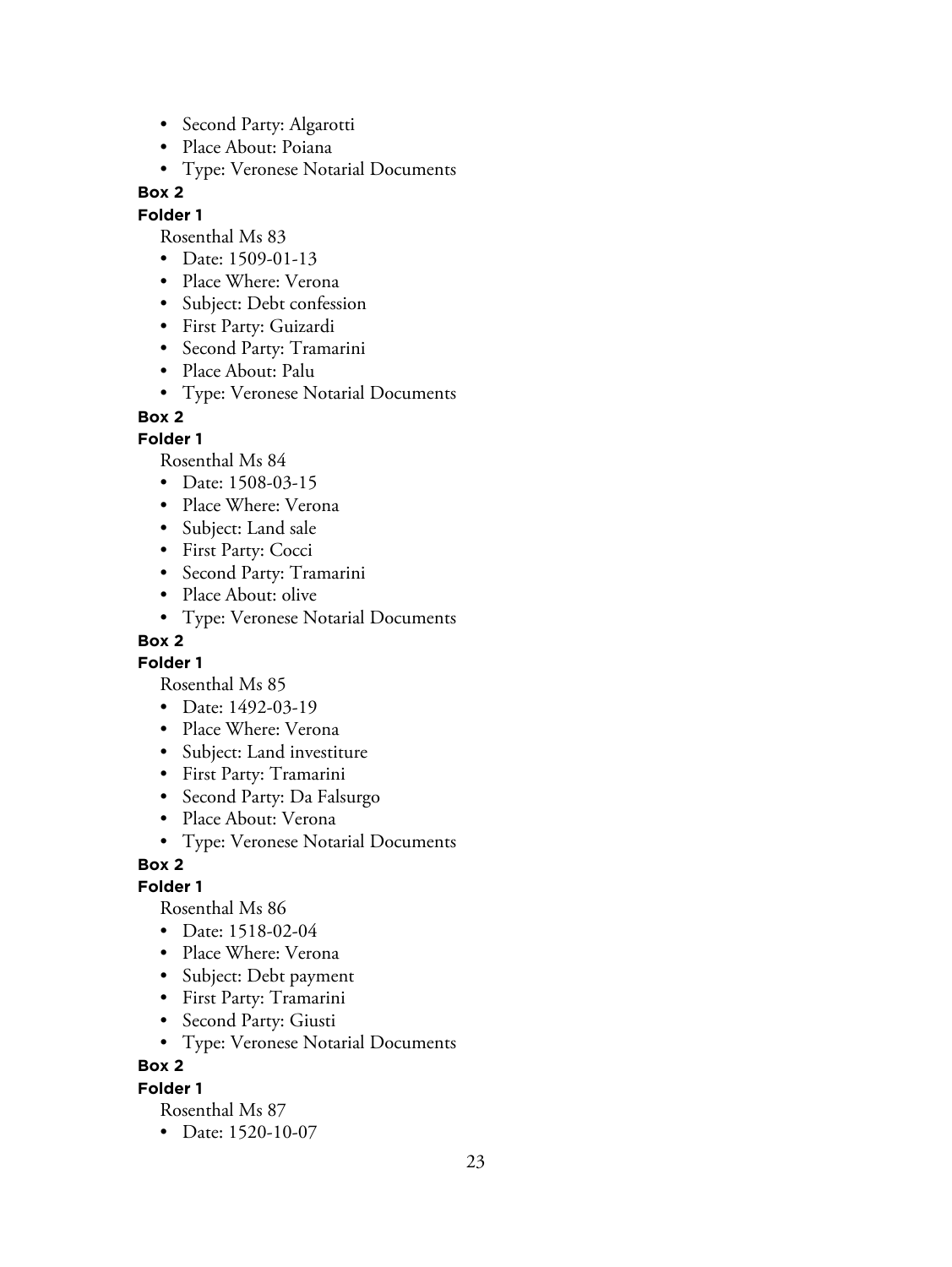- Place Where: Verona
- Subject: Land transfer for debt
- First Party: Bertonacci
- Second Party: Tramarini
- Place About: Poiana
- Type: Veronese Notarial Documents
- **Box 2**

#### **Folder 1**

Rosenthal Ms 88

- Date: 1540-02-21
- Place Where: Verona
- Subject: Land exchange
- First Party: Tramarini
- Second Party: Tramarini
- Place About: Poiana
- Type: Veronese Notarial Documents

## **Box 2**

## **Folder 1**

Rosenthal Ms 89

- Date: 1501-02-08
- Place Where: Verona
- Subject: Debt rescheduling
- First Party: Gualtieri
- Second Party: Salina
- Place About: Palu
- Type: Veronese Notarial Documents

# **Box 2**

## **Folder 2**

Rosenthal Ms 90

- Date: 1498-05-26
- Place Where: Verona
- Subject: Land investiture
- First Party: Monastery
- Second Party: Del Albero
- Place About: Palu
- Appendix: 0
- Type: Veronese Notarial Documents

# **Box 2**

## **Folder 2**

- Date: 1446-10-13
- Place Where: Verona
- Subject: Absolution of debt -- cf. 69
- First Party: Da Viterbo
- Second Party: Tramarini
- Type: Veronese Notarial Documents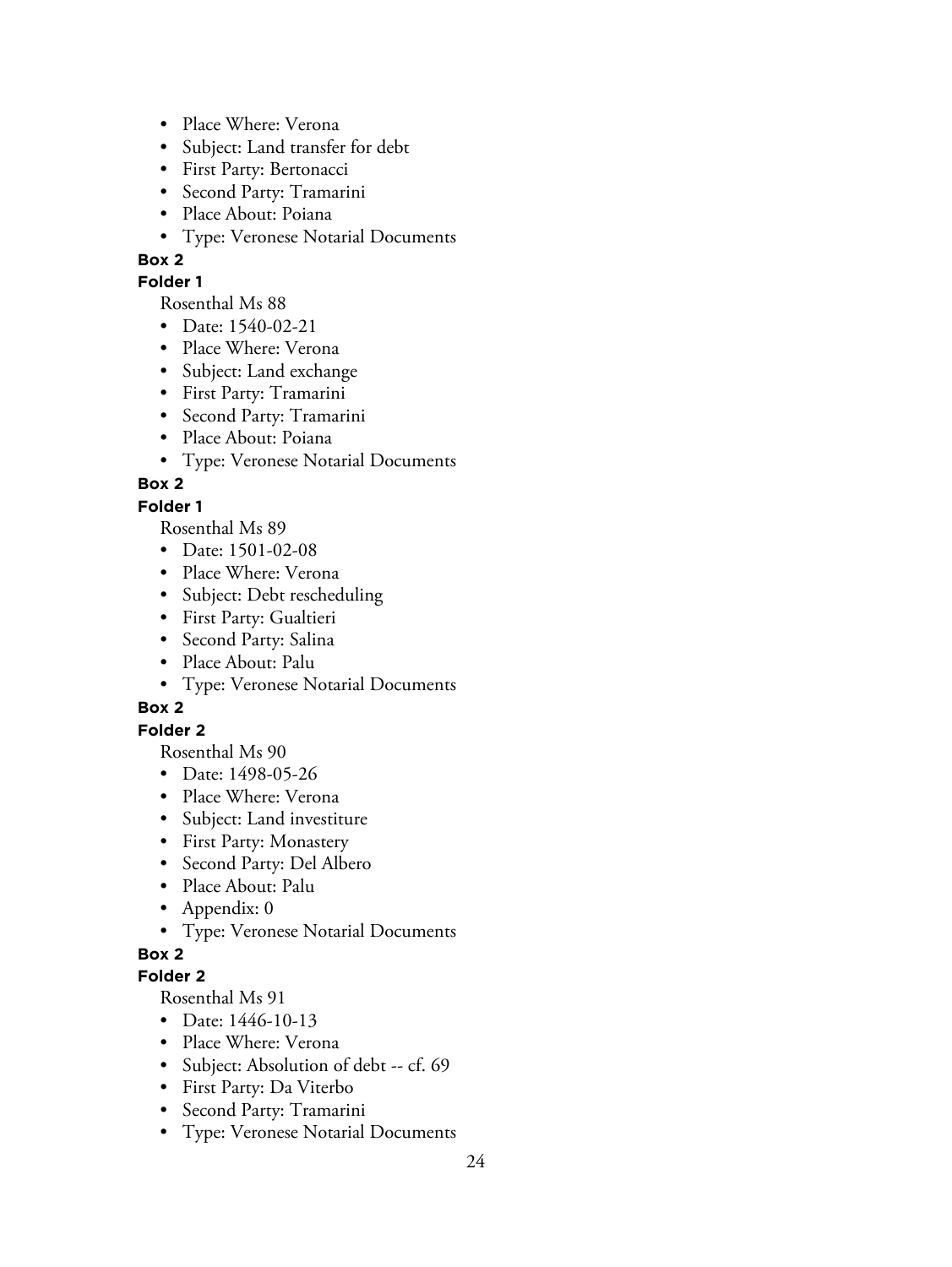#### **Folder 2**

Rosenthal Ms 92

- Date: 1504-03-06
- Place Where: Verona
- Subject: Dowry payment
- First Party: Crassi
- Second Party: Tramarini
- Type: Veronese Notarial Documents

# **Box 2**

# **Folder 2**

Rosenthal Ms 93

- Date: 1536-10-21
- Place Where: Verona
- Subject: Constitution of surety
- First Party: Orlandini
- Second Party: Tramarini
- Type: Veronese Notarial Documents

# **Box 2**

# **Folder 2**

Rosenthal Ms 94

- Date: 1533-11-05
- Place Where: Verona
- Subject: Land investiture
- First Party: Gandini
- Second Party: Tramarini
- Place About: Poiana
- Type: Veronese Notarial Documents

# **Box 2**

**Folder 2**

Rosenthal Ms 95

- Date: 1493-01-10
- Place Where: Verona
- Subject: Land sale
- First Party: Capello
- Second Party: Lanfranchi
- Place About: S Pietro Cariano
- Appendix: 1
- Type: Veronese Notarial Documents

# **Box 2**

# **Folder 2**

- Date: 1469-12-04
- Place Where: Verona
- Subject: Land investiture
- First Party: Tramarini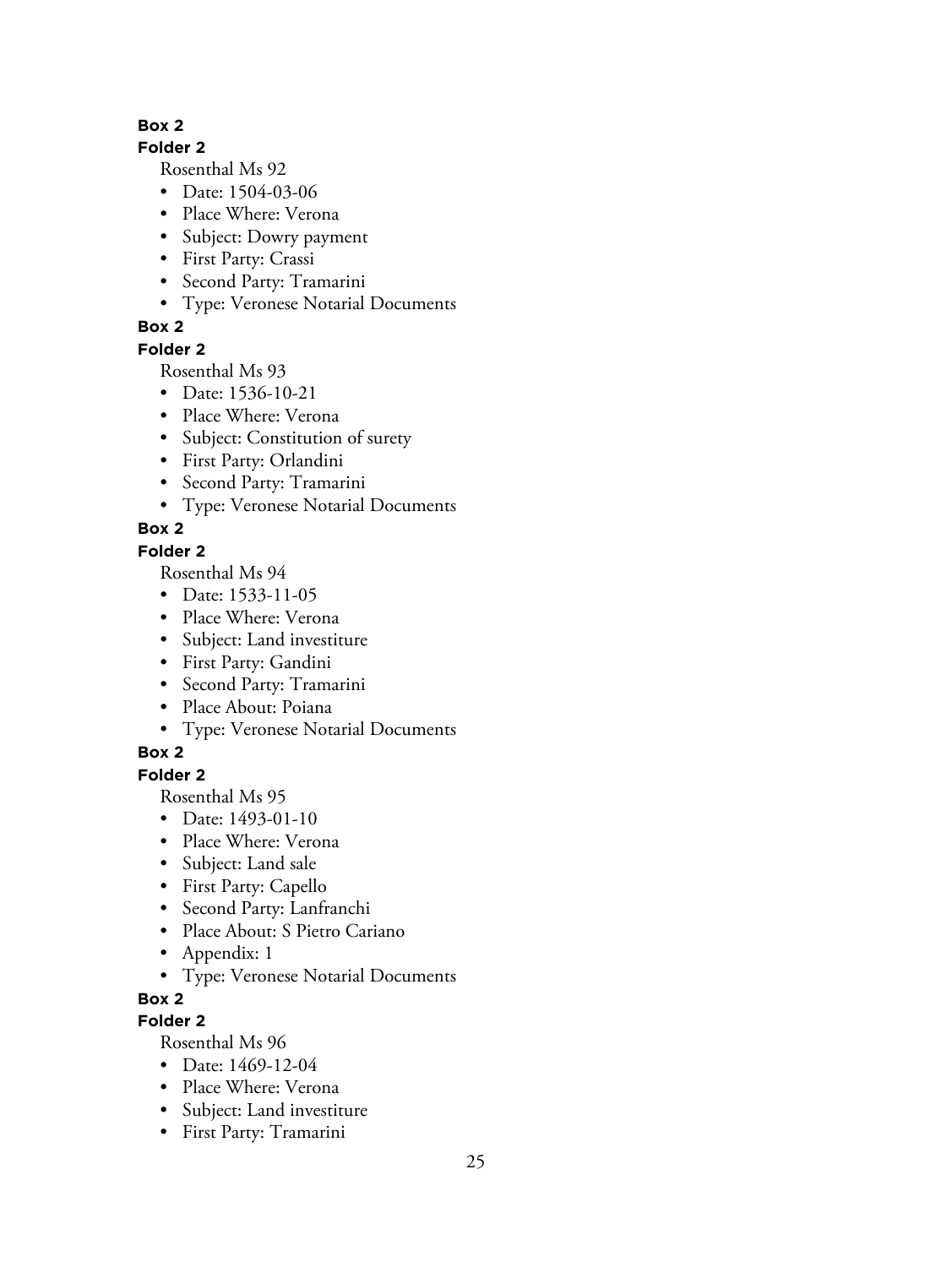- Second Party: Da Clivena
- Place About: Marcellise
- Type: Veronese Notarial Documents

#### **Folder 2**

Rosenthal Ms 97

- Date: 1528-04-27
- Place Where: Verona
- Subject: Name procurator to pay debt
- First Party: Tramarini
- Second Party: Cherubini
- Type: Veronese Notarial Documents

## **Box 2**

#### **Folder 2**

Rosenthal Ms 98

- Date: 1506-02-12
- Place Where: Verona
- Subject: Land sale -- cf. 60
- First Party: Cavatia
- Second Party: Tramarini
- Place About: Sommacampagna
- Type: Veronese Notarial Documents

## **Box 2**

## **Folder 2**

Rosenthal Ms 99

- Date: 1446-03-26
- Place Where: Venice
- Subject: Name procurator to pay debt
- First Party: Da Legnano
- Second Party: Tramarini
- Type: Veronese Notarial Documents

## **Box 2**

## **Folder 2**

Rosenthal Ms 100

- Date: 1446-07-13
- Place Where: Venice
- Subject: Debt payment -- cf. 99
- First Party: Da Legnano
- Second Party: Tramarini
- Type: Veronese Notarial Documents

## **Box 2**

## **Folder 2**

- Date: 1445-06-26
- Place Where: Ravenna
- Subject: Debt payment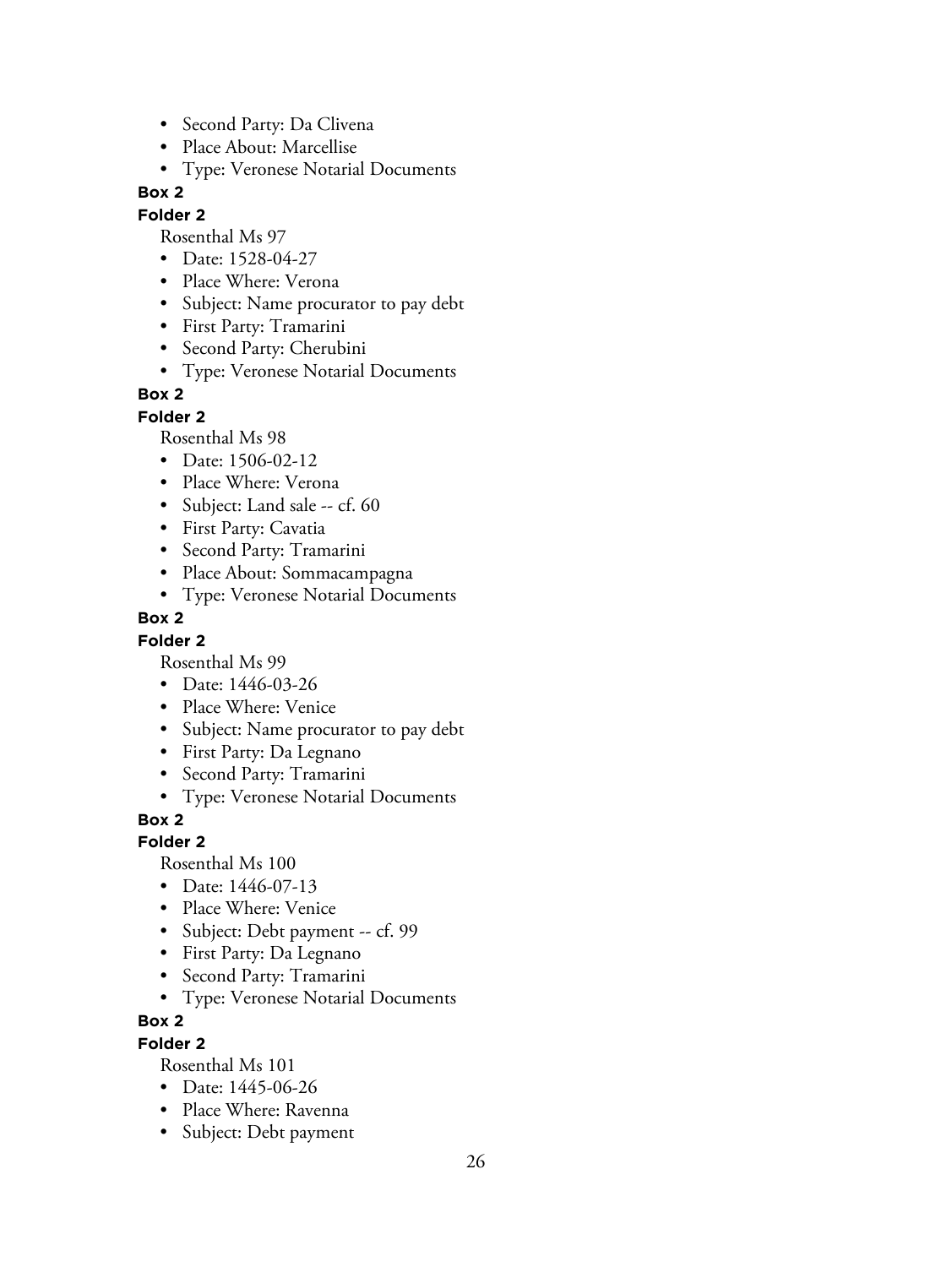- First Party: Da Viterbo
- Second Party: Tramarini
- Type: Veronese Notarial Documents

#### **Folder 2**

Rosenthal Ms 102

- Date: 1416-02-28
- Place Where: Verona
- Subject: Land investiture
- First Party: Tramarini
- Second Party: Da Lavagno
- Place About: Lavagno
- Type: Veronese Notarial Documents

#### **Box 2**

#### **Folder 2**

Rosenthal Ms 103

- Date: 1393-01-18
- Place Where: Verona
- Subject: Promise to sell land
- First Party: Da Poiana
- Second Party: Zerli
- Place About: Poiana
- Type: Veronese Notarial Documents

## **Box 2**

**Folder 2**

Rosenthal Ms 104

- Date: 1322-03-20
- Place Where: Verona
- Subject: Land investiture
- First Party: Marcellise
- Second Party: Marcellise
- Place About: Lavagno
- Type: Veronese Notarial Documents

## **Box 2**

#### **Folder 2**

Rosenthal Ms 105

- Date: 1379-09-14
- Place Where: Lavagno
- Subject: Land investiture
- First Party: Tramarini
- Second Party: Da Lavagno
- Place About: Lavagno
- Type: Veronese Notarial Documents

## **Box 2**

#### **Folder 2**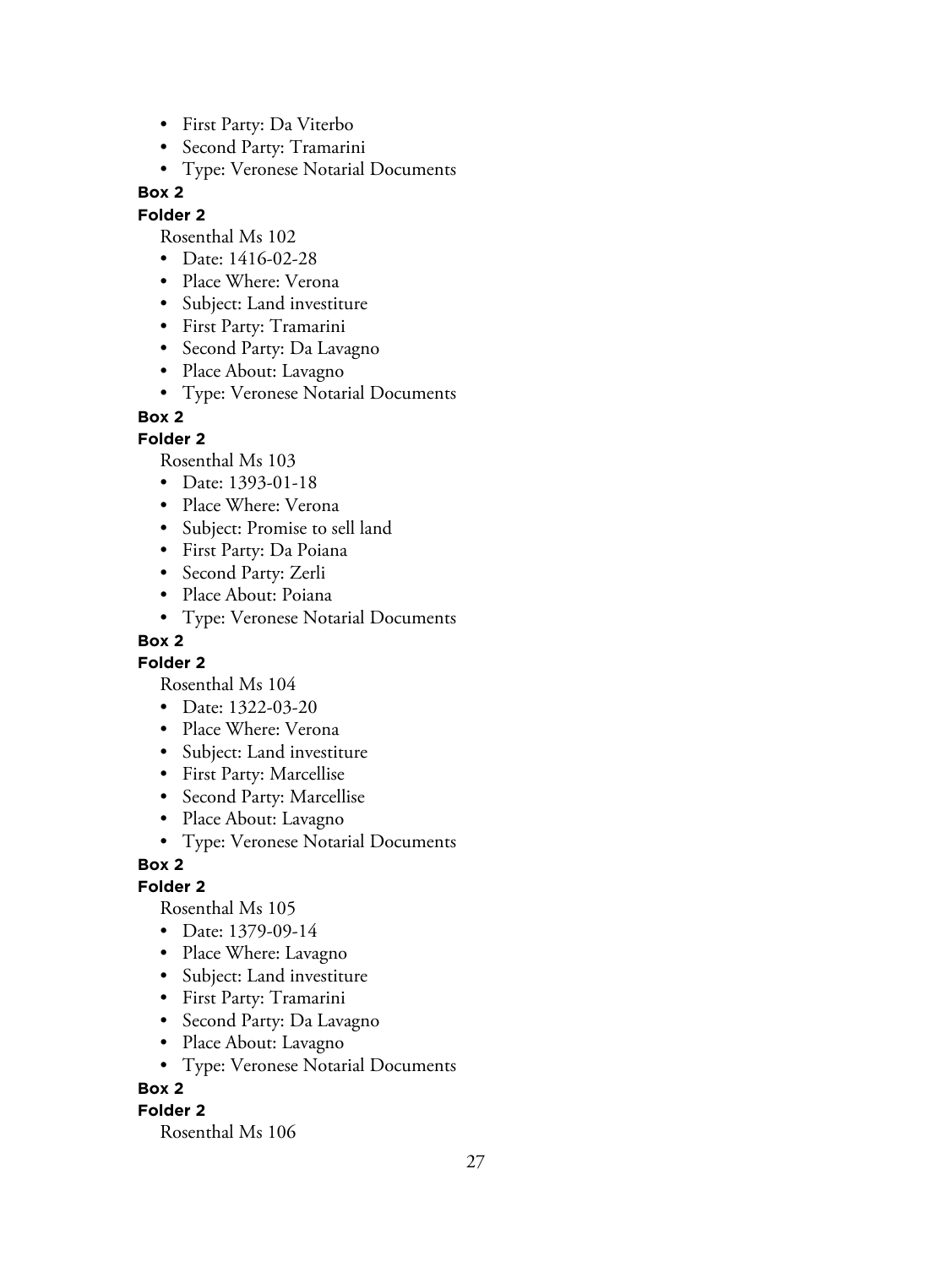- Date: 1313-02-24
- Place Where: Verona
- Subject: Land investiture
- First Party: Danieli
- Second Party: Marcellise
- Place About: Marcel1ise
- Type: Veronese Notarial Documents

#### **Folder 2**

Rosenthal Ms 107

- Date: 1322-03-20
- Place Where: Verona
- Subject: Land investiture
- First Party: Marce11ise
- Second Party: Marcellise
- Place About: Lavagno
- Type: Veronese Notarial Documents

# **Box 3**

## **Folder 2**

Rosenthal Ms 108

- Date: 1450-11-18
- Place Where: Verona
- Subject: Absolution of debt
- First Party: Da Igna
- Second Party: Tramarini
- Type: Veronese Notarial Documents

# **Box 3**

# **Folder 2**

Rosenthal Ms 109

- Date: 1452-02-28
- Place Where: Verona
- Subject: Land sale
- First Party: Pindemonte
- Second Party: Tramarini
- Place About: Verona
- Type: Veronese Notarial Documents

## **Box 3**

## **Folder 2**

Rosenthal Ms 110

- Date: 1529-08-18
- Place Where: Verona
- Subject: Emancipation
- First Party: Tramarini
- Type: Veronese Notarial Documents

# **Box 3**

## **Folder 2**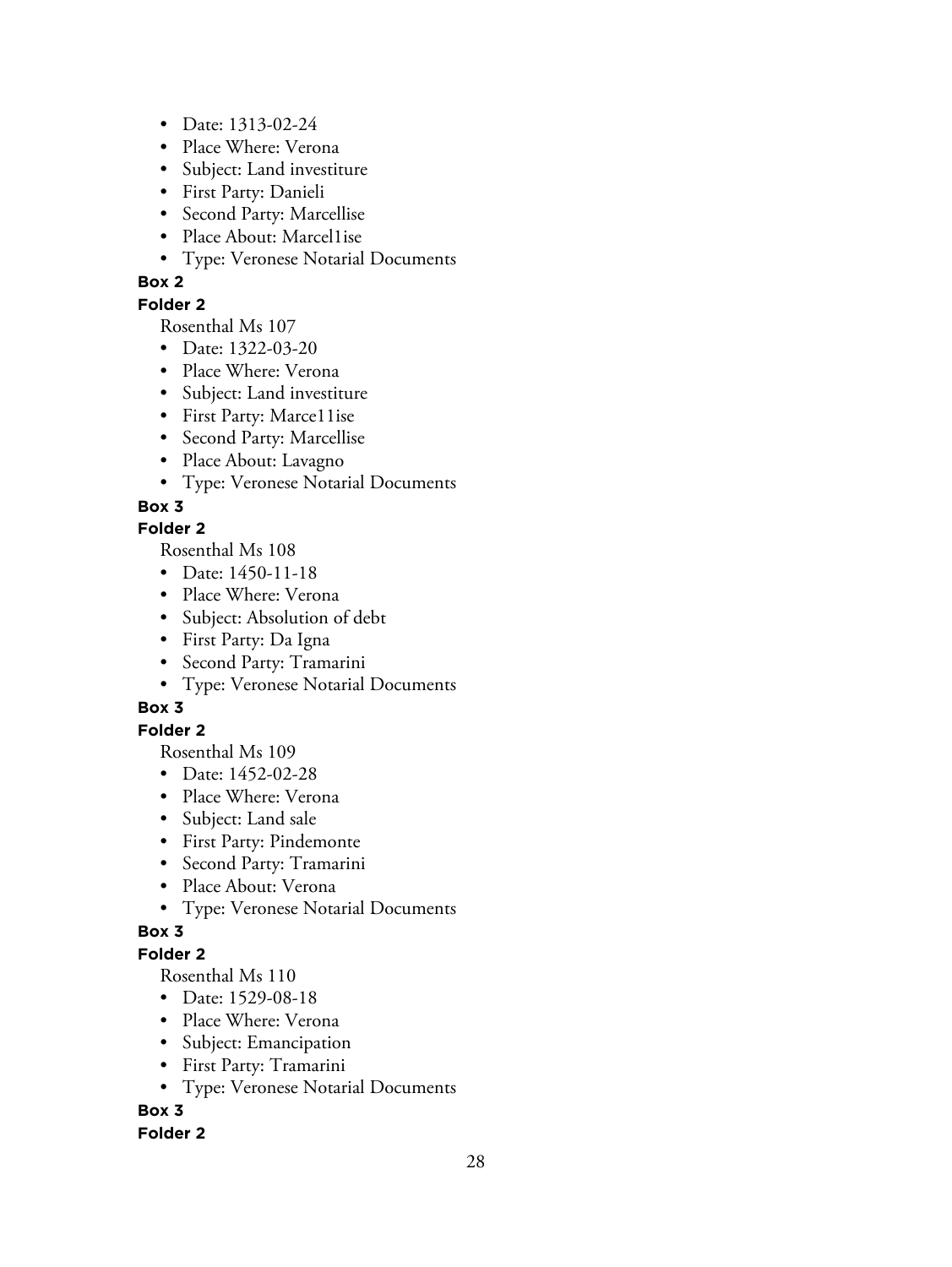Rosenthal Ms 111

- Date: 1546-12-04
- Place Where: Verona
- Subject: Land sale
- First Party: Da Negrar
- Second Party: S Giov. Foro
- Place About: Negrar
- Type: Veronese Notarial Documents

## **Box 3**

## **Folder 2**

Rosenthal Ms 112

- Date: 1548-02-24
- Place Where: Verona
- Subject: Land investiture
- First Party: Suniono
- Second Party: Da Negrar
- Place About: Negrar
- Type: Veronese Notarial Documents

# **Box 3**

## **Folder 2**

Rosenthal Ms 113

- Date: 1531-10-10
- Place Where: Verona
- Subject: Land investiture
- First Party: Lombardi
- Second Party: Tramarini
- Place About: Palu
- Type: Veronese Notarial Documents

# **Box 3**

## **Folder 2**

Rosenthal Ms 114

- Date: 1562-10-07
- Place Where: Verona
- Subject: Land sale for tax debt
- First Party: Tax office
- Second Party: Tramarini
- Place About: Negrar
- Type: Veronese Notarial Documents

# **Box 3**

**Folder 2**

- Date: 1498-02-17
- Place Where: Verona
- Subject: Land investiture
- First Party: Tramarini
- Second Party: Da Illasi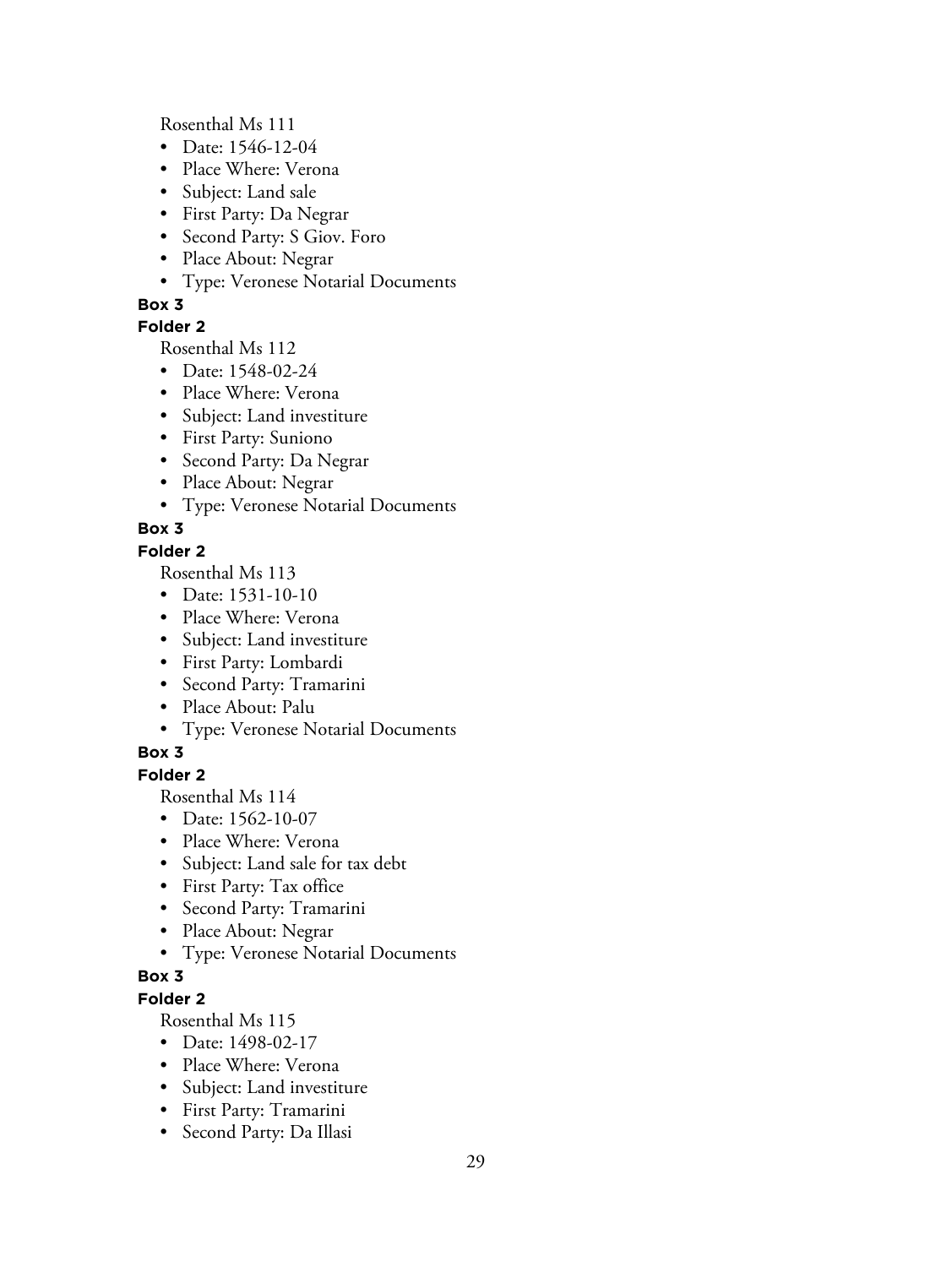- Place About: Illasi
- Type: Veronese Notarial Documents

## **Folder 2**

Rosenthal Ms 116

- Date: 1549-02-24
- Place Where: Negrar
- Subject: Land sale
- First Party: Da Negrar
- Second Party: Da Negrar
- Place About: San Vito
- Type: Veronese Notarial Documents

## **Box 3**

**Folder 2**

Rosenthal Ms 117

- Date: 1483-02-17
- Place Where: Verona
- Subject: Land investiture
- First Party: Brugnoli
- Second Party: Da Negrar
- Place About: Negrar
- Type: Veronese Notarial Documents

#### **Box 3**

#### **Folder 2**

Rosenthal Ms 118

- Date: 1494-07-22
- Place Where: Valgatara
- Subject: Land sale
- First Party: Da Negrar
- Second Party: Da Caprino
- Place About: San Vito
- Type: Veronese Notarial Documents

#### **Box 3**

**Folder 2**

Rosenthal Ms 119

- Date: 1497-01-24
- Place Where: Valgatara
- Subject: Land sale
- First Party: Da Negrar
- Second Party: Da Caprino
- Place About: San Vito
- Type: Veronese Notarial Documents

**Box 4**

#### **Folder 2**

Rosenthal Ms 120

• Date: 1536-03-13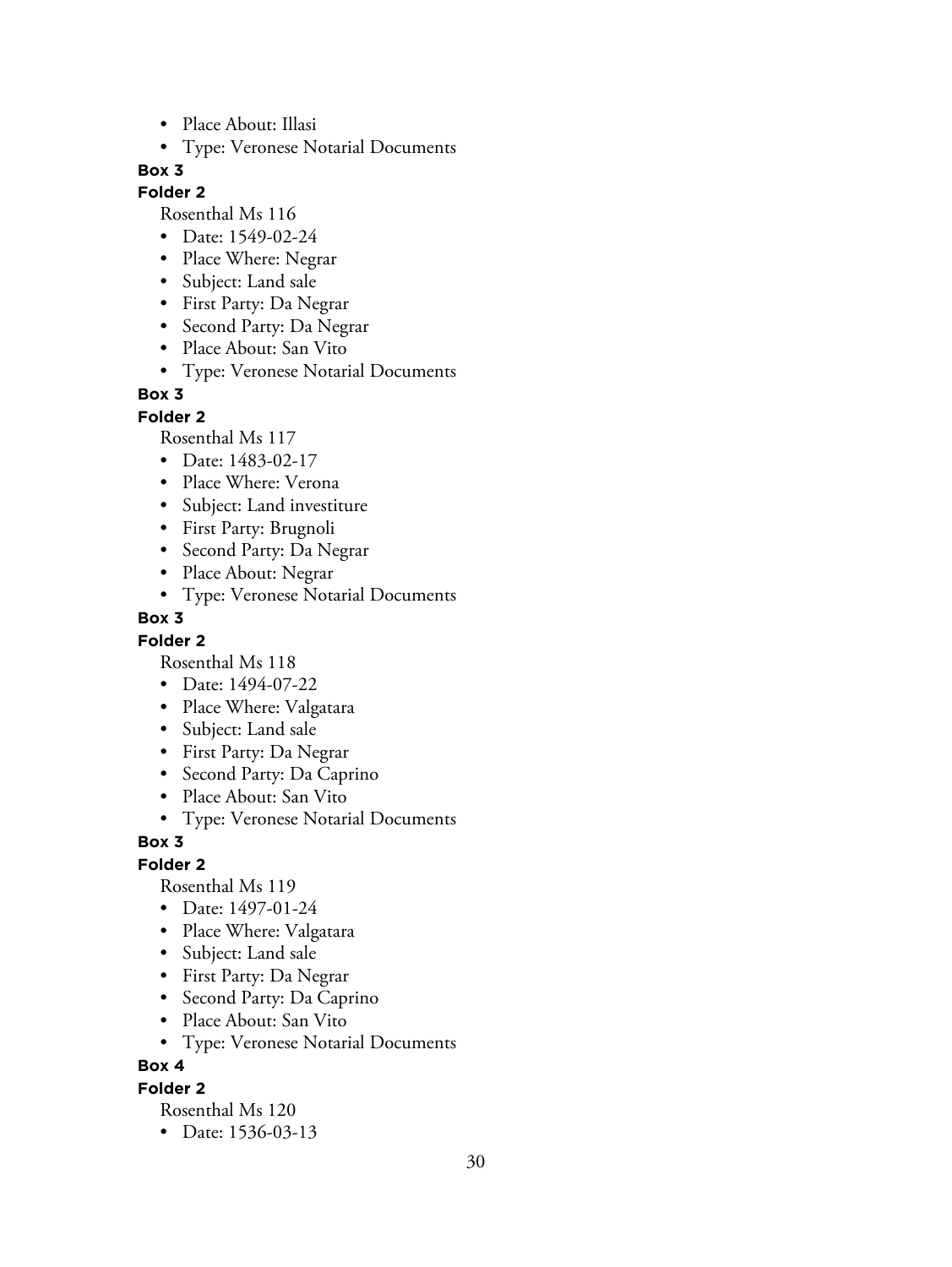- Place Where: Verona
- Subject: Land investiture
- First Party: Algarotti
- Second Party: Poiana
- Place About: Poiana
- Type: Veronese Notarial Documents

#### **Folder 2**

Rosenthal Ms 121

- Date: 1535-06-04
- Place Where: Verona
- Subject: Land exchange
- First Party: Cagia
- Second Party: Tramarini
- Place About: Sona
- Type: Veronese Notarial Documents

## **Box 4**

## **Folder 2**

Rosenthal Ms 122

- Date: 1537-03-12
- Place Where: Verona
- Subject: Land transfer for debt
- First Party: Tramarini
- Second Party: Gandini
- Place About: Verona
- Type: Veronese Notarial Documents

# **Box 4**

# **Folder 2**

Rosenthal Ms 123

- Date: 1523-12-11
- Place Where: Verona
- Subject: Land sale
- First Party: Cherubini
- Second Party: Tramarini
- Place About: Settimo
- Type: Veronese Notarial Documents

## **Box 4**

## **Folder 2**

- Date: 1523-12-11
- Place Where: Verona
- Subject: Land investiture
- First Party: Tramarini
- Second Party: Cherubini
- Place About: Settimo
- Type: Veronese Notarial Documents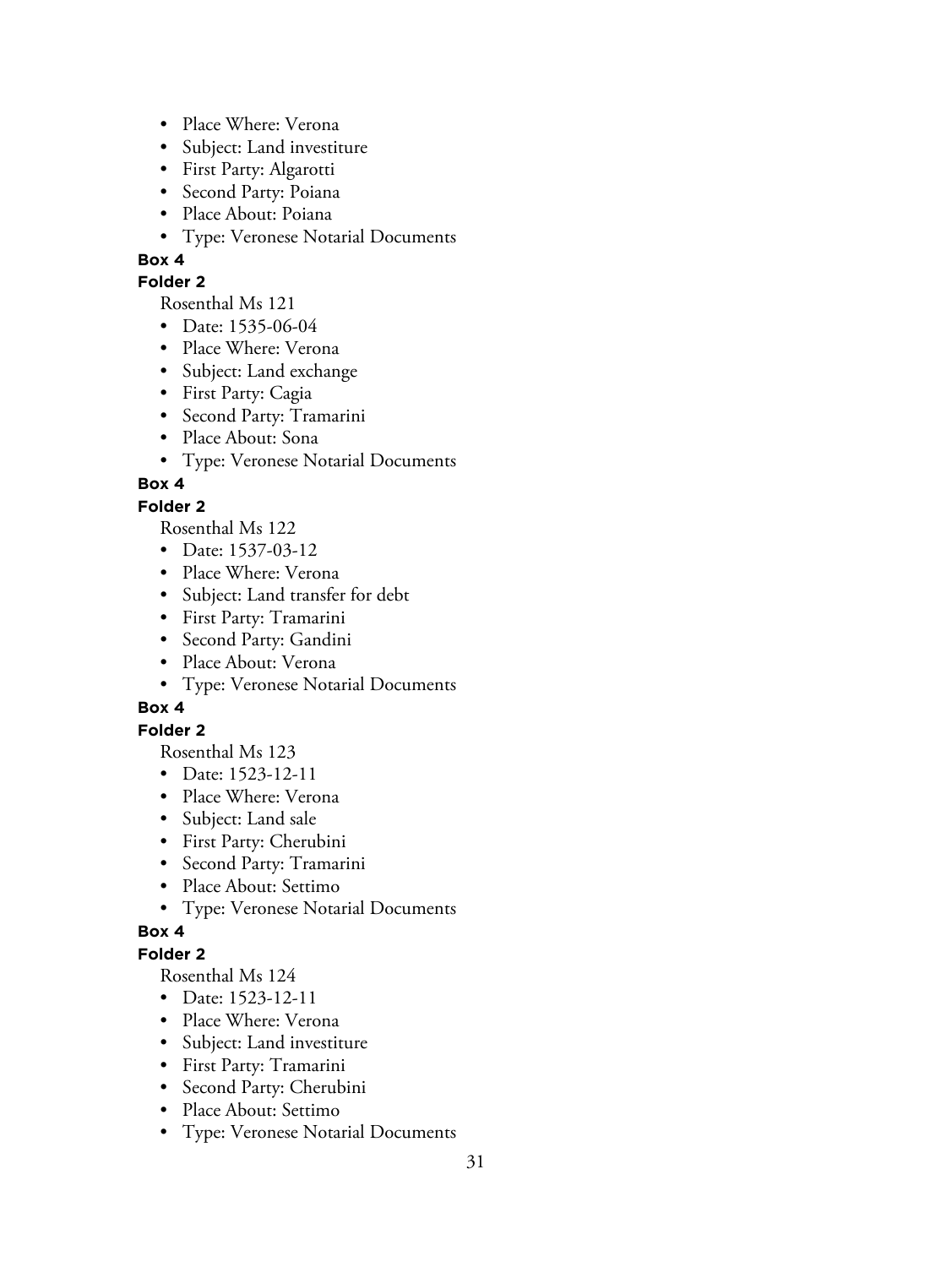## **Folder 2**

Rosenthal Ms 125

- Date: 1523-12-29
- Place Where: Verona
- Subject: Land sale
- First Party: Cherubini
- Second Party: Tramarini
- Place About: Settimo
- Type: Veronese Notarial Documents

**Box 4**

## **Folder 2**

Rosenthal Ms 126

- Date: 1487-03-13
- Place Where: Verona
- Subject: Land exchange
- First Party: Zerli
- Second Party: Raimondi
- Place About: Poiana
- Type: Veronese Notarial Documents

## **Box 4**

# **Folder 2**

Rosenthal Ms 127

- Date: 1533-04-27
- Place Where: Verona
- Subject: Land investiture
- First Party: Hospital
- Second Party: Tramarini
- Place About: Poiana
- Appendix: 2
- Type: Veronese Notarial Documents

**Box 4**

# **Folder 2**

Rosenthal Ms 128

- Date: 1512-08-23
- Place Where: Verona
- Subject: Choose estimators in debt case
- First Party: Del Palu
- Second Party: Tramarini
- Type: Veronese Notarial Documents

# **Box 4**

# **Folder 2**

- Date: 1510-11-22
- Place Where: Verona
- Subject: Acknowledge debt payment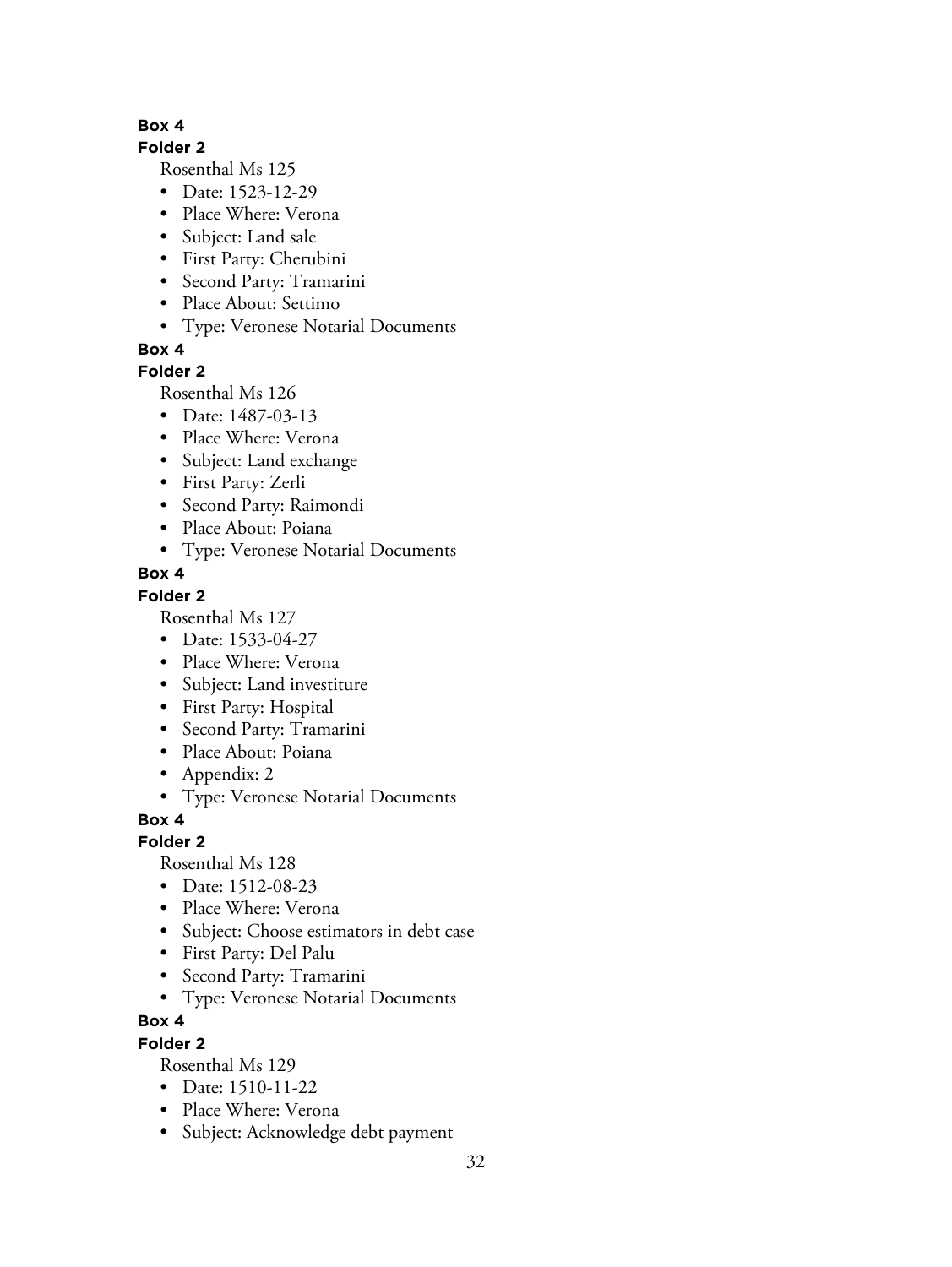- First Party: Grassi
- Second Party: Tramarini
- Place About: Poiana
- Type: Veronese Notarial Documents

## **Folder 2**

Rosenthal Ms 130

- Date: 1543-10-26
- Place Where: Verona
- Subject: Land sale
- First Party: Manduli
- Second Party: Tramarini
- Place About: Poiana
- Type: Veronese Notarial Documents

# **Box 4**

# **Folder 2**

Rosenthal Ms 131

- Date: 1559-09-19
- Place Where: Verona
- Subject: Land sale to son
- First Party: Tramarini
- Second Party: Tramarini
- Place About: Poiana
- Type: Veronese Notarial Documents

# **Box 4**

# **Folder 2**

Rosenthal Ms 132

- Date: 1503-09-26
- Place Where: Verona
- Subject: Land sale
- First Party: San Tommaso
- Second Party: Da Poiana
- Place About: Poiana
- Type: Veronese Notarial Documents

# **Box 4**

# **Folder 2**

Rosenthal Ms 133

- Date: 1513-06-05
- Place Where: Verona
- Subject: Land investiture
- First Party: Bishop Vicar
- Second Party: Tramarini
- Place About: Verona
- Type: Veronese Notarial Documents

# **Box 4**

# **Folder 2**

33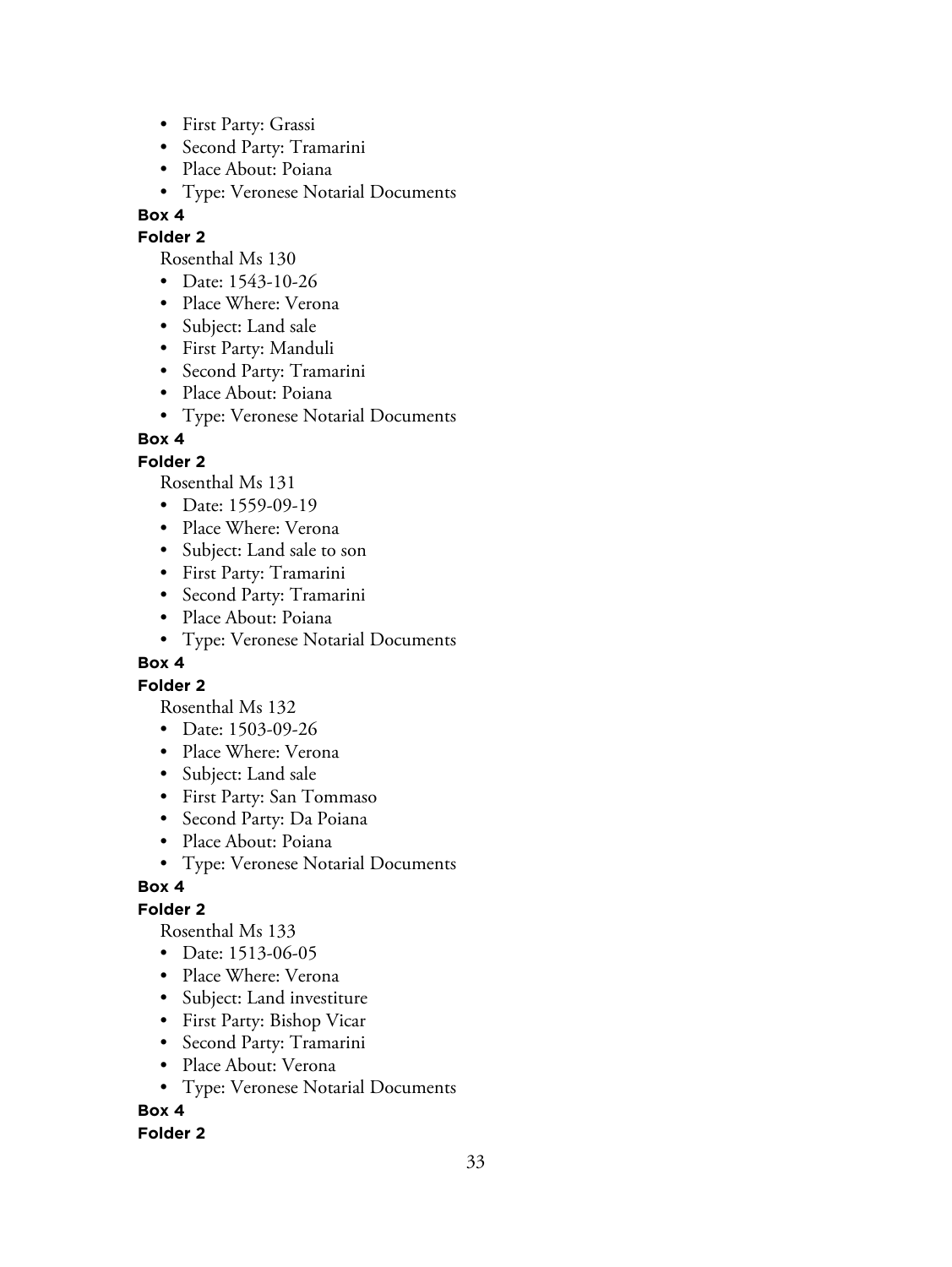Rosenthal Ms 134

- Date: 1506-09-19
- Place Where: Verona
- Subject: Land sale
- First Party: Del Muzio
- Second Party: Da Poiana
- Place About: Poiana
- Type: Veronese Notarial Documents

#### **Box 4**

#### **Folder 2**

Rosenthal Ms 135

- Date: 1501-01-11
- Place Where: Verona
- Subject: Acknowledge debt payment
- First Party: Righetti
- Second Party: Tramarini
- Type: Veronese Notarial Documents

## **Box 4**

## **Folder 2**

Rosenthal Ms 136

- Date: 1468-11-09
- Place Where: Verona
- Subject: Land investiture of commune
- First Party: San Vitale
- Second Party: Poiana
- Place About: Poiana
- Type: Veronese Notarial Documents

## **Box 4**

## **Folder 2**

Rosenthal Ms 137

- Date: 1456-04-30
- Place Where: Verona
- Subject: Land investiture
- First Party: Bishop Vicar
- Second Party: Gasparini
- Place About: Poiana
- Type: Veronese Notarial Documents

## **Box 4**

#### **Folder 2**

- Date: 1557-10-31
- Place Where: Poiana
- Subject: Land exchange
- First Party: Da Albizzano
- Second Party: Algarotti
- Place About: Poiana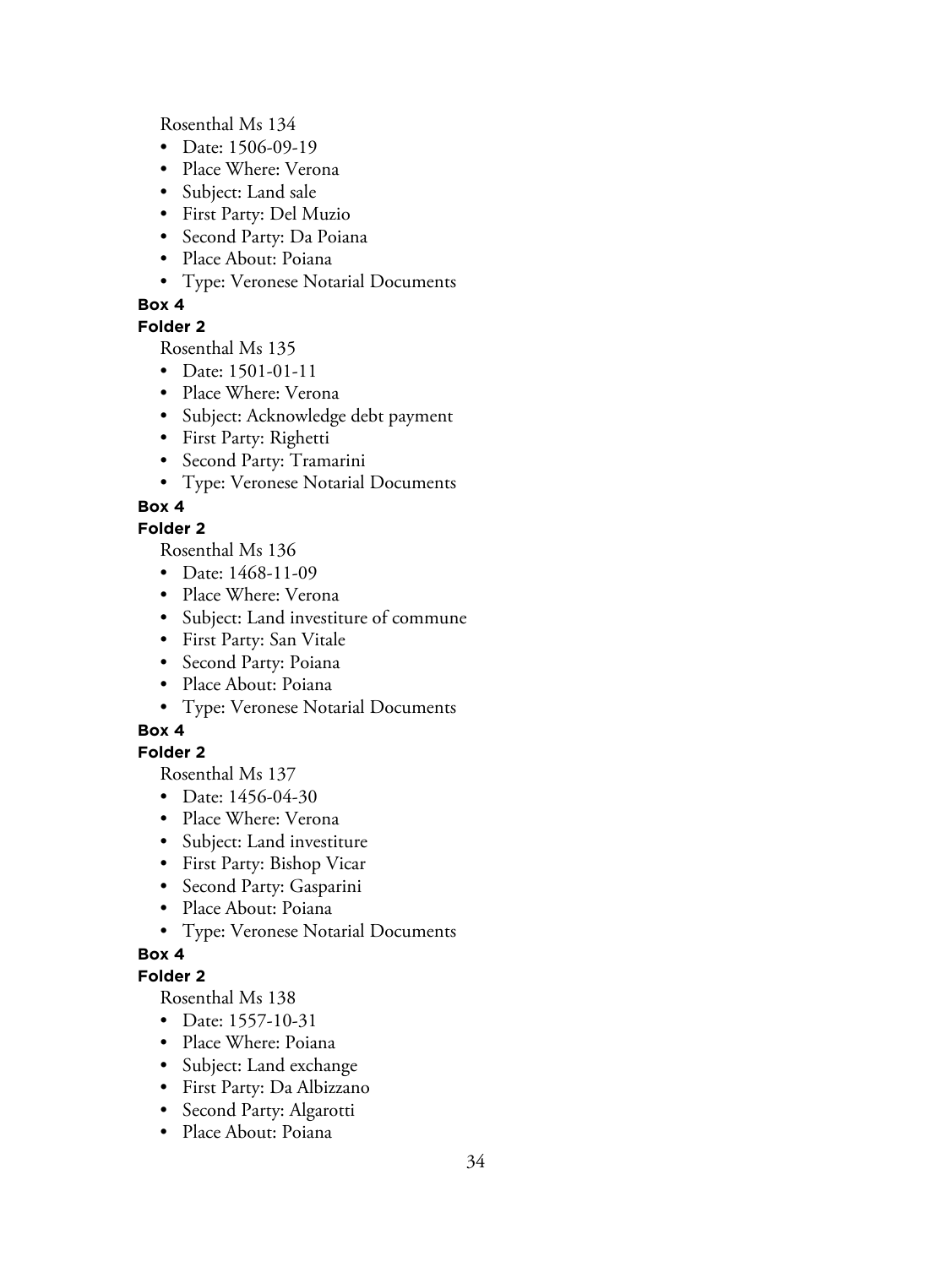• Type: Veronese Notarial Documents

#### **Box 4**

## **Folder 2**

Rosenthal Ms 139

- Date: 1507-1512
- Place Where: Verona
- Subject: Rent payments
- First Party: Zerli
- Second Party: Tramarini
- Type: Veronese Notarial Documents

**Box 5**

## **Folder 2**

Rosenthal Ms 140

- Date: 1363-11-13
- Place Where: Verona
- Subject: Judicial sentence
- First Party: Tramarini
- Place About: Marcellise
- Type: Veronese Notarial Documents

## **Box 5**

## **Folder 2**

Rosenthal Ms 141

- Date: 1363-12-05
- Place Where: Lavagno
- Subject: Create procurator
- First Party: Tramarini
- Second Party: Tramarini
- Type: Veronese Notarial Documents

## **Box 5**

**Folder 2**

Rosenthal Ms 142

- Date: 1363-10-17
- Place Where: Lavagno
- Subject: Create procurators
- First Party: Tramarini
- Second Party: Leoni
- Type: Veronese Notarial Documents

# **Box 5**

## **Folder 2**

- Date: 1520-11-08
- Place Where: Venice
- Subject: Create procurators
- First Party: Visconti
- Second Party: Condulmer
- Type: Veronese Notarial Documents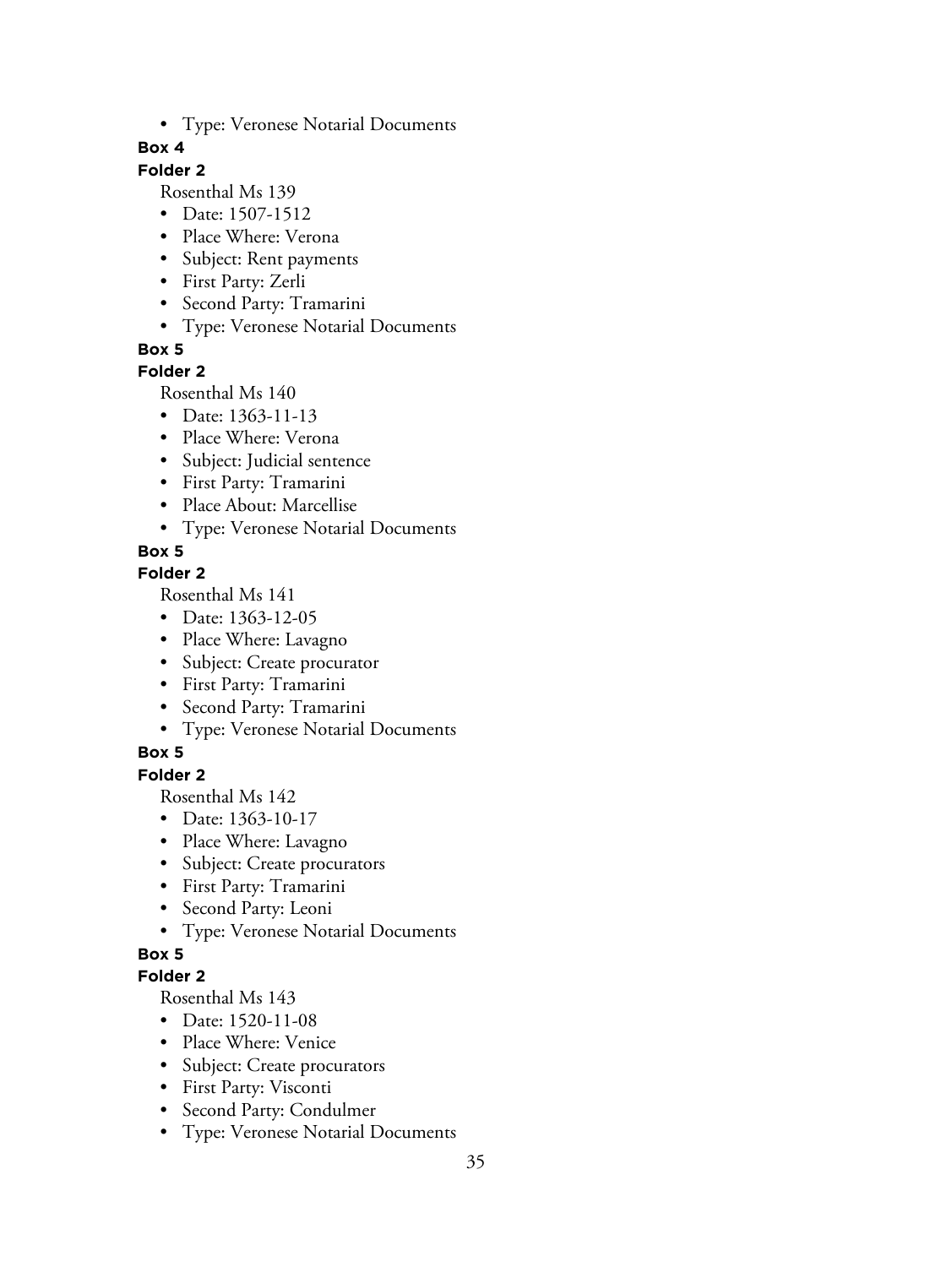## **Folder 2**

Rosenthal Ms 144

- Date: 1521-04-17
- Place Where: Venice
- Subject: Acknowledge debt payment
- First Party: Ferramoli
- Second Party: Zirletti
- Place About: Cittadella (VR)
- Type: Veronese Notarial Documents

**Box 5**

# **Folder 2**

Rosenthal Ms 145

- Date: 1521-06-01
- Place Where: Venice
- Subject: Create procurators
- First Party: Visconti
- Second Party: Tramarini
- Type: Veronese Notarial Documents

# **Box 5**

# **Folder 2**

Rosenthal Ms 146

- Date: 1430-01-27
- Place Where: Verona
- Subject: Land investiture
- First Party: San Nazaro
- Second Party: Da Prun
- Place About: Prun
- Type: Veronese Notarial Documents

**Box 5**

# **Folder 2**

Rosenthal Ms 147

- Date: 1524-06-16
- Place Where: Verona
- Subject: Land sale
- First Party: Tramarini
- Second Party: Da Brescia
- Place About: Marcellise
- Type: Veronese Notarial Documents

# **Box 5**

# **Folder 2**

- Date: 1513-04-07
- Place Where: Verona
- Subject: Rural tax collection
- First Party: Tramarini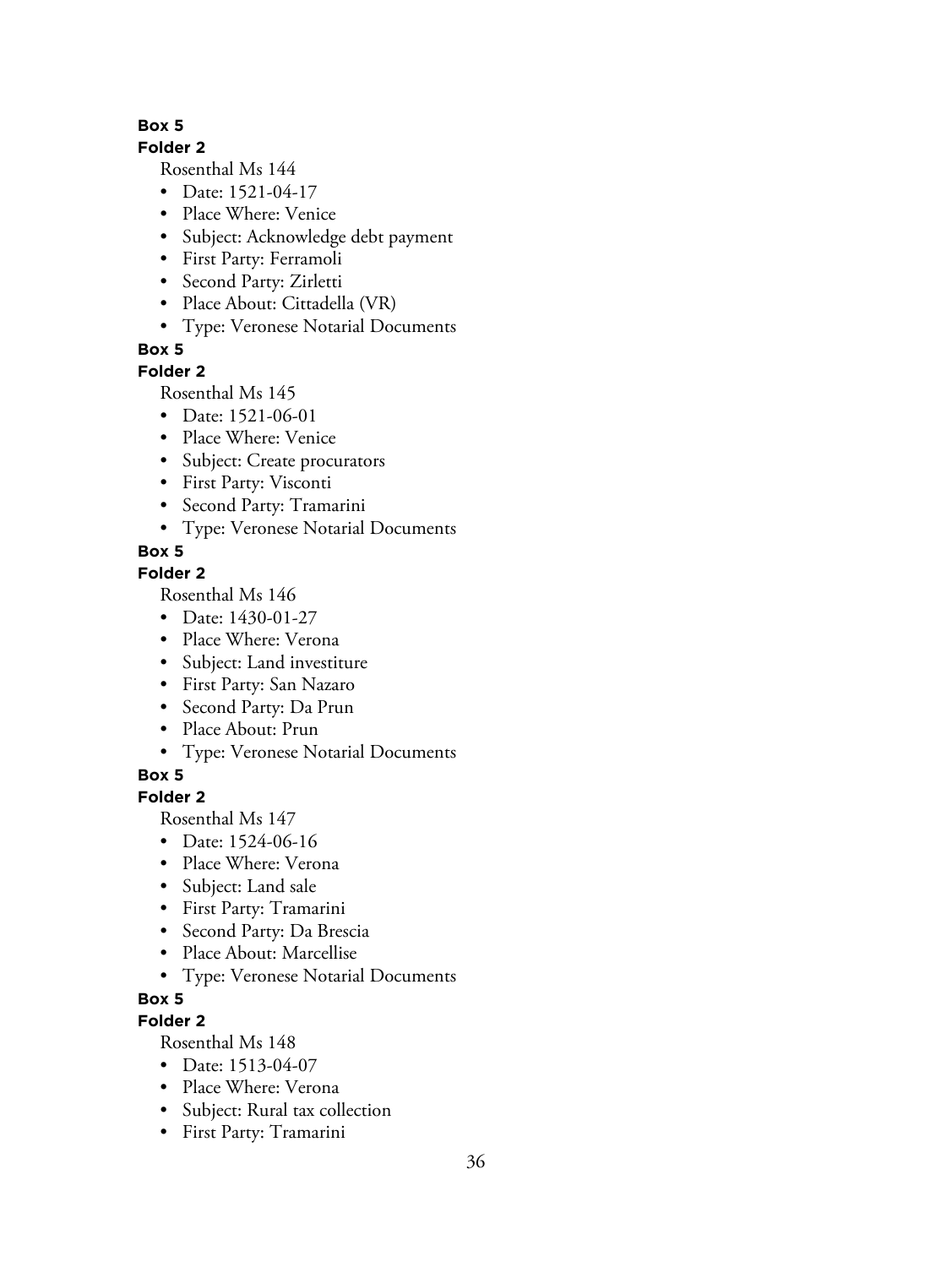• Type: Veronese Notarial Documents

#### **Box 5**

## **Folder 2**

Rosenthal Ms 149

- Date: 1389-03-06
- Place Where: Lavagno
- Subject: Land investiture
- First Party: Tramarini
- Second Party: Da Lavagno
- Place About: Lavagno
- Type: Veronese Notarial Documents

#### **Box 5**

#### **Folder 2**

Rosenthal Ms 150

- Date: 1295-07-21
- Place Where: Verona
- Subject: Land investiture
- First Party: S P Incarn
- Second Party: Marcellise
- Place About: Marcellise
- Type: Veronese Notarial Documents

#### **Box 5**

#### **Folder 2**

Rosenthal Ms 151

- Date: 1532-06-10
- Place Where: Verona
- Subject: Donate patrimony to nephew
- First Party: Tramarini
- Second Party: Tramarini
- Type: Veronese Notarial Documents

### **Box 5**

#### **Folder 2**

Rosenthal Ms 152

- Date: 1437-12-11
- Place Where: Verona
- Subject: Acknowledge payment for lease
- First Party: Francesco
- Second Party: Tramarini
- Type: Veronese Notarial Documents

### **Box 5**

### **Folder 2**

- Date: 1336-11-08
- Place Where: Oppiara
- Subject: Acknowledgement of possession
- First Party: Rambaldi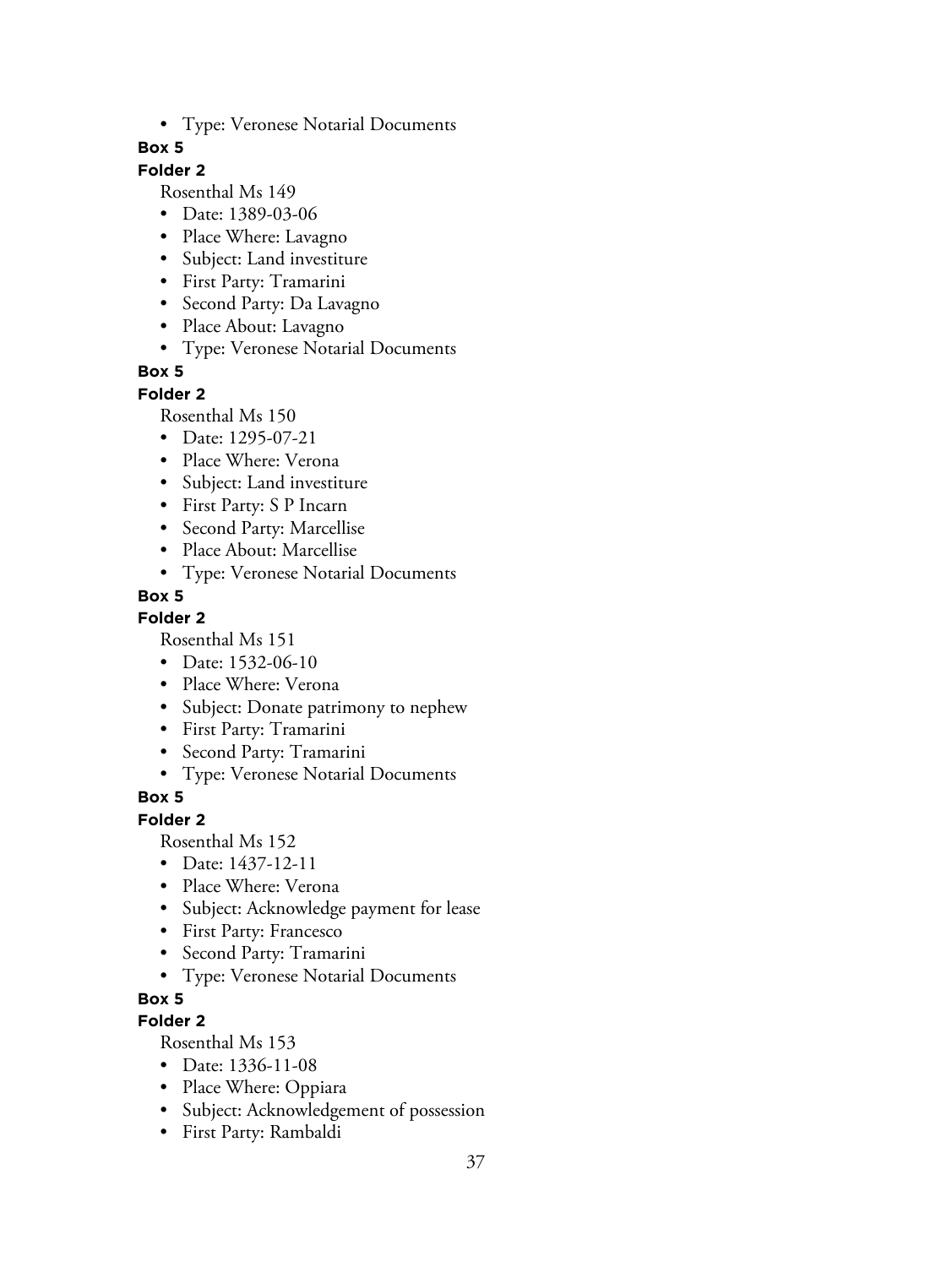- Second Party: Da Oppiara
- Place About: Oppiara
- Appendix: 1
- Type: Veronese Notarial Documents

#### **Folder 2**

Rosenthal Ms 154

- Date: circa 1336
- Place Where: Verona
- Subject: Land investiture
- First Party: Rambaldi
- Second Party: Da Oppiara
- Place About: Oppiara
- Type: Veronese Notarial Documents

## **Box 5**

### **Folder 2**

Rosenthal Ms 155

- Date: 1504-05-22
- Place Where: Verona
- Subject: Emancipations
- First Party: Da Bardolino
- Type: Veronese Notarial Documents

### **Box 1**

### **Folder 3**

Rosenthal Ms 156

- Date: 1263-08-14
- Place Where: Verona
- Subject: Inheritance dispute
- First Party: Passioni
- Second Party: Baiamonte
- Type: Veronese Notarial Documents

### **Box 1**

**Folder 3**

Rosenthal Ms 157

- Date: 1347-07-04
- Place Where: Verona
- Subject: Payment for land sale
- First Party: Da Allegro
- Second Party: San Michele
- Place About: Montorio
- Appendix: 1
- Type: Veronese Notarial Documents

**Box 1**

#### **Folder 3**

Rosenthal Ms 158

• Date: 1366-01-13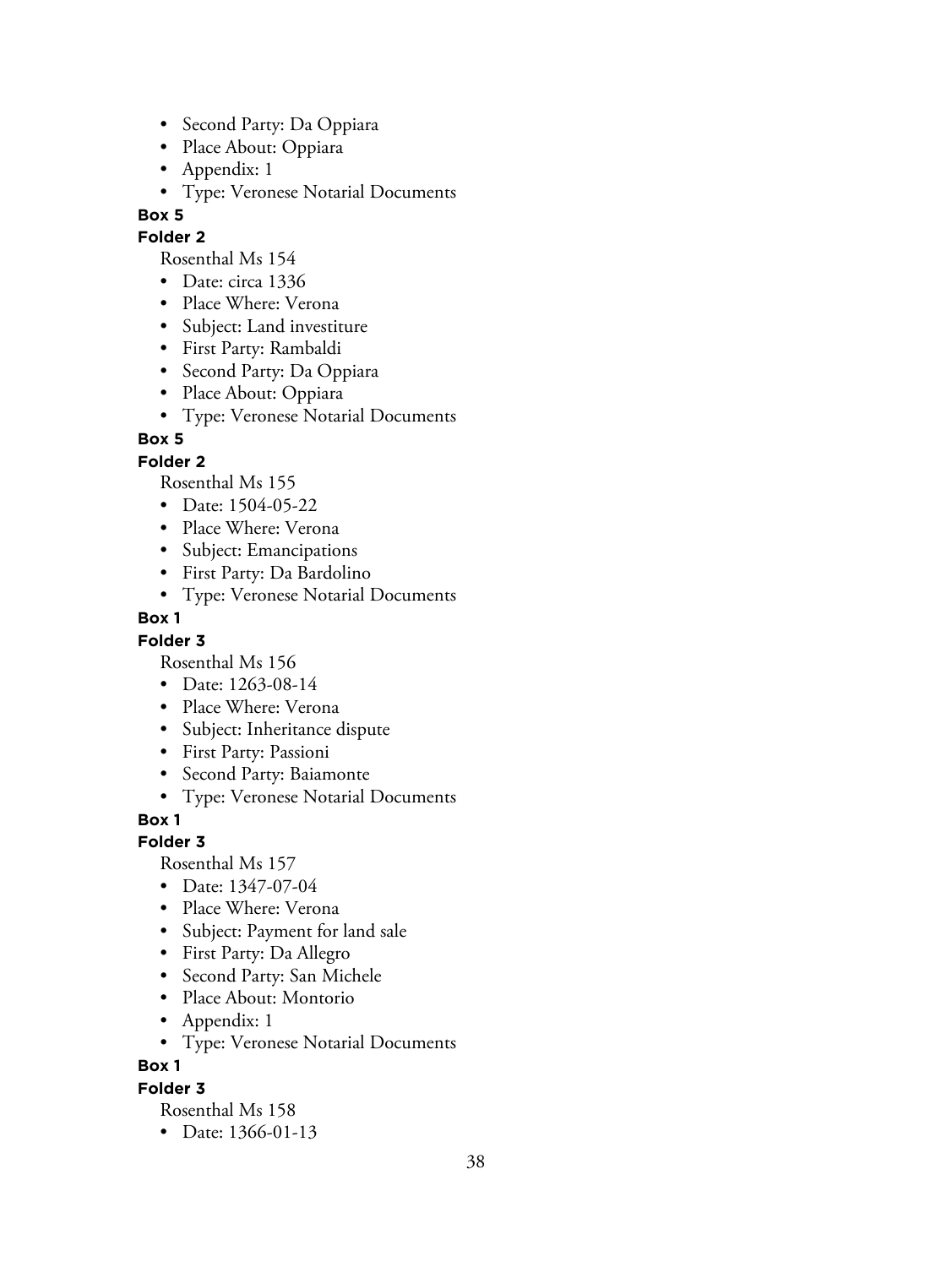- Place Where: Verona
- Subject: Land investiture
- First Party: Vallisnieri
- Second Party: Da Mezzane
- Place About: Lavagno
- Type: Veronese Notarial Documents

#### **Folder 3**

Rosenthal Ms 159

- Date: 1366-01-13
- Place Where: Verona
- Subject: Land investiture
- First Party: Vallisnieri
- Second Party: Da Mezzane
- Place About: Lavagno
- Type: Veronese Notarial Documents

# **Box 1**

## **Folder 3**

Rosenthal Ms 160

- Date: 1432-11-26
- Place Where: Verona
- Subject: Appeal of judicial sentence
- First Party: S Silvestro
- Second Party: Gandolfi
- Type: Veronese Notarial Documents

# **Box 1**

### **Folder 3**

Rosenthal Ms 161

- Date: 1360-12-23
- Place Where: Verona
- Subject: Acknowledge debt payment
- First Party: Gandolfi
- Second Party: Stagnati
- Type: Veronese Notarial Documents

# **Box 1**

# **Folder 3**

Rosenthal Ms 162

- Date: 1394-02-03
- Place Where: Verona
- Subject: Land investiture
- First Party: Baiamonte
- Second Party: Da Castagne
- Place About: Castagne
- Type: Veronese Notarial Documents

# **Box 1**

### **Folder 3**

39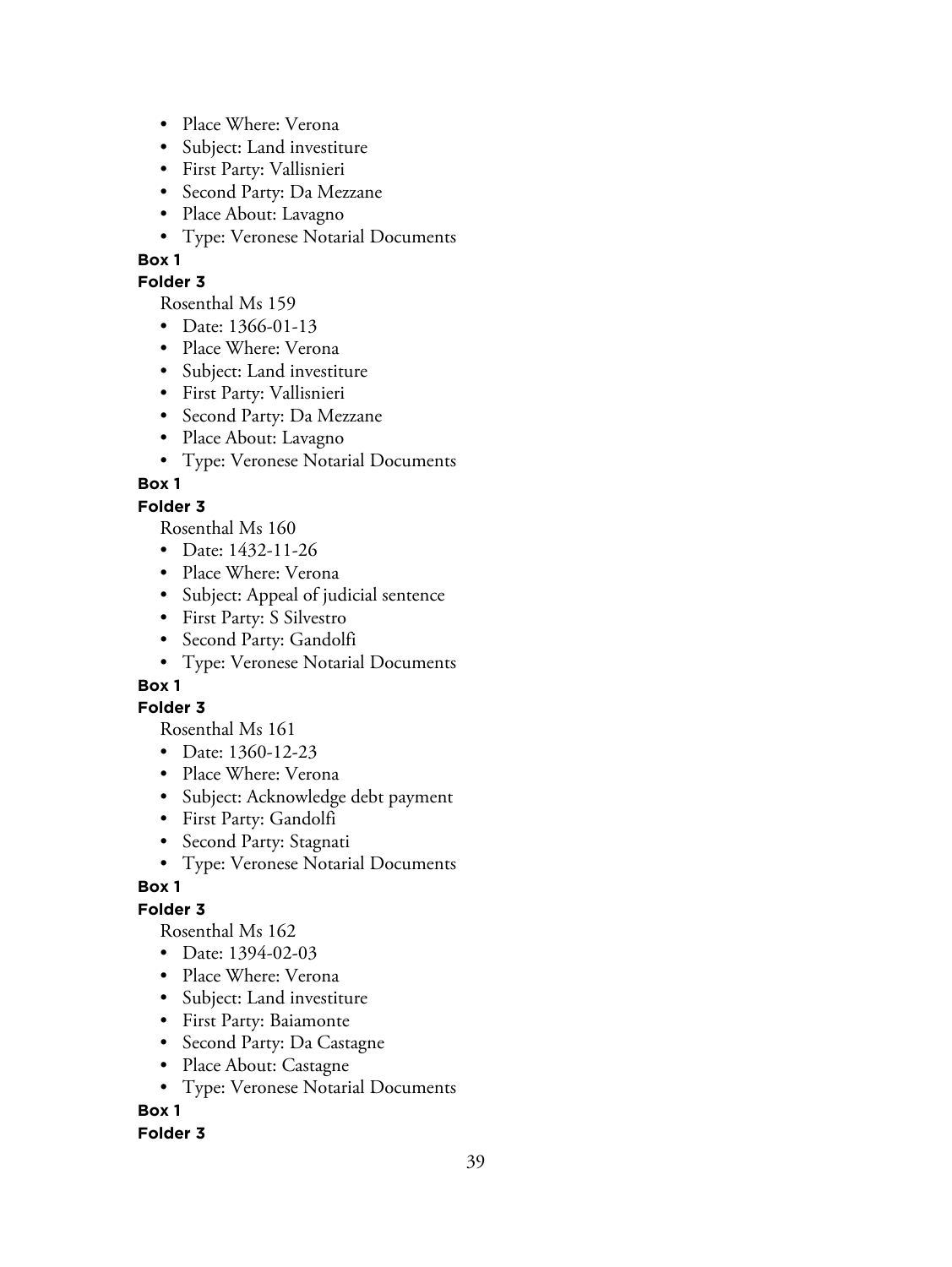Rosenthal Ms 163

- Date: 1348-01-08
- Place Where: Montorio
- Subject: Payment for land sale
- First Party: Da Montorio
- Second Party: Marcellise
- Place About: Montorio
- Appendix: 2
- Type: Veronese Notarial Documents

## **Box 1**

#### **Folder 3**

Rosenthal Ms 164

- Date: 1528-03-09
- Place Where: Verona
- Subject: Debt payment
- First Party: Vallisnieri
- Second Party: Guild
- Type: Veronese Notarial Documents

# **Box 1**

### **Folder 3**

Rosenthal Ms 165

- Date: 1281-12-13
- Place Where: Verona
- Subject: Acknowledge debt payment
- First Party: Da Firenze
- Type: Veronese Notarial Documents

# **Box 1**

# **Folder 3**

Rosenthal Ms 166

- Date: 1324-01-26
- Place Where: Verona
- Subject: Payment for land sale
- First Party: Da Olive
- Second Party: Falci
- Place About: Montorio
- Type: Veronese Notarial Documents

### **Box 1**

### **Folder 3**

- Date: 1474-02-19
- Place Where: Verona
- Subject: Land sale per testament
- First Party: Da Quinto
- Second Party: Vallisnieri
- Place About: Marano
- Type: Veronese Notarial Documents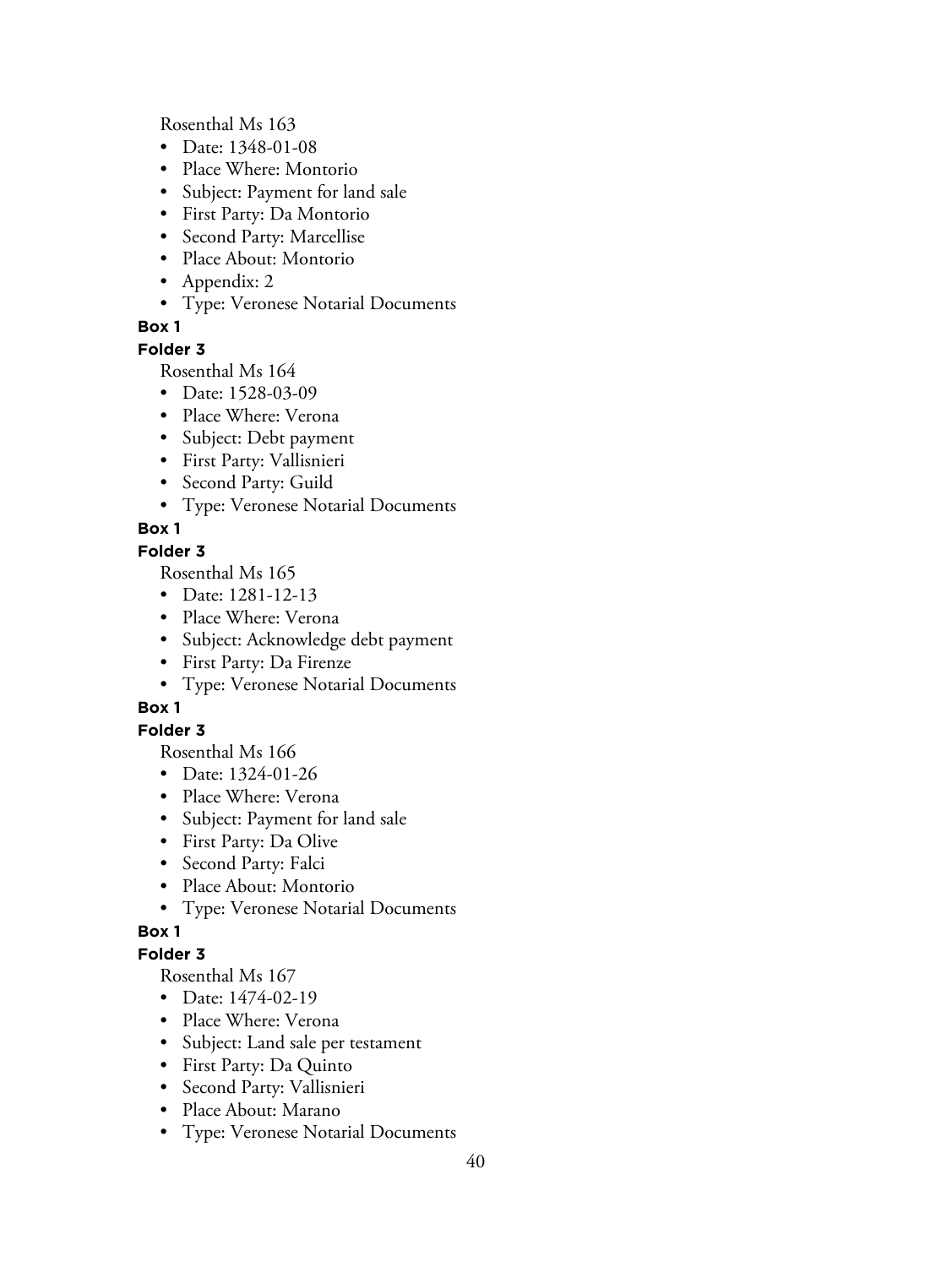### **Folder 3**

Rosenthal Ms 168

- Date: 1327-06-01
- Place Where: Castagne
- Subject: Acknowledgement of possession
- First Party: Matteo
- Place About: Castagne
- Type: Veronese Notarial Documents

## **Box 1**

### **Folder 3**

Rosenthal Ms 169

- Date: 1194-06-07
- Place Where: Clavica
- Subject: Land investiture
- First Party: Reprandini
- Second Party: Da Castagne
- Place About: Castagne
- Type: Veronese Notarial Documents

# **Box 1**

## **Folder 3**

Rosenthal Ms 170

- Date: 1475-08-04
- Place Where: Palu
- Subject: Land investiture
- First Party: Maffei
- Second Party: Da Palu
- Place About: Palu
- Type: Veronese Notarial Documents

**Box 1**

# **Folder 3**

Rosenthal Ms 171

- Date: 1592-03-18
- Place Where: Verona
- Subject: Affrancation
- First Party: Rambaldi
- Second Party: Colombani
- Place About: Bardolino
- Type: Veronese Notarial Documents

### **Box 1**

# **Folder 3**

- Date: 1574-05-31
- Place Where: Verona
- Subject: Land investiture
- First Party: Rambaldi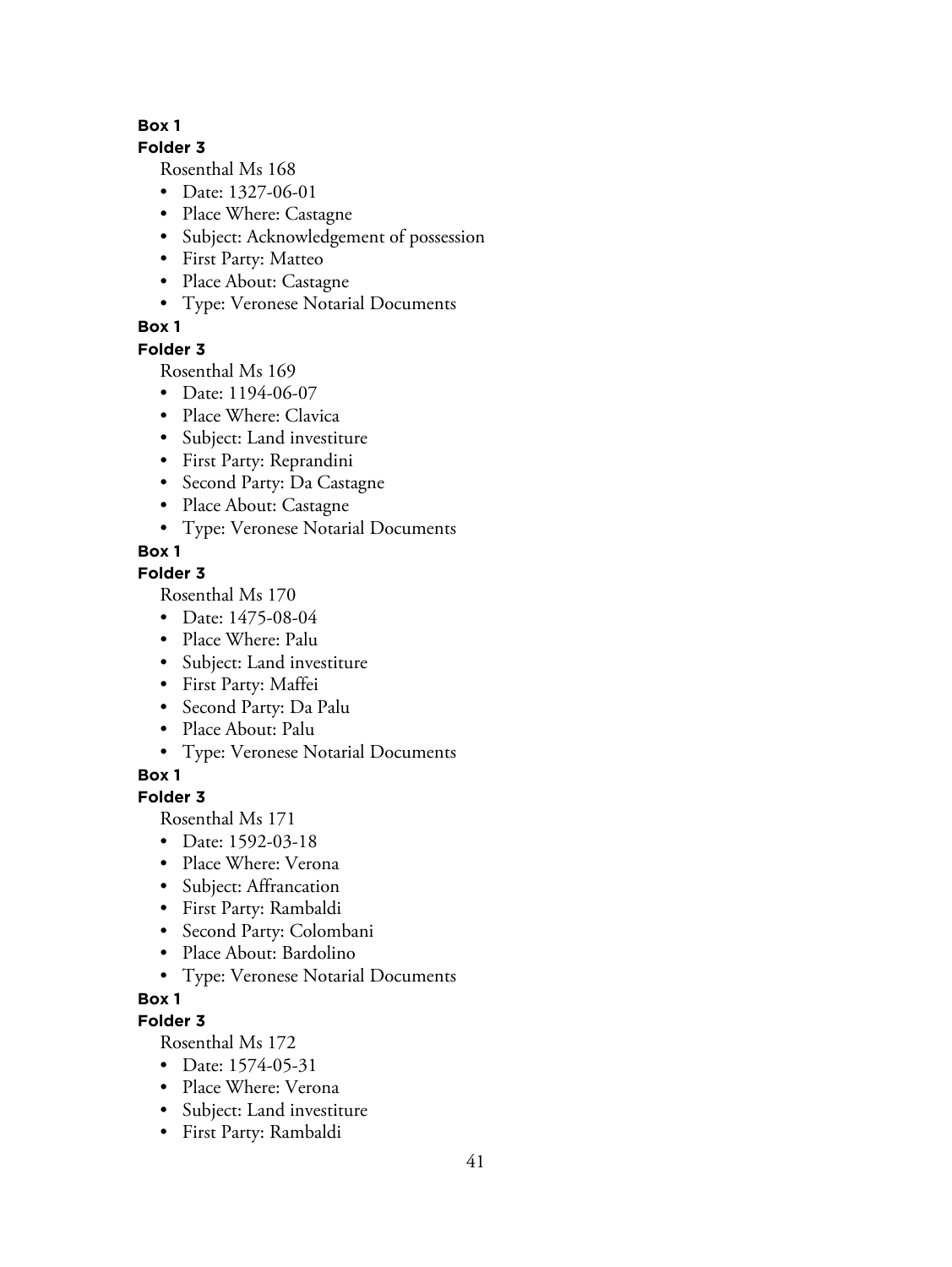- Second Party: Da Albisano
- Place About: Albisano
- Type: Veronese Notarial Documents

#### **Folder 3**

Rosenthal Ms 173

- Date: 1622-04-06
- Place Where: Verona
- Subject: Cession of rights
- First Party: Da Bardolino
- Second Party: Rambaldi
- Place About: Bardolino
- Type: Veronese Notarial Documents

#### **Box 1**

#### **Folder 3**

Rosenthal Ms 174

- Date: 1546-02-27
- Place Where: Verona
- Subject: Land exchange
- First Party: Algarotti
- Second Party: Rambaldi
- Place About: Gargagnago
- Type: Veronese Notarial Documents

## **Box 2**

**Folder 3**

Rosenthal Ms 175

- Date: 1567-01-13
- Place Where: Verona
- Subject: Land investiture
- First Party: Vallisnieri
- Second Party: Da Castagne
- Place About: Castagne
- Type: Veronese Notarial Documents

#### **Box 2**

#### **Folder 3**

Rosenthal Ms 176

- Date: 1331-06-30
- Place Where: Castagne
- Subject: Entry into possession
- First Party: Isola Sopra
- Place About: Castagne
- Type: Veronese Notarial Documents

### **Box 2**

**Folder 3**

Rosenthal Ms 177

• Date: 1569-01-26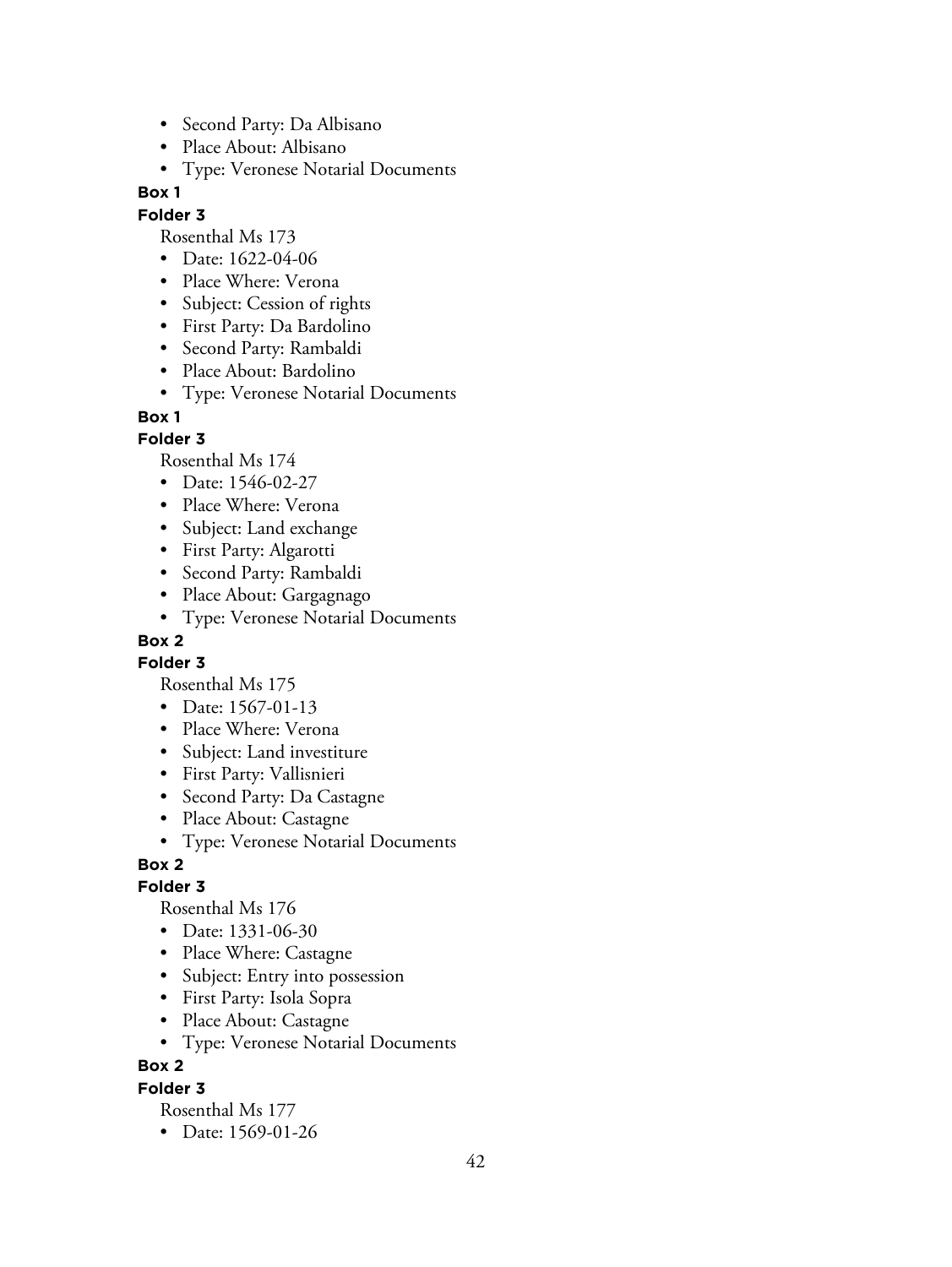- Place Where: Verona
- Subject: Land sale
- First Party: Buri
- Second Party: Rambaldi
- Type: Veronese Notarial Documents

# **Folder 3**

Rosenthal Ms 178

- Date: 1567-02-04
- Place Where: Verona
- Subject: Land investiture
- First Party: Vallisnieri
- Second Party: Da Castagne
- Place About: Castagne
- Type: Veronese Notarial Documents

## **Box 2**

## **Folder 3**

Rosenthal Ms 179

- Date: 1289-08-19
- Place Where: Verona
- Subject: Land investiture
- First Party: San Fermo
- Second Party: Benvenuta
- Place About: Verona
- Type: Veronese Notarial Documents

# **Box 2**

### **Folder 3**

Rosenthal Ms 180

- Date: 1359-04-27
- Place Where: Verona
- Subject: Payment of lease
- First Party: Da Castagne
- Second Party: Da Castagne
- Place About: Castagne
- Type: Veronese Notarial Documents

# **Box 2**

### **Folder 3**

Rosenthal Ms 181

- Date: 1483-08-30
- Place Where: Verona
- Subject: Land sale
- First Party: Prandini
- Second Party: Guild
- Place About: Verona
- Type: Veronese Notarial Documents

### **Box 2**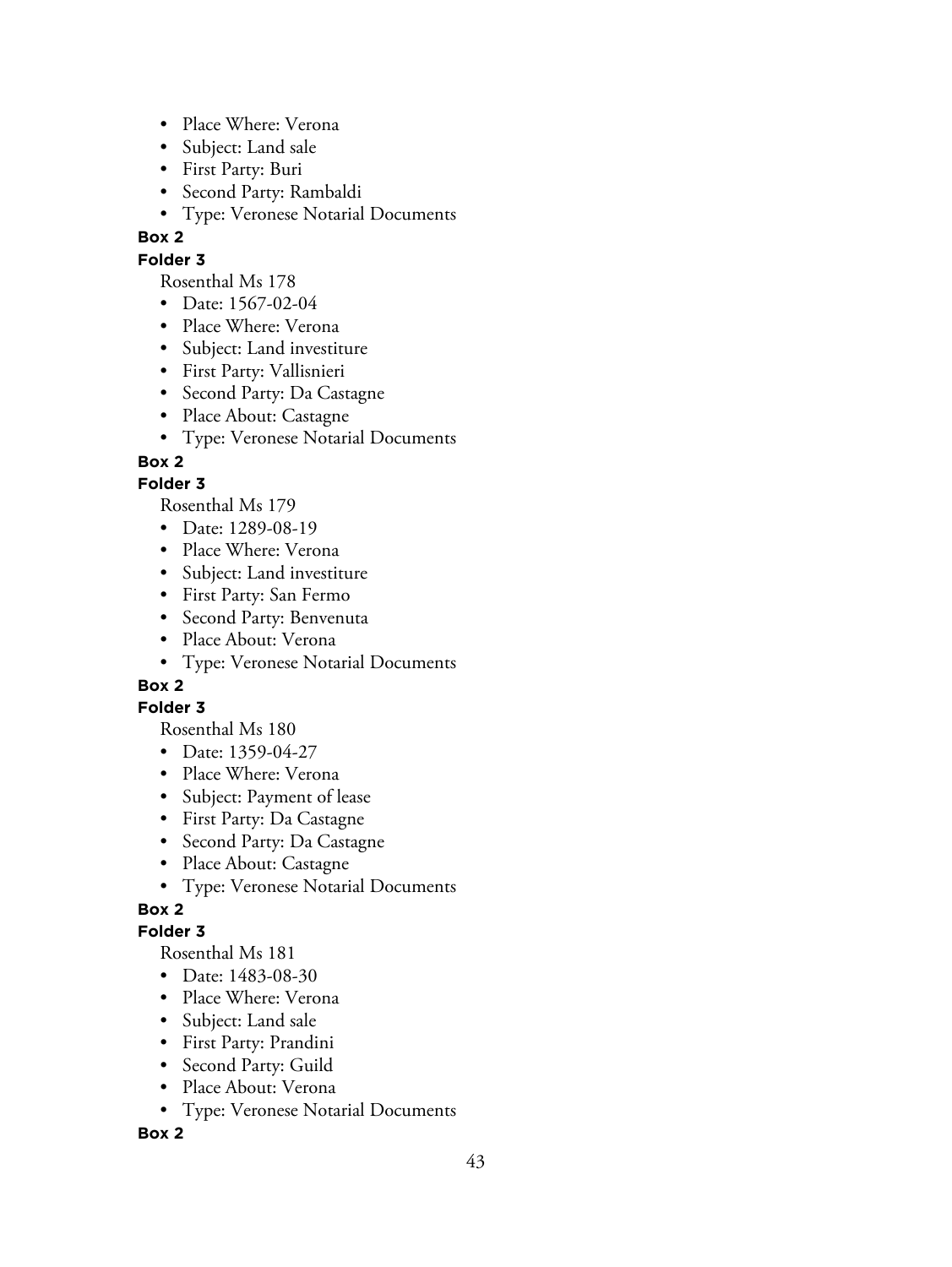#### **Folder 3**

Rosenthal Ms 182

- Date: 1569-12-12
- Place Where: Verona
- Subject: Renewal of lease
- First Party: Rambaldi
- Second Party: Da Castagne
- Place About: Castagne
- Type: Veronese Notarial Documents

# **Box 2**

### **Folder 3**

Rosenthal Ms 183

- Date: 1449-05-07
- Place Where: Verona
- Subject: Sentence of episcopal court
- First Party: Vallisnieri
- Second Party: Gavardi
- Place About: Castagne
- Type: Veronese Notarial Documents

# **Box 2**

### **Folder 3**

Rosenthal Ms 184

- Date: 1429-1430
- Place Where: Verona
- Subject: Payment of taxes
- First Party: Vallisnieri
- Second Party: Tax office
- Appendix: 1
- Type: Veronese Notarial Documents

**Box 2**

# **Folder 3**

Rosenthal Ms 185

- Date: 1479-04-10
- Place Where: Verona
- Subject: Land sale
- First Party: Da Cremona
- Second Party: Vallisnieri
- Place About: Vigasio
- Type: Veronese Notarial Documents
- **Box 2**

# **Folder 3**

- Date: 1344-07-27
- Place Where: Verona
- Subject: Receive payment for land sale
- First Party: Da Braida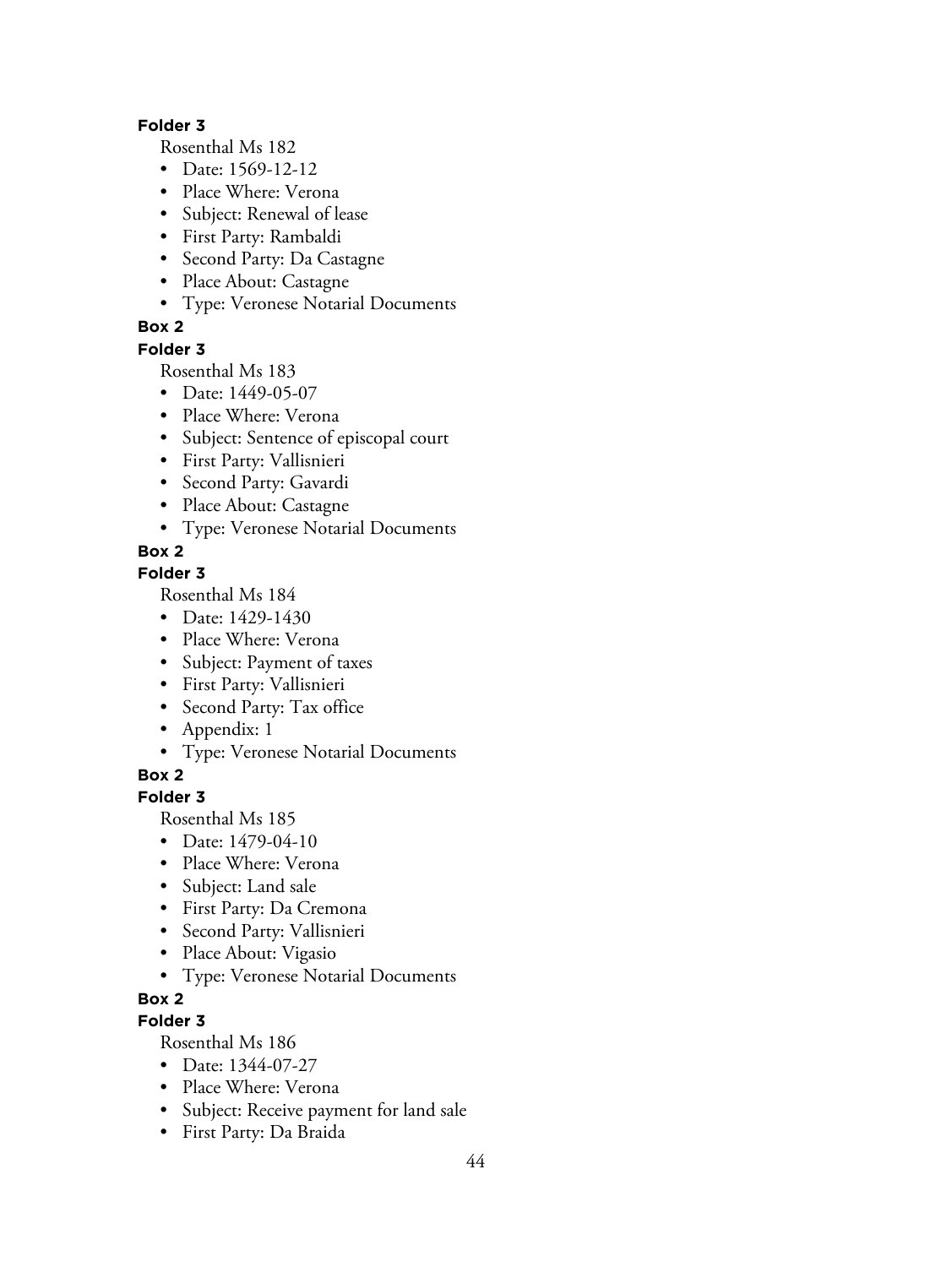- Second Party: Baiamonte
- Place About: Castagne
- Type: Veronese Notarial Documents

### **Folder 3**

Rosenthal Ms 187

- Date: 1315-08-21
- Place Where: Verona
- Subject: Investiture with tithe
- First Party: Bishop
- Second Party: San Andrea
- Place About: Castagne
- Type: Veronese Notarial Documents

### **Box 2**

## **Folder 3**

Rosenthal Ms 188

- Date: 1370-05-06
- Place Where: Verona
- Subject: Investiture with tithe
- First Party: Guazino
- Second Party: Da Fumane
- Place About: Marano
- Type: Veronese Notarial Documents

# **Box 2**

**Folder 3**

Rosenthal Ms 189

- Date: 1323-03-26
- Place Where: Verona
- Subject: Land sale
- First Party: Da Clavica
- Second Party: Isola Sopra
- Place About: Castagne
- Type: Veronese Notarial Documents

# **Box 2**

### **Folder 3**

Rosenthal Ms 190

- Date: 1557-09-06
- Place Where: Verona
- Subject: Land sale
- First Party: San Ambrogio
- Second Party: Rambaldi
- Place About: San Ambrogio
- Appendix: 2
- Type: Veronese Notarial Documents

**Box 2**

### **Folder 3**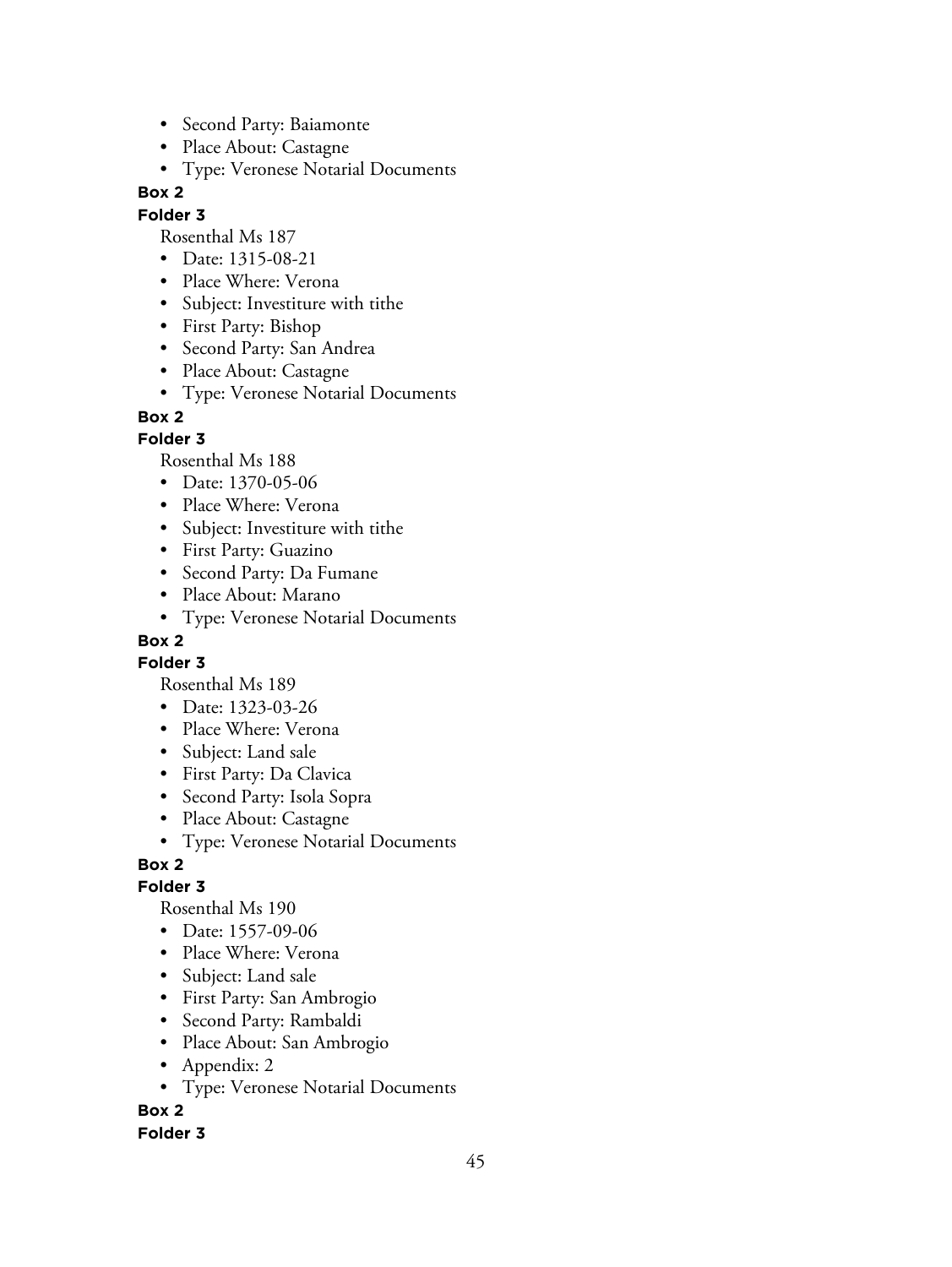Rosenthal Ms 191

- Date: 1541-03-28
- Place Where: Verona
- Subject: Land sale
- First Party: Pellegrini
- Second Party: Rambaldi
- Type: Veronese Notarial Documents

## **Box 2**

### **Folder 3**

Rosenthal Ms 192

- Date: 1523-09-23
- Place Where: Bardolino
- Subject: Testament
- First Party: Da Bardolino
- Type: Veronese Notarial Documents

# **Box 2**

## **Folder 3**

Rosenthal Ms 193

- Date: 1541-11-26
- Place Where: Verona
- Subject: Land sale to husband
- First Party: S Sebastiano
- Second Party: Rambaldi
- Place About: Torri del Benaco
- Type: Veronese Notarial Documents

# **Box 2**

### **Folder 3**

Rosenthal Ms 194

- Date: 1543-04-21
- Place Where: Verona
- Subject: Acknowledge dowry payment
- First Party: Vallisnieri
- Second Party: Rambaldi
- Type: Veronese Notarial Documents

# **Box 3**

# **Folder 3**

Rosenthal Ms 195

- Date: 1394-01-12
- Place Where: Verona
- Subject: Land investiture
- First Party: Baiamonte
- Second Party: San Giorgio
- Place About: Verona
- Type: Veronese Notarial Documents

# **Box 3**

### **Folder 3**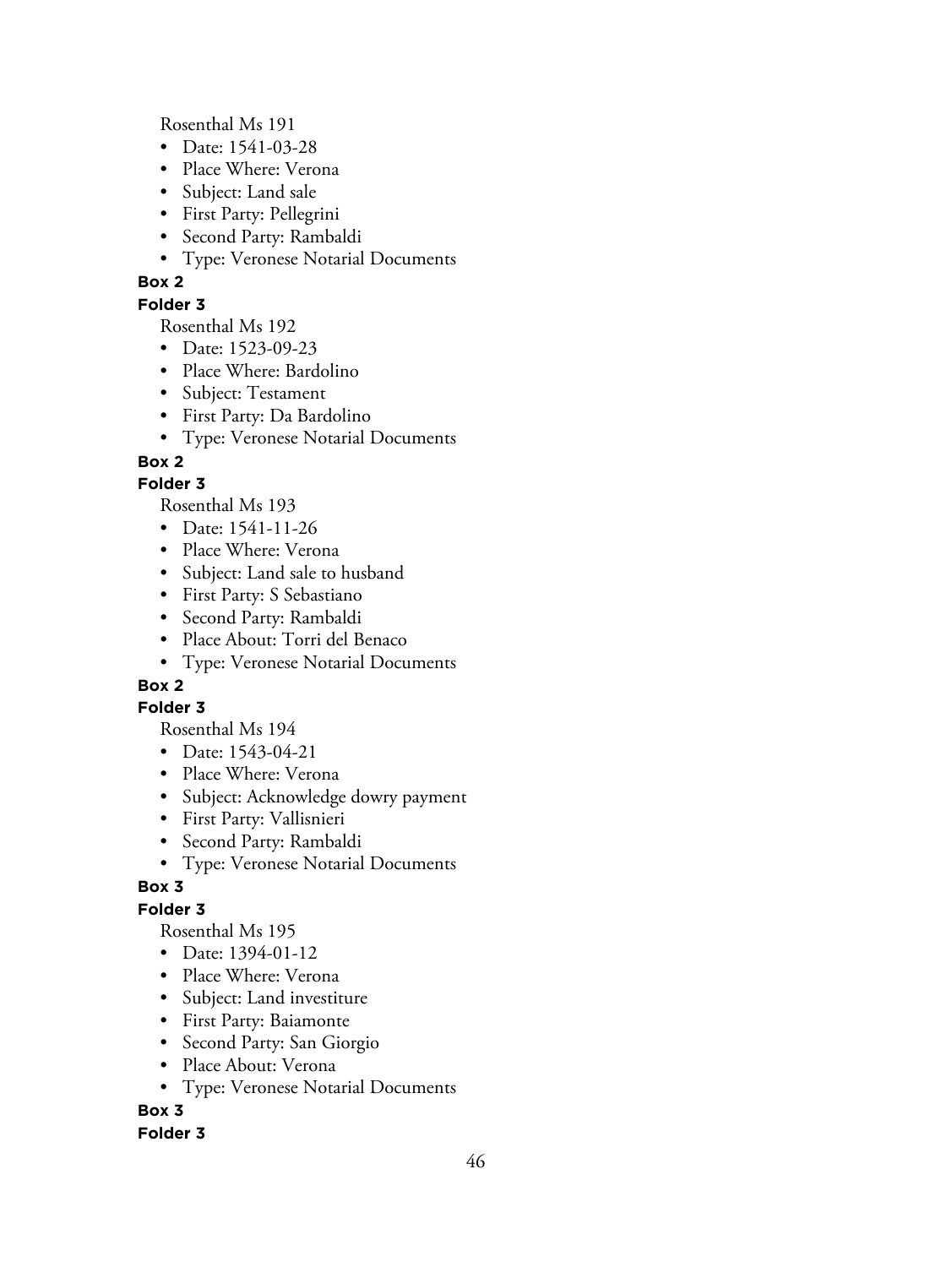Rosenthal Ms 196

- Date: 1434-08-02
- Place Where: Verona
- Subject: Land investiture
- First Party: Vallisnieri
- Second Party: Da Polgaria
- Place About: Verona
- Type: Veronese Notarial Documents

## **Box 3**

## **Folder 3**

Rosenthal Ms 197

- Date: 1365-08-17
- Place Where: Verona
- Subject: Land investiture
- First Party: Vallisnieri
- Second Party: Mezzane
- Place About: Mezzane
- Type: Veronese Notarial Documents

# **Box 3**

## **Folder 3**

Rosenthal Ms 198

- Date: 1341-11-14
- Place Where: Verona
- Subject: Receive payment for land sale
- First Party: Da Castagne
- Second Party: Baiamonte
- Place About: Postuman
- Type: Veronese Notarial Documents

# **Box 3**

## **Folder 3**

Rosenthal Ms 199

- Date: 1402-02-27
- Place Where: Verona
- Subject: Land investiture
- First Party: Baiamonte
- Second Party: Da Verona
- Place About: Verona
- Type: Veronese Notarial Documents

# **Box 3**

# **Folder 3**

- Date: 1438-01-22
- Place Where: Verona
- Subject: Judicial sentence
- First Party: Vallisnieri
- Second Party: Maffei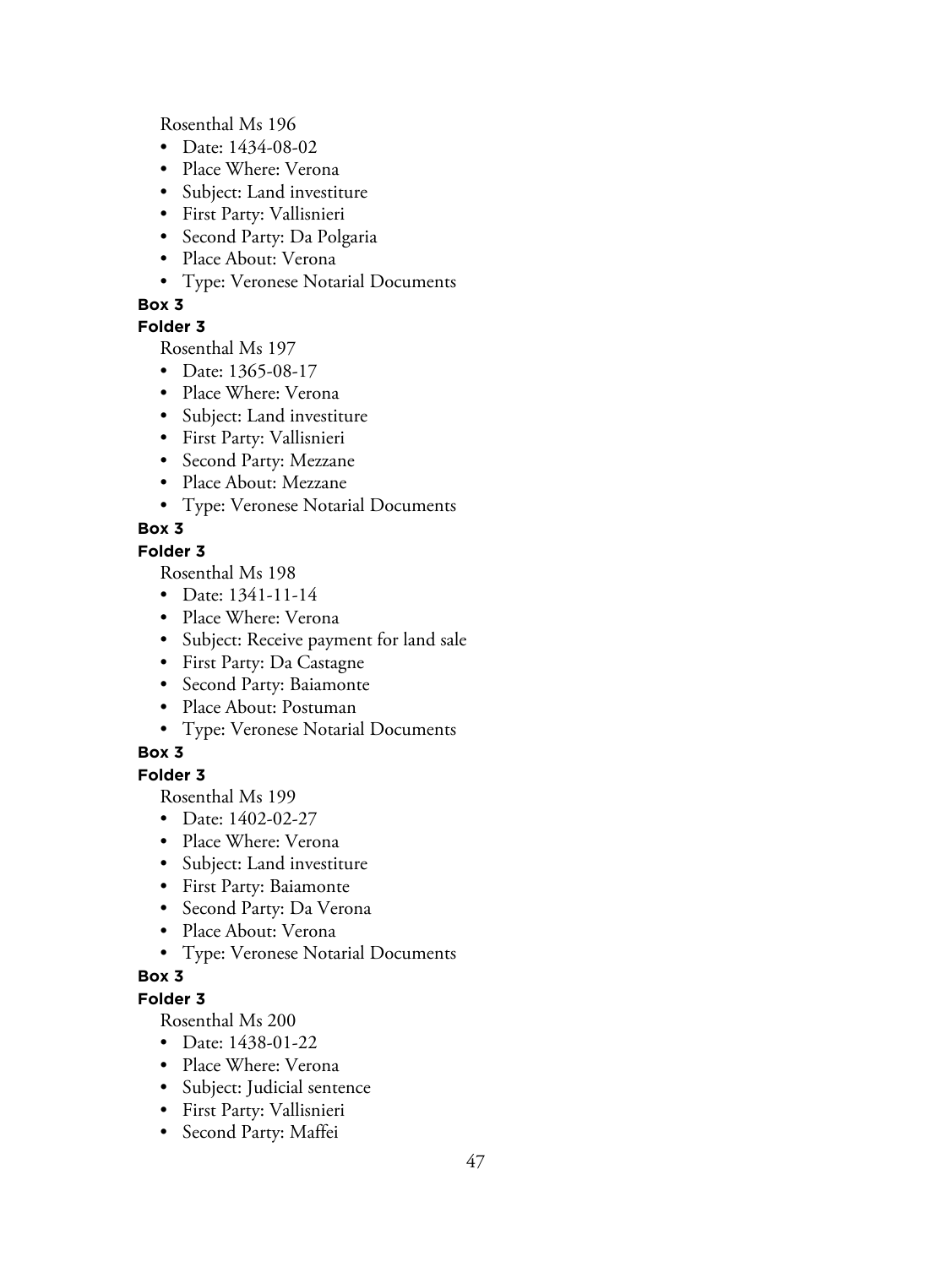- Place About: Verona
- Type: Veronese Notarial Documents

#### **Folder 3**

Rosenthal Ms 201

- Date: 1328-01-30
- Place Where: Verona
- Subject: Receive payment for land sale
- First Party: Castagne
- Second Party: S. Sepolcro
- Place About: Castagne
- Type: Veronese Notarial Documents

### **Box 3**

**Folder 3**

Rosenthal Ms 202

- Date: 1357-03-15
- Place Where: Verona
- Subject: Create procurator for lease
- First Party: Baiamonte
- Place About: Illasi
- Type: Veronese Notarial Documents

#### **Box 3**

**Folder 3**

Rosenthal Ms 203

- Date: 1389-09-18
- Place Where: Verona
- Subject: Land investiture
- First Party: Baiamonte
- Second Party: Da Zevio
- Place About: Zevio
- Type: Veronese Notarial Documents

**Box 3**

#### **Folder 3**

Rosenthal Ms 204

- Date: 1565-01-02
- Place Where: Verona
- Subject: Land investiture
- First Party: Vallisnieri
- Second Party: Del Dosso
- Place About: Castagne
- Type: Veronese Notarial Documents

**Box 3**

### **Folder 3**

- Date: 1413-12-14
- Place Where: Verona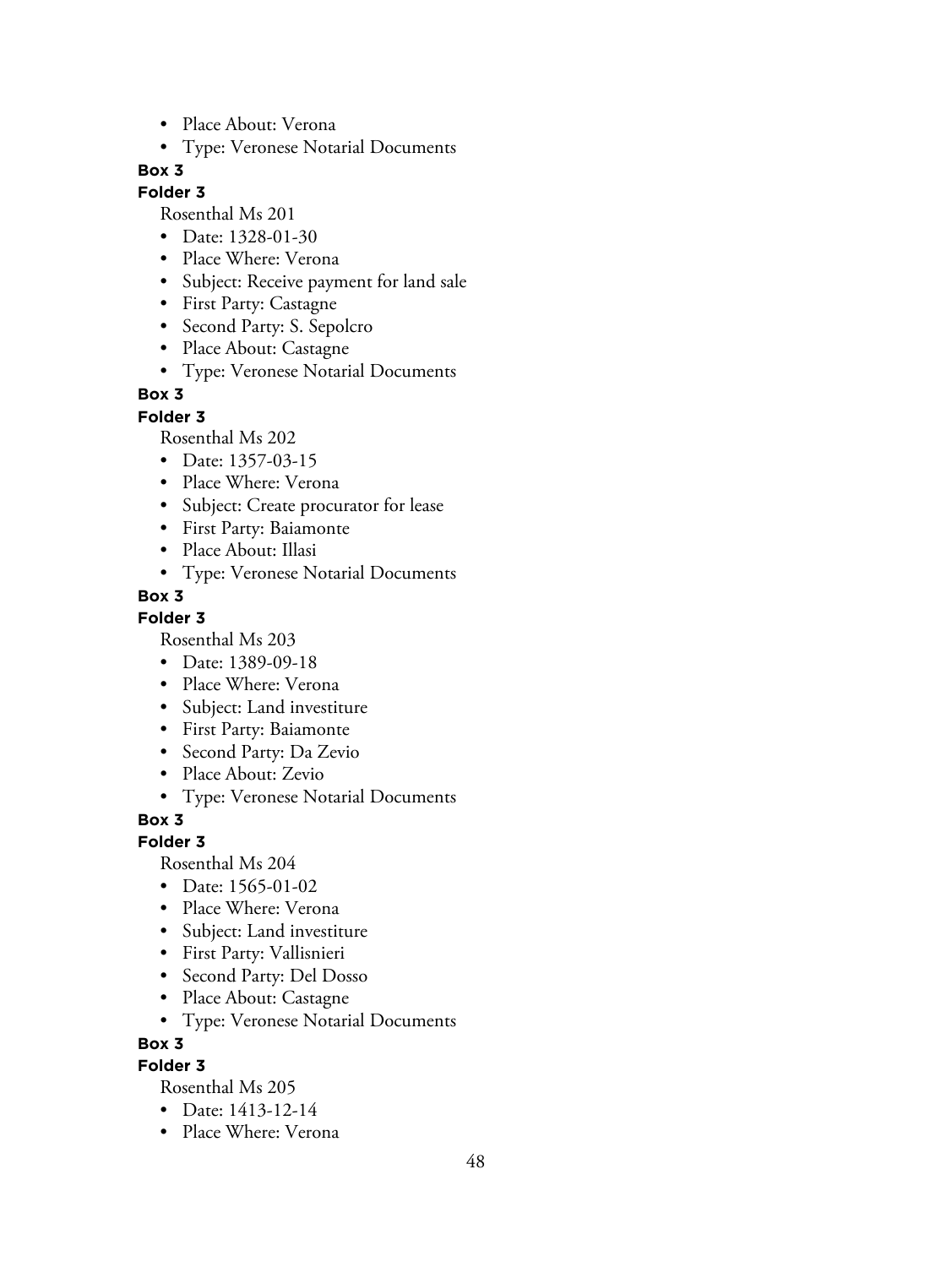- Subject: Land sale
- First Party: Serego
- Second Party: Monselice
- Place About: Verona
- Type: Veronese Notarial Documents

### **Folder 3**

Rosenthal Ms 206

- Date: 1575-07-17
- Place Where: San Ambrogio
- Subject: Land sale
- First Party: San Ambrogio
- Second Party: Rambaldi
- Place About: San Ambrogio
- Type: Veronese Notarial Documents

## **Box 3**

## **Folder 3**

Rosenthal Ms 207

- Date: 1536-11-16
- Place Where: Verona
- Subject: Land sale
- First Party: Peroni
- Second Party: Vallisnieri
- Place About: San Vito
- Type: Veronese Notarial Documents

# **Box 3**

### **Folder 3**

Rosenthal Ms 208

- Date: 1575-07-17
- Place Where: San Ambrogio
- Subject: Land sale
- First Party: San Ambrogio
- Second Party: Rambaldi
- Place About: San Ambrogio
- Type: Veronese Notarial Documents

# **Box 3**

# **Folder 3**

Rosenthal Ms 209

- Date: 1498-01-09
- Place Where: Verona
- Subject: Land investiture
- First Party: Mandello
- Second Party: Da Bardolino
- Place About: Bardolino
- Type: Veronese Notarial Documents

### **Box 3**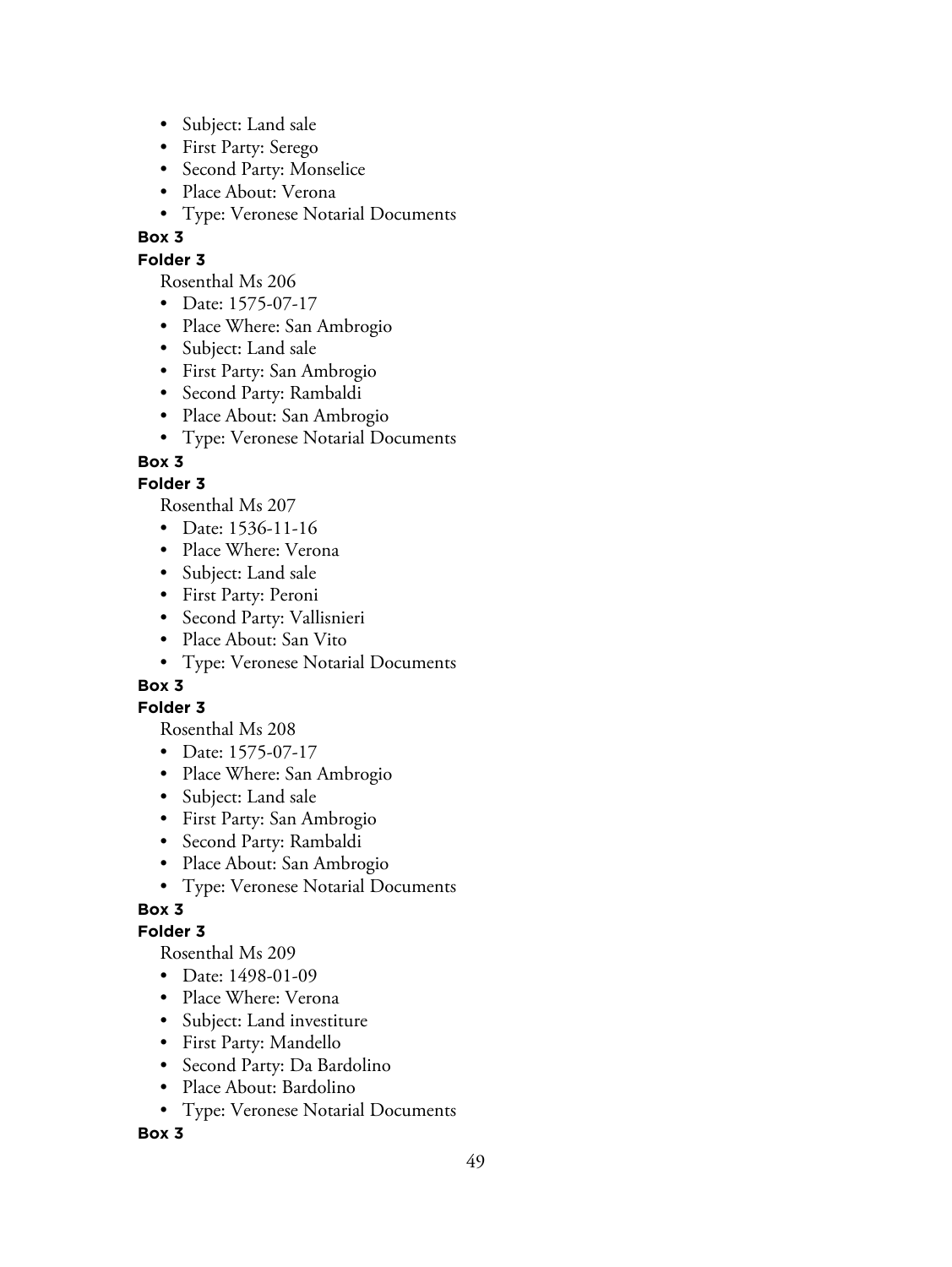#### **Folder 3**

Rosenthal Ms 210

- Date: 1541-03-23
- Place Where: Verona
- Subject: Land sale
- First Party: Da Affi
- Second Party: Rambaidi
- Place About: Affi
- Type: Veronese Notarial Documents

# **Box 3**

## **Folder 3**

Rosenthal Ms 211

- Date: 1493-12-16
- Place Where: Verona
- Subject: Acknowledge payment for loan
- First Party: Chiaramonte
- Second Party: Ruffo
- Type: Veronese Notarial Documents

# **Box 3**

# **Folder 3**

Rosenthal Ms 212

- Date: 1544-06-06
- Place Where: Verona
- Subject: Land exchange between brothers
- First Party: Rambaldi
- Place About: Verona
- Type: Veronese Notarial Documents

# **Box 3**

# **Folder 3**

Rosenthal Ms 213

- Date: 1382-06-05
- Place Where: Cremona
- Subject: Land investiture
- First Party: Casari
- Second Party: Monastery
- Place About: Brescia
- Type: Veronese Notarial Documents

# **Box 4**

# **Folder 3**

- Date: 1457-10-29
- Place Where: Castagne
- Subject: Land investiture
- First Party: Vallisnieri
- Second Party: Da Postuman
- Place About: Castagne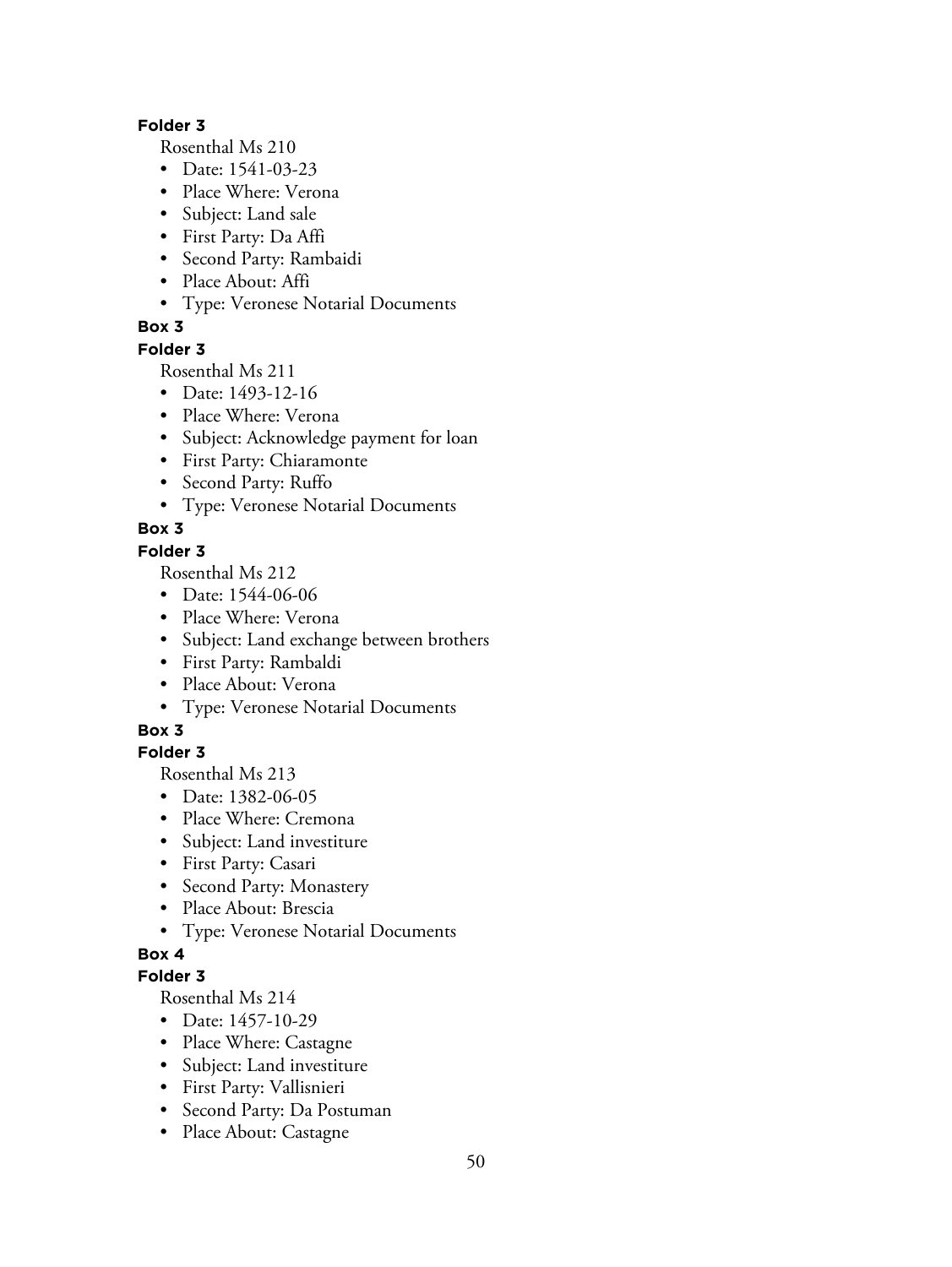• Type: Veronese Notarial Documents

#### **Box 4**

## **Folder 3**

Rosenthal Ms 215

- Date: 1533-01-14
- Place Where: Verona
- Subject: Land sale
- First Party: Aleardi
- Second Party: Rambaldi
- Place About: Bardolino
- Type: Veronese Notarial Documents

### **Box 4**

#### **Folder 3**

Rosenthal Ms 216

- Date: 1537-03-10
- Place Where: Verona
- Subject: Land investiture
- First Party: Vallisnieri
- Second Party: Castagne
- Place About: Castagne
- Type: Veronese Notarial Documents

#### **Box 4**

#### **Folder 3**

Rosenthal Ms 217

- Date: 1562-02-16
- Place Where: Verona
- Subject: Land investiture
- First Party: Vallisnieri
- Second Party: Parentini
- Place About: Castagne
- Type: Veronese Notarial Documents

### **Box 4**

#### **Folder 3**

Rosenthal Ms 218

- Date: 1563-04-06
- Place Where: Verona
- Subject: Land investiture
- First Party: Vallisnieri
- Second Party: Pellegrini
- Place About: Castagne
- Type: Veronese Notarial Documents

#### **Box 4**

### **Folder 3**

- Date: 1443-11-16
- Place Where: Verona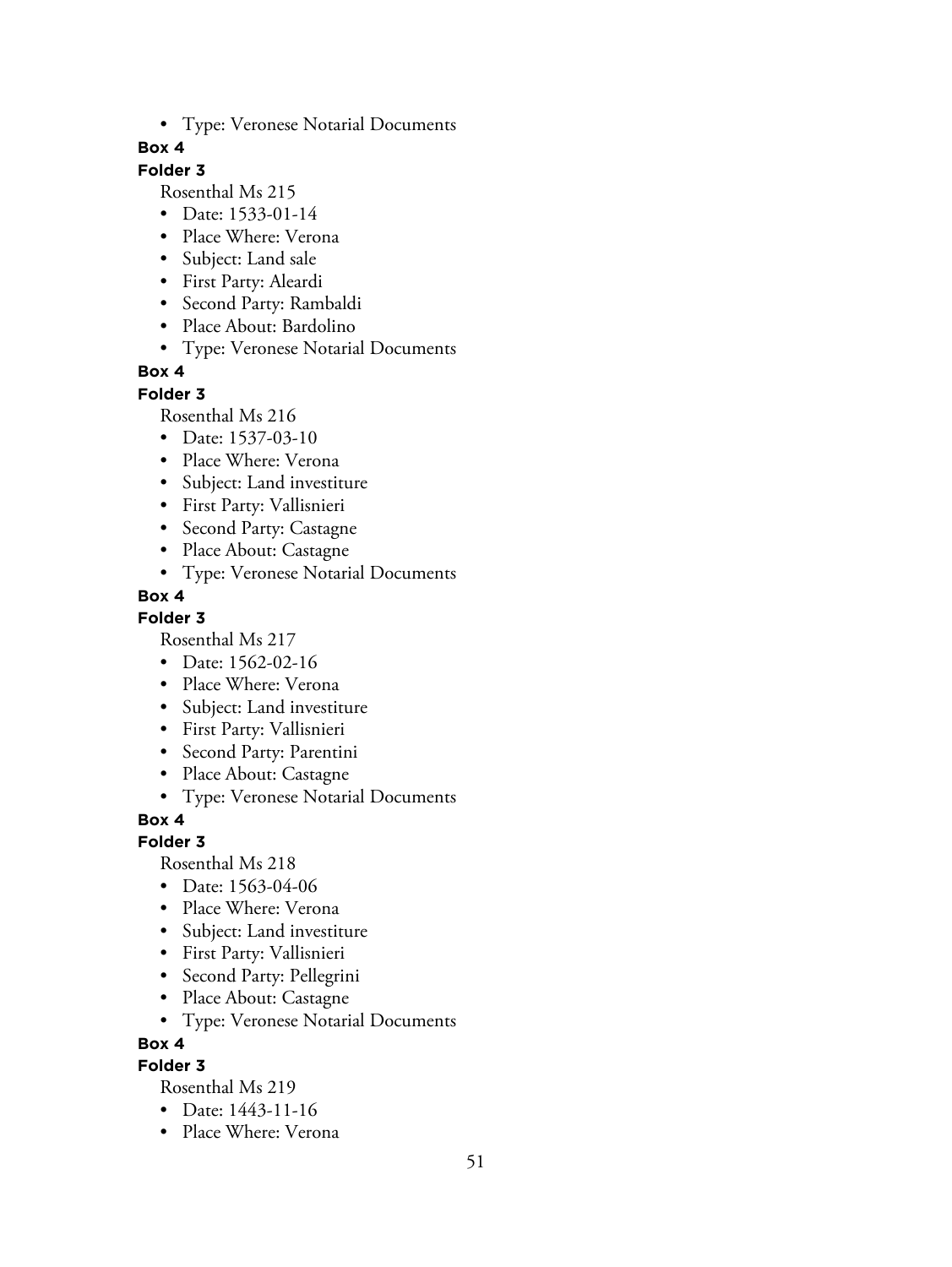- Subject: Land investiture
- First Party: Vallisnieri
- Second Party: Da Allemania
- Place About: Parona
- Appendix: 1
- Type: Veronese Notarial Documents

### **Folder 3**

Rosenthal Ms 220

- Date: 1394-08-23
- Place Where: Verona
- Subject: Land investiture
- First Party: Spolverini
- Second Party: Da Quinzano
- Place About: Parona
- Type: Veronese Notarial Documents

# **Box 4**

### **Folder 3**

Rosenthal Ms 221

- Date: 1569-12-12
- Place Where: Verona
- Subject: Land investiture
- First Party: Rambaldi
- Second Party: Da Castagne
- Place About: Castagne
- Type: Veronese Notarial Documents

# **Box 4**

# **Folder 3**

Rosenthal Ms 222

- Date: 1487-06-07
- Place Where: Verona
- Subject: Land investiture
- First Party: Vallisnieri
- Second Party: Da Comello
- Place About: Verona
- Type: Veronese Notarial Documents

### **Box 4**

### **Folder 3**

- Date: 1522-11-16
- Place Where: Verona
- Subject: Land investiture
- First Party: Vallisnieri
- Second Party: Peroni
- Place About: San Vito
- Type: Veronese Notarial Documents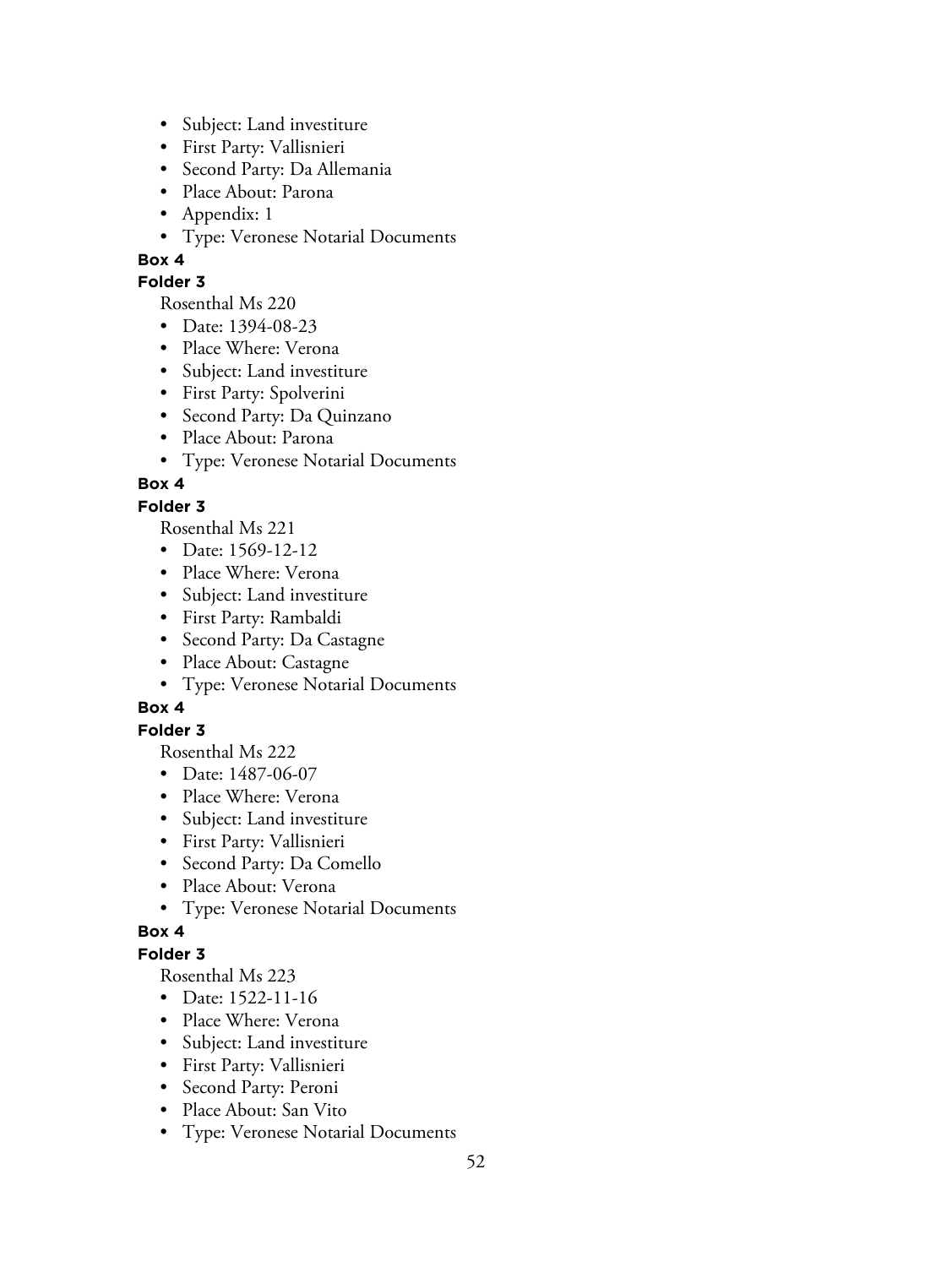### **Folder 3**

Rosenthal Ms 224

- Date: 1281-09-14
- Place Where: Valpolicella
- Subject: Receive payment for land sale
- First Party: Da Fumane
- Second Party: San Andrea
- Place About: Fumane
- Type: Veronese Notarial Documents

### **Box 4**

### **Folder 3**

Rosenthal Ms 225

- Date: 1276-01-05
- Place Where: Fumane
- Subject: Receive payment for land sale
- First Party: Da Fumane
- Second Party: San Andrea
- Place About: Fumane
- Type: Veronese Notarial Documents

### **Box 4**

## **Folder 3**

Rosenthal Ms 226

- Date: 1275-11-28
- Place Where: Fumane
- Subject: Receive payment for land sale
- First Party: Da Fumane
- Second Party: San Andrea
- Place About: Fumane
- Type: Veronese Notarial Documents

# **Box 4**

### **Folder 3**

Rosenthal Ms 227

- Date: 1434-05-06
- Place Where: Castagne
- Subject: Land exchange
- First Party: Maffei
- Second Party: Da Castagne
- Place About: Castagne
- Type: Veronese Notarial Documents

### **Box 4**

### **Folder 3**

- Date: 1564-04-27
- Place Where: Verona
- Subject: Brothers divide inheritance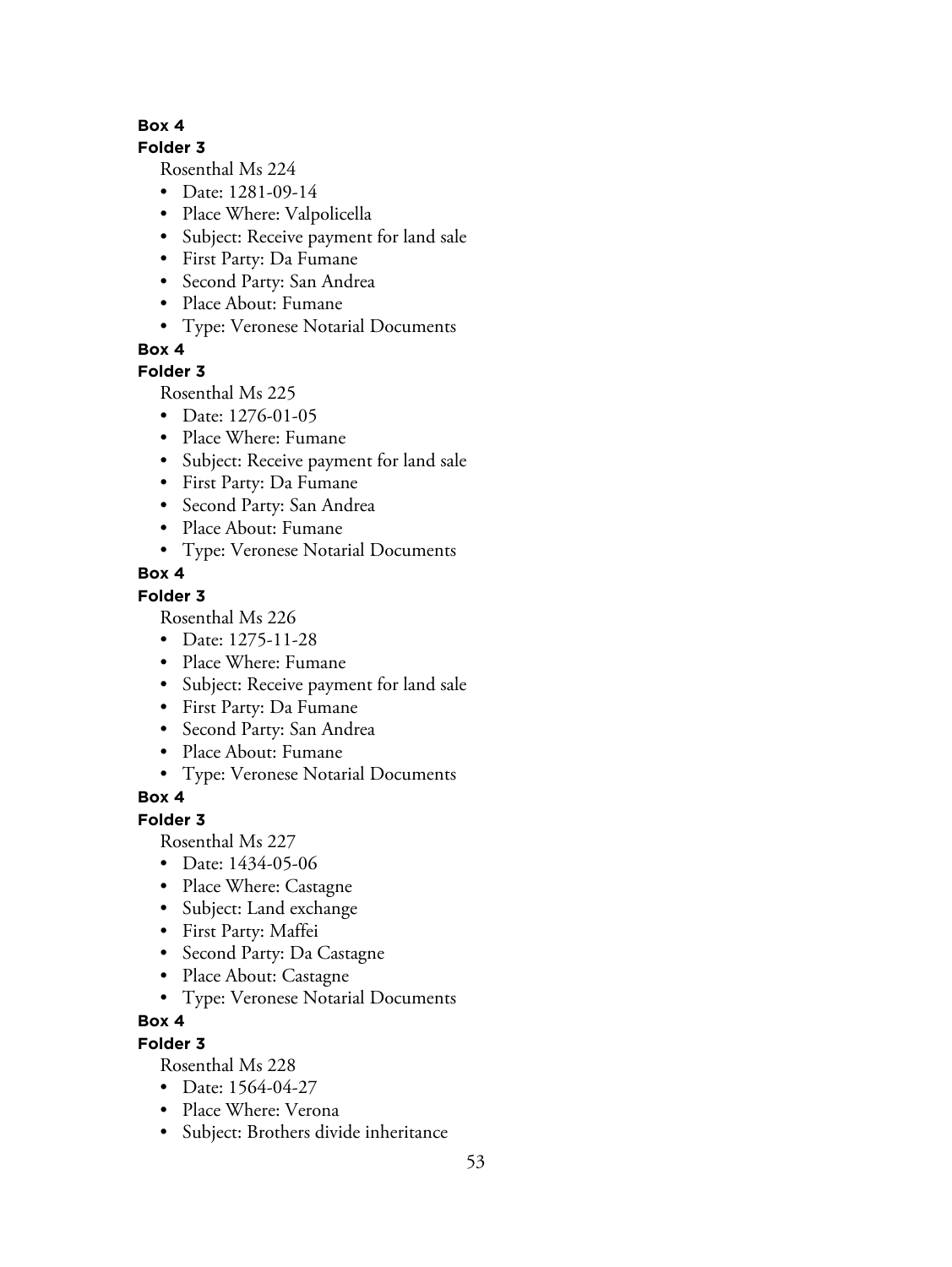- First Party: Rambaldi
- Type: Veronese Notarial Documents

#### **Folder 3**

Rosenthal Ms 229

- Date: 1597-10-19
- Place Where: Bardolino
- Subject: Land sale between cousins
- First Party: Rambaldi
- Second Party: Rambaldi
- Place About: Bardolino
- Type: Veronese Notarial Documents

## **Box 4**

**Folder 3**

Rosenthal Ms 230

- Date: 1546-02-27
- Place Where: Verona
- Subject: Land exchange
- First Party: Rambaldi
- Second Party: Fracastoro
- Place About: Verona?
- Type: Veronese Notarial Documents

### **Box 4**

### **Folder 3**

Rosenthal Ms 231

- Date: 1349-01-26
- Place Where: Verona
- Subject: Land sale
- First Party: Da Brendola
- Second Party: Baiamonte
- Place About: Verona
- Type: Veronese Notarial Documents

### **Box 5**

### **Folder 3**

Rosenthal Ms 232

- Date: 1502-01-14
- Place Where: Mantua
- Subject: Create administrator
- First Party: San Andrea
- Place About: Lazise
- Type: Veronese Notarial Documents

### **Box 5**

**Folder 3**

- Date: 1518-04-17
- Place Where: Verona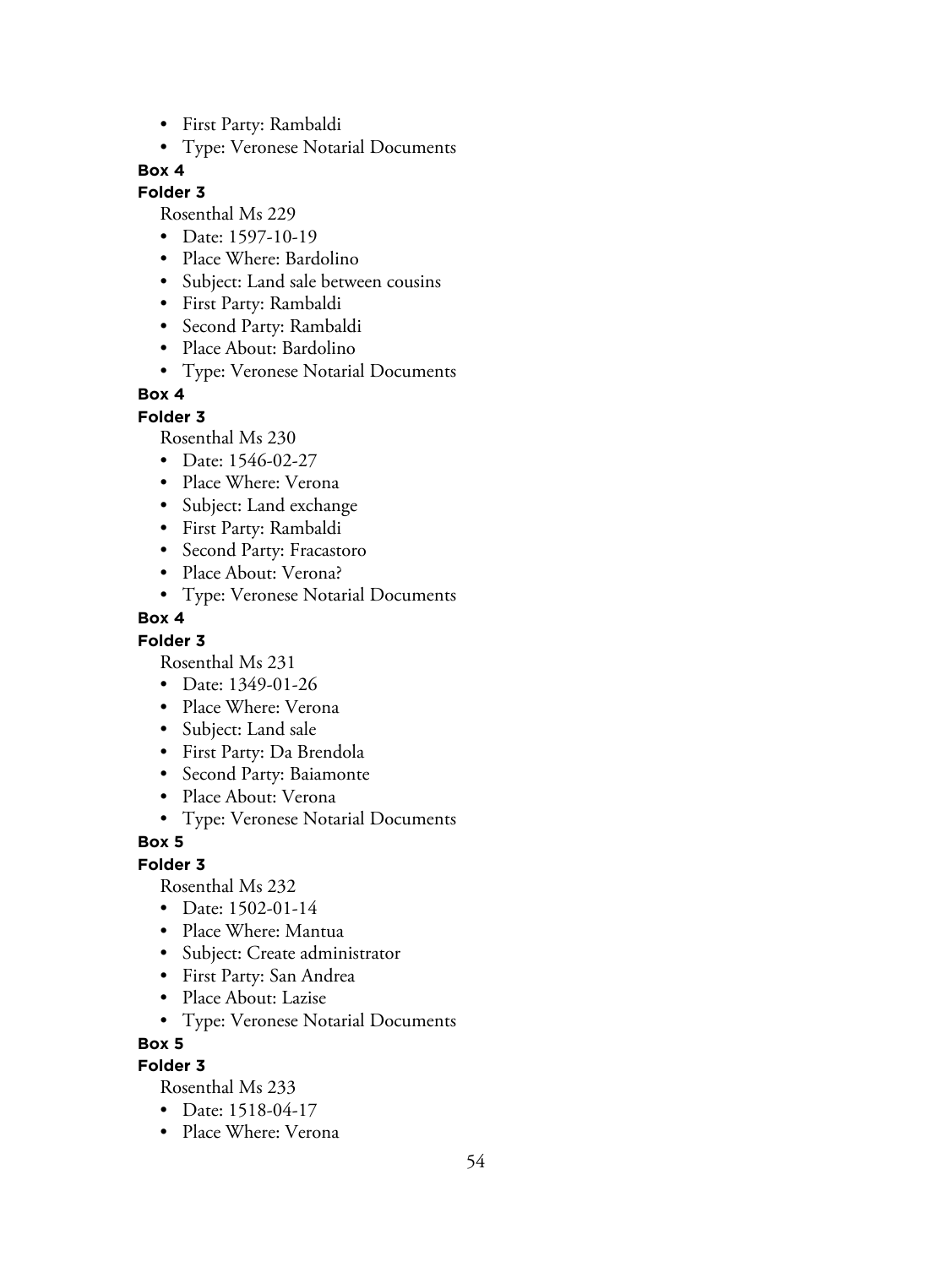- Subject: Land sale
- First Party: Della Moneta
- Second Party: Rambaldi
- Place About: Settimo
- Type: Veronese Notarial Documents

#### **Folder 3**

Rosenthal Ms 234

- Date: 1571-10-20
- Place Where: San Ambrogio
- Subject: Land investiture
- First Party: Stagi
- Second Party: Rambaldi
- Place About: San Ambrogio
- Type: Veronese Notarial Documents

## **Box 5**

## **Folder 3**

Rosenthal Ms 235

- Date: 1556-04-09
- Place Where: Verona
- Subject: Land exchange by brothers
- First Party: Rambaldi
- Place About: Engazza {Nogara}
- Type: Veronese Notarial Documents

### **Box 5**

### **Folder 3**

Rosenthal Ms 236

- Date: 1573-09-20
- Place Where: San Ambrogio
- Subject: Affrancation
- First Party: Rambaldi
- Second Party: Spampani
- Place About: San Ambrogio?
- Type: Veronese Notarial Documents

# **Box 5**

# **Folder 3**

Rosenthal Ms 237

- Date: 1447-04-15
- Place Where: Verona
- Subject: Land investiture
- First Party: Vallisnieri
- Second Party: Da Postuman
- Place About: Castagne
- Type: Veronese Notarial Documents

# **Box 5**

### **Folder 3**

55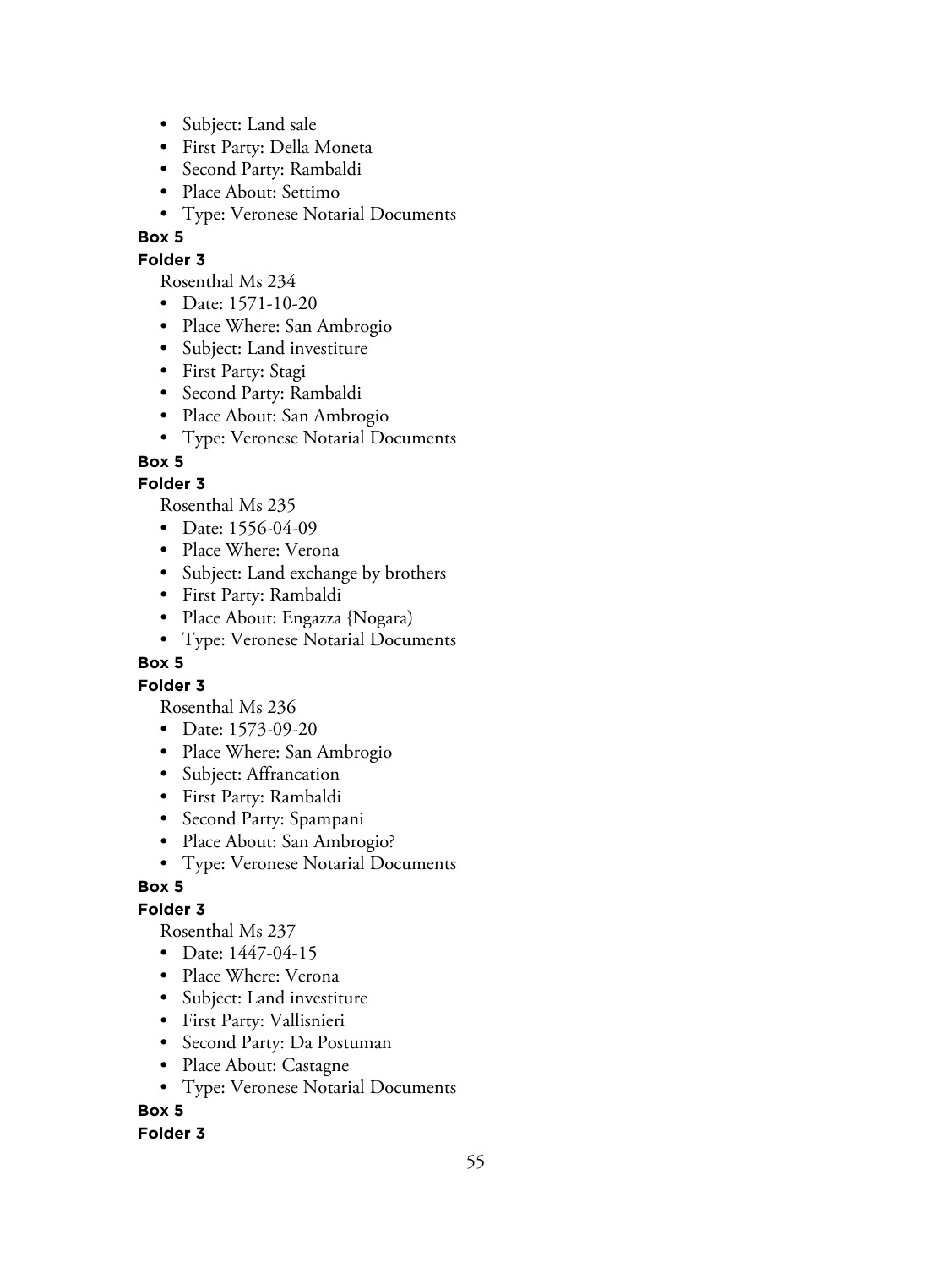Rosenthal Ms 238

- Date: 1362-03-03
- Place Where: Castagne
- Subject: Land investiture
- First Party: Baiamonte
- Second Party: Da Castagne
- Place About: Castagne
- Type: Veronese Notarial Documents

## **Box 5**

## **Folder 3**

Rosenthal Ms 239

- Date: 1363-07-31
- Place Where: Verona
- Subject: Cessation of legal claims
- First Party: Baiamonte
- Second Party: Vallisnieri
- Type: Veronese Notarial Documents

# **Box 5**

### **Folder 3**

Rosenthal Ms 240

- Date: 1402-09-25
- Place Where: Marcellise
- Subject: Compromise between communes
- First Party: Castagne
- Second Party: Marcellise
- Type: Veronese Notarial Documents

# **Box 5**

# **Folder 3**

Rosenthal Ms 241

- Date: 1403-07-04
- Place Where: Verona
- Subject: Arbitration between communes
- First Party: Castagne
- Second Party: Marcellise
- Type: Veronese Notarial Documents

# **Box 5**

# **Folder 3**

Rosenthal Ms 242

- Date: 1571-11-12
- Place Where: San Ambrogio
- Subject: Land exchange
- First Party: Rambaldi
- Second Party: Smagiario
- Place About: San Ambrogio
- Type: Veronese Notarial Documents

### **Box 5**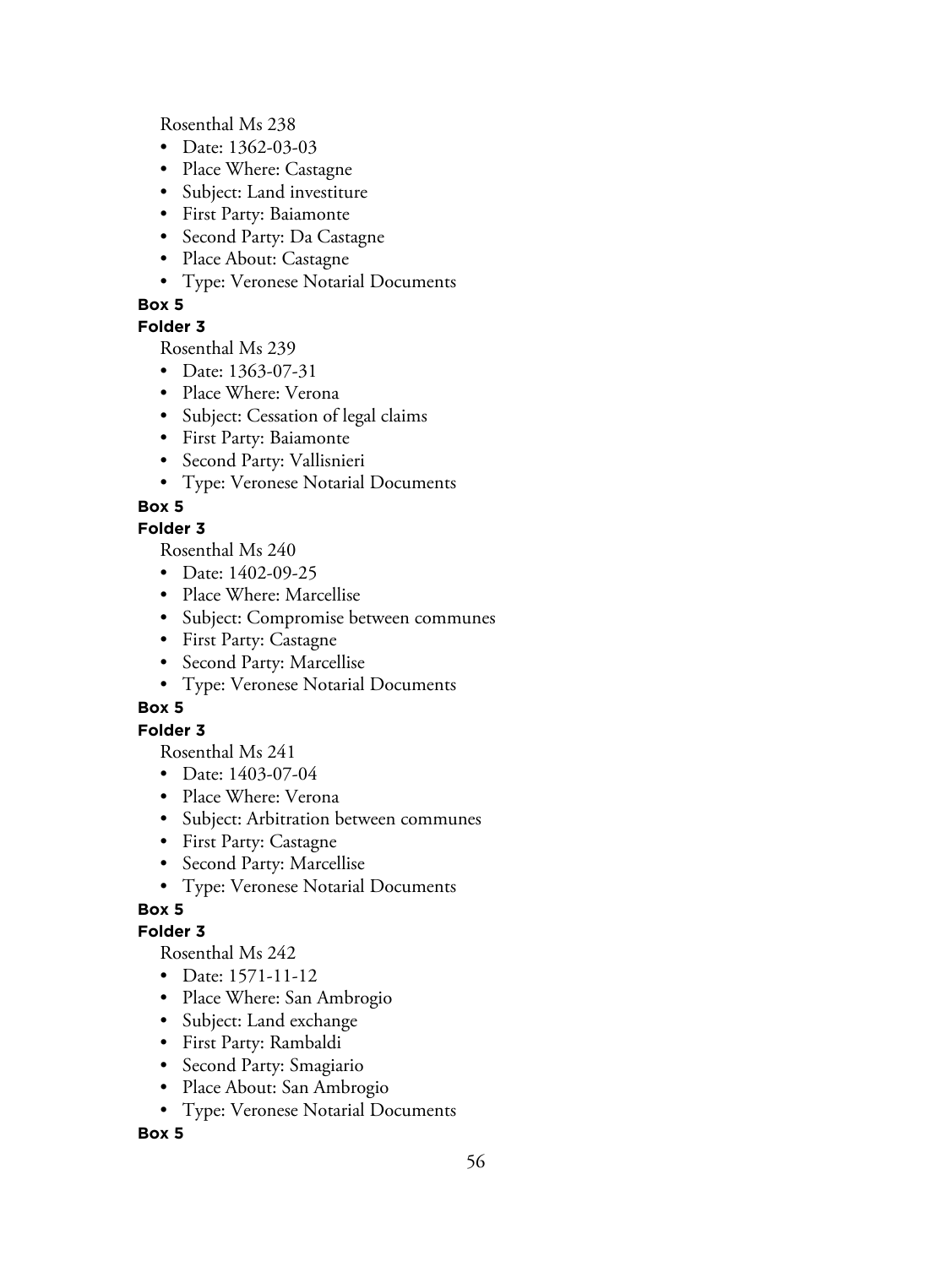#### **Folder 3**

Rosenthal Ms 243

- Date: 1582-03-08
- Place Where: San Ambrogio
- Subject: Land transfer for debt
- First Party: Rambaldi
- Second Party: Smagiario
- Place About: San Ambrogio
- Type: Veronese Notarial Documents

## **Box 5**

### **Folder 3**

Rosenthal Ms 244

- Date: 1532-11-16
- Place Where: Verona
- Subject: Land sale
- First Party: Da San Vito
- Second Party: Vallisnieri
- Place About: San Vito
- Type: Veronese Notarial Documents

## **Box 5**

### **Folder 3**

Rosenthal Ms 245

- Date: 1504-05-04
- Place Where: Verona
- Subject: Land sale
- First Party: Da Castagne
- Second Party: Vallisnieri
- Place About: Castagne
- Type: Veronese Notarial Documents

## **Box 5**

### **Folder 3**

Rosenthal Ms 246

- Date: 1457-10-29
- Place Where: Postuman
- Subject: Land transfer for debt
- First Party: Da Postuman
- Second Party: Vallisnieri
- Place About: Castagne
- Type: Veronese Notarial Documents

### **Box 5**

# **Folder 3**

- Date: 1323-03-26
- Place Where: Verona
- Subject: Denunciation of land sale
- First Party: Ser Matteo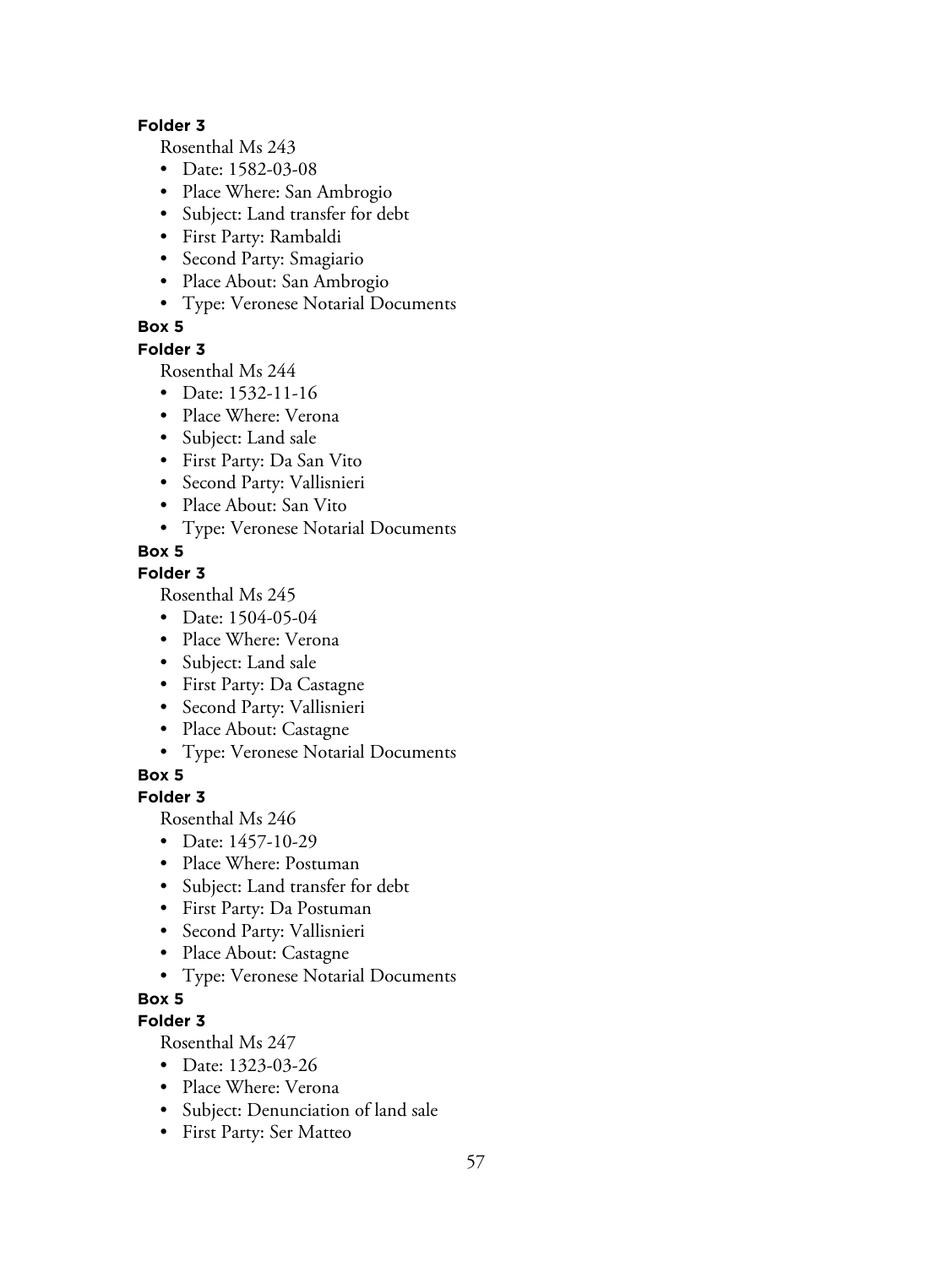- Second Party: S M Clavica
- Place About: Castagne
- Appendix: 1
- Type: Veronese Notarial Documents

#### **Folder 3**

Rosenthal Ms 248

- Date: 1548-02-23
- Place Where: Verona
- Subject: Land exchange
- First Party: Da Crema
- Second Party: Rambaldi
- Place About: Cavaion
- Type: Veronese Notarial Documents

## **Box 5**

## **Folder 3**

Rosenthal Ms 249

- Date: 1549-06-08
- Place Where: Verona
- Subject: Land sale
- First Party: Dalla Seta
- Second Party: Rambaldi
- Place About: Bardolino
- Type: Veronese Notarial Documents

### **Box 5**

### **Folder 3**

Rosenthal Ms 250

- Date: 1483-02-22
- Place Where: Verona
- Subject: Land sale
- First Party: Persico
- Second Party: Troiani
- Place About: Poiana
- Type: Veronese Notarial Documents

### **Box 5**

# **Folder 3**

Rosenthal Ms 251

- Date: 1494-04-22
- Place Where: Verona
- Subject: Land investiture
- First Party: Salerni
- Second Party: Da Castagne
- Place About: Castagne
- Appendix: 1
- Type: Veronese Notarial Documents

### **Box 5**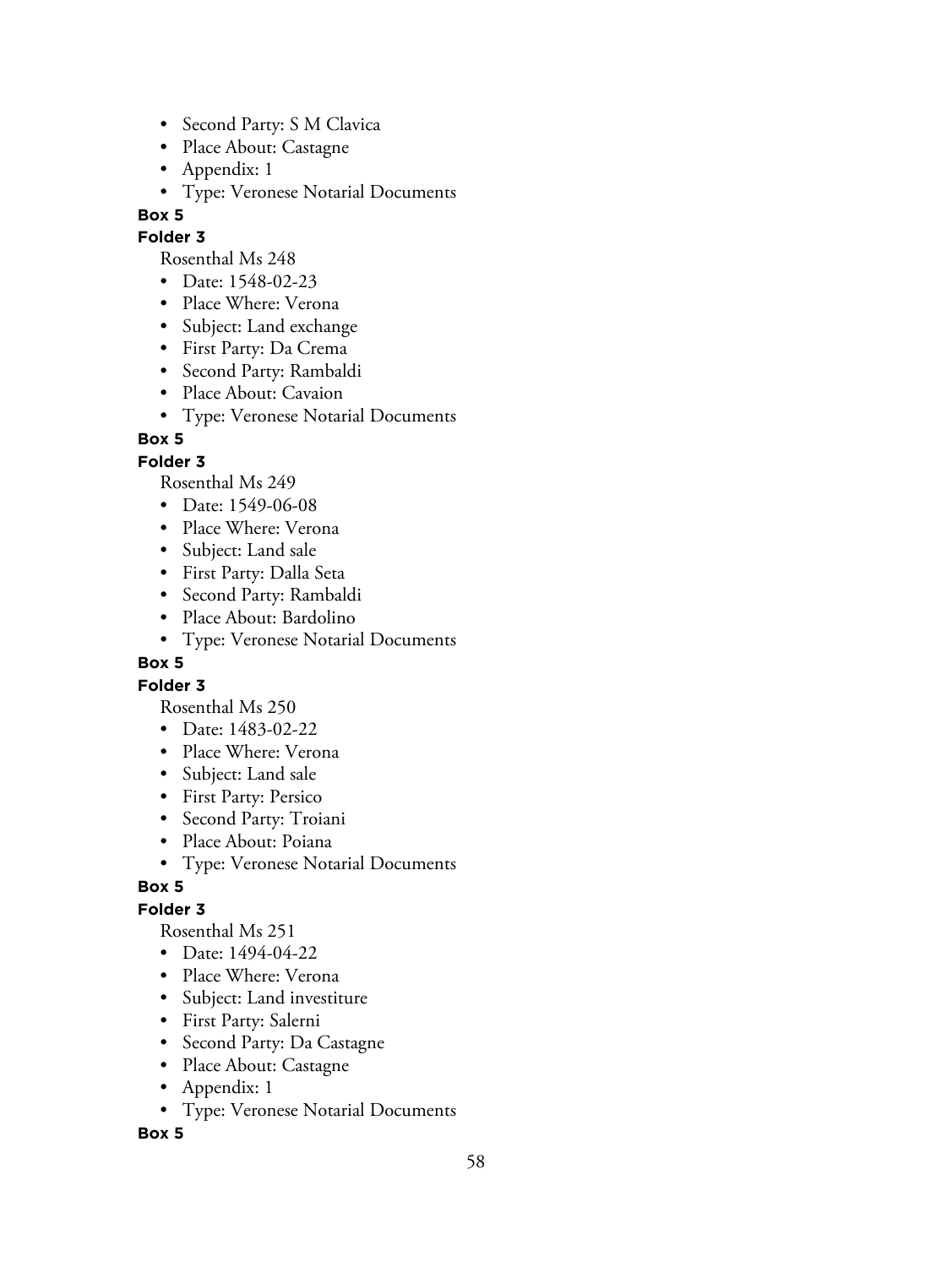#### **Folder 3**

Rosenthal Ms 252

- Date: 1468-12-31
- Place Where: Bardolino
- Subject: Land investiture
- First Party: S Benedetto
- Second Party: Da Bardolino
- Place About: Cisano
- Type: Veronese Notarial Documents

### **Box 1**

#### **Folder 4**

Rosenthal Ms 253

- Date: 1546-02-20
- Place Where: Torri del Benaco
- Subject: Land investiture
- First Party: Rambaldi
- Second Party: Da Albisano
- Place About: Torri del Benaco
- Type: Veronese Notarial Documents

#### **Box 1**

### **Folder 4**

Rosenthal Ms 254

- Date: 1355-10-18
- Place Where: Marcellise
- Subject: Land investiture
- First Party: Spolverini
- Second Party: Guglielmo
- Place About: Marcellise
- Type: Veronese Notarial Documents

**Box 1**

#### **Folder 4**

Rosenthal Ms 255

- Date: 1418-10-08
- Place Where: Verona
- Subject: Land sale
- First Party: Rainaldi
- Second Party: Da Castagne
- Place About: Castagne
- Type: Veronese Notarial Documents

#### **Box 1**

#### **Folder 4**

- Date: 1443-02-04
- Place Where: Verona
- Subject: Investiture with tithes
- First Party: Bishop Vicar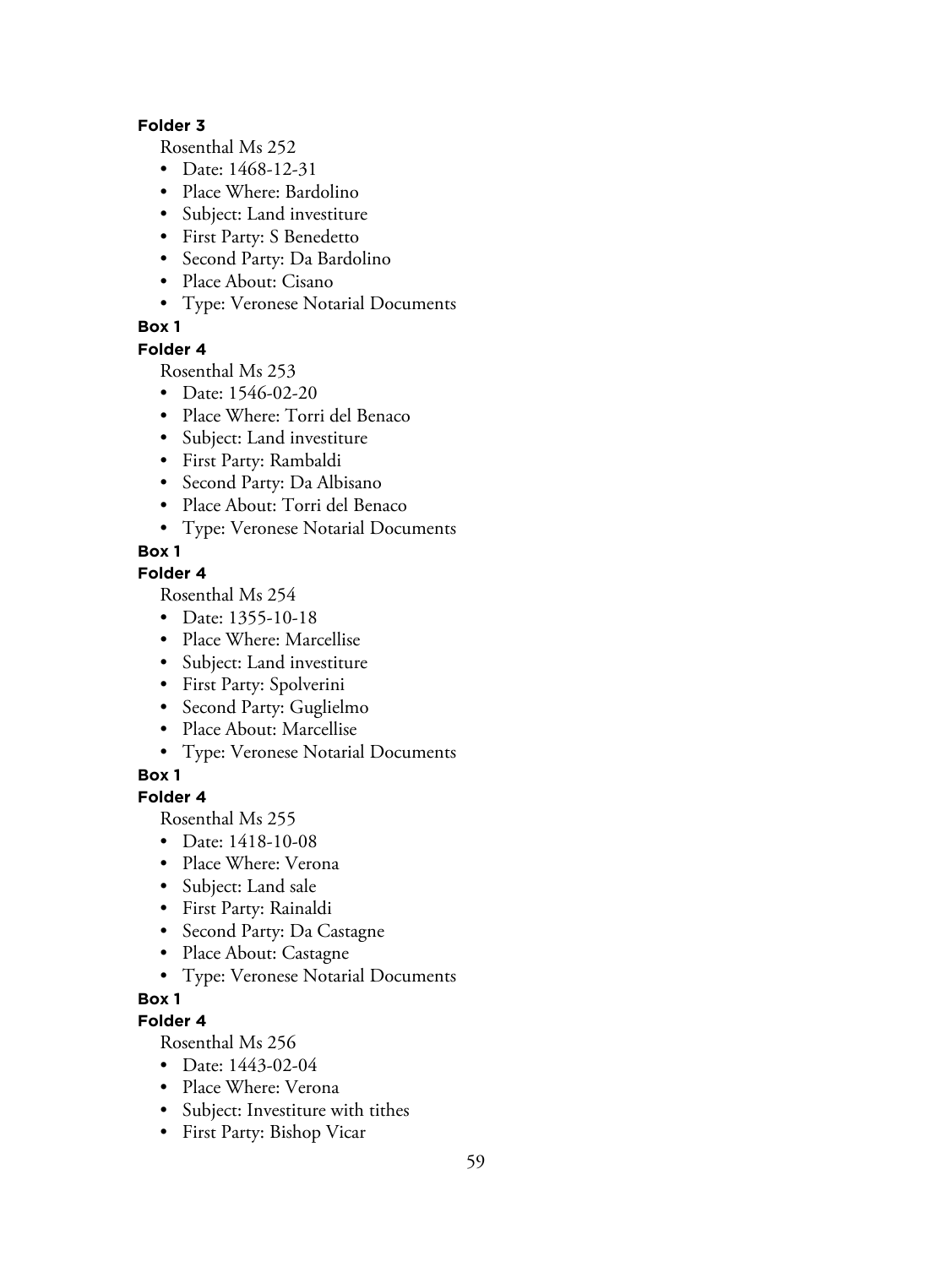- Second Party: Vallisnieri
- Place About: Castagne
- Type: Veronese Notarial Documents

#### **Folder 4**

Rosenthal Ms 257

- Date: 1593-02-03
- Place Where: Verona
- Subject: Renewal of investiture
- First Party: Rambaldi
- Second Party: Betteghi
- Place About: Mendragoni
- Type: Veronese Notarial Documents

#### **Box 1**

#### **Folder 4**

Rosenthal Ms 258

- Date: 1385-02-06
- Place Where: Verona
- Subject: Land investiture
- First Party: Baiamonte
- Second Party: Da Arzignano
- Place About: Lavagno
- Type: Veronese Notarial Documents

### **Box 1**

**Folder 4**

Rosenthal Ms 259

- Date: 1526-11-16
- Place Where: Verona
- Subject: Land investiture
- First Party: Vallisnieri
- Second Party: Da San Vito
- Place About: San Vito
- Type: Veronese Notarial Documents

#### **Box 1**

#### **Folder 4**

Rosenthal Ms 260

- Date: 1338-02-25
- Place Where: Verona
- Subject: Land investiture
- First Party: Rugolono
- Second Party: Da Brescia
- Place About: Olive
- Type: Veronese Notarial Documents

#### **Box 1**

#### **Folder 4**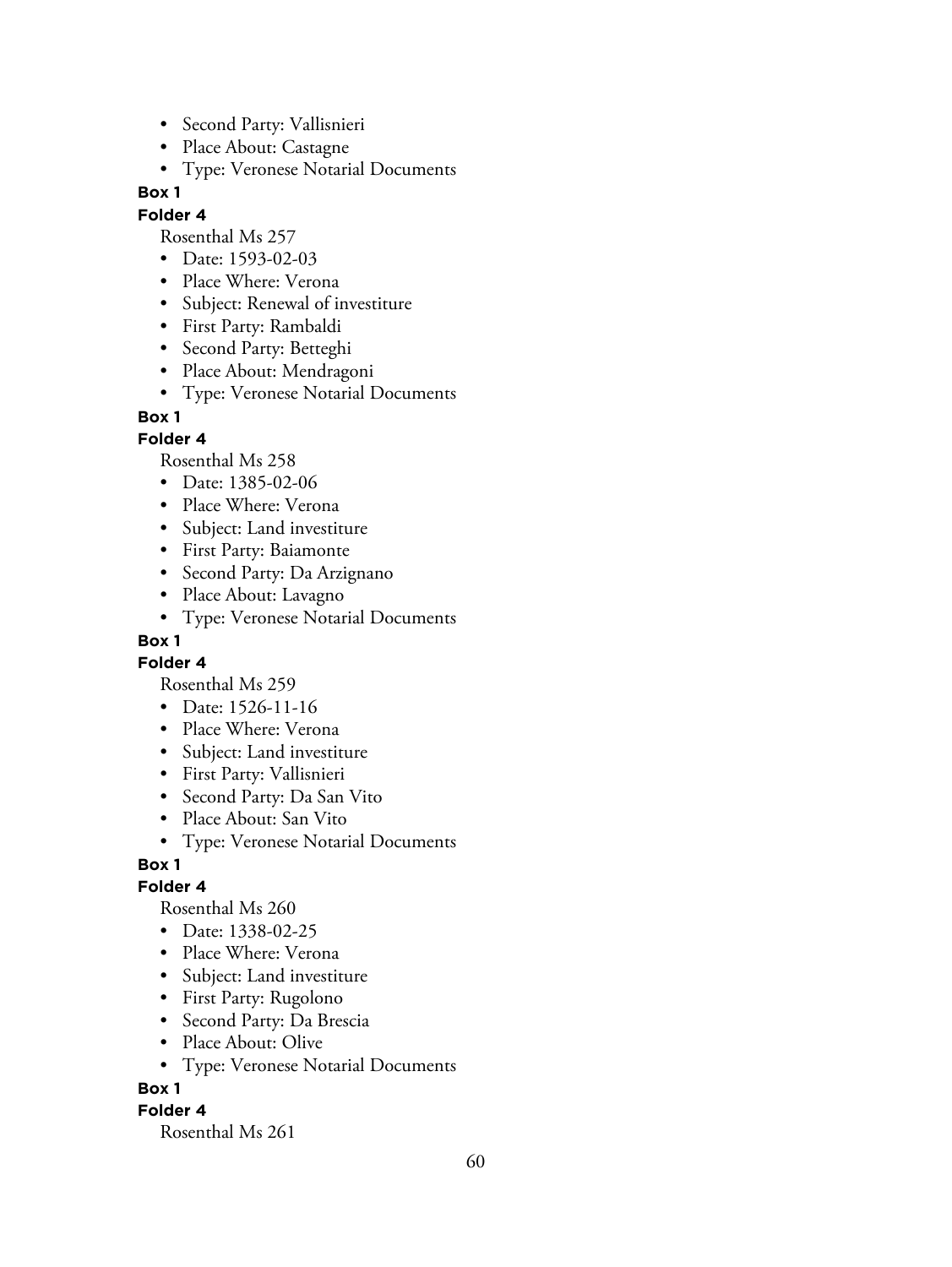- Date: 1562-03-02
- Place Where: Verona
- Subject: Land investiture
- First Party: Vallisnieri
- Second Party: Parentini
- Place About: Castagne
- Type: Veronese Notarial Documents

#### **Folder 4**

Rosenthal Ms 262

- Date: 1571-01-29
- Place Where: Verona
- Subject: Land investiture
- First Party: Vallisnieri
- Second Party: Del Dosso
- Place About: Castagne
- Type: Veronese Notarial Documents

### **Box 1**

## **Folder 4**

Rosenthal Ms 263

- Date: 1367-02-02
- Place Where: Verona
- Subject: Land investiture
- First Party: Isola Sopra
- Second Party: San Fermo
- Place About: Verona
- Type: Veronese Notarial Documents

### **Box 1**

### **Folder 4**

Rosenthal Ms 264

- Date: 1438-02-04
- Place Where: Verona
- Subject: Land investiture
- First Party: Vallisnieri
- Second Party: Da Castagne
- Place About: Castagne
- Type: Veronese Notarial Documents

### **Box 1**

#### **Folder 4**

- Date: 1436-01-14
- Place Where: Verona
- Subject: Land donation to aunt-cf. 274
- First Party: Vallisnieri
- Second Party: Vallisnieri
- Place About: Castagne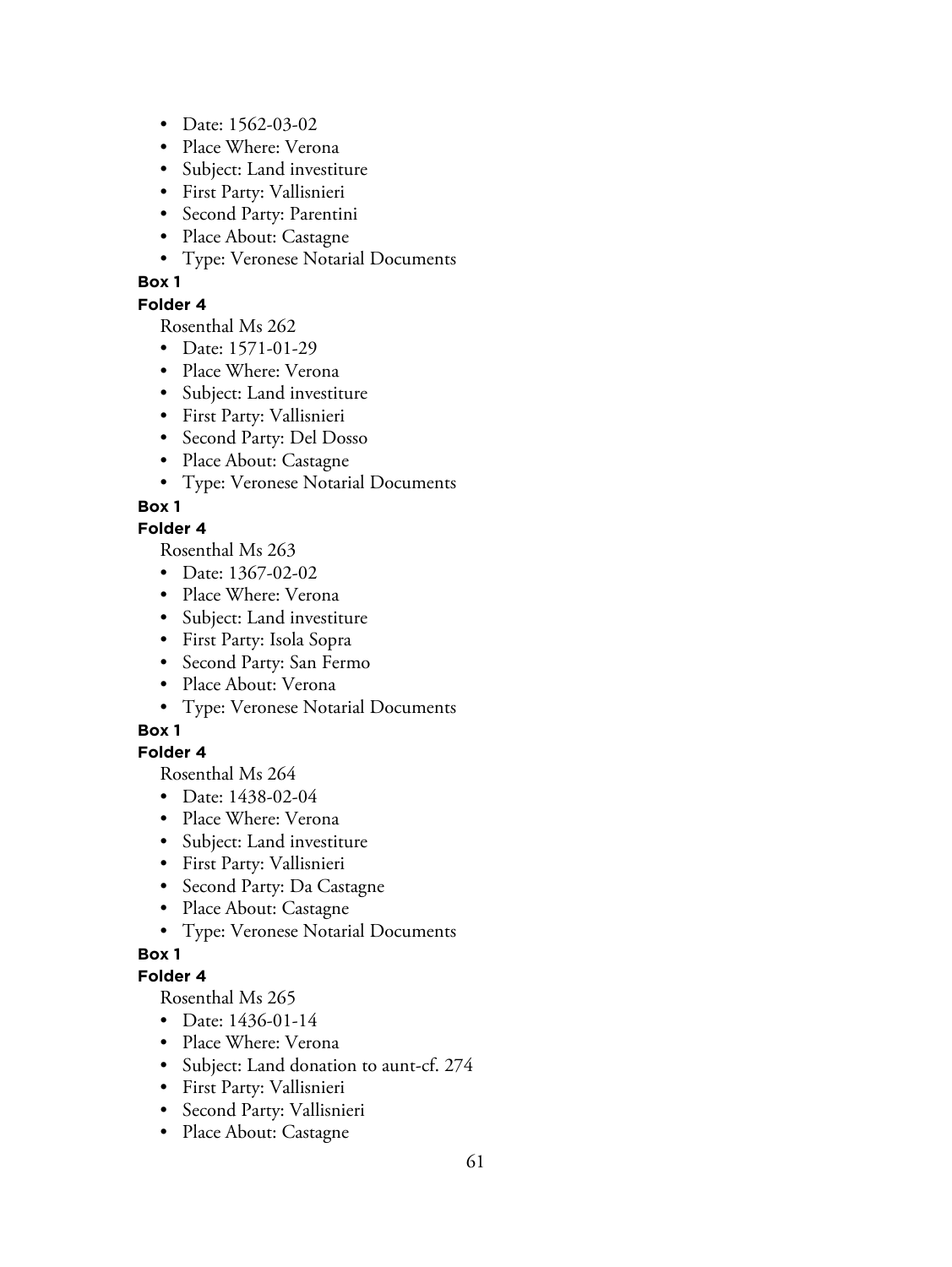• Type: Veronese Notarial Documents

### **Box 1**

## **Folder 4**

Rosenthal Ms 266

- Date: 1479-04-10
- Place Where: Verona
- Subject: Land investiture
- First Party: Vallisnieri
- Second Party: Da Cremona
- Place About: Vigasio
- Type: Veronese Notarial Documents

## **Box 1**

### **Folder 4**

Rosenthal Ms 267

- Date: 1567-02-04
- Place Where: Verona
- Subject: Land investiture
- First Party: Vallisnieri
- Second Party: Da Castagne
- Place About: Castagne
- Type: Veronese Notarial Documents

## **Box 1**

### **Folder 4**

Rosenthal Ms 268

- Date: 1396-02-19
- Place Where: Verona
- Subject: Land investiture
- First Party: Da Herucanio
- Second Party: Persico
- Place About: Herucanio
- Type: Veronese Notarial Documents

### **Box 1**

**Folder 4**

Rosenthal Ms 269

- Date: 1693-04-09
- Place Where: Bardolino
- Subject: Investiture with tithes
- First Party: Rambaldi
- Second Party: Persico
- Place About: Affi
- Type: Veronese Notarial Documents

**Box 1**

## **Folder 4**

- Date: 1543-03-08
- Place Where: Verona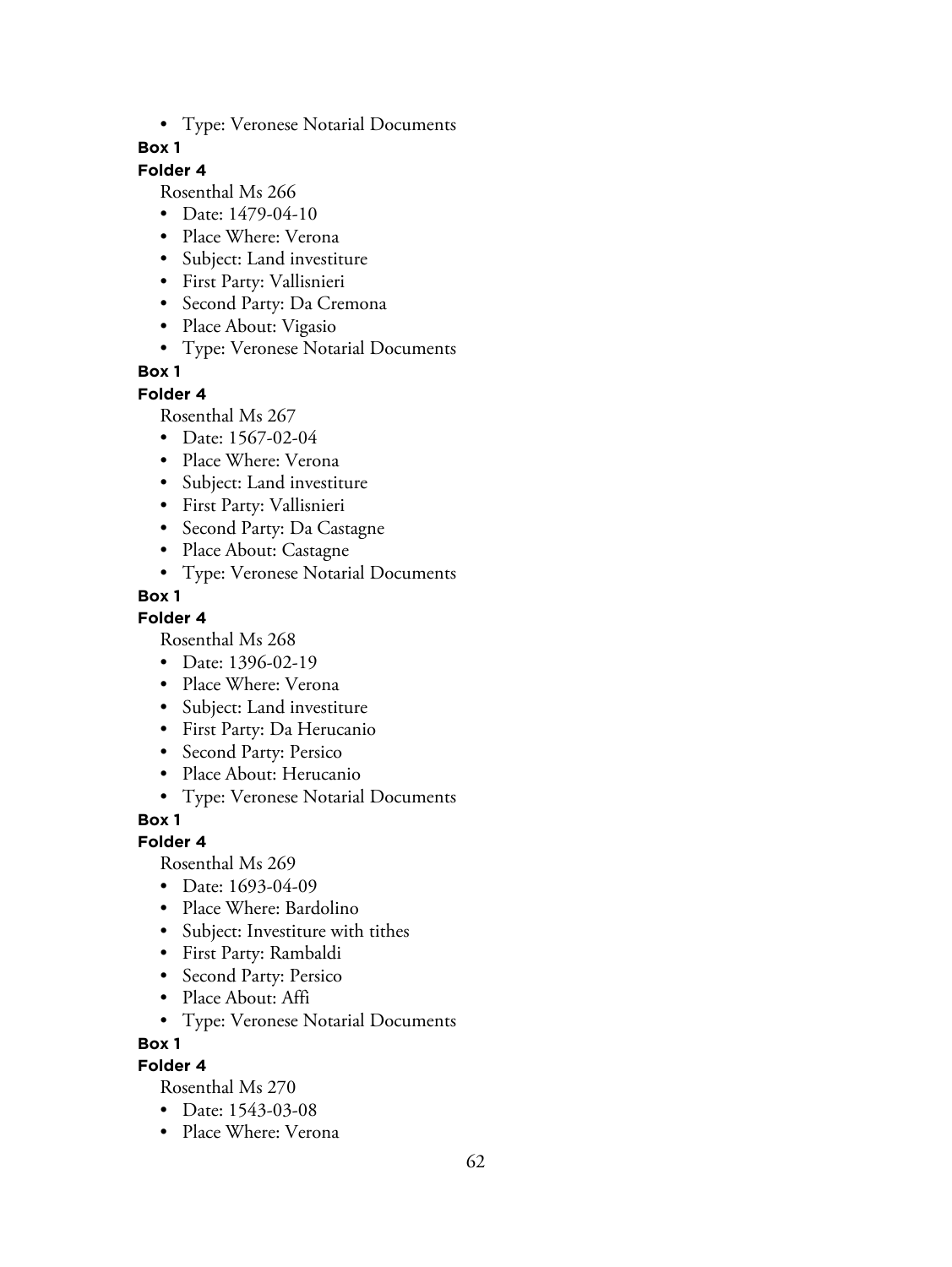- Subject: Land sale
- First Party: Fermi
- Second Party: Rambaldi
- Place About: Bardolino
- Type: Veronese Notarial Documents

### **Folder 4**

Rosenthal Ms 271

- Date: 1448-05-25
- Place Where: Venice ?
- Subject: Receive payment for land
- First Party: Tax office
- Second Party: Vallisnieri
- Place About: Verona ?
- Type: Veronese Notarial Documents

## **Box 2**

## **Folder 4**

Rosenthal Ms 272

- Date: 1447-03-13
- Place Where: Verona
- Subject: Land investiture
- First Party: Vallisnieri
- Second Party: Da Fumane
- Place About: Marano
- Type: Veronese Notarial Documents

# **Box 2**

### **Folder 4**

Rosenthal Ms 273

- Date: 1330-04-01
- Place Where: Castagne
- Subject: Declaration of land holding
- First Party: Da Castagne
- Second Party: Matteo
- Place About: Castagne
- Type: Veronese Notarial Documents

# **Box 2**

### **Folder 4**

Rosenthal Ms 274

- Date: 1437-03-18
- Place Where: Verona
- Subject: Donation to nephew -- cf. 265
- First Party: Vallisnieri
- Second Party: Vallisnieri
- Type: Veronese Notarial Documents

# **Box 2**

### **Folder 4**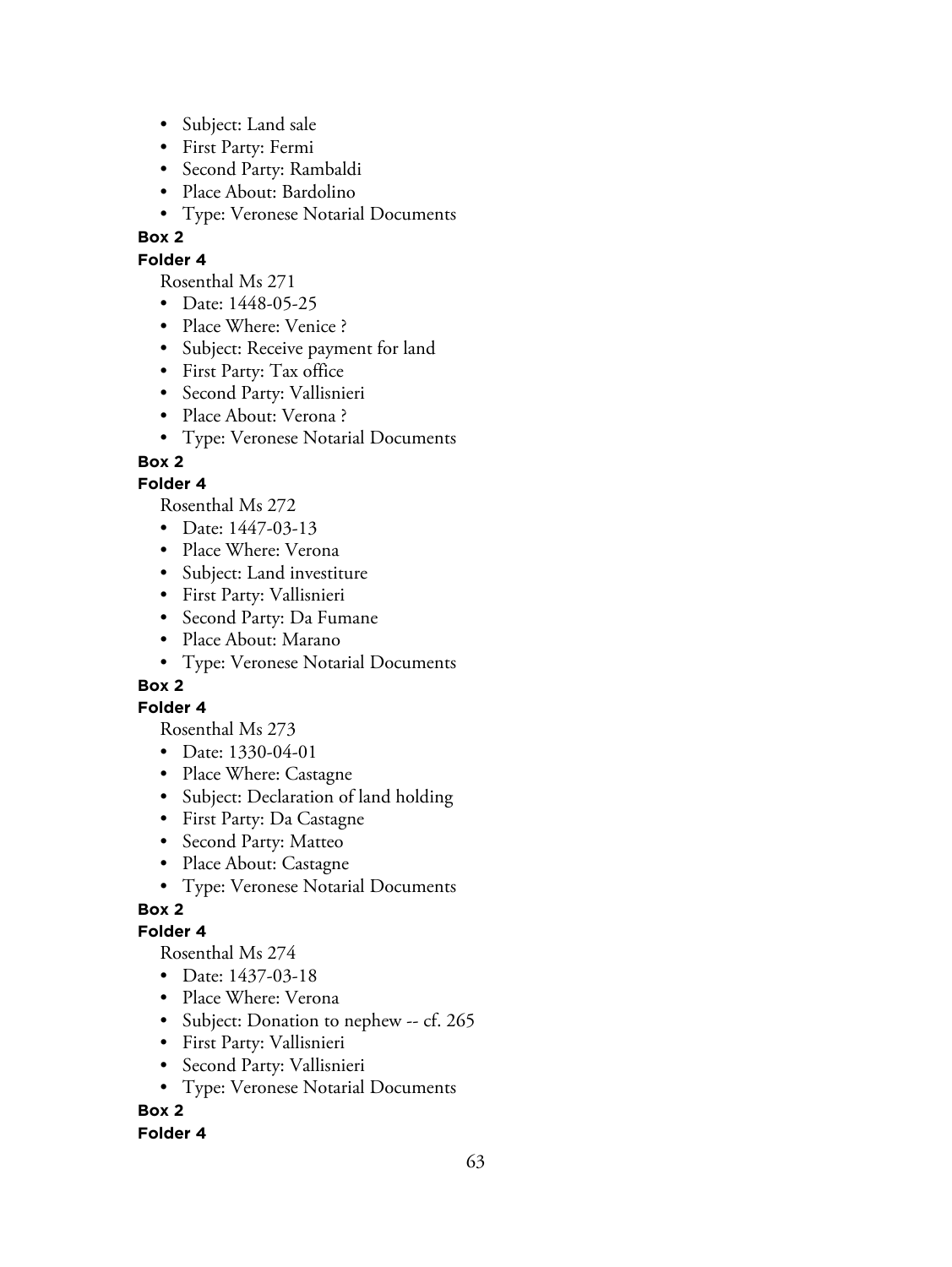Rosenthal Ms 275

- Date: 1435-04-27
- Place Where: Verona
- Subject: Land investiture
- First Party: Da Belusco
- Second Party: Da Castagne
- Place About: Castagne
- Type: Veronese Notarial Documents

#### **Box 2**

### **Folder 4**

Rosenthal Ms 276

- Date: 1330-05-17
- Place Where: Verona
- Subject: Land sale
- First Party: Montorio
- Second Party: Da Alogio
- Place About: Montorio
- Type: Veronese Notarial Documents

## **Box 2**

#### **Folder 4**

Rosenthal Ms 277

- Date: 1262-03-14
- Place Where: Verona
- Subject: Land investiture
- First Party: Da Bicci
- Second Party: Da Zentana
- Place About: Castagne
- Type: Veronese Notarial Documents

### **Box 2**

## **Folder 4**

Rosenthal Ms 278

- Date: 1384-09-26
- Place Where: Castagne
- Subject: Declaration of possession
- First Party: Vallisnieri
- Place About: Castagne
- Type: Veronese Notarial Documents

### **Box 2**

#### **Folder 4**

- Date: 1367-10-24
- Place Where: Verona
- Subject: Land investiture
- First Party: Baiamonte
- Second Party: Da Illasi
- Place About: Verona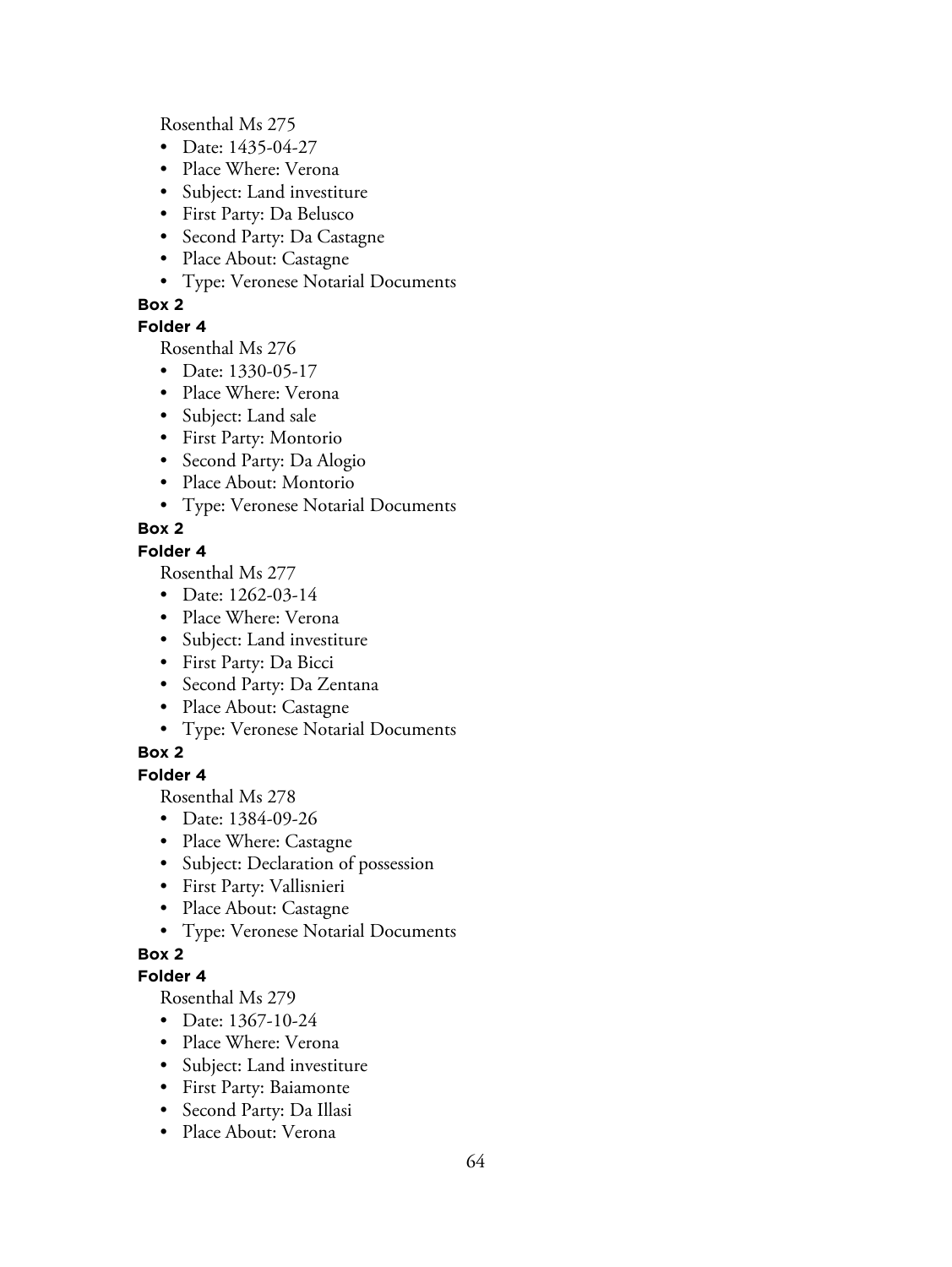• Type: Veronese Notarial Documents

### **Box 2**

### **Folder 4**

Rosenthal Ms 280

- Date: 1272-03-16
- Place Where: Castagne
- Subject: Acknowledge payment for land
- First Party: Da Castagne
- Second Party: Florentia
- Place About: Castagne
- Type: Veronese Notarial Documents

## **Box 2**

#### **Folder 4**

Rosenthal Ms 281

- Date: 1354-09-20
- Place Where: Verona
- Subject: Annul sequestration
- First Party: Judge
- Second Party: Isola Sopra
- Place About: Castagne
- Type: Veronese Notarial Documents

## **Box 2**

### **Folder 4**

Rosenthal Ms 282

- Date: 1344-05-01
- Place Where: Verona
- Subject: Create procurator
- First Party: Pievani
- Second Party: Baiamonte
- Type: Veronese Notarial Documents

### **Box 2**

#### **Folder 4**

Rosenthal Ms 283

- Date: 1494-01-17
- Place Where: Castagne
- Subject: Land investiture
- First Party: Vallisnieri
- Second Party: Lavagnoli
- Place About: Castagne
- Type: Veronese Notarial Documents

### **Box 2**

### **Folder 4**

- Date: 1494-01-17
- Place Where: Castagne
- Subject: Land sale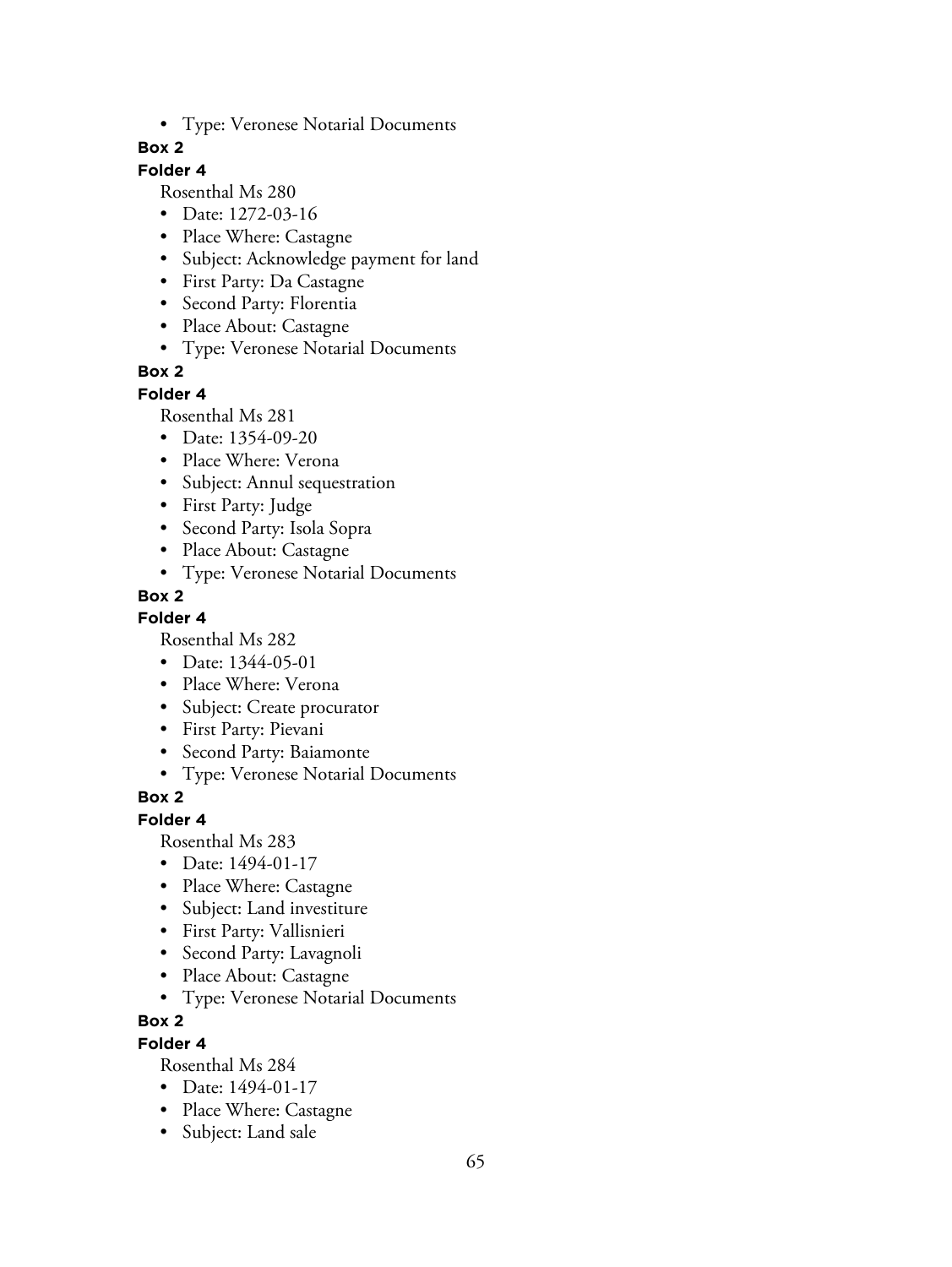- First Party: Lavagnoli
- Second Party: Vallisnieri
- Place About: Castagne
- Type: Veronese Notarial Documents

Rosenthal Ms Numbering error- no Ms 285

## **Box 2**

## **Folder 4**

Rosenthal Ms 286

- Date: 1498-10-06
- Place Where: Castagne
- Subject: Land investiture
- First Party: Vallisnieri
- Second Party: Lavagnoli
- Place About: Castagne
- Type: Veronese Notarial Documents

## **Box 2**

## **Folder 4**

Rosenthal Ms 287

- Date: 1447-02-18
- Place Where: Verona
- Subject: Land investiture
- First Party: Vallisnieri
- Second Party: Lavagnoli
- Place About: Castagne
- Type: Veronese Notarial Documents

# **Box 2**

### **Folder 4**

Rosenthal Ms 288

- Date: 1529-05-03
- Place Where: Castagne
- Subject: Land investiture
- First Party: Da Castagne
- Second Party: Da Postuman
- Place About: Castagne
- Type: Veronese Notarial Documents

# **Box 3**

### **Folder 4**

Rosenthal Ms 289

- Date: 1382-01-02
- Place Where: Verona
- Subject: Land investiture
- First Party: Baiamonte
- Second Party: Da Lendinara
- Place About: Zevio
- Type: Veronese Notarial Documents

### **Box 3**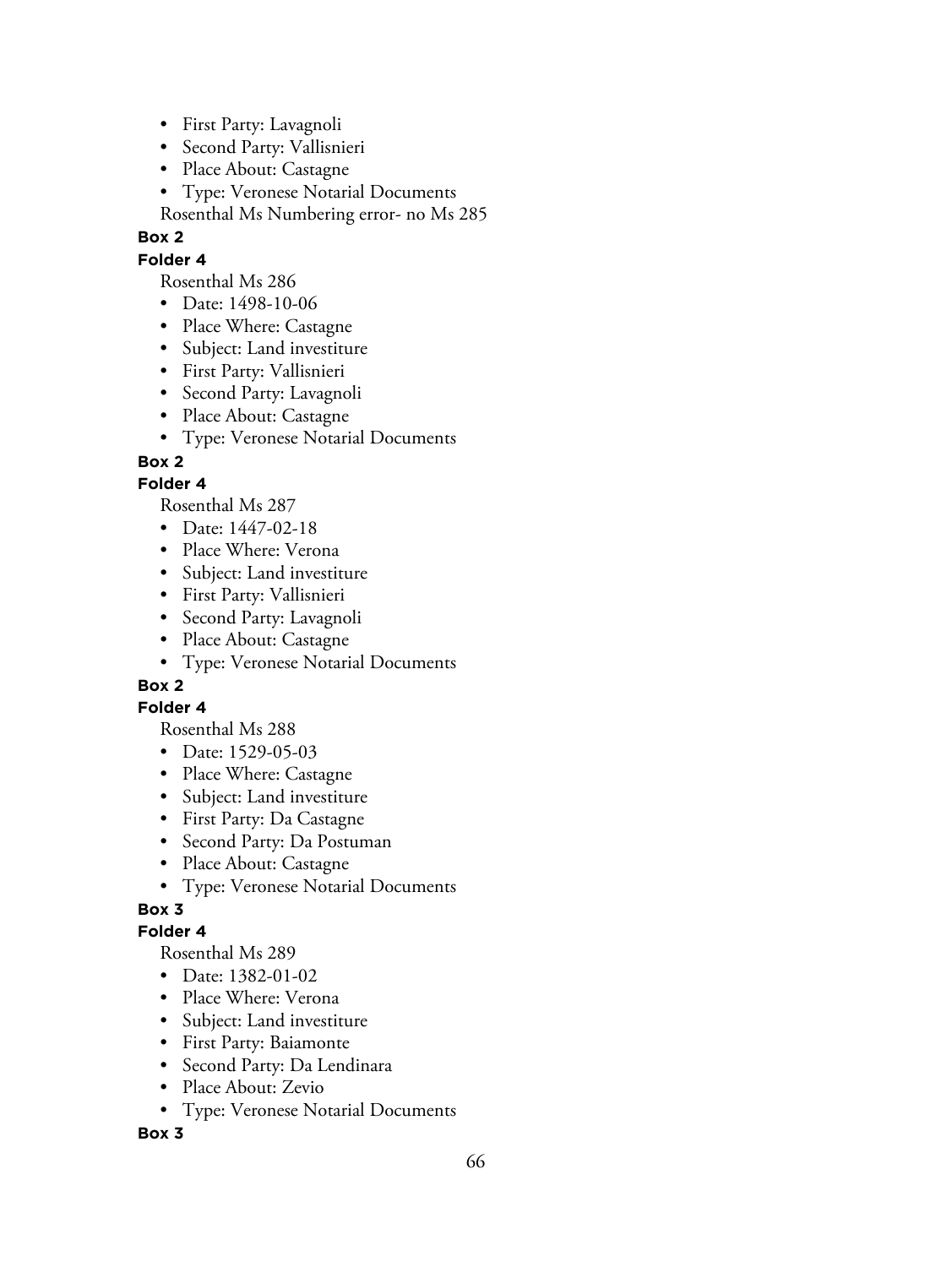#### **Folder 4**

Rosenthal Ms 290

- Date: 1354-04-23
- Place Where: Castagne
- Subject: Declaration of possession
- First Party: Isola Sopra
- Place About: Castagne
- Type: Veronese Notarial Documents

### **Box 3**

### **Folder 4**

Rosenthal Ms 291

- Date: 1384-09-26
- Place Where: Castagne
- Subject: Land investiture
- First Party: Vallisnieri
- Second Party: Da Castagne
- Place About: Castagne
- Type: Veronese Notarial Documents

# **Box 3**

### **Folder 4**

Rosenthal Ms 292

- Date: 1433-04-20
- Place Where: Verona
- Subject: Land investiture
- First Party: Vallisnieri
- Second Party: Del Caligi
- Place About: Verona
- Type: Veronese Notarial Documents

# **Box 3**

## **Folder 4**

Rosenthal Ms 293

- Date: 1432-10-16
- Place Where: Verona
- Subject: Land investiture
- First Party: Vallisnieri
- Second Party: Merzari
- Place About: Lavagno
- Type: Veronese Notarial Documents

# **Box 3**

**Folder 4**

- Date: 1388-08-23
- Place Where: Gargagnago
- Subject: Declaration of possession
- First Party: Baiamonte
- Second Party: Pellegrini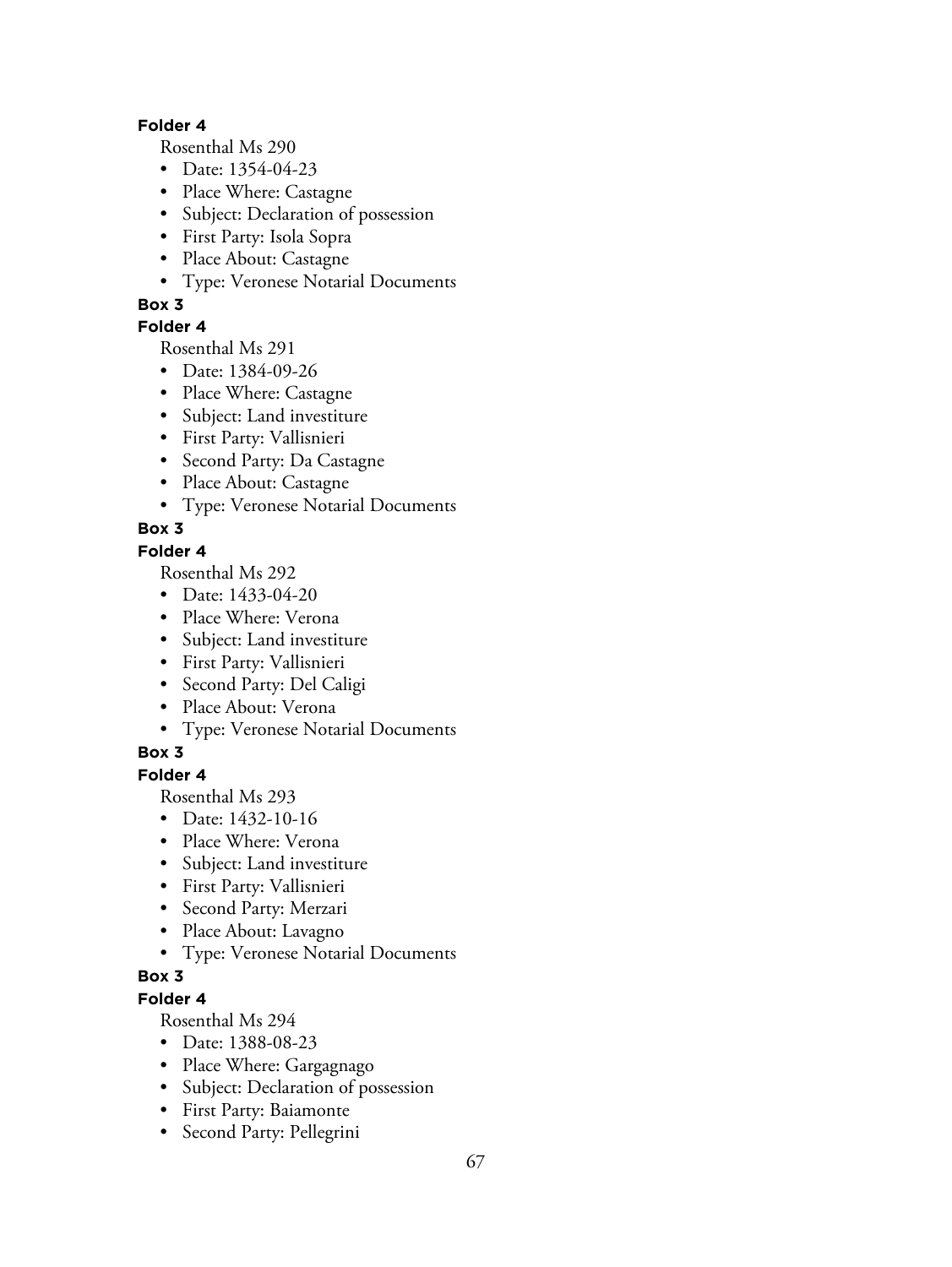- Place About: Gargagnago
- Type: Veronese Notarial Documents

#### **Folder 4**

Rosenthal Ms 295

- Date: 1365-08-17
- Place Where: Verona
- Subject: Land investiture
- First Party: Vallisnieri
- Second Party: Da Mezzane
- Place About: Mezzane
- Type: Veronese Notarial Documents

#### **Box 3**

**Folder 4**

Rosenthal Ms 296

- Date: 1413-04-27
- Place Where: Verona
- Subject: Land sale
- First Party: Dalla Torre
- Second Party: Bassano
- Place About: Verona
- Type: Veronese Notarial Documents

#### **Box 3**

#### **Folder 4**

Rosenthal Ms 297

- Date: 1437-04-04
- Place Where: Verona
- Subject: Land transfer, reinvestiture
- First Party: Villafranca
- Second Party: Vallisnieri
- Place About: Verona
- Type: Veronese Notarial Documents

#### **Box 3**

#### **Folder 4**

Rosenthal Ms 298

- Date: 1327-05-16
- Place Where: Verona
- Subject: Receive payment for land sale
- First Party: S M Clavica
- Second Party: Isola Sopra
- Place About: Castagne
- Type: Veronese Notarial Documents

### **Box 3**

#### **Folder 4**

Rosenthal Ms 299

• Date: 1400-05-16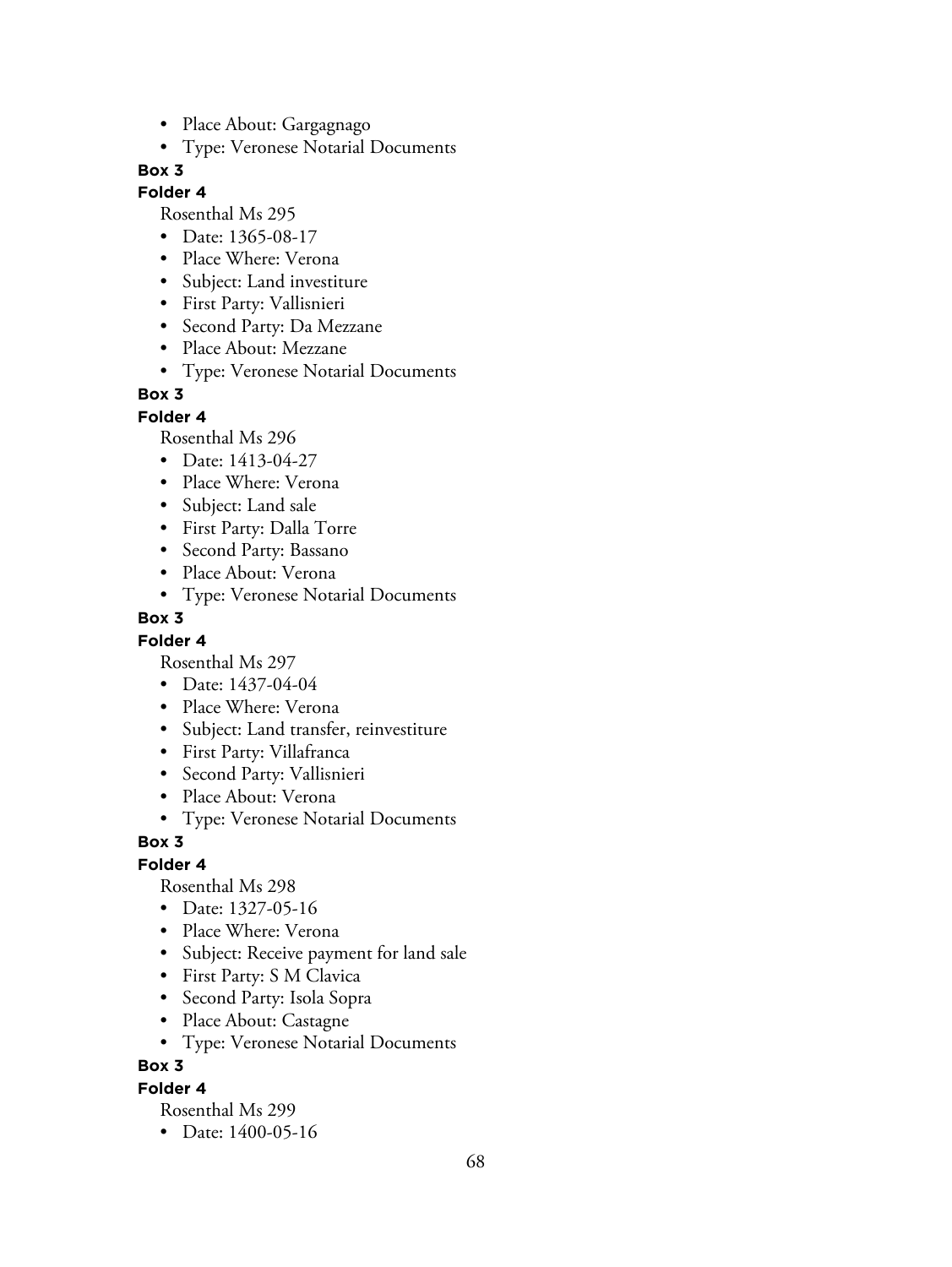- Place Where: Verona
- Subject: Acknowledge deposit of money
- First Party: Vallisnieri
- Second Party: Aleardi
- Type: Veronese Notarial Documents

### **Folder 4**

Rosenthal Ms 300

- Date: 1330-04-02
- Place Where: Castagne
- Subject: Declaration of land tenure
- First Party: Da Castagne
- Second Party: Isola Sopra
- Place About: Castagne
- Type: Veronese Notarial Documents

## **Box 3**

## **Folder 4**

Rosenthal Ms 301

- Date: 1498-01-02
- Place Where: Verona
- Subject: Land sale
- First Party: Del Corona
- Second Party: Vallisnieri
- Place About: Verona
- Type: Veronese Notarial Documents

# **Box 3**

### **Folder 4**

Rosenthal Ms 302

- Date: 1381-03-30
- Place Where: Verona
- Subject: Land investiture
- First Party: Galtarossa
- Second Party: Da Castagne
- Place About: Postuman
- Type: Veronese Notarial Documents

# **Box 3**

### **Folder 4**

Rosenthal Ms 303

- Date: 1545-02-20
- Place Where: San Ambrogio
- Subject: Land exchange
- First Party: Rambaldi
- Second Party: Moscardini
- Place About: San Ambrogio
- Type: Veronese Notarial Documents

### **Box 4**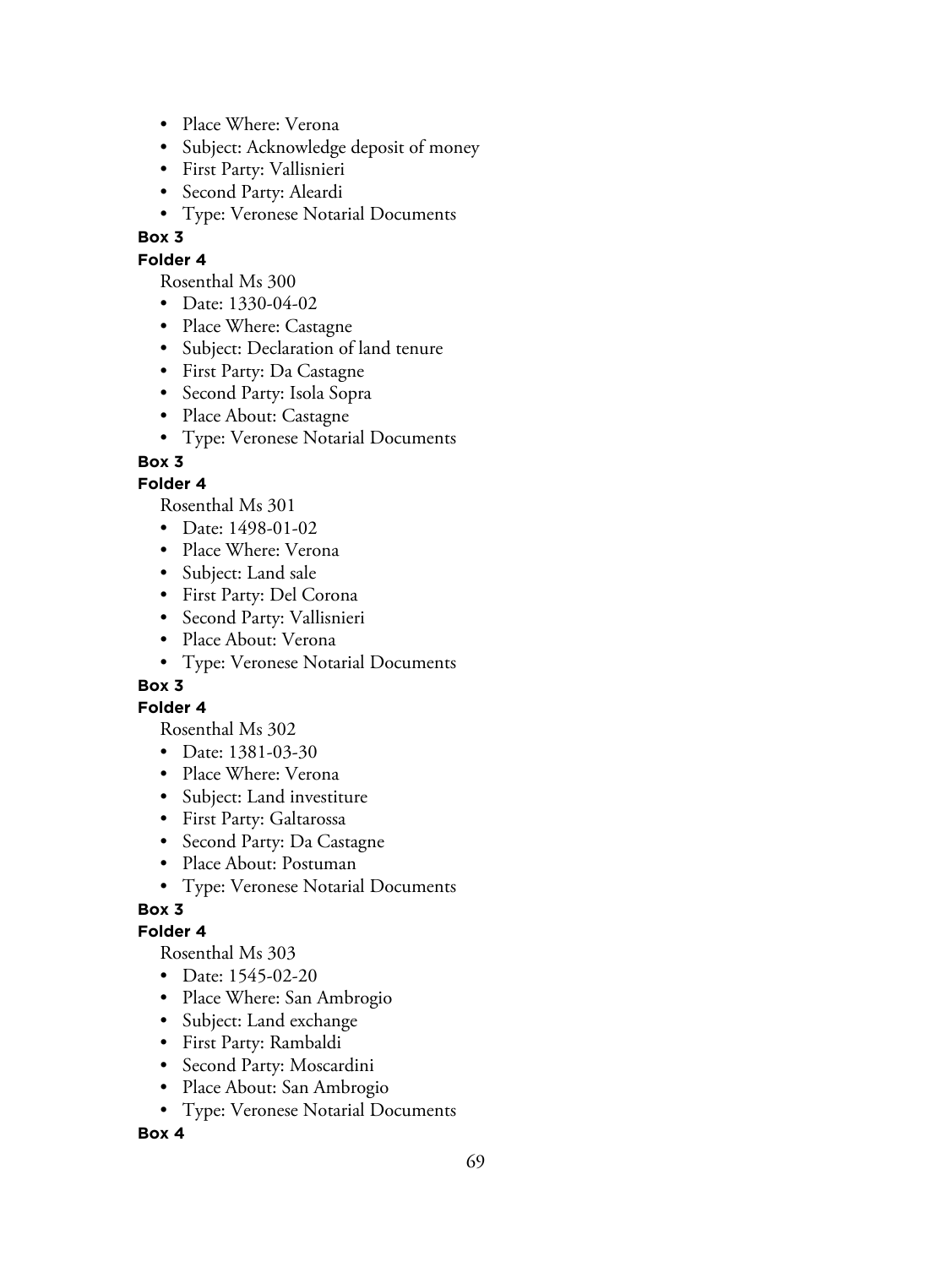#### **Folder 4**

Rosenthal Ms 304

- Date: 1315-08-21
- Place Where: Verona
- Subject: Investiture with tithes
- First Party: Bishop Vicar
- Second Party: San Andrea
- Place About: Castagne
- Type: Veronese Notarial Documents

## **Box 4**

#### **Folder 4**

Rosenthal Ms 305

- Date: 1474-11-05
- Place Where: Verona
- Subject: Land sale as per testament
- First Party: Da Quinto
- Second Party: Vallisnieri
- Place About: Marano
- Type: Veronese Notarial Documents

## **Box 4**

## **Folder 4**

Rosenthal Ms 306

- Date: 1436-09-06
- Place Where: Verona
- Subject: Land investiture
- First Party: Vallisnieri
- Second Party: Cuzzano
- Place About: Cuzzano
- Type: Veronese Notarial Documents

**Box 4**

# **Folder 4**

Rosenthal Ms 307

- Date: 1404-07-23
- Place Where: Verona
- Subject: Dowry confession
- First Party: Del Poya
- Second Party: Montagnano
- Type: Veronese Notarial Documents

# **Box 4**

**Folder 4**

- Date: 1419-05-29
- Place Where: Verona
- Subject: Judicial commission
- First Party: Da Bassano
- Second Party: Gandolfi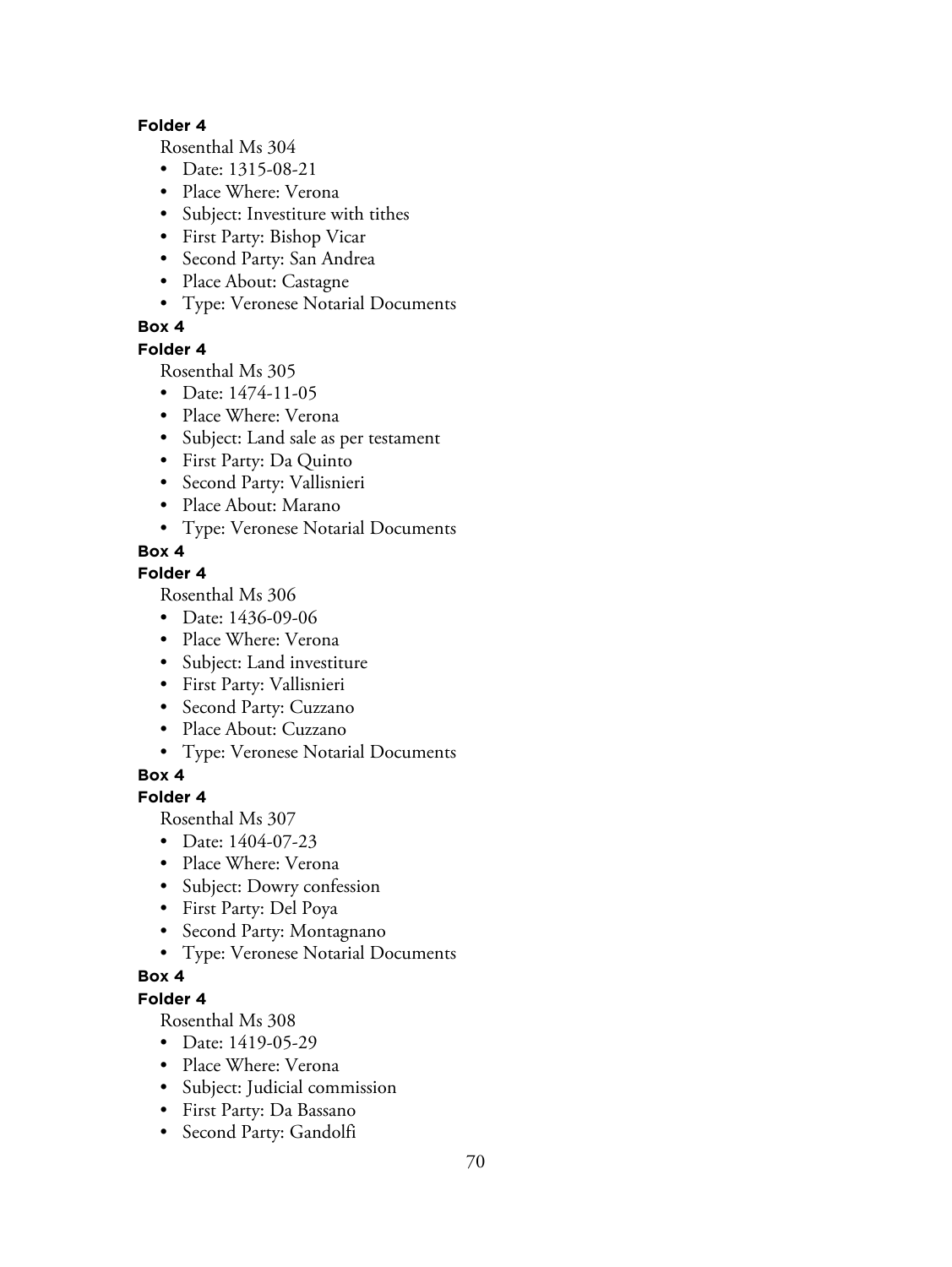• Type: Veronese Notarial Documents

### **Box 4**

## **Folder 4**

Rosenthal Ms 309

- Date: 1416-04-11
- Place Where: Verona
- Subject: Land investiture
- First Party: Vallisnieri
- Second Party: Valpantena
- Place About: Zago
- Type: Veronese Notarial Documents

## **Box 4**

#### **Folder 4**

Rosenthal Ms 310

- Date: 1388-10-18
- Place Where: Verona
- Subject: Suit for return of dowry
- First Party: Da Zevio
- Second Party: Da Zevio
- Type: Veronese Notarial Documents

## **Box 4**

### **Folder 4**

Rosenthal Ms 311

- Date: 1507-04-27
- Place Where: Verona
- Subject: Land sale
- First Party: Landi
- Second Party: Vallisnieri
- Place About: San Vito
- Type: Veronese Notarial Documents

# **Box 4**

### **Folder 4**

Rosenthal Ms 312

- Date: 1344-10-17
- Place Where: Montorio
- Subject: Receive payment for land sale
- First Party: Da Montorio
- Second Party: Da Brescia
- Place About: Montorio
- Appendix: 1
- Type: Veronese Notarial Documents

### **Box 4**

# **Folder 4**

- Date: 1506-03-28
- Place Where: Verona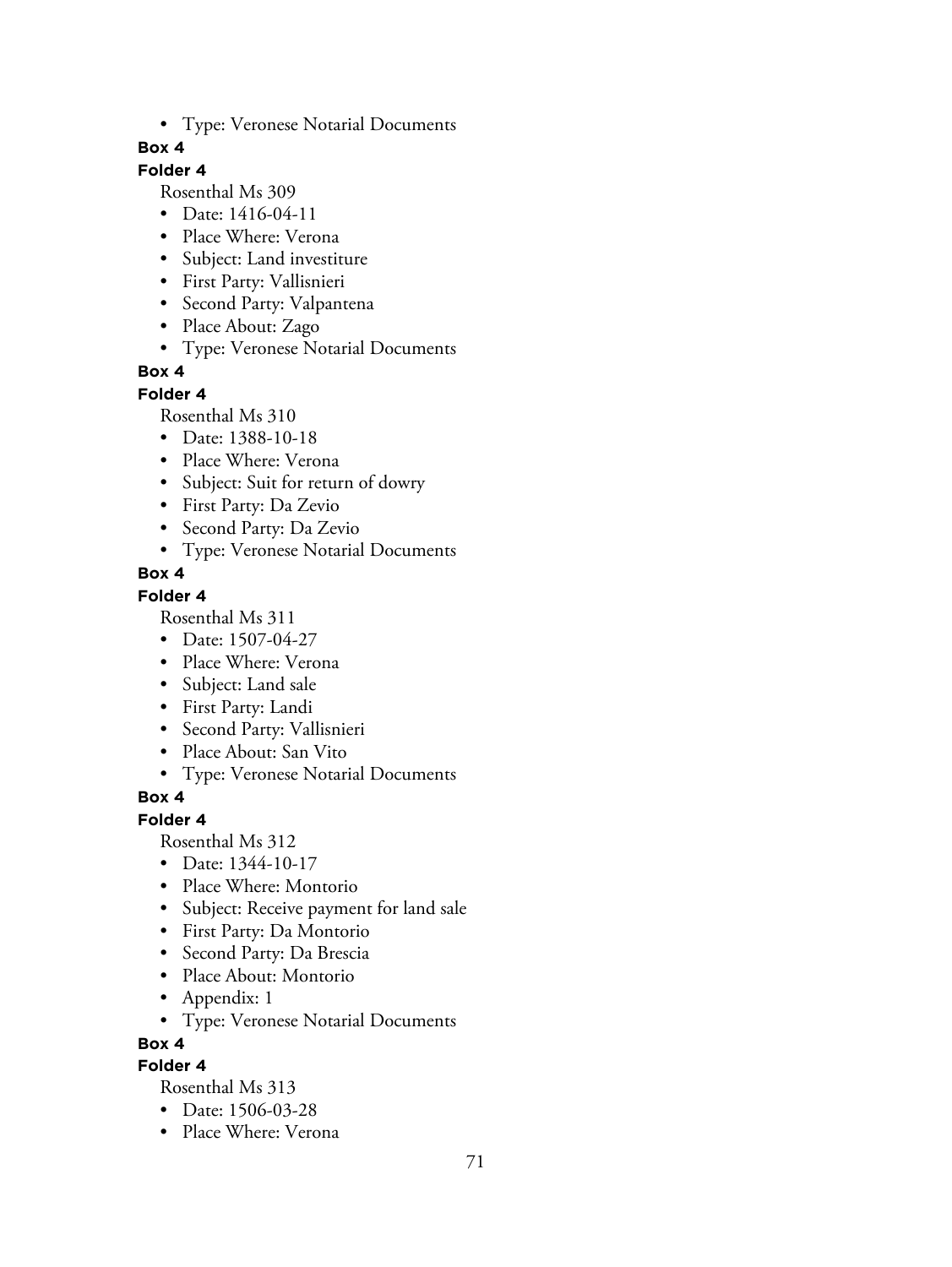- Subject: Land sale
- First Party: Da Castagne
- Second Party: Vallisnieri
- Place About: Castagne
- Type: Veronese Notarial Documents

### **Folder 4**

Rosenthal Ms 314

- Date: 1537-02-21
- Place Where: Verona
- Subject: Land sale
- First Party: S M Vergini
- Second Party: Vallisnieri
- Place About: Verona
- Type: Veronese Notarial Documents

## **Box 4**

## **Folder 4**

Rosenthal Ms 315

- Date: 1301-06-12
- Place Where: Verona
- Subject: Land investiture
- First Party: S. Sebastiano
- Second Party: Marcellise
- Place About: Zerpa
- Type: Veronese Notarial Documents

# **Box 4**

### **Folder 4**

Rosenthal Ms 316

- Date: 1322-01-24
- Place Where: Castagne
- Subject: Land investiture
- First Party: Da Braida
- Second Party: Bartolomeo
- Place About: Castagne
- Type: Veronese Notarial Documents

# **Box 4**

# **Folder 4**

Rosenthal Ms 317

- Date: 1323-05-31
- Place Where: Zerpa
- Subject: Description of land holdings
- First Party: Da Castagne
- Place About: Zerpa
- Type: Veronese Notarial Documents

### **Box 4**

### **Folder 4**

72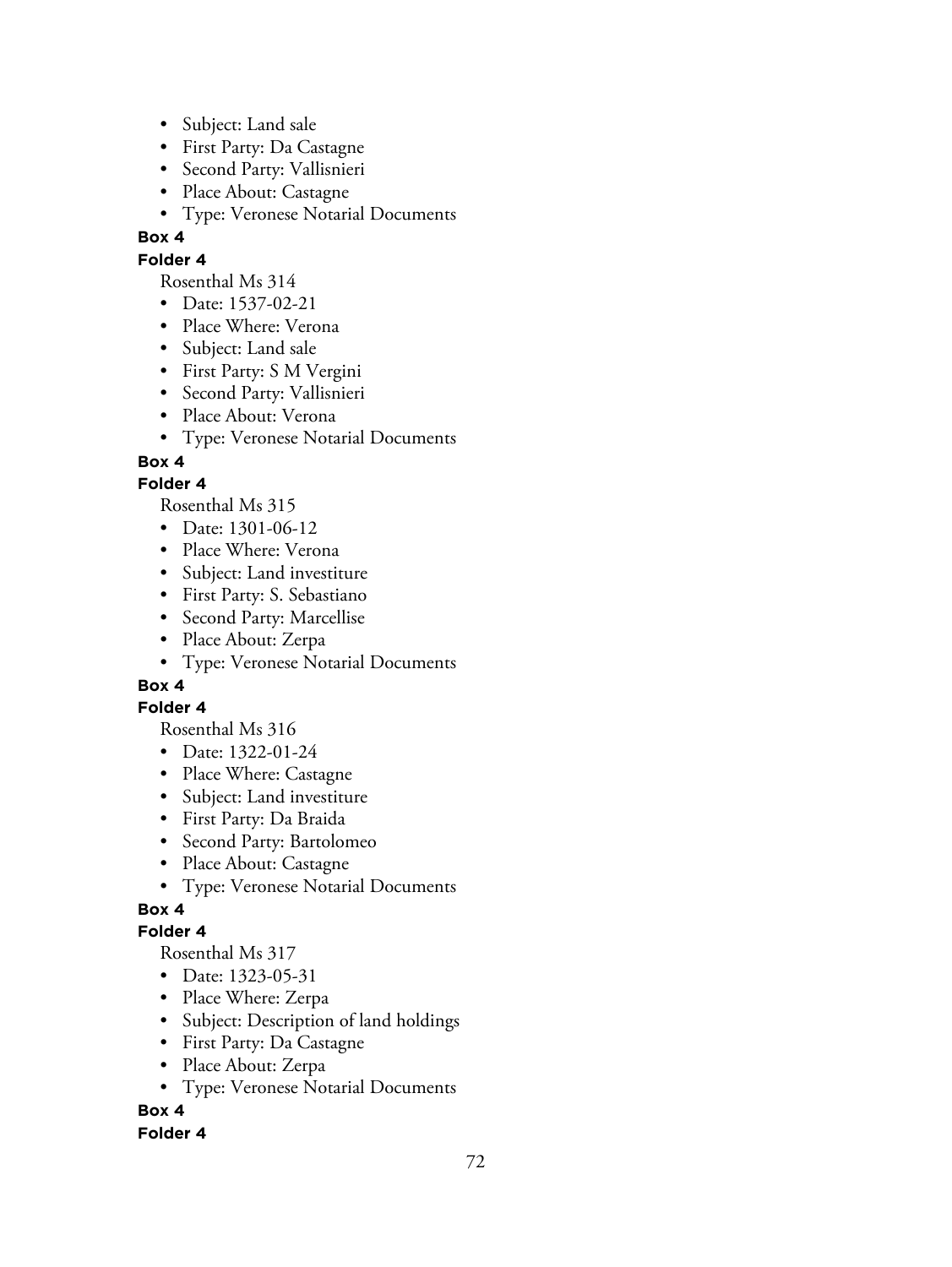Rosenthal Ms 318

- Date: 1411-08-26
- Place Where: Verona
- Subject: Land investiture
- First Party: San Quirico
- Second Party: Campagna
- Place About: S Pietro Cariano
- Type: Veronese Notarial Documents

# **Box 4**

## **Folder 4**

Rosenthal Ms 319

- Date: circa 1450
- Place Where: Verona?
- Subject: Land investiture
- Type: Veronese Notarial Documents

# **Box 5**

# **Folder 4**

Rosenthal Ms 320

- Date: 1423-01-08
- Place Where: Verona
- Subject: Land investiture
- First Party: Da Bassano
- Second Party: San Giorgio
- Place About: Verona
- Type: Veronese Notarial Documents

# **Box 5**

## **Folder 4**

Rosenthal Ms 321

- Date: 1391-09-02
- Place Where: Verona
- Subject: Land investiture
- First Party: Baiamonte
- Second Party: Ferrabo
- Place About: Verona
- Type: Veronese Notarial Documents

# **Box 5**

## **Folder 4**

Rosenthal Ms 322

- Date: 1384-09-26
- Place Where: Castagne
- Subject: Land investiture
- First Party: Vallisnieri
- Second Party: Da Castagne
- Place About: Castagne
- Type: Veronese Notarial Documents

## **Box 5**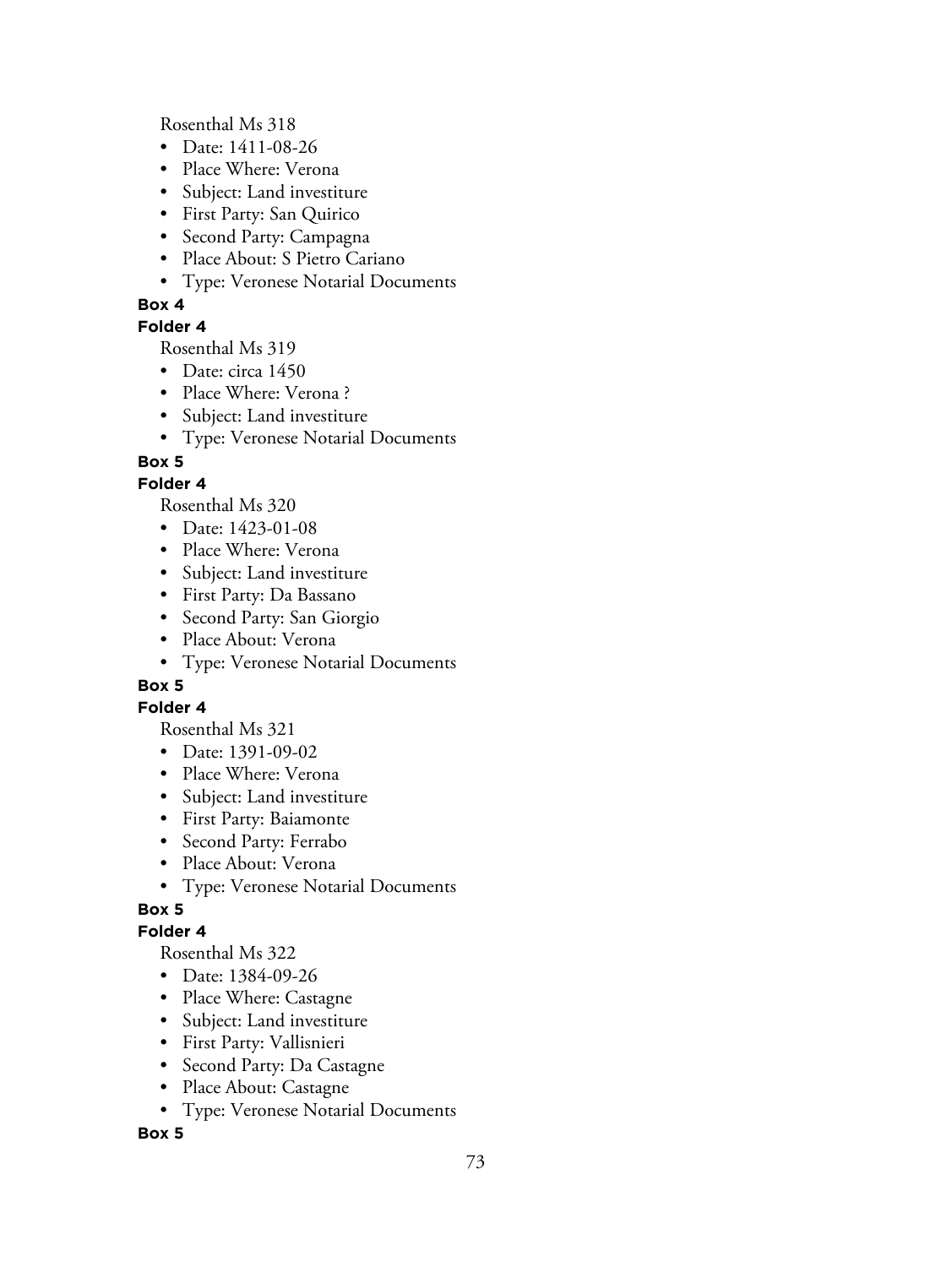#### **Folder 4**

Rosenthal Ms 323

- Date: 1395-01-15
- Place Where: Verona
- Subject: Land sale as per testament
- First Party: Da Cabena
- Second Party: Vallisnieri
- Place About: Verona
- Type: Veronese Notarial Documents

# **Box 5**

#### **Folder 4**

Rosenthal Ms 324

- Date: 1433-02-11
- Place Where: Verona
- Subject: Land donation to augment dowry
- First Party: Spolverini
- Second Party: Gandolfi
- Place About: Bussolengo
- Type: Veronese Notarial Documents

# **Box 5**

## **Folder 4**

Rosenthal Ms 325

- Date: 1395-02-08
- Place Where: Verona
- Subject: Land investiture
- First Party: Baiamonte
- Second Party: Da Castagne
- Place About: Castagne
- Type: Veronese Notarial Documents

## **Box 5**

## **Folder 4**

Rosenthal Ms 326

- Date: 1365-05-01
- Place Where: Verona
- Subject: Renewal of lease
- First Party: Vallisnieri
- Second Party: Da Mezzane
- Place About: Lavagno
- Type: Veronese Notarial Documents

## **Box 5**

# **Folder 4**

- Date: 1336-04-21
- Place Where: Castagne
- Subject: Declaration of land holdings
- First Party: Isola Sopra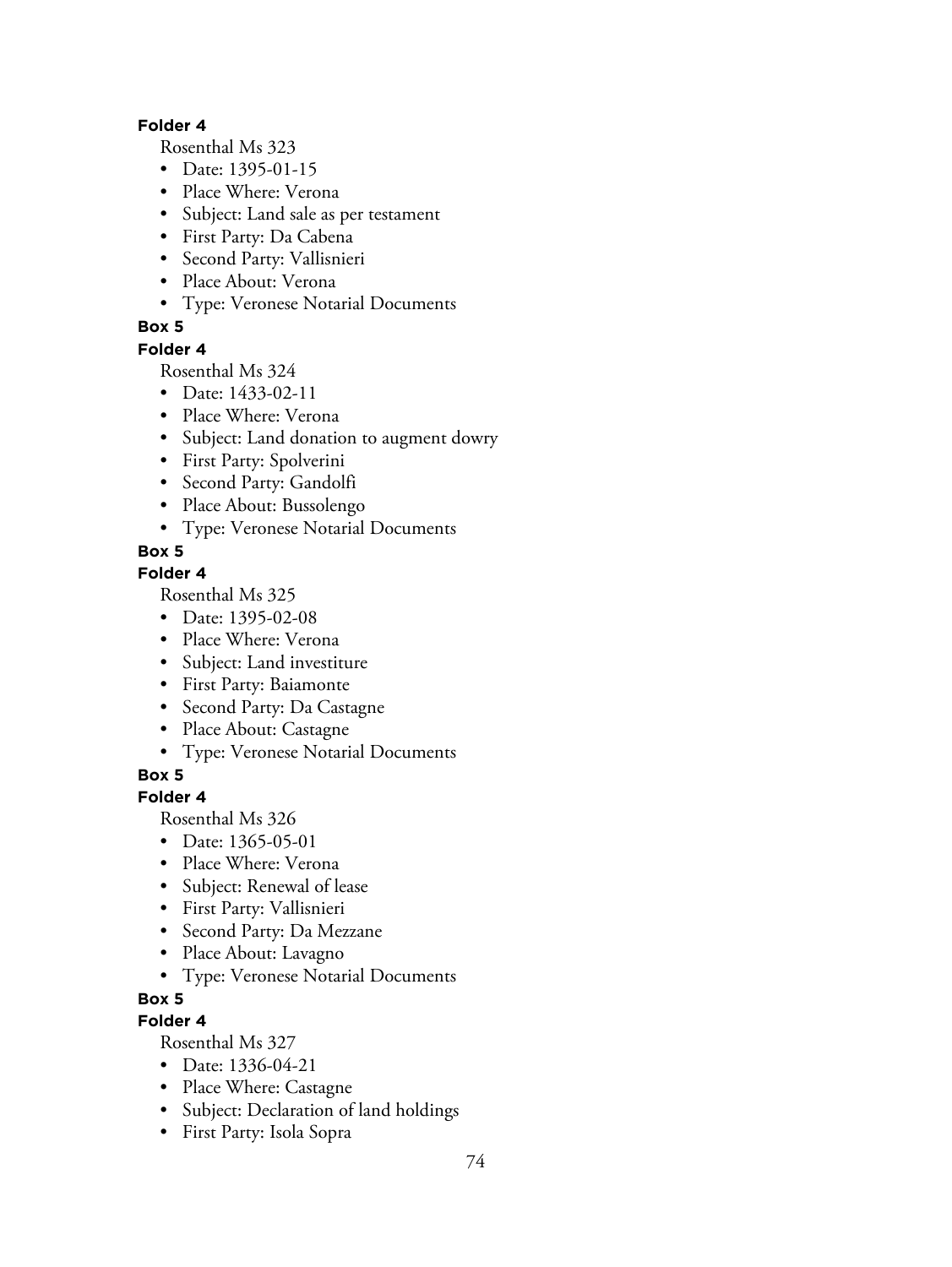- Place About: Castagne
- Type: Veronese Notarial Documents

## **Folder 4**

Rosenthal Ms 328

- Date: 1336-04-21
- Place Where: Castagne
- Subject: Declaration of land tenure
- First Party: Da Castagne
- Second Party: Isola Sopra
- Place About: Castagne
- Appendix: 1
- Type: Veronese Notarial Documents

#### **Box 5**

#### **Folder 4**

Rosenthal Ms 329

- Date: 1336-07-04
- Place Where: Castagne
- Subject: Declaration of landholdings
- First Party: Isola Sopra
- Place About: Castagne
- Type: Veronese Notarial Documents

#### **Box 5**

#### **Folder 4**

Rosenthal Ms 330

- Date: 1365-06-13
- Place Where: Verona
- Subject: Land investiture
- First Party: Baiamonte
- Second Party: Da Illasi
- Place About: Illasi
- Type: Veronese Notarial Documents

#### **Box 5**

#### **Folder 4**

Rosenthal Ms 331

- Date: 1406-01-13
- Place Where: Verona
- Subject: Land sale: dowry restitution
- First Party: Vallisnieri
- Place About: Gazzego
- Type: Veronese Notarial Documents

#### **Box 5**

# **Folder 4**

- Date: 1350-04-28
- Place Where: Verona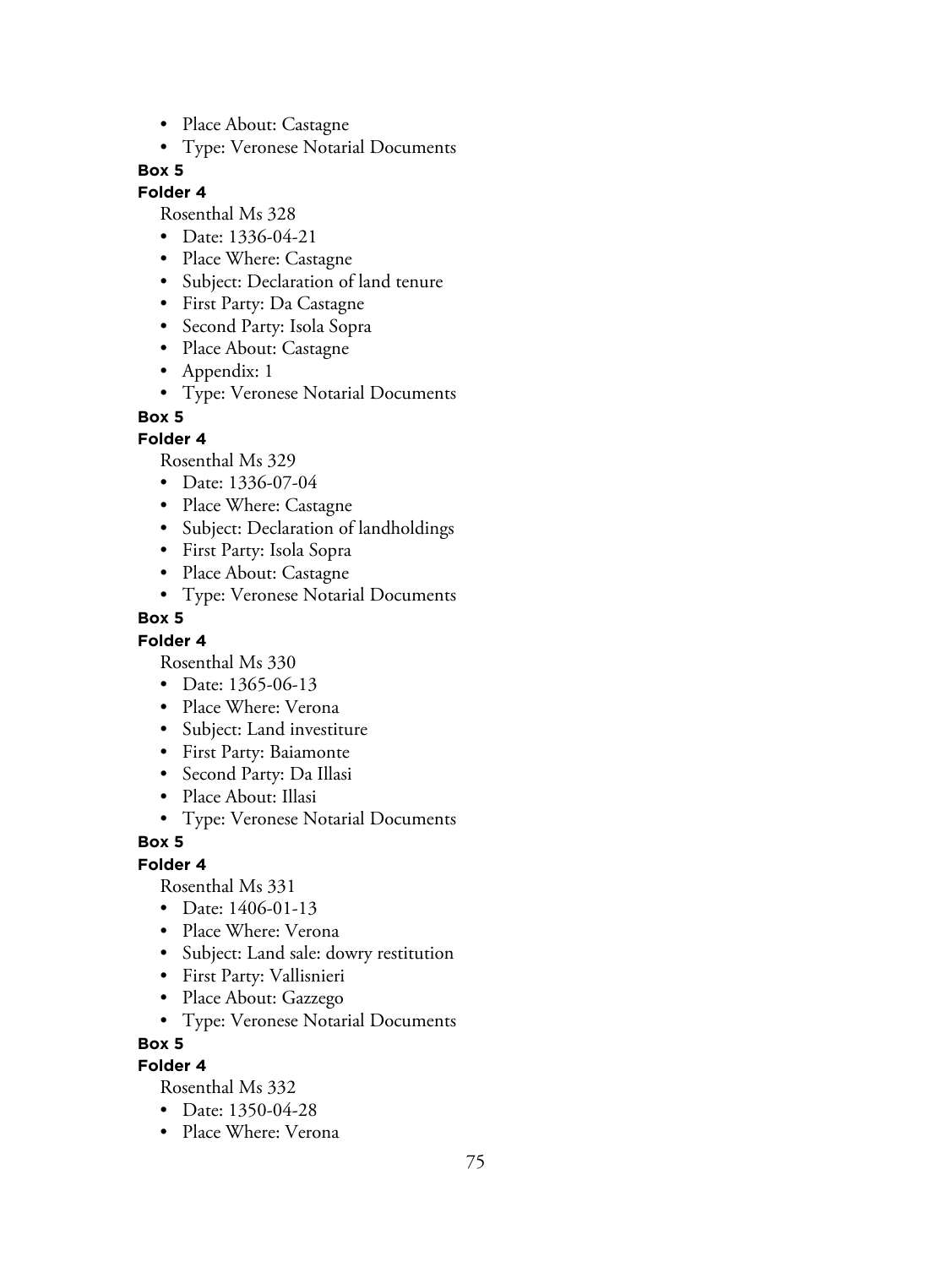- Subject: Land investiture
- First Party: Isola Sopra
- Second Party: Sant 'Agata
- Place About: Verona
- Type: Veronese Notarial Documents

## **Folder 4**

Rosenthal Ms 333

- Date: 1397-08-24
- Place Where: Verona
- Subject: Land investiture after sale
- First Party: Vallisnieri
- Second Party: Mezzane
- Place About: Mezzane di Sotto
- Type: Veronese Notarial Documents

# **Box 1**

# **Folder 5**

Rosenthal Ms 334

- Date: 1565-03-19
- Place Where: San Ambrogio
- Subject: Investiture with tithes
- First Party: Zorzi
- Second Party: Rambaldi
- Place About: San Ambrogio
- Type: Veronese Notarial Documents

# **Box 1**

## **Folder 5**

Rosenthal Ms 335

- Date: 1579-07-13
- Place Where: Verona
- Subject: Land investiture
- First Party: Vallisnieri
- Second Party: Da Salo
- Place About: Verona
- Type: Veronese Notarial Documents

# **Box 1**

## **Folder 5**

Rosenthal Ms 336

- Date: 1446-01-12
- Place Where: Verona
- Subject: Land investiture
- First Party: Vallisnieri
- Second Party: Da Alamania
- Place About: Verona
- Type: Veronese Notarial Documents

## **Box 1**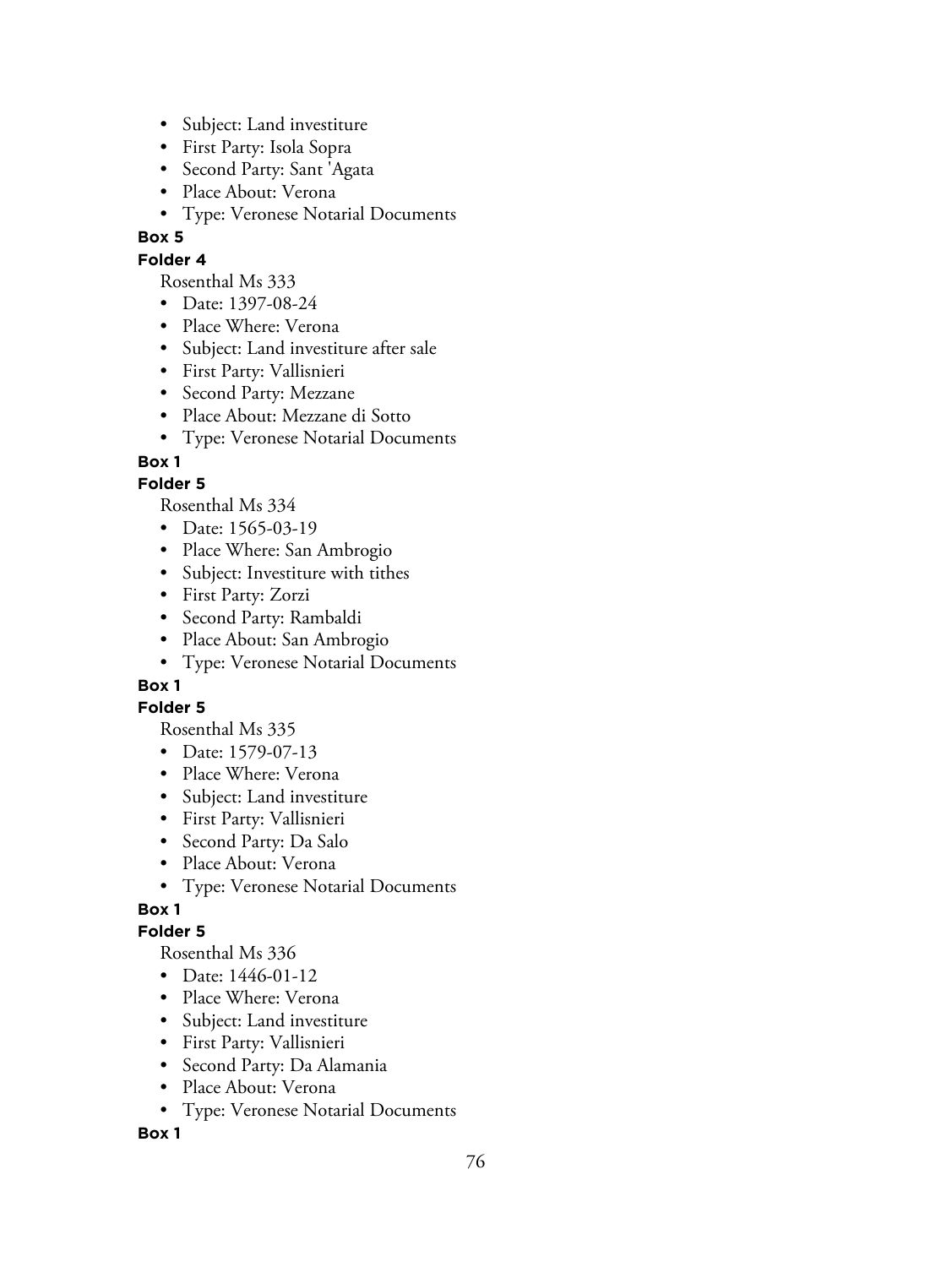#### **Folder 5**

Rosenthal Ms 337

- Date: 1563-08-24
- Place Where: San Ambrogio
- Subject: Land sale
- First Party: Clusoni
- Second Party: Rambaldi
- Place About: San Ambrogio
- Type: Veronese Notarial Documents

# **Box 1**

## **Folder 5**

Rosenthal Ms 338

- Date: 1463-06-05
- Place Where: Verona
- Subject: Land investiture
- First Party: Vallisnieri
- Second Party: Da Alamania
- Place About: Verona
- Type: Veronese Notarial Documents

# **Box 1**

## **Folder 5**

Rosenthal Ms 339

- Date: 1502-11-18
- Place Where: Verona
- Subject: Renewal of investiture
- First Party: Vallisnieri
- Second Party: Da Comello
- Place About: Verona
- Type: Veronese Notarial Documents

**Box 1**

# **Folder 5**

Rosenthal Ms 340

- Date: 1470-01-11
- Place Where: Verona
- Subject: Land investiture
- First Party: Vallisnieri
- Second Party: Gandini
- Place About: Verona
- Type: Veronese Notarial Documents

## **Box 1**

# **Folder 5**

- Date: 1574-08-15
- Place Where: San Ambrogio
- Subject: Land exchange
- First Party: Rambaldi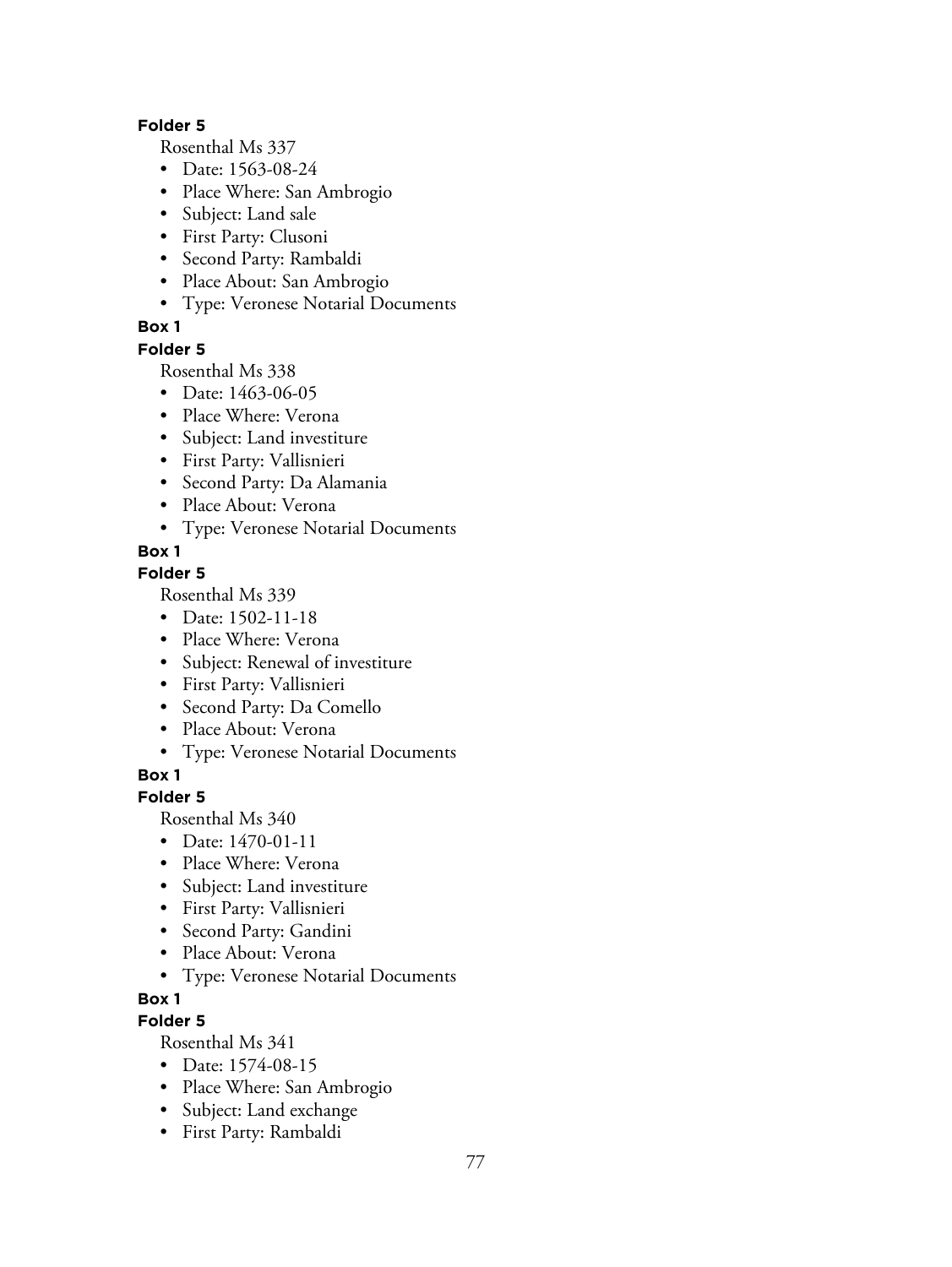- Second Party: Maggi
- Place About: San Ambrogio
- Type: Veronese Notarial Documents

#### **Folder 5**

Rosenthal Ms 342

- Date: 1582-02-14
- Place Where: Bardolino
- Subject: Land sale
- First Party: Da Bardolino
- Second Party: Rambaldi
- Place About: Bardolino
- Type: Veronese Notarial Documents

#### **Box 1**

## **Folder 5**

Rosenthal Ms 343

- Date: 1443-10-04
- Place Where: Verona
- Subject: Land investiture
- First Party: Vallisnieri
- Second Party: Da Lavazza
- Place About: Verona
- Type: Veronese Notarial Documents

# **Box 1**

**Folder 5**

Rosenthal Ms 344

- Date: 1546-02-27
- Place Where: Verona
- Subject: Land exchange
- First Party: Alighieri
- Second Party: Rambaldi
- Place About: Gargagnago
- Type: Veronese Notarial Documents

## **Box 1**

## **Folder 5**

Rosenthal Ms 345

- Date: 1543-04-25
- Place Where: Verona
- Subject: Exchange of land rights
- First Party: S Sebastiano
- Second Party: Rambaldi
- Place About: Torri del Benaco?
- Type: Veronese Notarial Documents

# **Box 2**

## **Folder 5**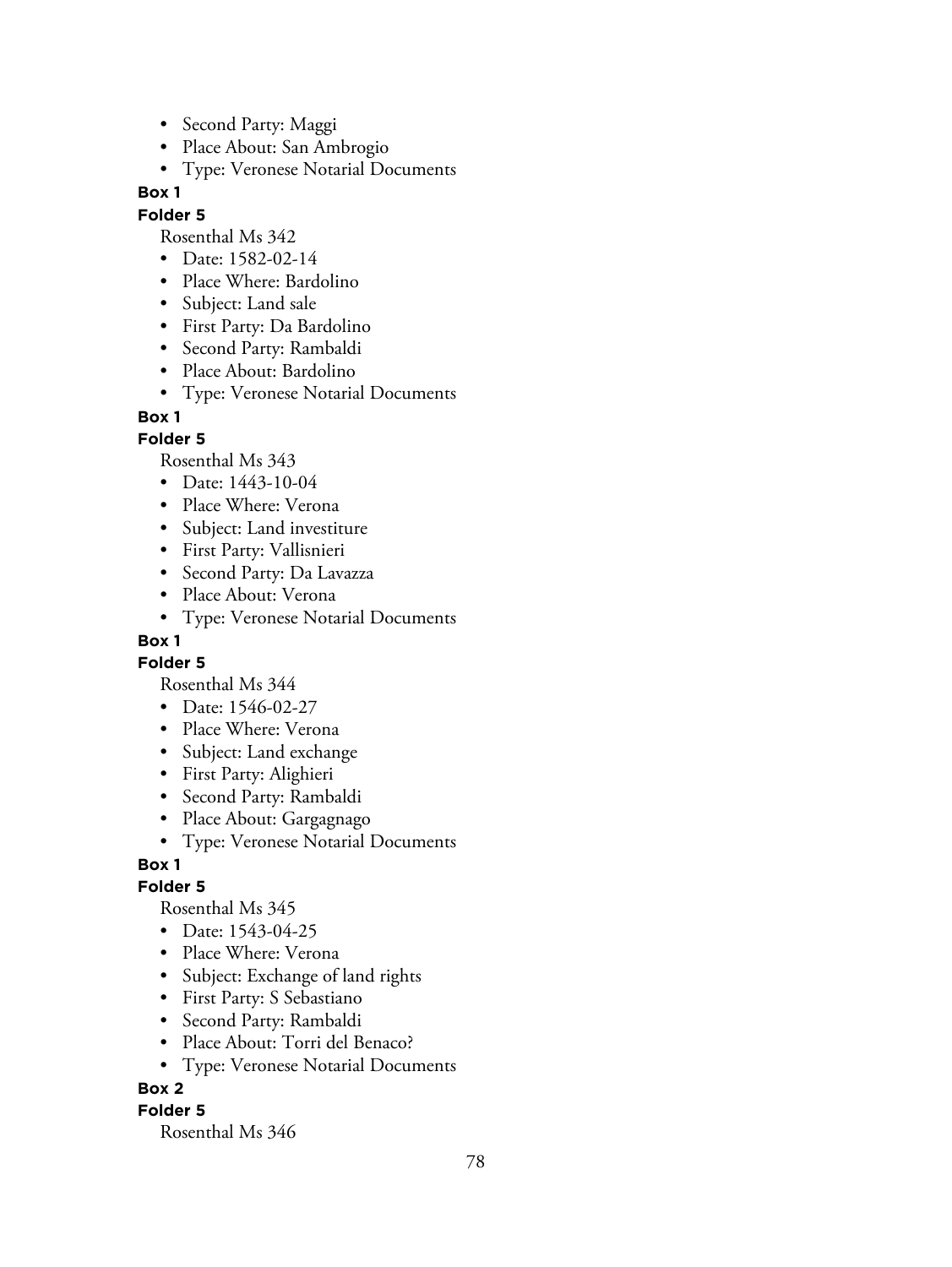- Date: 1542-08-06
- Place Where: Verona
- Subject: Absolution of debt
- First Party: Rambaldi
- Second Party: Torchi
- Type: Veronese Notarial Documents

## **Folder 5**

Rosenthal Ms 347

- Date: 1463-11-08
- Place Where: Verona
- Subject: Land investiture
- First Party: Vallisnieri
- Second Party: Da Quinzano
- Place About: Verona
- Type: Veronese Notarial Documents

# **Box 2**

## **Folder 5**

Rosenthal Ms 348

- Date: 1477-03-08
- Place Where: Verona
- Subject: Renewal of investiture
- First Party: Vallisnieri
- Second Party: San Giorgio
- Place About: Verona
- Type: Veronese Notarial Documents

# **Box 2**

# **Folder 5**

Rosenthal Ms 349

- Date: 1527-05-20
- Place Where: Verona
- Subject: Execute arbitration sentence
- First Party: Vallisnieri
- Second Party: Vallisnieri
- Type: Veronese Notarial Documents

# **Box 2**

## **Folder 5**

Rosenthal Ms 350

- Date: 1388-02-24
- Place Where: Verona
- Subject: Land investiture
- First Party: Nichesola
- Second Party: Da Mezzane
- Place About: Postuman
- Type: Veronese Notarial Documents

## **Box 2**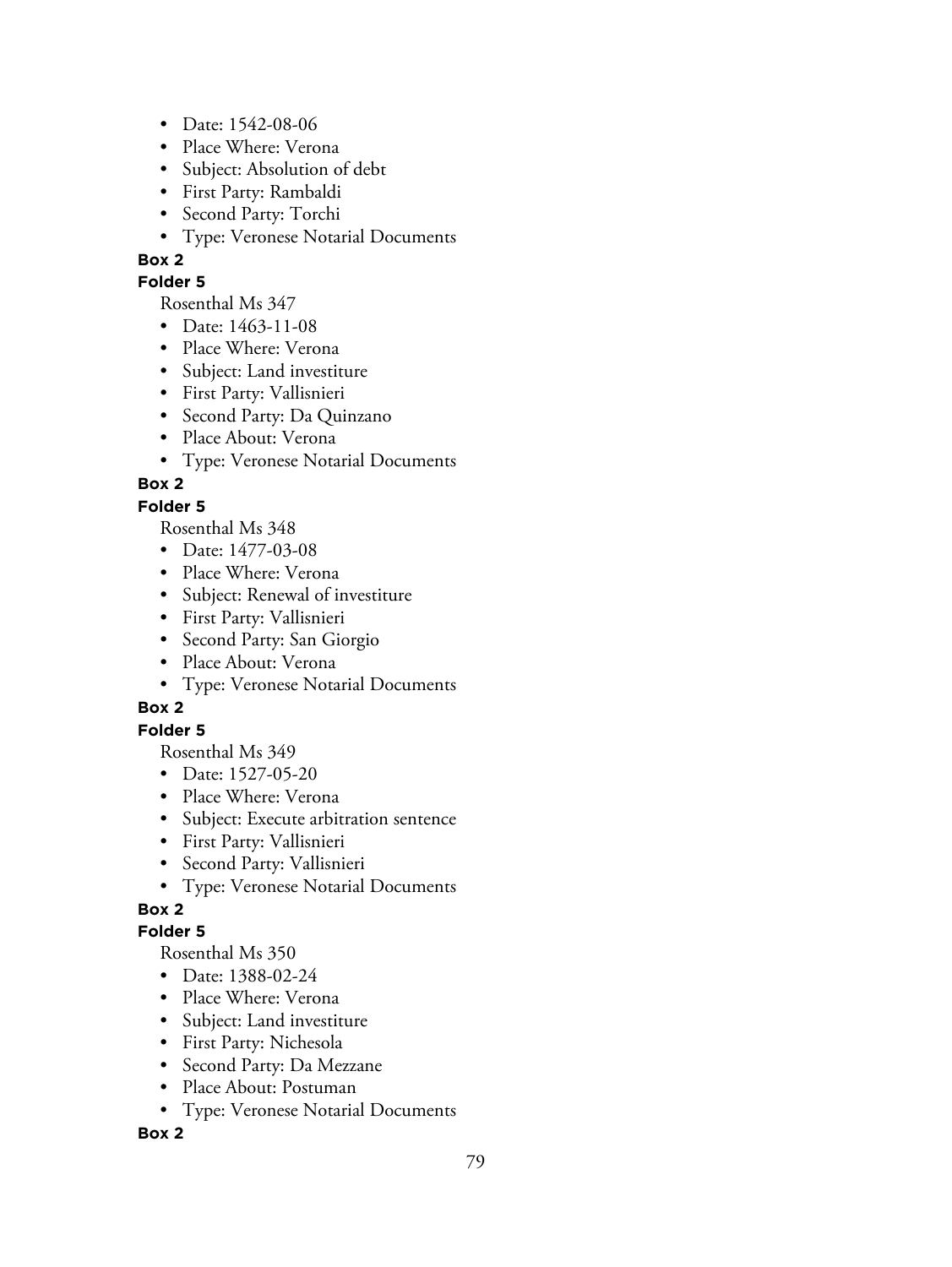#### **Folder 5**

Rosenthal Ms 351

- Date: 1492-01-30
- Place Where: Verona
- Subject: Renewal of investiture
- First Party: Vallisnieri
- Second Party: Gandini
- Place About: Verona
- Type: Veronese Notarial Documents

# **Box 2**

#### **Folder 5**

Rosenthal Ms 352

- Date: 1580-09-02
- Place Where: Verona
- Subject: Renewal of tithe investiture
- First Party: Rambaldi
- Second Party: Ferrabo
- Place About: San Ambrogio
- Type: Veronese Notarial Documents

# **Box 2**

# **Folder 5**

Rosenthal Ms 353

- Date: 1563-04-06
- Place Where: Verona
- Subject: Land investiture
- First Party: Vallisnieri
- Second Party: Pellegrini
- Place About: Castagne
- Type: Veronese Notarial Documents

# **Box 2**

## **Folder 5**

Rosenthal Ms 354

- Date: 1507-11-25
- Place Where: Verona
- Subject: Repayment of dowry
- First Party: Vallisnieri
- Second Party: Vallisnieri
- Type: Veronese Notarial Documents

# **Box 2**

# **Folder 5**

- Date: 1435-01-25
- Place Where: Verona
- Subject: Renewal of investiture
- First Party: Vallisnieri
- Second Party: Da Castagne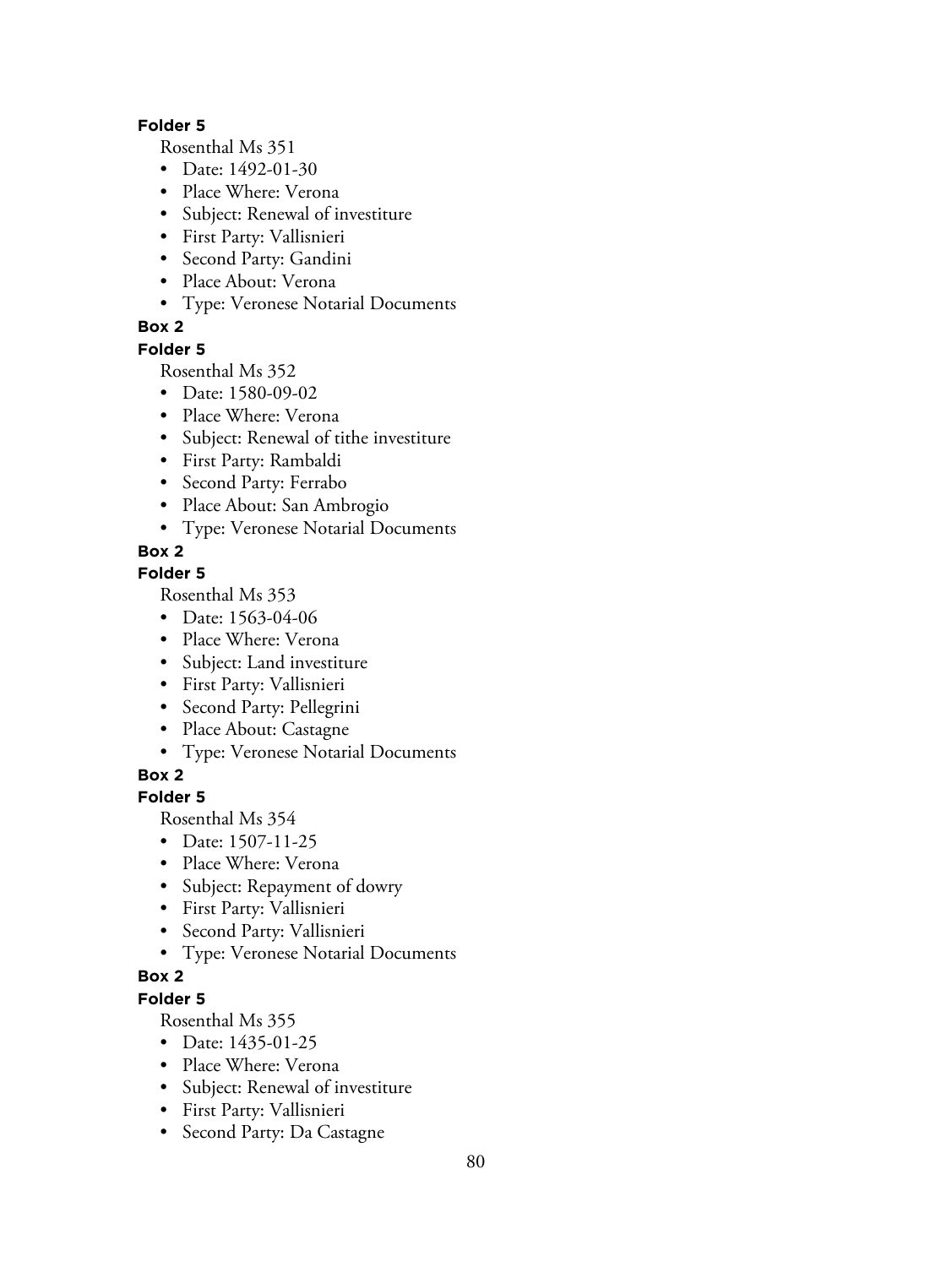- Place About: Castagne
- Type: Veronese Notarial Documents

## **Folder 5**

Rosenthal Ms 356

- Date: 1571-11-10
- Place Where: Gargagnago
- Subject: Land exchange
- First Party: Rambaldi
- Second Party: Serego
- Place About: Gargagnago
- Type: Veronese Notarial Documents

# **Box 2**

**Folder 5**

Rosenthal Ms 357

- Date: 1529-05-28
- Place Where: Verona
- Subject: Receive payment for debt
- First Party: Rambaldi
- Second Party: San Ambrogio
- Place About: San Ambrogio
- Type: Veronese Notarial Documents

## **Box 2**

## **Folder 5**

Rosenthal Ms 358

- Date: 1465-04-21
- Place Where: Verona
- Subject: Land sale
- First Party: Da Castagne
- Second Party: Vallisnieri
- Place About: Castagne
- Type: Veronese Notarial Documents

# **Box 2**

## **Folder 5**

Rosenthal Ms 359

- Date: 1570-05-20
- Place Where: Verona
- Subject: Redemption of tithes
- First Party: Rambaldi
- Second Party: Rambaldi
- Place About: Minerbe
- Type: Veronese Notarial Documents

## **Box 2**

#### **Folder 5**

Rosenthal Ms 360

• Date: 1453-04-05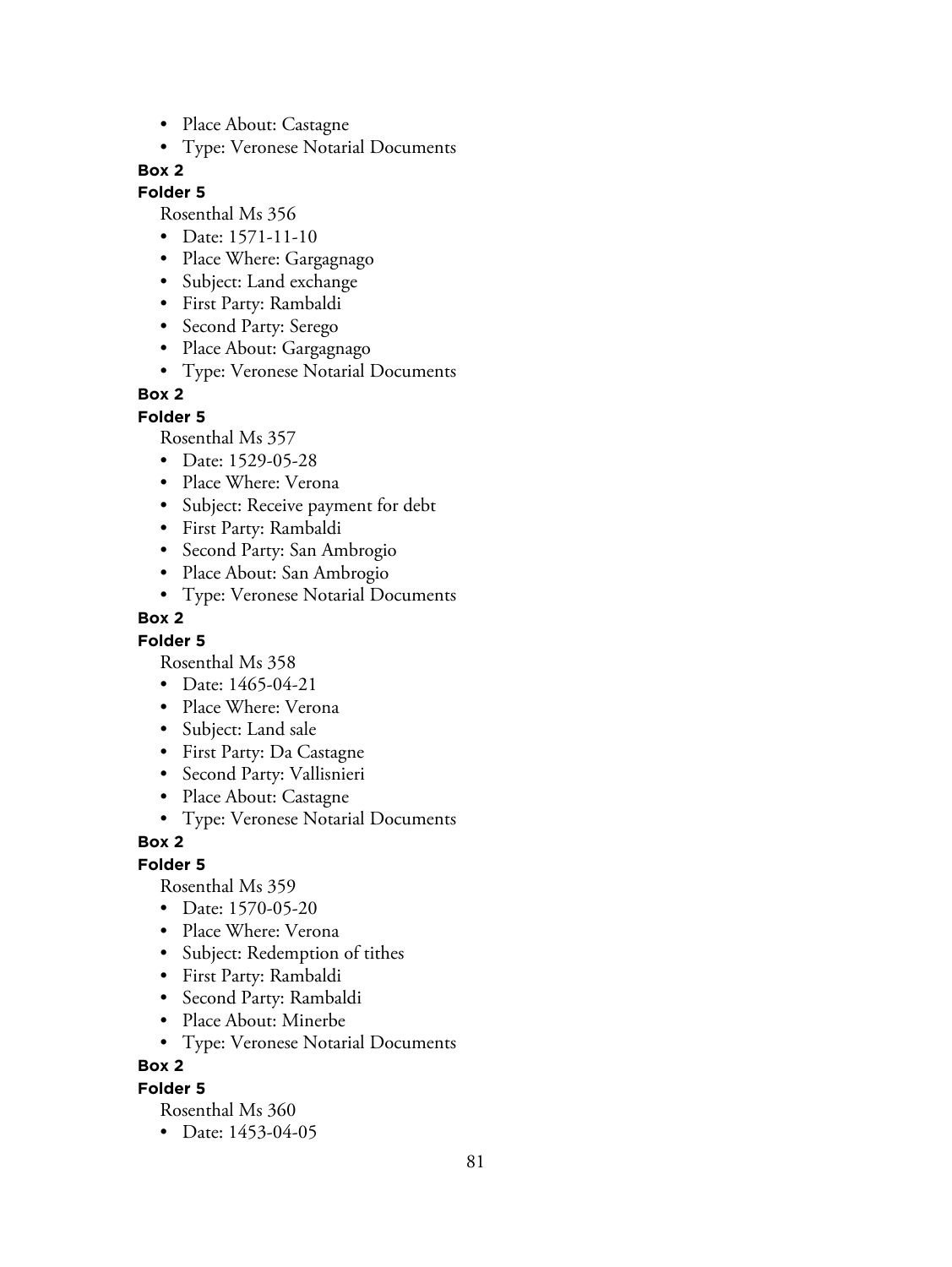- Place Where: Verona
- Subject: Land investiture
- First Party: Vallisnieri
- Second Party: San Giorgio
- Place About: Verona
- Type: Veronese Notarial Documents

## **Folder 5**

Rosenthal Ms 361

- Date: 1561-03-04
- Place Where: Verona
- Subject: Land sale
- First Party: San Ambrogio
- Second Party: Rambaldi
- Place About: San Ambrogio
- Type: Veronese Notarial Documents

# **Box 3**

# **Folder 5**

Rosenthal Ms 362

- Date: 1519-07-17
- Place Where: Verona
- Subject: Renewal of investiture
- First Party: Alberti
- Second Party: Vallisnieri
- Place About: Verona
- Type: Veronese Notarial Documents

# **Box 3**

# **Folder 5**

Rosenthal Ms 363

- Date: 1559-10-23
- Place Where: Angiari
- Subject: Land exchange
- First Party: Rambaldi
- Second Party: Rambaldi
- Place About: Bardolino
- Type: Veronese Notarial Documents

## **Box 3**

## **Folder 5**

- Date: 1390-09-12
- Place Where: Verona
- Subject: Donation to mother
- First Party: Gandolfi
- Second Party: Baiamonte
- Place About: Verona
- Type: Veronese Notarial Documents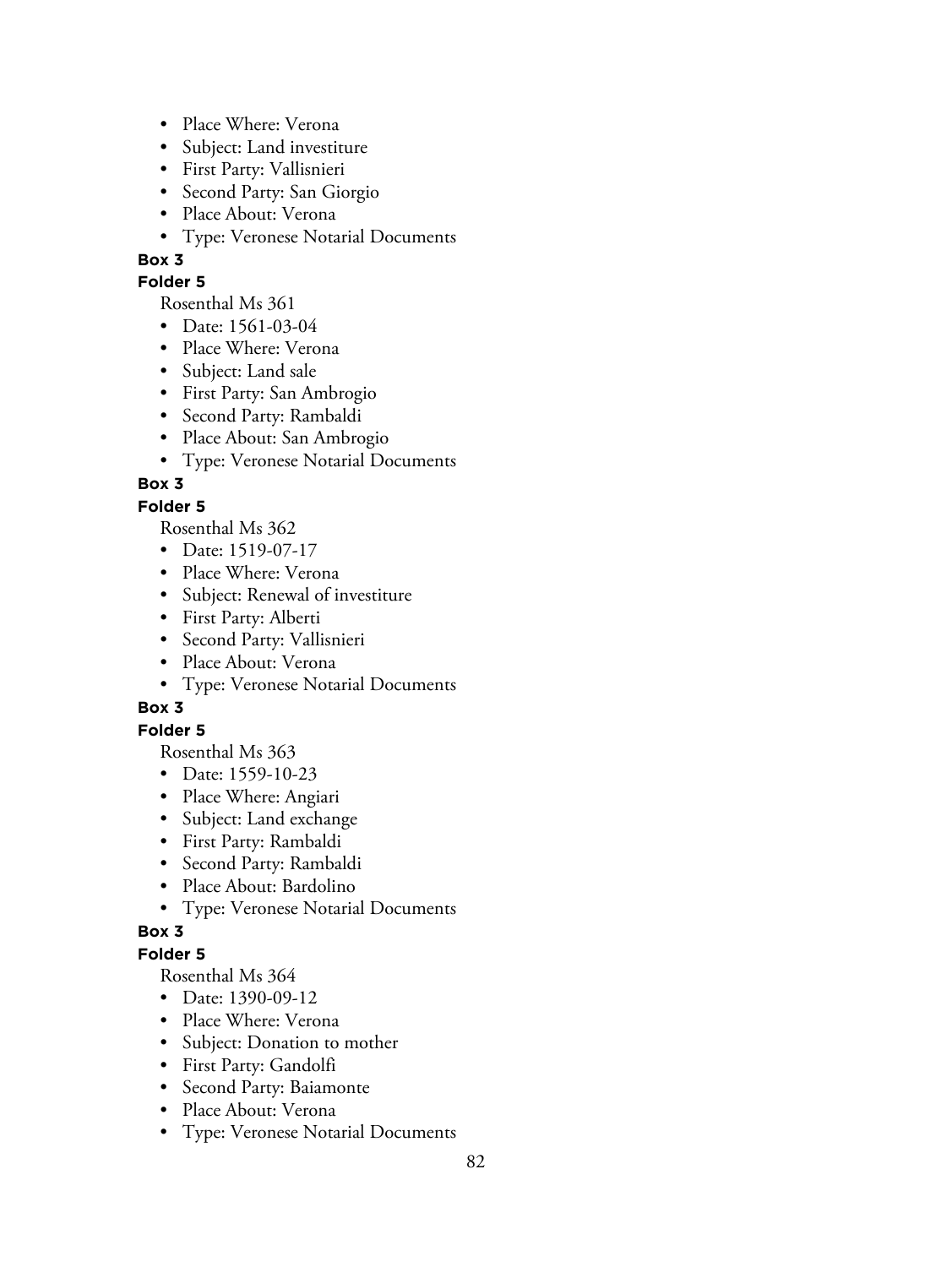#### **Folder 5**

Rosenthal Ms 365

- Date: 1543-10-02
- Place Where: Bardolino
- Subject: Land investiture
- First Party: Incaffi
- Second Party: Da Bardolino
- Place About: Bardolino
- Type: Veronese Notarial Documents

**Box 3**

# **Folder 5**

Rosenthal Ms 366

- Date: 1435-05-07
- Place Where: Verona
- Subject: Lawsuit for debt
- First Party: Vallisnieri
- Second Party: Da Castagne
- Type: Veronese Notarial Documents

# **Box 3**

# **Folder 5**

Rosenthal Ms 367

- Date: 1450-06-11
- Place Where: Verona
- Subject: Land investiture
- First Party: Vallisnieri
- Second Party: Gargagnago
- Place About: Gargagnago
- Type: Veronese Notarial Documents

**Box 3**

# **Folder 5**

Rosenthal Ms 368

- Date: 1485-11-26
- Place Where: Verona
- Subject: Land investiture
- First Party: Da Clavica
- Second Party: Da Castagne
- Place About: Castagne
- Type: Veronese Notarial Documents

# **Box 3**

# **Folder 5**

- Date: 1502-10-17
- Place Where: Verona
- Subject: Renewal of lease
- First Party: Vallisnieri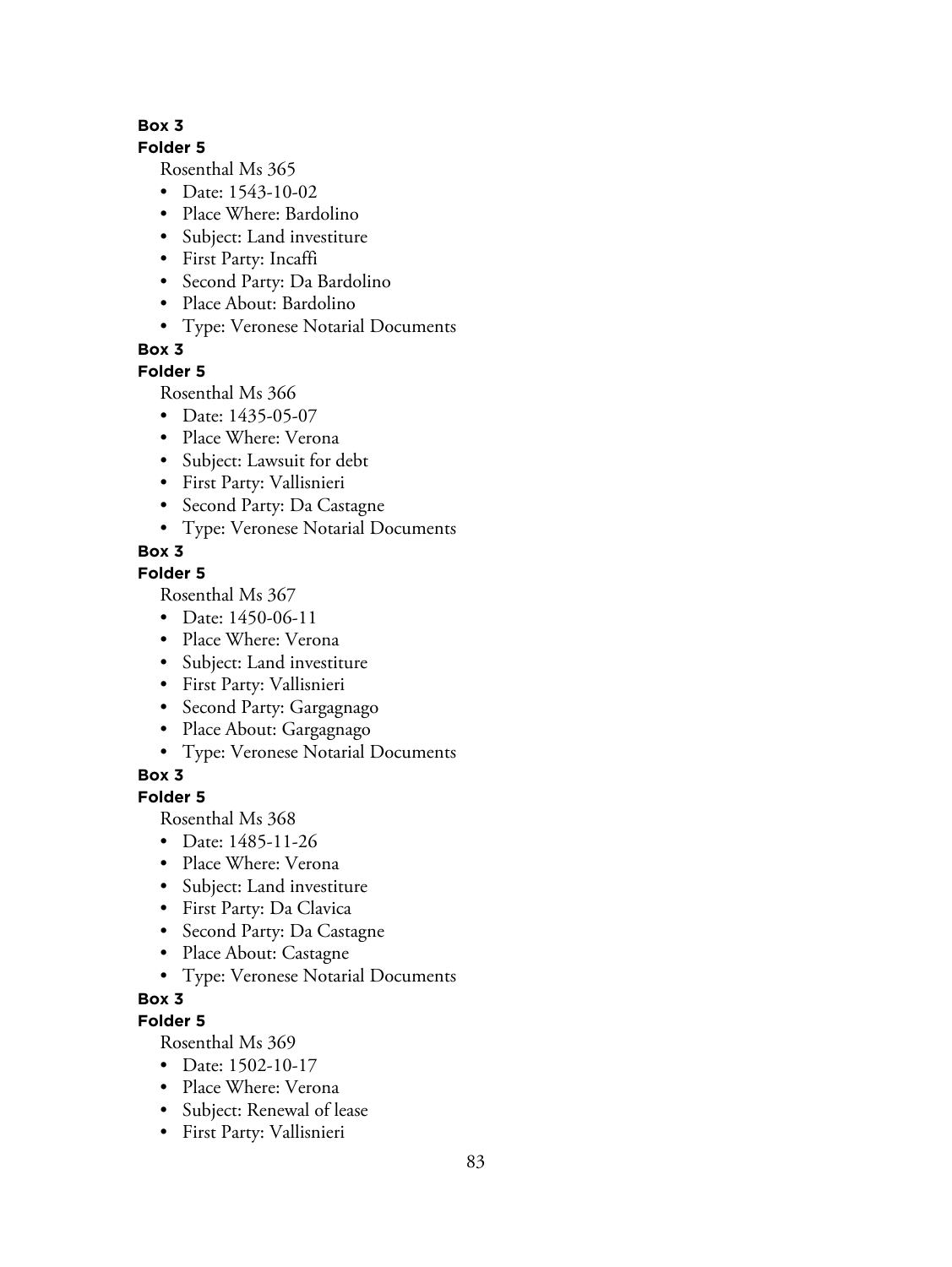- Second Party: Da Castagne
- Place About: Castagne
- Type: Veronese Notarial Documents

#### **Folder 5**

Rosenthal Ms 370

- Date: 1492-01-30
- Place Where: Verona
- Subject: Renewal of lease
- First Party: Vallisnieri
- Second Party: San Giorgio
- Place About: Verona
- Appendix: 1
- Type: Veronese Notarial Documents

# **Box 3**

# **Folder 5**

Rosenthal Ms 371

- Date: 1555-11-02
- Place Where: Castagne
- Subject: Land investiture
- First Party: Vallisnieri
- Second Party: Biagi
- Place About: Castagne
- Type: Veronese Notarial Documents

## **Box 3**

## **Folder 5**

Rosenthal Ms 372

- Date: 1570-01-02
- Place Where: Verona
- Subject: Land investiture
- First Party: Vallisnieri
- Second Party: Parentini
- Place About: Castagne
- Type: Veronese Notarial Documents

# **Box 3**

# **Folder 5**

Rosenthal Ms 373

- Date: 1515-01-30
- Place Where: Verona
- Subject: Land investiture
- First Party: Da Sacco
- Second Party: Da Bardolino
- Place About: Cisano
- Type: Veronese Notarial Documents

# **Box 3**

## **Folder 5**

84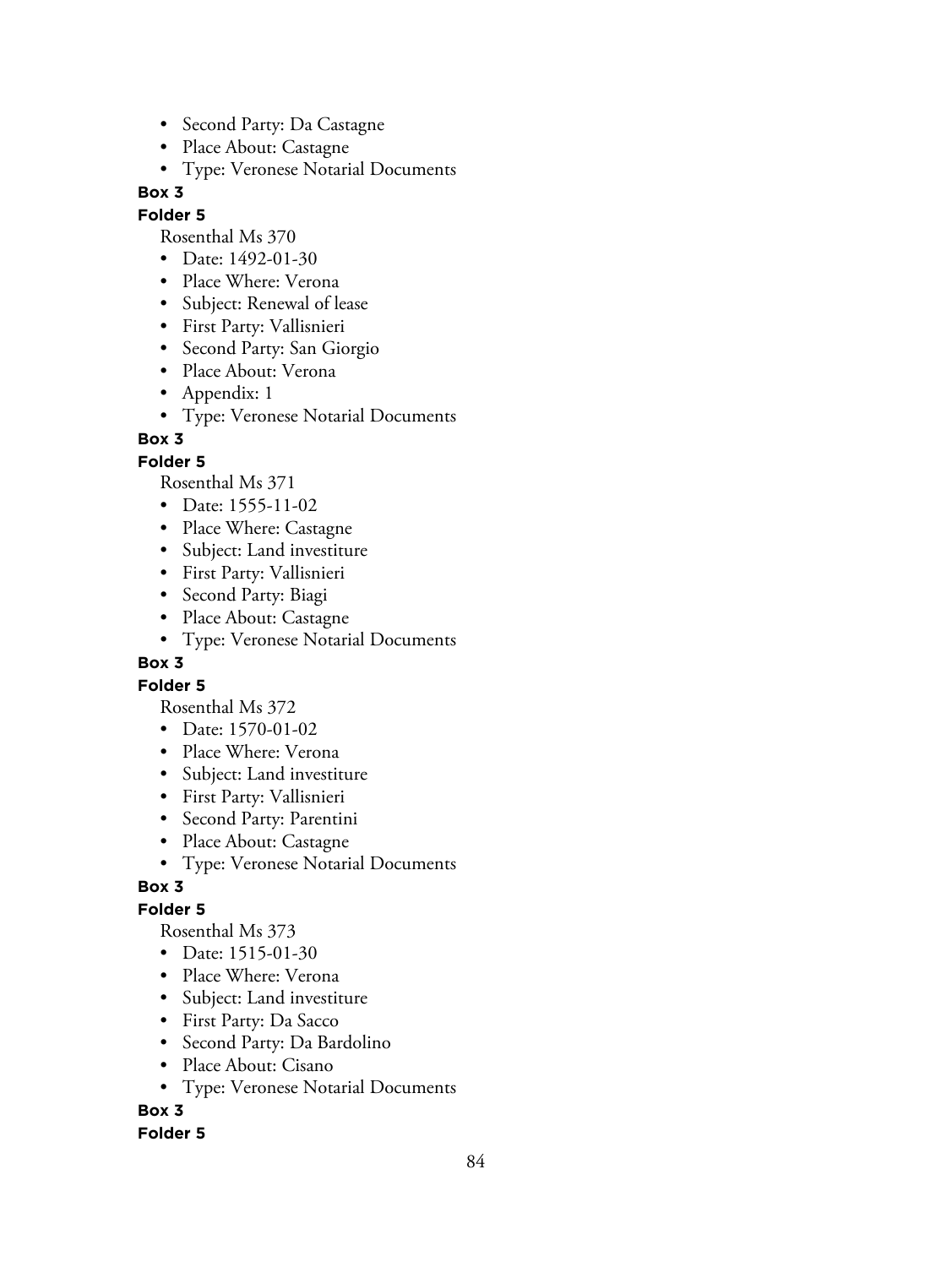Rosenthal Ms 374

- Date: 1558-10-16
- Place Where: Bardolino
- Subject: Land sale
- First Party: Spicciari
- Second Party: Rambaldi
- Place About: Bardolino
- Type: Veronese Notarial Documents

## **Box 4**

## **Folder 5**

Rosenthal Ms 375

- Date: 1565-04-03
- Place Where: San Ambrogio
- Subject: Land sale
- First Party: Zorzi
- Second Party: Rambaldi
- Place About: Gargagnago
- Appendix: 2
- Type: Veronese Notarial Documents

# **Box 4**

## **Folder 5**

Rosenthal Ms 376

- Date: 1332-01-04
- Place Where: Verona
- Subject: Receive payment for land sale
- First Party: Ca del Bue
- Second Party: Isola Sopra
- Place About: Castagne
- Type: Veronese Notarial Documents

# **Box 4**

## **Folder 5**

Rosenthal Ms 377

- Date: 1457-02-14
- Place Where: Verona
- Subject: Land investiture
- First Party: Bori
- Second Party: Da Marano
- Place About: Marano
- Type: Veronese Notarial Documents

## **Box 4**

## **Folder 5**

- Date: 1337-08-24
- Place Where: Verona
- Subject: Renewal of tithe investiture
- First Party: Bishop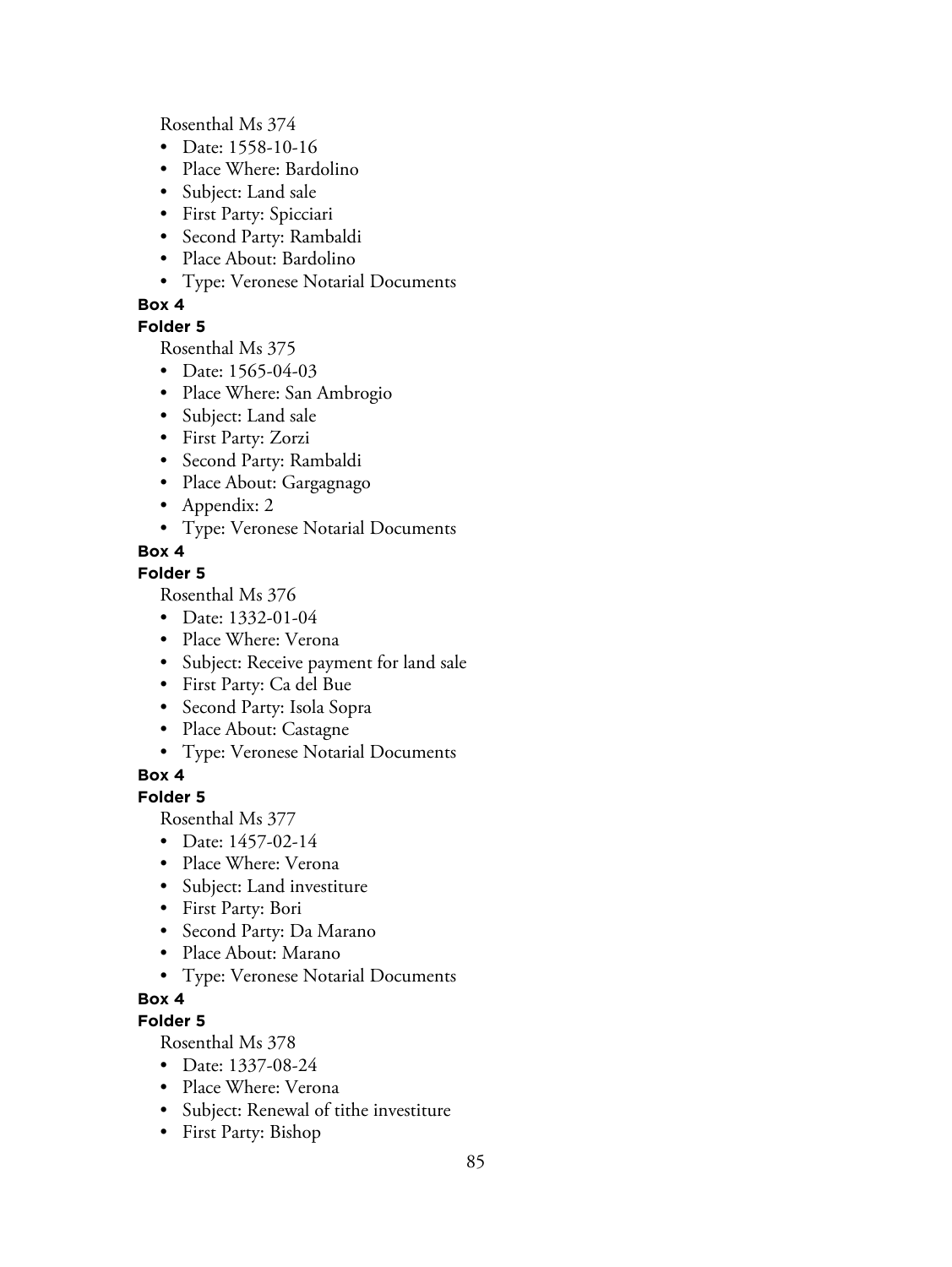- Second Party: Baiamonte
- Place About: Castagne
- Type: Veronese Notarial Documents

## **Folder 5**

Rosenthal Ms 379

- Date: 1559-10-17
- Place Where: Angiari
- Subject: Land investiture
- First Party: Rambaldi
- Second Party: Forti
- Place About: Legnago
- Type: Veronese Notarial Documents

# **Box 4**

# **Folder 5**

Rosenthal Ms 380

- Date: 1367-06-30
- Place Where: Verona
- Subject: Receive payment for land sale
- First Party: Rossobello
- Second Party: Baiamonte
- Place About: Verona
- Appendix: 1
- Type: Veronese Notarial Documents

## **Box 4**

## **Folder 5**

Rosenthal Ms 381

- Date: 1462-05-12
- Place Where: Verona
- Subject: Land investiture
- First Party: Vallisnieri
- Second Party: San Stefano
- Place About: Verona
- Type: Veronese Notarial Documents

## **Box 4**

# **Folder 5**

Rosenthal Ms 382

- Date: 1559-10-23
- Place Where: Angiari
- Subject: Land investiture of brother
- First Party: Rambaldi
- Second Party: Rambaldi
- Place About: Angiari
- Type: Veronese Notarial Documents

# **Box 4**

## **Folder 5**

86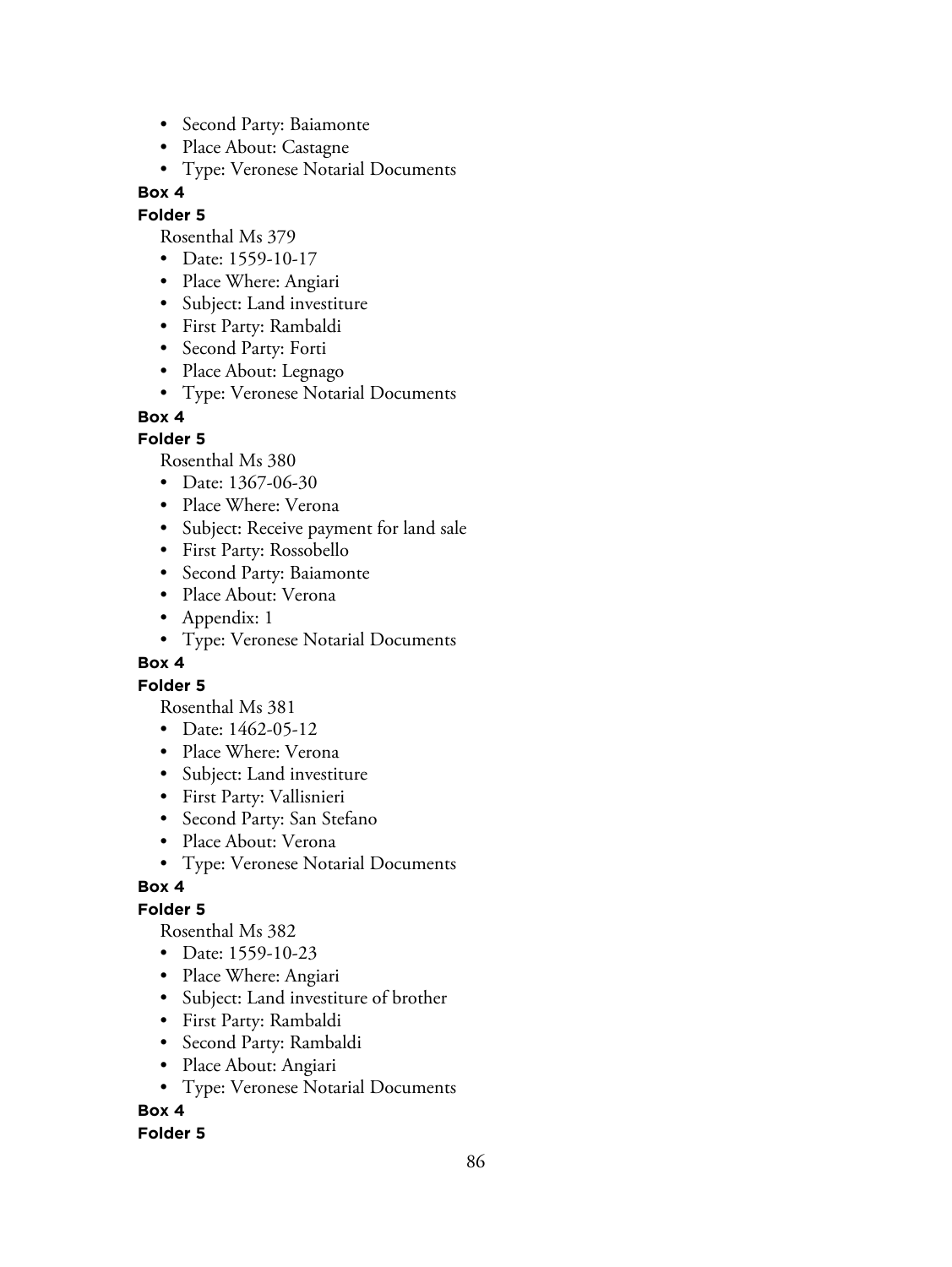Rosenthal Ms 383

- Date: 1400-03-12
- Place Where: Verona
- Subject: Acknow1edge reception of loan
- First Party: Da San Fermo
- Second Party: Vallisnieri
- Type: Veronese Notarial Documents

# **Box 4**

## **Folder 5**

Rosenthal Ms 384

- Date: 1556-01-24
- Place Where: Castagne
- Subject: Dispute over communal waters
- First Party: Commune
- Second Party: Da Calcaria
- Place About: Castagne
- Type: Veronese Notarial Documents

# **Box 4**

## **Folder 5**

Rosenthal Ms 385

- Date: 1510-10-15
- Place Where: Verona
- Subject: Sentence for rebellion
- First Party: Judge
- Second Party: Vallisnieri
- Type: Veronese Notarial Documents

# **Box 4**

# **Folder 5**

Rosenthal Ms 386

- Date: 1530-01-23
- Place Where: Mezzane
- Subject: Land sale
- First Party: Da Illasi
- Second Party: Del Dosso
- Place About: Castagne
- Type: Veronese Notarial Documents

## **Box 4**

## **Folder 5**

- Date: 1497-01-30
- Place Where: Verona
- Subject: Land sale
- First Party: Brenzone
- Second Party: Vallisnieri
- Place About: Castagne
- Type: Veronese Notarial Documents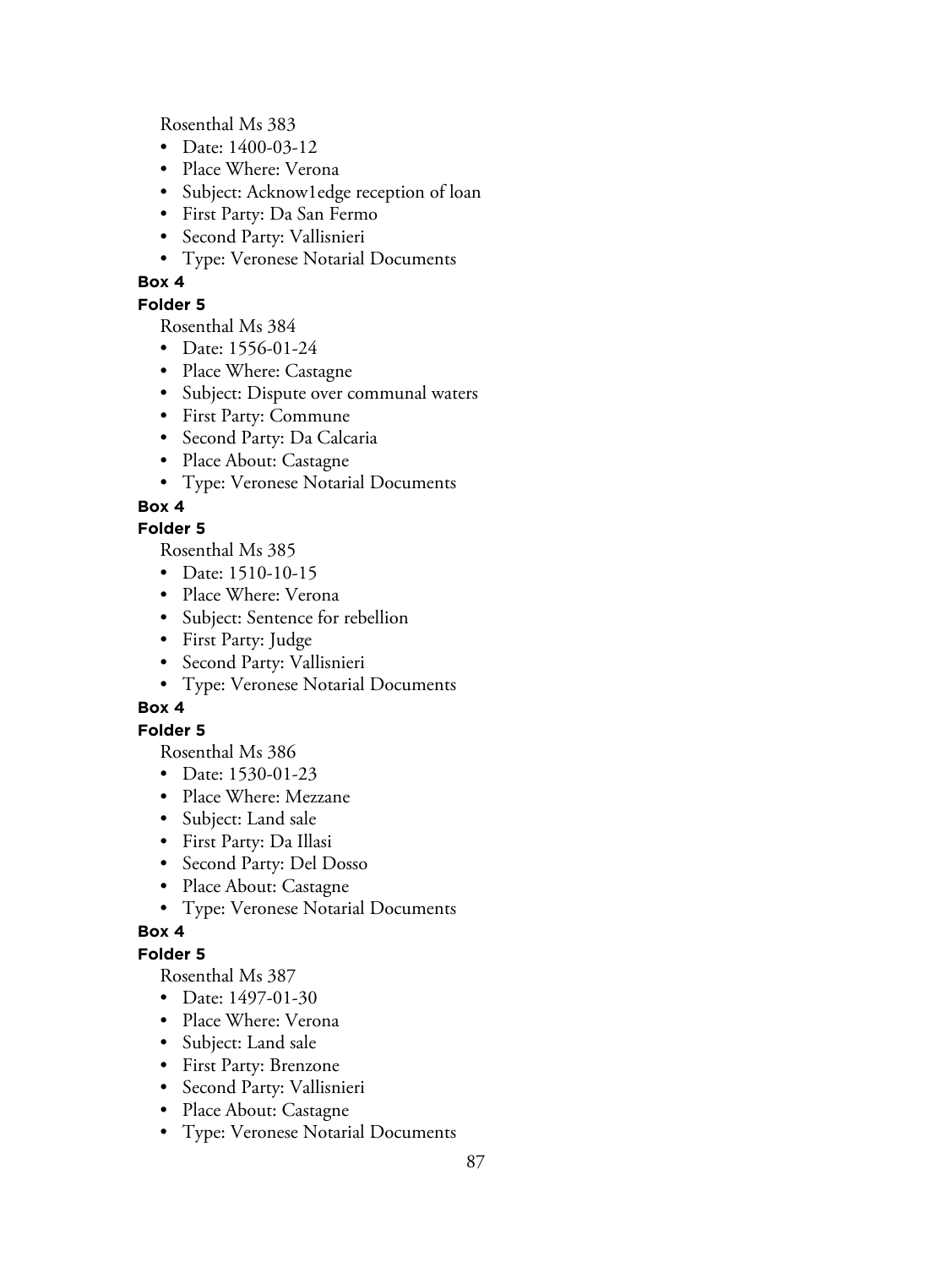## **Folder 5**

Rosenthal Ms 388

- Date: 1483-08-20
- Place Where: Verona
- Subject: Land investiture
- First Party: Guild
- Second Party: Prandini
- Place About: Verona
- Type: Veronese Notarial Documents

**Box 5**

## **Folder 5**

Rosenthal Ms 389

- Date: 1361-11-22
- Place Where: Verona
- Subject: Dispute over tithes
- First Party: Da Castagne
- Second Party: Baiamonte
- Place About: Castagne
- Type: Veronese Notarial Documents

## **Box 5**

#### **Folder 5**

Rosenthal Ms 390

- Date: 1429-10-09
- Place Where: Verona
- Subject: Land sale to pay fine
- First Party: Vallisnieri
- Second Party: Maffei
- Place About: Verona
- Type: Veronese Notarial Documents

# **Box 5**

## **Folder 5**

Rosenthal Ms 391

- Date: 1393-07-19
- Place Where: Verona
- Subject: Receive debt payment
- First Party: San Sepolcro
- Second Party: Vallisnieri
- Type: Veronese Notarial Documents

## **Box 5**

## **Folder 5**

- Date: 1498-01-02
- Place Where: Verona
- Subject: Land investiture
- First Party: Vallisnieri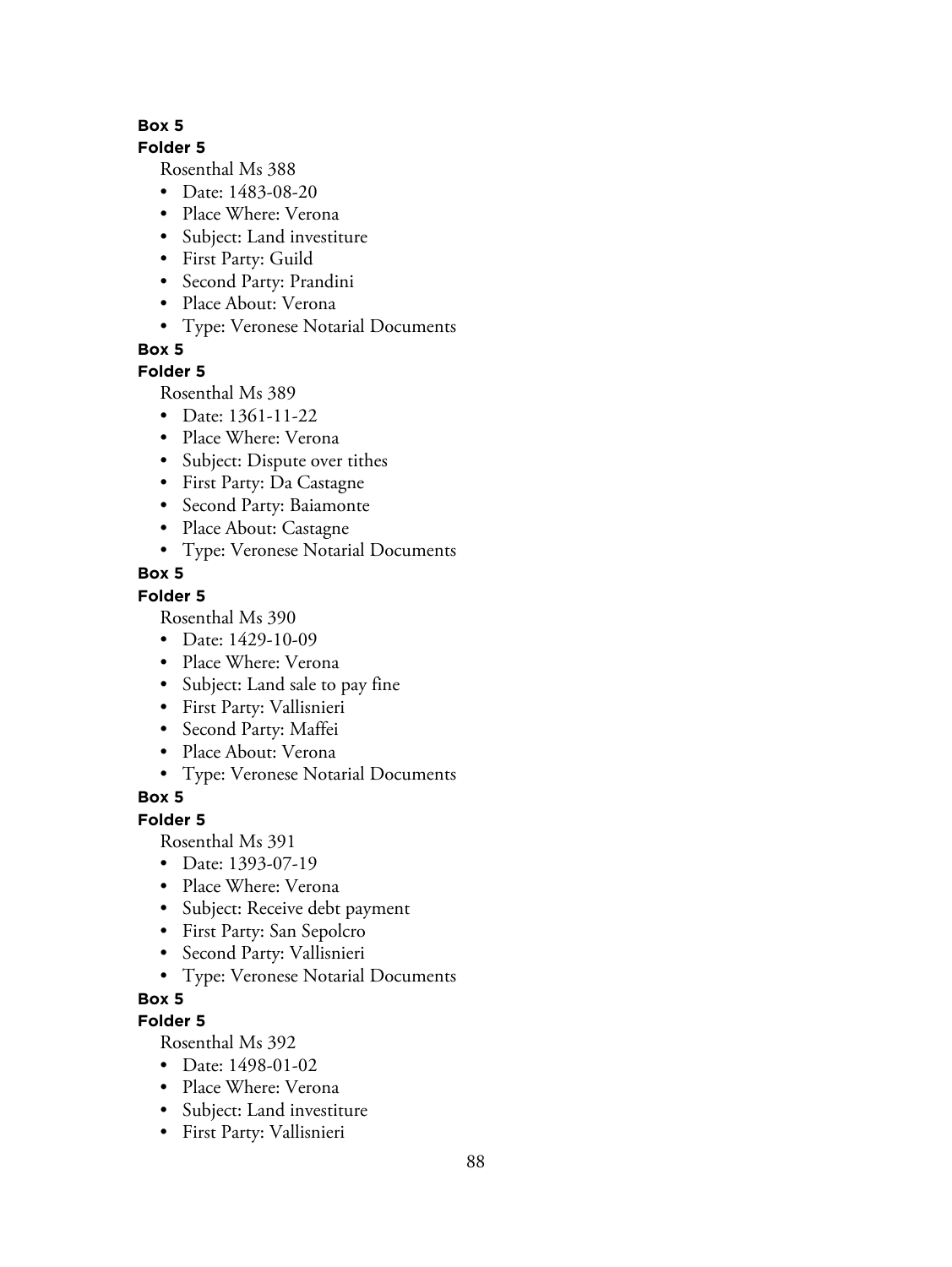- Second Party: Del Corona
- Place About: Verona
- Type: Veronese Notarial Documents

#### **Folder 5**

Rosenthal Ms 393

- Date: 1393-05-03
- Place Where: Verona
- Subject: Create procurators
- First Party: Baiamonte
- Second Party: Vallisnieri
- Type: Veronese Notarial Documents

#### **Box 5**

#### **Folder 5**

Rosenthal Ms 394

- Date: 1323-02-12
- Place Where: Verona
- Subject: Investiture with tithes
- First Party: Bishop
- Second Party: Da San Fermo
- Place About: Castagne
- Type: Veronese Notarial Documents

#### **Box 5**

#### **Folder 5**

Rosenthal Ms 395

- Date: 1441-10-09
- Place Where: Verona
- Subject: Land investiture
- First Party: Vallisnieri
- Second Party: S Giov. Foro
- Place About: Verona
- Type: Veronese Notarial Documents

#### **Box 5**

#### **Folder 5**

Rosenthal Ms 396

- Date: 1362-09-16
- Place Where: Verona
- Subject: Testament
- First Party: Baiamonte
- Type: Veronese Notarial Documents

#### **Box 5**

#### **Folder 5**

- Date: 1343-10-12
- Place Where: Postuman
- Subject: Land investiture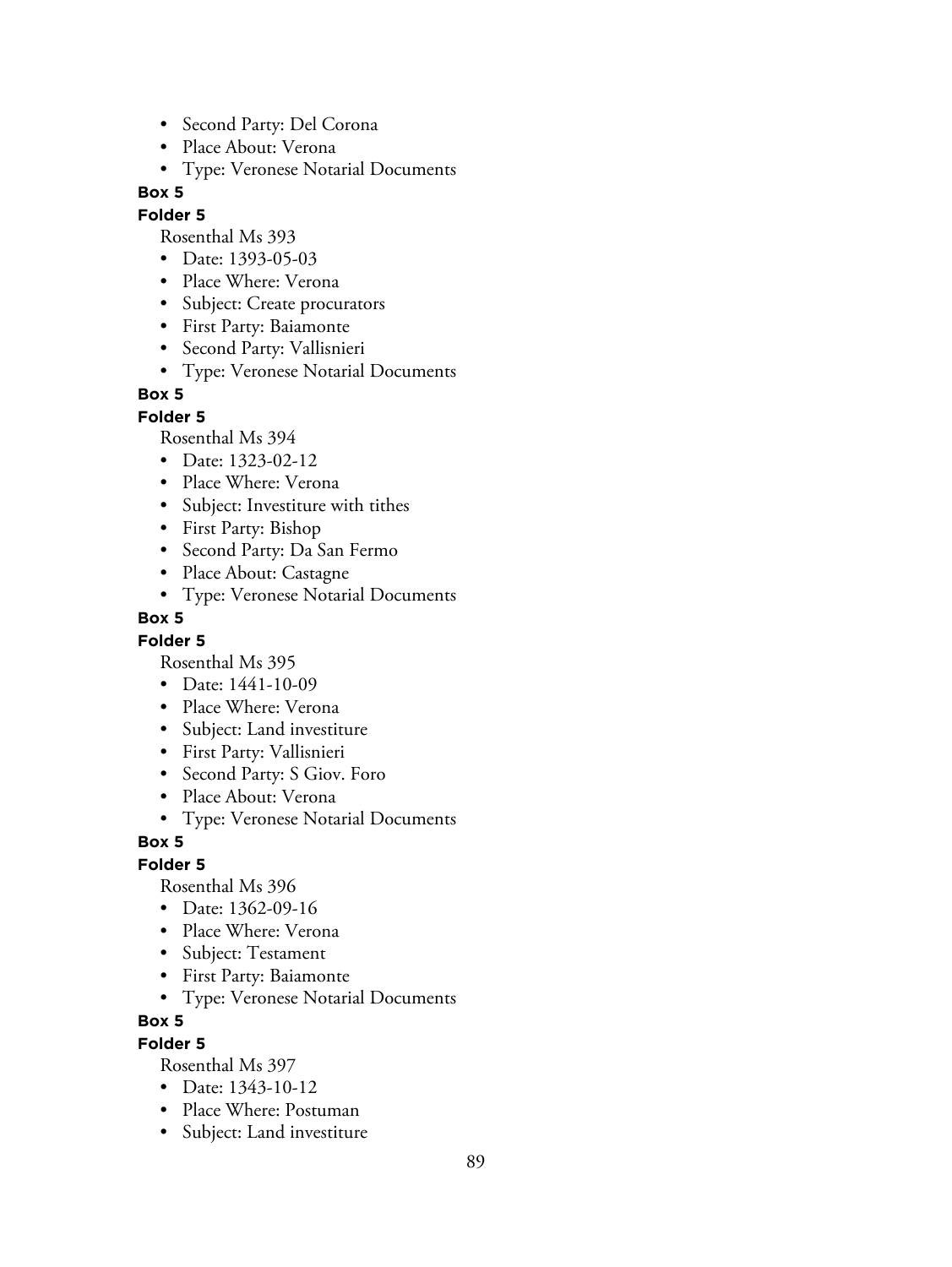- First Party: Baiamonte
- Second Party: Da Postuman
- Place About: Postuman
- Type: Veronese Notarial Documents

## **Folder 5**

Rosenthal Ms 398

- Date: 1488-10-14
- Place Where: Verona
- Subject: Land investiture
- First Party: Vallisnieri
- Second Party: Da Brescia
- Place About: Verona
- Type: Veronese Notarial Documents

# **Box 5**

# **Folder 5**

Rosenthal Ms 399

- Date: 1339-08-08
- Place Where: Mezzane
- Subject: Land investiture
- First Party: Ferrabo
- Second Party: Da Castagne
- Place About: Castagne
- Type: Veronese Notarial Documents

# **Box 5**

# **Folder 5**

Rosenthal Ms 400

- Date: 1337-03-06
- Place Where: Verona
- Subject: Receive payment for land sale
- First Party: Riccardo
- Second Party: Da Brescia
- Place About: Marano
- Type: Veronese Notarial Documents

# **Box 1**

# **Folder 6**

Rosenthal Ms 401

- Date: 1388-02-10
- Place Where: Verona
- Subject: Land investiture
- First Party: Baiamonte
- Second Party: Da Castagne
- Place About: Castagne
- Type: Veronese Notarial Documents

# **Box 1**

## **Folder 6**

90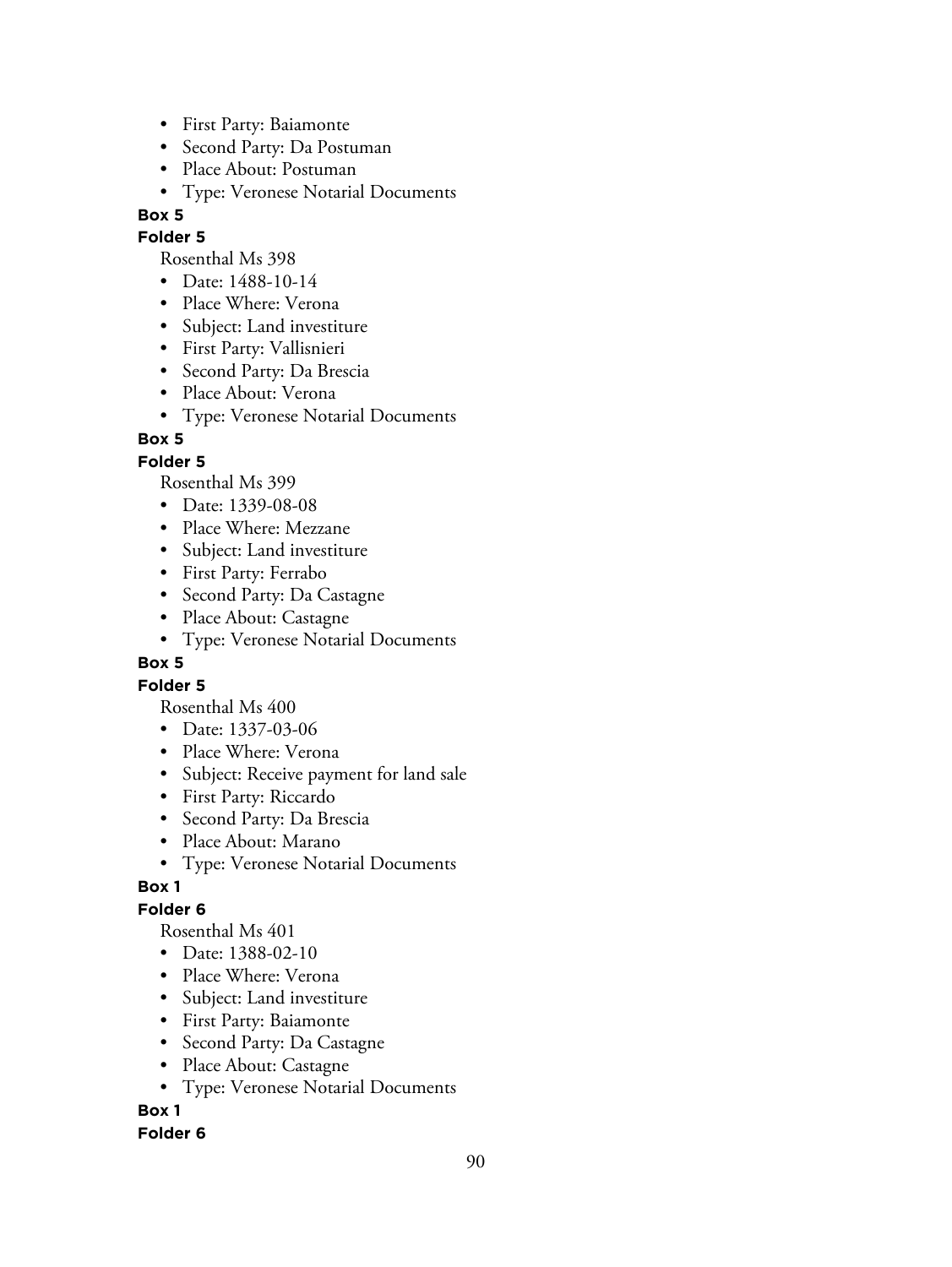Rosenthal Ms 402

- Date: 1492-01-30
- Place Where: Verona
- Subject: Renewal of investiture
- First Party: Vallisnieri
- Second Party: San Giorgio
- Place About: Parona
- Type: Veronese Notarial Documents

# **Box 1**

# **Folder 6**

Rosenthal Ms 403

- Date: 1408-04-25
- Place Where: Verona
- Subject: Create procurators
- First Party: Vallisnieri
- Second Party: Baiamonte
- Type: Veronese Notarial Documents

# **Box 1**

# **Folder 6**

Rosenthal Ms 404

- Date: 1505-10-14
- Place Where: Verona
- Subject: Land sale
- First Party: Rinaldi
- Second Party: Vallisnieri
- Place About: Verona
- Type: Veronese Notarial Documents

# **Box 1**

# **Folder 6**

Rosenthal Ms 405

- Date: 1381-06-29
- Place Where: Zevio
- Subject: Declaration of land rights
- First Party: Baiamonte
- Place About: Zevio
- Type: Veronese Notarial Documents

# **Box 1**

# **Folder 6**

- Date: 1349-06-04
- Place Where: Verona
- Subject: Receive payment for land sale
- First Party: Da Castagne
- Second Party: Cazeti
- Place About: Castagne
- Appendix: 1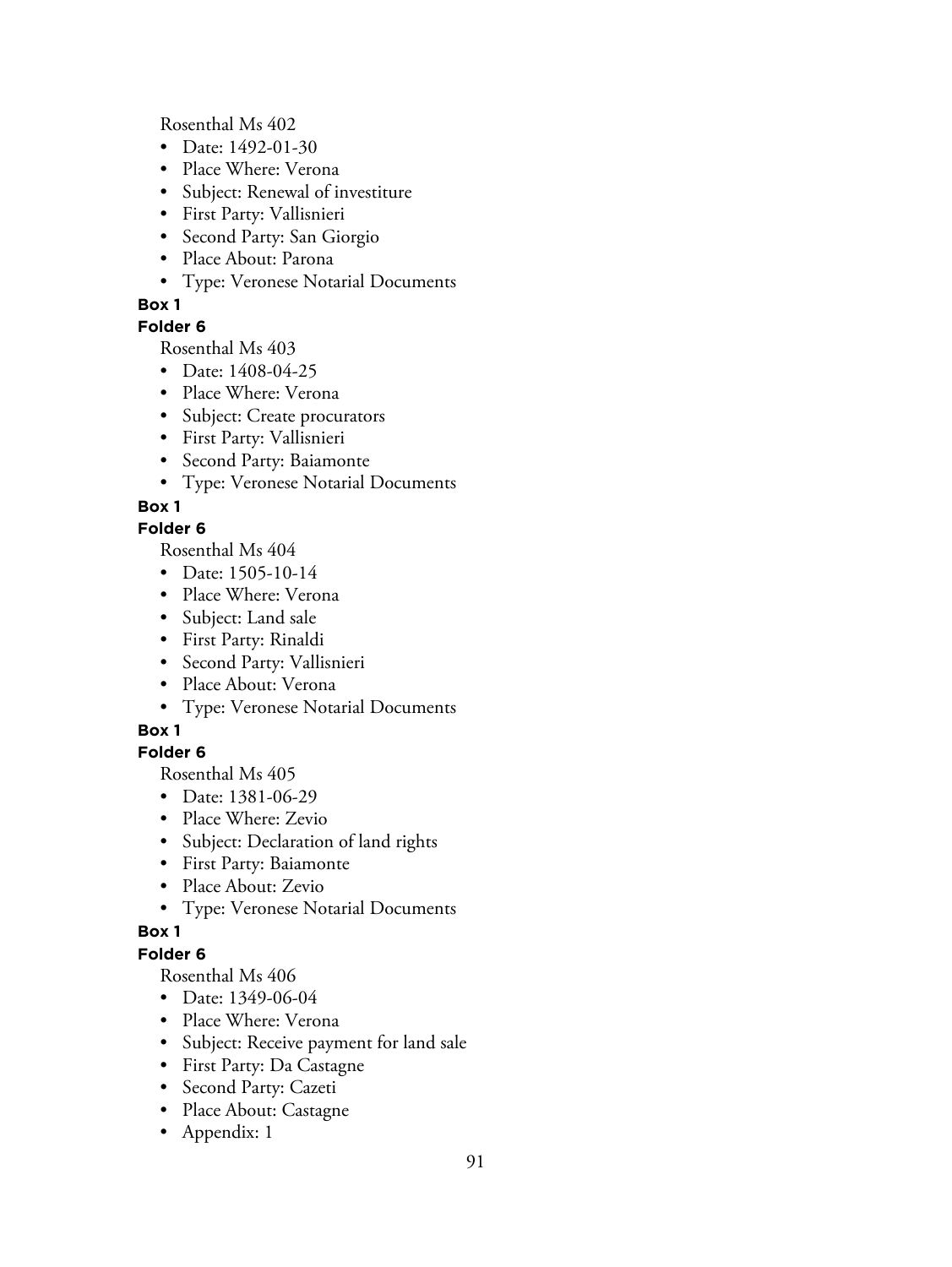• Type: Veronese Notarial Documents

## **Box 1**

# **Folder 6**

Rosenthal Ms 407

- Date: 1410-12-12
- Place Where: Verona
- Subject: Investiture with tithes
- First Party: Bishop
- Second Party: Vallisnieri
- Place About: Castagne
- Type: Veronese Notarial Documents

# **Box 1**

## **Folder 6**

Rosenthal Ms 408

- Date: 1320-03-19
- Place Where: Verona
- Subject: Land investiture
- First Party: Da Brescia
- Second Party: Da Mezzane
- Place About: Zerpa
- Type: Veronese Notarial Documents

# **Box 1**

**Folder 6**

Rosenthal Ms 409

- Date: 1572-02-21
- Place Where: Verona
- Subject: Renewal of investiture
- First Party: Rambaldi
- Second Party: Del Dosso
- Place About: Castagne
- Type: Veronese Notarial Documents

## **Box 1**

## **Folder 6**

Rosenthal Ms 410

- Date: 1337-03-06
- Place Where: Verona
- Subject: Cession of rights
- First Party: Da Montorio
- Second Party: San Nazario
- Place About: Montorio
- Type: Veronese Notarial Documents

**Box 1**

# **Folder 6**

- Date: 1365-08-25
- Place Where: Verona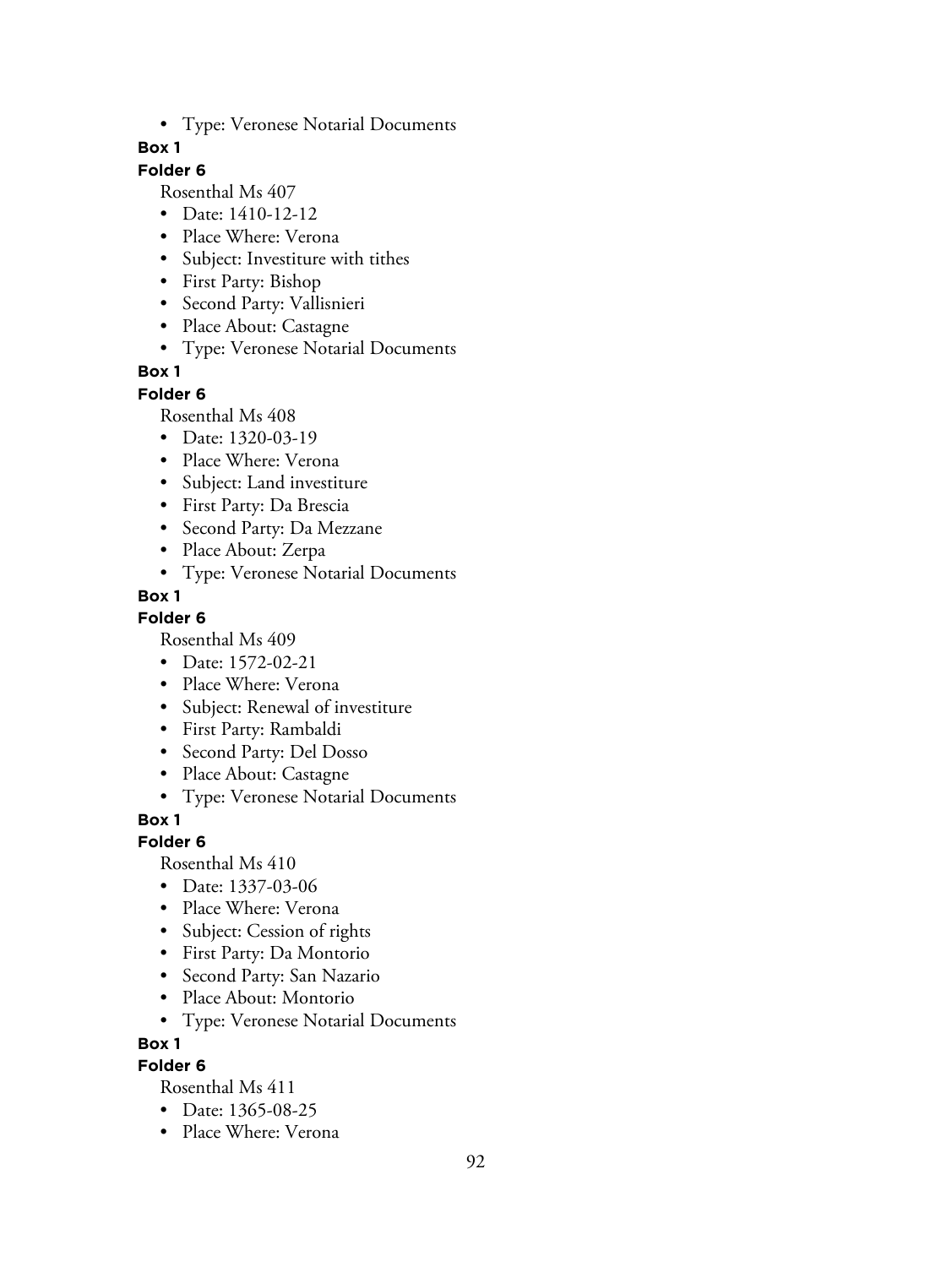- Subject: Claim to inheritance
- First Party: Passioni
- Second Party: Baiamonte
- Type: Veronese Notarial Documents

## **Folder 6**

Rosenthal Ms 412

- Date: 1465-03-16
- Place Where: Verona
- Subject: Land sale
- First Party: Da Castagne
- Second Party: Vallisnieri
- Place About: Castagne
- Type: Veronese Notarial Documents

# **Box 1**

# **Folder 6**

Rosenthal Ms 413

- Date: 1470-10-05
- Place Where: Verona
- Subject: Land transfer for debt
- First Party: Da Mazurege
- Second Party: Vallisnieri
- Place About: San Giorgio
- Type: Veronese Notarial Documents

# **Box 1**

# **Folder 6**

Rosenthal Ms 414

- Date: 1363-02-01
- Place Where: Verona
- Subject: Land investiture of sister
- First Party: Baiamonte
- Second Party: Baiamonte
- Place About: Verona
- Type: Veronese Notarial Documents

# **Box 1**

# **Folder 6**

Rosenthal Ms 415

- Date: 1379-11-07
- Place Where: Verona
- Subject: Confirmation of possession
- First Party: Della Scala
- Second Party: Vallisnieri
- Place About: Castagne
- Type: Veronese Notarial Documents

# **Box 2**

# **Folder 6**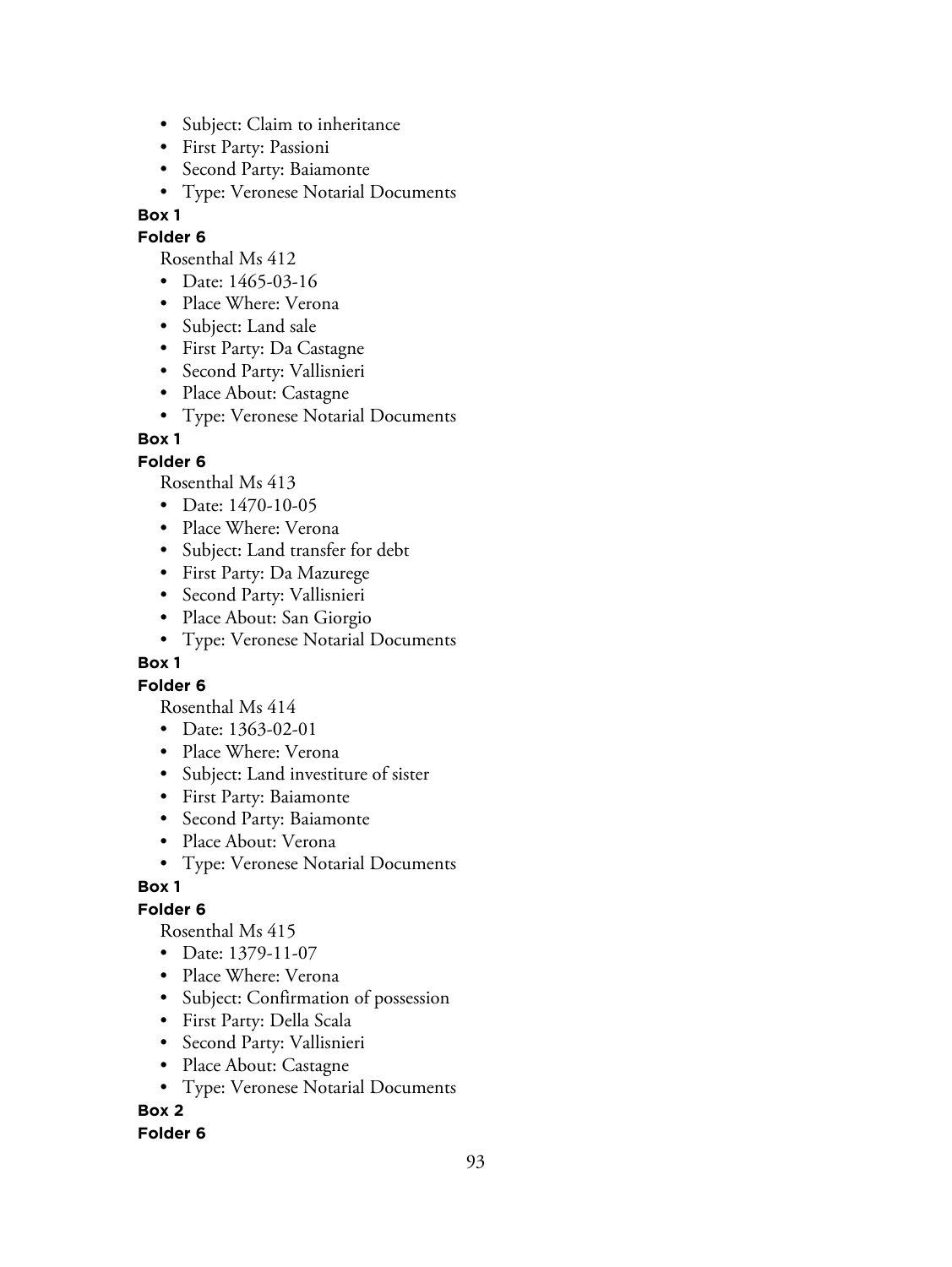Rosenthal Ms 416

- Date: 1354-05-30
- Place Where: Verona
- Subject: Receive payment for land sale
- First Party: Dla. Bulleta
- Second Party: Marescaichi
- Place About: Verona
- Appendix: 1
- Type: Veronese Notarial Documents

# **Box 2**

#### **Folder 6**

Rosenthal Ms 417

- Date: 1418-01-21
- Place Where: Verona
- Subject: Payment of debt
- First Party: Vallisnieri
- Second Party: San Andrea
- Type: Veronese Notarial Documents

# **Box 2**

## **Folder 6**

Rosenthal Ms 418

- Date: 1504-07-09
- Place Where: Verona
- Subject: Land sale for debt
- First Party: Da Castagne
- Second Party: Vallisnieri
- Place About: Castagne
- Type: Veronese Notarial Documents

# **Box 2**

# **Folder 6**

Rosenthal Ms 419

- Date: 1365-03-19
- Place Where: Verona
- Subject: Land investiture
- First Party: Galtarossa
- Second Party: Torreselli
- Place About: Verona
- Type: Veronese Notarial Documents

# **Box 2**

# **Folder 6**

- Date: 1327-05-16
- Place Where: Verona
- Subject: Land sale
- First Party: Da Clavica
- Second Party: Isola Sopra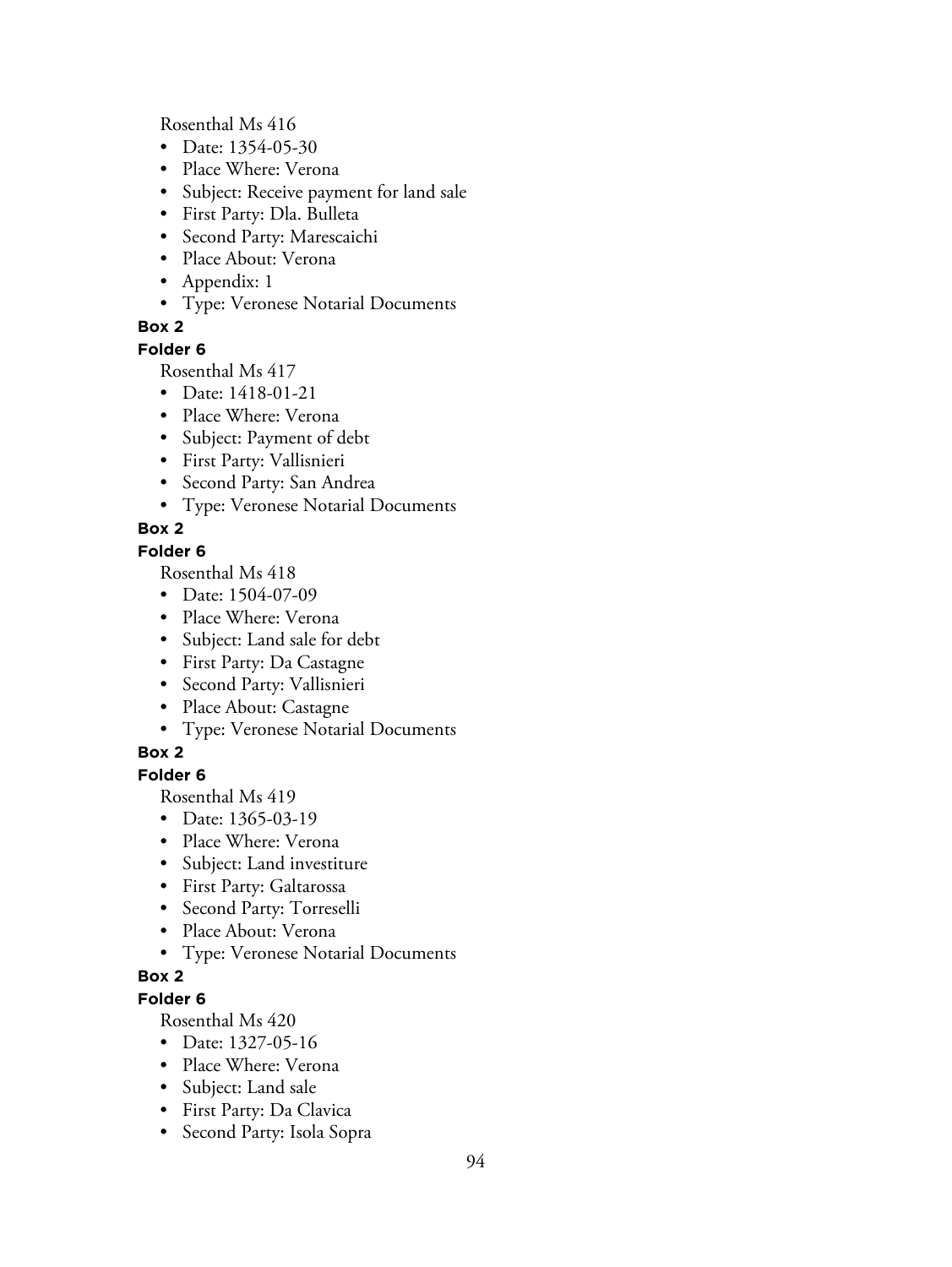- Place About: Castagne
- Appendix: 1
- Type: Veronese Notarial Documents

#### **Folder 6**

Rosenthal Ms 421

- Date: 1437-04-20
- Place Where: Verona
- Subject: Land sale
- First Party: Da Garda
- Second Party: Spolverini
- Place About: Lazise
- Type: Veronese Notarial Documents

#### **Box 2**

#### **Folder 6**

Rosenthal Ms 422

- Date: 1410-08-18
- Place Where: Verona
- Subject: Land investiture
- First Party: Maffei
- Second Party: Pitati
- Place About: Verona
- Type: Veronese Notarial Documents

# **Box 2**

**Folder 6**

Rosenthal Ms 423

- Date: 1388-09-07
- Place Where: Verona
- Subject: Land investiture
- First Party: Baiamonte
- Second Party: Da Castagne
- Place About: Castagne
- Type: Veronese Notarial Documents

#### **Box 2**

#### **Folder 6**

Rosenthal Ms 424

- Date: 1375-01-07
- Place Where: Verona
- Subject: Land investiture
- First Party: Baiamonte
- Second Party: San Giorgio
- Place About: Verona
- Type: Veronese Notarial Documents

## **Box 2**

#### **Folder 6**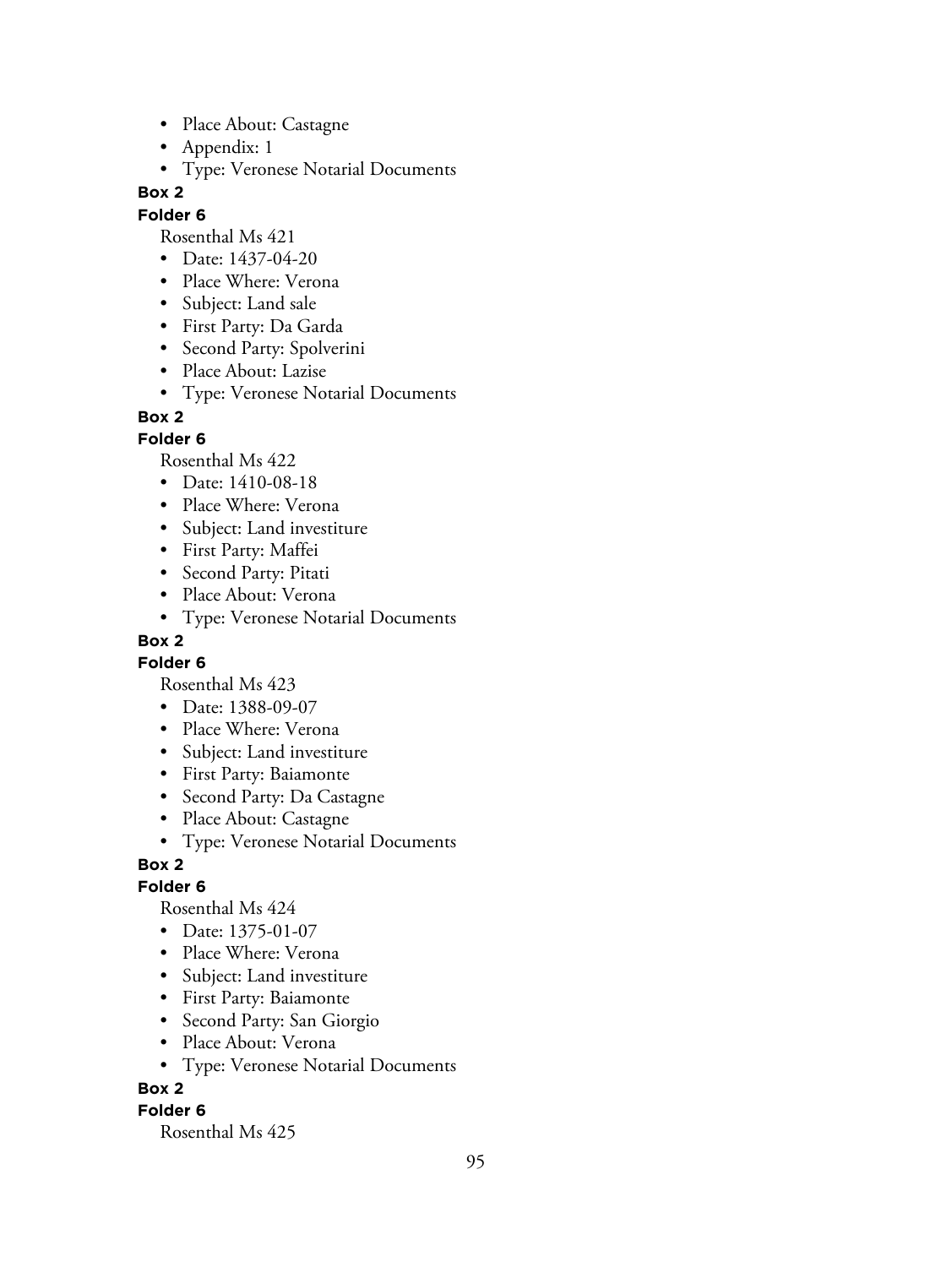- Date: 1346-11-09
- Place Where: Verona
- Subject: Create procurators
- First Party: Da San Paolo
- Type: Veronese Notarial Documents

## **Folder 6**

Rosenthal Ms 426

- Date: 1471-03-18
- Place Where: Verona
- Subject: Land investiture
- First Party: Crisati
- Second Party: Da Castagne
- Place About: Castagne
- Type: Veronese Notarial Documents

## **Box 2**

#### **Folder 6**

Rosenthal Ms 427

- Date: 1524-04-15
- Place Where: Verona
- Subject: Renunciation of patrimony
- First Party: Vallisnieri
- Type: Veronese Notarial Documents

# **Box 2**

**Folder 6**

Rosenthal Ms 428

- Date: 1451-09-25
- Place Where: Verona
- Subject: Renewal of investiture
- First Party: Passioni
- Second Party: Da Mezzane
- Place About: Mezzane
- Type: Veronese Notarial Documents

## **Box 3**

#### **Folder 6**

Rosenthal Ms 429

- Date: 1539-07-28
- Place Where: Verona
- Subject: Land sale
- First Party: Leonardi
- Second Party: Ram baldi
- Place About: Castagne
- Type: Veronese Notarial Documents

## **Box 3**

#### **Folder 6**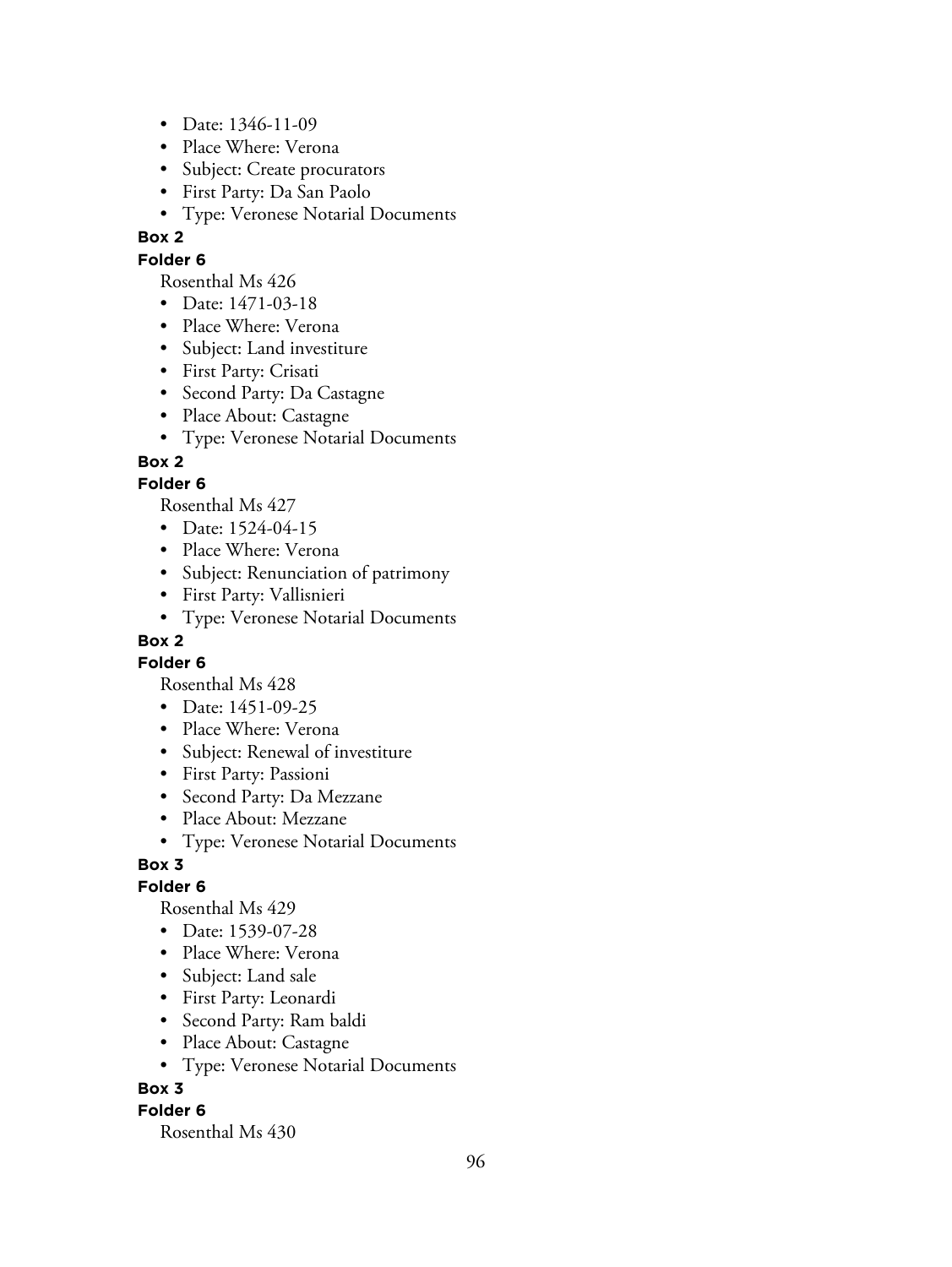- Date: 1544-02-13
- Place Where: Verona
- Subject: Land investiture
- First Party: Rambaldi
- Second Party: Poli
- Place About: Torri del Benaco
- Type: Veronese Notarial Documents

#### **Folder 6**

Rosenthal Ms 431

- Date: 1561-11-05
- Place Where: Verona
- Subject: Renewal on investiture
- First Party: Vallisnieri
- Second Party: Da Fumane
- Place About: Fumane
- Type: Veronese Notarial Documents

## **Box 3**

## **Folder 6**

Rosenthal Ms 432

- Date: 1555-11-02
- Place Where: Castagne
- Subject: Renewal of investiture
- First Party: Vallisnieri
- Second Party: Biagi
- Place About: Castagne
- Type: Veronese Notarial Documents

## **Box 3**

#### **Folder 6**

Rosenthal Ms 433

- Date: 1521-04-18
- Place Where: Verona
- Subject: Sale of tithes
- First Party: Farfuzola
- Second Party: Rambaldi
- Place About: San Ambrogio
- Type: Veronese Notarial Documents

## **Box 3**

#### **Folder 6**

- Date: 1492-06-13
- Place Where: Castagne
- Subject: Land investiture
- First Party: Vallisnieri
- Second Party: Da Castagne
- Place About: Castagne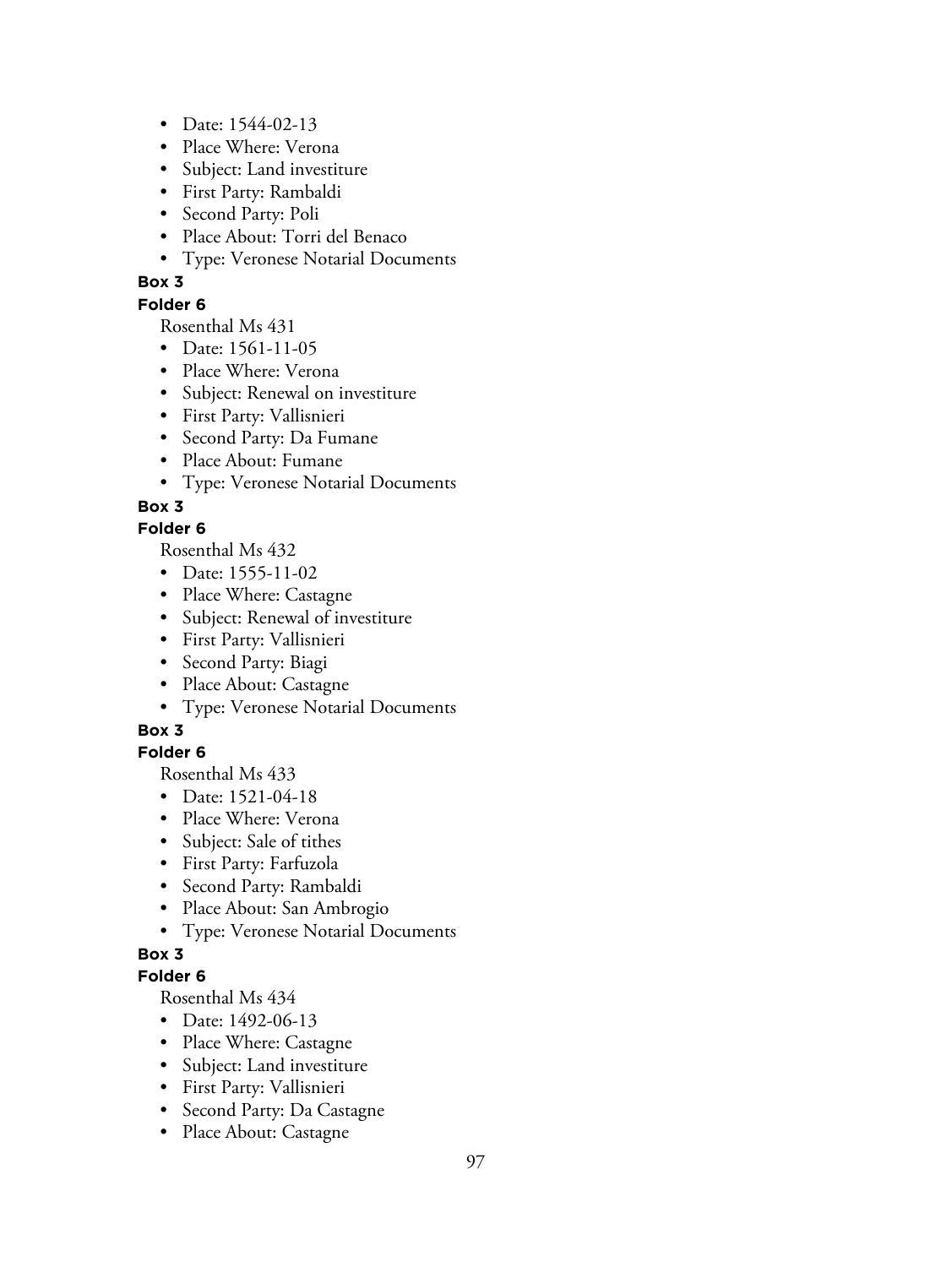• Type: Veronese Notarial Documents

## **Box 3**

# **Folder 6**

Rosenthal Ms 435

- Date: 1555-11-02
- Place Where: Castagne
- Subject: Renewal of investiture
- First Party: Vallisnieri
- Second Party: Biagi
- Place About: Castagne
- Type: Veronese Notarial Documents

# **Box 3**

#### **Folder 6**

Rosenthal Ms 436

- Date: 1555-11-02
- Place Where: Castagne
- Subject: Renewal of investitures
- First Party: Vallisnieri
- Second Party: Biagi
- Place About: Castagne
- Type: Veronese Notarial Documents

# **Box 3**

## **Folder 6**

Rosenthal Ms 437

- Date: 1504-03-08
- Place Where: Castagne
- Subject: Land investiture
- First Party: Vallisnieri
- Second Party: Da Castagne
- Place About: Castagne
- Type: Veronese Notarial Documents

## **Box 3**

## **Folder 6**

Rosenthal Ms 438

- Date: 1498-02-06
- Place Where: Verona
- Subject: Land investiture
- First Party: Vallisnieri
- Second Party: San Guimeto
- Type: Veronese Notarial Documents

## **Box 3**

## **Folder 6**

- Date: 1495-01-17
- Place Where: Castagne
- Subject: Renewal of investiture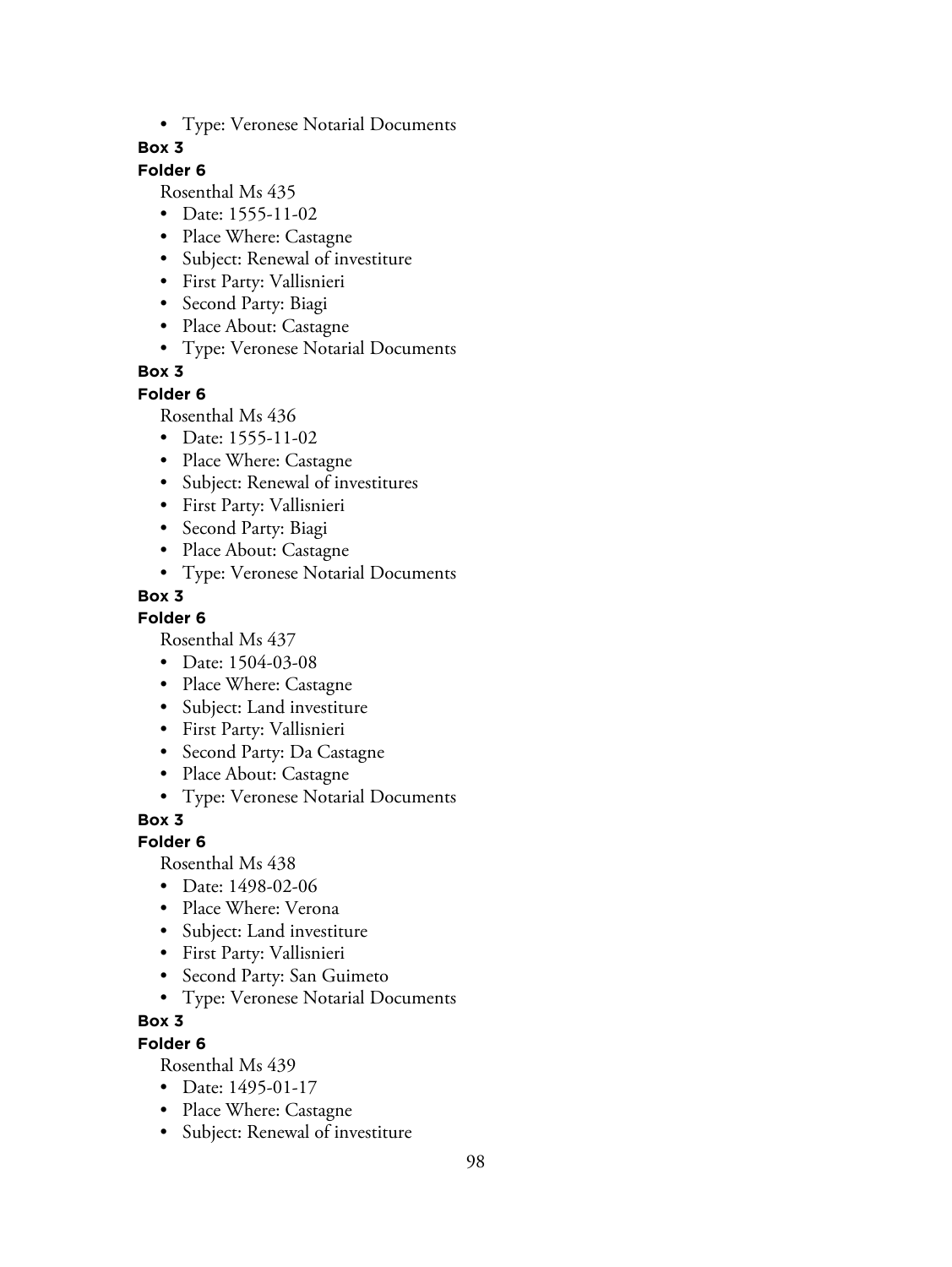- First Party: Vallisnieri
- Second Party: Da Castagne
- Place About: Castagne
- Type: Veronese Notarial Documents

## **Folder 6**

Rosenthal Ms 440

- Date: 1429-10-09
- Place Where: Verona
- Subject: Land investiture
- First Party: Maffei
- Second Party: Vallisnieri
- Place About: Verona
- Type: Veronese Notarial Documents

# **Box 3**

# **Folder 6**

Rosenthal Ms 441

- Date: 1574-03-08
- Place Where: Verona
- Subject: Renewal of investiture
- First Party: Rambaldi
- Second Party: Leonardi
- Place About: Castagne
- Type: Veronese Notarial Documents

## **Box 4**

## **Folder 6**

Rosenthal Ms 442

- Date: 1498-01-08
- Place Where: Verona
- Subject: Land sale
- First Party: Da Calcaria
- Second Party: Vallisnieri
- Place About: Castagne
- Type: Veronese Notarial Documents

# **Box 4**

# **Folder 6**

Rosenthal Ms 443

- Date: 1591-12-15
- Place Where: Bardolino
- Subject: Land investiture
- First Party: Rambaldi
- Second Party: Poli
- Place About: Torri del Benico
- Type: Veronese Notarial Documents

# **Box 4**

## **Folder 6**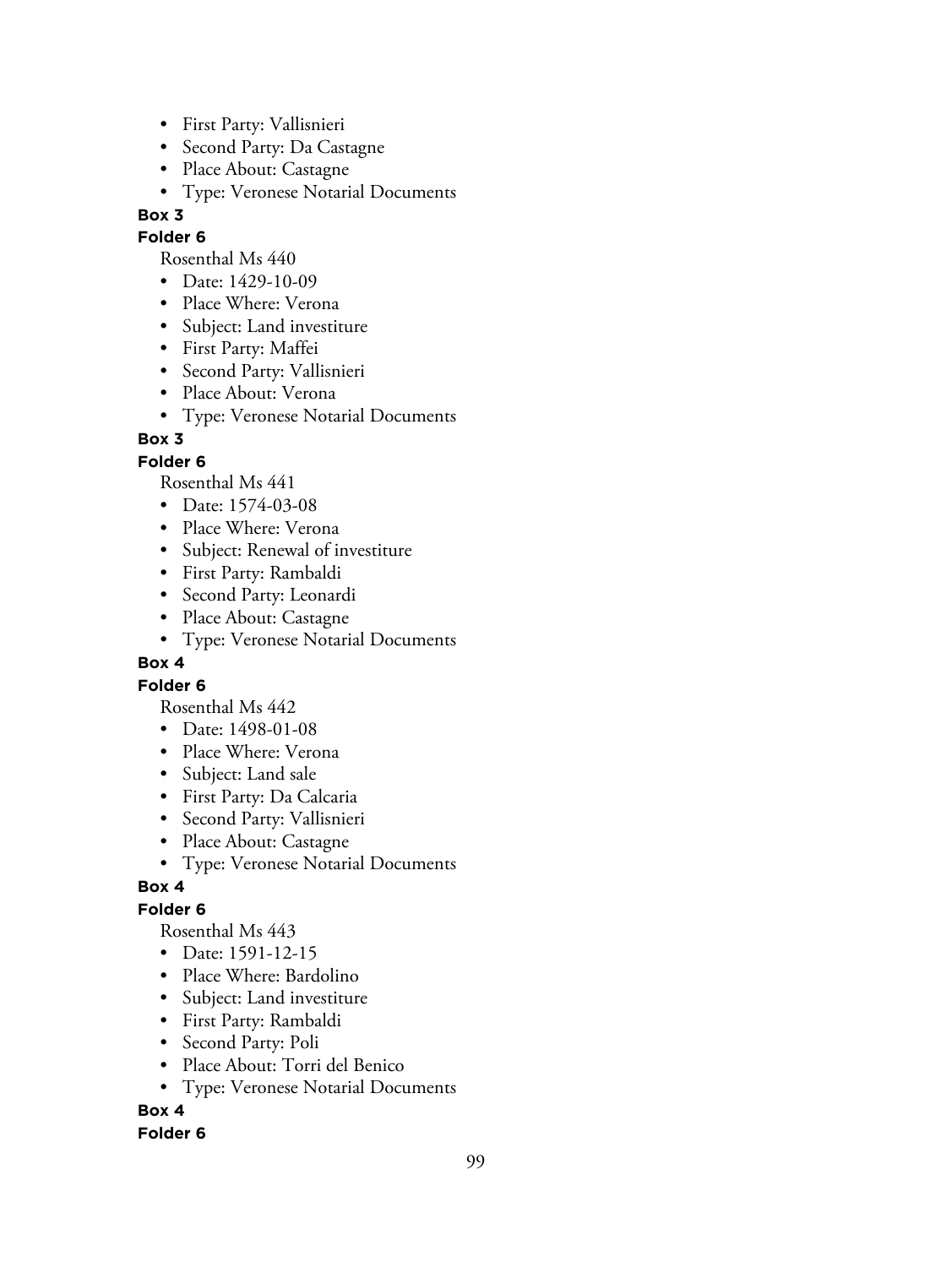Rosenthal Ms 444

- Date: 1569-07-20
- Place Where: Verona
- Subject: Renewal of investiture
- First Party: Rambaldi
- Second Party: Marati
- Place About: Torri del Benico
- Type: Veronese Notarial Documents

## **Box 4**

## **Folder 6**

Rosenthal Ms 445

- Date: 1408-12-18
- Place Where: Verona
- Subject: Land sale
- First Party: Bevilacqua
- Second Party: Vallisnieri
- Place About: Verona
- Type: Veronese Notarial Documents

# **Box 4**

## **Folder 6**

Rosenthal Ms 446

- Date: 1439-09-25
- Place Where: Lazise
- Subject: Testament
- First Party: Pavizzi
- Type: Veronese Notarial Documents

# **Box 4**

## **Folder 6**

Rosenthal Ms 447

- Date: 1414-11-19
- Place Where: Verona
- Subject: Renewal of tithe investiture
- First Party: Bishop
- Second Party: Vallisnieri
- Place About: Marano
- Type: Veronese Notarial Documents

## **Box 4**

## **Folder 6**

- Date: 1369-05-24
- Place Where: Verona
- Subject: Land sale for debt
- First Party: Da San Fermo
- Second Party: Baiamonte
- Place About: Verona
- Type: Veronese Notarial Documents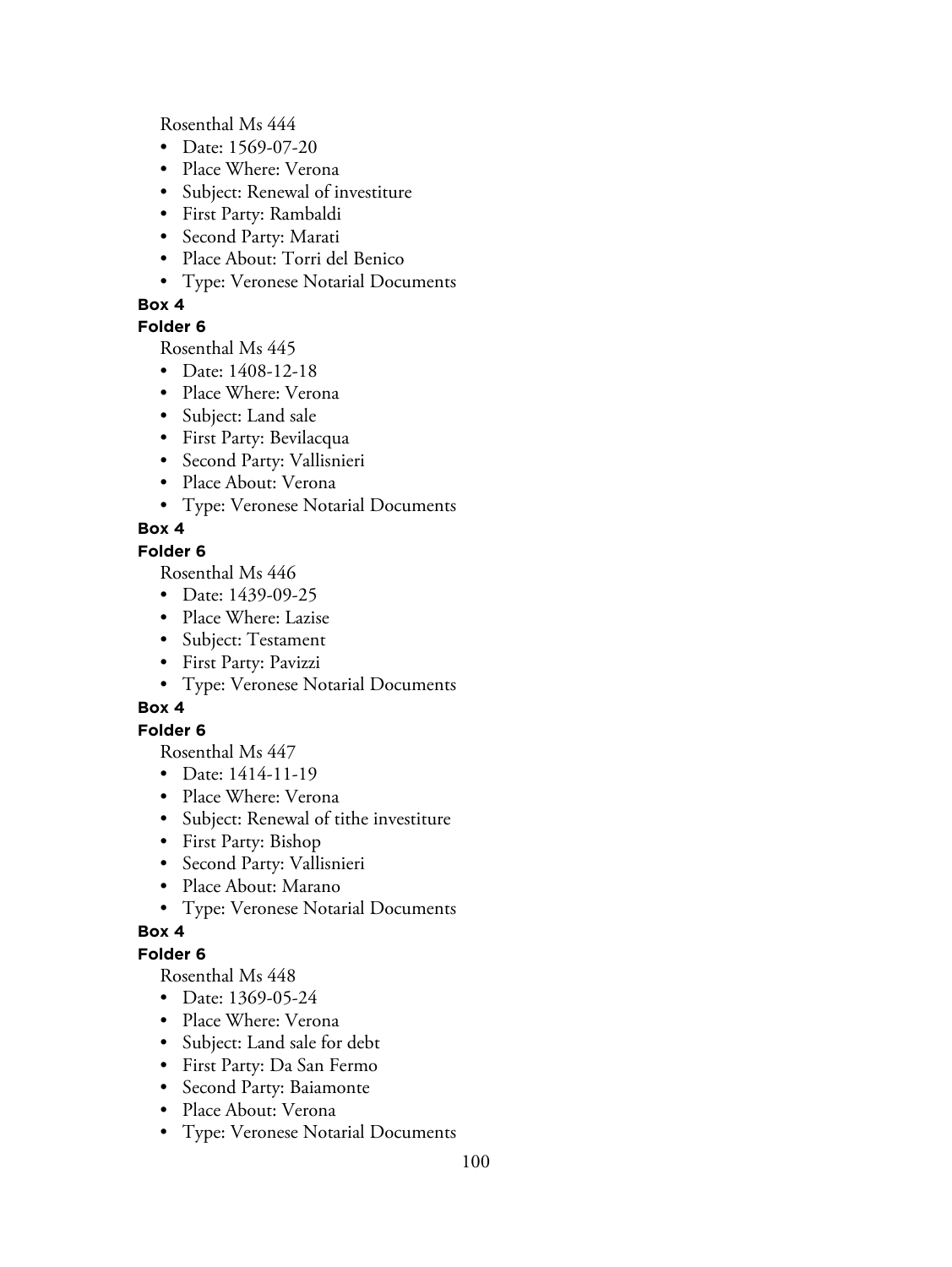# **Folder 6**

Rosenthal Ms 449

- Date: 1560-10-25
- Place Where: Verona
- Subject: Codicil
- First Party: Rambaldi
- Type: Veronese Notarial Documents

# **Box 4**

# **Folder 6**

Rosenthal Ms 450

- Date: 1559-03-23
- Place Where: Angiari
- Subject: Land exchange by brothers
- First Party: Rambaldi
- Place About: Bardolino
- Type: Veronese Notarial Documents

# **Box 4**

# **Folder 6**

Rosenthal Ms 451

- Date: 1537-02-05
- Place Where: Torri del Benaco
- Subject: Land investiture
- First Party: S Sebastiano
- Second Party: Carletti
- Place About: Torri del Benaco
- Type: Veronese Notarial Documents

# **Box 4**

# **Folder 6**

Rosenthal Ms 452

- Date: 1437-02-25
- Place Where: Verona
- Subject: Codicil
- First Party: Vallisnieri
- Type: Veronese Notarial Documents

# **Box 4**

# **Folder 6**

Rosenthal Ms 453

- Date: 1455-08-06
- Place Where: Verona
- Subject: Division of patrimony
- First Party: Maffei
- Second Party: Maffei
- Place About: Pastrengo
- Type: Veronese Notarial Documents

# **Box 4**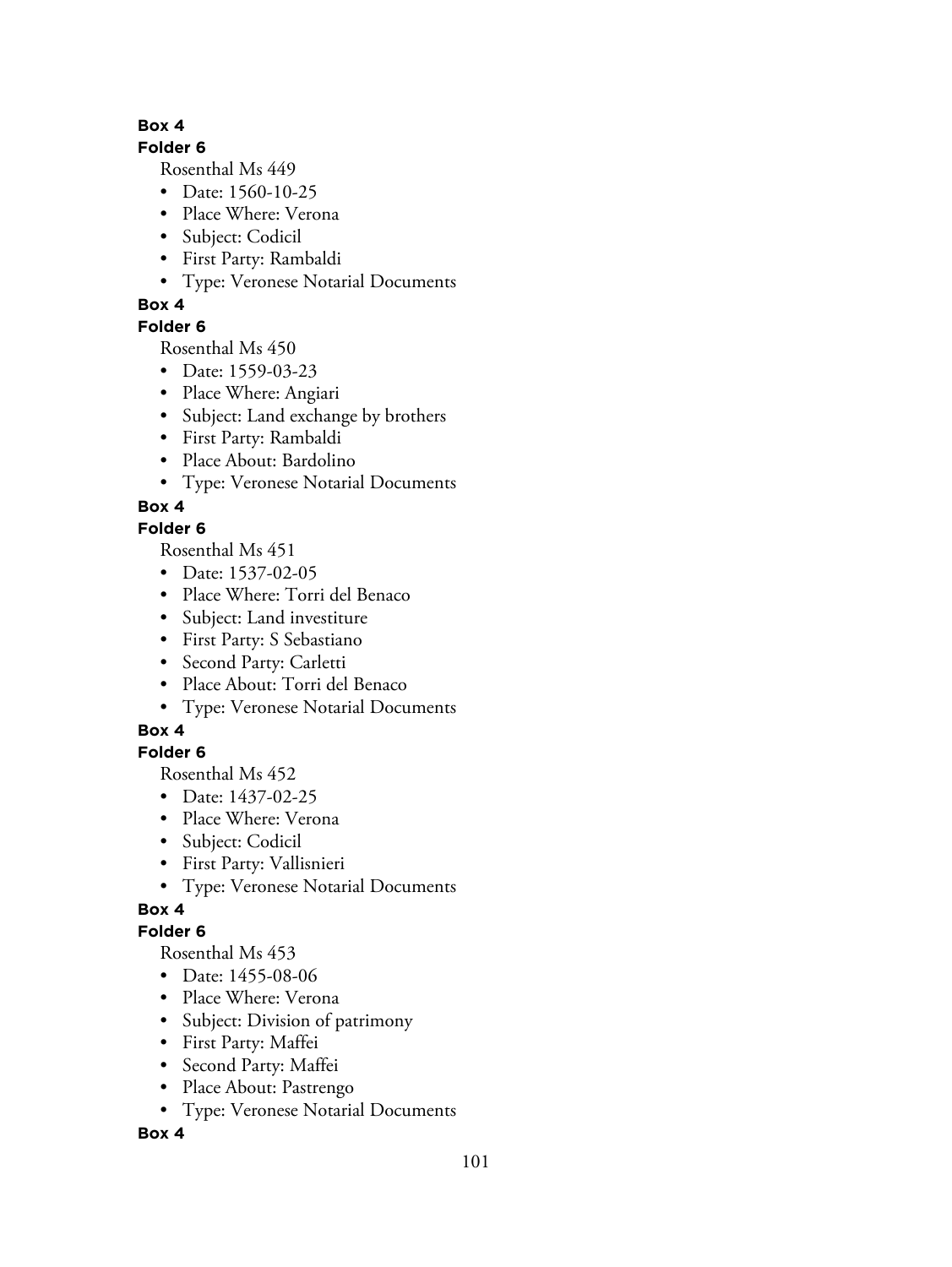#### **Folder 6**

Rosenthal Ms 454

- Date: 1574-03-08
- Place Where: Verona
- Subject: Renewal of investiture
- First Party: Vallisnieri
- Second Party: Da Calcaria
- Place About: Castagne
- Type: Veronese Notarial Documents

# **Box 4**

**Folder 6**

Rosenthal Ms 455

- Date: 1555-11-03
- Place Where: Castagne
- Subject: Renewal of investiture
- First Party: Vallisnieri
- Second Party: Parentini
- Place About: Castagne
- Type: Veronese Notarial Documents

# **Box 4**

## **Folder 6**

Rosenthal Ms 456

- Date: 1351-11--09
- Place Where: Verona
- Subject: Investiture with tithes
- First Party: Bishop
- Second Party: Pocopuina
- Place About: Marano
- Type: Veronese Notarial Documents

**Box 4**

# **Folder 6**

Rosenthal Ms 457

- Date: 1284-04-14
- Place Where: Verona
- Subject: Investiture with tithes
- First Party: Bishop
- Second Party: S Sebastiano
- Place About: Castagne
- Type: Veronese Notarial Documents

## **Box 1**

# **Folder 7**

- Date: 1373-02-22
- Place Where: Verona
- Subject: Receive payment for land sale
- First Party: Sparaveri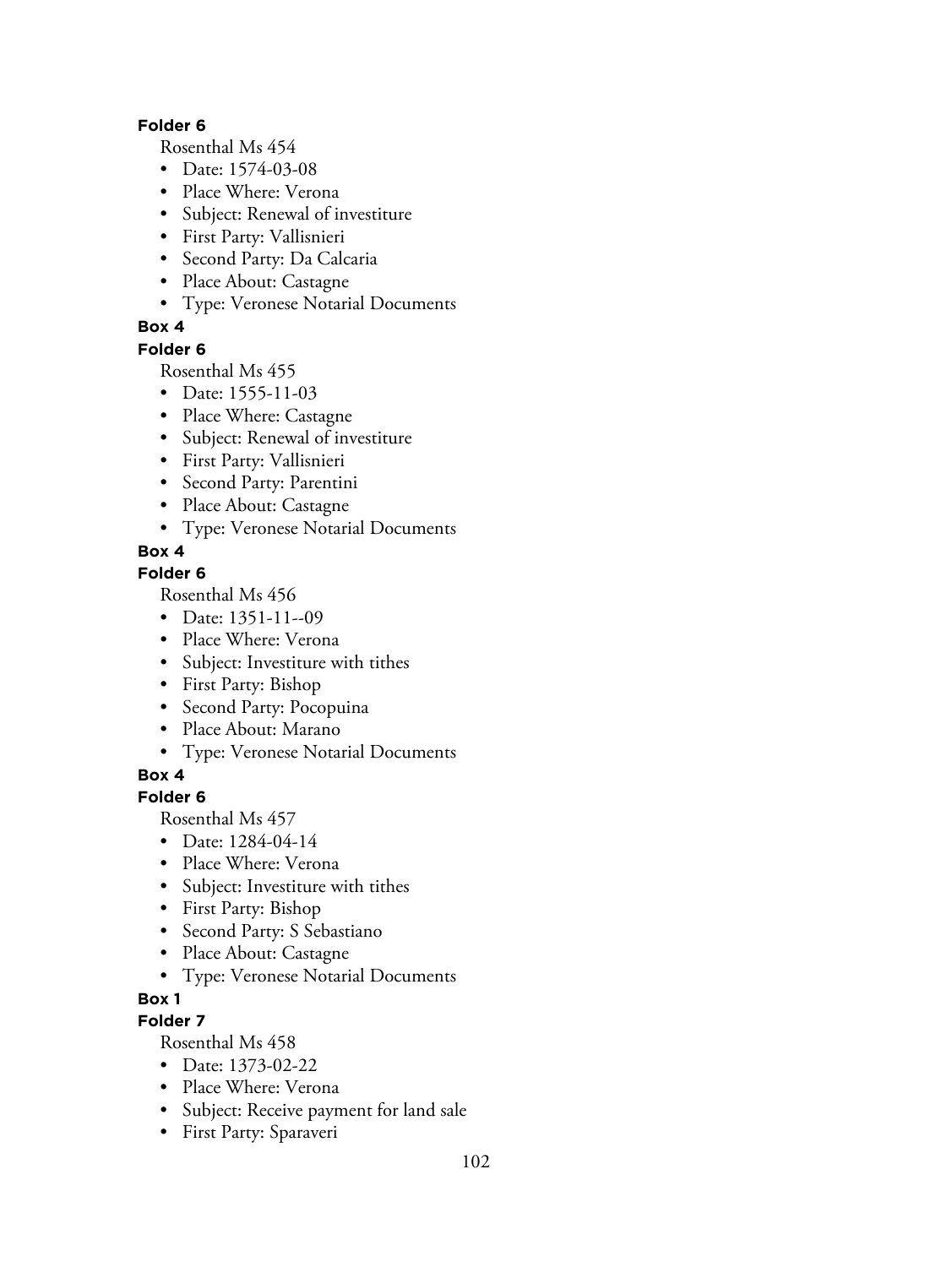- Second Party: Baiamonte
- Place About: Montorio
- Type: Veronese Notarial Documents

#### **Folder 7**

Rosenthal Ms 459

- Date: 1441-01-18
- Place Where: Verona
- Subject: Land investiture
- First Party: Vallisnieri
- Second Party: S Silvestro
- Place About: Verona
- Type: Veronese Notarial Documents

#### **Box 1**

## **Folder 7**

Rosenthal Ms 460

- Date: 1493-02-08
- Place Where: Verona
- Subject: Land sale
- First Party: Da Castagne
- Second Party: Tranquillini
- Place About: Castagne
- Type: Veronese Notarial Documents

# **Box 1**

**Folder 7**

Rosenthal Ms 461

- Date: 1336-03-18
- Place Where: Verona
- Subject: Receive payment for land sale
- First Party: Da Castagne
- Second Party: Isola Sopra
- Place About: Castagne
- Type: Veronese Notarial Documents

## **Box 1**

## **Folder 7**

Rosenthal Ms 462

- Date: 1335-04-26
- Place Where: Verona
- Subject: Declaration of possession
- First Party: Official
- Second Party: Isola Sopra
- Place About: Castagne
- Type: Veronese Notarial Documents

## **Box 1**

## **Folder 7**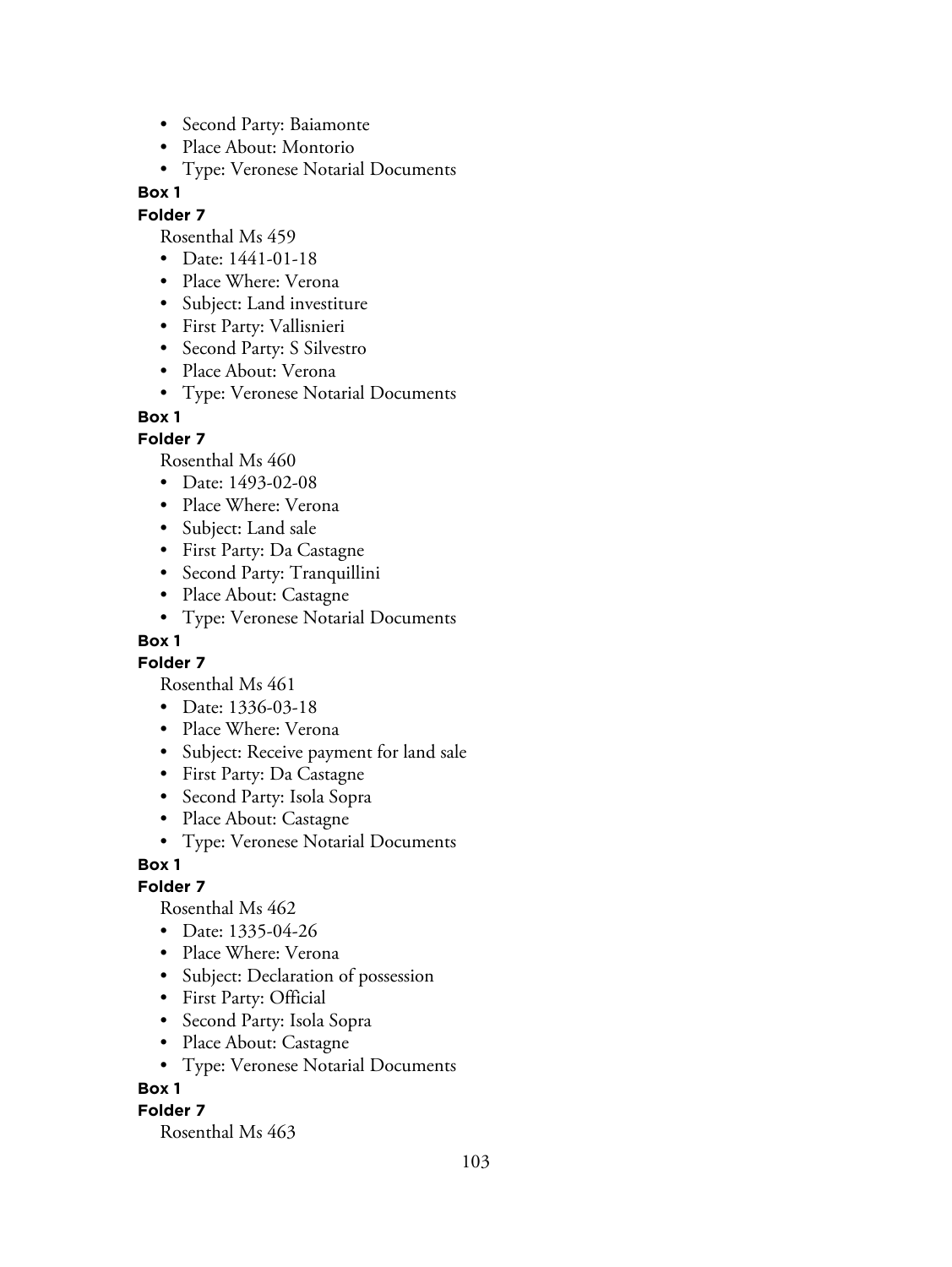- Date: 1351-10-27
- Place Where: Verona
- Subject: Investiture with tithes
- First Party: Bishop
- Second Party: Baiamonte
- Place About: Castagne
- Type: Veronese Notarial Documents

## **Folder 7**

Rosenthal Ms 464

- Date: 1436-01-07
- Place Where: Verona
- Subject: Renewal of investiture
- First Party: Gandolfi
- Second Party: Coimi
- Place About: Verona
- Type: Veronese Notarial Documents

# **Box 1**

# **Folder 7**

Rosenthal Ms 465

- Date: 1411-02-18
- Place Where: Verona
- Subject: Land investiture
- First Party: Vallisnieri
- Second Party: Gerardini
- Place About: Castagne
- Type: Veronese Notarial Documents

# **Box 1**

# **Folder 7**

Rosenthal Ms 466

- Date: 1315-04-29
- Place Where: Verona
- Subject: Investiture with tithes
- First Party: Bishop
- Second Party: San Andrea
- Place About: Castagne
- Type: Veronese Notarial Documents

# **Box 1**

## **Folder 7**

- Date: 1378-04-03
- Place Where: Verona
- Subject: Land investiture
- First Party: Baiamonte
- Second Party: Novale
- Place About: Verona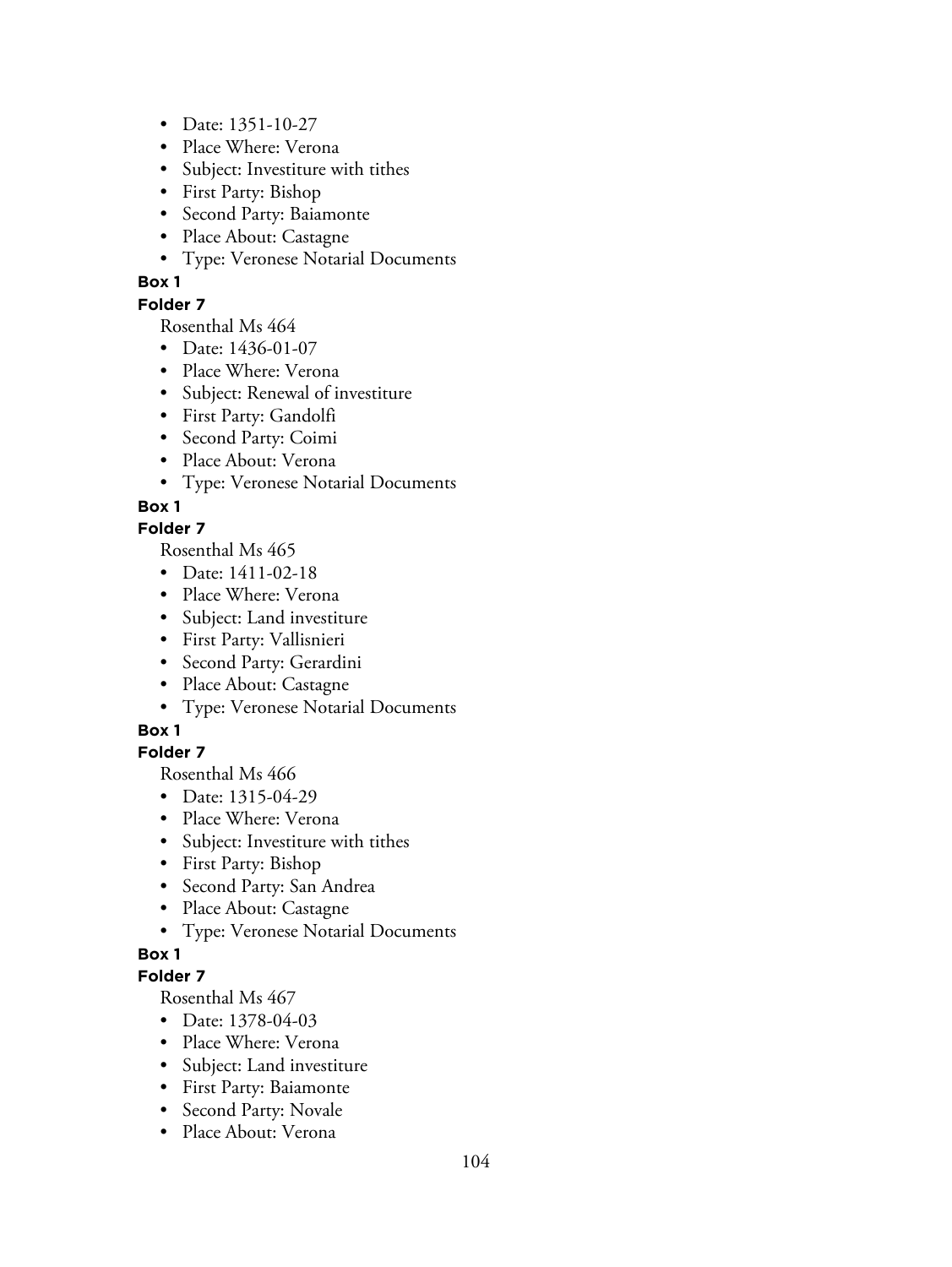• Type: Veronese Notarial Documents

## **Box 1**

# **Folder 7**

Rosenthal Ms 468

- Date: 1372-05-10
- Place Where: Verona
- Subject: Receive payment for land sale
- First Party: Isola Sopra
- Second Party: Baiamonte
- Place About: Verona
- Appendix: 1
- Type: Veronese Notarial Documents

#### **Box 1**

**Folder 7**

Rosenthal Ms 469

- Date: 1341-12-02
- Place Where: Postuman
- Subject: Charter of possession, tenure
- First Party: Da Castagne
- Second Party: Baiamonte
- Place About: Postuman
- Type: Veronese Notarial Documents

#### **Box 1**

## **Folder 7**

Rosenthal Ms 470

- Date: 1392-11-22
- Place Where: Brescia
- Subject: Suit to recover seized legacy
- First Party: Baiamonte
- Second Party: Officials
- Type: Veronese Notarial Documents

## **Box 1**

## **Folder 7**

Rosenthal Ms 471

- Date: 1562-03-02
- Place Where: Verona
- Subject: Renewal of investiture
- First Party: Vallisnieri
- Second Party: Parentini
- Place About: Castagne
- Type: Veronese Notarial Documents

**Box 1**

# **Folder 7**

- Date: 1455-02-01
- Place Where: Verona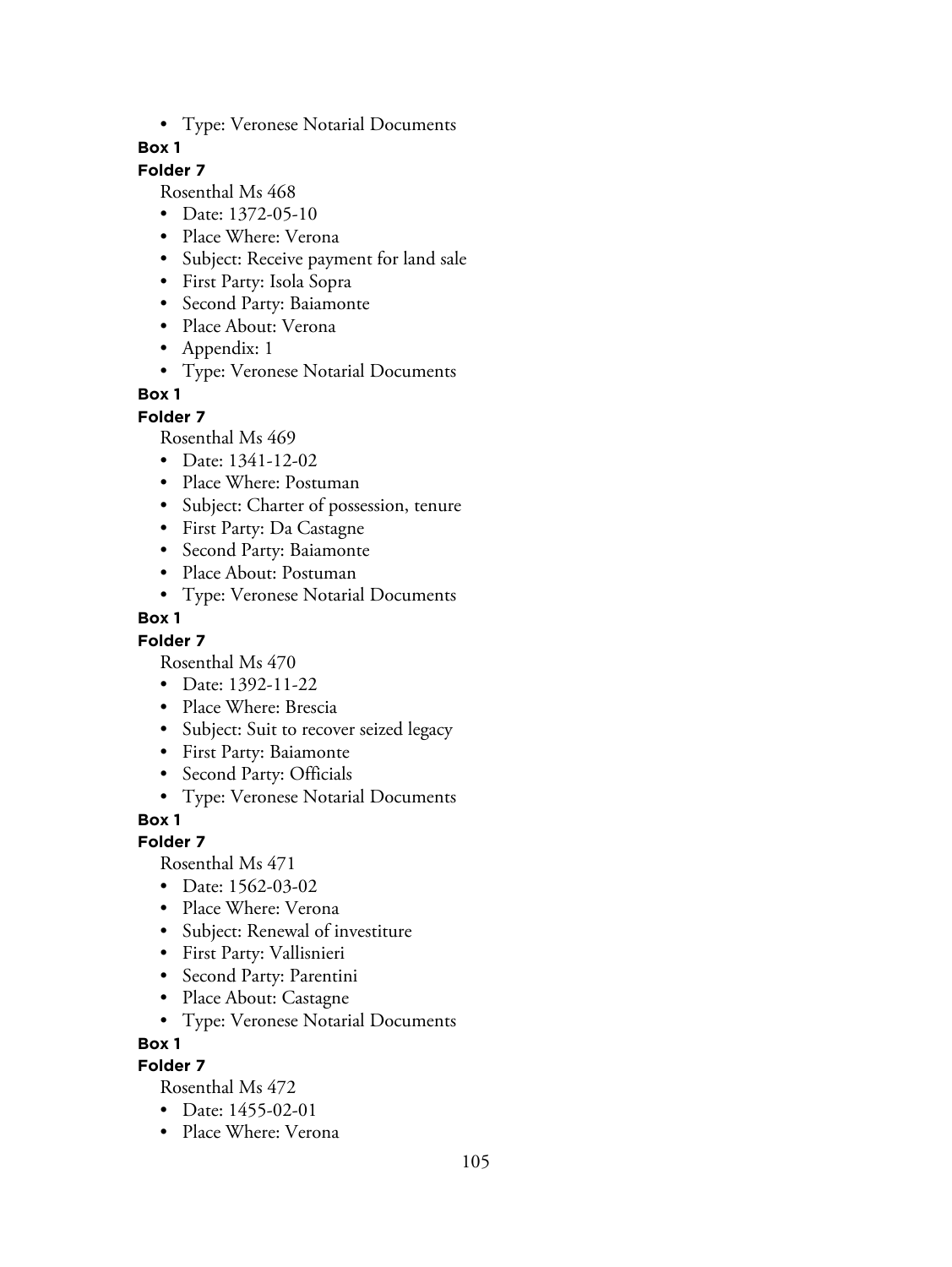- Subject: Land investiture
- First Party: Vallisnieri
- Second Party: Da Baveria
- Place About: Verona
- Type: Veronese Notarial Documents

# **Folder 7**

Rosenthal Ms 473

- Date: 1587-06-22
- Place Where: Verona
- Subject: Land sale
- First Party: Plicanti
- Second Party: Rambaldi
- Place About: Castagne
- Type: Veronese Notarial Documents

# **Box 1**

# **Folder 7**

Rosenthal Ms 474

- Date: 1573-11-19
- Place Where: Verona
- Subject: Land exchange
- First Party: Del Monte
- Second Party: Marciati
- Place About: Castagne
- Type: Veronese Notarial Documents

# **Box 2**

## **Folder 7**

Rosenthal Ms 475

- Date: 1441-12-29
- Place Where: Verona
- Subject: Renewal of investiture
- First Party: Monastery
- Second Party: Vallisnieri
- Place About: Verona
- Type: Veronese Notarial Documents

# **Box 2**

## **Folder 7**

- Date: 1459-05-31
- Place Where: Verona
- Subject: Land investiture
- First Party: Vallisnieri
- Second Party: Da Castagne
- Place About: Castagne
- Appendix: 1
- Type: Veronese Notarial Documents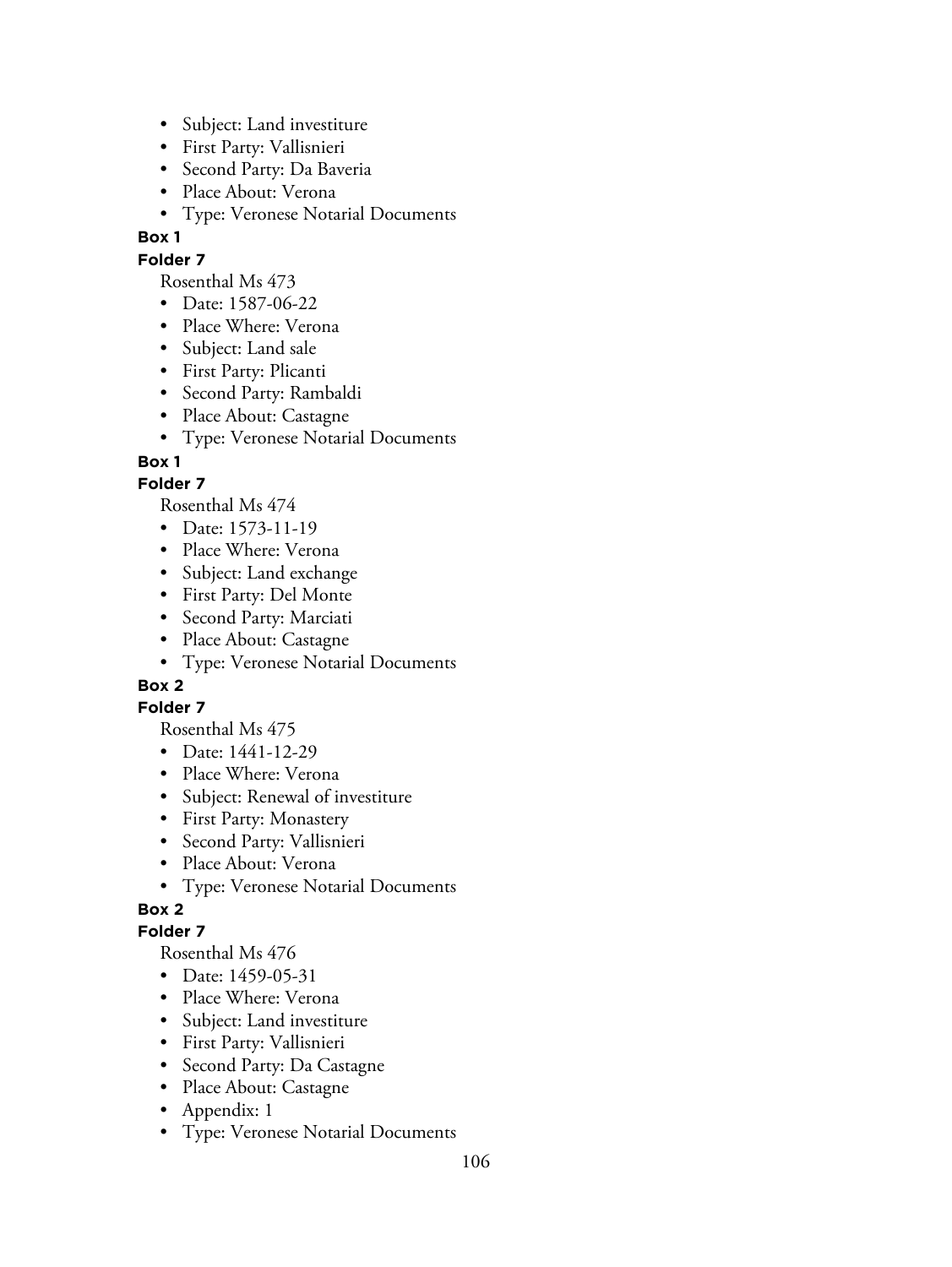**Folder 7**

Rosenthal Ms 477

- Date: 1543-04-09
- Place Where: Verona
- Subject: Establish dowry
- First Party: S Sebastiano
- Second Party: Rambaldi
- Type: Veronese Notarial Documents

# **Box 2**

**Folder 7**

Rosenthal Ms 478

- Date: 1496-06-01
- Place Where: Verona
- Subject: Land sale
- First Party: Montagna
- Second Party: Vallisnieri
- Place About: Castione
- Type: Veronese Notarial Documents

# **Box 2**

## **Folder 7**

Rosenthal Ms 479

- Date: 1504-07-17
- Place Where: Verona
- Subject: Land sale
- First Party: San Andrea
- Second Party: Vallisnieri
- Place About: Fumane
- Type: Veronese Notarial Documents

**Box 2**

# **Folder 7**

Rosenthal Ms 480

- Date: 1526-02-03
- Place Where: Verona
- Subject: Renewal of investiture
- First Party: Vallisnieri
- Second Party: Leonardi
- Place About: Castagne
- Type: Veronese Notarial Documents

## **Box 2**

# **Folder 7**

- Date: 1484-05-17
- Place Where: Verona
- Subject: Renewal of investiture
- First Party: Vallisnieri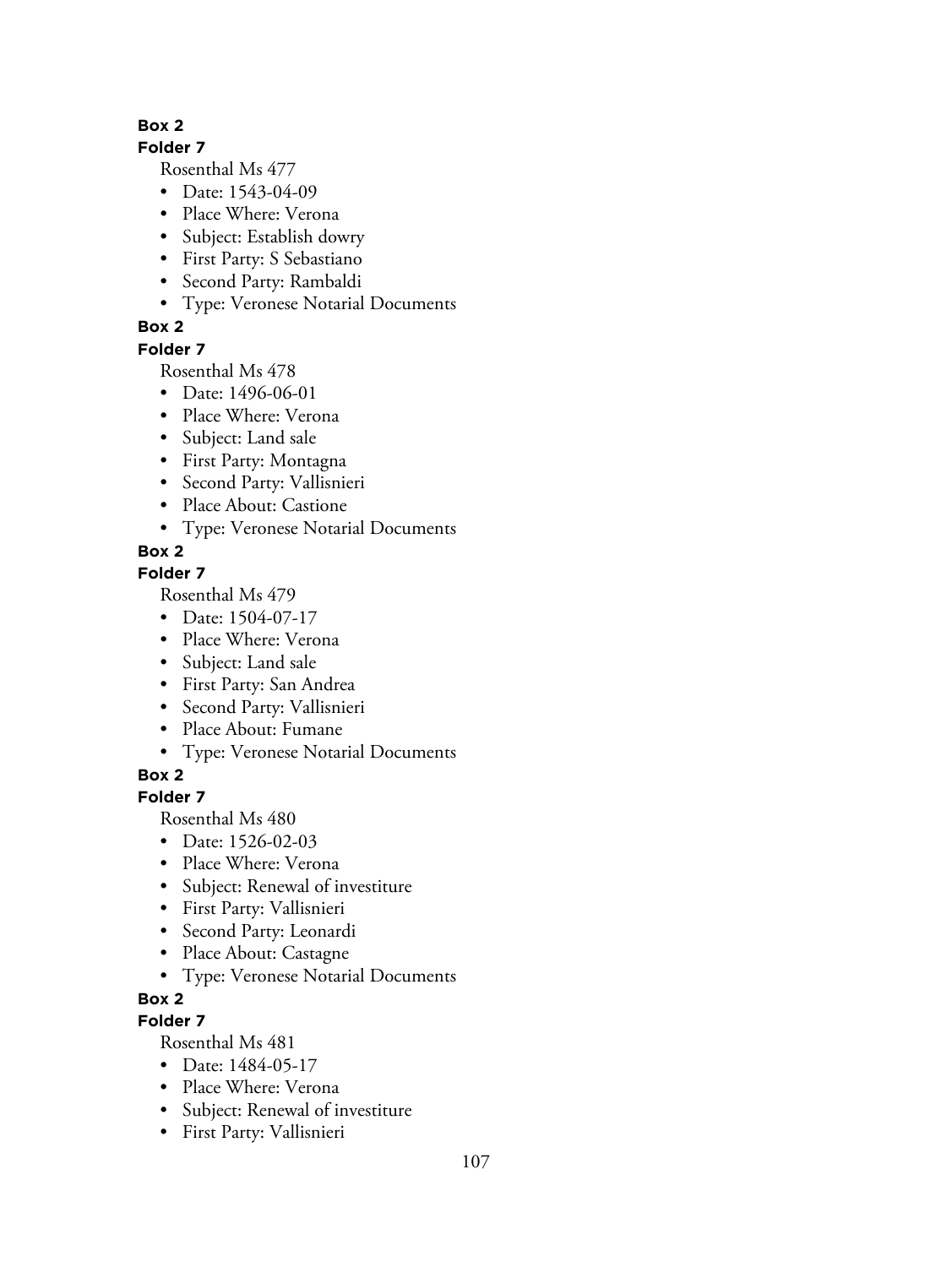- Second Party: Da Postuman
- Place About: Castagne
- Type: Veronese Notarial Documents

#### **Folder 7**

Rosenthal Ms 482

- Date: 1527-12-16
- Place Where: Verona
- Subject: Dowry confession
- First Party: Nichesola
- Second Party: Vallisnieri
- Place About: Illasi
- Type: Veronese Notarial Documents

## **Box 2**

## **Folder 7**

Rosenthal Ms 483

- Date: 1570-10-24
- Place Where: Verona
- Subject: Land sale
- First Party: Lanfranchini
- Second Party: Rambaldi
- Place About: Verona
- Appendix: 3
- Type: Veronese Notarial Documents

## **Box 2**

## **Folder 7**

Rosenthal Ms 484

- Date: 1485-03-17
- Place Where: Verona
- Subject: Promise to sell; investiture
- First Party: Delle Vacche
- Second Party: Da Castagne
- Place About: Castagne
- Type: Veronese Notarial Documents

# **Box 2**

# **Folder 7**

Rosenthal Ms 485

- Date: 1499-11-19
- Place Where: Verona
- Subject: Land sale
- First Party: Buri
- Second Party: Vallisnieri
- Place About: Castagne
- Type: Veronese Notarial Documents

# **Box 2**

## **Folder 7**

108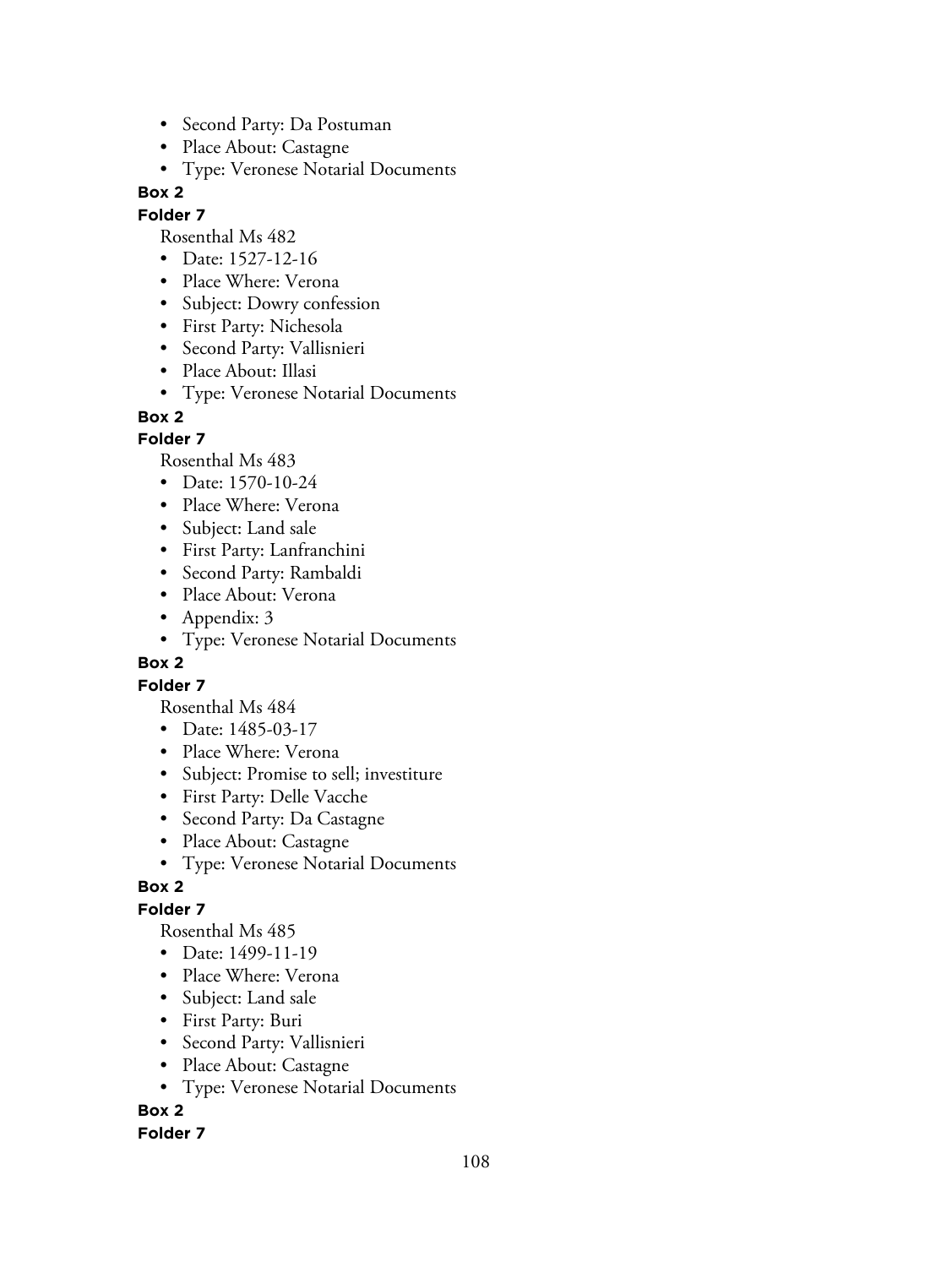Rosenthal Ms 486

- Date: 1563-04-19
- Place Where: San Ambrogio
- Subject: Land sale
- First Party: Da Pullo
- Second Party: Rambaldi
- Place About: San Ambrogio
- Type: Veronese Notarial Documents

## **Box 2**

## **Folder 7**

Rosenthal Ms 487

- Date: 1484-05-07
- Place Where: Verona
- Subject: Land investiture
- First Party: Vallisnieri
- Second Party: San Giorgio
- Place About: Verona
- Type: Veronese Notarial Documents

## **Box 2**

## **Folder 7**

Rosenthal Ms 488

- Date: 1583-02-18
- Place Where: Verona
- Subject: Land investiture
- First Party: Rambaldi
- Second Party: Da Marrais
- Place About: Torri del Benaco
- Type: Veronese Notarial Documents

## **Box 3**

**Folder 7**

Rosenthal Ms 489

- Date: 1322-08-11
- Place Where: Verona
- Subject: Renewal of tithe investiture
- First Party: Bishop
- Second Party: Da Geneana
- Place About: Castagne
- Type: Veronese Notarial Documents

## **Box 3**

## **Folder 7**

- Date: 1373-10-17
- Place Where: San Bonifacio
- Subject: Declaration of possession
- First Party: Stagnati
- Second Party: Gandolfi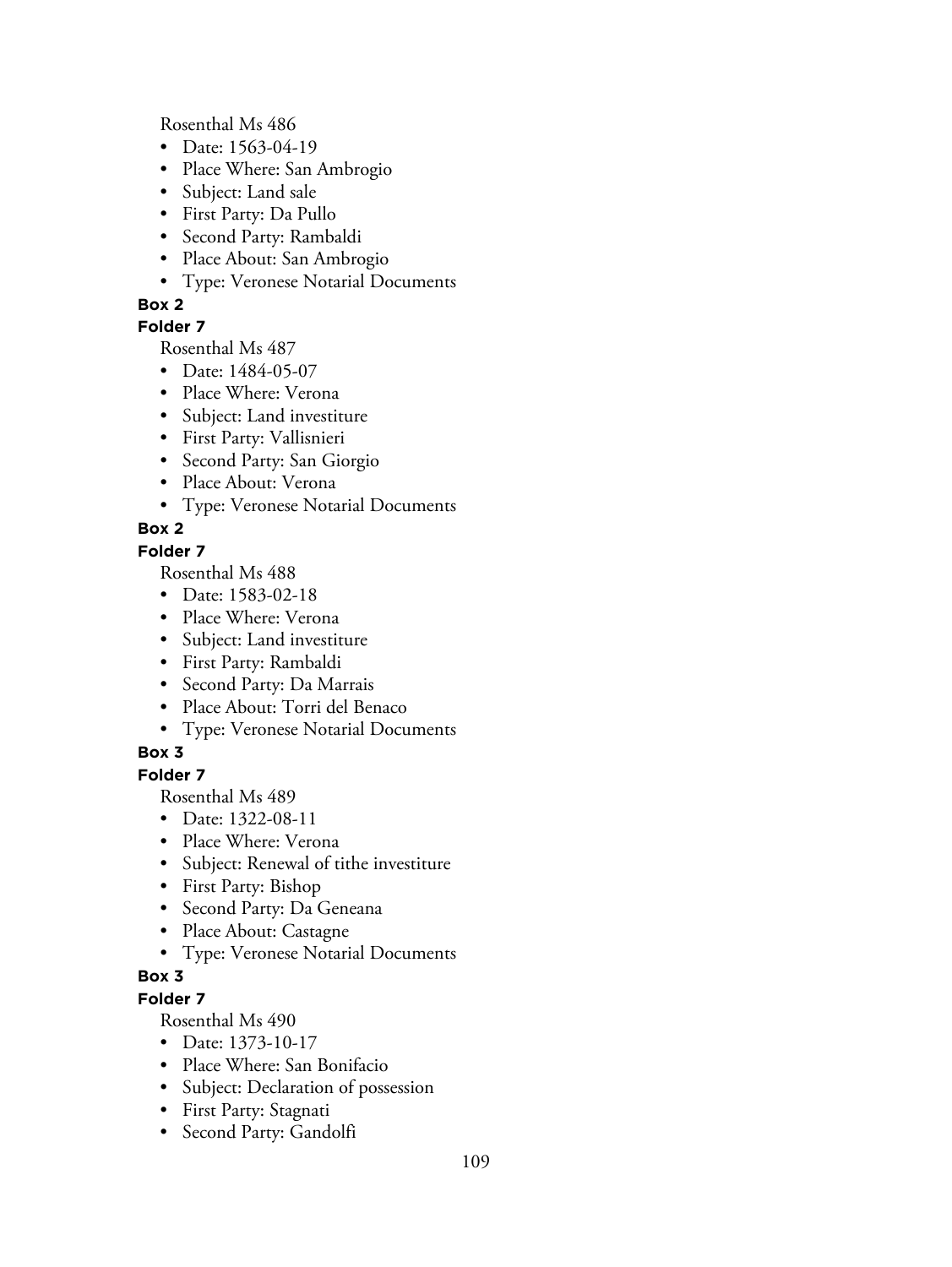- Place About: San Bonifacio
- Type: Veronese Notarial Documents

## **Folder 7**

Rosenthal Ms 491

- Date: 1330-01-15
- Place Where: Verona
- Subject: Renunciation, reinvestiture
- First Party: Da Castagne
- Second Party: Isola Sopra
- Place About: Castagne
- Type: Veronese Notarial Documents

## **Box 3**

**Folder 7**

Rosenthal Ms 492

- Date: 1434-01-13
- Place Where: Verona
- Subject: Land investiture
- First Party: Vallisnieri
- Second Party: San Nazaro
- Place About: Verona
- Type: Veronese Notarial Documents

#### **Box 3**

#### **Folder 7**

Rosenthal Ms 493

- Date: 1344-10-09
- Place Where: Castagne
- Subject: Receive payment for land sale
- First Party: Mercatonovo
- Second Party: Isola Sopra
- Place About: Castagne
- Type: Veronese Notarial Documents

#### **Box 3**

#### **Folder 7**

Rosenthal Ms 494

- Date: 1344-10-09
- Place Where: Castagne
- Subject: Land investiture -- cf. 493
- First Party: Isola Sopra
- Second Party: Marcatonovo
- Place About: Castagne
- Type: Veronese Notarial Documents

**Box 3**

#### **Folder 7**

Rosenthal Ms 495

• Date: 1345-03-15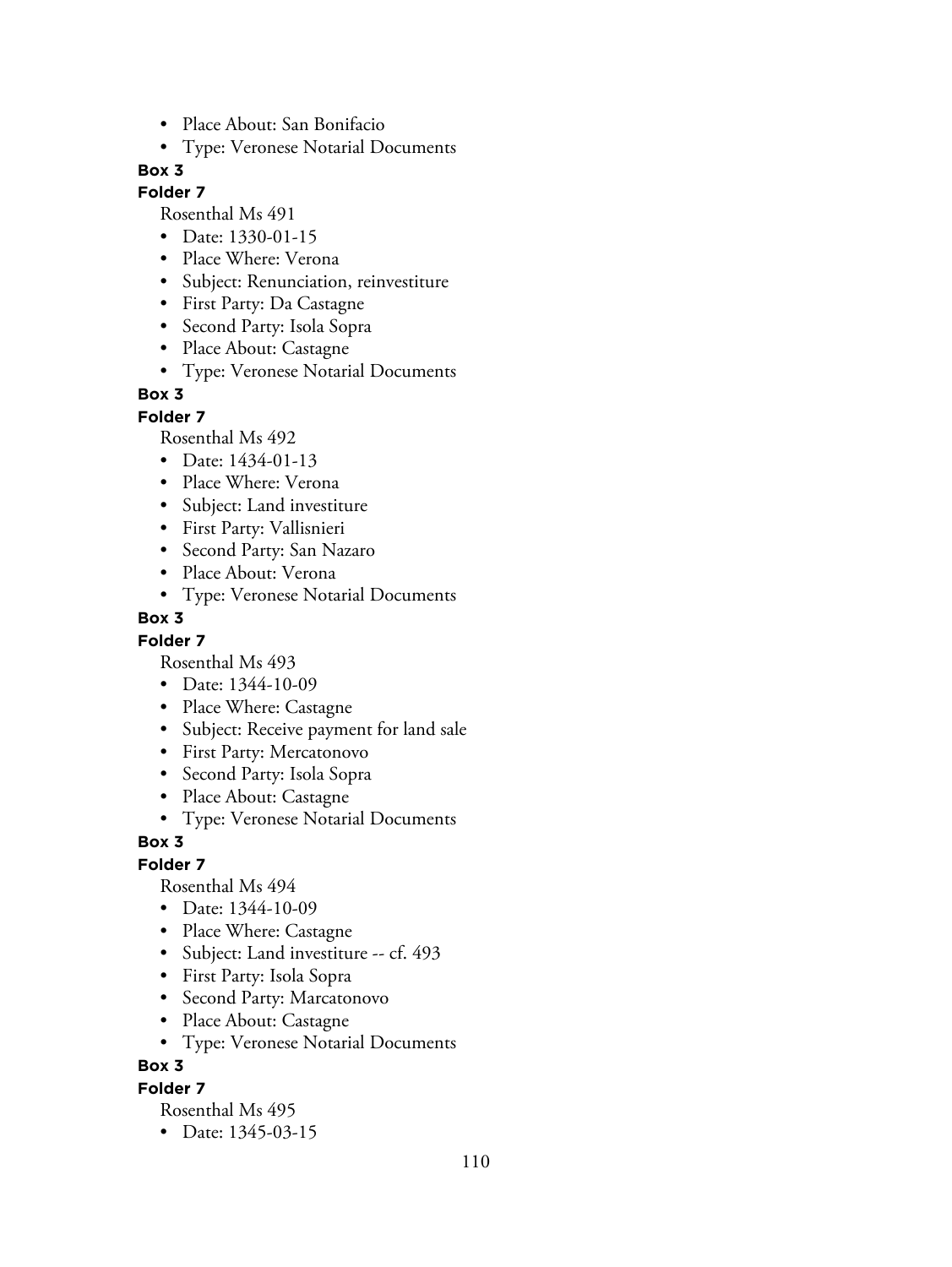- Place Where: Verona
- Subject: Payment of rent on mill
- First Party: Da Castagne
- Second Party: Isola Sopra
- Place About: Castagne
- Type: Veronese Notarial Documents

## **Folder 7**

Rosenthal Ms 496

- Date: 1335-03-31
- Place Where: Verona
- Subject: Land investiture
- First Party: Da Castagne
- Second Party: Dell' Aquila
- Place About: Zerpa
- Type: Veronese Notarial Documents

## **Box 3**

## **Folder 7**

Rosenthal Ms 497

- Date: 1335-04-24
- Place Where: Verona
- Subject: Land investiture
- First Party: Da Castagne
- Second Party: Dell' Aquila
- Place About: Zerpa
- Type: Veronese Notarial Documents

## **Box 3**

## **Folder 7**

Rosenthal Ms 498

- Date: 1423-01-12
- Place Where: Verona
- Subject: Renunciation, reinvestiture
- First Party: Da Minerbe
- Second Party: Spolverini
- Place About: Verona
- Type: Veronese Notarial Documents

## **Box 3**

## **Folder 7**

- Date: 1420-05-18
- Place Where: Verona
- Subject: Land sale
- First Party: Maffei
- Second Party: Gandolfi
- Place About: Verona
- Type: Veronese Notarial Documents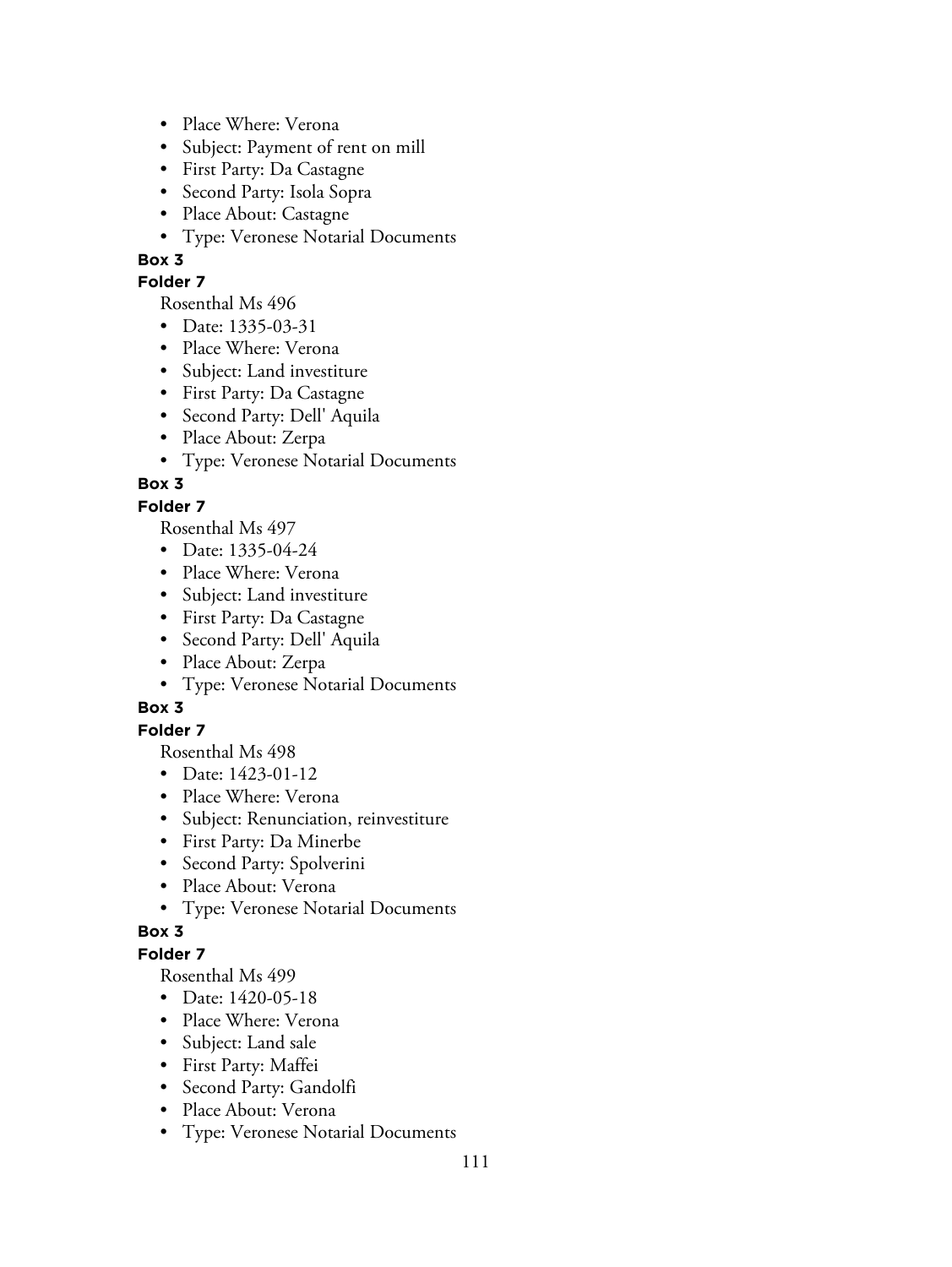## **Folder 7**

Rosenthal Ms 500

- Date: 1392-08-30
- Place Where: Verona
- Subject: Create procurators
- First Party: Baiamonte
- Second Party: Baiamonte
- Type: Veronese Notarial Documents

# **Box 3**

## **Folder 7**

Rosenthal Ms 501

- Date: 1320-06-15
- Place Where: Castagne
- Subject: Declaration of land tenure
- First Party: Da Castagne
- Second Party: Isola Sopra
- Place About: Castagne
- Appendix: 1
- Type: Veronese Notarial Documents
- **Box 3**

## **Folder 7**

Rosenthal Ms 502

- Date: 1325-03-16
- Place Where: Verona
- Subject: Land investiture -- cf, 5O5
- First Party: Da San Fermo
- Second Party: Da Castagne
- Place About: Castagne
- Type: Veronese Notarial Documents

# **Box 3**

## **Folder 7**

Rosenthal Ms 503

- Date: 1593-10-01
- Place Where: Cavaion
- Subject: Land exchange
- First Party: Sesso
- Second Party: Rambaldi
- Place About: Cavaion
- Type: Veronese Notarial Documents

## **Box 4**

## **Folder 7**

- Date: 1327-05-17
- Place Where: Verona
- Subject: Agreement to sell land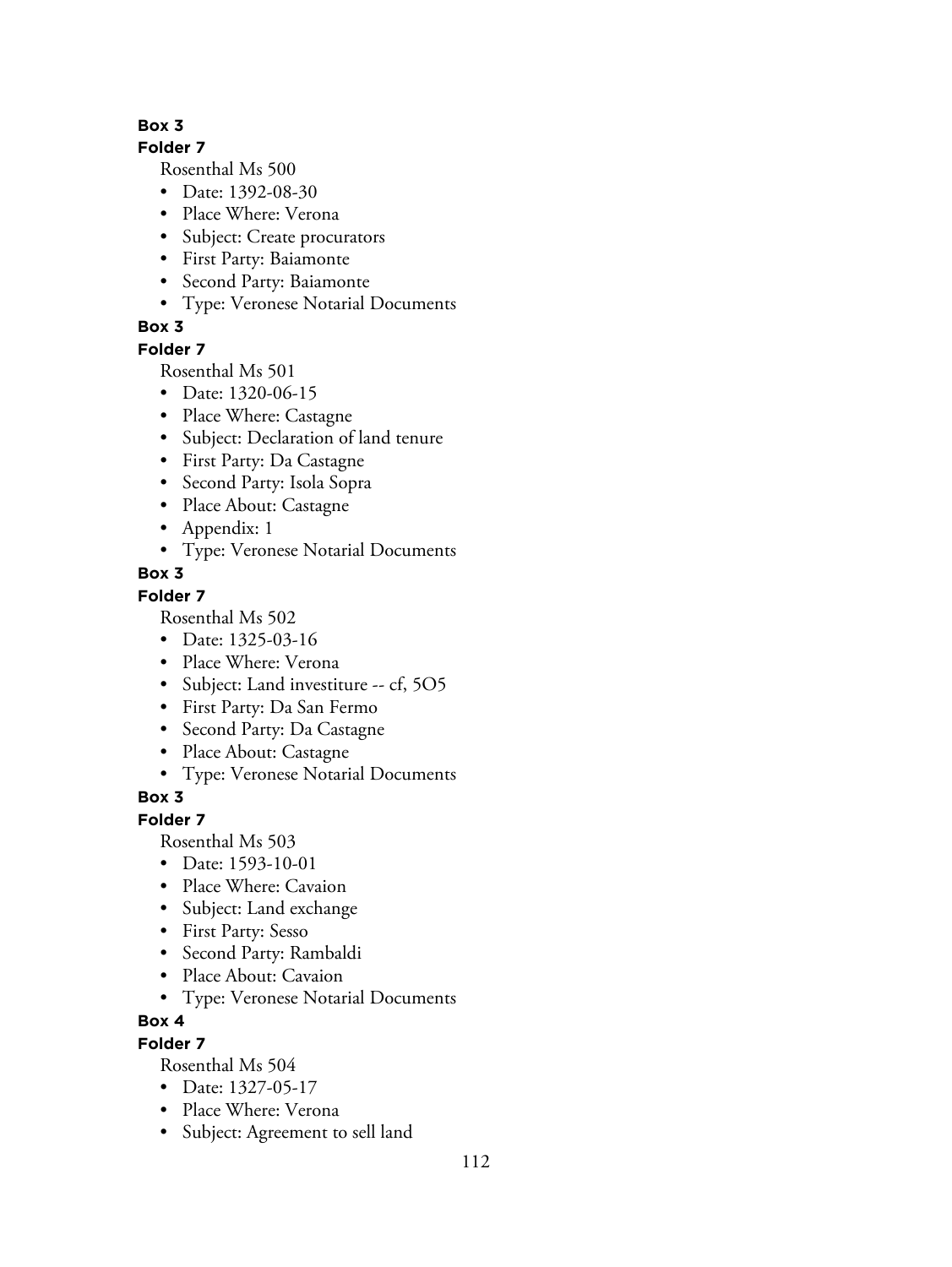- First Party: Da Castagne
- Second Party: Isola Sopra
- Place About: Castagne
- Type: Veronese Notarial Documents

## **Folder 7**

Rosenthal Ms 505

- Date: 1325-03-16
- Place Where: Verona
- Subject: Land investiture -- cf. 502
- First Party: Da San Fermo
- Second Party: Da Castagne
- Place About: Castagne
- Type: Veronese Notarial Documents

## **Box 4**

## **Folder 7**

Rosenthal Ms 506

- Date: 1390-01-08
- Place Where: Verona
- Subject: Land investiture
- First Party: Baiamonte
- Second Party: San Giorgio
- Place About: Verona
- Type: Veronese Notarial Documents

## **Box 4**

## **Folder 7**

Rosenthal Ms 507

- Date: 1310-02-26
- Place Where: Verona
- Subject: Renunciation, reinvestiture
- First Party: Da Castagne
- Second Party: Da San Fermo
- Place About: Castagne
- Type: Veronese Notarial Documents

## **Box 4**

## **Folder 7**

Rosenthal Ms 508

- Date: 1333-12-02
- Place Where: Verona
- Subject: Receive payment for lease
- First Party: Da San Fermo
- Second Party: Isola Sopra
- Place About: Castagne
- Type: Veronese Notarial Documents

## **Box 4**

## **Folder 7**

113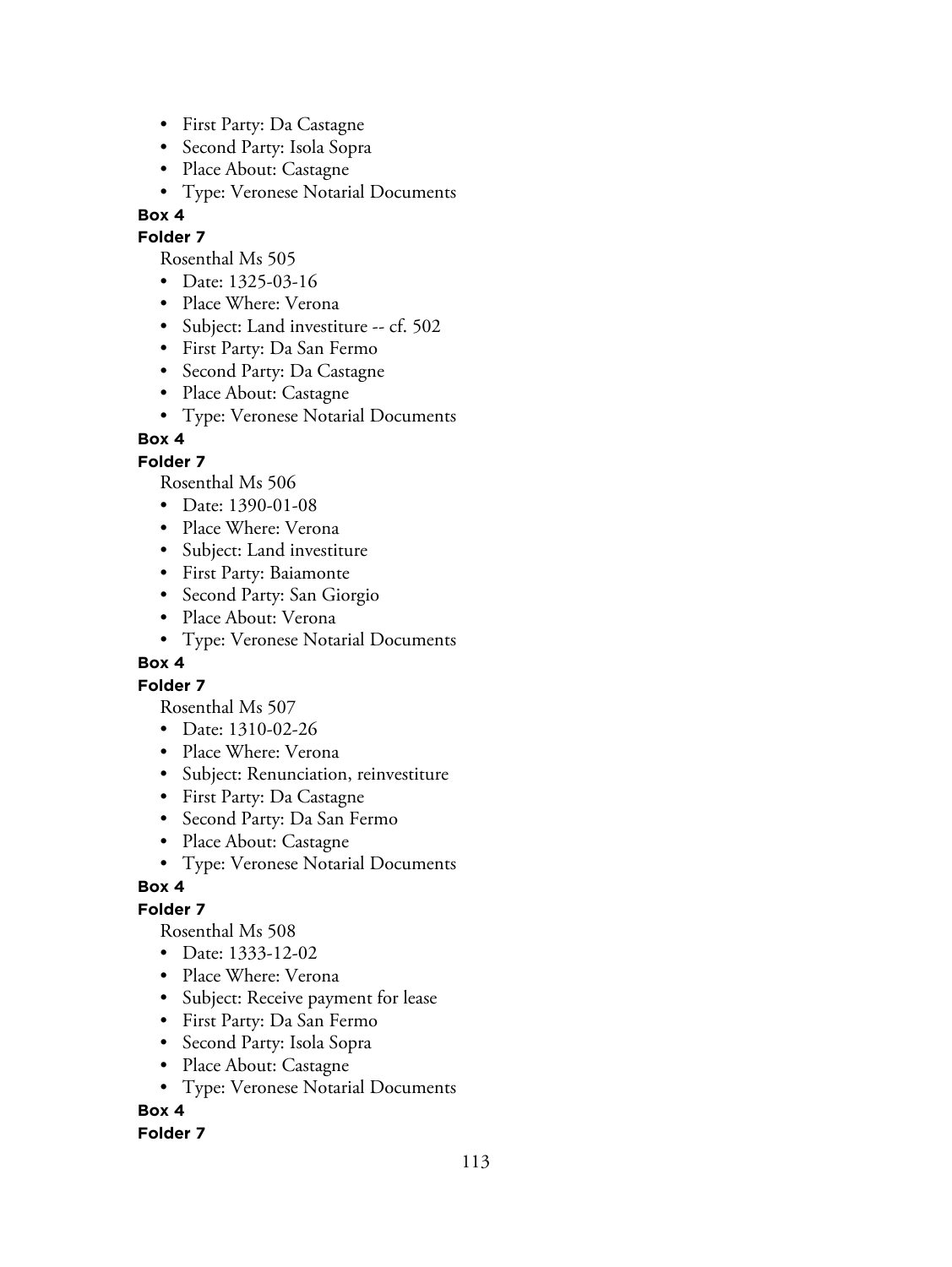Rosenthal Ms 509

- Date: 1310-02-26
- Place Where: Verona
- Subject: Renunciation, reinvestiture
- First Party: Da Castagne
- Second Party: Da San Fermo
- Place About: Castagne
- Type: Veronese Notarial Documents

## **Box 4**

## **Folder 7**

Rosenthal Ms 510

- Date: 1336-04-11
- Place Where: Verona
- Subject: Brothers divide maternal goods
- First Party: Isola Sopra
- Place About: Castagne
- Type: Veronese Notarial Documents

## **Box 4**

## **Folder 7**

Rosenthal Ms 511

- Date: 1477-07-02
- Place Where: Verona
- Subject: Renewal of investiture
- First Party: Vallisnieri
- Second Party: Da Milano
- Place About: Verona
- Type: Veronese Notarial Documents

## **Box 4**

## **Folder 7**

Rosenthal Ms 512

- Date: 1327-08-17
- Place Where: Verona
- Subject: Land sale -- cf. 504
- First Party: Da Castagne
- Second Party: Isola Sopra
- Place About: Castagne
- Type: Veronese Notarial Documents

## **Box 4**

## **Folder 7**

- Date: 1327-09-13
- Place Where: Verona
- Subject: Land sale -- cf. 512
- First Party: Da Castagne
- Second Party: Isola Sopra
- Place About: Castagne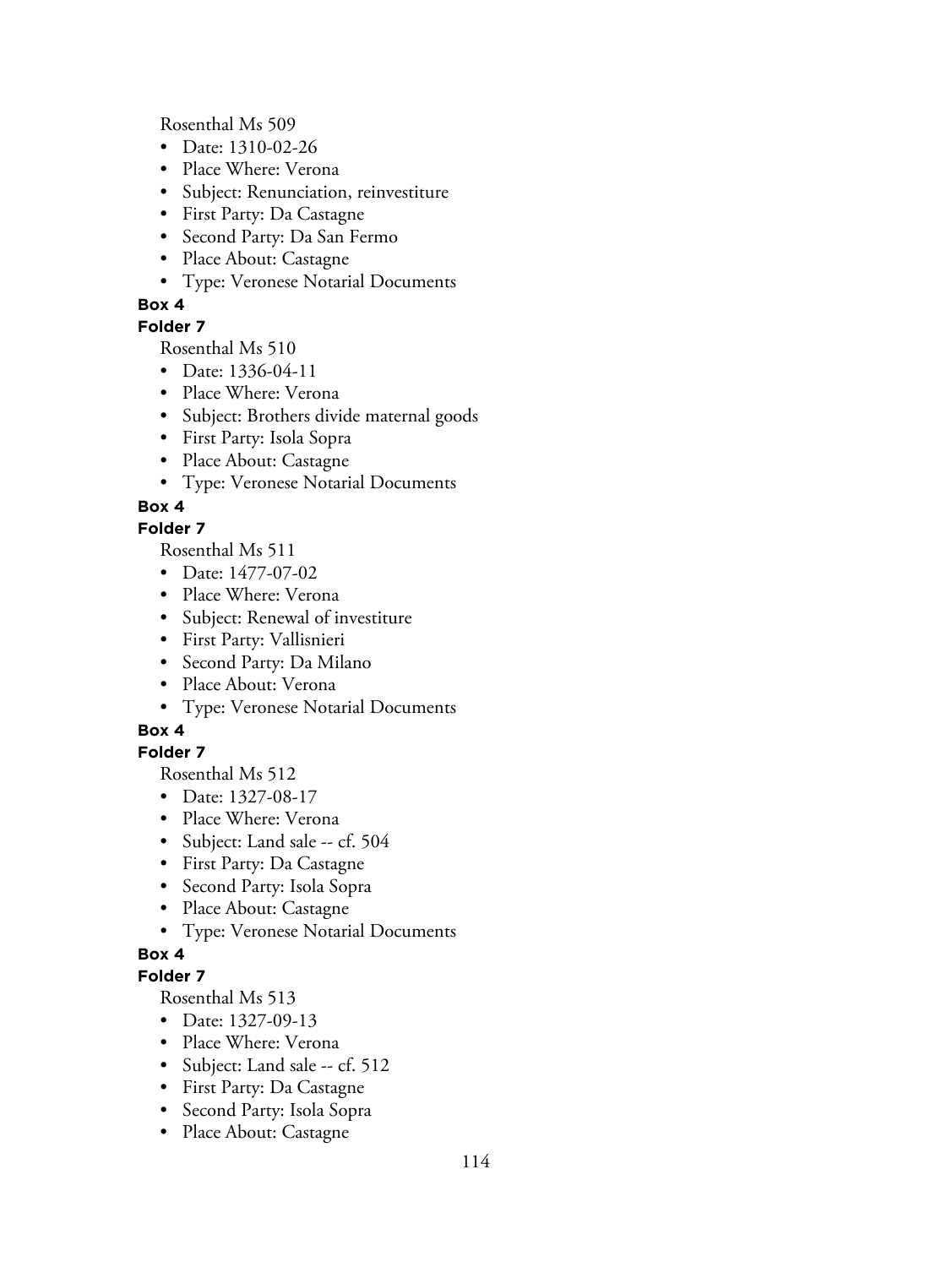• Type: Veronese Notarial Documents

## **Box 4**

## **Folder 7**

Rosenthal Ms 514

- Date: 1389-09-01
- Place Where: Verona
- Subject: Land exchange with ruler
- First Party: Vallisnieri
- Second Party: Visconti
- Place About: Verona
- Type: Veronese Notarial Documents

## **Box 4**

#### **Folder 7**

Rosenthal Ms 515

- Date: 1397
- Place Where: Verona
- Subject: Receive payments for lease
- First Party: Treasurer
- Second Party: Vallisnieri
- Place About: Verona
- Type: Veronese Notarial Documents

## **Box 4**

## **Folder 7**

Rosenthal Ms 516

- Date: 1355-10-18
- Place Where: Marcellise
- Subject: Land investiture
- First Party: Spolverini
- Second Party: Guglielmo
- Place About: Marcellise
- Type: Veronese Notarial Documents

## **Box 4**

## **Folder 7**

Rosenthal Ms 517

- Date: 1434-11-24
- Place Where: Verona
- Subject: Repayment of loan
- First Party: Vallisnieri
- Second Party: Da Cologna
- Type: Veronese Notarial Documents

## **Box 4**

## **Folder 7**

- Date: 1276-12-13
- Subject: Land investiture
- First Party: CavaIcabo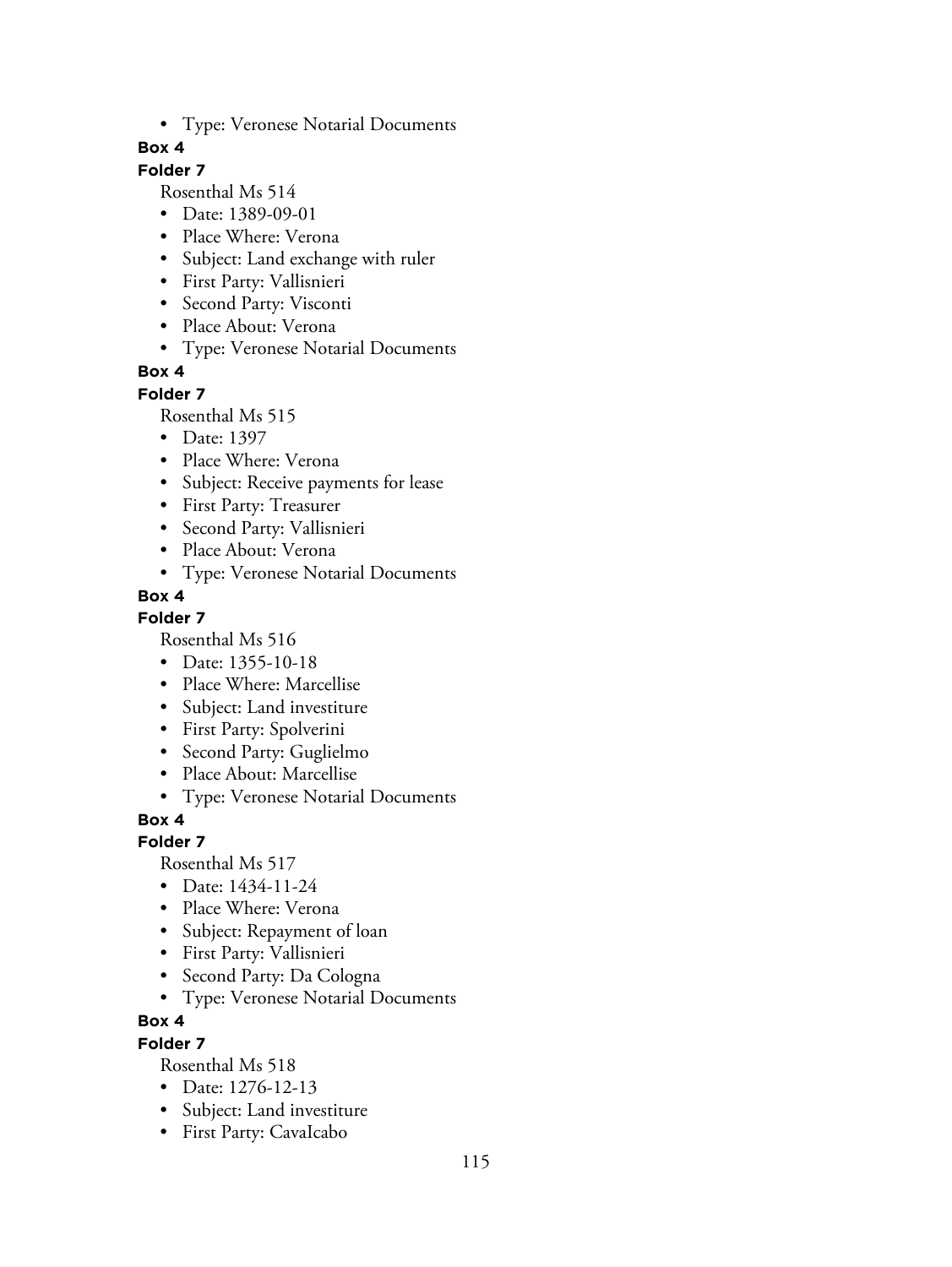- Second Party: Da Bozzoli
- Place About: Bozzoli
- Type: Veronese Notarial Documents

#### **Folder 7**

Rosenthal Ms 519

- Date: 1381-05-27
- Place Where: Verona
- Subject: Land investiture
- First Party: Baiamonte
- Second Party: Da Zevio
- Place About: Zevio
- Type: Veronese Notarial Documents

#### **Box 5**

## **Folder 7**

Rosenthal Ms 520

- Date: 1420-03-11
- Place Where: Torricella (PR )
- Subject: Create procurators
- First Party: San Ouirico
- Second Party: Vallisnieri
- Type: Veronese Notarial Documents

## **Box 5**

## **Folder 7**

Rosenthal Ms 521

- Date: 1414-10-31
- Place Where: Verona
- Subject: Receive payment for debt
- First Party: Del Greppe
- Second Party: Vallisn ieri
- Type: Veronese Notarial Documents

## **Box 5**

**Folder 7**

Rosenthal Ms 522

- Date: 1475-10-23
- Place Where: Verona
- Subject: Land transfer for dowry debt
- First Party: Fracastoro
- Second Party: Vallisnieri
- Place About: Verona
- Type: Veronese Notarial Documents

#### **Box 5**

## **Folder 7**

- Date: 1347-12-14
- Place Where: Verona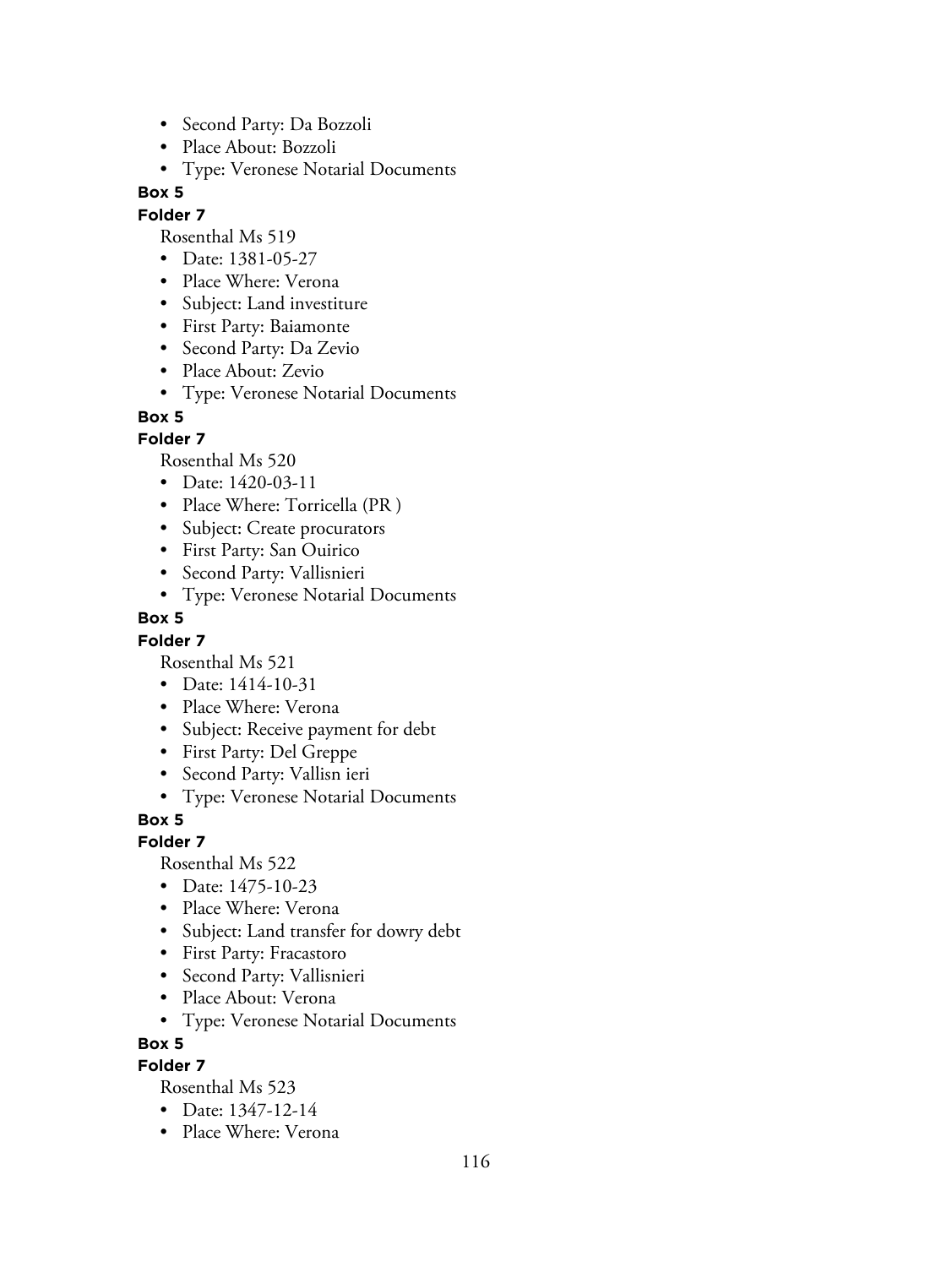- Subject: Receive payment for land sale
- First Party: Margarita
- Second Party: Isola Sopra
- Place About: Castagne
- Type: Veronese Notarial Documents

## **Folder 7**

Rosenthal Ms 524

- Date: 1428-06-23
- Place Where: Verona
- Subject: Dispute inheritance of dowry
- First Party: Spolverini
- Second Party: Castello
- Place About: Quinto
- Type: Veronese Notarial Documents

## **Box 5**

## **Folder 7**

Rosenthal Ms 525

- Date: 1371-02-16
- Place Where: Castelgoffredo
- Subject: Land investiture
- First Party: Baiamonte
- Second Party: Da Scovolo
- Place About: Carpanedolo (BS)
- Type: Veronese Notarial Documents

## **Box 5**

## **Folder 7**

Rosenthal Ms 526

- Date: 1429-04-29
- Place Where: Verona
- Subject: Land sale
- First Party: Vallisnieri
- Second Party: Maffei
- Place About: Verona
- Type: Veronese Notarial Documents

## **Box 5**

## **Folder 7**

Rosenthal Ms 527

- Date: 1390-09-12
- Place Where: Verona
- Subject: Donation to mother
- First Party: Gandolfi
- Second Party: Baiamonte
- Place About: Verona
- Type: Veronese Notarial Documents

## **Box 5**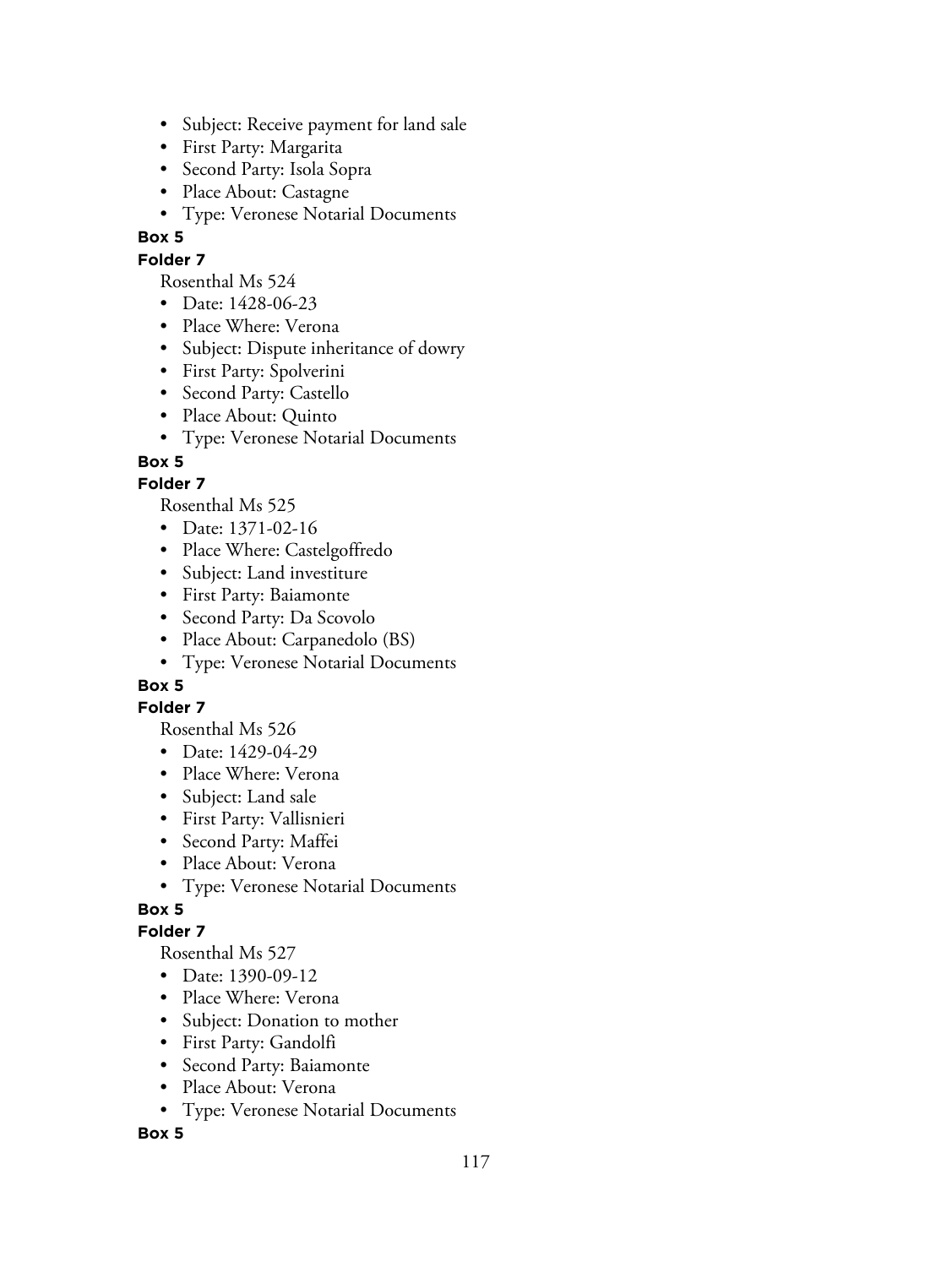#### **Folder 7**

Rosenthal Ms 528

- Date: 1485-02-20
- Place Where: Verona
- Subject: Land investiture
- First Party: Vallisnieri
- Second Party: Caravaggio
- Place About: Verona
- Type: Veronese Notarial Documents

## **Box 5**

#### **Folder 7**

Rosenthal Ms 529

- Date: 1425-09-15
- Place Where: Verona
- Subject: Land sale
- First Party: Campagna
- Second Party: Bastiani
- Place About: Verona
- Type: Veronese Notarial Documents

## **Box 1**

## **Folder 8**

Rosenthal Ms 530

- Date: 1571
- Place Where: Garda
- Subject: Renunciation, reinvestiture
- First Party: Da Caprino
- Second Party: Rambaldi
- Place About: Cisano
- Type: Veronese Notarial Documents

**Box 1**

## **Folder 8**

Rosenthal Ms 531

- Date: 1558-06-24
- Place Where: Torri del Benaco
- Subject: Land investiture
- First Party: Rambaldi
- Second Party: Basetti
- Place About: AIbisano
- Type: Veronese Notarial Documents

## **Box 1**

## **Folder 8**

- Date: 1516-04-20
- Place Where: Torri del Benaco
- Subject: Land investiture
- First Party: Da Fana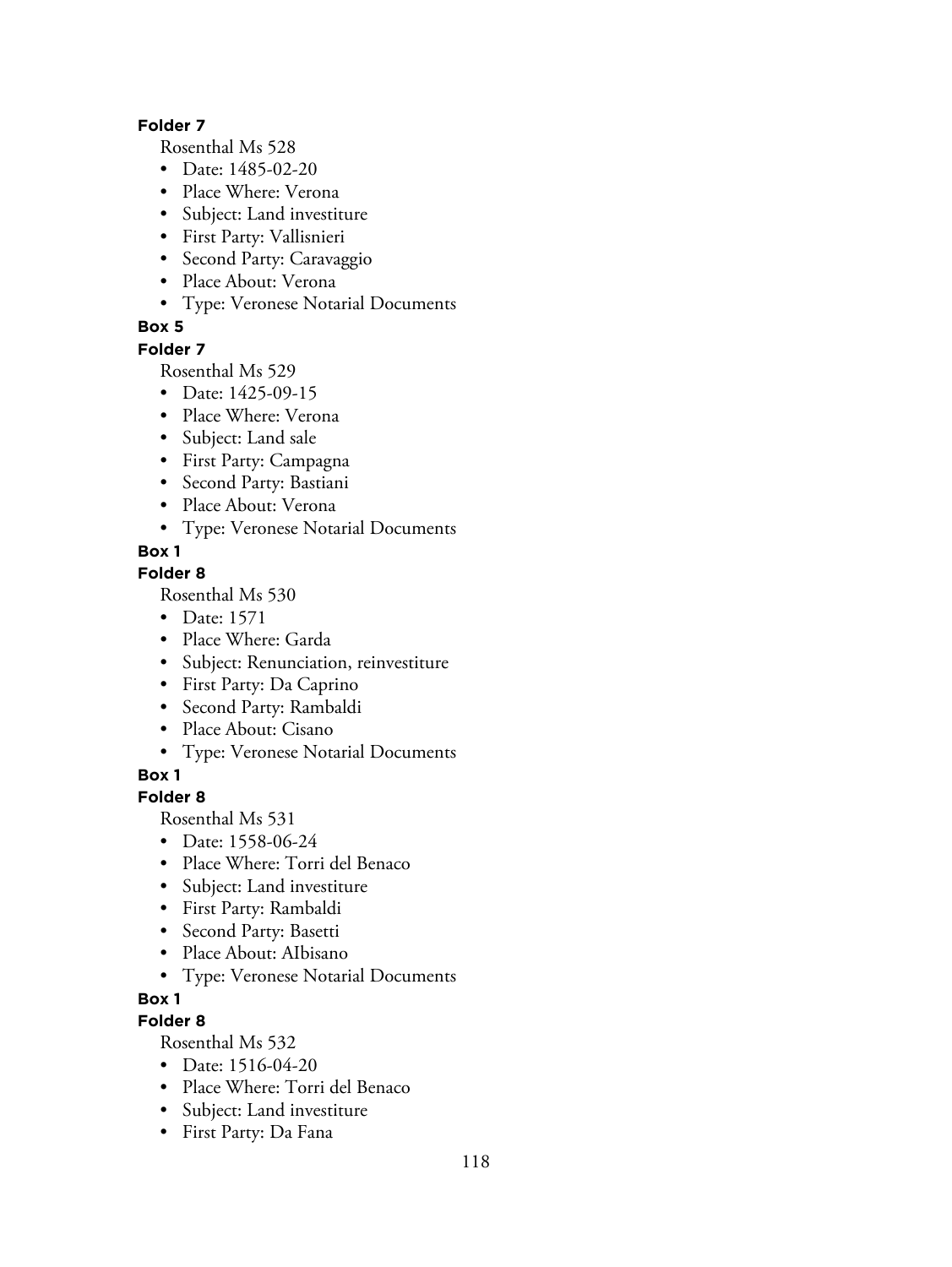- Second Party: Da Ronchino
- Place About: Torri del Benaco
- Type: Veronese Notarial Documents

### **Folder 8**

Rosenthal Ms 533

- Date: 1535-09-06
- Place Where: Verona
- Subject: Land sale
- First Party: R icci
- Second Party: Vallisnieri
- Place About: Torri ?
- Type: Veronese Notarial Documents

#### **Box 1**

## **Folder 8**

Rosenthal Ms 534

- Date: 1453-09-17
- Place Where: Verona
- Subject: Testament
- First Party: Spolverini
- Second Party: Vallisnieri
- Type: Veronese Notarial Documents

### **Box 1**

## **Folder 8**

Rosenthal Ms 535

- Date: 1353-01-16
- Place Where: Verona
- Subject: Declaration of land tenure
- First Party: Da Poiana
- Second Party: Baiamonte
- Type: Veronese Notarial Documents

## **Box 1**

## **Folder 8**

Rosenthal Ms 536

- Date: 1485-02-23
- Place Where: Verona
- Subject: Land sale -- cf. 528
- First Party: Caravaggio
- Second Party: Vallisnieri
- Place About: Verona
- Type: Veronese Notarial Documents

**Box 1**

## **Folder 8**

- Date: 1414-04-02
- Place Where: Verona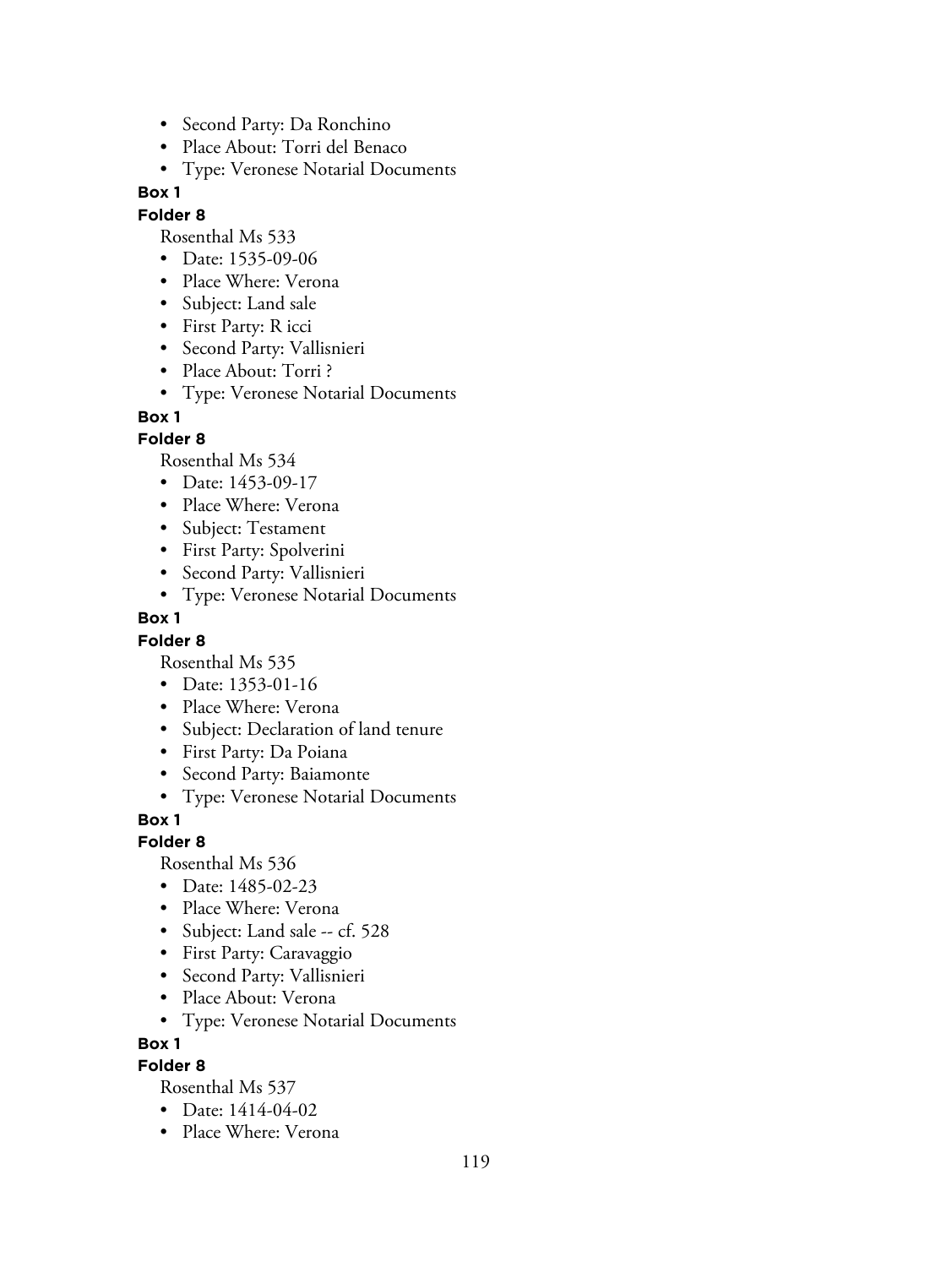- Subject: Land sale for debt
- First Party: Spolverin i
- Second Party: Gandolfi
- Place About: Verona
- Type: Veronese Notarial Documents

## **Folder 8**

Rosenthal Ms 538

- Date: 1322-01-26
- Place Where: Verona?
- Subject: Receive payment for land sale
- First Party: Da Osella
- Second Party: Isola Sopra
- Place About: Castagne
- Type: Veronese Notarial Documents

## **Box 1**

## **Folder 8**

Rosenthal Ms 539

- Date: 1444-02-19
- Place Where: Verona
- Subject: Land investiture
- First Party: Vallisnieri
- Second Party: Scudellari
- Place About: Poiana
- Type: Veronese Notarial Documents

## **Box 2**

## **Folder 8**

Rosenthal Ms 540

- Date: 1418-01-25
- Place Where: Verona
- Subject: Acknowledgement of deposit
- First Party: Da Folgaria
- Type: Veronese Notarial Documents

## **Box 2**

## **Folder 8**

Rosenthal Ms 541

- Date: 1373-07-06
- Place Where: Verona
- Subject: Receive payment for land sale
- First Party: Galtarossa
- Second Party: Baiamonte
- Place About: Verona
- Appendix: 1
- Type: Veronese Notarial Documents

**Box 2**

#### **Folder 8**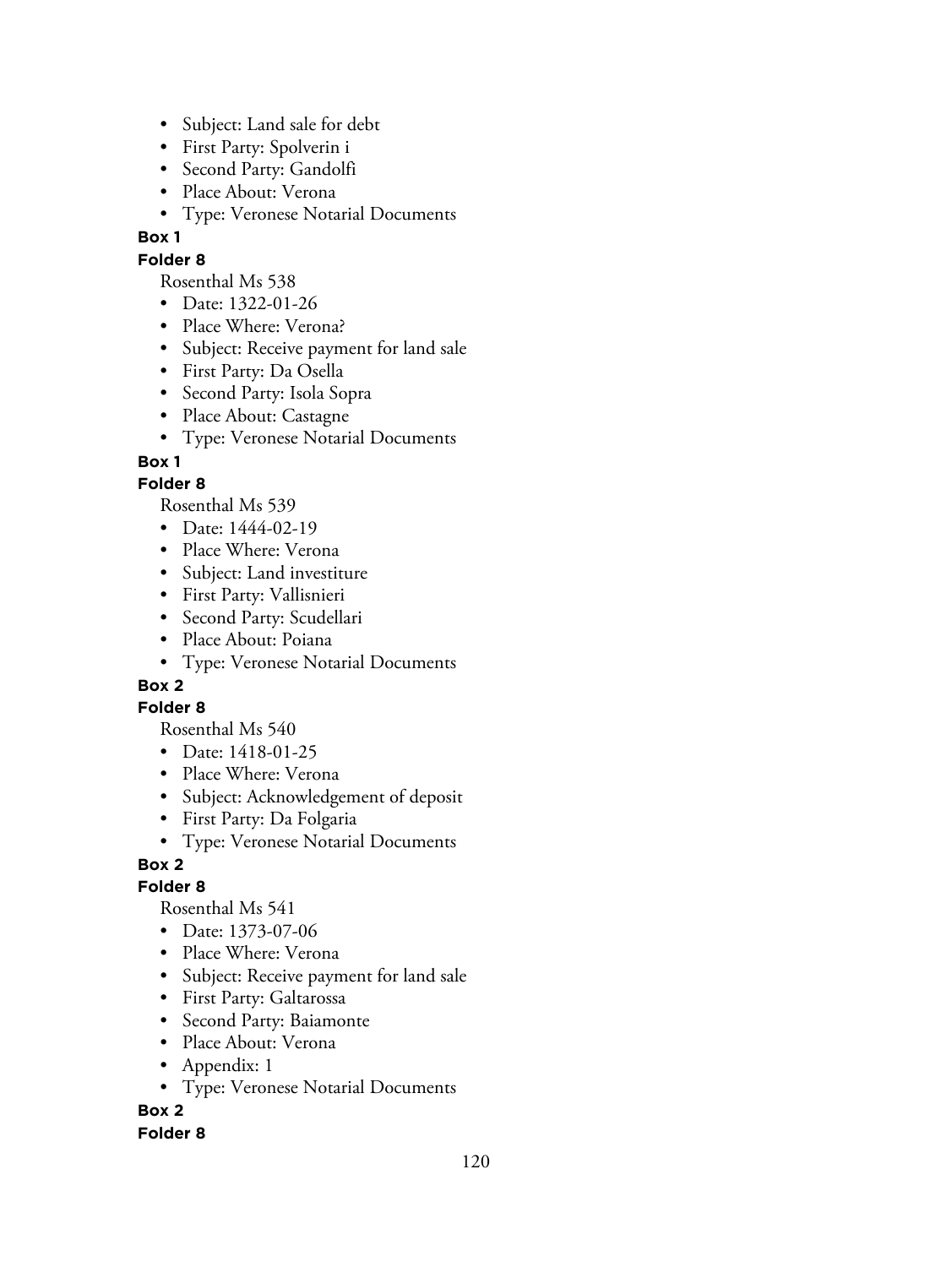Rosenthal Ms 542

- Date: 1389-01-12
- Place Where: Verona
- Subject: Investiture with tithes
- First Party: Bishop Vicar
- Second Party: Da Montorio
- Place About: Angiari
- Type: Veronese Notarial Documents

## **Box 2**

## **Folder 8**

Rosenthal Ms 543

- Date: 1362-11-31
- Place Where: Verona
- Subject: Name testamentary commissioner
- First Party: Baiamonte
- Type: Veronese Notarial Documents

## **Box 2**

## **Folder 8**

Rosenthal Ms 544

- Date: 1365-09-14
- Place Where: Verona
- Subject: Land sale
- First Party: Filesio
- Second Party: Belenzini
- Place About: Verona
- Appendix: 1
- Type: Veronese Notarial Documents

## **Box 2**

## **Folder 8**

Rosenthal Ms 545

- Date: 1370-02-20
- Place Where: Verona
- Subject: Land investiture
- First Party: Belenzini
- Second Party: Da Zevio
- Place About: Verona
- Type: Veronese Notarial Documents

## **Box 2**

## **Folder 8**

- Date: 1488-11-15
- Place Where: Verona
- Subject: Land investiture
- First Party: Vallisnieri
- Second Party: Prandini
- Place About: Verona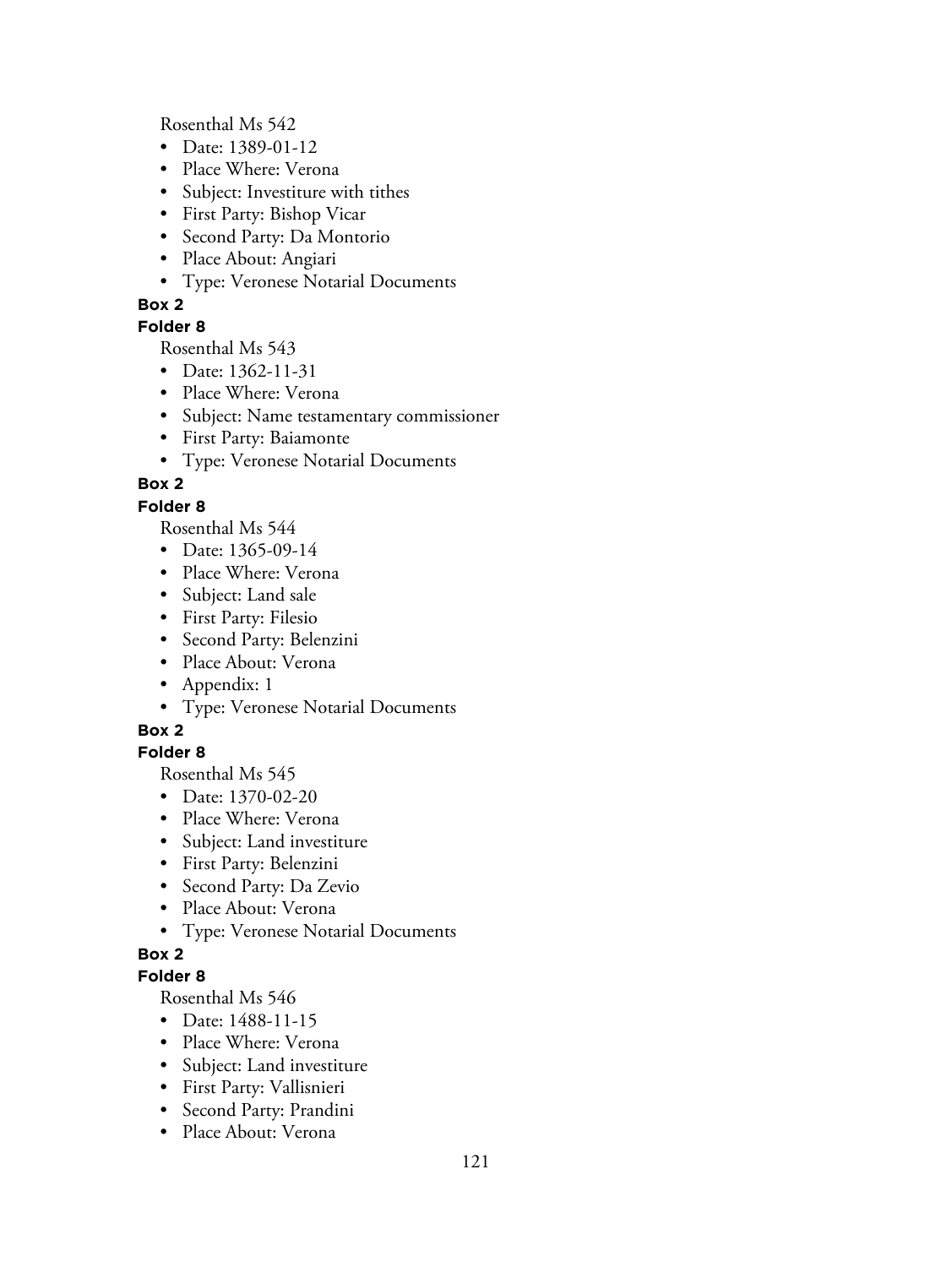• Type: Veronese Notarial Documents

### **Box 2**

## **Folder 8**

Rosenthal Ms 547

- Date: 1404-08-19
- Place Where: Verona
- Subject: Land investiture
- First Party: Baiamonte
- Second Party: Principe
- Place About: Verona
- Type: Veronese Notarial Documents

## **Box 2**

#### **Folder 8**

Rosenthal Ms 548

- Date: 1432-01-28
- Place Where: Verona
- Subject: Election of arbitors
- First Party: Vallisnieri
- Second Party: Gandolfi
- Type: Veronese Notarial Documents

#### **Box 2**

#### **Folder 8**

Rosenthal Ms 549

- Date: 1337-08-24
- Place Where: Verona
- Subject: Investiture with tithes
- First Party: Bishop Vicar
- Second Party: Baiamonte
- Place About: Castagne
- Type: Veronese Notarial Documents

## **Box 2**

#### **Folder 8**

Rosenthal Ms 550

- Date: 1418-07-16
- Place Where: Verona
- Subject: Payment as per arbitration
- First Party: Spolverini
- Second Party: Da Monselice
- Type: Veronese Notarial Documents

## **Box 2**

## **Folder 8**

- Date: 1448-05-20
- Place Where: Verona
- Subject: Sale of confiscated lands
- First Party: Rectors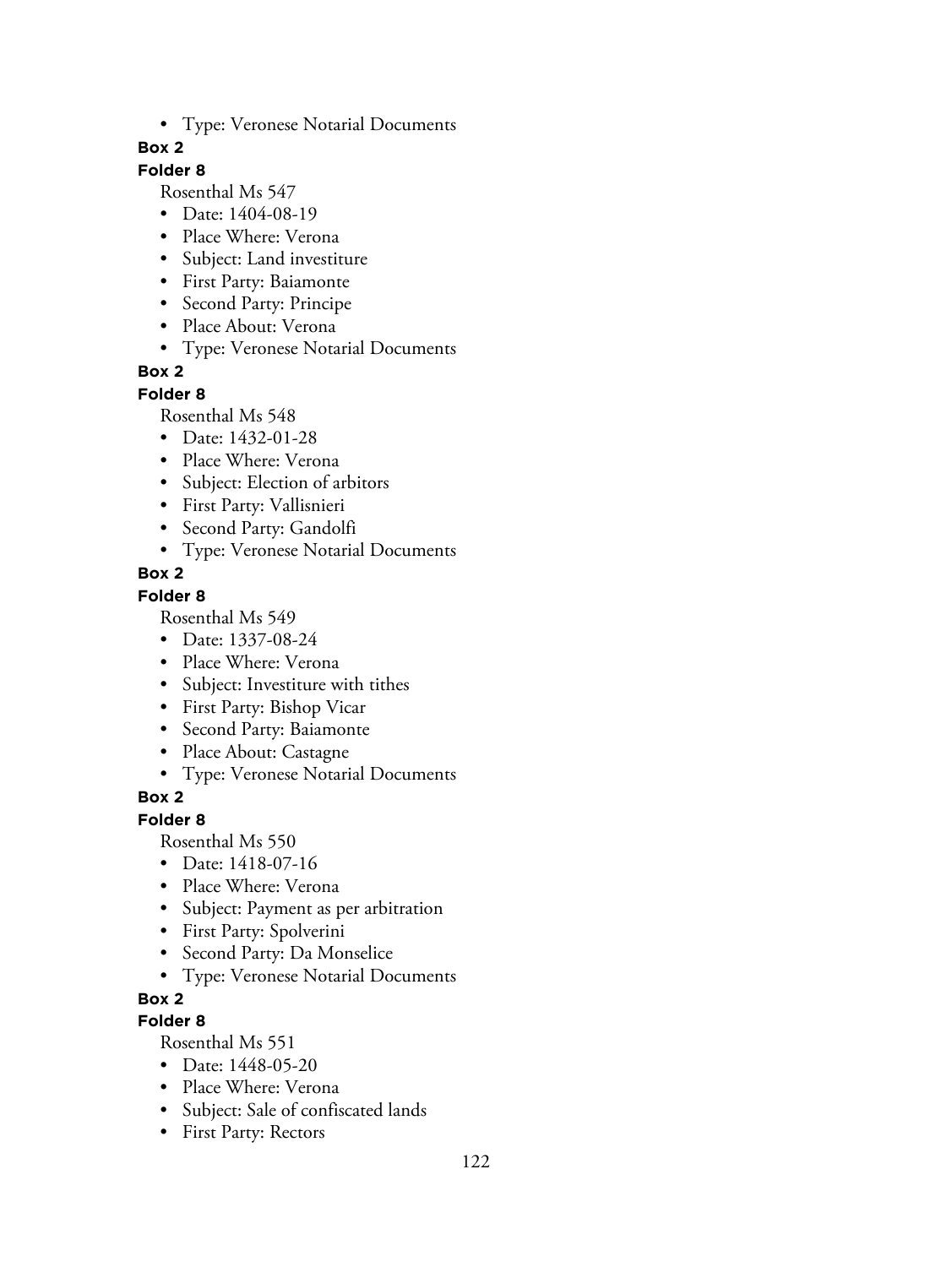- Second Party: Vallisnieri
- Place About: Verona
- Appendix: 1
- Type: Veronese Notarial Documents

## **Folder 8**

Rosenthal Ms 552

- Date: 1478-01-30
- Place Where: Verona
- Subject: Renewal of investiture
- First Party: Vallisnieri
- Second Party: Perenzoni
- Place About: Cologna
- Type: Veronese Notarial Documents

## **Box 2**

## **Folder 8**

Rosenthal Ms 553

- Date: 1420-6-22
- Place Where: Verona
- Subject: Repayment of deposit by wife
- First Party: Vallisnieri
- Second Party: Vallisnieri
- Type: Veronese Notarial Documents

## **Box 2**

**Folder 8**

Rosenthal Ms 554

- Date: 1394-01-12
- Place Where: Verona
- Subject: Land investiture
- First Party: Baiamonte
- Second Party: San Giorgio
- Place About: Verona
- Type: Veronese Notarial Documents

## **Box 3**

## **Folder 8**

Rosenthal Ms 555

- Date: 1345-11-29
- Place Where: Verona
- Subject: Receive payment for land sale
- First Party: Da Coppa
- Second Party: Baiamonte
- Place About: Verona
- Type: Veronese Notarial Documents

## **Box 3**

## **Folder 8**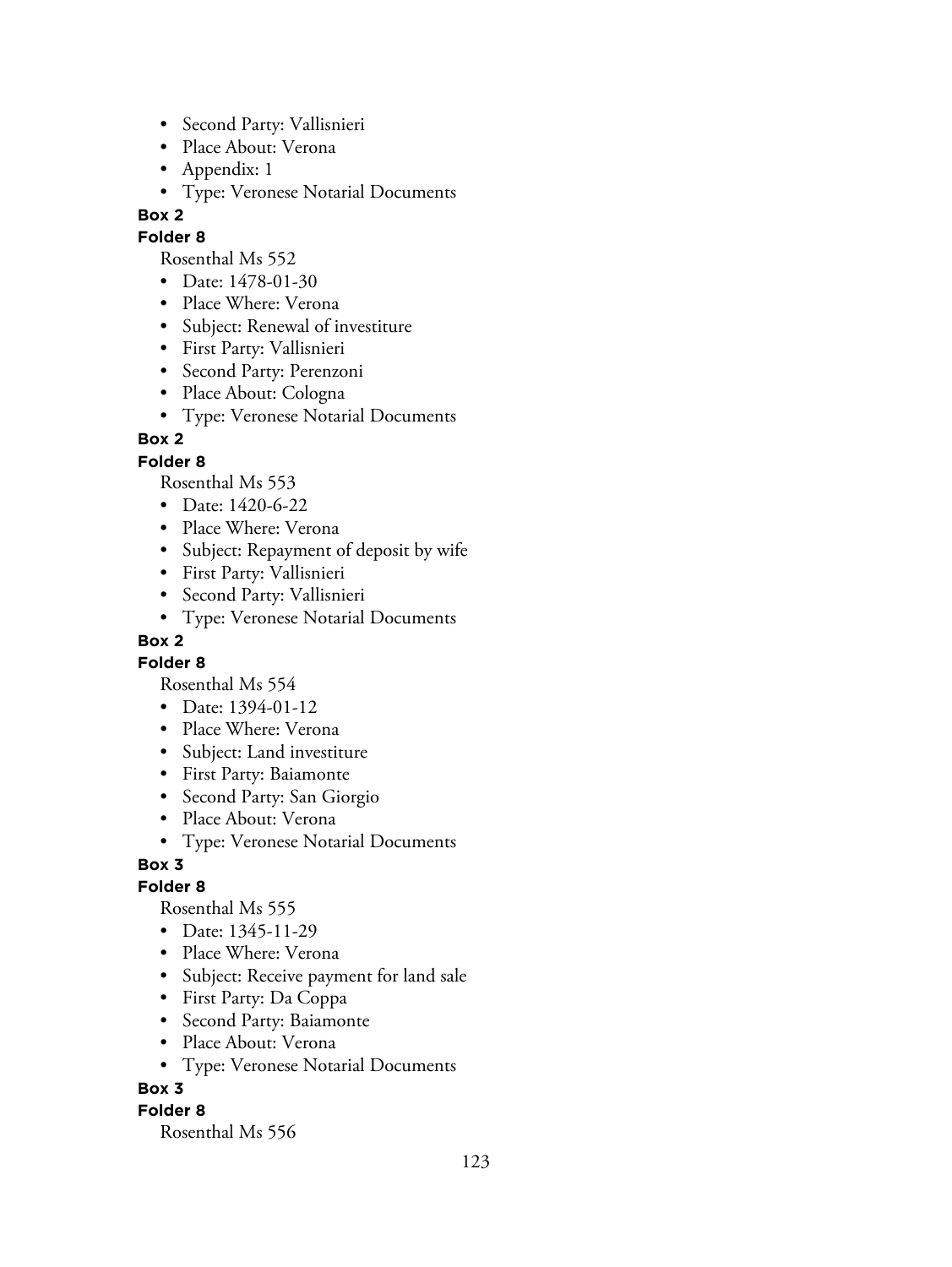- Date: 1394-03-10
- Place Where: Verona
- Subject: Land sale to resolve dispute
- First Party: San Agnese
- Second Party: Baiamonte
- Place About: Verona
- Appendix: 1
- Type: Veronese Notarial Documents

## **Folder 8**

Rosenthal Ms 557

- Date: 1488-10-14
- Place Where: Verona
- Subject: Land sale
- First Party: Da Brescia
- Second Party: Vallinsieri
- Place About: Verona
- Type: Veronese Notarial Documents

## **Box 3**

## **Folder 8**

Rosenthal Ms 558

- Date: 1376-05-11
- Place Where: Verona
- Subject: Public call for heirs
- First Party: Baiamonte
- Second Party: Gandolfi
- Place About: Montorio
- Type: Veronese Notarial Documents

## **Box 3**

## **Folder 8**

Rosenthal Ms 559

- Date: 1416-06-09
- Place Where: Verona
- Subject: Land investiture
- First Party: Vallisnieri
- Second Party: Da Tregnano
- Place About: Verona
- Type: Veronese Notarial Documents

# **Box 3**

## **Folder 8**

- Date: 1455-09-16
- Place Where: Verona
- Subject: Renunciat ion, reinvestiture
- First Party: San Stefano
- Second Party: Vallisnieri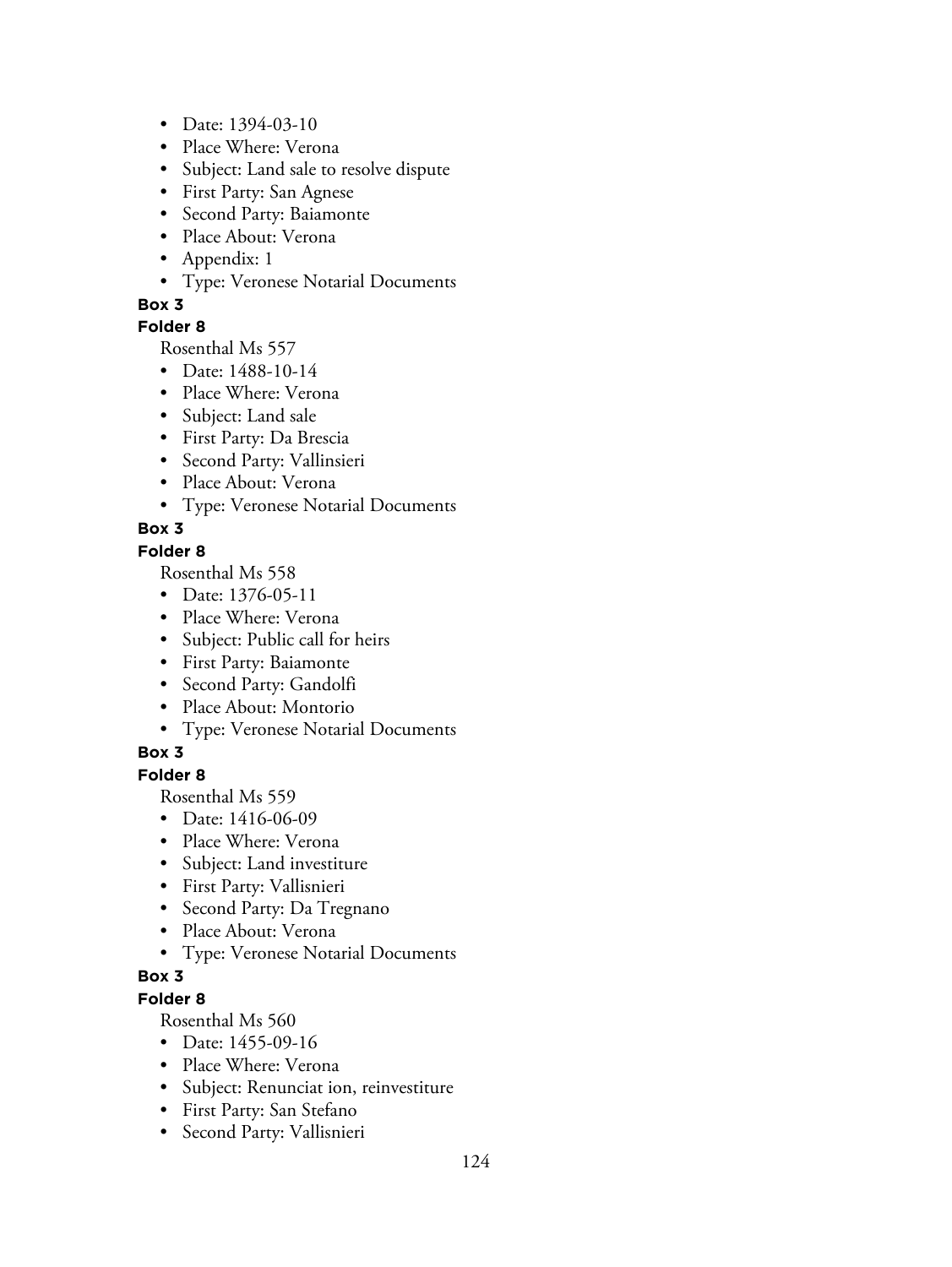- Place About: Verona
- Type: Veronese Notarial Documents

## **Folder 8**

Rosenthal Ms 561

- Date: 1332-12-09
- Place Where: Verona
- Subject: Investiture with tithes
- First Party: Bishop
- Second Party: Baiamonte
- Place About: Castagne
- Type: Veronese Notarial Documents

### **Box 3**

**Folder 8**

Rosenthal Ms 562

- Date: 1380-03-14
- Place Where: Verona
- Subject: Renunciation , reinvestiture
- First Party: Da San Fermo
- Second Party: Baiamonte
- Place About: Verona
- Type: Veronese Notarial Documents

#### **Box 3**

#### **Folder 8**

Rosenthal Ms 563

- Date: 1503-03-10
- Place Where: Verona
- Subject: Public land sale for debt
- First Party: Prandini
- Second Party: Vallisnieri
- Type: Veronese Notarial Documents

#### **Box 3**

**Folder 8**

Rosenthal Ms 564

- Date: 1388-05-15
- Place Where: Verona
- Subject: Land investiture
- First Party: Baiamonte
- Second Party: Da Castagne
- Place About: Castagne
- Type: Veronese Notarial Documents

#### **Box 3**

## **Folder 8**

- Date: 1381-05-27
- Place Where: Verona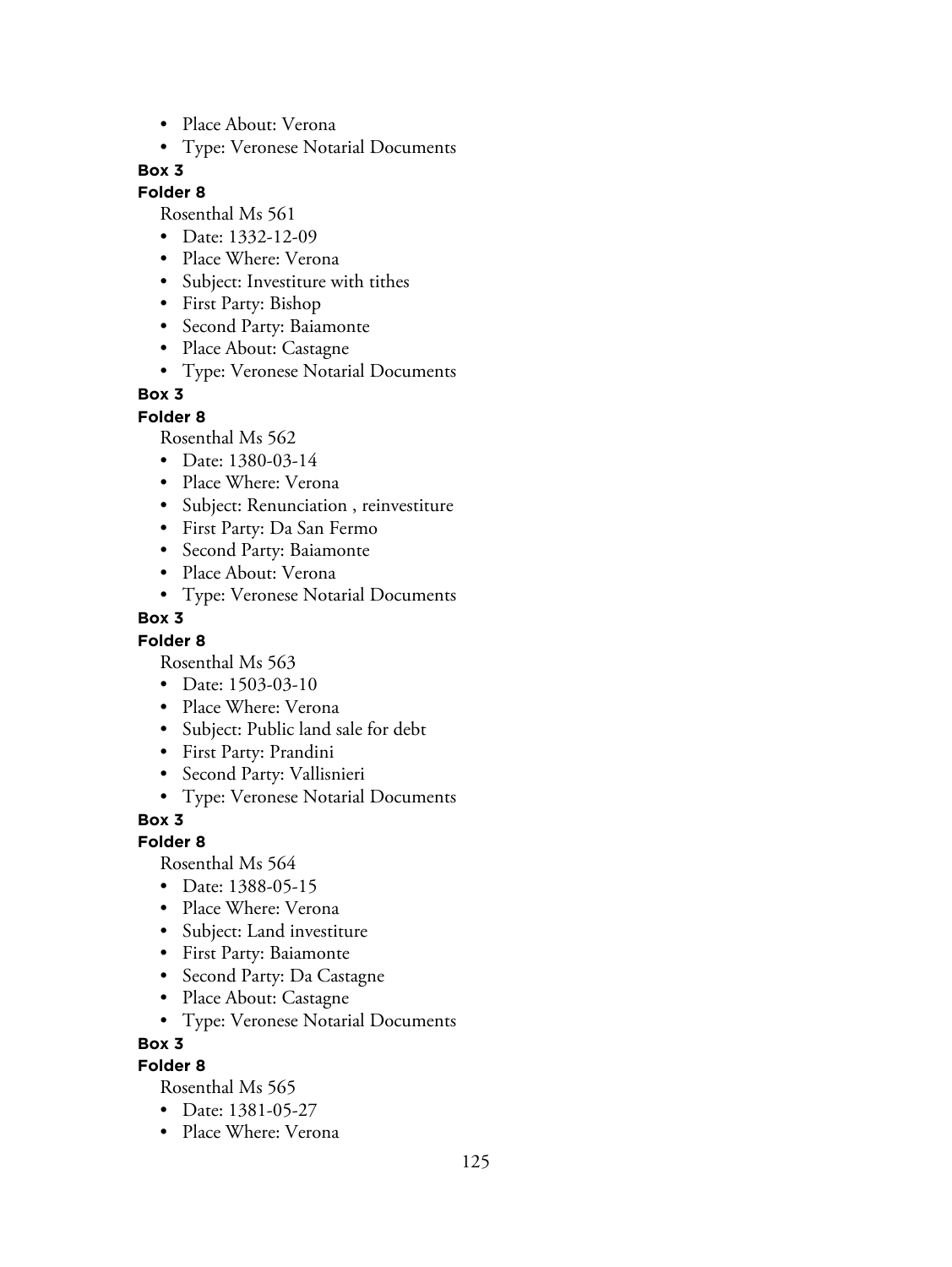- Subject: Receive payment for land sale
- First Party: Da Zevio
- Second Party: Baiamonte
- Place About: Zevio
- Appendix: 1
- Type: Veronese Notarial Documents

## **Folder 8**

Rosenthal Ms 566

- Date: 1443-04-27
- Place Where: Verona
- Subject: Create procurator
- First Party: Spolverini
- Second Party: Vallisnieri
- Type: Veronese Notarial Documents

## **Box 3**

## **Folder 8**

Rosenthal Ms 567

- Date: 1498-01-08
- Place Where: Verona
- Subject: Investiture, promise to sell
- First Party: Vallisnieri
- Second Party: Da Castagne
- Place About: Castagne
- Type: Veronese Notarial Documents

## **Box 3**

## **Folder 8**

Rosenthal Ms 568

- Date: 1257-11-19
- Place Where: Castagne
- Subject: Land investiture
- First Party: Naviglia
- Second Party: Rossi
- Place About: Castagne
- Type: Veronese Notarial Documents

## **Box 3**

## **Folder 8**

- Date: 1355-02-09
- Place Where: Verona
- Subject: Land investiture
- First Party: Baiamonte
- Second Party: Dell ' Aquila
- Place About: Zerpa
- Appendix: 1
- Type: Veronese Notarial Documents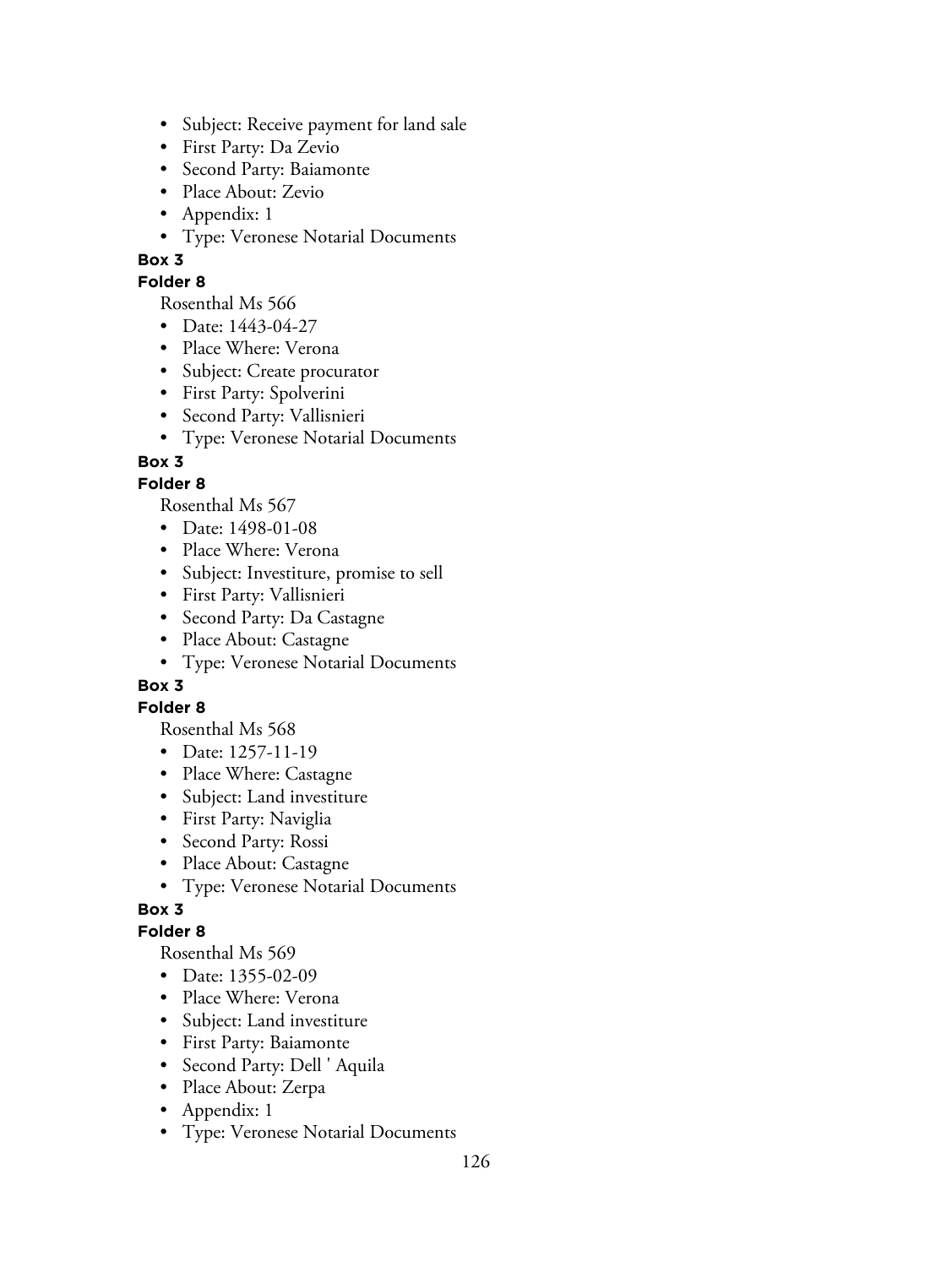### **Folder 8**

Rosenthal Ms 570

- Date: 1455-03-08
- Place Where: Verona
- Subject: Investiture with tithes
- First Party: Bishop
- Second Party: Vallisnieri
- Place About: Castagne
- Type: Veronese Notarial Documents

## **Box 4**

## **Folder 8**

Rosenthal Ms 571

- Date: 1318-05-30
- Place Where: Verona
- Subject: Investiture with tithes
- First Party: Bishop
- Second Party: Da Clavica
- Place About: Angiari
- Type: Veronese Notarial Documents

## **Box 4**

## **Folder 8**

Rosenthal Ms 572

- Date: 1492-12-14
- Place Where: Verona
- Subject: Renewal of investiture
- First Party: Vallisnieri
- Second Party: Da Castagne
- Place About: Castagne
- Type: Veronese Notarial Documents

# **Box 4**

## **Folder 8**

Rosenthal Ms 573

- Date: 1350-02-15
- Place Where: Cola
- Subject: Declaration of possession
- First Party: Baiamonte
- Place About: Cola
- Type: Veronese Notarial Documents

## **Box 4**

## **Folder 8**

- Date: 1343-10-17
- Place Where: Verona
- Subject: Public announcement of sale
- First Party: Bonincontro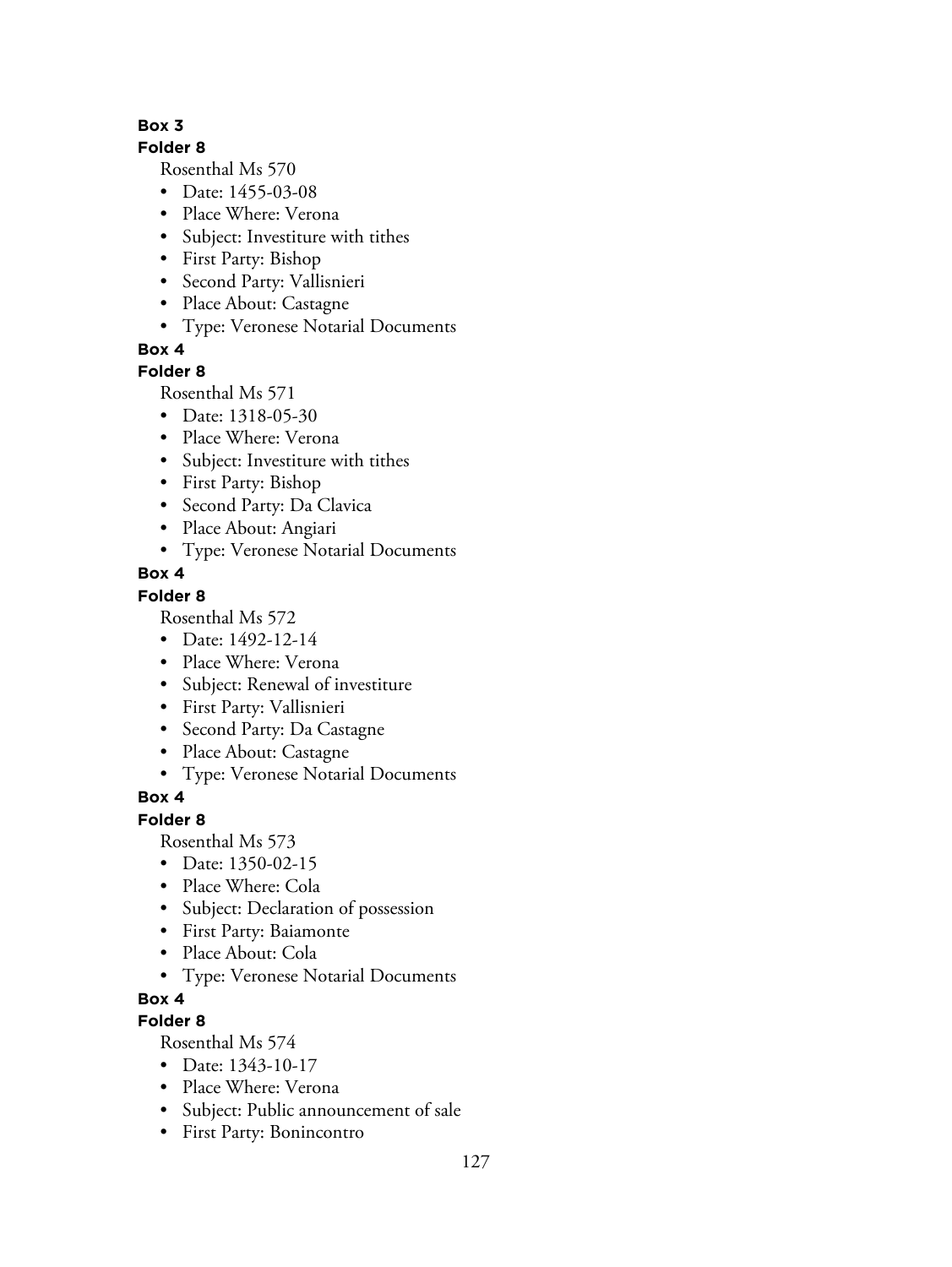- Second Party: Baiamonte
- Place About: Postuman
- Type: Veronese Notarial Documents

#### **Folder 8**

Rosenthal Ms 575

- Date: 1536-03-27
- Place Where: Verona
- Subject: Land investiture
- First Party: Vallisnieri
- Second Party: Leonardi
- Place About: Castagne
- Type: Veronese Notarial Documents

### **Box 4**

#### **Folder 8**

Rosenthal Ms 576

- Date: 1313-12-26
- Place Where: Castagne
- Subject: Land investiture
- First Party: San Andrea
- Second Party: Da Castagne
- Place About: Castagne
- Type: Veronese Notarial Documents

## **Box 4**

#### **Folder 8**

Rosenthal Ms 577

- Date: 1465-02-16
- Place Where: Verona
- Subject: Land investiture
- First Party: Vallisnieri
- Second Party: Biagi
- Place About: Castagne
- Type: Veronese Notarial Documents

#### **Box 4**

#### **Folder 8**

Rosenthal Ms 578

- Date: circa 1490
- Place Where: Verona
- Subject: Land sale
- First Party: Da Castagne
- Second Party: Vallisnieri
- Place About: Castagne
- Type: Veronese Notarial Documents

## **Box 4**

#### **Folder 8**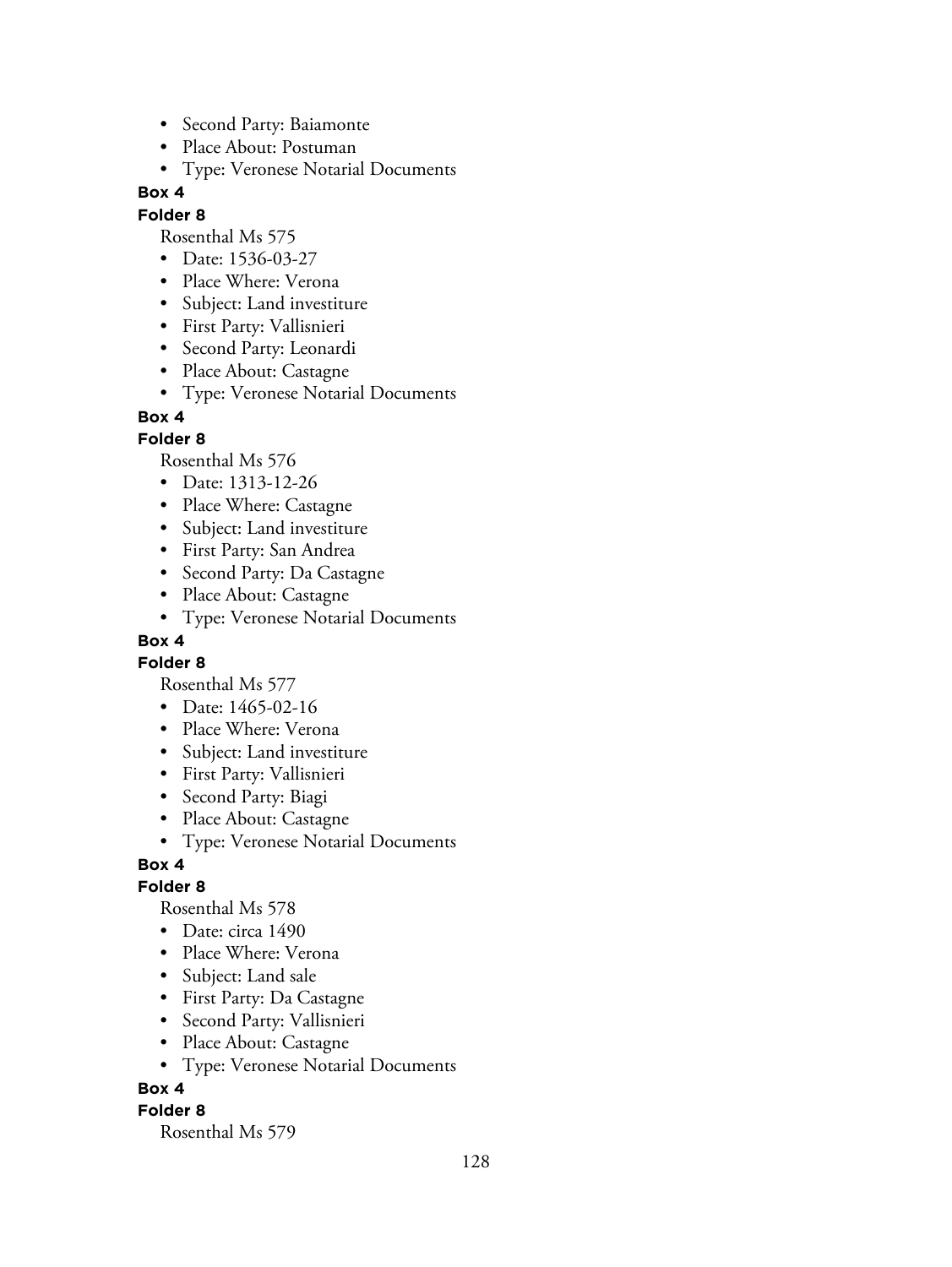- Date: 1446-05-31
- Place Where: Verona
- Subject: Renewal of investiture
- First Party: Vallisnieri
- Second Party: Da Castagne
- Place About: Castagne
- Type: Veronese Notarial Documents

## **Folder 8**

Rosenthal Ms 580

- Date: 1311-10-30
- Place Where: Verona
- Subject: Investiture with tithes
- First Party: Bishop
- Second Party: Da Clavica
- Place About: Angiari
- Type: Veronese Notarial Documents

## **Box 4**

## **Folder 8**

Rosenthal Ms 581

- Date: 1502-03-14
- Place Where: Verona
- Subject: Land sale
- First Party: Tranquillini
- Second Party: Vallisnieri
- Place About: Castagne
- Type: Veronese Notarial Documents

## **Box 4**

## **Folder 8**

Rosenthal Ms 582

- Date: 1510-06-04
- Place Where: Verona
- Subject: Land sale
- First Party: Da Castagne
- Second Party: Vallisnieri
- Place About: Castagne
- Type: Veronese Notarial Documents

## **Box 4**

## **Folder 8**

- Date: 1492-12-14
- Place Where: Verona
- Subject: Renewal of investiture
- First Party: Vallisnieri
- Second Party: Biagi
- Place About: Castagne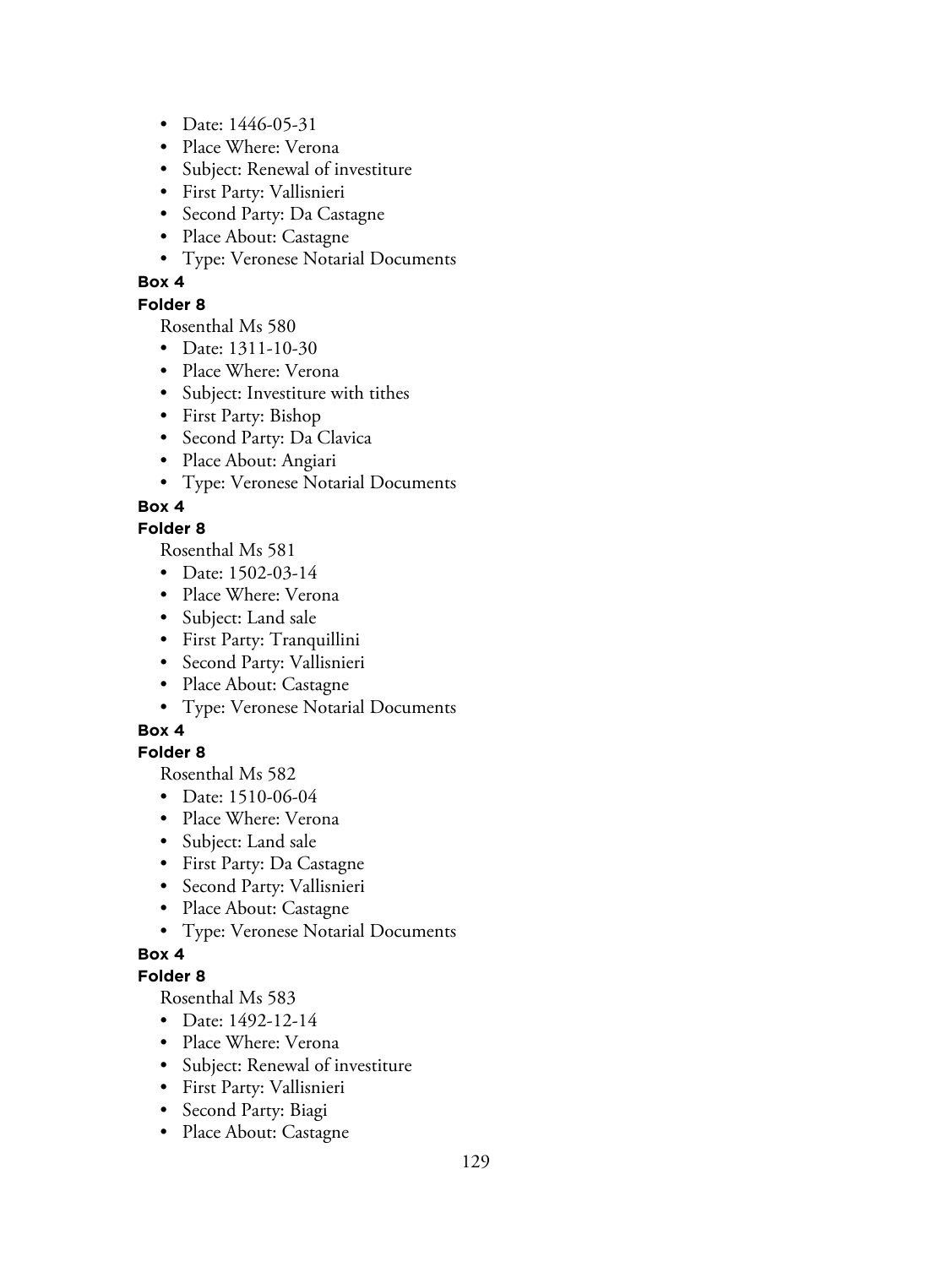• Type: Veronese Notarial Documents

## **Box 4**

### **Folder 8**

Rosenthal Ms 584

- Date: 1257-06-26
- Place Where: Verona
- Subject: Receive payment for land sale
- First Party: Da Castagne
- Second Party: Da Verona
- Place About: Castagne
- Appendix: 1
- Type: Veronese Notarial Documents

## **Box 4**

#### **Folder 8**

Rosenthal Ms 585

- Date: circa 1350
- Place Where: Verona
- Subject: Land investiture
- First Party: Church
- Second Party: GrifaIconi
- Place About: Mizzole
- Type: Veronese Notarial Documents

#### **Box 4**

## **Folder 8**

Rosenthal Ms 586

- Date: 1460-10-06
- Place Where: Verona
- Subject: Legal counsel in tithe dispute
- First Party: Vallisnieri
- Second Party: Giusti
- Place About: Castagne
- Type: Veronese Notarial Documents

## **Box 4**

## **Folder 8**

Rosenthal Ms 587

- Date: 1479-05-07
- Place Where: Verona
- Subject: Lawsuit over land invasion
- First Party: Vallisnieri
- Second Party: Da Moruri
- Place About: Castagne
- Type: Veronese Notarial Documents

## **Box 4**

## **Folder 8**

Rosenthal Ms 588

• Date: 1437-12-29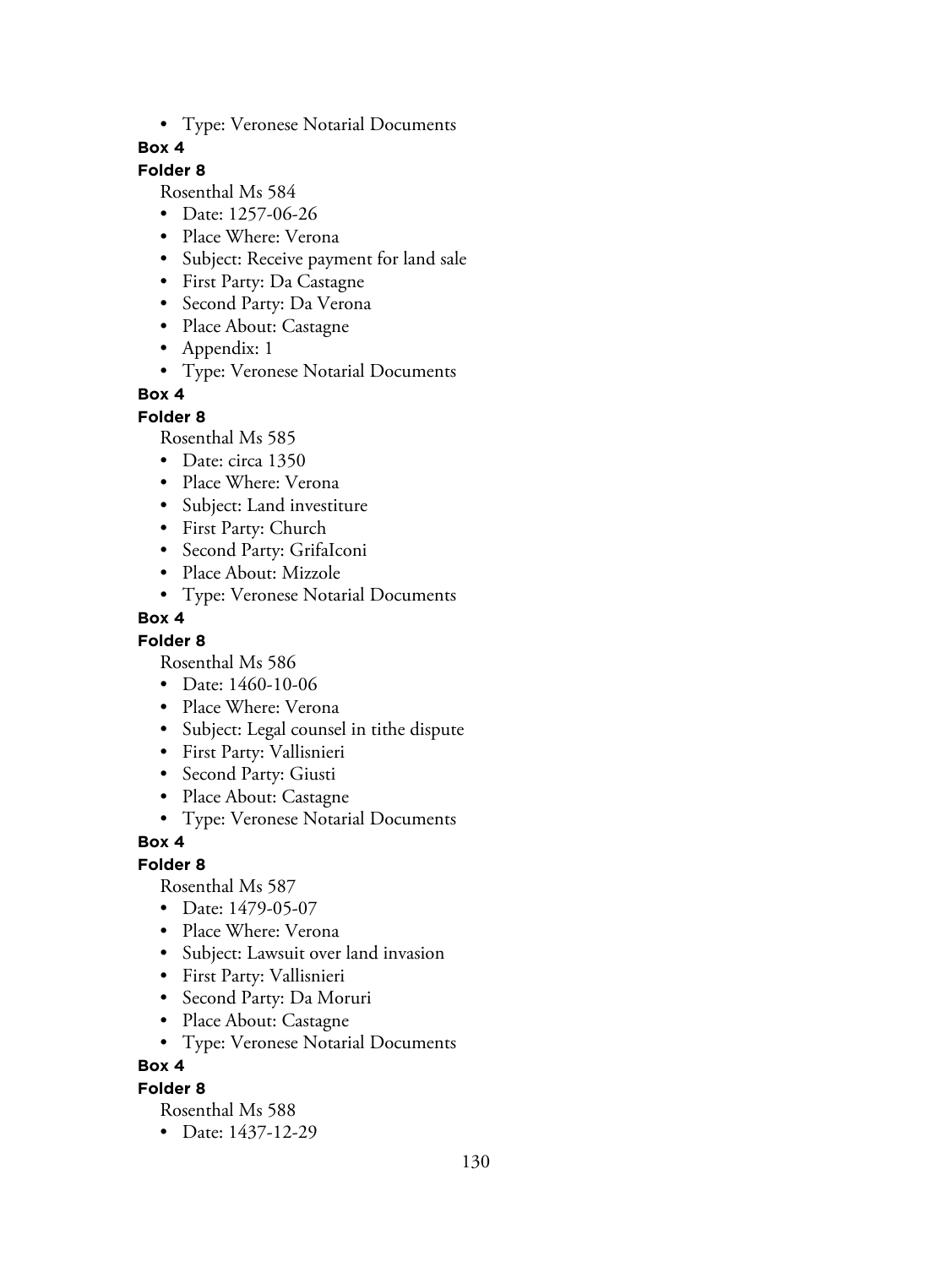- Place Where: Verona
- Subject: Land investiture
- First Party: Vallisnieri
- Second Party: Da Castagne
- Place About: Castagne
- Type: Veronese Notarial Documents

### **Folder 8**

Rosenthal Ms 589

- Date: 1581-07-01
- Place Where: Verona
- Subject: Land transfer as per sale
- First Party: Succi
- Second Party: Rambaldi
- Place About: Gargagnago
- Type: Veronese Notarial Documents

# **Box 5**

## **Folder 8**

Rosenthal Ms 590

- Date: 1505-11-14
- Place Where: Verona
- Subject: Investiture with tithes
- First Party: Bishop vicar
- Second Party: Vallisnieri
- Place About: Marano
- Type: Veronese Notarial Documents

## **Box 5**

## **Folder 8**

Rosenthal Ms 591

- Date: 1474-03-03
- Place Where: Verona
- Subject: Land exchange
- First Party: Vallisnieri
- Second Party: Della Torre
- Place About: Albaredo
- Type: Veronese Notarial Documents

## **Box 5**

## **Folder 8**

- Date: 1428-06-05
- Place Where: Verona
- Subject: Sale of tithes
- First Party: Gavardi
- Second Party: Vallisnieri
- Place About: Castagne
- Type: Veronese Notarial Documents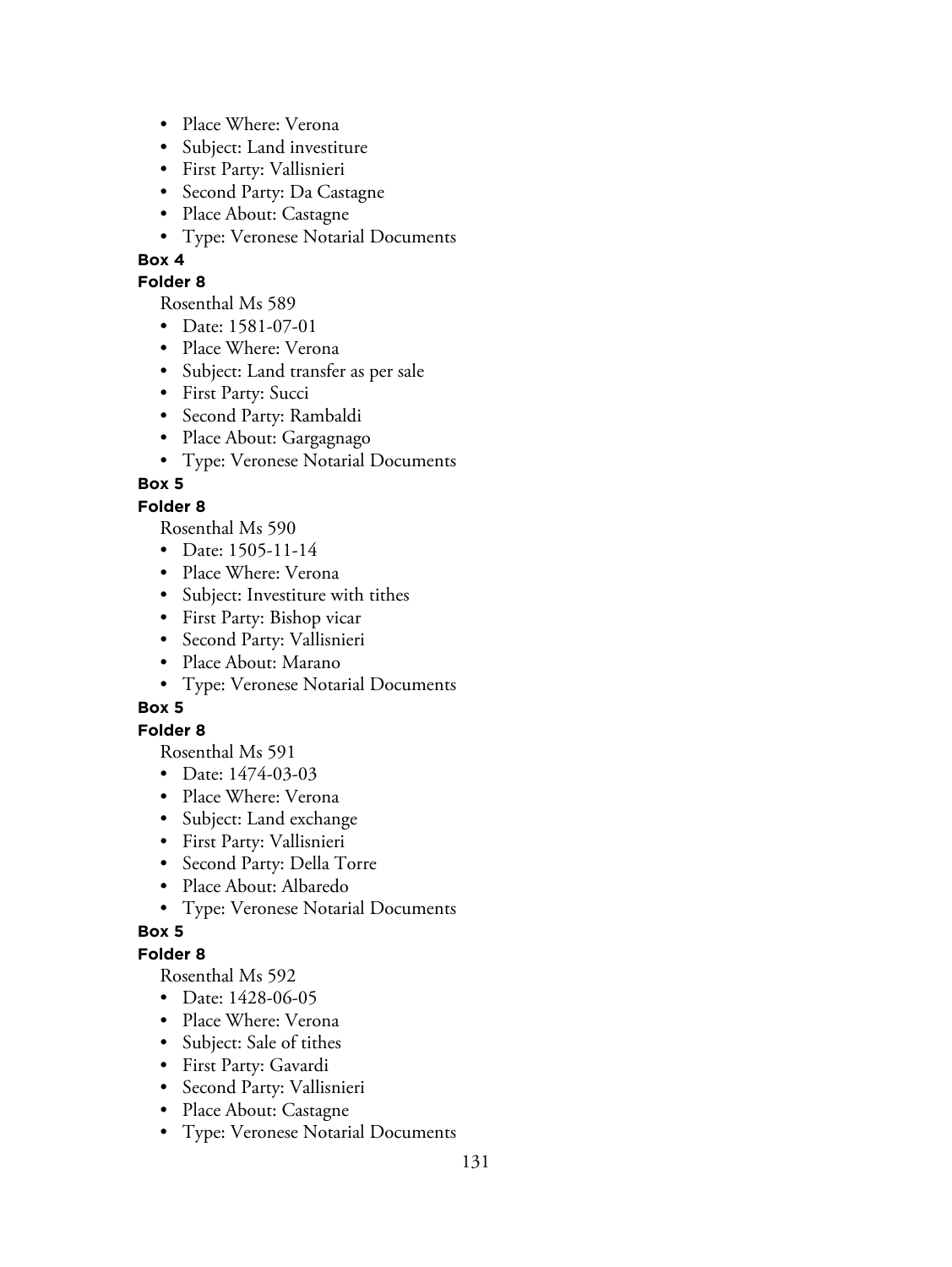## **Folder 8**

Rosenthal Ms 593

- Date: 1428-06-11
- Place Where: BrusiIlo
- Subject: Create procurator -- cf. 592
- First Party: Gavardi
- Second Party: Pellegrini
- Place About: Castagne
- Type: Veronese Notarial Documents

## **Box 5**

## **Folder 8**

Rosenthal Ms 594

- Date: 1440-11-23
- Place Where: Verona
- Subject: Investiture with tithes
- First Party: Bishop Vicar
- Second Party: Vallisnieri
- Place About: Marano
- Type: Veronese Notarial Documents

## **Box 5**

## **Folder 8**

Rosenthal Ms 595

- Date: 1371-10-16
- Place Where: Verona
- Subject: Land sale as per will
- First Party: Isola Sopra
- Second Party: Isola Sopra
- Place About: Verona
- Type: Veronese Notarial Documents

# **Box 5**

## **Folder 8**

Rosenthal Ms 596

- Date: 1391-08-27
- Place Where: Verona
- Subject: Sale of legal rights
- First Party: Passioni
- Second Party: Vallisnieri
- Appendix: 1
- Type: Veronese Notarial Documents

## **Box 5**

## **Folder 8**

- Date: 1409-02-28
- Place Where: Verona
- Subject: Land sale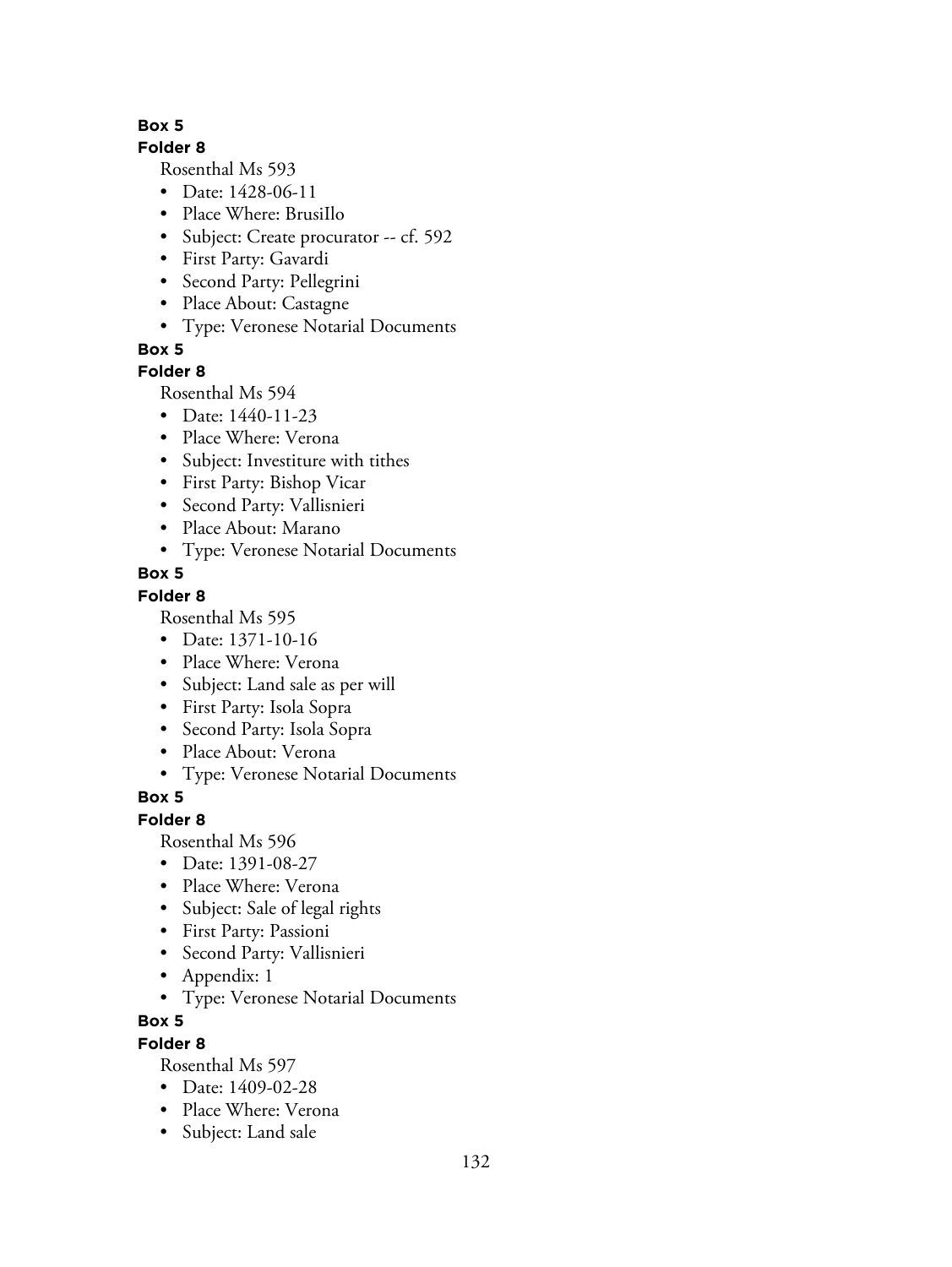- First Party: S M Organo
- Second Party: Vallisnieri
- Place About: Postuman
- Type: Veronese Notarial Documents

## **Folder 8**

Rosenthal Ms 598

- Date: 1409-03-01
- Place Where: Verona
- Subject: Land sale for debt
- First Party: Da Clavica
- Second Party: Lenzo
- Place About: Verona
- Type: Veronese Notarial Documents

## **Box 5**

## **Folder 8**

Rosenthal Ms 599

- Date: 1399-03-19
- Place Where: Verona
- Subject: Land sale for debt
- First Party: Da San Zilio
- Second Party: Perini
- Place About: Verona
- Type: Veronese Notarial Documents

## **Box 5**

## **Folder 8**

Rosenthal Ms 600

- Date: 1389-11-24
- Place Where: Cavaion
- Subject: Land investiture
- First Party: Da San Fermo
- Second Party: Da Cavaion
- Place About: Cavaion
- Type: Veronese Notarial Documents

## **Box 5**

## **Folder 8**

Rosenthal Ms 601

- Date: 1557-10-18
- Place Where: San Ambrogio
- Subject: Land exchange
- First Party: RambaIdi
- Second Party: Zorzi
- Place About: San Ambrogio
- Type: Veronese Notarial Documents

## **Box 5**

## **Folder 8**

133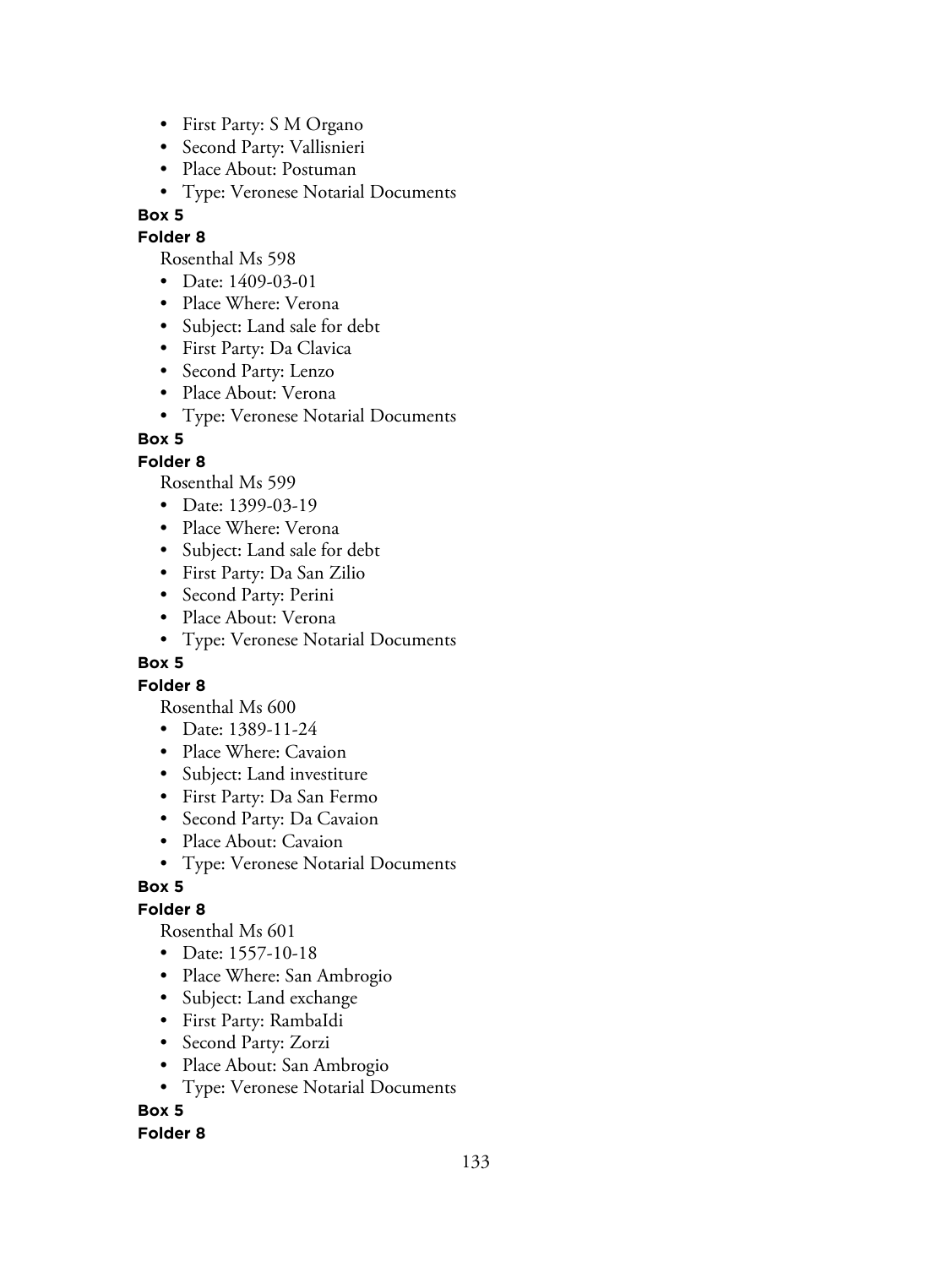Rosenthal Ms 602

- Date: 1388-03-14
- Place Where: Lodi
- Subject: Investiture with tithes
- First Party: Bishop
- Second Party: Maffei
- Place About: Castagne
- Type: Veronese Notarial Documents

## **Box 6**

## **Folder 8**

Rosenthal Ms 603

- Date: 1350-07-07
- Place Where: Verona
- Subject: Investiture with tithes
- First Party: Bishop
- Second Party: Baiamonte
- Place About: Castagne
- Type: Veronese Notarial Documents

## **Box 6**

## **Folder 8**

Rosenthal Ms 604

- Date: 1556-04-09
- Place Where: Verona
- Subject: Cession of inheritance
- First Party: RambaIdi
- Second Party: Rambaldi
- Place About: Angiari
- Type: Veronese Notarial Documents

## **Box 6**

## **Folder 8**

Rosenthal Ms 605

- Date: 1382-01-02
- Place Where: Verona
- Subject: Receive payment for land sale
- First Party: Da Lendinara
- Second Party: Baiamonte
- Place About: Zevio
- Appendix: 1
- Type: Veronese Notarial Documents

## **Box 6**

## **Folder 8**

- Date: 1320-09-06
- Place Where: Verona
- Subject: Investiture with tithes
- First Party: Bishop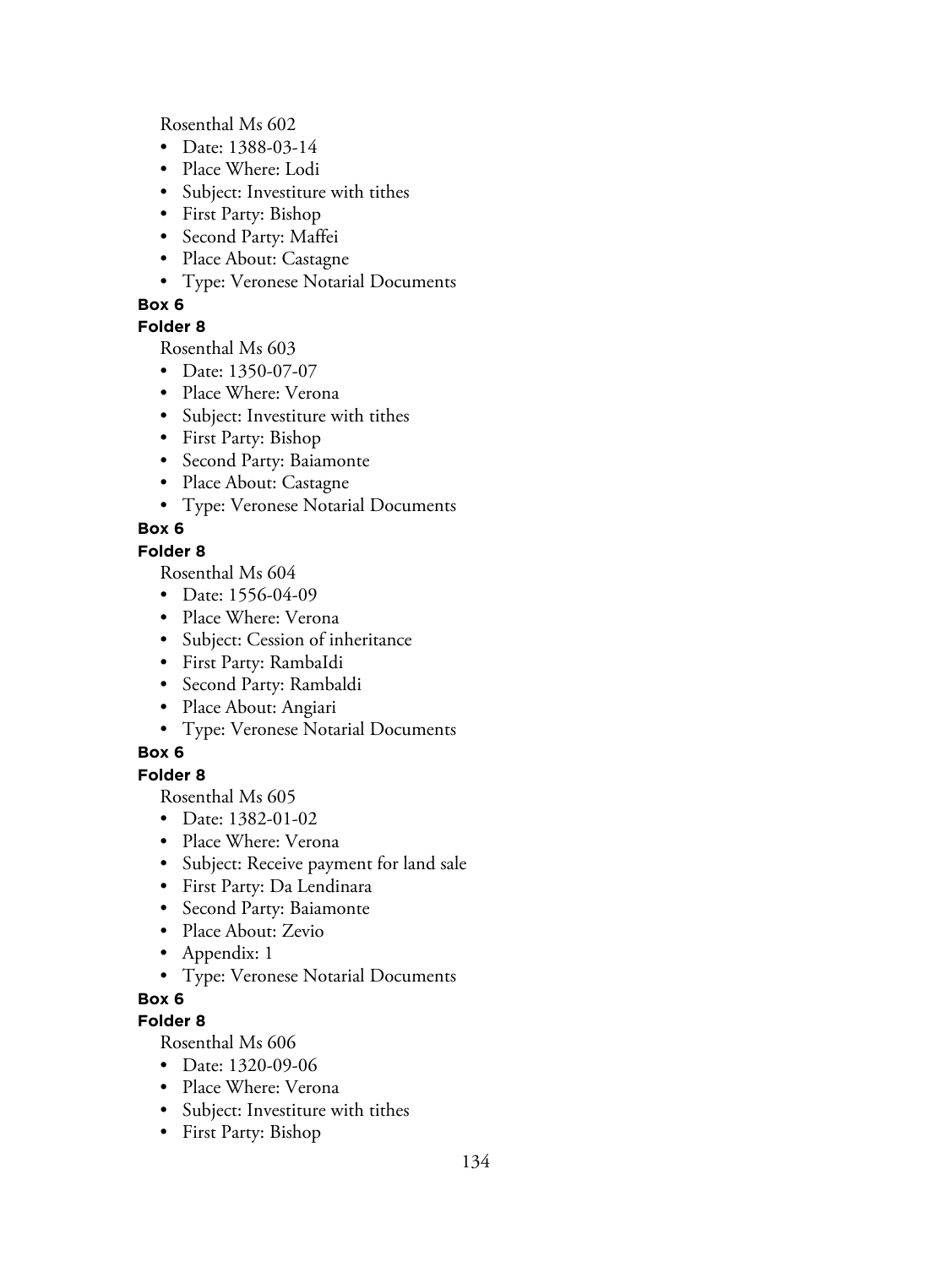- Second Party: Da Pigna
- Place About: Castagne
- Type: Veronese Notarial Documents

### **Folder 8**

Rosenthal Ms 607

- Date: 1330-04-12
- Place Where: Verona
- Subject: Payment of debt
- First Party: Del Verona
- Second Party: Baiamonte
- Type: Veronese Notarial Documents

## **Box 6**

#### **Folder 8**

Rosenthal Ms 608

- Date: 1388-02-03
- Place Where: Verona
- Subject: Land investiture
- First Party: Baiamonte
- Second Party: San Giorgio
- Place About: Verona
- Type: Veronese Notarial Documents

#### **Box 6**

## **Folder 8**

Rosenthal Ms 609

- Date: 1446-01-21
- Place Where: Cologna
- Subject: Renewal of investiture
- First Party: Tranquillini
- Second Party: Da Cologna
- Place About: Cologna
- Type: Veronese Notarial Documents

## **Box 6**

## **Folder 8**

Rosenthal Ms 610

- Date: 1291-04-19
- Place Where: Verona
- Subject: Investiture with tithes
- First Party: Bishop
- Second Party: Da Castagne
- Place About: Castagne
- Type: Veronese Notarial Documents

## **Box 6**

## **Folder 8**

Rosenthal Ms 611

• Date: 1314-05-20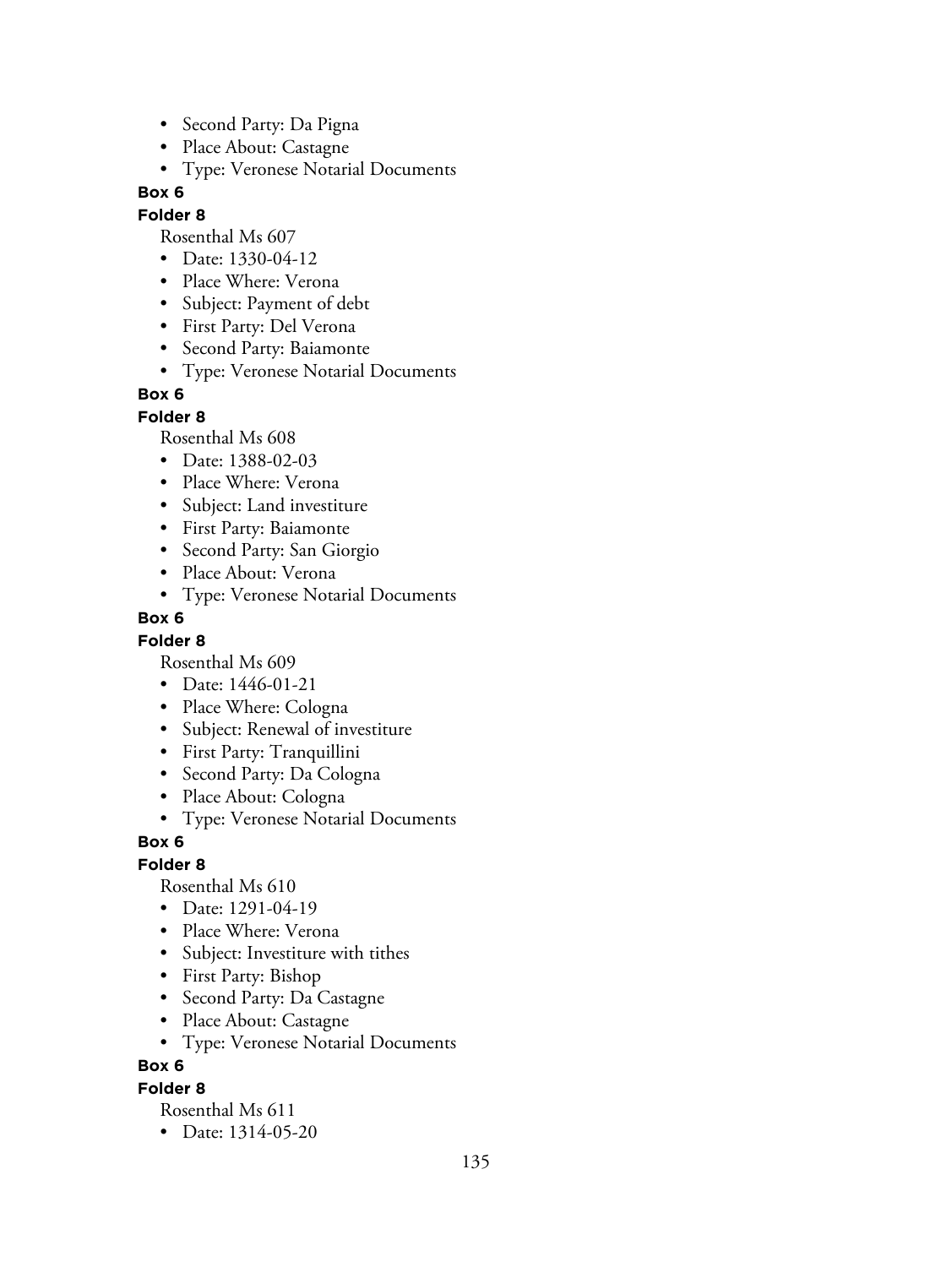- Place Where: Cavalina
- Subject: Land sale
- First Party: Peroldi
- Second Party: Cicognaria
- Place About: Fossacaprina
- Type: Veronese Notarial Documents

### **Folder 8**

Rosenthal Ms 612

- Date: 1433-06-05
- Place Where: Verona
- Subject: Investiture with tithes
- First Party: Bishop
- Second Party: Vallisnieri
- Place About: Castagne
- Appendix: 1
- Type: Veronese Notarial Documents

## **Box 6**

## **Folder 8**

Rosenthal Ms 613

- Date: 1455-05-19
- Place Where: Caselle
- Subject: Land transfer for dowry
- First Party: Tranquillini
- Second Party: Vallisnieri
- Place About: Cologna
- Type: Veronese Notarial Documents

## **Box 6**

## **Folder 8**

Rosenthal Ms 614

- Date: 1423-04-17
- Place Where: Verona
- Subject: Investiture with tithes
- First Party: Bishop
- Second Party: Gavardi
- Place About: Castagne
- Type: Veronese Notarial Documents

## **Box 7**

## **Folder 8**

Rosenthal Ms 615

- Date: 1362-09-30
- Place Where: Verona
- Subject: Testament
- First Party: Baiamonte
- Type: Veronese Notarial Documents

## **Box 7**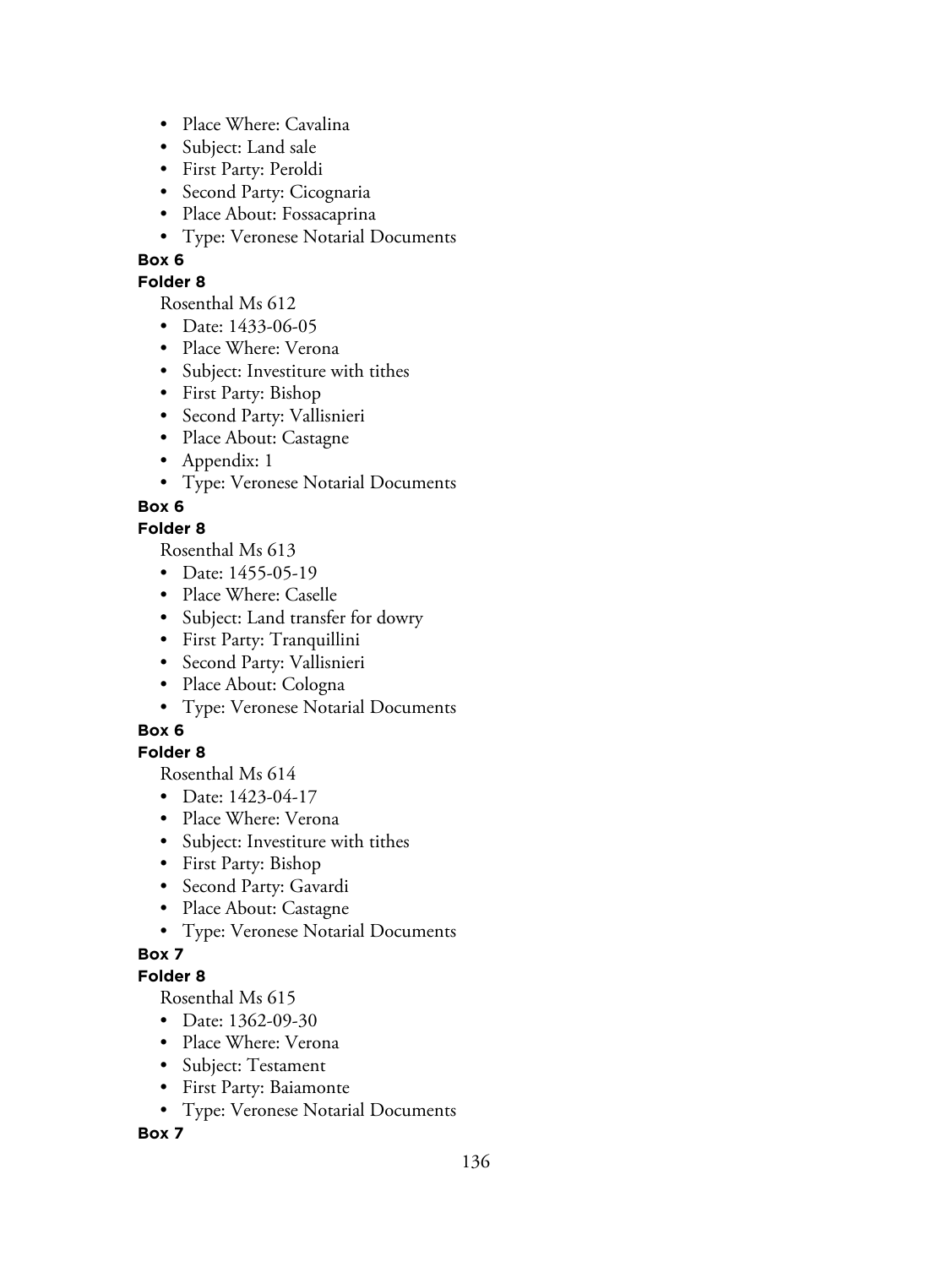### **Folder 8**

Rosenthal Ms 616

- Date: 1381-05-24
- Place Where: Verona
- Subject: Land investiture
- First Party: Gandolfi
- Second Party: Da Porto
- Place About: Mizzole
- Type: Veronese Notarial Documents

## **Box 7**

#### **Folder 8**

Rosenthal Ms 617

- Date: 1420-02-13
- Place Where: Verona
- Subject: Negotiations and land sale
- First Party: Da Verona
- Second Party: Vallisnieri
- Place About: Verona
- Appendix: 2
- Type: Veronese Notarial Documents
- **Box 7**

## **Folder 8**

Rosenthal Ms 618

- Date: 1477-06-30
- Place Where: Verona
- Subject: Land transfer for debt
- First Party: Flori
- Second Party: Vallisnieri
- Place About: Verona
- Type: Veronese Notarial Documents

## **Box 7**

## **Folder 8**

Rosenthal Ms 619

- Date: 1421-06-16
- Place Where: San Secondo (PR)
- Subject: Create procurators
- First Party: Aleardi
- Type: Veronese Notarial Documents

# **Box 7**

# **Folder 8**

- Date: 1415-08-12
- Place Where: Verona
- Subject: Renewal of investiture
- First Party: Scaioli
- Second Party: Campagna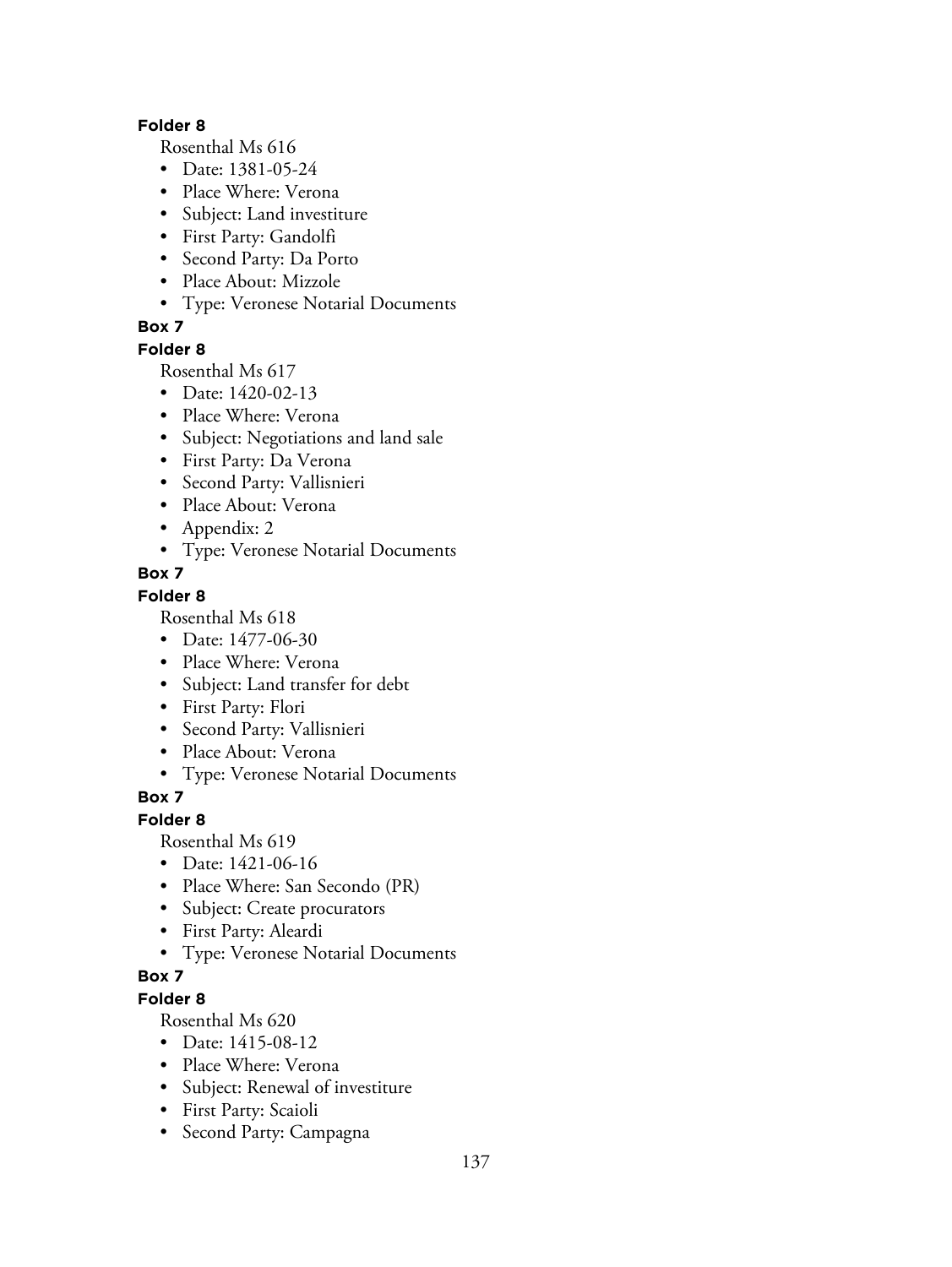- Place About: Fragazzole
- Type: Veronese Notarial Documents

### **Folder 8**

Rosenthal Ms 621

- Date: 1414-11-13
- Place Where: Verona
- Subject: Land sale
- First Party: Gandolfi
- Second Party: Gandolfi
- Place About: Verona
- Type: Veronese Notarial Documents

## **Box 7**

**Folder 8**

Rosenthal Ms 622

- Date: 1379-05-26
- Place Where: Verona
- Subject: Land sale by lord
- First Party: Della Seala
- Second Party: Vallisnieri
- Place About: Castagne
- Type: Veronese Notarial Documents

## **Box 7**

## **Folder 8**

Rosenthal Ms 623

- Date: 1388-06-29
- Place Where: Pavia
- Subject: Investiture with tithes
- First Party: Bishop
- Second Party: Marchiollo
- Place About: Valpolicella
- Type: Veronese Notarial Documents

## **Box 7**

## **Folder 8**

Rosenthal Ms 624

- Date: 1420-09-18
- Place Where: Verona
- Subject: Reinvestiture with tithes
- First Party: Bishop
- Second Party: Vallisnieri
- Place About: Castagne
- Appendix: 1
- Type: Veronese Notarial Documents

## **Box 8**

## **Folder 8**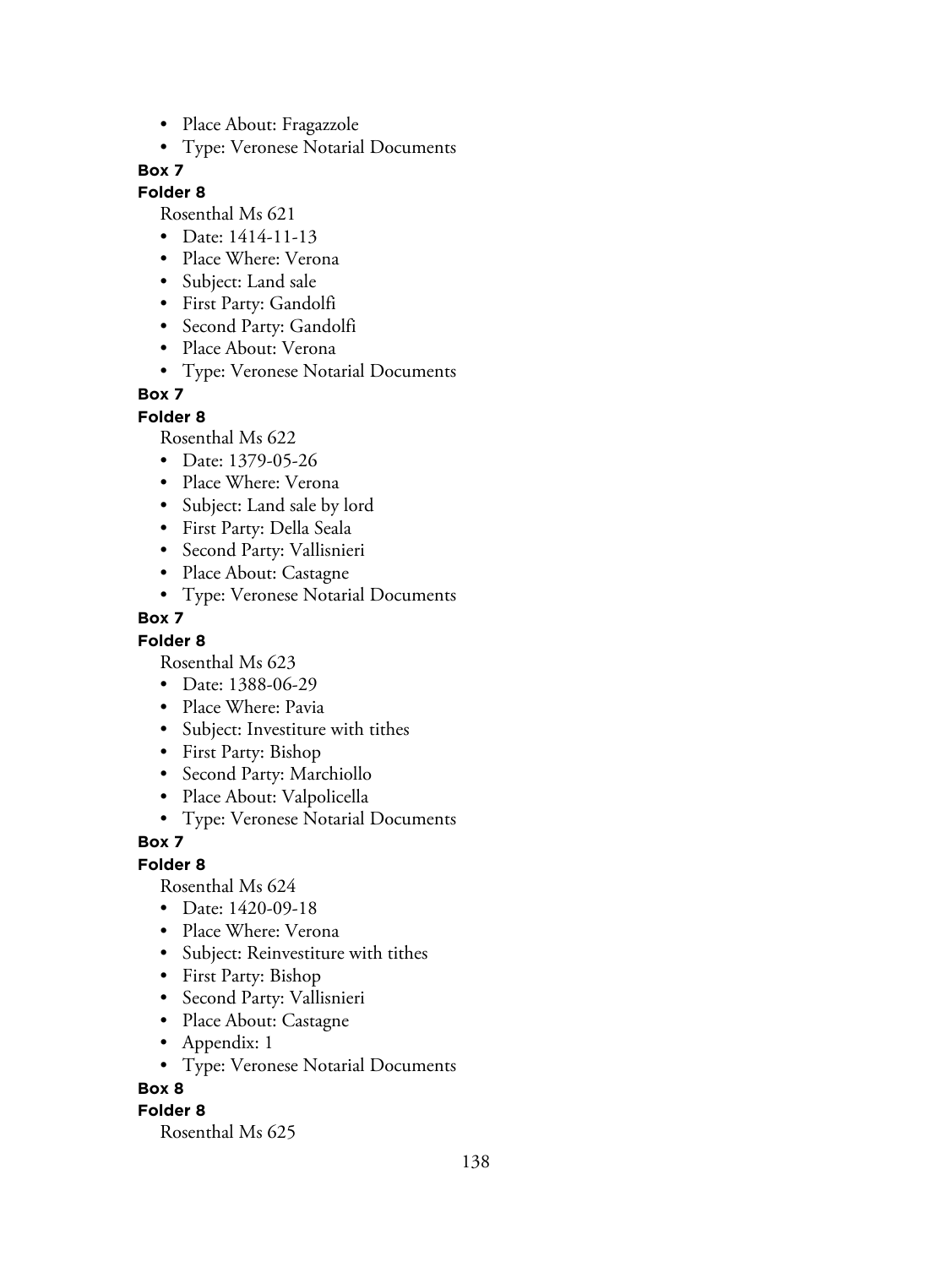- Date: 1526-06-23
- Place Where: Verona
- Subject: Create procurator
- First Party: Vallisnieri
- Second Party: Foresti
- Type: Veronese Notarial Documents

### **Folder 8**

Rosenthal Ms 626

- Date: 1348-10-03
- Place Where: Verona
- Subject: Land sale
- First Party: Maccaccara
- Second Party: Maccaccara
- Place About: Castagne
- Type: Veronese Notarial Documents

## **Box 8**

## **Folder 8**

Rosenthal Ms 627

- Date: 1412-04-28
- Place Where: Verona
- Subject: Land sale
- First Party: Gargagnago
- Second Party: Vallisnieri
- Place About: Gargagnago
- Appendix: 1
- Type: Veronese Notarial Documents

## **Box 8**

## **Folder 8**

Rosenthal Ms 628

- Date: 1596-08-21
- Place Where: Verona
- Subject: Renew investiture with tithes
- First Party: Bishop Vicar
- Second Party: Rambaldi
- Place About: Marano
- Type: Veronese Notarial Documents

## **Box 8**

## **Folder 8**

- Date: 1421-03-13
- Place Where: Verona
- Subject: Exchange of dowry lands
- First Party: Vallisnieri
- Second Party: Campagna
- Place About: Gargagnago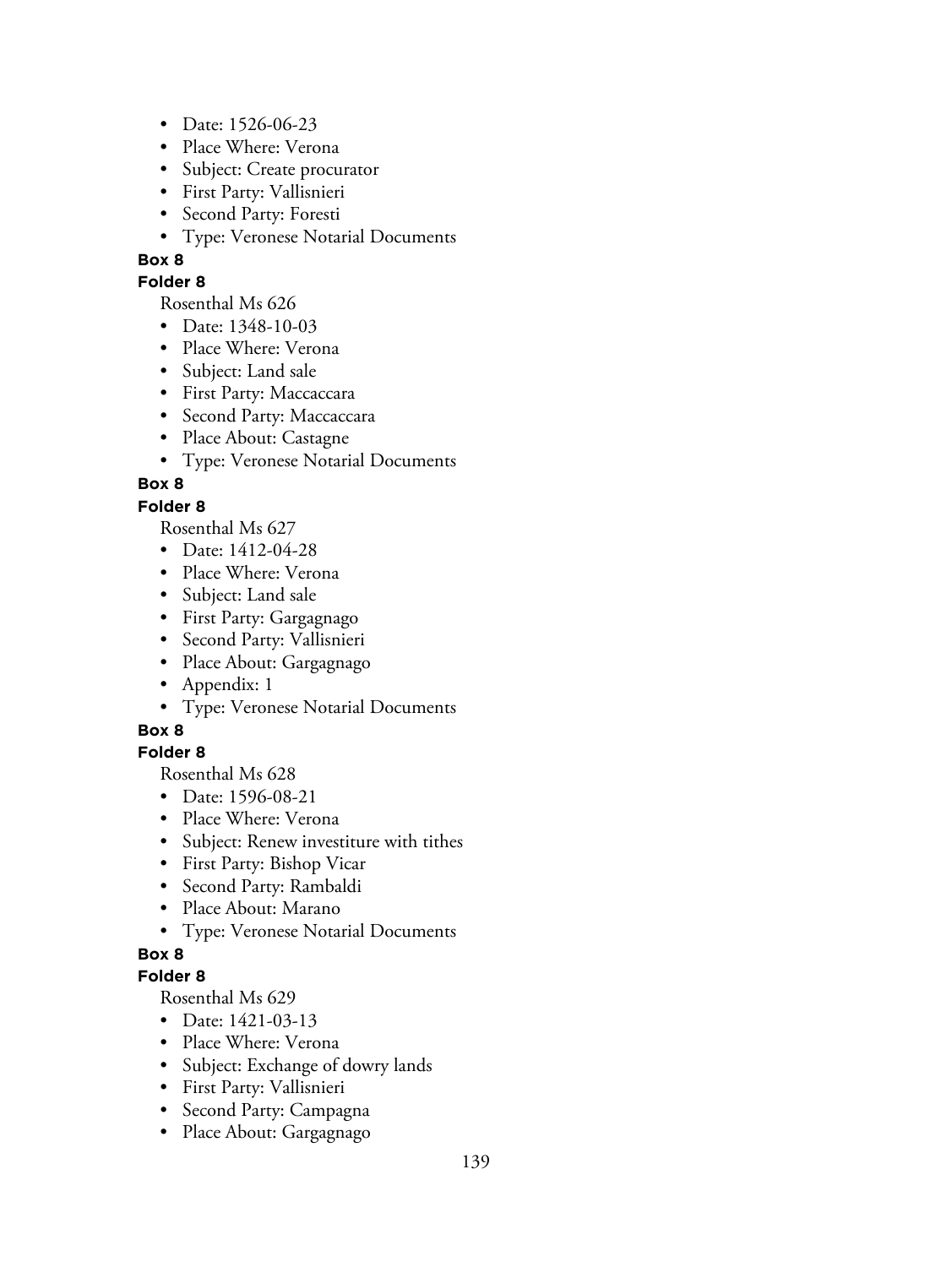• Type: Veronese Notarial Documents

### **Box 8**

## **Folder 8**

Rosenthal Ms 630

- Date: 1322-05-04
- Place Where: Verona
- Subject: Public sale for debt
- First Party: Commune
- Second Party: Da Peschiera
- Place About: Castagne
- Type: Veronese Notarial Documents

## **Box 8**

#### **Folder 8**

Rosenthal Ms 631

- Date: 1411-03-27
- Place Where: Verona
- Subject: Investiture with tithes
- First Party: Bishop
- Second Party: Gavardi
- Place About: Castagne
- Type: Veronese Notarial Documents

## **Box 8**

**Folder 8**

Rosenthal Ms 632

- Date: 1332-12-09
- Place Where: Verona
- Subject: Investiture with tithes
- First Party: Bishop
- Second Party: Baiamonte
- Place About: Castagne
- Type: Veronese Notarial Documents

**Box 9**

## **Folder 8**

Rosenthal Ms 633

- Date: 1331
- Place Where: Verona?
- Subject: Land sale?
- First Party: (Fragment)
- Place About: Breonio
- Type: Veronese Notarial Documents

**Box 9**

#### **Folder 8**

- Date: 1523-06-13
- Place Where: Verona
- Subject: Sentence in tithe dispute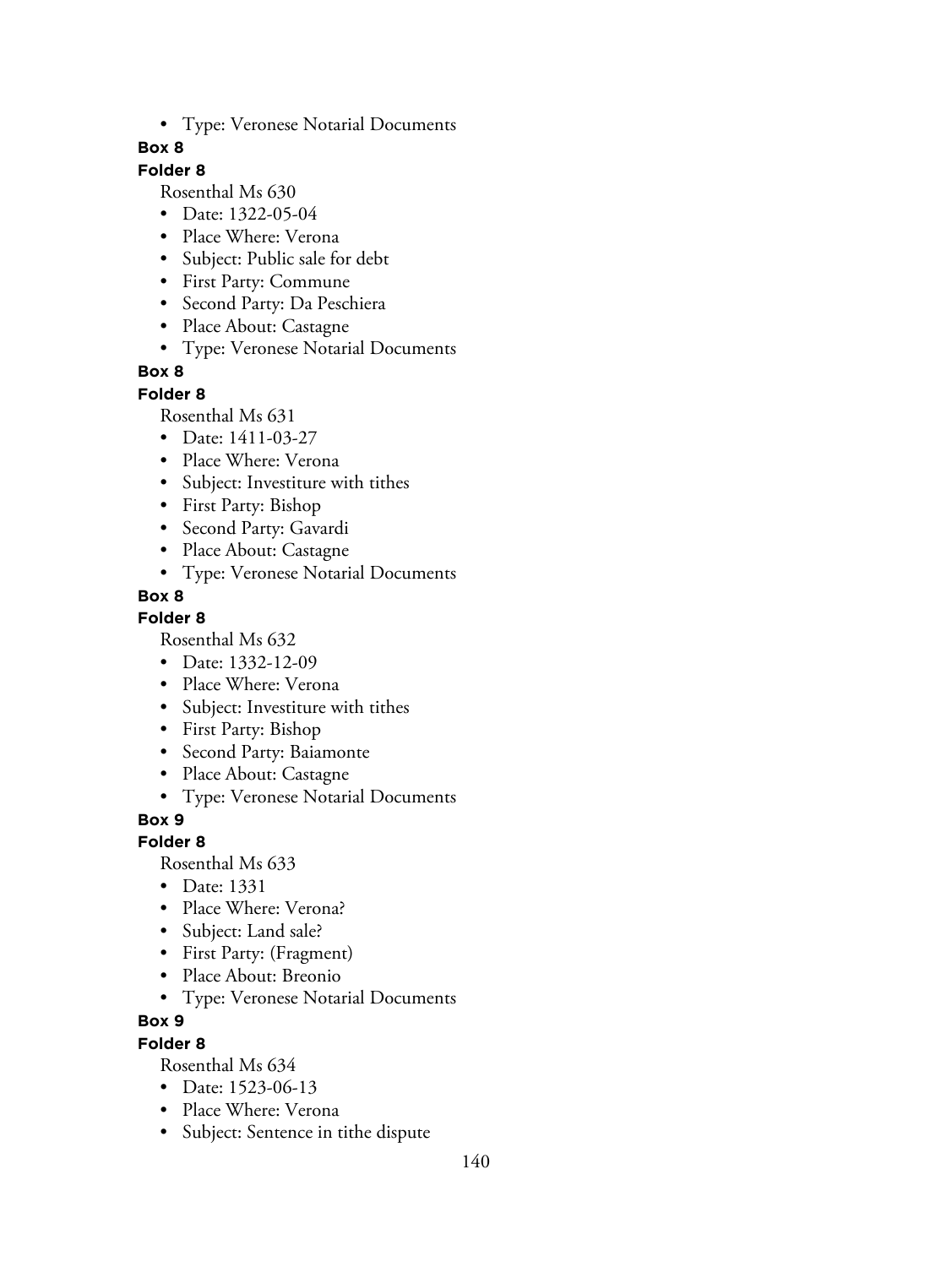- First Party: Vallisnieri
- Second Party: Vallisnieri
- Place About: Castagne
- Type: Veronese Notarial Documents

### **Folder 8**

Rosenthal Ms 635

- Date: 1386-06-03
- Place Where: Verona
- Subject: Land investiture
- First Party: Baiamonte
- Second Party: San Agnese
- Place About: Verona
- Type: Veronese Notarial Documents

## **Box 9**

## **Folder 8**

Rosenthal Ms 636

- Date: 1364-08-18
- Place Where: Verona
- Subject: Land transfer for debt
- First Party: Gandolfi
- Second Party: Stagnati
- Place About: San Bonifacio
- Type: Veronese Notarial Documents

## **Box 9**

## **Folder 8**

Rosenthal Ms 637

- Date: 1387-01-24
- Place Where: Verona
- Subject: Petition to buy land from lord
- First Party: Baiamonte
- Second Party: Della Scala
- Place About: Gargagnago
- Type: Veronese Notarial Documents

## **Box 9**

## **Folder 8**

Rosenthal Ms 638

- Date: 1525-12-14
- Place Where: Verona
- Subject: Investiture with tithes
- First Party: Bishop Vicar
- Second Party: Vallisnieri
- Place About: Marano
- Type: Veronese Notarial Documents

## **Box 9**

## **Folder 8**

141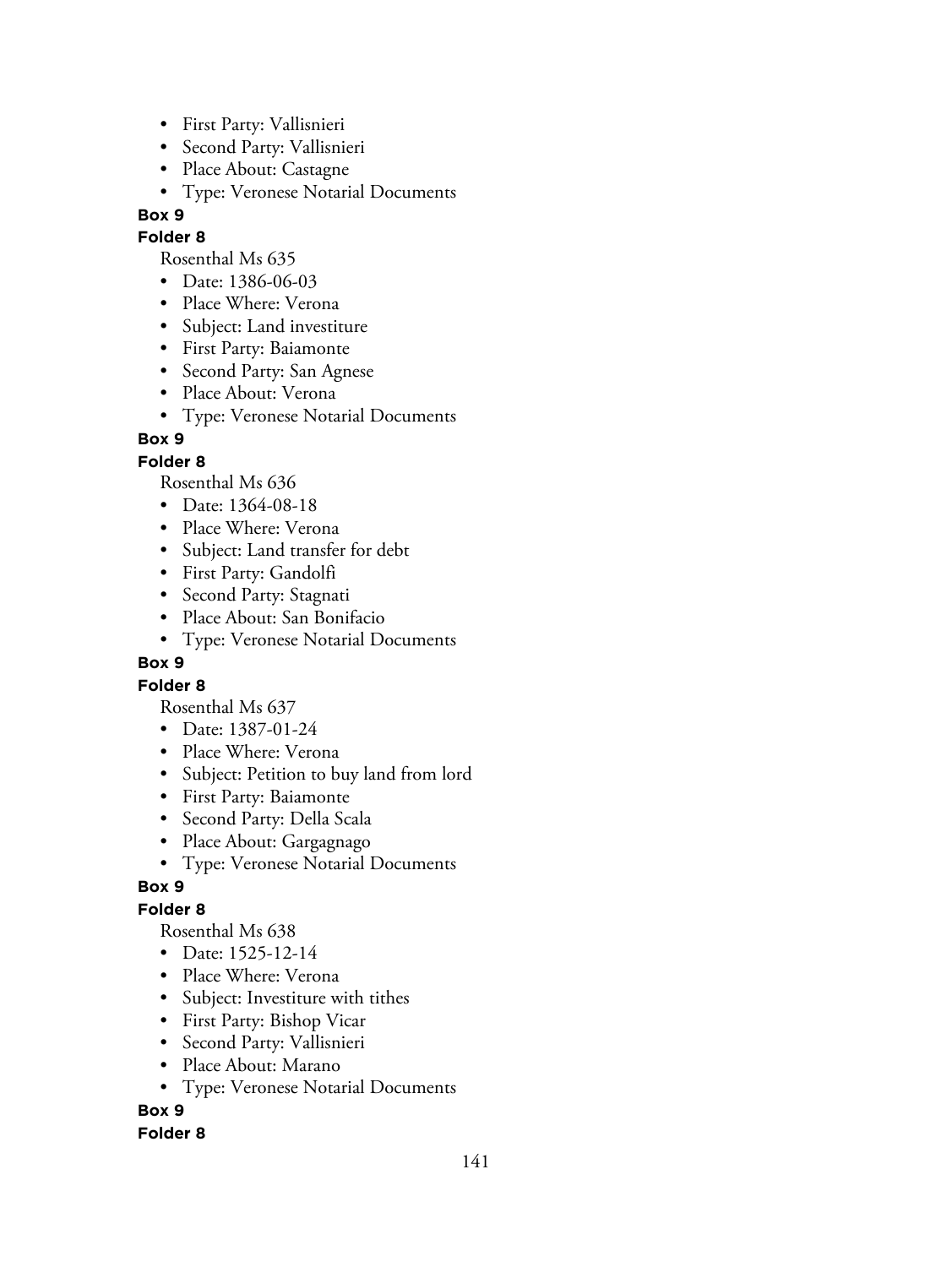Rosenthal Ms 639

- Date: 1414-11-19
- Place Where: Verona
- Subject: Investiture with tithes
- First Party: Bishop
- Second Party: Vallisnieri
- Place About: Marano
- Type: Veronese Notarial Documents

## **Box 9**

## **Folder 8**

Rosenthal Ms 640

- Date: 1527-09-10
- Place Where: Verona
- Subject: Investiture with tithes
- First Party: Bishop Vicar
- Second Party: Vallisnieri
- Place About: Castagne
- Type: Veronese Notarial Documents

## **Box 9**

## **Folder 8**

Rosenthal Ms 641

- Date: 1437-12-10
- Place Where: Verona
- Subject: Investiture with tithes
- First Party: Bishop
- Second Party: Vallisnieri
- Place About: Marano
- Type: Veronese Notarial Documents

## **Box 9**

## **Folder 8**

Rosenthal Ms 642

- Date: 1400-12-05
- Place Where: Verona
- Subject: Renunciation, reinvestiture
- First Party: Zeno
- Second Party: Baiamonte
- Place About: Verona
- Type: Veronese Notarial Documents

# **Box 9**

## **Folder 8**

- Date: 1581-07-24
- Place Where: Verona
- Subject: Payment of dowry
- First Party: Rambaldi
- Second Party: Tramarini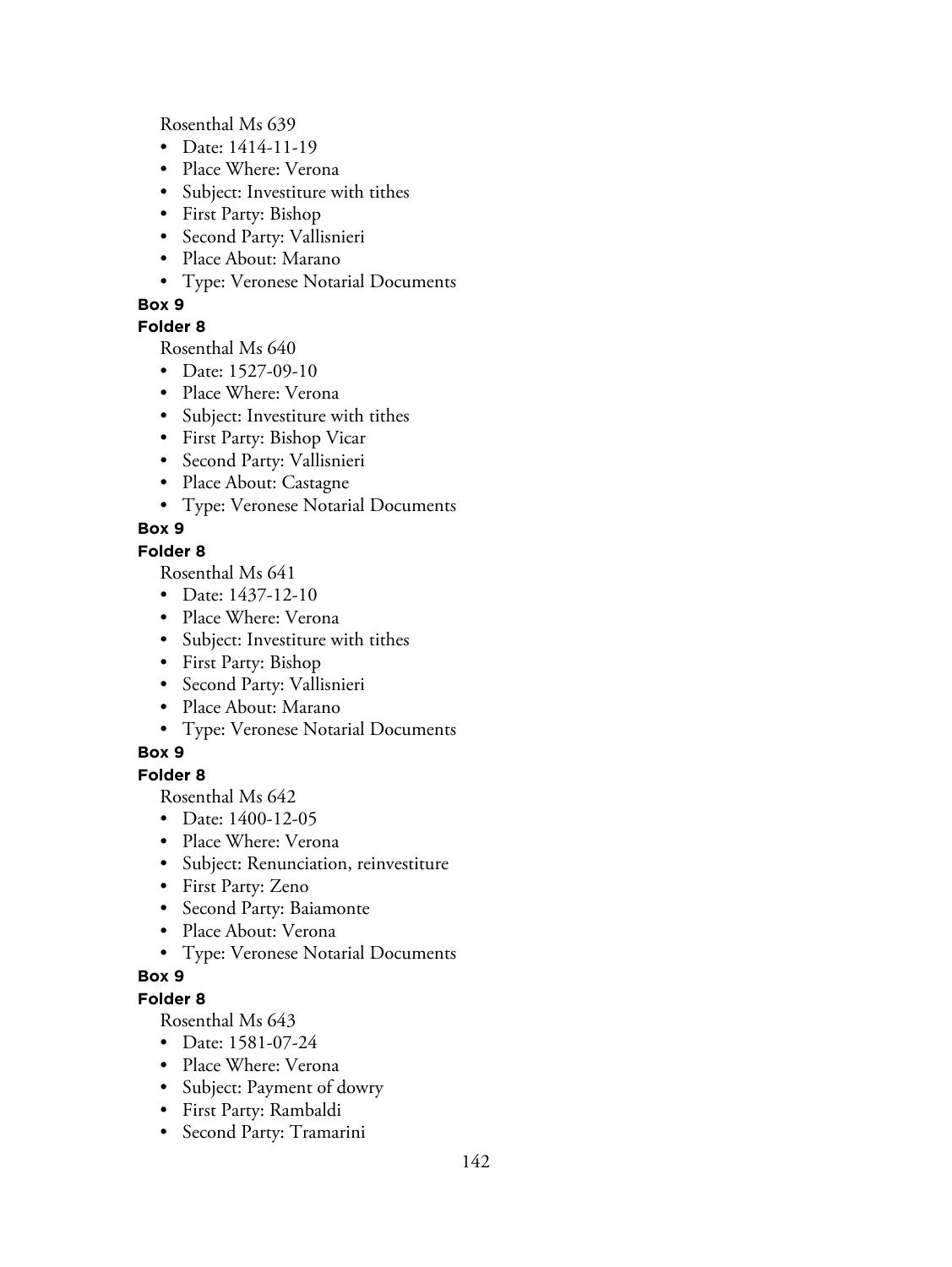- Place About: Verona
- Type: Veronese Notarial Documents

## **Folder 8**

Rosenthal Ms 644

- Date: 1490-04-15
- Place Where: Verona
- Subject: Codicil
- First Party: Vallisnieri
- Type: Veronese Notarial Documents

**Box 9**

#### **Folder 8**

Rosenthal Ms 645

- Date: 1328-01-14
- Place Where: Verona
- Subject: Create procurators
- First Party: Da Osella
- Second Party: Da Bocasollo
- Appendix: 1
- Type: Veronese Notarial Documents
- **Box 9**

#### **Folder 8**

Rosenthal Ms 646

- Date: 1372-04-07
- Place Where: Verona
- Subject: Renunciation of rights
- First Party: Maggi
- Second Party: Baiamonte
- Place About: Verona
- Type: Veronese Notarial Documents

## **Box 9**

#### **Folder 8**

Rosenthal Ms 647

- Date: 1498-02-06
- Place Where: Verona
- Subject: Land sale
- First Party: Sanguinetto
- Second Party: Vallisnieri
- Place About: Tavanara
- Type: Veronese Notarial Documents

### **Box 9**

#### **Folder 8**

- Date: 1494-01-17
- Place Where: Castagne
- Subject: Land sale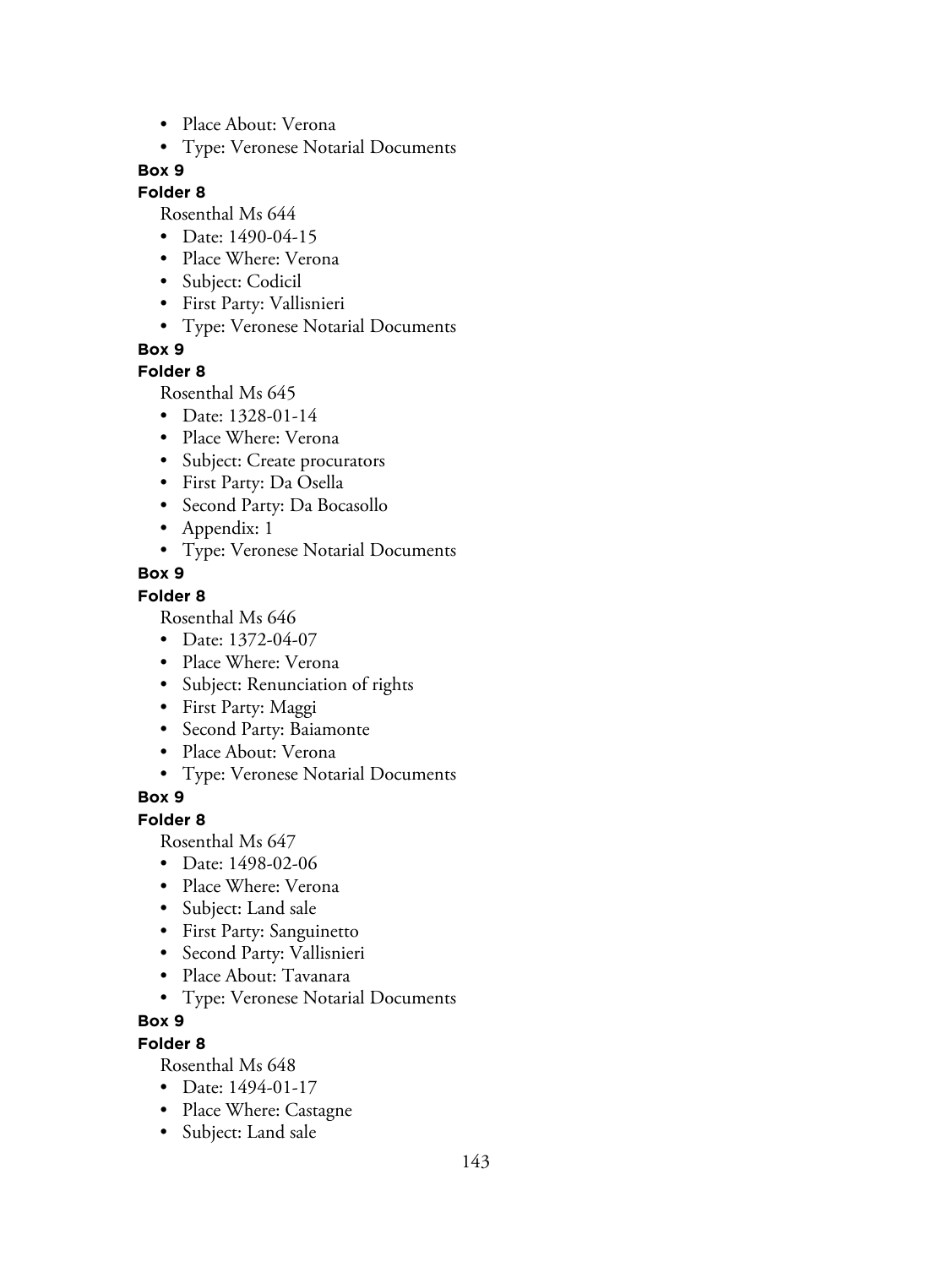- First Party: Da Castagne
- Second Party: Vallisnieri
- Place About: Castagne
- Type: Veronese Notarial Documents

### **Folder 8**

Rosenthal Ms 649

- Date: 1586-08-02
- Place Where: Verona?
- Subject: Testament
- First Party: Rambaldi
- Type: Veronese Notarial Documents

## **Box 1**

## **Folder 9**

Rosenthal Ms 650

- Date: 1373-05-11
- Place Where: Verona
- Subject: Declaration of landholdings
- First Party: Bishop
- Second Party: Vallisnieri
- Place About: Castagne
- Type: Veronese Notarial Documents

## **Box 1**

## **Folder 9**

Rosenthal Ms 651

- Date: 1582-11-16
- Place Where: Castagne
- Subject: Renewal of investiture
- First Party: Rambaldi
- Second Party: Leonardi
- Place About: Castagne
- Type: Veronese Notarial Documents

## **Box 1**

## **Folder 9**

Rosenthal Ms 652

- Date: 1494-11-18
- Place Where: Castagne
- Subject: Land investiture
- First Party: Vallisnieri
- Second Party: Parentini
- Place About: Castagne
- Type: Veronese Notarial Documents

## **Box 1**

## **Folder 9**

Rosenthal Ms 653

• Date: 1502-02-14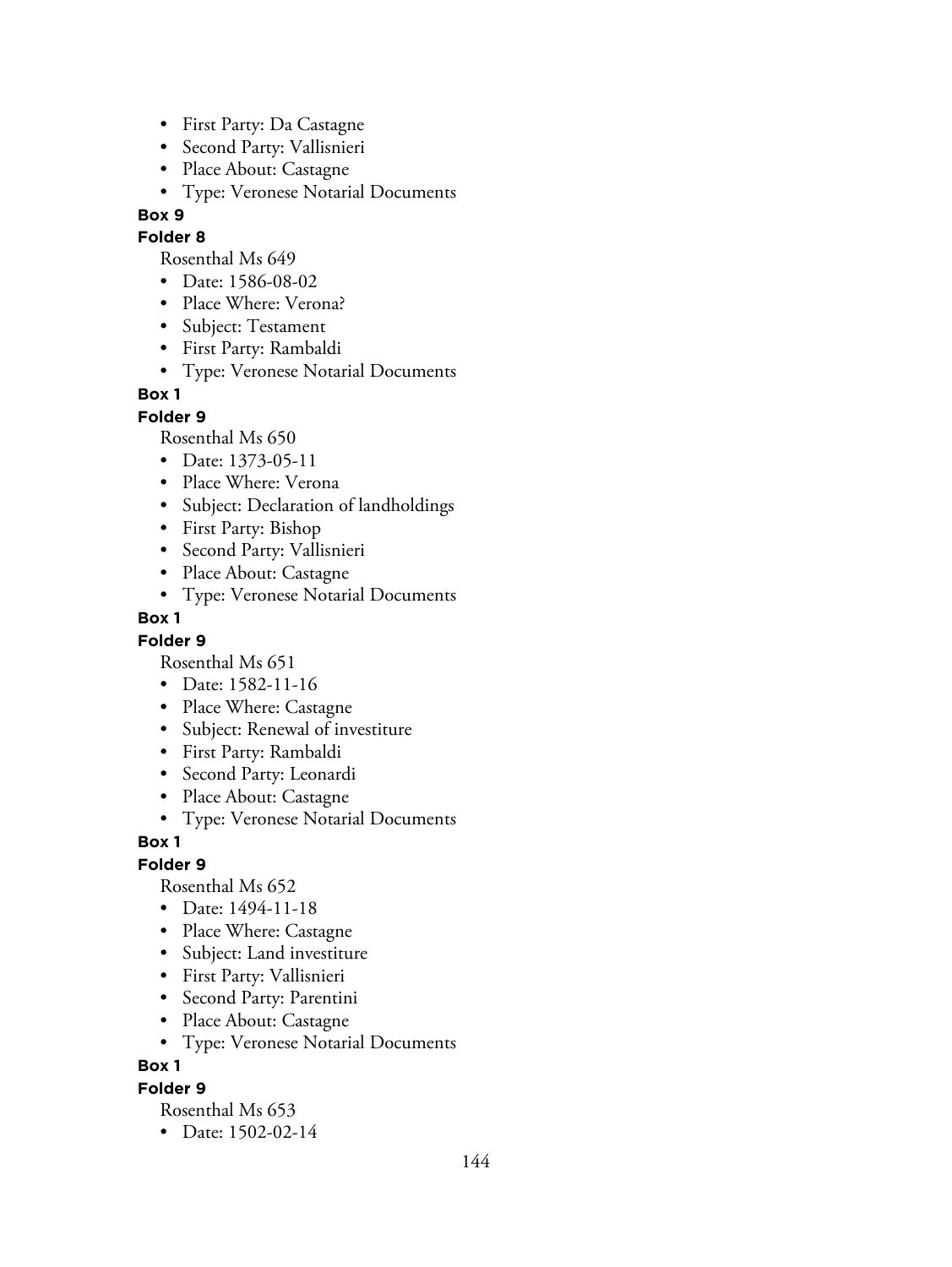- Place Where: Verona
- Subject: Land sale
- First Party: Facini
- Second Party: Vallisnieri
- Place About: Castagne
- Type: Veronese Notarial Documents

#### **Folder 9**

Rosenthal Ms 654

- Date: 1581-09-03
- Place Where: Castagne
- Subject: Land sale
- First Party: Filippi
- Second Party: Rambaldi
- Place About: Castagne
- Appendix: 1
- Type: Veronese Notarial Documents

**Box 1**

# **Folder 9**

Rosenthal Ms 655

- Date: 1492-06-13
- Place Where: Castagne
- Subject: Land transfer for debt
- First Party: Da Castagne
- Second Party: Vallisnieri
- Place About: Castagne
- Type: Veronese Notarial Documents

# **Box 1**

# **Folder 9**

Rosenthal Ms 656

- Date: 1505-04-12
- Place Where: Verona
- Subject: Renewal of investiture
- First Party: Avanzi
- Second Party: Da Calcaria
- Place About: Castagne
- Type: Veronese Notarial Documents

# **Box 1**

# **Folder 9**

- Date: 1443-03-16
- Place Where: Verona
- Subject: Land investiture
- First Party: Vallisnieri
- Second Party: Da Castagne
- Place About: Castagne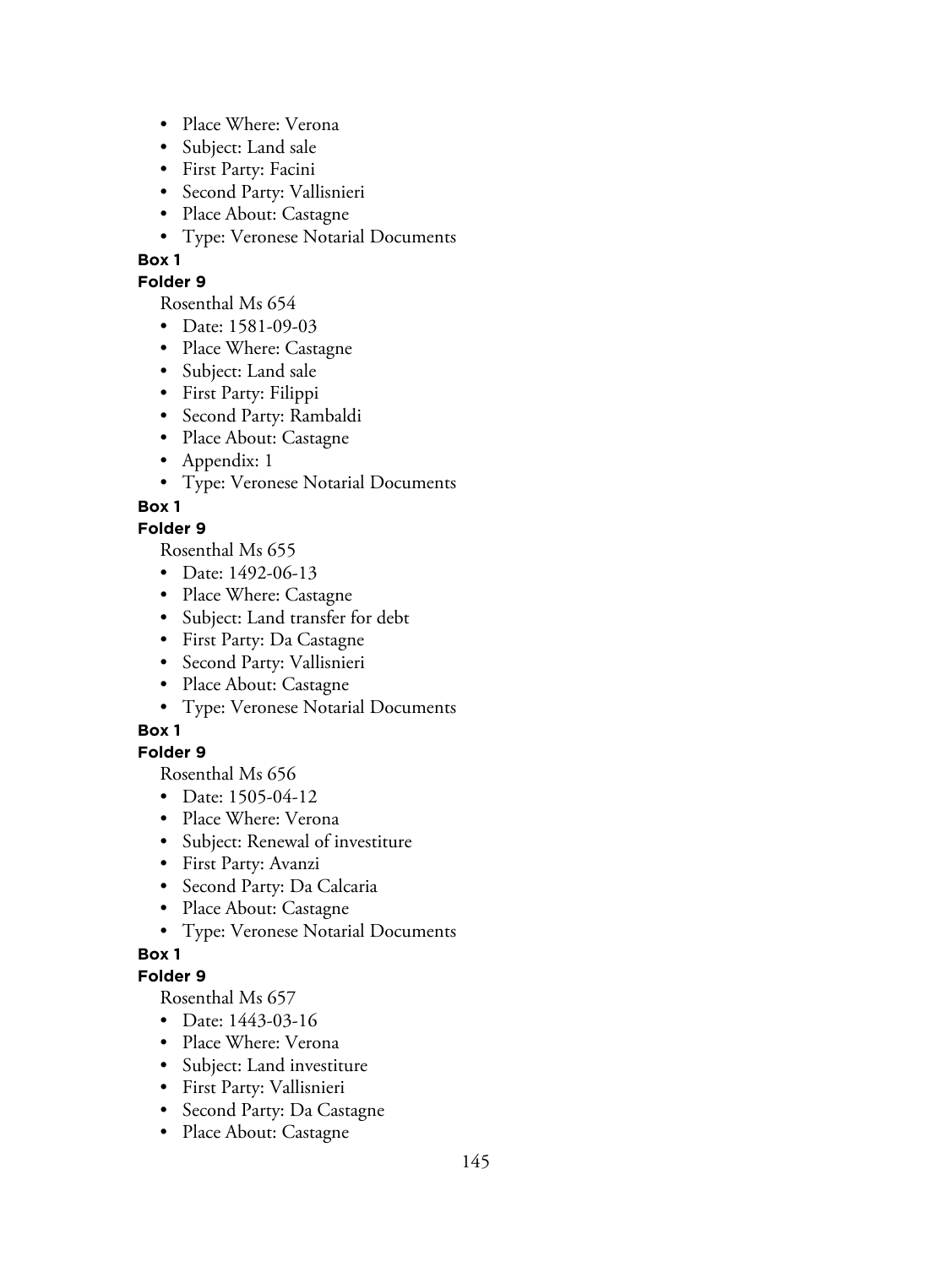• Type: Veronese Notarial Documents

#### **Box 1**

### **Folder 9**

Rosenthal Ms 658

- Date: 1562-02-16
- Place Where: Verona
- Subject: Renewal of investiture
- First Party: Vallisnieri
- Second Party: Parentini
- Place About: Castagne
- Type: Veronese Notarial Documents

#### **Box 1**

#### **Folder 9**

Rosenthal Ms 659

- Date: 1556-08-31
- Place Where: Verona
- Subject: Land sale
- First Party: Leonardi
- Second Party: Vallisnieri
- Place About: Castagne
- Type: Veronese Notarial Documents

### **Box 1**

#### **Folder 9**

Rosenthal Ms 660

- Date: 1504-05-20
- Place Where: Verona
- Subject: Land sale
- First Party: Da Calcaria
- Second Party: Vallisnieri
- Place About: Castagne
- Type: Veronese Notarial Documents

#### **Box 1**

#### **Folder 9**

Rosenthal Ms 661

- Date: 1584-01-24
- Place Where: Castagne
- Subject: Land sale
- First Party: Da Moruri
- Second Party: RambaIdi
- Place About: Castagne
- Type: Veronese Notarial Documents

**Box 1**

### **Folder 9**

- Date: 1369-07-07
- Place Where: Verona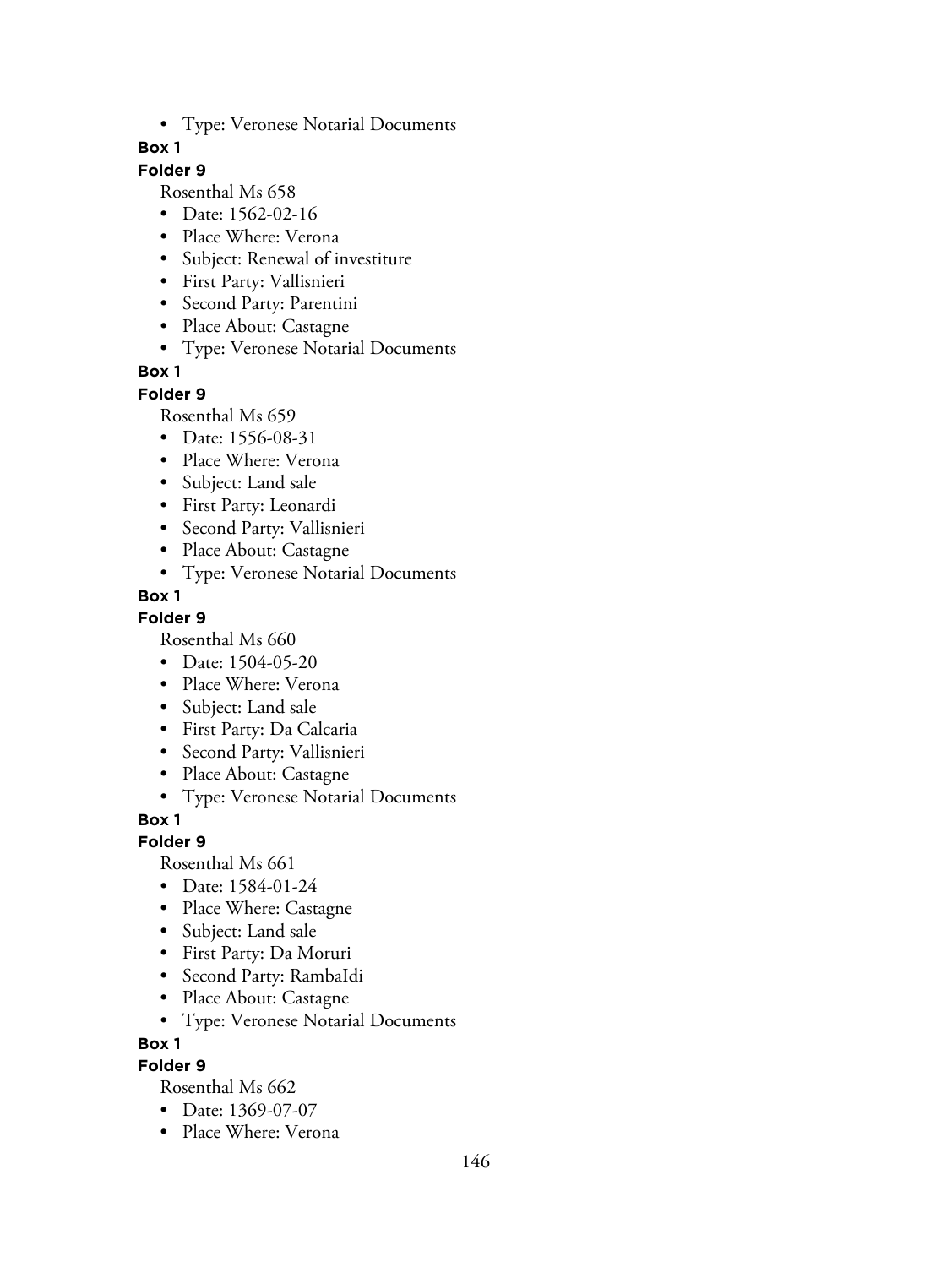- Subject: Create procurator for tithes
- First Party: Lindo
- Second Party: Del Bene
- Place About: Castagne
- Type: Veronese Notarial Documents

#### **Folder 9**

Rosenthal Ms 663

- Date: 1582-11-16
- Place Where: Castagne
- Subject: Land exchange
- First Party: Massari
- Second Party: Rambaldi
- Place About: Castagne
- Type: Veronese Notarial Documents

# **Box 2**

# **Folder 9**

Rosenthal Ms 664

- Date: 1504-03-08
- Place Where: Castagne
- Subject: Payment for land sale
- First Party: Da Castagne
- Second Party: Vallisnieri
- Place About: Castagne
- Type: Veronese Notarial Documents

# **Box 2**

# **Folder 9**

Rosenthal Ms 665

- Date: 1375-07-03
- Place Where: Verona
- Subject: Sentence in tithe dispute
- First Party: Vallisnieri
- Second Party: Lindo
- Place About: Castagne
- Type: Veronese Notarial Documents

# **Box 2**

# **Folder 9**

Rosenthal Ms 666

- Date: 1523-03-09
- Place Where: Verona
- Subject: Land sale
- First Party: Maggi
- Second Party: Da Calcaria
- Place About: Castagne
- Type: Veronese Notarial Documents

# **Box 2**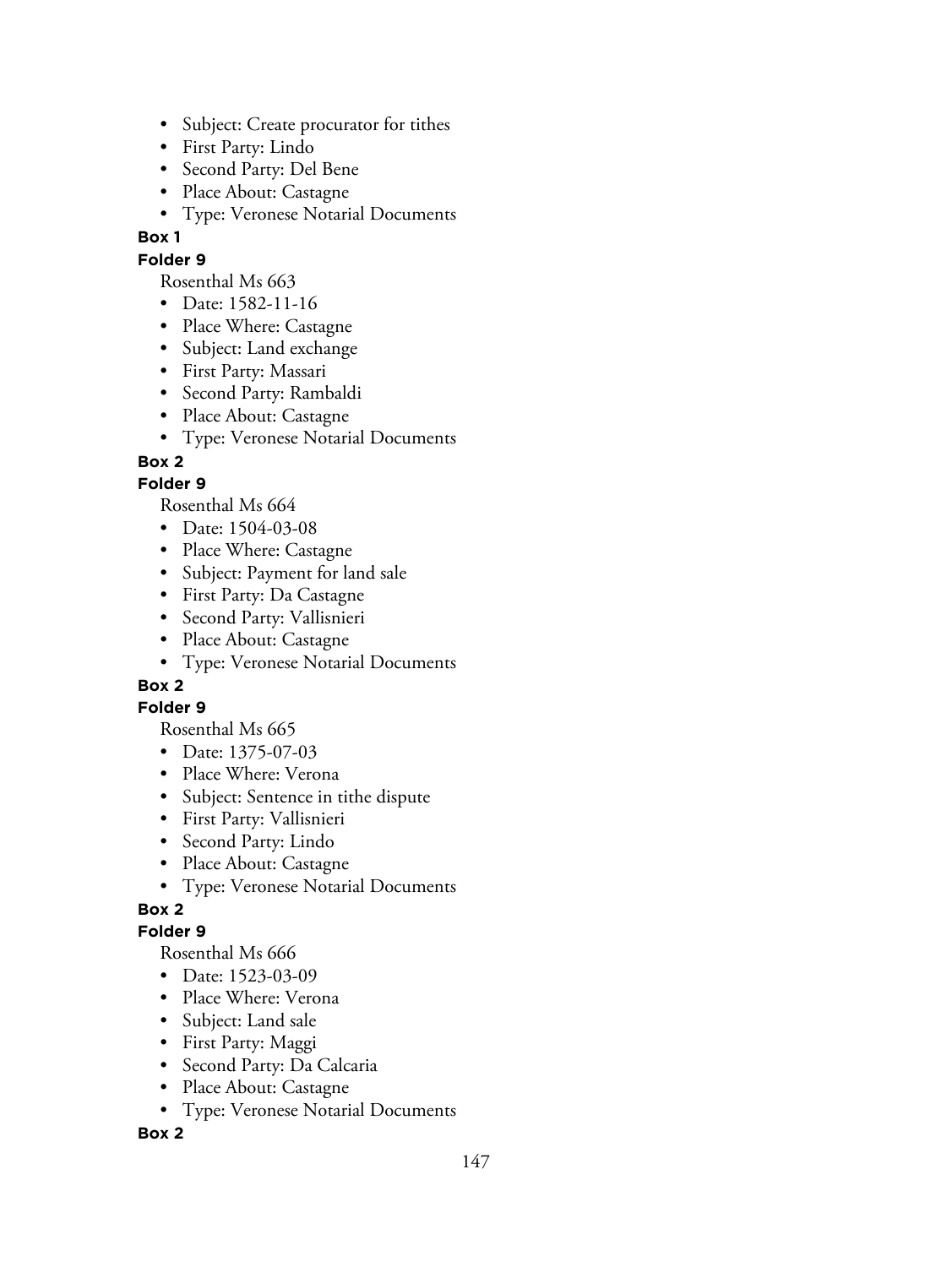#### **Folder 9**

Rosenthal Ms 667

- Date: 1504-03-08
- Place Where: Castagne
- Subject: Land investiture
- First Party: Vallisnieri
- Second Party: Parentini
- Place About: Castagne
- Type: Veronese Notarial Documents

### **Box 2**

#### **Folder 9**

Rosenthal Ms 668

- Date: 1555-10-25
- Place Where: S Pietro Morubio
- Subject: Testament
- First Party: Da Castagne
- Type: Veronese Notarial Documents

### **Box 2**

#### **Folder 9**

Rosenthal Ms 669

- Date: 1559-05-21
- Place Where: Castagne
- Subject: Land investiture of brother
- First Party: Parentini
- Second Party: Parentini
- Place About: Castagne
- Type: Veronese Notarial Documents

# **Box 2**

#### **Folder 9**

Rosenthal Ms 670

- Date: 1465-05-11
- Place Where: Verona
- Subject: Land sale
- First Party: Da Magrano
- Second Party: Vallisnieri
- Place About: Castagne
- Type: Veronese Notarial Documents

# **Box 2**

#### **Folder 9**

- Date: 1491-01-03
- Place Where: Verona
- Subject: Renewal of investiture
- First Party: Vallisnieri
- Second Party: Da Sabiano
- Place About: Castagne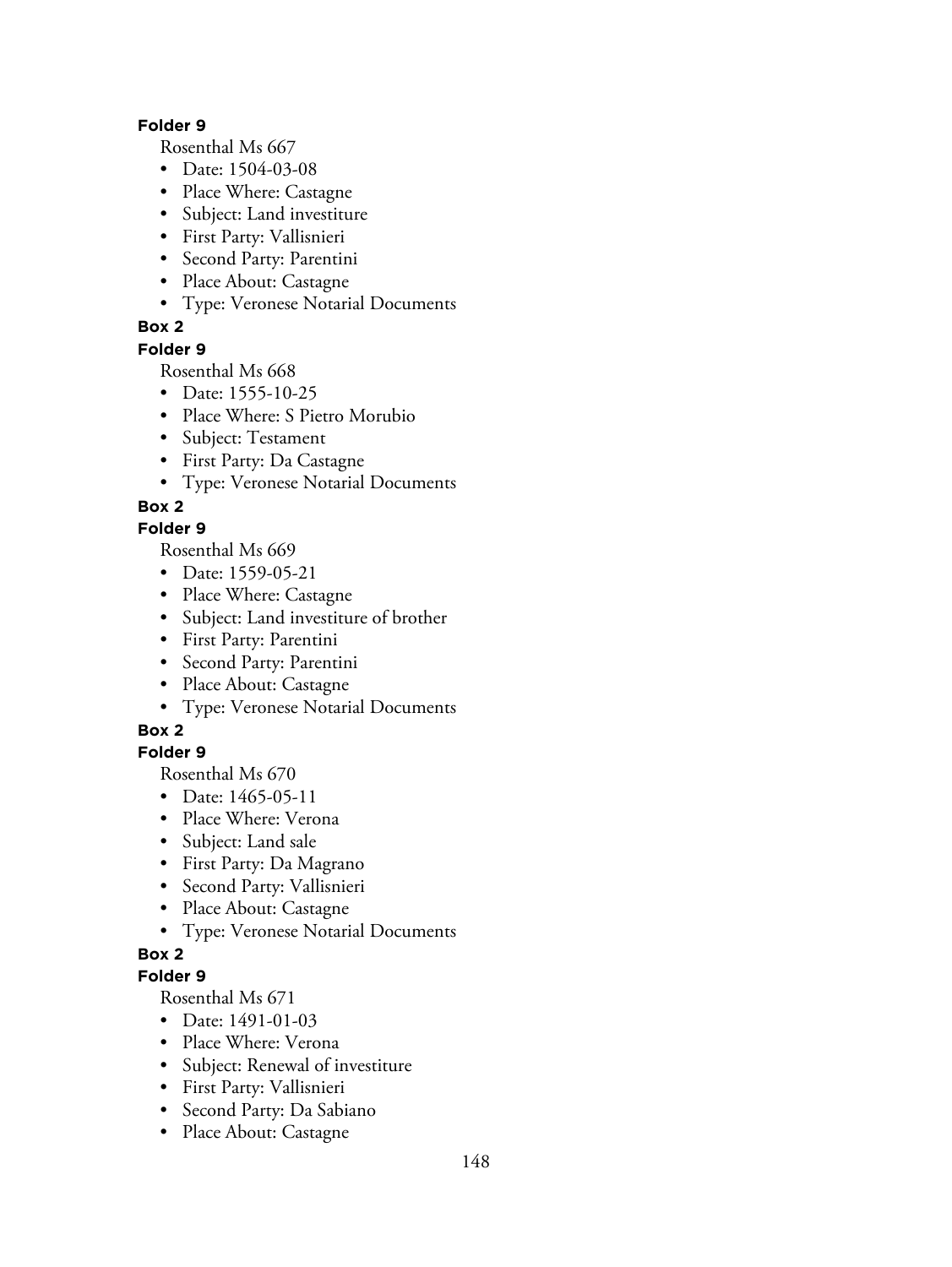• Type: Veronese Notarial Documents

#### **Box 2**

### **Folder 9**

Rosenthal Ms 672

- Date: 1374-03-24
- Place Where: Verona
- Subject: Petition to confirm ownership
- First Party: Vallisnieri
- Second Party: Della Scala
- Place About: Castagne
- Type: Veronese Notarial Documents

### **Box 2**

#### **Folder 9**

Rosenthal Ms 673

- Date: 1462-08-26
- Place Where: Verona
- Subject: Land investiture
- First Party: Salerno
- Second Party: Da Castagne
- Place About: Castagne
- Type: Veronese Notarial Documents

### **Box 2**

#### **Folder 9**

Rosenthal Ms 674

- Date: 1412-04-19
- Place Where: Verona
- Subject: Renunciation, reinvestiture
- First Party: Da Castagne
- Second Party: Vallisnieri
- Place About: Castagne
- Type: Veronese Notarial Documents

### **Box 2**

#### **Folder 9**

Rosenthal Ms 675

- Date: 1509-04-24
- Place Where: Verona?
- Subject: Land sale
- First Party: Da Castagne
- Second Party: Del Dosso
- Place About: Castagne
- Type: Veronese Notarial Documents

**Box 2**

#### **Folder 9**

- Date: 1527-01-23
- Place Where: Verona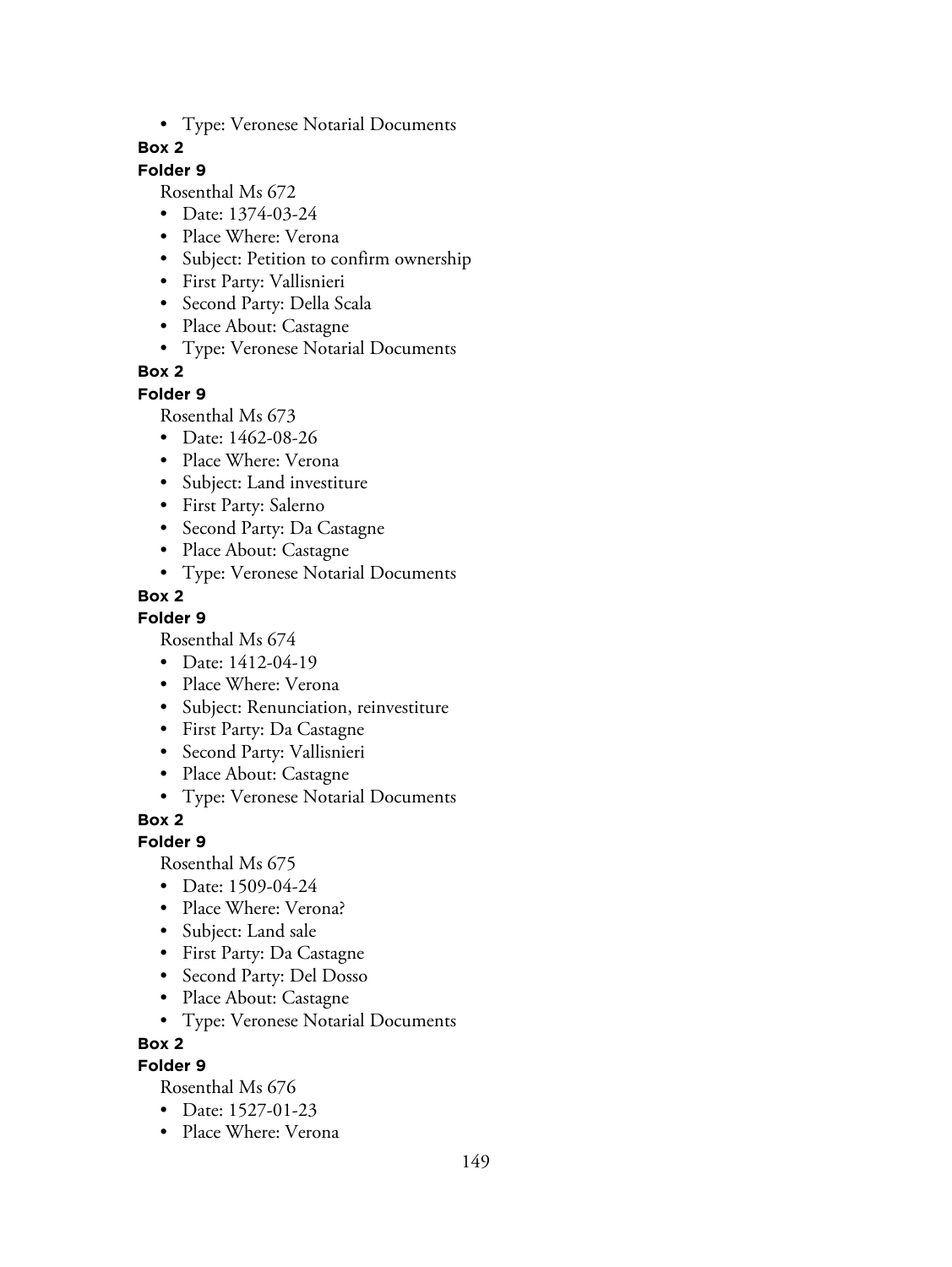- Subject: Land exchange
- First Party: Da Calcaria
- Second Party: Leonardi
- Place About: Castagne
- Type: Veronese Notarial Documents

# **Folder 9**

Rosenthal Ms 677

- Date: 1521-04-08
- Place Where: Verona
- Subject: Land sale
- First Party: Leonardi
- Second Party: Del Dosso
- Place About: Castagne
- Type: Veronese Notarial Documents

# **Box 2**

# **Folder 9**

Rosenthal Ms 678

- Date: 1351-11-18
- Place Where: Verona
- Subject: Investiture with tithes
- First Party: Bishop
- Second Party: Del Osella
- Appendix: 1
- Type: Veronese Notarial Documents

# **Box 2**

# **Folder 9**

Rosenthal Ms 679

- Date: 1333-08-22
- Place Where: Verona
- Subject: Land sale
- First Party: S M Antiqua
- Second Party: Isola Sopra
- Place About: Castagne
- Type: Veronese Notarial Documents

# **Box 2**

# **Folder 9**

Rosenthal Ms 680

- Date: 1559-02-25
- Place Where: Castagne
- Subject: Testament
- First Party: Da Castagne
- Type: Veronese Notarial Documents

# **Box 2**

# **Folder 9**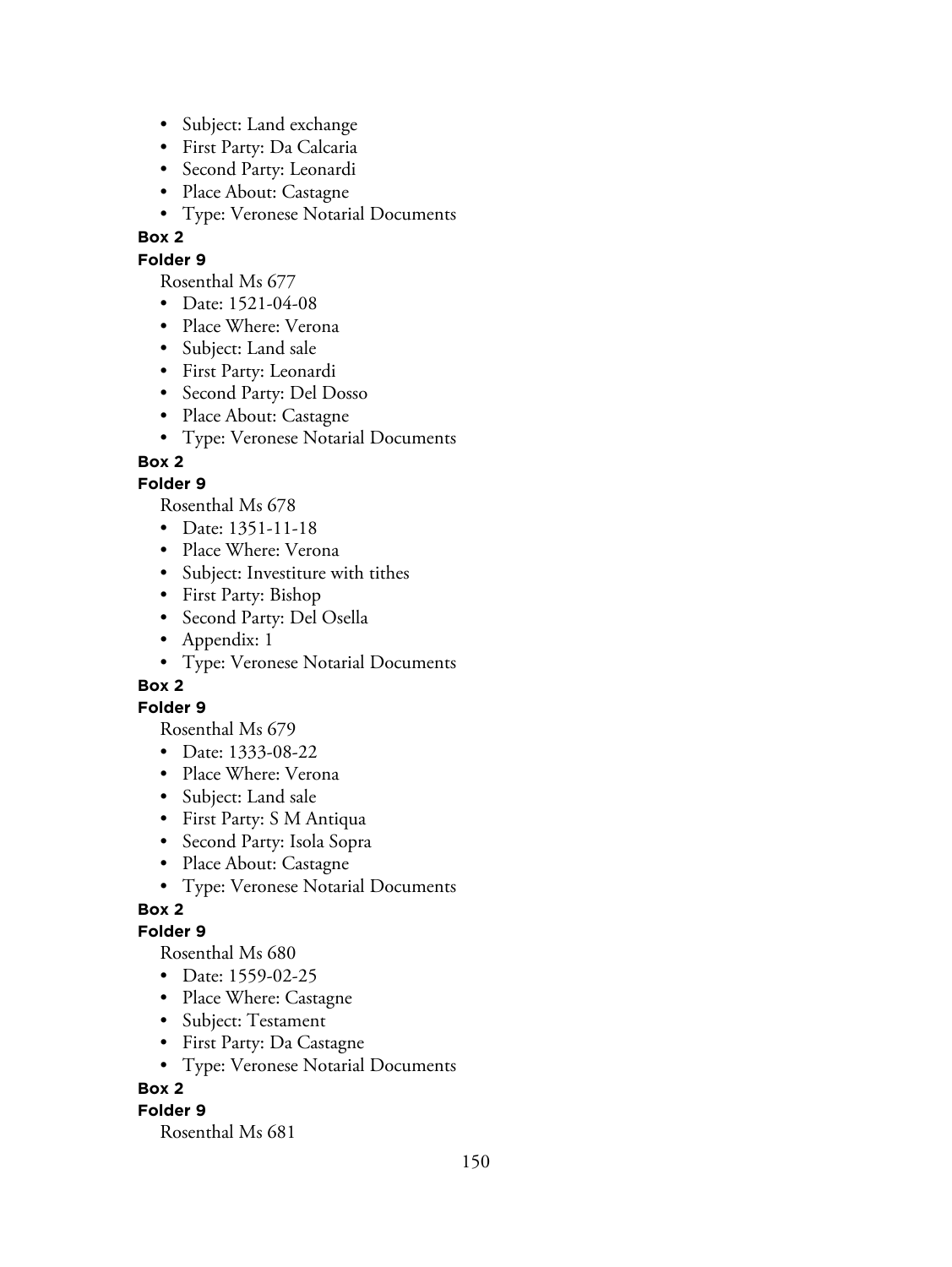- Date: 1315-11-01
- Place Where: Castagne
- Subject: Land investiture
- First Party: San Andrea
- Second Party: Da Castagne
- Place About: Castagne
- Type: Veronese Notarial Documents

#### **Folder 9**

Rosenthal Ms 682

- Date: 1430-05-19
- Place Where: Verona
- Subject: Land sale
- First Party: Vallisnieri
- Second Party: Bonamente
- Place About: Verona
- Type: Veronese Notarial Documents

### **Box 3**

#### **Folder 9**

Rosenthal Ms 683

- Date: 1370-09-04
- Place Where: Verona
- Subject: Dowry confession
- First Party: Galtarossa
- Second Party: Baiamonte
- Type: Veronese Notarial Documents

# **Box 3**

#### **Folder 9**

Rosenthal Ms 684

- Date: 1377-03-20
- Place Where: Verona
- Subject: Create procurator for tithes
- First Party: Da Bardolino
- Second Party: S Cecilia
- Place About: Castagne
- Type: Veronese Notarial Documents

#### **Box 3**

#### **Folder 9**

- Date: 1504-03-08
- Place Where: Castagne
- Subject: Land transfer for debt
- First Party: Parentini
- Second Party: Vallisnieri
- Place About: Castagne
- Type: Veronese Notarial Documents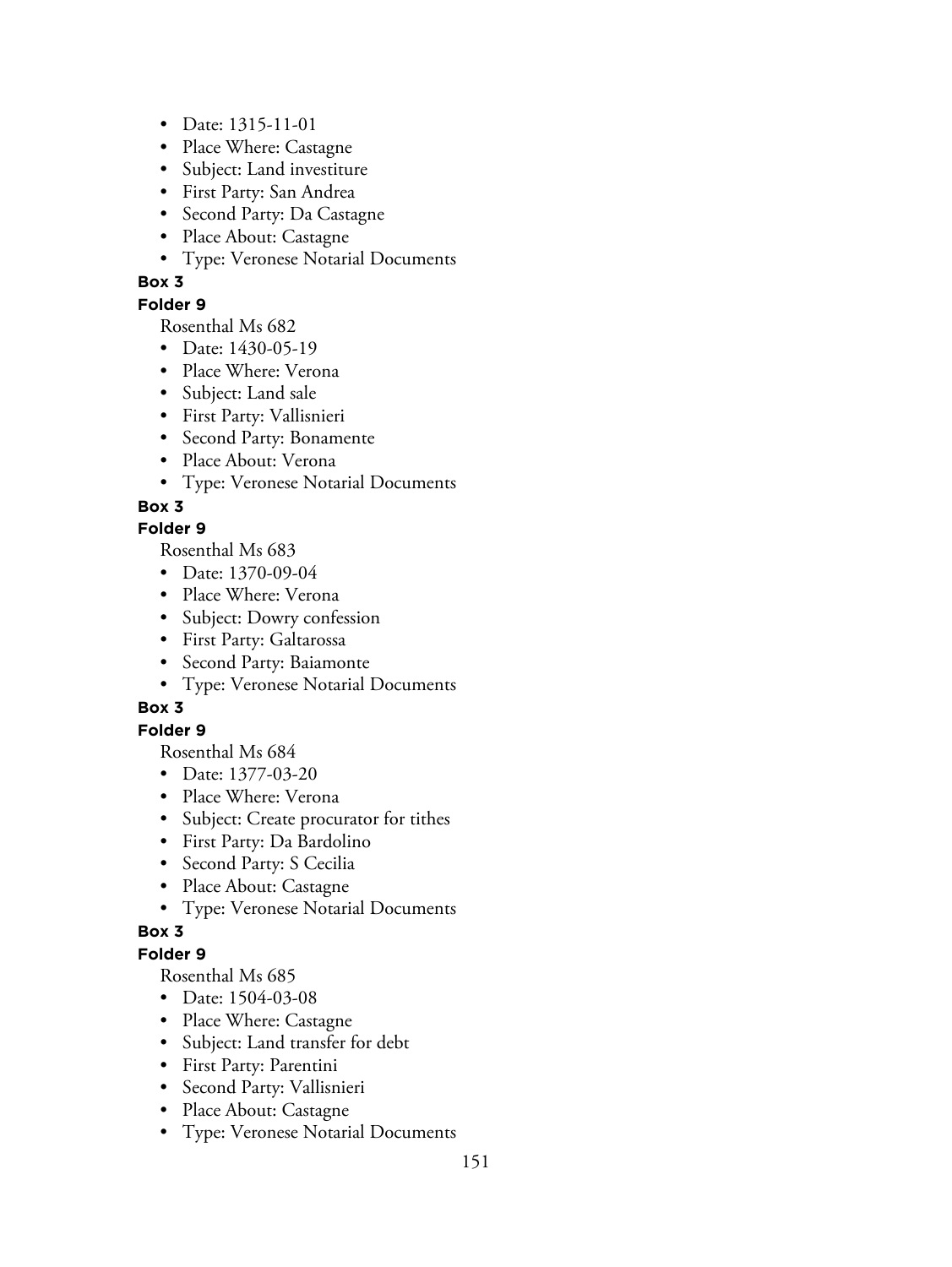#### **Folder 9**

Rosenthal Ms 686

- Date: 1505-06-12
- Place Where: Montorio
- Subject: Land investiture
- First Party: Vallisnieri
- Second Party: Del Dosso
- Place About: Castagne
- Type: Veronese Notarial Documents

**Box 3**

# **Folder 9**

Rosenthal Ms 687

- Date: 1504-02-09
- Place Where: Castagne
- Subject: Land transfer for debt
- First Party: Parentini
- Second Party: Vallisnieri
- Place About: Castagne
- Type: Veronese Notarial Documents

# **Box 3**

# **Folder 9**

Rosenthal Ms 688

- Date: 1388-05-15
- Place Where: Verona
- Subject: Land investiture
- First Party: Vallisnieri
- Second Party: Da Castagne
- Place About: Castagne
- Type: Veronese Notarial Documents

# **Box 3**

# **Folder 9**

Rosenthal Ms 689

- Date: 1504-02-09
- Place Where: Castagne
- Subject: Land investiture
- First Party: Vallisnieri
- Second Party: Parentini
- Place About: Castagne
- Type: Veronese Notarial Documents

# **Box 3**

# **Folder 9**

- Date: 1504-03-08
- Place Where: Castagne
- Subject: Land investiture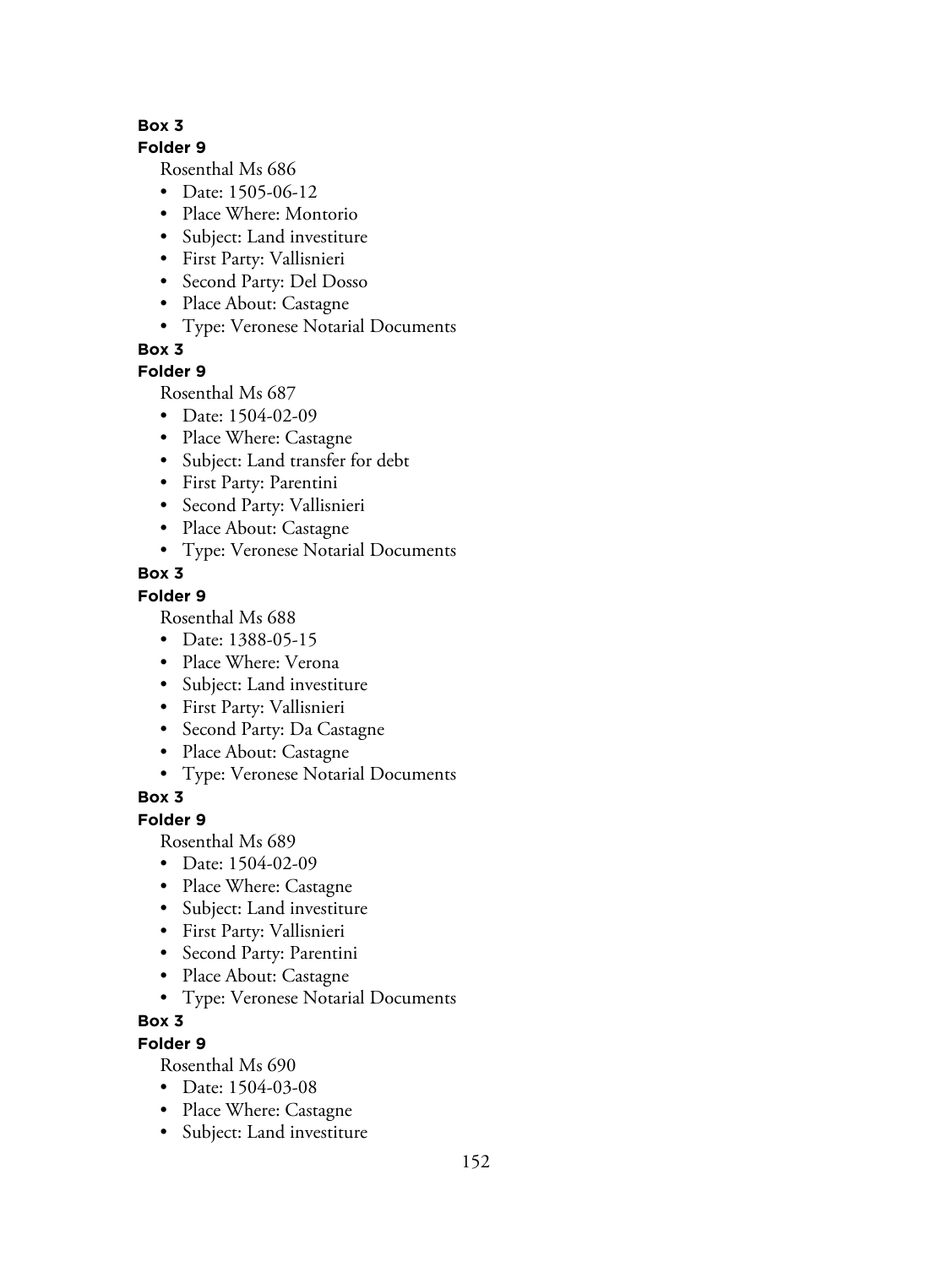- First Party: Vallisnieri
- Second Party: Parentini
- Place About: Castagne
- Type: Veronese Notarial Documents

#### **Folder 9**

Rosenthal Ms 691

- Date: 1465-04-27
- Place Where: Verona
- Subject: Renewal of investiture
- First Party: Vallisnieri
- Second Party: Da Castagne
- Place About: Castagne
- Type: Veronese Notarial Documents

# **Box 3**

# **Folder 9**

Rosenthal Ms 692

- Date: 1581-09-03
- Place Where: Castagne
- Subject: Land exchange
- First Party: Zambelli
- Second Party: Rambaldi
- Place About: Castagne
- Type: Veronese Notarial Documents

# **Box 3**

# **Folder 9**

Rosenthal Ms 693

- Date: 1388-11-05
- Place Where: Verona
- Subject: Investiture with tithes
- First Party: Bishop Vicar
- Second Party: Bavocci
- Place About: Castagne
- Type: Veronese Notarial Documents

# **Box 3**

# **Folder 9**

Rosenthal Ms 694

- Date: 1416-02-16
- Place Where: Reggio
- Subject: Confirmation of land sale
- First Party: Dell 'Oste
- Second Party: Vallisnieri
- Place About: Chievo
- Appendix: 1
- Type: Veronese Notarial Documents

#### **Box 3**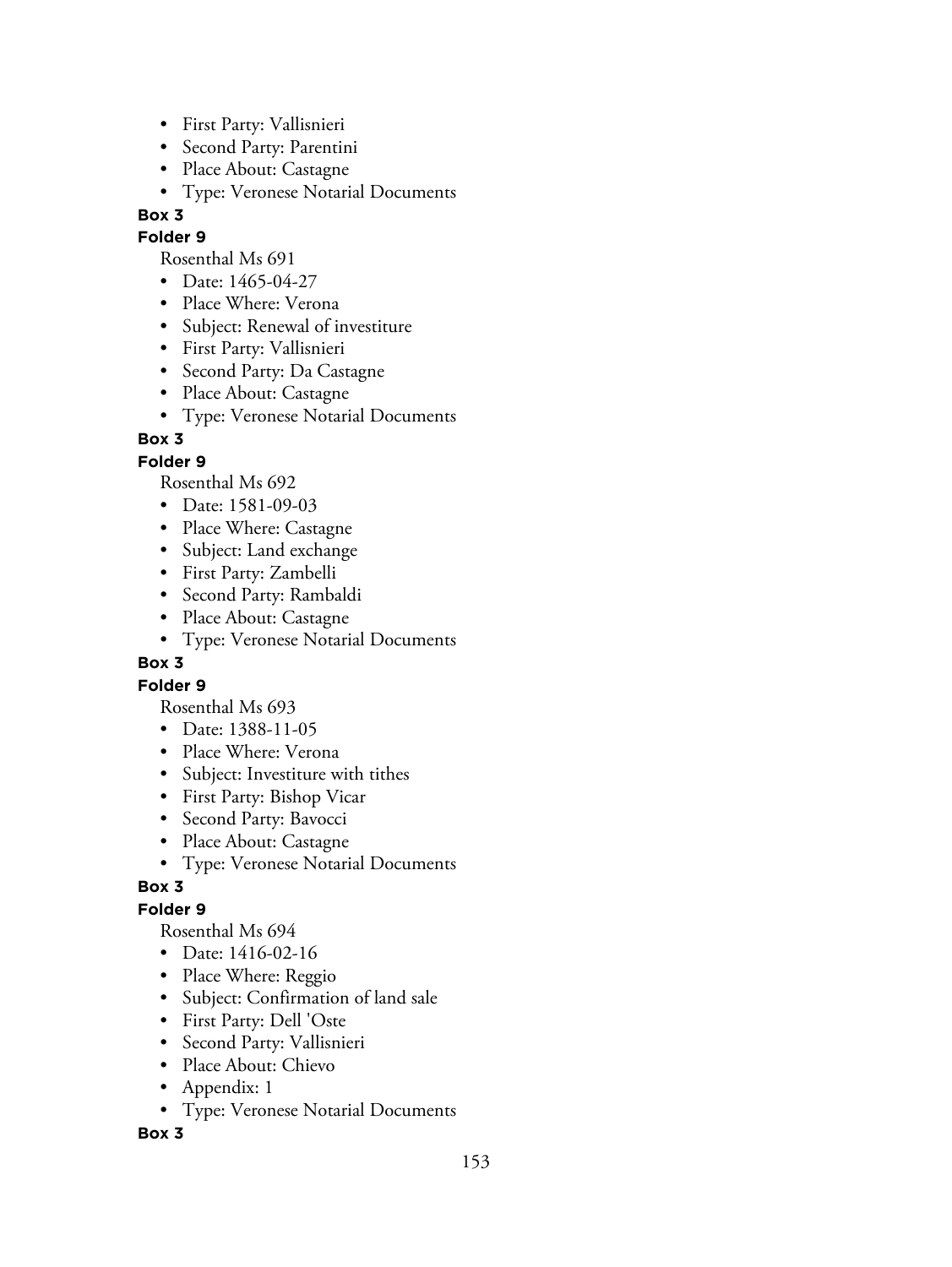#### **Folder 9**

Rosenthal Ms 695

- Date: 1333-01-08
- Place Where: Verona
- Subject: Investiture with tithes
- First Party: Bishop
- Second Party: Da Clavica
- Place About: Valpolicella
- Type: Veronese Notarial Documents

### **Box 3**

#### **Folder 9**

Rosenthal Ms 696

- Date: 1332-12-27
- Place Where: Verona
- Subject: Investiture with tithes
- First Party: Bishop
- Second Party: Pocopuina
- Place About: Fumane
- Type: Veronese Notarial Documents

### **Box 3**

### **Folder 9**

Rosenthal Ms 697

- Date: 1385-10-20
- Place Where: Verona
- Subject: ArbitratIon sentence
- First Party: Vallisnieri
- Second Party: Del Bene
- Place About: Castagne
- Type: Veronese Notarial Documents

### **Box 3**

#### **Folder 9**

Rosenthal Ms 698

- Date: 1361-12-10
- Place Where: Udine
- Subject: Sentence in tithe dispute
- First Party: Da Castagne
- Second Party: Baiamonte
- Type: Veronese Notarial Documents

# **Box 4**

# **Folder 9**

- Date: 1341-12-02
- Place Where: Verona
- Subject: Land investiture
- First Party: Isola Sopra
- Second Party: Da Castagne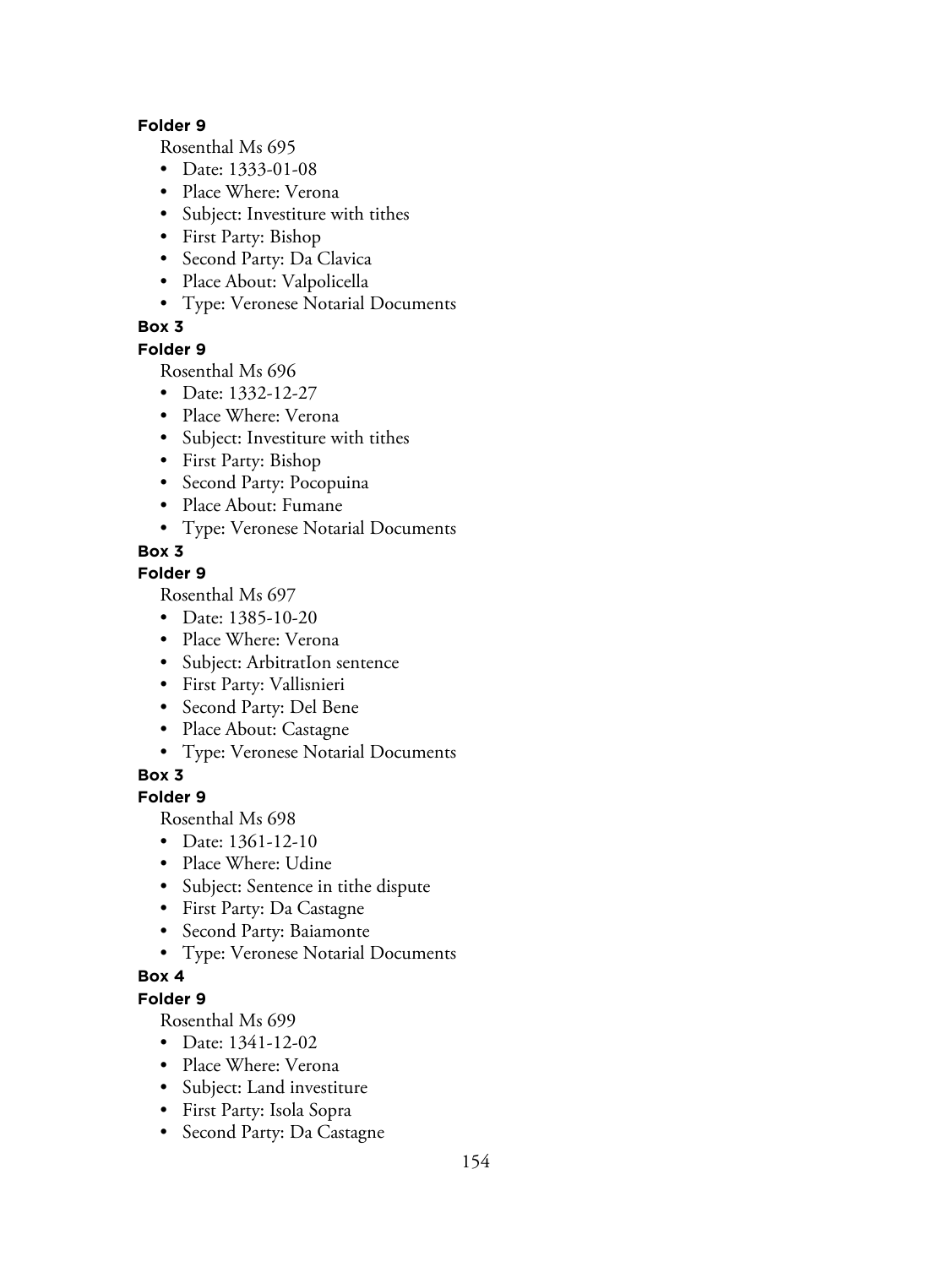- Place About: Castagne
- Type: Veronese Notarial Documents

#### **Folder 9**

Rosenthal Ms 700

- Date: 1438-02-04
- Place Where: Verona
- Subject: Land investiture
- First Party: Vallisnieri
- Second Party: Da Castagne
- Place About: Castagne
- Type: Veronese Notarial Documents

### **Box 4**

#### **Folder 9**

Rosenthal Ms 701

- Date: 1574-12-28
- Place Where: San Ambrogio
- Subject: Land sale
- First Party: Pescantina
- Second Party: Rambaldi
- Place About: San Ambrogio
- Type: Veronese Notarial Documents

#### **Box 4**

#### **Folder 9**

Rosenthal Ms 702

- Date: 1399-09-26
- Place Where: Castagne
- Subject: Land investiture
- First Party: Vallisnieri
- Second Party: Da Castagne
- Place About: Castagne
- Type: Veronese Notarial Documents

#### **Box 4**

# **Folder 9**

Rosenthal Ms 703

- Date: 1548-04-07
- Place Where: San Ambrogio
- Subject: Land investiture
- First Party: Rambaldi
- Second Party: San Ambrogio
- Place About: San Ambrogio
- Type: Veronese Notarial Documents

#### **Box 4**

#### **Folder 9**

Rosenthal Ms 704

• Date: 1492-05-29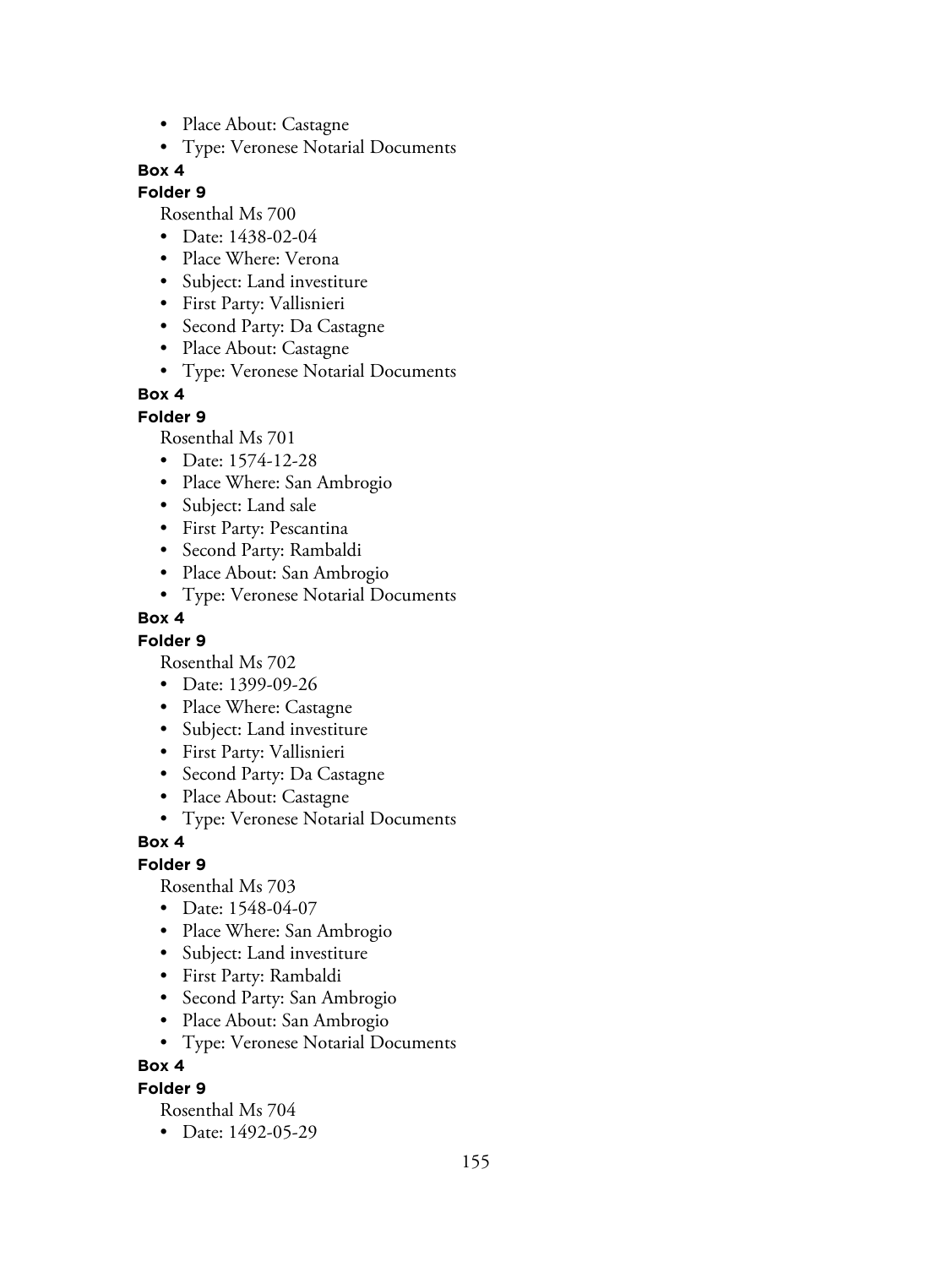- Place Where: Castagne
- Subject: Renewal of investiture
- First Party: Vallisnieri
- Second Party: Da Castagne
- Place About: Castagne
- Type: Veronese Notarial Documents

#### **Folder 9**

Rosenthal Ms 705

- Date: 1348-10-15
- Place Where: Verona
- Subject: Land sale
- First Party: Maccaccara
- Second Party: Isola Sopra
- Place About: Castagne
- Type: Veronese Notarial Documents

# **Box 4**

### **Folder 9**

Rosenthal Ms 706

- Date: 1369-11-29
- Place Where: Verona
- Subject: Public declaration of debt
- First Party: Bonaventura
- Second Party: Baiamonte
- Type: Veronese Notarial Documents

# **Box 4**

#### **Folder 9**

Rosenthal Ms 707

- Date: 1394-02-03
- Place Where: Verona
- Subject: Land investiture
- First Party: Vallisnieri
- Second Party: Da Castagne
- Place About: Castagne
- Type: Veronese Notarial Documents

# **Box 4**

#### **Folder 9**

Rosenthal Ms 708

- Date: 1435-02-17
- Place Where: Castagne
- Subject: Declaration of possession
- First Party: Vallisnieri
- Place About: Castagne
- Type: Veronese Notarial Documents

# **Box 4**

#### **Folder 9**

156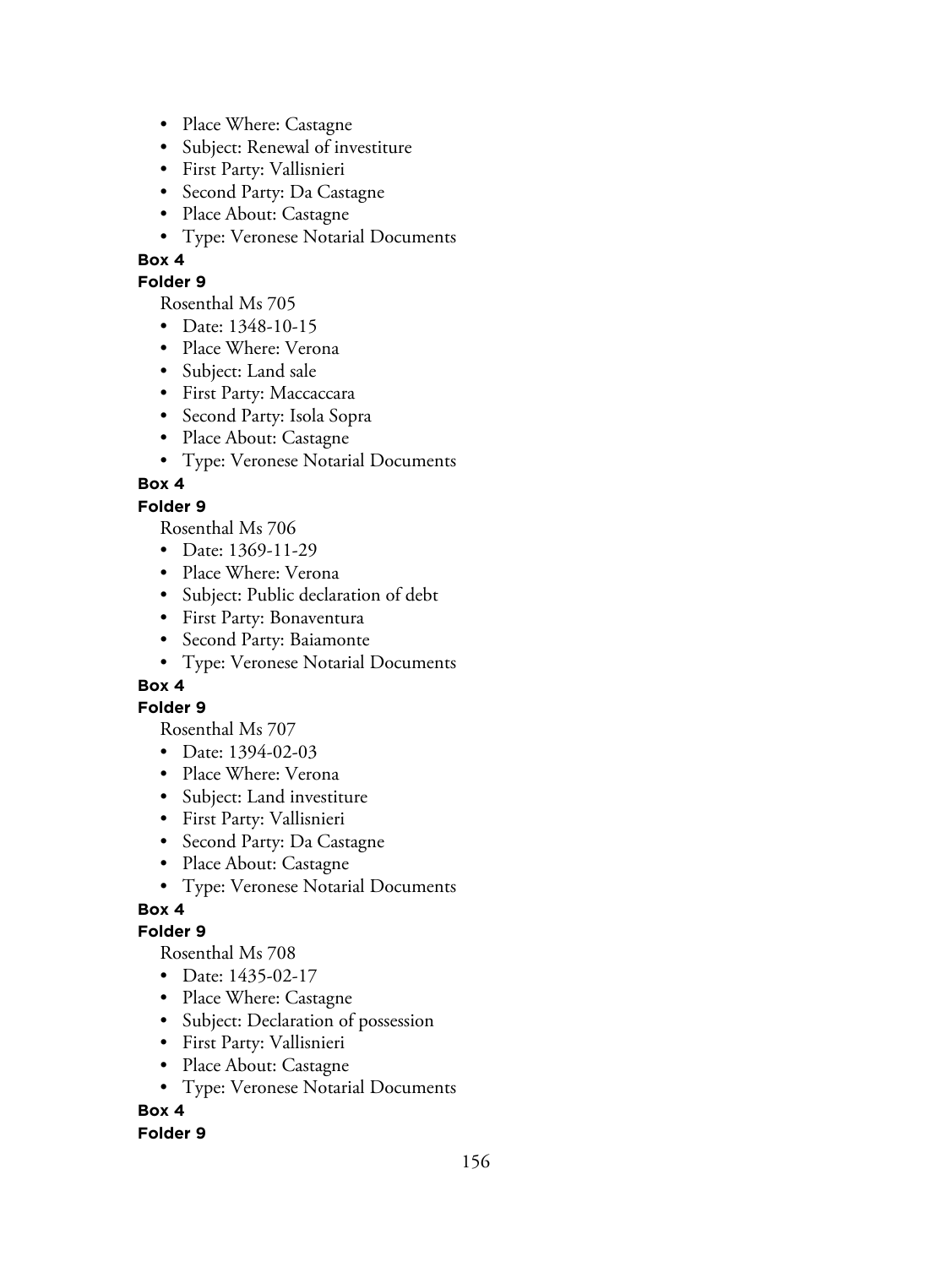Rosenthal Ms 709

- Date: 1355-09-28
- Place Where: Verona
- Subject: Sentence in land dispute
- First Party: Isola Sopra
- Second Party: Isola Sopra
- Place About: Castagne
- Type: Veronese Notarial Documents

### **Box 4**

### **Folder 9**

Rosenthal Ms 710

- Date: 1362-03-13
- Place Where: Castagne
- Subject: Land investiture
- First Party: Baiamonte
- Second Party: Da Mezzane
- Place About: Castagne
- Type: Veronese Notarial Documents

# **Box 4**

### **Folder 9**

Rosenthal Ms 711

- Date: 1302-07-01
- Place Where: Breonio
- Subject: Granting of tithes
- First Party: Bishop
- Second Party: Da San Marco
- Place About: Breonio
- Type: Veronese Notarial Documents

# **Box 4**

#### **Folder 9**

Rosenthal Ms 712

- Date: 1310-09-06
- Place Where: Fumane
- Subject: Acknowledge tithe obligations
- First Party: Da Fumane
- Second Party: Da San Marco
- Place About: Fumane
- Type: Veronese Notarial Documents

# **Box 4**

### **Folder 9**

- Date: 1310-09-09
- Place Where: Breonio
- Subject: Acknowledge tithe obligations
- First Party: Da Breonio
- Second Party: Da San Marco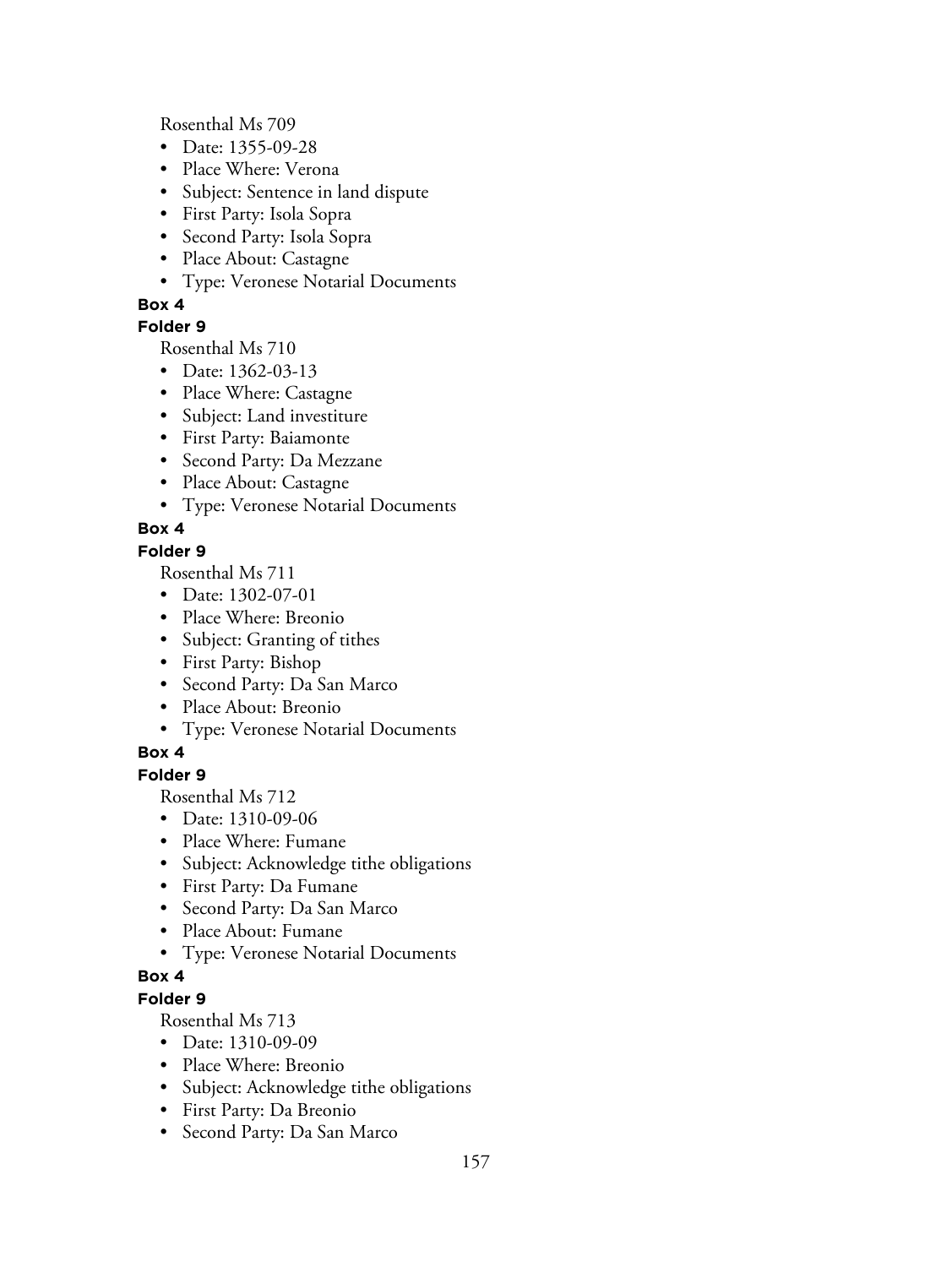- Place About: Breonio
- Appendix: 1
- Type: Veronese Notarial Documents

#### **Folder 9**

Rosenthal Ms 714

- Date: 1310-09-06
- Place Where: Fumane
- Subject: Acknowledge tithe obligations
- First Party: Da Fumane
- Second Party: Da San Marco
- Place About: Fumane
- Type: Veronese Notarial Documents

#### **Box 5**

#### **Folder 9**

Rosenthal Ms 715

- Date: 1332-06-30
- Place Where: Castagne
- Subject: Inventory of landholdings
- First Party: Baiamonte
- Place About: Castagne, Verona
- Type: Veronese Notarial Documents

#### **Box 5**

#### **Folder 9**

Rosenthal Ms 716

- Date: 1521-10-26
- Place Where: Verona
- Subject: Investiture with tithes
- First Party: Bishop Vicar
- Second Party: Vallisnieri
- Place About: Marano
- Type: Veronese Notarial Documents

#### **Box 5**

#### **Folder 9**

Rosenthal Ms 717

- Date: 1361-07-10
- Place Where: Verona
- Subject: Testament
- First Party: Baiamonte
- Type: Veronese Notarial Documents

#### **Box 5**

#### **Folder 9**

- Date: 1480-04-26
- Place Where: Verona
- Subject: Land sale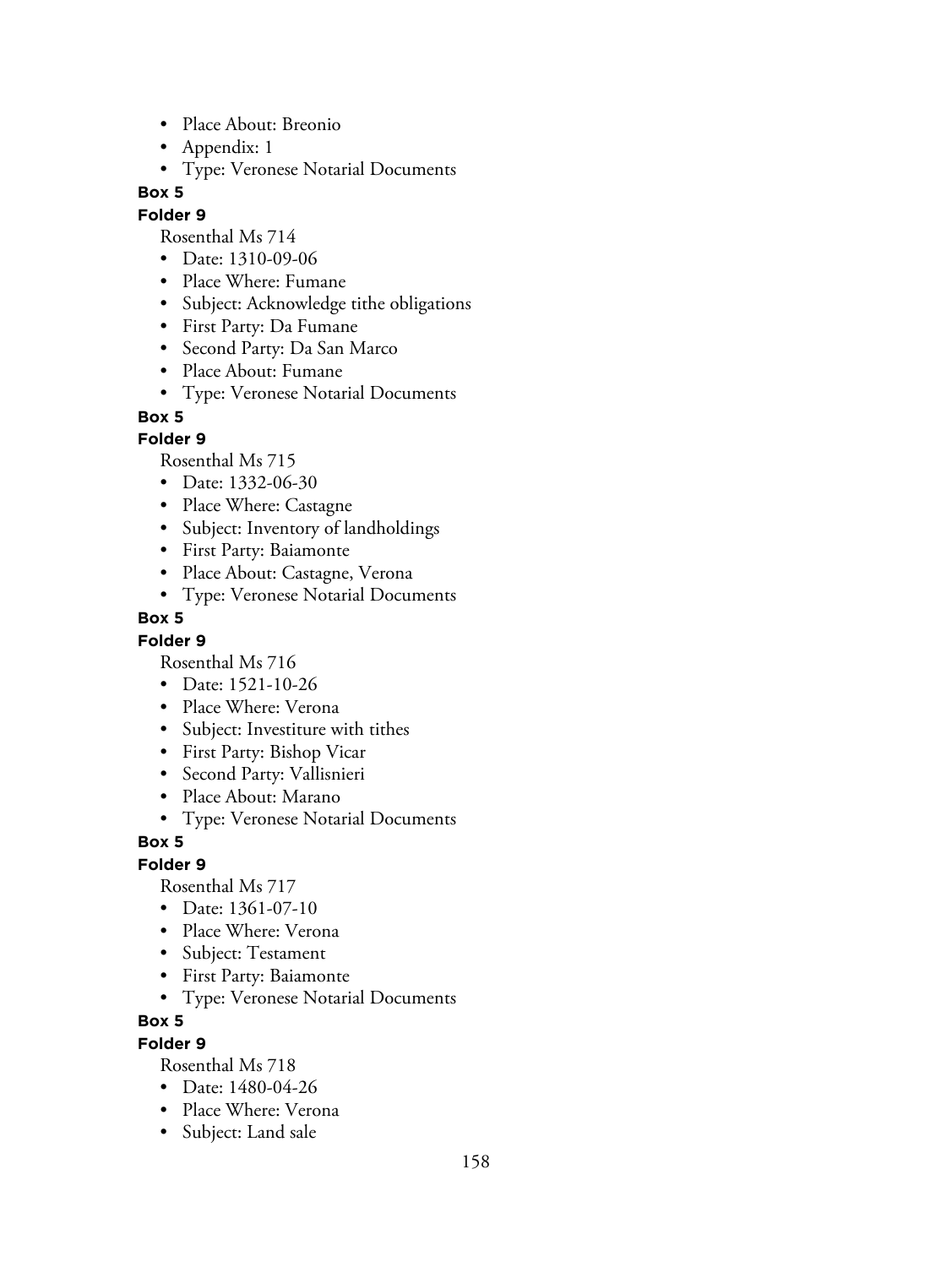- First Party: Bandi
- Second Party: Rambaldi
- Place About: Montorio
- Type: Veronese Notarial Documents

#### **Folder 9**

Rosenthal Ms 719

- Date: 1500-02-13
- Place Where: Verona
- Subject: Heir disputes sisters ' upkeep
- First Party: Vallisnieri
- Type: Veronese Notarial Documents

#### **Box 5**

#### **Folder 9**

Rosenthal Ms 720

- Date: 1484-05-17
- Place Where: Verona
- Subject: Renewal of investiture
- First Party: Vallisnieri
- Second Party: Da Postuman
- Place About: Castagne
- Type: Veronese Notarial Documents

#### **Box 5**

#### **Folder 9**

Rosenthal Ms 721

- Date: 1576-02-22
- Place Where: Verona
- Subject: Land sale
- First Party: Del Dosso
- Second Party: Rambaldi
- Place About: Castagne
- Type: Veronese Notarial Documents

#### **Box 5**

#### **Folder 9**

Rosenthal Ms 722

- Date: 1608-02-23
- Place Where: Verona
- Subject: Land sale
- First Party: Leonardi
- Second Party: Rambaldi
- Place About: Castagne
- Type: Veronese Notarial Documents

#### **Box 5**

#### **Folder 9**

Rosenthal Ms 723

• Date: 1626-12-15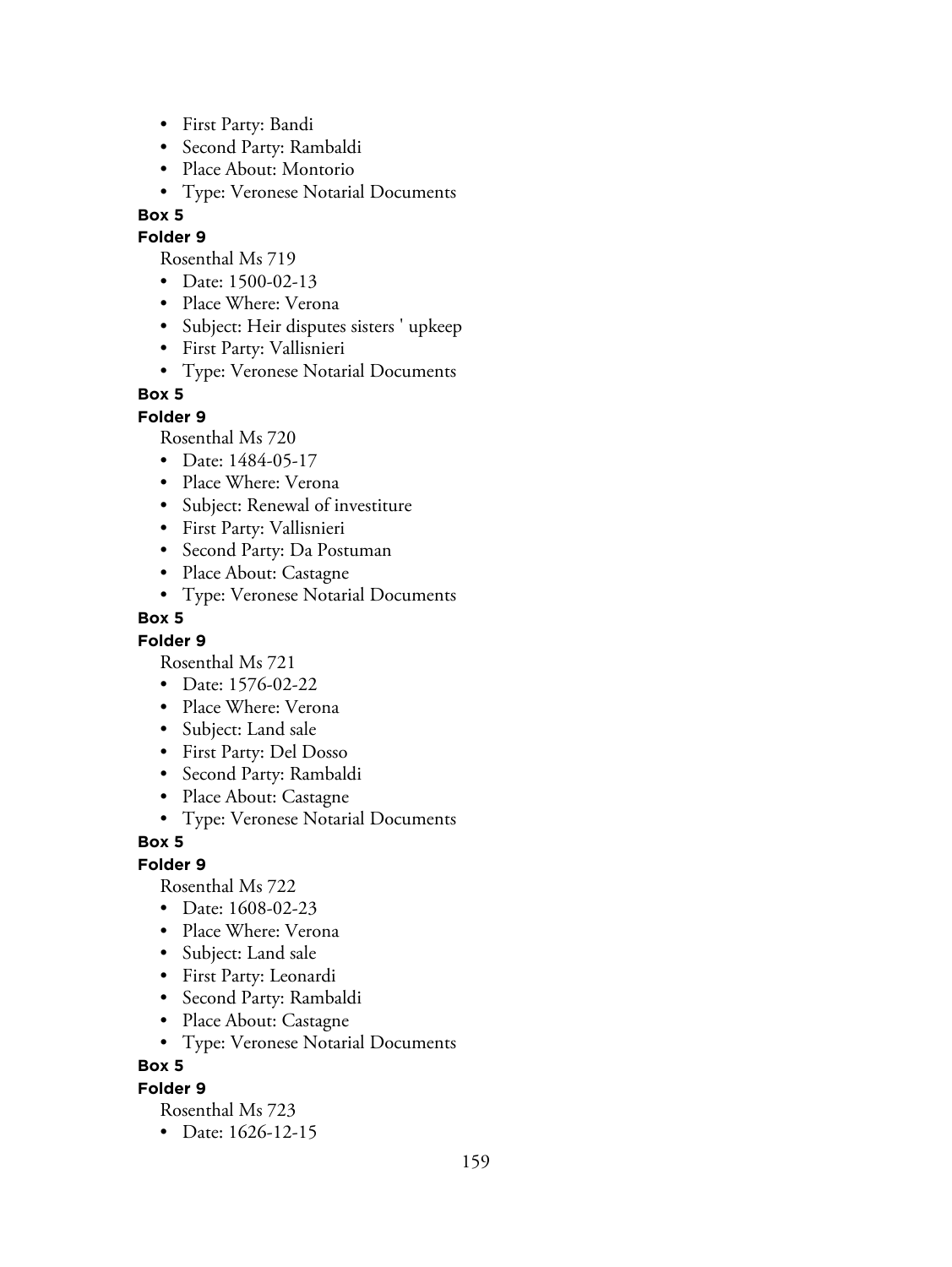- Place Where: San Ambrogio
- Subject: Land sale
- First Party: Biemi
- Second Party: Rambaldi
- Place About: San Ambrogio
- Type: Veronese Notarial Documents

#### **Folder 9**

Rosenthal Ms 724

- Date: 1543-12-22
- Place Where: Verona
- Subject: Land exchange
- First Party: Rambaldi
- Second Party: Lavezzola
- Place About: Verona
- Type: Veronese Notarial Documents

# **Box 5**

#### **Folder 9**

Rosenthal Ms 725

- Date: 1532-12-01
- Place Where: Lazise
- Subject: Land exchange
- First Party: Galisiani
- Second Party: Da Lazise
- Place About: Lazise
- Type: Veronese Notarial Documents

# **Box 5**

### **Folder 9**

Rosenthal Ms 726

- Date: 1607-05-20
- Place Where: Bardolino
- Subject: Land exchange
- First Party: Bazerli
- Second Party: Rambaldi
- Place About: Bardolino
- Type: Veronese Notarial Documents

#### **Box 5**

#### **Folder 9**

- Date: 1570-09-15
- Place Where: Verona?
- Subject: Land sale
- First Party: Da Calcaria
- Second Party: Rarnbaldi
- Place About: Castagne
- Type: Veronese Notarial Documents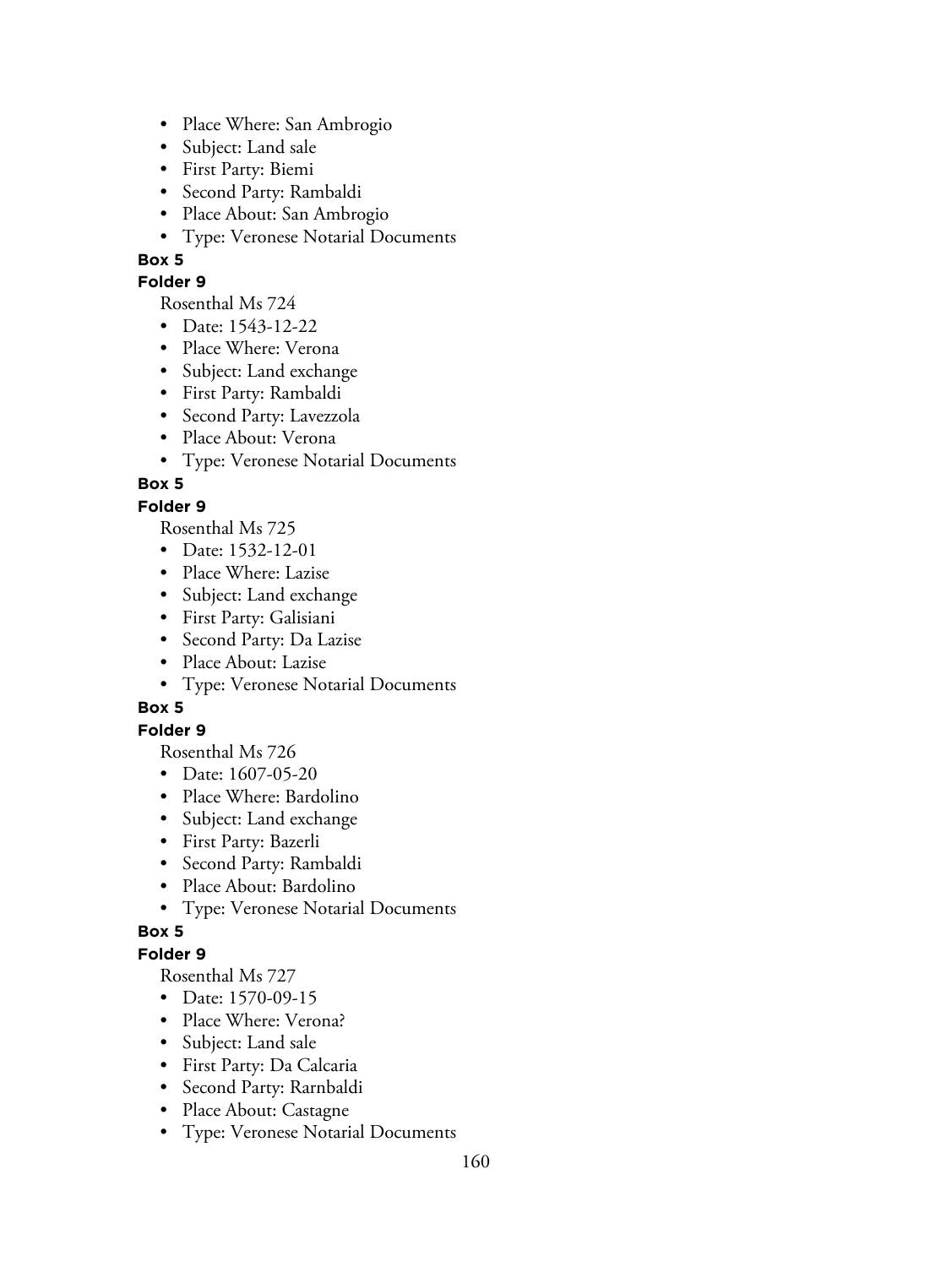#### **Folder 10**

Rosenthal Ms 728

- Date: 1523-05-07
- Place Where: Verona
- Subject: Testament
- First Party: Castello
- Second Party: Sagramoso
- Type: Veronese Notarial Documents

# **Box 1**

# **Folder 10**

Rosenthal Ms 729

- Date: 1479-09-28
- Place Where: Verona
- Subject: Brothers divide patrimony
- First Party: Castello
- Place About: Affi, Rovereto
- Type: Veronese Notarial Documents

# **Box 1**

# **Folder 10**

Rosenthal Ms 730

- Date: 1407-12-08
- Place Where: Verona
- Subject: Land sale
- First Party: Ponicelli
- Second Party: Tramarini
- Place About: Verona
- Appendix: 2
- Type: Veronese Notarial Documents

**Box 1**

# **Folder 10**

Rosenthal Ms 731

- Date: 1409-09-26
- Place Where: Verona
- Subject: Land sale
- First Party: Da Firenze
- Second Party: Tramarini
- Place About: Verona
- Type: Veronese Notarial Documents
- **Box 1**

# **Folder 10**

- Date: 1410-11-13
- Place Where: Verona
- Subject: Sale of dotal land
- First Party: Mondelli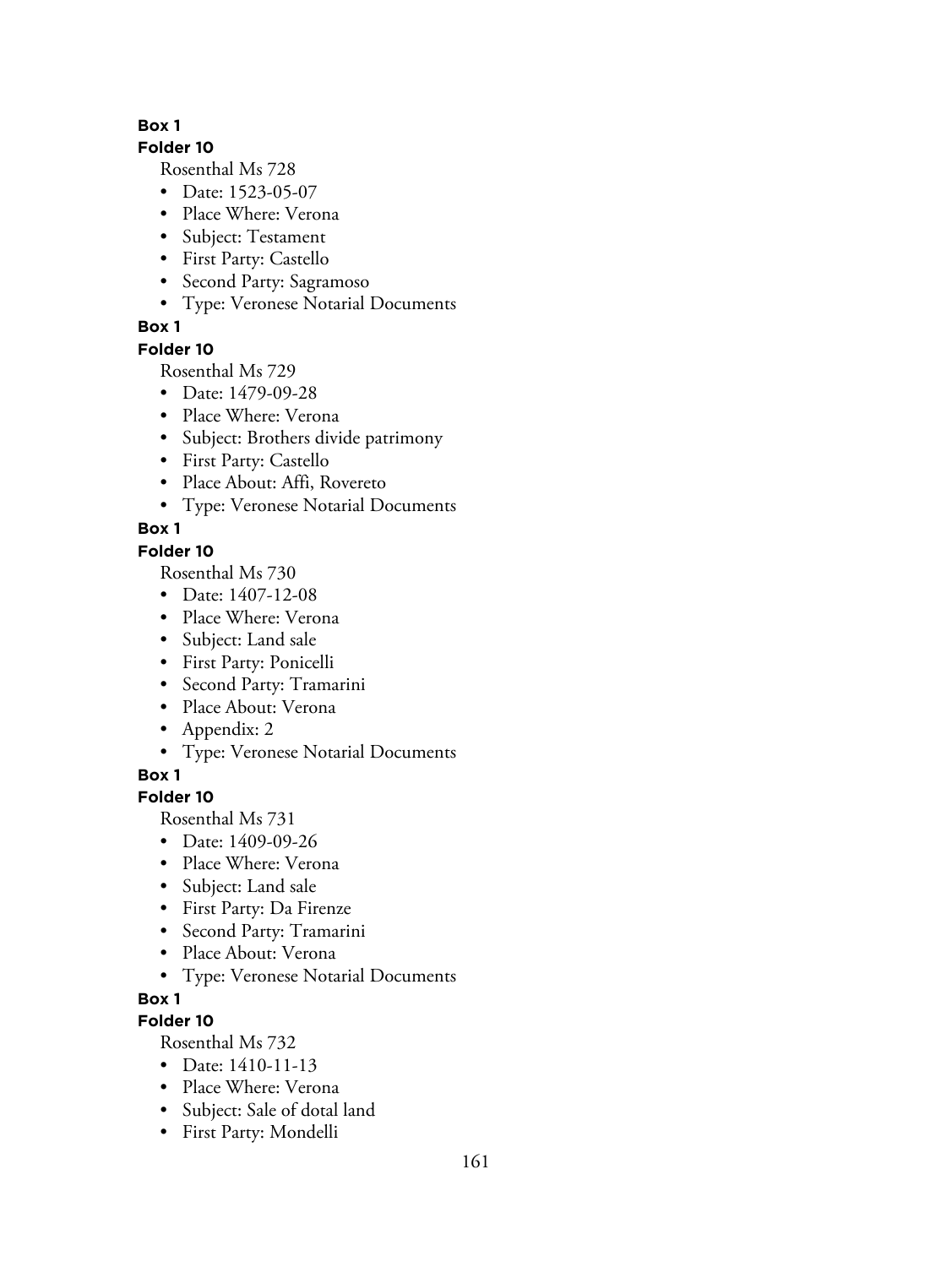- Second Party: Tramarini
- Place About: Verona
- Type: Veronese Notarial Documents

#### **Folder 10**

Rosenthal Ms 733

- Date: 1410-12-02
- Place Where: Verona
- Subject: Land sale
- First Party: Cacari
- Second Party: Tramarini
- Place About: Verona
- Type: Veronese Notarial Documents

#### **Box 1**

#### **Folder 10**

Rosenthal Ms 734

- Date: 1414-04-02
- Place Where: Veroana
- Subject: Land sale
- First Party: Gandolfi
- Second Party: Tramarini
- Place About: Verona
- Type: Veronese Notarial Documents

#### **Box 1**

**Folder 10**

Rosenthal Ms 735

- Date: 1416-08-21
- Place Where: Verona
- Subject: Land sale by executors
- First Party: Da Bevraria
- Second Party: Tramarini
- Place About: Verona
- Appendix: 2
- Type: Veronese Notarial Documents

#### **Box 1**

#### **Folder 10**

Rosenthal Ms 736

- Date: 1426-01-11
- Place Where: Verona
- Subject: Land sale
- First Party: Somagio
- Second Party: Tramarini
- Place About: Verona
- Appendix: 1
- Type: Veronese Notarial Documents

**Box 1**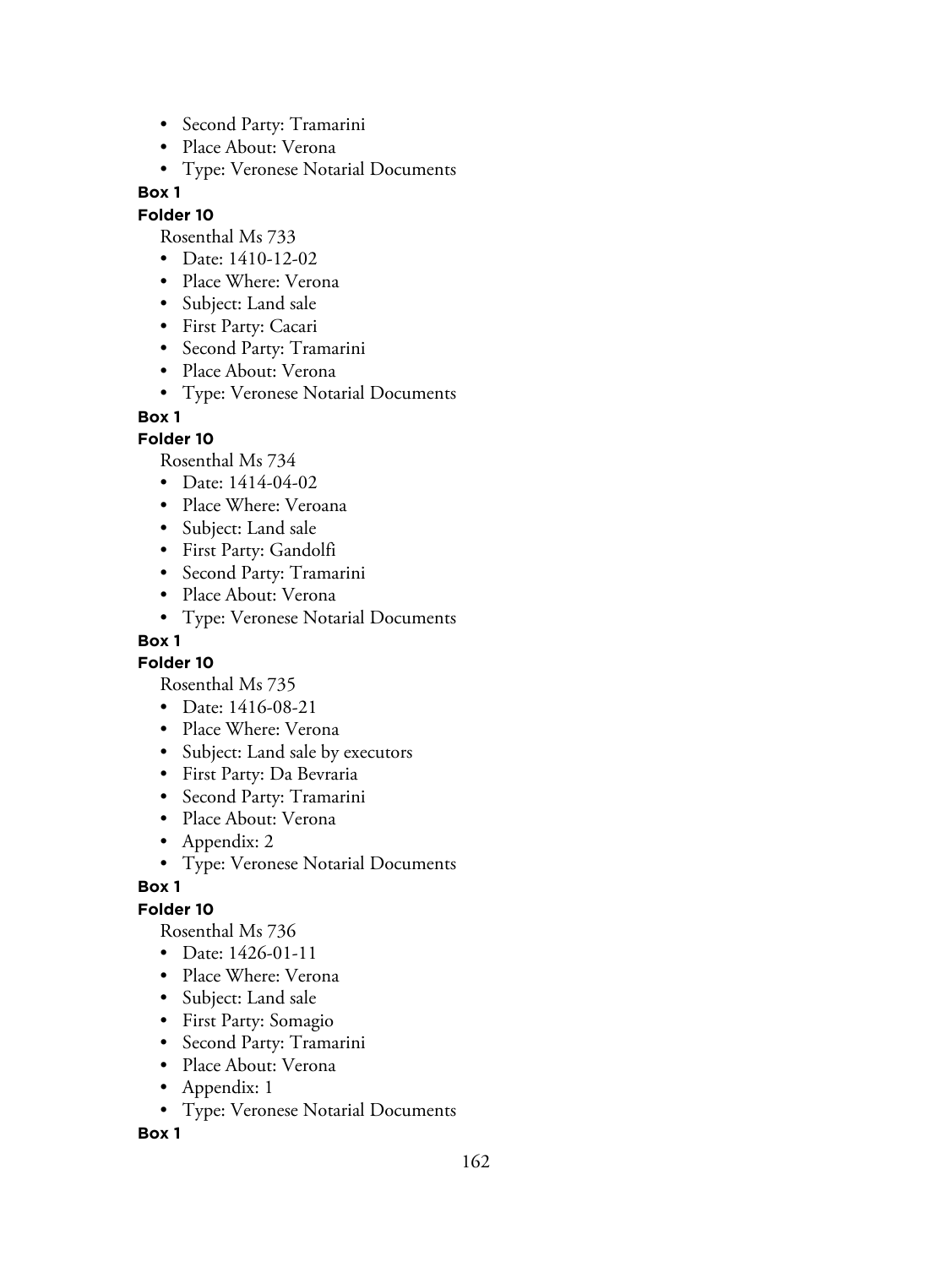#### **Folder 10**

Rosenthal Ms 737

- Date: 1426-08-07
- Place Where: Verona
- Subject: Renunciation, reinvestiture
- First Party: Caterina
- Second Party: Tramarini
- Place About: Verona
- Type: Veronese Notarial Documents

#### **Box 1**

#### **Folder 10**

Rosenthal Ms 738

- Date: 1428-03-30
- Place Where: Verona
- Subject: Land sale
- First Party: Donzellini
- Second Party: Trarnarini
- Place About: Verona
- Appendix: 1
- Type: Veronese Notarial Documents

#### **Box 1**

#### **Folder 10**

Rosenthal Ms 739

- Date: 1431-12-04
- Place Where: Verona
- Subject: Land sale
- First Party: Liorsi
- Second Party: Tramarini
- Place About: Verona
- Appendix: 1
- Type: Veronese Notarial Documents

**Box 1**

#### **Folder 10**

Rosenthal Ms 740

- Date: 1435-06-02
- Place Where: Verona
- Subject: Land sale
- First Party: Butentoni
- Second Party: Tramarini
- Place About: San Ambrogio
- Type: Veronese Notarial Documents

**Box 1**

### **Folder 10**

- Date: 1435-06-02
- Place Where: Verona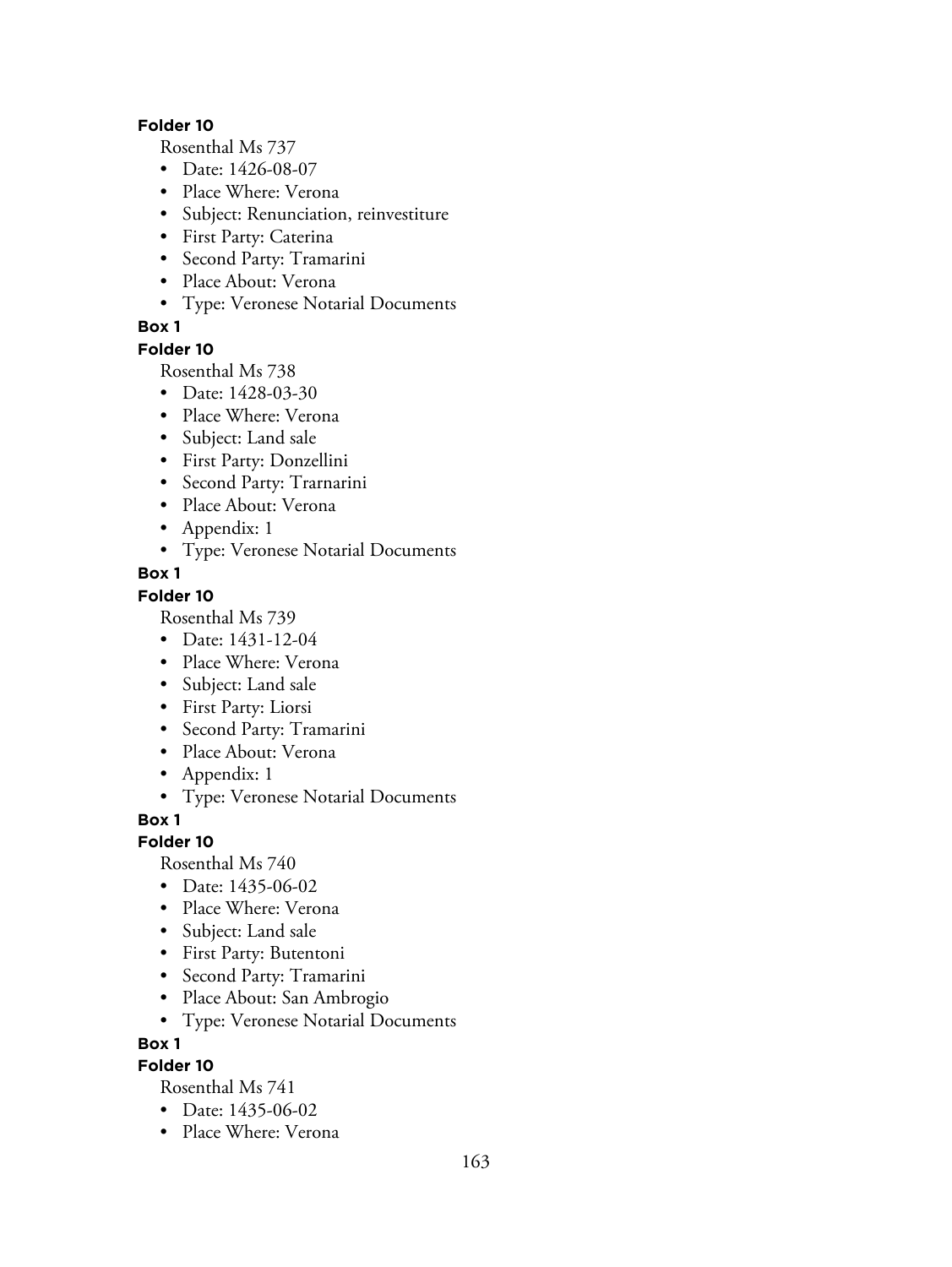- Subject: Land investiture -- cf. 74O
- First Party: Trarnarini
- Second Party: Butentoni
- Place About: San Ambrogio
- Type: Veronese Notarial Documents

### **Folder 10**

Rosenthal Ms 742

- Date: 1438-01-15
- Place Where: Verona
- Subject: Land sale
- First Party: Dalla Seta
- Second Party: Tramarini
- Place About: Verona
- Type: Veronese Notarial Documents

# **Box 1**

### **Folder 10**

Rosenthal Ms 743

- Date: 1444-08-13
- Place Where: Verona
- Subject: Land investiture
- First Party: Saibanti
- Second Party: Tramarini
- Place About: Verona
- Type: Veronese Notarial Documents

# **Box 1**

#### **Folder 10**

Rosenthal Ms 744

- Date: 1464-11-02
- Place Where: Verona
- Subject: Land investiture
- First Party: Spolverini
- Second Party: Tramarini
- Place About: Verona
- Type: Veronese Notarial Documents

# **Box 1**

#### **Folder 10**

Rosenthal Ms 745

- Date: 1472-01-22
- Place Where: Verona
- Subject: Land investiture
- First Party: Tramarini
- Second Party: Romenetti
- Place About: Zevio
- Type: Veronese Notarial Documents

#### **Box 1**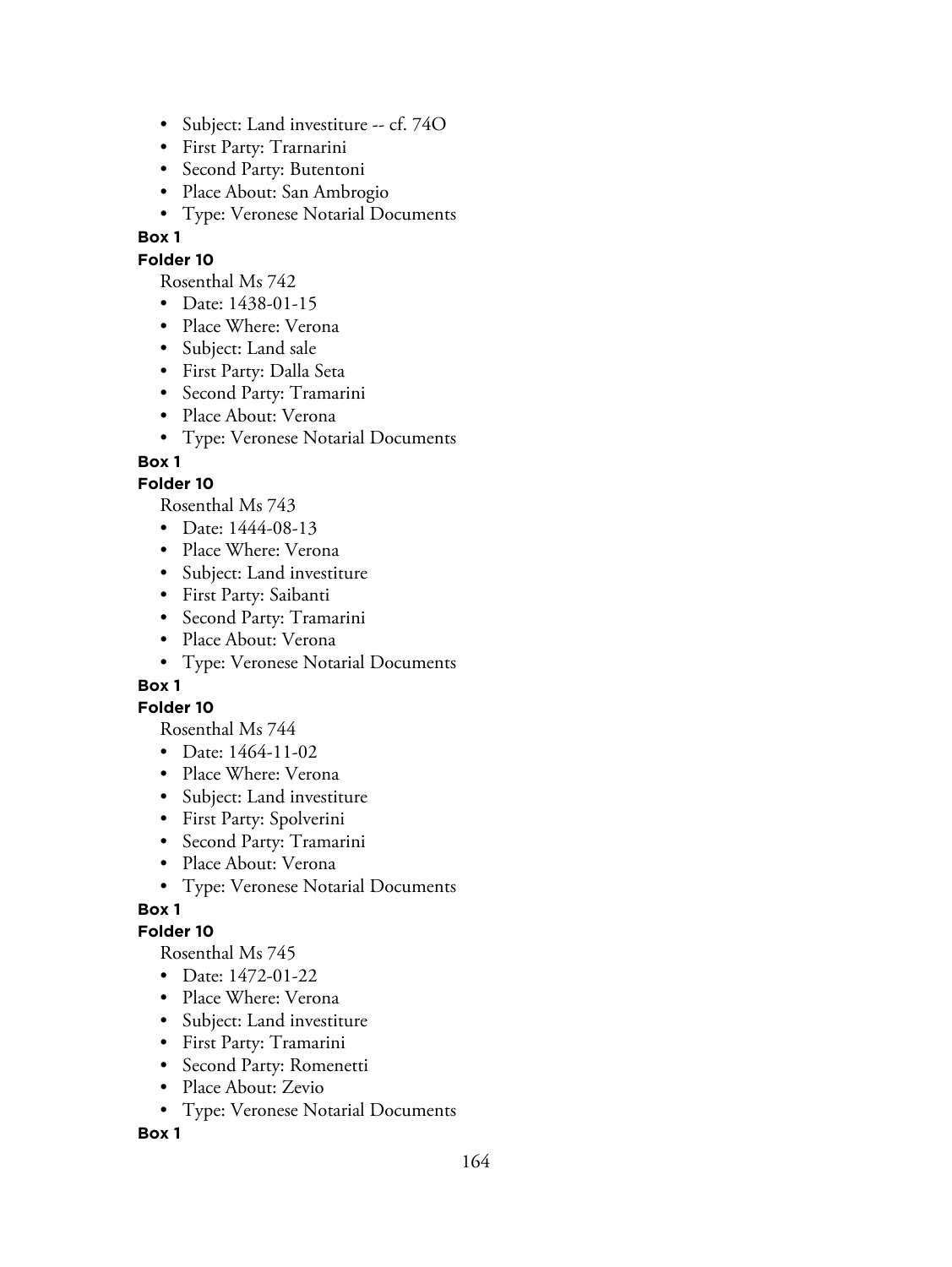#### **Folder 10**

Rosenthal Ms 746

- Date: 1473-04-13
- Place Where: Verona
- Subject: Sale of dowry lands to in-laws
- First Party: Nichesola
- Second Party: Tramarini
- Place About: Verona
- Appendix: 1
- Type: Veronese Notarial Documents

**Box 1**

#### **Folder 10**

Rosenthal Ms 747

- Date: 1477-04-11
- Place Where: Verona
- Subject: Renunciation, reinvestiture
- First Party: Del Cavallo
- Second Party: Tramarini
- Place About: Verona
- Type: Veronese Notarial Documents

#### **Box 2**

#### **Folder 10**

Rosenthal Ms 748

- Date: 1496-09-01
- Place Where: Verona
- Subject: Sale of land rights
- First Party: Monastery
- Second Party: Tramarini
- Place About: Malcesine
- Appendix: 1
- Type: Veronese Notarial Documents

**Box 2**

#### **Folder 10**

Rosenthal Ms 749

- Date: 1406-09-14
- Place Where: Verona
- Subject: Land sale for debt
- First Party: Constantino
- Second Party: Tramarini
- Place About: Cavaion
- Type: Veronese Notarial Documents

**Box 2**

### **Folder 10**

- Date: 1523-08-13
- Place Where: Verona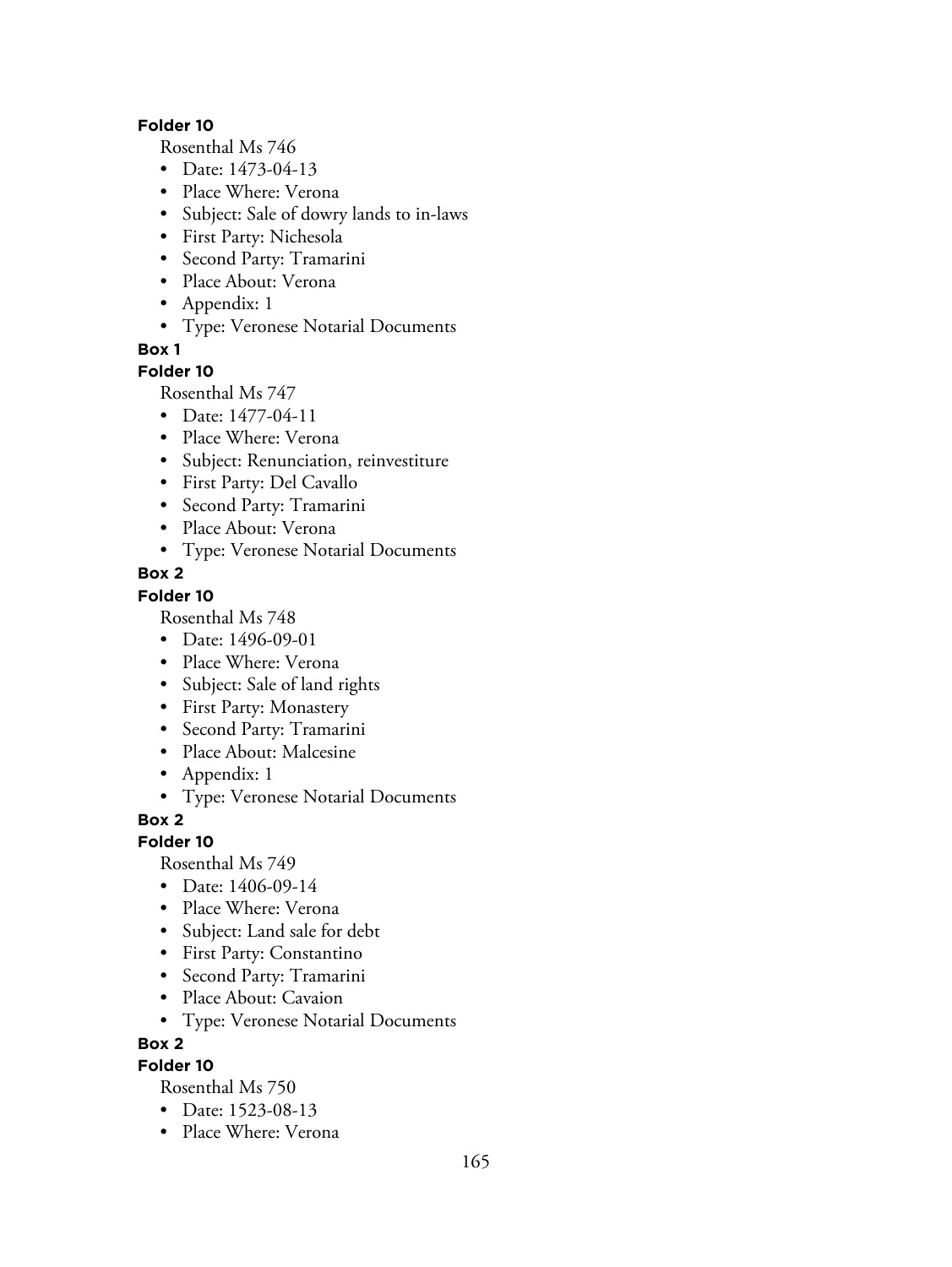- Subject: Sale of lease
- First Party: Falconi
- Second Party: RambaIdi
- Place About: Affi
- Appendix: 1
- Type: Veronese Notarial Documents

#### **Folder 10**

Rosenthal Ms 751

- Date: 1467-04-25
- Place Where: Castione
- Subject: Land transfer for debt
- First Party: Commune
- Second Party: Rambaldi
- Place About: Castione
- Type: Veronese Notarial Documents

# **Box 2**

#### **Folder 10**

Rosenthal Ms 752

- Date: 1507-02-19
- Place Where: Verona
- Subject: Renewal of investiture
- First Party: Martello
- Second Party: Cagari
- Place About: Affi
- Type: Veronese Notarial Documents

# **Box 2**

# **Folder 10**

Rosenthal Ms 753

- Date: 1523-03-13
- Place Where: Verona
- Subject: Renewal of investiture
- First Party: Rambaldi
- Second Party: Cagari
- Place About: Affi
- Type: Veronese Notarial Documents

#### **Box 2**

### **Folder 10**

- Date: 1563-02-12
- Place Where: Bardolino
- Subject: Renewal of investiture
- First Party: Rambaldi
- Second Party: Bonometti
- Place About: Affi
- Type: Veronese Notarial Documents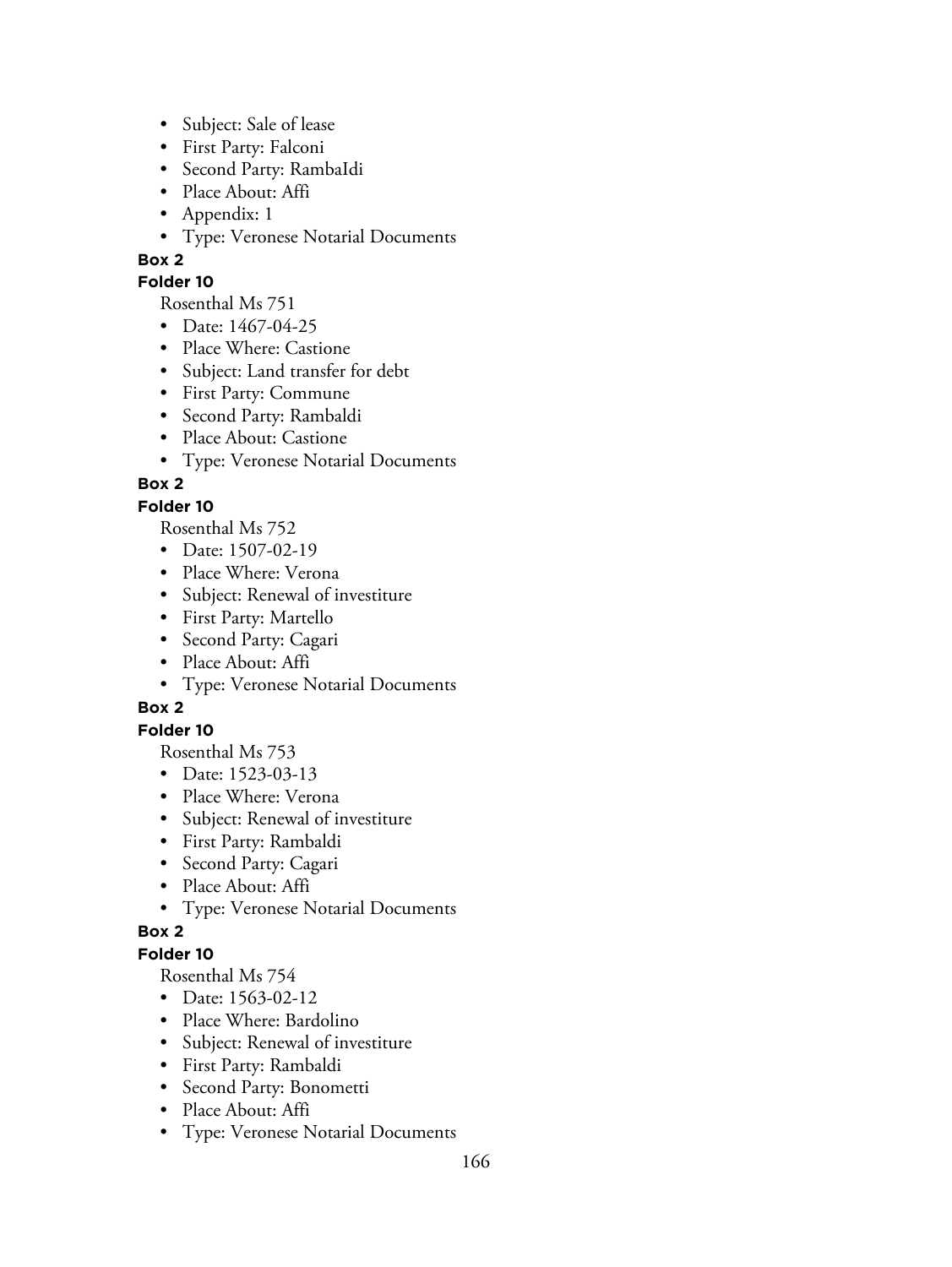#### **Folder 10**

Rosenthal Ms 755

- Date: 1542-03-10
- Place Where: Verona
- Subject: Land sale
- First Party: Da Affi
- Second Party: RambaIdi
- Place About: Affi
- Type: Veronese Notarial Documents

**Box 2**

# **Folder 10**

Rosenthal Ms 756

- Date: 1552-10-31
- Place Where: Cavaion
- Subject: Land sale
- First Party: Falsi
- Second Party: Rambaldi
- Place About: Cavaion
- Type: Veronese Notarial Documents

# **Box 2**

# **Folder 10**

Rosenthal Ms 757

- Date: 1457-07-23
- Place Where: Pacengo
- Subject: Renewal of investiture
- First Party: Sagramoso
- Second Party: Da Pacengo
- Place About: Pacengo
- Type: Veronese Notarial Documents

# **Box 2**

# **Folder 10**

Rosenthal Ms 758

- Date: 1446-11-18
- Place Where: Verona
- Subject: Land investiture
- First Party: Del Bene
- Second Party: Sagramoso
- Place About: Pacengo
- Type: Veronese Notarial Documents

# **Box 2**

# **Folder 10**

- Date: 1461-07-28
- Place Where: Pacengo
- Subject: Land investiture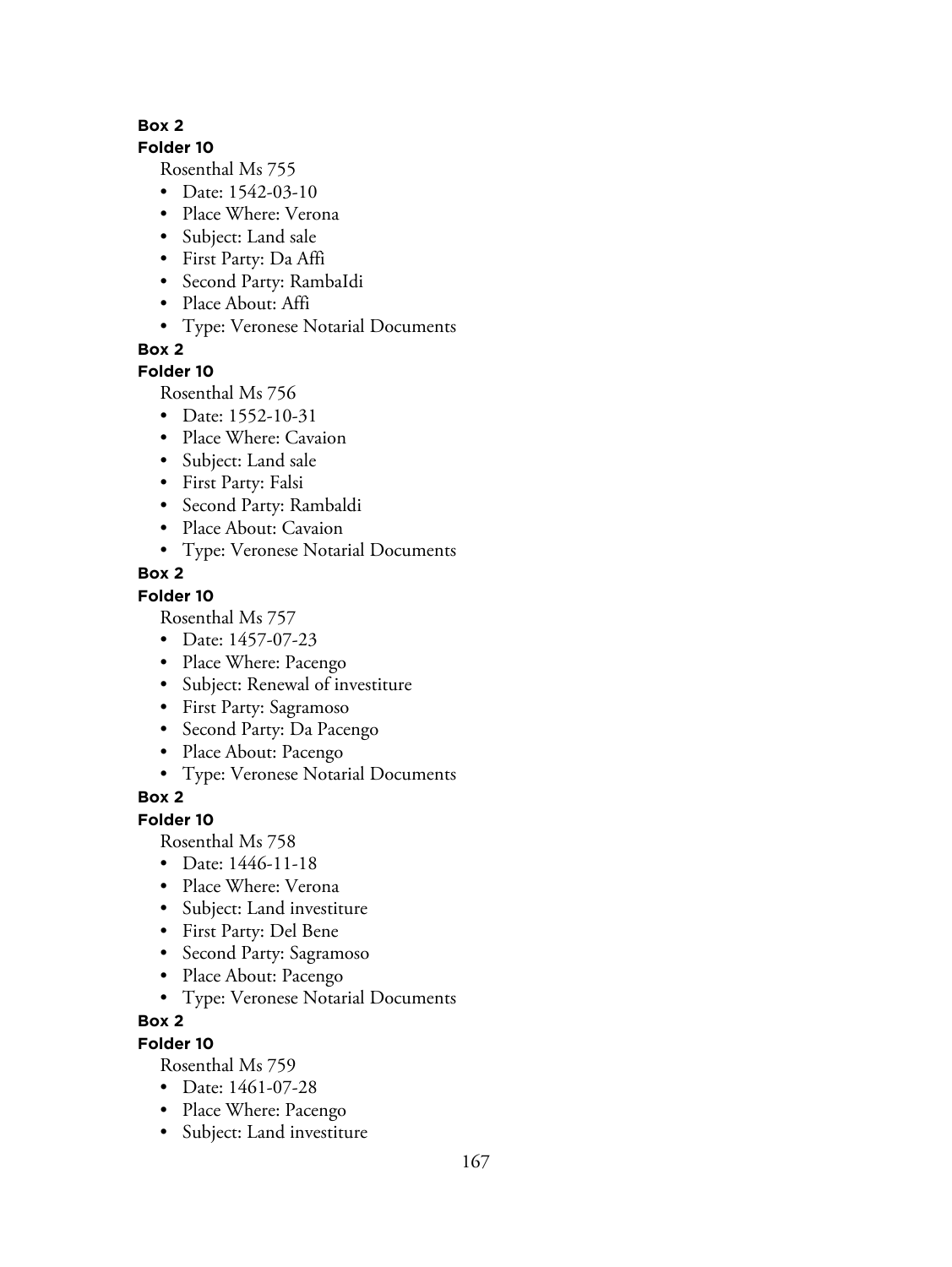- First Party: Sagramoso
- Second Party: Da Pacengo
- Place About: Pacengo
- Type: Veronese Notarial Documents

#### **Folder 10**

Rosenthal Ms 760

- Date: 1461-12-13
- Place Where: Castelnuovo
- Subject: Land investiture
- First Party: Sagramoso
- Second Party: Castelnuovo
- Place About: Castelnuovo
- Type: Veronese Notarial Documents

# **Box 2**

### **Folder 10**

Rosenthal Ms 761

- Date: 1533-05-15
- Place Where: Verona
- Subject: Renewal of investiture
- First Party: Sagramoso
- Second Party: Da Pacengo
- Place About: Pacengo
- Type: Veronese Notarial Documents

# **Box 2**

# **Folder 10**

Rosenthal Ms 762

- Date: 1468-05-28
- Place Where: Verona
- Subject: Land investiture
- First Party: Sagramoso
- Second Party: Da Pacengo
- Place About: Pacengo
- Type: Veronese Notarial Documents

# **Box 2**

# **Folder 10**

Rosenthal Ms 763

- Date: 1468-05-28
- Place Where: Verona
- Subject: Land investiture
- First Party: Sagramoso
- Second Party: Da Pacengo
- Place About: Pacengo
- Type: Veronese Notarial Documents

# **Box 2**

#### **Folder 10**

168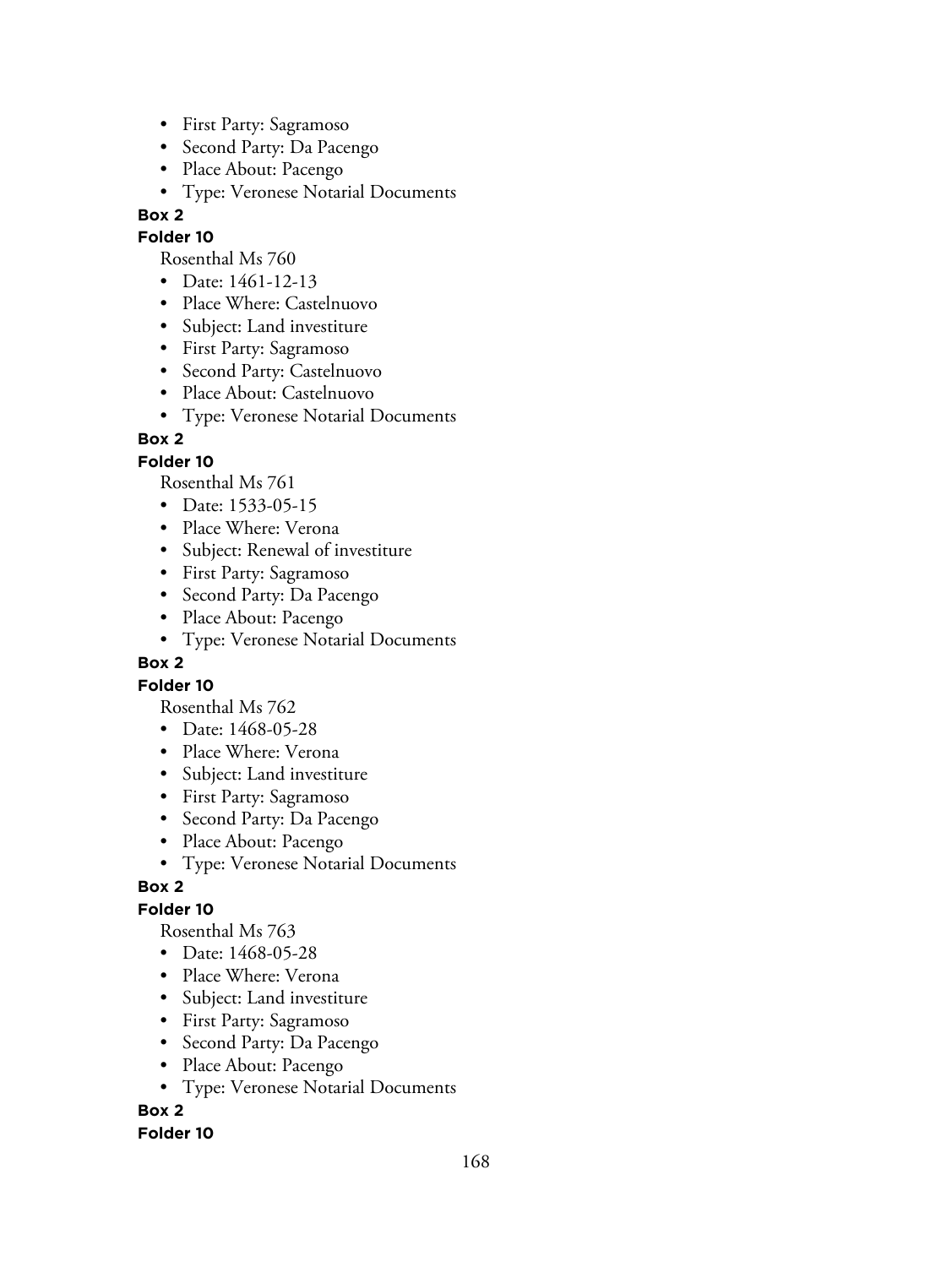Rosenthal Ms 764

- Date: 1468-05-28
- Place Where: Verona
- Subject: Land investiture
- First Party: Sagramoso
- Second Party: Da Pacengo
- Place About: Pacengo
- Type: Veronese Notarial Documents

#### **Box 2**

### **Folder 10**

Rosenthal Ms 765

- Date: 1468-05-28
- Place Where: Verona
- Subject: Land investiture
- First Party: Sagramoso
- Second Party: Da Pacengo
- Place About: Pacengo
- Type: Veronese Notarial Documents

# **Box 2**

### **Folder 10**

Rosenthal Ms 766

- Date: 1469-01-31
- Place Where: Verona
- Subject: Land investiture
- First Party: Sagramoso
- Second Party: Da Como
- Place About: Pacengo
- Type: Veronese Notarial Documents

# **Box 2**

### **Folder 10**

Rosenthal Ms 767

- Date: 1470-10-24
- Place Where: Verona
- Subject: Land investiture
- First Party: Sagramoso
- Second Party: Da Pacengo
- Place About: Pacengo
- Type: Veronese Notarial Documents

# **Box 3**

# **Folder 10**

- Date: 1471-01-28
- Place Where: Verona
- Subject: Renewal of investiture
- First Party: Sagramoso
- Second Party: Da Pacengo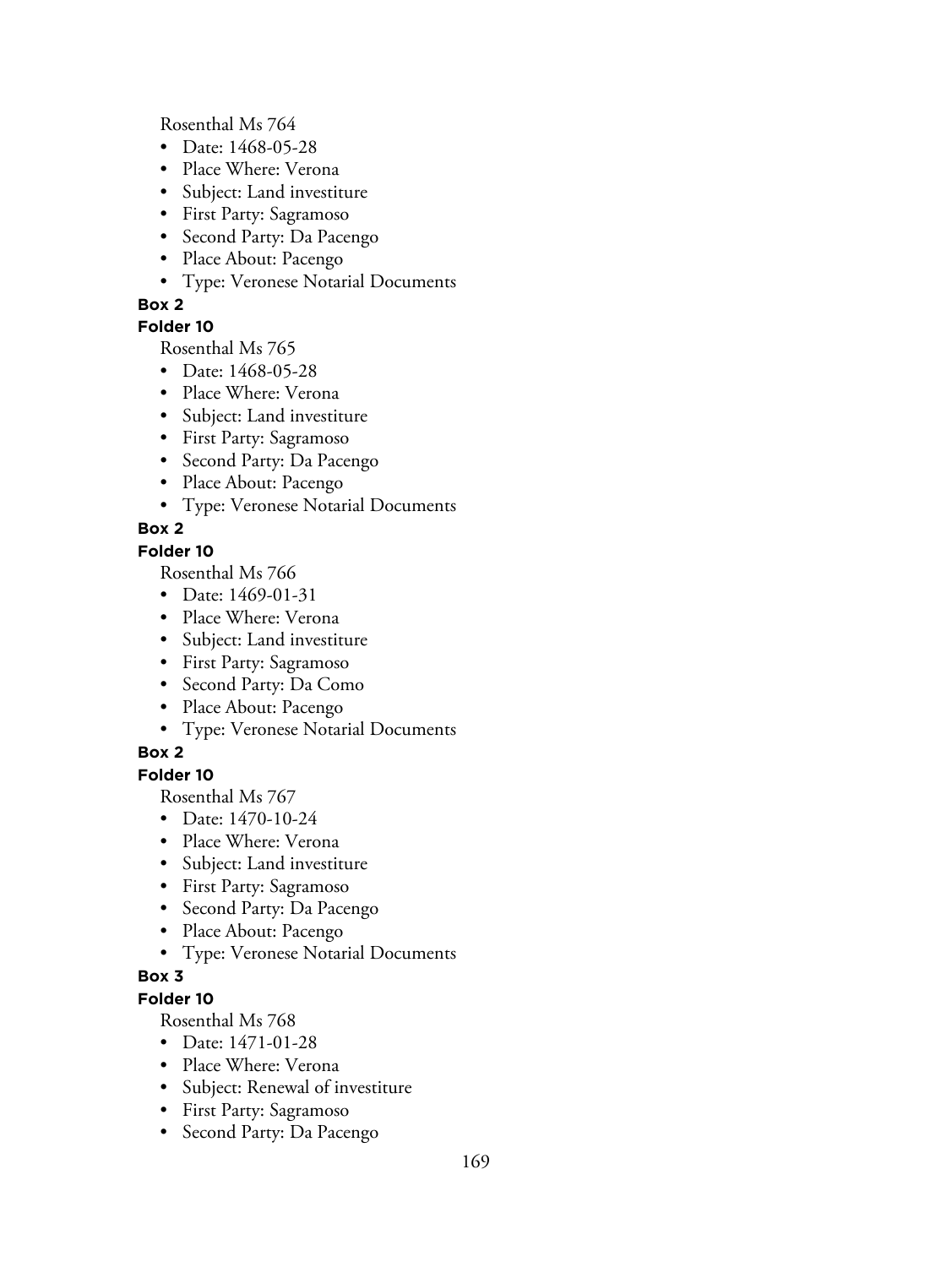- Place About: Pacengo
- Type: Veronese Notarial Documents

#### **Folder 10**

Rosenthal Ms 769

- Date: 1471-10-02
- Place Where: Pacengo
- Subject: Land investiture
- First Party: Sagramoso
- Second Party: Da Peschiera
- Place About: Pacengo
- Type: Veronese Notarial Documents

#### **Box 3**

**Folder 10**

Rosenthal Ms 770

- Date: 1472-12-04
- Place Where: Pacengo
- Subject: Land investiture
- First Party: Sagramoso
- Second Party: Da Pacengo
- Place About: Pacengo
- Type: Veronese Notarial Documents

#### **Box 3**

#### **Folder 10**

Rosenthal Ms 771

- Date: 1472-12-04
- Place Where: Pacengo
- Subject: Land investiture
- First Party: Sagramoso
- Second Party: Da Pacengo
- Place About: Pacengo
- Type: Veronese Notarial Documents

#### **Box 3**

#### **Folder 10**

Rosenthal Ms 772

- Date: 1473-10-25
- Place Where: Pacengo
- Subject: Land investiture
- First Party: Sagramoso
- Second Party: Da Pacengo
- Place About: Pacengo
- Type: Veronese Notarial Documents

#### **Box 3**

#### **Folder 10**

Rosenthal Ms 773

• Date: 1473-05-14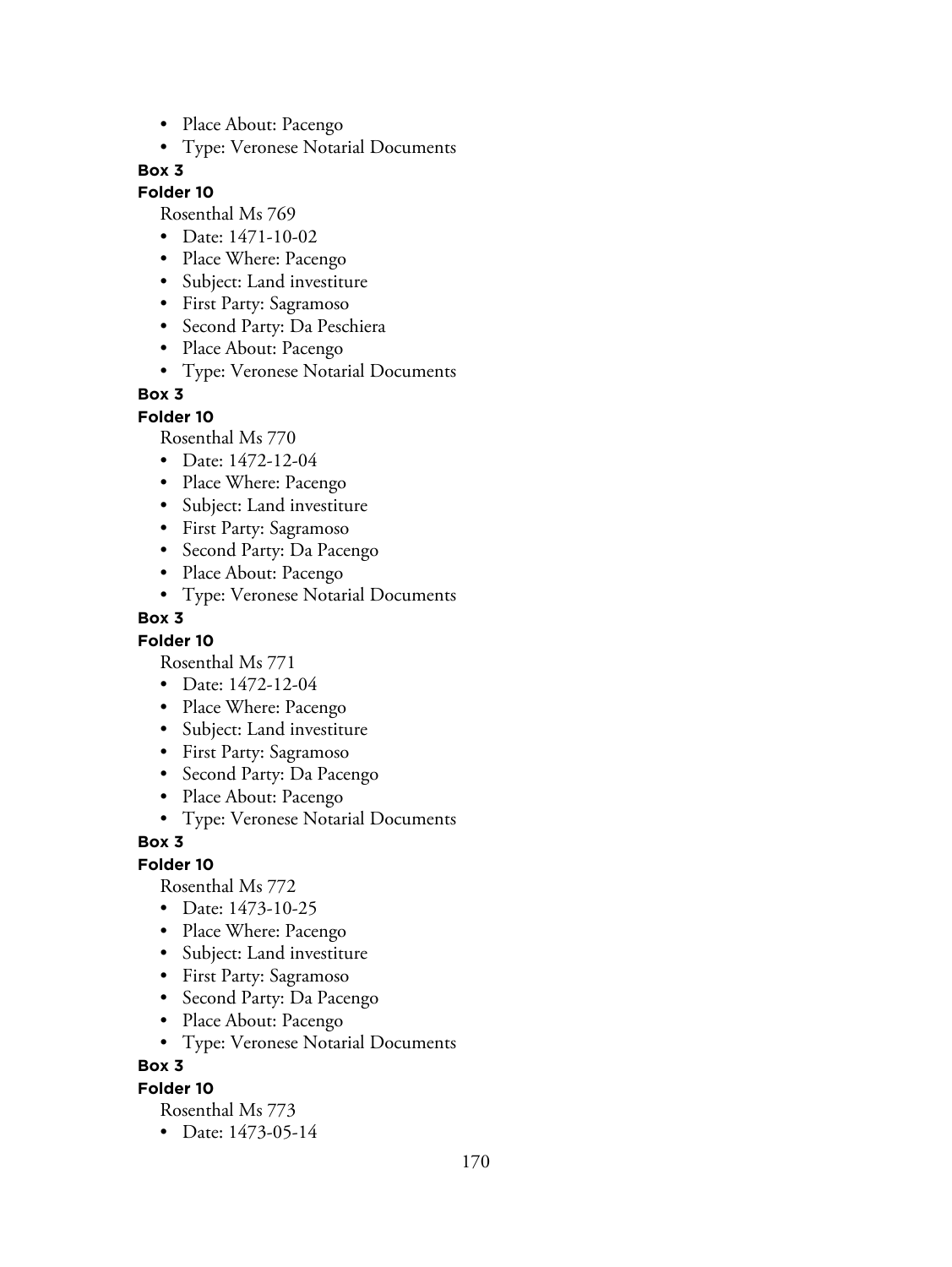- Place Where: Pacengo
- Subject: Land investiture
- First Party: Sagramoso
- Second Party: Da Pacengo
- Place About: Pacengo
- Type: Veronese Notarial Documents

### **Folder 10**

Rosenthal Ms 774

- Date: 1532
- Place Where: Ponton
- Subject: Land investiture
- First Party: Sagramoso
- Second Party: AIdrighetti
- Place About: Piovezzano
- Type: Veronese Notarial Documents

# **Box 3**

### **Folder 10**

Rosenthal Ms 775

- Date: 1531-10-23
- Place Where: Ponton
- Subject: Land investiture
- First Party: Sagramoso
- Second Party: AIdrighetti
- Place About: Piovezzano
- Type: Veronese Notarial Documents

# **Box 3**

# **Folder 10**

Rosenthal Ms 776

- Date: 1532-10-21
- Place Where: Ponton
- Subject: Land investiture
- First Party: Sagramoso
- Second Party: Aldrighetti
- Place About: Pol (Piovezzano)
- Type: Veronese Notarial Documents

# **Box 3**

### **Folder 10**

- Date: 1532-10-23
- Place Where: Ponton
- Subject: Land investiture
- First Party: Sagramoso
- Second Party: Algrighetti
- Place About: Ponton?
- Type: Veronese Notarial Documents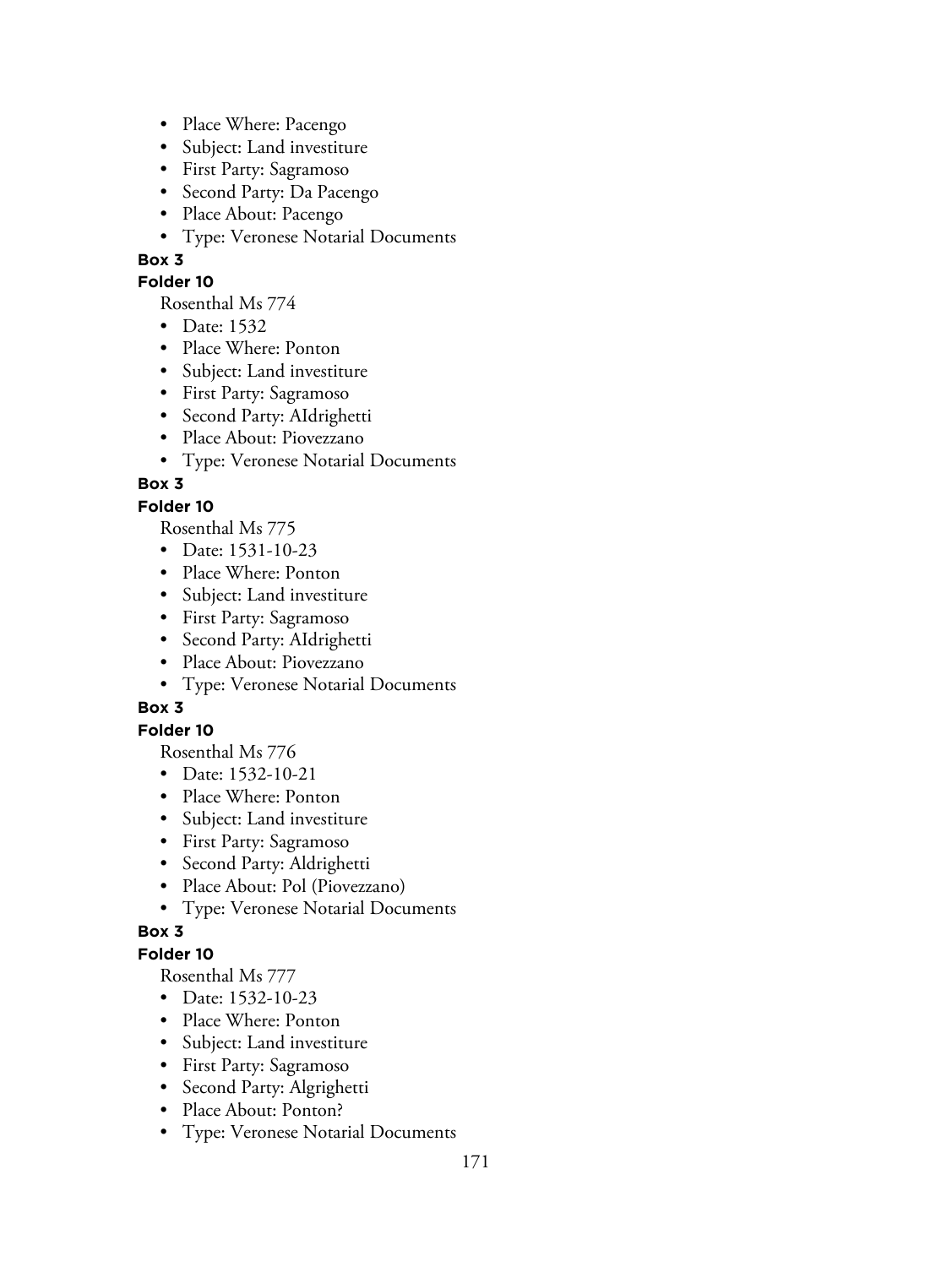#### **Folder 10**

Rosenthal Ms 778

- Date: 1532-10-23
- Place Where: Ponton
- Subject: Land investiture
- First Party: Sagramoso
- Second Party: Da Ponton
- Place About: Ponton
- Type: Veronese Notarial Documents

**Box 3**

### **Folder 10**

Rosenthal Ms 779

- Date: 1532-12-18
- Place Where: Verona
- Subject: Land investiture
- First Party: Sagramoso
- Second Party: Da Cerna
- Place About: Pescantina
- Type: Veronese Notarial Documents

# **Box 3**

### **Folder 10**

Rosenthal Ms 780

- Date: 1533-05-15
- Place Where: Verona
- Subject: Land investiture
- First Party: Sagramoso
- Second Party: Vallegi
- Place About: Pacengo
- Type: Veronese Notarial Documents

# **Box 3**

# **Folder 10**

Rosenthal Ms 781

- Date: 1533-05-15
- Place Where: Verona
- Subject: Renewal of investiture
- First Party: Sagramoso
- Second Party: Vallegi
- Place About: Pacengo
- Type: Veronese Notarial Documents

# **Box 3**

# **Folder 10**

- Date: 1533-05-15
- Place Where: Verona
- Subject: Renewal of investiture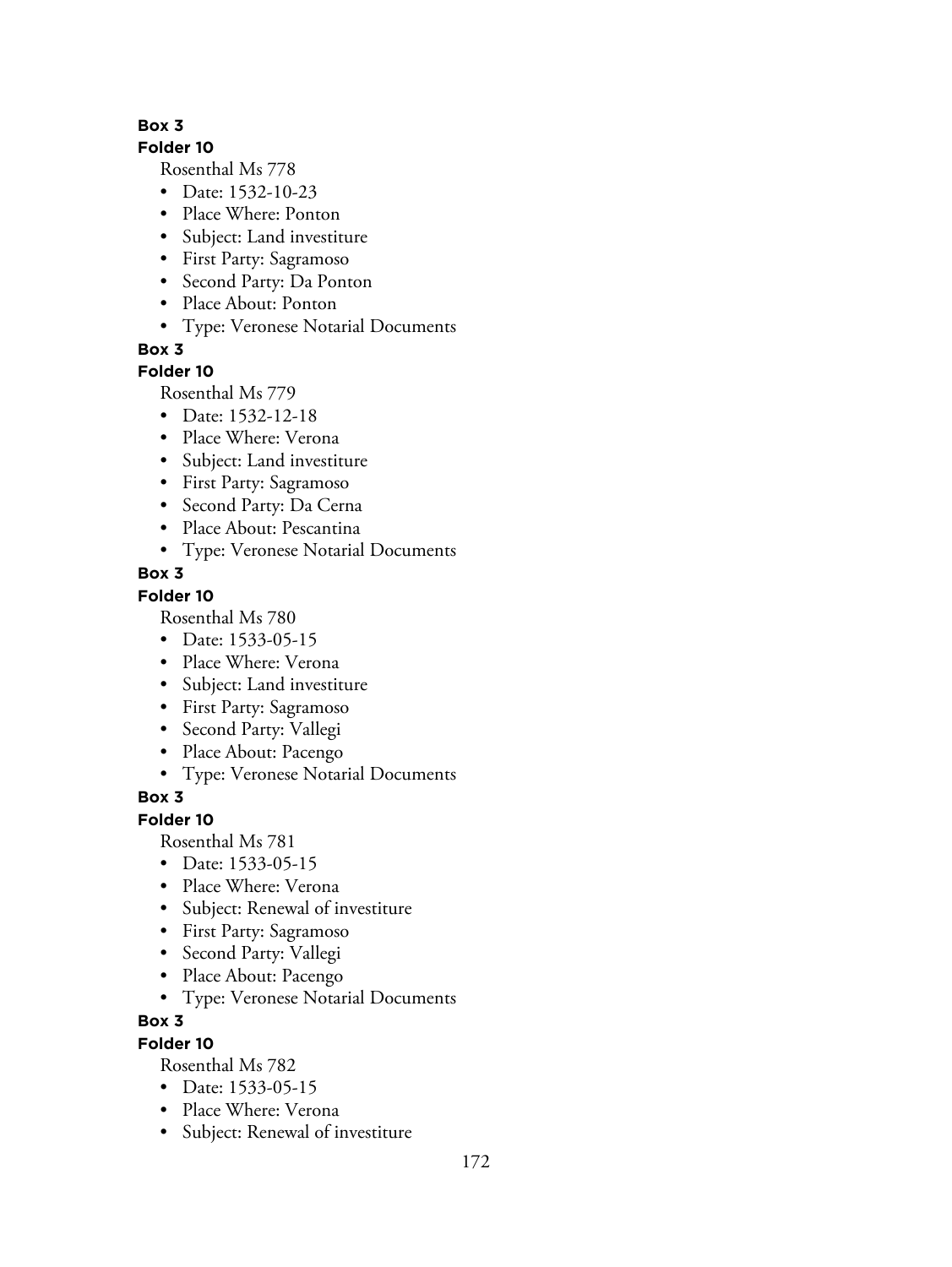- First Party: Sagramoso
- Second Party: Vallegi
- Place About: Pacengo
- Type: Veronese Notarial Documents

#### **Folder 10**

Rosenthal Ms 783

- Date: 1554-06-13
- Place Where: Verona
- Subject: Land investiture
- First Party: Sagramoso
- Second Party: Miniscalchi
- Place About: Pacengo
- Type: Veronese Notarial Documents

# **Box 3**

### **Folder 10**

Rosenthal Ms 784

- Date: 1575-11-16
- Place Where: Verona
- Subject: Sale of land rights
- First Party: Grazi
- Second Party: Chierighini
- Place About: San Ambrogio
- Type: Veronese Notarial Documents

#### **Box 3**

#### **Folder 10**

Rosenthal Ms 785

- Date: 1453-10-22
- Place Where: Verona
- Subject: Elect estimators for land sale
- First Party: Malavicina
- Second Party: Sagramoso
- Place About: Verona
- Type: Veronese Notarial Documents

#### **Box 3**

# **Folder 10**

Rosenthal Ms 786

- Date: 1458-04-28
- Place Where: Verona
- Subject: Arbitrator's sentence
- First Party: Sagramoso
- Second Party: Zambonardi
- Place About: Verona
- Appendix: 1
- Type: Veronese Notarial Documents

#### **Box 4**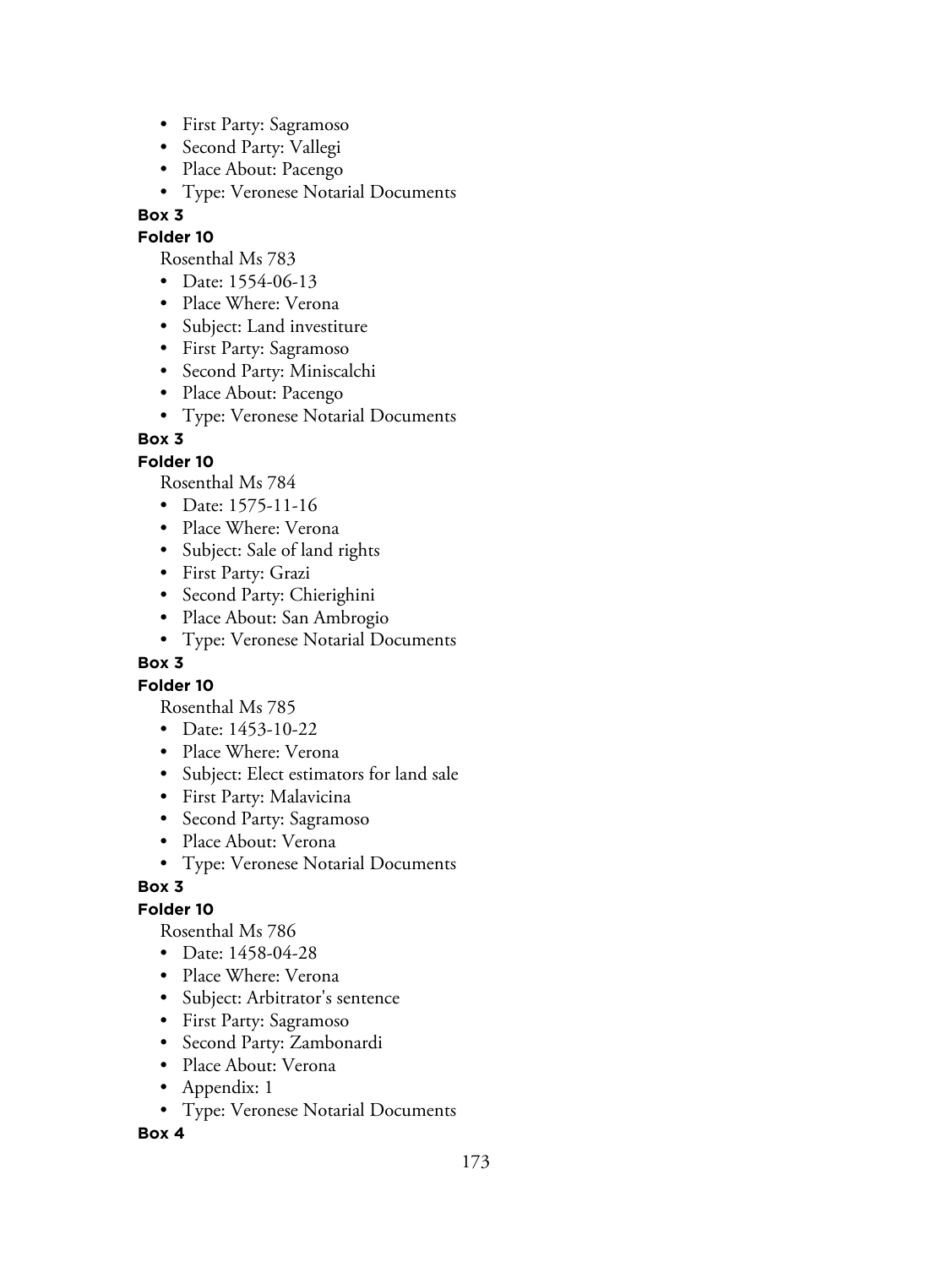#### **Folder 10**

Rosenthal Ms 787

- Date: 1460-08-19
- Place Where: Verona
- Subject: Land sale
- First Party: Donisi
- Second Party: Sagramoso
- Place About: Pacengo
- Type: Veronese Notarial Documents

### **Box 4**

#### **Folder 10**

Rosenthal Ms 788

- Date: 1465-02-20
- Place Where: Verona
- Subject: Land sale
- First Party: Gandini
- Second Party: Sagramoso
- Place About: Pacengo
- Type: Veronese Notarial Documents

### **Box 4**

#### **Folder 10**

Rosenthal Ms 789

- Date: 1464-09-28
- Place Where: Verona
- Subject: Land sale
- First Party: Falconieri
- Second Party: Sagramoso
- Place About: Pacengo
- Type: Veronese Notarial Documents

**Box 4**

# **Folder 10**

Rosenthal Ms 790

- Date: 1465-01-19
- Place Where: Pacengo
- Subject: Land sale
- First Party: Da Pacengo
- Second Party: Sagramoso
- Place About: Pacengo
- Type: Veronese Notarial Documents

#### **Box 4**

# **Folder 10**

- Date: 1470-09-18
- Place Where: Legnago
- Subject: Land sale
- First Party: Monastery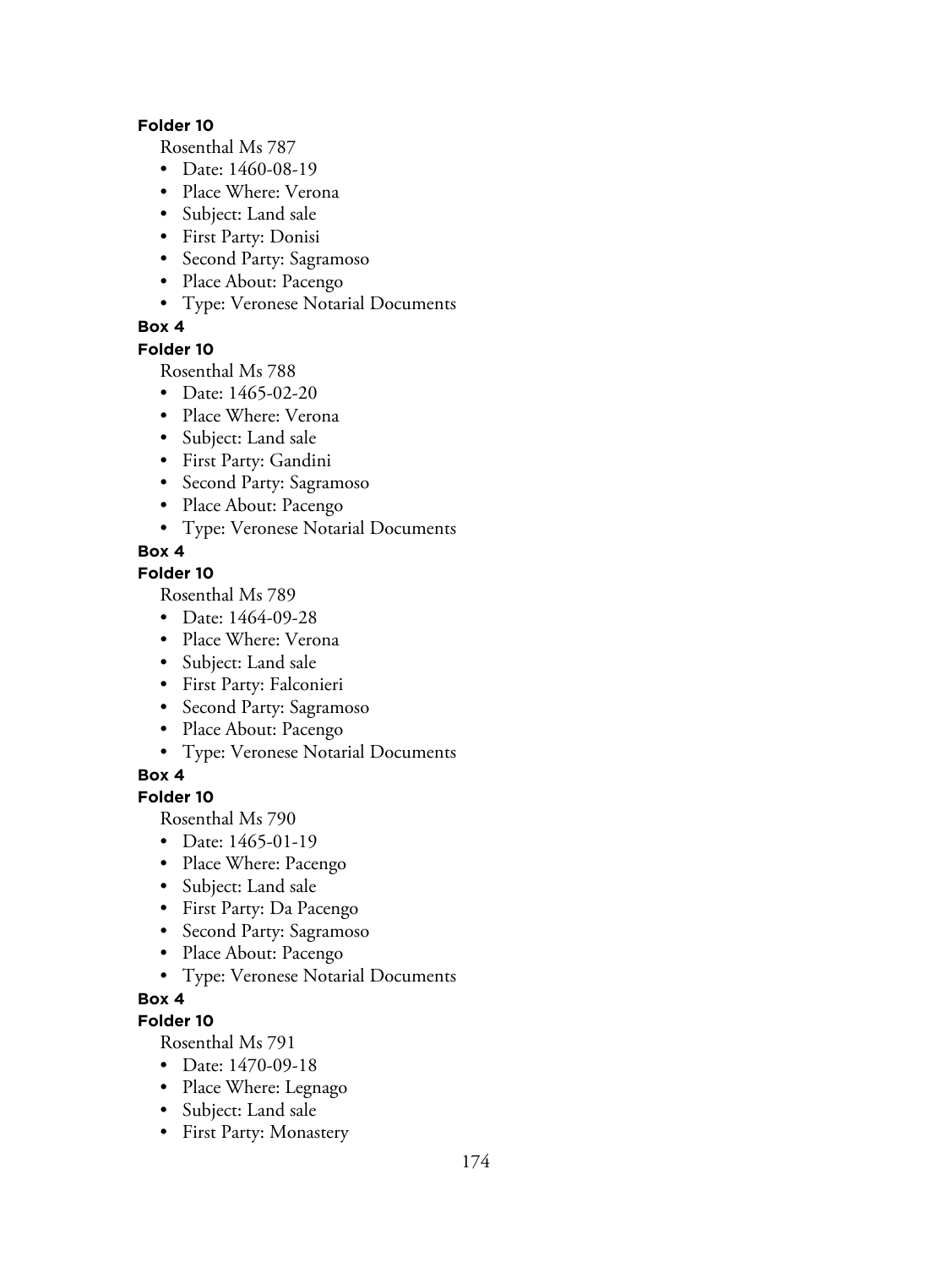- Second Party: Sagramoso
- Place About: Isola Porcarizza
- Type: Veronese Notarial Documents

#### **Folder 10**

Rosenthal Ms 792

- Date: 1450-09-04
- Place Where: Bardolino
- Subject: Land sale
- First Party: Bergamaschi
- Second Party: Sagramoso
- Place About: Pacengo
- Type: Veronese Notarial Documents

#### **Box 4**

#### **Folder 10**

Rosenthal Ms 793

- Date: 1485-02-11
- Place Where: Verona
- Subject: Land sale by minors
- First Party: Da Siena
- Second Party: Sagramoso
- Place About: Cavalcaselle
- Type: Veronese Notarial Documents

#### **Box 4**

**Folder 10**

Rosenthal Ms 794

- Date: 1524-01-24
- Place Where: Verona
- Subject: Land exchange
- First Party: Convent
- Second Party: Sagramoso
- Place About: Pacengo
- Type: Veronese Notarial Documents

#### **Box 4**

#### **Folder 10**

Rosenthal Ms 795

- Date: 1537-04-17
- Place Where: Verona
- Subject: Sale of millIs for debt
- First Party: Da Pol
- Second Party: Sagramoso
- Place About: Piovezzano
- Type: Veronese Notarial Documents

#### **Box 4**

#### **Folder 10**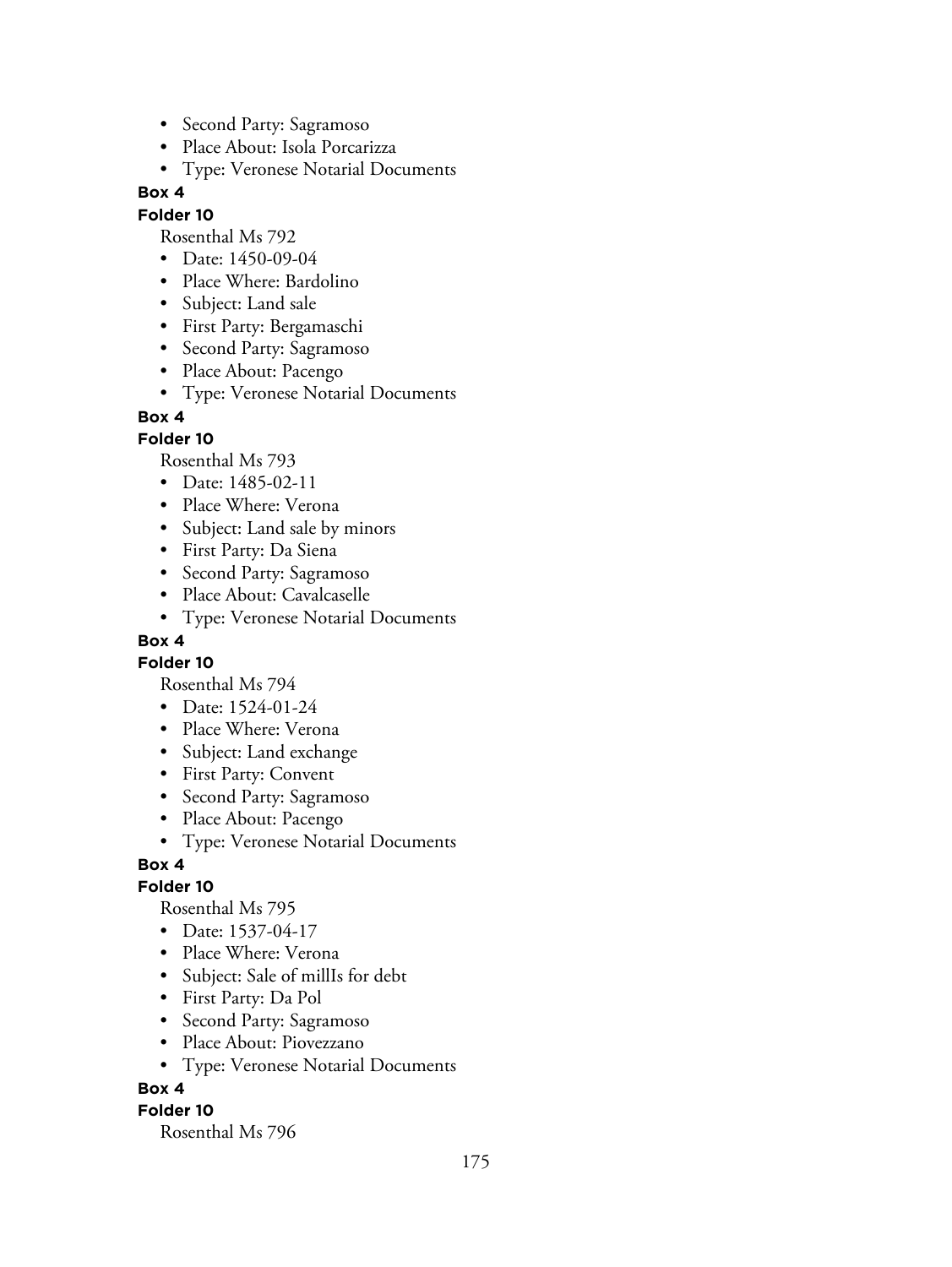- Date: 1569-04-14
- Place Where: Verona
- Subject: Dowry pact
- First Party: Sagramoso
- Second Party: Zucchi
- Place About: Bonavigo
- Type: Veronese Notarial Documents

#### **Folder 10**

Rosenthal Ms 797

- Date: 1573-11-24
- Place Where: Pacengo
- Subject: Testament
- First Party: Sagramoso
- Type: Veronese Notarial Documents

### **Box 4**

### **Folder 10**

Rosenthal Ms 798

- Date: 1459-03-05
- Place Where: Peschiera
- Subject: Land sale
- First Party: Da Pacengo
- Second Party: Sagramoso
- Place About: Pacengo
- Type: Veronese Notarial Documents

# **Box 4**

#### **Folder 10**

Rosenthal Ms 799

- Date: 1461-01-24
- Place Where: Verona
- Subject: Land sale
- First Party: Realdi
- Second Party: Sagramoso
- Place About: Pacengo
- Appendix: 1
- Type: Veronese Notarial Documents

#### **Box 4**

### **Folder 10**

- Date: 1472-01-16
- Place Where: Verona
- Subject: Land exchange
- First Party: Monastery
- Second Party: Sagramoso
- Place About: Pacengo, Ronca
- Type: Veronese Notarial Documents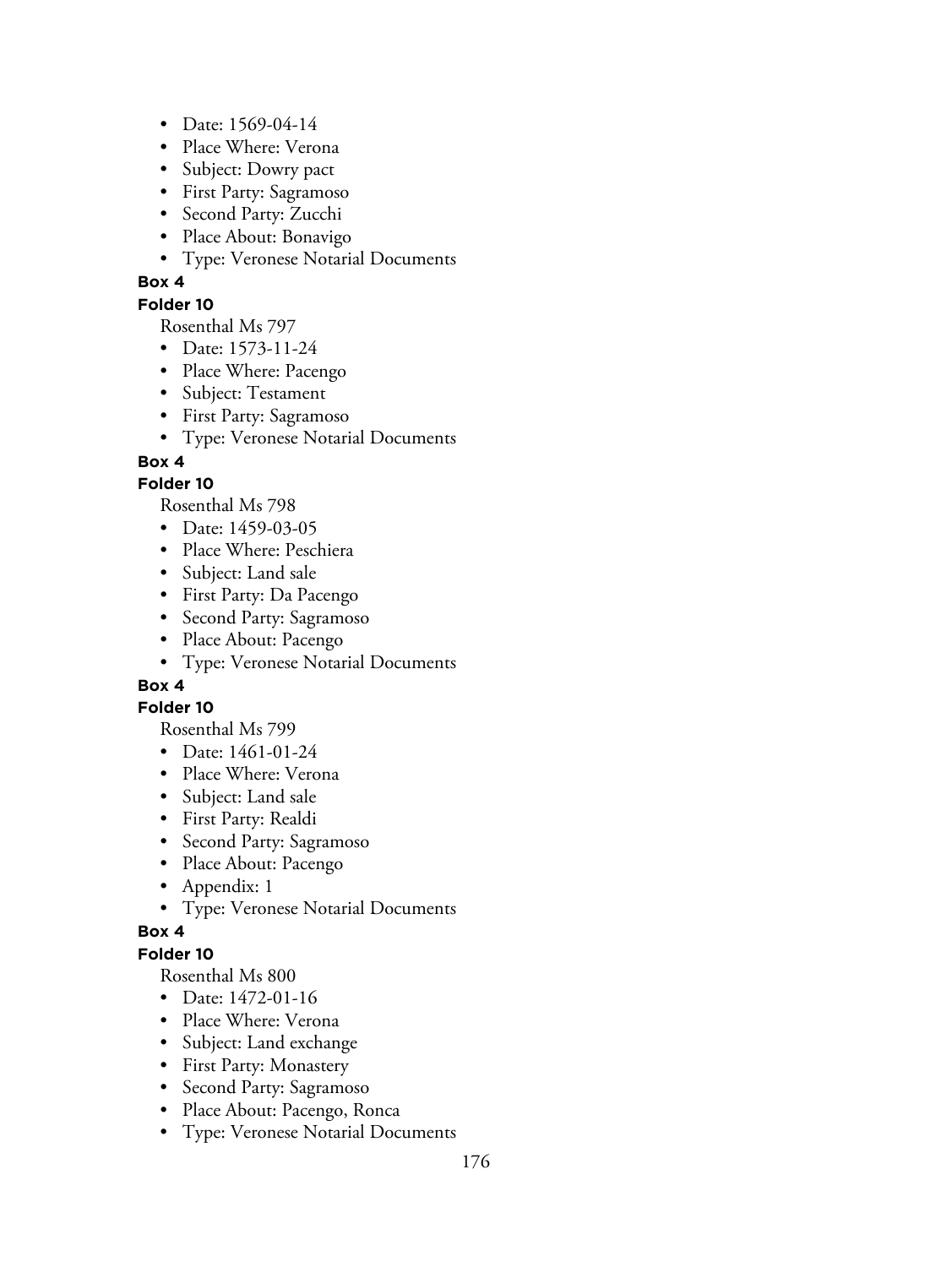#### **Folder 10**

Rosenthal Ms 801

- Date: 1473-01-30
- Place Where: Verona
- Subject: Land sale
- First Party: Da San Toma
- Second Party: Sagramoso
- Place About: Pacengo
- Type: Veronese Notarial Documents

**Box 4**

### **Folder 10**

Rosenthal Ms 802

- Date: 1477-05-16
- Place Where: Verona
- Subject: Exchange of land rights
- First Party: Sagramoso
- Second Party: Da Monte
- Place About: Pacengo
- Type: Veronese Notarial Documents

### **Box 4**

### **Folder 10**

Rosenthal Ms 803

- Date: 1495-10-17
- Place Where: Verona
- Subject: Land sale between cousins
- First Party: Sagramoso
- Second Party: Sagramoso
- Place About: Pacengo
- Type: Veronese Notarial Documents

# **Box 4**

#### **Folder 10**

Rosenthal Ms 804

- Date: 1502-01-31
- Place Where: Verona
- Subject: Land investiture
- First Party: Calderari
- Second Party: Sagramoso
- Place About: Pacengo
- Type: Veronese Notarial Documents

#### **Box 4**

#### **Folder 10**

- Date: 1565-04-04
- Place Where: Cavalcaselle
- Subject: Land sale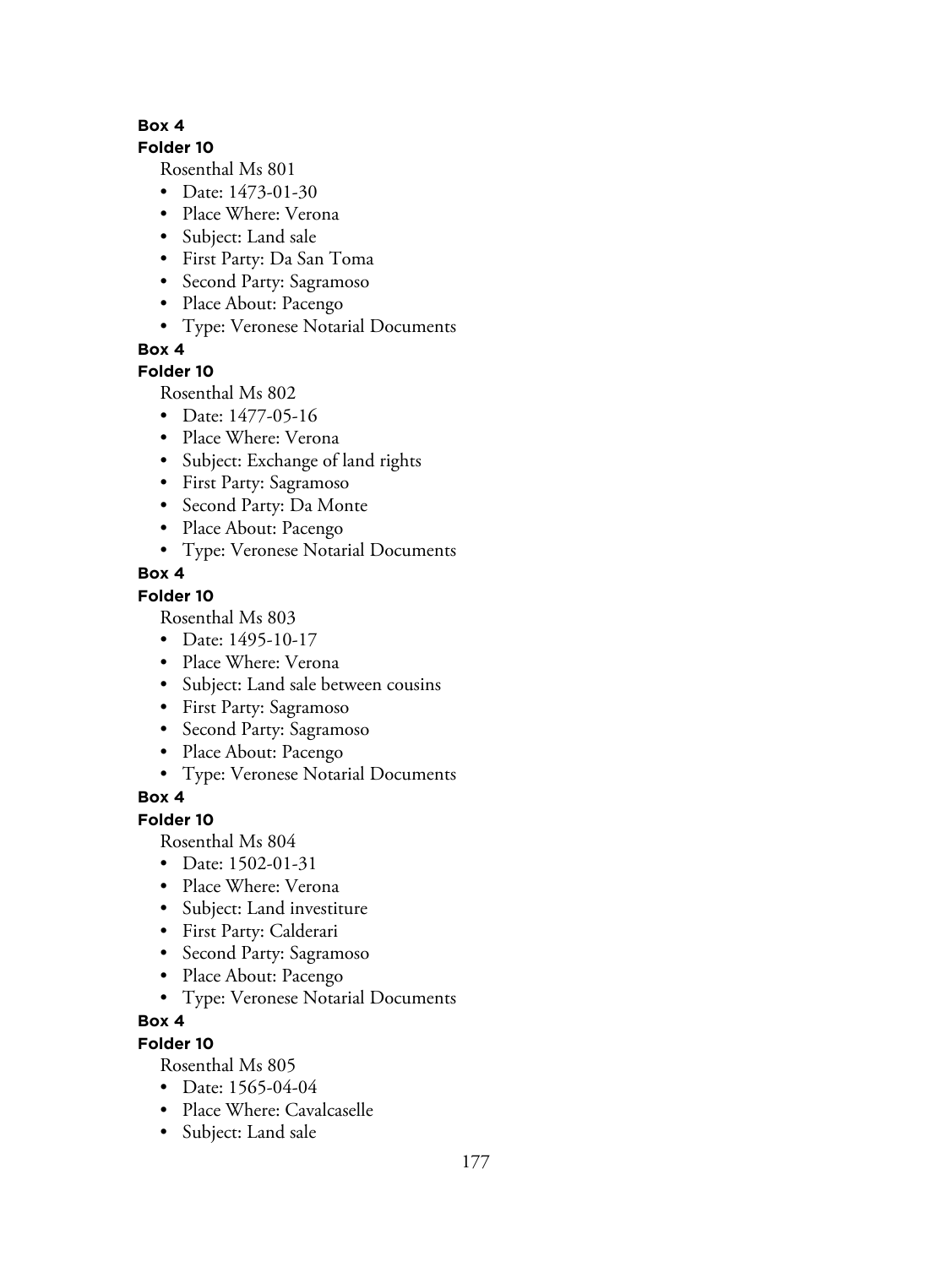- First Party: Pacinghetti
- Second Party: Sagramoso
- Place About: Cavalcaselle
- Type: Veronese Notarial Documents

#### **Folder 10**

Rosenthal Ms 806

- Date: 1450-04-09
- Place Where: Peschiera
- Subject: Land sale
- First Party: Liali
- Second Party: Sagramoso
- Place About: Pacengo
- Type: Veronese Notarial Documents

### **Box 4**

### **Folder 10**

Rosenthal Ms 807

- Date: 1455-11-25
- Place Where: Peschiera
- Subject: Land sale
- First Party: Da Sirmione
- Second Party: Sagramoso
- Place About: Pacengo
- Type: Veronese Notarial Documents

#### **Box 5**

#### **Folder 10**

Rosenthal Ms 808

- Date: 1455-12-28
- Place Where: Verona
- Subject: Land sale
- First Party: Da Pacengo
- Second Party: Sagramoso
- Place About: Pacengo
- Type: Veronese Notarial Documents

# **Box 5**

# **Folder 10**

Rosenthal Ms 809

- Date: 1456-03-13
- Place Where: Pacengo
- Subject: Land sale
- First Party: Da Pacengo
- Second Party: Sagramoso
- Place About: Pacengo
- Type: Veronese Notarial Documents

# **Box 5**

#### **Folder 10**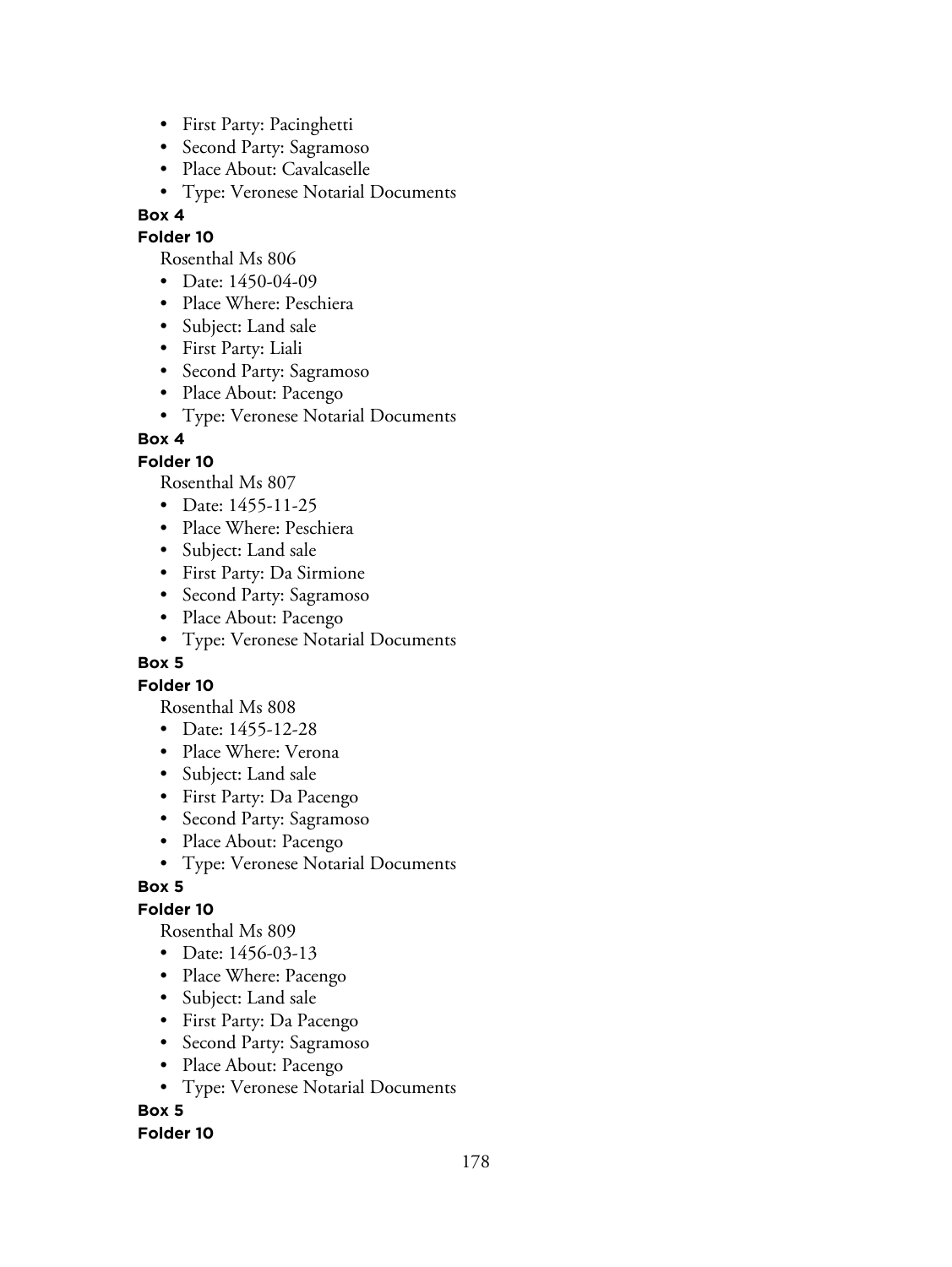Rosenthal Ms 810

- Date: 1456-04-07
- Place Where: Pacengo
- Subject: Land sale
- First Party: Da Pacengo
- Second Party: Sagramoso
- Place About: Pacengo
- Type: Veronese Notarial Documents

### **Box 5**

### **Folder 10**

Rosenthal Ms 811

- Date: 1458-01-03
- Place Where: Verona
- Subject: Land sale
- First Party: Balzani
- Second Party: Sagramoso
- Place About: Pacengo
- Type: Veronese Notarial Documents

# **Box 5**

### **Folder 10**

Rosenthal Ms 812

- Date: 1458-01-14
- Place Where: Pacengo
- Subject: Land sale
- First Party: Da Pacengo
- Second Party: Sagramoso
- Place About: Pacengo
- Type: Veronese Notarial Documents

# **Box 5**

### **Folder 10**

Rosenthal Ms 813

- Date: 1458-02-14
- Place Where: Verona
- Subject: Land sale
- First Party: Da Cola
- Second Party: Sagramoso
- Place About: Pacengo
- Type: Veronese Notarial Documents

### **Box 5**

# **Folder 10**

- Date: 1458-03-07
- Place Where: Verona
- Subject: Land sale
- First Party: Charity
- Second Party: Sagramoso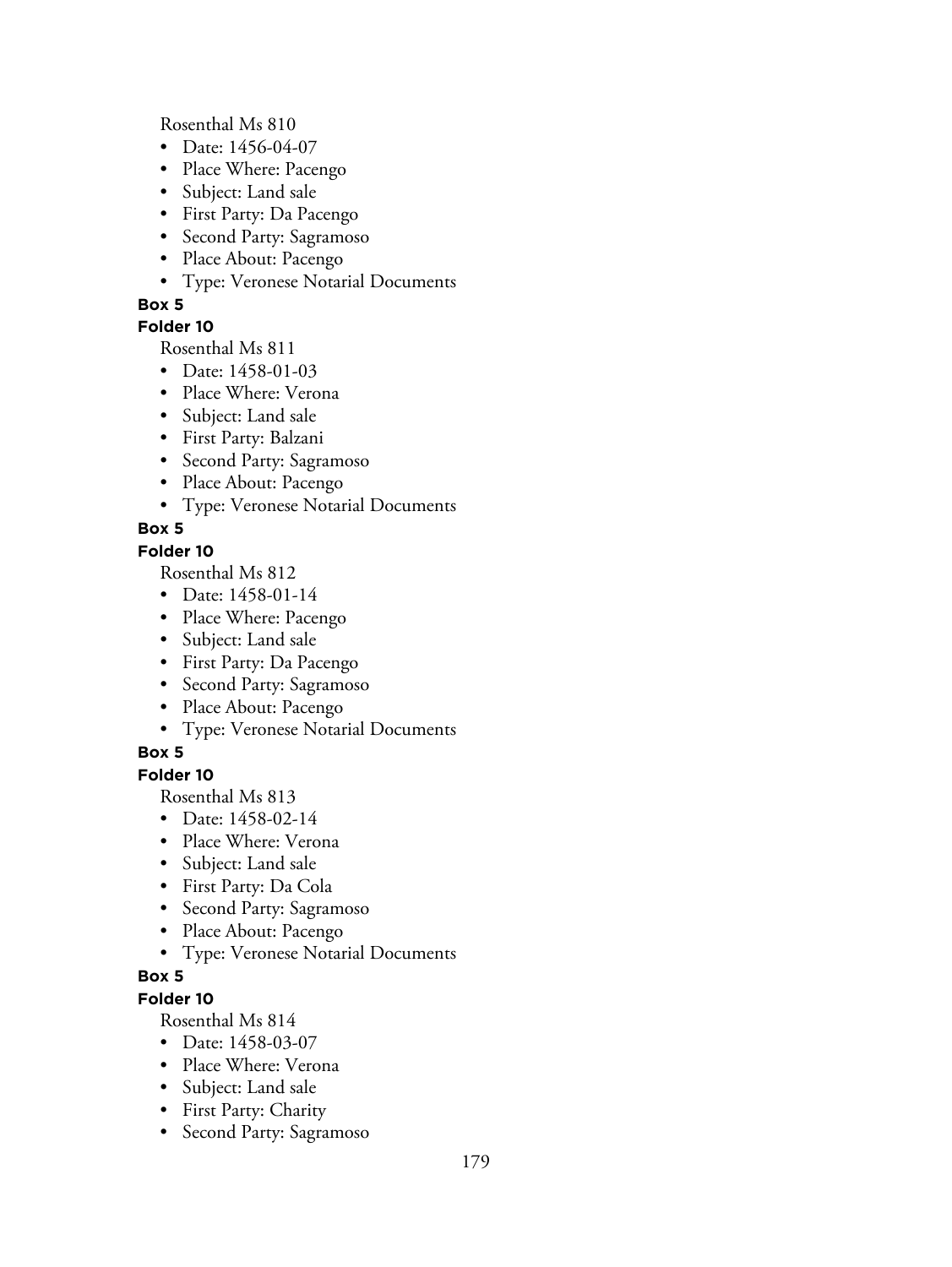- Place About: Pacengo
- Appendix: 1
- Type: Veronese Notarial Documents

#### **Folder 10**

Rosenthal Ms 815

- Date: 1459-09-14
- Place Where: Bussolengo
- Subject: Land sale
- First Party: Bussolengo
- Second Party: Sagramoso
- Place About: Pacengo
- Type: Veronese Notarial Documents

#### **Box 5**

#### **Folder 10**

Rosenthal Ms 816

- Date: 1460-04-18
- Place Where: Verona
- Subject: Land sale between brothers
- First Party: Sagramoso
- Second Party: Sagramoso
- Place About: Pacengo
- Type: Veronese Notarial Documents

#### **Box 5**

**Folder 10**

Rosenthal Ms 817

- Date: 1467-10-15
- Place Where: Verona
- Subject: Land sale
- First Party: Benali
- Second Party: Sagramoso
- Place About: Pacengo
- Type: Veronese Notarial Documents

#### **Box 5**

#### **Folder 10**

Rosenthal Ms 818

- Date: 1467-02-11
- Place Where: Verona
- Subject: Land sale
- First Party: Testa
- Second Party: Sagramoso
- Place About: Pacengo
- Type: Veronese Notarial Documents

#### **Box 5**

#### **Folder 10**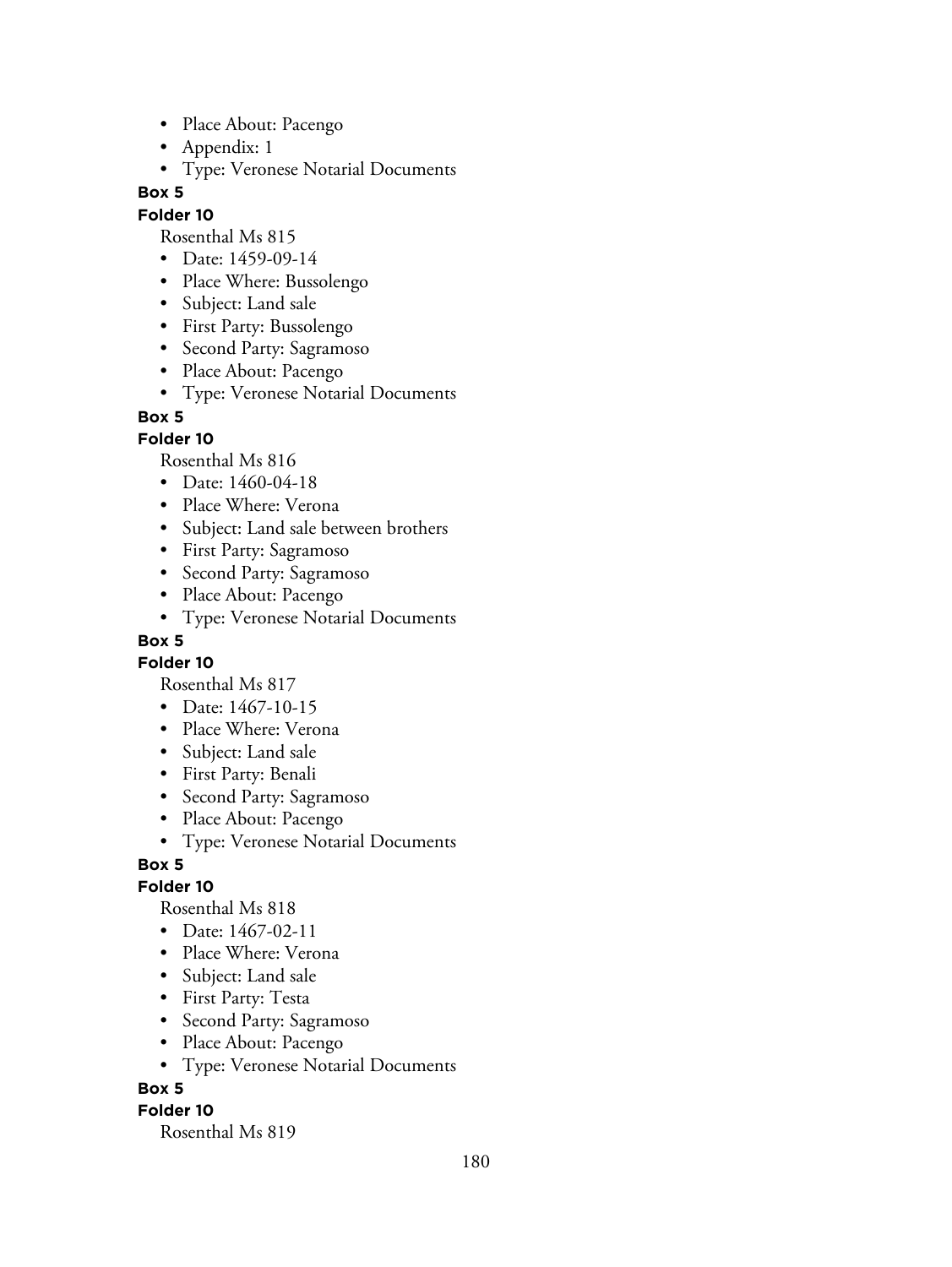- Date: 1469-02-18
- Place Where: Verona
- Subject: Land sale
- First Party: Da Marogna
- Second Party: Sagramoso
- Place About: Pacengo
- Type: Veronese Notarial Documents

#### **Folder 10**

Rosenthal Ms 820

- Date: 1472-01-16
- Place Where: Verona
- Subject: Land donation
- First Party: Banda
- Second Party: Sagramoso
- Place About: Pacengo
- Type: Veronese Notarial Documents

### **Box 5**

### **Folder 10**

Rosenthal Ms 821

- Date: 1473-12-13
- Place Where: Lazise
- Subject: Land sale
- First Party: Da Pacengo
- Second Party: Sagramoso
- Place About: Pacengo
- Type: Veronese Notarial Documents

### **Box 5**

### **Folder 10**

Rosenthal Ms 822

- Date: 1478-04-01
- Place Where: Verona
- Subject: Land sale
- First Party: Da Bergamo
- Second Party: Sagramoso
- Place About: Pacengo
- Type: Veronese Notarial Documents

### **Box 5**

#### **Folder 10**

- Date: 1496-11-17
- Place Where: Lazise
- Subject: Land donation
- First Party: Bidizoli
- Second Party: Sagramoso
- Place About: Pacengo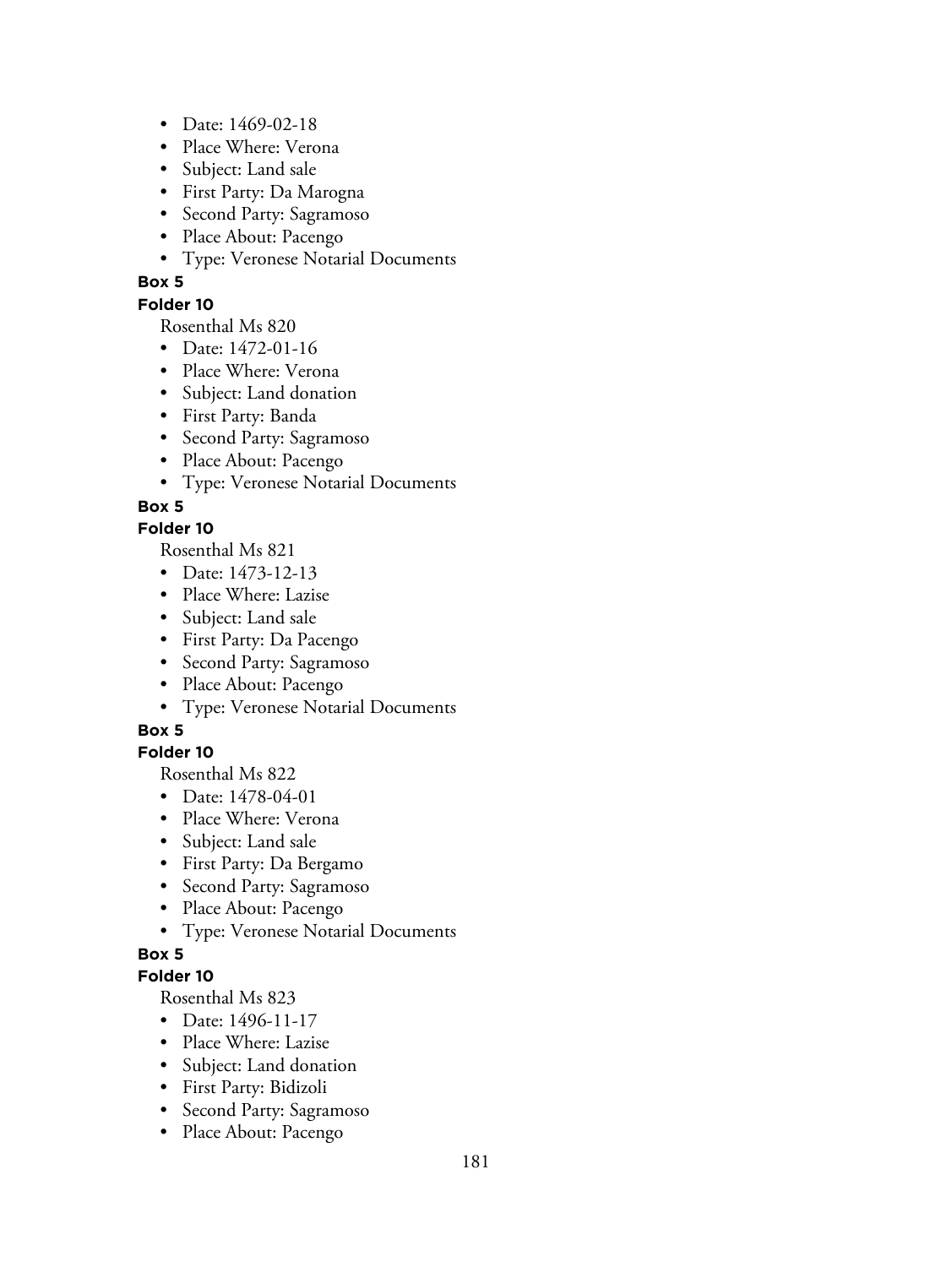• Type: Veronese Notarial Documents

#### **Box 5**

# **Folder 10**

Rosenthal Ms 824

- Date: 1502-01-31
- Place Where: Verona
- Subject: Land sale
- First Party: Sagramoso
- Second Party: CaIderari
- Place About: Pacengo
- Type: Veronese Notarial Documents

#### **Box 5**

#### **Folder 10**

Rosenthal Ms 825

- Date: 1558-12-20
- Place Where: Verona
- Subject: Payment of debt
- First Party: Vallegi
- Second Party: Sagramoso
- Type: Veronese Notarial Documents

#### **Box 5**

#### **Folder 10**

Rosenthal Ms 826

- Date: 1534-11-12
- Place Where: Pacengo
- Subject: Land sale
- First Party: Da Cola
- Second Party: Sagramoso
- Place About: Pacengo
- Type: Veronese Notarial Documents

### **Box 5**

#### **Folder 10**

Rosenthal Ms 827

- Date: 1560-08-09
- Place Where: Venice
- Subject: Ducal letter on lawsuit
- First Party: Rambaldi
- Second Party: Barbarigo
- Type: Veronese Notarial Documents

### **Box 1**

### **Folder 11**

- Date: 1589-03-27
- Place Where: Venice
- Subject: Ducal letter on appeal
- First Party: Rambaldi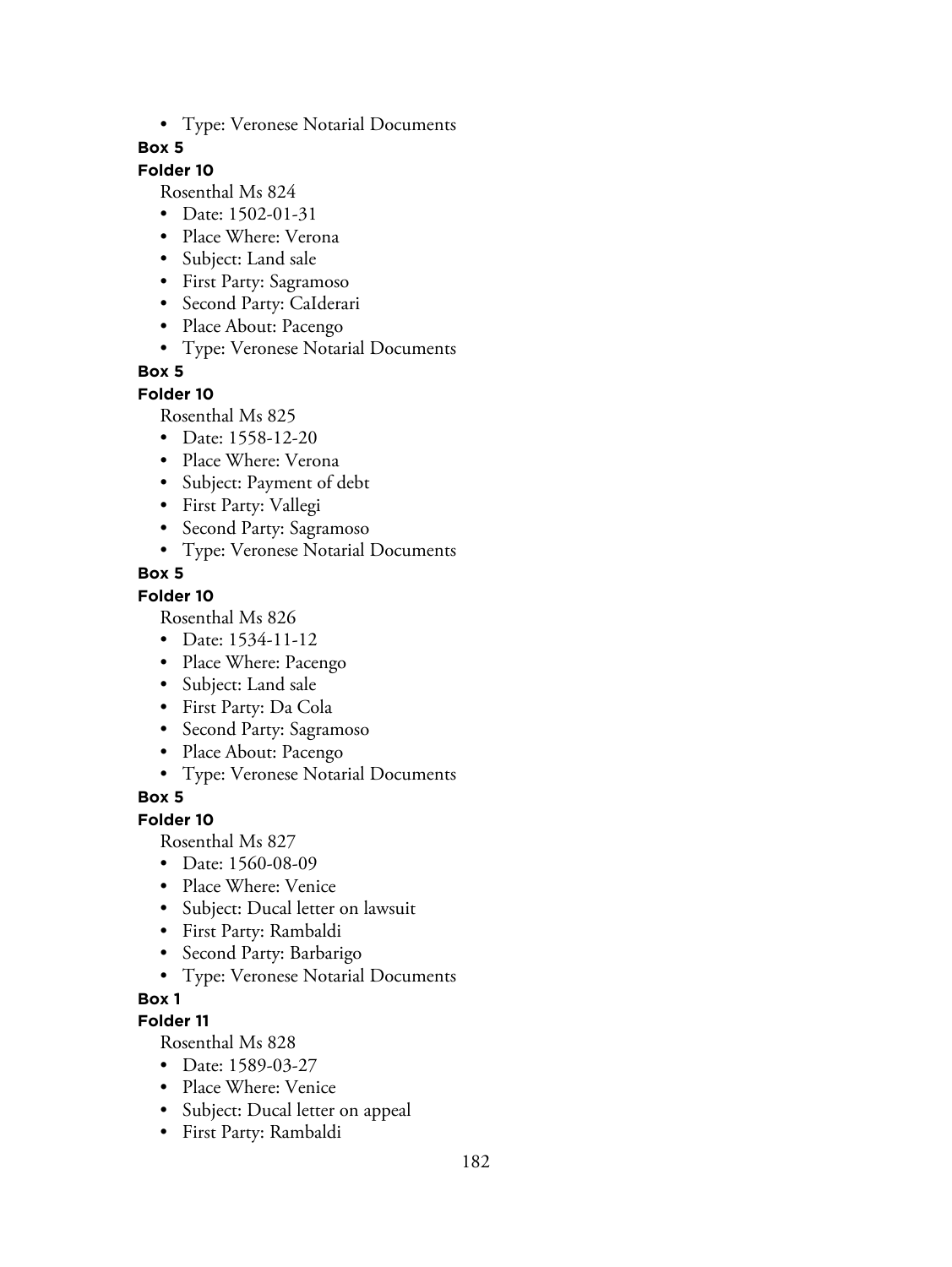- Second Party: Officials
- Type: Veronese Notarial Documents

#### **Folder 11**

Rosenthal Ms 829

- Date: 1396-05-27
- Place Where: Verona
- Subject: Land investiture
- First Party: Tramarini
- Second Party: Da Lavagno
- Place About: Lavagno
- Type: Veronese Notarial Documents

### **Box 1**

**Folder 11**

Rosenthal Ms 830

- Date: 1379-03-01
- Place Where: Zevio
- Subject: Receive payment for land sale
- First Party: Da Zevio
- Second Party: Tramarini
- Place About: Zevio
- Type: Veronese Notarial Documents

### **Box 1**

### **Folder 11**

Rosenthal Ms 831

- Date: 1371-10-06
- Place Where: Marcellise
- Subject: Receive payment for land sale
- First Party: Da Magrano
- Second Party: Tramarini
- Place About: Marcellise
- Type: Veronese Notarial Documents

### **Box 1**

# **Folder 11**

Rosenthal Ms 832

- Date: 1375-03-26
- Place Where: Verona
- Subject: Land sale
- First Party: Zavarisi
- Second Party: Tramarini
- Place About: Lavagno
- Type: Veronese Notarial Documents

**Box 1**

### **Folder 11**

Rosenthal Ms 833

• Date: 1377-02-27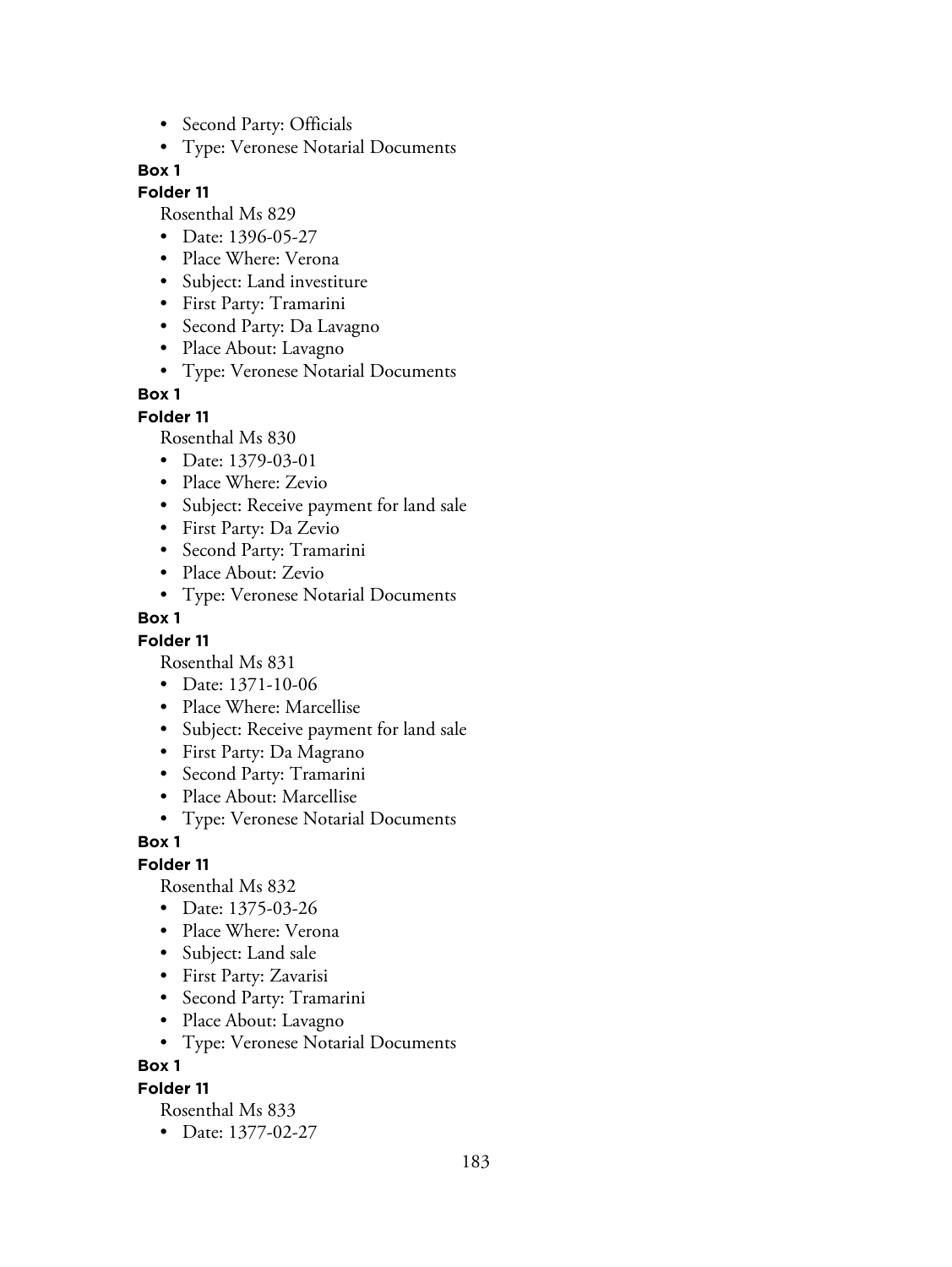- Place Where: Verona
- Subject: Receive payment for land sale
- First Party: Tanzi
- Second Party: Tramarini
- Place About: Marcellise
- Type: Veronese Notarial Documents

#### **Folder 11**

Rosenthal Ms 834

- Date: 1379-07-25
- Place Where: Marcellise
- Subject: Land investiture
- First Party: Tramarini
- Second Party: Marcellise
- Place About: Marcellise
- Type: Veronese Notarial Documents

## **Box 1**

### **Folder 11**

Rosenthal Ms 835

- Date: 1380-05-06
- Place Where: Verona
- Subject: Land investiture
- First Party: Tramarini
- Second Party: Marcellise
- Place About: Marcellise
- Type: Veronese Notarial Documents

# **Box 1**

# **Folder 11**

Rosenthal Ms 836

- Date: 1381-01-13
- Place Where: Marcellise
- Subject: Receive payment for land sale
- First Party: Da Olive
- Second Party: Tramarini
- Place About: Lavagno
- Type: Veronese Notarial Documents

### **Box 1**

## **Folder 11**

- Date: 1387-06-14
- Place Where: Verona
- Subject: Land sale
- First Party: Da Lavagno
- Second Party: Tramarini
- Place About: Lavagno
- Type: Veronese Notarial Documents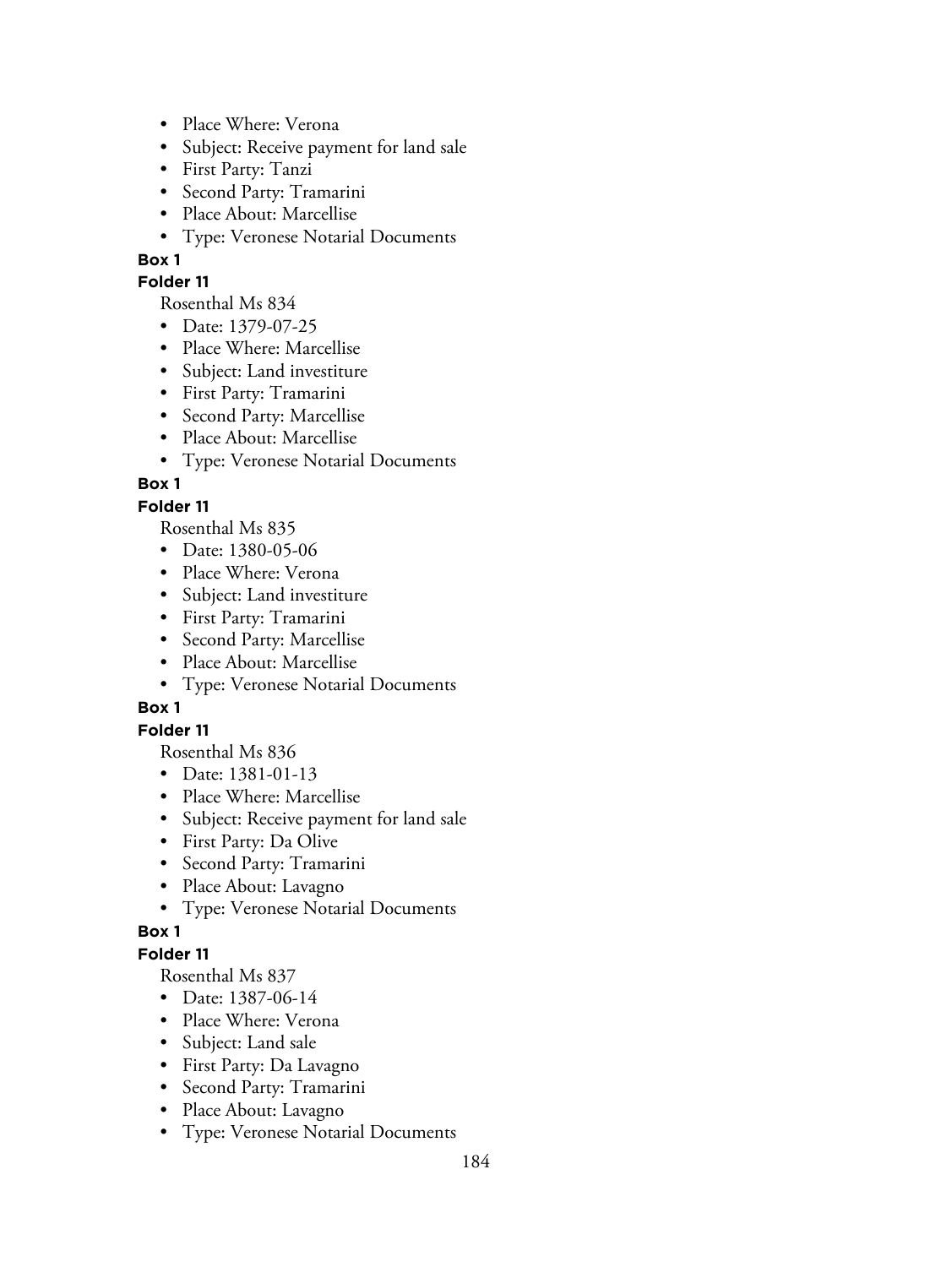#### **Folder 11**

Rosenthal Ms 838

- Date: 1403-09-16
- Place Where: Verona
- Subject: Land sale
- First Party: Da Lavagno
- Second Party: Tramarini
- Place About: Lavagno
- Type: Veronese Notarial Documents

**Box 1**

## **Folder 11**

Rosenthal Ms 839

- Date: 1403-11-11
- Place Where: Verona
- Subject: Land sale
- First Party: Fidenz i
- Second Party: Tramarini
- Place About: Lavagno
- Type: Veronese Notarial Documents

# **Box 1**

# **Folder 11**

Rosenthal Ms 840

- Date: 1406-05-21
- Place Where: Verona
- Subject: Land investiture
- First Party: Tramarini
- Second Party: Da Lavagno
- Place About: Lavagno
- Type: Veronese Notarial Documents

# **Box 1**

# **Folder 11**

Rosenthal Ms 841

- Date: 1407-02-22
- Place Where: Verona
- Subject: Land sale
- First Party: Dionisi
- Second Party: Tramarini
- Place About: Colognola
- Type: Veronese Notarial Documents

# **Box 1**

# **Folder 11**

- Date: 1407-03-26
- Place Where: Verona
- Subject: Land sale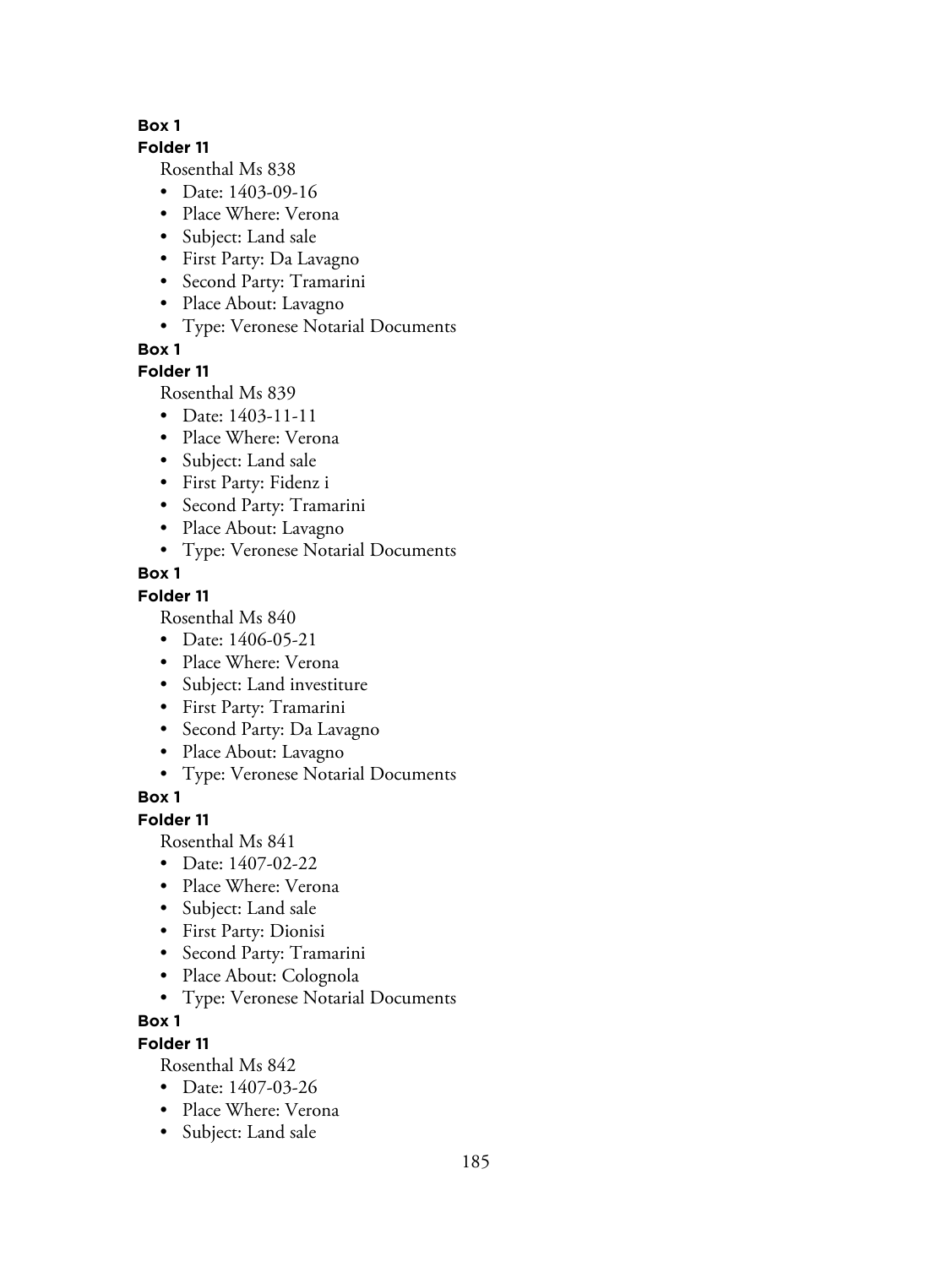- First Party: Michele
- Second Party: Tramarini
- Place About: Colognola
- Appendix: 1
- Type: Veronese Notarial Documents

### **Folder 11**

Rosenthal Ms 843

- Date: 1407-07-11
- Place Where: Verona
- Subject: Land sale by commissioners
- First Party: Da Mezzane
- Second Party: Tramarini
- Place About: Tregnago
- Type: Veronese Notarial Documents

## **Box 1**

## **Folder 11**

Rosenthal Ms 844

- Date: 1408-03-05
- Place Where: Verona
- Subject: Land sale
- First Party: Da Illasi
- Second Party: Tramarini
- Place About: Illasi
- Appendix: 1
- Type: Veronese Notarial Documents

# **Box 1**

### **Folder 11**

Rosenthal Ms 845

- Date: 1409-01-12
- Place Where: Verona
- Subject: Land sale
- First Party: Sabloni
- Second Party: Tramarini
- Place About: Lavagno
- Type: Veronese Notarial Documents

### **Box 1**

### **Folder 11**

- Date: 1410-11-07
- Place Where: Verona
- Subject: Land investiture
- First Party: Tramarini
- Second Party: Da San Paolo
- Place About: Verona
- Type: Veronese Notarial Documents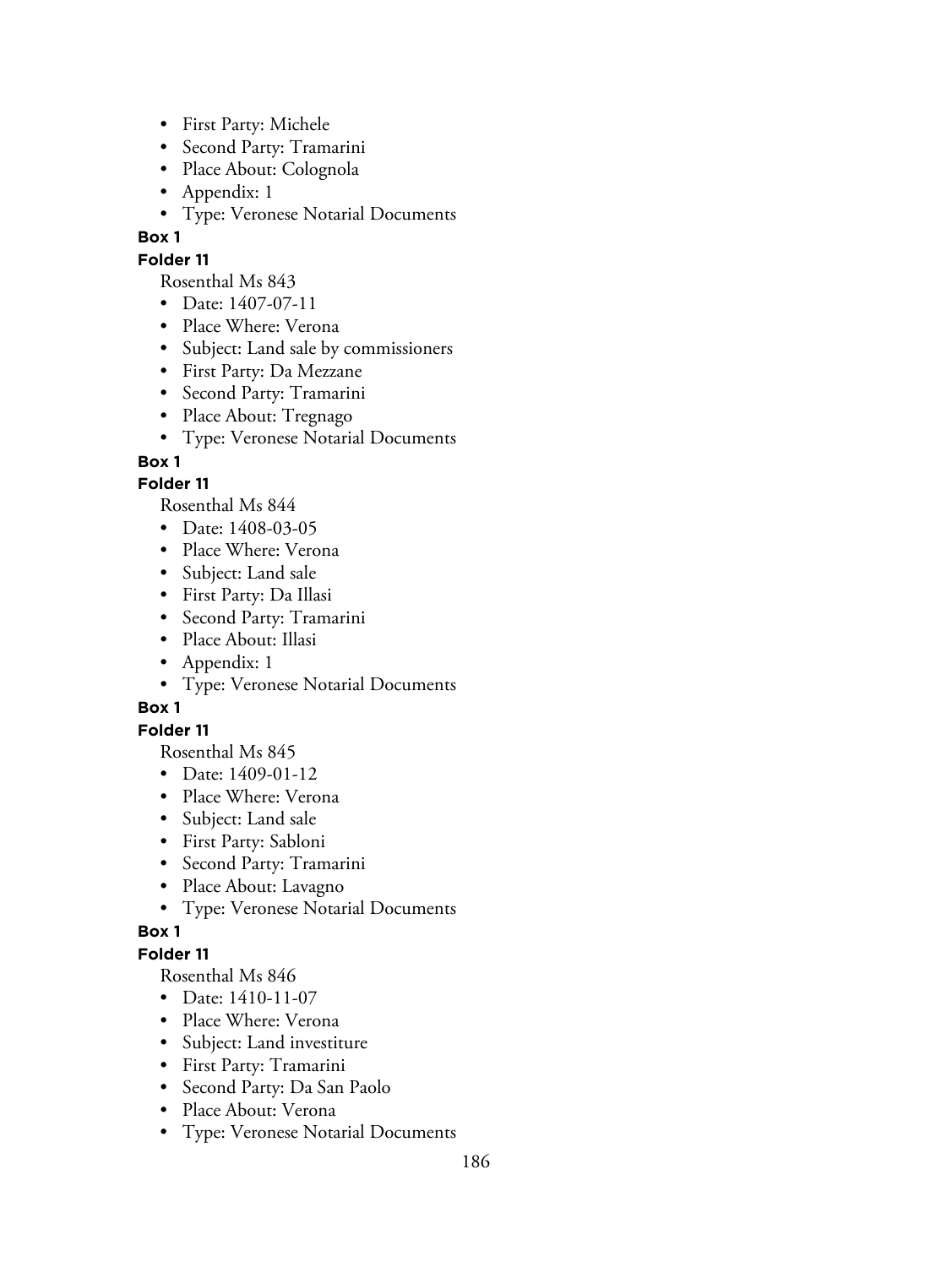#### **Folder 11**

Rosenthal Ms 847

- Date: 1414-11-10
- Place Where: Verona
- Subject: Land sale
- First Party: Spolverini
- Second Party: Tramarini
- Place About: Verona
- Appendix: 1
- Type: Veronese Notarial Documents

# **Box 2**

## **Folder 11**

Rosenthal Ms 848

- Date: 1415-03-02
- Place Where: Verona
- Subject: Land investiture
- First Party: Tramarini
- Second Party: Da Tregnago
- Place About: Tregnago
- Type: Veronese Notarial Documents

# **Box 2**

# **Folder 11**

Rosenthal Ms 849

- Date: 1415-01-07
- Place Where: Verona
- Subject: Land sale by commissioners
- First Party: Da San Paolo
- Second Party: Tramarini
- Place About: Marcellise
- Type: Veronese Notarial Documents

**Box 2**

# **Folder 11**

Rosenthal Ms 850

- Date: 1416-03-13
- Place Where: Verona
- Subject: Land sale
- First Party: Da Mizzole
- Second Party: Tramarini
- Place About: Lavagno
- Appendix: 1
- Type: Veronese Notarial Documents

**Box 2**

### **Folder 11**

Rosenthal Ms 851

• Date: 1416-12-14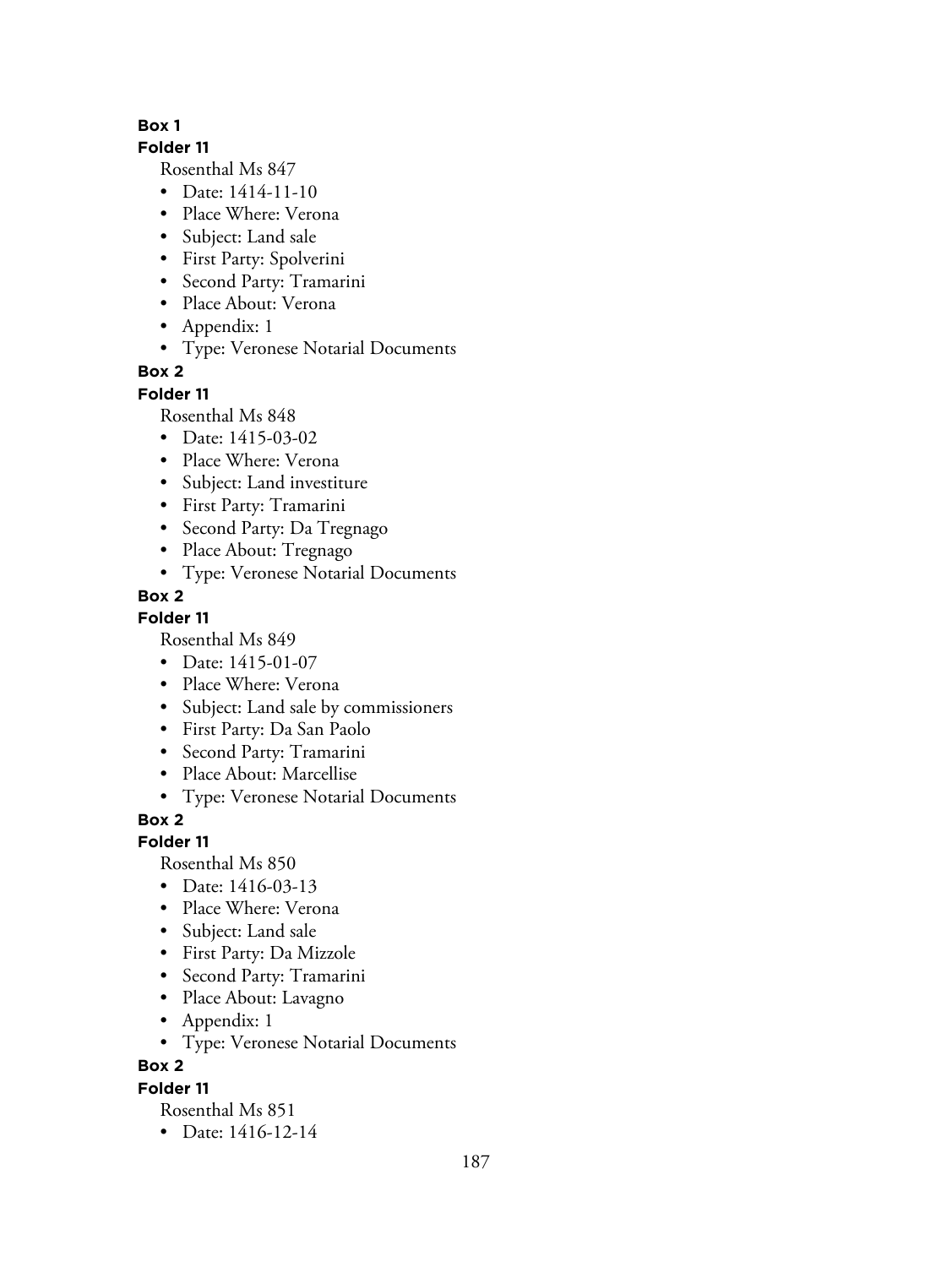- Place Where: Verona
- Subject: Land investiture
- First Party: Tramarini
- Second Party: Da Illasi
- Place About: Illasi
- Type: Veronese Notarial Documents

### **Folder 11**

Rosenthal Ms 852

- Date: 1417-03-01
- Place Where: Verona
- Subject: Land sale
- First Party: Da Illlasi
- Second Party: Tramarini
- Place About: Illasi
- Type: Veronese Notarial Documents

# **Box 2**

### **Folder 11**

Rosenthal Ms 853

- Date: 1417-03-01
- Place Where: Verona
- Subject: Land investiture
- First Party: Tramarini
- Second Party: Da Illasi
- Place About: Illasi
- Type: Veronese Notarial Documents

# **Box 2**

### **Folder 11**

Rosenthal Ms 854

- Date: 1417-09-06
- Place Where: Verona
- Subject: Land sale
- First Party: Cipriani
- Second Party: Tramarini
- Place About: Illasi
- Type: Veronese Notarial Documents

### **Box 2**

### **Folder 11**

- Date: 1418-02-02
- Place Where: Verona
- Subject: Land sale
- First Party: San Zeno Or.
- Second Party: Tramarini
- Place About: Verona
- Type: Veronese Notarial Documents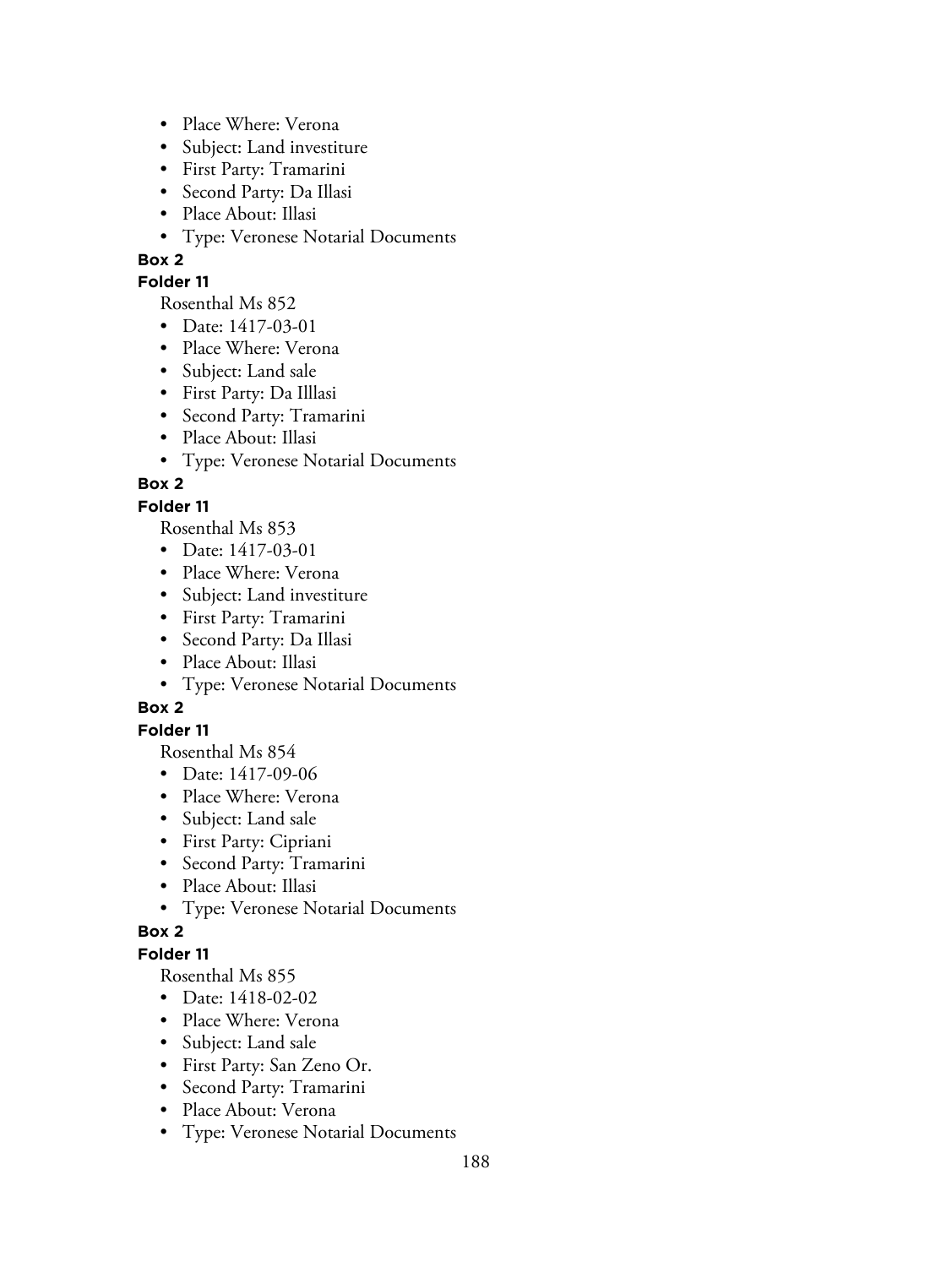### **Folder 11**

Rosenthal Ms 856

- Date: 1419-02-08
- Place Where: Verona
- Subject: Land sale
- First Party: Da Tregnago
- Second Party: Tramarini
- Place About: Tregnago
- Type: Veronese Notarial Documents

**Box 2**

## **Folder 11**

Rosenthal Ms 857

- Date: 1420-04-13
- Place Where: Verona
- Subject: Land sale
- First Party: Da Tregnago
- Second Party: Tramarini
- Place About: Tregnago
- Type: Veronese Notarial Documents

## **Box 2**

## **Folder 11**

Rosenthal Ms 858

- Date: 1420-06-10
- Place Where: Verona
- Subject: Land sale
- First Party: Giberti
- Second Party: Tramarini
- Place About: Tregnago
- Appendix: 1
- Type: Veronese Notarial Documents

**Box 2**

### **Folder 11**

Rosenthal Ms 859

- Date: 1421-05-04
- Place Where: Verona
- Subject: Renunciation, reinvestiture
- First Party: Da Colognola
- Second Party: Tramarini
- Place About: Verona
- Type: Veronese Notarial Documents

### **Box 2**

# **Folder 11**

- Date: 1422-02-03
- Place Where: Verona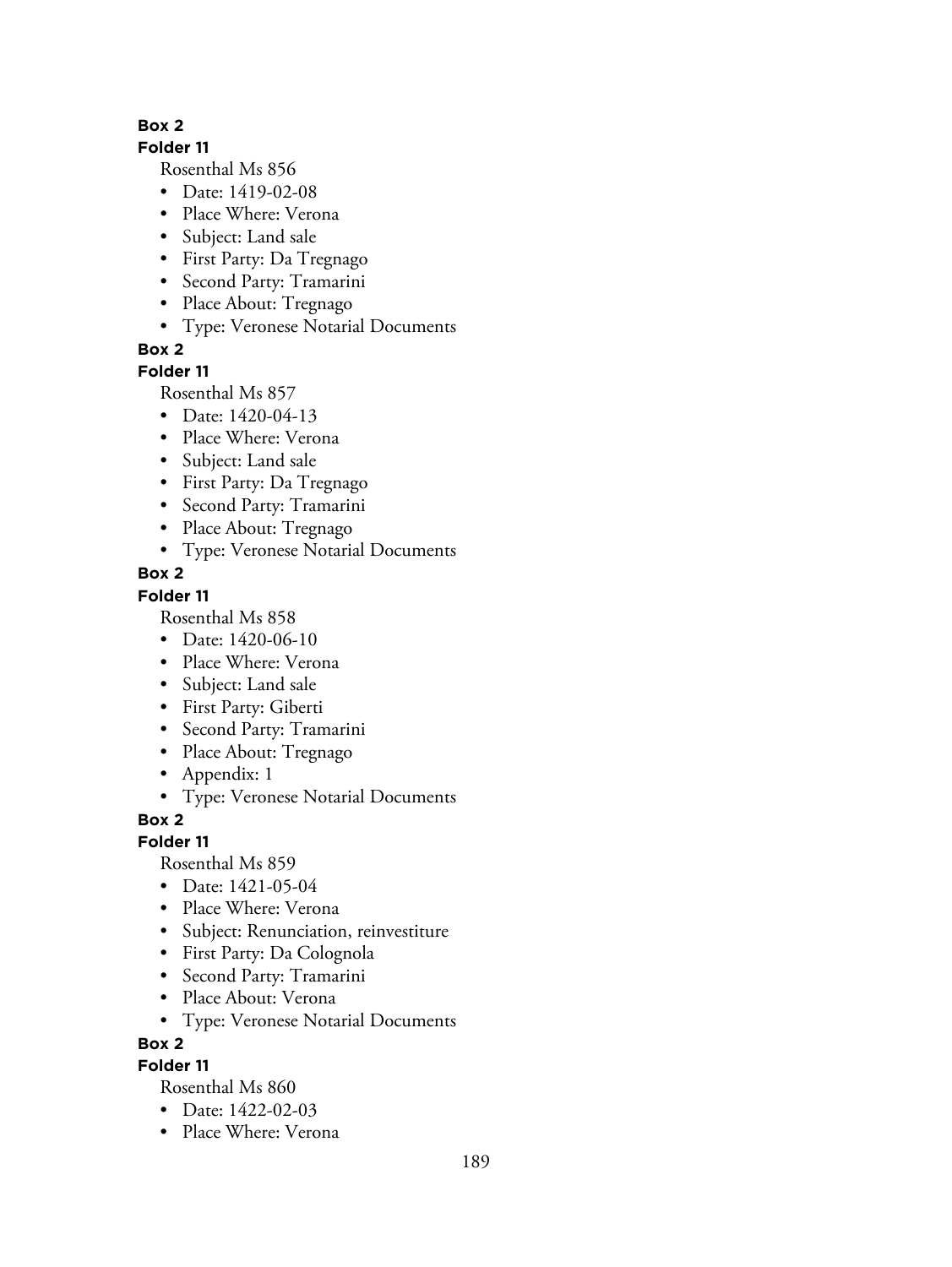- Subject: Land sale by heirs
- First Party: San Vitale
- Second Party: Tramarini
- Place About: Illasi
- Type: Veronese Notarial Documents

### **Folder 11**

Rosenthal Ms 861

- Date: 1426-02-19
- Place Where: Verona
- Subject: Investiture with mill
- First Party: Tramarini
- Second Party: Dalla Seta
- Place About: Nogara
- Type: Veronese Notarial Documents

## **Box 2**

## **Folder 11**

Rosenthal Ms 862

- Date: 1426-01-26
- Place Where: Verona
- Subject: Sale of mill
- First Party: Dalla Seta
- Second Party: Tramarini
- Place About: Nogara
- Appendix: 1
- Type: Veronese Notarial Documents

# **Box 2**

## **Folder 11**

Rosenthal Ms 863

- Date: 1426-04-03
- Place Where: Verona
- Subject: Renewal of investiture
- First Party: Tramarini
- Second Party: Somagio
- Place About: Verona
- Type: Veronese Notarial Documents

### **Box 2**

## **Folder 11**

- Date: 1428-11-23
- Place Where: Verona
- Subject: Land sale
- First Party: Bevilacqua
- Second Party: Tramarini
- Place About: Illasi, Negrar
- Type: Veronese Notarial Documents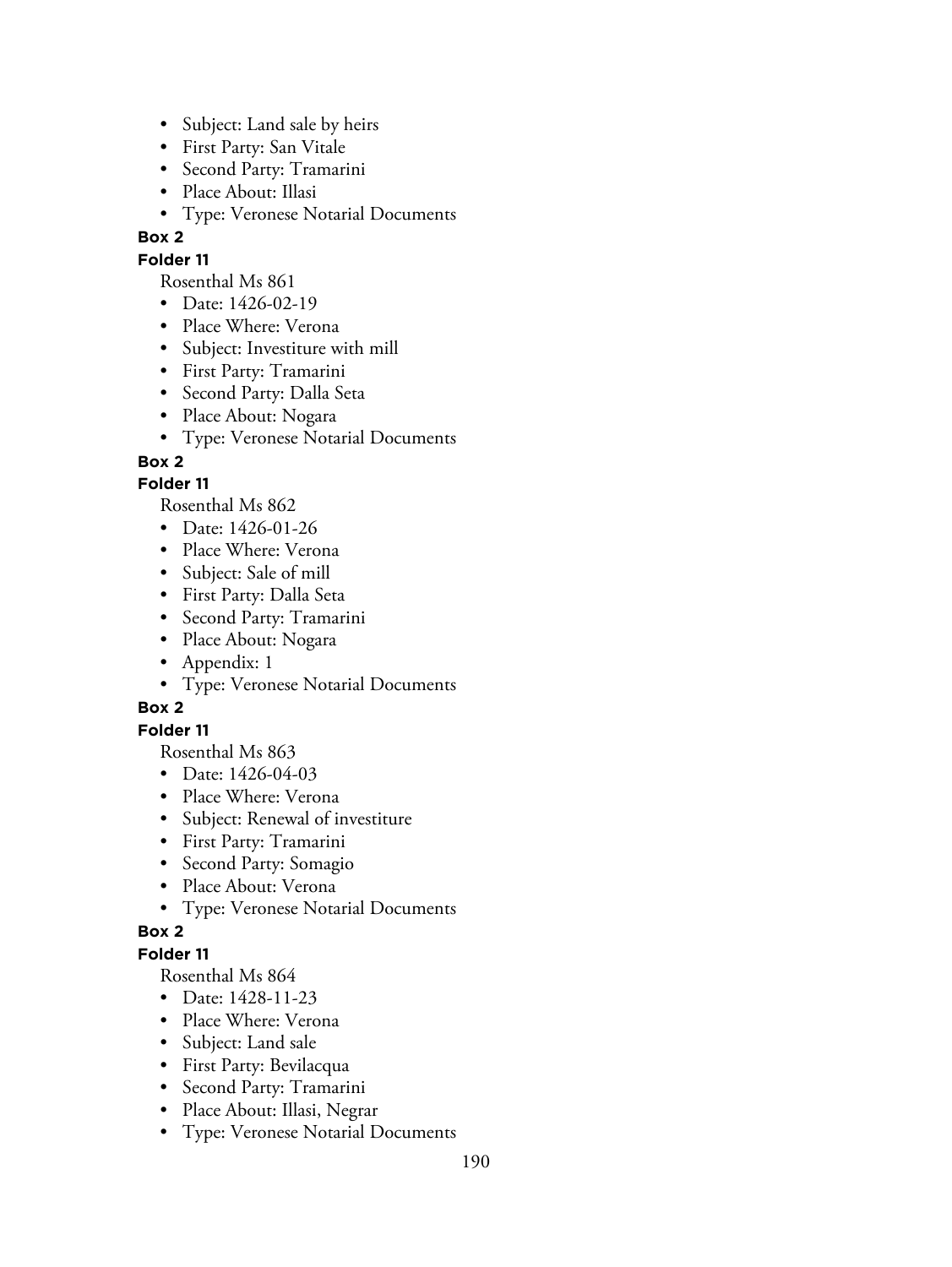### **Folder 11**

Rosenthal Ms 865

- Date: 1429-01-20
- Place Where: Verona
- Subject: Renunciation, reinvestiture
- First Party: Da Lavagno
- Second Party: Tramarini
- Place About: Lavagno
- Type: Veronese Notarial Documents

**Box 2**

## **Folder 11**

Rosenthal Ms 866

- Date: 1429-07-18
- Place Where: Verona
- Subject: Payment of legacy
- First Party: Tramarini
- Second Party: Tramarini
- Type: Veronese Notarial Documents

## **Box 2**

# **Folder 11**

Rosenthal Ms 867

- Date: 1432-09-24
- Place Where: Verona
- Subject: Land sale between heirs
- First Party: Tramarini
- Second Party: Tramarini
- Place About: Verona
- Appendix: 1
- Type: Veronese Notarial Documents

# **Box 3**

### **Folder 11**

Rosenthal Ms 868

- Date: 1433-12-08
- Place Where: Verona
- Subject: Renunciation, reinvestiture
- First Party: Da Lavagno
- Second Party: Tramarini
- Place About: Lavagno
- Type: Veronese Notarial Documents

### **Box 3**

### **Folder 11**

- Date: 1434-07-08
- Place Where: Verona
- Subject: Heir sells partnership rights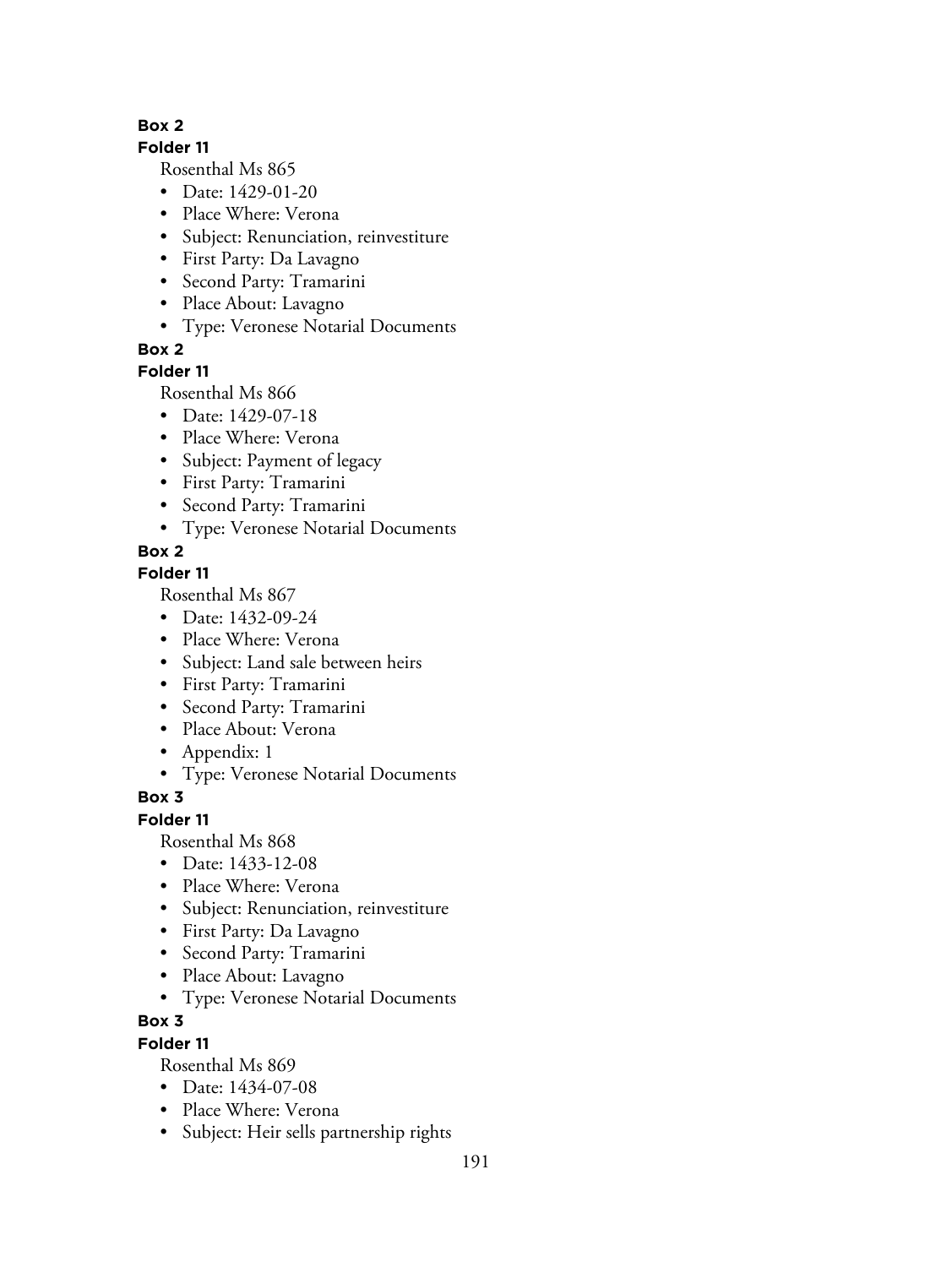- First Party: Tramarini
- Second Party: Nicolo
- Type: Veronese Notarial Documents

### **Folder 11**

Rosenthal Ms 870

- Date: 1434-09-15
- Place Where: Verona
- Subject: Land investiture
- First Party: Tramarini
- Second Party: Da Braida
- Place About: Verona
- Type: Veronese Notarial Documents

#### **Box 3**

### **Folder 11**

Rosenthal Ms 871

- Date: 1425-02-04
- Place Where: Verona
- Subject: Land sale
- First Party: Persico
- Second Party: Tramarini
- Place About: Semide
- Type: Veronese Notarial Documents

## **Box 3**

**Folder 11**

Rosenthal Ms 872

- Date: 1435-04-09
- Place Where: Verona
- Subject: Land sale
- First Party: Marcellise
- Second Party: Tramarini
- Place About: Marcellise
- Type: Veronese Notarial Documents

# **Box 3**

### **Folder 11**

Rosenthal Ms 873

- Date: 1436-02-10
- Place Where: Verona
- Subject: Receive payment for land sale
- First Party: Lavori
- Second Party: Tramarini
- Place About: Sandra
- Type: Veronese Notarial Documents

### **Box 3**

### **Folder 11**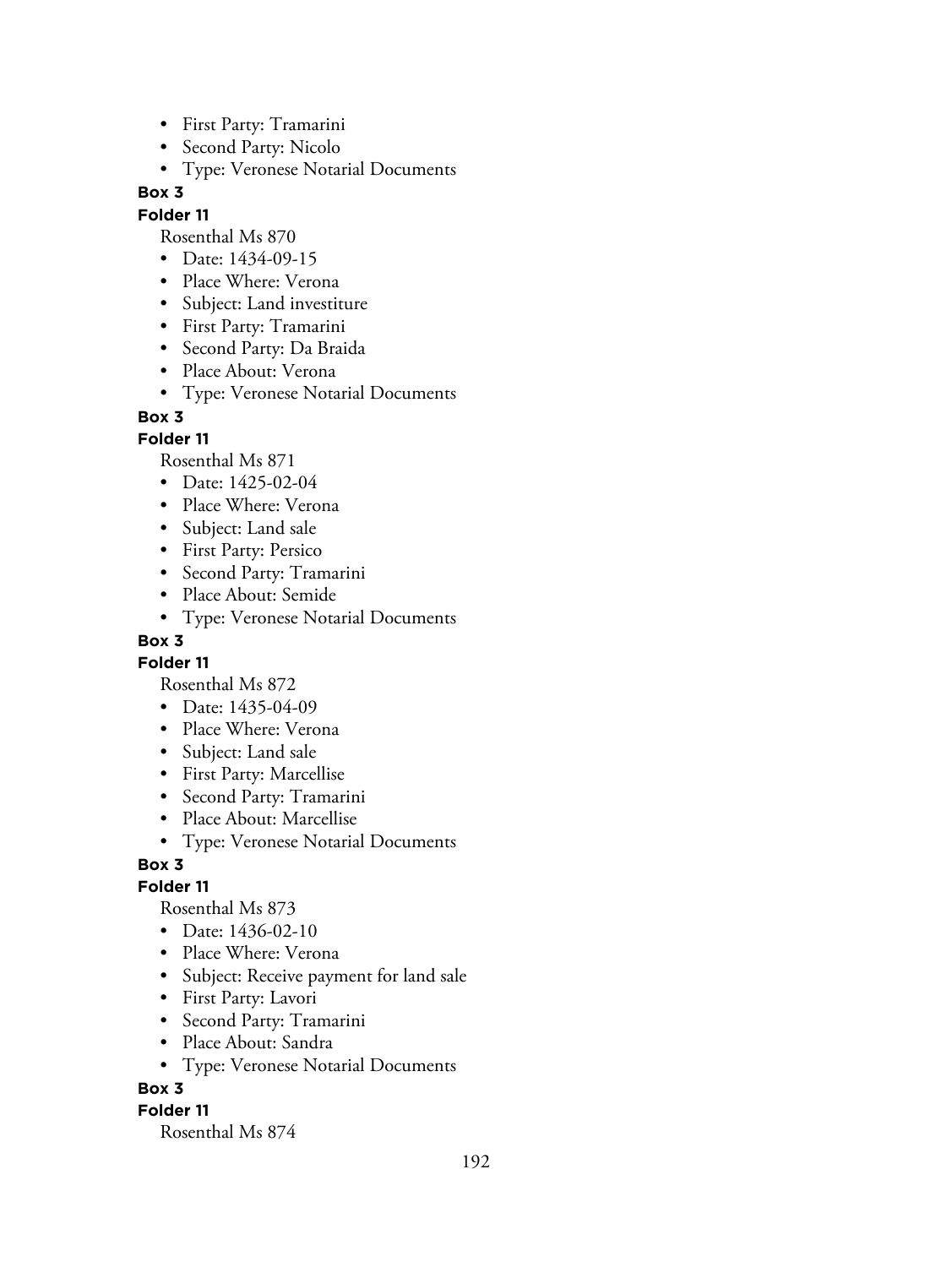- Date: 1437-09-19
- Place Where: Verona
- Subject: Land investiture
- First Party: Tramarini
- Second Party: Rendenaschi
- Place About: Trevenzuolo
- Type: Veronese Notarial Documents

### **Folder 11**

Rosenthal Ms 875

- Date: 1437-09-19
- Place Where: Verona
- Subject: Land sale
- First Party: Rendenaschi
- Second Party: Tramarini
- Place About: Trevenzuolo
- Type: Veronese Notarial Documents

# **Box 3**

### **Folder 11**

Rosenthal Ms 876

- Date: 1442-08-23
- Place Where: Verona
- Subject: Payment of fine
- First Party: Tramarini
- Second Party: Saibanti
- Type: Veronese Notarial Documents

# **Box 3**

# **Folder 11**

Rosenthal Ms 877

- Date: 1442-11-21
- Place Where: Verona
- Subject: Lawsuit for debt
- First Party: Tramarini
- Second Party: San Nazaro
- Type: Veronese Notarial Documents

# **Box 3**

# **Folder 11**

Rosenthal Ms 878

- Date: 1444-04-25
- Place Where: Verona
- Subject: Land investiture
- First Party: Tramarini
- Second Party: Pucci
- Place About: Lavagno
- Type: Veronese Notarial Documents

### **Box 3**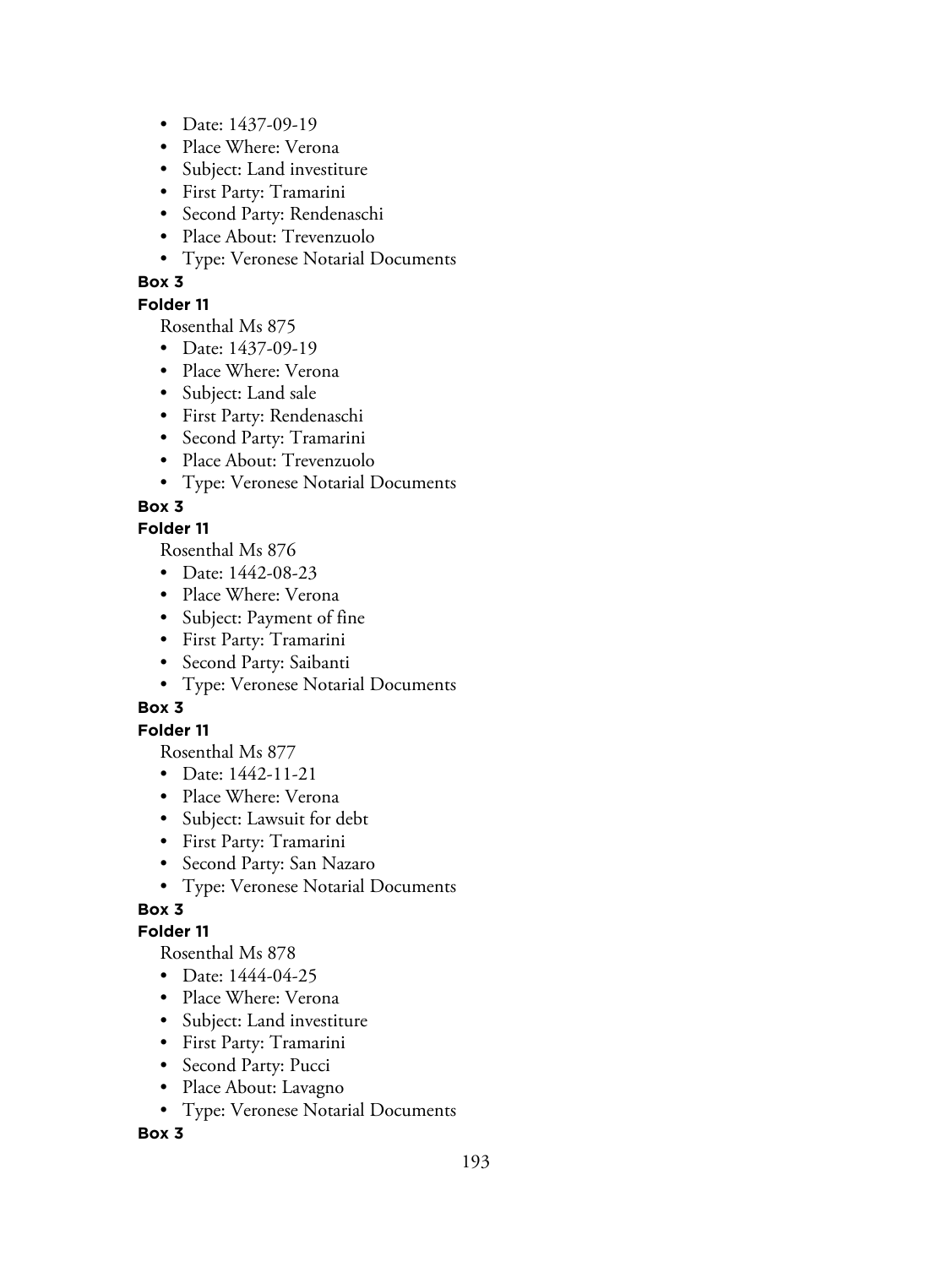#### **Folder 11**

Rosenthal Ms 879

- Date: 1447-03-11
- Place Where: Verona
- Subject: Renewal of investiture
- First Party: Tramarini
- Second Party: Marcellise
- Place About: Marcellise
- Type: Veronese Notarial Documents

## **Box 3**

### **Folder 11**

Rosenthal Ms 880

- Date: 1447-05-02
- Place Where: Verona
- Subject: Land investiture
- First Party: Tramarini
- Second Party: Zuliani
- Place About: Colognola
- Type: Veronese Notarial Documents

## **Box 3**

## **Folder 11**

Rosenthal Ms 881

- Date: 1447-07-27
- Place Where: Verona
- Subject: Land transfer for debt
- First Party: Da Roari
- Second Party: Tramarini
- Place About: Pescantina
- Appendix: 1
- Type: Veronese Notarial Documents

### **Box 3**

### **Folder 11**

Rosenthal Ms 882

- Date: 1447-12-07
- Place Where: Verona
- Subject: Land sale as per promise
- First Party: Saibanti
- Second Party: Tramarini
- Place About: Verona
- Type: Veronese Notarial Documents

### **Box 3**

### **Folder 11**

- Date: 1448-05-17
- Place Where: Verona
- Subject: Land transfer for rent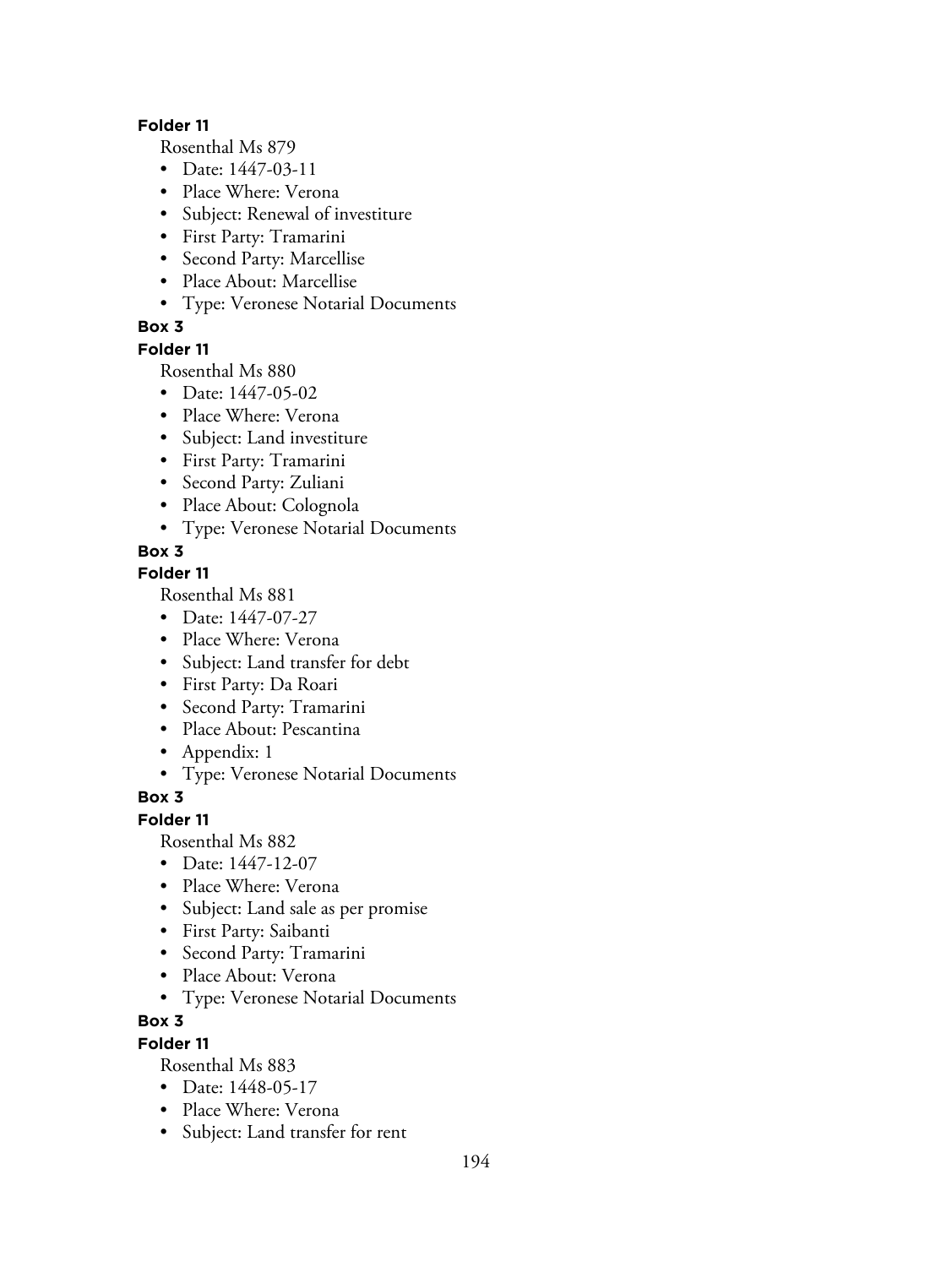- First Party: Dalla Scola
- Second Party: Tramarini
- Place About: Verona?
- Type: Veronese Notarial Documents

#### **Folder 11**

Rosenthal Ms 884

- Date: 1453-02-06
- Place Where: Verona
- Subject: Agreement in rent dispute
- First Party: Tramarini
- Second Party: Cristoforo
- Place About: Illasi
- Type: Veronese Notarial Documents

## **Box 3**

## **Folder 11**

Rosenthal Ms 885

- Date: 1453-10-30
- Place Where: Verona
- Subject: Land transfer for debt
- First Party: Da Illasi
- Second Party: Tramarini
- Place About: Illasi
- Type: Veronese Notarial Documents

### **Box 3**

### **Folder 11**

Rosenthal Ms 886

- Date: 1465-05-05
- Place Where: Verona
- Subject: Land investiture
- First Party: Tramarini
- Second Party: Montagnana
- Place About: Marcellise
- Type: Veronese Notarial Documents

### **Box 3**

# **Folder 11**

Rosenthal Ms 887

- Date: 1465-07-09
- Place Where: Verona
- Subject: Renewal of investiture
- First Party: Tramarini
- Second Party: Del Bove
- Place About: Marcellise
- Type: Veronese Notarial Documents

# **Box 4**

### **Folder 11**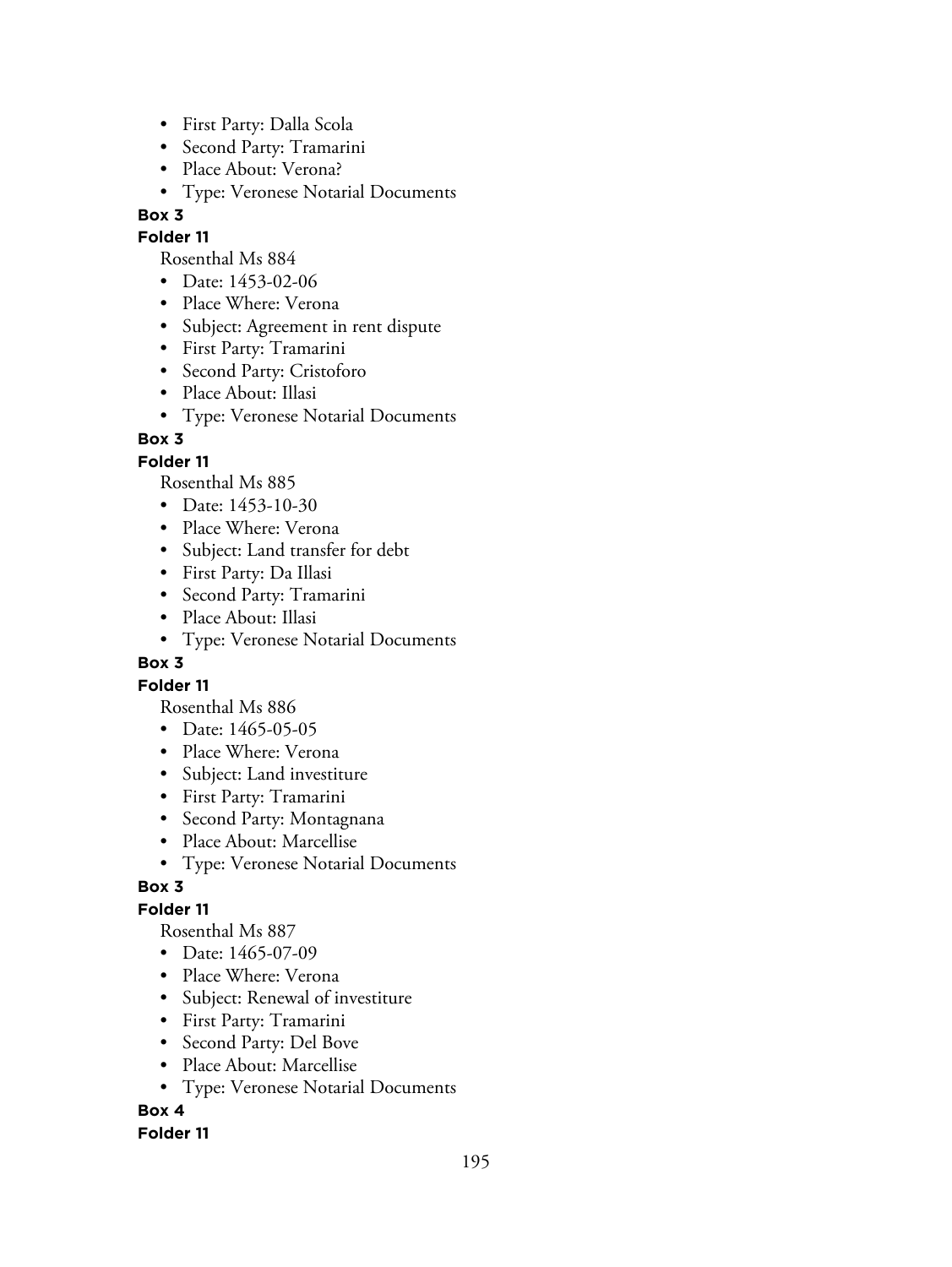Rosenthal Ms 888

- Date: 1476-03-01
- Place Where: Marcellise
- Subject: Land transfer for debt
- First Party: Del Bove
- Second Party: Tramarini
- Place About: Marcellise
- Type: Veronese Notarial Documents

### **Box 4**

## **Folder 11**

Rosenthal Ms 889

- Date: 1467-10-21
- Place Where: Verona
- Subject: Land investiture
- First Party: Tramarini
- Second Party: S. Vittoria
- Place About: Colognola
- Type: Veronese Notarial Documents

# **Box 4**

## **Folder 11**

Rosenthal Ms 890

- Date: 1471-10-08
- Place Where: Verona
- Subject: Renunciation, reinvestiture
- First Party: Provasio
- Second Party: Tramarini
- Place About: Poiana
- Type: Veronese Notarial Documents

# **Box 4**

## **Folder 11**

Rosenthal Ms 891

- Date: 1373-10-14
- Place Where: Marcellise
- Subject: Receive payment for land sale
- First Party: Marcellise
- Second Party: Tramarini
- Place About: Lavagno
- Type: Veronese Notarial Documents

# **Box 4**

# **Folder 11**

- Date: 1476-03-01
- Place Where: Marcellise
- Subject: Renewal of investiture
- First Party: Tramarini
- Second Party: Del Bovo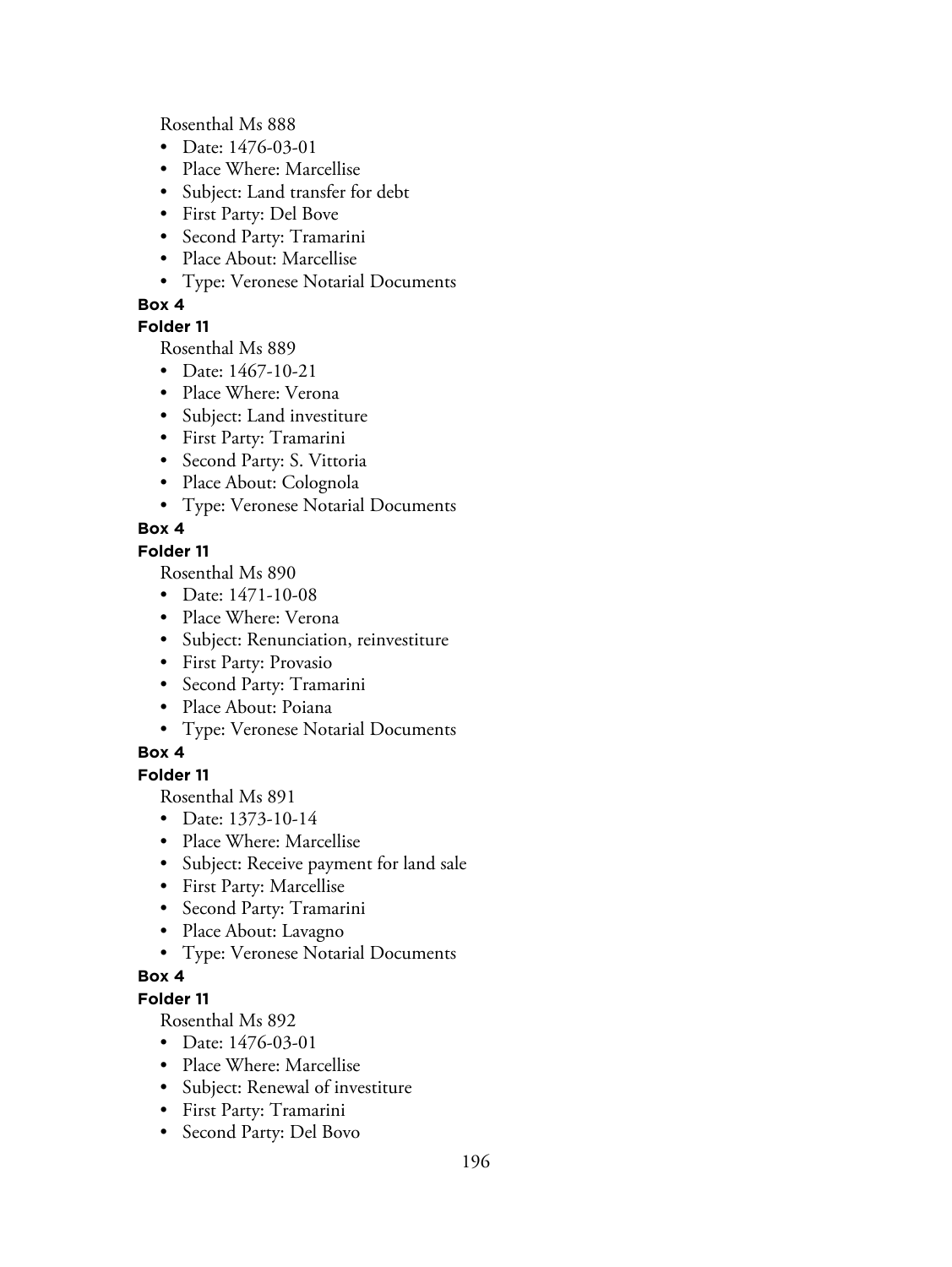- Place About: Marcellise
- Type: Veronese Notarial Documents

#### **Folder 11**

Rosenthal Ms 893

- Date: 1476-03-01
- Place Where: Marcellise
- Subject: Land investiture
- First Party: Tramarini
- Second Party: Del Bove
- Place About: Marcellise
- Type: Veronese Notarial Documents

## **Box 4**

**Folder 11**

Rosenthal Ms 894

- Date: 1477-06-12
- Place Where: Verona
- Subject: Land transfer for debt
- First Party: Dionisi
- Second Party: Tramarini
- Place About: Marcellise
- Type: Veronese Notarial Documents

### **Box 4**

### **Folder 11**

Rosenthal Ms 895

- Date: 1478-10-07
- Place Where: Verona
- Subject: Renewal of investiture
- First Party: Tramarini
- Second Party: Marcellise
- Place About: Marcellise
- Type: Veronese Notarial Documents

### **Box 4**

# **Folder 11**

Rosenthal Ms 896

- Date: 1478-11-19
- Place Where: Verona
- Subject: Renewal of investiture
- First Party: Tramarini
- Second Party: Da San Paolo
- Place About: Poiana
- Type: Veronese Notarial Documents

**Box 4**

### **Folder 11**

Rosenthal Ms 897

• Date: 1482-11-20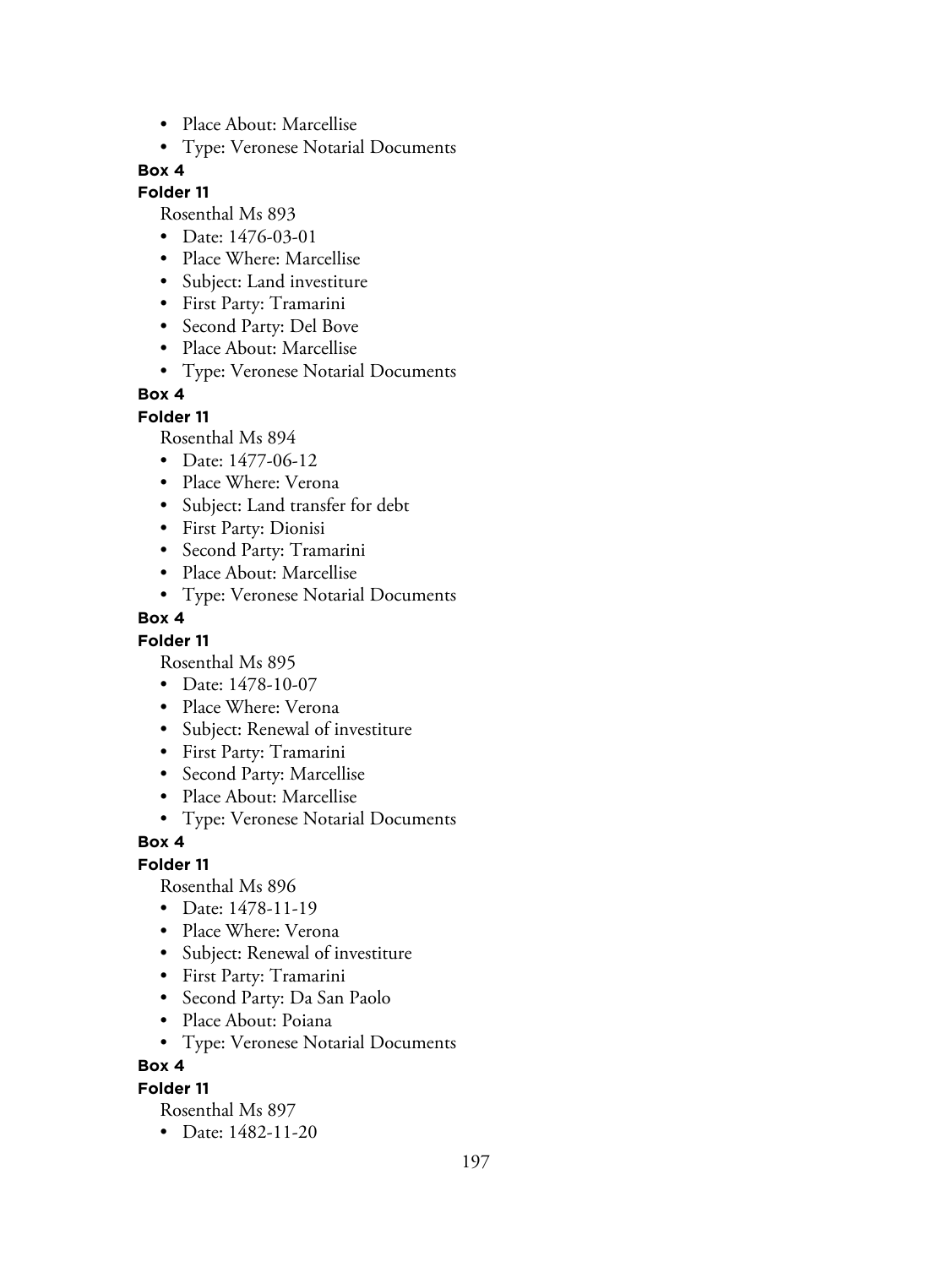- Place Where: Verona
- Subject: Resolve dispute over land sale
- First Party: Da Braida
- Second Party: Tramarini
- Appendix: 1
- Type: Veronese Notarial Documents

### **Folder 11**

Rosenthal Ms 898

- Date: 1493-02-04
- Place Where: Verona
- Subject: Renewal of investiture
- First Party: Tramarini
- Second Party: Da Illasi
- Place About: Colognola
- Type: Veronese Notarial Documents

# **Box 4**

### **Folder 11**

Rosenthal Ms 899

- Date: 1489-04-11
- Place Where: Verona
- Subject: Land investiture
- First Party: Tramarini
- Second Party: Marcellise
- Place About: Marcellise
- Type: Veronese Notarial Documents

# **Box 4**

# **Folder 11**

Rosenthal Ms 900

- Date: 1491-02-21
- Place Where: Verona
- Subject: Public land sale for debt
- First Party: Officials
- Second Party: Tramarini
- Place About: Marcellise
- Appendix: 1
- Type: Veronese Notarial Documents

### **Box 4**

### **Folder 11**

- Date: 1492-10-17
- Place Where: Verona
- Subject: Land sale
- First Party: Orefici
- Second Party: Tramarini
- Place About: Marcellise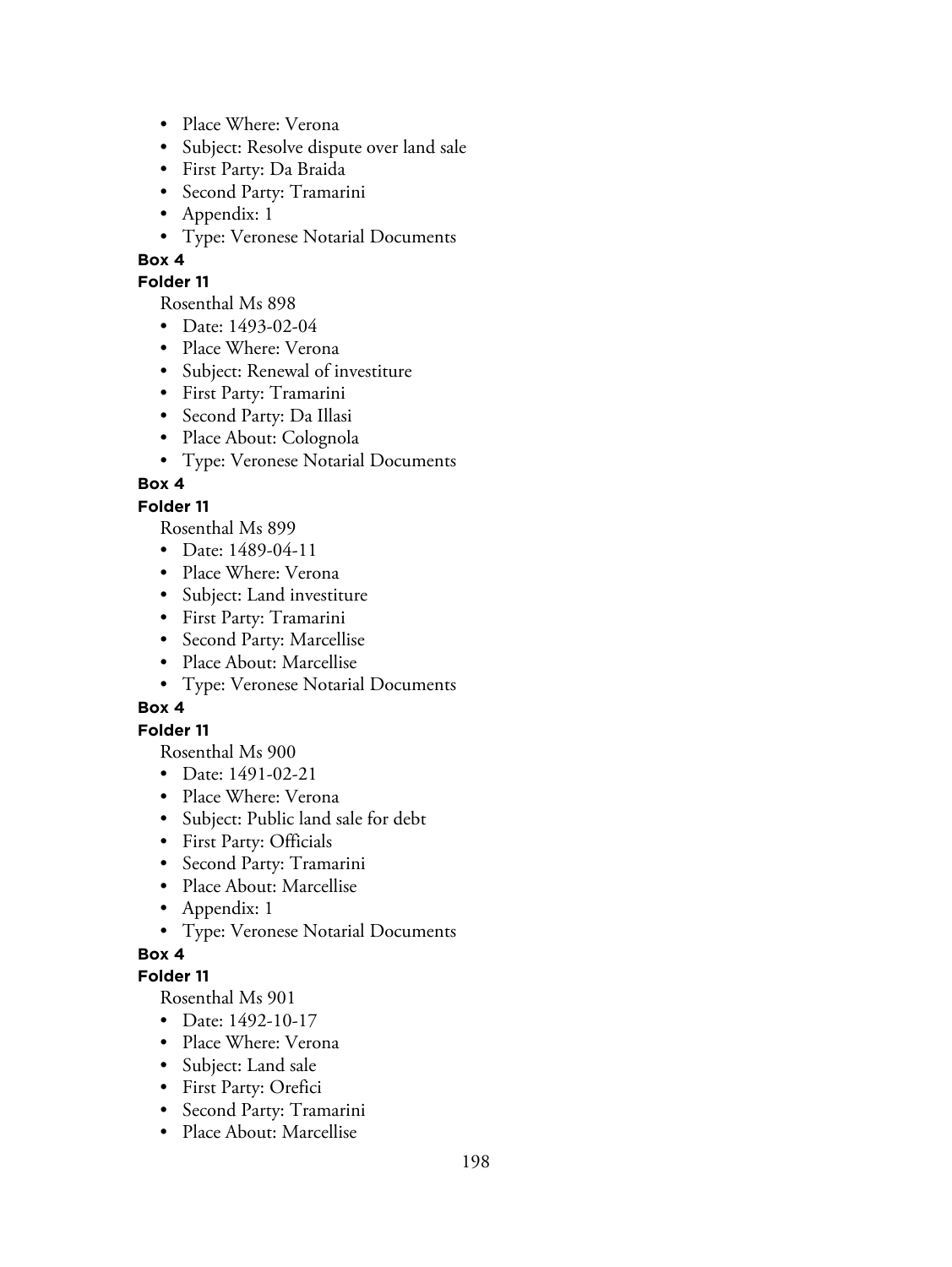• Type: Veronese Notarial Documents

### **Box 4**

# **Folder 11**

Rosenthal Ms 902

- Date: 1493-02-05
- Place Where: Verona
- Subject: Renewal of investiture
- First Party: Tramarini
- Second Party: Da Tregnago
- Place About: Tregnago
- Type: Veronese Notarial Documents

## **Box 4**

#### **Folder 11**

Rosenthal Ms 903

- Date: 1493-12-17
- Place Where: Verona
- Subject: Renewal of investiture
- First Party: Tramarini
- Second Party: Marcellise
- Place About: Marcellise
- Type: Veronese Notarial Documents

## **Box 4**

### **Folder 11**

Rosenthal Ms 904

- Date: 1497-02-03
- Place Where: Marcellise
- Subject: Land sale
- First Party: Marcellise
- Second Party: Tramarini
- Place About: Marcellise
- Type: Veronese Notarial Documents

### **Box 4**

### **Folder 11**

Rosenthal Ms 905

- Date: 1497-03-02
- Place Where: Verona
- Subject: Land sale
- First Party: Da Zavaleria
- Second Party: Tramarini
- Place About: Marcellise
- Type: Veronese Notarial Documents

**Box 4**

# **Folder 11**

- Date: 1499-01-05
- Place Where: Verona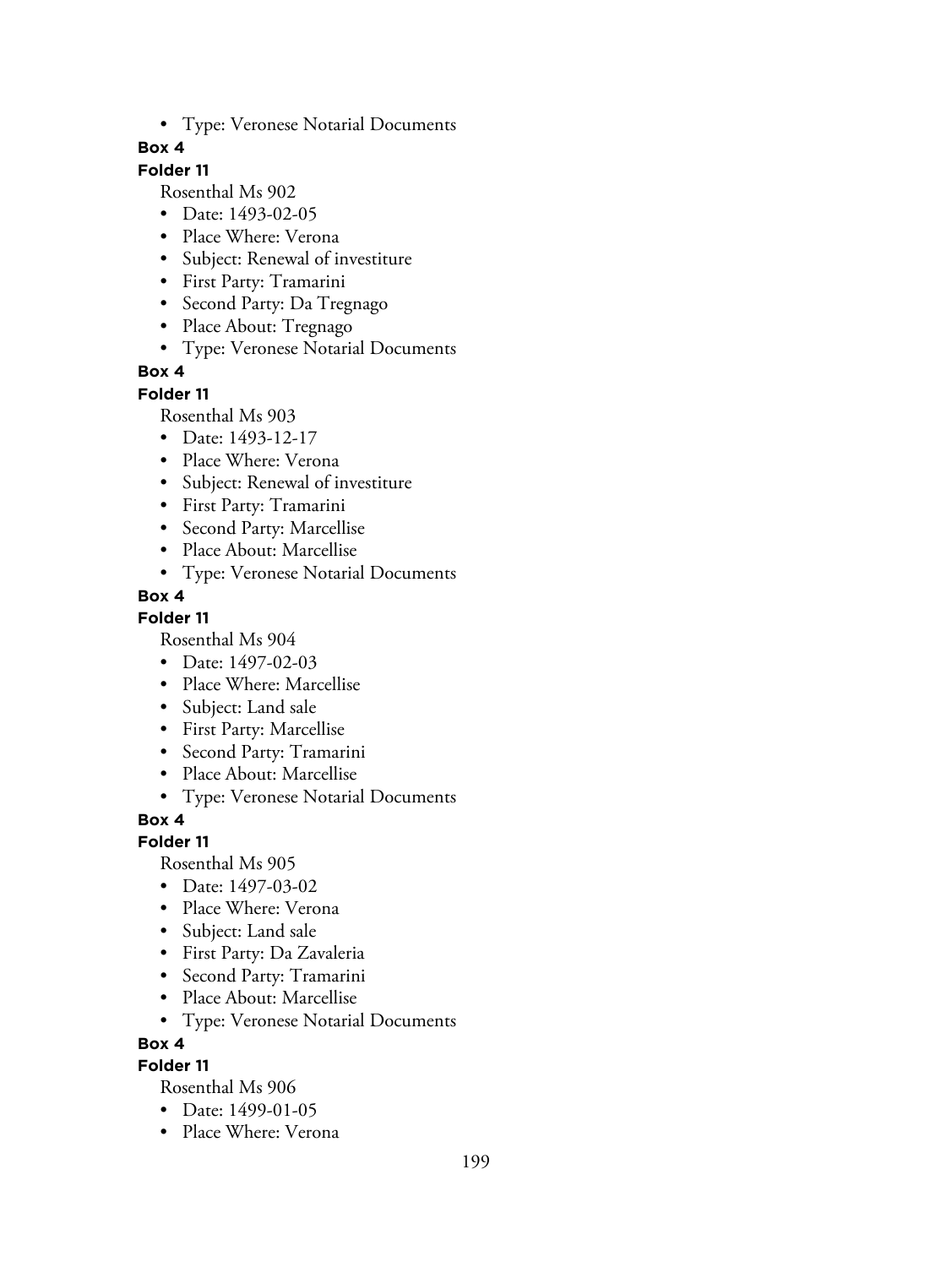- Subject: Land donation
- First Party: Dalla Piazza
- Second Party: Tramarini
- Place About: Marcellise
- Type: Veronese Notarial Documents

## **Folder 11**

Rosenthal Ms 907

- Date: 1499-01-19
- Place Where: Verona
- Subject: Land sale for debt
- First Party: Marcellise
- Second Party: Tramarini
- Place About: Marcellise
- Type: Veronese Notarial Documents

## **Box 5**

## **Folder 11**

Rosenthal Ms 908

- Date: 1499-03-18
- Place Where: Verona
- Subject: Land sale
- First Party: Marcellise
- Second Party: Tramarini
- Place About: Marcellise
- Type: Veronese Notarial Documents

# **Box 5**

### **Folder 11**

Rosenthal Ms 909

- Date: 1500-04-13
- Place Where: Verona
- Subject: Land sale
- First Party: Marcellise
- Second Party: Tramarini
- Place About: Marcellise
- Type: Veronese Notarial Documents

# **Box 5**

### **Folder 11**

Rosenthal Ms 910

- Date: 1501-01-16
- Place Where: Verona
- Subject: Land exchange
- First Party: Dalla Piazza
- Second Party: Tramarini
- Place About: Marcellise
- Type: Veronese Notarial Documents

### **Box 5**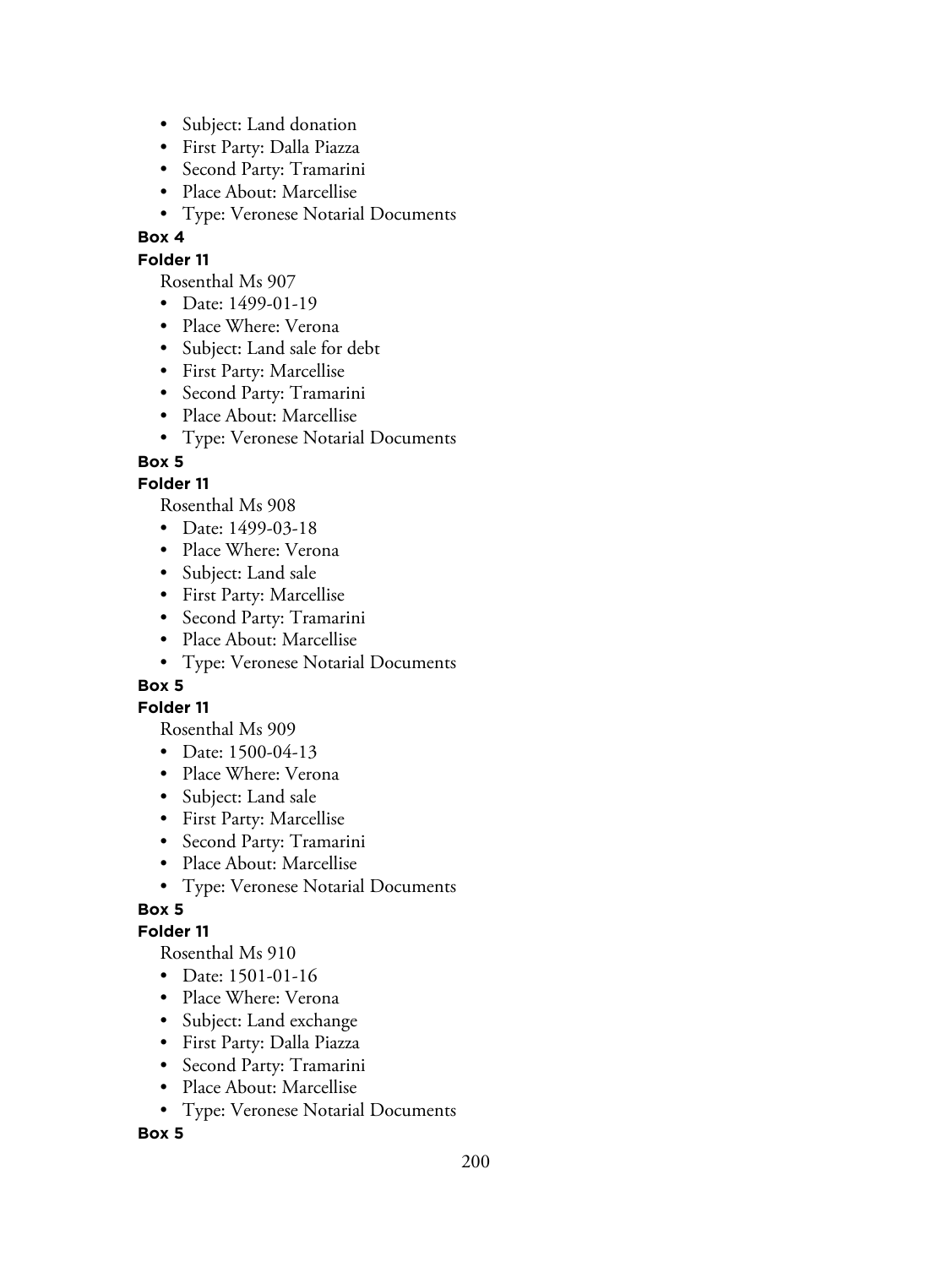#### **Folder 11**

Rosenthal Ms 911

- Date: 1501-01-21
- Place Where: Verona
- Subject: Land investiture
- First Party: Tramarini
- Second Party: Dalla Piazza
- Place About: Marcellise
- Type: Veronese Notarial Documents

## **Box 5**

### **Folder 11**

Rosenthal Ms 912

- Date: 1501-01-16
- Place Where: Verona
- Subject: Land sale -- cf. 910, 911, 914
- First Party: Dalla Piazza
- Second Party: Tramarini
- Place About: Marcellise
- Type: Veronese Notarial Documents

## **Box 5**

### **Folder 11**

Rosenthal Ms 913

- Date: 1502-10-08
- Place Where: Verona
- Subject: Land sale
- First Party: Marcellise
- Second Party: Tramarini
- Place About: Marcellise
- Type: Veronese Notarial Documents

## **Box 5**

### **Folder 11**

Rosenthal Ms 914

- Date: 1503-12-06
- Place Where: Marcellise
- Subject: Renewal of investiture
- First Party: Tramarini
- Second Party: Dalla Piazza
- Place About: Marcellise
- Type: Veronese Notarial Documents

### **Box 5**

# **Folder 11**

- Date: 1504-01-29
- Place Where: Verona
- Subject: Land sale between brothers
- First Party: Tramarini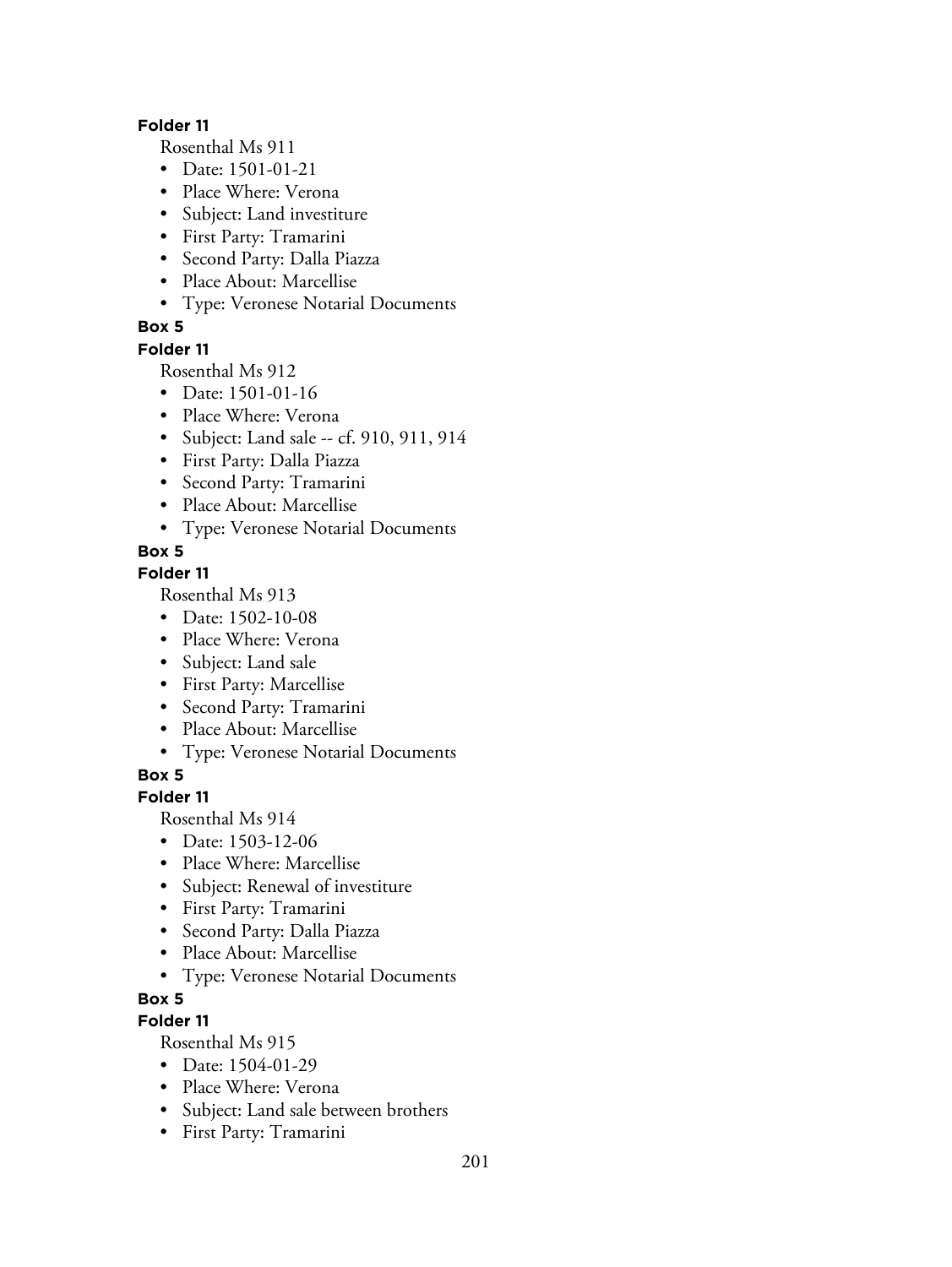- Second Party: Tramarini
- Place About: Marcellise
- Type: Veronese Notarial Documents

### **Folder 11**

Rosenthal Ms 916

- Date: 1504-01-29
- Place Where: Verona
- Subject: Land sale
- First Party: Terzi
- Second Party: Tramarini
- Place About: Marcellise
- Type: Veronese Notarial Documents

### **Box 5**

## **Folder 11**

Rosenthal Ms 917

- Date: 1504-08-19
- Place Where: Verona
- Subject: Land donation
- First Party: Dalla Piazza
- Second Party: Tramarini
- Place About: Marcellise
- Type: Veronese Notarial Documents

# **Box 5**

**Folder 11**

Rosenthal Ms 918

- Date: 1504-09-29
- Place Where: Marcellise
- Subject: Land sale
- First Party: Gambarini
- Second Party: Tramarini
- Place About: Marcellise
- Type: Veronese Notarial Documents

# **Box 5**

### **Folder 11**

Rosenthal Ms 919

- Date: 1506-01-13
- Place Where: Verona
- Subject: Land sale
- First Party: Marcellise
- Second Party: Trarnarini
- Place About: Marcellise
- Type: Veronese Notarial Documents

# **Box 5**

### **Folder 11**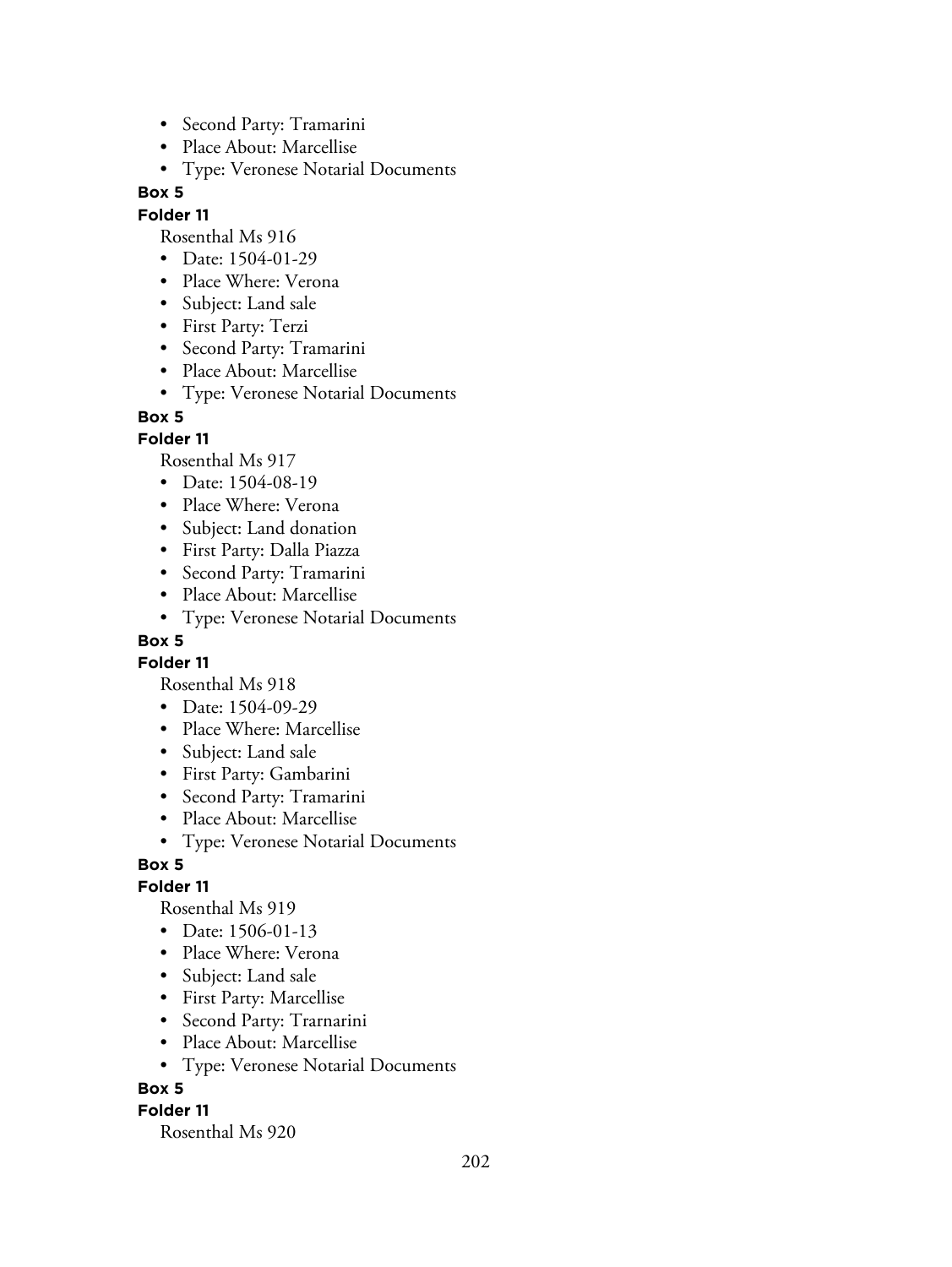- Date: 1506-01-26
- Place Where: Verona
- Subject: Land sale
- First Party: San Nazaro
- Second Party: Tramarini
- Place About: Marcellise
- Type: Veronese Notarial Documents

#### **Folder 11**

Rosenthal Ms 921

- Date: 1509-10-17
- Place Where: Verona
- Subject: Land resale
- First Party: Bertucci
- Second Party: Tramarini
- Place About: Marcellise
- Type: Veronese Notarial Documents

#### **Box 5**

## **Folder 11**

Rosenthal Ms 922

- Date: 1510-08-23
- Place Where: Verona
- Subject: Land investiture
- First Party: Manuelli
- Second Party: Tramarini
- Place About: Marcellise
- Type: Veronese Notarial Documents

### **Box 5**

### **Folder 11**

Rosenthal Ms 923

- Date: 1510-08-23
- Place Where: Verona
- Subject: Land sale -- cf. 922
- First Party: Tramarini
- Second Party: Manuelli
- Place About: Marcellise
- Type: Veronese Notarial Documents

### **Box 5**

#### **Folder 11**

- Date: 1530-12-05
- Place Where: Verona
- Subject: Land sale as per promise
- First Party: Alberti
- Second Party: Tramarini
- Place About: Marcellise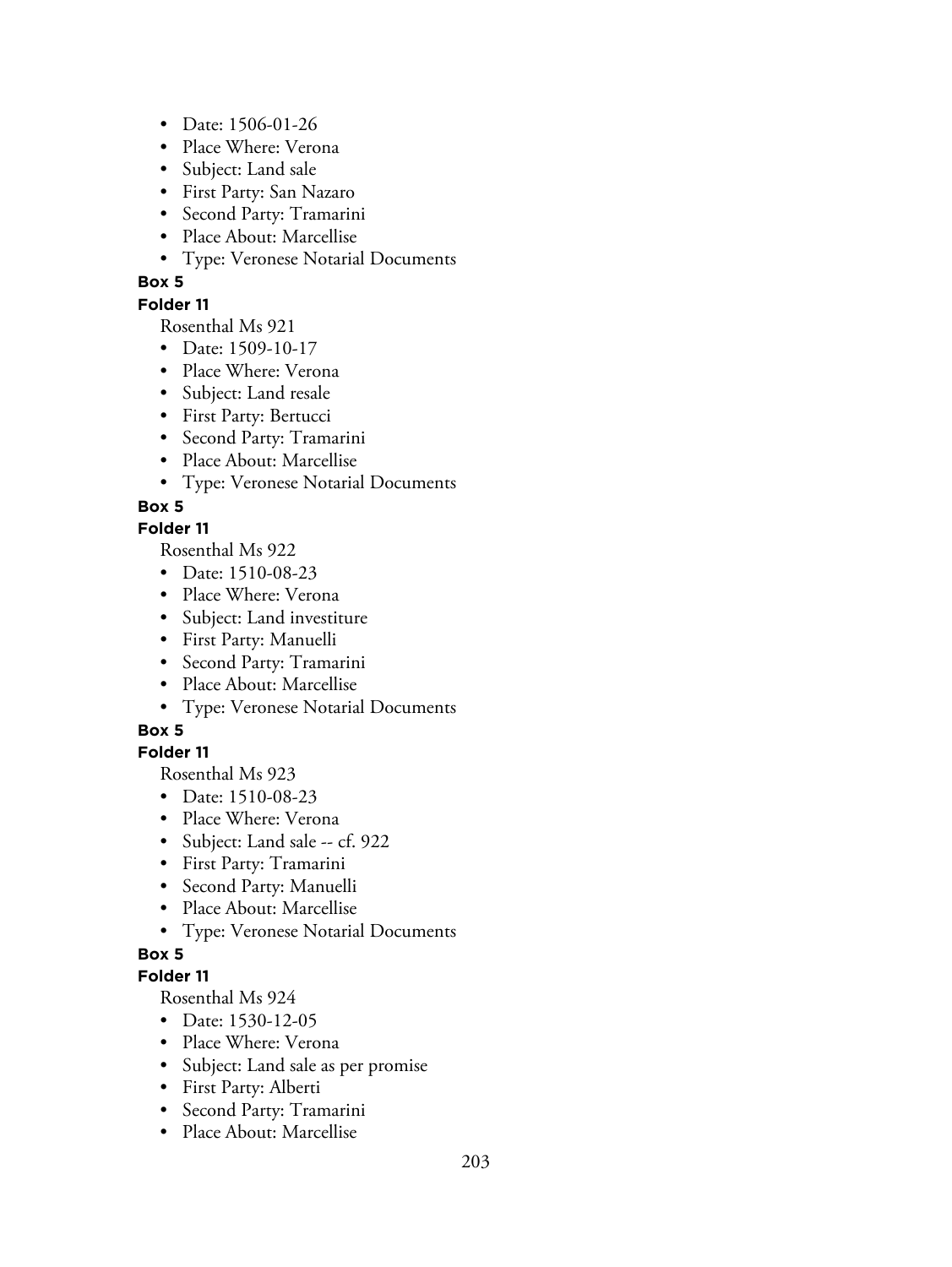• Type: Veronese Notarial Documents

### **Box 5**

# **Folder 11**

Rosenthal Ms 925

- Date: 1535-08-10
- Place Where: Verona
- Subject: Land investiture
- First Party: Tappi
- Second Party: Tramarini
- Place About: Marcellise
- Type: Veronese Notarial Documents

## **Box 6**

#### **Folder 11**

Rosenthal Ms 926

- Date: 1277-07-02
- Place Where: Verona
- Subject: Receive payment for land sale
- First Party: Da Monte
- Second Party: Da Monte
- Place About: Monte
- Type: Veronese Notarial Documents

## **Box 6**

### **Folder 11**

Rosenthal Ms 927

- Date: 1285-05-14
- Place Where: Bardolino
- Subject: Land sale
- First Party: Da Tegnalo
- Second Party: Da Squarteto
- Place About: Caprino
- Type: Veronese Notarial Documents

**Box 6**

### **Folder 11**

Rosenthal Ms 928

- Date: 1318-03-29
- Place Where: Verona?
- Subject: Land investiture
- First Party: San Nicolo
- Second Party: Da Bardolino
- Place About: Bardolino
- Appendix: 1
- Type: Veronese Notarial Documents

**Box 6**

### **Folder 11**

Rosenthal Ms 929

• Date: 1321-09-19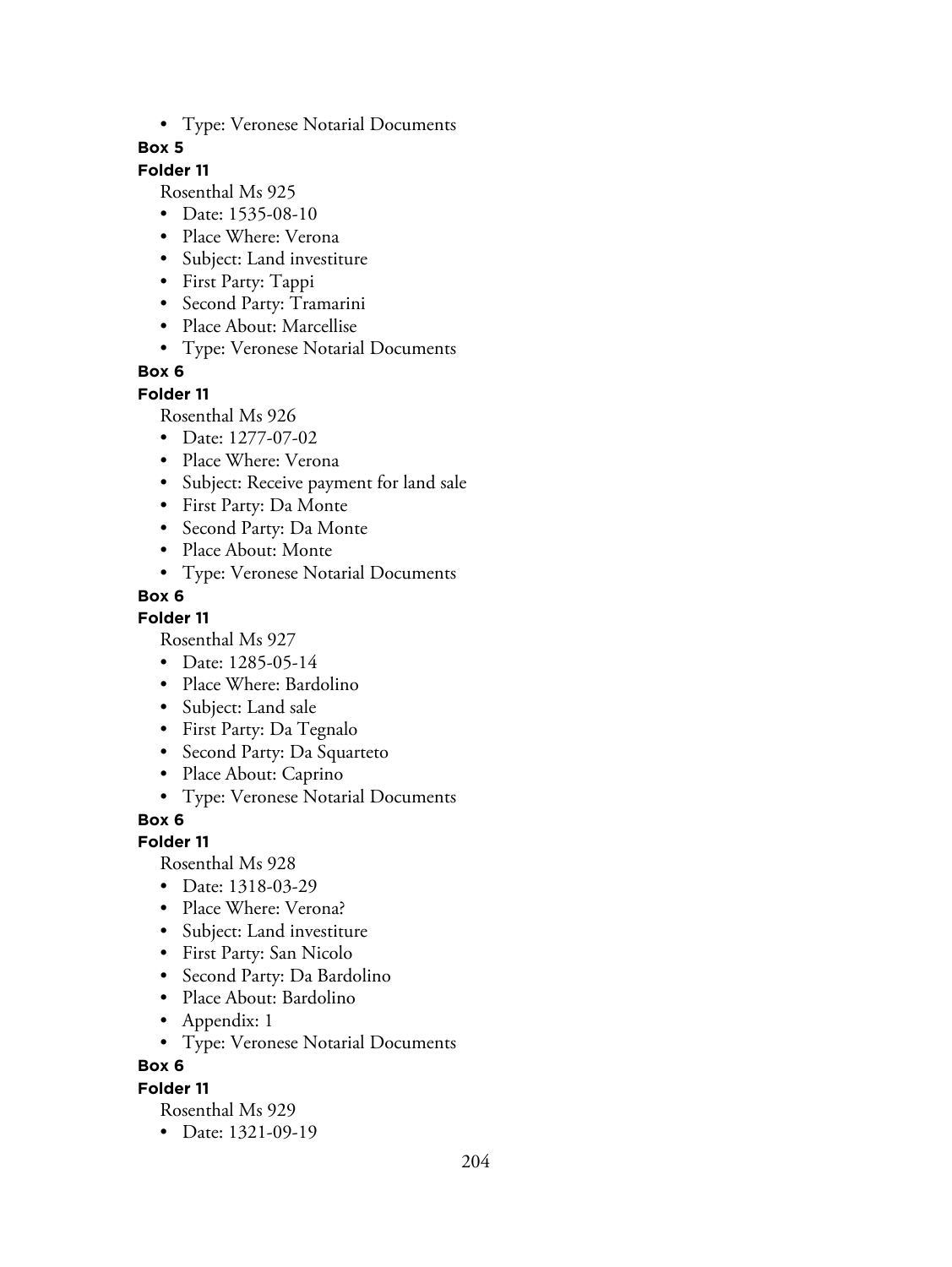- Place Where: Verona
- Subject: Inventory of inheritance
- First Party: San Nicolo
- Place About: Bardolino
- Type: Veronese Notarial Documents

### **Folder 11**

Rosenthal Ms 930

- Date: 1329-11-12
- Place Where: Cavaion
- Subject: Receive payment for land sale
- First Party: Da Cavaion
- Second Party: Da Cavaion
- Place About: Cavaion
- Type: Veronese Notarial Documents

## **Box 6**

## **Folder 11**

Rosenthal Ms 931

- Date: 1330-03-26
- Place Where: Cavaion
- Subject: Receive payment for land sale
- First Party: Grado
- Second Party: Da Cavaion
- Place About: Cavaion
- Type: Veronese Notarial Documents

# **Box 6**

### **Folder 11**

Rosenthal Ms 932

- Date: 1336-01-15
- Place Where: Quinto
- Subject: Receive payment for land sale
- First Party: Da Marzana
- Second Party: Da Roveredo
- Place About: Marzana
- Type: Veronese Notarial Documents

# **Box 6**

### **Folder 11**

Rosenthal Ms 933

- Date: 1358-02-16
- Place Where: Verona
- Subject: Investiture with benefice
- First Party: Bishop
- Second Party: Pegolotti
- Place About: Soave
- Type: Veronese Notarial Documents

### **Box 6**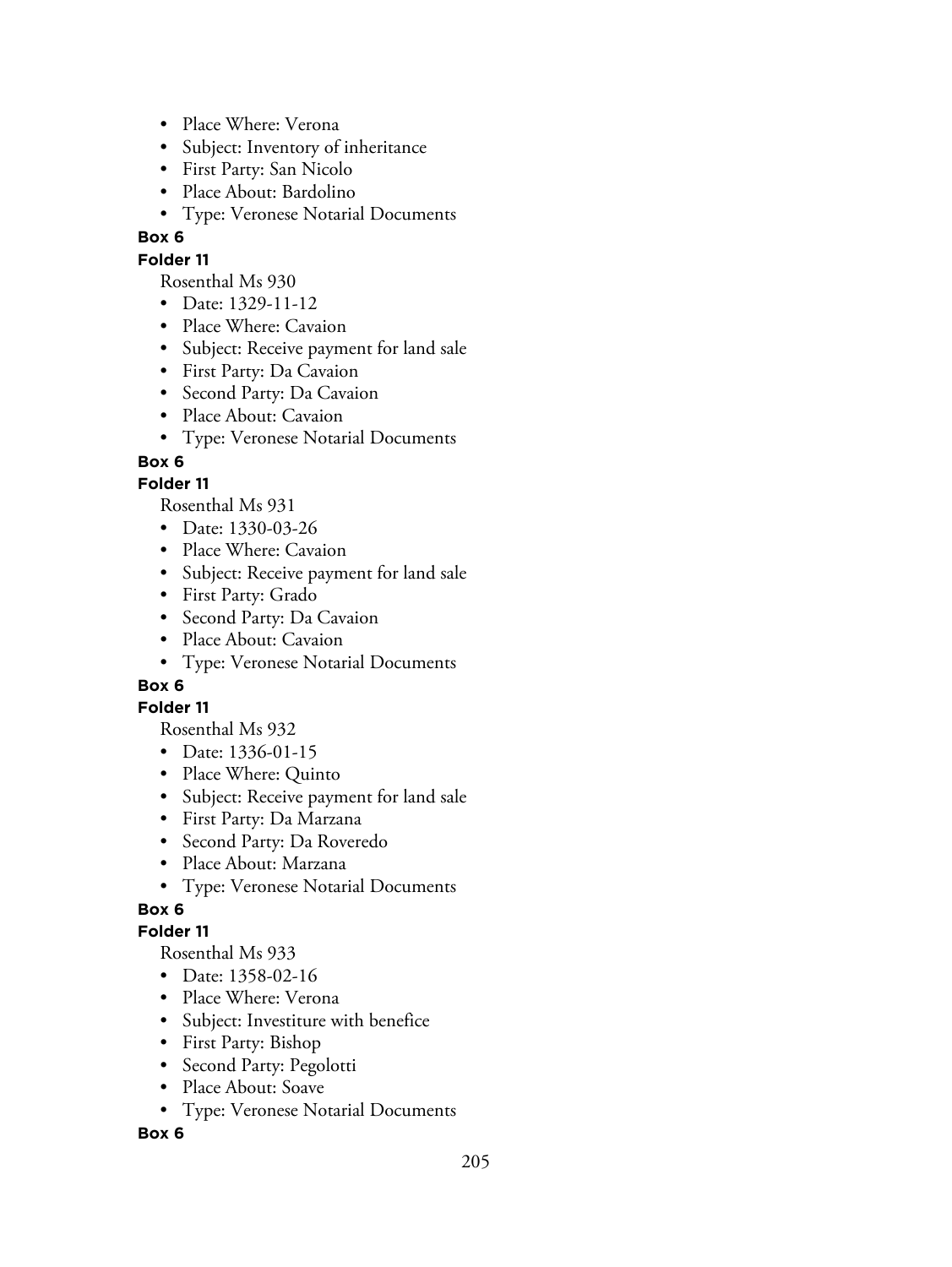#### **Folder 11**

Rosenthal Ms 934

- Date: 1360-03-05
- Place Where: Affi
- Subject: Receive payment for land sale
- First Party: Da Affi
- Second Party: Da Cavaion
- Place About: Cavaion
- Type: Veronese Notarial Documents

## **Box 6**

### **Folder 11**

Rosenthal Ms 935

- Date: 1367-10-25
- Place Where: Casalanovo
- Subject: Land investiture
- First Party: S Sebastiano
- Second Party: Casalanovo
- Place About: Casalanovo
- Type: Veronese Notarial Documents

## **Box 6**

## **Folder 11**

Rosenthal Ms 936

- Date: 1370-01-22
- Place Where: Verona
- Subject: Loan confession
- First Party: Da Roveredo
- Second Party: Persico
- Type: Veronese Notarial Documents

# **Box 6**

**Folder 11**

Rosenthal Ms 937

- Date: 1386-09-15
- Place Where: Verona
- Subject: Land investiture
- First Party: S Benedetto
- Second Party: San Pietro
- Place About: Verona
- Type: Veronese Notarial Documents

# **Box 6**

**Folder 11**

- Date: 1389-02-02
- Place Where: Verona
- Subject: Land investiture
- First Party: S Silvestro
- Second Party: S M Organo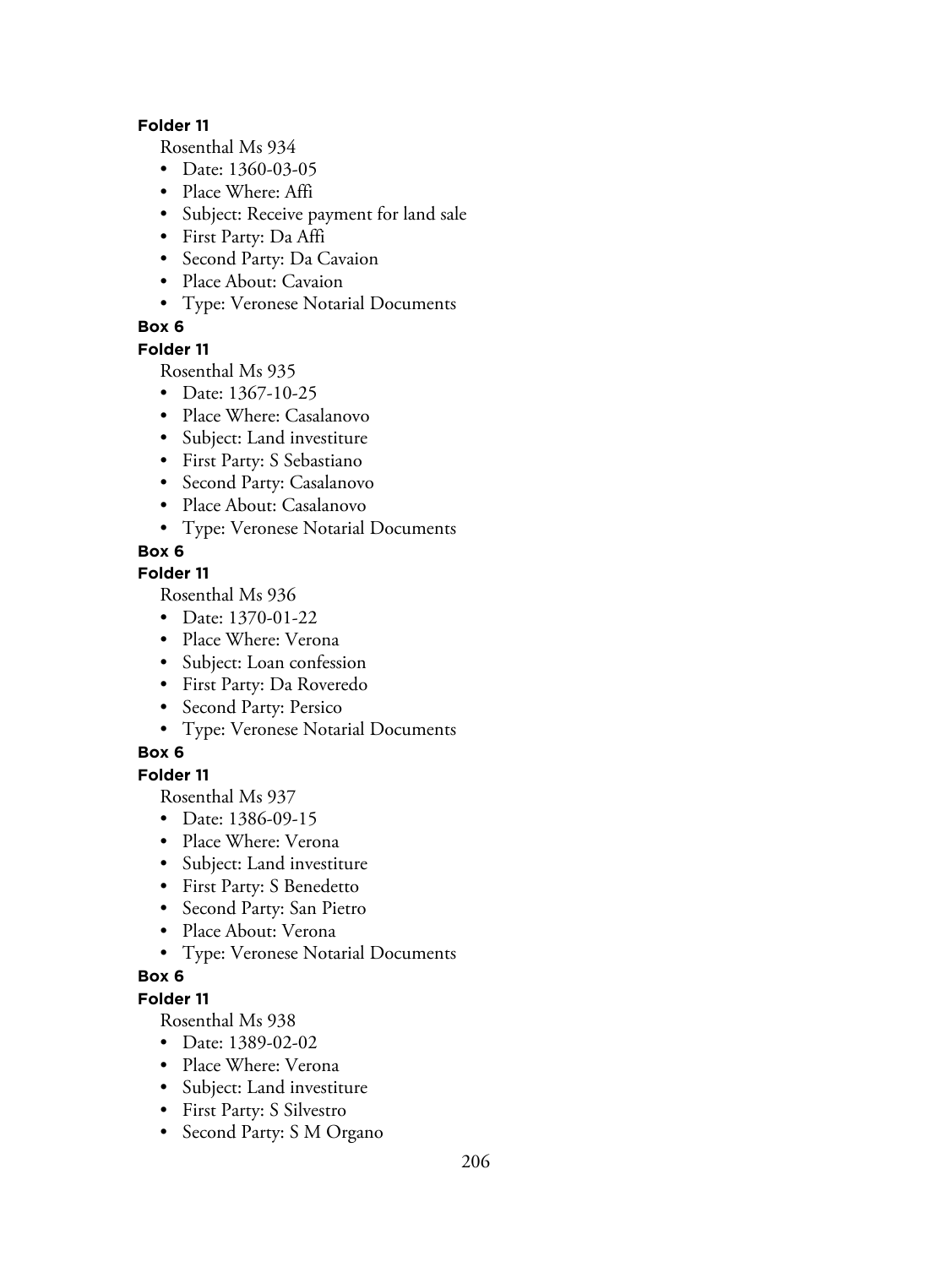- Place About: Lavagno
- Type: Veronese Notarial Documents

### **Folder 11**

Rosenthal Ms 939

- Date: 1392-04-10
- Place Where: Verona
- Subject: Debt confession
- First Party: Da Zevio
- Second Party: Persico
- Type: Veronese Notarial Documents

### **Box 6**

#### **Folder 11**

Rosenthal Ms 940

- Date: 1392-12-23
- Place Where: Verona
- Subject: Land sale
- First Party: Tarengo
- Second Party: Tarengo
- Place About: Poiano
- Appendix: 1
- Type: Veronese Notarial Documents

#### **Box 6**

### **Folder 11**

Rosenthal Ms 941

- Date: 1393-03-04
- Place Where: Verona
- Subject: Land sale
- First Party: Da Pressana
- Second Party: San Nazaro
- Place About: Colognola
- Type: Veronese Notarial Documents

### **Box 6**

# **Folder 11**

Rosenthal Ms 942

- Date: 1397-04-29
- Place Where: Verona
- Subject: Transfer of land rights
- First Party: Persico
- Second Party: Persico
- Place About: Novale
- Appendix: 1
- Type: Veronese Notarial Documents

### **Box 6**

### **Folder 11**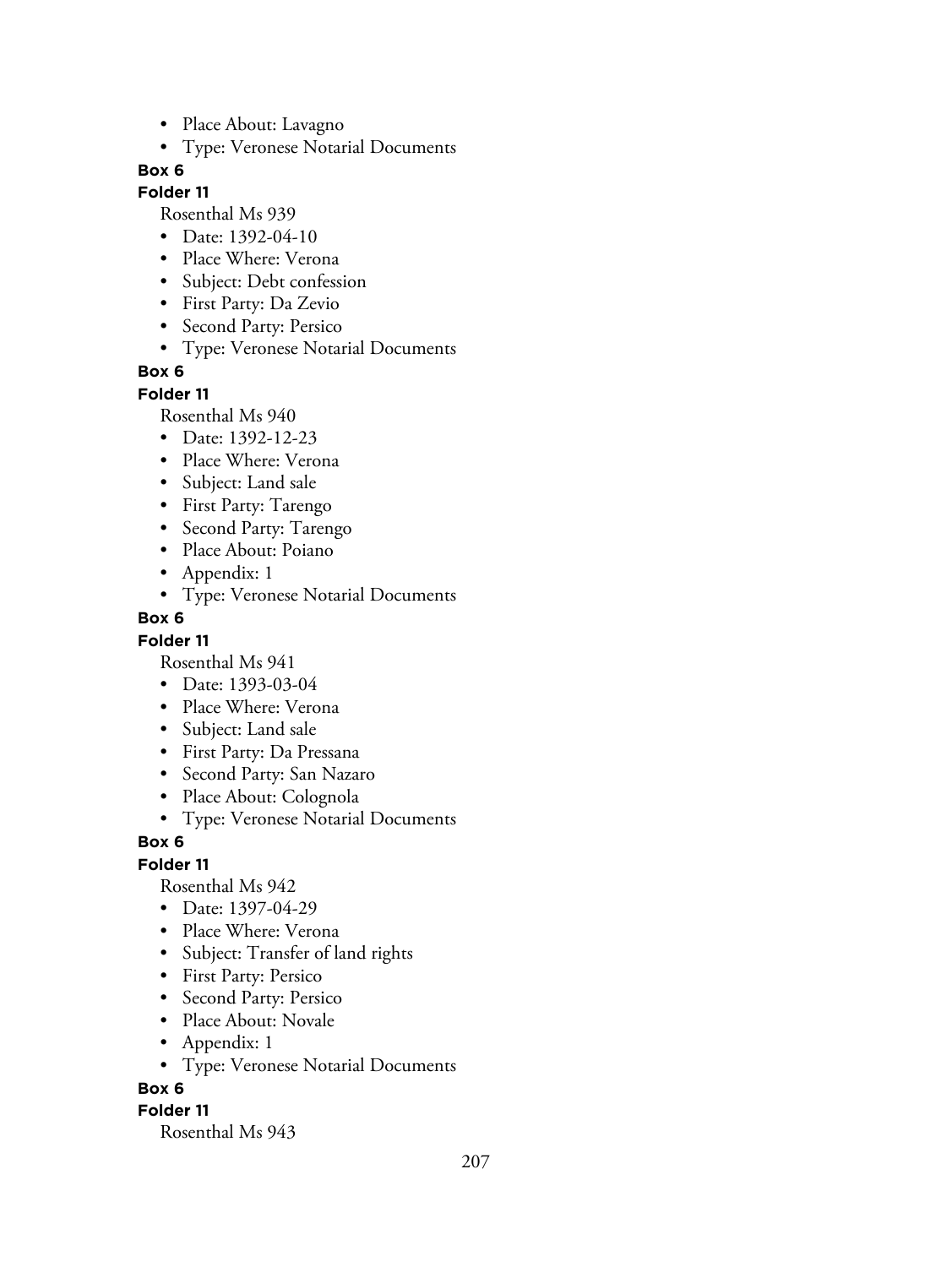- Date: 1397-08-06
- Place Where: Verona
- Subject: Land investiture
- First Party: Benenuti
- Second Party: Da Semonte
- Place About: Semonte
- Type: Veronese Notarial Documents

### **Folder 11**

Rosenthal Ms 944

- Date: 1443-02-25
- Place Where: Verona
- Subject: Tenants sue owner
- First Party: Da Cazzano
- Second Party: Del Bene
- Place About: Cazzano
- Type: Veronese Notarial Documents

## **Box 6**

### **Folder 11**

Rosenthal Ms 945

- Date: 1455-11-25
- Place Where: Roveredo
- Subject: Create procurator
- First Party: Da Roveredo
- Second Party: Persico
- Place About: Pressana
- Type: Veronese Notarial Documents

# **Box 1**

# **Folder 12**

Rosenthal Ms 946

- Date: 1212-02-15
- Place Where: Ostiglia
- Subject: Commune swears protection
- First Party: San Romano
- Second Party: Ostiglia
- Type: Veronese Notarial Documents

### **Box 1**

### **Folder 12**

Rosenthal Ms 947

- Date: 1240-08-10
- Subject: Land exchange with emperor
- First Party: Monastery
- Second Party: Officials
- Place About: Bovolone
- Type: Veronese Notarial Documents

### **Box 1**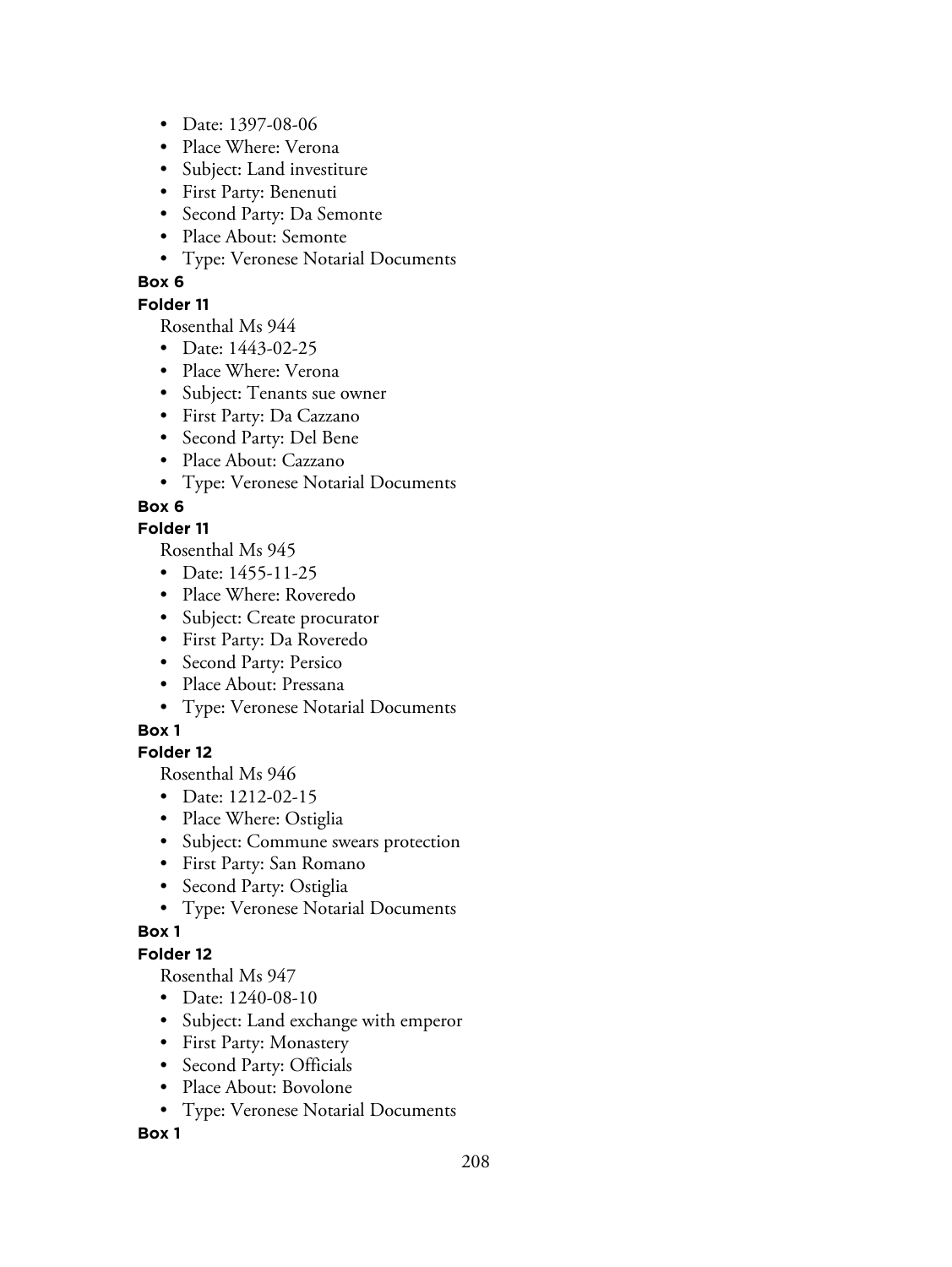#### **Folder 12**

Rosenthal Ms 948

- Date: 1246-10-18(?)
- Place Where: (Illegible)
- Subject: Land investiture
- First Party: Priests
- Second Party: Da Sanica
- Place About: Marano?
- Type: Veronese Notarial Documents

### **Box 1**

#### **Folder 12**

Rosenthal Ms 949

- Date: 1250-04-08
- Place Where: Cavaion
- Subject: Receive payment for land sale
- First Party: Castelnuovo
- Second Party: Da Bonivetto
- Place About: Castelnuovo
- Type: Veronese Notarial Documents

## **Box 1**

### **Folder 12**

Rosenthal Ms 950

- Date: 1253-07-22
- Place Where: Verona
- Subject: Receive payment for land sale
- First Party: Da Melliora
- Second Party: Poianelli
- Place About: Pantena
- Type: Veronese Notarial Documents

### **Box 1**

### **Folder 12**

Rosenthal Ms 951

- Date: 1268-02-16
- Place Where: Verona
- Subject: Receive payment for land sale
- First Party: Da Bardolino
- Second Party: Pocopuina
- Place About: Bardolino
- Type: Veronese Notarial Documents

# **Box 1**

# **Folder 12**

- Date: 1270-04-22
- Place Where: Marcellise
- Subject: Receive payment for land sale
- First Party: Marcellise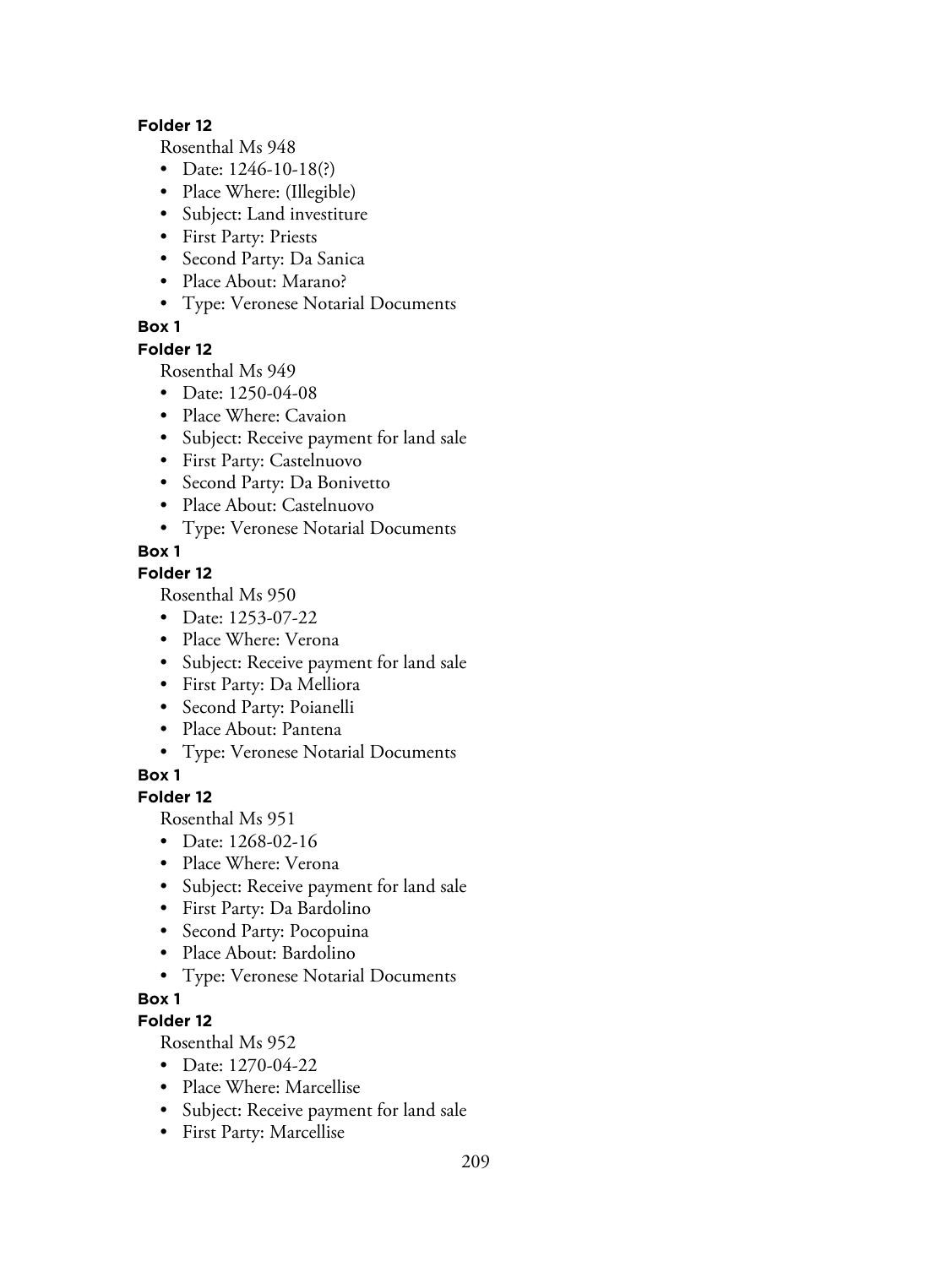- Second Party: Persico
- Place About: Marcellise
- Type: Veronese Notarial Documents

#### **Folder 12**

Rosenthal Ms 953

- Date: 1292-07-05
- Subject: Compromise in boundary dispute
- First Party: Montebrandi
- Second Party: San Andrea
- Place About: Secula
- Phillips No.: 33611
- Type: Veronese Notarial Documents

#### **Box 1**

### **Folder 12**

Rosenthal Ms 954

- Date: 1293-01-04
- Place Where: Verona
- Subject: Renunciation, reinvestiture
- First Party: Da Pallazolo
- Second Party: Da Ognisanti
- Place About: Verona
- Type: Veronese Notarial Documents

### **Box 1**

**Folder 12**

Rosenthal Ms 955

- Date: 1293-02-12
- Place Where: Verona
- Subject: Land investiture
- First Party: Da Clavica
- Second Party: Pescantina
- Place About: Bussolengo
- Type: Veronese Notarial Documents

### **Box 1**

### **Folder 12**

Rosenthal Ms 956

- Date: 1293-10-28
- Place Where: Verona
- Subject: Receive payment for land sale
- First Party: Gabaldaria
- Second Party: Marcellise
- Place About: Marcellise
- Type: Veronese Notarial Documents

### **Box 1**

### **Folder 12**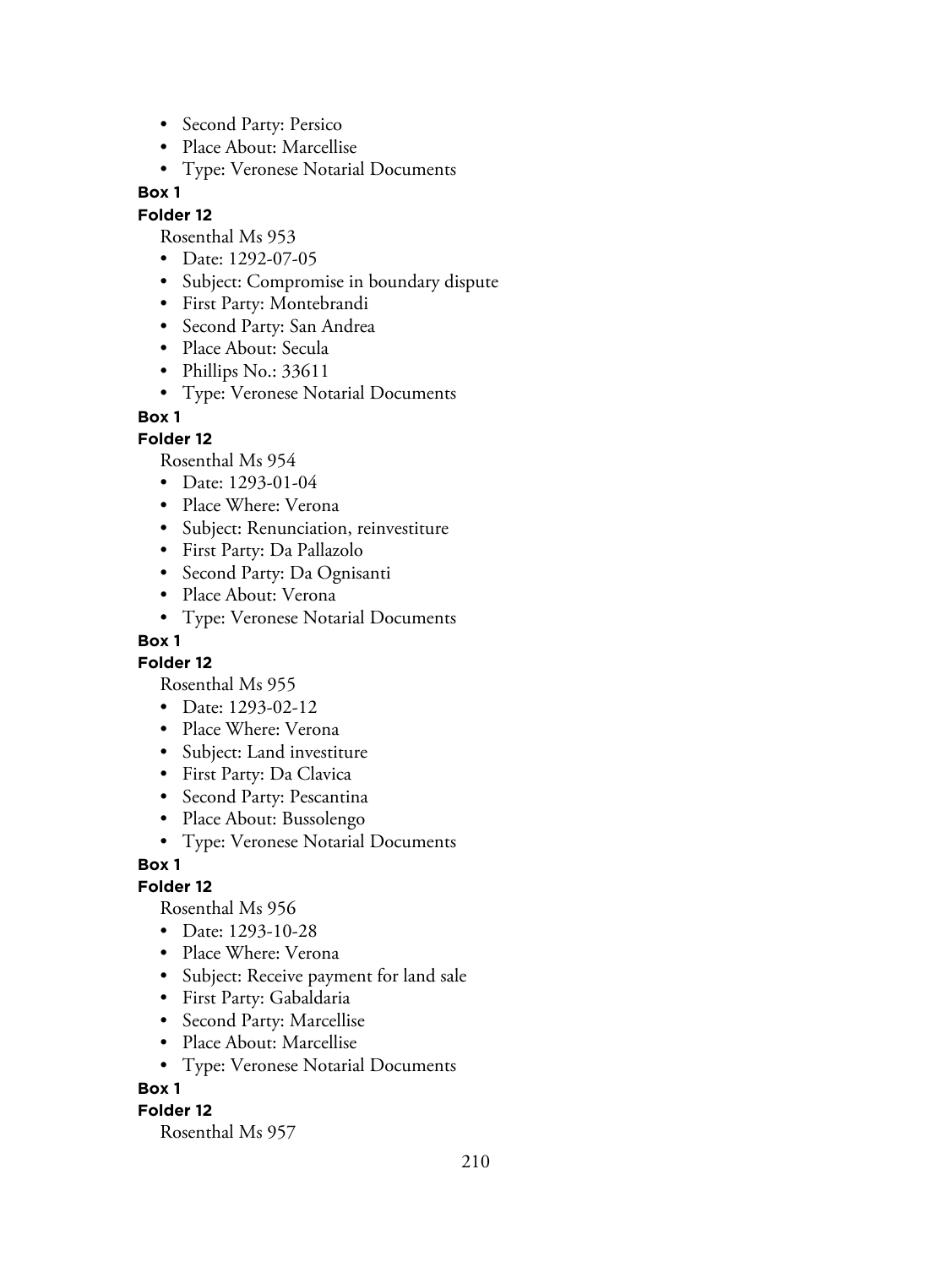- Date: 1297-04-27
- Place Where: Bardolino
- Subject: Citation in land dispute
- First Party: Da Tegnalo
- Second Party: Da Bardolino
- Place About: Caprino
- Type: Veronese Notarial Documents

#### **Folder 12**

Rosenthal Ms 958

- Date: Post-1300
- Subject: History of tithes
- First Party: Sagramoso
- Place About: Sandra
- Type: Veronese Notarial Documents

## **Box 2**

## **Folder 12**

Rosenthal Ms 959

- Date: Post-1300
- Place Where: Verona
- Subject: Absolution of debt
- First Party: Priest
- Second Party: Tramarini
- Type: Veronese Notarial Documents

### **Box 2**

### **Folder 12**

Rosenthal Ms 960

- Date: Post-1300
- Place Where: Verona
- Subject: Receive payment for land sale
- First Party: Eruari
- Second Party: Baiamonte
- Place About: Verona
- Type: Veronese Notarial Documents

### **Box 2**

# **Folder 12**

Rosenthal Ms 961

- Date: 1300-01-30
- Place Where: Verona
- Subject: Dowry confession
- First Party: Gabriele
- Second Party: Bonomo
- Type: Veronese Notarial Documents

### **Box 2**

### **Folder 12**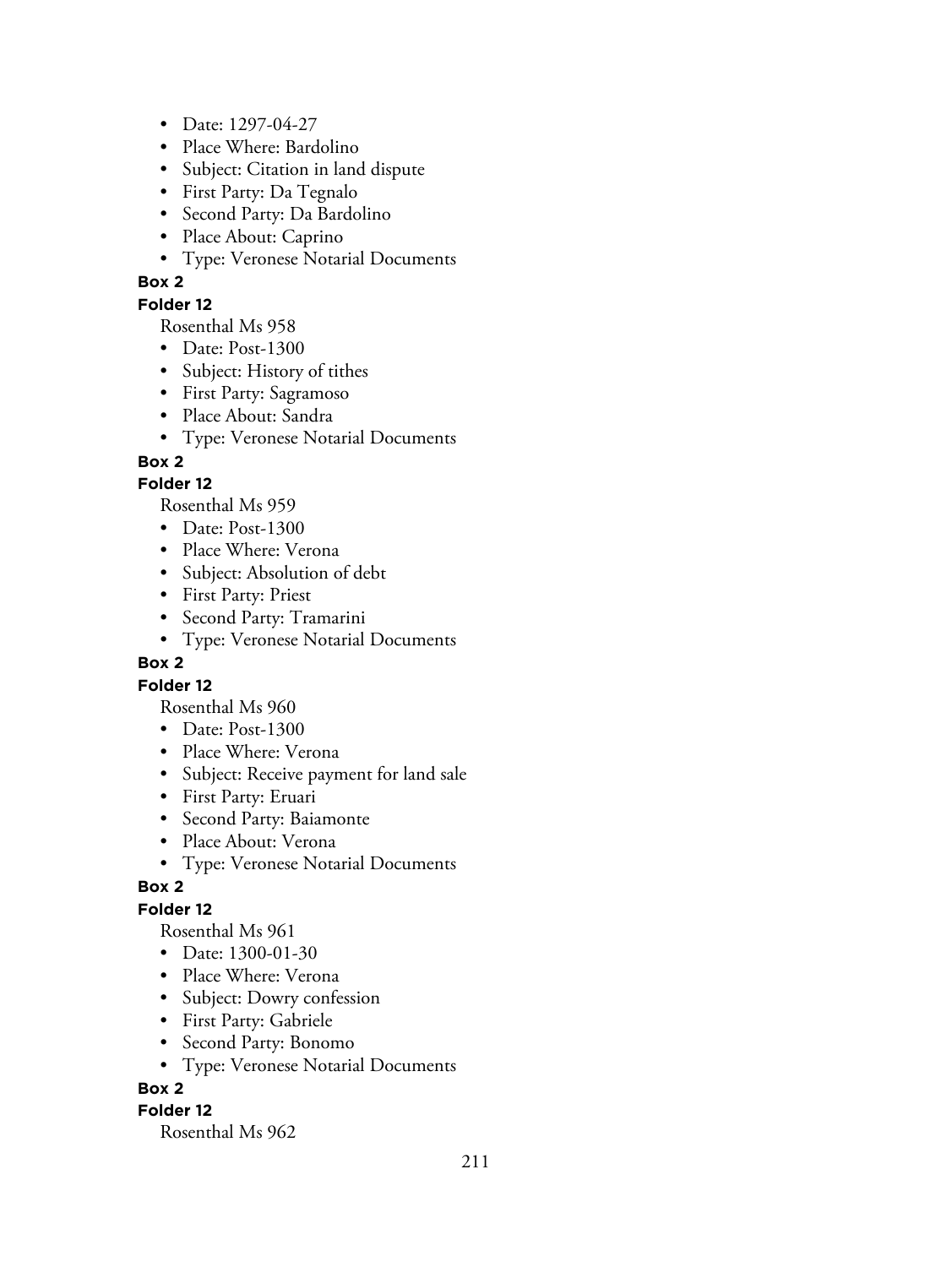- Date: 1304-05-23
- Place Where: Verona
- Subject: Citation in lawsuit
- First Party: Locaselli
- Second Party: Da Baberio
- Type: Veronese Notarial Documents

#### **Folder 12**

Rosenthal Ms 963

- Date: 1305-07-19
- Place Where: Verona
- Subject: Commission debt citations
- First Party: GuiId
- Type: Veronese Notarial Documents

## **Box 2**

## **Folder 12**

Rosenthal Ms 964

- Date: 1309-01-05
- Place Where: Cerea
- Subject: Land investiture
- First Party: Nascimbene
- Second Party: Da Cerea
- Place About: Cerea
- Type: Veronese Notarial Documents

### **Box 2**

### **Folder 12**

Rosenthal Ms 965

- Date: 1310-09-04
- Place Where: Cerea
- Subject: Land investiture
- First Party: Gualfini
- Second Party: Da San Zilio
- Place About: Cerea
- Type: Veronese Notarial Documents

# **Box 2**

# **Folder 12**

Rosenthal Ms 966

- Date: 1311-05-07
- Place Where: Verona
- Subject: Land investiture
- First Party: Canons
- Second Party: Marcellise
- Place About: Marcellise
- Type: Veronese Notarial Documents

# **Box 2**

### **Folder 12**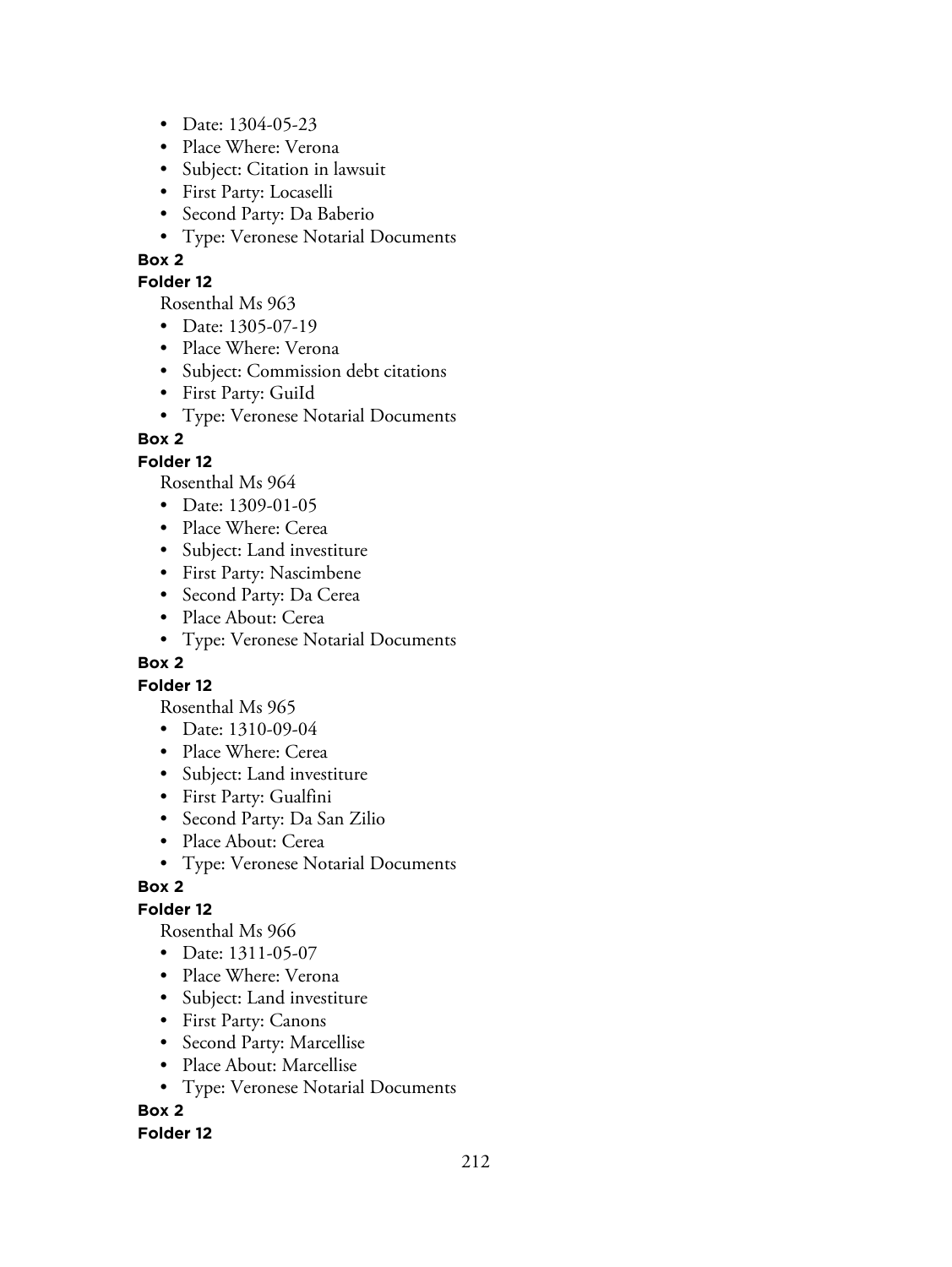Rosenthal Ms 967

- Date: 1311-03-16
- Place Where: Verona
- Subject: Receive payment for land sale
- First Party: Guiacci
- Second Party: S Sebastiano
- Place About: Verona
- Appendix: 2
- Type: Veronese Notarial Documents

## **Box 2**

### **Folder 12**

Rosenthal Ms 968

- Date: 1312-05-30
- Place Where: Verona
- Subject: Testament
- First Party: Bocadaseno
- Type: Veronese Notarial Documents

## **Box 2**

### **Folder 12**

Rosenthal Ms 969

- Date: 1313-05-21
- Place Where: Verona
- Subject: Land investiture
- First Party: Pecorari
- Second Party: Da Cavaion
- Place About: Cavaion
- Type: Veronese Notarial Documents

# **Box 2**

# **Folder 12**

Rosenthal Ms 970

- Date: 1314-05-07
- Place Where: Verona
- Subject: Land investiture
- First Party: Monastery
- Second Party: Pecci
- Place About: Castelnuovo
- Type: Veronese Notarial Documents

# **Box 2**

### **Folder 12**

- Date: 1315-01-26
- Place Where: Affi
- Subject: Land investiture
- First Party: Squarciotti
- Second Party: Da Lazise
- Place About: Castelnuovo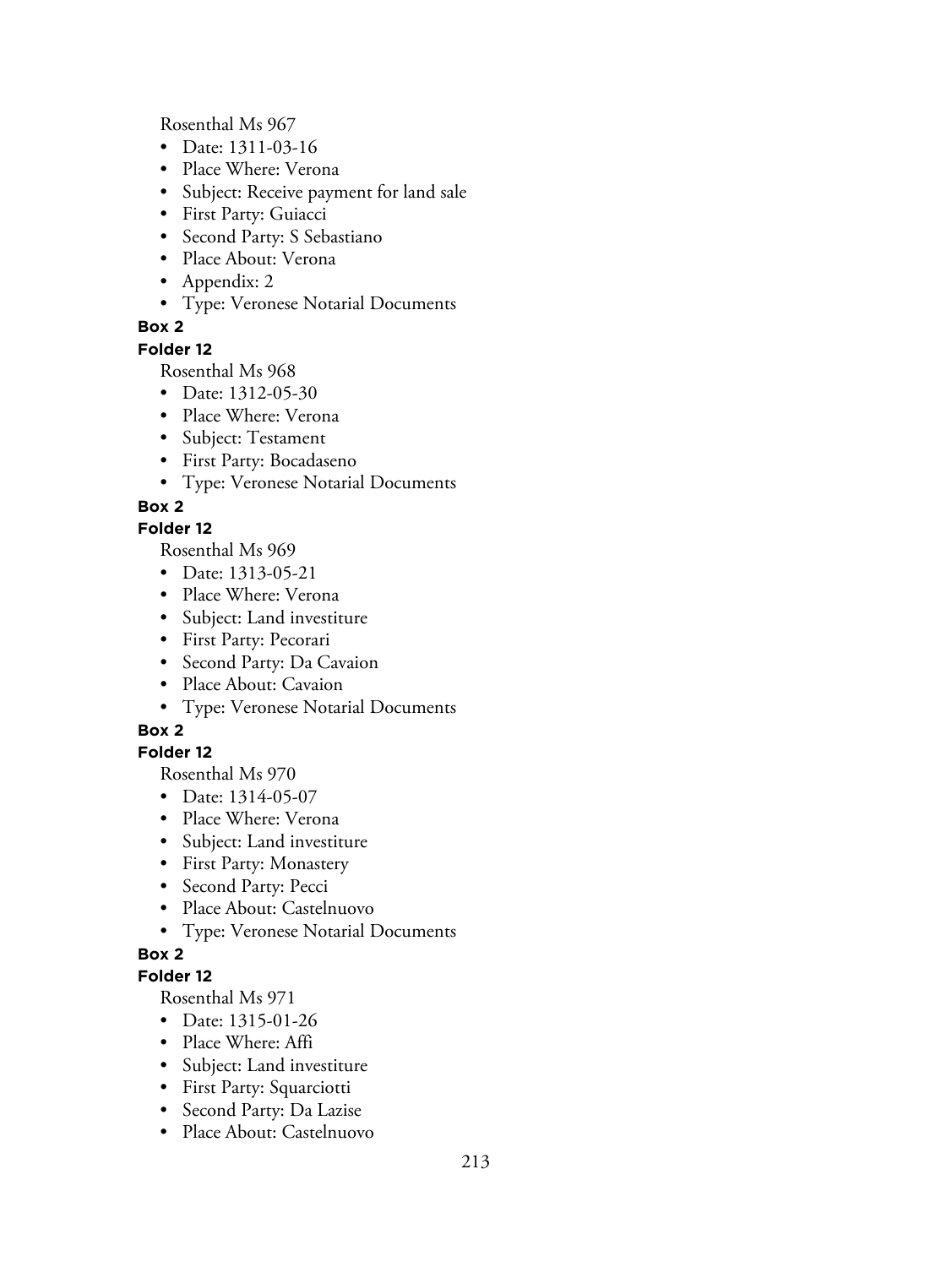• Type: Veronese Notarial Documents

### **Box 2**

# **Folder 12**

Rosenthal Ms 972

- Date: 1315-02-13
- Place Where: Verona
- Subject: Renunciation, reinvestiture
- First Party: San Vitale
- Second Party: Monastery
- Place About: Monte Olive
- Appendix: 1
- Type: Veronese Notarial Documents

### **Box 2**

**Folder 12**

Rosenthal Ms 973

- Date: 1318-01-16
- Place Where: Verona
- Subject: Land investiture
- First Party: Benvenuta
- Second Party: Da Bardolino
- Place About: Bardolino
- Appendix: 1
- Type: Veronese Notarial Documents

## **Box 3**

**Folder 12**

Rosenthal Ms 974

- Date: 1321-10-18
- Place Where: Verona
- Subject: Dowry confession
- First Party: Da Poianella
- Second Party: San Matteo
- Place About: Verona, Bardolino
- Type: Veronese Notarial Documents

# **Box 3**

### **Folder 12**

Rosenthal Ms 975

- Date: 1321-11-18
- Place Where: Salizzole
- Subject: Land investiture
- First Party: San Vitale
- Second Party: Da Bardolino
- Place About: Bardolino
- Type: Veronese Notarial Documents

### **Box 3**

### **Folder 12**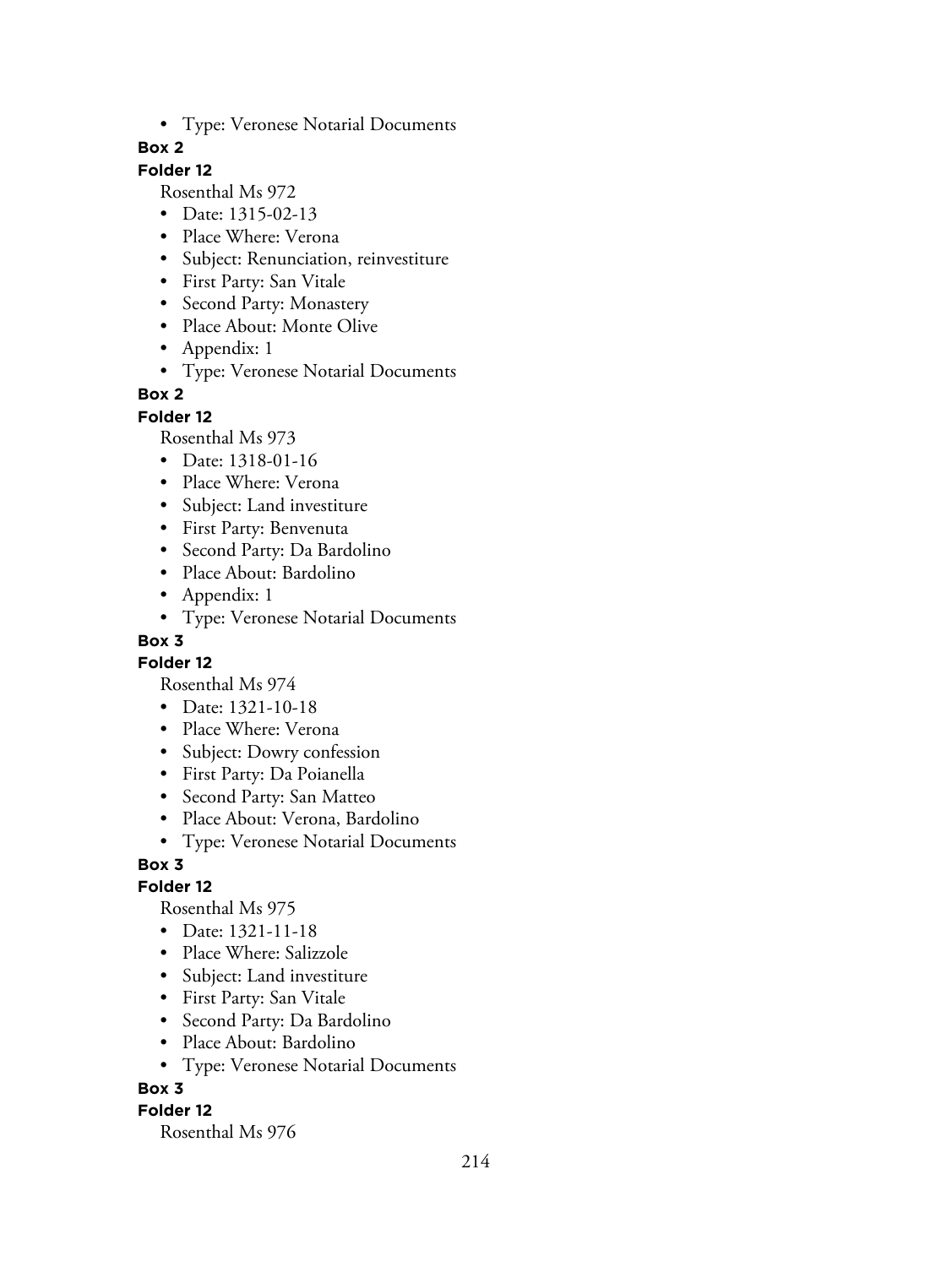- Date: 1322-09-09
- Place Where: Montagnana
- Subject: Land investiture by ruler
- First Party: Marquis Este
- Second Party: Da Roveredo
- Place About: Montagnana
- Type: Veronese Notarial Documents

### **Folder 12**

Rosenthal Ms 977

- Date: 1323-05-17
- Place Where: Cologna
- Subject: Receive payment for land sale
- First Party: Da Cologna
- Second Party: Da Barbarino
- Place About: Cologna
- Type: Veronese Notarial Documents

## **Box 3**

### **Folder 12**

Rosenthal Ms 978

- Date: 1324-05-04
- Place Where: Trezzolano
- Subject: Testament
- First Party: Da Pizzo
- Place About: Marcellise
- Type: Veronese Notarial Documents

# **Box 3**

# **Folder 12**

Rosenthal Ms 979

- Date: 1325-03-25
- Place Where: Verona
- Subject: Receive payment for land sale
- First Party: Da Cologna
- Second Party: Da Cologna
- Place About: Cologna
- Type: Veronese Notarial Documents

### **Box 3**

### **Folder 12**

- Date: 1325-11-26
- Place Where: Verona
- Subject: Payment for land renunciation
- First Party: Da Zenta
- Second Party: San Andrea
- Place About: Zenati
- Type: Veronese Notarial Documents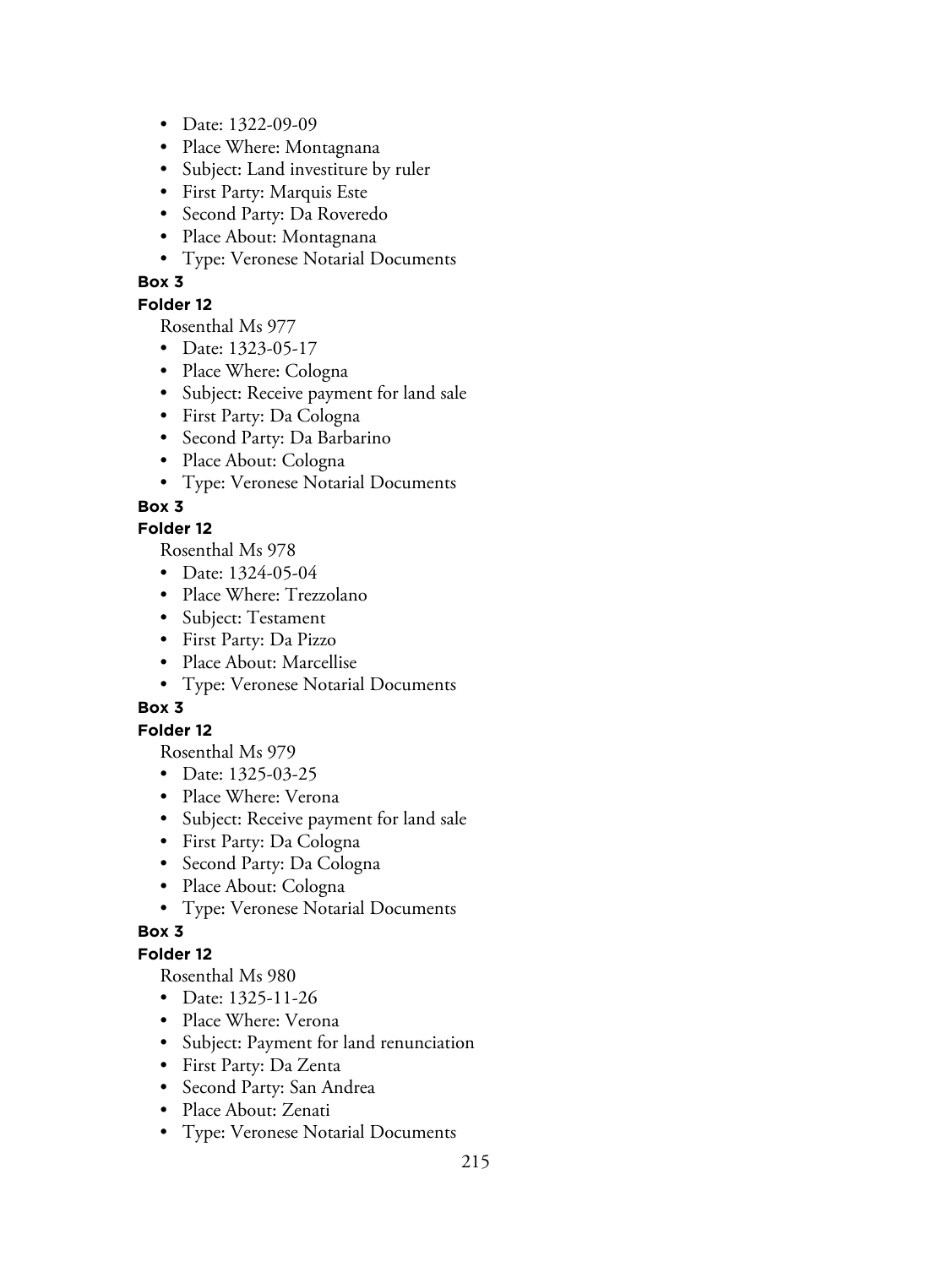## **Folder 12**

Rosenthal Ms 981

- Date: 1326
- Place Where: Cavaion
- Subject: Receive payment for land sale
- First Party: Da Cavaion
- Second Party: Da Cavaion
- Place About: Cavaion
- Type: Veronese Notarial Documents

**Box 3**

# **Folder 12**

Rosenthal Ms 982

- Date: 1327-06-13
- Place Where: Verona
- Subject: Land sale
- First Party: Jacoba
- Second Party: San Andrea
- Place About: Illasi
- Appendix: 1
- Type: Veronese Notarial Documents

# **Box 3**

**Folder 12**

Rosenthal Ms 983

- Date: 1328-04-13
- Place Where: Affi
- Subject: Receive payment for land sale
- First Party: Da Cavaion
- Second Party: Da Affi
- Place About: Cavaion
- Type: Veronese Notarial Documents

**Box 4**

# **Folder 12**

Rosenthal Ms 984

- Date: 1330-04-18
- Place Where: Verona?
- Subject: List of payments
- First Party: Persico
- Second Party: Bailardino
- Type: Veronese Notarial Documents

**Box 4**

# **Folder 12**

- Date: 1330-12-01
- Place Where: Cavaion
- Subject: Receive payment for land sale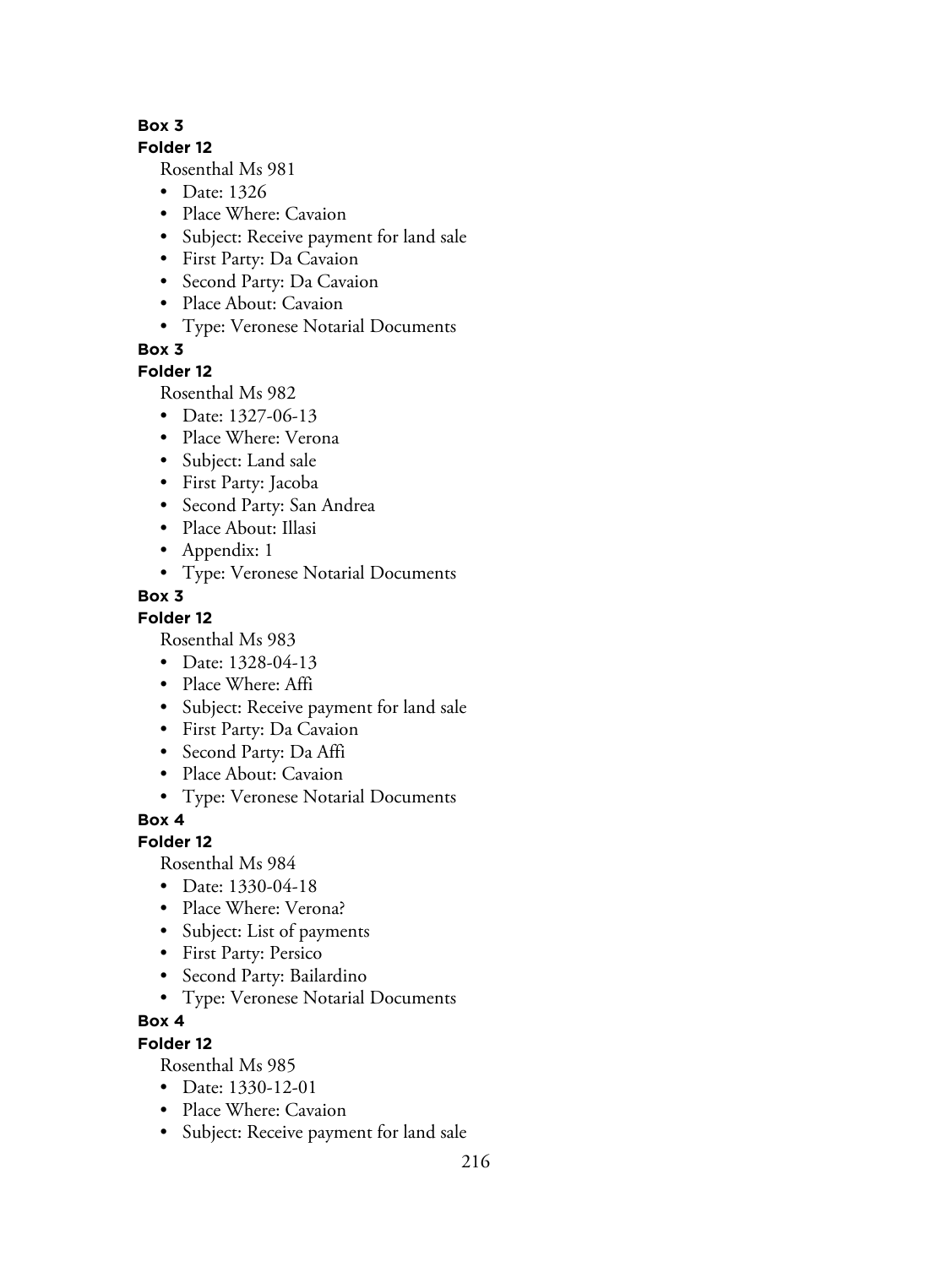- First Party: Cavaion
- Second Party: Da Cavaion
- Place About: Cavaion
- Type: Veronese Notarial Documents

### **Folder 12**

Rosenthal Ms 986

- Date: 1330-02-17
- Place Where: Affi
- Subject: Receive payment for land sale
- First Party: Castelnuovo
- Second Party: Persico
- Place About: Castelnuovo
- Type: Veronese Notarial Documents

# **Box 4**

# **Folder 12**

Rosenthal Ms 987

- Date: 1331-05-27
- Place Where: Cologna
- Subject: Receive payment for land sale
- First Party: Commune
- Second Party: Da Roveredo
- Place About: Cologna
- Appendix: 3
- Type: Veronese Notarial Documents

# **Box 4**

### **Folder 12**

Rosenthal Ms 988

- Date: 1331-05-27
- Place Where: Cologna
- Subject: Receive payment for land sale
- First Party: Commune
- Second Party: Persico
- Place About: Cologna
- Appendix: 1
- Type: Veronese Notarial Documents

### **Box 4**

### **Folder 12**

- Date: 1331-06-13
- Place Where: Affi
- Subject: Receive payment for land sale
- First Party: Persico
- Second Party: Da Roveredo
- Place About: Affi
- Type: Veronese Notarial Documents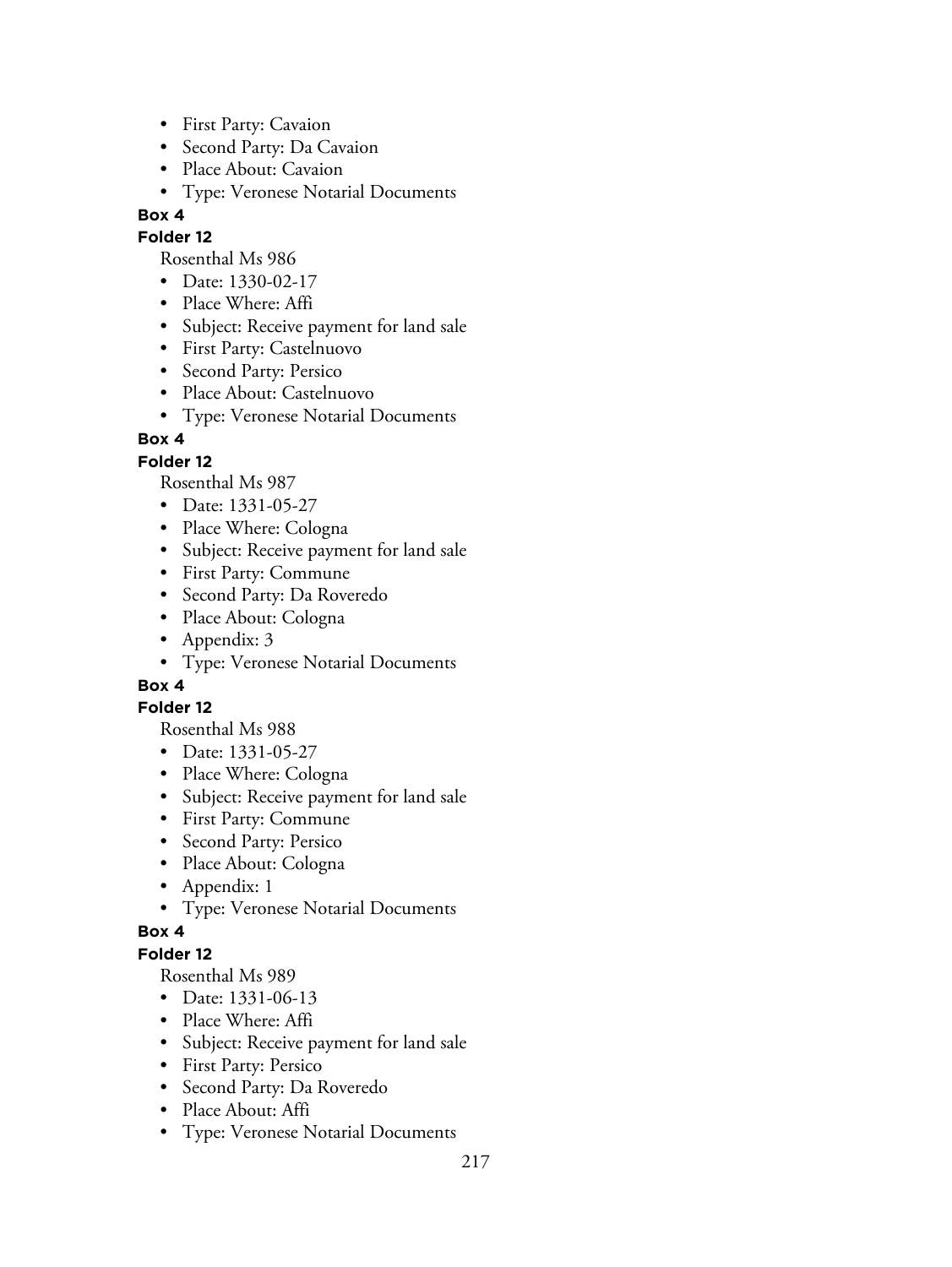### **Folder 12**

Rosenthal Ms 990

- Date: 1332-12-29
- Place Where: Cologna
- Subject: Land investiture
- First Party: San Stefano
- Second Party: Da Cologna
- Place About: Cologna
- Type: Veronese Notarial Documents

**Box 4**

# **Folder 12**

Rosenthal Ms 991

- Date: 1330-11-03
- Place Where: Affi
- Subject: Land investiture
- First Party: Persico
- Second Party: Da Cavaion
- Place About: Cavaion
- Type: Veronese Notarial Documents

# **Box 4**

# **Folder 12**

Rosenthal Ms 992

- Date: 1330-02-04
- Place Where: Affi
- Subject: Land investiture
- First Party: Persico
- Second Party: Da Affi
- Place About: Affi
- Type: Veronese Notarial Documents

# **Box 4**

# **Folder 12**

Rosenthal Ms 993

- Date: 1330-08-10
- Place Where: Verona
- Subject: Land investiture
- First Party: Libera
- Second Party: Corradi
- Place About: Illasi
- Type: Veronese Notarial Documents

# **Box 4**

# **Folder 12**

- Date: 1330-10-03
- Place Where: Affi
- Subject: Receive payment for land sale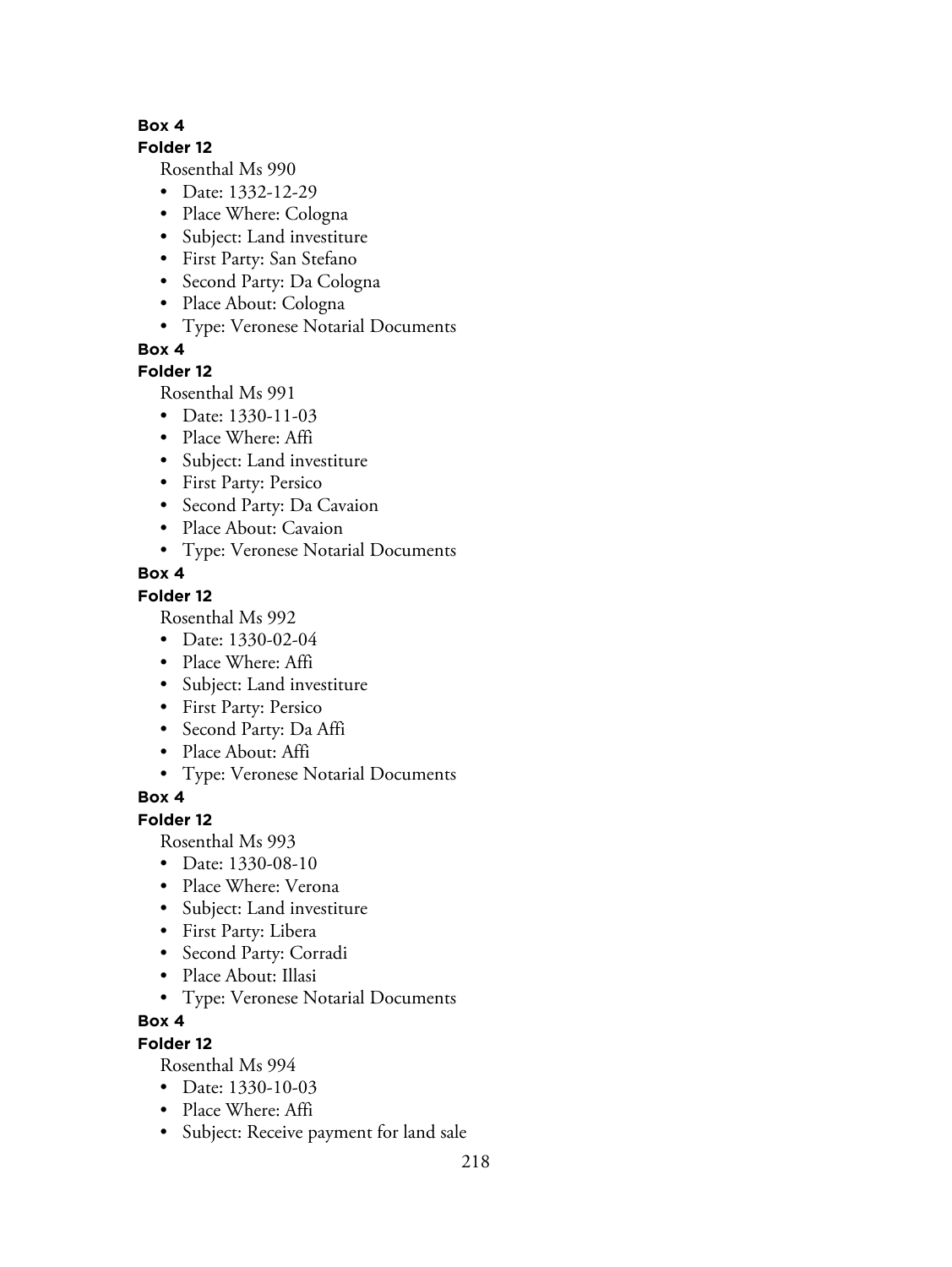- First Party: Da Affi
- Second Party: Persico
- Place About: Cavaion
- Type: Veronese Notarial Documents

#### **Folder 12**

Rosenthal Ms 995

- Date: 1331-03-18
- Place Where: Cavaion
- Subject: Receive payment for land sale
- First Party: Da Cavaion
- Second Party: Persico
- Place About: Cavaion
- Type: Veronese Notarial Documents

## **Box 4**

## **Folder 12**

Rosenthal Ms 996

- Date: 1331-10-03
- Place Where: Affi
- Subject: Receive payment for land sale
- First Party: Cavaion
- Second Party: Persico
- Place About: Cavaion
- Type: Veronese Notarial Documents

### **Box 4**

### **Folder 12**

Rosenthal Ms 997

- Date: 1331-10-16
- Place Where: Verona
- Subject: Receive payment for land sale
- First Party: S Benedetto
- Second Party: Persico
- Place About: Castelnuovo
- Type: Veronese Notarial Documents

### **Box 5**

### **Folder 12**

Rosenthal Ms 998

- Date: 1335-08-20
- Place Where: Verona
- Subject: Dowry confession
- First Party: Da San Zeno
- Type: Veronese Notarial Documents

### **Box 5**

### **Folder 12**

Rosenthal Ms 999

• Date: 1335-11-13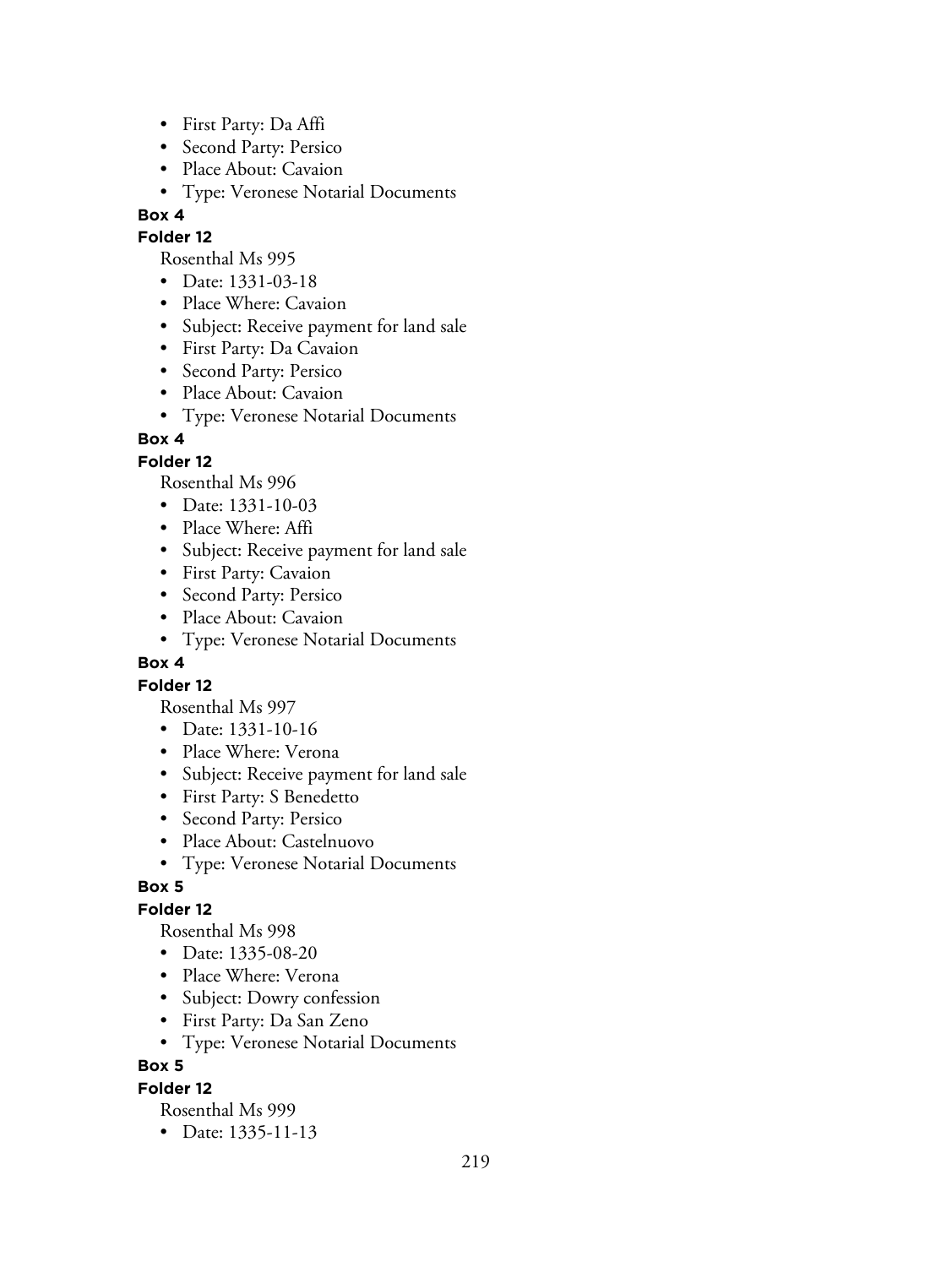- Place Where: Verona
- Subject: Renunciation, reinvestiture
- First Party: San Nazaro
- Second Party: Canons
- Place About: Valpantena
- Type: Veronese Notarial Documents

### **Folder 12**

Rosenthal Ms 1000

- Date: 1336-05-17
- Place Where: Verona
- Subject: Soccida contract
- First Party: Da Illasi
- Second Party: San Andrea
- Type: Veronese Notarial Documents

## **Box 5**

## **Folder 12**

Rosenthal Ms 1001

- Date: 1337-06-13
- Place Where: Verona
- Subject: Receive payment of debt
- First Party: Da Cologna
- Second Party: San Vitale
- Type: Veronese Notarial Documents

### **Box 5**

### **Folder 12**

Rosenthal Ms 1002

- Date: 1337-11-13
- Place Where: Verona
- Subject: Receive payment for land sale
- First Party: S Sebastiano
- Second Party: S M Antiqua
- Place About: Verona
- Appendix: 2
- Type: Veronese Notarial Documents

# **Box 5**

### **Folder 12**

Rosenthal Ms 1003

- Date: 1338-01-07
- Place Where: Verona
- Subject: Receive payment for land sale
- First Party: San Agnese
- Second Party: AIberto
- Place About: Cavaion
- Type: Veronese Notarial Documents

### **Box 5**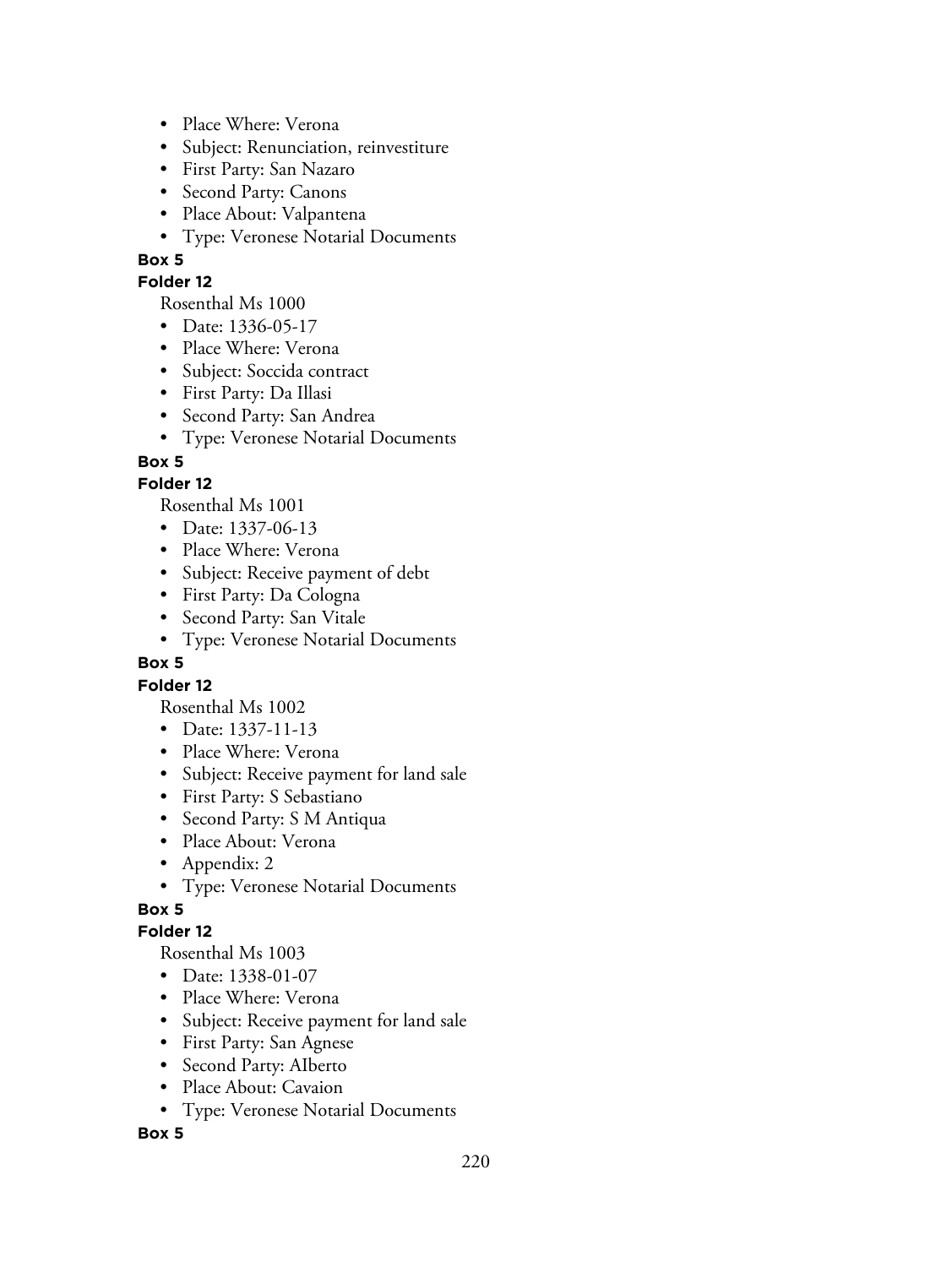### **Folder 12**

Rosenthal Ms 1004

- Date: 1338-02-09
- Place Where: Verona
- Subject: Public announcement of debt
- First Party: Persico
- Place About: Cavaion
- Type: Veronese Notarial Documents

### **Box 5**

### **Folder 12**

Rosenthal Ms 1005

- Date: 1338-03-16
- Place Where: Cavaion
- Subject: Receive payment for land sale
- First Party: Jacobo
- Second Party: Da Roveredo
- Place About: Cavaion
- Type: Veronese Notarial Documents

# **Box 5**

### **Folder 12**

Rosenthal Ms 1006

- Date: 1338-10-06
- Place Where: Cavaion
- Subject: Receive payment for land sale
- First Party: Da Cavaion
- Second Party: Da Cavaion
- Place About: Cavaion
- Type: Veronese Notarial Documents

# **Box 5**

## **Folder 12**

Rosenthal Ms 1007

- Date: 1338-10-11
- Place Where: Castelnuovo
- Subject: Receive payment for land sale
- First Party: Castelnuovo
- Second Party: Da Cavaion
- Place About: Bardolino
- Type: Veronese Notarial Documents

# **Box 5**

## **Folder 12**

- Date: 1338-10-20
- Place Where: Cavaion
- Subject: Land investiture
- First Party: Persico
- Second Party: Da Cavaion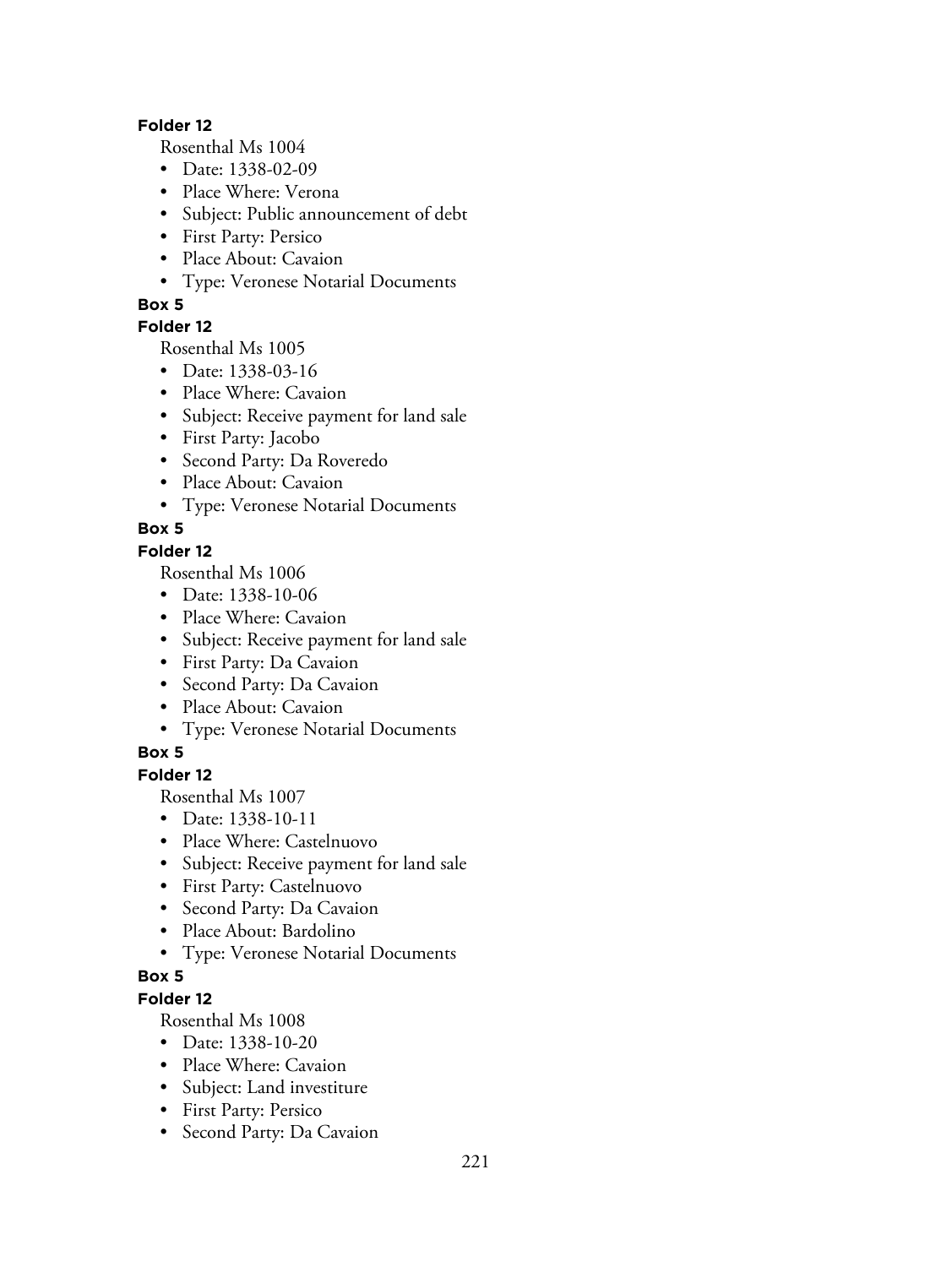- Place About: Cavaion
- Type: Veronese Notarial Documents

#### **Folder 12**

Rosenthal Ms 1009

- Date: 1339-04-29
- Place Where: Verona
- Subject: Cede lands. credits to father
- First Party: Sommariva
- Place About: Zerpa, Lavagno
- Type: Veronese Notarial Documents

#### **Box 5**

#### **Folder 12**

Rosenthal Ms 1010

- Date: 1339
- Place Where: Verona?
- Subject: Declaration of possessions
- First Party: Sommariva
- Second Party: Persico
- Place About: Albare
- Type: Veronese Notarial Documents

#### **Box 5**

#### **Folder 12**

Rosenthal Ms 1011

- Date: 1339-06-17
- Place Where: Verona
- Subject: Quittance of factor's dues
- First Party: Nogarola
- Second Party: Persico
- Place About: Roveredo
- Type: Veronese Notarial Documents

**Box 5**

#### **Folder 12**

Rosenthal Ms 1012

- Date: 1339-05-06
- Place Where: Verona
- Subject: Testament
- First Party: Nogarola
- Type: Veronese Notarial Documents

### **Box 6**

### **Folder 12**

- Date: 1340-08-24
- Place Where: Alcenago
- Subject: Emancipation of daughter
- First Party: San Pietro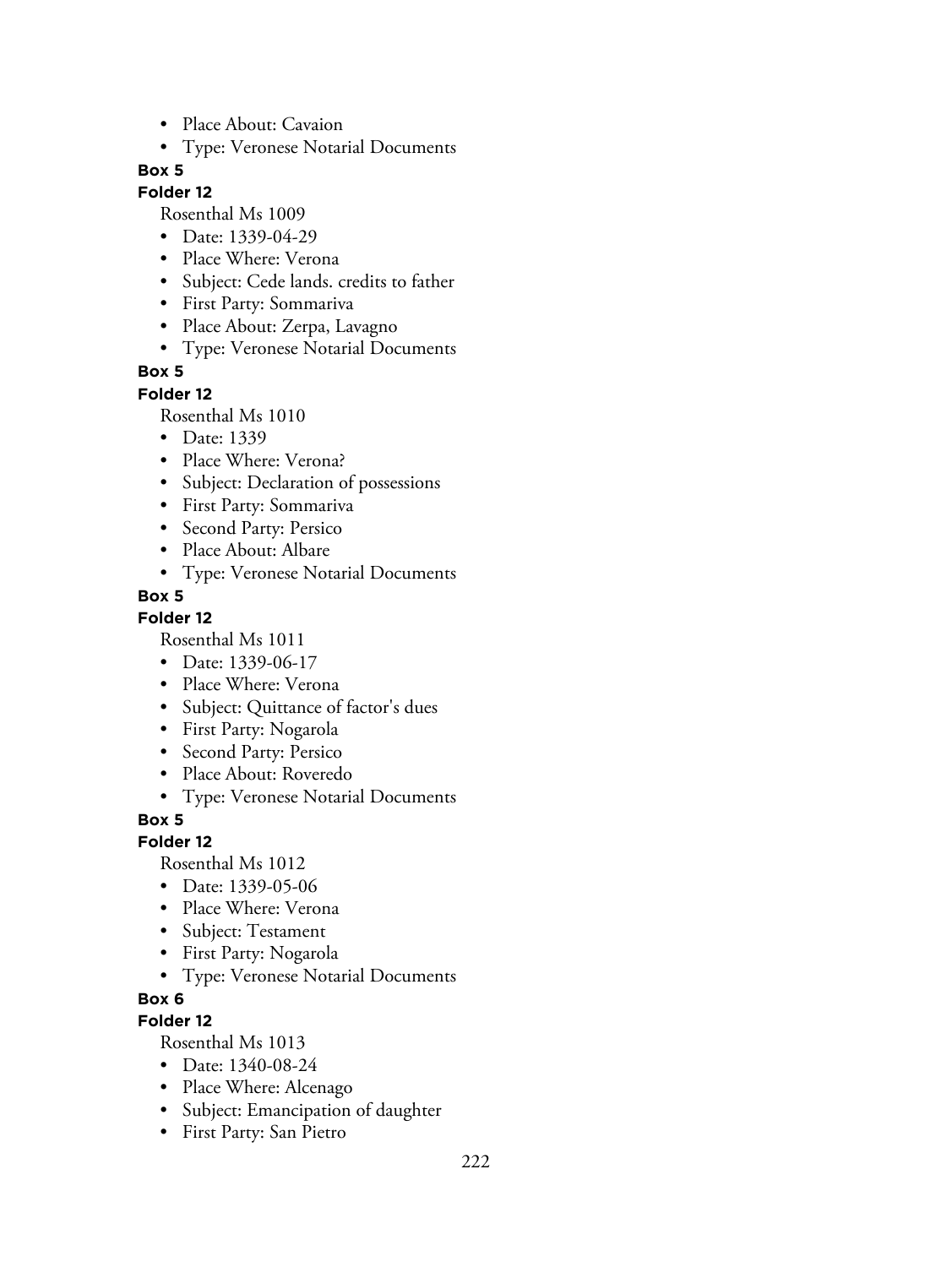- Place About: Verona
- Type: Veronese Notarial Documents

#### **Folder 12**

Rosenthal Ms 1014

- Date: 1341-06-03
- Place Where: Affi
- Subject: Land investiture
- First Party: Persico
- Second Party: Da Roveredo
- Place About: Cavaion
- Type: Veronese Notarial Documents

### **Box 6**

#### **Folder 12**

Rosenthal Ms 1015

- Date: 1342-02-10
- Place Where: VaIpolicella
- Subject: Demand renewal of investiture
- First Party: Buri
- Second Party: Marano
- Place About: Fumane
- Type: Veronese Notarial Documents

#### **Box 6**

#### **Folder 12**

Rosenthal Ms 1016

- Date: 1343-04-07
- Place Where: Affi
- Subject: Division of patrimony by heirs
- First Party: Persico
- Place About: Affi
- Type: Veronese Notarial Documents

### **Box 6**

### **Folder 12**

Rosenthal Ms 1017

- Date: 1343-05-10
- Place Where: Verona
- Subject: Request defence in lawsuit
- First Party: San Stefano
- Second Party: Da Alcenago
- Place About: Alcenago
- Type: Veronese Notarial Documents

#### **Box 6**

### **Folder 12**

- Date: 1344-01-31
- Place Where: Bussolengo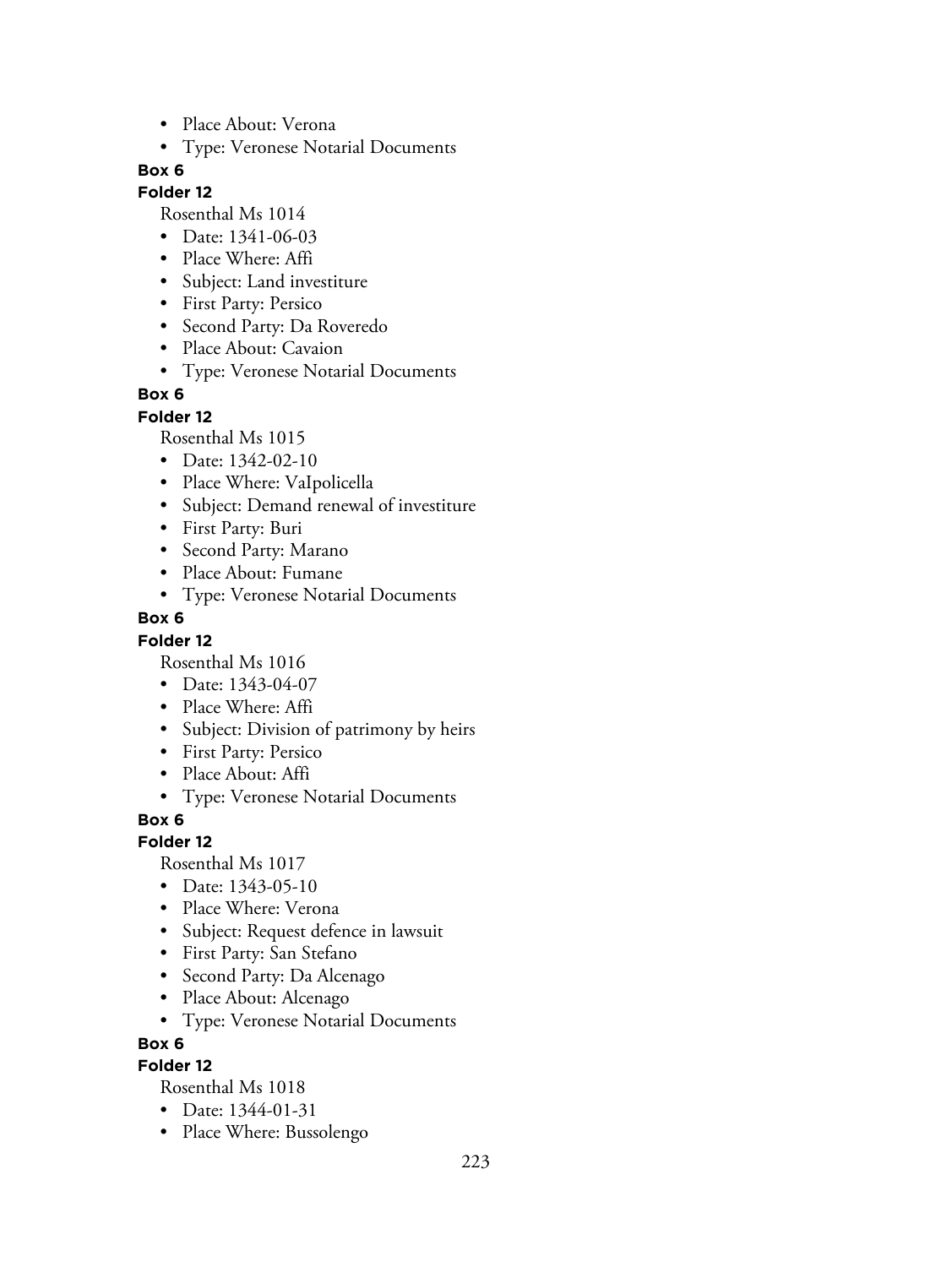- Subject: Receive payment for land sale
- First Party: Castello
- Second Party: Bussolengo
- Place About: Bussolengo
- Type: Veronese Notarial Documents

### **Folder 12**

Rosenthal Ms 1019

- Date: 1345-10-26
- Place Where: Verona
- Subject: Promise to sell land
- First Party: Marcellise
- Second Party: Da Falsorgo
- Place About: Marcellise
- Type: Veronese Notarial Documents

## **Box 6**

## **Folder 12**

Rosenthal Ms 1020

- Date: 1347-01-09
- Place Where: Verona?
- Subject: Renunciation of land rights
- First Party: San Nazaro
- Second Party: San Quinto
- Place About: Olive
- Appendix: 3
- Type: Veronese Notarial Documents

# **Box 6**

### **Folder 12**

Rosenthal Ms 1021

- Date: 1347-02-04
- Place Where: Verona
- Subject: Land investiture
- First Party: Da Rugolino
- Second Party: San Giorgio
- Place About: Verona
- Type: Veronese Notarial Documents

### **Box 6**

## **Folder 12**

Rosenthal Ms 1022

- Date: 1347-04-19
- Place Where: Verona
- Subject: Arbitrate patrimonial division
- First Party: Da Quinzano
- Second Party: Baiamonte
- Type: Veronese Notarial Documents

### **Box 6**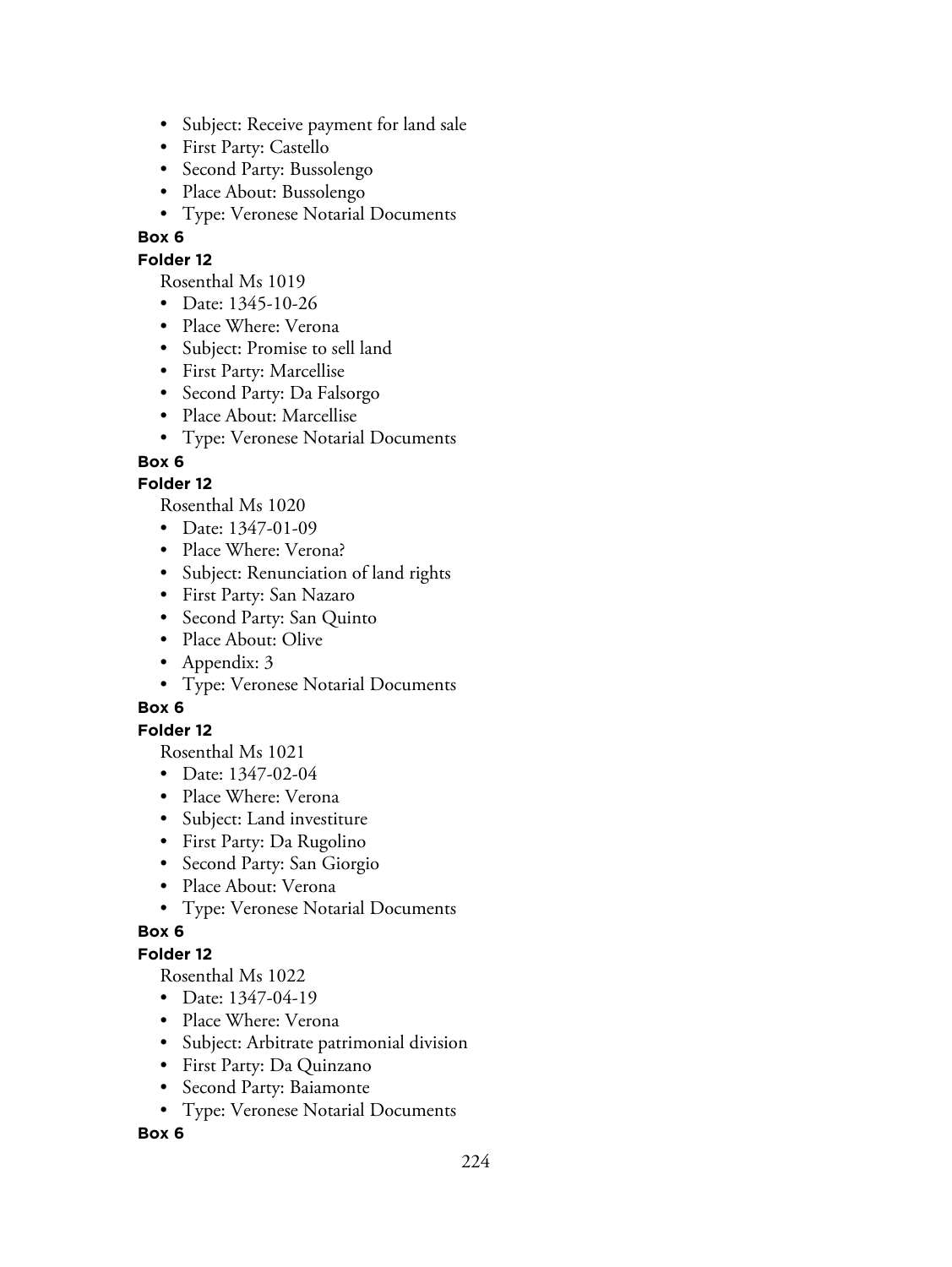#### **Folder 12**

Rosenthal Ms 1023

- Date: 1347-04-28
- Place Where: Verona
- Subject: Payment of legacy
- First Party: Da San Zillo
- Appendix: 1
- Type: Veronese Notarial Documents

### **Box 6**

## **Folder 12**

Rosenthal Ms 1024

- Date: 1347-05-29
- Place Where: Verona
- Subject: Patrimonial division-cf. 1022
- First Party: Da Ouinzano
- Second Party: Baiamonte
- Place About: Piovezzano
- Type: Veronese Notarial Documents

# **Box 6**

### **Folder 12**

Rosenthal Ms 1025

- Date: 1348-02-04
- Place Where: Verona
- Subject: Receive payment for land sale
- First Party: Persico
- Second Party: Da Quinto
- Place About: Affi
- Type: Veronese Notarial Documents

# **Box 6**

## **Folder 12**

Rosenthal Ms 1026

- Date: 1349-01-30
- Place Where: Verona
- Subject: Entry into possession of land
- First Party: Baiamonte
- Place About: Verona
- Type: Veronese Notarial Documents

# **Box 6**

# **Folder 12**

- Date: 1349-05-13
- Place Where: Verona
- Subject: Entry into possession of land
- First Party: Da San Fermo
- Place About: Verona
- Type: Veronese Notarial Documents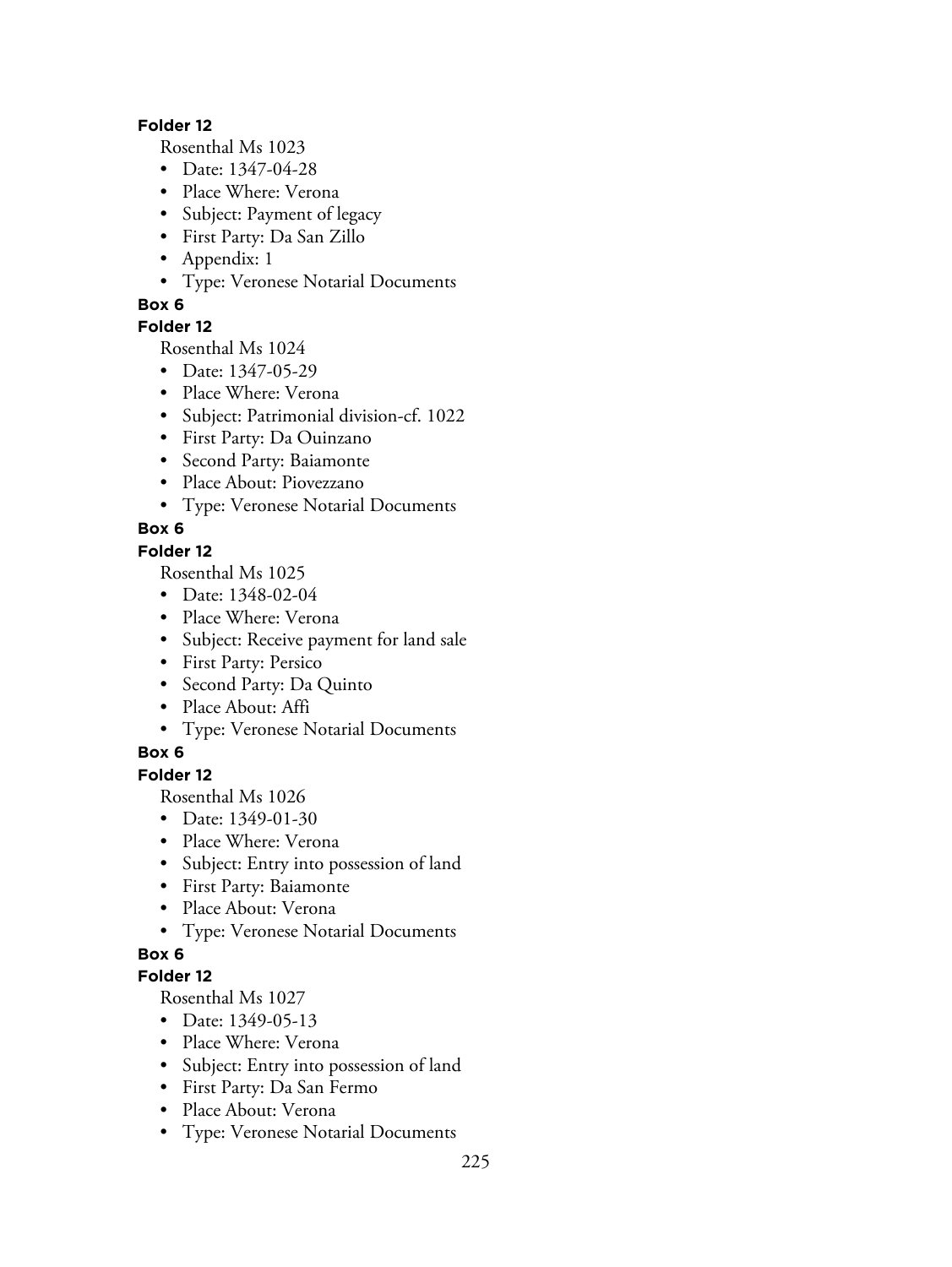#### **Folder 12**

Rosenthal Ms 1028

- Date: 1349-10-01
- Place Where: Ponton
- Subject: Receive payment for land sale
- First Party: Volargini
- Second Party: Da Ponton
- Place About: San Ambrogio
- Type: Veronese Notarial Documents

**Box 7**

## **Folder 12**

Rosenthal Ms 1029

- Date: 1353-03-16
- Place Where: Verona
- Subject: Land investiture
- First Party: Mambrotti
- Second Party: Ervari
- Place About: Verona
- Type: Veronese Notarial Documents

## **Box 7**

### **Folder 12**

Rosenthal Ms 1030

- Date: 1353-05-09
- Place Where: Verona
- Subject: Land investiture
- First Party: Bishop Vicar
- Second Party: Canon
- Place About: Verona
- Type: Veronese Notarial Documents

# **Box 7**

### **Folder 12**

Rosenthal Ms 1031

- Date: 1354-04-06
- Place Where: Verona
- Subject: Receive payment for land sale
- First Party: Mambrotti
- Second Party: Da San Fermo
- Place About: Verona
- Type: Veronese Notarial Documents

# **Box 7**

### **Folder 12**

- Date: 1354-04-29
- Place Where: Verona
- Subject: Land investiture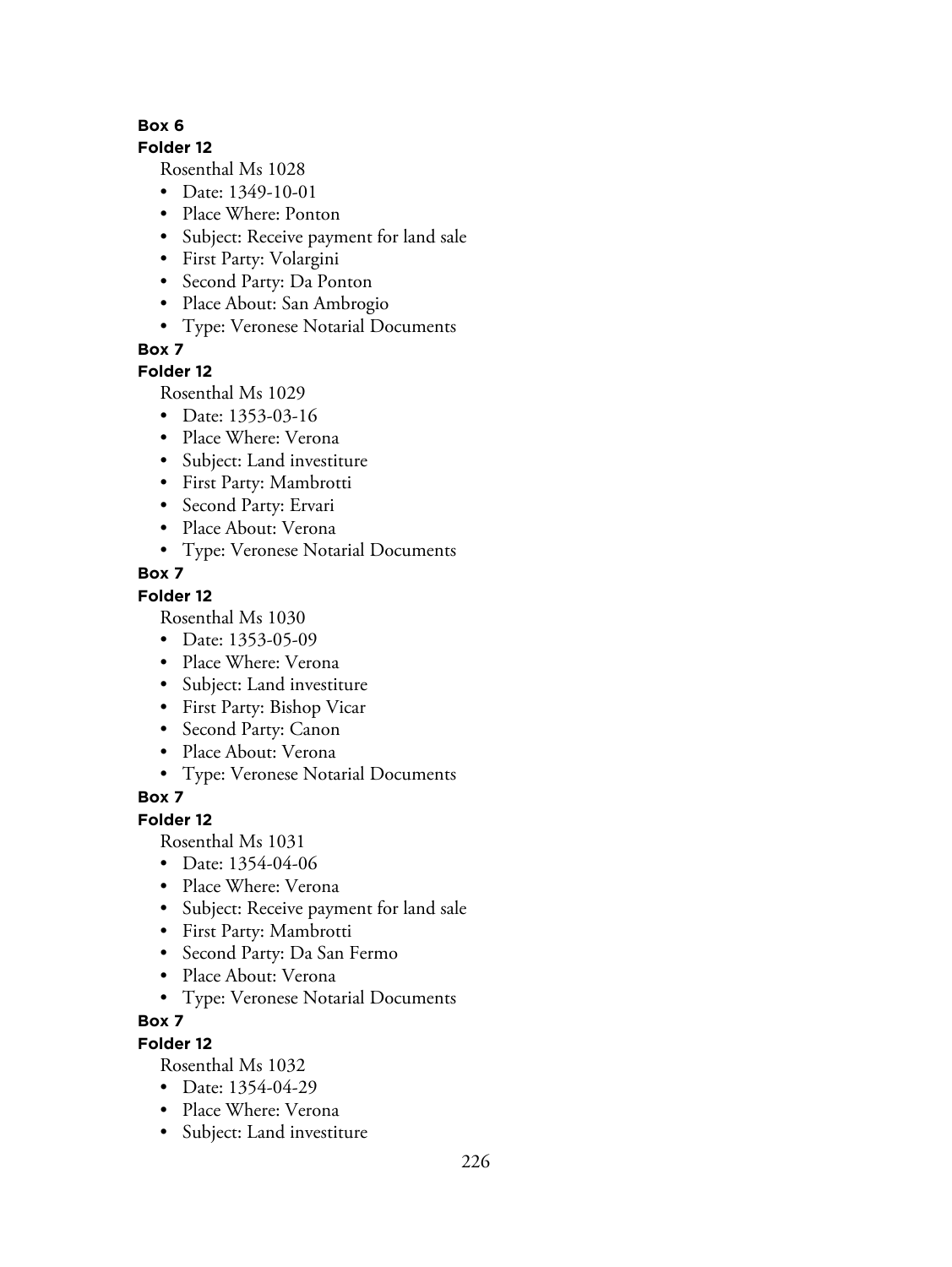- First Party: S Sebastiano
- Second Party: Da San Marco
- Place About: Verona
- Type: Veronese Notarial Documents

## **Folder 12**

Rosenthal Ms 1033

- Date: 1355-02-08
- Place Where: Verona
- Subject: Receive payment for land sale
- First Party: S Sebastiano
- Second Party: Bevilacqua
- Place About: Valpantena
- Type: Veronese Notarial Documents

# **Box 7**

# **Folder 12**

Rosenthal Ms 1034

- Date: 1555-06-12
- Place Where: Cavaion
- Subject: Take formal possession of land
- First Party: Persico
- Place About: Cavaion
- Type: Veronese Notarial Documents

# **Box 7**

**Folder 12**

Rosenthal Ms 1035

- Date: 1355-06-19
- Place Where: Verona
- Subject: Land sale
- First Party: S Sebastiano
- Second Party: Da San Paolo
- Place About: Olive, Montorio
- Type: Veronese Notarial Documents

# **Box 7**

# **Folder 12**

Rosenthal Ms 1036

- Date: 1355-08-25
- Place Where: Cavaion
- Subject: Entry into possession of land
- First Party: Persico
- Place About: Cavaion
- Type: Veronese Notarial Documents

# **Box 7**

# **Folder 12**

Rosenthal Ms 1037

• Date: 1355-09-05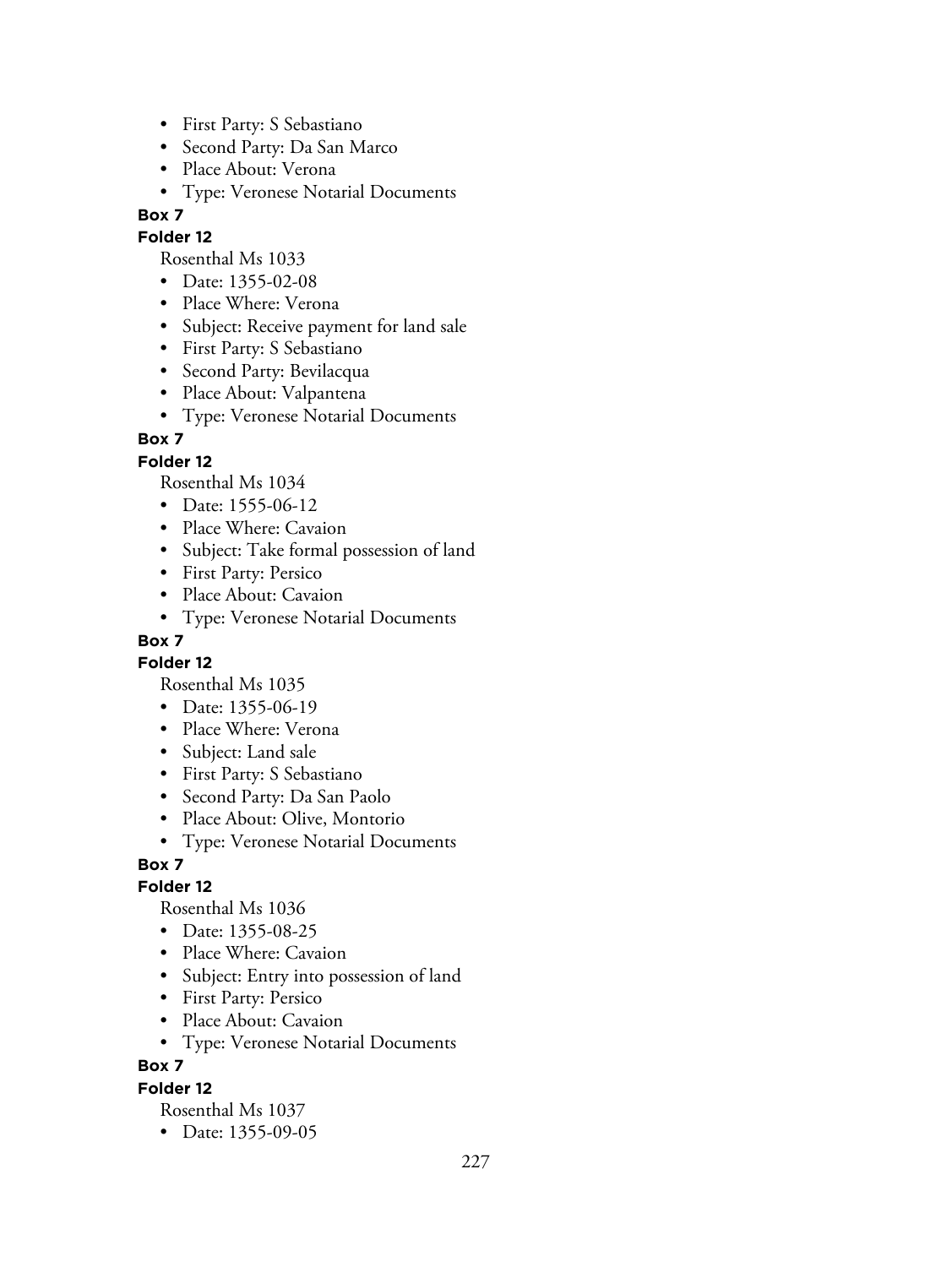- Place Where: Verona
- Subject: Land sale
- First Party: Isola Porc.
- Second Party: Da Clavica
- Place About: Isola Porcarizza
- Type: Veronese Notarial Documents

#### **Folder 12**

Rosenthal Ms 1038

- Date: 1356-01-27
- Place Where: Bionde
- Subject: Division of patrimony
- First Party: Da Muronuovo
- Place About: Castelnuovo
- Type: Veronese Notarial Documents

## **Box 7**

## **Folder 12**

Rosenthal Ms 1039

- Date: 1356-04-05
- Place Where: Verona
- Subject: Acknowledgement of deposit
- First Party: Mercatonuovo
- Second Party: Pegolotti
- Type: Veronese Notarial Documents

### **Box 7**

### **Folder 12**

Rosenthal Ms 1040

- Date: 1356-12-12
- Place Where: Cerea
- Subject: Cancel promise to sell land
- First Party: San Tomaso
- Second Party: S Benedetto
- Place About: Verona
- Type: Veronese Notarial Documents

# **Box 7**

# **Folder 12**

Rosenthal Ms 1041

- Date: 1358-01-23
- Place Where: Peschiera
- Subject: Receive payment for land sale
- First Party: Da Peschiera
- Second Party: Stagnati
- Place About: Pacengo
- Type: Veronese Notarial Documents

# **Box 7**

### **Folder 12**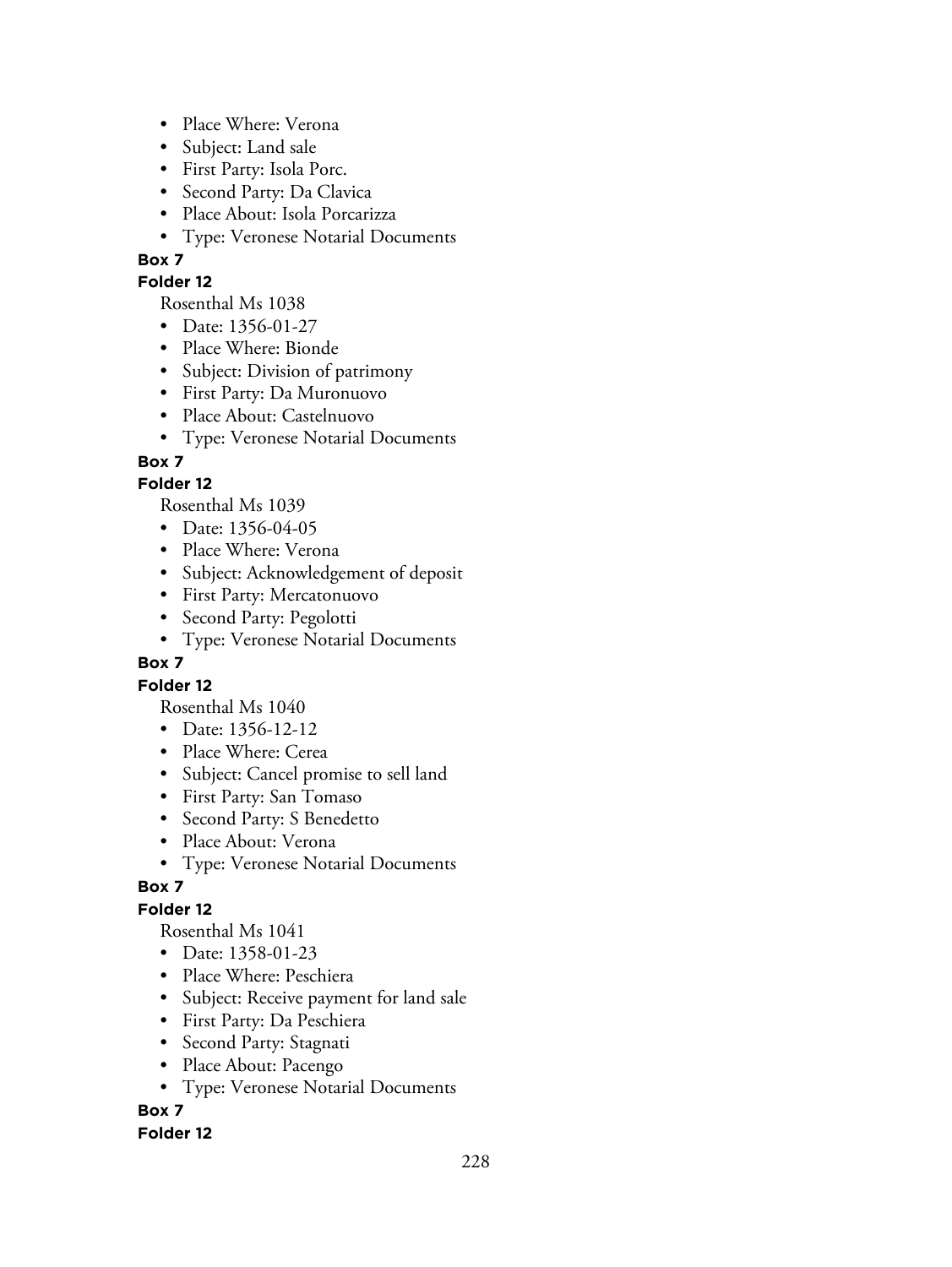Rosenthal Ms 1042

- Date: 1358-03-20
- Place Where: Verona
- Subject: Receive payment for land sale
- First Party: Isola Sopra
- Second Party: S Sebastiano
- Place About: Verona
- Appendix: 1
- Type: Veronese Notarial Documents

## **Box 7**

#### **Folder 12**

Rosenthal Ms 1043

- Date: 1359-02-19
- Place Where: Verona
- Subject: Dispute over debt payment
- First Party: San Vitale
- Second Party: Da Castagne
- Type: Veronese Notarial Documents

# **Box 7**

### **Folder 12**

Rosenthal Ms 1044

- Date: 1359-07-28
- Place Where: Verona
- Subject: Land investiture
- First Party: Bevilacqua
- Second Party: San Pietro
- Place About: Verona
- Type: Veronese Notarial Documents

# **Box 1**

# **Folder 13**

Rosenthal Ms 1045

- Date: 1360-02-26
- Place Where: Verona
- Subject: Inventory of estate
- First Party: Canginelli
- Place About: Cavaion, Ponton
- Appendix: 1
- Type: Veronese Notarial Documents

# **Box 1**

# **Folder 13**

- Date: 1360-05-14
- Place Where: Verona
- Subject: Receive payment for land sale
- First Party: Da Chioggia
- Second Party: S Sebastiano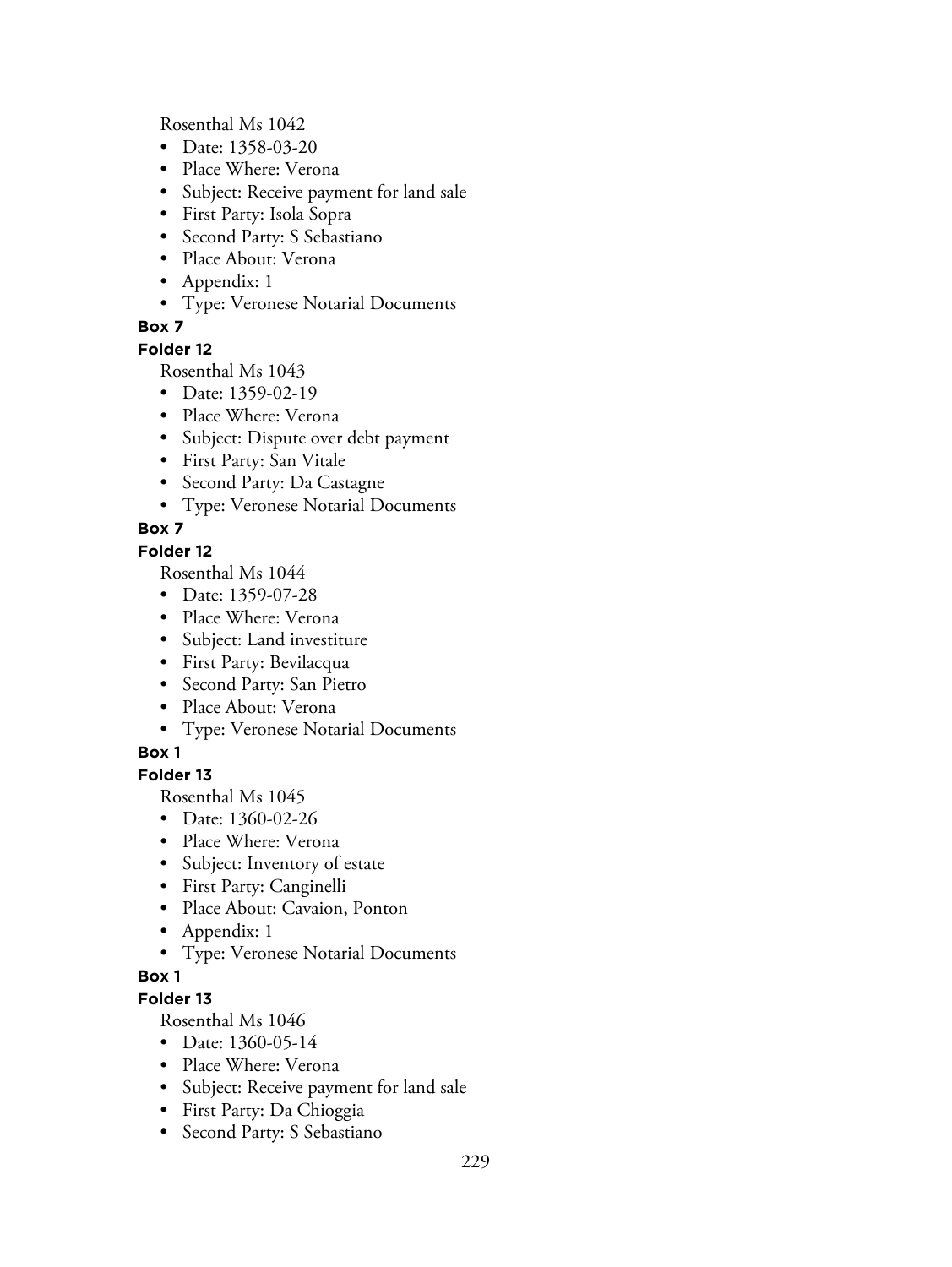- Place About: Cerea
- Type: Veronese Notarial Documents

### **Folder 13**

Rosenthal Ms 1047

- Date: 1360-11-02
- Place Where: Cavaion
- Subject: Receive payment for land sale
- First Party: Da Encamo ( ? )
- Second Party: Squarcetti
- Place About: Bardolino
- Type: Veronese Notarial Documents

### **Box 1**

**Folder 13**

Rosenthal Ms 1048

- Date: 1360-12-05
- Place Where: Verona
- Subject: Publicly announce land sale
- First Party: Da Encamo (?)
- Second Party: Squarcetti
- Place About: Bardolino
- Type: Veronese Notarial Documents

### **Box 1**

### **Folder 13**

Rosenthal Ms 1049

- Date: 1361-08-16
- Place Where: Verona
- Subject: Receive payment for land sale
- First Party: Da Clavica
- Second Party: Persico
- Place About: Piovezzano
- Type: Veronese Notarial Documents

### **Box 1**

# **Folder 13**

Rosenthal Ms 1050

- Date: 1361-09-15
- Place Where: Verona
- Subject: Acknowledge payment of debt
- First Party: Spolverini
- Second Party: Da San Fermo
- Place About: Verona
- Type: Veronese Notarial Documents

**Box 1**

### **Folder 13**

Rosenthal Ms 1051

• Date: 1363-07-03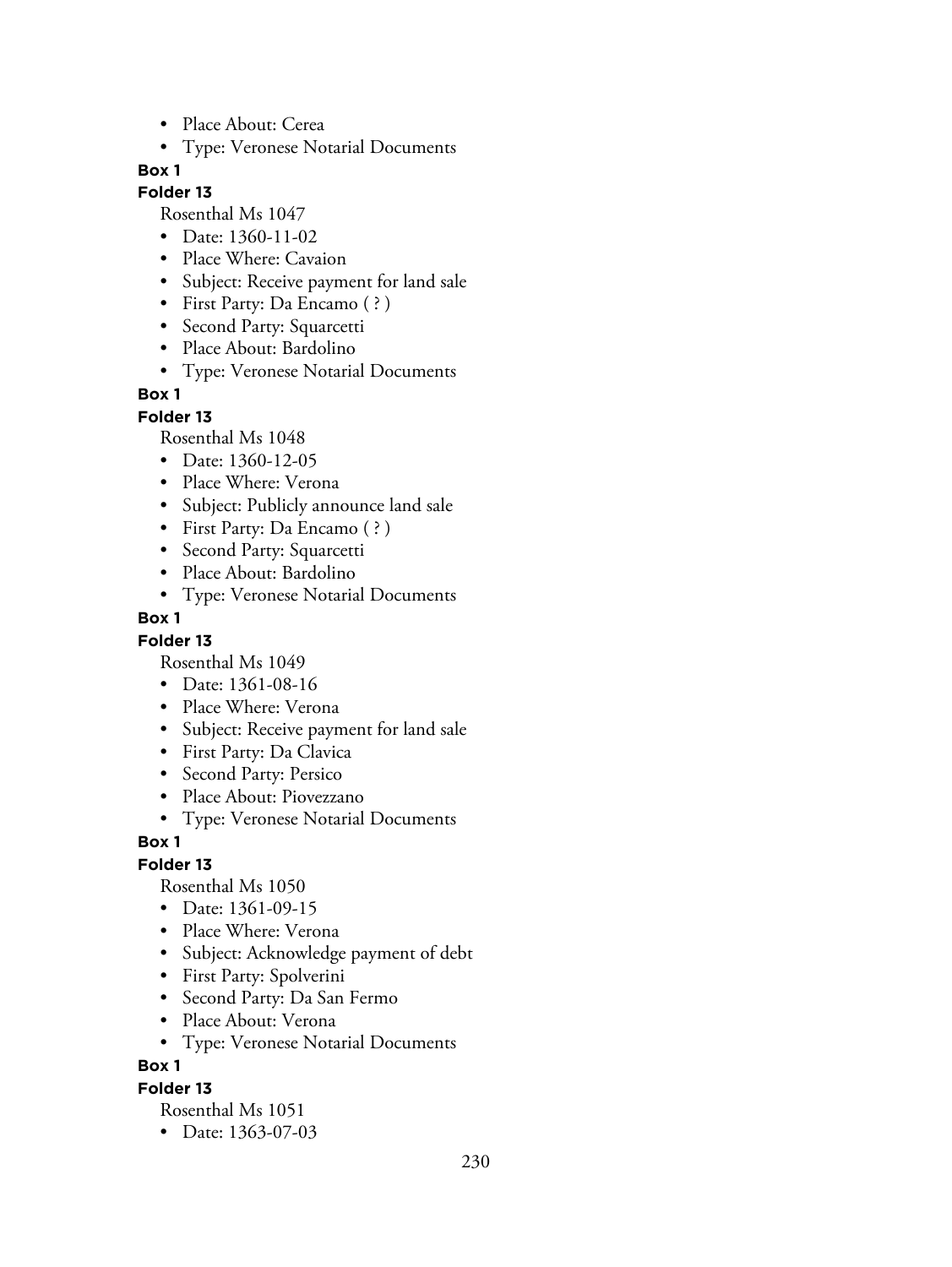- Place Where: Verona
- Subject: Receive payment for land sale
- First Party: Da Barloto
- Second Party: S Sebastiano
- Place About: Verona
- Appendix: 2
- Type: Veronese Notarial Documents

### **Folder 13**

Rosenthal Ms 1052

- Date: 1364
- Place Where: Verona?
- Subject: Land exchange
- First Party: Bevilacqua?
- Second Party: Arienta
- Place About: Sona
- Type: Veronese Notarial Documents

## **Box 1**

### **Folder 13**

Rosenthal Ms 1053

- Date: 1364-01-15
- Place Where: Verona
- Subject: Division of patrimony
- First Party: Tramarini
- Place About: Marcellise
- Type: Veronese Notarial Documents

# **Box 1**

## **Folder 13**

Rosenthal Ms 1054

- Date: 1364-09-07
- Place Where: Verona
- Subject: Receive payment for land sale
- First Party: San Vitale
- Second Party: Marcellise
- Place About: Lavagno
- Type: Veronese Notarial Documents

### **Box 1**

## **Folder 13**

- Date: 1364-12-09
- Place Where: Verona
- Subject: Receive payment for land sale
- First Party: San Giorgio
- Second Party: Persico
- Place About: Ponton
- Type: Veronese Notarial Documents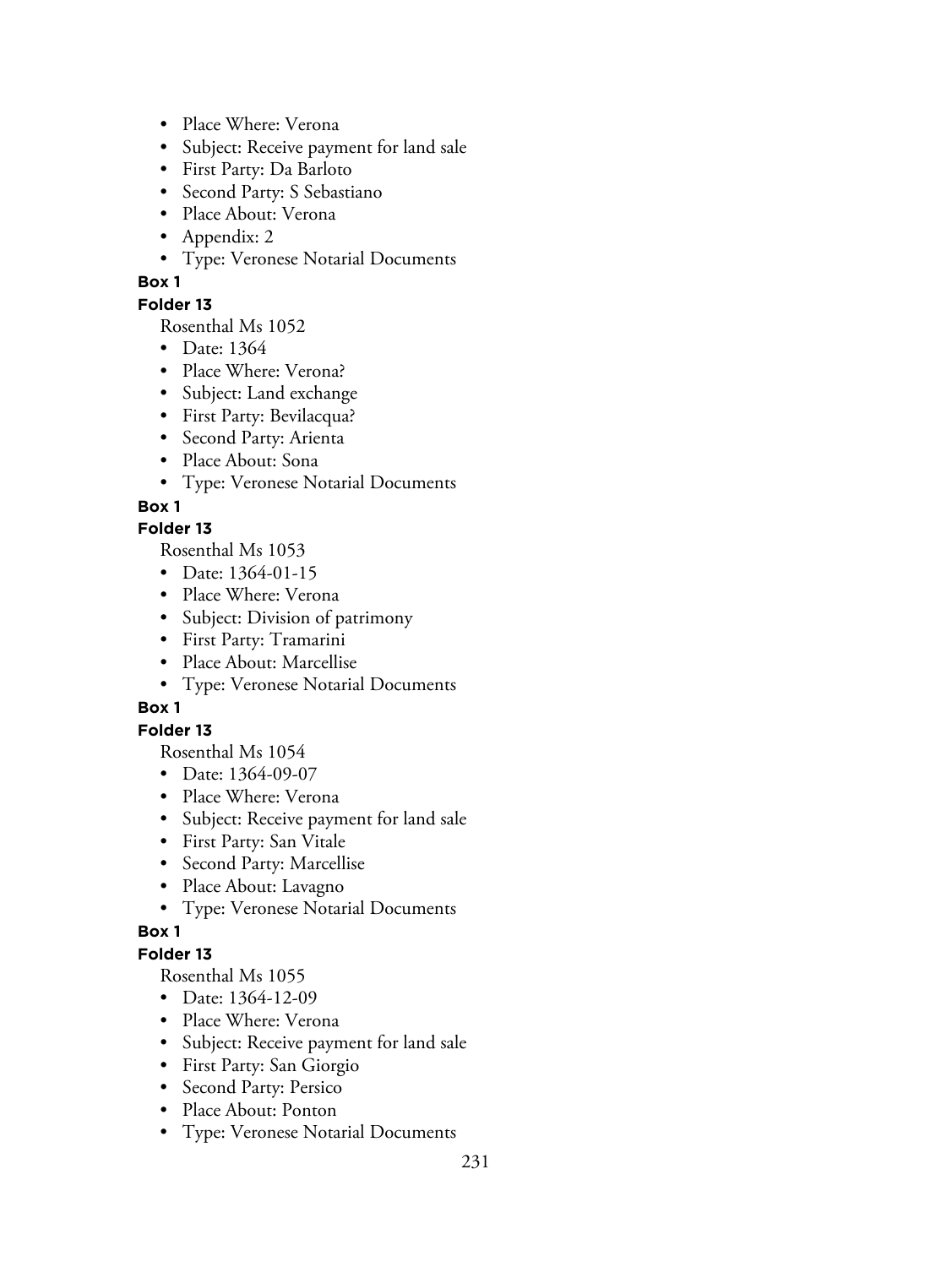### **Folder 13**

Rosenthal Ms 1056

- Date: 1366-01-27
- Place Where: Verona
- Subject: Division of patrimony
- First Party: Da Muronuovo
- Place About: Castelnuovo
- Type: Veronese Notarial Documents

# **Box 2**

## **Folder 13**

Rosenthal Ms 1057

- Date: 1366-03-20
- Place Where: Verona
- Subject: Land forfeit, reinvestiture
- First Party: Monastery
- Second Party: San Vitale
- Place About: Verona
- Type: Veronese Notarial Documents

# **Box 2**

# **Folder 13**

Rosenthal Ms 1058

- Date: 1366-06-15
- Place Where: Verona
- Subject: Receive payment for land sale
- First Party: Encamo (?)
- Second Party: Squarcetti
- Place About: Cavaion
- Type: Veronese Notarial Documents

**Box 2**

# **Folder 13**

Rosenthal Ms 1059

- Date: 1366-12-19
- Place Where: Verona
- Subject: Citations in land dispute
- First Party: S Sebastiano
- Second Party: Bonaventura
- Place About: Cavaion
- Type: Veronese Notarial Documents

# **Box 2**

# **Folder 13**

- Date: 1366-12-26
- Place Where: Verona
- Subject: Land investiture
- First Party: Persico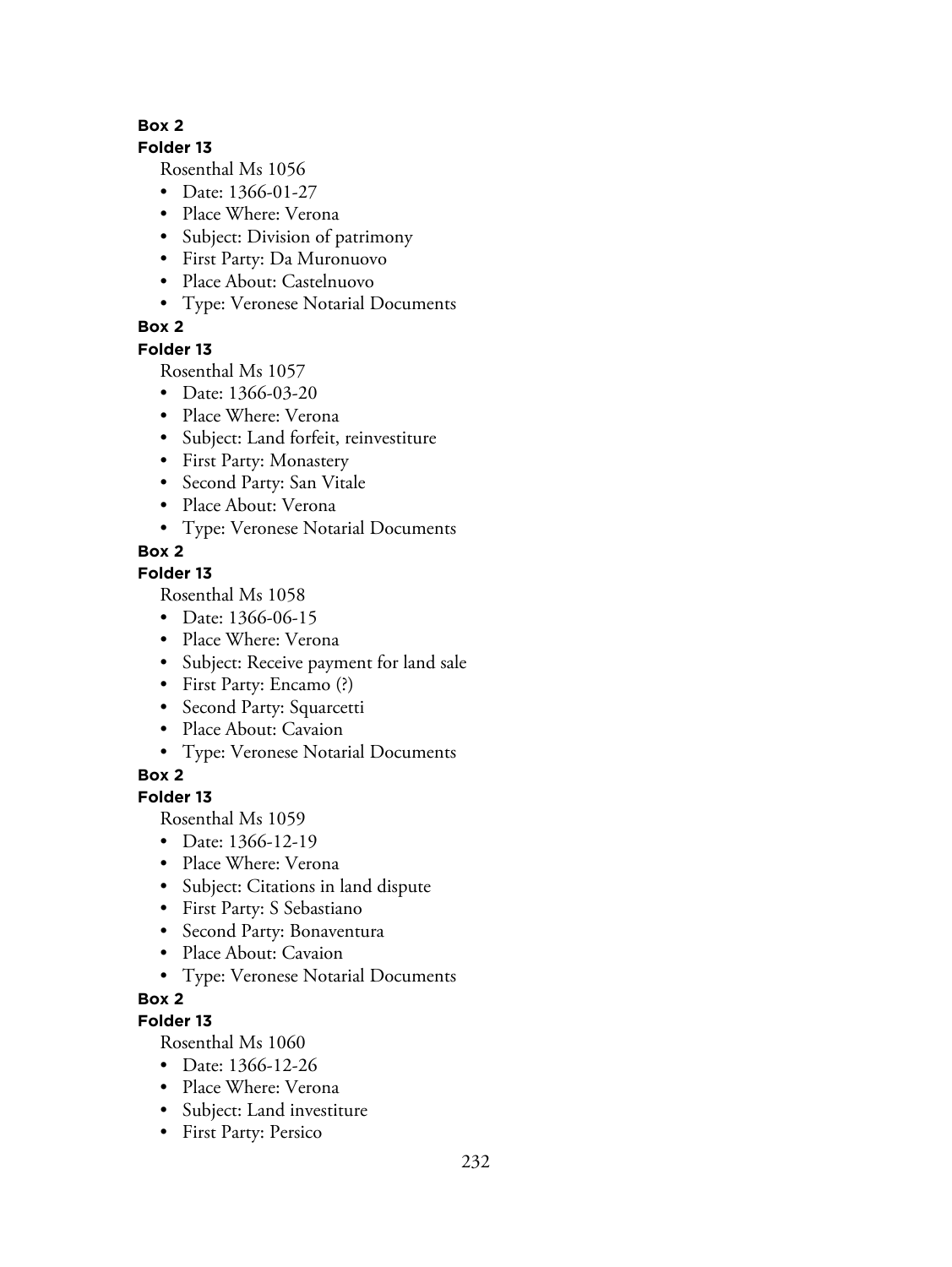- Second Party: Da Genoa
- Place About: Verona
- Type: Veronese Notarial Documents

### **Folder 13**

Rosenthal Ms 1061

- Date: 1367-04-08
- Place Where: Verona
- Subject: Division of patrimony
- First Party: Tarengo
- Place About: Verona
- Type: Veronese Notarial Documents

## **Box 2**

### **Folder 13**

Rosenthal Ms 1062

- Date: 1367-04-08
- Place Where: Verona
- Subject: Division of patrimony
- First Party: Tarengo
- Place About: Verona
- Type: Veronese Notarial Documents

## **Box 2**

### **Folder 13**

Rosenthal Ms 1063

- Date: 1367-05-02
- Place Where: Verona
- Subject: Receive payment for land sale
- First Party: Da Affi
- Second Party: Squarcetti
- Place About: Encamo (?)
- Type: Veronese Notarial Documents

### **Box 2**

### **Folder 13**

Rosenthal Ms 1064

- Date: 1367-11-06
- Place Where: Verona
- Subject: Land sale
- First Party: Da Ponton
- Second Party: Persico
- Place About: Ponton
- Type: Veronese Notarial Documents

#### **Box 2**

### **Folder 13**

- Date: 1367-11-01
- Place Where: Verona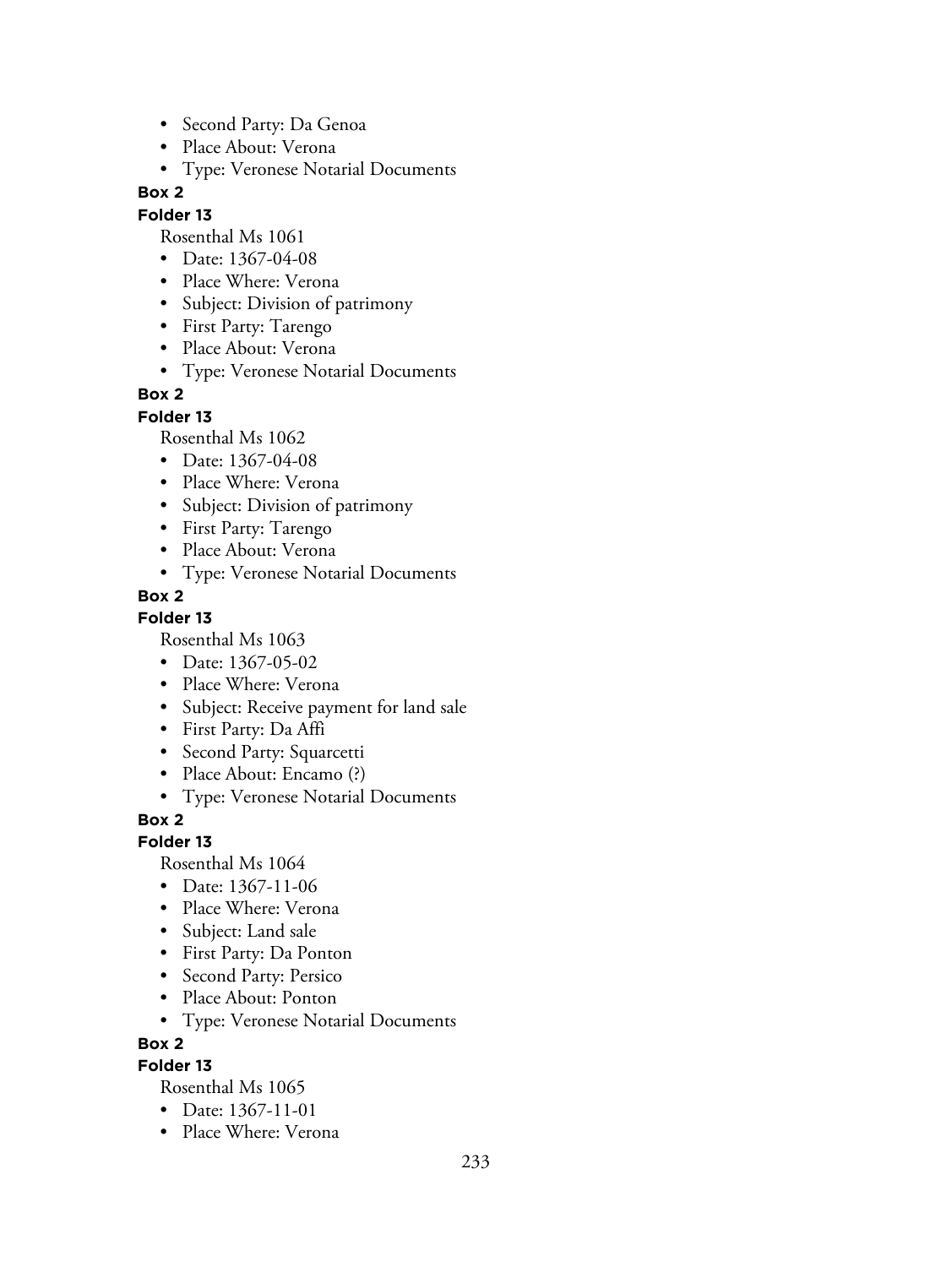- Subject: Receive payment for land sale
- First Party: Da Ponton
- Second Party: Persico
- Place About: Ponton
- Type: Veronese Notarial Documents

### **Folder 13**

Rosenthal Ms 1066

- Date: 1367-09-22
- Place Where: Cavaion
- Subject: Receive payment for land sale
- First Party: Castelnuovo
- Second Party: Isola Sotto
- Place About: Castelnuovo
- Type: Veronese Notarial Documents

# **Box 2**

## **Folder 13**

Rosenthal Ms 1067

- Date: 1368-12-07
- Place Where: Verona
- Subject: Receive payment for land sale
- First Party: Da Lavagno
- Second Party: Tramarini
- Place About: Lavagno
- Type: Veronese Notarial Documents

# **Box 2**

### **Folder 13**

Rosenthal Ms 1068

- Date: 1369-04-09
- Place Where: Verona
- Subject: Renunciation. reinvestiture
- First Party: Da Lavagno
- Second Party: Church
- Place About: Lavagno
- Type: Veronese Notarial Documents

# **Box 2**

### **Folder 13**

Rosenthal Ms 1069

- Date: 1369-04-10
- Place Where: Montagnana
- Subject: Receive payment for land sale
- First Party: Da Cologna
- Second Party: Da Poianella
- Place About: Cologna
- Type: Veronese Notarial Documents

### **Box 2**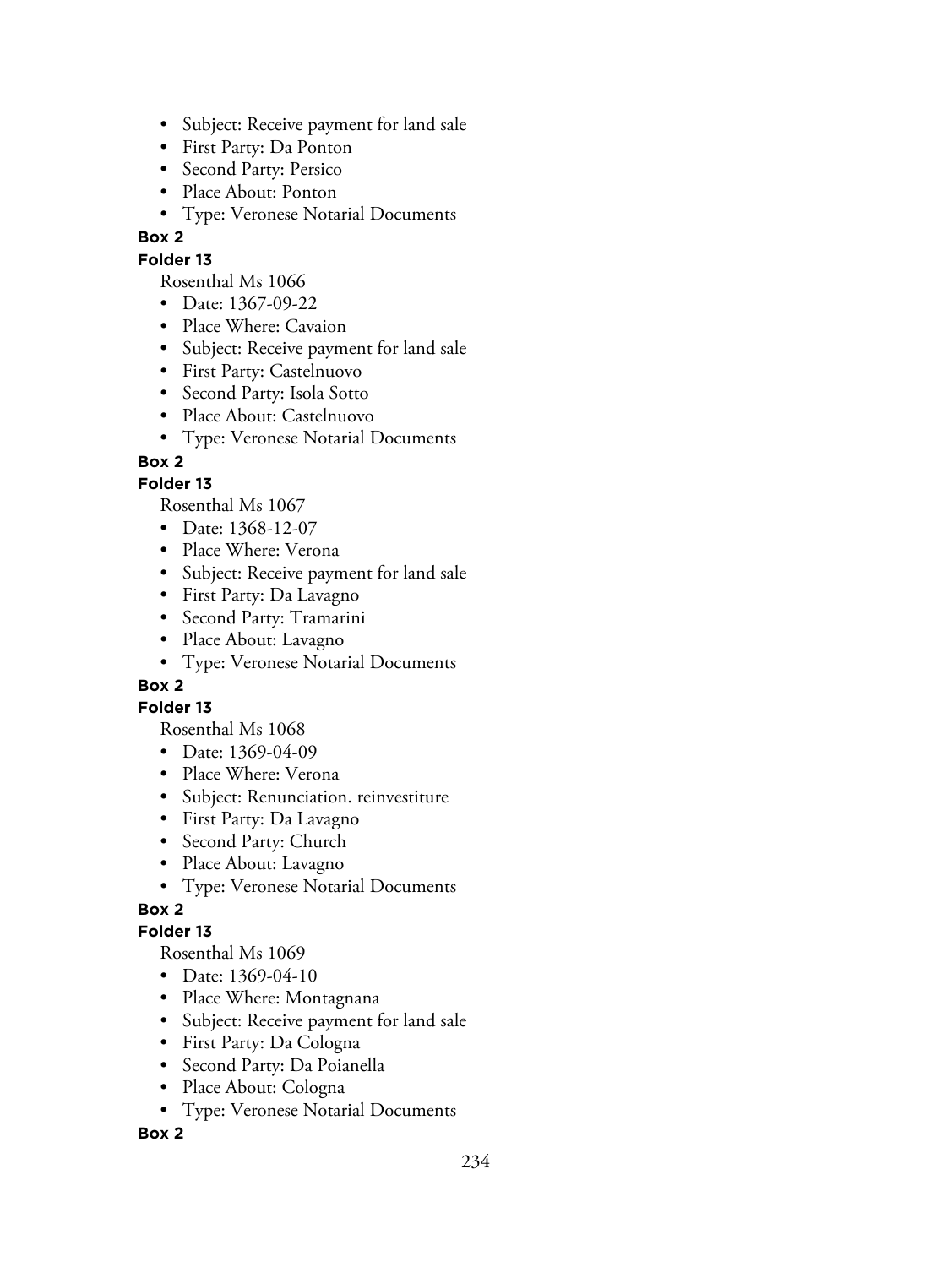#### **Folder 13**

Rosenthal Ms 1070

- Date: 1369-05-07
- Place Where: Lavagno
- Subject: Receive payment for land sale
- First Party: Da Lavagno
- Second Party: Tramarini
- Place About: Lavagno
- Appendix: 3
- Type: Veronese Notarial Documents

**Box 2**

### **Folder 13**

Rosenthal Ms 1071

- Date: 1369-05-19
- Place Where: Verona?
- Subject: Memo on land sale, dispute
- First Party: Baiamonte
- Second Party: Mieli
- Type: Veronese Notarial Documents

## **Box 2**

### **Folder 13**

Rosenthal Ms 1072

- Date: 1369-08-04
- Place Where: Verona
- Subject: Land sale
- First Party: Da San Paolo
- Second Party: Da San Paolo
- Place About: Cologna
- Type: Veronese Notarial Documents

**Box 2**

### **Folder 13**

Rosenthal Ms 1073

- Date: 1369-10-12
- Place Where: Verona
- Subject: Land investiture
- First Party: Canons
- Second Party: Squarcetti
- Place About: Cavaion
- Type: Veronese Notarial Documents

### **Box 3**

# **Folder 13**

- Date: 1370-01-15
- Place Where: Verona
- Subject: Declaration of possession
- First Party: Baiamonte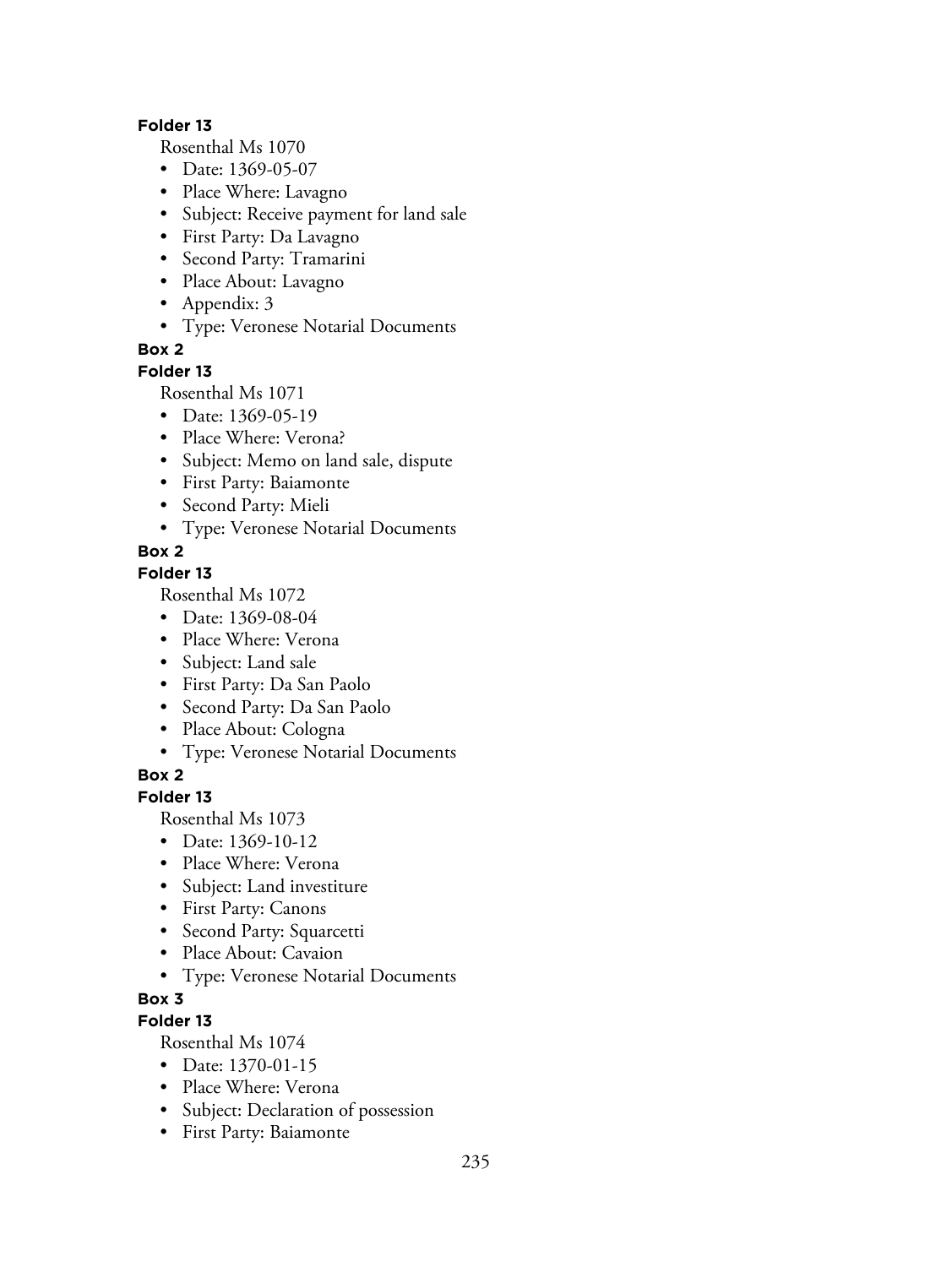• Type: Veronese Notarial Documents

### **Box 3**

# **Folder 13**

Rosenthal Ms 1075

- Date: 1370-02-27
- Place Where: Cavaion
- Subject: Land dispute
- First Party: Squarcetti
- Second Party: Da Cavaion
- Place About: Cavaion
- Type: Veronese Notarial Documents

## **Box 3**

#### **Folder 13**

Rosenthal Ms 1076

- Date: 1370-03-22
- Place Where: Verona
- Subject: Declaration of possession
- First Party: Official
- Second Party: Baiamonte
- Place About: Zevio
- Type: Veronese Notarial Documents

## **Box 3**

### **Folder 13**

Rosenthal Ms 1077

- Date: 1370-06-11
- Place Where: Verona
- Subject: Receive payment for land sale
- First Party: Da Ponton
- Second Party: Persico
- Place About: Ponton
- Type: Veronese Notarial Documents

**Box 3**

### **Folder 13**

Rosenthal Ms 1078

- Date: 1370-09-10
- Place Where: Verona
- Subject: Land transfer for debt
- First Party: Da Baldaria
- Second Party: Da Quinto
- Place About: Baldaria
- Type: Veronese Notarial Documents

### **Box 3**

### **Folder 13**

- Date: 1371-03-09
- Place Where: Verona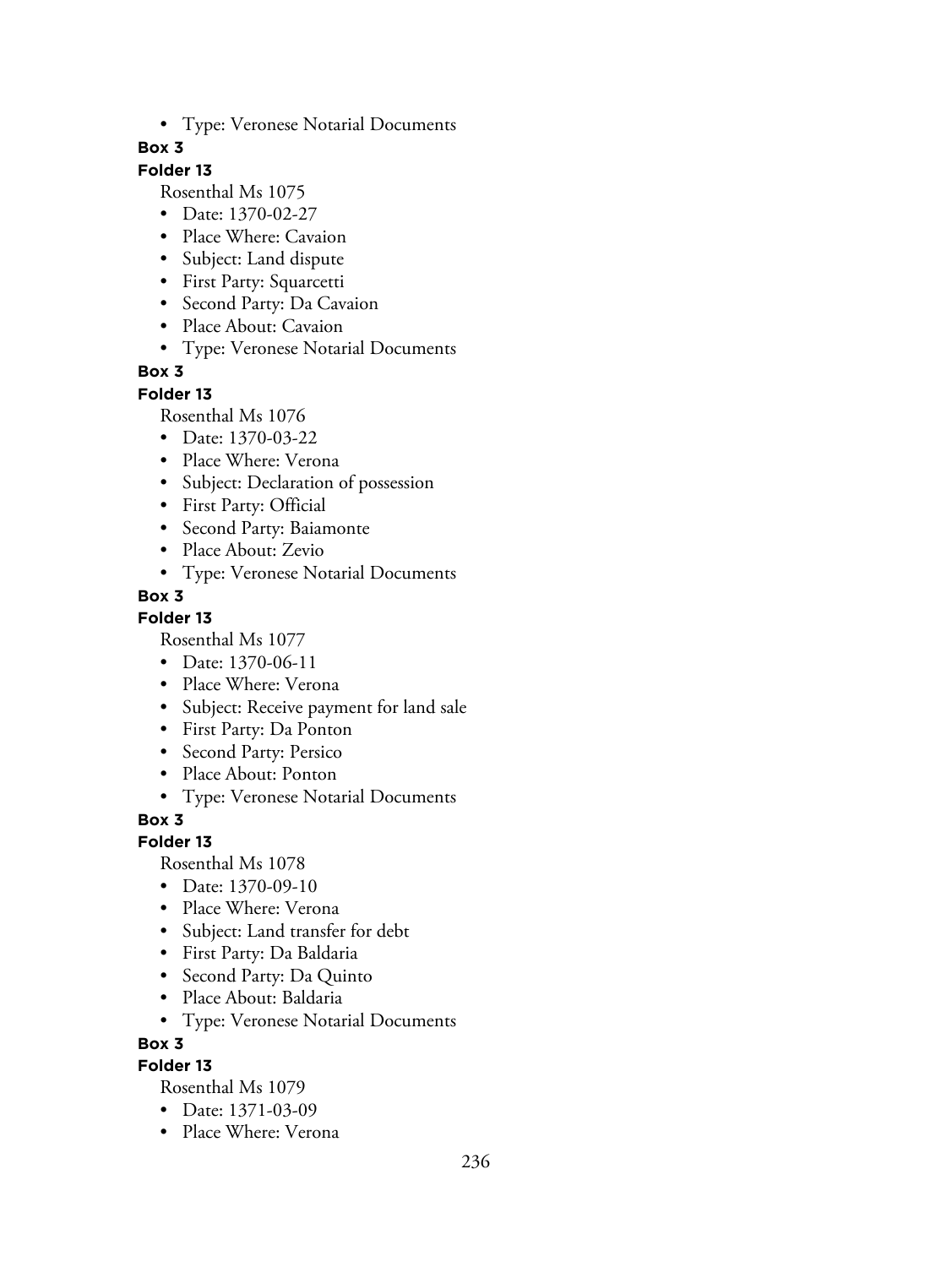- Subject: Renunciation, reinvestiture
- First Party: Monastery
- Second Party: Da Pressana
- Place About: Verona
- Type: Veronese Notarial Documents

### **Folder 13**

Rosenthal Ms 1080

- Date: 1371-03-23
- Place Where: Cavaion
- Subject: Receive payment for land sale
- First Party: Da Cavaion
- Second Party: S Sebastiano
- Place About: Cavaion
- Type: Veronese Notarial Documents

## **Box 3**

## **Folder 13**

Rosenthal Ms 1081

- Date: 1371-03-28
- Place Where: Verona
- Subject: Receive payment for land sale
- First Party: Favanera
- Second Party: S Cecilia
- Place About: Poiano
- Appendix: 1
- Type: Veronese Notarial Documents

# **Box 3**

### **Folder 13**

Rosenthal Ms 1082

- Date: 1371-06-18
- Place Where: Cologna
- Subject: Land investiture
- First Party: Da San Paolo
- Second Party: Da Cologna
- Place About: Cologna
- Type: Veronese Notarial Documents

### **Box 3**

### **Folder 13**

- Date: 1372-03-03
- Place Where: Verona
- Subject: Receive payment for land sale
- First Party: San Ambrogio
- Second Party: Persico
- Place About: Ponton
- Type: Veronese Notarial Documents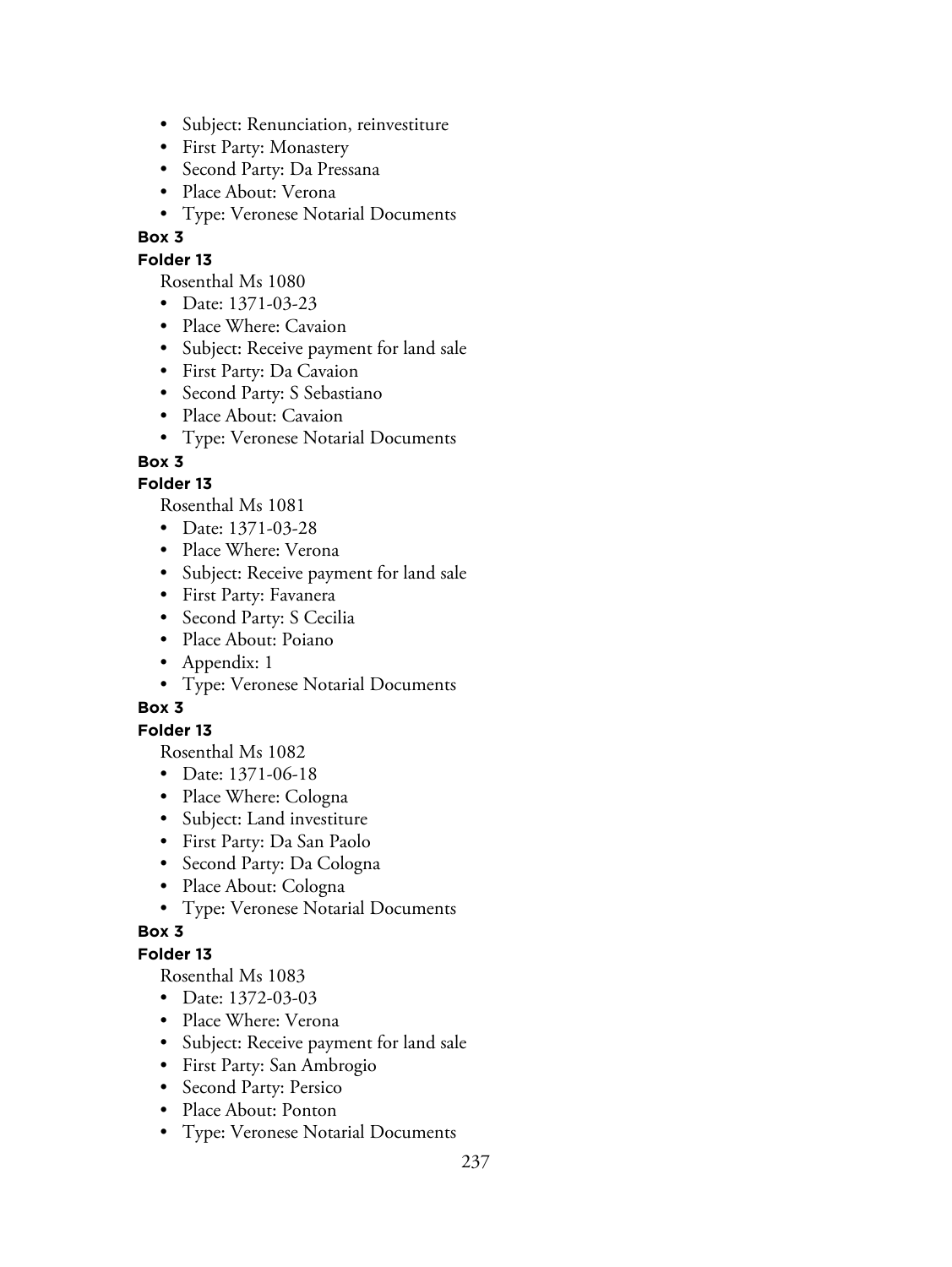## **Folder 13**

Rosenthal Ms 1084

- Date: 1372-11-24
- Place Where: Legnago
- Subject: Receive payment for land sale
- First Party: Calderari
- Second Party: S Cecilia
- Place About: Nogara
- Appendix: 1
- Type: Veronese Notarial Documents

# **Box 3**

## **Folder 13**

Rosenthal Ms 1085

- Date: 1373-03-08
- Place Where: Cavaion
- Subject: Receive payment for land sale
- First Party: Da Cavaion
- Second Party: S Sebastiano
- Place About: Cavaion
- Type: Veronese Notarial Documents

# **Box 3**

**Folder 13**

Rosenthal Ms 1086

- Date: 1373-06-11
- Place Where: Albaredo
- Subject: Receive payment for land sale
- First Party: Lanfranco
- Second Party: Tramarini
- Place About: Lavagno
- Type: Veronese Notarial Documents

**Box 3**

# **Folder 13**

Rosenthal Ms 1087

- Date: 1374-01-04
- Place Where: Cologna
- Subject: Receive payment for land sale
- First Party: Pasqualini
- Second Party: Da Pressana
- Place About: Cologna
- Type: Veronese Notarial Documents

### **Box 3**

# **Folder 13**

- Date: 1374-01-30
- Place Where: Colognola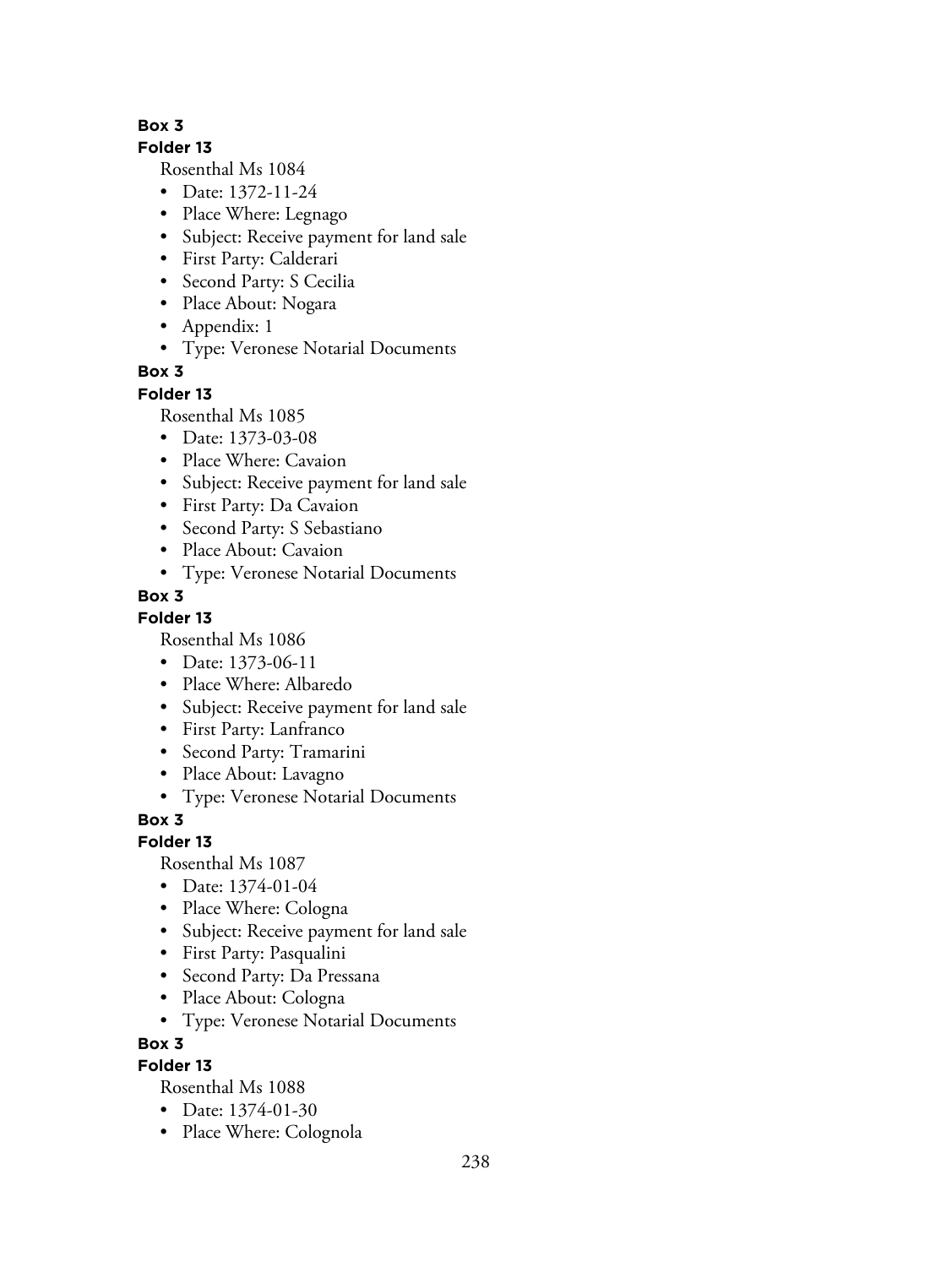- Subject: Entry into possession
- First Party: Martello
- Place About: Colognola, etc.
- Type: Veronese Notarial Documents

#### **Folder 13**

Rosenthal Ms 1089

- Date: 1374-02-02
- Place Where: Verona
- Subject: Land investiture
- First Party: Persico
- Second Party: Da Pullo
- Place About: Ponton
- Type: Veronese Notarial Documents

### **Box 3**

#### **Folder 13**

Rosenthal Ms 1090

- Date: 1374-07-12
- Place Where: Cavaion
- Subject: Land investiture
- First Party: S Sebastiano
- Second Party: Da Cavaion
- Place About: Cavaion
- Type: Veronese Notarial Documents

#### **Box 3**

#### **Folder 13**

Rosenthal Ms 1091

- Date: 1374-09-29
- Place Where: Castelnuovo
- Subject: Entry into possession
- First Party: Persico
- Place About: Zevio
- Type: Veronese Notarial Documents

### **Box 3**

#### **Folder 13**

Rosenthal Ms 1092

- Date: 1374-04-20
- Place Where: Verona
- Subject: Land investiture
- First Party: Da Clavica
- Second Party: San Martino
- Place About: Olive
- Type: Veronese Notarial Documents

### **Box 4**

#### **Folder 13**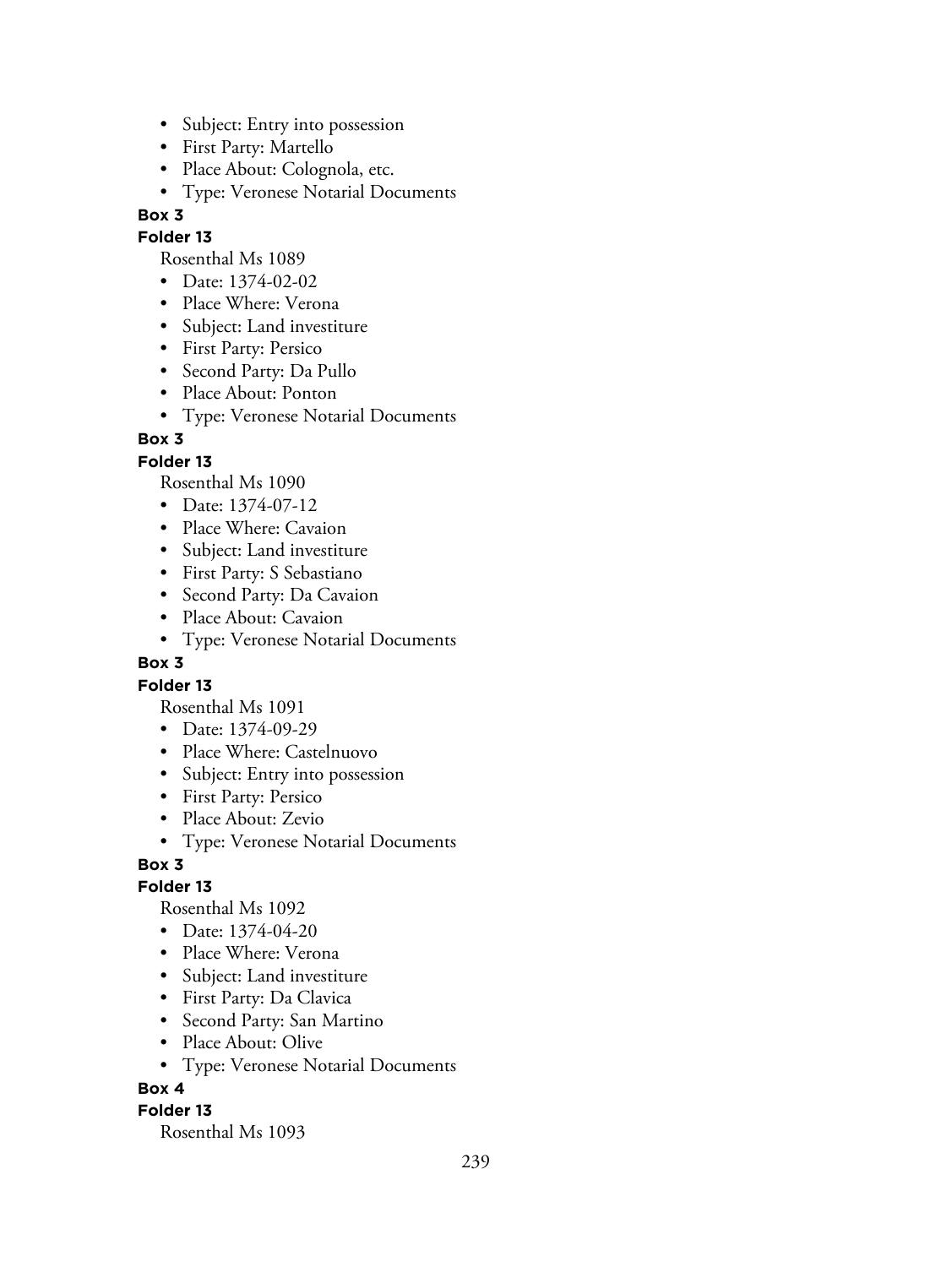- Date: 1375-04-29
- Place Where: Cavaion
- Subject: Land investiture
- First Party: Da San Fermo
- Second Party: Da Cavaion
- Place About: Cavaion
- Type: Veronese Notarial Documents

### **Folder 13**

Rosenthal Ms 1094

- Date: 1375-09-26
- Place Where: Cologna
- Subject: Land investiture
- First Party: Da San Paolo
- Second Party: Da Aviano
- Place About: Cologna
- Type: Veronese Notarial Documents

## **Box 4**

### **Folder 13**

Rosenthal Ms 1095

- Date: 1375-10-01
- Place Where: Verona
- Subject: Receive payment for land sale
- First Party: S SiIvestro
- Second Party: Da Ponton
- Place About: Ponton
- Type: Veronese Notarial Documents

# **Box 4**

# **Folder 13**

Rosenthal Ms 1096

- Date: 1375-10-12
- Place Where: Verona
- Subject: Receive payment for land sale
- First Party: Da Ponton
- Second Party: Persico
- Place About: Ponton
- Type: Veronese Notarial Documents

# **Box 4**

### **Folder 13**

- Date: 1376-01-07
- Place Where: Verona
- Subject: Land investiture
- First Party: Canons
- Second Party: Nesenti
- Place About: Poiano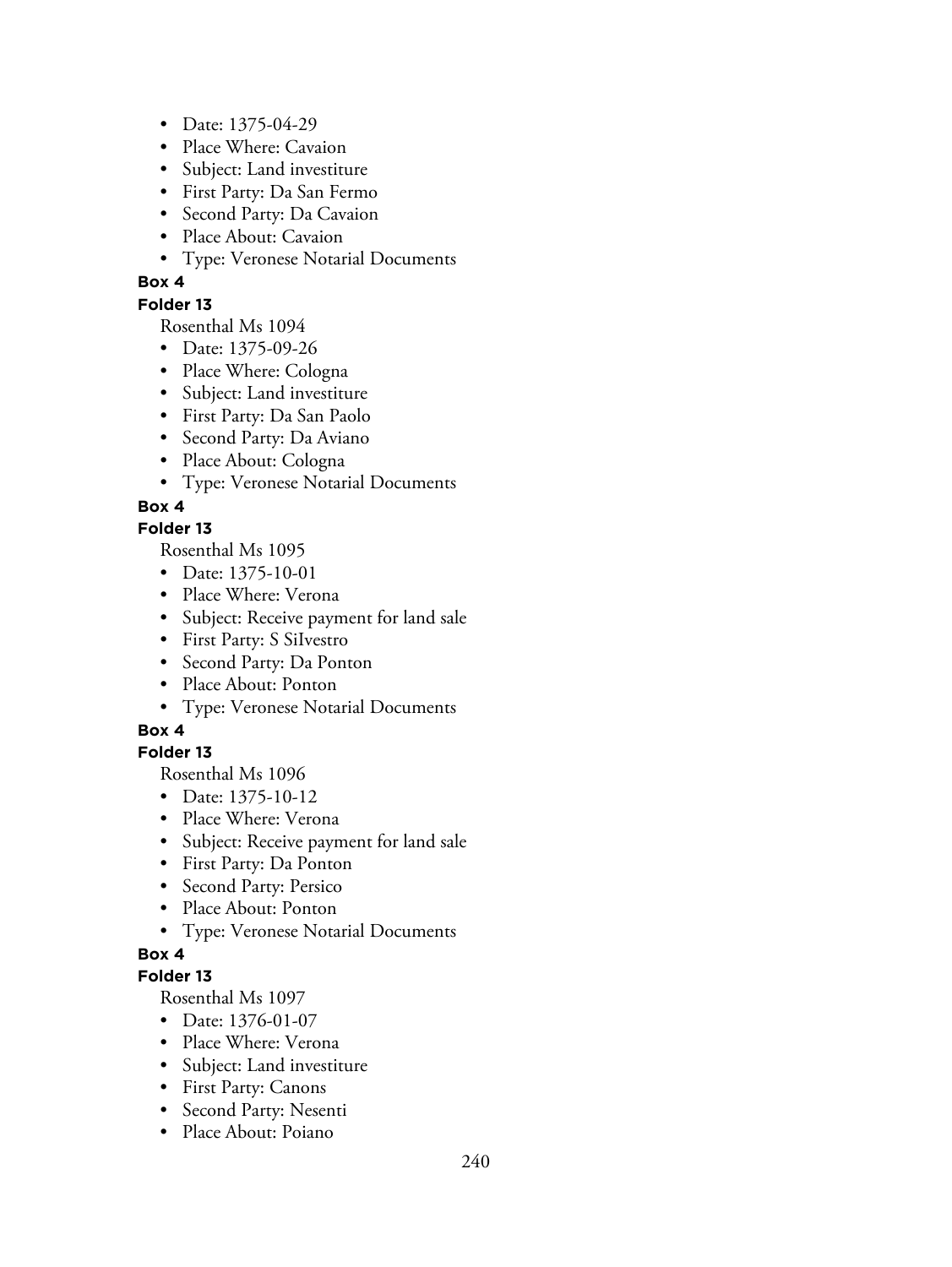• Type: Veronese Notarial Documents

### **Box 4**

# **Folder 13**

Rosenthal Ms 1098

- Date: 1376-01-09
- Place Where: Verona
- Subject: Land investiture
- First Party: Da Quinto
- Second Party: Da Baldaria
- Place About: Baldaria
- Type: Veronese Notarial Documents

## **Box 4**

#### **Folder 13**

Rosenthal Ms 1099

- Date: 1376-03-25
- Place Where: Verona
- Subject: Land investiture
- First Party: Baiamonte
- Second Party: San Giorgio
- Place About: Verona
- Type: Veronese Notarial Documents

## **Box 4**

### **Folder 13**

Rosenthal Ms 1100

- Date: 1376-04-08
- Place Where: Verona
- Subject: Receive payment for lease
- First Party: Visconti
- Second Party: San Matteo
- Place About: Roveredo
- Type: Veronese Notarial Documents

### **Box 4**

### **Folder 13**

Rosenthal Ms 1101

- Date: 1376-11-01
- Place Where: Verona
- Subject: Renunciation, reinvestiture
- First Party: Bevilacqua
- Second Party: San Giorgio
- Place About: Verona
- Type: Veronese Notarial Documents

### **Box 4**

# **Folder 13**

- Date: 1376-11-11
- Place Where: Verona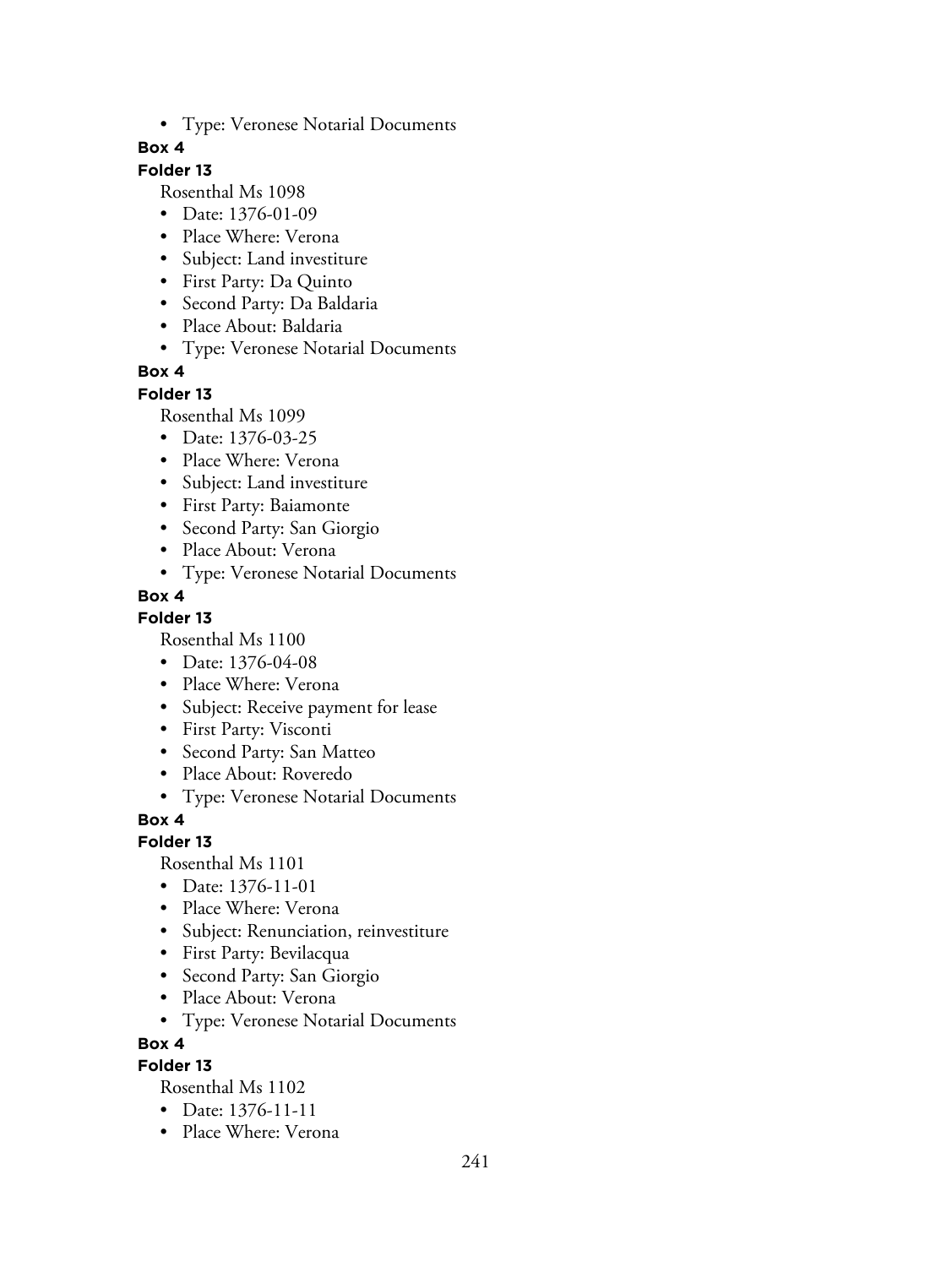- Subject: Receive payment for land sale
- First Party: Da Ponton
- Second Party: Persico
- Place About: Ponton
- Type: Veronese Notarial Documents

## **Folder 13**

Rosenthal Ms 1103

- Date: 1366-11-16
- Place Where: Verona
- Subject: Citations in land dispute
- First Party: S Sebastiano
- Second Party: S Sebastiano
- Place About: Verona
- Appendix: 2
- Type: Veronese Notarial Documents

## **Box 4**

## **Folder 13**

Rosenthal Ms 1104

- Date: 1376-12-05
- Place Where: San Bonifacio
- Subject: Land investiture
- First Party: Pontepietra
- Second Party: Tartini
- Place About: San Bonifacio
- Type: Veronese Notarial Documents

# **Box 4**

### **Folder 13**

Rosenthal Ms 1105

- Date: 1377-10-02
- Place Where: Verona
- Subject: Promise to sell land
- First Party: Persico
- Second Party: San Matteo
- Place About: Roveredo
- Type: Veronese Notarial Documents

### **Box 4**

## **Folder 13**

- Date: 1377-10-11
- Place Where: Verona
- Subject: Land investiture
- First Party: Da San Paolo
- Second Party: Da Cologna
- Place About: Cologna
- Type: Veronese Notarial Documents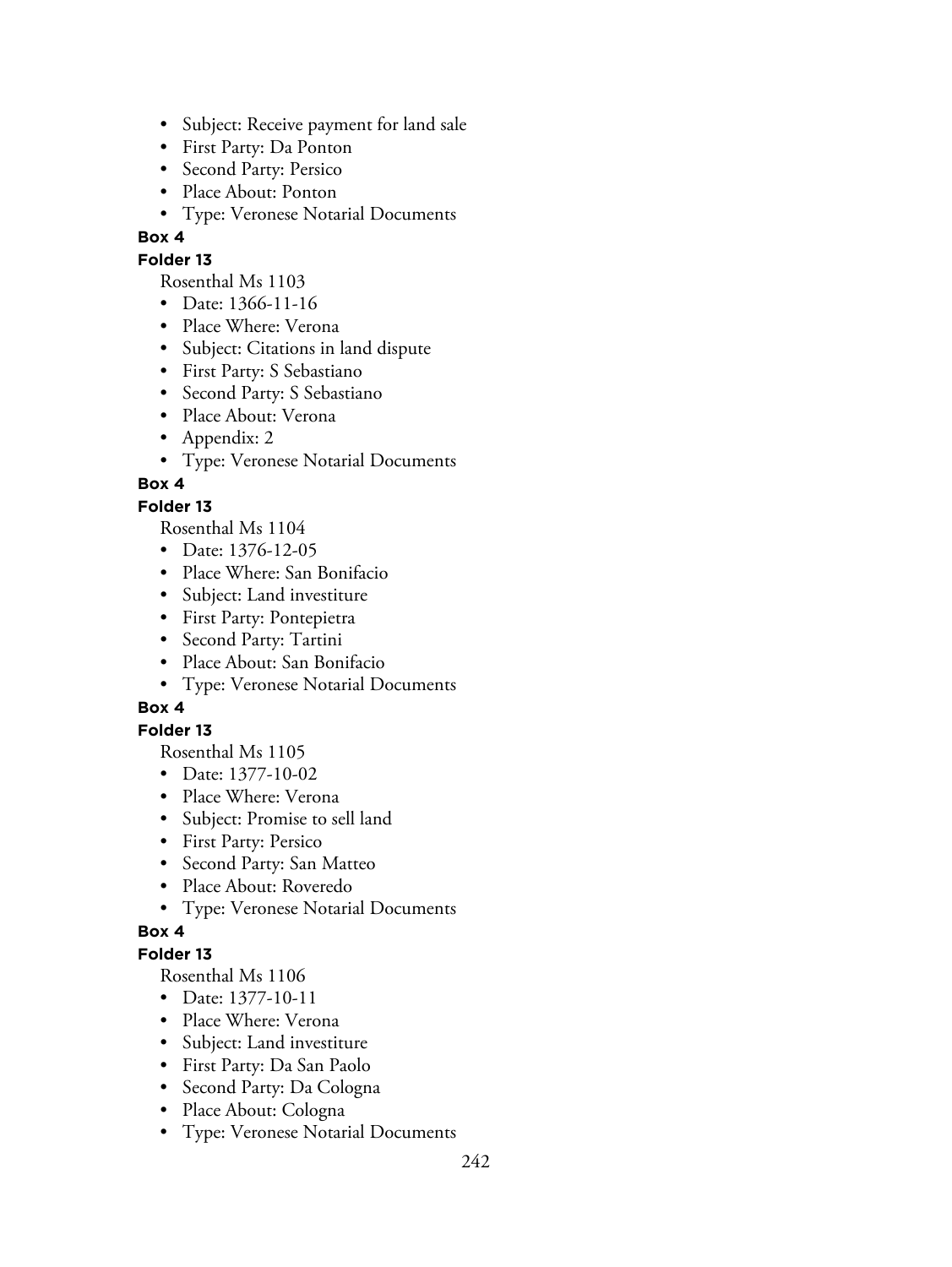#### **Folder 13**

Rosenthal Ms 1107

- Date: 1377-12-14
- Place Where: Verona
- Subject: Entry into possession
- First Party: Tarengo
- Place About: Verona
- Type: Veronese Notarial Documents

## **Box 4**

### **Folder 13**

Rosenthal Ms 1108

- Date: 1377-12-18
- Place Where: Verona
- Subject: Receive payment for land sale
- First Party: Da Encaino
- Second Party: Persico
- Place About: Cavaion
- Type: Veronese Notarial Documents

## **Box 4**

### **Folder 13**

Rosenthal Ms 1109

- Date: 1378-04-06
- Place Where: Verona
- Subject: Land sale
- First Party: Da Sona
- Second Party: San Stefano
- Place About: Sona
- Type: Veronese Notarial Documents

**Box 4**

# **Folder 13**

Rosenthal Ms 1110

- Date: 1379-02-22
- Place Where: Verona
- Subject: Land sale by ruler
- First Party: Della Scala
- Second Party: Da San Paolo
- Place About: Poiano, Olive
- Type: Veronese Notarial Documents

# **Box 4**

# **Folder 13**

- Date: 1379-04-29
- Place Where: Verona
- Subject: Land sale by ruler
- First Party: Della Scala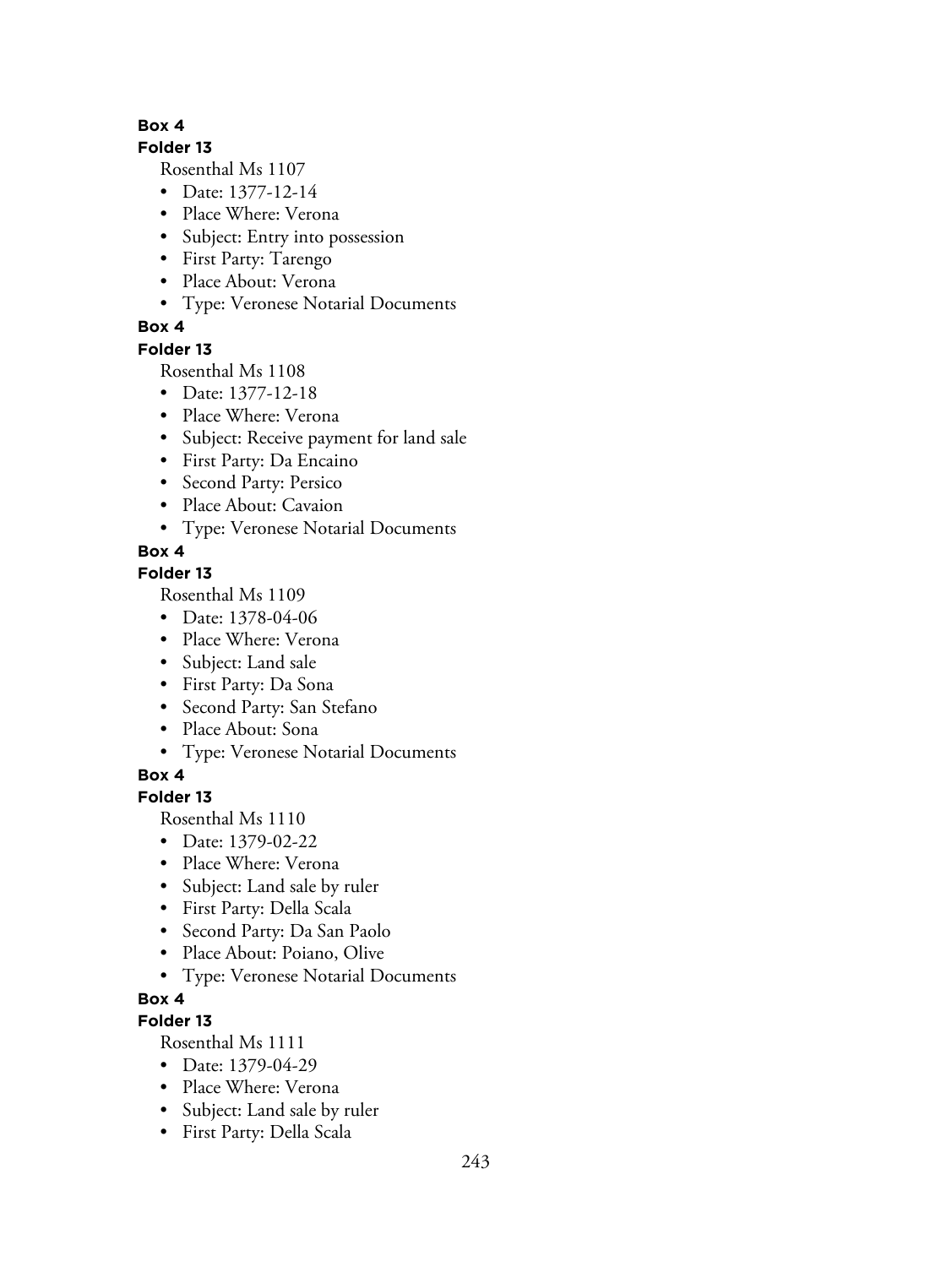- Second Party: Da San Paolo
- Place About: Montorio, etc.
- Type: Veronese Notarial Documents

### **Folder 13**

Rosenthal Ms 1112

- Date: 1379-06-26
- Place Where: Verona
- Subject: Payment of inheritance
- First Party: Da San Paolo
- Second Party: Da San Paolo
- Type: Veronese Notarial Documents

## **Box 4**

### **Folder 13**

Rosenthal Ms 1113

- Date: 1379-07-17
- Place Where: Illasi
- Subject: Land investiture
- First Party: Salvidei
- Second Party: Da Illasi
- Place About: Illasi
- Type: Veronese Notarial Documents

### **Box 4**

### **Folder 13**

Rosenthal Ms 1114

- Date: 1379-08-01
- Place Where: Verona
- Subject: Land investiture
- First Party: Tarengo
- Second Party: Alcardi
- Place About: Verona
- Type: Veronese Notarial Documents

### **Box 4**

# **Folder 13**

Rosenthal Ms 1115

- Date: 1379-10-21
- Place Where: Verona
- Subject: Land sale by ruler
- First Party: Della Scala
- Second Party: Da San Paolo
- Place About: Olive
- Type: Veronese Notarial Documents

### **Box 5**

### **Folder 13**

Rosenthal Ms 1116

• Date: 1380-03-01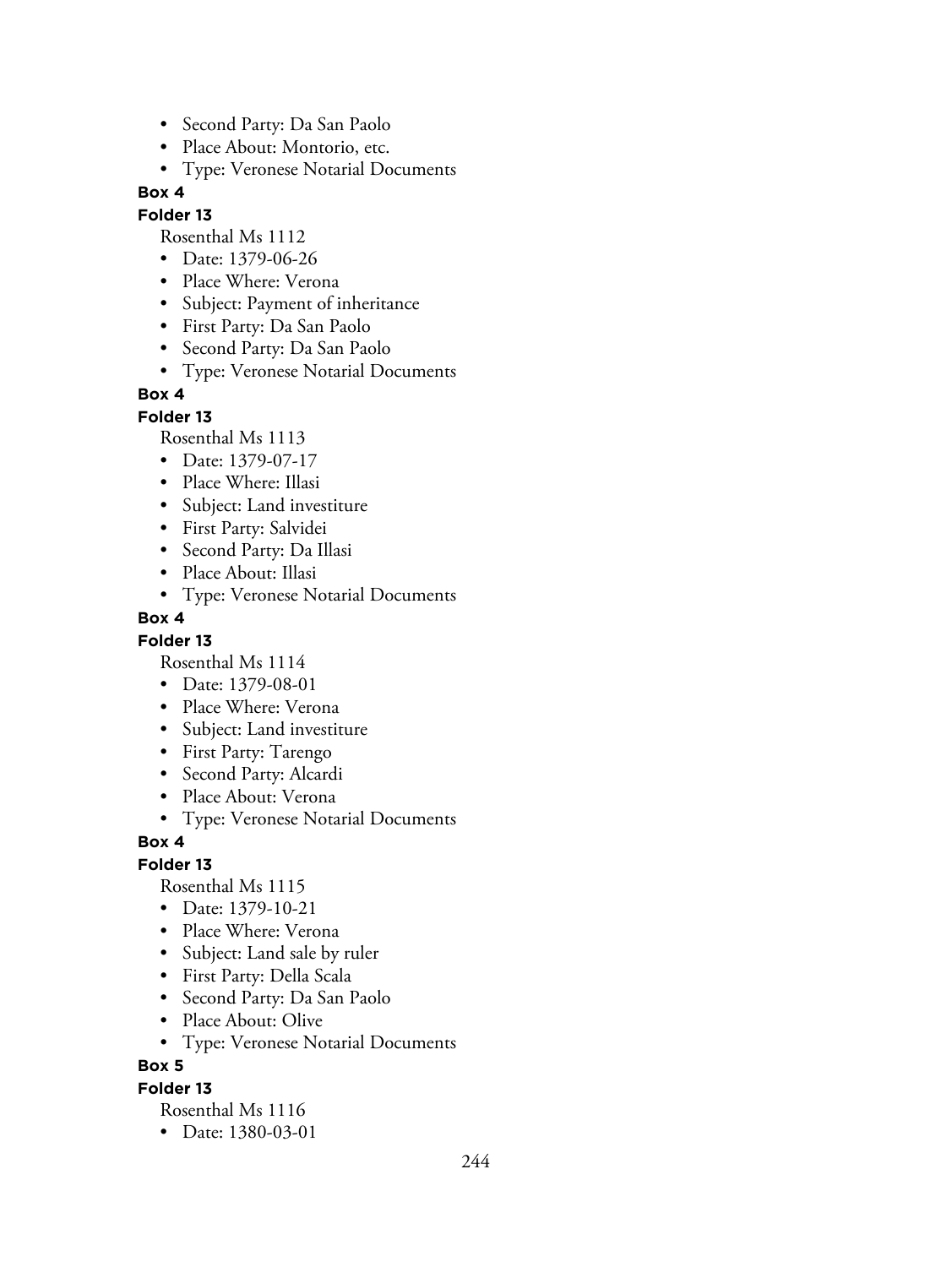- Place Where: Verona
- Subject: Land sale
- First Party: Tarengo
- Second Party: Tarengo
- Place About: Soave
- Type: Veronese Notarial Documents

#### **Folder 13**

Rosenthal Ms 1117

- Date: 1380-04-07
- Place Where: Verona
- Subject: Soccida contract
- First Party: Tarengo
- Second Party: Da Sona
- Type: Veronese Notarial Documents

### **Box 5**

### **Folder 13**

Rosenthal Ms 1118

- Date: 1380-04-12
- Place Where: Soave
- Subject: Land investiture
- First Party: Tarengo
- Second Party: Da Soave
- Place About: Soave
- Type: Veronese Notarial Documents

# **Box 5**

### **Folder 13**

Rosenthal Ms 1119

- Date: 1380-04-12
- Place Where: Soave
- Subject: Land investiture
- First Party: Tarengo
- Second Party: Da Soave
- Place About: Soave
- Type: Veronese Notarial Documents

# **Box 5**

### **Folder 13**

Rosenthal Ms 1120

- Date: 1380-08-16
- Place Where: Verona
- Subject: Create procurators
- First Party: Clergy
- Place About: Novale
- Appendix: 2
- Type: Veronese Notarial Documents

**Box 5**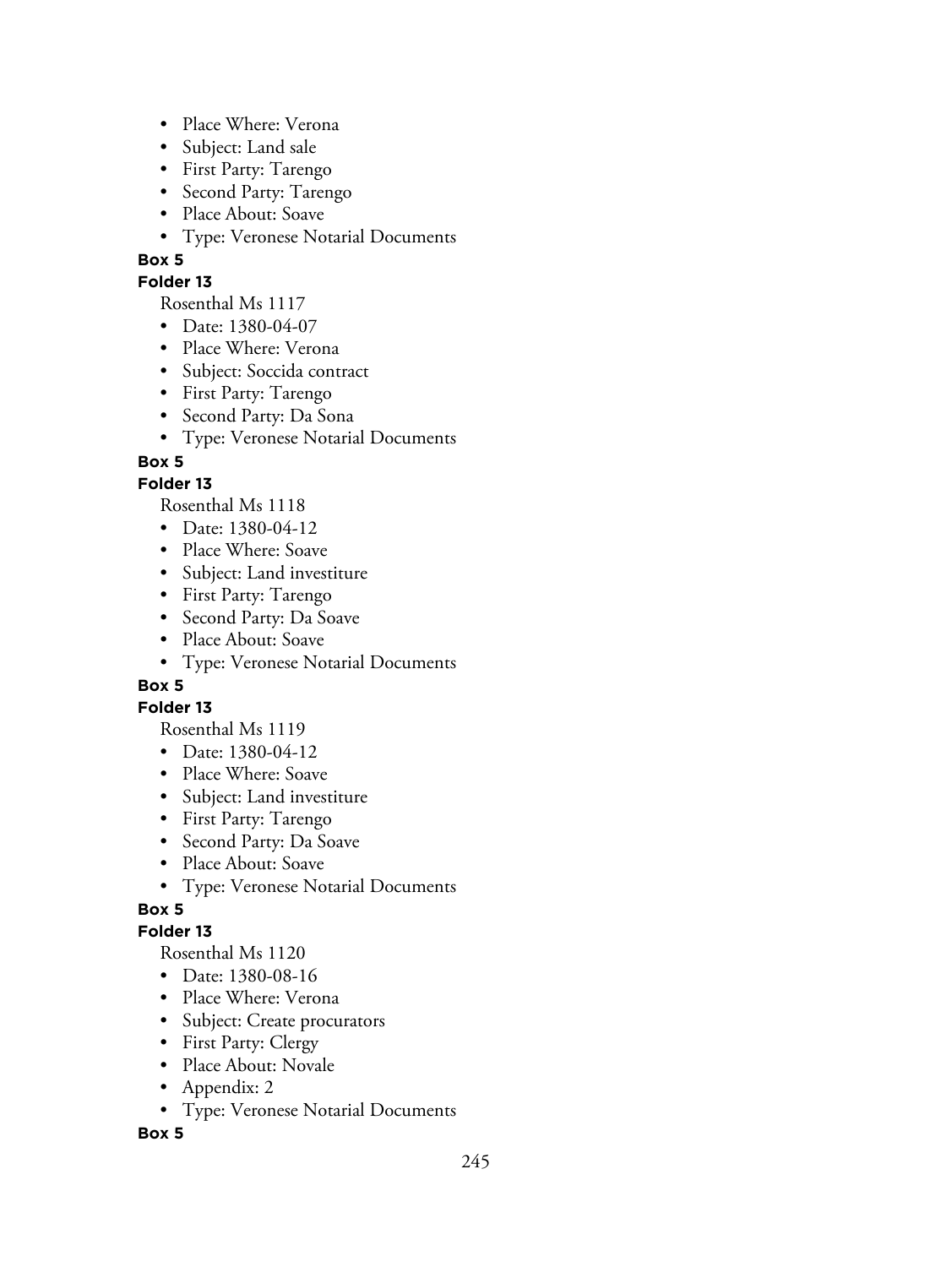#### **Folder 13**

Rosenthal Ms 1121

- Date: 1380-08-27
- Place Where: Verona
- Subject: Declaration of lease
- First Party: Da San Paolo
- Second Party: Mirabelli
- Place About: Verona
- Type: Veronese Notarial Documents

### **Box 5**

#### **Folder 13**

Rosenthal Ms 1122

- Date: 1380-11-10
- Place Where: Verona
- Subject: Land sale
- First Party: Tarengo
- Second Party: Tarengo
- Place About: Verona
- Type: Veronese Notarial Documents

### **Box 5**

### **Folder 13**

Rosenthal Ms 1123

- Date: 1380-12-20
- Place Where: Verona
- Subject: Receive payment for land sale
- First Party: Da Ponton
- Second Party: Persico
- Place About: Ponton
- Type: Veronese Notarial Documents

## **Box 5**

### **Folder 13**

Rosenthal Ms 1124

- Date: 1381-04-28
- Place Where: Verona
- Subject: Land investiture
- First Party: San Andrea
- Second Party: Da Cavaion
- Place About: Cavaion
- Type: Veronese Notarial Documents

### **Box 5**

# **Folder 13**

- Date: 1382-03-29
- Place Where: Verona
- Subject: Declaration of possession
- First Party: Da Gaiuno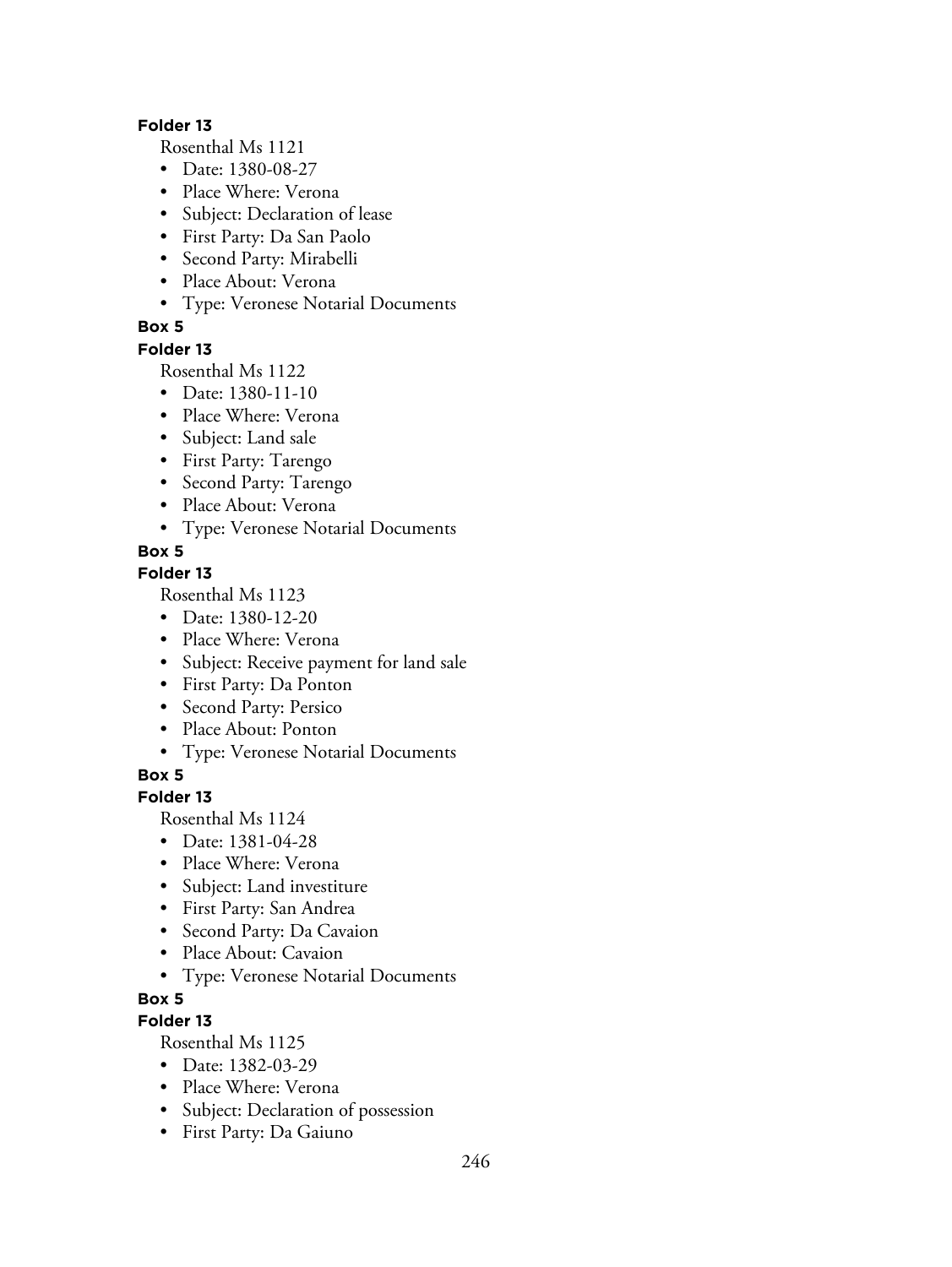- Second Party: Persico
- Place About: Gaiuno (Ponton?)
- Type: Veronese Notarial Documents

#### **Folder 13**

Rosenthal Ms 1126

- Date: 1382-03-29
- Place Where: Verona
- Subject: Receive payment for land sale
- First Party: Da Gaiuno
- Second Party: Persico
- Place About: Gaiuno (Ponton?)
- Appendix: 1
- Type: Veronese Notarial Documents

## **Box 5**

## **Folder 13**

Rosenthal Ms 1127

- Date: 1382-03-29
- Place Where: Verona
- Subject: Receive payment for land sale
- First Party: Da Gaiuno
- Second Party: Persico
- Place About: Gaiuno (Ponton?)
- Type: Veronese Notarial Documents

### **Box 5**

### **Folder 13**

Rosenthal Ms 1128

- Date: 1382-06-09
- Place Where: Verona
- Subject: Public sale of land for debt
- First Party: Officials
- Second Party: Persico
- Place About: Roveredo
- Type: Veronese Notarial Documents

### **Box 5**

### **Folder 13**

Rosenthal Ms 1129

- Date: 1382-10-28
- Place Where: Verona
- Subject: Restructure deposit obligation
- First Party: Tarengo
- Second Party: Predelli
- Type: Veronese Notarial Documents

### **Box 5**

### **Folder 13**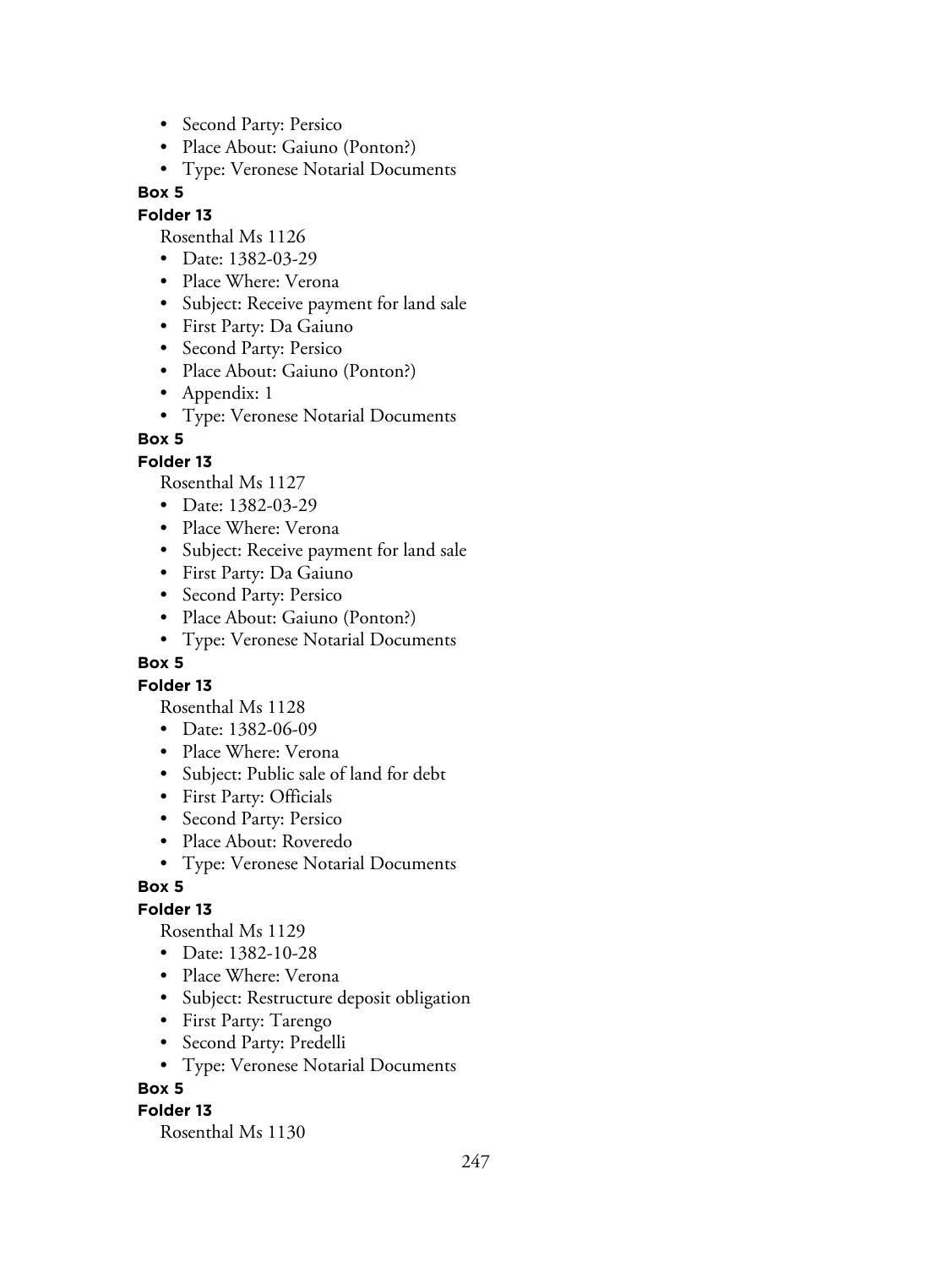- Date: 1383-02-21
- Place Where: Verona
- Subject: Land sale
- First Party: S Sebastiano
- Second Party: Persico
- Place About: Cavaion
- Type: Veronese Notarial Documents

### **Folder 13**

Rosenthal Ms 1131

- Date: 1383-04-24
- Place Where: Verona
- Subject: Land investiture
- First Party: Persico
- Second Party: Da Roveredo
- Place About: Roveredo
- Type: Veronese Notarial Documents

# **Box 5**

### **Folder 13**

Rosenthal Ms 1132

- Date: 1383-06-07
- Place Where: Cola
- Subject: Soccida contract
- First Party: Da Cola
- Second Party: S M Organo
- Type: Veronese Notarial Documents

# **Box 5**

# **Folder 13**

Rosenthal Ms 1133

- Date: 1384-04-11
- Place Where: Marcellise
- Subject: Entry into possession
- First Party: Marcellise
- Place About: Marcellise
- Type: Veronese Notarial Documents

# **Box 5**

# **Folder 13**

Rosenthal Ms 1134

- Date: 1384-05-26
- Place Where: Verona
- Subject: Receive payment for land sale
- First Party: Da Pressana
- Second Party: Persico
- Place About: Verona
- Type: Veronese Notarial Documents

### **Box 5**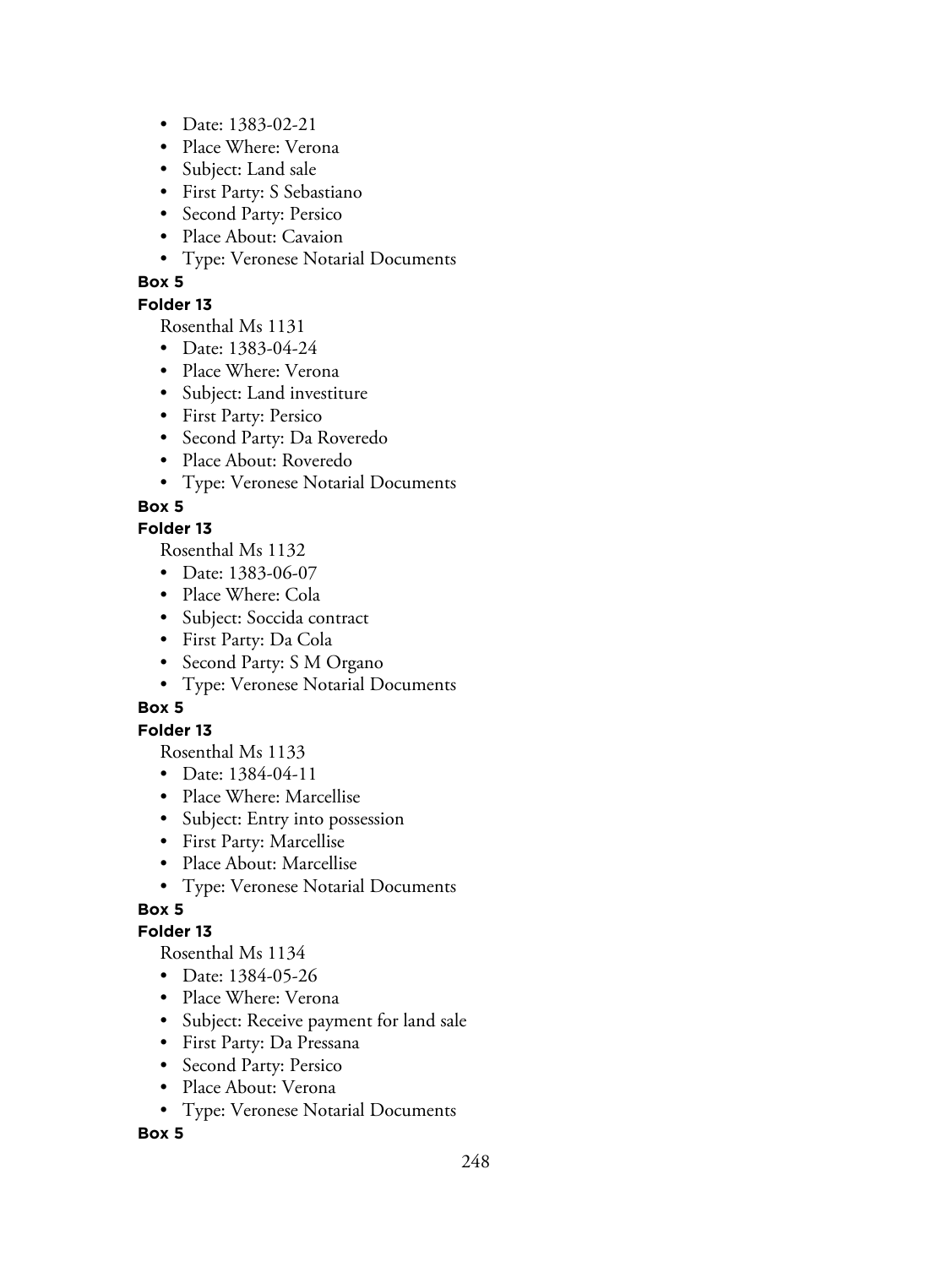#### **Folder 13**

Rosenthal Ms 1135

- Date: 1384-05-26
- Place Where: Verona
- Subject: Renunciation, reinvestiture
- First Party: Da Pressana
- Second Party: Monastery
- Place About: Verona
- Type: Veronese Notarial Documents

### **Box 5**

#### **Folder 13**

Rosenthal Ms 1136

- Date: 1384-11-23
- Place Where: Cologna
- Subject: Land investiture
- First Party: Da San Paolo
- Second Party: Da Cologna
- Place About: Cologna
- Type: Veronese Notarial Documents

### **Box 6**

### **Folder 13**

Rosenthal Ms 1137

- Date: 1385-01-18
- Place Where: Verona
- Subject: Receive payment for land sale
- First Party: Da Ouinto
- Second Party: S Sebastiano
- Place About: Marcellise
- Type: Veronese Notarial Documents

## **Box 6**

### **Folder 13**

Rosenthal Ms 1138

- Date: 1385-08-08
- Place Where: Verona
- Subject: Land investiture
- First Party: Tarengo
- Second Party: Castelnuovo
- Place About: Illasi
- Type: Veronese Notarial Documents

### **Box 6**

# **Folder 13**

- Date: 1385-08-14
- Place Where: Verona
- Subject: Renunciation, reinvestiture
- First Party: San Giorgio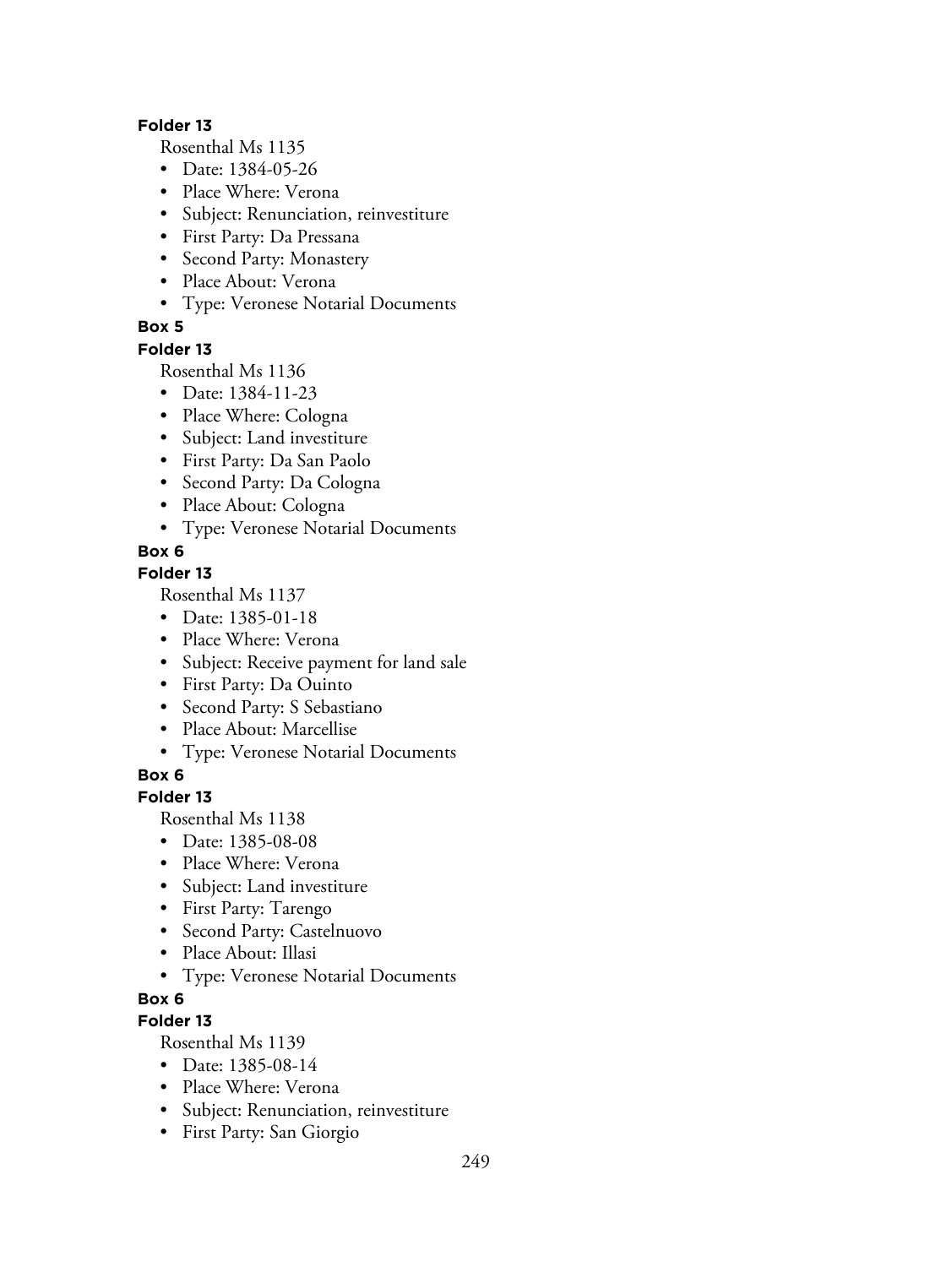- Second Party: Da Cornedo
- Place About: Verona
- Type: Veronese Notarial Documents

### **Folder 13**

Rosenthal Ms 1140

- Date: 1385-11-12
- Place Where: Verona
- Subject: Dowry confession
- First Party: Trivelli
- Second Party: S M Organo
- Type: Veronese Notarial Documents

## **Box 6**

### **Folder 13**

Rosenthal Ms 1141

- Date: 1386-06-06
- Place Where: Verona
- Subject: Land sale by ruler
- First Party: Della Scala
- Second Party: Persico
- Place About: Cavaion
- Type: Veronese Notarial Documents

#### **Box 6**

### **Folder 13**

Rosenthal Ms 1142

- Date: 1386-08-21
- Place Where: Verona
- Subject: Land sale by ruler
- First Party: Della Scala
- Second Party: Poianelli
- Place About: Isola dla Scala
- Type: Veronese Notarial Documents

### **Box 6**

### **Folder 13**

Rosenthal Ms 1143

- Date: 1386-08-25
- Place Where: Verona
- Subject: Public sale of mill for debt
- First Party: Official
- Second Party: Tarengo
- Place About: Verona
- Appendix: 2
- Type: Veronese Notarial Documents

### **Box 6**

### **Folder 13**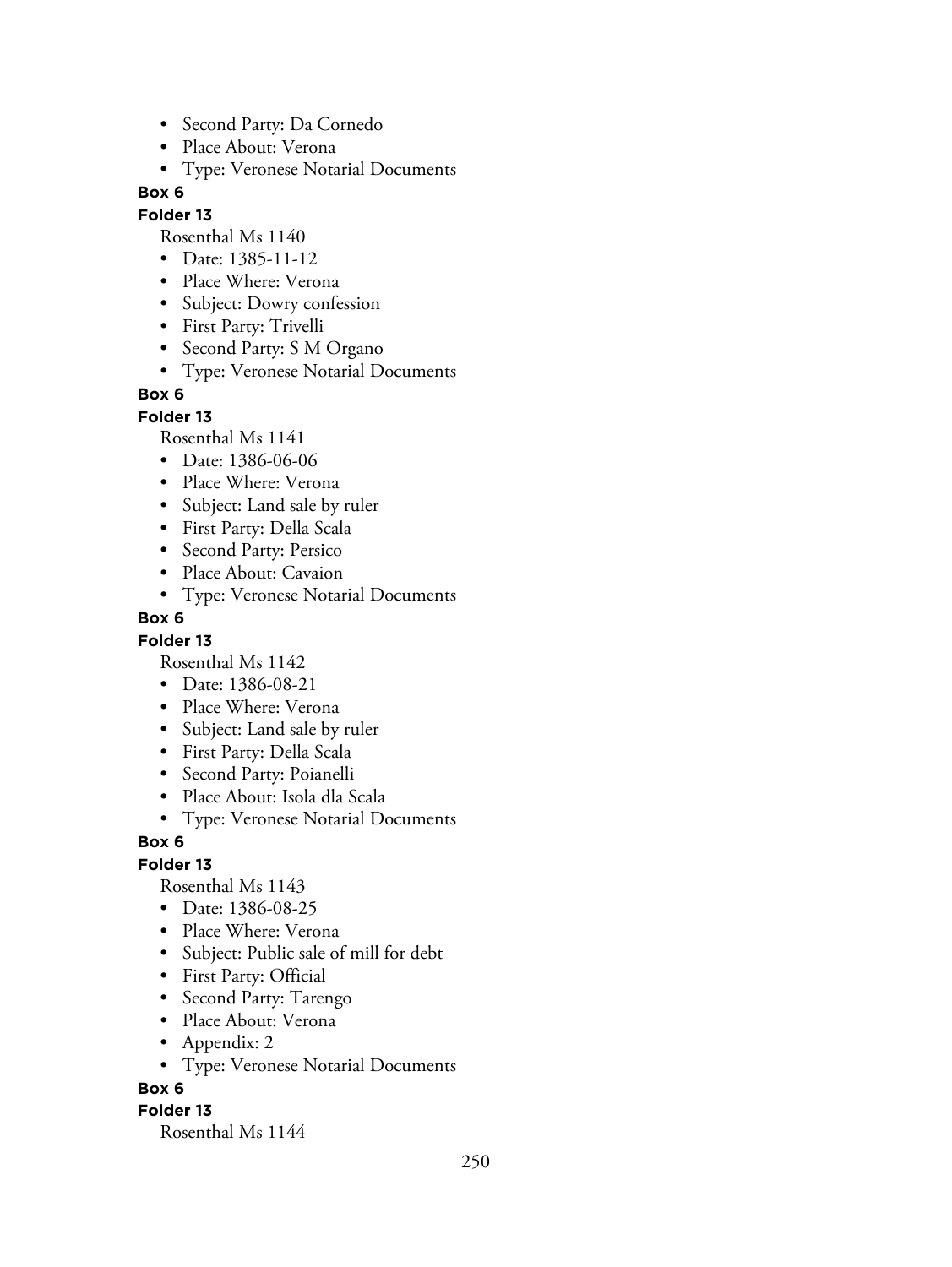- Date: 1386-12-02
- Place Where: Verona
- Subject: Land investiture
- First Party: Church
- Second Party: Alessandro
- Place About: Verona
- Type: Veronese Notarial Documents

### **Folder 13**

Rosenthal Ms 1145

- Date: 1387-11-01
- Place Where: Verona
- Subject: Testament
- First Party: San Nazaro
- Place About: Regola
- Type: Veronese Notarial Documents

# **Box 6**

## **Folder 13**

Rosenthal Ms 1146

- Date: 1388-05-01
- Place Where: Verona
- Subject: Debt confession, payment
- First Party: Da Cola
- Second Party: Castello
- Type: Veronese Notarial Documents

# **Box 6**

### **Folder 13**

Rosenthal Ms 1147

- Date: 1388-04-01
- Place Where: Verona
- Subject: Create business partership
- First Party: Da San Paolo
- Second Party: San Vitale
- Appendix: 2
- Type: Veronese Notarial Documents

# **Box 7**

# **Folder 13**

Rosenthal Ms 1148

- Date: 1388-05-12
- Place Where: Verona
- Subject: Receive payment for land sale
- First Party: Da Cavaion
- Second Party: Persico
- Place About: Cavaion
- Type: Veronese Notarial Documents

**Box 7**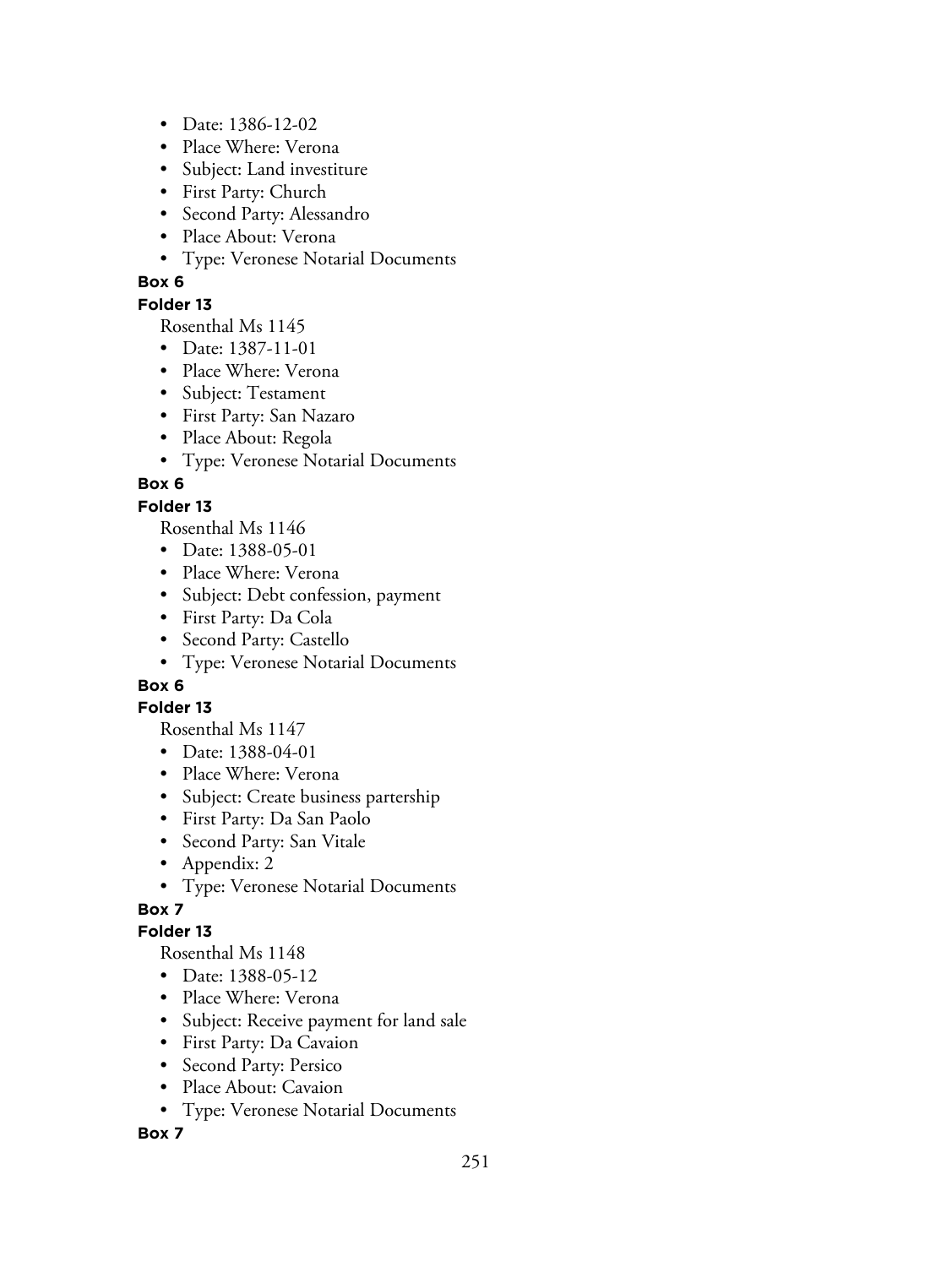#### **Folder 13**

Rosenthal Ms 1149

- Date: 1388-12-11
- Place Where: Verona
- Subject: Confirmation of land rights
- First Party: Official
- Second Party: Persico
- Place About: Baldaria
- Appendix: 2
- Type: Veronese Notarial Documents

**Box 7**

### **Folder 13**

Rosenthal Ms 1150

- Date: 1389-01-23
- Place Where: Verona
- Subject: Legal opinion on ownership
- First Party: Jurist
- Second Party: Tarengo
- Place About: Verona
- Type: Veronese Notarial Documents

## **Box 7**

### **Folder 13**

Rosenthal Ms 1151

- Date: 1389-02-11
- Place Where: Verona
- Subject: Arbitrate patrimonial dispute
- First Party: Tarengo
- Second Party: Persico
- Type: Veronese Notarial Documents

**Box 7**

### **Folder 13**

Rosenthal Ms 1152

- Date: 1389-02-25
- Place Where: Verona
- Subject: Land investiture
- First Party: Tarengo
- Second Party: Da Cazzano
- Place About: Cazzano
- Type: Veronese Notarial Documents
- **Box 7**

# **Folder 13**

- Date: 1389-03-30
- Place Where: Verona
- Subject: Receive payment for land sale
- First Party: Persico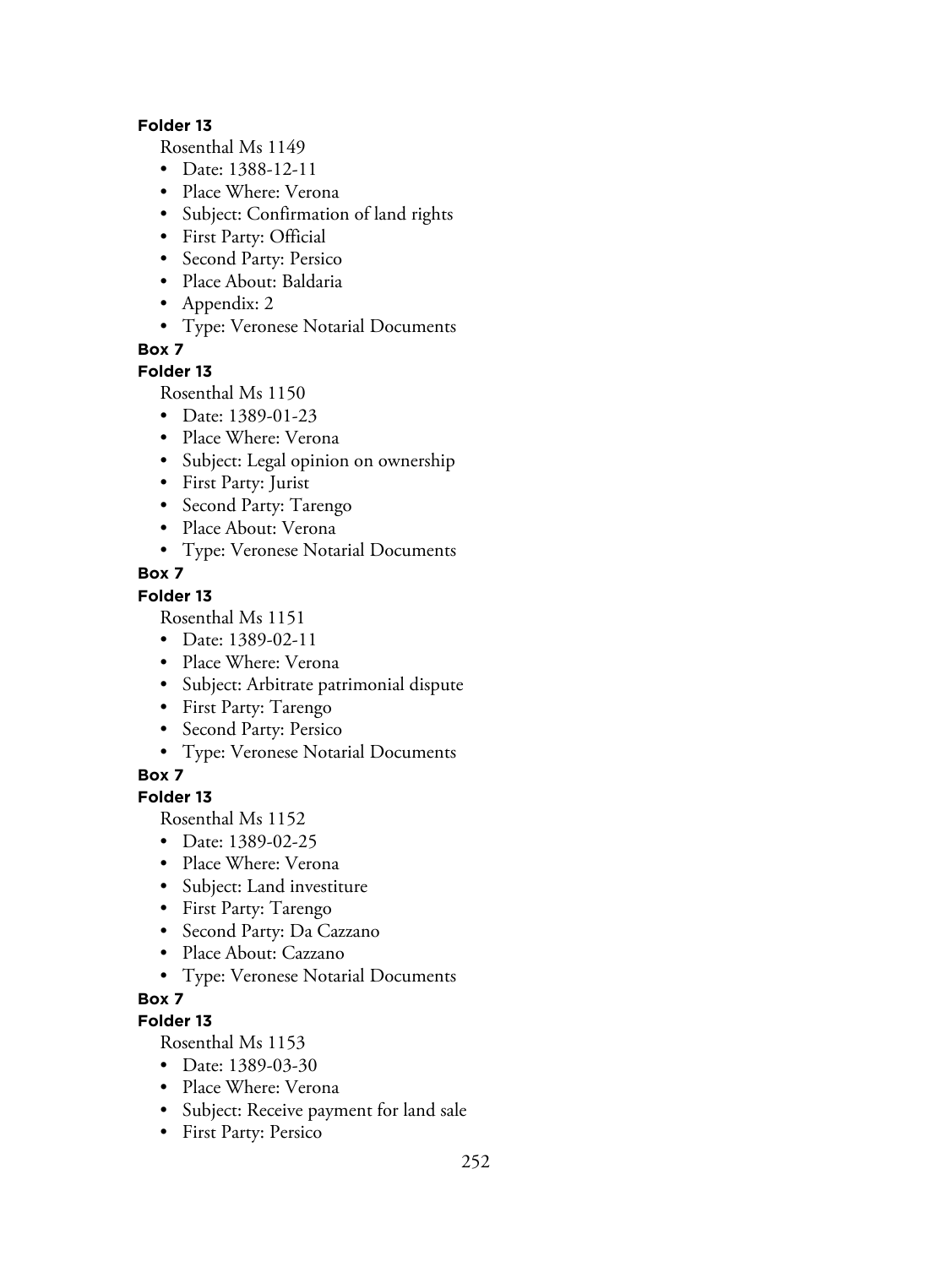- Second Party: Persico
- Place About: Cavaion
- Type: Veronese Notarial Documents

## **Folder 13**

Rosenthal Ms 1154

- Date: 1389-05-15
- Place Where: Verona
- Subject: Publicly announce land sale
- First Party: Da San Marco
- Second Party: Da Falsorgo
- Place About: Verona
- Type: Veronese Notarial Documents

## **Box 7**

## **Folder 13**

Rosenthal Ms 1155

- Date: 1389-05-31
- Place Where: Verona
- Subject: Arbitration sentence-cf. 1151
- First Party: Tarengo
- Second Party: Persico
- Type: Veronese Notarial Documents

## **Box 7**

## **Folder 13**

Rosenthal Ms 1156

- Date: 1389-09-19
- Place Where: Buttapietra
- Subject: Entry into possession
- First Party: Bevilacqua
- Place About: Buttapietra
- Type: Veronese Notarial Documents

## **Box 7**

## **Folder 13**

Rosenthal Ms 1157

- Date: 1389-11-24
- Place Where: Verona
- Subject: Commission of dispute-cf. 1155
- First Party: Tarengo
- Second Party: Da San Fermo
- Type: Veronese Notarial Documents

## **Box 1**

## **Folder 14**

- Date: 1390-11-10
- Place Where: Brescia
- Subject: Confirmation of investiture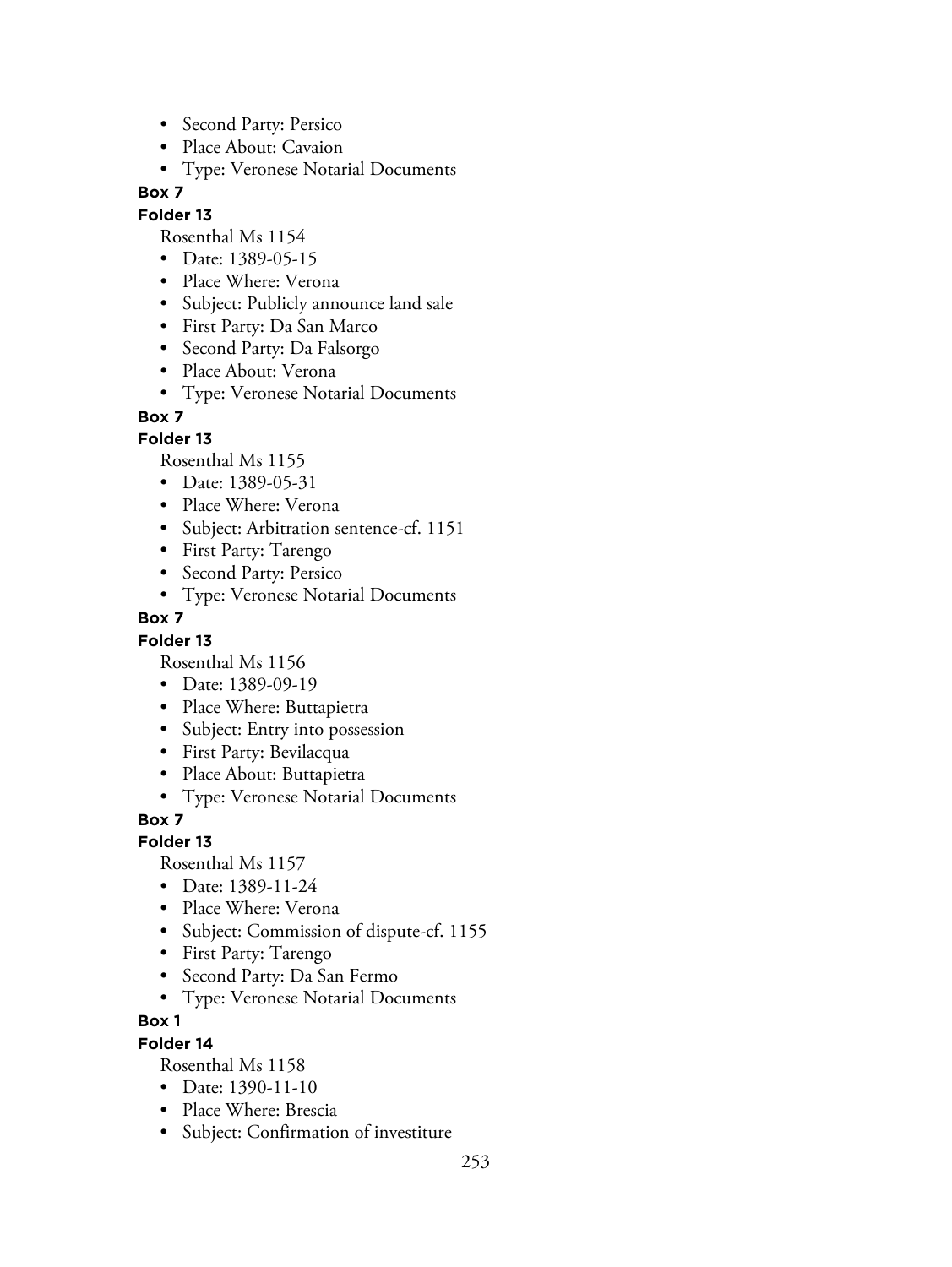- First Party: Bishop
- Second Party: Da Maderno
- Place About: Maderno
- Type: Veronese Notarial Documents

#### **Folder 14**

Rosenthal Ms 1159

- Date: 1390-12-15
- Place Where: Verona
- Subject: Land investiture
- First Party: Mirabelli
- Second Party: Da San Paolo
- Place About: Verona
- Appendix: 1
- Type: Veronese Notarial Documents

# **Box 1**

# **Folder 14**

Rosenthal Ms 1160

- Date: 1391-09-24
- Place Where: Affi
- Subject: Land investiture
- First Party: Persico
- Second Party: Da Rivoli
- Place About: Cerea
- Appendix: 1
- Type: Veronese Notarial Documents

# **Box 1**

## **Folder 14**

Rosenthal Ms 1161

- Date: 1391-10-13
- Place Where: Verona
- Subject: Testament
- First Party: Del Bove
- Second Party: Castello
- Type: Veronese Notarial Documents

# **Box 1**

## **Folder 14**

Rosenthal Ms 1162

- Date: 1391-11-24
- Place Where: Verona
- Subject: Land transfer for debt
- First Party: Da Pigna
- Second Party: Persico
- Place About: Calmasino
- Type: Veronese Notarial Documents

**Box 1**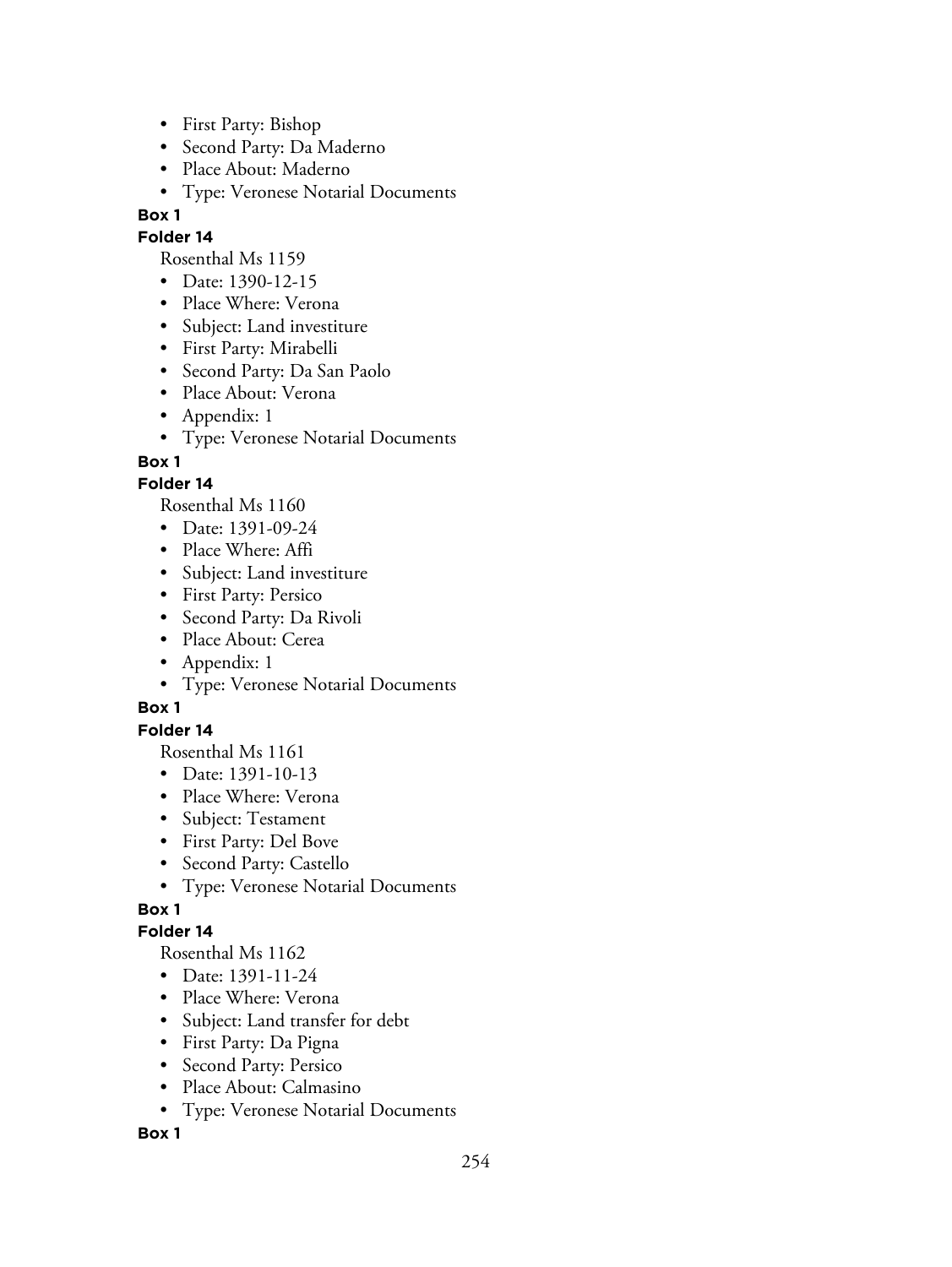#### **Folder 14**

Rosenthal Ms 1163

- Date: 1391-11-25
- Place Where: Verona
- Subject: Land sale
- First Party: Dusarini
- Second Party: Persico
- Place About: Castelnuovo, Affi
- Appendix: 1
- Type: Veronese Notarial Documents

**Box 1**

## **Folder 14**

Rosenthal Ms 1164

- Date: 1391-12-06
- Place Where: Verona
- Subject: Renounce land rights for debt
- First Party: Da Marzana
- Second Party: Persico
- Place About: Marzana
- Type: Veronese Notarial Documents

## **Box 1**

## **Folder 14**

Rosenthal Ms 1165

- Date: 1392-03-26
- Place Where: Verona
- Subject: Land investiture
- First Party: Dusarini
- Second Party: Da Rivoli
- Place About: Affi
- Type: Veronese Notarial Documents

## **Box 1**

## **Folder 14**

Rosenthal Ms 1166

- Date: 1392-11-14
- Place Where: Verona
- Subject: Land sale
- First Party: Tarengo
- Second Party: Tarengo
- Place About: Alcenago
- Type: Veronese Notarial Documents

## **Box 1**

## **Folder 14**

- Date: 1393-03-26
- Place Where: Verona
- Subject: Authorization, land sale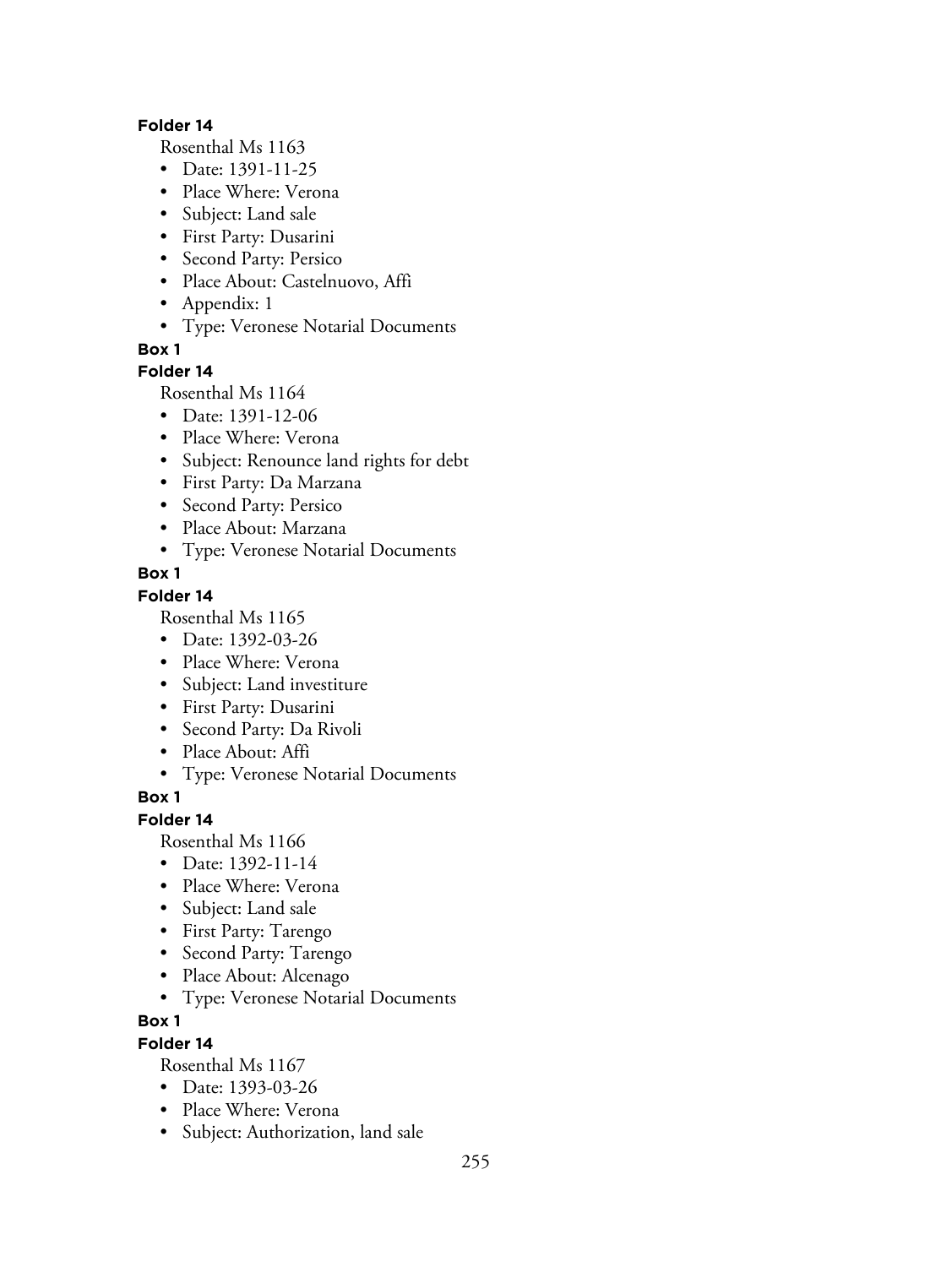- First Party: Castello
- Second Party: Persico
- Place About: Colognola
- Type: Veronese Notarial Documents

#### **Folder 14**

Rosenthal Ms 1168

- Date: 1393-04-02
- Place Where: Verona
- Subject: Land sale
- First Party: Da Ponton
- Second Party: Persico
- Place About: Cavaion
- Type: Veronese Notarial Documents

# **Box 1**

# **Folder 14**

Rosenthal Ms 1169

- Date: 1393-04-25
- Place Where: Ponton
- Subject: Land sale
- First Party: Da Ponton
- Second Party: Persico
- Place About: Ponton
- Type: Veronese Notarial Documents

## **Box 1**

## **Folder 14**

Rosenthal Ms 1170

- Date: 1394-02-21
- Place Where: Verona
- Subject: Land investiture
- First Party: S Sebastiano
- Second Party: Da Olive
- Place About: S Michele Camp.
- Type: Veronese Notarial Documents

# **Box 1**

# **Folder 14**

Rosenthal Ms 1171

- Date: 1394-04-20
- Place Where: Verona
- Subject: Land transfer as per will
- First Party: Del Bove
- Second Party: Tarengo
- Place About: San Bonifacio
- Type: Veronese Notarial Documents

# **Box 1**

## **Folder 14**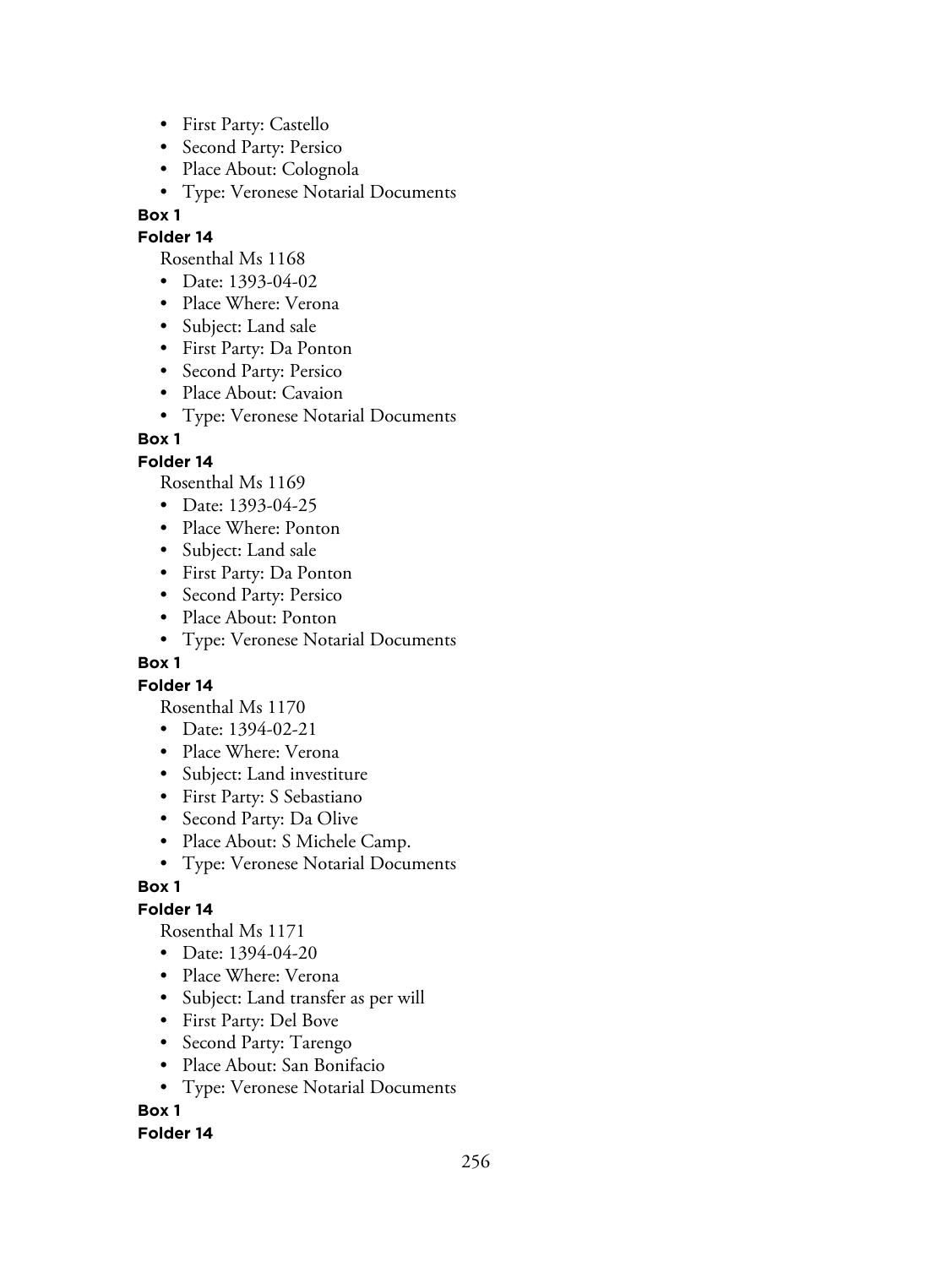Rosenthal Ms 1172

- Date: 1394-04-27
- Place Where: Verona
- Subject: Land sale
- First Party: San Stefano
- Second Party: Persico
- Place About: Verona
- Type: Veronese Notarial Documents

# **Box 1**

# **Folder 14**

Rosenthal Ms 1173

- Date: 1494-05-21
- Place Where: Verona
- Subject: Pay fee for land sale
- First Party: Tarengo
- Second Party: Tarengo
- Type: Veronese Notarial Documents

# **Box 1**

# **Folder 14**

Rosenthal Ms 1174

- Date: 1494-09-03
- Place Where: Verona
- Subject: Acceptance of legacy
- First Party: Pindemonte
- Second Party: Castello
- Type: Veronese Notarial Documents

# **Box 1**

# **Folder 14**

Rosenthal Ms 1175

- Date: 1494-11-01
- Place Where: Verona
- Subject: Land investiture
- First Party: Somagio
- Second Party: Domenico
- Place About: Verona
- Type: Veronese Notarial Documents

# **Box 2**

# **Folder 14**

- Date: 1395-09-02
- Place Where: Verona
- Subject: Executors sell land
- First Party: Isola Sotto
- Second Party: Persico
- Place About: Cologna
- Type: Veronese Notarial Documents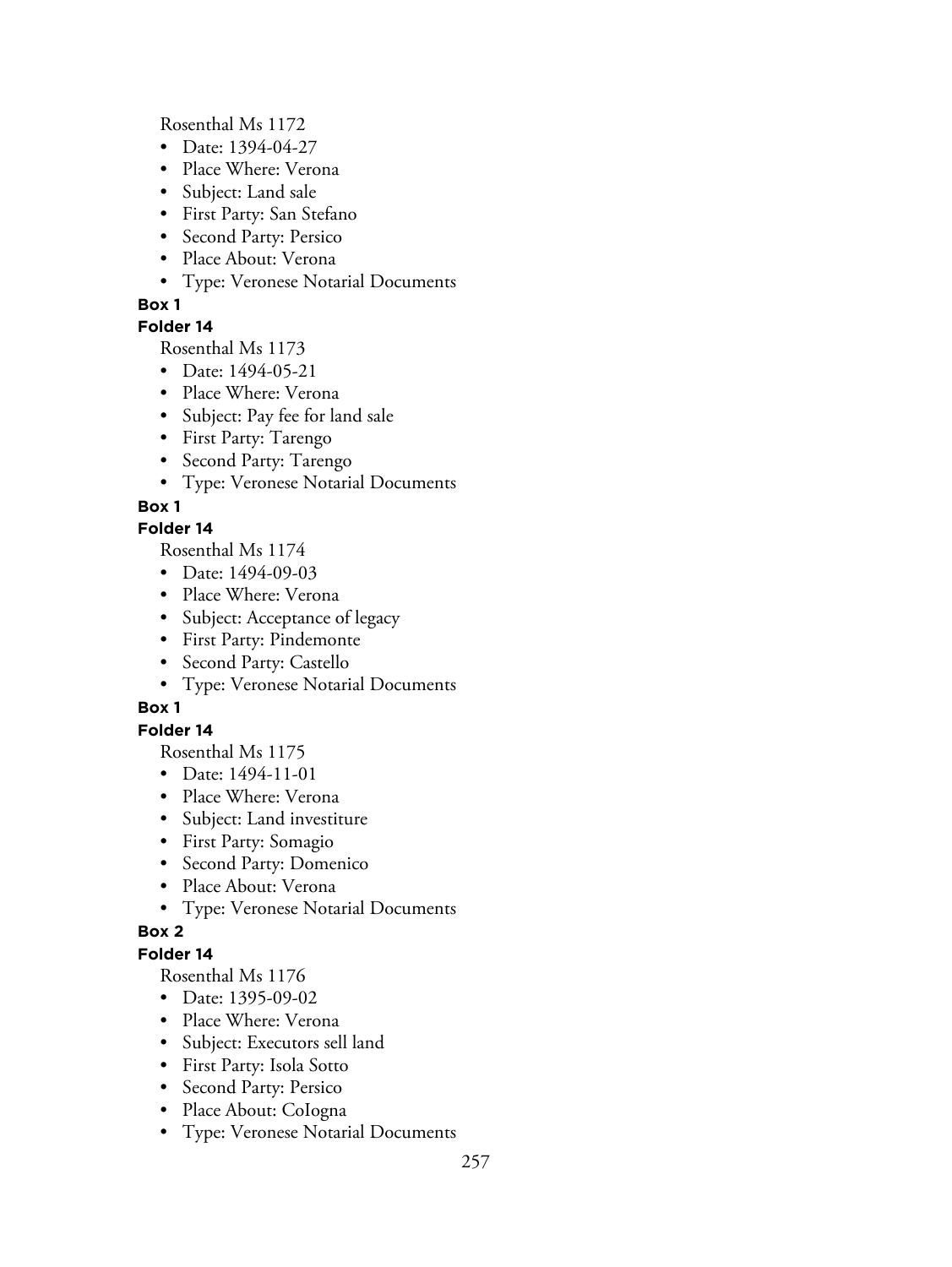## **Folder 14**

Rosenthal Ms 1177

- Date: 1395-10-13
- Place Where: Cologna
- Subject: Acknowledge receipt of loan
- First Party: Da Roveredo
- Second Party: Persico
- Type: Veronese Notarial Documents

# **Box 2**

# **Folder 14**

Rosenthal Ms 1178

- Date: 1395-10-19
- Place Where: Verona
- Subject: Land sale
- First Party: Da Pressana
- Second Party: Persico
- Place About: Cologna
- Type: Veronese Notarial Documents

# **Box 2**

# **Folder 14**

Rosenthal Ms 1179

- Date: 1395-11-24
- Place Where: Verona
- Subject: Patrimony dispute -- cf. 1157
- First Party: Tarengo
- Second Party: Persico
- Appendix: 1
- Type: Veronese Notarial Documents

**Box 2**

# **Folder 14**

Rosenthal Ms 1180

- Date: 1396-08-10
- Place Where: Verona
- Subject: Receive cows in soccida
- First Party: Da Affi
- Second Party: Persico
- Type: Veronese Notarial Documents

# **Box 2**

# **Folder 14**

- Date: 1396-08-14
- Place Where: Verona
- Subject: Postpone compromise -- cf. 1179
- First Party: Tarengo
- Second Party: Persico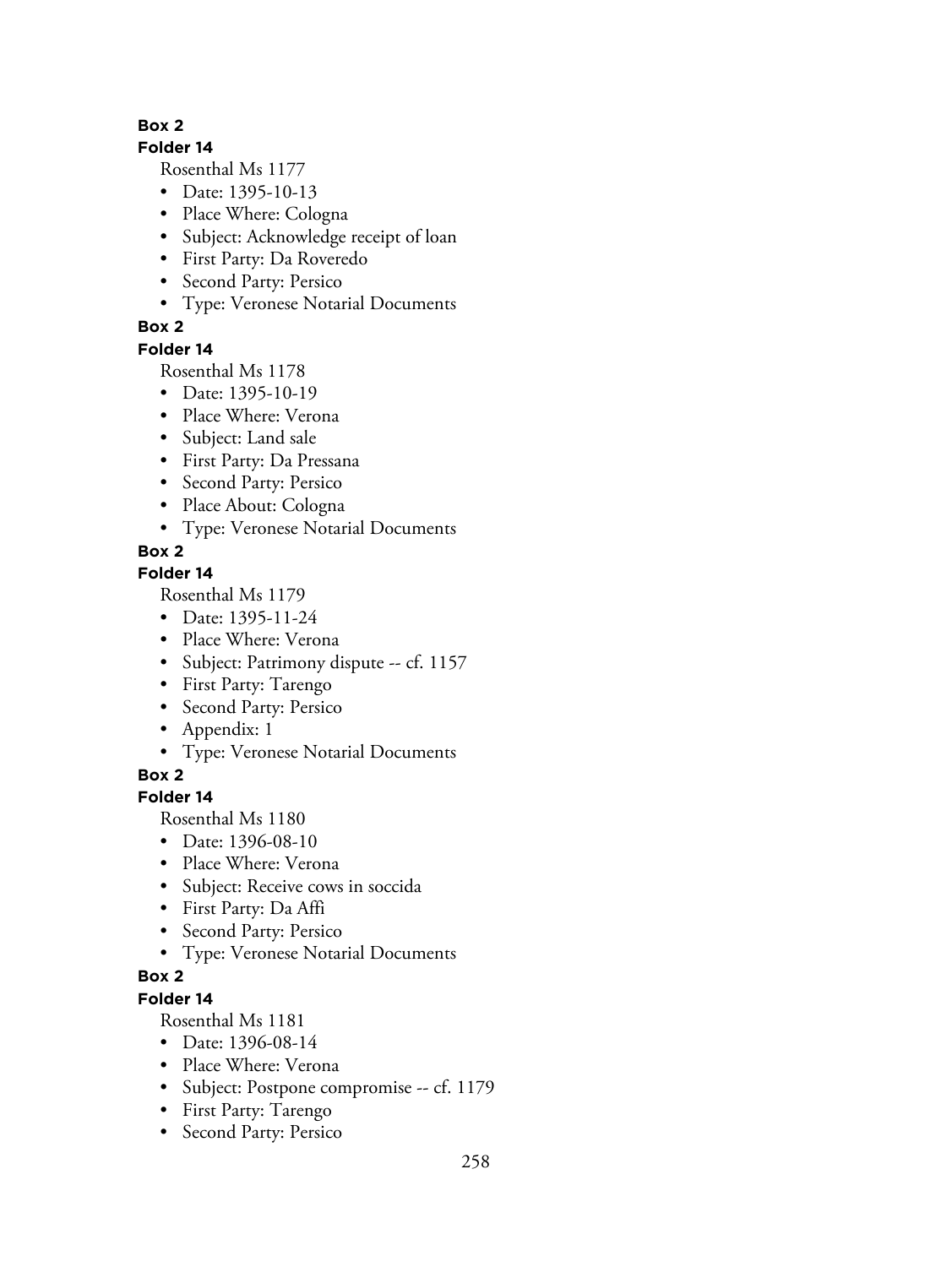- Appendix: 1
- Type: Veronese Notarial Documents

#### **Folder 14**

Rosenthal Ms 1182

- Date: 1396-08-29
- Place Where: Verona
- Subject: Land investiture
- First Party: Tarengo
- Second Party: S M Stelle
- Place About: Poiano
- Type: Veronese Notarial Documents

# **Box 2**

## **Folder 14**

Rosenthal Ms 1183

- Date: 1396-11-21
- Place Where: Verona
- Subject: Land sale
- First Party: San Nazaro
- Second Party: Persico
- Place About: Colognola
- Type: Veronese Notarial Documents

## **Box 2**

## **Folder 14**

Rosenthal Ms 1184

- Date: 1397-04-18
- Place Where: Verona
- Subject: Land investiture
- First Party: Tramarini
- Second Party: Da Zevio
- Place About: Zevio
- Type: Veronese Notarial Documents

## **Box 2**

## **Folder 14**

Rosenthal Ms 1185

- Date: 1397-05-11
- Place Where: Verona
- Subject: Land sale
- First Party: S Michele P.
- Second Party: Persico
- Place About: Castelnuovo
- Type: Veronese Notarial Documents

# **Box 2**

## **Folder 14**

Rosenthal Ms 1186

• Date: 1397-08-11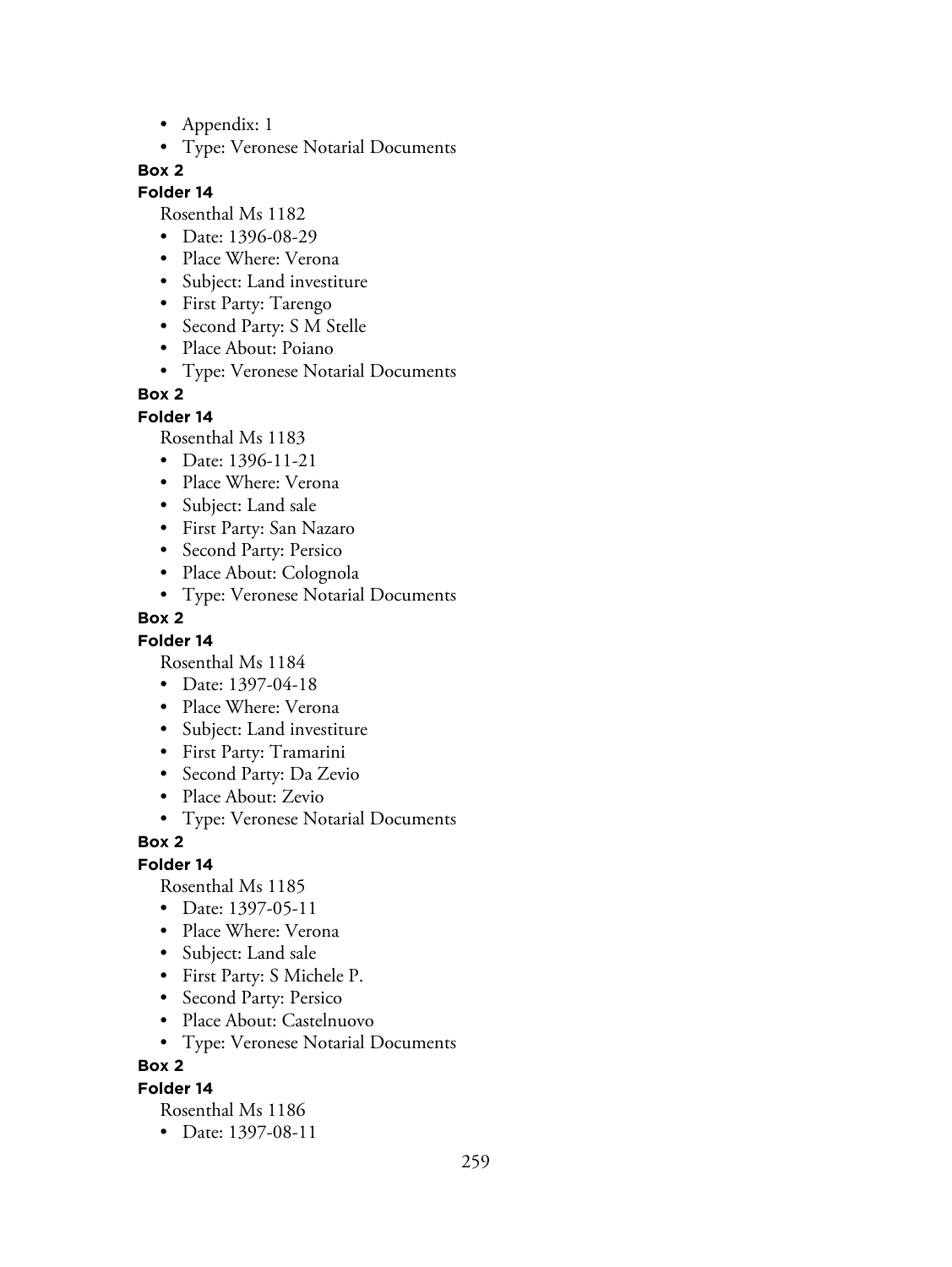- Place Where: Verona
- Subject: Land sale
- First Party: AIberti
- Second Party: Persico
- Place About: Verona
- Type: Veronese Notarial Documents

## **Folder 14**

Rosenthal Ms 1187

- Date: 1397-10-13
- Place Where: Verona
- Subject: Receive payment for land sale
- First Party: Verdolo
- Second Party: Tramarini
- Place About: Regola ( Verona )
- Type: Veronese Notarial Documents

# **Box 2**

# **Folder 14**

Rosenthal Ms 1188

- Date: 1397-10-30
- Place Where: Verona
- Subject: Receive payment for land sale
- First Party: S Pietro Inc
- Second Party: Persico
- Place About: Colognola
- Type: Veronese Notarial Documents

# **Box 2**

# **Folder 14**

Rosenthal Ms 1189

- Date: 1398-03-05
- Place Where: Verona
- Subject: Patrimonial dispute -- cf. 1181
- First Party: Tarengo
- Second Party: Persico
- Appendix: 2
- Type: Veronese Notarial Documents

## **Box 2**

# **Folder 14**

- Date: 1399-12-12
- Place Where: Verona
- Subject: Land investiture
- First Party: Monastery
- Second Party: Persico
- Place About: Verona
- Type: Veronese Notarial Documents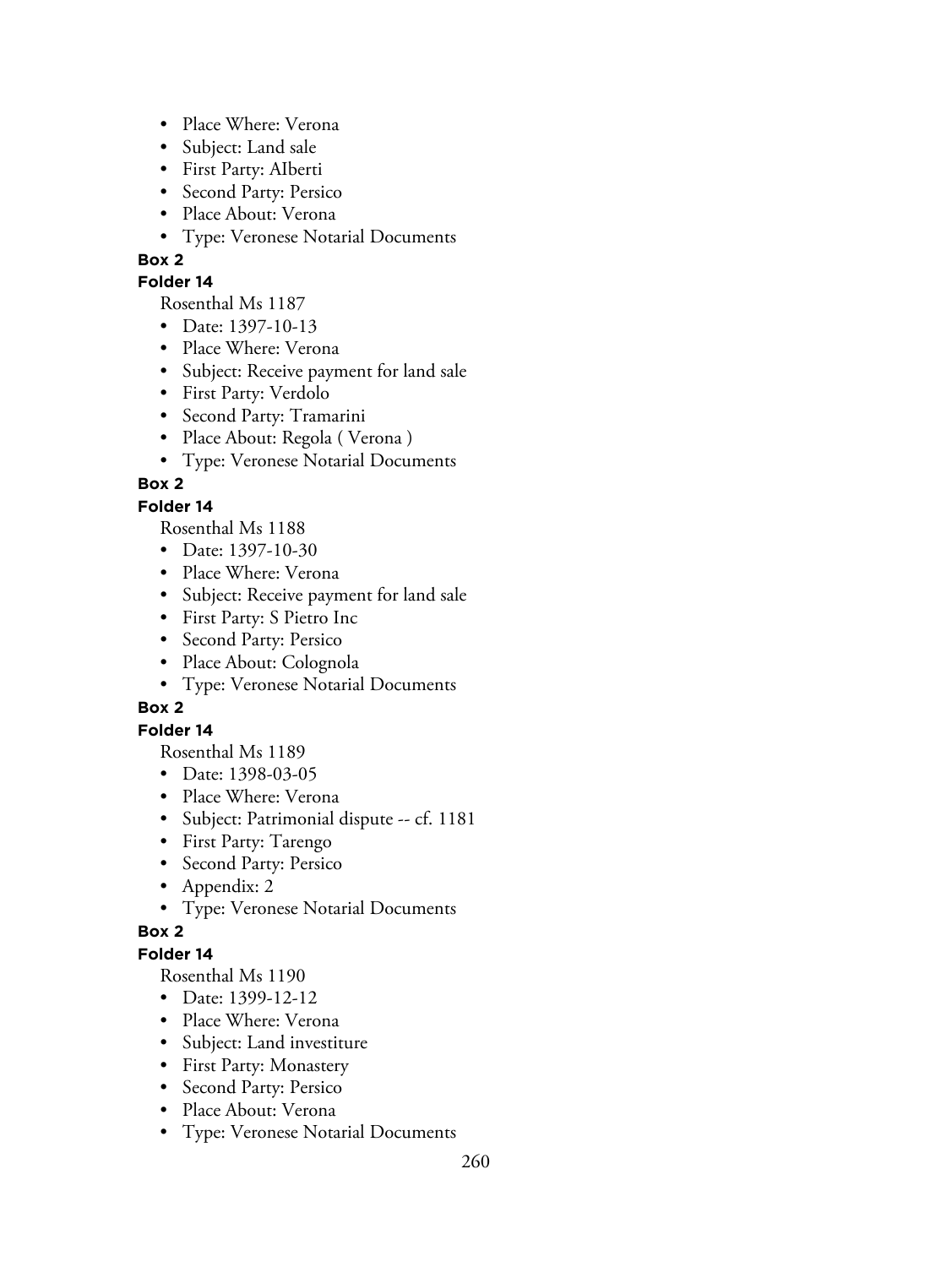## **Folder 14**

Rosenthal Ms 1191

- Date: 1399-12-24
- Place Where: Verona
- Subject: Sale of shop
- First Party: Caluti
- Second Party: Persico
- Place About: Verona
- Type: Veronese Notarial Documents

**Box 3**

# **Folder 14**

Rosenthal Ms 1192

- Date: Post-1400
- Place Where: Verona?
- Subject: Land investiture
- First Party: ( Fragment )
- Type: Veronese Notarial Documents

# **Box 3**

# **Folder 14**

Rosenthal Ms 1193

- Date: Post-1400
- Place Where: Verona?
- Subject: Land sale
- First Party: ( Fragment )
- Type: Veronese Notarial Documents

# **Box 3**

# **Folder 14**

Rosenthal Ms 1194

- Date: Post-1400
- Place Where: Verona?
- Subject: Inventory of estate
- First Party: ( Fragment )
- Type: Veronese Notarial Documents

# **Box 3**

# **Folder 14**

Rosenthal Ms 1195

- Date: Post-1400
- Place Where: Verona?
- Subject: Account of expenditures
- Type: Veronese Notarial Documents

# **Box 3**

# **Folder 14**

- Date: Post-1400
- Place Where: Verona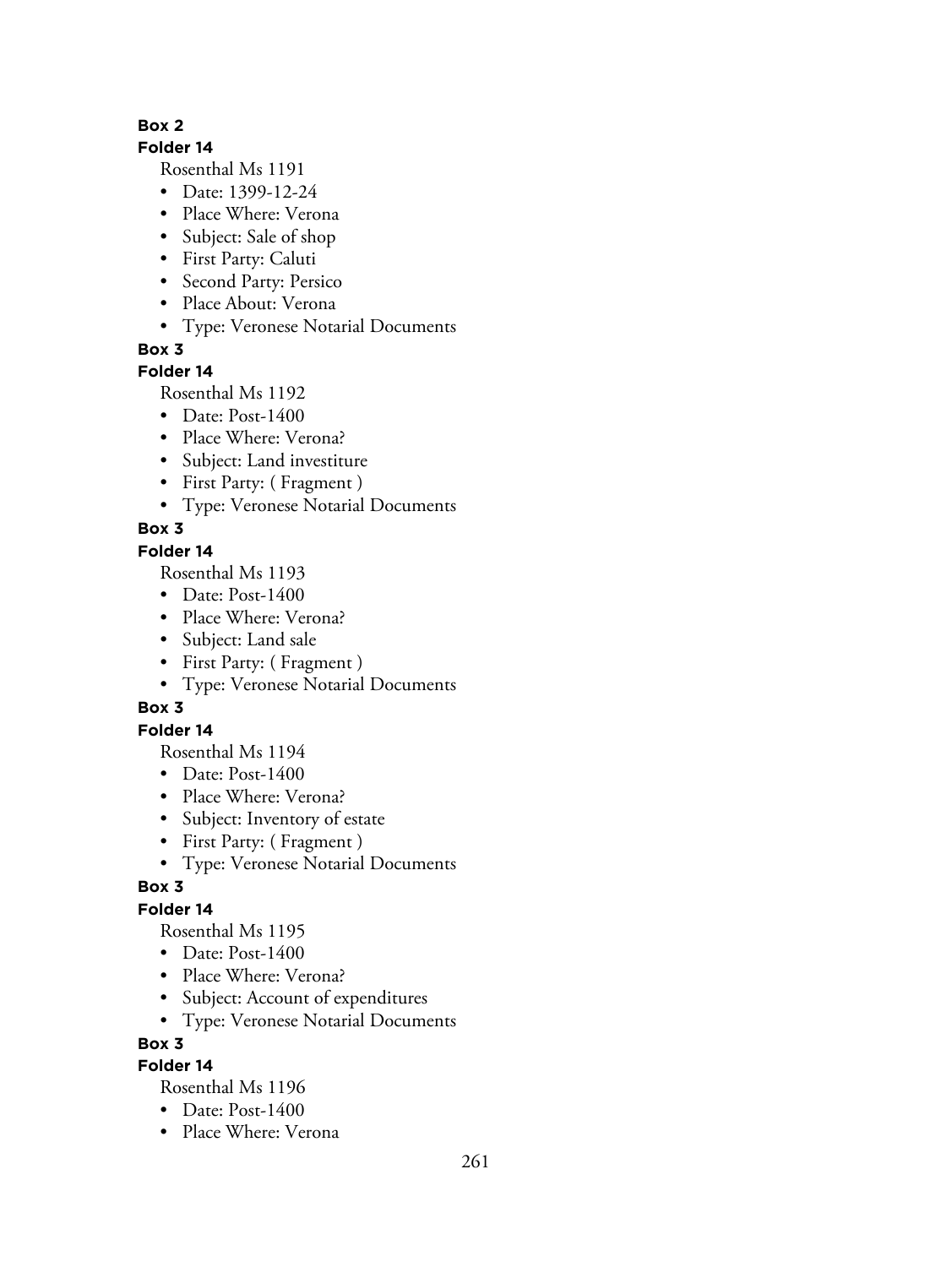- Subject: Investiture with benefice
- First Party: Church
- Second Party: Priest
- Place About: San Felice extra
- Type: Veronese Notarial Documents

# **Folder 14**

Rosenthal Ms 1197

- Date: Post-1400
- Place Where: Verona
- Subject: Suit for debt
- First Party: Vallisnieri
- Second Party: Stagnati
- Type: Veronese Notarial Documents

# **Box 3**

## **Folder 14**

Rosenthal Ms 1198

- Date: Post-1400
- Place Where: Castelnuovo
- Subject: Soccida contract
- First Party: Sagramoso?
- Type: Veronese Notarial Documents

#### **Box 3**

#### **Folder 14**

Rosenthal Ms 1199

- Date: Post-1400
- Place Where: Verona
- Subject: Contract to drain land
- First Party: Zavarisi
- Second Party: Da Palu
- Place About: Palu
- Type: Veronese Notarial Documents

#### **Box 3**

## **Folder 14**

Rosenthal Ms 1200

- Date: Post-1400
- Place Where: Verona?
- Subject: Debt repayment
- First Party: Bonamente
- Second Party: Persico
- Type: Veronese Notarial Documents

#### **Box 3**

## **Folder 14**

- Date: Post-1400
- Place Where: Verona?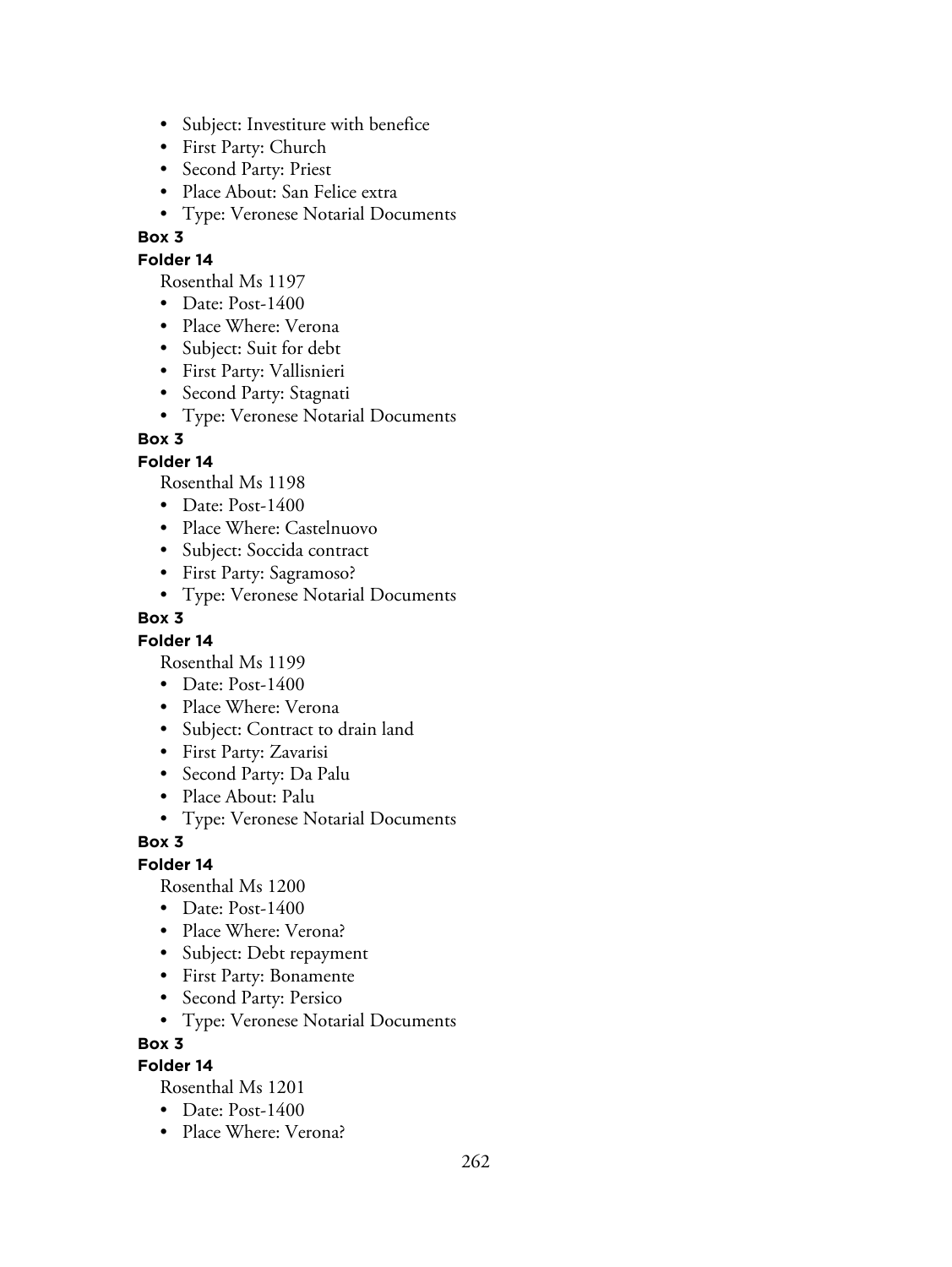- Subject: Inventory of lands leased
- First Party: Bartolomeo
- Place About: Affi, Cavaion
- Type: Veronese Notarial Documents

#### **Folder 14**

Rosenthal Ms 1202

- Date: 1400-02-16
- Place Where: Verona
- Subject: Execute promise to sell land
- First Party: Da Poiano
- Second Party: Castello
- Place About: Poiano
- Type: Veronese Notarial Documents

# **Box 4**

# **Folder 14**

Rosenthal Ms 1203

- Date: 1400-04-27
- Place Where: Verona
- Subject: Inventory of wards' goods
- First Party: Guarienti
- Second Party: Tarengo
- Place About: Verona, Soave
- Type: Veronese Notarial Documents

## **Box 4**

## **Folder 14**

Rosenthal Ms 1204

- Date: 1400-05-13
- Place Where: Verona
- Subject: Disposition of inheritance
- First Party: Del Leone
- Second Party: Castello
- Place About: Olive
- Type: Veronese Notarial Documents

## **Box 4**

## **Folder 14**

Rosenthal Ms 1205

- Date: 1400-07-03
- Place Where: Verona
- Subject: Land transfer for debt
- First Party: Tarengo
- Second Party: Orsini
- Place About: Montorio
- Type: Veronese Notarial Documents

# **Box 4**

## **Folder 14**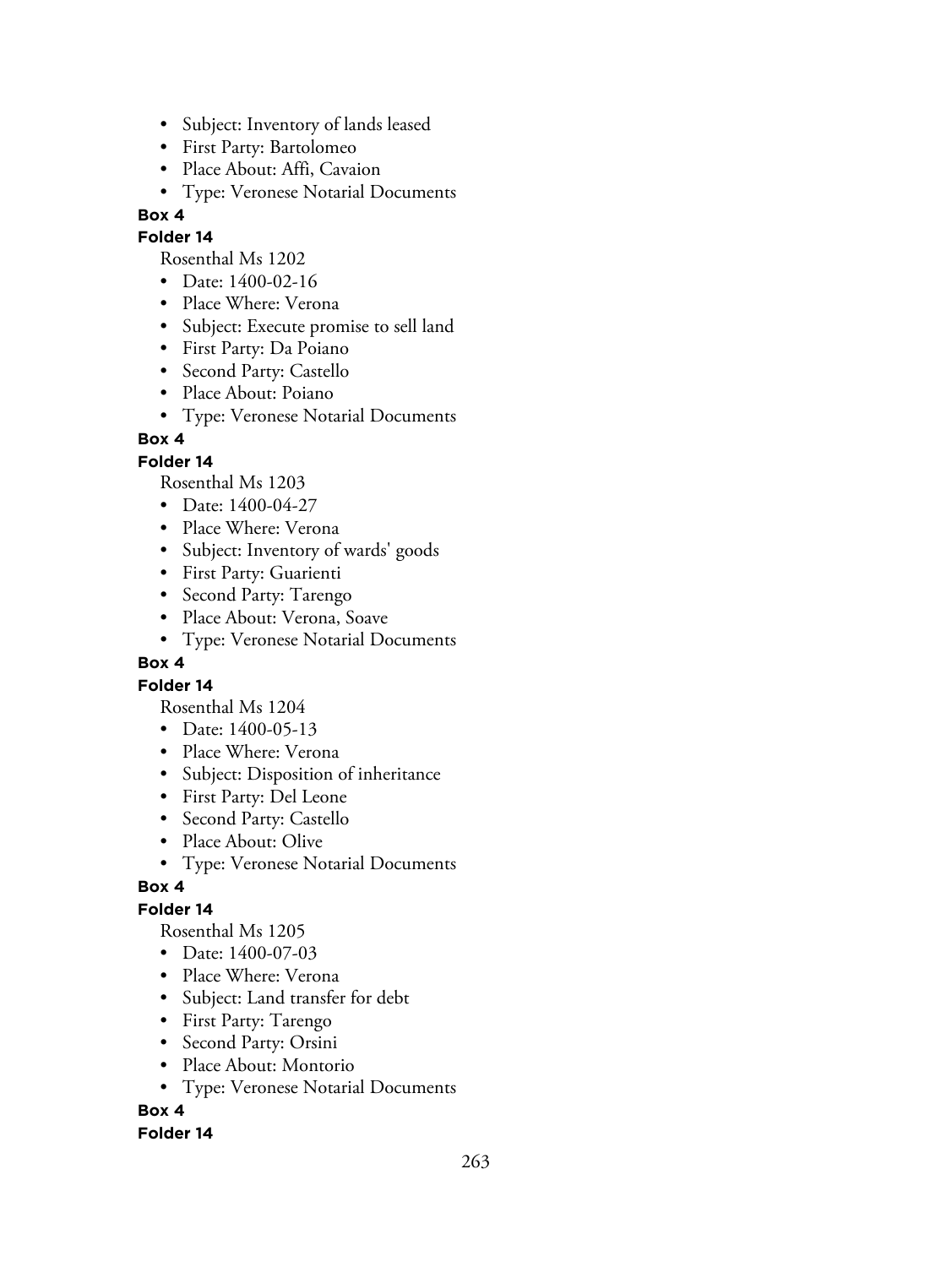Rosenthal Ms 1206

- Date: 1400-09-03
- Place Where: Verona
- Subject: Mandate to pay
- First Party: Officials
- Second Party: Vallisnieri
- Type: Veronese Notarial Documents

# **Box 4**

## **Folder 14**

Rosenthal Ms 1207

- Date: 1400-11-04
- Place Where: Verona
- Subject: Receive payment for land sale
- First Party: Porcellati
- Second Party: Persico
- Place About: Cologna
- Type: Veronese Notarial Documents

# **Box 4**

## **Folder 14**

Rosenthal Ms 1208

- Date: 1400-11-11
- Place Where: Verona
- Subject: Investiture with mill
- First Party: Monastery
- Second Party: Da San Zeno
- Place About: Verona
- Type: Veronese Notarial Documents

# **Box 4**

# **Folder 14**

Rosenthal Ms 1209

- Date: 1401-01-05
- Place Where: Verona
- Subject: Receive payment for land sale
- First Party: Da Pressana
- Second Party: Persico
- Place About: Baldaria
- Type: Veronese Notarial Documents

# **Box 4**

## **Folder 14**

- Date: 1401-06-02
- Place Where: Verona
- Subject: Entry into possession
- First Party: Valgattara
- Second Party: Maddalena
- Place About: Verona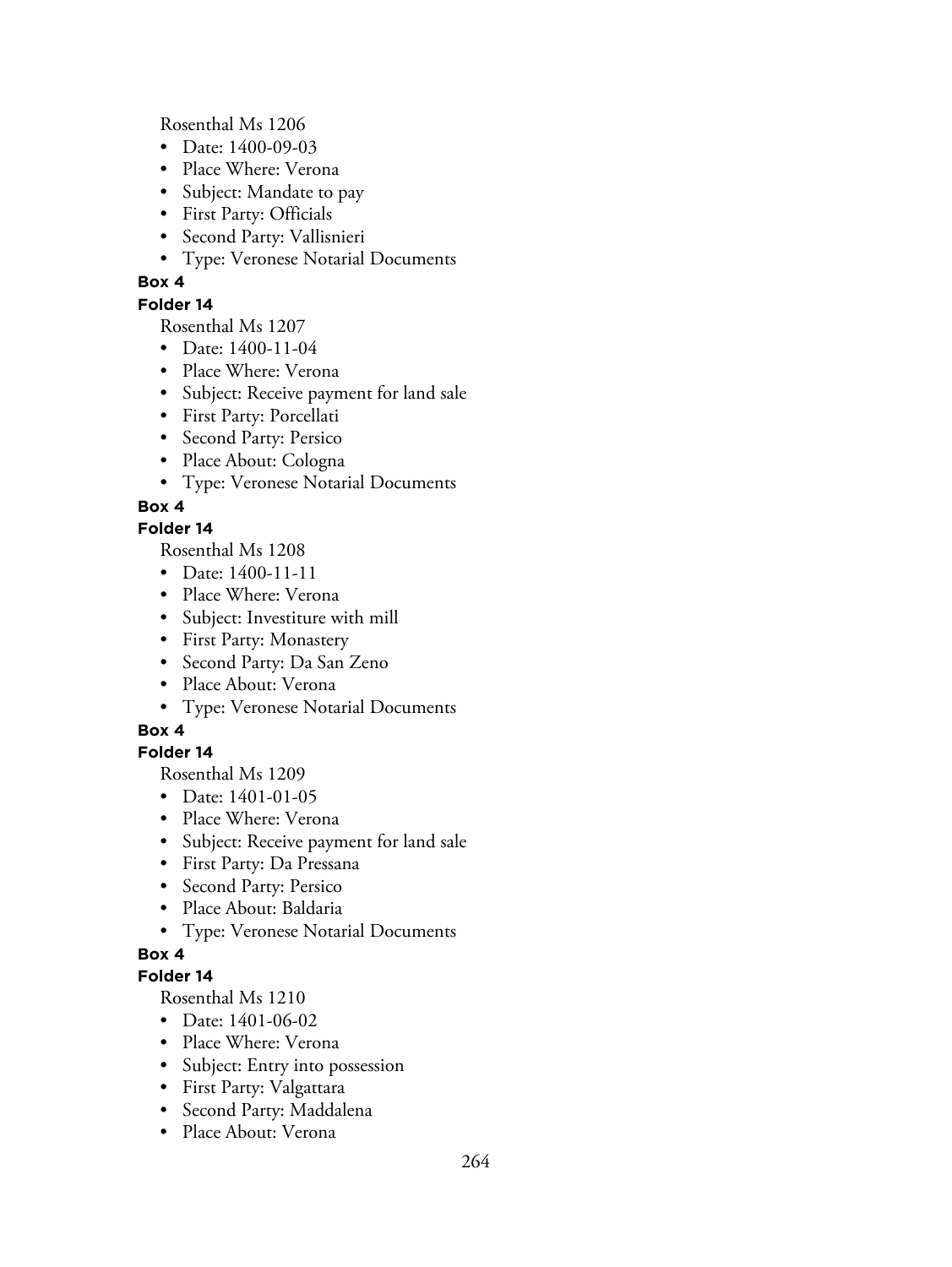• Type: Veronese Notarial Documents

## **Box 4**

# **Folder 14**

Rosenthal Ms 1211

- Date: 1402-08-24
- Place Where: Verona
- Subject: Receive payment for land sale
- First Party: Cipriani
- Second Party: Persico
- Place About: S Michele Camp.
- Type: Veronese Notarial Documents

# **Box 4**

#### **Folder 14**

Rosenthal Ms 1212

- Date: 1403-01-22
- Place Where: Verona
- Subject: Order to pay debt to heirs
- First Party: Del Castro
- Second Party: Poianelli
- Appendix: 1
- Type: Veronese Notarial Documents

# **Box 4**

**Folder 14**

Rosenthal Ms 1213

- Date: 1403-07-16
- Place Where: Verona
- Subject: Land investiture
- First Party: Persico
- Second Party: S M Organo
- Place About: Verona
- Type: Veronese Notarial Documents

**Box 4**

## **Folder 14**

Rosenthal Ms 1214

- Date: 1403-10-30
- Place Where: Verona
- Subject: Land sale
- First Party: Del Gaio
- Second Party: Persico
- Place About: Roveredo
- Appendix: 1
- Type: Veronese Notarial Documents

**Box 4**

#### **Folder 14**

Rosenthal Ms 1215

• Date: 1404-12-04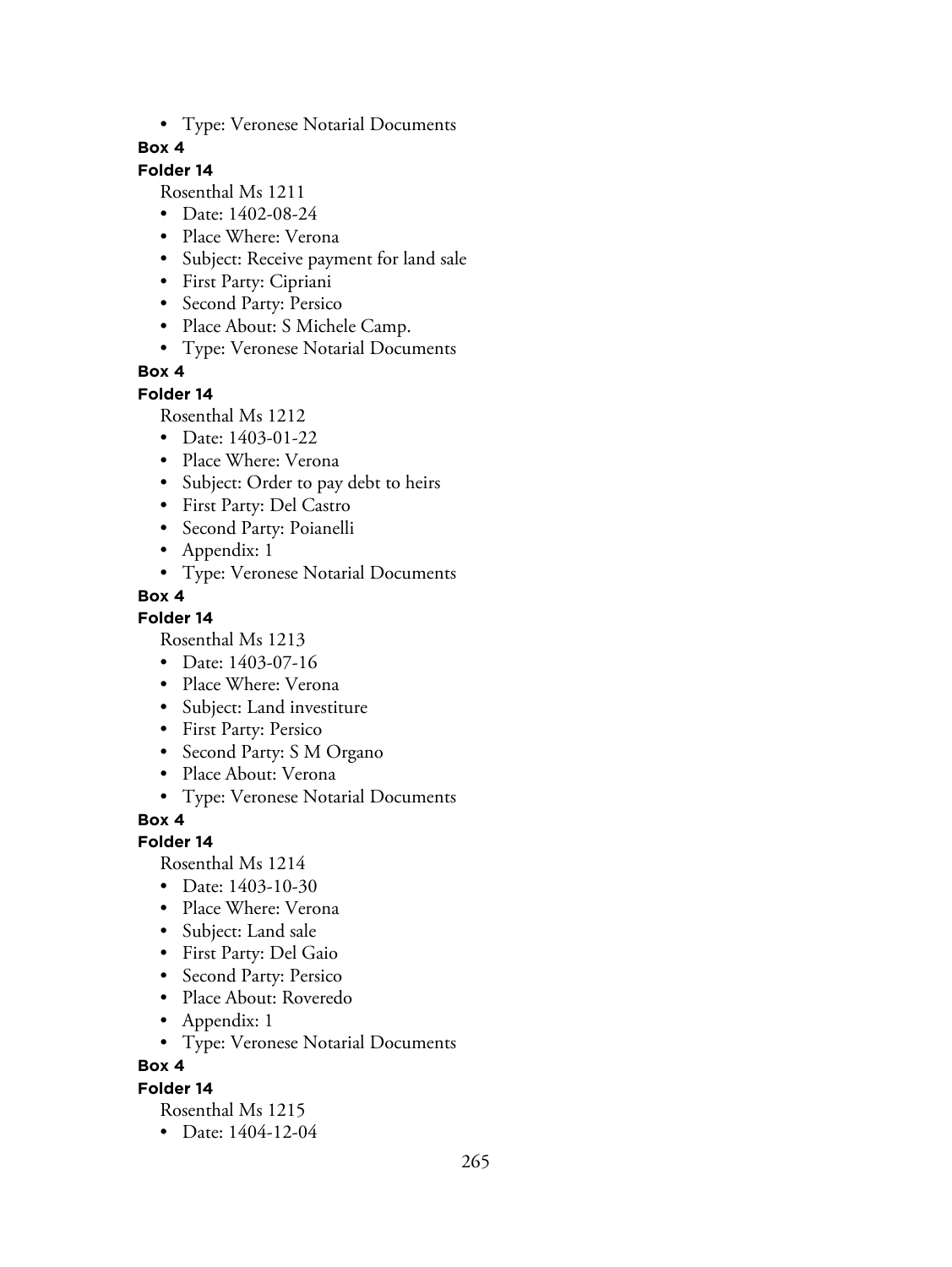- Place Where: Verona
- Subject: Land sale
- First Party: Da Illasi
- Second Party: Persico
- Place About: Affi
- Type: Veronese Notarial Documents

## **Folder 14**

Rosenthal Ms 1216

- Date: 1405-11-01
- Place Where: Verona
- Subject: Land sale
- First Party: Alighieri
- Second Party: Tramarini
- Place About: Lavagno
- Type: Veronese Notarial Documents

# **Box 5**

# **Folder 14**

Rosenthal Ms 1217

- Date: 1407-01-29
- Place Where: Verona
- Subject: Emancipation, land transfer
- First Party: Castello
- Place About: Poiano
- Type: Veronese Notarial Documents

# **Box 5**

## **Folder 14**

Rosenthal Ms 1218

- Date: 1407-03-19
- Place Where: Verona
- Subject: Public announcement of 1217
- First Party: Castello
- Place About: Poiano
- Type: Veronese Notarial Documents

# **Box 5**

# **Folder 14**

Rosenthal Ms 1219

- Date: 1407-07-19
- Place Where: Verona
- Subject: Land transfer for debt
- First Party: San Martino
- Second Party: Zaccari
- Place About: Verona
- Type: Veronese Notarial Documents

# **Box 5**

## **Folder 14**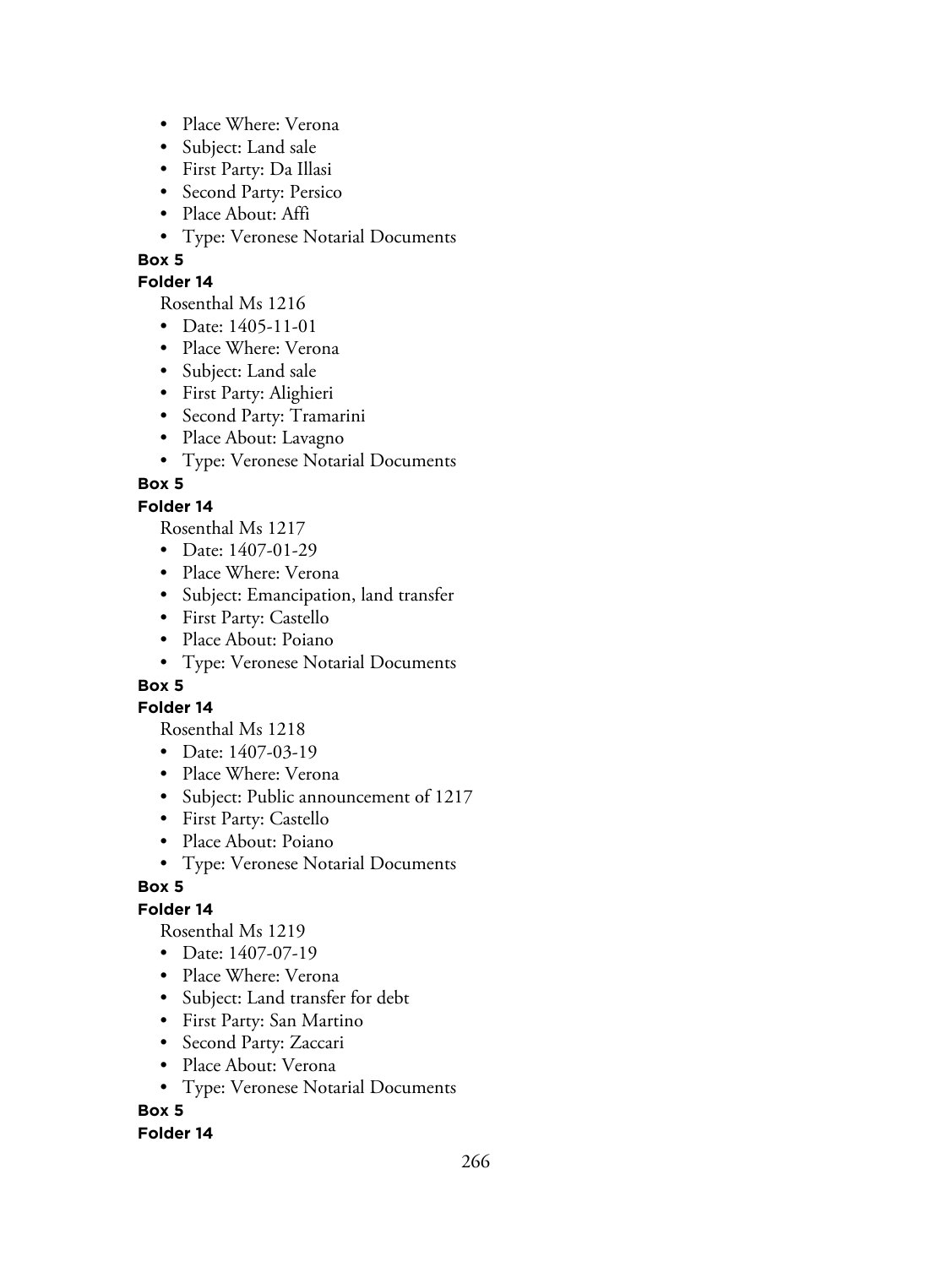Rosenthal Ms 1220

- Date: 1407-09-05
- Place Where: Verona
- Subject: Land investiture
- First Party: Da San Zeno
- Second Party: San Giorgio
- Place About: Verona
- Type: Veronese Notarial Documents

# **Box 5**

# **Folder 14**

Rosenthal Ms 1221

- Date: 1408-01-22
- Place Where: Verona
- Subject: Land investiture
- First Party: San Vitale
- Second Party: Campagna
- Place About: Verona
- Type: Veronese Notarial Documents

# **Box 5**

# **Folder 14**

Rosenthal Ms 1222

- Date: 1408-01-22
- Place Where: Verona
- Subject: Land sale -- cf. 1221
- First Party: Campagna
- Second Party: San Vitale
- Place About: Verona
- Type: Veronese Notarial Documents

# **Box 5**

# **Folder 14**

Rosenthal Ms 1223

- Date: 1408-01-22
- Place Where: Verona
- Subject: Confirm land sale -- cf. 1221
- First Party: Campagna
- Second Party: San Vitale
- Place About: Verona
- Type: Veronese Notarial Documents

# **Box 5**

# **Folder 14**

- Date: 1405-04-07
- Place Where: Verona
- Subject: Land sale by ruler
- First Party: Da Carrara
- Second Party: Commune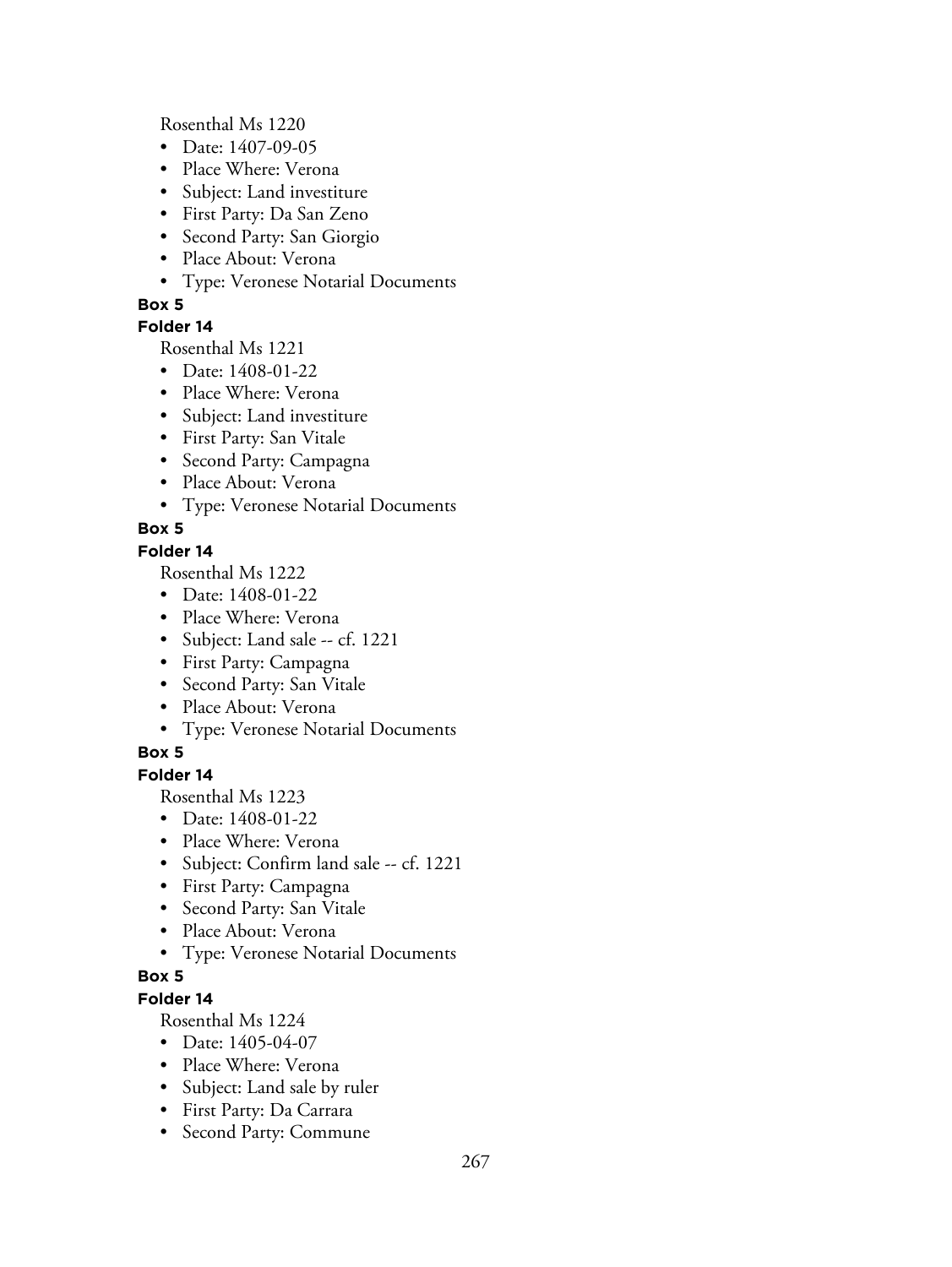- Place About: Piviera?
- Appendix: 2
- Type: Veronese Notarial Documents

## **Folder 14**

Rosenthal Ms 1225

- Date: 1408-07-16
- Place Where: Verona
- Subject: Land transfer for debt
- First Party: San Martino
- Second Party: San Martino
- Place About: Verona
- Type: Veronese Notarial Documents

#### **Box 5**

## **Folder 14**

Rosenthal Ms 1226

- Date: 1408-08-12
- Place Where: Roveredo
- Subject: Ratification of debt
- First Party: Monticello
- Second Party: Persico
- Type: Veronese Notarial Documents

#### **Box 5**

## **Folder 14**

Rosenthal Ms 1227

- Date: 1408-09-01
- Place Where: Verona
- Subject: Land investiture
- First Party: Tarengo
- Second Party: Da Sona
- Place About: Sona
- Type: Veronese Notarial Documents

## **Box 5**

## **Folder 14**

Rosenthal Ms 1228

- Date: 1408-12-06
- Place Where: Rovere di Vello
- Subject: Land investiture
- First Party: Castello
- Second Party: Da Rovere
- Place About: Rovere di Vello
- Type: Veronese Notarial Documents

## **Box 5**

## **Folder 14**

Rosenthal Ms 1229

• Date: 1408-12-06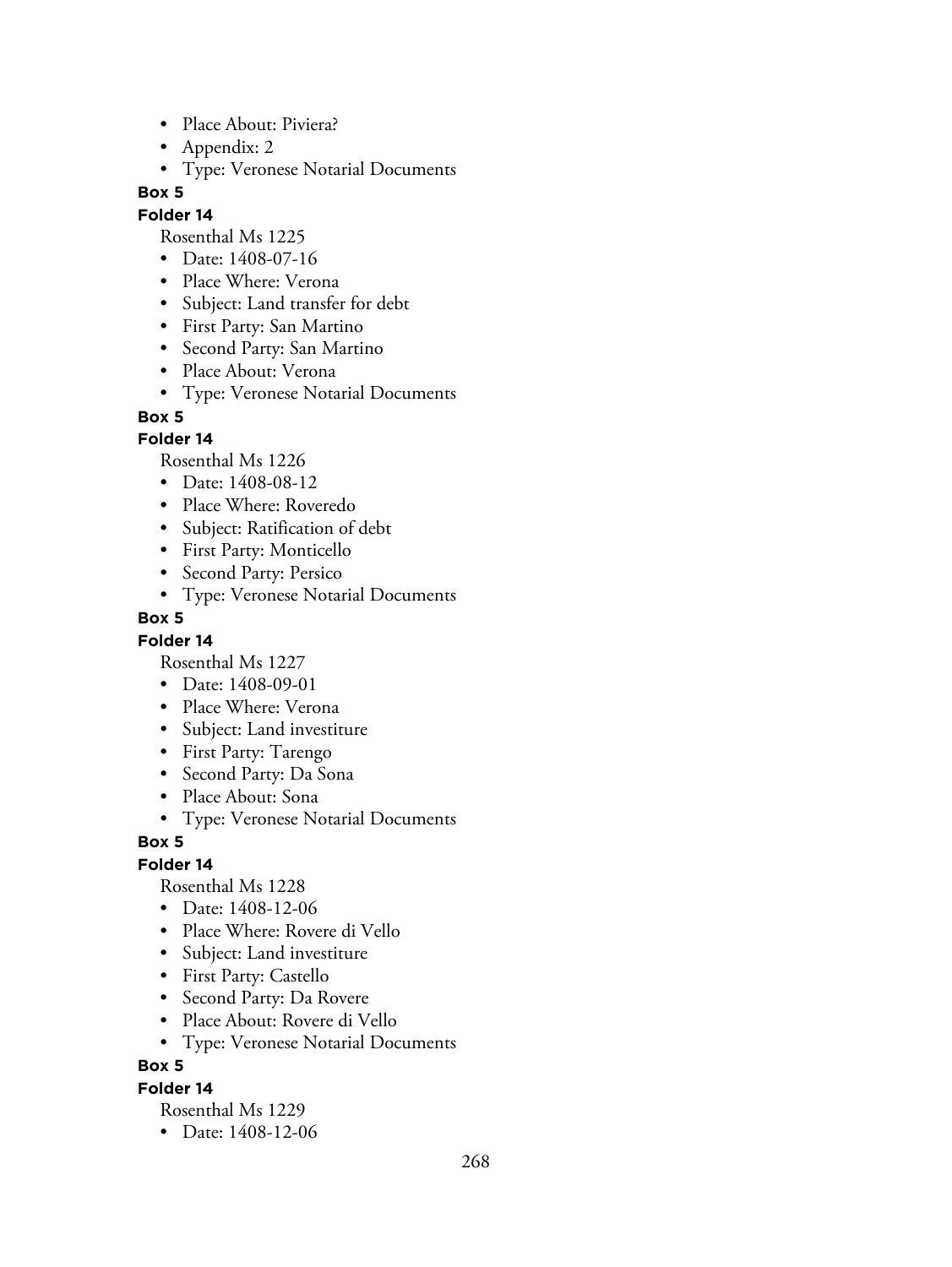- Place Where: Roverr di Vello
- Subject: Land investiture
- First Party: Castello
- Second Party: Da Rovere
- Place About: Rovere di Vello
- Type: Veronese Notarial Documents

## **Folder 14**

Rosenthal Ms 1230

- Date: 1408-12-06
- Place Where: Rovere di Vello
- Subject: Land investiture
- First Party: Castello
- Second Party: Da Rovere
- Place About: Rovere di Vello
- Type: Veronese Notarial Documents

# **Box 5**

# **Folder 14**

Rosenthal Ms 1231

- Date: 1408-12-06
- Place Where: Rovere di Vello
- Subject: Land investiture
- First Party: Castello
- Second Party: Da Rovere
- Place About: Rovere di Vello
- Type: Veronese Notarial Documents

# **Box 5**

## **Folder 14**

Rosenthal Ms 1232

- Date: 1408-12-07
- Place Where: Rovere di Vello
- Subject: Land investiture
- First Party: Castello
- Second Party: Da Rovere
- Place About: Rovere di Vello
- Type: Veronese Notarial Documents

## **Box 5**

## **Folder 14**

- Date: 1408-12-07
- Place Where: Rovere di Vello
- Subject: Land investiture
- First Party: Castello
- Second Party: Da Rovere
- Place About: Rovere di Vello
- Type: Veronese Notarial Documents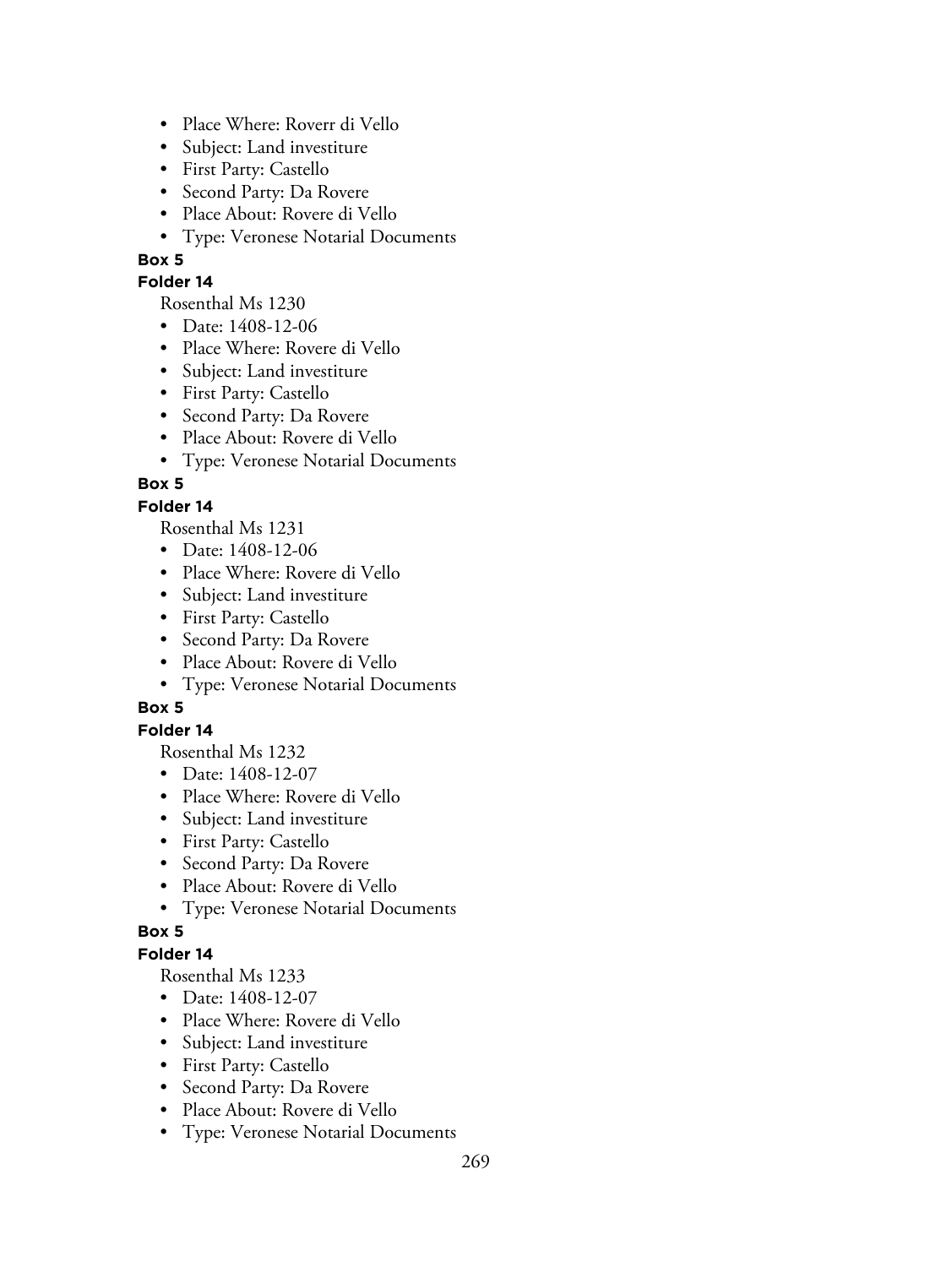## **Folder 14**

Rosenthal Ms 1234

- Date: 1408-12-07
- Place Where: Rovere di Vello
- Subject: Land investiture
- First Party: Castello
- Second Party: Da Rovere
- Place About: Rovere di Vello
- Type: Veronese Notarial Documents

**Box 5**

# **Folder 14**

Rosenthal Ms 1235

- Date: 1409-06-04
- Place Where: Verona
- Subject: Declaration of debt -- cf. 1248
- First Party: Castello
- Second Party: Algarotti
- Type: Veronese Notarial Documents

# **Box 5**

# **Folder 14**

Rosenthal Ms 1236

- Date: 1409-10-14
- Place Where: Verona
- Subject: Land sale
- First Party: Castelnuovo
- Second Party: Sagramoso
- Place About: Castelnuovo
- Type: Veronese Notarial Documents

**Box 5**

# **Folder 14**

Rosenthal Ms 1237

- Date: 1409-10-14
- Place Where: Verona
- Subject: Land sale -- cf. 1219
- First Party: San Martino
- Second Party: Zaccari
- Place About: Verona
- Appendix: 1
- Type: Veronese Notarial Documents

# **Box 6**

# **Folder 14**

- Date: 1410-02-22
- Place Where: Verona
- Subject: Land investiture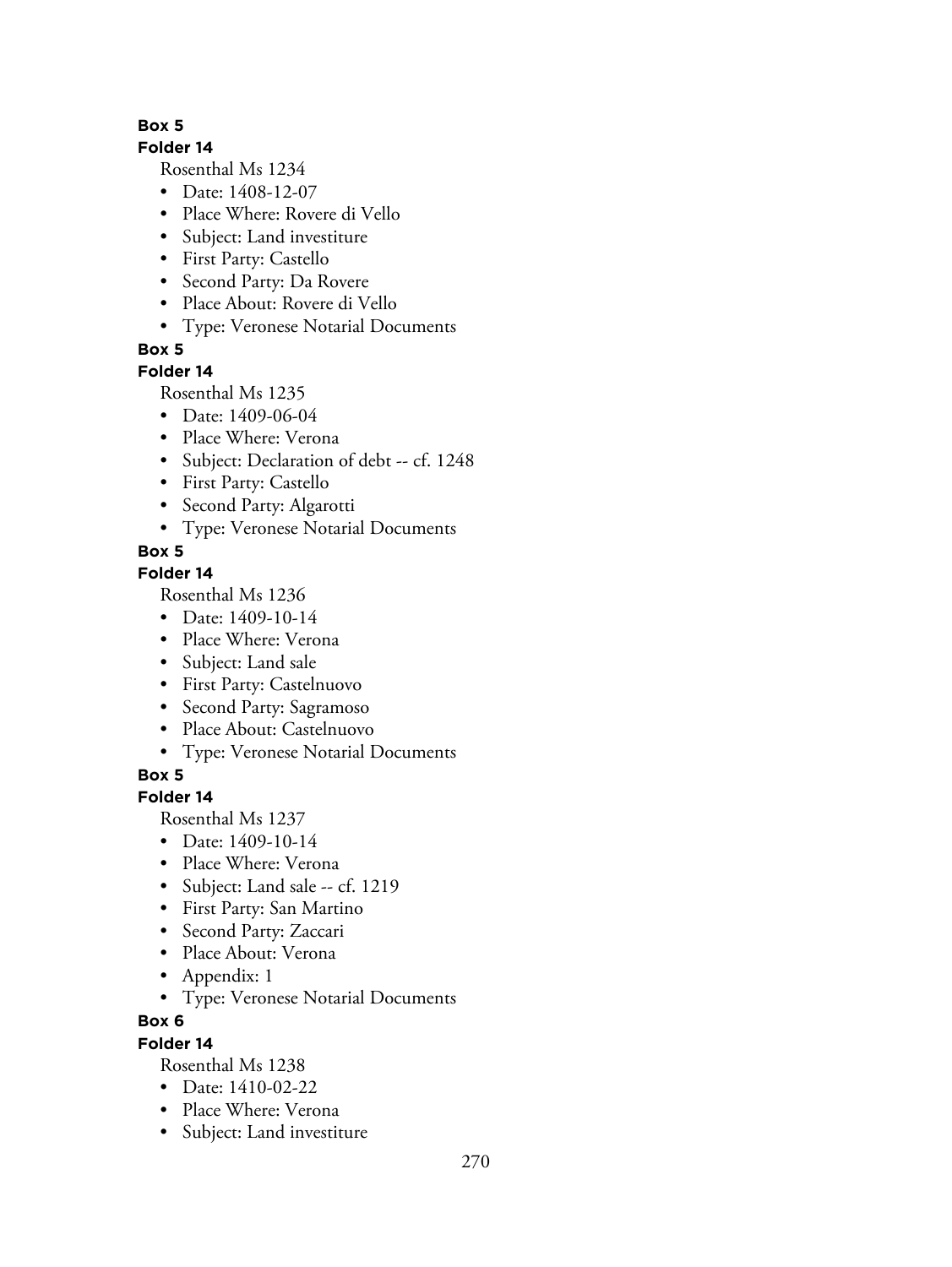- First Party: Da Lendinara
- Second Party: Da Illasi
- Place About: Illlasi
- Type: Veronese Notarial Documents

## **Folder 14**

Rosenthal Ms 1239

- Date: 1410-02-25
- Place Where: Verona
- Subject: Land investiture
- First Party: San Salvario
- Second Party: Campagna
- Place About: Verona
- Type: Veronese Notarial Documents

# **Box 6**

# **Folder 14**

Rosenthal Ms 1240

- Date: 1410-06-17
- Place Where: Verona
- Subject: Renewal of investiture
- First Party: Church
- Second Party: Tarengo
- Place About: Verona
- Type: Veronese Notarial Documents

## **Box 6**

## **Folder 14**

Rosenthal Ms 1241

- Date: 1411-01-31
- Place Where: Verona
- Subject: Announcement of land sale
- First Party: Zaccari
- Second Party: Tramarini
- Place About: Verona
- Appendix: 3
- Type: Veronese Notarial Documents

# **Box 6**

## **Folder 14**

Rosenthal Ms 1242

- Date: 1411-02-08
- Place Where: Marcellise?
- Subject: Legitimation of land in sale
- First Party: Nichesola
- Second Party: Tramarini
- Place About: Marcellise
- Type: Veronese Notarial Documents

## **Box 6**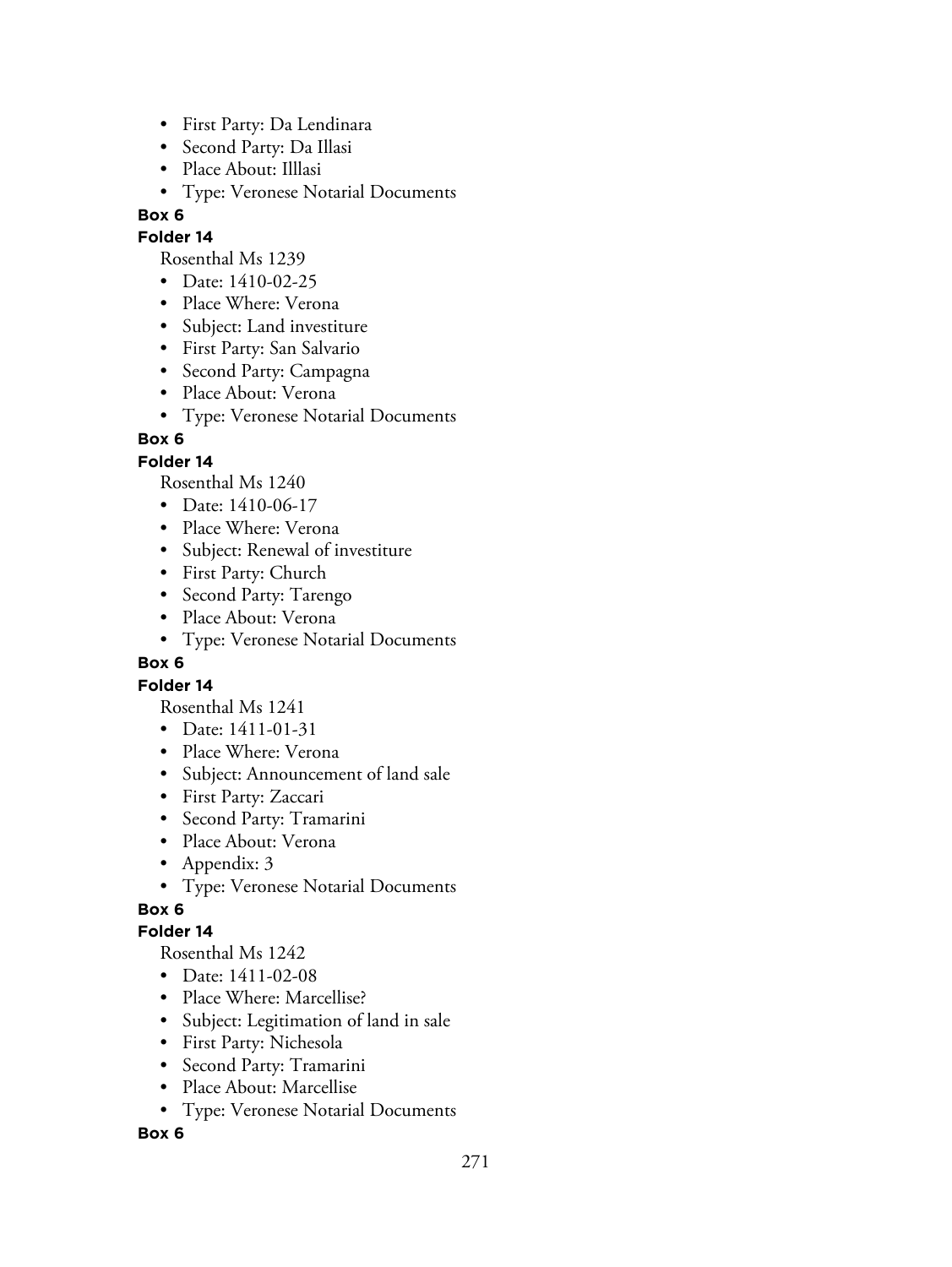#### **Folder 14**

Rosenthal Ms 1243

- Date: 1411-04-02
- Place Where: Verona
- Subject: Land sale
- First Party: Da Pressana
- Second Party: Persico
- Place About: Roveredo
- Type: Veronese Notarial Documents

# **Box 6**

#### **Folder 14**

Rosenthal Ms 1244

- Date: 1411-07-04
- Place Where: Gresta (Trent)
- Subject: Receive payment for land sale
- First Party: Castrobarco
- Second Party: Da Ronzio
- Place About: Ronzio
- Type: Veronese Notarial Documents

## **Box 6**

# **Folder 14**

Rosenthal Ms 1245

- Date: 1411-08-24
- Place Where: Roveredo
- Subject: Land investiture
- First Party: Persico
- Second Party: Da Roveredo
- Place About: Roveredo
- Type: Veronese Notarial Documents

**Box 6**

## **Folder 14**

Rosenthal Ms 1246

- Date: 1411-12-07
- Place Where: Verona
- Subject: Absolution in inheritance case
- First Party: Castello
- Second Party: Orsini
- Type: Veronese Notarial Documents

# **Box 6**

# **Folder 14**

- Date: 1412-01-05
- Place Where: Verona
- Subject: Land investiture
- First Party: Bishop
- Second Party: Da Verona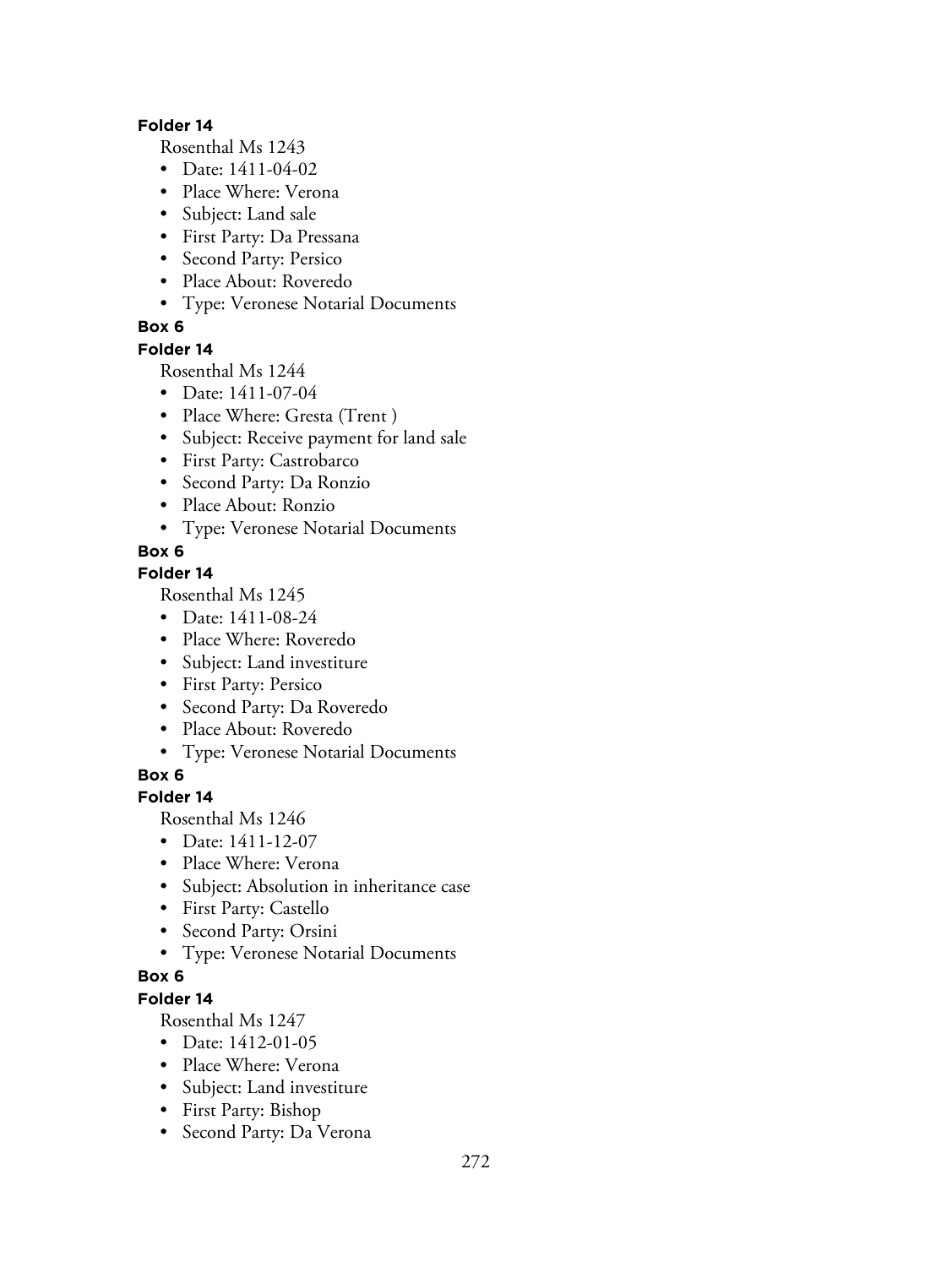- Place About: Verona
- Type: Veronese Notarial Documents

#### **Folder 14**

Rosenthal Ms 1248

- Date: 1412-04-20
- Place Where: Verona
- Subject: Payment of debt -- cf. 1235
- First Party: Castello
- Second Party: Algarotti
- Type: Veronese Notarial Documents

## **Box 6**

#### **Folder 14**

Rosenthal Ms 1249

- Date: 1412-08-14
- Place Where: Roveredo
- Subject: Receive cows in soccida
- First Party: Da Roveredo
- Second Party: Persico
- Type: Veronese Notarial Documents

## **Box 6**

## **Folder 14**

Rosenthal Ms 1250

- Date: 1413-09-23
- Place Where: Verona
- Subject: Create procurator
- First Party: Gandolfi
- Second Party: Gandolfi
- Type: Veronese Notarial Documents

## **Box 6**

## **Folder 14**

Rosenthal Ms 1251

- Date: 1413-09-17
- Place Where: Verona
- Subject: Land transfer for debt
- First Party: Da Sona
- Second Party: Tarengo
- Place About: Sommacampagna
- Type: Veronese Notarial Documents

# **Box 6**

# **Folder 14**

- Date: 1414-03-19
- Place Where: Rovereto (Trent)
- Subject: Receive payment for land sale
- First Party: Botini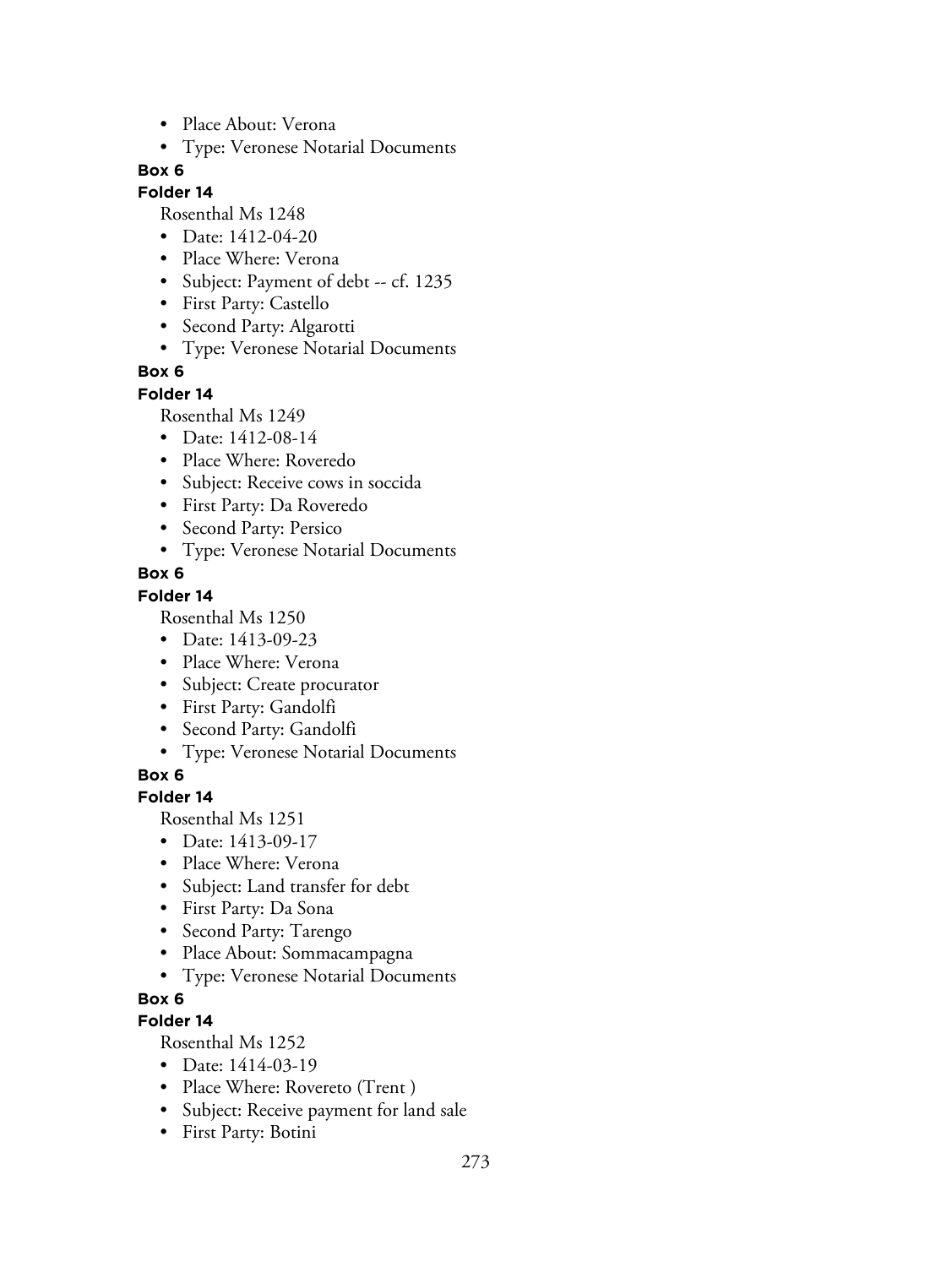- Second Party: Da Nomessino
- Place About: Lenzina
- Type: Veronese Notarial Documents

#### **Folder 15**

Rosenthal Ms 1253

- Date: 1415-10-20
- Place Where: Verona
- Subject: Land sale
- First Party: Da Valgatara
- Second Party: Campagna
- Place About: Valgatara
- Type: Veronese Notarial Documents

#### **Box 1**

#### **Folder 15**

Rosenthal Ms 1254

- Date: 1416-02-16
- Place Where: Reggio
- Subject: Land sale
- First Party: Vallisnieri
- Second Party: Vallisnieri
- Place About: Verona
- Type: Veronese Notarial Documents

## **Box 1**

**Folder 15**

Rosenthal Ms 1255

- Date: 1417-03-30
- Place Where: Ponton
- Subject: Receive cows in soccida
- First Party: Da Ponton
- Second Party: Persico
- Type: Veronese Notarial Documents

#### **Box 1**

## **Folder 15**

Rosenthal Ms 1256

- Date: 1418-05-19
- Place Where: Verona
- Subject: Renewal of investiture
- First Party: Monastery
- Second Party: Persico
- Place About: Verona
- Type: Veronese Notarial Documents

**Box 1**

#### **Folder 15**

Rosenthal Ms 1257

• Date: 1418-1419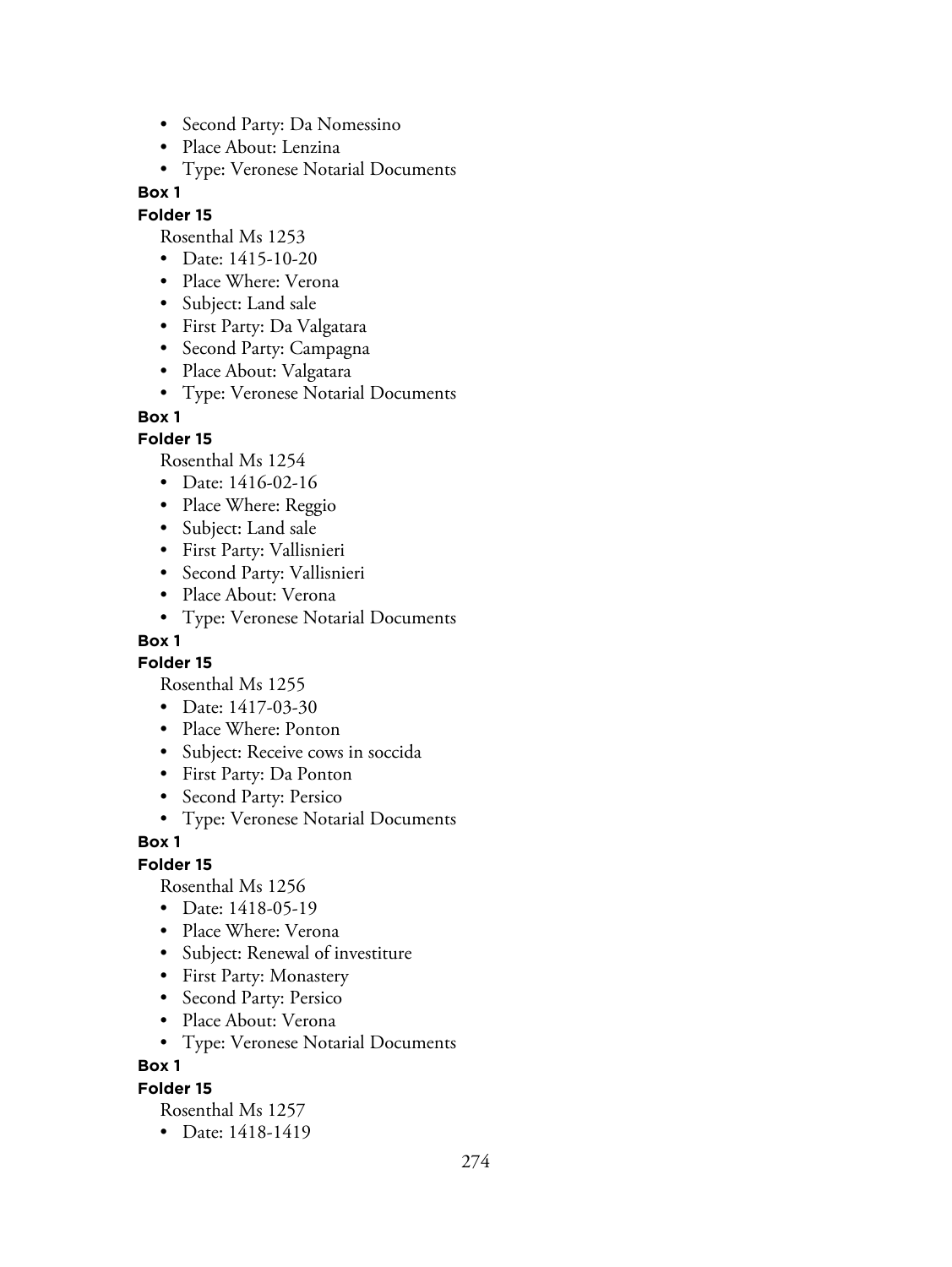- Place Where: Verona
- Subject: Receipt of customs income
- First Party: Chamberlain
- Second Party: Castello
- Place About: Verona
- Type: Veronese Notarial Documents

## **Folder 15**

Rosenthal Ms 1258

- Date: 1418-12-02
- Place Where: Verona
- Subject: Investiture with tithes
- First Party: Bishop
- Second Party: Novale
- Place About: Val Avergano (?)
- Type: Veronese Notarial Documents

# **Box 1**

# **Folder 15**

Rosenthal Ms 1259

- Date: 1419-02-06
- Place Where: Verona
- Subject: Arbitration in loan dispute
- First Party: Bonamente
- Second Party: Persico
- Type: Veronese Notarial Documents

# **Box 1**

## **Folder 15**

Rosenthal Ms 1260

- Date: 1419-04-18
- Place Where: Castelnuovo
- Subject: Land sale
- First Party: Da Affi
- Second Party: Da Affi
- Place About: Castelnuovo
- Type: Veronese Notarial Documents

# **Box 1**

## **Folder 15**

Rosenthal Ms 1261

- Date: 1418-1420
- Place Where: Verona
- Subject: Receipt of customs income
- First Party: Chamberlain
- Second Party: Castello
- Type: Veronese Notarial Documents

**Box 2**

## **Folder 15**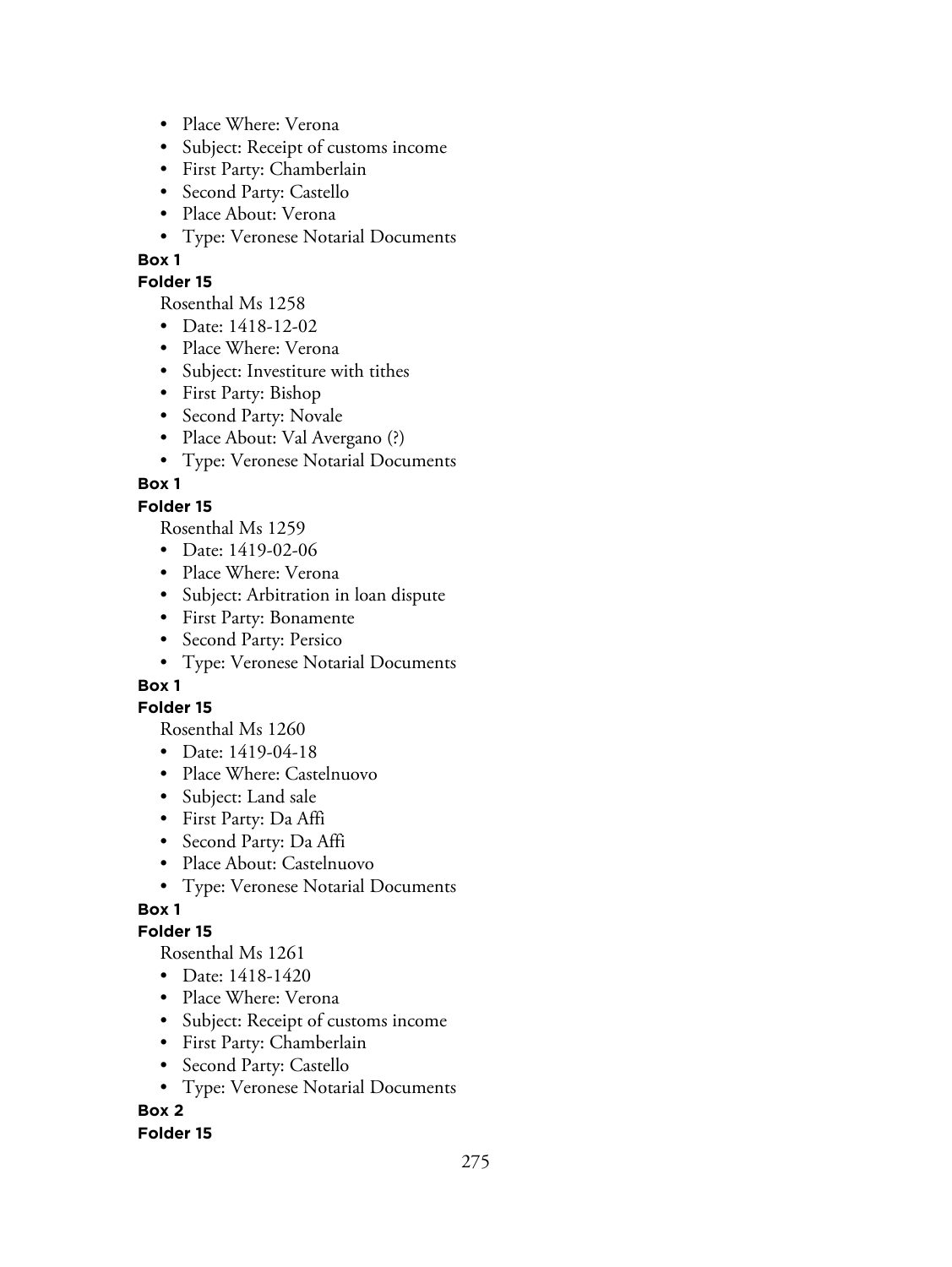Rosenthal Ms 1262

- Date: 1420-01-15
- Place Where: Verona
- Subject: Create business partnership
- First Party: Tramarini
- Second Party: Da Nogara
- Type: Veronese Notarial Documents

# **Box 2**

## **Folder 15**

Rosenthal Ms 1263

- Date: 1420-01-20
- Place Where: Verona
- Subject: Land investiture
- First Party: Persico
- Second Party: Da Pullo
- Place About: Ponton
- Type: Veronese Notarial Documents

# **Box 2**

## **Folder 15**

Rosenthal Ms 1264

- Date: 1420-03-03
- Place Where: Ponton
- Subject: Testament
- First Party: Persico
- Second Party: Persico
- Place About: Roveredo
- Type: Veronese Notarial Documents

# **Box 2**

# **Folder 15**

Rosenthal Ms 1265

- Date: 1420-04-06
- Place Where: Verona
- Subject: Land sale
- First Party: Da Quinto
- Second Party: Castello
- Place About: Poiano
- Type: Veronese Notarial Documents

# **Box 2**

# **Folder 15**

- Date: 1420-04-12
- Place Where: Cerea
- Subject: Receive cows in soccida
- First Party: Casalanova
- Second Party: Da Pressana
- Type: Veronese Notarial Documents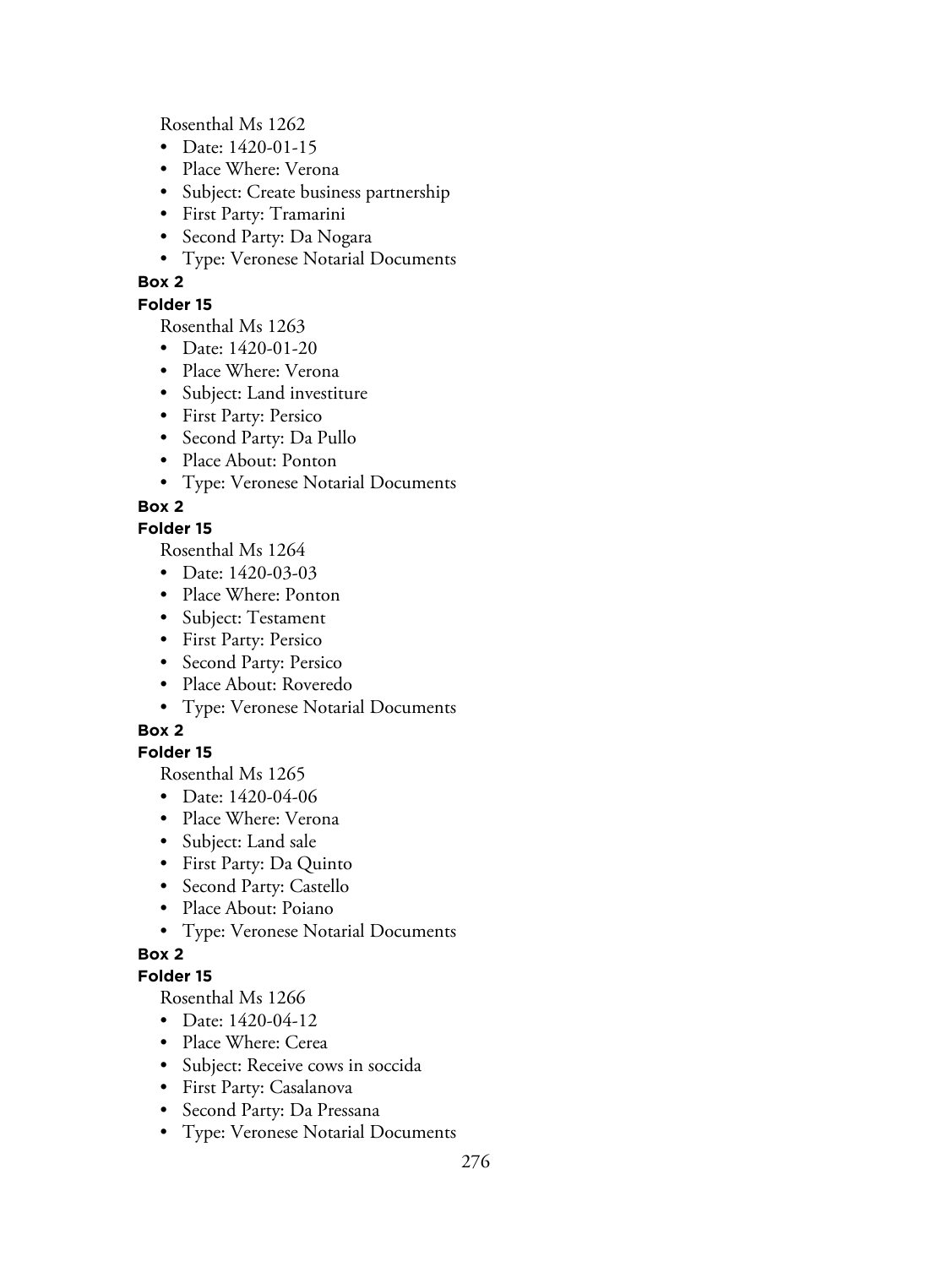## **Folder 15**

Rosenthal Ms 1267

- Date: 1420-04-13
- Place Where: Verona
- Subject: Land investiture
- First Party: Tramarini
- Second Party: Da Tregnago
- Place About: Tregnago
- Type: Veronese Notarial Documents

**Box 2**

# **Folder 15**

Rosenthal Ms 1268

- Date: 1420-06-10
- Place Where: Verona
- Subject: Land investiture
- First Party: Tramarini
- Second Party: Giberti
- Place About: Tregnago
- Type: Veronese Notarial Documents

# **Box 2**

# **Folder 15**

Rosenthal Ms 1269

- Date: 1420-08-26
- Place Where: Verona
- Subject: Land sale
- First Party: Persico
- Second Party: Gabaldani
- Place About: Illasi
- Type: Veronese Notarial Documents

# **Box 2**

# **Folder 15**

Rosenthal Ms 1270

- Date: 1420-11-13
- Place Where: Verona
- Subject: Renewal of investiture
- First Party: Monastery
- Second Party: Persico
- Place About: Verona
- Type: Veronese Notarial Documents

# **Box 2**

# **Folder 15**

- Date: 1421-07-12
- Place Where: Verona
- Subject: Land investiture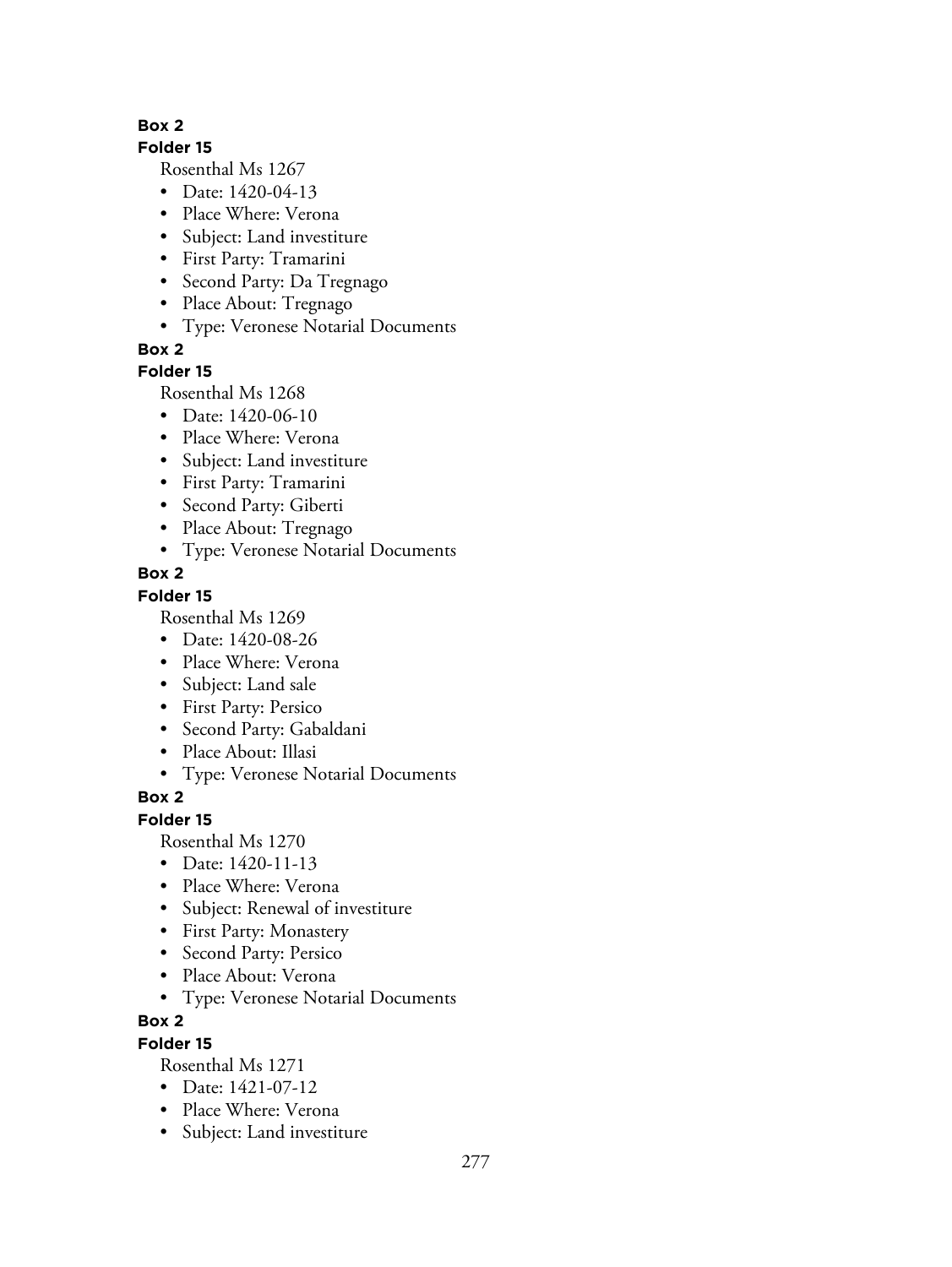- First Party: Tarengo
- Second Party: Da Ognisanti
- Place About: Verona
- Type: Veronese Notarial Documents

## **Folder 15**

Rosenthal Ms 1272

- Date: 1421-07-13
- Place Where: Fagnano
- Subject: Land sale
- First Party: Da Fagnano
- Second Party: Castello
- Place About: Verona
- Type: Veronese Notarial Documents

# **Box 2**

# **Folder 15**

Rosenthal Ms 1273

- Date: 1422-01-23
- Place Where: Verona
- Subject: Land investiture
- First Party: Belloti
- Second Party: Da Castione
- Place About: Castione
- Type: Veronese Notarial Documents

## **Box 2**

## **Folder 15**

Rosenthal Ms 1274

- Date: 1422-02-12
- Place Where: Verona
- Subject: Payment of legal debt
- First Party: Persico
- Second Party: Da Quinto
- Type: Veronese Notarial Documents

# **Box 2**

## **Folder 15**

Rosenthal Ms 1275

- Date: 1422-10-23
- Place Where: Verona
- Subject: Land investiture
- First Party: Persico
- Second Party: Da Calmasino
- Place About: Calmasino
- Type: Veronese Notarial Documents

# **Box 2**

## **Folder 15**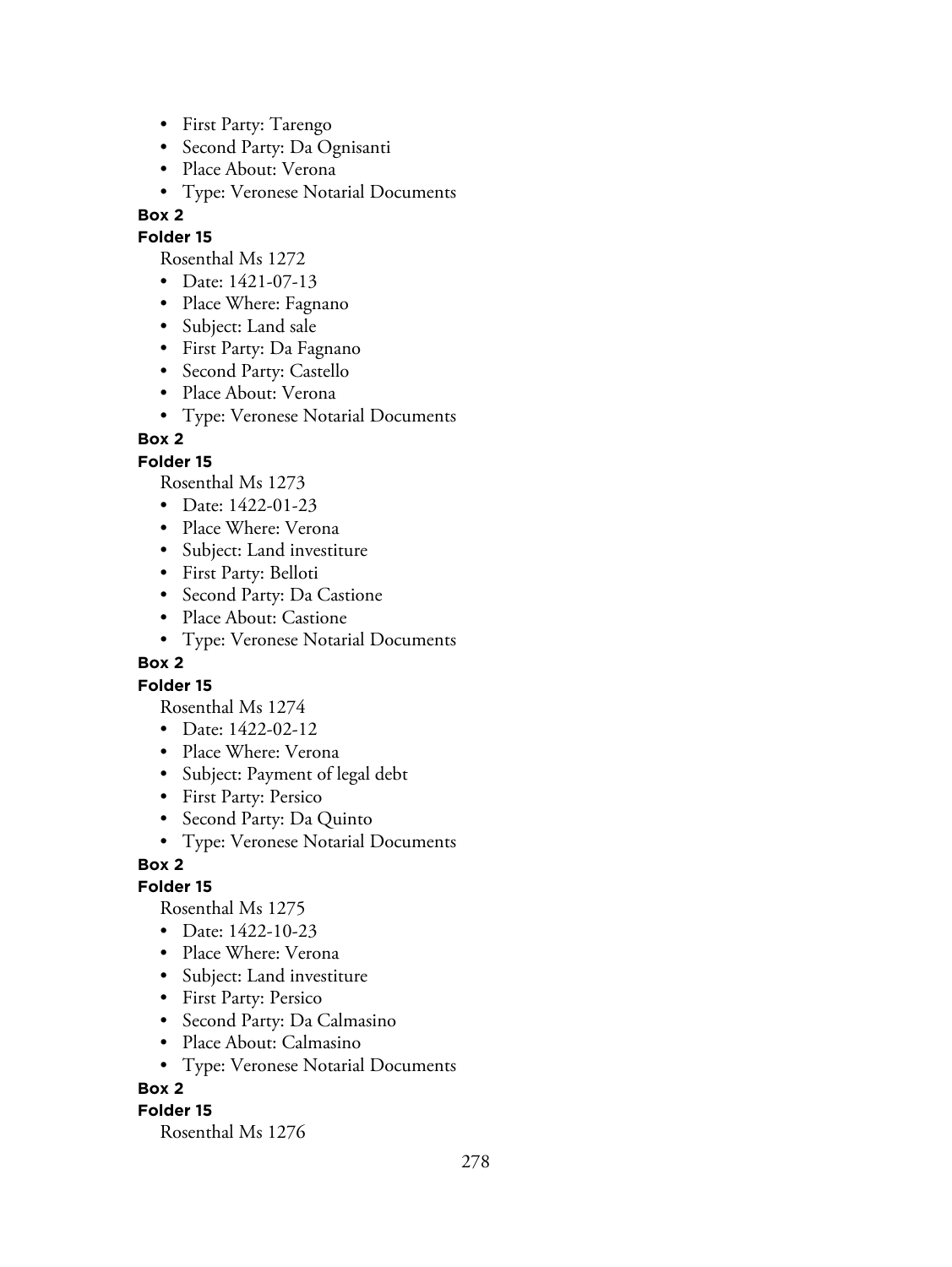- Date: 1422-10-23
- Place Where: Verona
- Subject: Land investiture
- First Party: Persico
- Second Party: Da Calmasino
- Place About: Calmasino
- Type: Veronese Notarial Documents

## **Folder 15**

Rosenthal Ms 1277

- Date: 1423-04-26
- Place Where: Verona
- Subject: Confession of debt
- First Party: Da Ronco
- Second Party: S M Antiqua
- Type: Veronese Notarial Documents

# **Box 2**

# **Folder 15**

Rosenthal Ms 1278

- Date: 1424-03-22
- Place Where: Verona
- Subject: Land investiture
- First Party: Vallisnieri
- Second Party: San Giorgio
- Place About: San Giorgio Vlp.
- Type: Veronese Notarial Documents

# **Box 2**

# **Folder 15**

Rosenthal Ms 1279

- Date: 1424-08-14
- Place Where: Legnago
- Subject: Confirmation of land sale
- First Party: Da Carrara
- Second Party: Da Rovigo
- Place About: Legnago
- Type: Veronese Notarial Documents

## **Box 2**

## **Folder 15**

- Date: 1424-12-14
- Place Where: Verona
- Subject: Receive animals in soccida
- First Party: Minerbe
- Second Party: Tramarini
- Appendix: 1
- Type: Veronese Notarial Documents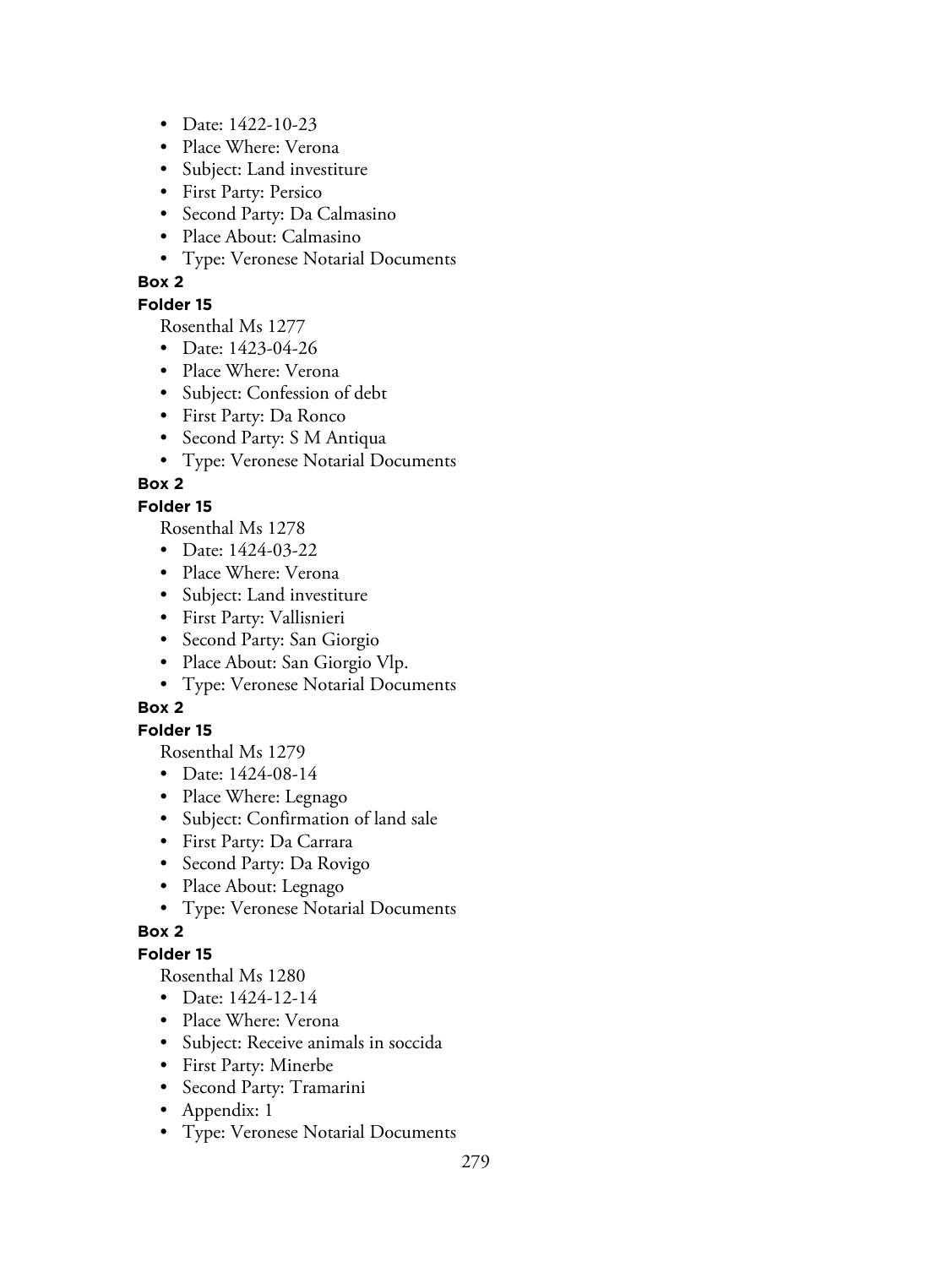#### **Folder 15**

Rosenthal Ms 1281

- Date: 1425-02-06
- Place Where: Verona
- Subject: Create procurators
- First Party: Persico
- Second Party: Pompei
- Type: Veronese Notarial Documents

# **Box 3**

# **Folder 15**

Rosenthal Ms 1282

- Date: 1425-05-11
- Place Where: Verona
- Subject: Land investiture
- First Party: Canons
- Second Party: Castello
- Place About: Verona
- Type: Veronese Notarial Documents

# **Box 3**

# **Folder 15**

Rosenthal Ms 1283

- Date: 1425-08-31
- Place Where: Verona
- Subject: Dispute over tithes
- First Party: Faella
- Second Party: Sagramoso
- Place About: Sona
- Type: Veronese Notarial Documents

**Box 3**

# **Folder 15**

Rosenthal Ms 1284

- Date: 1425-1527
- Place Where: Verona
- Subject: Receipt of customs income
- First Party: Chamberlain
- Second Party: Da Reggio
- Type: Veronese Notarial Documents

# **Box 3**

# **Folder 15**

- Date: 1425-11-09
- Place Where: Verona
- Subject: Land sale
- First Party: Alciati
- Second Party: Tramarini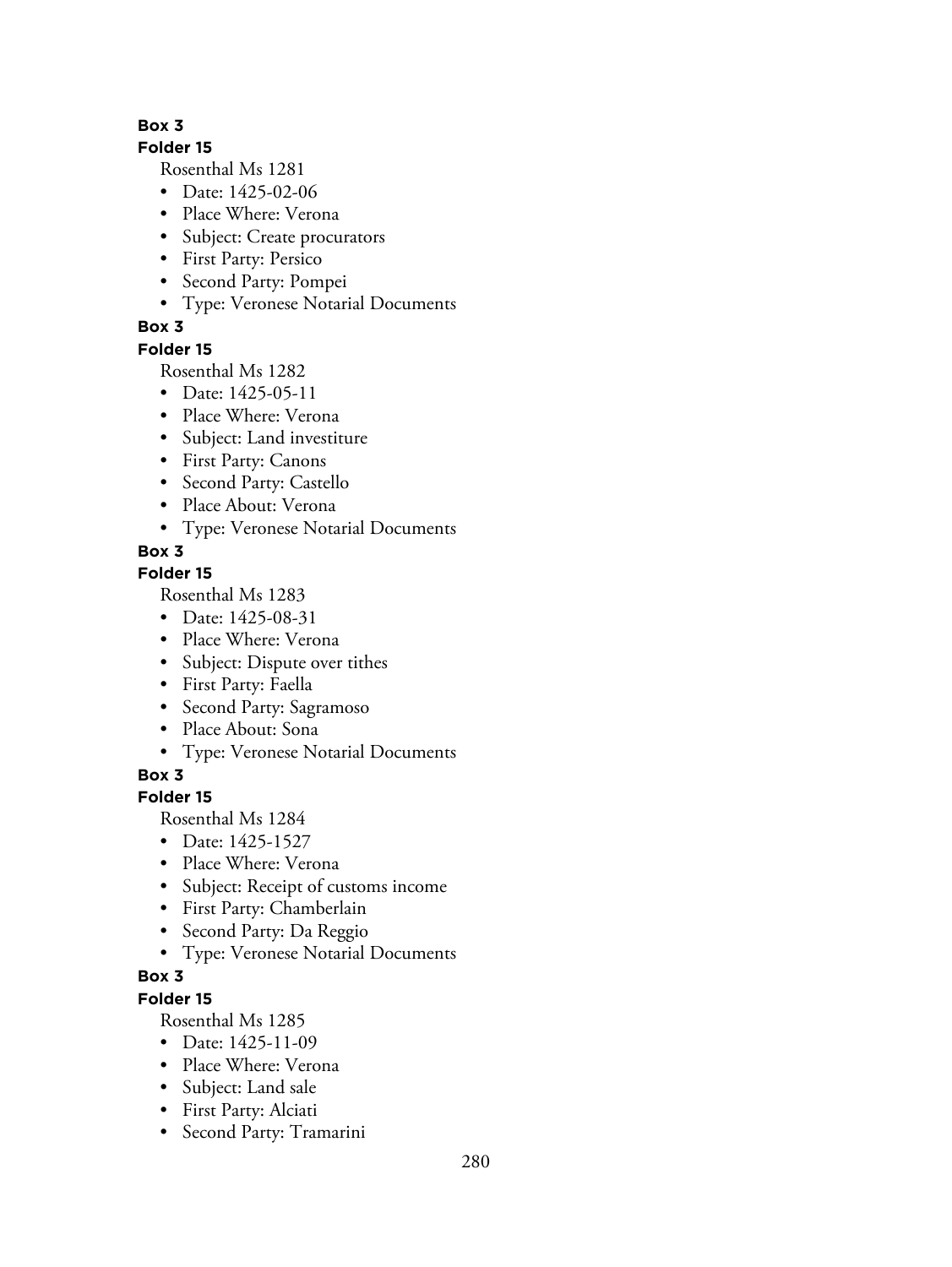- Place About: Verona
- Type: Veronese Notarial Documents

#### **Folder 15**

Rosenthal Ms 1286

- Date: 1425-11-29
- Place Where: Verona
- Subject: Payment of arbiter's sentence
- First Party: Castello
- Second Party: Poianelli
- Type: Veronese Notarial Documents

#### **Box 3**

#### **Folder 15**

Rosenthal Ms 1287

- Date: 1426-1427
- Place Where: Verona
- Subject: Receipt of customs income
- First Party: Chamberlain
- Second Party: Alciati
- Place About: Verona
- Type: Veronese Notarial Documents

#### **Box 3**

**Folder 15**

Rosenthal Ms 1288

- Date: 1426-10-29
- Place Where: Verona
- Subject: Land sale
- First Party: Gabaldini
- Second Party: Tarengo
- Place About: Illasi
- Type: Veronese Notarial Documents

**Box 3**

#### **Folder 15**

Rosenthal Ms 1289

- Date: 1426-10-29
- Place Where: Verona
- Subject: Land sale
- First Party: Gabaldini
- Second Party: Tarengo
- Place About: Cavaion
- Type: Veronese Notarial Documents

**Box 3**

#### **Folder 15**

- Date: 1426-12-06
- Place Where: Verona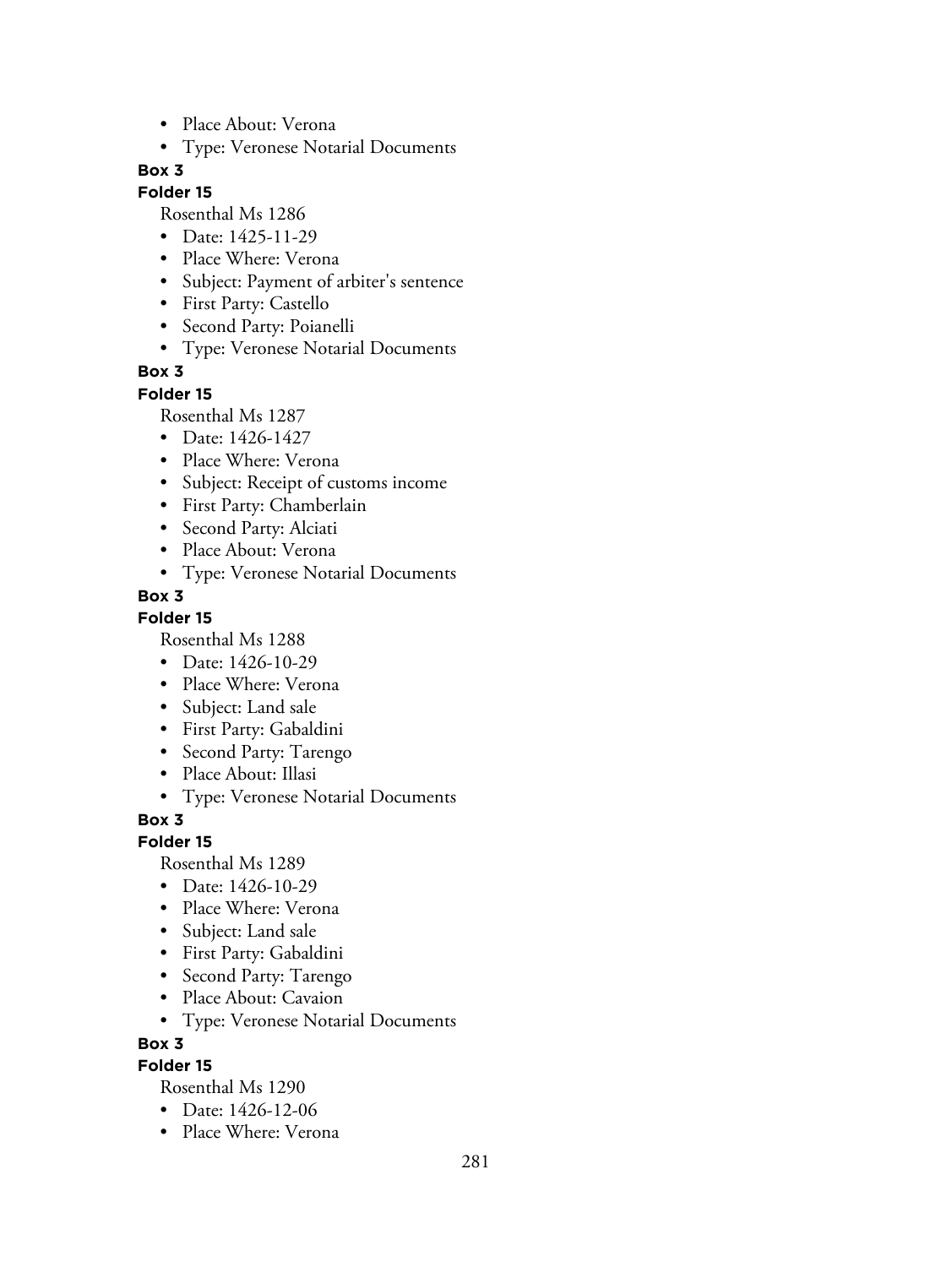- Subject: Land sale
- First Party: Fracastoro
- Second Party: Castelnuovo
- Place About: Castellnuovo
- Type: Veronese Notarial Documents

## **Folder 15**

Rosenthal Ms 1291

- Date: 1426-12-15
- Place Where: Castelnuovo
- Subject: Land sale
- First Party: Da Solferino
- Second Party: Castelnuovo
- Place About: Castelnuovo
- Type: Veronese Notarial Documents

# **Box 3**

# **Folder 15**

Rosenthal Ms 1292

- Date: 1427-04-19
- Place Where: Verona
- Subject: Renewal of investiture
- First Party: Castello
- Second Party: Da Rovere
- Place About: Rovere di Vello
- Type: Veronese Notarial Documents

# **Box 3**

## **Folder 15**

Rosenthal Ms 1293

- Date: 1427-05-06
- Place Where: Venice
- Subject: Criminal sentence
- First Party: Council XL
- Second Party: Vallisnieri
- Type: Veronese Notarial Documents

# **Box 3**

# **Folder 15**

Rosenthal Ms 1294

- Date: 1428-01-01
- Place Where: Verona
- Subject: Land investiture
- First Party: Priest
- Second Party: Da Vigasio
- Place About: Vigasio (?)
- Type: Veronese Notarial Documents

# **Box 3**

## **Folder 15**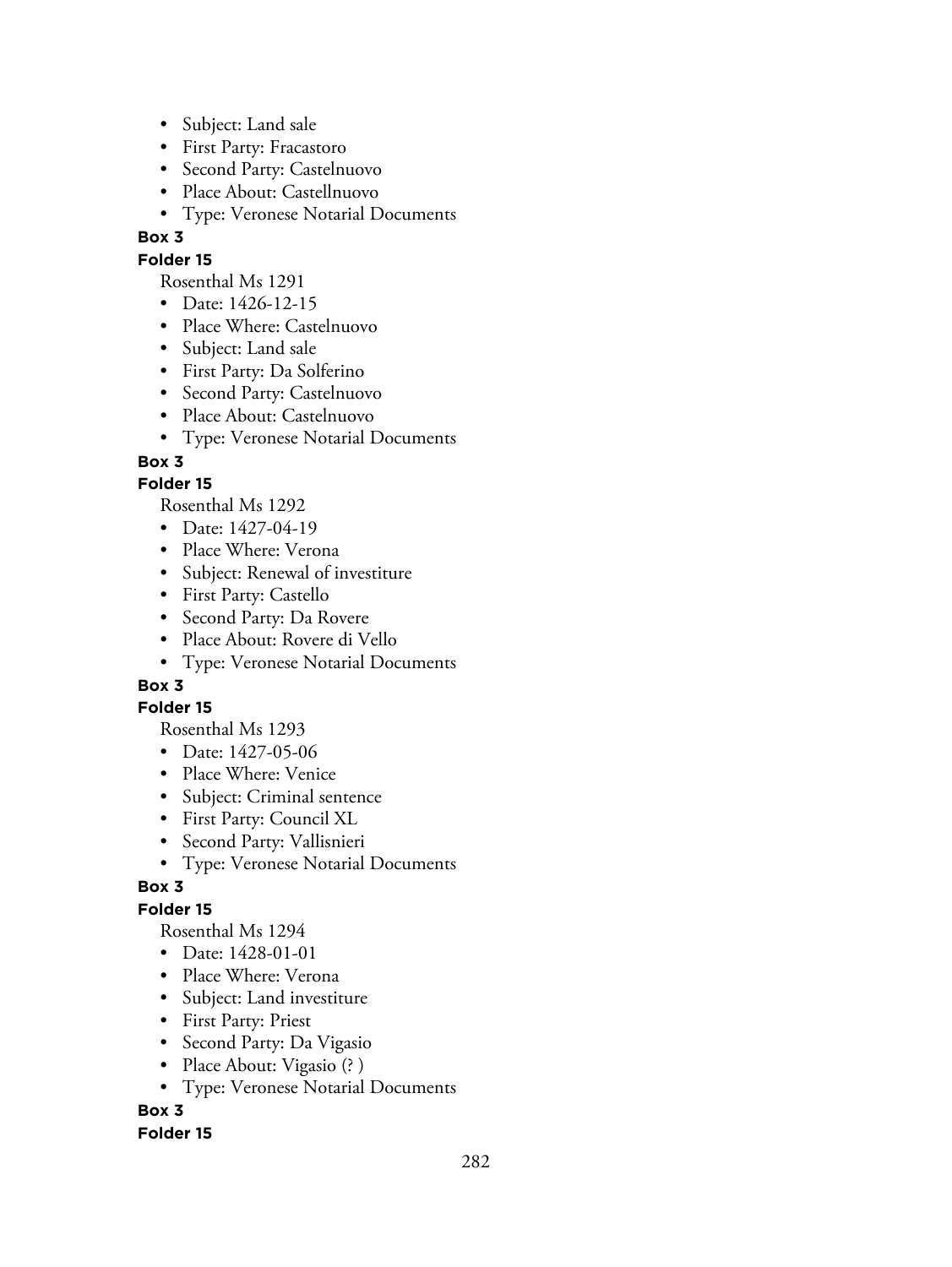Rosenthal Ms 1295

- Date: 1428-01-16
- Place Where: Verona
- Subject: Land investiture
- First Party: Priest
- Second Party: Da Gaino?
- Place About: Gaino ?
- Type: Veronese Notarial Documents

# **Box 3**

# **Folder 15**

Rosenthal Ms 1296

- Date: 1428-04-11
- Place Where: Verona
- Subject: Land donation
- First Party: Tarengo
- Second Party: Friars
- Place About: Verona
- Type: Veronese Notarial Documents

# **Box 3**

# **Folder 15**

Rosenthal Ms 1297

- Date: 1427-1428
- Place Where: Verona
- Subject: Receipt of customs income
- First Party: Chamberlain
- Second Party: Castello
- Type: Veronese Notarial Documents

# **Box 3**

# **Folder 15**

Rosenthal Ms 1298

- Date: 1428-08-30
- Place Where: Verona
- Subject: Land sale
- First Party: Persico
- Second Party: Persico
- Place About: Verona
- Type: Veronese Notarial Documents

# **Box 4**

## **Folder 15**

- Date: 1430-01-17
- Place Where: Mezzane
- Subject: Land investiture
- First Party: Maffei
- Second Party: Da Mezzane
- Place About: Mezzane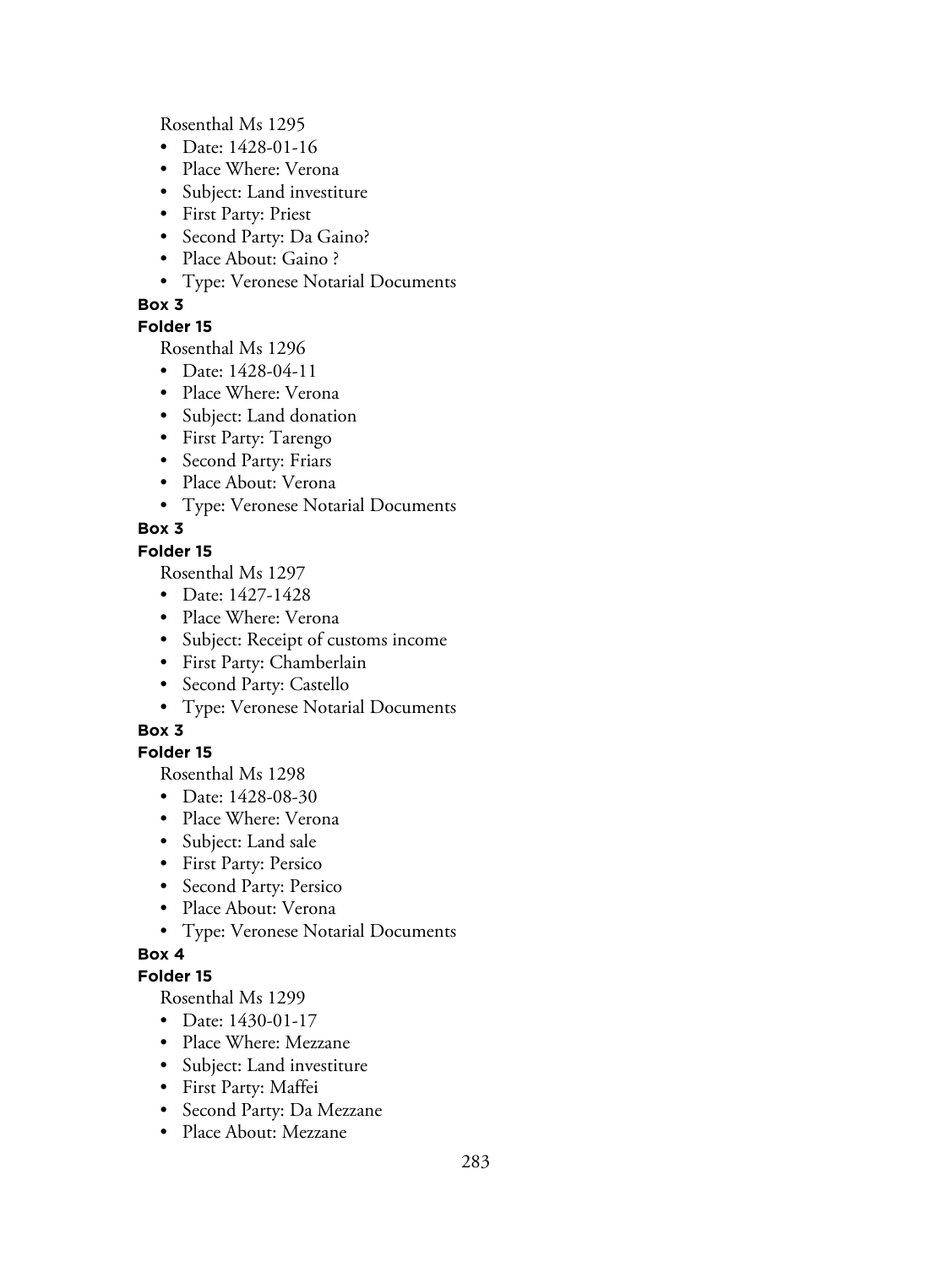• Type: Veronese Notarial Documents

## **Box 4**

# **Folder 15**

Rosenthal Ms 1300

- Date: 1430-01-10
- Place Where: Verona
- Subject: Renunciation, reinvestiture
- First Party: Castello
- Second Party: Da Rovere
- Place About: Rovere di Vello
- Type: Veronese Notarial Documents

# **Box 4**

#### **Folder 15**

Rosenthal Ms 1301

- Date: 1430-01-26
- Place Where: Verona
- Subject: Land investiture
- First Party: Persico
- Second Party: Da Calmasino
- Place About: Calmasino :
- Type: Veronese Notarial Documents

# **Box 4**

## **Folder 15**

Rosenthal Ms 1302

- Date: 1430-02-17
- Place Where: Verona
- Subject: Confession of investiture
- First Party: Da Ferrabo
- Second Party: Castello
- Place About: Verona
- Type: Veronese Notarial Documents

**Box 4**

## **Folder 15**

Rosenthal Ms 1303

- Date: 1430-03-08
- Place Where: Verona
- Subject: Payment of legacy
- First Party: Tramarini
- Type: Veronese Notarial Documents

## **Box 4**

## **Folder 15**

- Date: 1430-04-03
- Place Where: Cisano
- Subject: Land sale
- First Party: Da Lazise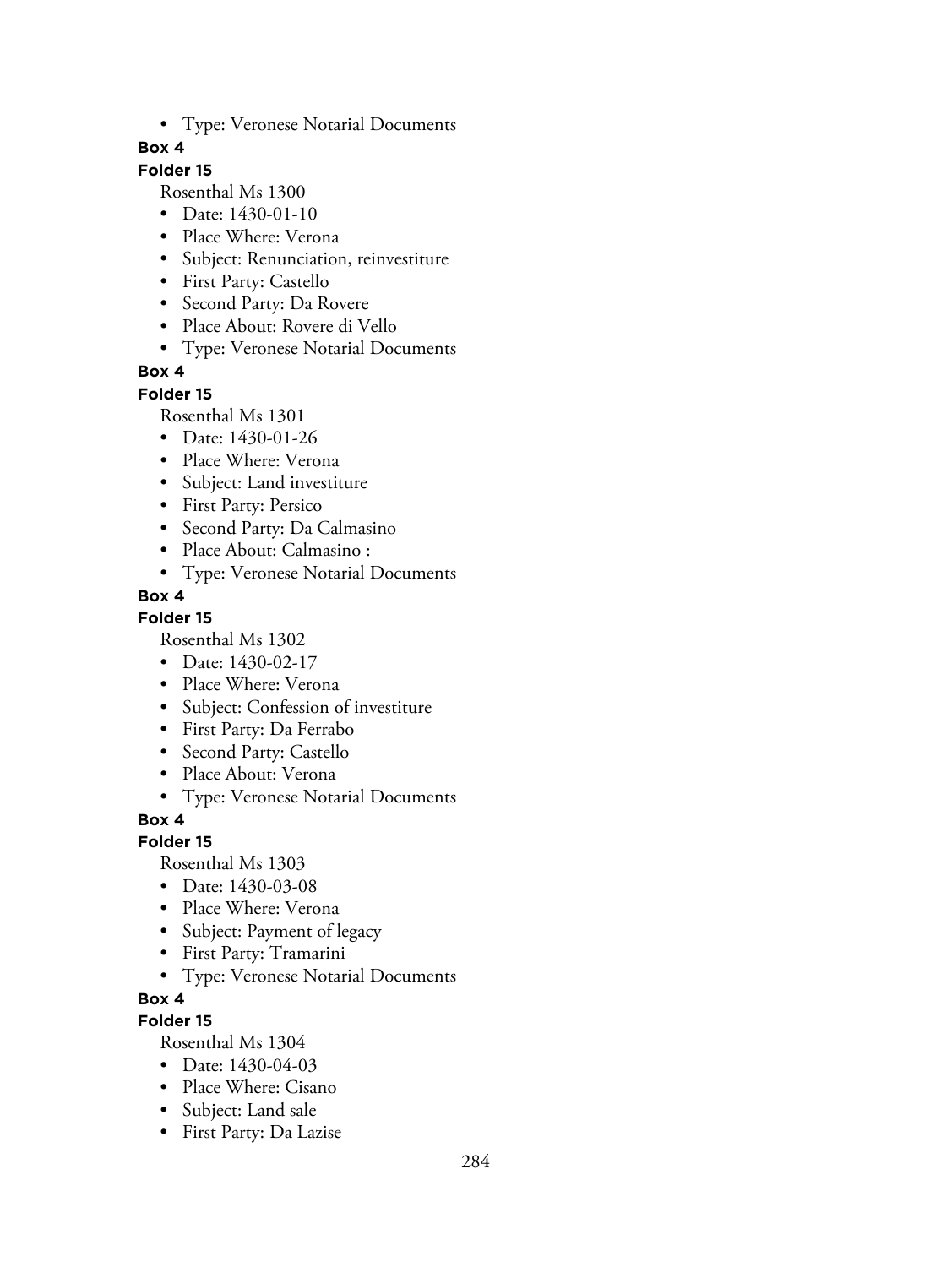- Second Party: Da Lazise
- Place About: Lazise
- Type: Veronese Notarial Documents

#### **Folder 15**

Rosenthal Ms 1305

- Date: 1430-05-05
- Place Where: Bardolino
- Subject: Renewal of investiture
- First Party: Rambaldi
- Second Party: Da Bardolino
- Place About: Bardolino
- Type: Veronese Notarial Documents

#### **Box 4**

## **Folder 15**

Rosenthal Ms 1306

- Date: 1430-05-20
- Place Where: Verona
- Subject: Promise to sell land for dowry
- First Party: Gozzi
- Second Party: Persico
- Place About: Roveredo
- Type: Veronese Notarial Documents

## **Box 4**

**Folder 15**

Rosenthal Ms 1307

- Date: 1430-05-20
- Place Where: Verona
- Subject: Dowry confession -- cf. 1306
- First Party: Gozzi
- Second Party: Persico
- Place About: Roveredo
- Type: Veronese Notarial Documents

## **Box 4**

## **Folder 15**

Rosenthal Ms 1308

- Date: 1430-1431
- Place Where: Verona
- Subject: Receipt of customs income
- First Party: Chamberlain
- Second Party: Castello
- Place About: Verona
- Type: Veronese Notarial Documents

## **Box 4**

## **Folder 15**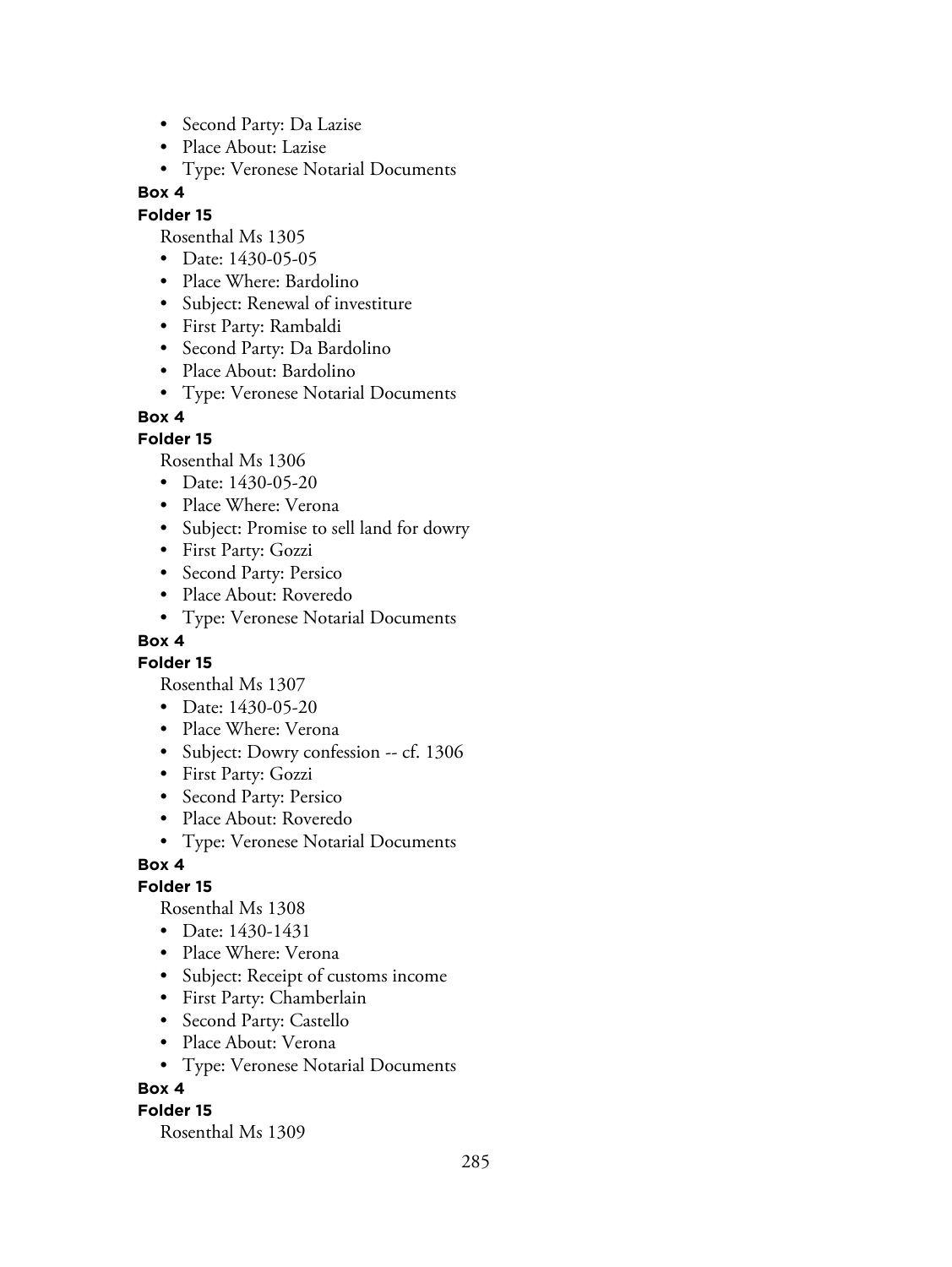- Date: 1430-10-13
- Place Where: Verona
- Subject: Agreement to keep accounts
- First Party: Pissibi
- Second Party: Monastery
- Type: Veronese Notarial Documents

#### **Folder 15**

Rosenthal Ms 1310

- Date: 1430-12-19
- Place Where: Verona
- Subject: Create procurator
- First Party: Persico
- Second Party: Gozzi
- Type: Veronese Notarial Documents

# **Box 5**

# **Folder 15**

Rosenthal Ms 1311

- Date: 1431-02-12
- Place Where: Verona
- Subject: Land sale
- First Party: San Martino
- Second Party: Da Pressana
- Place About: San Martino Bon.
- Type: Veronese Notarial Documents

# **Box 5**

## **Folder 15**

Rosenthal Ms 1312

- Date: 1431-03-01
- Place Where: Verona
- Subject: Nominate guardian for minors
- First Party: Castello
- Second Party: Nogarola
- Appendix: 1
- Type: Veronese Notarial Documents

# **Box 5**

## **Folder 15**

Rosenthal Ms 1313

- Date: 1431-03-04
- Place Where: Alcenago
- Subject: Land investiture
- First Party: Tarengo
- Second Party: Da Alcenago
- Place About: Alcenago
- Type: Veronese Notarial Documents

## **Box 5**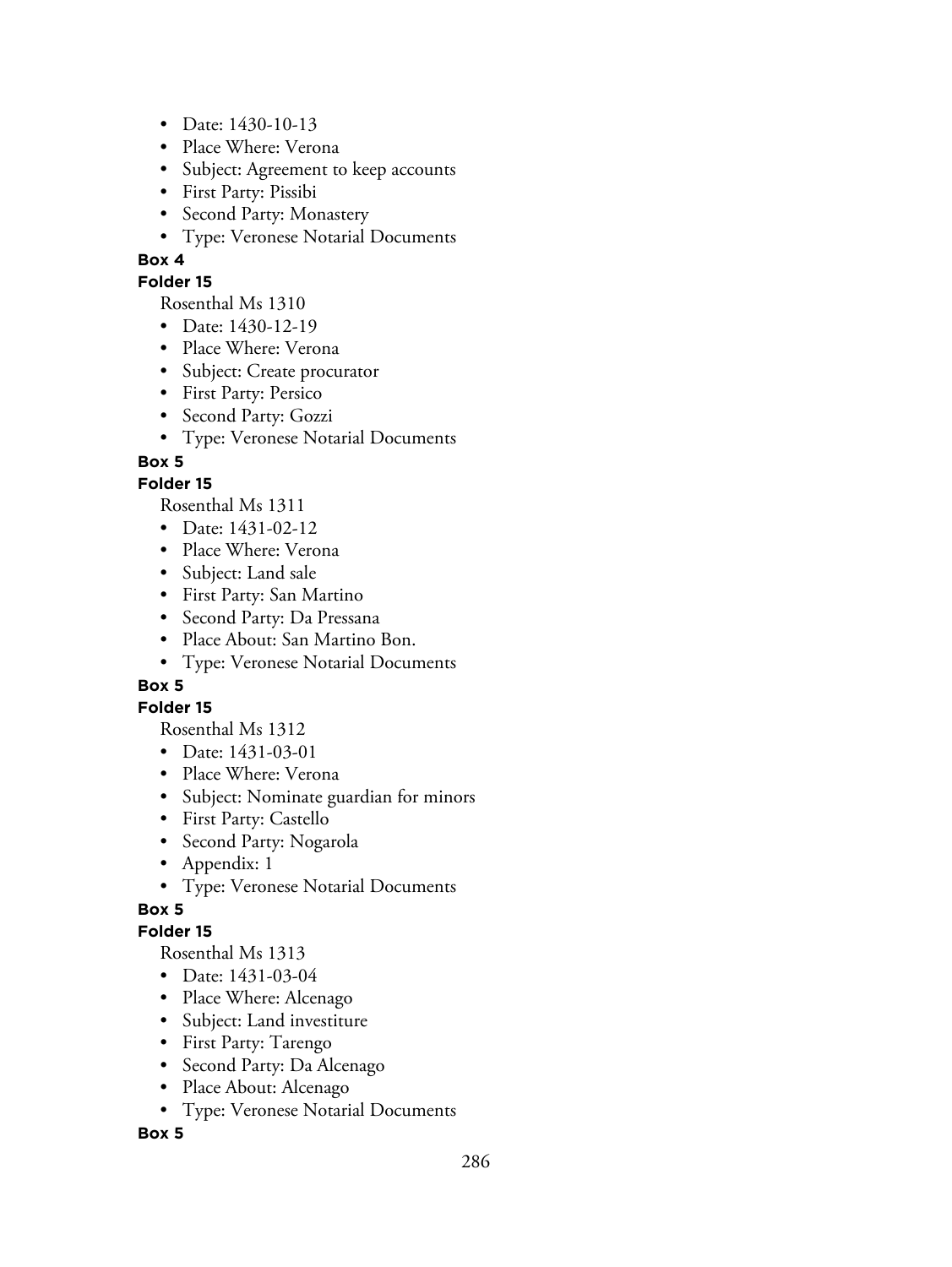#### **Folder 15**

Rosenthal Ms 1314

- Date: 1431-04-13
- Place Where: Verona
- Subject: Land investiture
- First Party: Bishop
- Second Party: Montebello
- Place About: Verona
- Type: Veronese Notarial Documents

## **Box 5**

#### **Folder 15**

Rosenthal Ms 1315

- Date: 1431-08-26
- Place Where: Rovere di Vello
- Subject: Land investiture
- First Party: Castello
- Second Party: Bartolomeo
- Place About: Rovere di Vello
- Type: Veronese Notarial Documents

## **Box 5**

# **Folder 15**

Rosenthal Ms 1316

- Date: 1431-11-19
- Place Where: Verona
- Subject: Division of inheritance
- First Party: Lanori
- Second Party: Bellini
- Place About: Montorio
- Type: Veronese Notarial Documents

## **Box 5**

## **Folder 15**

Rosenthal Ms 1317

- Date: 1431-12-17
- Place Where: Verona
- Subject: Land sale
- First Party: Tarengo
- Second Party: Castello
- Place About: Verona
- Type: Veronese Notarial Documents
- **Box 5**

# **Folder 15**

- Date: 1432-03-22
- Place Where: Verona
- Subject: Land sale
- First Party: Da Sona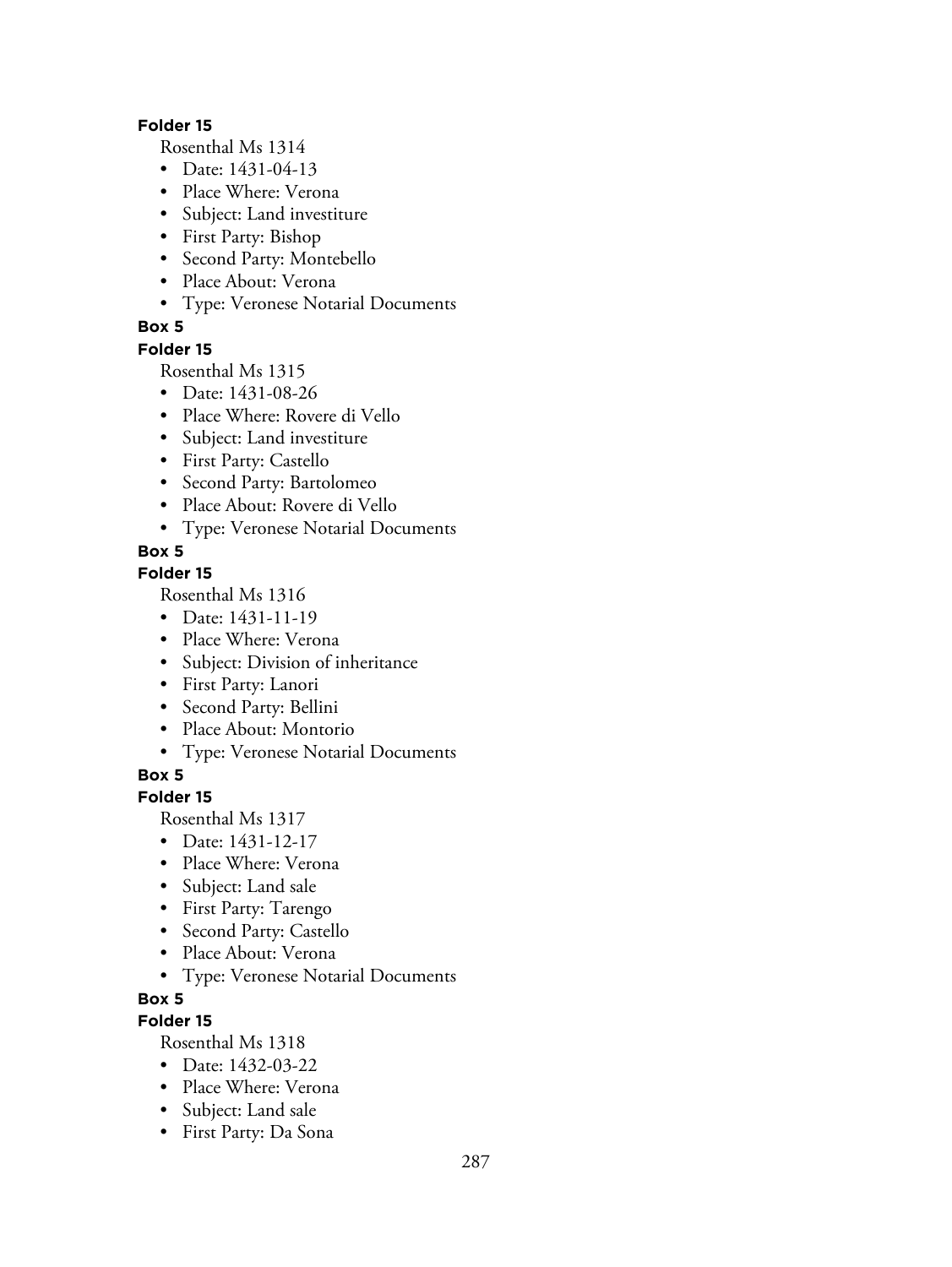- Second Party: Castello
- Place About: Sona
- Type: Veronese Notarial Documents

## **Folder 15**

Rosenthal Ms 1319

- Date: 1432-04-30
- Place Where: Verona
- Subject: Sale of inheritance
- First Party: Da Lazise
- Second Party: Da Reggio
- Type: Veronese Notarial Documents

## **Box 5**

## **Folder 15**

Rosenthal Ms 1320

- Date: 1432-05-05
- Place Where: Verona
- Subject: Receive cows in soccida
- First Party: Da Ponton
- Second Party: Persico
- Type: Veronese Notarial Documents

# **Box 5**

## **Folder 15**

Rosenthal Ms 1321

- Date: 1432-05-05
- Place Where: Verona
- Subject: Soccida contract
- First Party: Persico
- Second Party: Da Ponton
- Type: Veronese Notarial Documents

# **Box 5**

## **Folder 15**

Rosenthal Ms 1322

- Date: 1432-12-02
- Place Where: Verona
- Subject: Petition to repair wall
- First Party: Tramarini
- Second Party: Officials
- Place About: Verona
- Type: Veronese Notarial Documents

## **Box 5**

## **Folder 15**

- Date: 1433-02-11
- Place Where: Verona
- Subject: Land investiture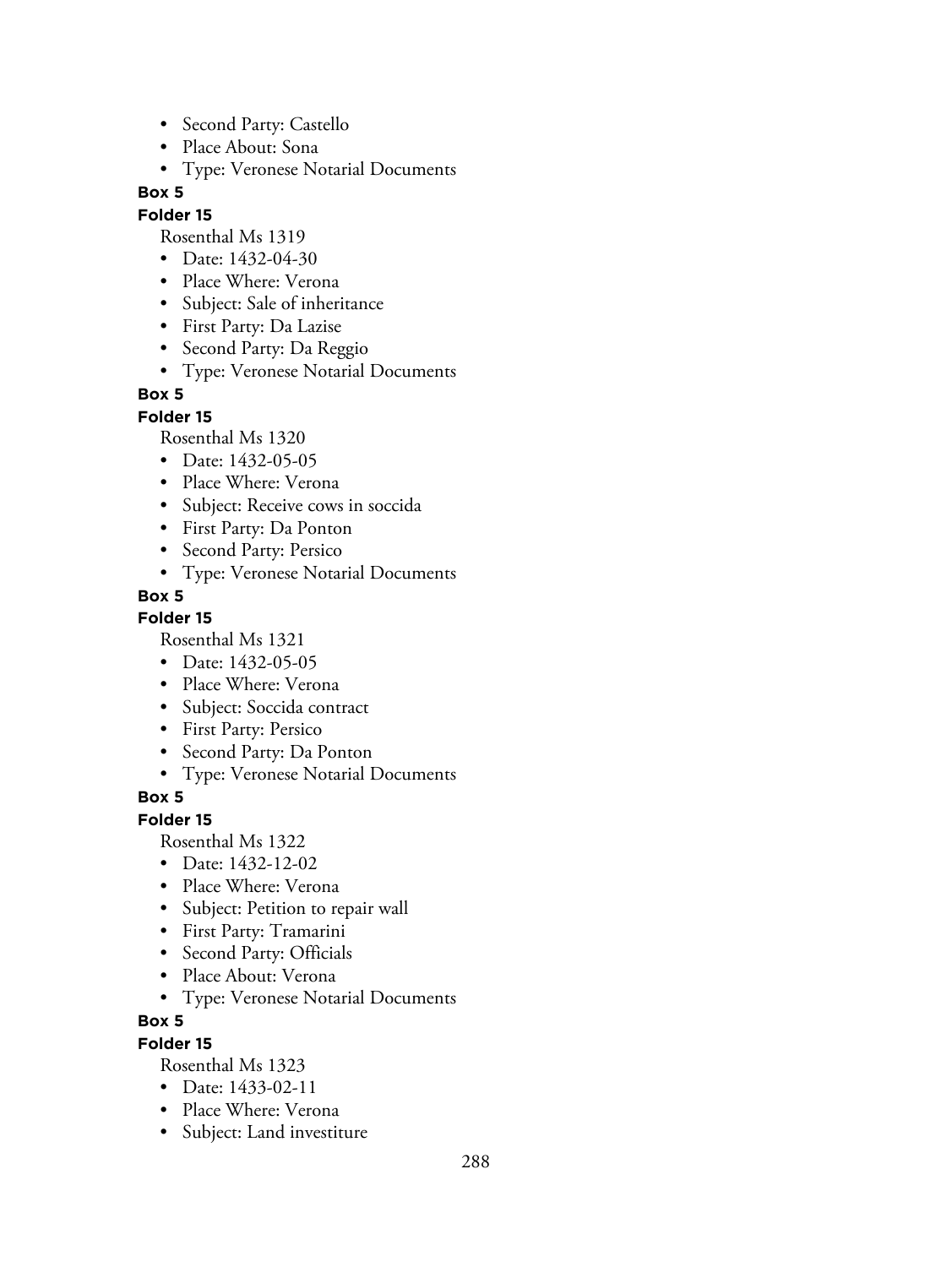- First Party: Tarengo
- Second Party: Castello
- Place About: Cola
- Type: Veronese Notarial Documents

### **Folder 15**

Rosenthal Ms 1324

- Date: 1433-05-24
- Place Where: Nogarola
- Subject: Sale of land and tithes
- First Party: Da Nogarola
- Second Party: Da Nogarola
- Place About: Mozzecane
- Type: Veronese Notarial Documents

### **Box 5**

### **Folder 15**

Rosenthal Ms 1325

- Date: 1434-03-15
- Place Where: Cologna
- Subject: Sue surety for debt
- First Party: Verdelli
- Second Party: Castello
- Type: Veronese Notarial Documents

## **Box 5**

**Folder 15**

Rosenthal Ms 1326

- Date: 1434-06-03
- Place Where: Verona
- Subject: Create dowry from legacy
- First Party: Maggi
- Second Party: Bonucci
- Place About: San Martino Bon.
- Type: Veronese Notarial Documents

### **Box 6**

### **Folder 15**

Rosenthal Ms 1327

- Date: 1435-01-24
- Place Where: Verona
- Subject: Payment of legacy
- First Party: Vallisnieri
- Second Party: Biondi
- Type: Veronese Notarial Documents

### **Box 6**

### **Folder 15**

Rosenthal Ms 1328

• Date: 1435-02-28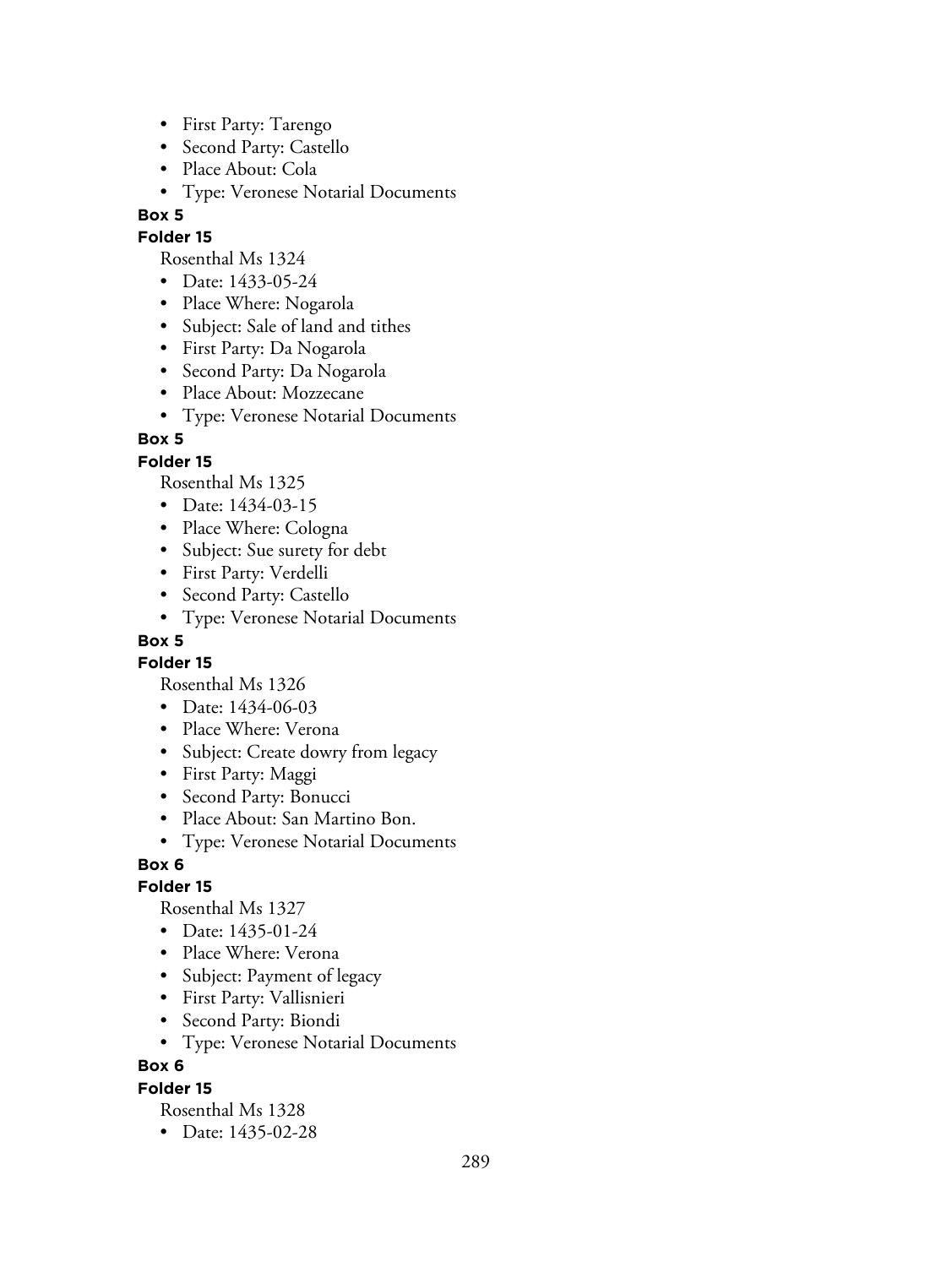- Place Where: Poiano
- Subject: Land investiture
- First Party: Castello
- Second Party: Da Poiano
- Place About: Poiano
- Type: Veronese Notarial Documents

### **Folder 15**

Rosenthal Ms 1329

- Date: 1435-03-22
- Place Where: Verona
- Subject: Grant benefice in commendation
- First Party: Bishop
- Second Party: Priest
- Place About: Verona
- Type: Veronese Notarial Documents

## **Box 6**

### **Folder 15**

Rosenthal Ms 1330

- Date: 1435-03-31
- Place Where: Verona
- Subject: Public announcement of debt
- First Party: Baiamonte
- Second Party: Vallisnieri
- Type: Veronese Notarial Documents

## **Box 6**

### **Folder 15**

Rosenthal Ms 1331

- Date: 1435-05-05
- Place Where: Verona
- Subject: Land transfer for debt
- First Party: Serego
- Second Party: Castello
- Place About: Gambellara
- Type: Veronese Notarial Documents

## **Box 6**

### **Folder 15**

Rosenthal Ms 1332

- Date: 1435-07-10
- Place Where: Affi
- Subject: Land exchange
- First Party: Persico
- Second Party: Da Cavaion
- Place About: Affi
- Type: Veronese Notarial Documents

### **Box 6**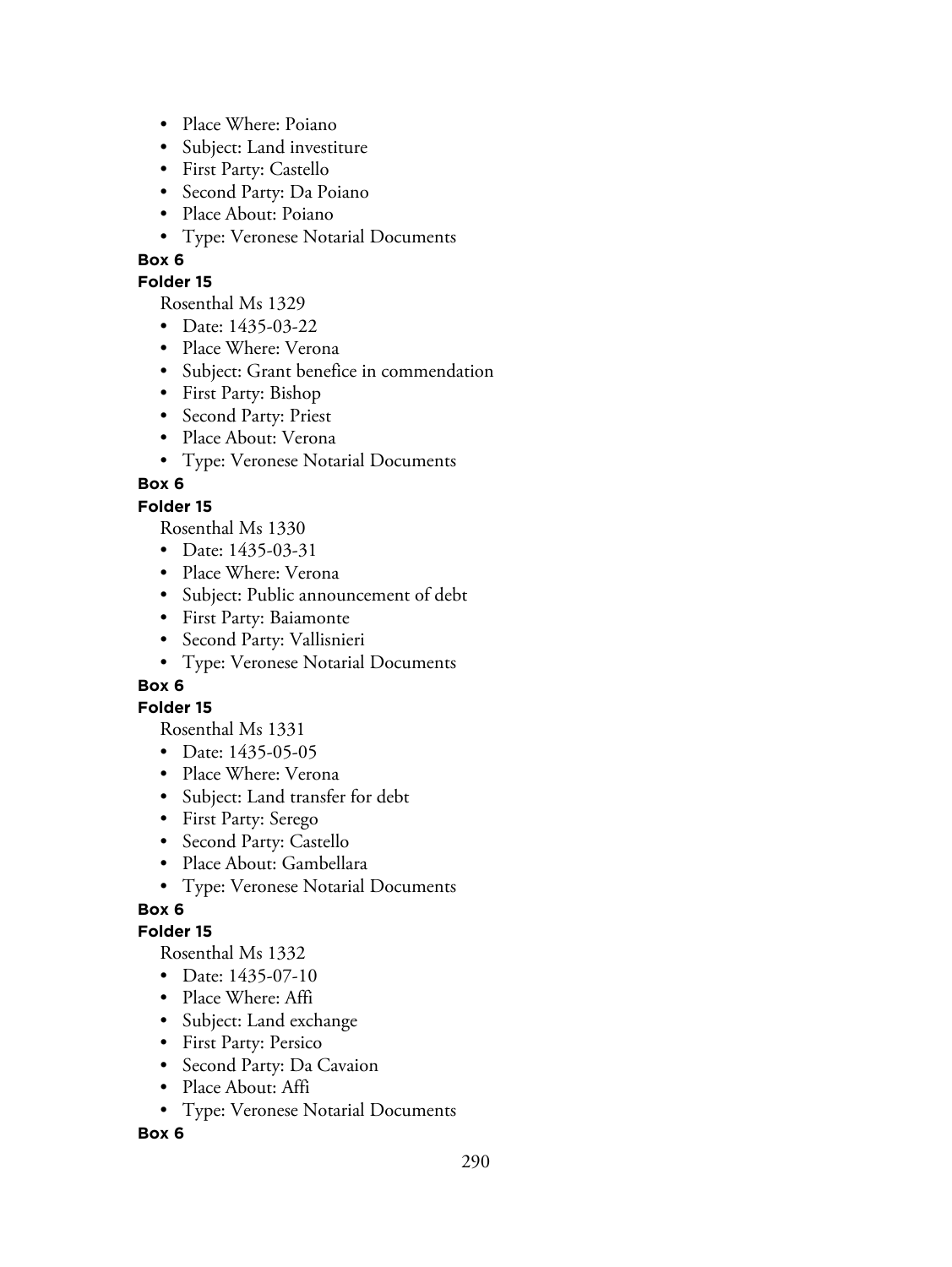#### **Folder 15**

Rosenthal Ms 1333

- Date: 1435-07-21
- Place Where: Verona
- Subject: Renewal of investiture
- First Party: Da Quinto
- Second Party: Nogarola
- Place About: Azzano
- Type: Veronese Notarial Documents

### **Box 6**

### **Folder 15**

Rosenthal Ms 1334

- Date: 1435-10-19
- Place Where: Verona
- Subject: Land sale
- First Party: Castello
- Second Party: Tarengo
- Place About: S Michele Camp.
- Type: Veronese Notarial Documents

### **Box 6**

### **Folder 15**

Rosenthal Ms 1335

- Date: 1435-10-19
- Place Where: Verona
- Subject: Land sale -- cf. 1334
- First Party: Tarengo
- Second Party: Castello
- Place About: Verona. Quinzano
- Type: Veronese Notarial Documents

### **Box 6**

### **Folder 15**

Rosenthal Ms 1336

- Date: 1435-11-23
- Place Where: Verona
- Subject: Payment of debt
- First Party: Da Pressana
- Second Party: Fontanelli
- Place About: Pressana
- Type: Veronese Notarial Documents

### **Box 6**

## **Folder 15**

- Date: 1436-03-12
- Place Where: Verona
- Subject: Compromise in accounts dispute
- First Party: Monastery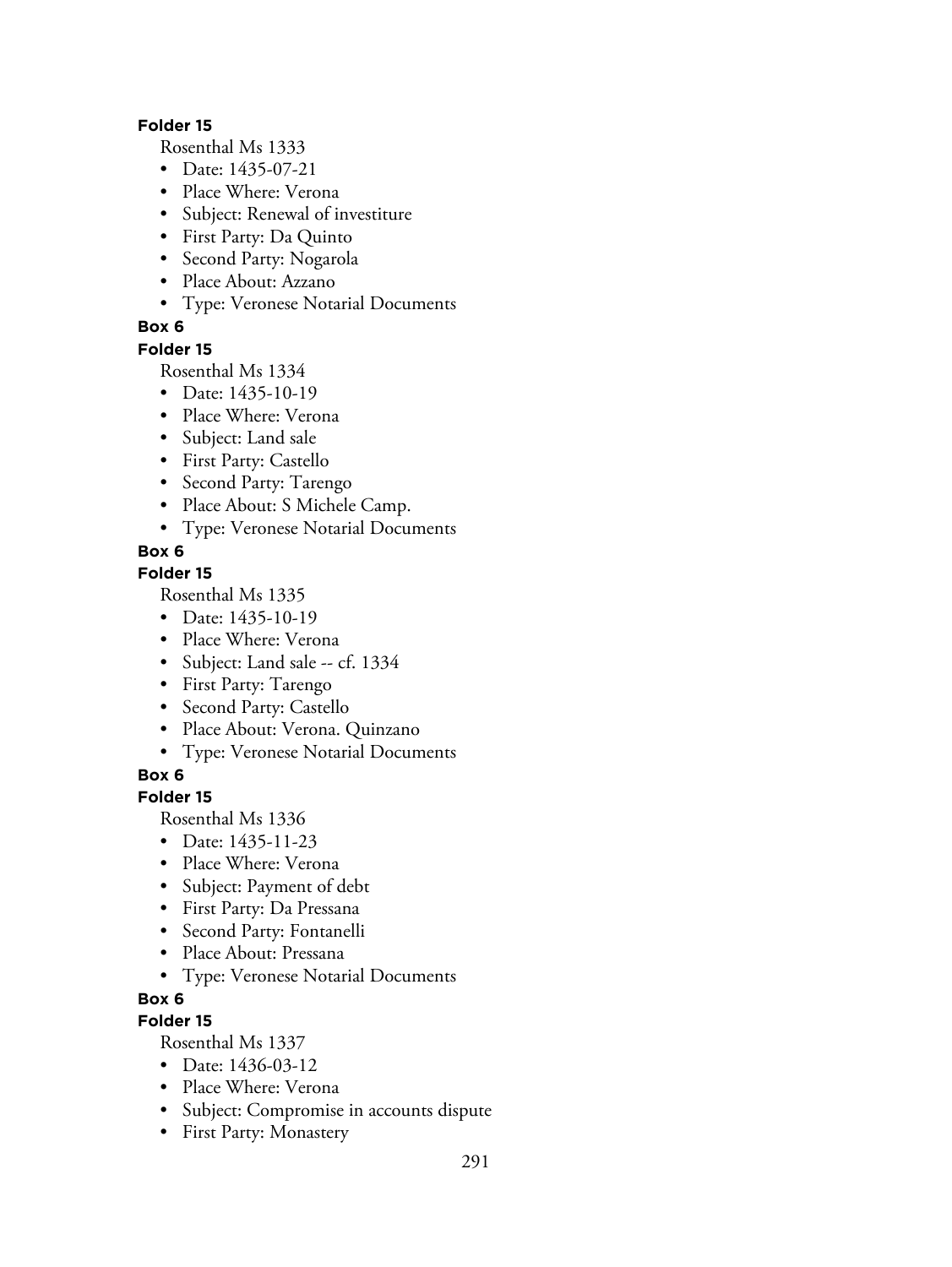- Second Party: Pissi
- Appendix: 1
- Type: Veronese Notarial Documents

#### **Folder 15**

Rosenthal Ms 1338

- Date: 1436-05-09
- Place Where: Verona
- Subject: Land investiture
- First Party: Persico
- Second Party: S M Organo
- Place About: Verona
- Type: Veronese Notarial Documents

#### **Box 6**

### **Folder 15**

Rosenthal Ms 1339

- Date: 1436-12-17
- Place Where: Verona
- Subject: Invest with shop
- First Party: Tramarini
- Second Party: Trevenzuolo
- Place About: Verona
- Type: Veronese Notarial Documents

### **Box 7**

**Folder 15**

Rosenthal Ms 1340

- Date: 1437-02-18
- Place Where: Verona
- Subject: Renunciation, reinvestiture
- First Party: Tarengo
- Second Party: Tripelli
- Place About: Poiano
- Type: Veronese Notarial Documents

## **Box 7**

### **Folder 15**

Rosenthal Ms 1341

- Date: 1437-02-19
- Place Where: Castelnuovo Ab.
- Subject: Land investiture
- First Party: Persico
- Second Party: Da Affi
- Place About: Castelnuovo Ab.
- Type: Veronese Notarial Documents

### **Box 7**

### **Folder 15**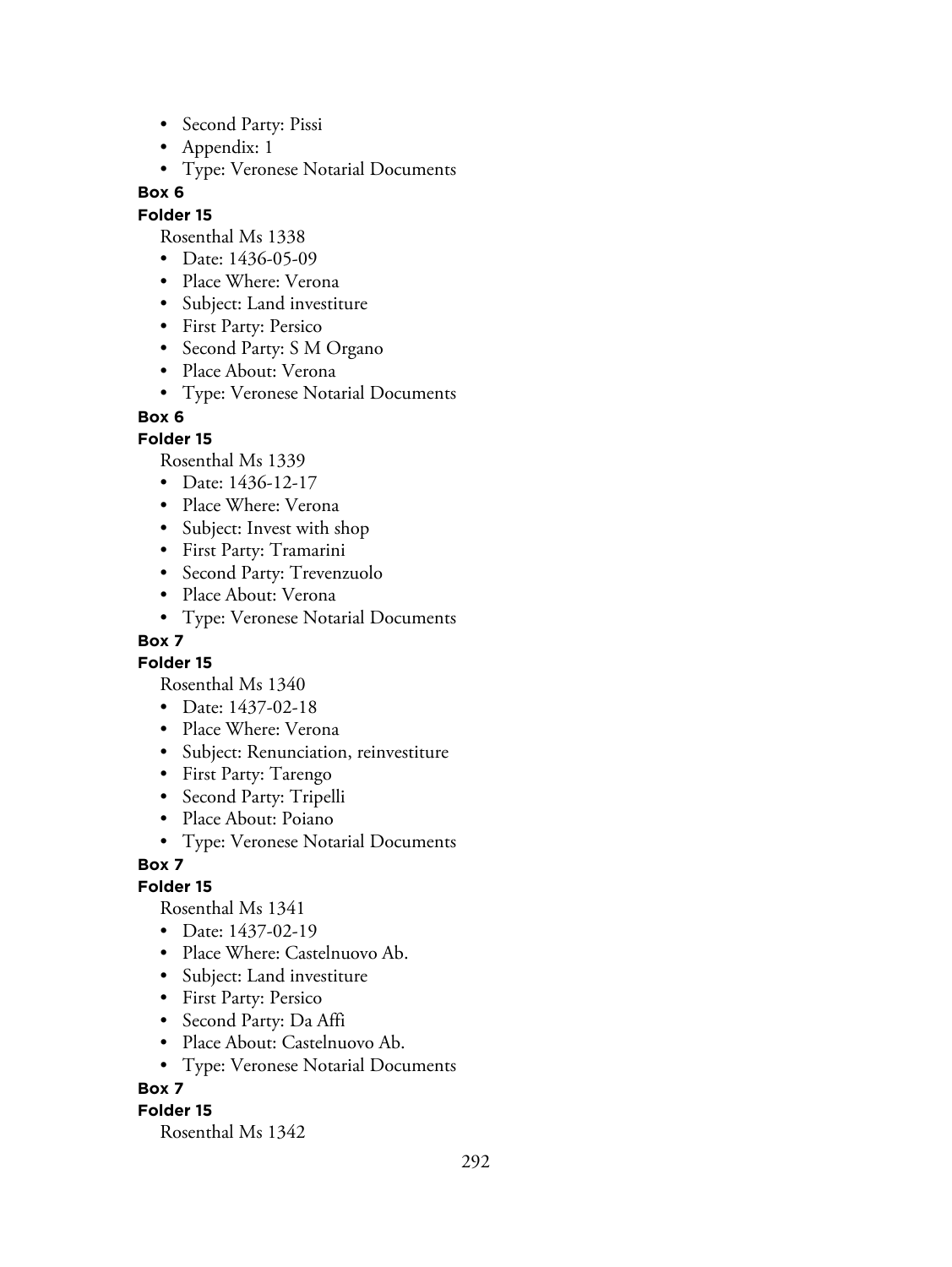- Date: 1437-03-10
- Place Where: Caprino
- Subject: Create procurators
- First Party: Commune
- Type: Veronese Notarial Documents

### **Folder 15**

Rosenthal Ms 1343

- Date: 1437-04-23
- Place Where: Malcesine
- Subject: Land investiture
- First Party: Da Malcesine
- Second Party: Da Peschiera
- Place About: Peschiera
- Type: Veronese Notarial Documents

### **Box 7**

### **Folder 15**

Rosenthal Ms 1344

- Date: 1437-07-10
- Place Where: Castelnuovo Ab.
- Subject: Land investiture
- First Party: Persico
- Second Party: Da Affi
- Place About: Castelnuovo Ab.
- Type: Veronese Notarial Documents

## **Box 7**

### **Folder 15**

Rosenthal Ms 1345

- Date: 1437-08-11
- Place Where: Affi
- Subject: Land investiture
- First Party: Persico
- Second Party: Da Cavaion
- Place About: Cavaion
- Type: Veronese Notarial Documents

## **Box 7**

### **Folder 15**

Rosenthal Ms 1346

- Date: 1437-08-25
- Place Where: Rovere di Vello
- Subject: Land investiture -- cf. 1347
- First Party: Castello
- Second Party: Da Rovere
- Place About: Rovere di Vello
- Type: Veronese Notarial Documents

**Box 7**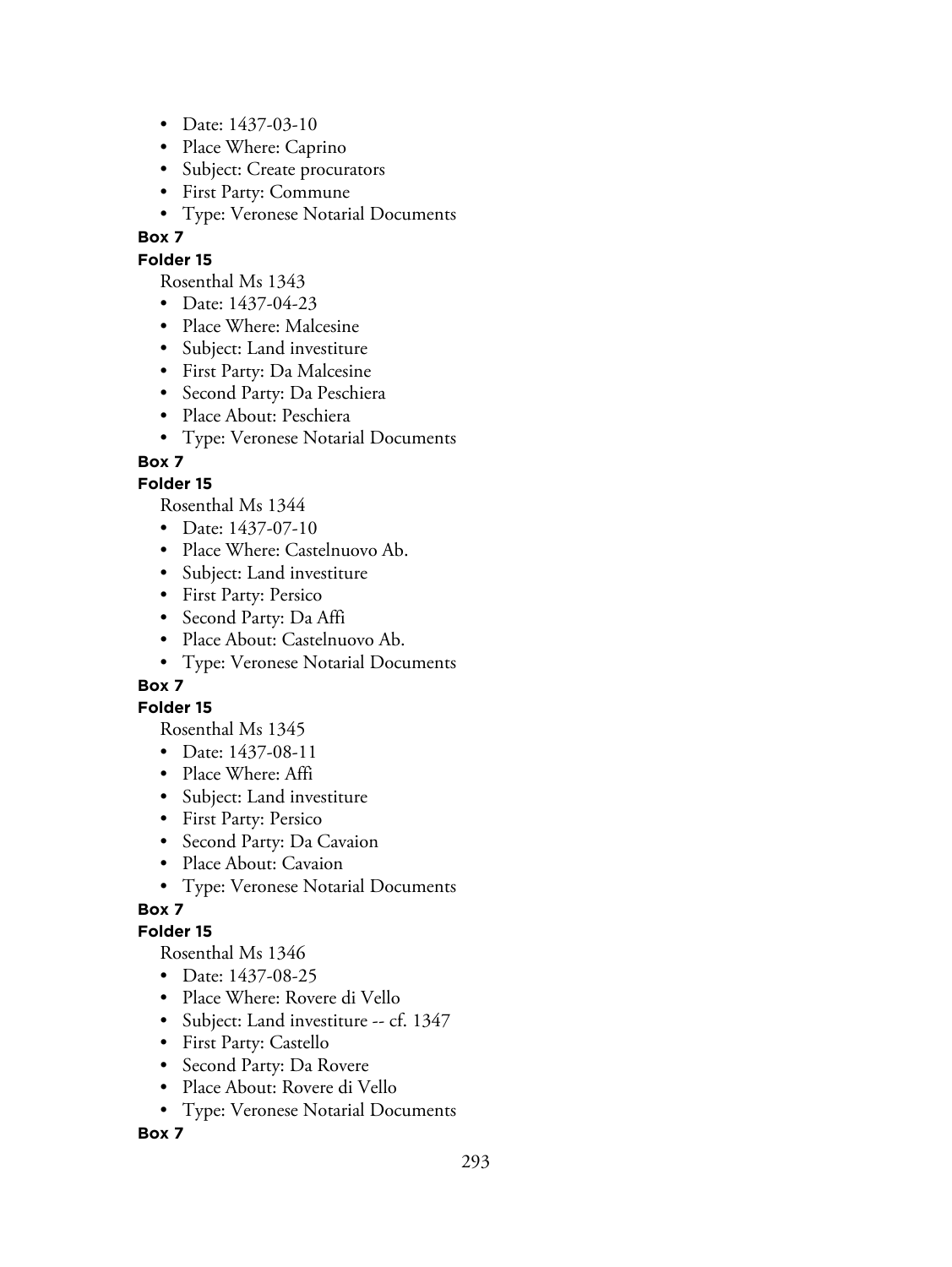#### **Folder 15**

Rosenthal Ms 1347

- Date: 1437-08-25
- Place Where: Rovere di Vello
- Subject: Entry into possession
- First Party: Castello
- Place About: Rovere di Vello
- Type: Veronese Notarial Documents

### **Box 7**

### **Folder 15**

Rosenthal Ms 1348

- Date: 1437-08-25
- Place Where: Malcesine
- Subject: Land sale
- First Party: Da Castione
- Second Party: Da Malcesine
- Place About: Castione
- Type: Veronese Notarial Documents

## **Box 7**

### **Folder 15**

Rosenthal Ms 1349

- Date: 1437-08-25
- Place Where: Rovere di Vello
- Subject: Land investiture -- cf. 1346
- First Party: Castello
- Second Party: Da Rovere
- Place About: Rovere di Vello
- Type: Veronese Notarial Documents

## **Box 7**

### **Folder 15**

Rosenthal Ms 1350

- Date: 1437-08-25
- Place Where: Rovere di Vello
- Subject: Land investiture
- First Party: Castello
- Second Party: Da Arzerisio
- Place About: Rovere di Vello
- Type: Veronese Notarial Documents

# **Box 7**

# **Folder 15**

- Date: 1437-10-23
- Place Where: Verona
- Subject: Execute mandate to sell land
- First Party: Persico
- Second Party: Persico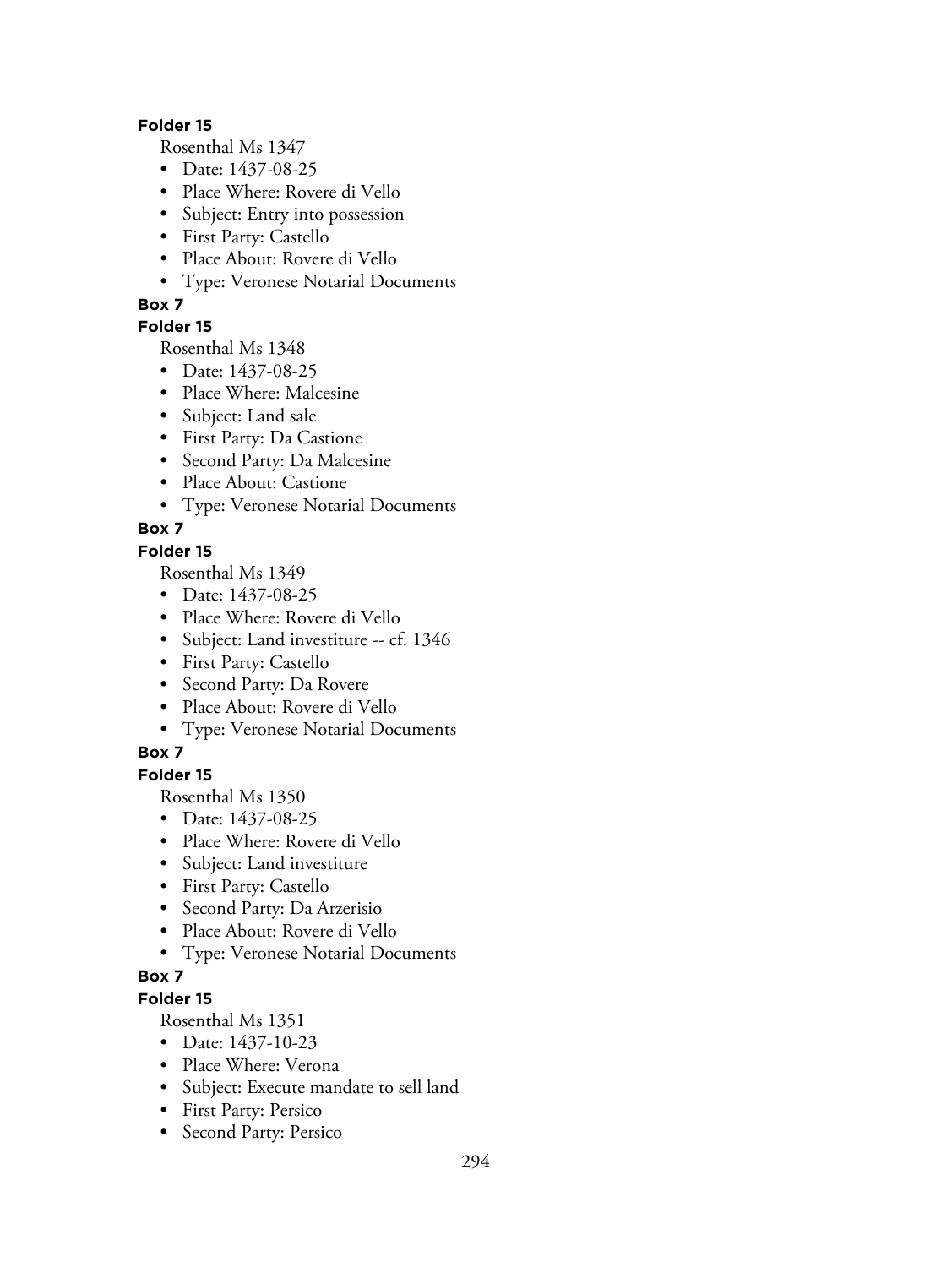- Place About: Roveredo
- Type: Veronese Notarial Documents

#### **Folder 15**

Rosenthal Ms 1352

- Date: 1437-09-03
- Place Where: Verona
- Subject: Reform of convent
- First Party: Bishop
- Appendix: 2
- Type: Veronese Notarial Documents

### **Box 7**

#### **Folder 15**

Rosenthal Ms 1353

- Date: 1437-12-03
- Place Where: Cavaion
- Subject: Land investiture
- First Party: Persico
- Second Party: Da Cavaion
- Place About: Cavaion
- Type: Veronese Notarial Documents

### **Box 7**

### **Folder 15**

Rosenthal Ms 1354

- Date: 1438-02-01
- Place Where: Verona
- Subject: Land investiture
- First Party: Castello
- Second Party: Da Rovere
- Place About: Rovere di Vello
- Type: Veronese Notarial Documents

### **Box 7**

### **Folder 15**

Rosenthal Ms 1355

- Date: 1438-04-22
- Place Where: Cologna
- Subject: Land investiture
- First Party: Persico
- Second Party: Pasqualini
- Place About: Cologna
- Type: Veronese Notarial Documents

#### **Box 7**

### **Folder 15**

- Date: 1438-05-10
- Place Where: Verona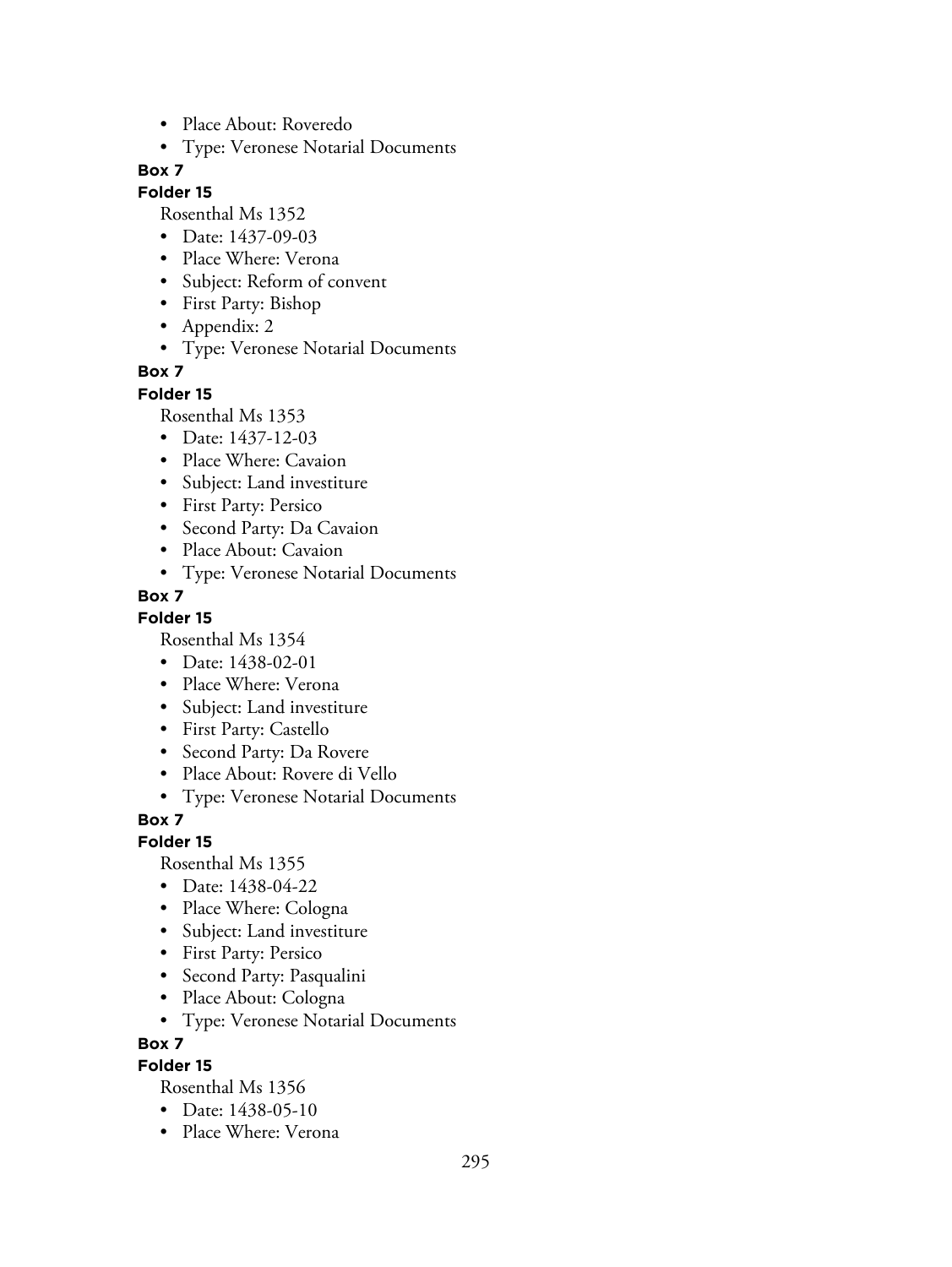- Subject: Land investiture
- First Party: Castello
- Second Party: Del Glacia
- Place About: Rovere di Vello
- Type: Veronese Notarial Documents

#### **Folder 15**

Rosenthal Ms 1357

- Date: 1438-06-21
- Place Where: Este
- Subject: Renunciation, reinvestiture
- First Party: Marquis Este
- Second Party: Guidotti
- Place About: Montagnana
- Type: Veronese Notarial Documents

### **Box 7**

### **Folder 15**

Rosenthal Ms 1358

- Date: 1438-12-12
- Place Where: Verona
- Subject: Renewal of investiture
- First Party: Priest
- Second Party: Castello
- Place About: Verona
- Type: Veronese Notarial Documents

## **Box 7**

### **Folder 15**

Rosenthal Ms 1359

- Date: 1439-03-03
- Place Where: Verona
- Subject: Confer benefice
- First Party: Canons
- Second Party: Priest
- Place About: Verona
- Type: Veronese Notarial Documents

## **Box 7**

### **Folder 15**

Rosenthal Ms 1360

- Date: 1439-05-22
- Place Where: Lazise
- Subject: Land sale
- First Party: Piatelli
- Second Party: Sagramoso
- Place About: Lazise
- Type: Veronese Notarial Documents

**Box 7**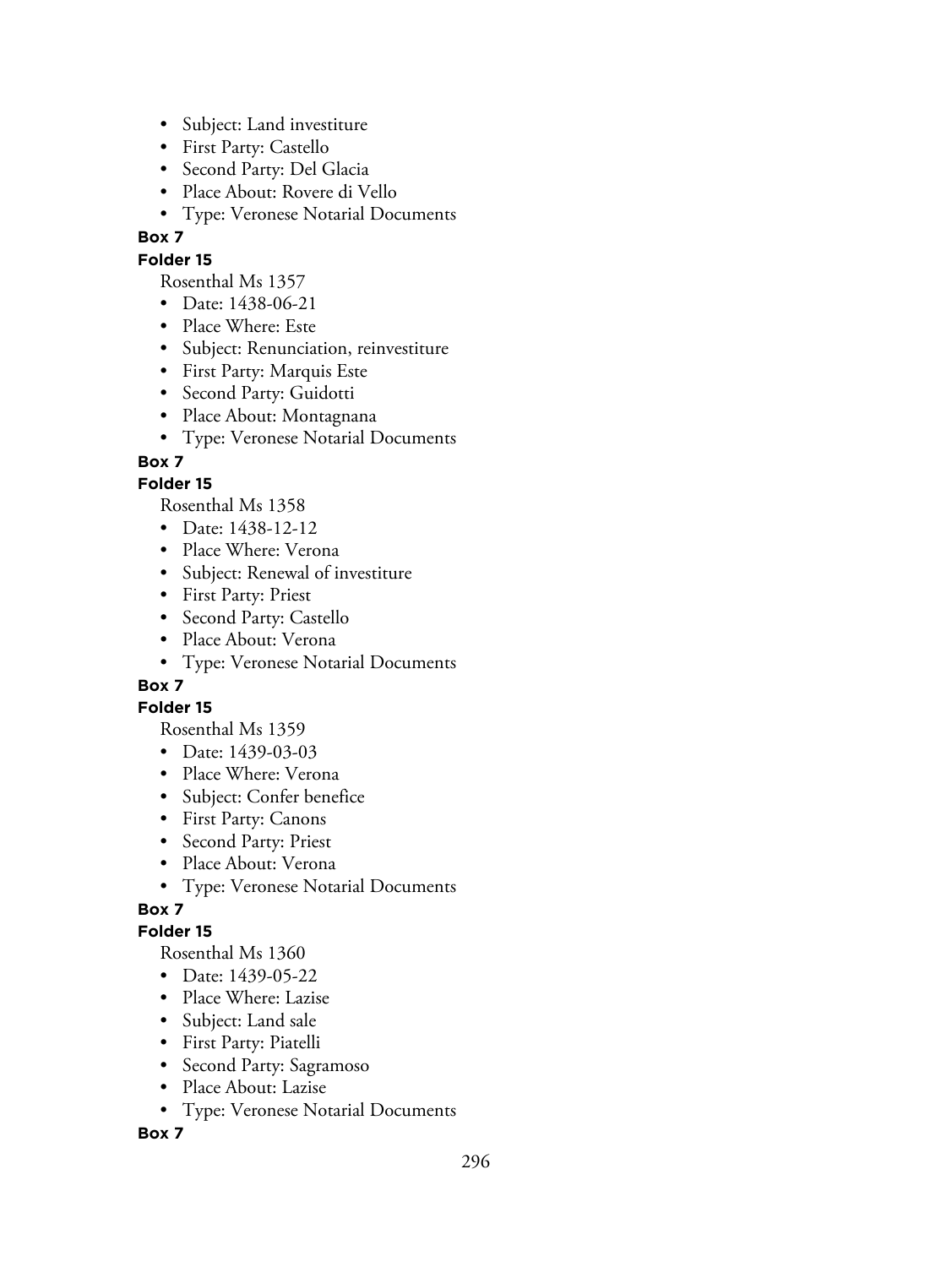#### **Folder 15**

Rosenthal Ms 1361

- Date: 1439-11-11
- Place Where: Cologna
- Subject: Land sale
- First Party: Da Pressana
- Second Party: Da Roveredo
- Place About: Pressana
- Appendix: 1
- Type: Veronese Notarial Documents

**Box 1**

### **Folder 16**

Rosenthal Ms 1362

- Date: 1440-04-23
- Place Where: Verona
- Subject: Dowry confession
- First Party: RambaIdi
- Second Party: Da Alcenago
- Type: Veronese Notarial Documents

### **Box 1**

### **Folder 16**

Rosenthal Ms 1363

- Date: 1440-05-25
- Place Where: Verona
- Subject: Land sale
- First Party: Da Olive
- Second Party: Castello
- Place About: Olive
- Type: Veronese Notarial Documents

**Box 1**

## **Folder 16**

Rosenthal Ms 1364

- Date: 1440-08-01
- Place Where: Malcesine
- Subject: Land investiture
- First Party: Da MaIcesine
- Second Party: Da Riva
- Place About: Garda
- Type: Veronese Notarial Documents
- **Box 1**

## **Folder 16**

- Date: 1440-11-22
- Place Where: Verona
- Subject: Investiture with tithes
- First Party: Bishop Vicar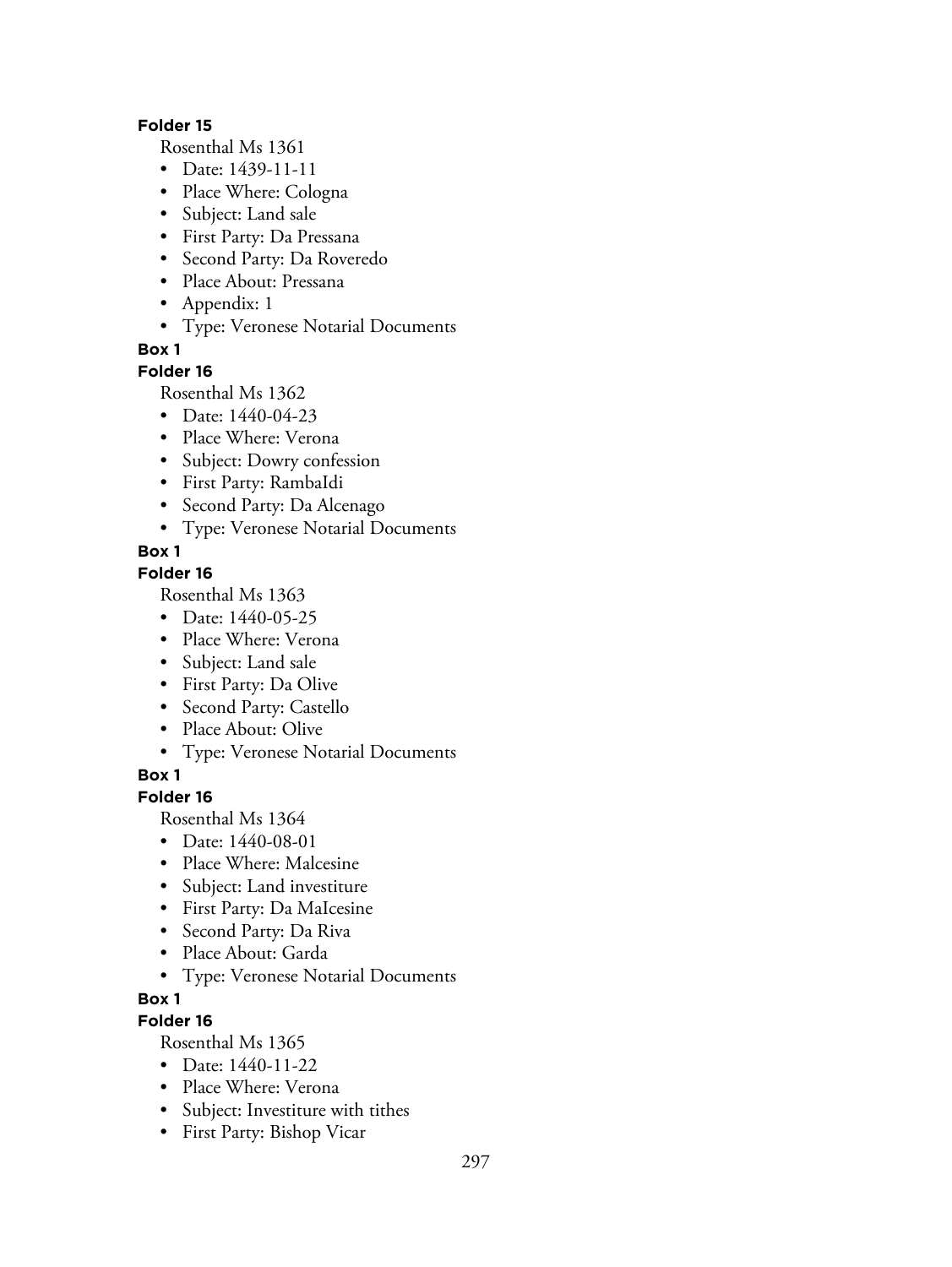- Second Party: Castello
- Place About: Valeggio
- Type: Veronese Notarial Documents

#### **Folder 16**

Rosenthal Ms 1366

- Date: 1440-12-22
- Place Where: Verona
- Subject: Renewal. reinvestiture
- First Party: Castello
- Second Party: Da Parma
- Place About: Verona
- Type: Veronese Notarial Documents

#### **Box 1**

### **Folder 16**

Rosenthal Ms 1367

- Date: 1441-11-13
- Place Where: Verona
- Subject: Land investiture
- First Party: Serego
- Second Party: Pindemonte
- Place About: Settimo Gal .
- Type: Veronese Notarial Documents

### **Box 1**

### **Folder 16**

Rosenthal Ms 1368

- Date: 1442
- Place Where: Verona?
- Subject: Land sale
- First Party: Piovezzano
- Second Party: Da Pompiano
- Place About: Cavalcaselle
- Type: Veronese Notarial Documents

### **Box 1**

### **Folder 16**

Rosenthal Ms 1369

- Date: 1442-05-14
- Place Where: Ponton
- Subject: Land investiture
- First Party: Persico
- Second Party: San Ambrogio
- Place About: Gargagnago
- Type: Veronese Notarial Documents

### **Box 1**

### **Folder 16**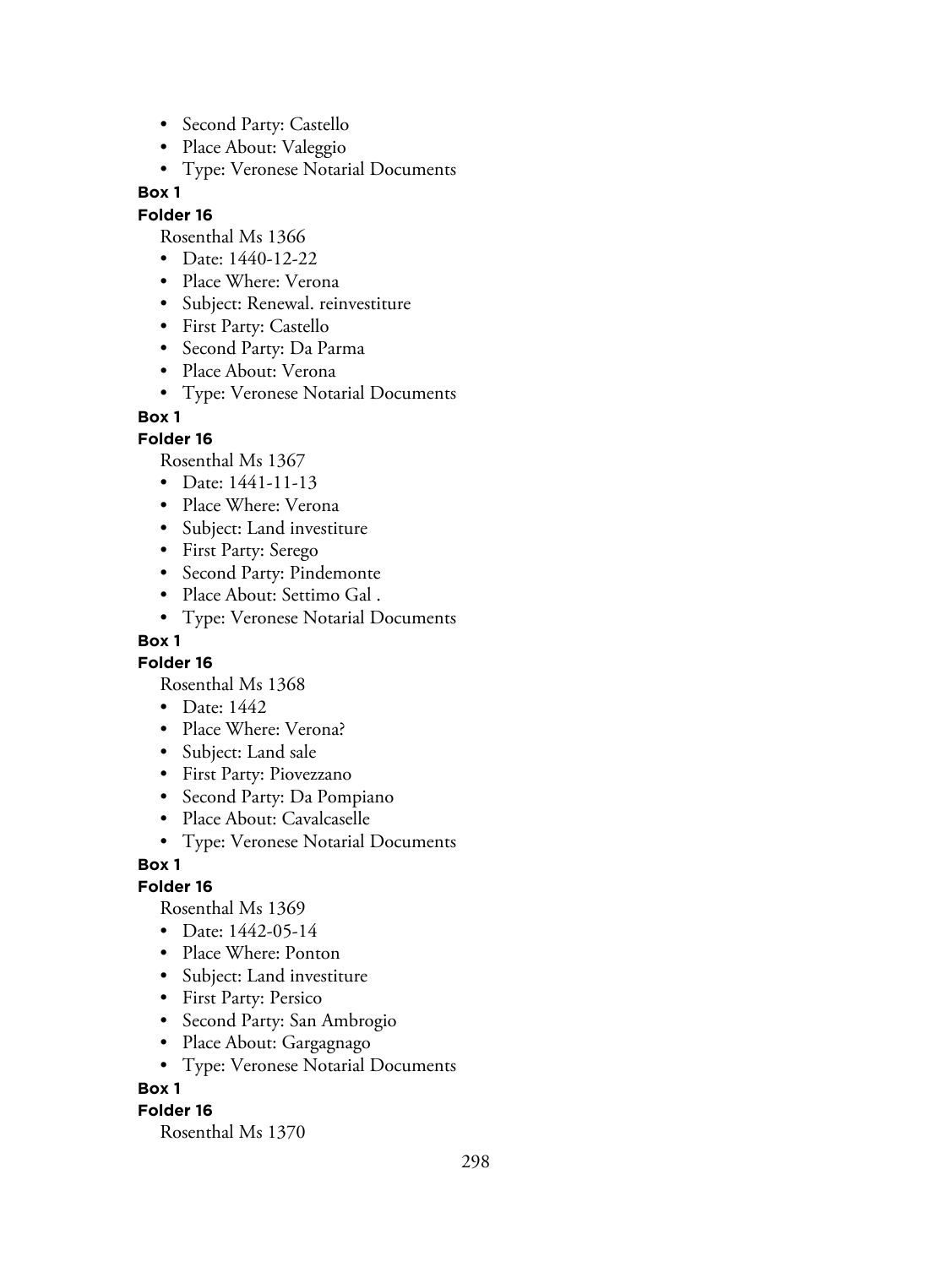- Date: 1442-10-18
- Place Where: Rovereto (Trent)
- Subject: Land investiture
- First Party: Commune
- Second Party: Da Alemania
- Place About: Rovereto
- Type: Veronese Notarial Documents

### **Folder 16**

Rosenthal Ms 1371

- Date: 1402-12-06
- Place Where: Verona
- Subject: Receive payment for land sale
- First Party: Guarini
- Second Party: San Vitale
- Place About: Ponton
- Type: Veronese Notarial Documents

## **Box 1**

### **Folder 16**

Rosenthal Ms 1372

- Date: 1443-01-25
- Place Where: Verona
- Subject: Renunciation of land rights
- First Party: Da Roveredo
- Second Party: Persico
- Place About: Roveredo
- Type: Veronese Notarial Documents

## **Box 1**

### **Folder 16**

Rosenthal Ms 1373

- Date: 1443-02-02
- Place Where: Montorio
- Subject: Land sale
- First Party: Da Olive
- Second Party: Castello
- Place About: Olive
- Type: Veronese Notarial Documents

## **Box 1**

### **Folder 16**

- Date: 1443-02-27
- Place Where: Verona
- Subject: Land exchange
- First Party: Castello
- Second Party: Pompei
- Place About: Novale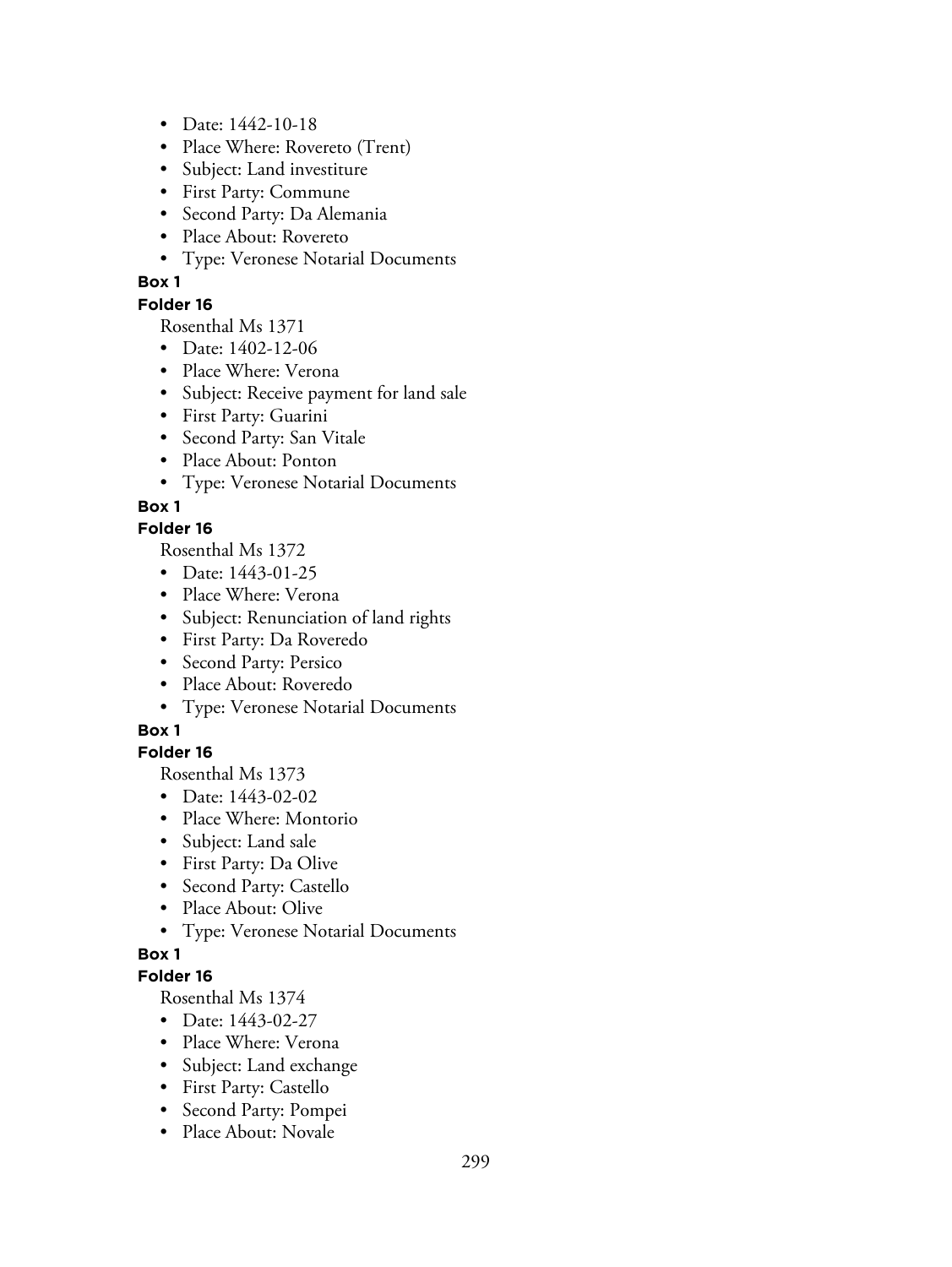• Type: Veronese Notarial Documents

### **Box 1**

### **Folder 16**

Rosenthal Ms 1375

- Date: 1443-04-27
- Place Where: Verona
- Subject: Renewal of investiture
- First Party: Castello
- Second Party: Da Quinzano
- Place About: Verona
- Type: Veronese Notarial Documents

#### **Box 1**

#### **Folder 16**

Rosenthal Ms 1376

- Date: 1443-12-21
- Place Where: Verona
- Subject: Land transfer for debt
- First Party: Serego
- Second Party: Castello
- Place About: Verona
- Type: Veronese Notarial Documents

#### **Box 1**

#### **Folder 16**

Rosenthal Ms 1377

- Date: 1443-12-21
- Place Where: Verona
- Subject: Land donation
- First Party: Serego
- Second Party: Castello
- Place About: Settimo
- Type: Veronese Notarial Documents

#### **Box 2**

#### **Folder 16**

Rosenthal Ms 1378

- Date: 1444-01-18
- Place Where: Ponton
- Subject: Renewal of investiture
- First Party: Persico
- Second Party: Da Ponton
- Place About: Ponton
- Type: Veronese Notarial Documents

#### **Box 2**

### **Folder 16**

- Date: 1444-01-18
- Place Where: Verona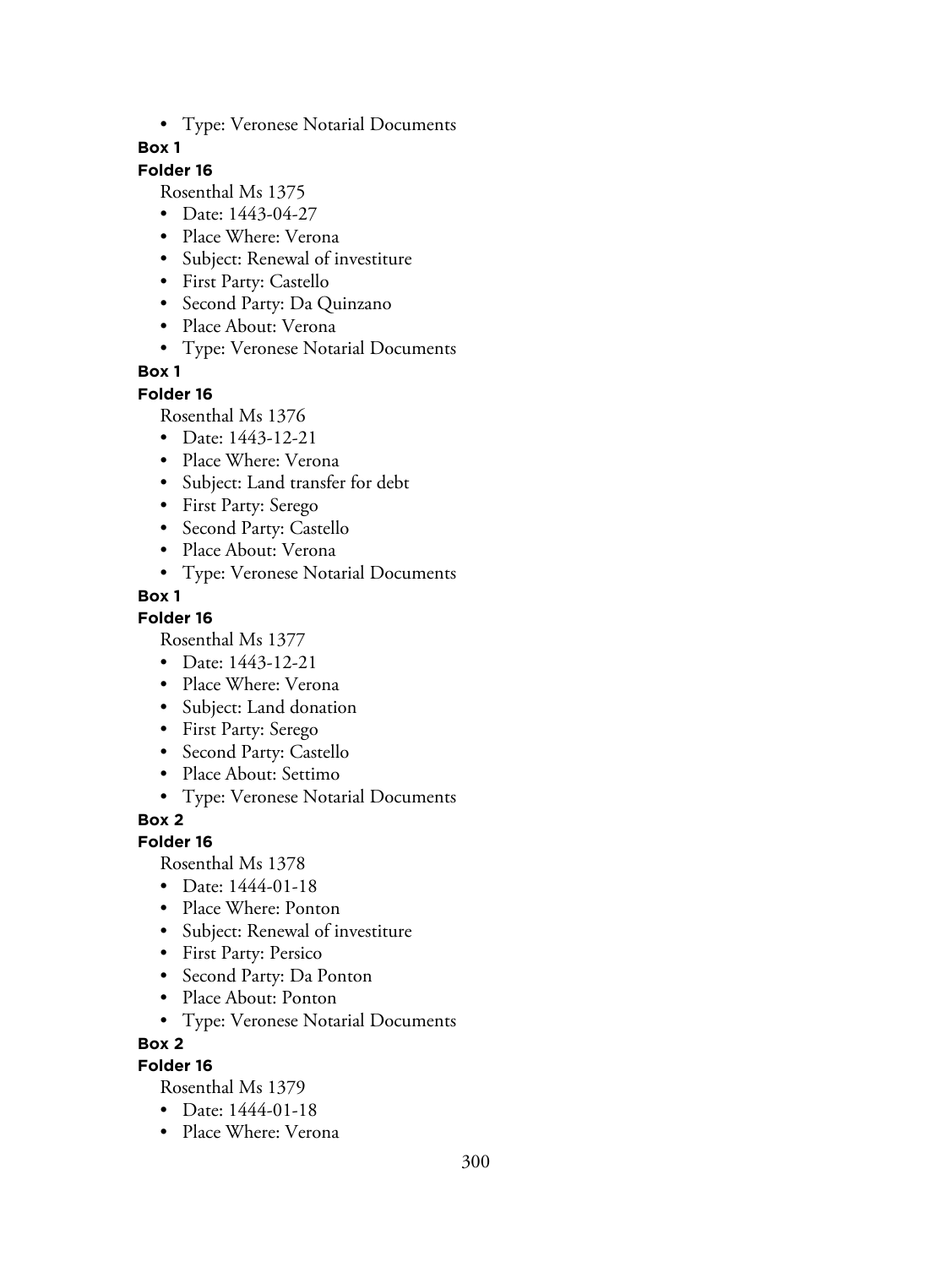- Subject: Land investiture
- First Party: Ruari
- Second Party: Pescantina
- Place About: Pescantina
- Type: Veronese Notarial Documents

### **Folder 16**

Rosenthal Ms 1380

- Date: 1444-02-26
- Place Where: Verona
- Subject: Land sale
- First Party: Altichieri
- Second Party: Tarengo
- Place About: Novale
- Appendix: 1
- Type: Veronese Notarial Documents

## **Box 2**

### **Folder 16**

Rosenthal Ms 1381

- Date: 1444-03-16
- Place Where: Lazise
- Subject: Land sale
- First Party: Da Lazise
- Second Party: Sagramoso
- Place About: Lazise
- Type: Veronese Notarial Documents

## **Box 2**

### **Folder 16**

Rosenthal Ms 1382

- Date: 1444-04-09
- Place Where: Verona
- Subject: Debt dispute
- First Party: Santi
- Second Party: Tramarini
- Type: Veronese Notarial Documents

## **Box 2**

### **Folder 16**

Rosenthal Ms 1383

- Date: 1444-08-11
- Place Where: Verona
- Subject: Hearing on inheritance
- First Party: Sagramoso
- Type: Veronese Notarial Documents

## **Box 2**

### **Folder 16**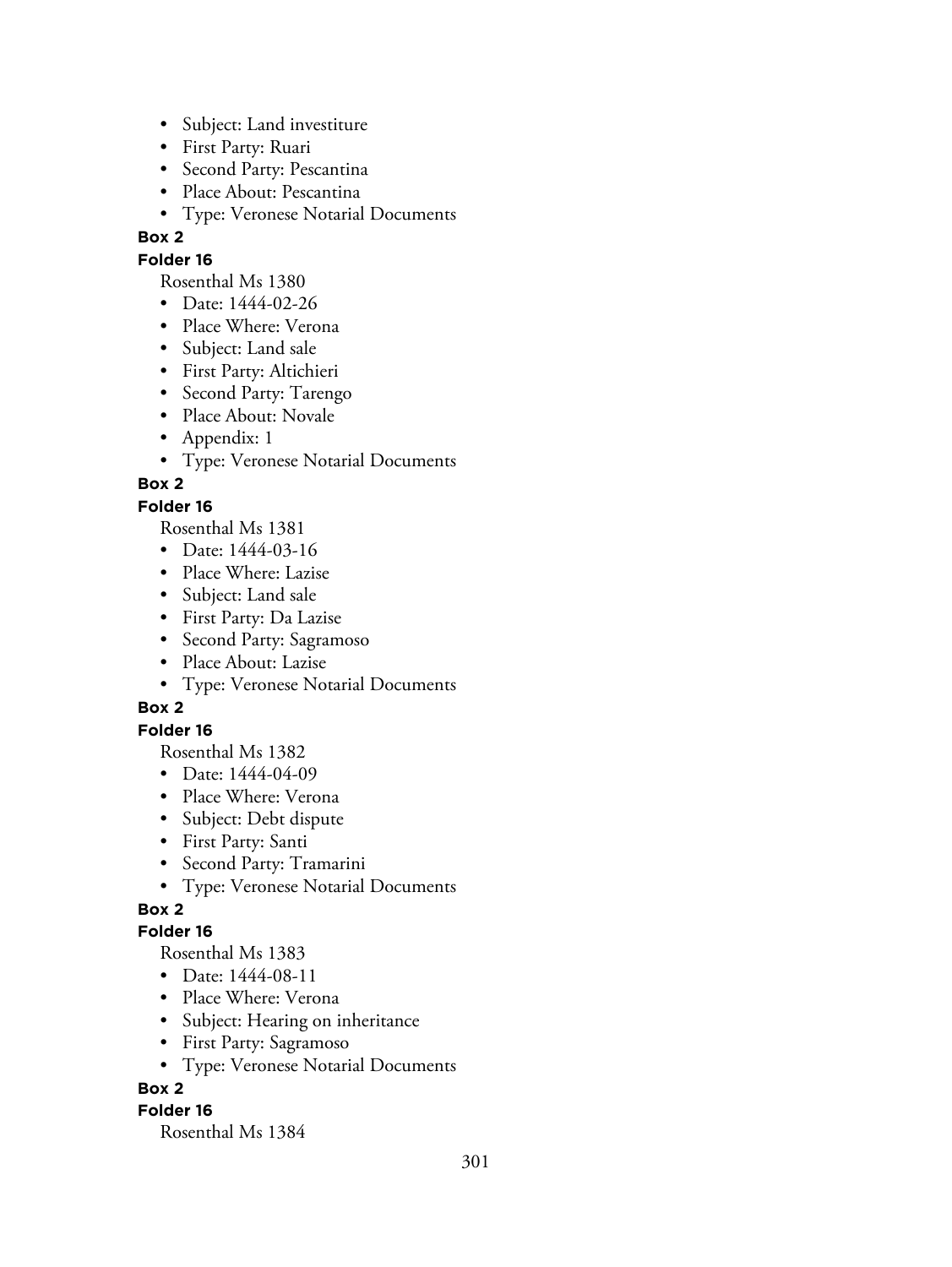- Date: 1444-08-11
- Place Where: Verona
- Subject: Hearing on inheritance
- First Party: Sagramoso
- Type: Veronese Notarial Documents

### **Folder 16**

Rosenthal Ms 1385

- Date: 1444-10-05
- Place Where: Verona
- Subject: Land investiture
- First Party: Canons
- Second Party: Castello
- Place About: Olive
- Type: Veronese Notarial Documents

## **Box 2**

### **Folder 16**

Rosenthal Ms 1386

- Date: 1441-11-21
- Place Where: Verona
- Subject: Land sale
- First Party: Scaltrielli
- Second Party: Persico
- Place About: Roveredo
- Type: Veronese Notarial Documents

## **Box 2**

### **Folder 16**

Rosenthal Ms 1387

- Date: 1441-12-11
- Place Where: Verona
- Subject: Land sale
- First Party: Da Avesa
- Second Party: Tarengo
- Place About: Verona
- Type: Veronese Notarial Documents

## **Box 3**

### **Folder 16**

Rosenthal Ms 1388

- Date: 1445-01-07
- Place Where: Verona
- Subject: Land investiture
- First Party: Persico
- Second Party: Da Marzana
- Place About: Quinto
- Type: Veronese Notarial Documents

### **Box 3**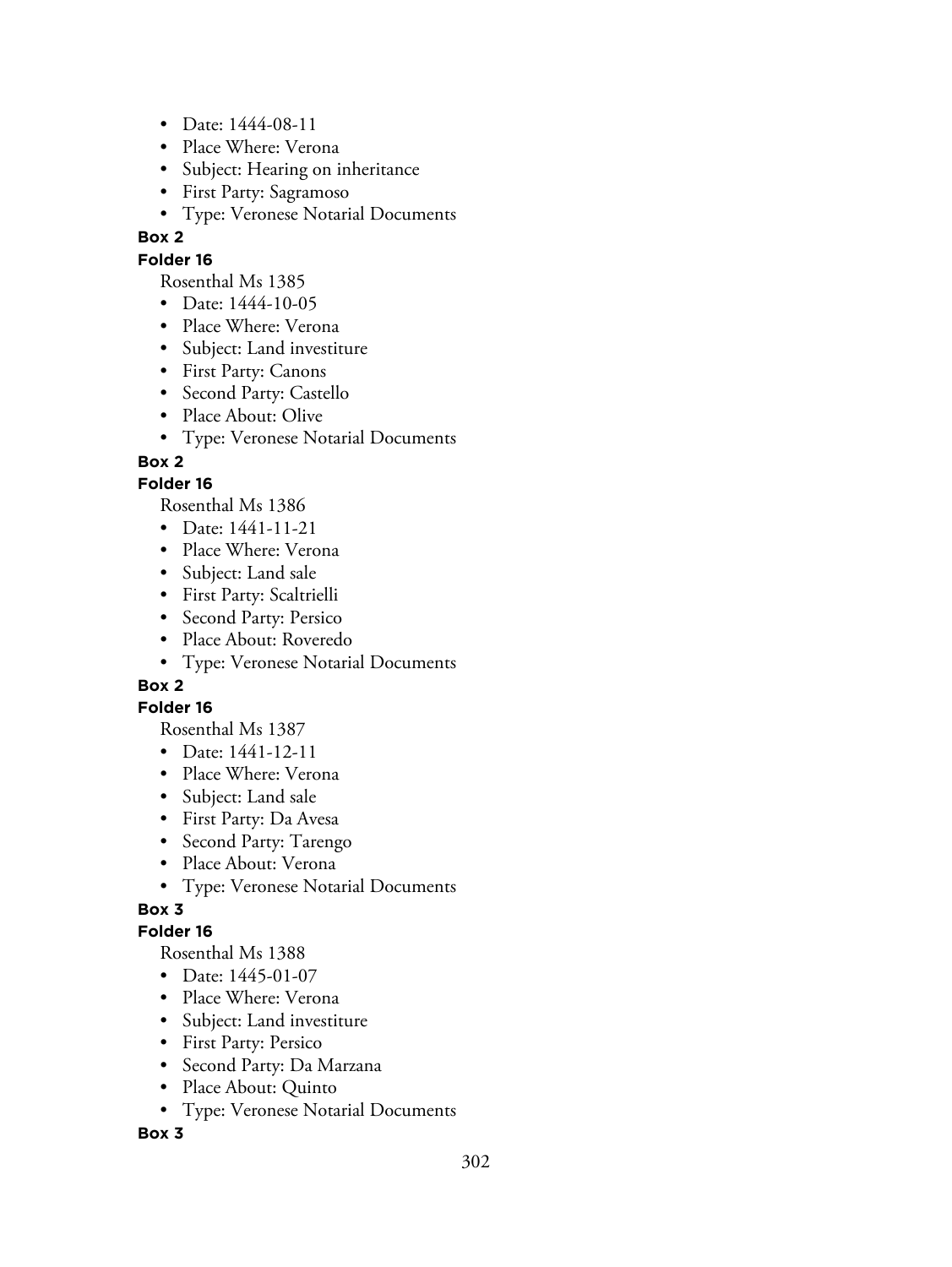#### **Folder 16**

Rosenthal Ms 1389

- Date: 1405-11-23
- Place Where: San Pietro Inc.
- Subject: Land investiture
- First Party: Da Castella
- Second Party: Da Negrar
- Place About: Castelrotto
- Type: Veronese Notarial Documents

### **Box 3**

#### **Folder 16**

Rosenthal Ms 1390

- Date: 1446-02-19
- Place Where: Verona
- Subject: Land investiture
- First Party: Guagnini
- Second Party: Da Pressana
- Place About: Mesente
- Type: Veronese Notarial Documents

### **Box 3**

### **Folder 16**

Rosenthal Ms 1391

- Date: 1446-02-19
- Place Where: Maderno
- Subject: Renewal of investiture
- First Party: Bishop
- Second Party: Lancetti
- Place About: Maderno
- Type: Veronese Notarial Documents

**Box 3**

### **Folder 16**

Rosenthal Ms 1392

- Date: 1446-04-20
- Place Where: Verona
- Subject: Land sale
- First Party: Da Zavalera
- Second Party: Da Zavalera
- Place About: Lavagno
- Type: Veronese Notarial Documents
- **Box 3**

## **Folder 16**

- Date: 1446-06-19
- Place Where: Peschiera
- Subject: Land investiture
- First Party: Persico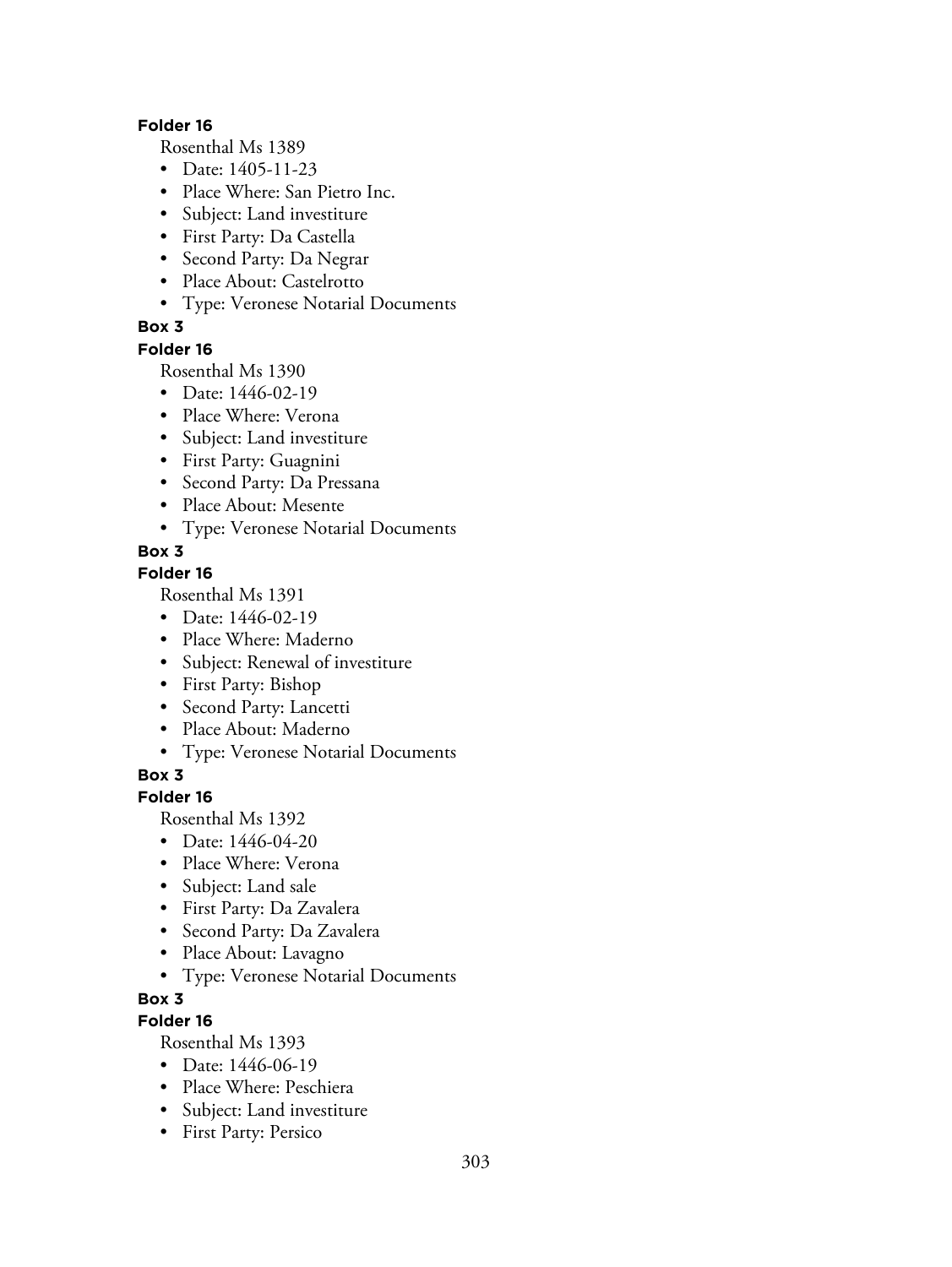- Second Party: Da Calmasino
- Place About: Calmasino
- Type: Veronese Notarial Documents

#### **Folder 16**

Rosenthal Ms 1394

- Date: 1408-01-27
- Place Where: Verona
- Subject: Land investiture
- First Party: Castello
- Second Party: Da Salizzole
- Place About: Salizzole
- Type: Veronese Notarial Documents

#### **Box 3**

### **Folder 16**

Rosenthal Ms 1395

- Date: 1448-05-17
- Subject: Land transfer for debt
- First Party: Della Scola
- Second Party: Tramarini
- Appendix: 3
- Type: Veronese Notarial Documents

#### **Box 3**

### **Folder 16**

Rosenthal Ms 1396

- Date: 1449-04-17
- Place Where: Verona
- Subject: Land sale
- First Party: Da Cavaion
- Second Party: Morandi
- Place About: Cavaion
- Type: Veronese Notarial Documents

### **Box 3**

### **Folder 16**

Rosenthal Ms 1397

- Date: 1409-10-14
- Place Where: Verona
- Subject: Land investiture
- First Party: Zaccari
- Second Party: San Martino
- Place About: Verona
- Type: Veronese Notarial Documents

### **Box 3**

### **Folder 16**

Rosenthal Ms 1398

• Date: 1449-12-02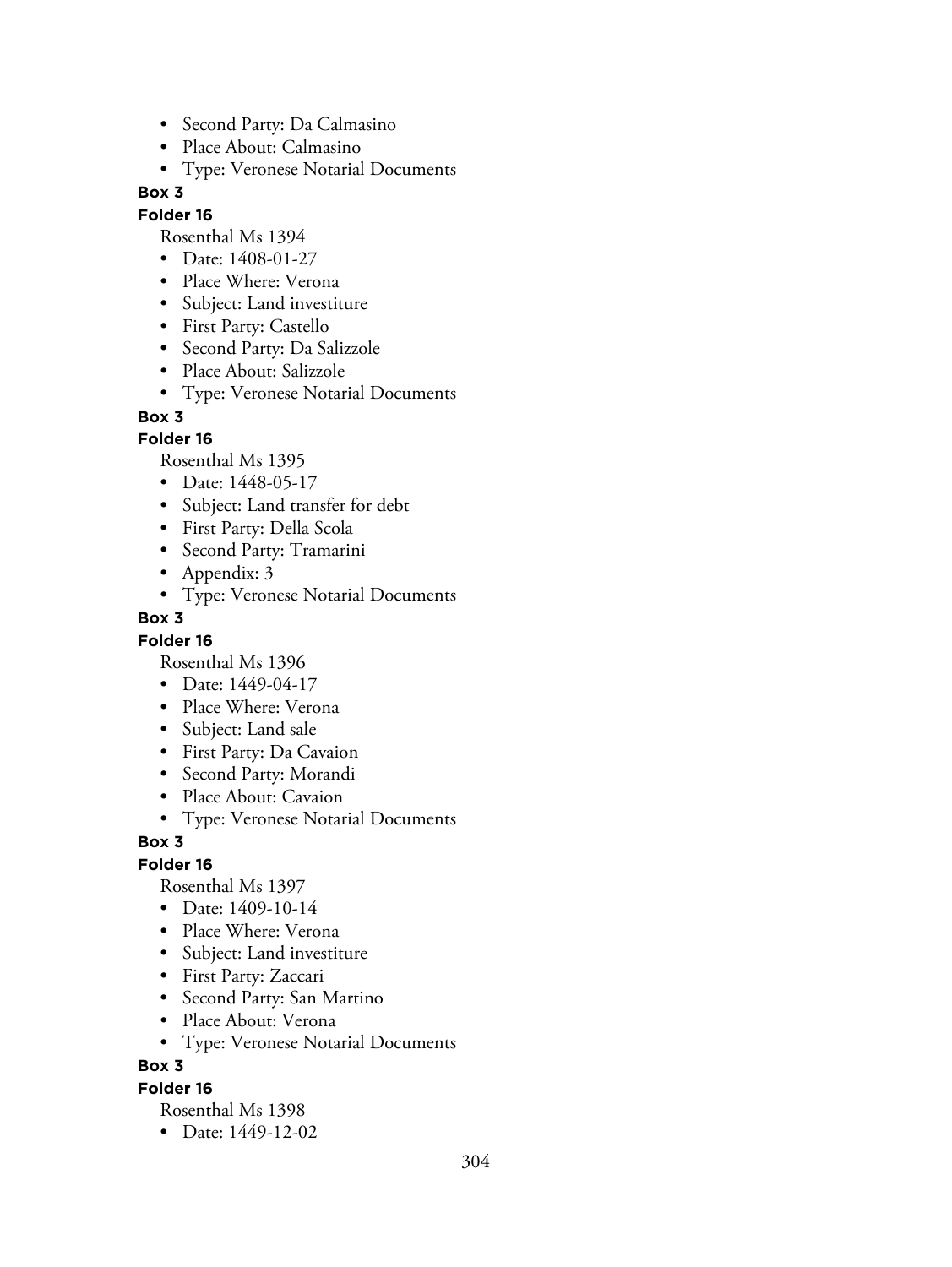- Place Where: Verona
- Subject: Affrancation of lease
- First Party: Nogarola
- Second Party: Castello
- Place About: Verona
- Appendix: 1
- Type: Veronese Notarial Documents

### **Folder 16**

Rosenthal Ms 1399

- Date: 1450-02-11
- Place Where: Verona
- Subject: Sell, reinvest land rights
- First Party: Persico
- Second Party: Da Mandello
- Place About: Verona
- Type: Veronese Notarial Documents

### **Box 4**

### **Folder 16**

Rosenthal Ms 1400

- Date: 1450-02-11
- Place Where: Verona
- Subject: Sen, reinvest land rights
- First Party: Da Mandello
- Second Party: S M Organo
- Place About: Verona
- Type: Veronese Notarial Documents

## **Box 4**

## **Folder 16**

Rosenthal Ms 1401

- Date: 1450-02-12
- Place Where: Verona
- Subject: Land exchange
- First Party: Dallafontana
- Second Party: Persico
- Place About: Affi
- Type: Veronese Notarial Documents

### **Box 4**

### **Folder 16**

- Date: 1450-03-19
- Place Where: Verona
- Subject: Land investiture
- First Party: Castello
- Second Party: San Giorgio
- Place About: Verona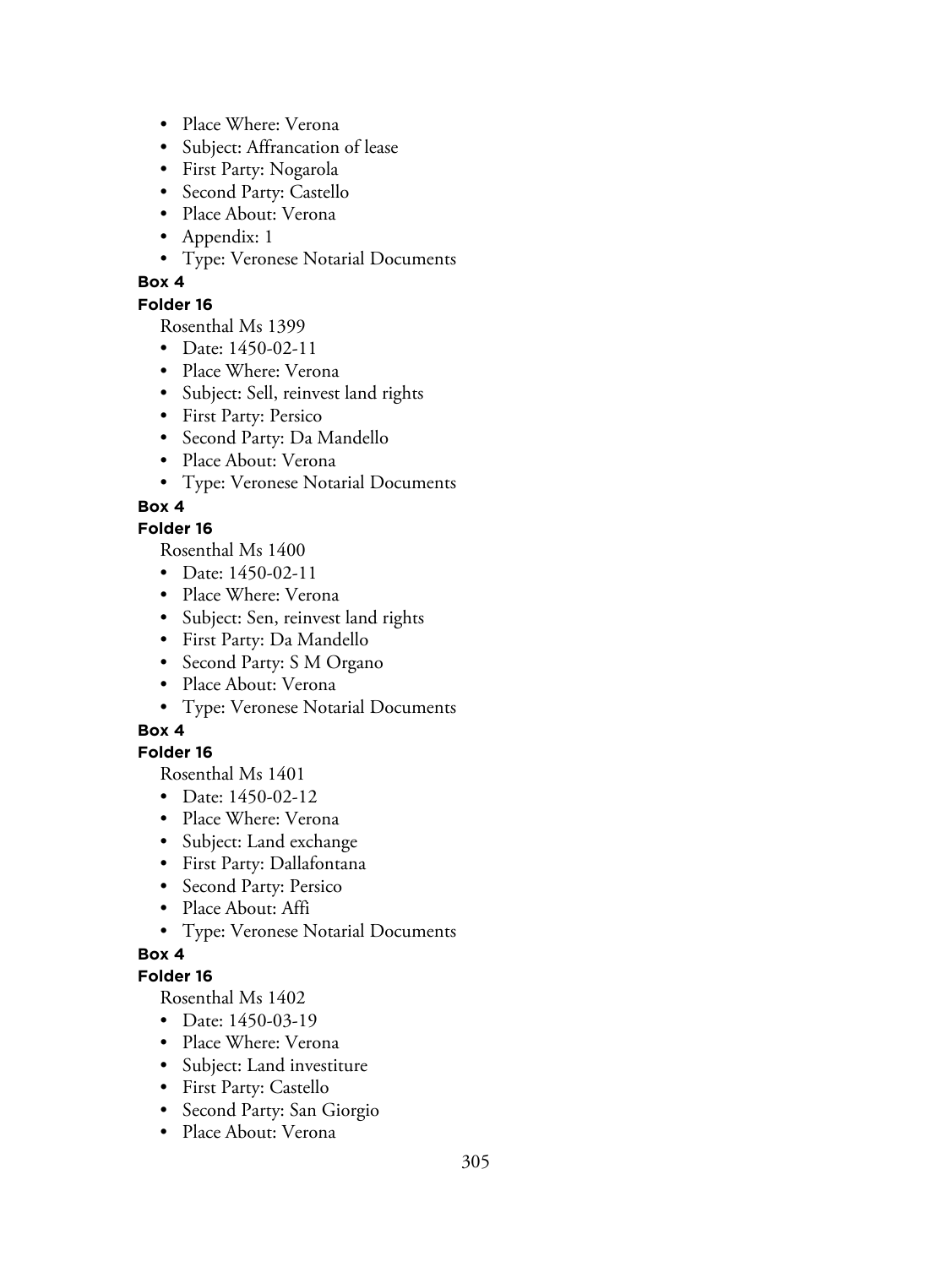• Type: Veronese Notarial Documents

### **Box 4**

### **Folder 16**

Rosenthal Ms 1403

- Date: 1450-04-25
- Place Where: Verona
- Subject: Heirs pay sister's dowry
- First Party: Serafini
- Second Party: Persico
- Place About: Castagne
- Type: Veronese Notarial Documents

### **Box 4**

#### **Folder 16**

Rosenthal Ms 1404

- Date: 1450-05-01
- Place Where: Rovereto (Trent)
- Subject: Land sale
- First Party: Da Rovereto
- Second Party: Colombo
- Place About: Rovereto
- Type: Veronese Notarial Documents

### **Box 4**

### **Folder 16**

Rosenthal Ms 1405

- Date: 1451-09-12
- Place Where: Isola dla Scala
- Subject: Dowry confession
- First Party: Da Lazise
- Second Party: Da Vilabona
- Type: Veronese Notarial Documents

## **Box 4**

### **Folder 16**

Rosenthal Ms 1406

- Date: 1452-10-07
- Place Where: Verona
- Subject: Land sale
- First Party: Charity
- Second Party: Castello
- Place About: Verona
- Type: Veronese Notarial Documents

### **Box 4**

### **Folder 16**

- Date: 1353-02-27
- Place Where: Peschiera
- Subject: Land transfer for debt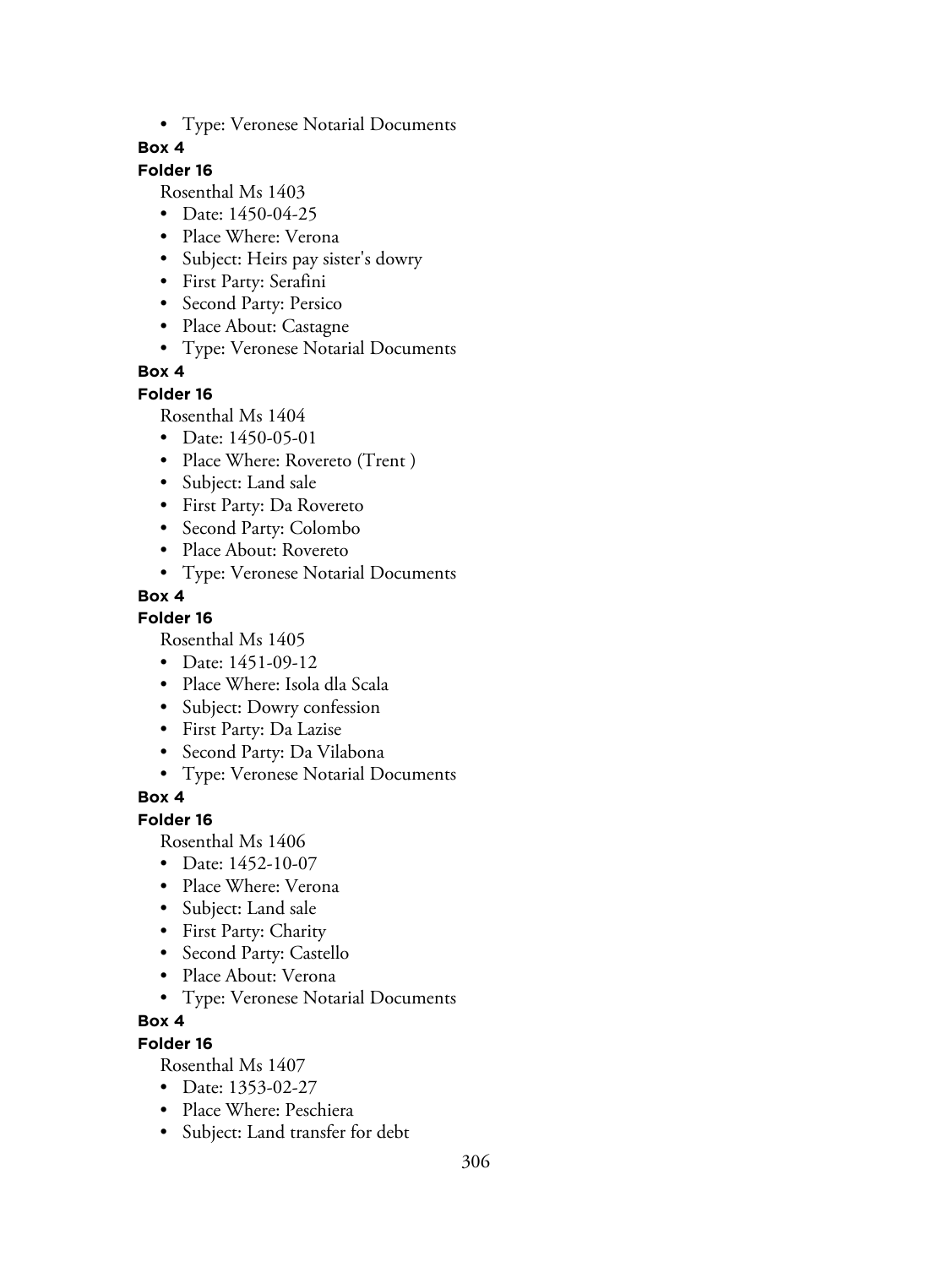- First Party: Da Peschiera
- Second Party: Da Malcesine
- Place About: Peschiera
- Type: Veronese Notarial Documents

### **Folder 16**

Rosenthal Ms 1408

- Date: 1453-05-04
- Place Where: Verona
- Subject: Land sale
- First Party: Tobini
- Second Party: Persico
- Place About: Affi
- Type: Veronese Notarial Documents

### **Box 4**

### **Folder 16**

Rosenthal Ms 1409

- Date: 1453-05-25
- Place Where: Verona
- Subject: Renewal of investiture
- First Party: Persico
- Second Party: Da Mezzane
- Place About: Mezzane
- Type: Veronese Notarial Documents

### **Box 4**

### **Folder 16**

Rosenthal Ms 1410

- Date: 1453-08-13
- Place Where: Cologna
- Subject: Land investiture
- First Party: Persico
- Second Party: Porcellari
- Place About: Baldaria
- Type: Veronese Notarial Documents

### **Box 4**

## **Folder 16**

Rosenthal Ms 1411

- Date: 1453-09-28
- Place Where: Verona
- Subject: Petition to close alley
- First Party: Sagramoso
- Second Party: Council
- Place About: Verona
- Type: Veronese Notarial Documents

## **Box 4**

### **Folder 16**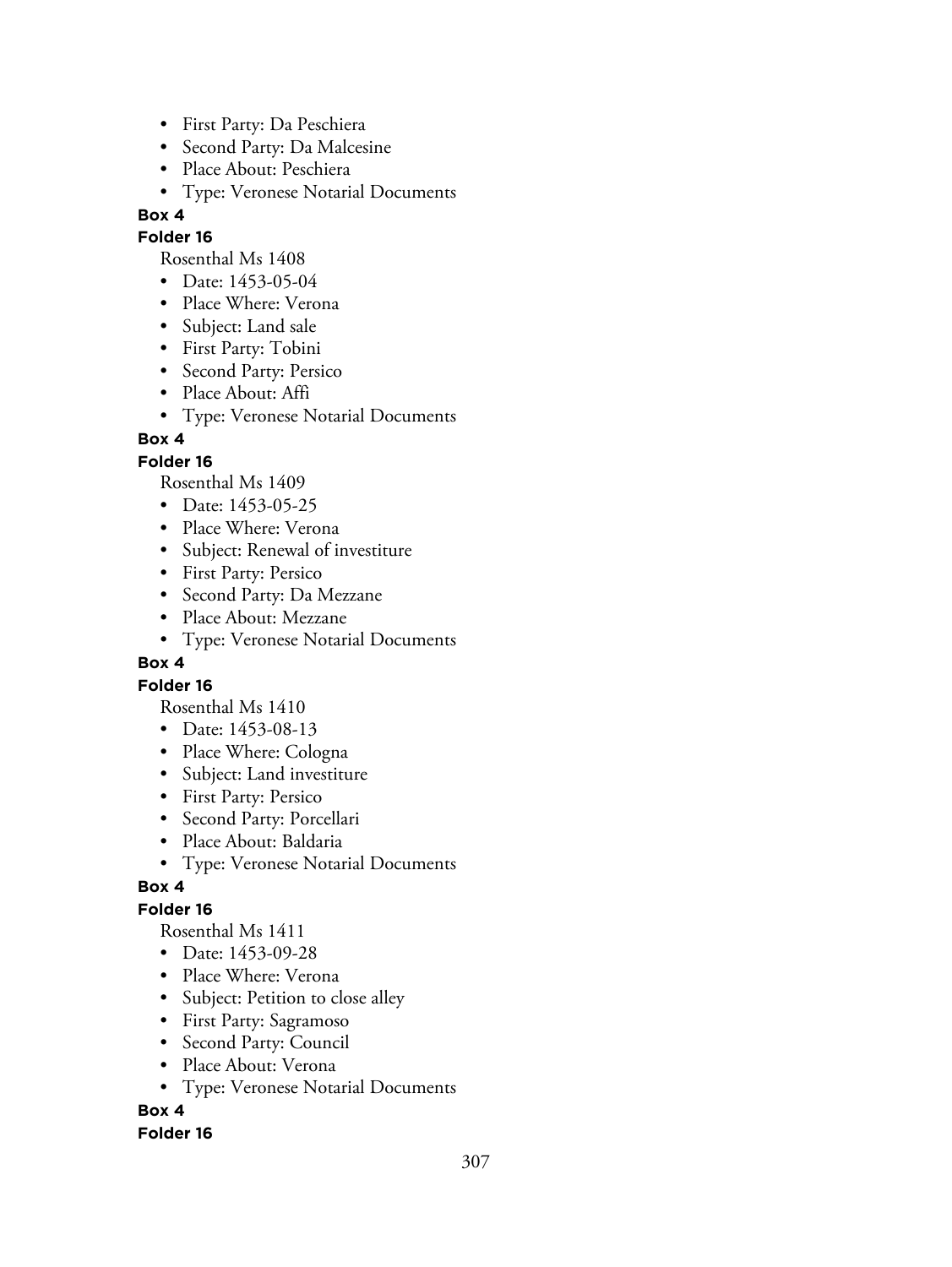Rosenthal Ms 1412

- Date: 1453-10-17
- Place Where: Verona
- Subject: Land investiture
- First Party: Persico
- Second Party: Da San Paolo
- Place About: Verona
- Type: Veronese Notarial Documents

### **Box 4**

### **Folder 16**

Rosenthal Ms 1413

- Date: 1453-10-17
- Place Where: Verona
- Subject: Land investiture
- First Party: Persico
- Second Party: Da San Paolo
- Place About: Verona
- Type: Veronese Notarial Documents

### **Box 4**

### **Folder 16**

Rosenthal Ms 1414

- Date: 1454-03-04
- Place Where: Verona
- Subject: Receive cows in soccida
- First Party: Martinelli
- Second Party: Persico
- Place About: Albare
- Type: Veronese Notarial Documents

## **Box 4**

## **Folder 16**

Rosenthal Ms 1415

- Date: 1454-03-27
- Place Where: Verona
- Subject: Land investiture
- First Party: Tarengo
- Second Party: Turconi
- Place About: Verona
- Type: Veronese Notarial Documents

# **Box 4**

## **Folder 16**

- Date: 1454-04-27
- Place Where: Verona
- Subject: Land investiture
- First Party: Persico
- Second Party: Da Ponte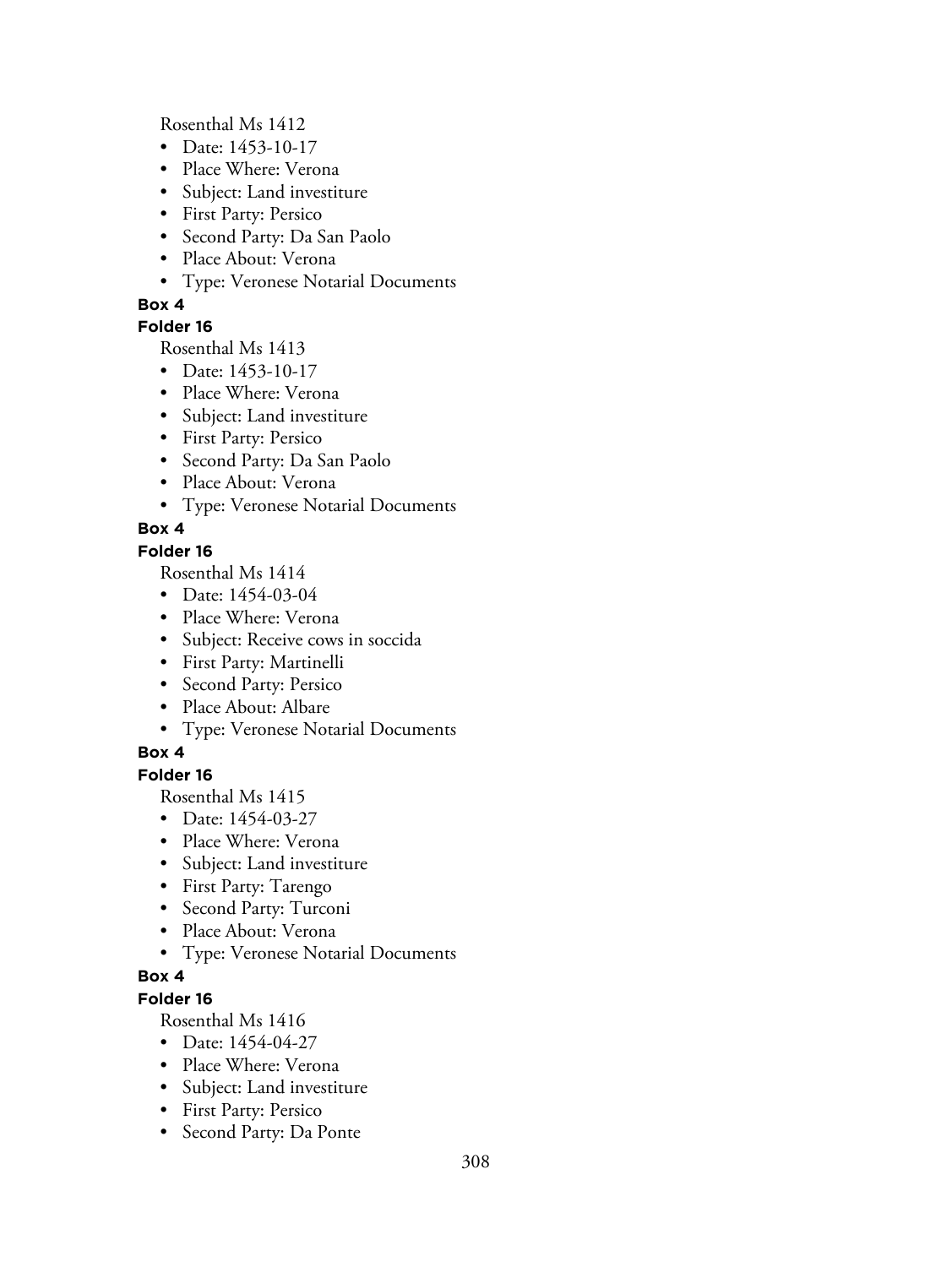- Place About: Cavaion
- Type: Veronese Notarial Documents

#### **Folder 16**

Rosenthal Ms 1417

- Date: 1454-05-14
- Place Where: Verona
- Subject: Land investiture
- First Party: Castello
- Second Party: Della Mura
- Place About: Verona
- Type: Veronese Notarial Documents

# **Box 4**

#### **Folder 16**

Rosenthal Ms 1418

- Date: 1454-10-15
- Place Where: Verona
- Subject: Payment of dowry
- First Party: Gravinelli
- Second Party: Del Ferro
- Type: Veronese Notarial Documents

### **Box 4**

### **Folder 16**

Rosenthal Ms 1419

- Date: 1454-12-02
- Place Where: Verona
- Subject: Land transfer for debt
- First Party: Serafini
- Second Party: Persico
- Place About: Sandra
- Type: Veronese Notarial Documents

**Box 5**

### **Folder 16**

Rosenthal Ms 1420

- Date: 1455-01-20
- Place Where: Verona
- Subject: Land sale
- First Party: Castello
- Second Party: Persico
- Place About: Verona
- Type: Veronese Notarial Documents

**Box 5**

### **Folder 16**

- Date: 1455-02-01
- Place Where: Verona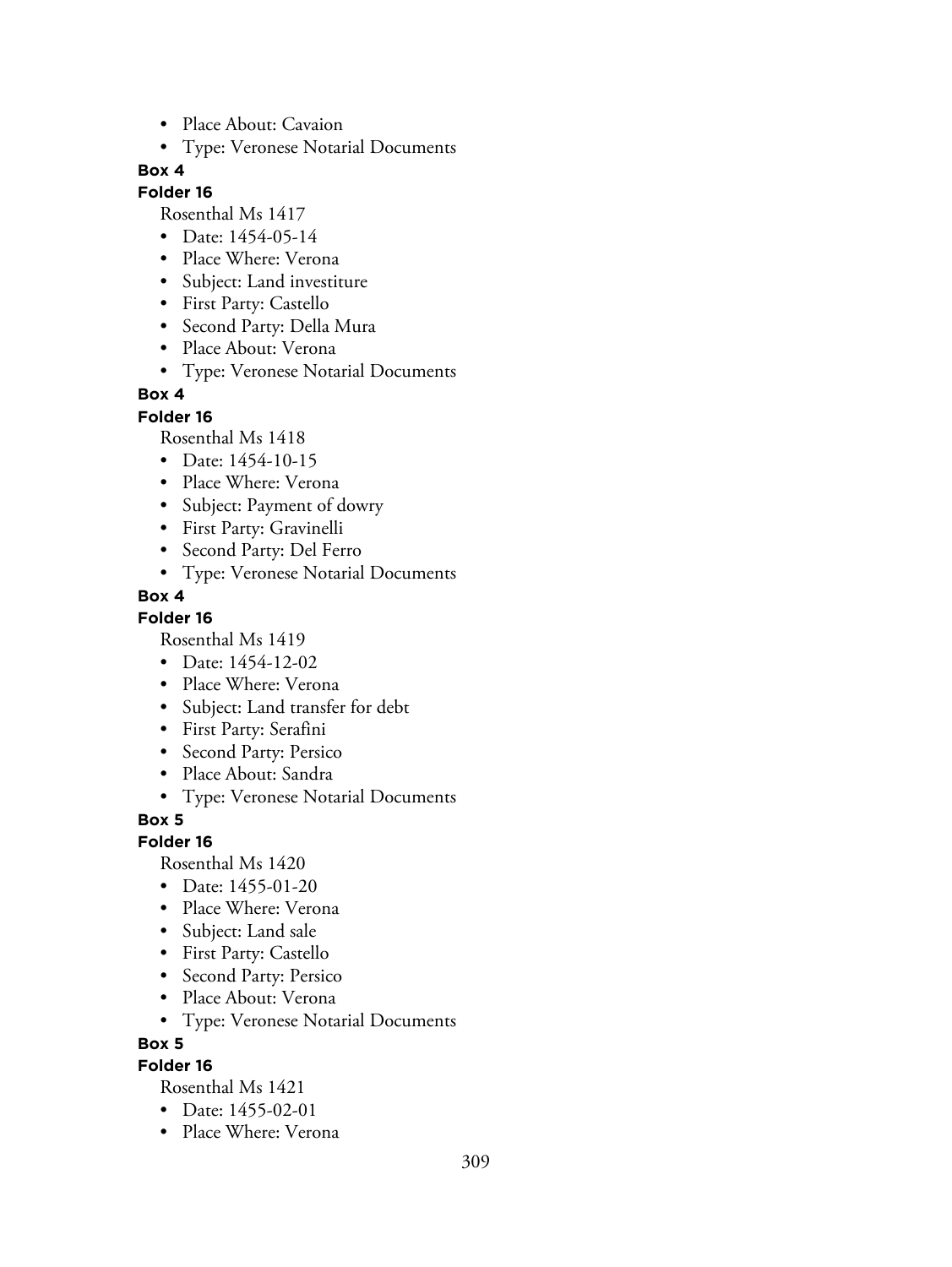- Subject: Inheritance dispute
- First Party: Persico
- Second Party: Gozzi
- Type: Veronese Notarial Documents

### **Folder 16**

Rosenthal Ms 1422

- Date: 1455-07-16
- Place Where: Verona
- Subject: Land investiture
- First Party: Castello
- Second Party: San Giorgio
- Place About: Verona
- Type: Veronese Notarial Documents

### **Box 5**

### **Folder 16**

Rosenthal Ms 1423

- Date: 1455-08-25
- Place Where: Verona
- Subject: Sentence in debt case
- First Party: Da Facano
- Second Party: Sealtrielli
- Type: Veronese Notarial Documents

## **Box 5**

**Folder 16**

Rosenthal Ms 1424

- Date: 1456-03-11
- Place Where: Verona
- Subject: Procuration: divide patrimony
- First Party: Giuliari
- Second Party: Giuliari
- Appendix: 1
- Type: Veronese Notarial Documents

### **Box 5**

### **Folder 16**

Rosenthal Ms 1425

- Date: 1456-04-03
- Place Where: Verona
- Subject: Land investiture
- First Party: Persico
- Second Party: Nescenti
- Place About: Verona
- Appendix: 1
- Type: Veronese Notarial Documents

**Box 5**

#### **Folder 16**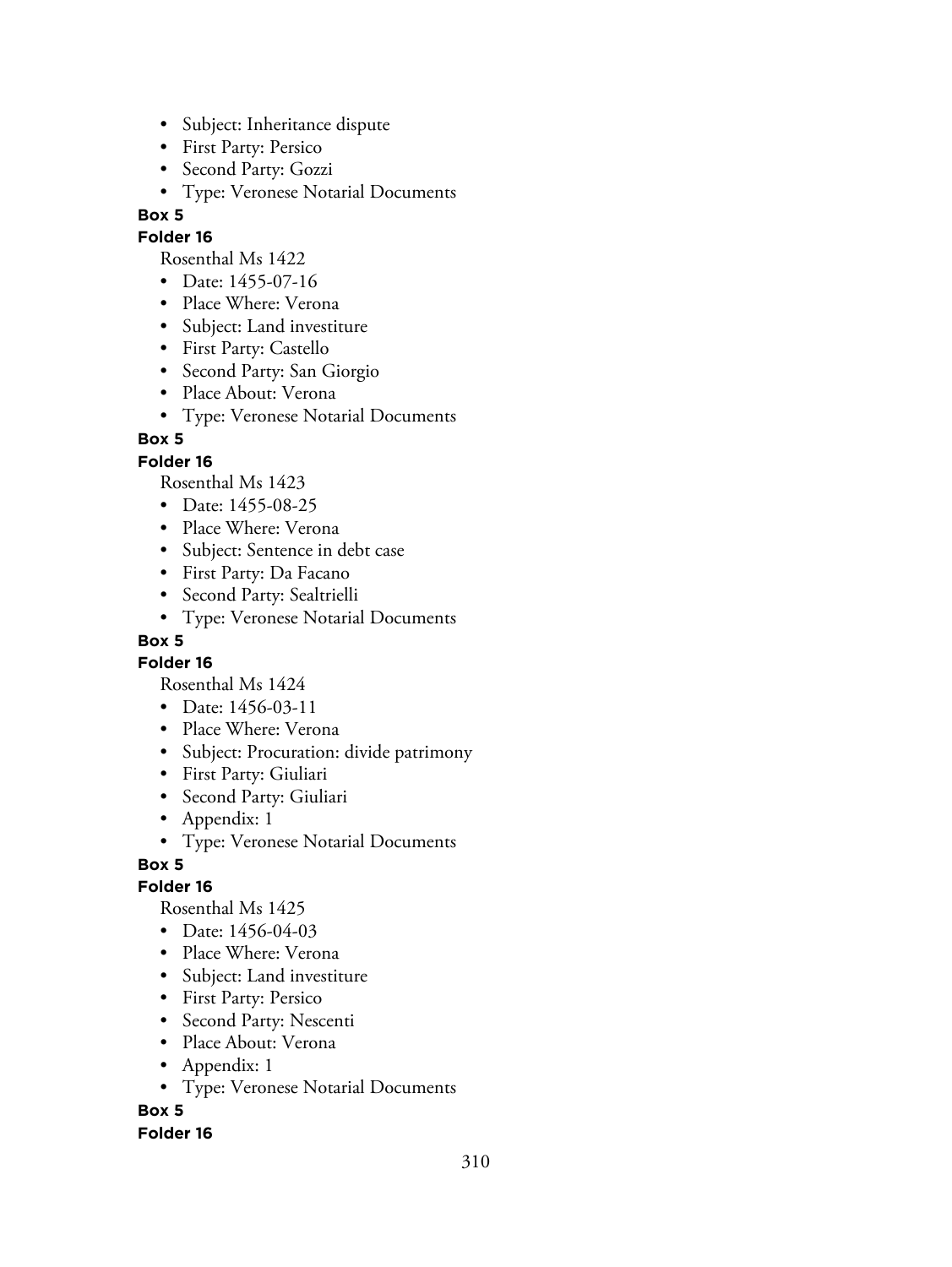Rosenthal Ms 1426

- Date: 1456-07-22
- Place Where: San Ambrogio
- Subject: Dowry confession
- First Party: San Ambrogio
- Second Party: Da Prun
- Type: Veronese Notarial Documents

### **Box 5**

### **Folder 16**

Rosenthal Ms 1427

- Date: 1456-08-26
- Place Where: Montagnana
- Subject: Land exchange
- First Party: Persico
- Second Party: Da Cologna
- Place About: Montagnana
- Type: Veronese Notarial Documents

## **Box 5**

## **Folder 16**

Rosenthal Ms 1428

- Date: 1456-10-26
- Place Where: Verona
- Subject: Land investiture
- First Party: Gravinelli
- Second Party: San Nicolo
- Place About: Verona
- Type: Veronese Notarial Documents

## **Box 5**

## **Folder 16**

Rosenthal Ms 1429

- Date: 1456-09-01
- Place Where: Castelnuovo
- Subject: Land sale
- First Party: Castelnuovo
- Second Party: Sagramoso
- Place About: Castelnuovo
- Type: Veronese Notarial Documents

## **Box 5**

## **Folder 16**

- Date: 1457-02-03
- Place Where: Affi
- Subject: Land transfer for debt
- First Party: Tobini
- Second Party: Persico
- Place About: Affi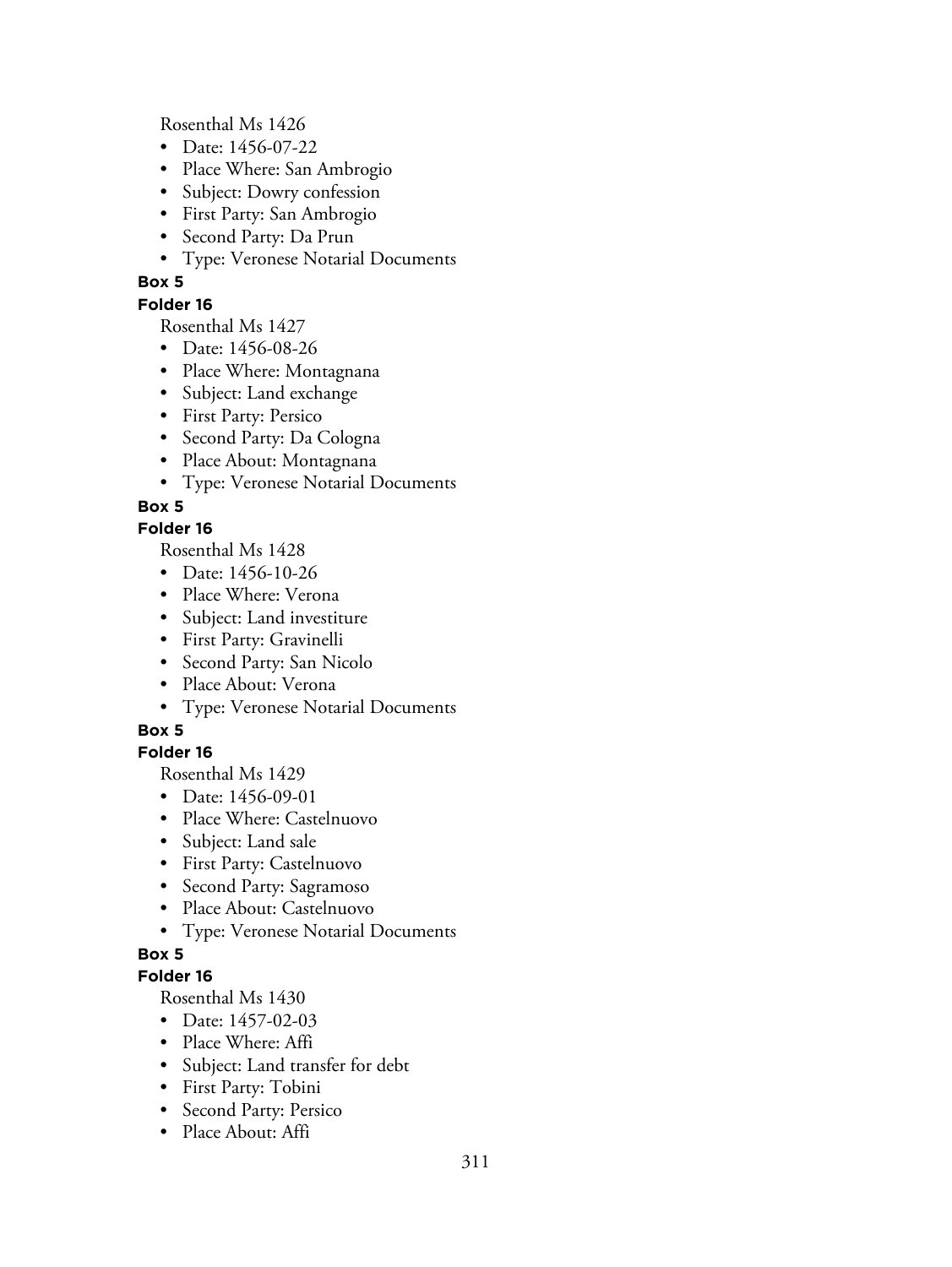• Type: Veronese Notarial Documents

### **Box 5**

## **Folder 16**

Rosenthal Ms 1431

- Date: 1458-01-14
- Place Where: Pacengo
- Subject: Receive cows in soccida
- First Party: Valsabbia
- Second Party: Sagramoso
- Type: Veronese Notarial Documents

**Box 5**

### **Folder 16**

Rosenthal Ms 1432

- Date: 1458-11-09
- Place Where: Peschiera
- Subject: Land sale
- First Party: Castelnuovo
- Second Party: Sagramoso
- Place About: Castelnuovo
- Type: Veronese Notarial Documents

### **Box 5**

### **Folder 16**

Rosenthal Ms 1433

- Date: 1458-11-10
- Place Where: Verona
- Subject: Land sale
- First Party: Tobini
- Second Party: Persico
- Place About: Affi
- Type: Veronese Notarial Documents

## **Box 5**

### **Folder 16**

Rosenthal Ms 1434

- Date: 1459-01-23
- Place Where: Verona
- Subject: Resolution of tithe dispute
- First Party: Sagramoso
- Second Party: Commune
- Place About: Sona
- Appendix: 1
- Type: Veronese Notarial Documents

### **Box 5**

## **Folder 16**

- Date: 1459-04-06
- Place Where: Peschiera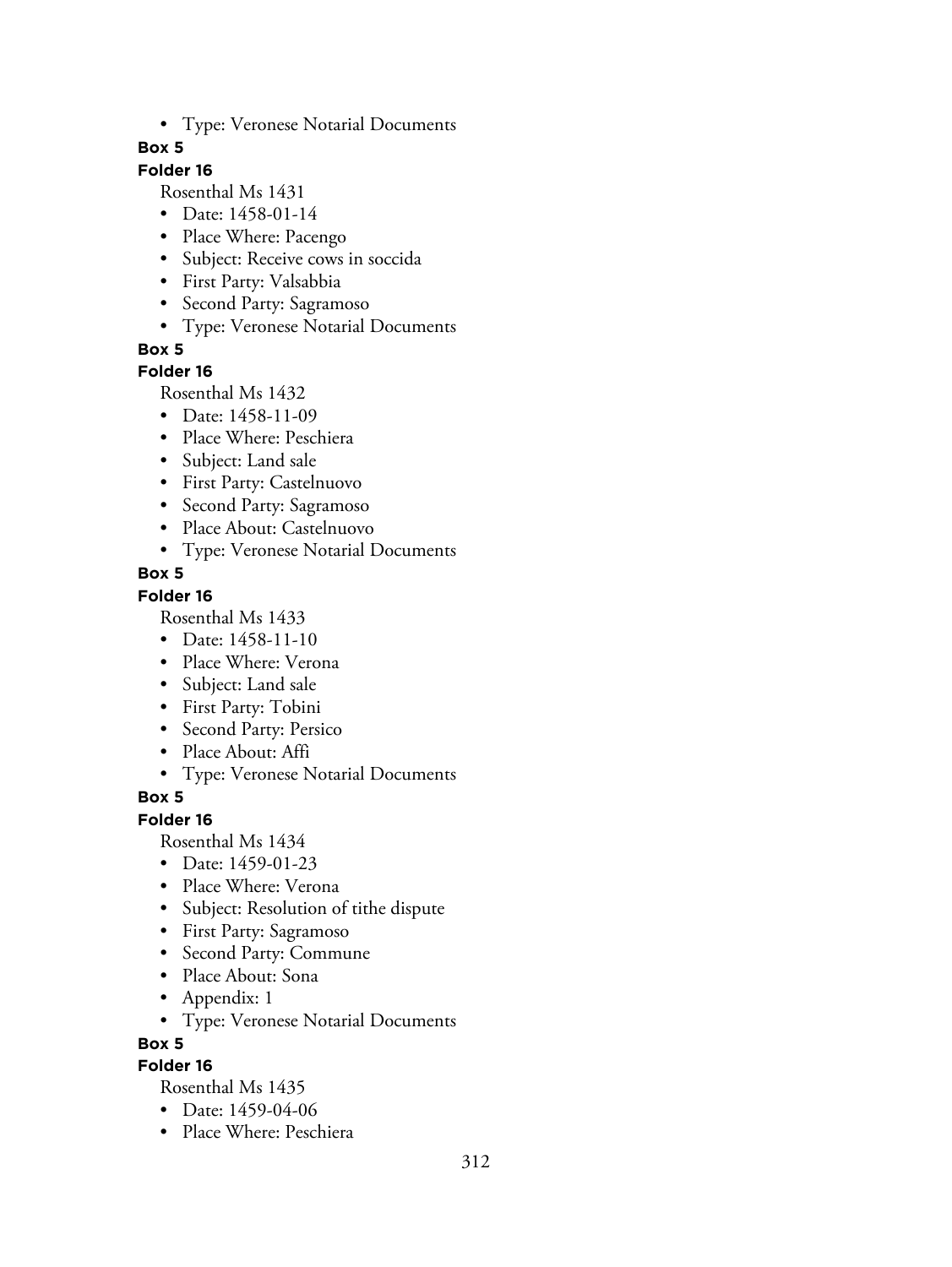- Subject: Land sale
- First Party: Romano
- Second Party: Sagramoso
- Place About: Garda
- Appendix: 1
- Type: Veronese Notarial Documents

### **Folder 16**

Rosenthal Ms 1436

- Date: 1459-04-28
- Place Where: Verona
- Subject: Land investiture
- First Party: Castello
- Second Party: Da San Paolo
- Place About: Verona
- Type: Veronese Notarial Documents

## **Box 5**

### **Folder 16**

Rosenthal Ms 1437

- Date: 1459-11-22
- Place Where: Peschiera
- Subject: Receive cow in soccida
- First Party: Castelnuovo
- Second Party: Sagramoso
- Type: Veronese Notarial Documents

# **Box 6**

### **Folder 16**

Rosenthal Ms 1438

- Date: 1460-06-21
- Place Where: Verona
- Subject: Land sale
- First Party: Guarienti
- Second Party: Sagramoso
- Place About: Peschiera
- Type: Veronese Notarial Documents

## **Box 6**

## **Folder 16**

Rosenthal Ms 1439

- Date: 1461-01-23
- Place Where: Verona
- Subject: Land sale
- First Party: Persico
- Second Party: Castello
- Place About: Balderia
- Type: Veronese Notarial Documents

### **Box 6**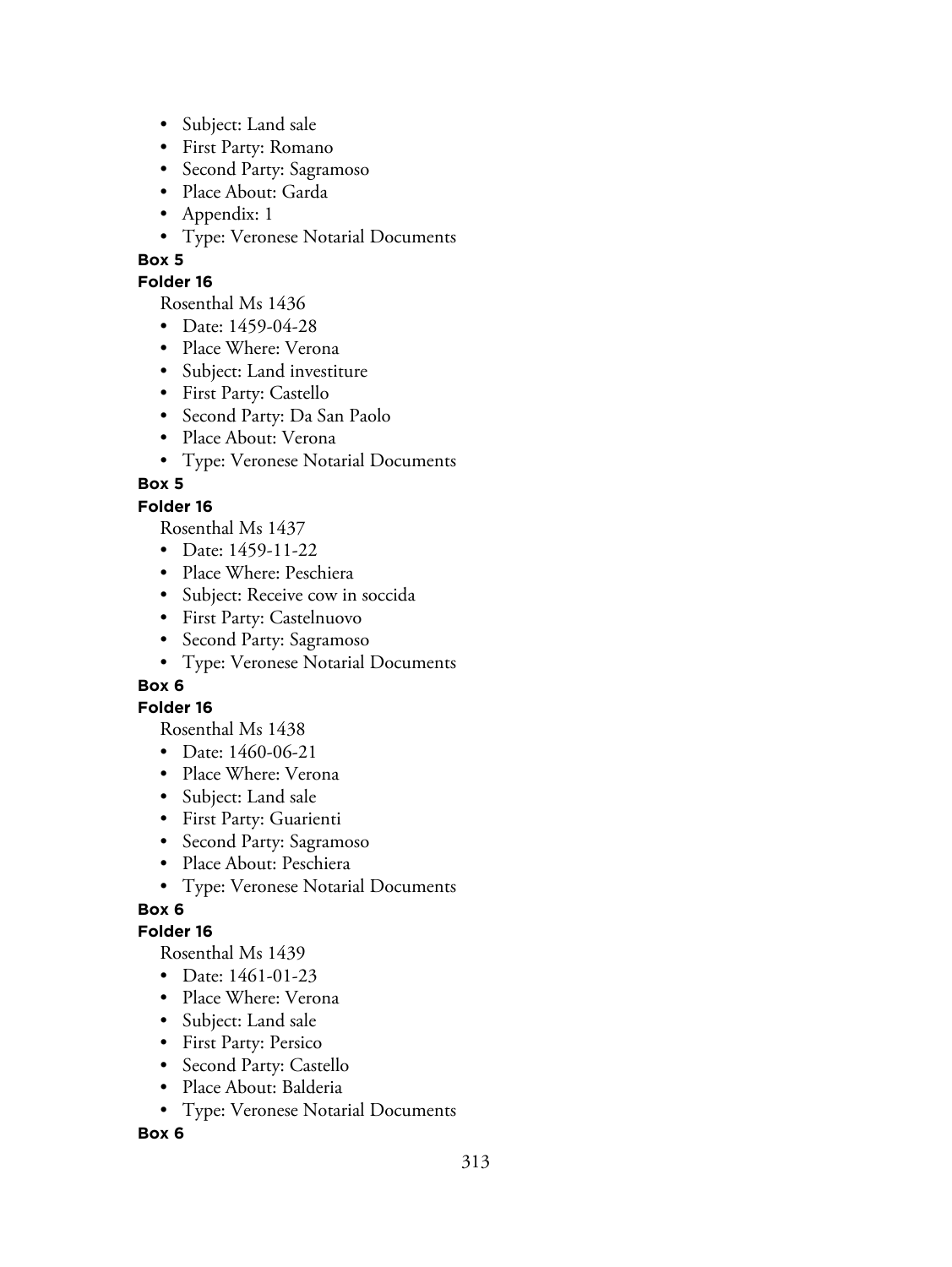#### **Folder 16**

Rosenthal Ms 1440

- Date: 1461-01-24
- Place Where: Brentonego
- Subject: Land transfer for debt
- First Party: Brentonego
- Second Party: Da Zincaria
- Place About: Brentonego
- Type: Veronese Notarial Documents

### **Box 6**

#### **Folder 16**

Rosenthal Ms 1441

- Date: 1461-03-24
- Place Where: Peschiera
- Subject: Renewal of investiture
- First Party: Sagramoso
- Second Party: Da Peschiera
- Place About: Peschiera
- Type: Veronese Notarial Documents

### **Box 6**

### **Folder 16**

Rosenthal Ms 1442

- Date: 1461-03-24
- Place Where: Peschiera
- Subject: Renewal of investiture
- First Party: Sagramoso
- Second Party: Da Peschiera
- Place About: Peschiera
- Type: Veronese Notarial Documents

### **Box 6**

### **Folder 16**

Rosenthal Ms 1443

- Date: 1461-12-06
- Place Where: Rovere di Vello
- Subject: Land sale
- First Party: Da Rovere
- Second Party: Da Rovere
- Place About: Rovere di Vello
- Type: Veronese Notarial Documents

## **Box 6**

## **Folder 16**

- Date: 1461-12-03
- Place Where: Castelnuovo
- Subject: Receive cows in soccida
- First Party: Da Faenza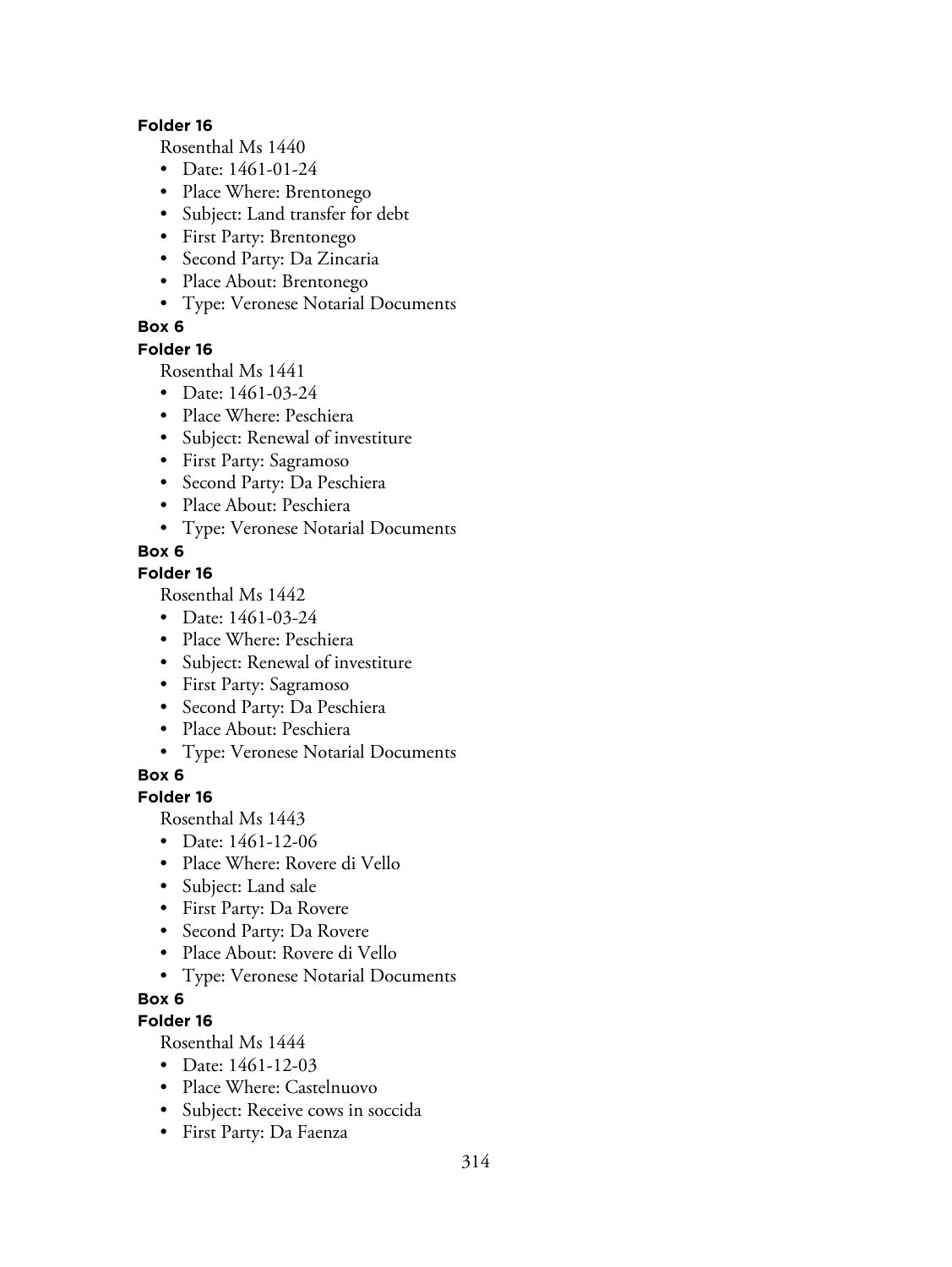- Second Party: Sagramoso
- Type: Veronese Notarial Documents

#### **Folder 16**

Rosenthal Ms 1445

- Date: 1462
- Subject: Notes on testament
- First Party: Dalla Scola
- Type: Veronese Notarial Documents

### **Box 6**

#### **Folder 16**

Rosenthal Ms 1446

- Date: 1462-10-25
- Place Where: Cavaion
- Subject: Land sale
- First Party: Da Cavaion
- Second Party: Persico
- Type: Veronese Notarial Documents

### **Box 6**

### **Folder 16**

Rosenthal Ms 1447

- Date: 1462-10-29
- Place Where: Cavaion
- Subject: Land sale -- but cf. 1446
- First Party: Da Cavaion
- Second Party: Castello
- Place About: Cavaion
- Type: Veronese Notarial Documents

### **Box 6**

### **Folder 16**

Rosenthal Ms 1448

- Date: 1462-11-04
- Place Where: Piacenza
- Subject: Create procurators
- First Party: Abbot
- Second Party: Priests
- Place About: Brescia
- Appendix: 1
- Type: Veronese Notarial Documents

### **Box 6**

## **Folder 16**

- Date: 1463-03-30
- Place Where: Verona
- Subject: Land exchange
- First Party: Persico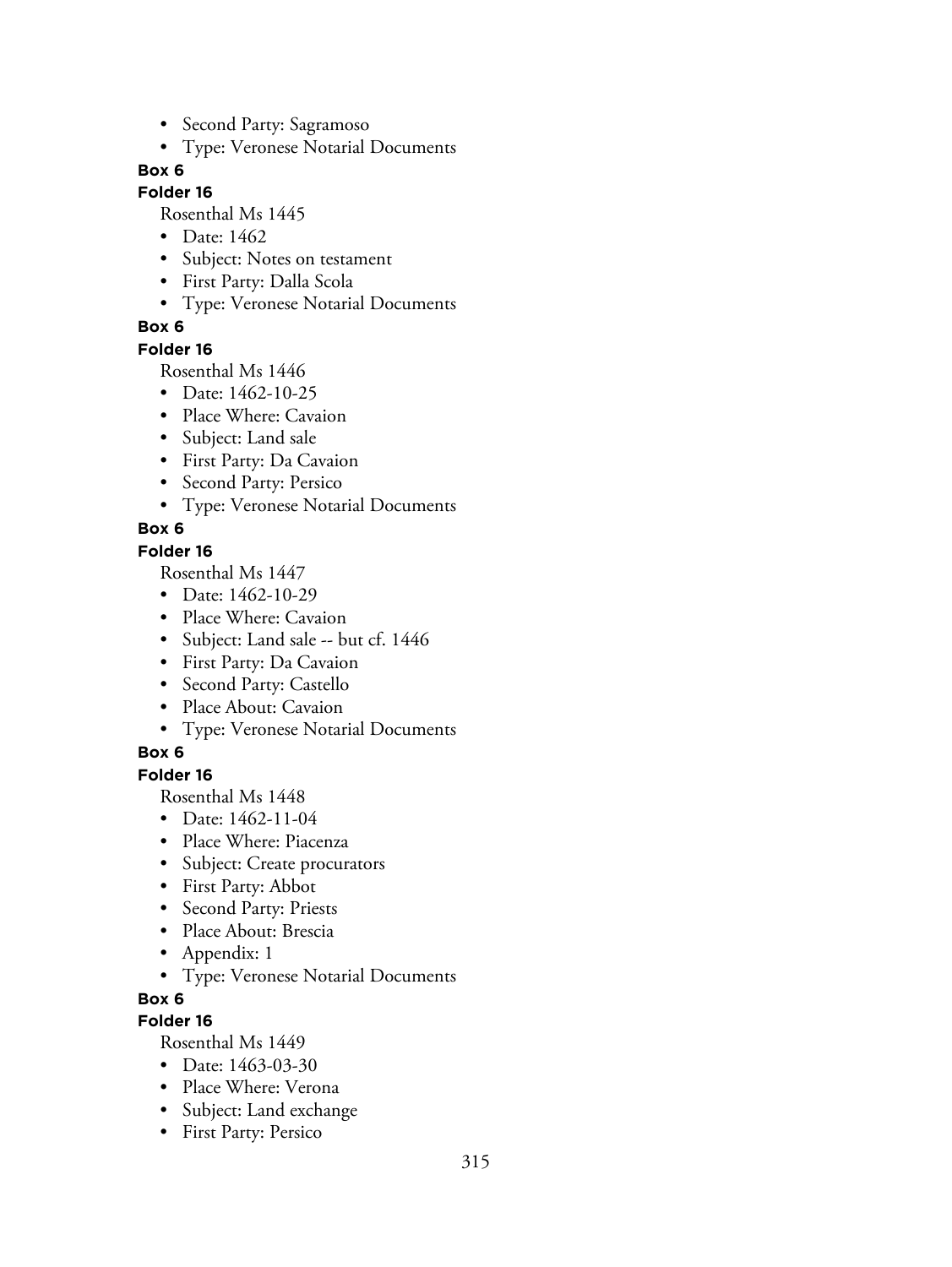- Second Party: Scaltrielli
- Place About: Pressana
- Type: Veronese Notarial Documents

#### **Folder 16**

Rosenthal Ms 1450

- Date: 1463-09-17
- Place Where: Verona
- Subject: Agreement to transfer credits
- First Party: Delle Biade
- Second Party: Da Vicenza
- Appendix: 1
- Type: Veronese Notarial Documents

#### **Box 6**

### **Folder 16**

Rosenthal Ms 1451

- Date: 1463-12-02
- Place Where: Marega
- Subject: Land sale
- First Party: Pecorari
- Second Party: Pecorari
- Place About: Marega
- Type: Veronese Notarial Documents

### **Box 6**

**Folder 16**

Rosenthal Ms 1452

- Date: 1464-05-08
- Place Where: Bardolino
- Subject: Land transfer for debt
- First Party: Da Bardolino
- Second Party: Sagramoso
- Place About: Bardolino
- Type: Veronese Notarial Documents

### **Box 6**

### **Folder 16**

Rosenthal Ms 1453

- Date: 1464-12-18
- Place Where: Verona
- Subject: Donation of goods
- First Party: Castello
- Second Party: Persico
- Type: Veronese Notarial Documents

### **Box 6**

### **Folder 16**

Rosenthal Ms 1454

• Date: 1464-07-06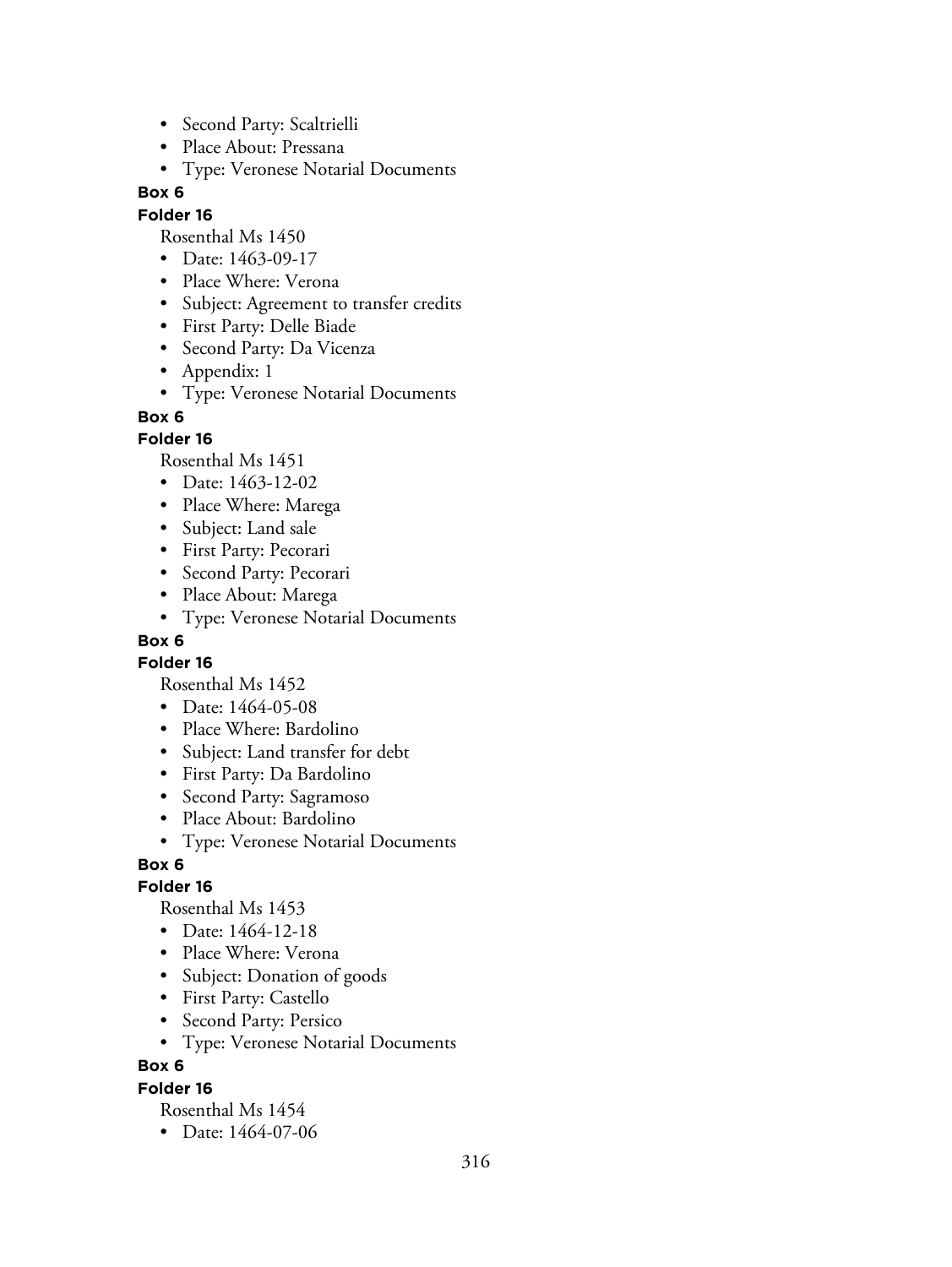- Place Where: Rome
- Subject: Resolve dispute over canonry
- First Party: Castello
- Second Party: Maffei
- Place About: Verona
- Type: Veronese Notarial Documents

### **Folder 16**

Rosenthal Ms 1455

- Date: 1464-10-11
- Place Where: Verona
- Subject: Renewal of investiture
- First Party: Rector
- Second Party: Castello
- Place About: Verona
- Type: Veronese Notarial Documents

### **Box 6**

### **Folder 16**

Rosenthal Ms 1456

- Date: 1464-12-18
- Place Where: Verona
- Subject: Donation of goods
- First Party: Castello
- Second Party: Castello
- Type: Veronese Notarial Documents

## **Box 1**

### **Folder 17**

Rosenthal Ms 1457

- Date: 1465-01-18
- Place Where: Verona
- Subject: Testament
- First Party: Giuliari
- Second Party: Castello
- Type: Veronese Notarial Documents

## **Box 1**

## **Folder 17**

Rosenthal Ms 1458

- Date: 1465-02-03
- Place Where: Pescantina
- Subject: Execute promise to sell land
- First Party: Da Sona
- Second Party: Pescantina
- Place About: Sona
- Type: Veronese Notarial Documents

## **Box 1**

### **Folder 17**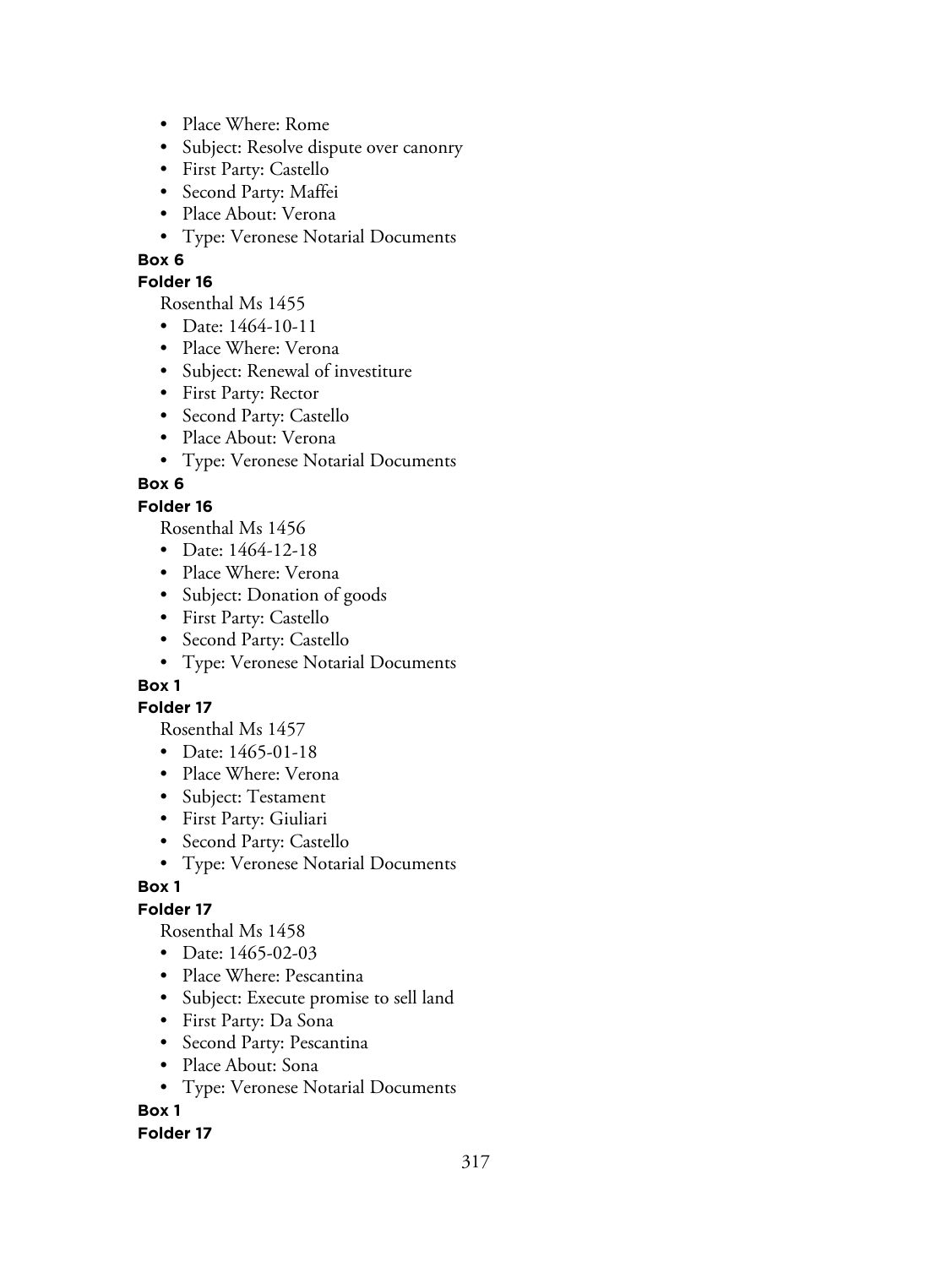Rosenthal Ms 1459

- Date: 1465-02-18
- Place Where: Cavaion
- Subject: Land sale
- First Party: Da Cavaion
- Second Party: Castello
- Place About: Cavaion
- Type: Veronese Notarial Documents

# **Box 1**

# **Folder 17**

Rosenthal Ms 1460

- Date: 1465-12-11
- Place Where: Verona
- Subject: Citation to produce pledge
- First Party: Tramarini
- Second Party: San Ambrogio
- Type: Veronese Notarial Documents

# **Box 1**

# **Folder 17**

Rosenthal Ms 1461

- Date: 1466-11-03
- Place Where: Cavaion
- Subject: Land sale
- First Party: Da Cavaion
- Second Party: Castello
- Place About: Cavaion
- Type: Veronese Notarial Documents

# **Box 1**

# **Folder 17**

Rosenthal Ms 1462

- Date: 1466-11-03
- Place Where: Cavaion
- Subject: Land sale
- First Party: Della Cagina
- Second Party: Castello
- Place About: Cavaion
- Type: Veronese Notarial Documents

# **Box 1**

## **Folder 17**

- Date: 1466-11-03
- Place Where: Cavaion
- Subject: Land sale
- First Party: Da Cavaion
- Second Party: Castello
- Place About: Cavaion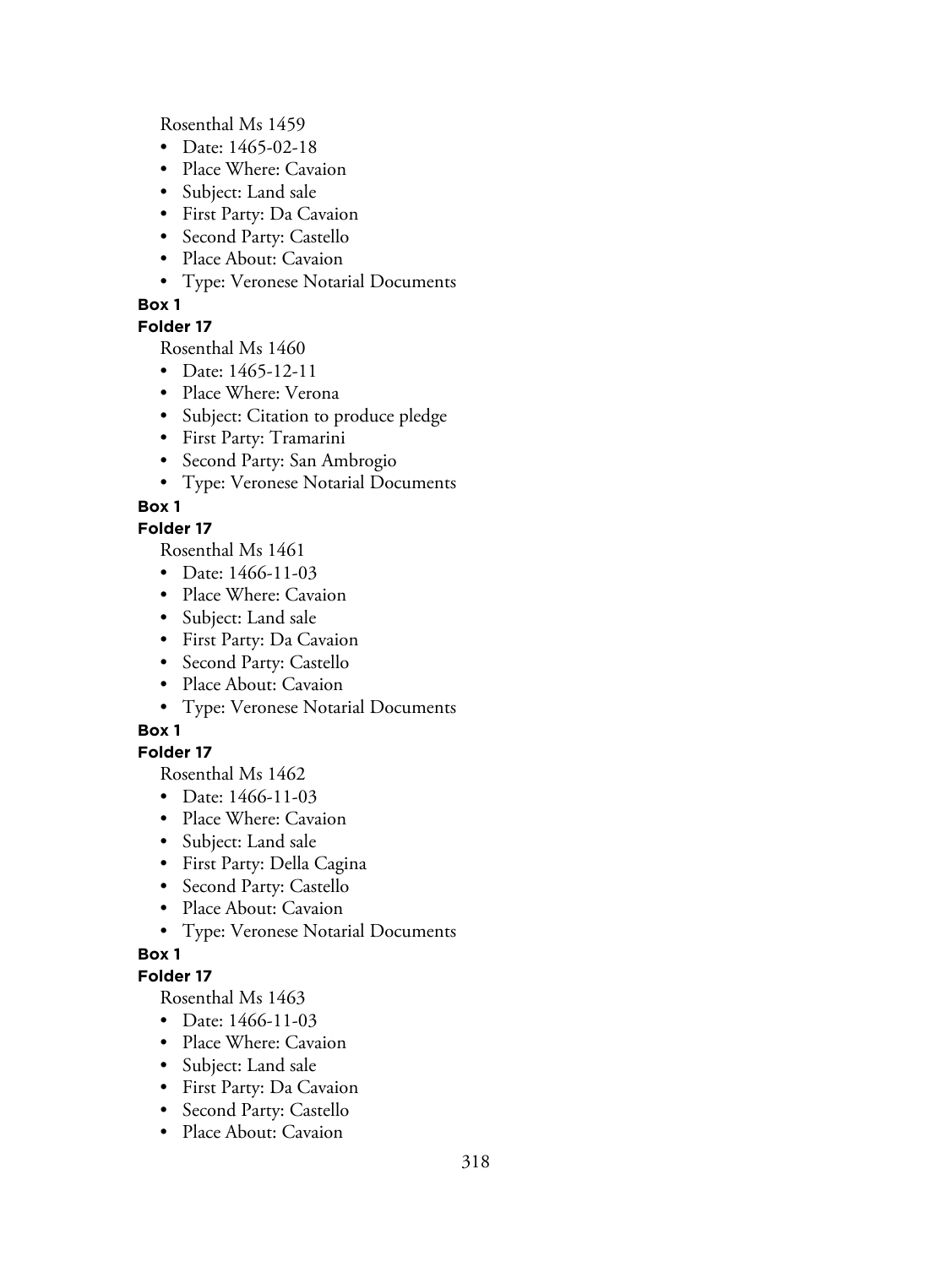• Type: Veronese Notarial Documents

### **Box 1**

## **Folder 17**

Rosenthal Ms 1464

- Date: 1467-1-31
- Place Where: Bardolino
- Subject: Land transfer for debt
- First Party: Della Solla
- Second Party: Da Samo?
- Place About: Bardolino
- Type: Veronese Notarial Documents

### **Box 1**

#### **Folder 17**

Rosenthal Ms 1465

- Date: 1467-04-2
- Place Where: Tregnago
- Subject: Land investiture
- First Party: Da Tregnago
- Second Party: Perezoli
- Place About: Tregnago
- Type: Veronese Notarial Documents

### **Box 1**

**Folder 17**

Rosenthal Ms 1466

- Date: 1467-06-16
- Place Where: Verona
- Subject: Land sale
- First Party: Mucci
- Second Party: Sagramoso
- Place About: Lazise
- Appendix: 1
- Type: Veronese Notarial Documents

### **Box 1**

**Folder 17**

Rosenthal Ms 1467

- Date: 1467-07-25
- Place Where: Cavaion
- Subject: Land sale
- First Party: Da Bardolino
- Second Party: Castello
- Place About: Bardolino
- Type: Veronese Notarial Documents

**Box 1**

#### **Folder 17**

Rosenthal Ms 1468

• Date: 1467-10-05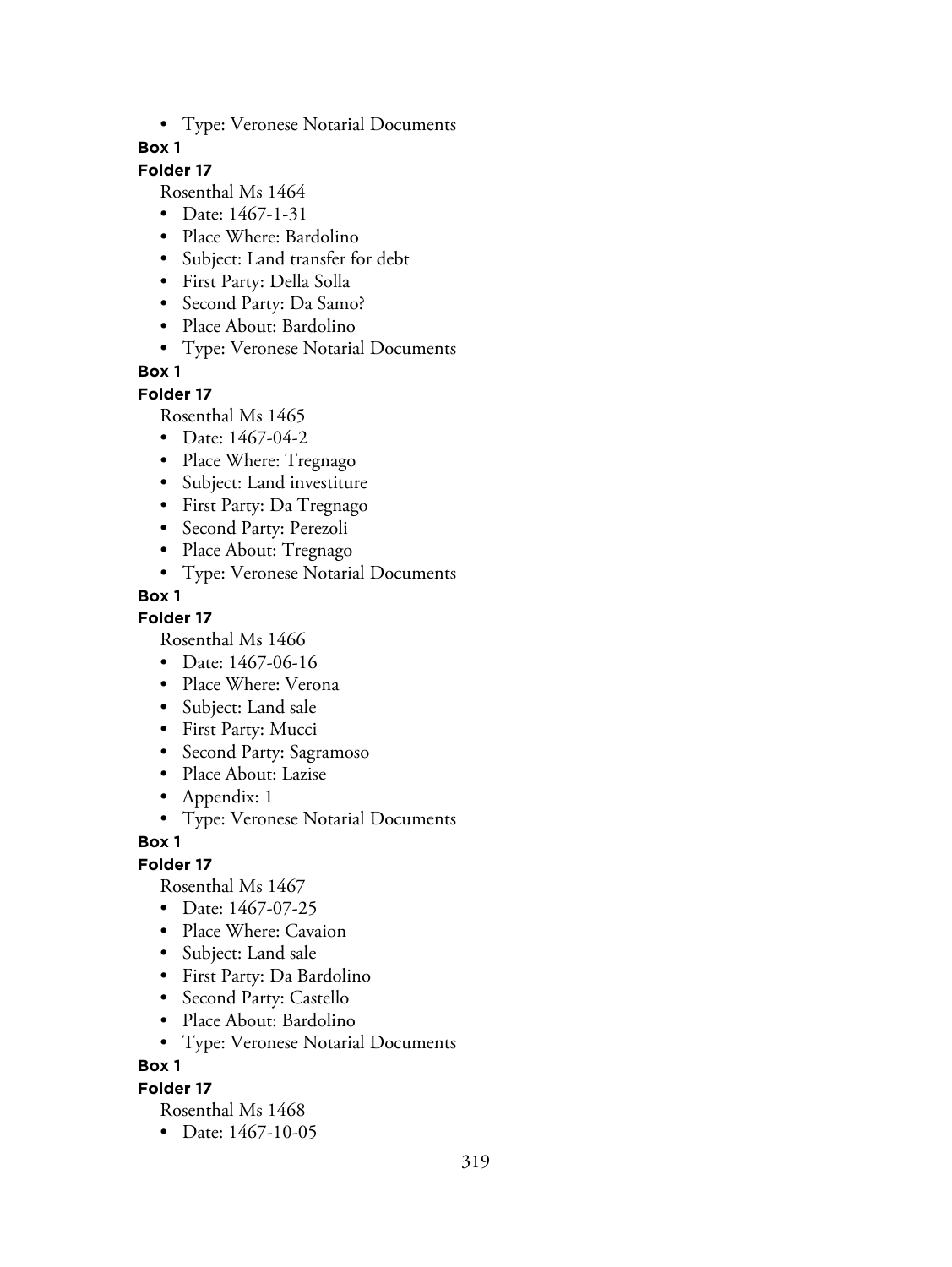- Place Where: Castelnuovo Ab.
- Subject: Land sale
- First Party: Castelnuovo
- Second Party: Castello
- Place About: Affi
- Type: Veronese Notarial Documents

### **Folder 17**

Rosenthal Ms 1469

- Date: 1467-10-05
- Place Where: Affi
- Subject: Land sale
- First Party: Da Affi
- Second Party: Castello
- Place About: Affi
- Appendix: 1
- Type: Veronese Notarial Documents

## **Box 1**

### **Folder 17**

Rosenthal Ms 1470

- Date: 1467-11-21
- Place Where: Verona
- Subject: Elect estimators in tithe case
- First Party: Sagramoso
- Second Party: Commune
- Place About: Sona
- Type: Veronese Notarial Documents

### **Box 1**

## **Folder 17**

Rosenthal Ms 1471

- Date: 1467-12-20
- Place Where: Cavaion
- Subject: Land investiture
- First Party: Commune
- Second Party: Castello
- Place About: Affi
- Type: Veronese Notarial Documents

## **Box 2**

## **Folder 17**

- Date: 1468-01-29
- Place Where: Verona
- Subject: Marriage contract
- First Party: Rambaldi
- Second Party: Martello
- Type: Veronese Notarial Documents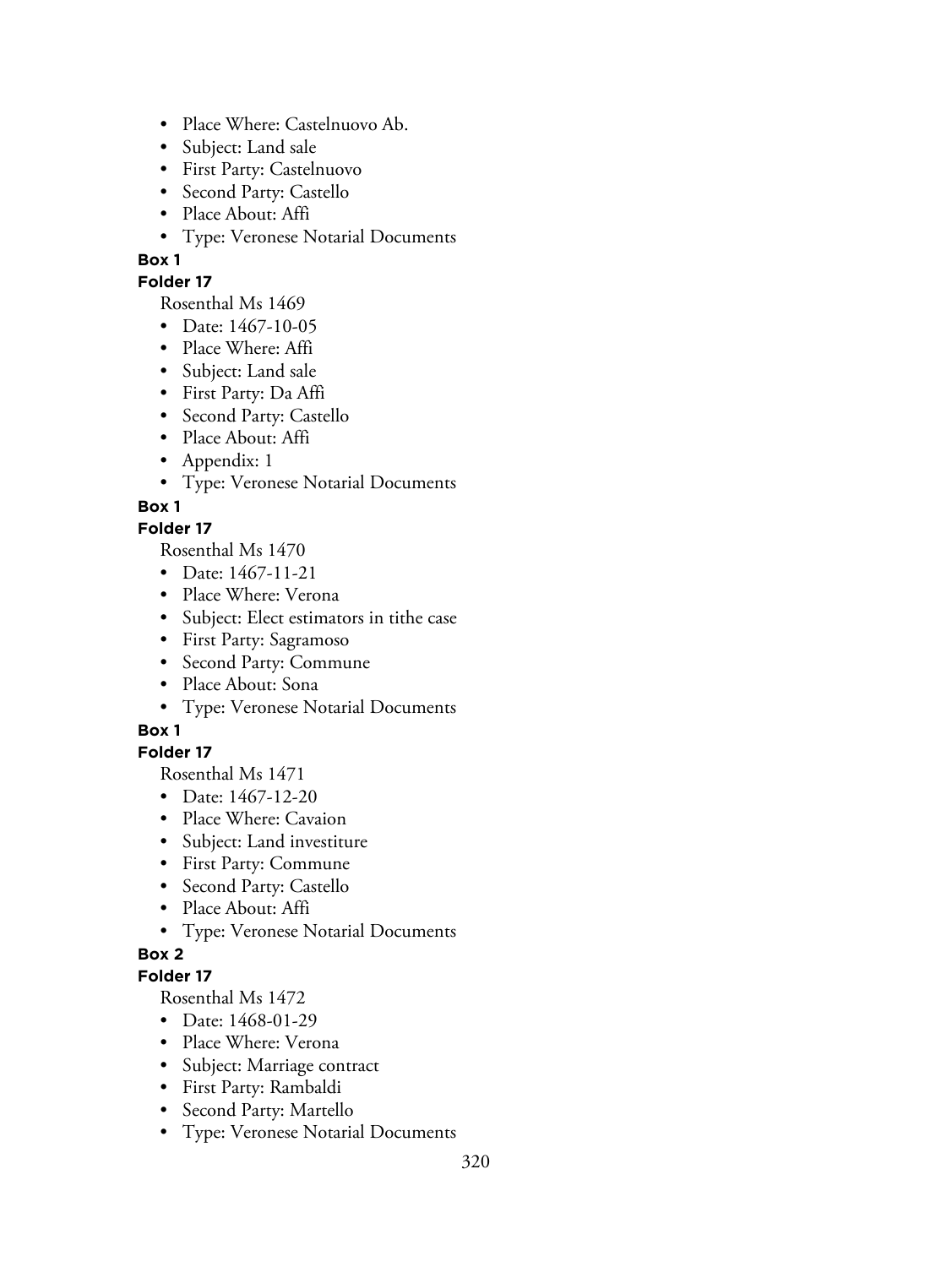#### **Folder 17**

Rosenthal Ms 1473

- Date: 1468-05-29
- Place Where: Verona
- Subject: Dowry confession
- First Party: S Sebastiano
- Second Party: Persico
- Type: Veronese Notarial Documents

# **Box 2**

## **Folder 17**

Rosenthal Ms 1474

- Date: 1468-01-29
- Place Where: Verona
- Subject: Marriage contract
- First Party: Persico
- Second Party: S Sebastiano
- Type: Veronese Notarial Documents

# **Box 2**

## **Folder 17**

Rosenthal Ms 1475

- Date: 1468-03-10
- Place Where: Verona
- Subject: Debt confession
- First Party: Tobini
- Second Party: Castello
- Type: Veronese Notarial Documents

# **Box 2**

# **Folder 17**

Rosenthal Ms 1476

- Date: 1468-04-01
- Place Where: Cavaion
- Subject: Land sale
- First Party: Da Cavaion
- Second Party: Castello
- Place About: Cavaion
- Type: Veronese Notarial Documents

# **Box 2**

# **Folder 17**

- Date: 1468-04-02
- Place Where: Affi
- Subject: Land exchange
- First Party: Da Affi
- Second Party: Castello
- Place About: Affi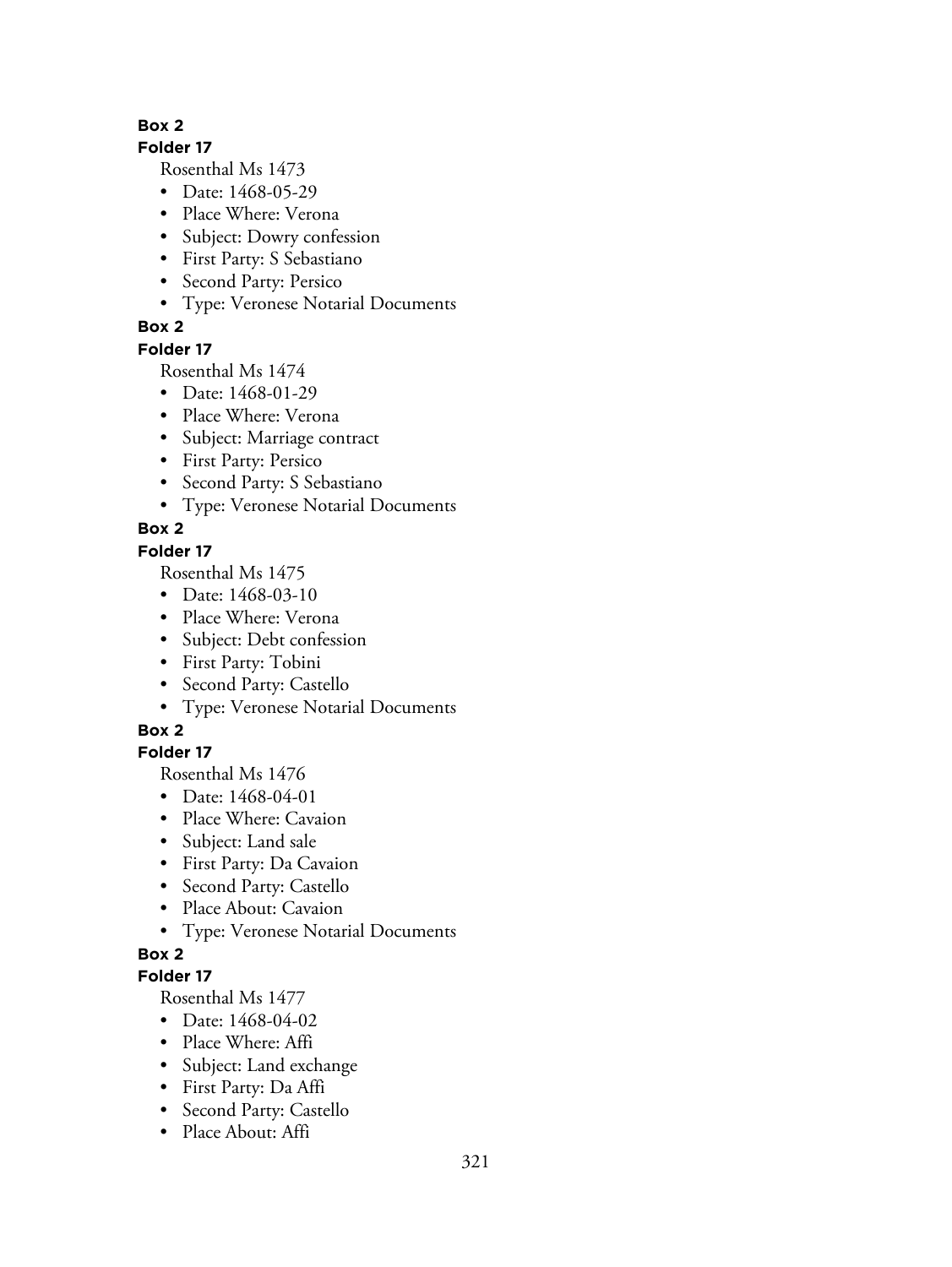• Type: Veronese Notarial Documents

### **Box 2**

## **Folder 17**

Rosenthal Ms 1478

- Date: 1468-04-20
- Place Where: Verona
- Subject: Cession of land rights
- First Party: Sagramoso
- Second Party: Sagramoso
- Place About: Garda
- Type: Veronese Notarial Documents

### **Box 2**

#### **Folder 17**

Rosenthal Ms 1479

- Date: 1468-03-10
- Place Where: Affi
- Subject: Land sale
- First Party: Da Affi
- Second Party: Castello
- Place About: Affi
- Type: Veronese Notarial Documents

### **Box 2**

### **Folder 17**

Rosenthal Ms 1480

- Date: 1468-05-28
- Place Where: Verona
- Subject: Land investiture
- First Party: Sagramoso
- Second Party: Da Pacengo
- Place About: Pacengo
- Type: Veronese Notarial Documents

### **Box 2**

### **Folder 17**

Rosenthal Ms 1481

- Date: 1468-05-19
- Place Where: Verona
- Subject: Land sale
- First Party: Da Pressana
- Second Party: Sagramoso
- Place About: Porcilli
- Appendix: 1
- Type: Veronese Notarial Documents

## **Box 2**

### **Folder 17**

Rosenthal Ms 1482

• Date: 1468-11-07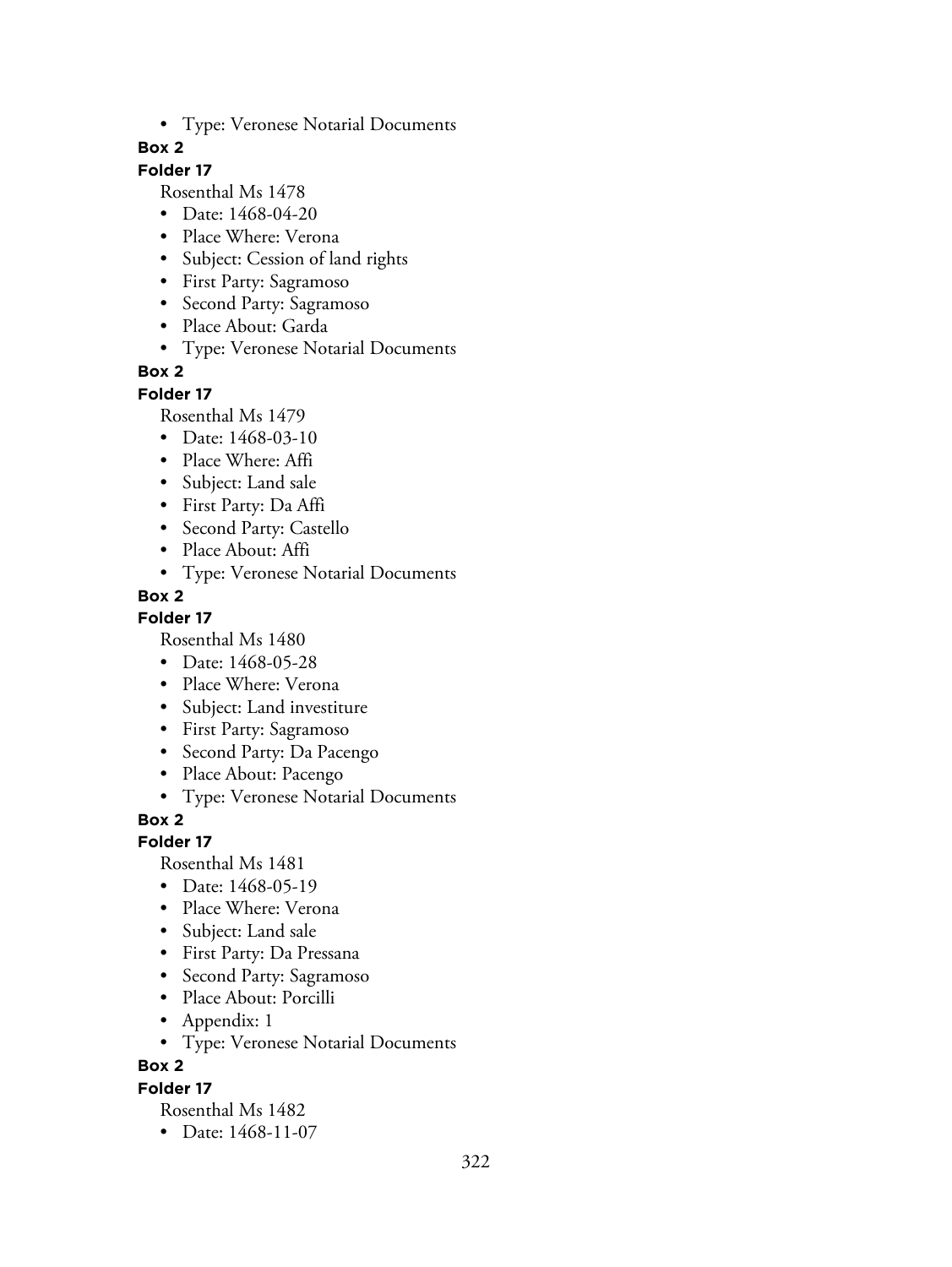- Place Where: Lonado
- Subject: Create procurator
- First Party: Priest
- Second Party: Priest
- Place About: Gardone
- Type: Veronese Notarial Documents

#### **Folder 17**

Rosenthal Ms 1483

- Date: 1469-06-21
- Place Where: Verona
- Subject: Land sale
- First Party: Da Pressana
- Second Party: Sagramoso
- Place About: Porcilli
- Appendix: 1
- Type: Veronese Notarial Documents

**Box 2**

### **Folder 17**

Rosenthal Ms 1484

- Date: 1469-03-06
- Place Where: Cavaion
- Subject: Land sale
- First Party: Da Affi
- Second Party: Castello
- Place About: Affi
- Type: Veronese Notarial Documents

## **Box 2**

## **Folder 17**

Rosenthal Ms 1485

- Date: 1469-11-23
- Place Where: Verona
- Subject: Miscellaneous accounts
- First Party: Tramarini
- Type: Veronese Notarial Documents

# **Box 2**

## **Folder 17**

Rosenthal Ms 1486

- Date: 1469-11-21
- Place Where: Verona
- Subject: Public declaration of debt
- First Party: Coimi
- Second Party: Tramarini
- Type: Veronese Notarial Documents

## **Box 2**

### **Folder 17**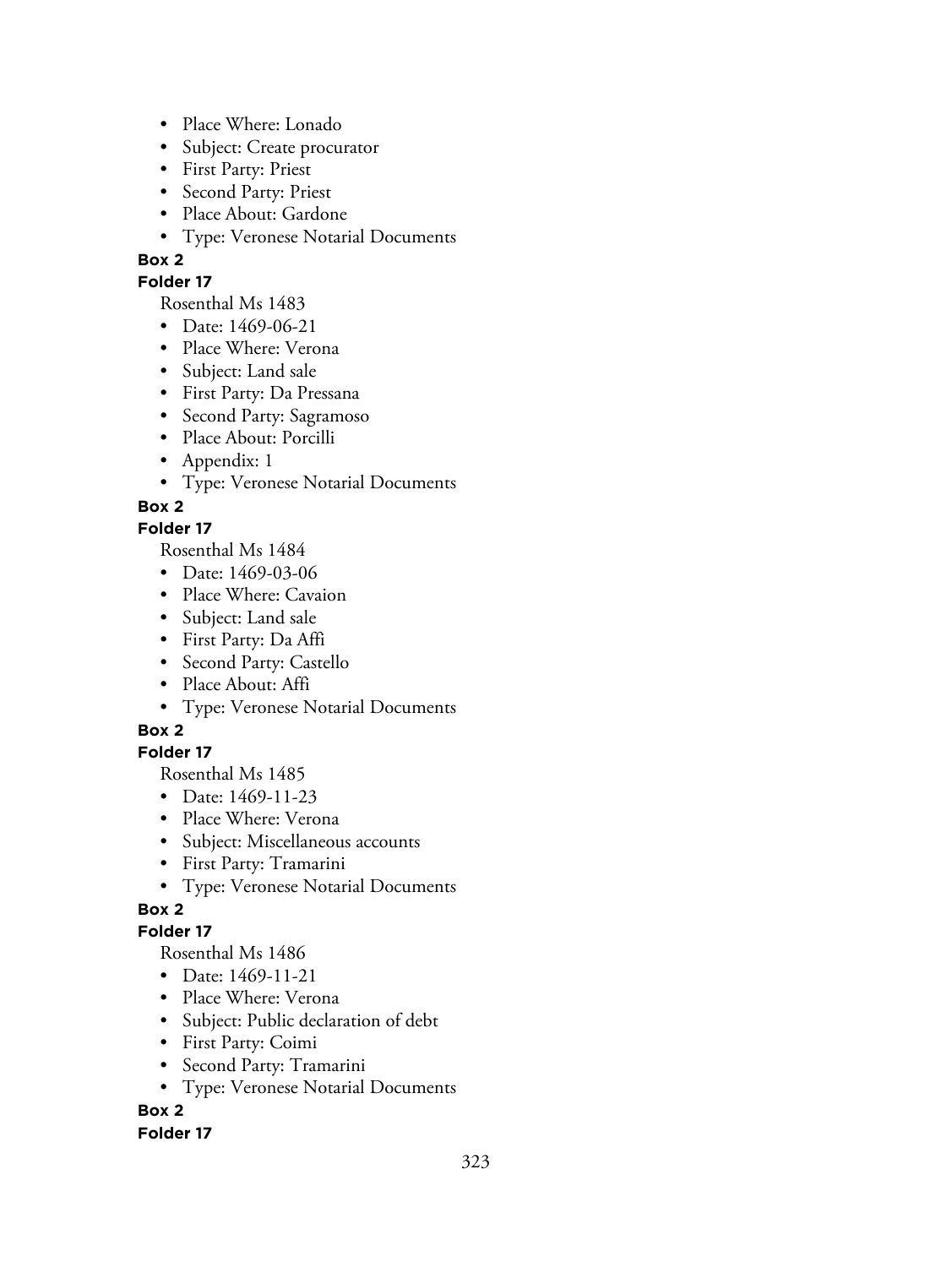Rosenthal Ms 1487

- Date: 1469-11-29
- Place Where: Verona
- Subject: Public declaration of debt
- First Party: Coimi
- Second Party: Tramarini
- Type: Veronese Notarial Documents

### **Box 2**

### **Folder 17**

Rosenthal Ms 1488

- Date: 1469-12-25
- Place Where: Verona?
- Subject: Renunciation, reinvestiture
- First Party: Canons
- Second Party: Da Polano
- Place About: Polano?
- Type: Veronese Notarial Documents

## **Box 3**

### **Folder 17**

Rosenthal Ms 1489

- Date: 1470-02-20
- Place Where: Marega
- Subject: Land sale
- First Party: Da Marega
- Second Party: Pecorari
- Place About: Marega
- Type: Veronese Notarial Documents

## **Box 3**

## **Folder 17**

Rosenthal Ms 1490

- Date: 1470-04-06
- Place Where: Verona
- Subject: Land investiture
- First Party: Serenelli
- Second Party: Da Ognisanti
- Place About: Verona
- Type: Veronese Notarial Documents

## **Box 3**

## **Folder 17**

- Date: 1471-01-10
- Place Where: Verona
- Subject: Land investiture
- First Party: Orefice
- Second Party: Marcellise
- Place About: Marcellise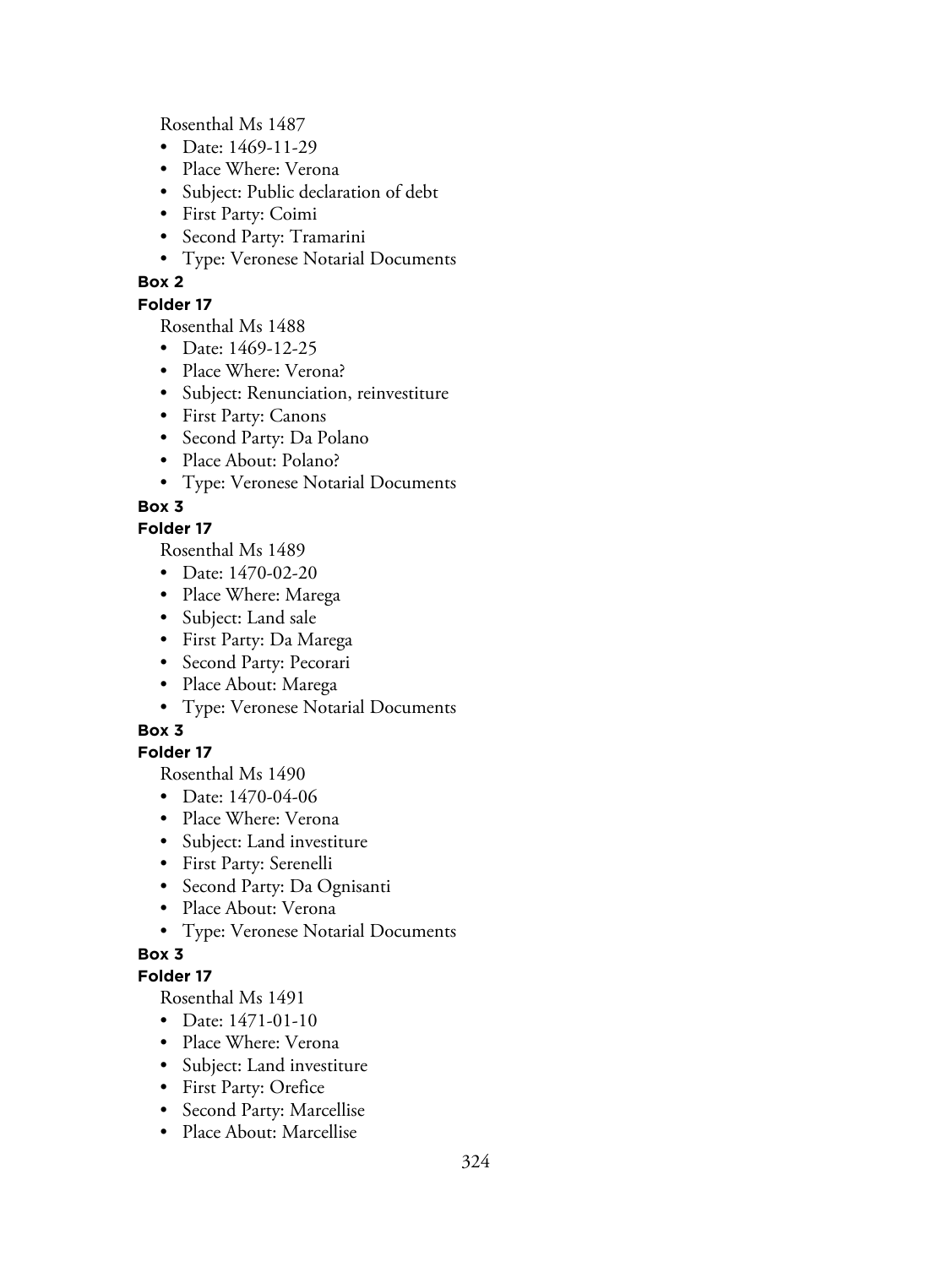• Type: Veronese Notarial Documents

## **Box 3**

# **Folder 17**

Rosenthal Ms 1492

- Date: 1471-09-20
- Place Where: Verona
- Subject: Renewal of investiture
- First Party: Castello
- Second Party: Da Zevio
- Place About: Verona
- Type: Veronese Notarial Documents

## **Box 3**

#### **Folder 17**

Rosenthal Ms 1493

- Date: 1472-01-07
- Place Where: Ronca
- Subject: Permit husband to sell land
- First Party: Cavaletti
- Second Party: Da Mansus
- Place About: Ronca
- Type: Veronese Notarial Documents

## **Box 3**

**Folder 17**

Rosenthal Ms 1494

- Date: 1472-10-20
- Place Where: BoIogna
- Subject: Land sale
- First Party: Castenasio
- Second Party: Da Sacco
- Place About: Castenasio (BO)
- Type: Veronese Notarial Documents

**Box 3**

### **Folder 17**

Rosenthal Ms 1495

- Date: 1473-01-07
- Place Where: Bardolino
- Subject: Land transfer for debt
- First Party: Da Bardolino
- Second Party: Da Sacco
- Place About: Cavaion
- Type: Veronese Notarial Documents

**Box 3**

### **Folder 17**

- Date: 1473-04-21
- Place Where: Castelnuovo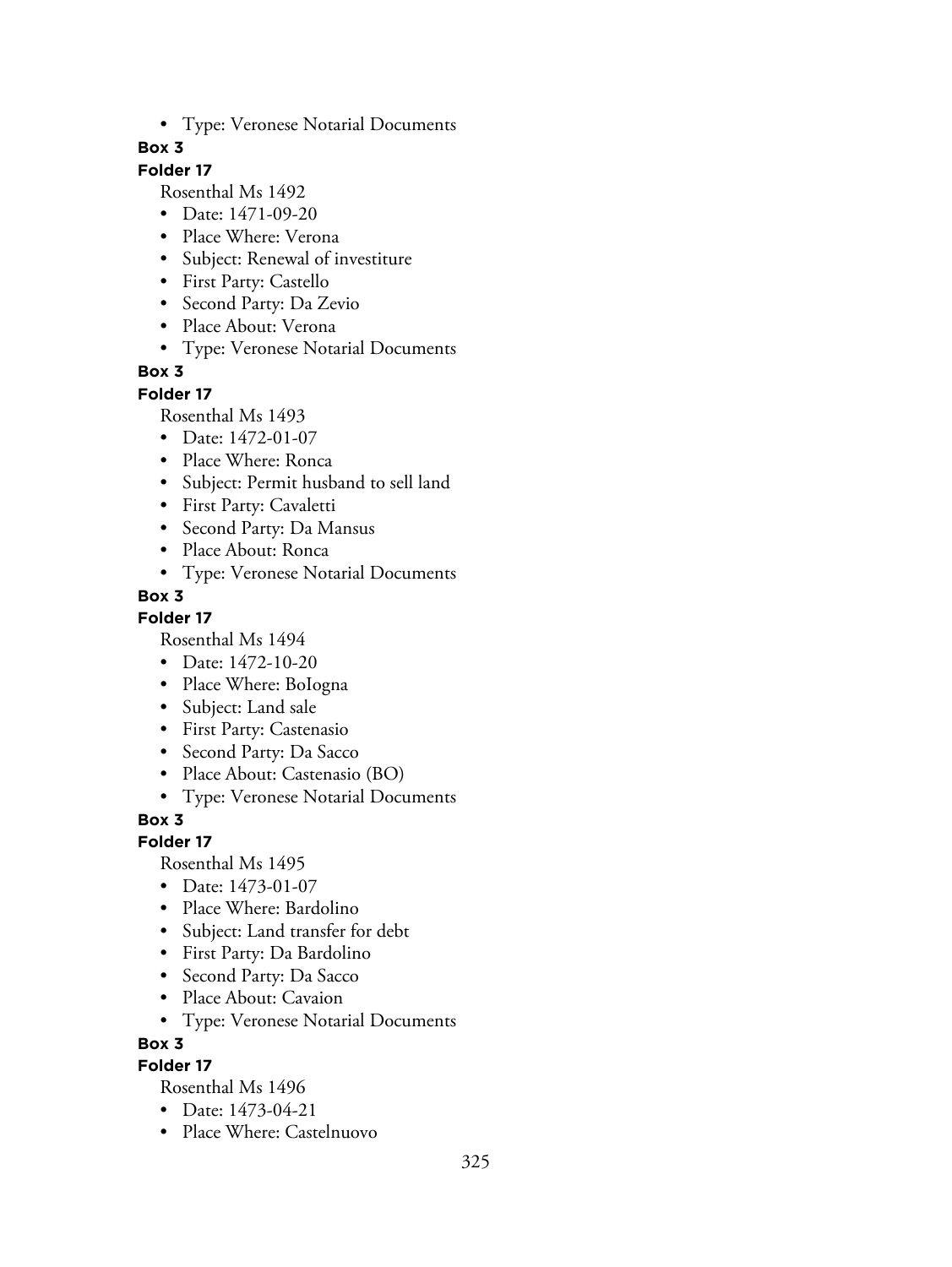- Subject: Land sale
- First Party: Castelnuovo
- Second Party: Sagramoso
- Place About: Castelnuovo
- Type: Veronese Notarial Documents

## **Folder 17**

Rosenthal Ms 1497

- Date: 1473-06-02
- Place Where: Verona
- Subject: Testament
- First Party: Sagramoso
- Appendix: 1
- Type: Veronese Notarial Documents

## **Box 3**

## **Folder 17**

Rosenthal Ms 1498

- Date: 1473-07-20
- Place Where: Verona
- Subject: Invest with canonry
- First Party: Canons
- Second Party: Castello
- Type: Veronese Notarial Documents

## **Box 3**

**Folder 17**

Rosenthal Ms 1499

- Date: 1474-03-15
- Place Where: Manzano (Trent )
- Subject: Testament
- First Party: Da Manzano
- Type: Veronese Notarial Documents

### **Box 4**

### **Folder 17**

Rosenthal Ms 1500

- Date: 1475
- Subject: Notes on land transaction
- First Party: Rossetto
- Second Party: Tramarini
- Type: Veronese Notarial Documents

# **Box 4**

# **Folder 17**

- Date: 1475-08-01
- Place Where: Affi
- Subject: Land exchange
- First Party: Cagurchia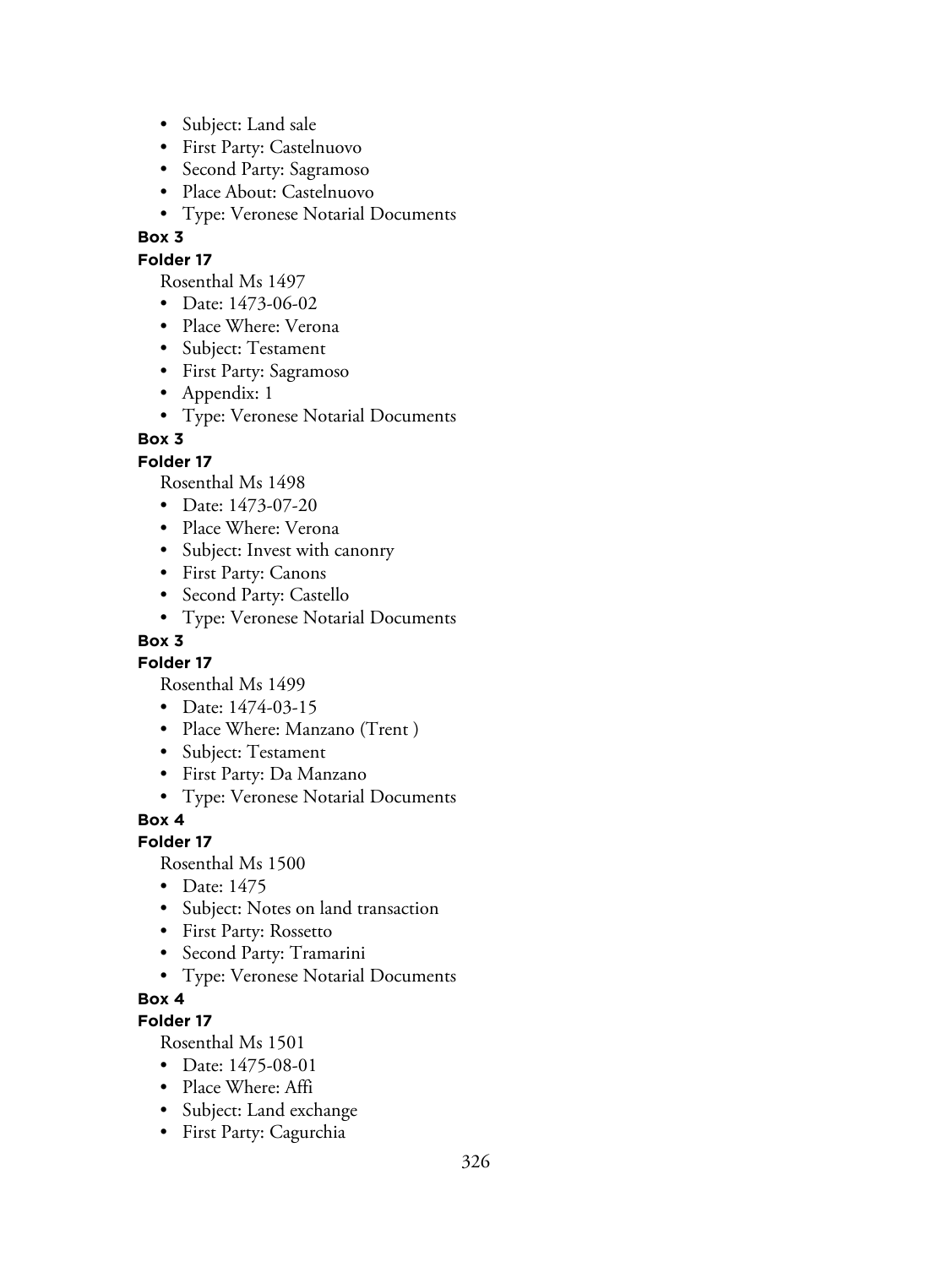- Second Party: Castello
- Place About: Affi
- Type: Veronese Notarial Documents

### **Folder 17**

Rosenthal Ms 1502

- Date: 1476-03-20
- Place Where: Verona
- Subject: Land sale
- First Party: Violi
- Second Party: Bontempi
- Place About: Nogara
- Type: Veronese Notarial Documents

### **Box 4**

### **Folder 17**

Rosenthal Ms 1503

- Date: 1476-10-16
- Place Where: Verona
- Subject: Land sale
- First Party: Carminati
- Second Party: Delle Biade
- Place About: Lazise
- Type: Veronese Notarial Documents

## **Box 4**

**Folder 17**

Rosenthal Ms 1504

- Date: 1476-11-20
- Place Where: Cavaion
- Subject: Land sale
- First Party: Da Affi
- Second Party: Castello
- Place About: Affi
- Type: Veronese Notarial Documents

### **Box 4**

### **Folder 17**

Rosenthal Ms 1505

- Date: 1476-11-25
- Place Where: Ponton
- Subject: Dowry confession
- First Party: Da Milano
- Second Party: Anna
- Type: Veronese Notarial Documents

# **Box 4**

### **Folder 17**

Rosenthal Ms 1506

• Date: 1477-02-14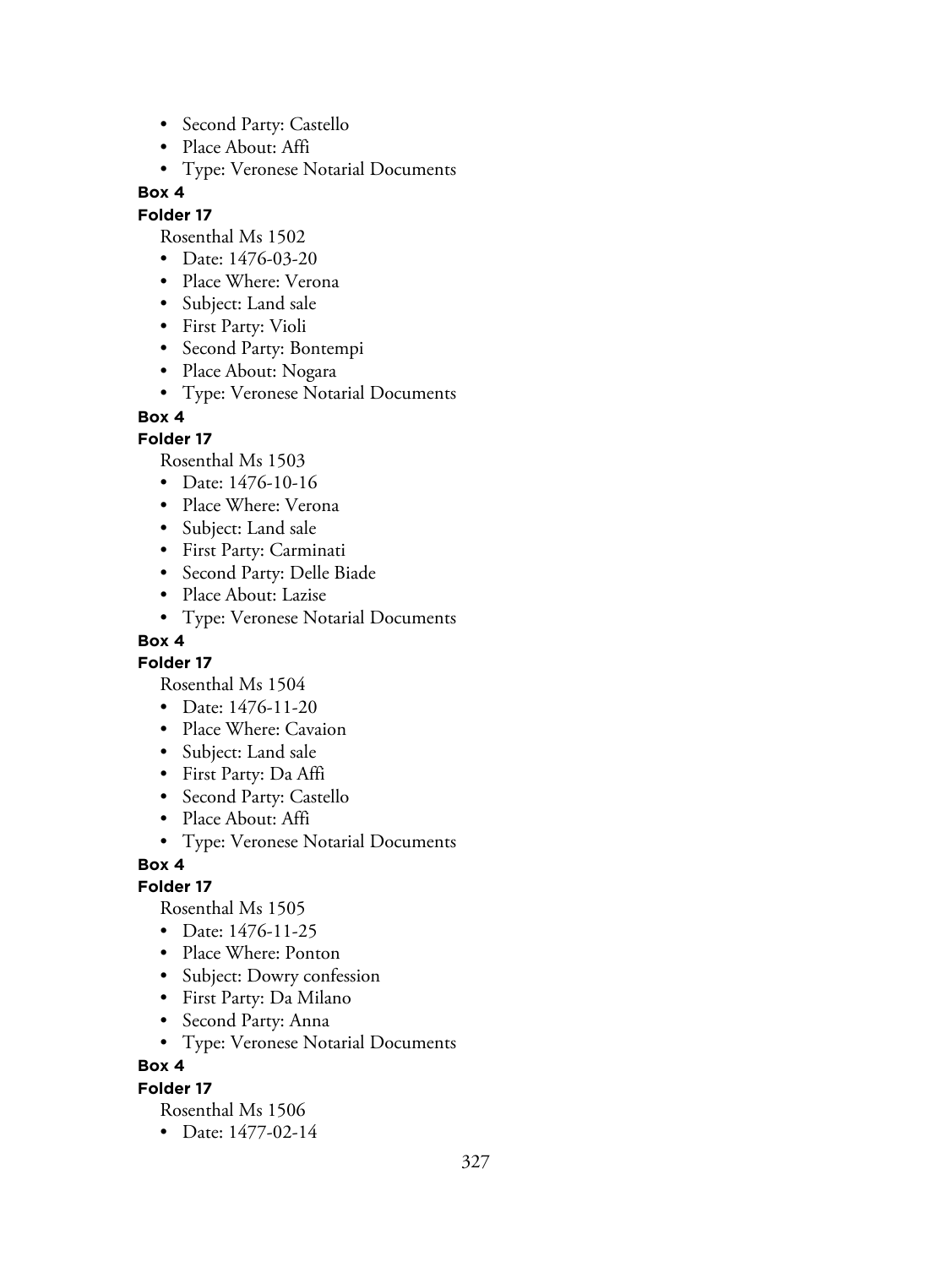- Place Where: Verona
- Subject: Land sale
- First Party: Tramarini
- Second Party: Da Braida
- Place About: Lavagno
- Type: Veronese Notarial Documents

#### **Folder 17**

Rosenthal Ms 1507

- Date: 1477-03-28
- Place Where: Arce
- Subject: Land sale
- First Party: Da Arce
- Second Party: Castello
- Place About: Arce
- Type: Veronese Notarial Documents

## **Box 4**

## **Folder 17**

Rosenthal Ms 1508

- Date: 1477-08-23
- Place Where: Pacengo
- Subject: Testament
- First Party: Da Pacengo
- Type: Veronese Notarial Documents

### **Box 4**

### **Folder 17**

Rosenthal Ms 1509

- Date: 1477-10-28
- Place Where: Bardolino
- Subject: Land investiture
- First Party: RambaIdi
- Second Party: Costermano
- Place About: Castione
- Type: Veronese Notarial Documents

### **Box 4**

# **Folder 17**

Rosenthal Ms 1510

- Date: 1477-12-18
- Place Where: Verona
- Subject: Land investiture
- First Party: Da Muronuovo
- Second Party: Castelcerino
- Place About: Castelcerino
- Type: Veronese Notarial Documents

# **Box 4**

### **Folder 17**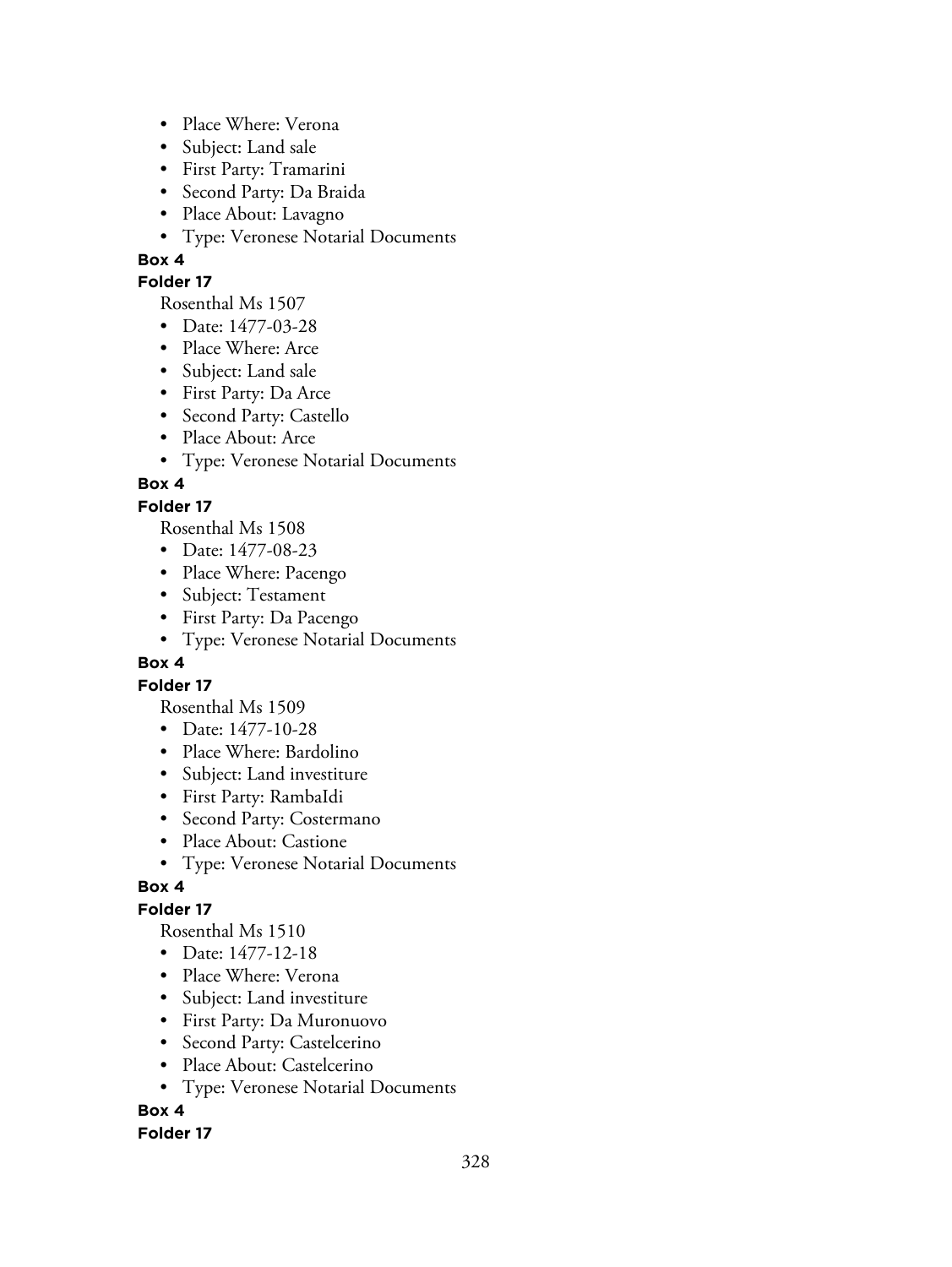Rosenthal Ms 1511

- Date: 1477-12-19
- Place Where: Verona
- Subject: Land sale
- First Party: Da Porto
- Second Party: Rambaldi
- Place About: Torri del Benaco
- Type: Veronese Notarial Documents

## **Box 5**

### **Folder 17**

Rosenthal Ms 1512

- Date: 1478-03-11
- Place Where: MaIcesine
- Subject: Land investiture
- First Party: Miniscaichi
- Second Party: Da Malcesine
- Place About: Malcesine
- Type: Veronese Notarial Documents

# **Box 5**

## **Folder 17**

Rosenthal Ms 1513

- Date: 1478-03-28
- Place Where: Ravenna
- Subject: Donation of land
- First Party: Persico
- Second Party: Castello
- Place About: Ravenna
- Type: Veronese Notarial Documents

# **Box 5**

## **Folder 17**

Rosenthal Ms 1514

- Date: 1478-04-21
- Place Where: Manzano
- Subject: Dowry confession
- First Party: Ermani
- Second Party: Da Manzano
- Type: Veronese Notarial Documents

# **Box 5**

### **Folder 17**

- Date: 1479-05-09
- Place Where: Cologna?
- Subject: Arbitration sentence
- First Party: Castello
- Second Party: Da Cologna
- Type: Veronese Notarial Documents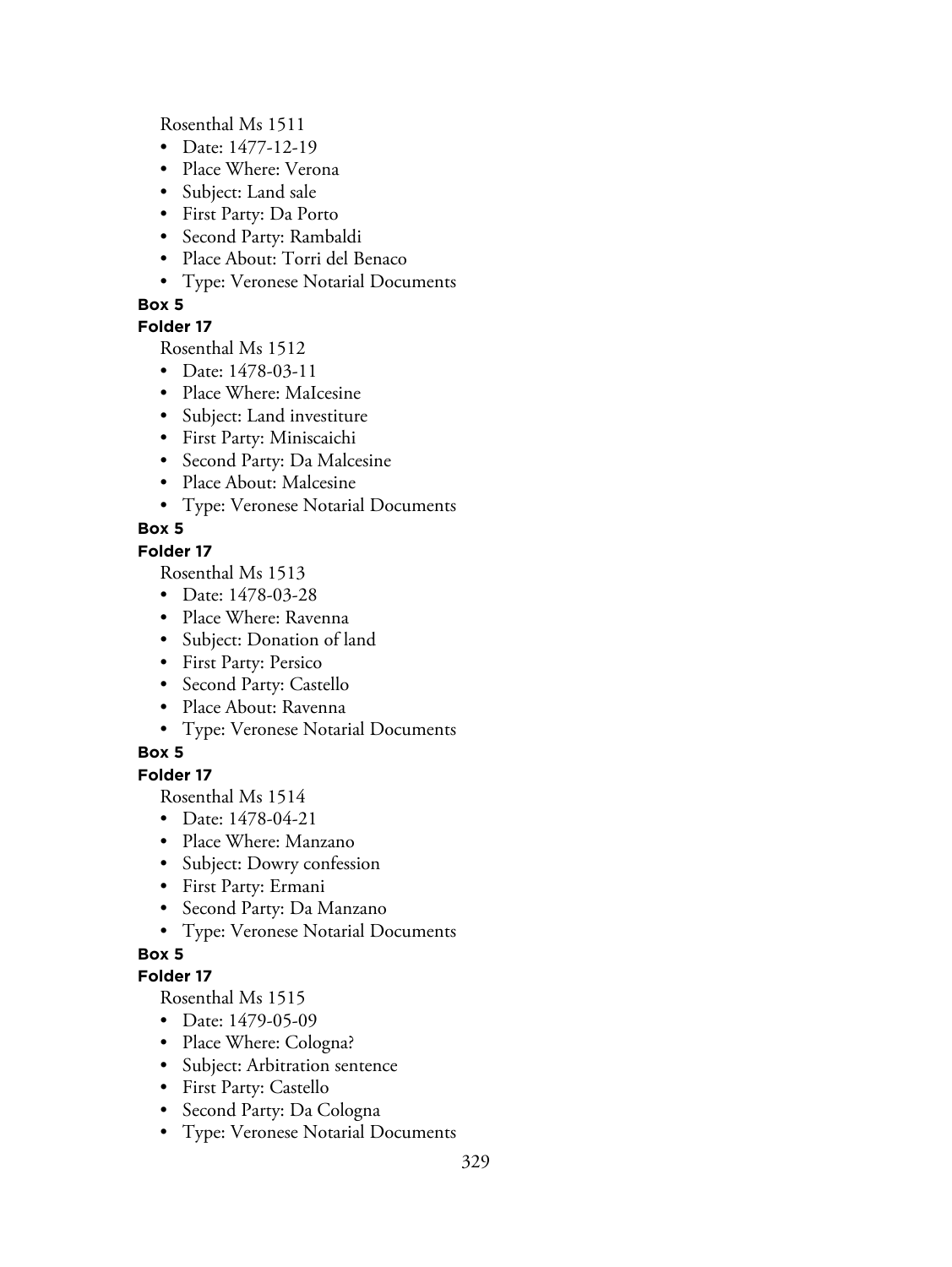### **Folder 17**

Rosenthal Ms 1516

- Date: 1479-01-13
- Place Where: Verona
- Subject: Public declaration of debts
- First Party: Cagliari
- Second Party: Castello
- Type: Veronese Notarial Documents

# **Box 5**

## **Folder 17**

Rosenthal Ms 1517

- Date: 1479-09-23
- Place Where: Verona
- Subject: Quittance in sale of goods
- First Party: Castello
- Second Party: Canon
- Place About: Ponton
- Type: Veronese Notarial Documents

# **Box 5**

# **Folder 17**

Rosenthal Ms 1518

- Date: 1479-11-24
- Place Where: Manzano
- Subject: Land exchange by brothers
- First Party: Da Manzano
- Second Party: Da Manzano
- Place About: Manzano
- Type: Veronese Notarial Documents

# **Box 5**

# **Folder 17**

Rosenthal Ms 1519

- Date: 1479-12-11
- Place Where: Verona
- Subject: Land donation by brothers
- First Party: Castello
- Second Party: Castello
- Place About: Piovezzano
- Type: Veronese Notarial Documents

# **Box 5**

# **Folder 17**

- Date: 1479-12-11
- Place Where: Verona
- Subject: Land transfer for legacy
- First Party: Castello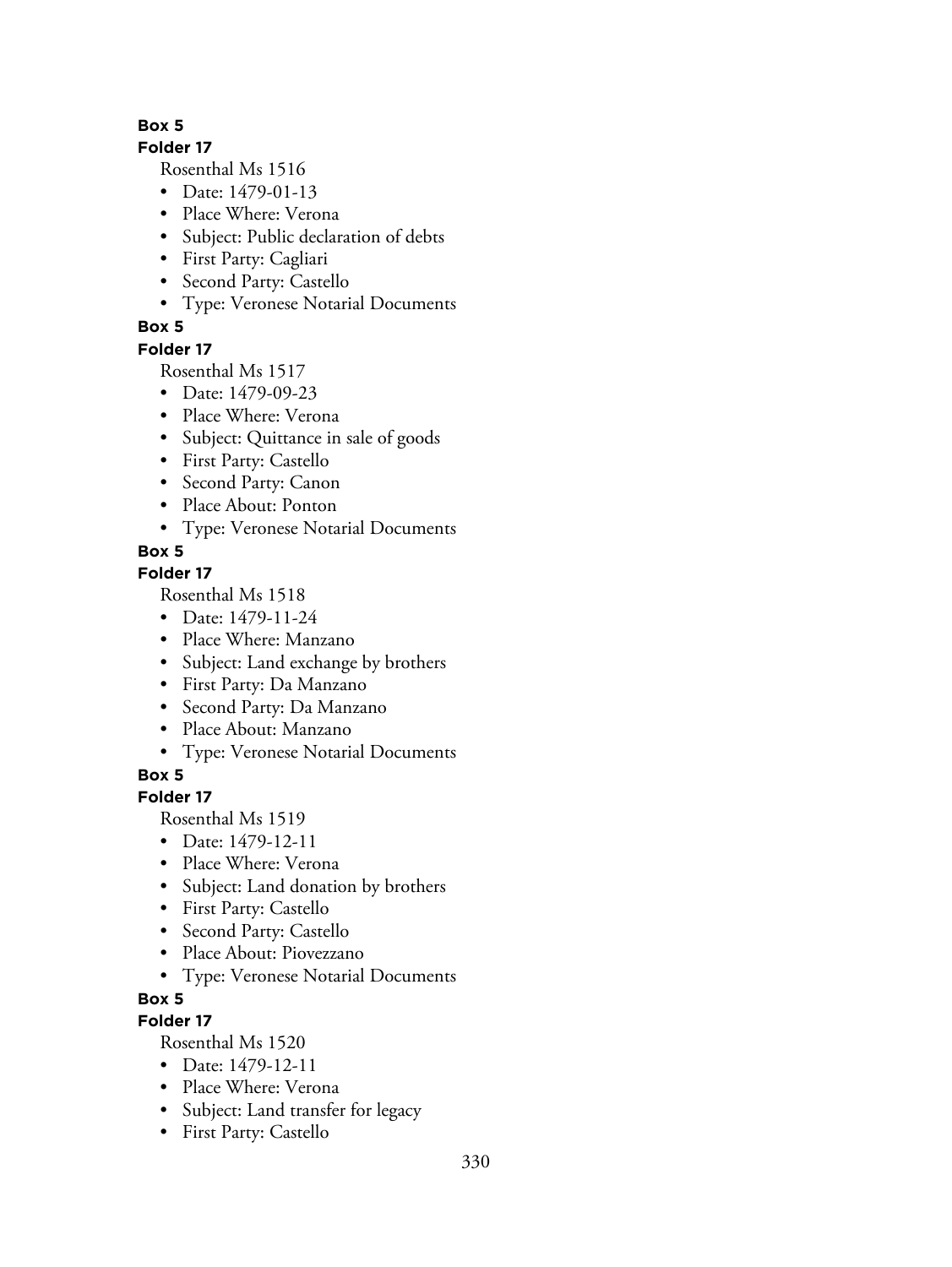- Second Party: Castello
- Place About: Porcarina
- Type: Veronese Notarial Documents

## **Folder 17**

Rosenthal Ms 1521

- Date: 1479-12-11
- Place Where: Verona
- Subject: Transfer for dowry restitution
- First Party: Castello
- Second Party: Castello
- Place About: Ponton
- Type: Veronese Notarial Documents

### **Box 5**

## **Folder 17**

Rosenthal Ms 1522

- Date: 1479-12-11
- Place Where: Verona
- Subject: Transfer for dowry restitution
- First Party: Castello
- Second Party: Castello
- Place About: Cavaion
- Type: Veronese Notarial Documents

# **Box 5**

**Folder 17**

Rosenthal Ms 1523

- Date: 1480-02-12
- Place Where: Cavaion
- Subject: Investiture with mill
- First Party: Castello
- Second Party: Da Fornello
- Place About: Piovezzano
- Type: Veronese Notarial Documents

### **Box 6**

### **Folder 17**

Rosenthal Ms 1524

- Date: 1480-10-26
- Place Where: Verona
- Subject: Land investiture
- First Party: Rambaldi
- Second Party: Oddoni
- Place About: Bionde di Porc.
- Type: Veronese Notarial Documents

### **Box 6**

### **Folder 17**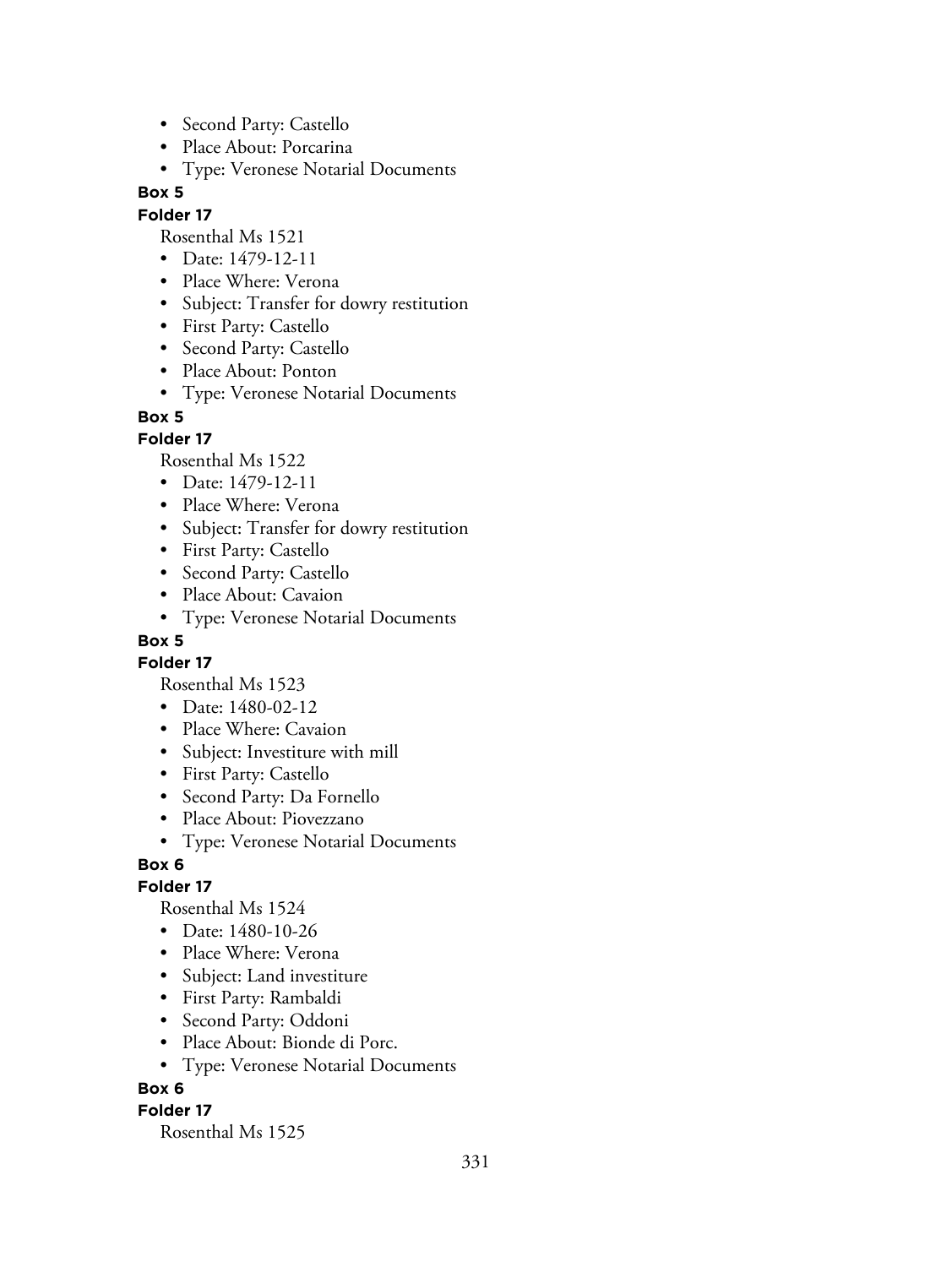- Date: 1480-11-07
- Place Where: Verona
- Subject: Land sale
- First Party: Tegacini
- Second Party: Rambaldi
- Place About: Verona
- Type: Veronese Notarial Documents

### **Folder 17**

Rosenthal Ms 1526

- Date: 1481-09-04
- Place Where: Verona
- Subject: Investiture of shop
- First Party: Tramarini
- Second Party: Da Castario
- Place About: Verona
- Type: Veronese Notarial Documents

## **Box 6**

### **Folder 17**

Rosenthal Ms 1527

- Date: 1481-02-27
- Place Where: Nogara
- Subject: Agreement on land tenures
- First Party: Bontempo
- Second Party: Raimondi
- Type: Veronese Notarial Documents

# **Box 6**

### **Folder 17**

Rosenthal Ms 1528

- Date: 1481-08-27
- Place Where: Gazzego
- Subject: Testament
- First Party: Serafini
- Second Party: Da Pressana
- Type: Veronese Notarial Documents

# **Box 6**

### **Folder 17**

- Date: 1481-08-29
- Place Where: Verona
- Subject: Create procurator
- First Party: Rambaldi
- Second Party: Sagramoso
- Place About: Sona
- Appendix: 1
- Type: Veronese Notarial Documents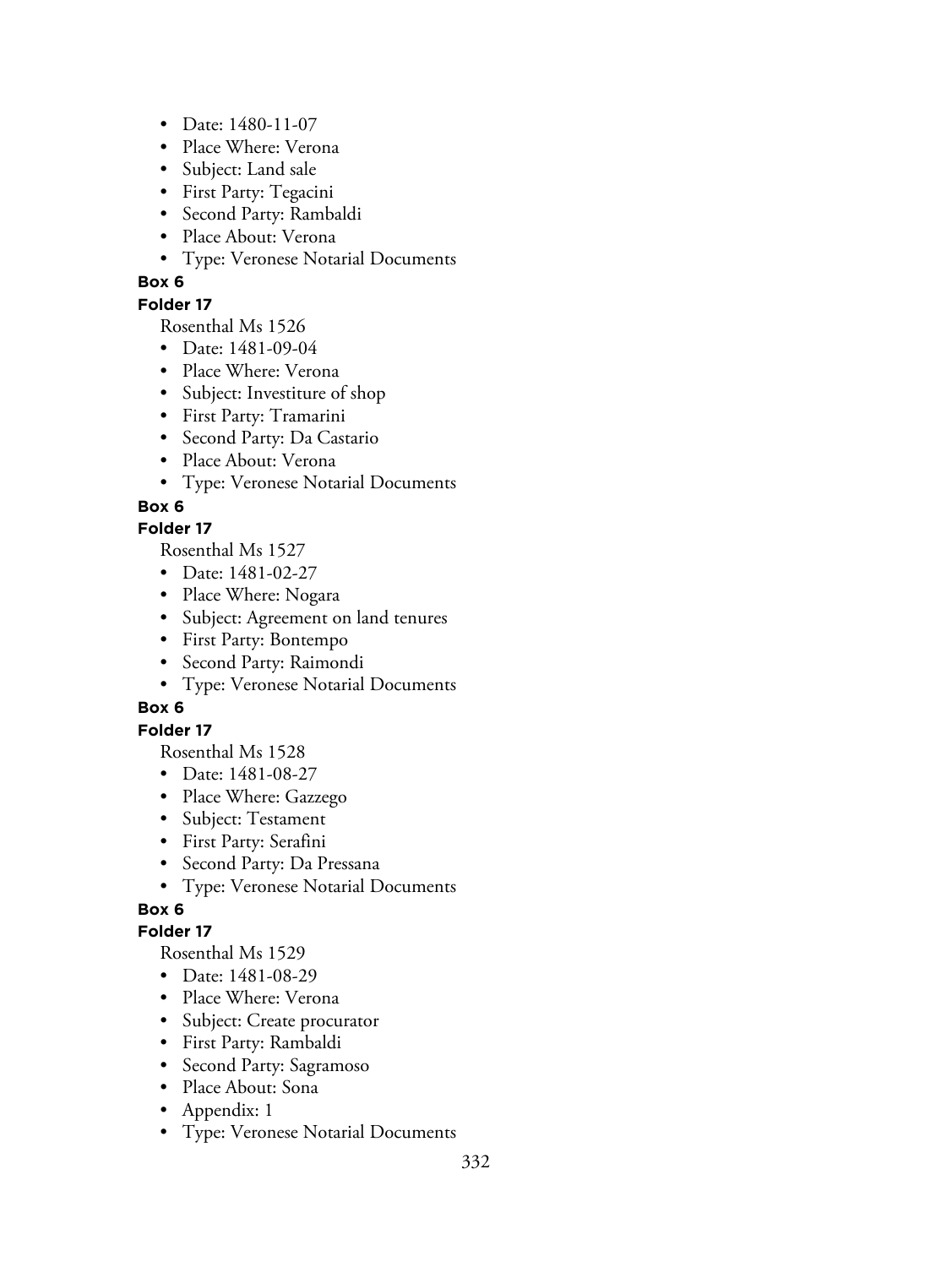### **Folder 17**

Rosenthal Ms 1530

- Date: 1582
- Place Where: Verona
- Subject: List of lands owing rent
- First Party: San Ambrogio
- Second Party: Church
- Place About: San Ambrogio
- Type: Veronese Notarial Documents

**Box 6**

### **Folder 17**

Rosenthal Ms 1531

- Date: 1482-01-23
- Place Where: Bardolino
- Subject: Land transfer for debt
- First Party: Da Bardolino
- Second Party: Belloti
- Place About: Castione
- Type: Veronese Notarial Documents

## **Box 6**

### **Folder 17**

Rosenthal Ms 1532

- Date: 1482-03-21
- Place Where: Verona
- Subject: Land sale to brother
- First Party: Persico
- Second Party: Persico
- Place About: Porcarina
- Type: Veronese Notarial Documents

# **Box 6**

### **Folder 17**

Rosenthal Ms 1533

- Date: 1482-10-20
- Place Where: Avignon
- Subject: Create procurator
- First Party: Da Isola
- Place About: Gabanerio
- Type: Veronese Notarial Documents

# **Box 6**

# **Folder 17**

- Date: 1483-04-22
- Place Where: Muro (Trent)
- Subject: Land sale to brother
- First Party: Da Manzano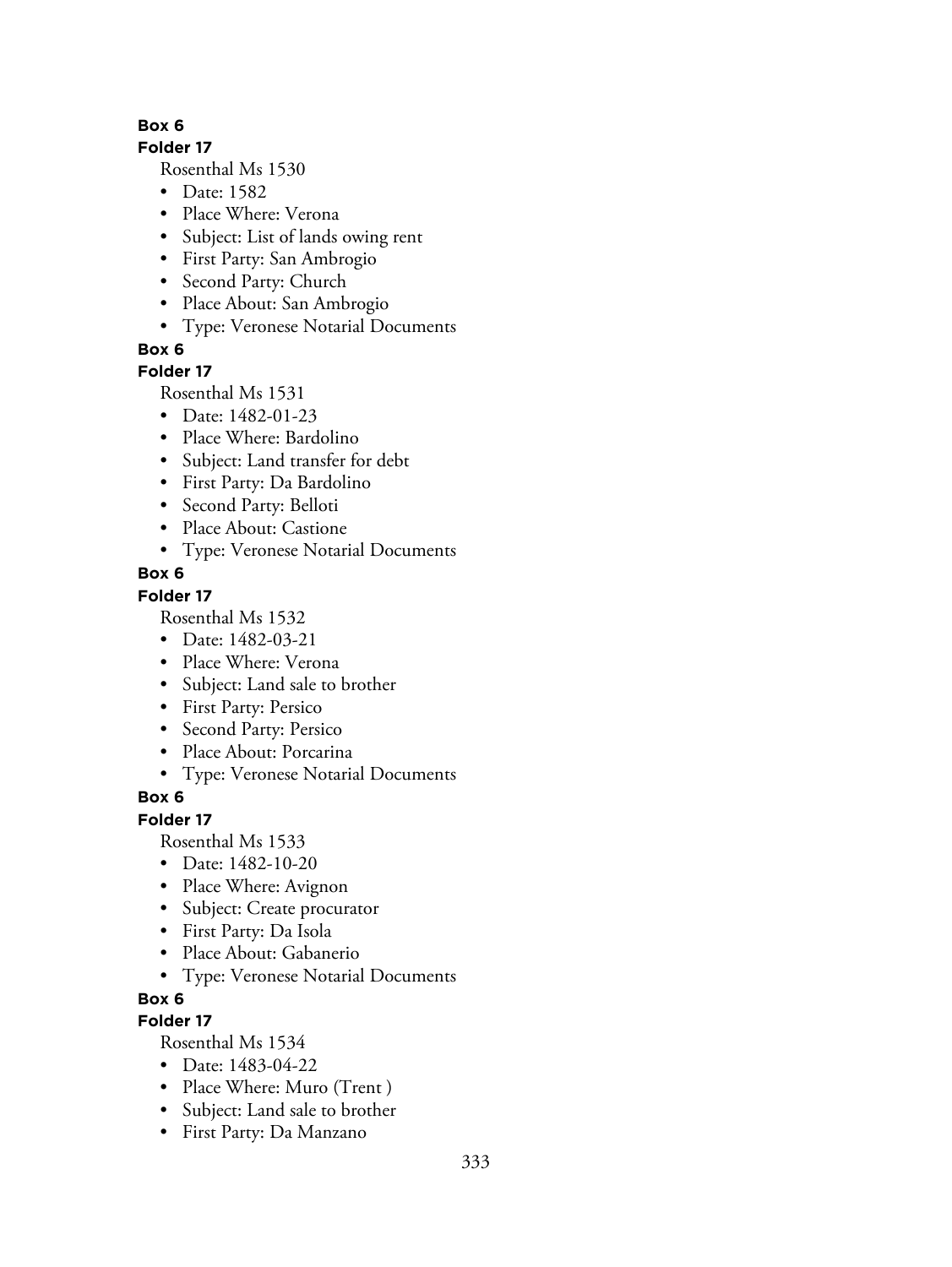- Second Party: Da Manzano
- Place About: Manzano
- Type: Veronese Notarial Documents

#### **Folder 17**

Rosenthal Ms 1535

- Date: 1483-09-03
- Place Where: Bardolino
- Subject: Lawsuit on affrancation
- First Party: Del Sala
- Second Party: Da Bardolino
- Place About: Bardolino
- Type: Veronese Notarial Documents

#### **Box 6**

### **Folder 17**

Rosenthal Ms 1536

- Date: 1483-10-29
- Place Where: Ponton
- Subject: Land investiture
- First Party: Castello
- Second Party: Gargagnago
- Place About: Gargagnago
- Type: Veronese Notarial Documents

# **Box 6**

**Folder 17**

Rosenthal Ms 1537

- Date: 1484-06-23
- Place Where: Verona
- Subject: Land sale
- First Party: Fiumecello
- Second Party: Da Pigna
- Place About: Verona
- Type: Veronese Notarial Documents

# **Box 6**

### **Folder 17**

Rosenthal Ms 1538

- Date: 1484-11-04
- Place Where: Verona
- Subject: Create procurator for debt
- First Party: Tramarini
- Second Party: Tramarini
- Type: Veronese Notarial Documents

**Box 7**

### **Folder 17**

Rosenthal Ms 1539

• Date: 1486-01-17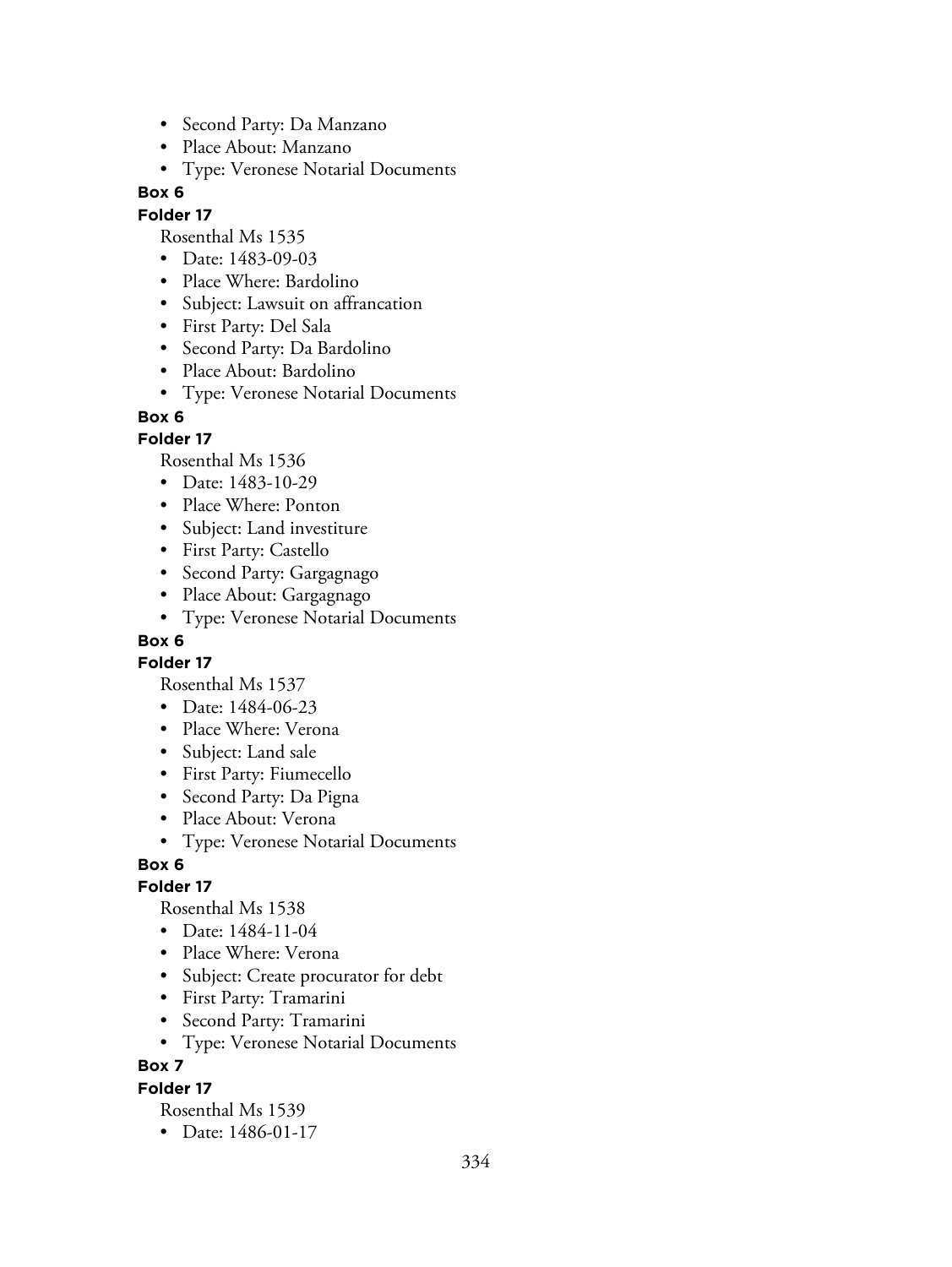- Place Where: Verona
- Subject: Debt confession
- First Party: Mizzoli
- Second Party: Gainnelli
- Place About: Sommacampagna
- Type: Veronese Notarial Documents

### **Folder 17**

Rosenthal Ms 1540

- Date: 1486-01-25
- Place Where: Verona
- Subject: Land investiture
- First Party: Sagramoso
- Second Party: Da Colognola
- Place About: Porcile
- Type: Veronese Notarial Documents

# **Box 7**

## **Folder 17**

Rosenthal Ms 1541

- Date: 1486-03-23
- Place Where: Verona
- Subject: Land sale
- First Party: San Stefano
- Second Party: Da Raldon
- Place About: Gacono (Raldon?)
- Type: Veronese Notarial Documents

# **Box 7**

## **Folder 17**

Rosenthal Ms 1542

- Date: 1486-04-05
- Place Where: Cavaion
- Subject: Land investiture
- First Party: CastelIo
- Second Party: Da Cavaion
- Place About: Cavaion
- Type: Veronese Notarial Documents

### **Box 7**

### **Folder 17**

- Date: 1486-04-05
- Place Where: Cavaion
- Subject: Land investiture
- First Party: Castello
- Second Party: Da Cavaion
- Place About: Cavaion
- Type: Veronese Notarial Documents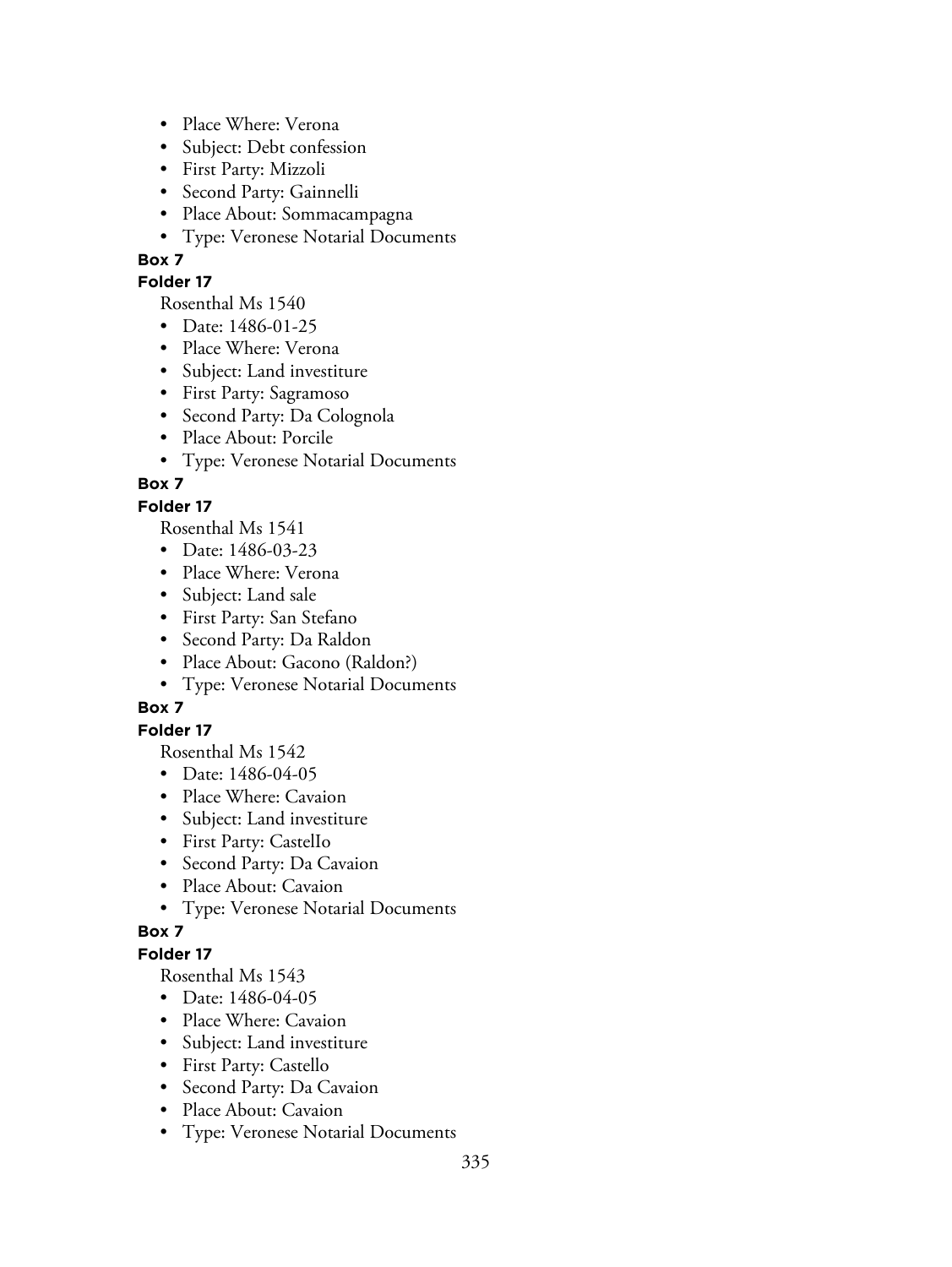#### **Folder 17**

Rosenthal Ms 1544

- Date: 1486-08-03
- Place Where: Verona
- Subject: Invest with shop
- First Party: Tramarini
- Second Party: Castiglione
- Place About: Verona
- Type: Veronese Notarial Documents

**Box 7**

# **Folder 17**

Rosenthal Ms 1545

- Date: 1486-09-01
- Place Where: Verona
- Subject: Petition to remove arch
- First Party: Tramarini
- Second Party: Council XII
- Place About: Verona
- Type: Veronese Notarial Documents

# **Box 7**

## **Folder 17**

Rosenthal Ms 1546

- Date: 1486-12-28
- Place Where: Verona?
- Subject: Agreement to work land
- First Party: Camazono
- Second Party: Da Brancon
- Place About: Brancon
- Appendix: 1
- Type: Veronese Notarial Documents

**Box 7**

# **Folder 17**

Rosenthal Ms 1547

- Date: 1487-10-10
- Place Where: Boschi?
- Subject: Land sale
- First Party: Malagugini
- Second Party: Pecorari
- Place About: Marega
- Type: Veronese Notarial Documents

**Box 7**

# **Folder 17**

- Date: 1487-03-21
- Place Where: Marega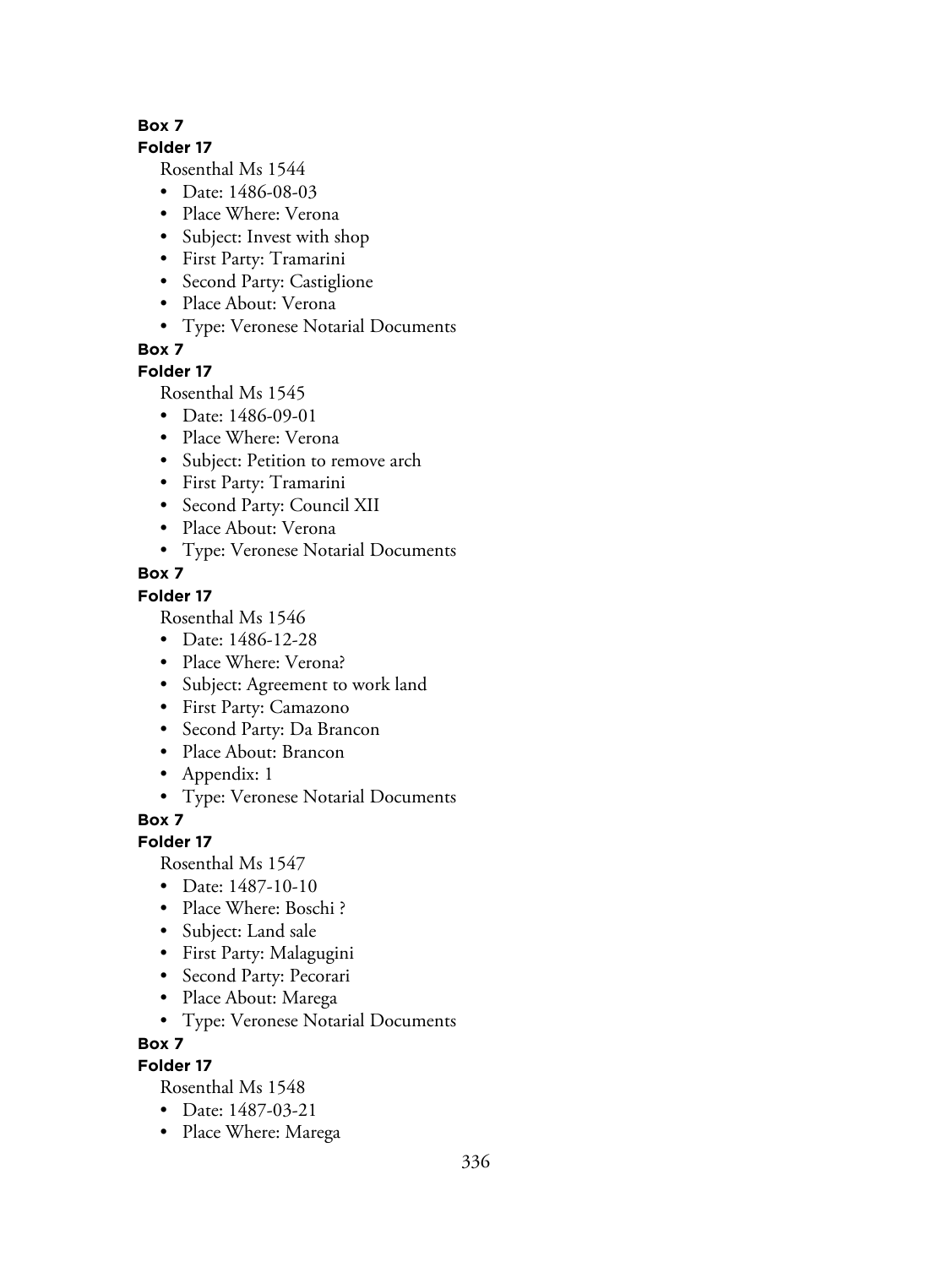- Subject: Land investiture
- First Party: Pecorari
- Second Party: Pecorari
- Place About: Marega
- Type: Veronese Notarial Documents

## **Folder 17**

Rosenthal Ms 1549

- Date: 1487-04-11
- Place Where: Bardolino
- Subject: Land investiture
- First Party: Da Sacco
- Second Party: Da Pacengo
- Place About: Pacengo
- Type: Veronese Notarial Documents

## **Box 7**

## **Folder 17**

Rosenthal Ms 1550

- Date: 1488-01-31
- Place Where: Verona
- Subject: Payment of legacy
- First Party: Martello
- Second Party: Martello
- Type: Veronese Notarial Documents

### **Box 7**

### **Folder 17**

Rosenthal Ms 1551

- Date: 1488-04-26
- Place Where: Verona
- Subject: Land investiture
- First Party: Rarnbaldi
- Second Party: Ranieri
- Place About: Verona
- Type: Veronese Notarial Documents

# **Box 7**

# **Folder 17**

Rosenthal Ms 1552

- Date: 1488-10-13
- Place Where: Verona
- Subject: Land investiture
- First Party: Lavezzoli
- Second Party: Da Monselice
- Place About: Marzana
- Type: Veronese Notarial Documents

# **Box 7**

### **Folder 17**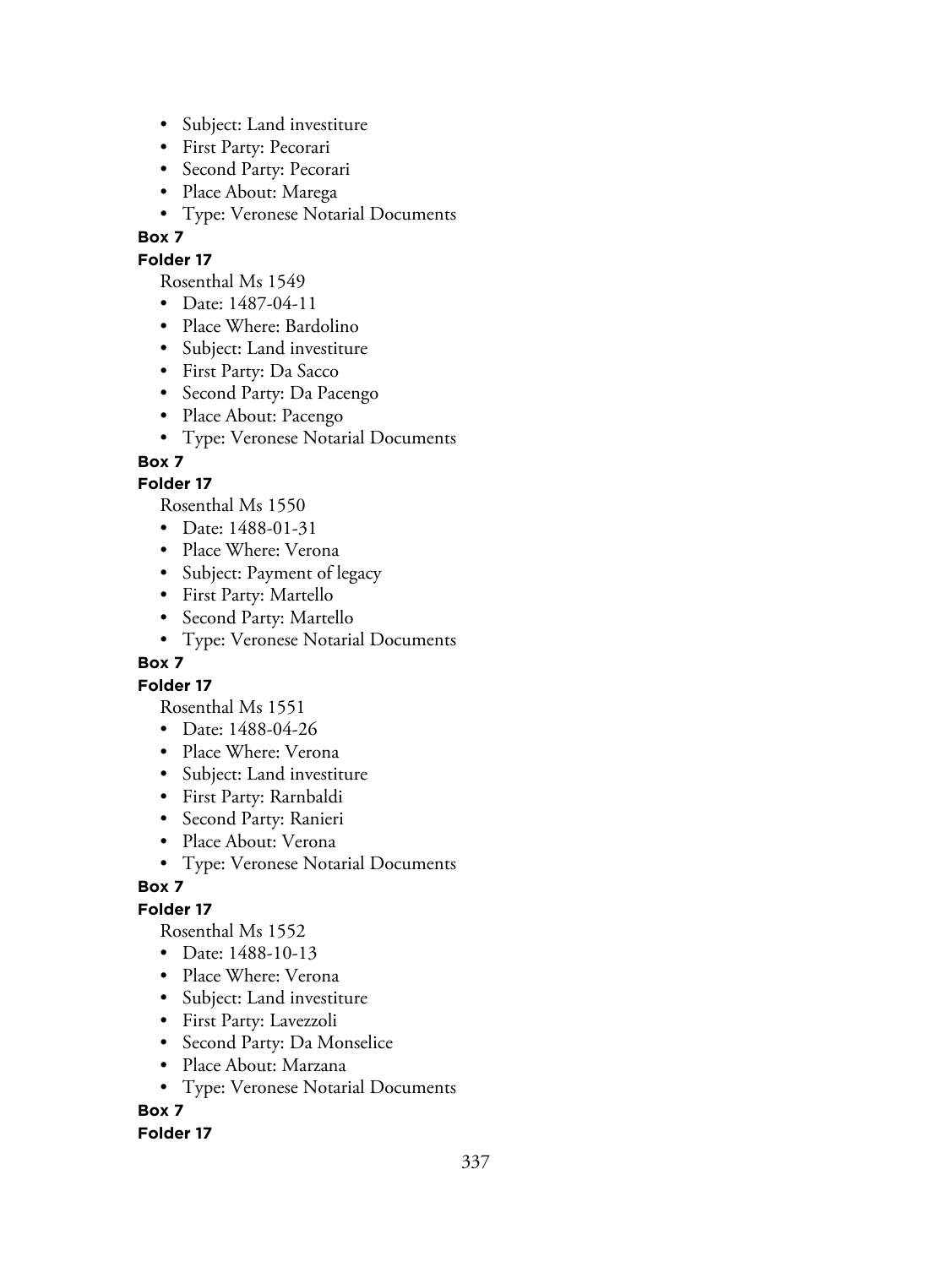Rosenthal Ms 1553

- Date: 1489-02-27
- Place Where: Verona
- Subject: Land investiture
- First Party: Castello
- Second Party: Da San Paolo
- Place About: Verona
- Type: Veronese Notarial Documents

### **Box 7**

## **Folder 17**

Rosenthal Ms 1554

- Date: 1489-03-28
- Place Where: Verona
- Subject: Land sale
- First Party: Da Quinto
- Second Party: Sagramoso
- Place About: Quinto
- Type: Veronese Notarial Documents

# **Box 7**

### **Folder 17**

Rosenthal Ms 1555

- Date: 1489-05-08
- Place Where: Verona
- Subject: Land sale to husband
- First Party: Rambaldi
- Second Party: Martello
- Place About: Fiumenuovo
- Type: Veronese Notarial Documents

# **Box 7**

# **Folder 17**

Rosenthal Ms 1556

- Date: 1489-12-07
- Place Where: Arce
- Subject: Land sale
- First Party: Pescantina
- Second Party: S Sebastiano
- Place About: Garze ?
- Type: Veronese Notarial Documents

### **Box 1**

# **Folder 18**

- Date: 1490-01-10
- Place Where: MaIcesine
- Subject: Land transfer for debt
- First Party: Da MaIcesine
- Second Party: Sagramoso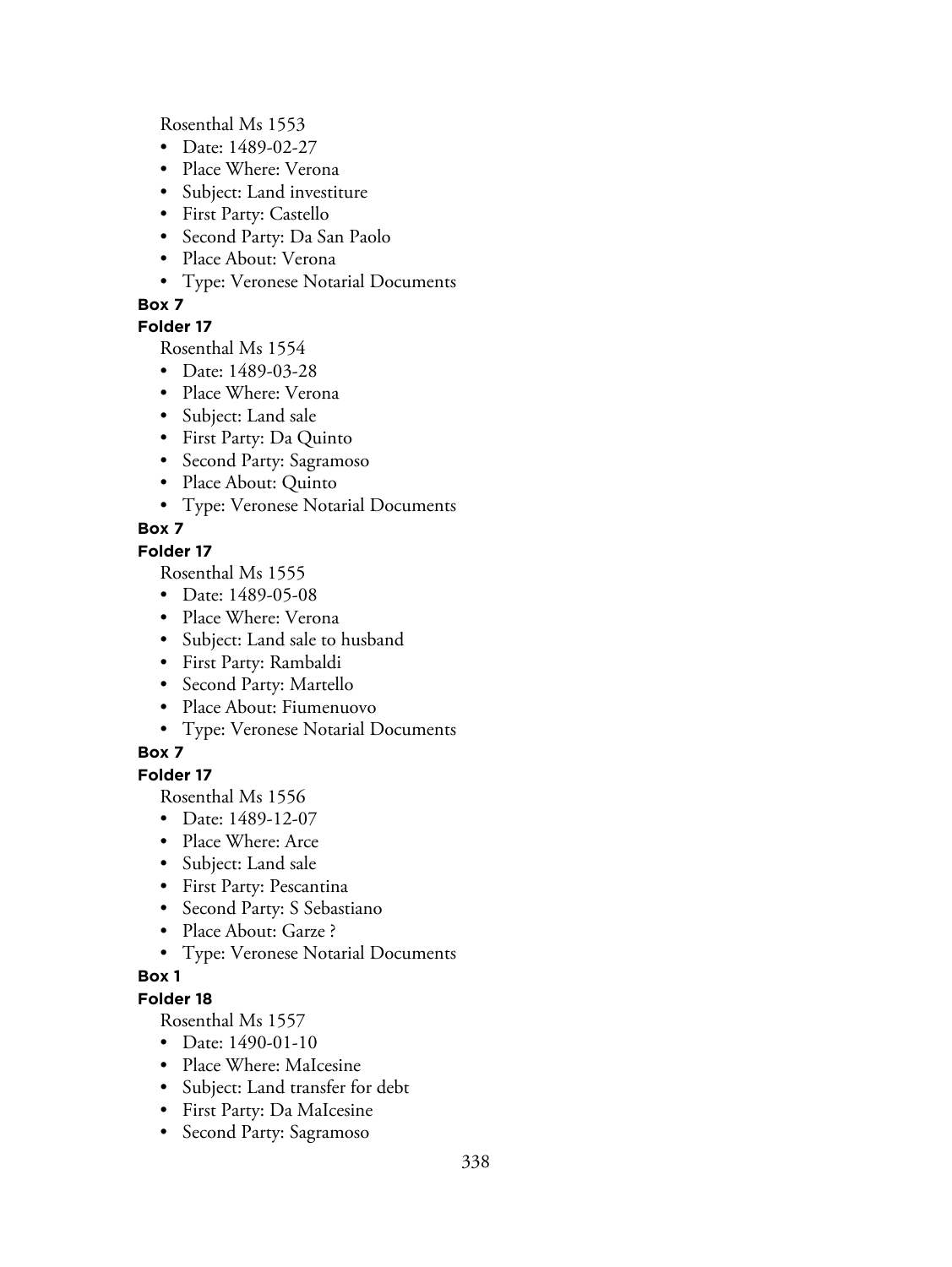- Place About: MaIcesine
- Type: Veronese Notarial Documents

#### **Folder 18**

Rosenthal Ms 1558

- Date: 1490-03-22
- Place Where: Verona
- Subject: Permission to receive tonsure
- First Party: Bishop Vicar
- Second Party: Tramarini
- Type: Veronese Notarial Documents

#### **Box 1**

#### **Folder 18**

Rosenthal Ms 1559

- Date: 1490-05-20
- Place Where: Verona
- Subject: Renunciation, reinvestiture
- First Party: Melegari
- Second Party: Baialotti
- Place About: Isola Porcarizza
- Appendix: 1
- Type: Veronese Notarial Documents

#### **Box 1**

#### **Folder 18**

Rosenthal Ms 1560

- Date: 1491-01-19
- Place Where: Verona
- Subject: Land sale
- First Party: Da Ponton
- Second Party: Castello
- Place About: Ponton
- Appendix: 1
- Type: Veronese Notarial Documents

### **Box 1**

#### **Folder 18**

Rosenthal Ms 1561

- Date: 1491-02-03
- Place Where: Colognola
- Subject: Land transfer after dispute
- First Party: Del Burgo
- Second Party: Dalla Piazza
- Place About: Lavagno
- Type: Veronese Notarial Documents

#### **Box 1**

#### **Folder 18**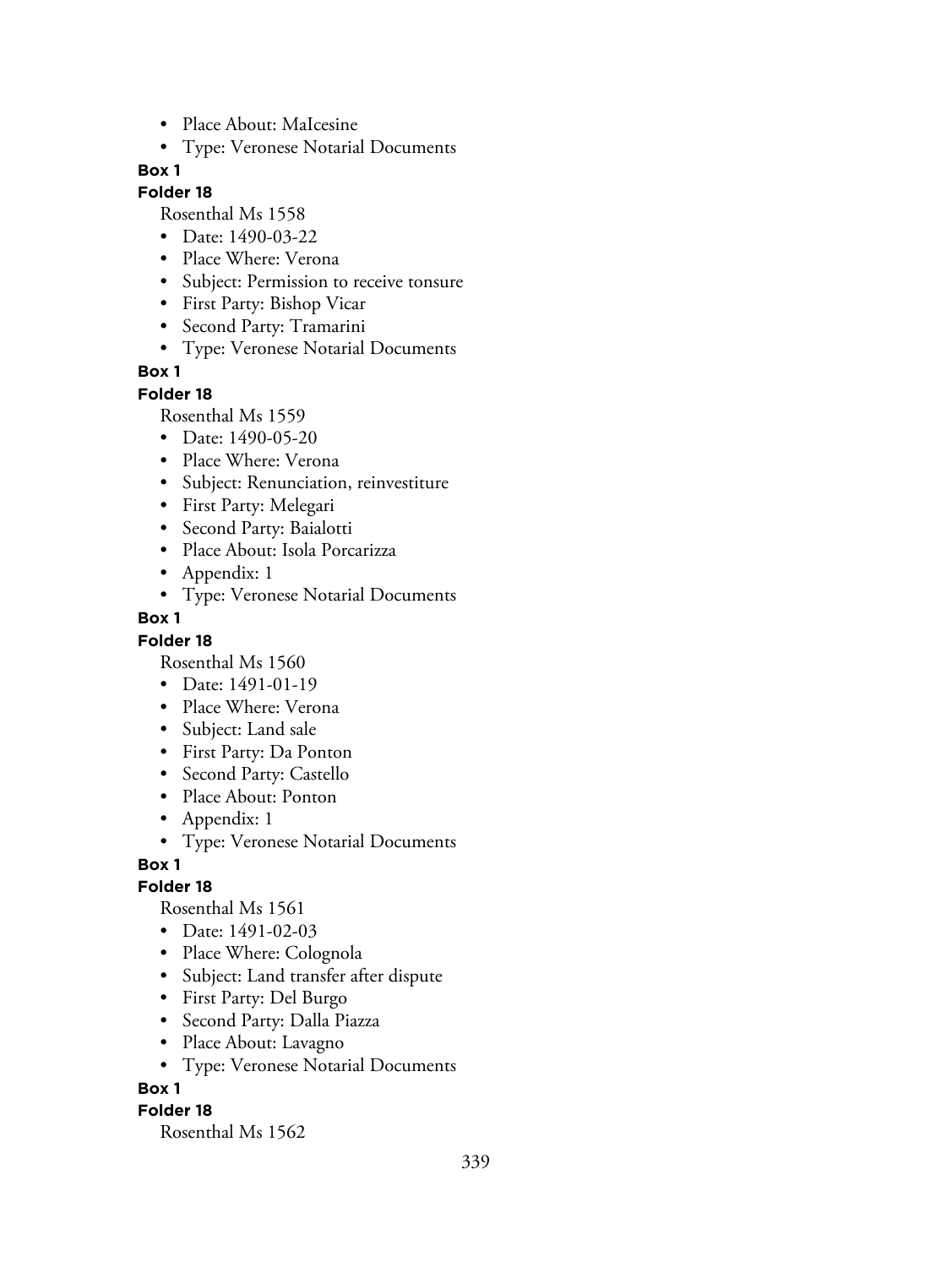- Date: 1491-10-30
- Place Where: Verona?
- Subject: Agreement on estimo obligation
- First Party: Castello
- Second Party: Commune
- Place About: Cavaion
- Type: Veronese Notarial Documents

## **Folder 18**

Rosenthal Ms 1563

- Date: 1491-10-29
- Place Where: Verona
- Subject: Codicil
- First Party: Sagramoso
- Place About: Isola dla Scala
- Appendix: 2
- Type: Veronese Notarial Documents

# **Box 1**

## **Folder 18**

Rosenthal Ms 1564

- Date: 1493-04-02
- Place Where: Piacenza
- Subject: Dowry confession
- First Party: Da Lavezzola
- Second Party: Tranquillini
- Type: Veronese Notarial Documents

# **Box 1**

# **Folder 18**

Rosenthal Ms 1565

- Date: 1493-04-16
- Place Where: Verona
- Subject: Payment of dowry -- cf. 1564
- First Party: Tranquillini
- Second Party: Da Lavezzola
- Appendix: 1
- Type: Veronese Notarial Documents

### **Box 1**

# **Folder 18**

Rosenthal Ms 1566

- Date: 1494-10-09
- Place Where: Verona
- Subject: Public citation for debt
- First Party: Official
- Second Party: Stopini
- Type: Veronese Notarial Documents

### **Box 2**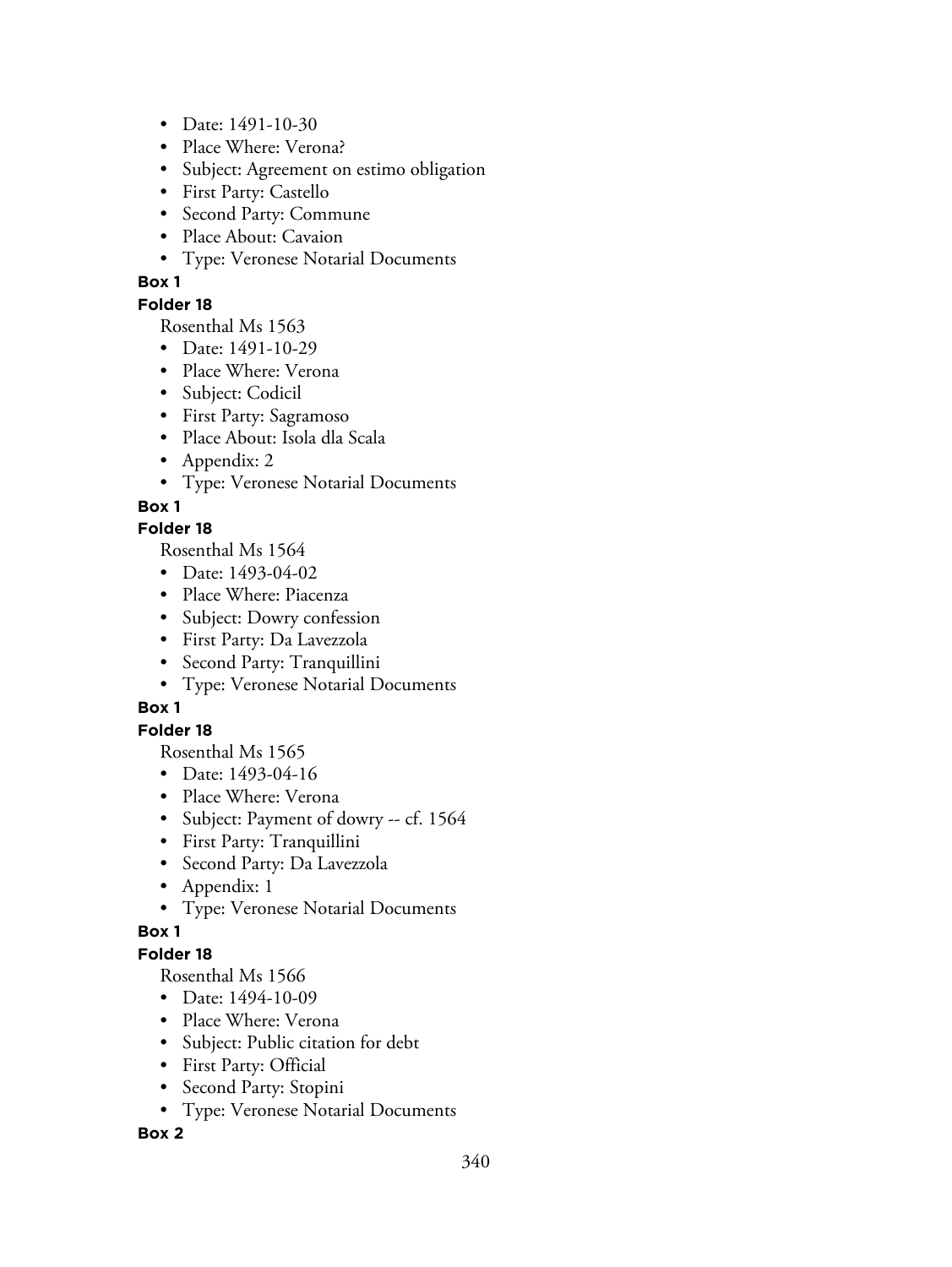#### **Folder 18**

Rosenthal Ms 1567

- Date: 1496-08-24
- Place Where: Verona
- Subject: Land transfer for debt
- First Party: Del Sala
- Second Party: Da Saccio
- Place About: Bardolino
- Type: Veronese Notarial Documents

### **Box 2**

#### **Folder 18**

Rosenthal Ms 1568

- Date: 1496-08-26
- Place Where: Verona
- Subject: Land sale
- First Party: Passioni
- Second Party: Cipolla
- Place About: Mezzane
- Type: Veronese Notarial Documents

## **Box 2**

# **Folder 18**

Rosenthal Ms 1569

- Date: 1496-10-25
- Place Where: Verona
- Subject: Public citation for debt
- First Party: Official
- Second Party: S Bonifacio
- Type: Veronese Notarial Documents

### **Box 2**

# **Folder 18**

Rosenthal Ms 1570

- Date: 1497-04-06
- Place Where: Verona
- Subject: Dowry contract
- First Party: Lanfranchini
- Second Party: Guidotti
- Appendix: 4
- Type: Veronese Notarial Documents

## **Box 2**

# **Folder 18**

- Date: 1497-02-13
- Place Where: Verona
- Subject: Land sale
- First Party: Del Sale
- Second Party: Da Saccio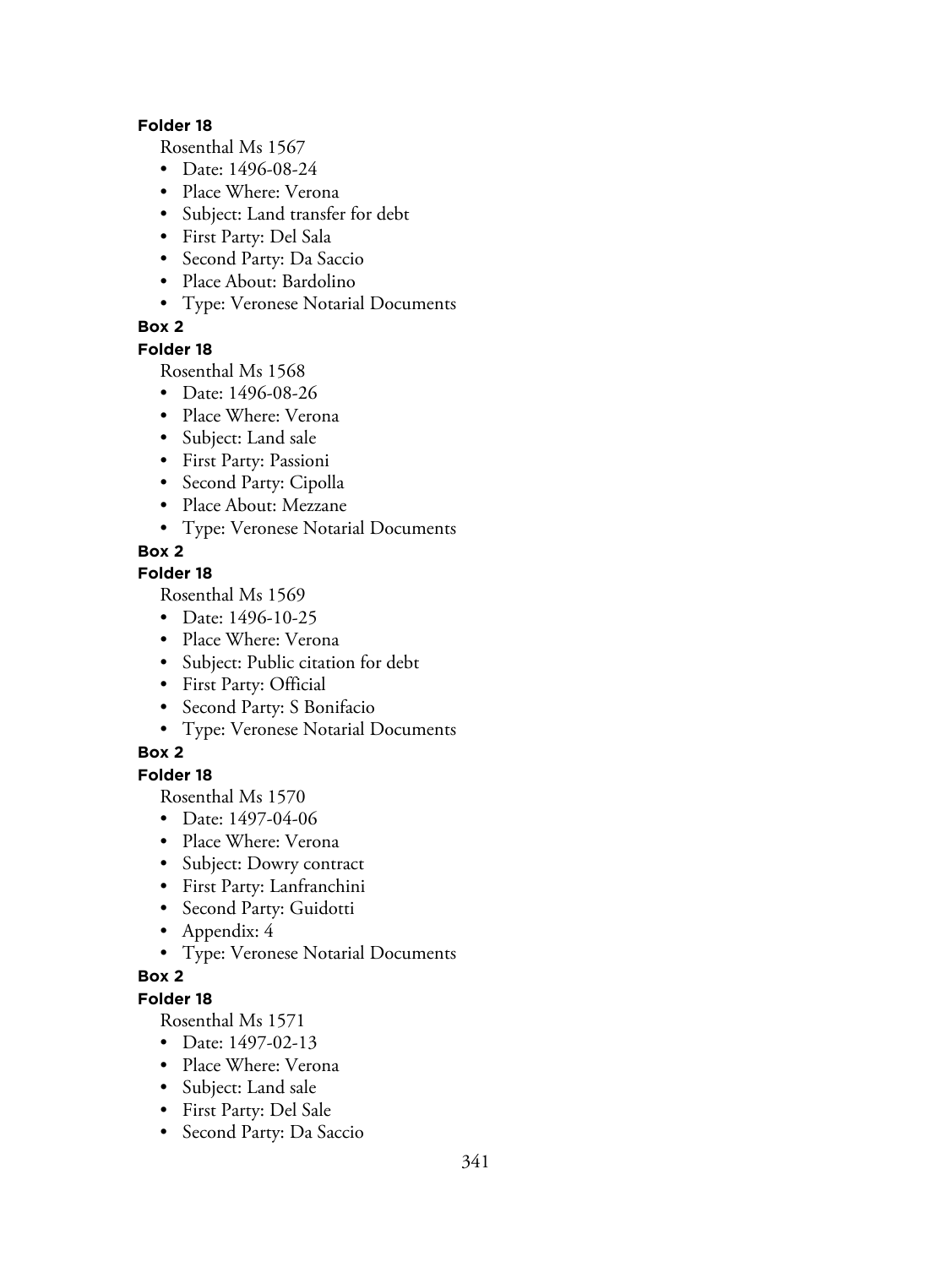- Place About: Bardolino
- Type: Veronese Notarial Documents

#### **Folder 18**

Rosenthal Ms 1572

- Date: 1497-03-17
- Place Where: Ponton
- Subject: Land sale
- First Party: San Ambrogio
- Second Party: Castello
- Place About: San Ambrogio
- Appendix: 2
- Type: Veronese Notarial Documents

#### **Box 2**

#### **Folder 18**

Rosenthal Ms 1573

- Date: 1497-05-08
- Place Where: Verona
- Subject: Exchange of disputed land
- First Party: Del Burgo
- Second Party: Venier
- Place About: Dossosanuto?
- Type: Veronese Notarial Documents

### **Box 2**

#### **Folder 18**

Rosenthal Ms 1574

- Date: 1498-03-08
- Place Where: Verona
- Subject: Create procurator
- First Party: Conversini
- Second Party: Persico
- Type: Veronese Notarial Documents

#### **Box 2**

#### **Folder 18**

Rosenthal Ms 1575

- Date: 1498-04-04
- Place Where: Marcellise
- Subject: Renewal of investiture
- First Party: Canons
- Second Party: Marcellise
- Place About: Marcellise
- Type: Veronese Notarial Documents

### **Box 2**

#### **Folder 18**

Rosenthal Ms 1576

• Date: 1498-05-17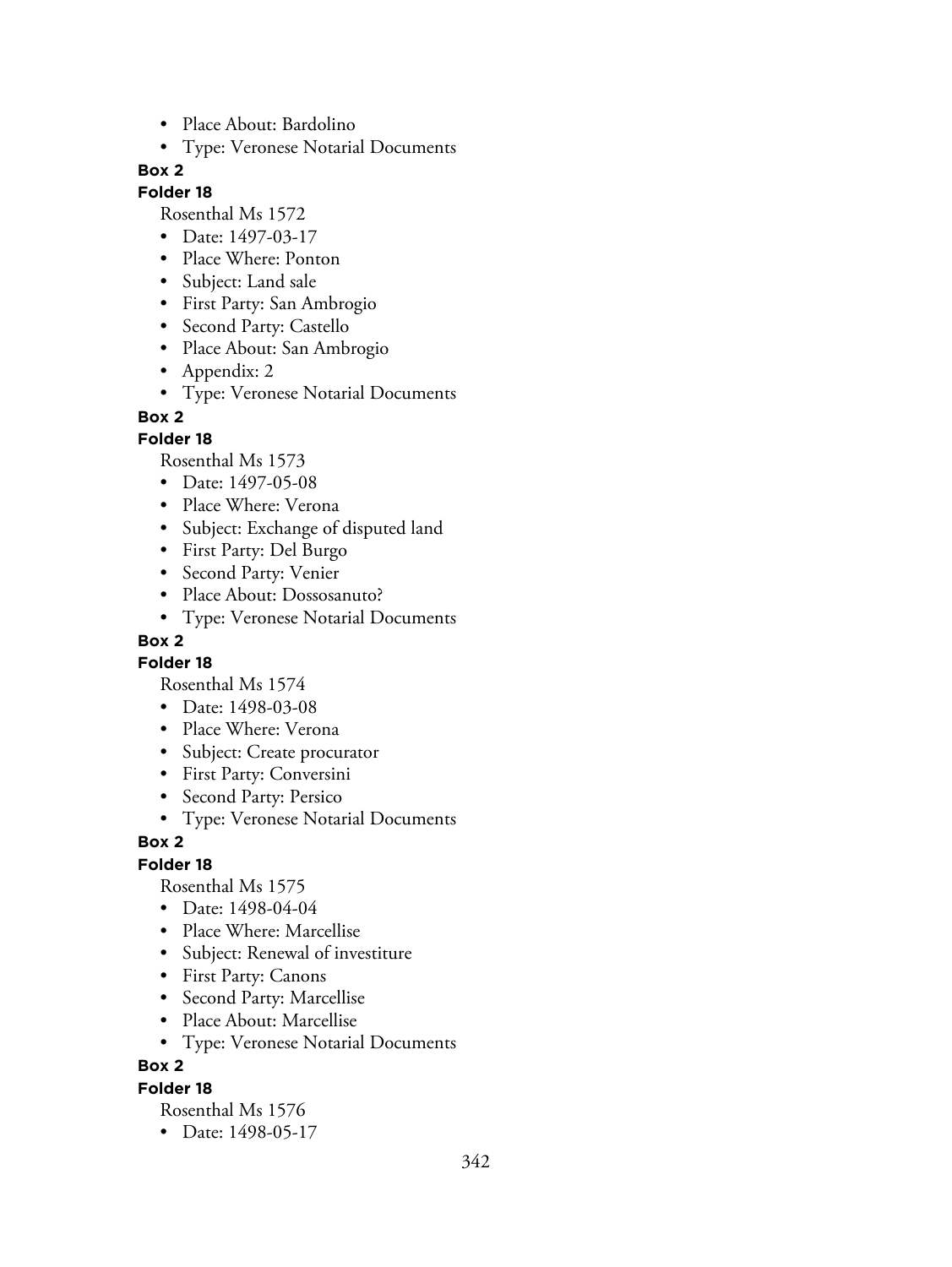- Place Where: Verona
- Subject: Land investiture
- First Party: San Nazaro
- Second Party: Da Imola
- Place About: Marcellise
- Type: Veronese Notarial Documents

#### **Folder 18**

Rosenthal Ms 1577

- Date: 1498-05-17
- Place Where: Verona
- Subject: Land sale -- cf. 1576
- First Party: Da Imola
- Second Party: San Nazaro
- Place About: Marcellise
- Appendix: 1
- Type: Veronese Notarial Documents

**Box 2**

## **Folder 18**

Rosenthal Ms 1578

- Date: 1499-01-08
- Place Where: Verona
- Subject: Land sale
- First Party: Da Calmasino
- Second Party: Castello
- Place About: Calmasino
- Type: Veronese Notarial Documents

# **Box 2**

### **Folder 18**

Rosenthal Ms 1579

- Date: 1499-08-31
- Place Where: Verona
- Subject: Land investiture
- First Party: Sagramoso
- Second Party: Campofregoso
- Place About: S Michele Camp.
- Type: Veronese Notarial Documents

### **Box 3**

### **Folder 18**

- Date: Post-1500
- Place Where: Verona?
- Subject: Land sale
- First Party: Fontana
- Second Party: Spolverini
- Place About: Fornello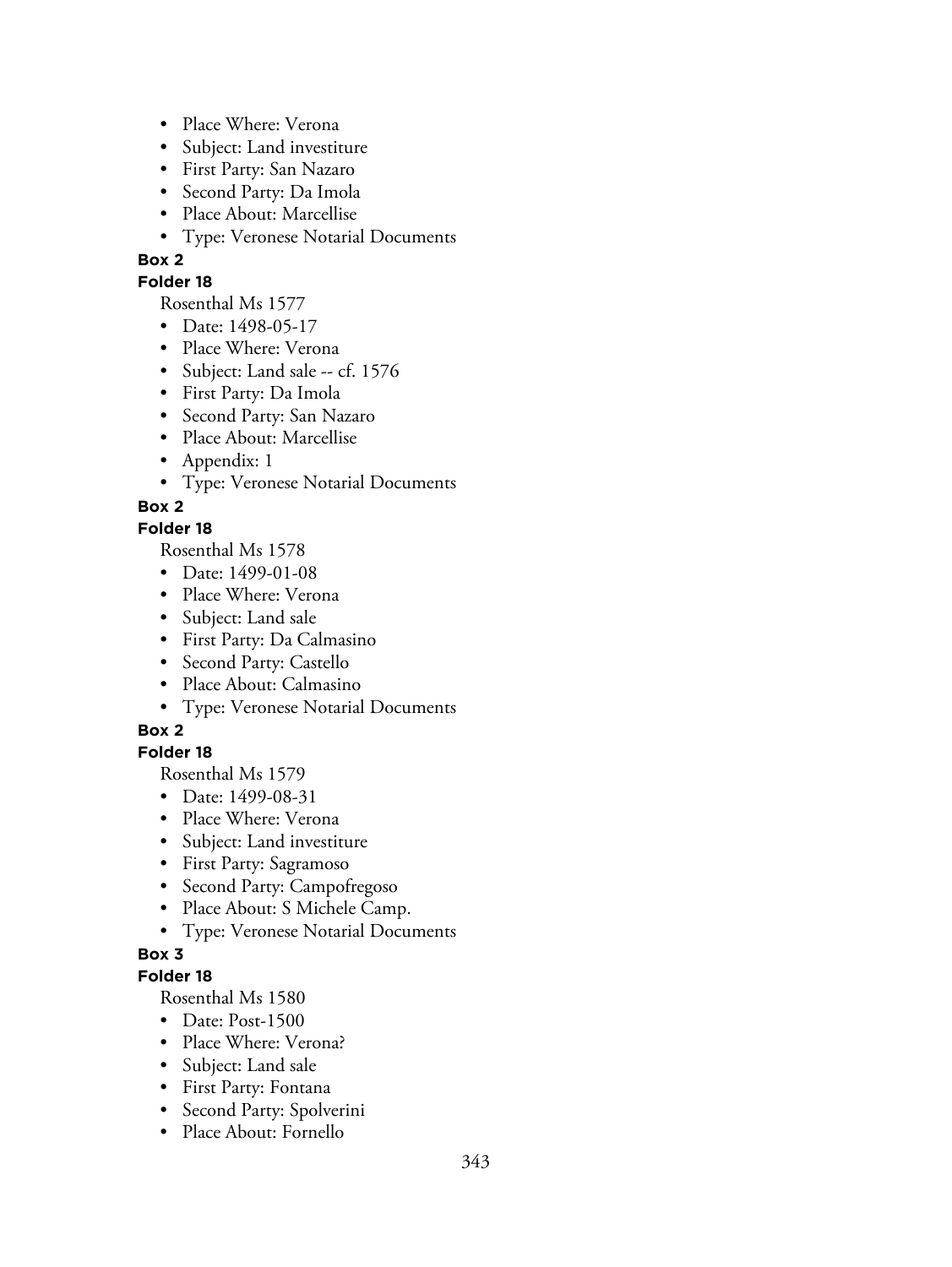• Type: Veronese Notarial Documents

### **Box 3**

# **Folder 18**

Rosenthal Ms 1581

- Date: Post-1500
- Subject: Notes on land transactions
- Type: Veronese Notarial Documents

## **Box 3**

### **Folder 18**

Rosenthal Ms 1582

- Date: Post-1500
- Place Where: Verona?
- Subject: Notarial protocol
- Type: Veronese Notarial Documents

# **Box 3**

## **Folder 18**

Rosenthal Ms 1583

- Date: Post-1500
- Place Where: Verona?
- Subject: Land exchange
- First Party: Del Monte
- Second Party: Sagramoso
- Place About: Cavalcaselle
- Type: Veronese Notarial Documents

### **Box 3**

### **Folder 18**

Rosenthal Ms 1584

- Date: Post-1500
- Subject: Affrancation of lease
- Type: Veronese Notarial Documents

# **Box 3**

### **Folder 18**

Rosenthal Ms 1585

- Date: Post-1500
- Place Where: Verona?
- Subject: Testament
- Place About: Cologne
- Type: Veronese Notarial Documents

# **Box 3**

## **Folder 18**

- Date: Post-1500
- Place Where: Verona?
- Subject: Land investiture
- First Party: Vallisnieri
- Type: Veronese Notarial Documents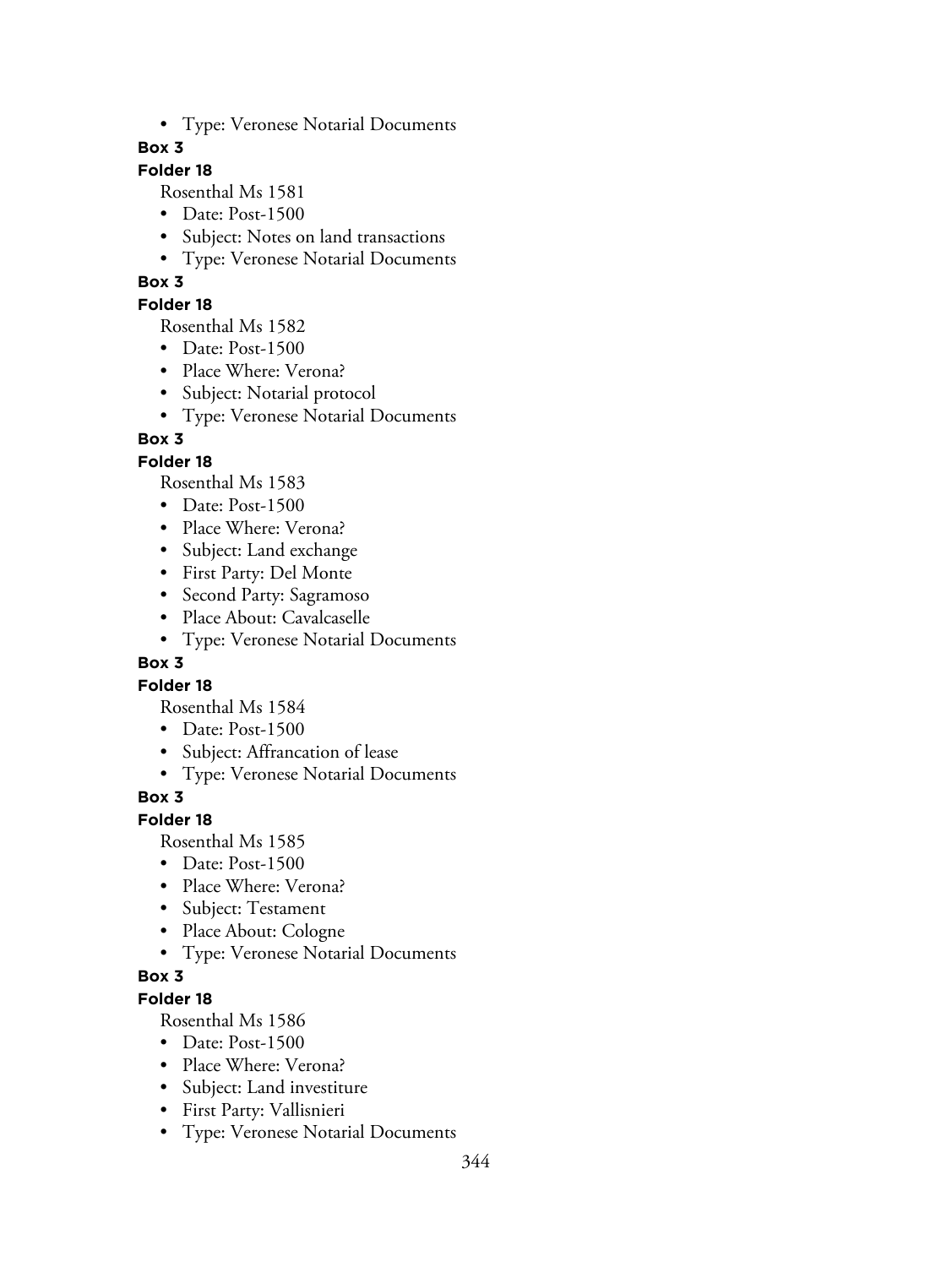## **Folder 18**

Rosenthal Ms 1587

- Date: Post-1500
- Place Where: Verona
- Subject: Publicly announce possession
- First Party: Tramarini
- Second Party: Coimi
- Type: Veronese Notarial Documents

# **Box 3**

# **Folder 18**

Rosenthal Ms 1588

- Date: Post-1500
- Subject: Notes on land transaction
- First Party: Vallisnieri
- Type: Veronese Notarial Documents

# **Box 3**

# **Folder 18**

Rosenthal Ms 1589

- Date: Post-1500
- Place Where: Peschiera
- Subject: Land exchange
- First Party: Da Bartola
- Second Party: Torcolari
- Place About: Peschiera?
- Type: Veronese Notarial Documents

# **Box 3**

# **Folder 18**

Rosenthal Ms 1590

- Date: Post-1500
- Place Where: Verona
- Subject: Land investiture
- First Party: Vallisnieri
- Second Party: Bascani
- Place About: Verona
- Type: Veronese Notarial Documents

# **Box 3**

# **Folder 18**

Rosenthal Ms 1591

- Date: Post-1500
- Place Where: Verona?
- Subject: Land sale
- First Party: ( fragment )
- Type: Veronese Notarial Documents

# **Box 3**

# **Folder 18**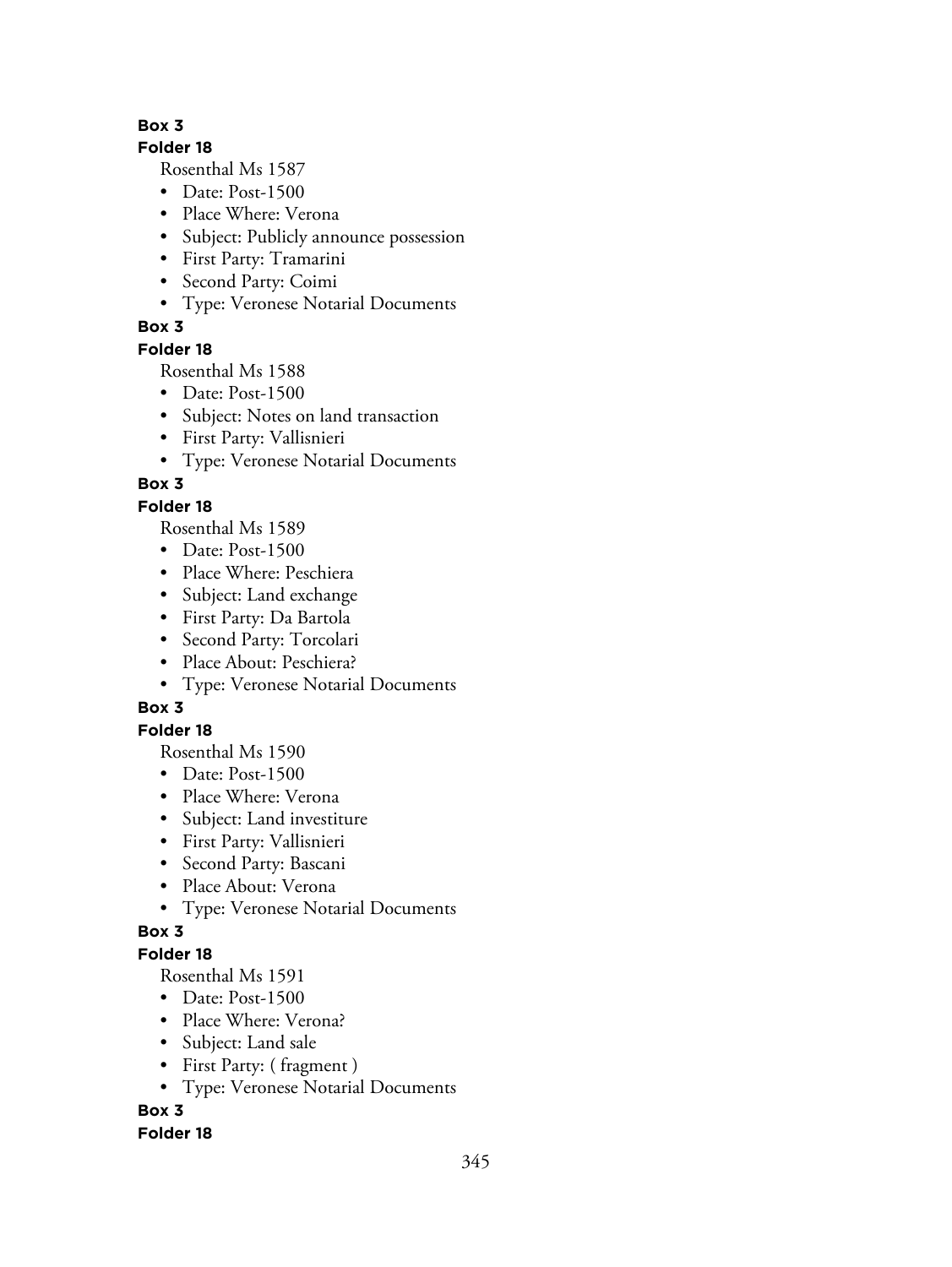Rosenthal Ms 1592

- Date: Post-1500
- Place Where: Verona?
- Subject: Land investiture
- First Party: ( fragment )
- Type: Veronese Notarial Documents

# **Box 4**

## **Folder 18**

Rosenthal Ms 1593

- Date: 1500-01-25
- Place Where: Verona
- Subject: Absolution of debt
- First Party: Tramarini
- Second Party: Sagramoso
- Appendix: 1
- Type: Veronese Notarial Documents

# **Box 4**

# **Folder 18**

Rosenthal Ms 1594

- Date: 1500-02-27
- Place Where: Verona
- Subject: Land sale
- First Party: Da Pigna
- Second Party: Da Sacco
- Place About: Affi
- Type: Veronese Notarial Documents

# **Box 4**

# **Folder 18**

Rosenthal Ms 1595

- Date: 1500-03-26
- Place Where: Verona
- Subject: Land sale
- First Party: Fiori
- Second Party: Sagramoso
- Place About: Cola
- Type: Veronese Notarial Documents

# **Box 4**

# **Folder 18**

- Date: 1500-07
- Place Where: Marega
- Subject: Renewal of investiture
- First Party: Pecorari
- Second Party: Da Marega
- Place About: Marega
- Type: Veronese Notarial Documents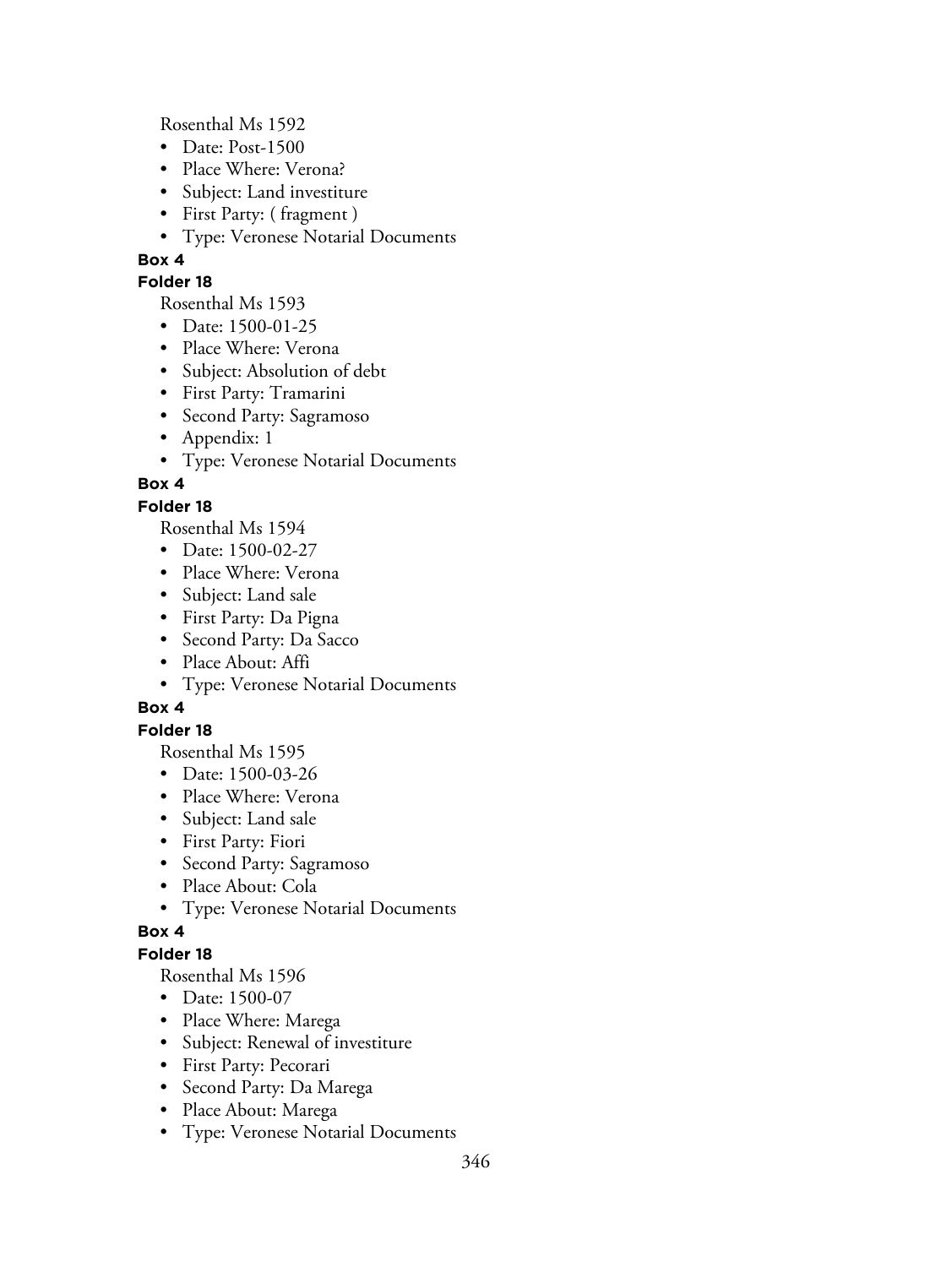#### **Folder 18**

Rosenthal Ms 1597

- Date: 1500-09-22
- Place Where: Verona
- Subject: Land investiture
- First Party: San Nazaro
- Second Party: Da Imola
- Place About: Marcellise
- Type: Veronese Notarial Documents

**Box 4**

# **Folder 18**

Rosenthal Ms 1598

- Date: 1501-01-19
- Place Where: Verona
- Subject: Land sale
- First Party: Evangelisti
- Second Party: Rambaldi
- Place About: Verona
- Type: Veronese Notarial Documents

## **Box 4**

## **Folder 18**

Rosenthal Ms 1599

- Date: 1501-04-07
- Place Where: Verona
- Subject: Land sale
- First Party: Da Pesena
- Second Party: Martello
- Place About: Poiano
- Type: Veronese Notarial Documents

# **Box 4**

# **Folder 18**

Rosenthal Ms 1600

- Date: 1501-04-20
- Place Where: Verona
- Subject: Loan
- First Party: Laurenti
- Second Party: Sagramoso
- Type: Veronese Notarial Documents

# **Box 4**

# **Folder 18**

- Date: 1501-04-21
- Place Where: Verona
- Subject: Land investiture
- First Party: Castello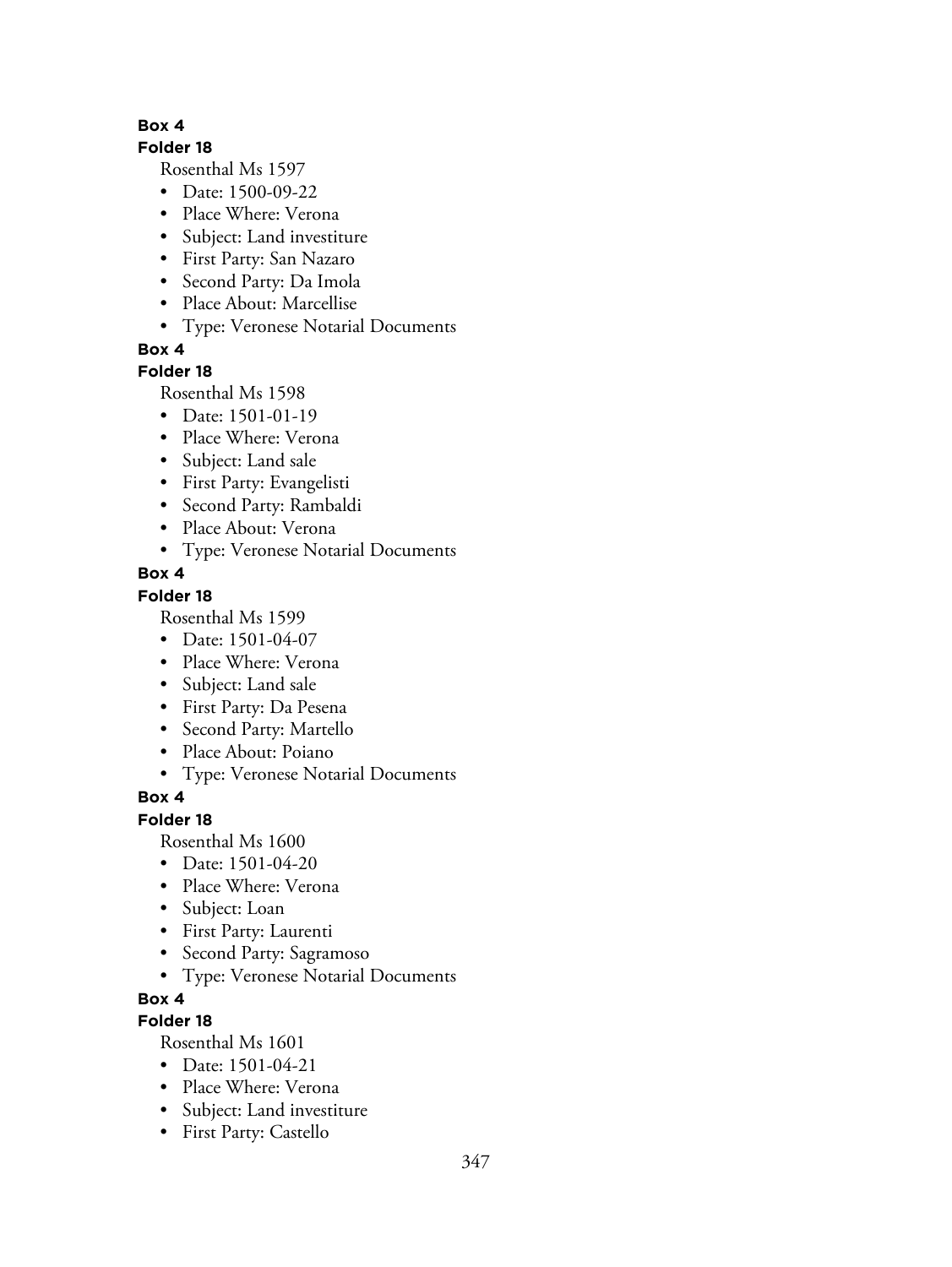- Second Party: S Benedetto
- Place About: Verona
- Appendix: 1
- Type: Veronese Notarial Documents

### **Folder 18**

Rosenthal Ms 1602

- Date: 1501-04-24
- Place Where: Verona?
- Subject: Witness patrimonial division
- First Party: Barzizza
- Second Party: Tramarini
- Type: Veronese Notarial Documents

### **Box 4**

### **Folder 18**

Rosenthal Ms 1603

- Date: 1501-08-29
- Place Where: Avio
- Subject: Payment for land sale
- First Party: Visentini
- Second Party: Da Barozo
- Place About: Avio
- Type: Veronese Notarial Documents

### **Box 4**

**Folder 18**

Rosenthal Ms 1604

- Date: 1501-10-25
- Place Where: Marega
- Subject: Land sale
- First Party: Cessi
- Second Party: Cessi
- Place About: Marega
- Type: Veronese Notarial Documents

### **Box 5**

### **Folder 18**

Rosenthal Ms 1605

- Date: 1502-09-14
- Subject: Miseellaneous accounts
- Second Party: Da Baviera
- Type: Veronese Notarial Documents

### **Box 5**

### **Folder 18**

- Date: 1502-03-03
- Place Where: Verona
- Subject: Land sale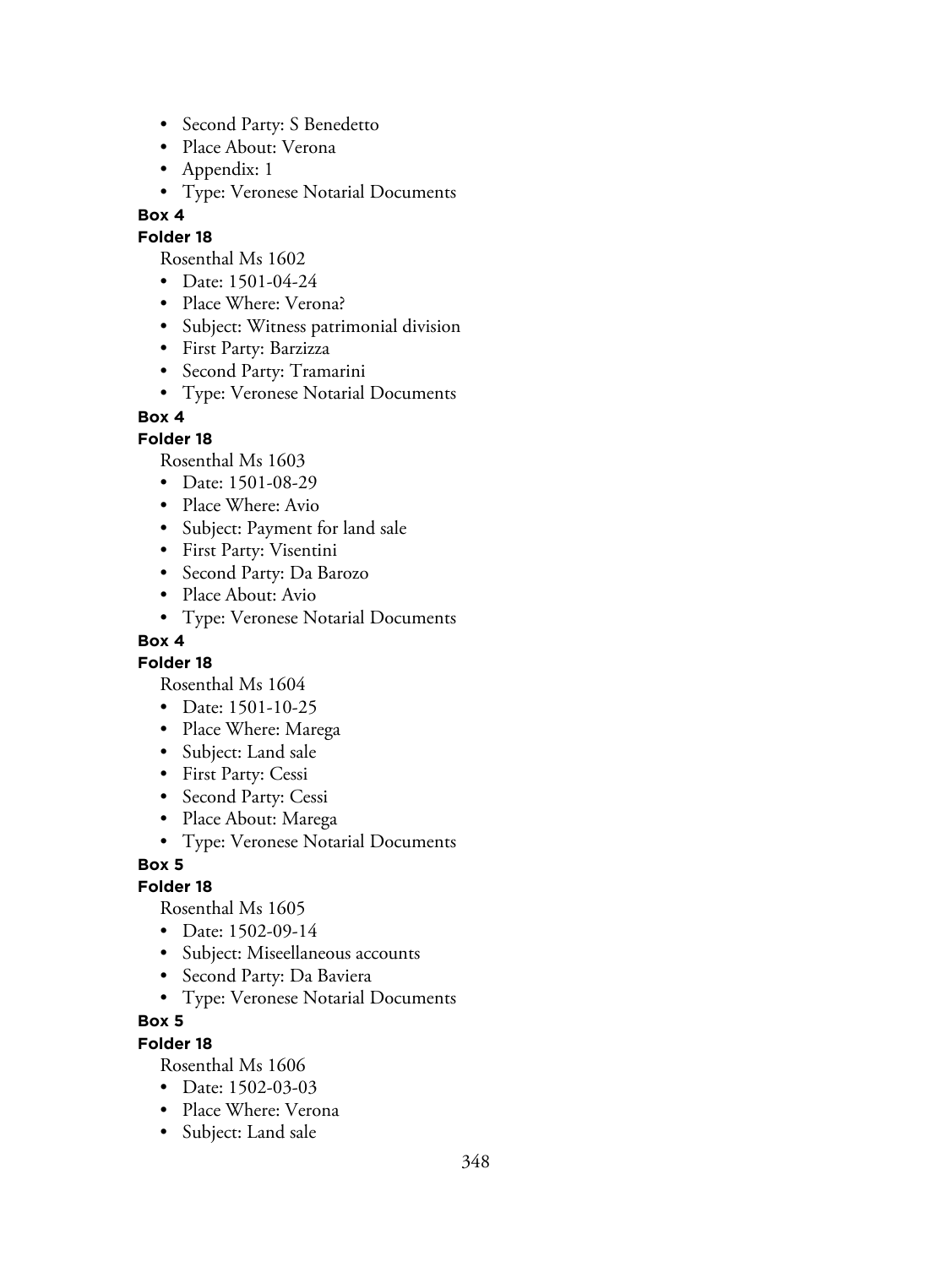- First Party: Columbani
- Second Party: Martello
- Place About: Bardolino
- Type: Veronese Notarial Documents

## **Folder 18**

Rosenthal Ms 1607

- Date: 1502-03-03
- Subject: Create procurator -- cf. 1606
- First Party: Columbani
- Type: Veronese Notarial Documents

# **Box 5**

# **Folder 18**

Rosenthal Ms 1608

- Date: 1502-04-08
- Place Where: Verona
- Subject: Land investiture
- First Party: Castello
- Second Party: S Benedetto
- Place About: Verona
- Type: Veronese Notarial Documents

# **Box 5**

# **Folder 18**

Rosenthal Ms 1609

- Date: 1502-05-11
- Place Where: Verona
- Subject: Land investiture
- First Party: Rambaldi
- Second Party: Lanfranchi
- Place About: Aspare
- Type: Veronese Notarial Documents

**Box 5**

# **Folder 18**

Rosenthal Ms 1610

- Date: 1502-05-11
- Place Where: Verona
- Subject: Land sale
- First Party: Lanfranchi
- Second Party: Rambaldi
- Place About: Aspare
- Type: Veronese Notarial Documents

**Box 5**

# **Folder 18**

- Date: 1502-06-16
- Place Where: Verona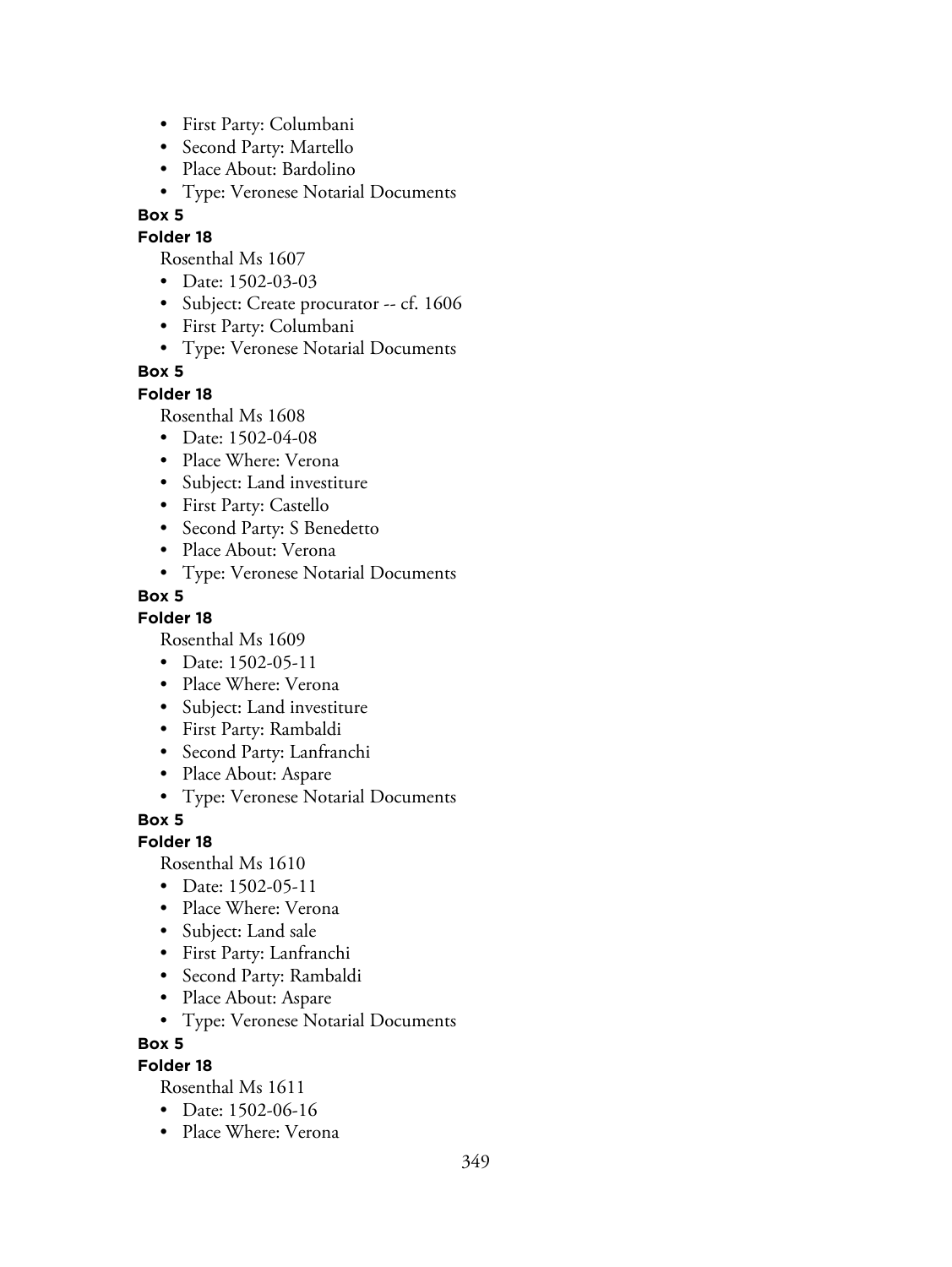- Subject: Create procurator
- First Party: Sagramoso
- Second Party: Palestrino
- Type: Veronese Notarial Documents

### **Folder 18**

Rosenthal Ms 1612

- Date: 1502-06-30
- Place Where: Verona?
- Subject: Land transfer for debt
- First Party: Parentini
- Second Party: Vallisnieri
- Place About: Castagne
- Type: Veronese Notarial Documents

## **Box 5**

## **Folder 18**

Rosenthal Ms 1613

- Date: 1503-01-29
- Place Where: Verona
- Subject: Division of maternal matrimony
- First Party: Castello
- Second Party: Castello
- Place About: Cavaion
- Type: Veronese Notarial Documents

### **Box 5**

### **Folder 18**

Rosenthal Ms 1614

- Date: 1503-02-20
- Place Where: Verona
- Subject: Land sale
- First Party: Ottobelli
- Second Party: Castello
- Place About: Piovezzano
- Type: Veronese Notarial Documents

# **Box 5**

# **Folder 18**

Rosenthal Ms 1615

- Date: 1503-08-20
- Place Where: Cavaion
- Subject: Land transfer for debt
- First Party: Da Gavino
- Second Party: Castello
- Place About: Rivoli
- Type: Veronese Notarial Documents

# **Box 5**

### **Folder 18**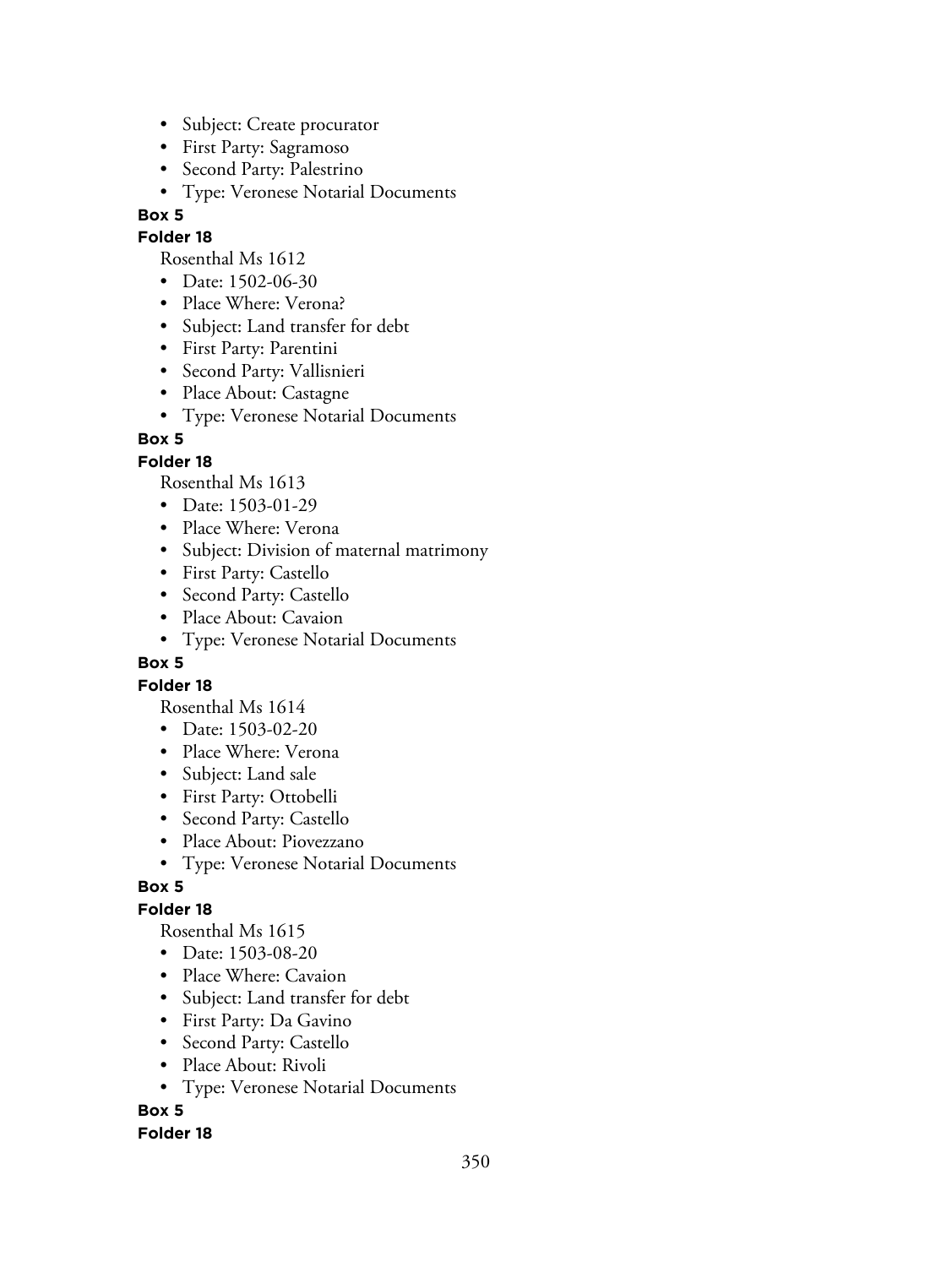Rosenthal Ms 1616

- Date: 1503-02-28
- Place Where: Roveredo
- Subject: Land sale
- First Party: Da Roveredo
- Second Party: Facchi
- Place About: Roveredo
- Type: Veronese Notarial Documents

# **Box 5**

# **Folder 18**

Rosenthal Ms 1617

- Date: 1503-09-23
- Place Where: Verona
- Subject: Land sale by fisc
- First Party: Chamberlain
- Second Party: Sagramoso
- Place About: Caprino
- Appendix: 1
- Type: Veronese Notarial Documents

# **Box 5**

# **Folder 18**

Rosenthal Ms 1618

- Date: 1503-12-11
- Place Where: Ponton
- Subject: Land sale -- cf. 1614
- First Party: Delle Biade
- Second Party: Castello
- Place About: Piovezzano
- Type: Veronese Notarial Documents

# **Box 5**

# **Folder 18**

Rosenthal Ms 1619

- Date: 1504-11-22
- Place Where: Verona
- Subject: Renewal of investiture
- First Party: Sagramoso
- Second Party: Da Soave
- Place About: Soave
- Type: Veronese Notarial Documents

# **Box 5**

# **Folder 18**

- Date: 1504-03-20
- Place Where: Verona
- Subject: Land investiture
- First Party: Rambaldi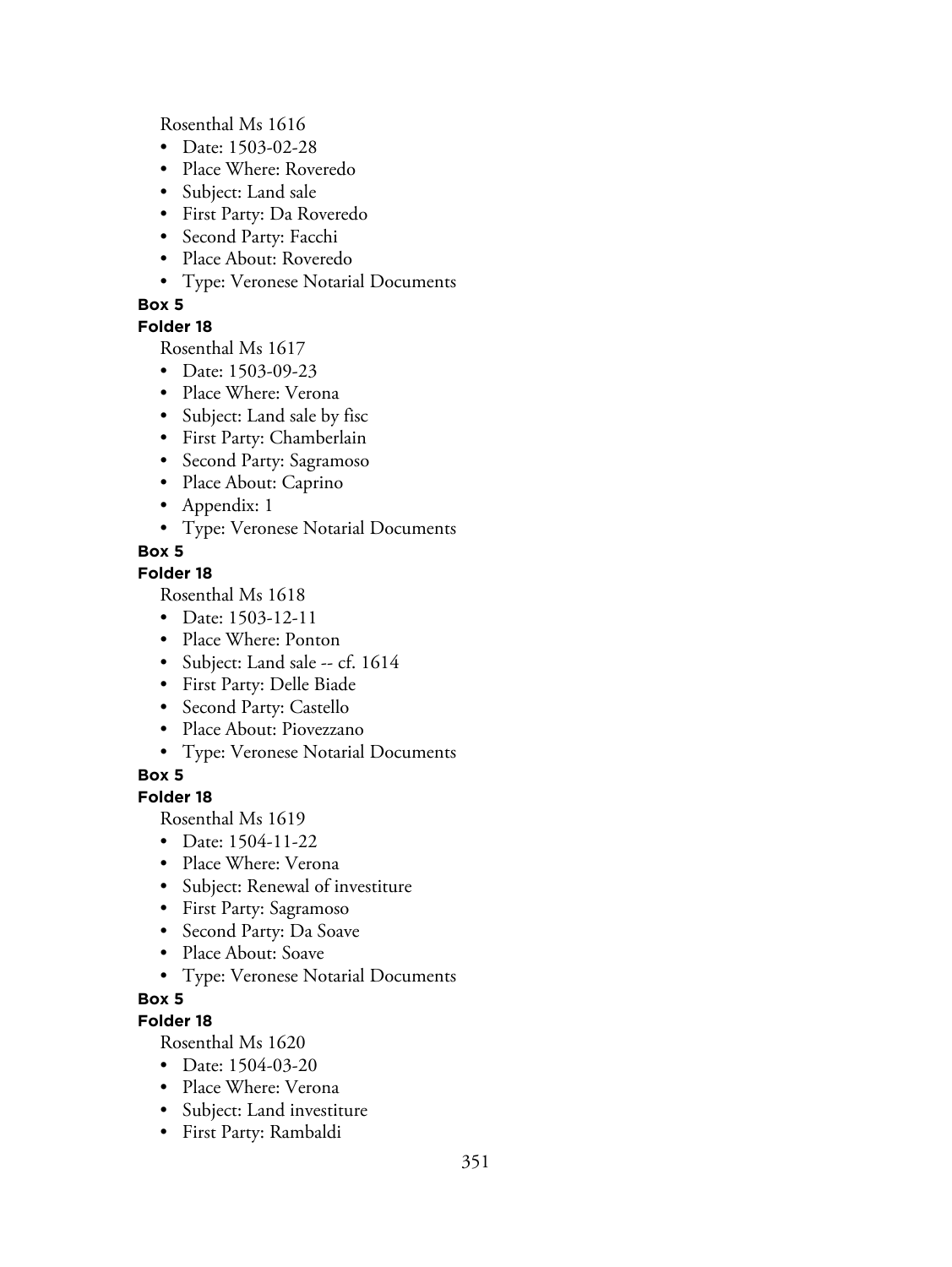- Second Party: Evangelisti
- Place About: Roverchiara
- Type: Veronese Notarial Documents

### **Folder 18**

Rosenthal Ms 1621

- Date: 1504-09-06
- Place Where: Verona
- Subject: Land sale
- First Party: Stagnati
- Second Party: Rambaldi
- Place About: Verona
- Type: Veronese Notarial Documents

#### **Box 5**

### **Folder 18**

Rosenthal Ms 1622

- Date: 1504-09-07
- Place Where: Verona
- Subject: Land investiture
- First Party: RambaIdi
- Second Party: Da Pesena
- Place About: Marega
- Type: Veronese Notarial Documents

## **Box 6**

**Folder 18**

Rosenthal Ms 1623

- Date: 1505-01-04
- Place Where: Bevilacqua
- Subject: Land sale
- First Party: Accordi
- Second Party: Dellagio
- Place About: San Zeno
- Type: Veronese Notarial Documents

### **Box 6**

### **Folder 18**

Rosenthal Ms 1624

- Date: 1505-04-05
- Place Where: Verona
- Subject: Land exchange
- First Party: Da Pravole
- Second Party: Da Lalseria
- Place About: Cerea
- Type: Veronese Notarial Documents

### **Box 6**

### **Folder 18**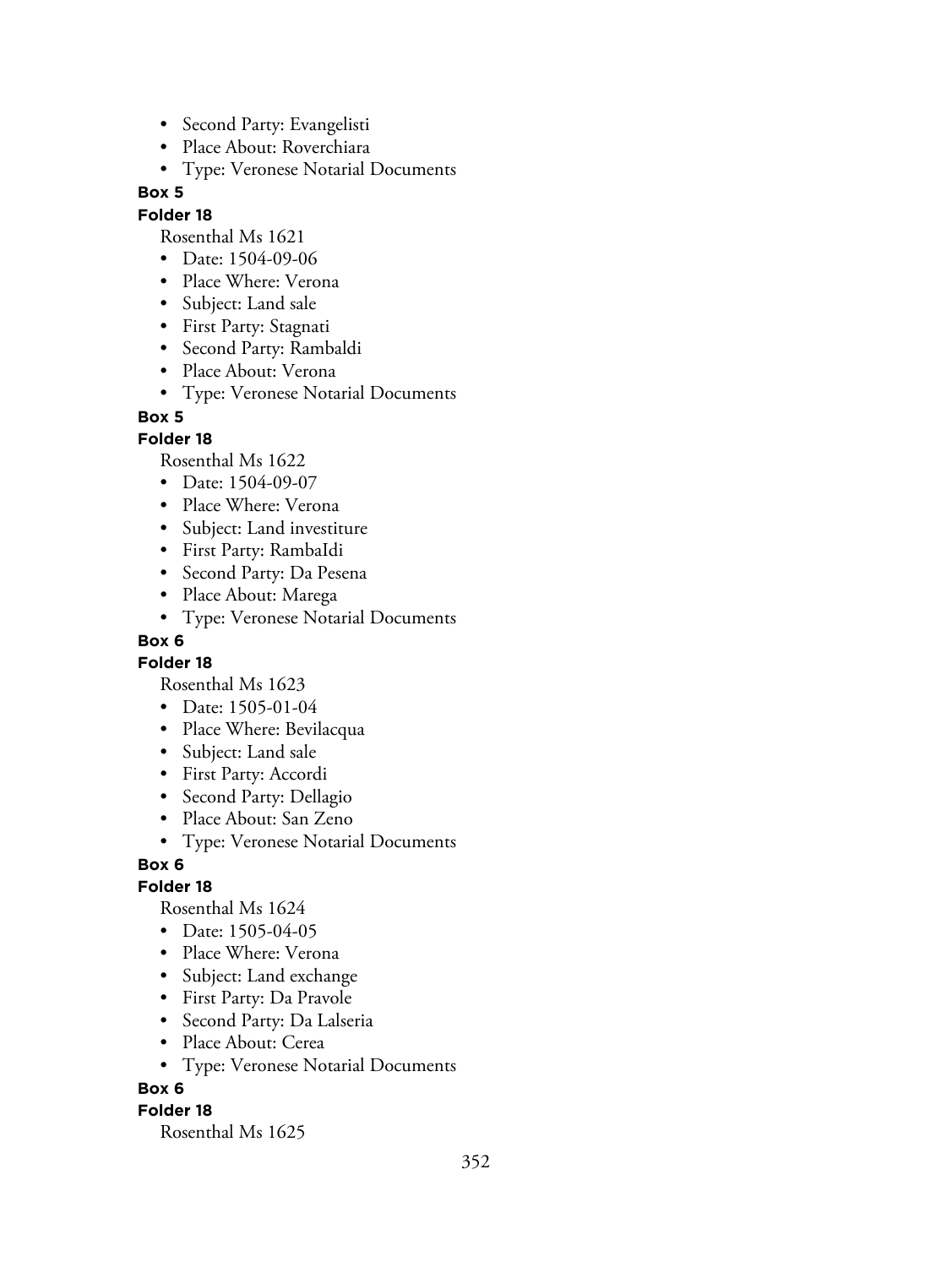- Date: 1505-05-10
- Place Where: Verona
- Subject: Land sale
- First Party: Oliboni
- Second Party: Castello
- Place About: Ponton
- Type: Veronese Notarial Documents

### **Folder 18**

Rosenthal Ms 1626

- Date: 1505-11-22
- Place Where: Verona
- Subject: Renewal of investiture
- First Party: Sagramoso
- Second Party: Da Soave
- Place About: Soave
- Type: Veronese Notarial Documents

# **Box 6**

### **Folder 18**

Rosenthal Ms 1627

- Date: 1506-01-05
- Place Where: Verona?
- Subject: Land sale (Protocol)
- First Party: Del Palu
- Second Party: Tramarini
- Place About: Palu
- Type: Veronese Notarial Documents

# **Box 6**

# **Folder 18**

Rosenthal Ms 1628

- Date: 1506-02-09
- Place Where: Bardolino
- Subject: Land sale
- First Party: Da Torri
- Second Party: Rambaldi
- Place About: Castione
- Type: Veronese Notarial Documents

# **Box 6**

# **Folder 18**

- Date: 1506-08-05
- Place Where: Verona
- Subject: Land transfer for debt
- First Party: Da Pigna
- Second Party: Castello
- Place About: Affi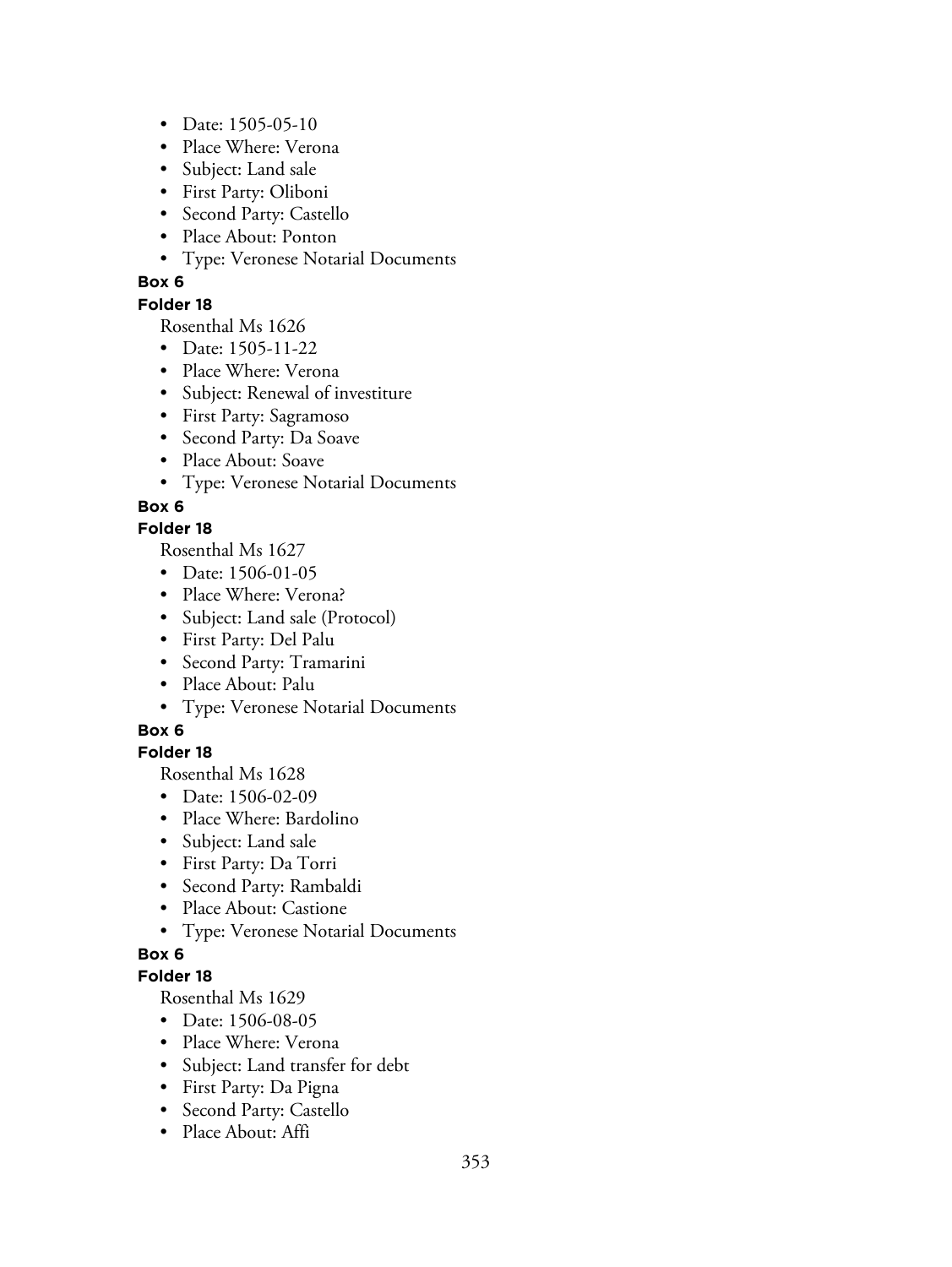• Type: Veronese Notarial Documents

### **Box 6**

## **Folder 18**

Rosenthal Ms 1630

- Date: 1506-09-25
- Place Where: Verona
- Subject: Marriage contract
- First Party: Campo
- Second Party: Rambaldi
- Type: Veronese Notarial Documents

**Box 6**

## **Folder 18**

Rosenthal Ms 1631

- Date: 1507-03-09
- Place Where: Verona
- Subject: Promise to pay rent
- First Party: Musti
- Second Party: Messi
- Place About: Marcellise
- Type: Veronese Notarial Documents

## **Box 6**

## **Folder 18**

Rosenthal Ms 1632

- Date: 1508-04-03
- Place Where: Verona
- Subject: Procuration to recover dowry
- First Party: Tranquillini
- Second Party: Castello
- Type: Veronese Notarial Documents

**Box 6**

# **Folder 18**

Rosenthal Ms 1633

- Date: 1508-05-02
- Place Where: Verona
- Subject: Lawsuit for dowry recovery
- First Party: Tranquillini
- Second Party: Colombo
- Type: Veronese Notarial Documents

# **Box 6**

# **Folder 18**

- Date: 1508-07-13
- Place Where: Terrazzo
- Subject: Investiture with mill
- First Party: Montagnini
- Second Party: Da Eusebio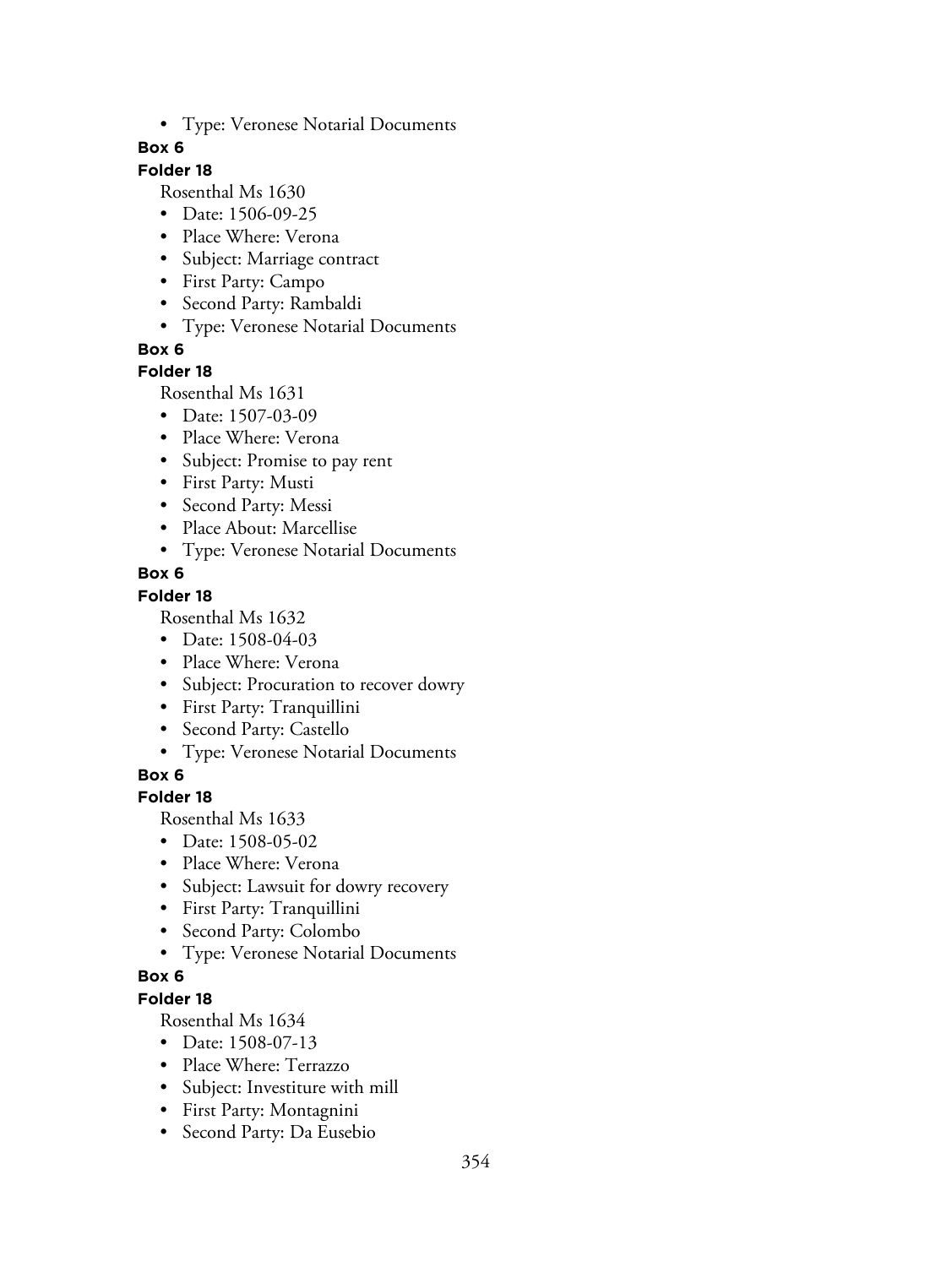- Place About: Villabartolomea
- Type: Veronese Notarial Documents

## **Folder 18**

Rosenthal Ms 1635

- Date: 1508-07-21
- Place Where: Piacenza
- Subject: Sentence in dowry case-cf 1633
- First Party: Tranquillini
- Second Party: Colombo
- Type: Veronese Notarial Documents

#### **Box 6**

#### **Folder 18**

Rosenthal Ms 1636

- Date: 1508-08-19
- Place Where: Rovere di Vello
- Subject: Reconciliation in assault case
- First Party: D' Alpra
- Second Party: Da Rovere
- Type: Veronese Notarial Documents

#### **Box 6**

#### **Folder 18**

Rosenthal Ms 1637

- Date: 1508-08-19
- Place Where: Verona
- Subject: Land transfer for debt
- First Party: Ceccati
- Second Party: Castello
- Place About: Verona
- Type: Veronese Notarial Documents

### **Box 7**

#### **Folder 18**

Rosenthal Ms 1638

- Date: 1511-01-30
- Place Where: Roveredo
- Subject: Debt confession
- First Party: Nicolo
- Second Party: Benicini
- Type: Veronese Notarial Documents

### **Box 7**

### **Folder 18**

- Date: 1513-02-12
- Place Where: Verona
- Subject: Land sale
- First Party: Pomedelli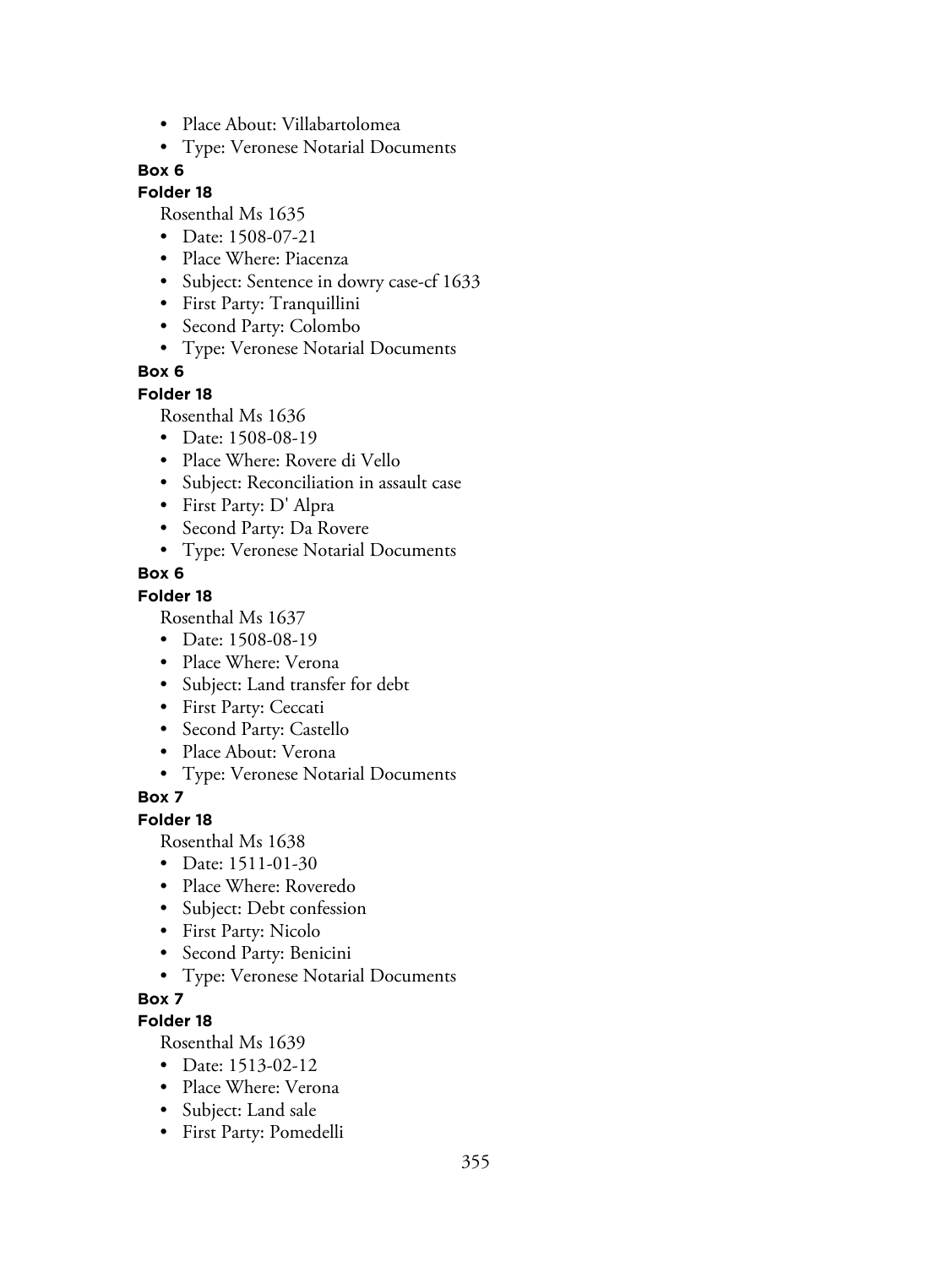- Second Party: Rambaldi
- Place About: Roverchiara
- Type: Veronese Notarial Documents

### **Folder 18**

Rosenthal Ms 1640

- Date: 1513-02-27
- Place Where: Verona
- Subject: Land investiture
- First Party: Rambaldi
- Second Party: Da Alcenago
- Place About: Verona
- Type: Veronese Notarial Documents

### **Box 7**

### **Folder 18**

Rosenthal Ms 1641

- Date: 1513-03-15
- Place Where: Verona
- Subject: Declaration of land rights
- First Party: Castello
- Place About: Verona
- Type: Veronese Notarial Documents

### **Box 7**

### **Folder 18**

Rosenthal Ms 1642

- Date: 1514-05-05
- Place Where: Bardolino
- Subject: Payment of debts
- First Party: Rambaldi
- Second Party: Parolino
- Type: Veronese Notarial Documents

### **Box 7**

### **Folder 18**

Rosenthal Ms 1643

- Date: 1514-06-12
- Place Where: Verona
- Subject: Create procurators -- cf. 1635
- First Party: Tranquillini
- Second Party: Da Brescia
- Type: Veronese Notarial Documents

## **Box 7**

### **Folder 18**

- Date: 1514-07-05
- Place Where: Verona
- Subject: Public citation for debt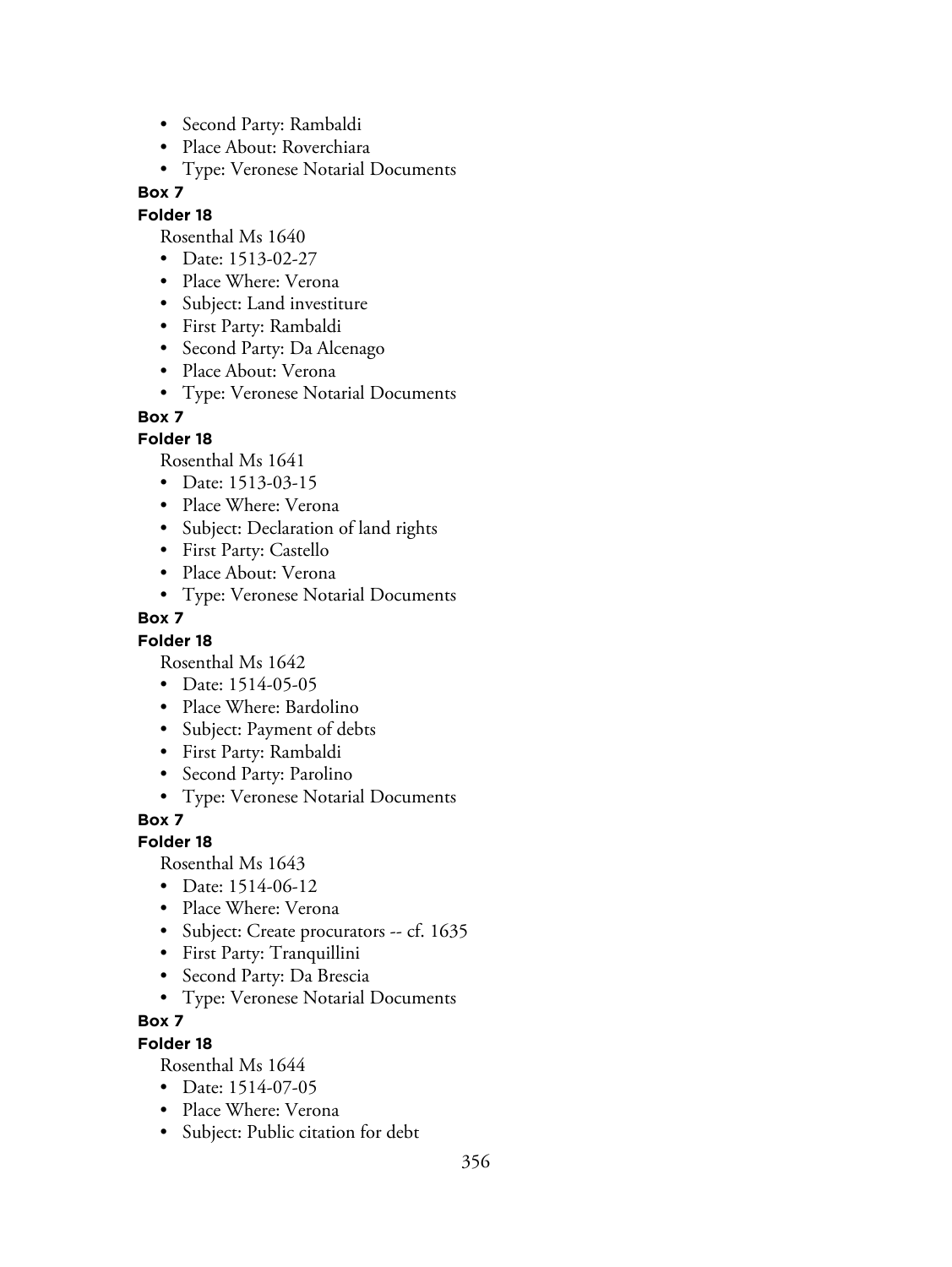- First Party: Castello
- Second Party: Marchesi
- Place About: Ponton
- Type: Veronese Notarial Documents

#### **Folder 18**

Rosenthal Ms 1645

- Date: 1515-03-20
- Place Where: Verona
- Subject: Land sale
- First Party: Da Caprino
- Second Party: Rambaldi
- Place About: S Pietro Morubio
- Appendix: 1
- Type: Veronese Notarial Documents

## **Box 8**

## **Folder 18**

Rosenthal Ms 1646

- Date: 1515-06-18
- Place Where: Verona
- Subject: Public citation for debt
- First Party: Castello
- Second Party: Deile Biade
- Place About: Piovezzano
- Type: Veronese Notarial Documents

# **Box 8**

### **Folder 18**

Rosenthal Ms 1647

- Date: 1516-07-28
- Place Where: Verona
- Subject: Land sale
- First Party: Fracastoro
- Second Party: Stoppi
- Place About: Cerea
- Type: Veronese Notarial Documents

# **Box 8**

### **Folder 18**

- Date: 1517-03-20
- Place Where: Rovereto
- Subject: Land sale
- First Party: Della Libera
- Second Party: Tacchi
- Place About: Lizzane
- Appendix: 1
- Type: Veronese Notarial Documents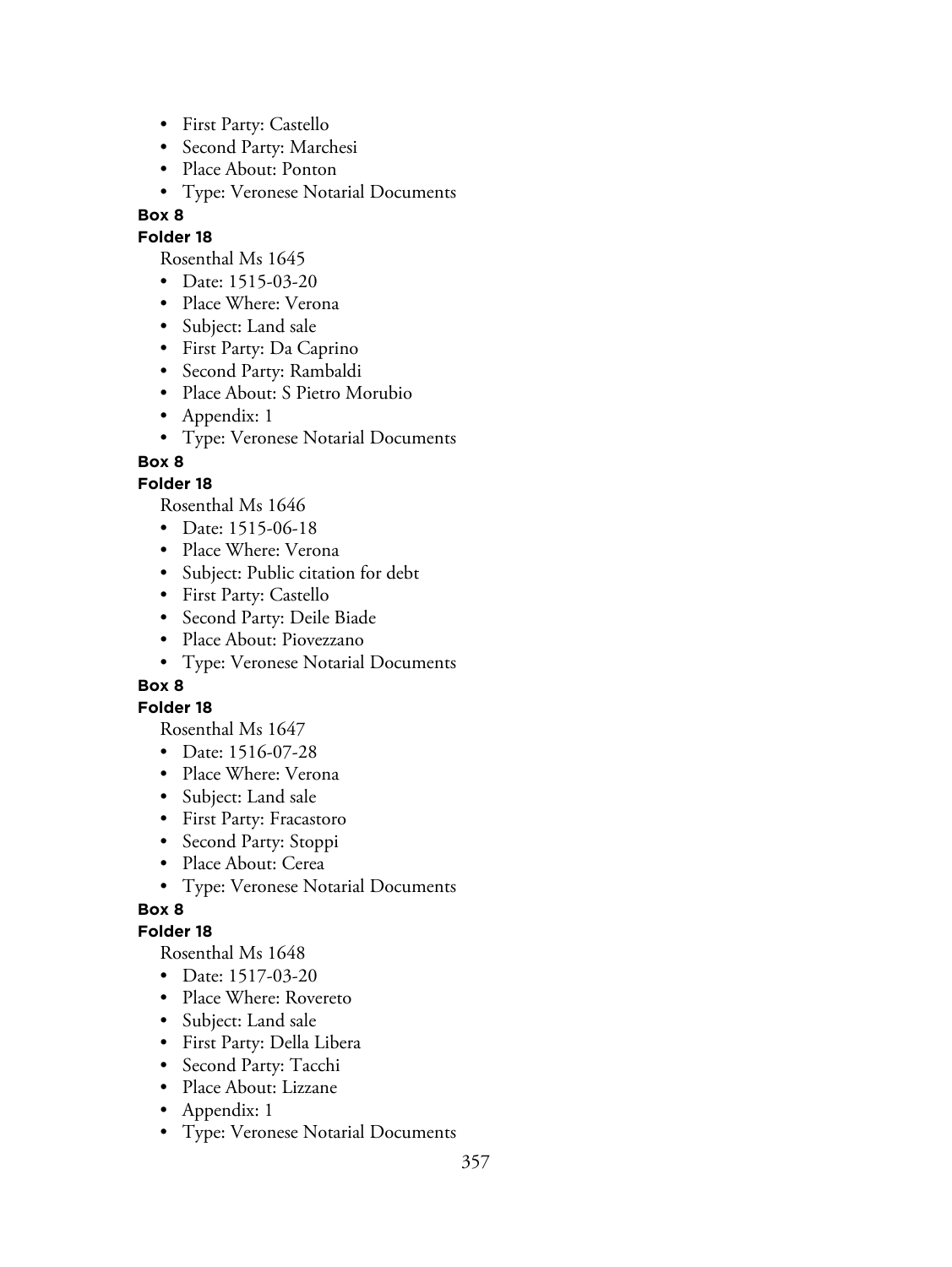### **Folder 18**

Rosenthal Ms 1649

- Date: 1517-05-17
- Place Where: Rovereto
- Subject: Land sale
- First Party: Da Rovereto
- Second Party: Tacchi
- Place About: Rovereto
- Type: Veronese Notarial Documents

**Box 8**

## **Folder 18**

Rosenthal Ms 1650

- Date: 1517-06-16
- Place Where: Rovereto
- Subject: Affrancation
- First Party: Tacchi
- Second Party: Beniceni
- Place About: Rovereto
- Type: Veronese Notarial Documents

# **Box 8**

# **Folder 18**

Rosenthal Ms 1651

- Date: 1517-08-31
- Place Where: Pressana
- Subject: Land sale
- First Party: Bellini
- Second Party: Pecorari
- Place About: Pressana
- Type: Veronese Notarial Documents

# **Box 8**

# **Folder 18**

Rosenthal Ms 1652

- Date: 1517-09-24
- Place Where: Verona
- Subject: Publiic citation for debt
- First Party: Castello
- Second Party: Delle Biade
- Place About: Piovezzano
- Type: Veronese Notarial Documents

# **Box 8**

# **Folder 18**

- Date: 1517-11-15
- Place Where: Marcellise
- Subject: Recovery of land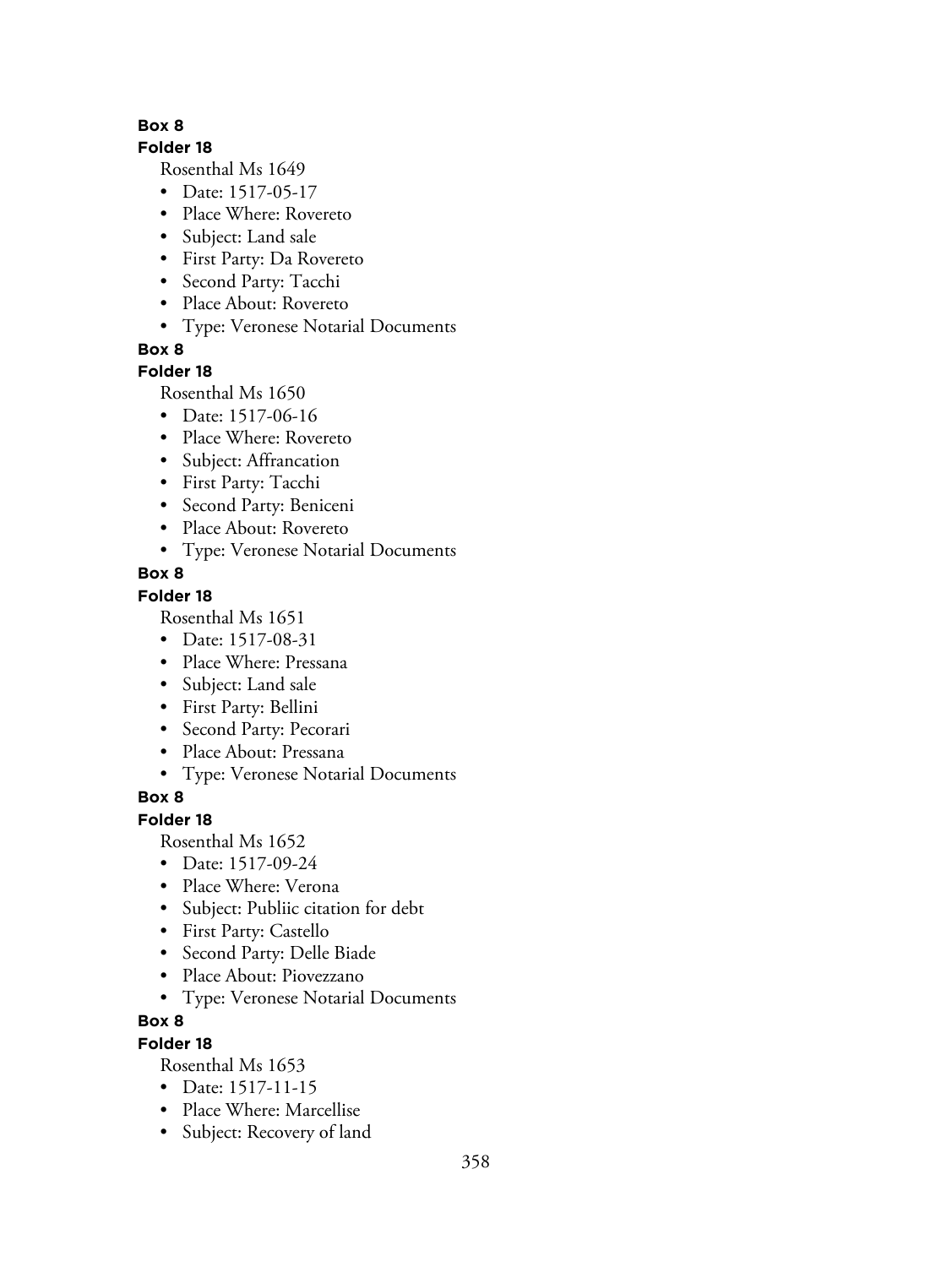- First Party: Passeti
- Second Party: Tramarini
- Place About: Marcellise
- Type: Veronese Notarial Documents

### **Folder 18**

Rosenthal Ms 1654

- Date: 1517-11-28
- Place Where: Verona
- Subject: Land transfer for debt
- First Party: Delle Biade
- Second Party: Castello
- Place About: Piovezzano
- Appendix: 1
- Type: Veronese Notarial Documents

## **Box 8**

## **Folder 18**

Rosenthal Ms 1655

- Date: 1518-03-11
- Place Where: Verona
- Subject: Payment of debt
- First Party: Cipolla
- Second Party: Rambaldi
- Type: Veronese Notarial Documents

### **Box 8**

### **Folder 18**

Rosenthal Ms 1656

- Date: 1519-01-08
- Place Where: Verona
- Subject: Land exchange
- First Party: Castello
- Second Party: Vincenzi
- Place About: Verona
- Type: Veronese Notarial Documents

### **Box 8**

# **Folder 18**

Rosenthal Ms 1657

- Date: 1519-12-15
- Place Where: Verona
- Subject: Land investiture
- First Party: Sagramoso
- Second Party: Bertoncelli
- Place About: Soave
- Type: Veronese Notarial Documents

# **Box 1**

### **Folder 19**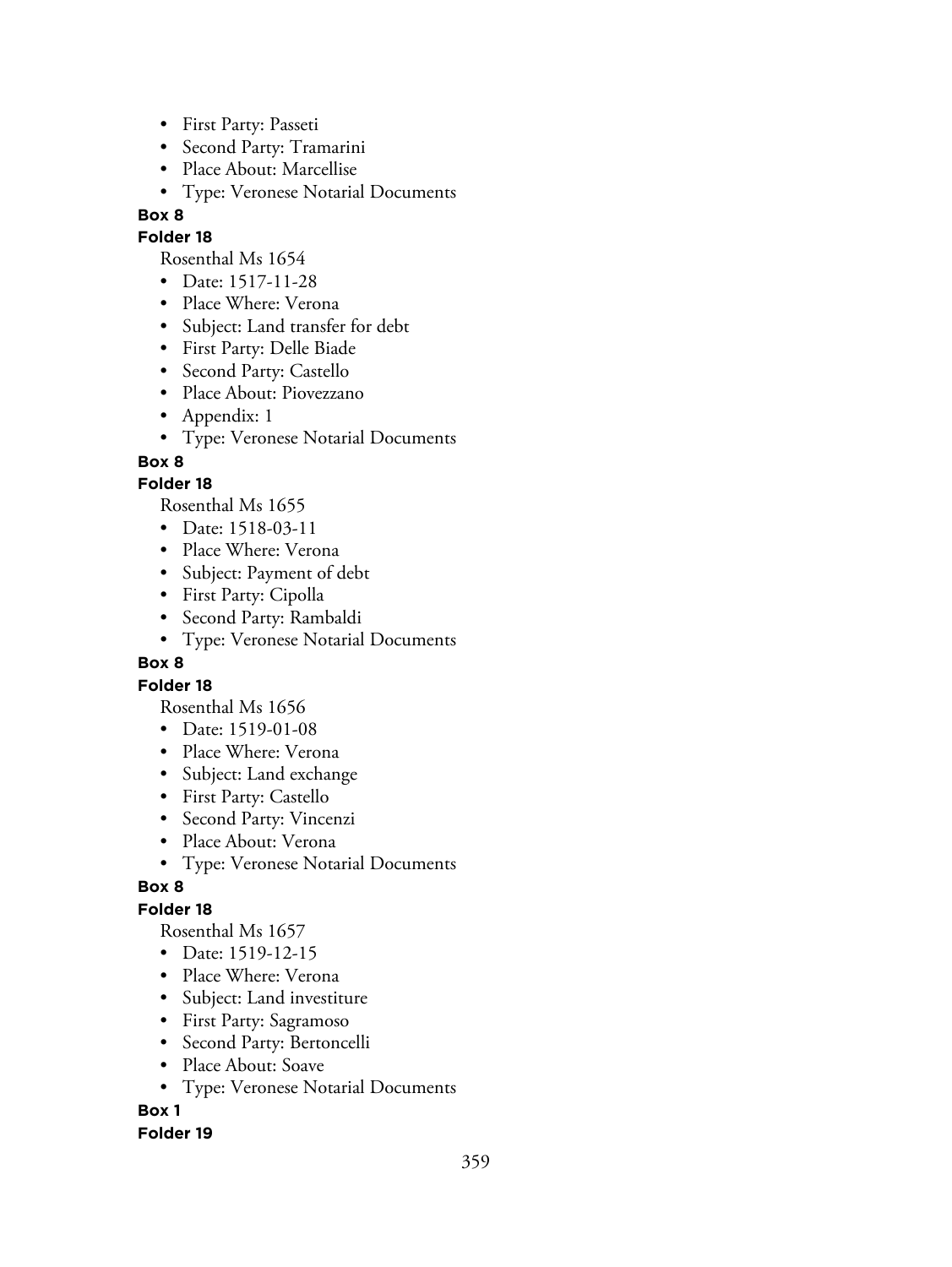Rosenthal Ms 1658

- Date: 1520-04-02
- Place Where: Rovereto
- Subject: Land investiture
- First Party: Tacchi
- Second Party: Del Signore
- Place About: Rovereto
- Type: Veronese Notarial Documents

### **Box 1**

## **Folder 19**

Rosenthal Ms 1659

- Date: 1520-07-22
- Place Where: Ponton
- Subject: Land investiture
- First Party: Castello
- Second Party: Da Cavaion
- Place About: Cavaion
- Type: Veronese Notarial Documents

# **Box 1**

### **Folder 19**

Rosenthal Ms 1660

- Date: 1520-09-14
- Place Where: Ponton
- Subject: Renunciation, reinvestiture
- First Party: Marchesi
- Second Party: Castello
- Place About: Ponton
- Type: Veronese Notarial Documents

# **Box 1**

## **Folder 19**

Rosenthal Ms 1661

- Date: 1520-10-04
- Place Where: Ponton
- Subject: Land investiture
- First Party: Castello
- Second Party: Aldrighetti
- Place About: Piovezzano
- Type: Veronese Notarial Documents

### **Box 1**

# **Folder 19**

- Date: 1521-04-18
- Place Where: Verona
- Subject: Payment of judicial sentence
- First Party: Castello
- Second Party: Del Sale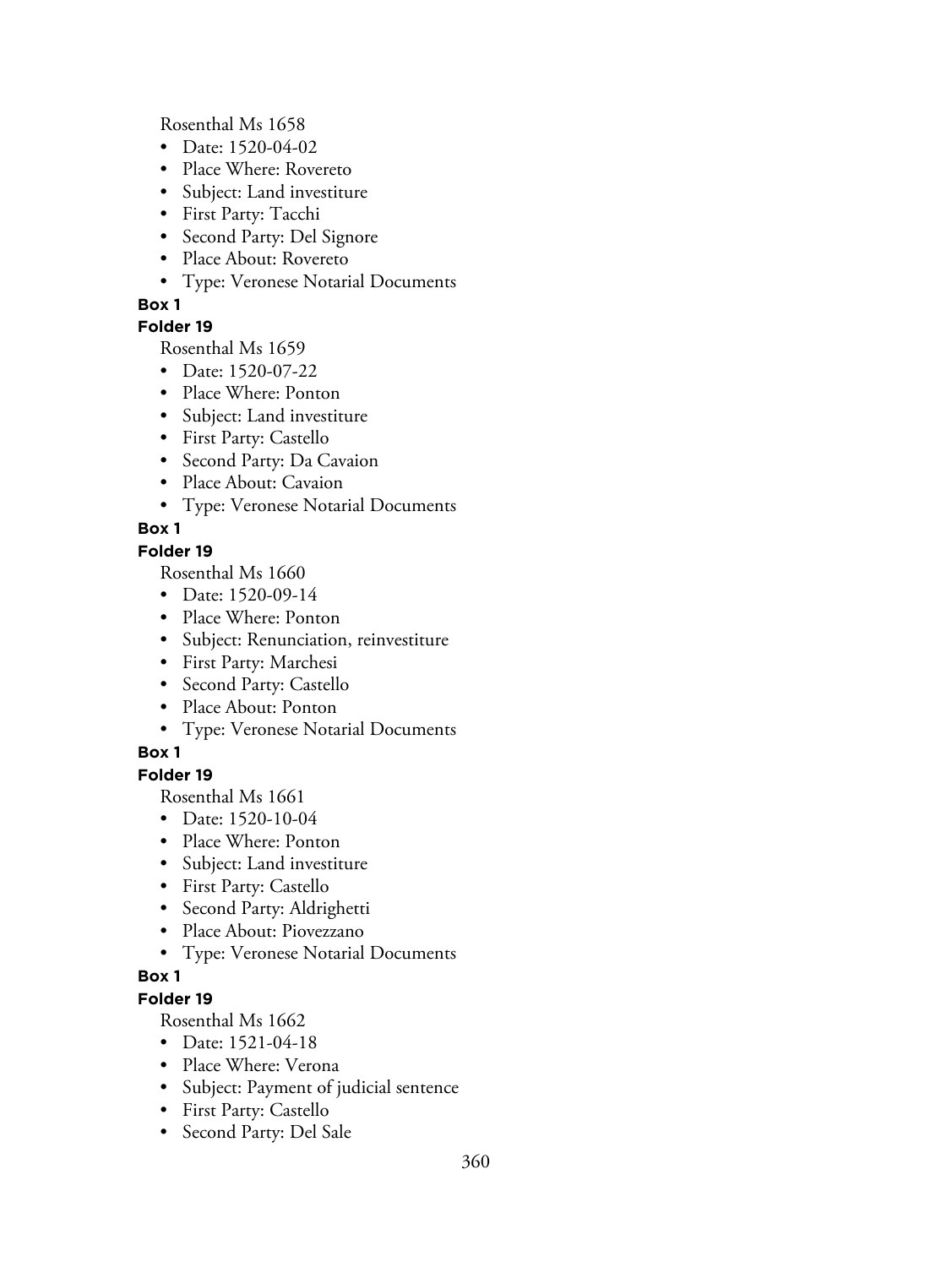- Place About: Piovezzano
- Type: Veronese Notarial Documents

#### **Folder 19**

Rosenthal Ms 1663

- Date: 1521-04-24
- Place Where: Affi
- Subject: Land sale
- First Party: Da Bardolino
- Second Party: Arati
- Place About: Lazise
- Type: Veronese Notarial Documents

## **Box 1**

#### **Folder 19**

Rosenthal Ms 1664

- Date: 1521-06-14
- Place Where: Isola Porcarizza
- Subject: Land investiture
- First Party: Novarini
- Second Party: Passeti
- Place About: Isola Porcarizza
- Type: Veronese Notarial Documents

## **Box 1**

#### **Folder 19**

Rosenthal Ms 1665

- Date: 1521-09-25
- Place Where: Roverchiara
- Subject: Land exchange
- First Party: Merlaria
- Second Party: Merlaria
- Place About: Roverchiara
- Type: Veronese Notarial Documents

## **Box 1**

## **Folder 19**

Rosenthal Ms 1666

- Date: 1522-04-12
- Place Where: Cavaleaselle
- Subject: Renewal of investiture
- First Party: Da Monte
- Second Party: Tonoli
- Place About: Cavaleaselle
- Type: Veronese Notarial Documents

## **Box 1**

## **Folder 19**

Rosenthal Ms 1667

• Date: 1522-04-21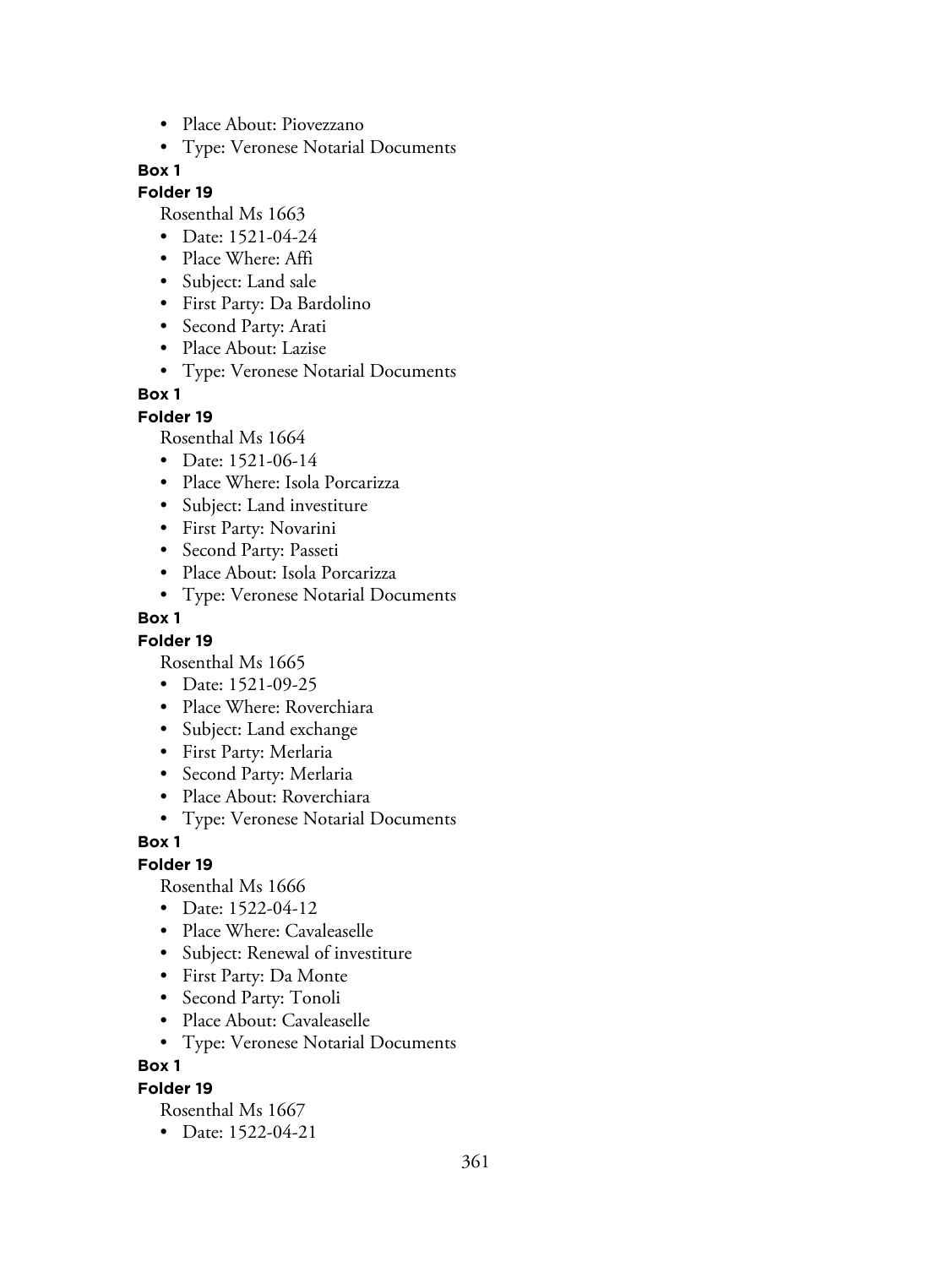- Place Where: Verona
- Subject: Create procurators
- First Party: RambaIdi
- Second Party: Graziadei
- Place About: Venice
- Type: Veronese Notarial Documents

## **Folder 19**

Rosenthal Ms 1668

- Date: 1522-10-08
- Place Where: Verona
- Subject: Donation of land for debt
- First Party: S Benedetto
- Second Party: S Benedetto
- Place About: Verona
- Type: Veronese Notarial Documents

# **Box 1**

## **Folder 19**

Rosenthal Ms 1669

- Date: 1522-11-18
- Place Where: Verona
- Subject: Land investiture
- First Party: Rambaldi
- Second Party: Verita
- Place About: Nogara
- Type: Veronese Notarial Documents

# **Box 1**

## **Folder 19**

Rosenthal Ms 1670

- Date: 1522-11-20
- Place Where: Verona
- Subject: Renewal of investiture
- First Party: Bishop Vicar
- Second Party: Saccomanni
- Place About: Raldon
- Type: Veronese Notarial Documents

## **Box 1**

## **Folder 19**

Rosenthal Ms 1671

- Date: 1522-12-24
- Place Where: Rovereto
- Subject: Sell land rights to brother
- First Party: Tacchi
- Second Party: Tacchi
- Type: Veronese Notarial Documents

## **Box 1**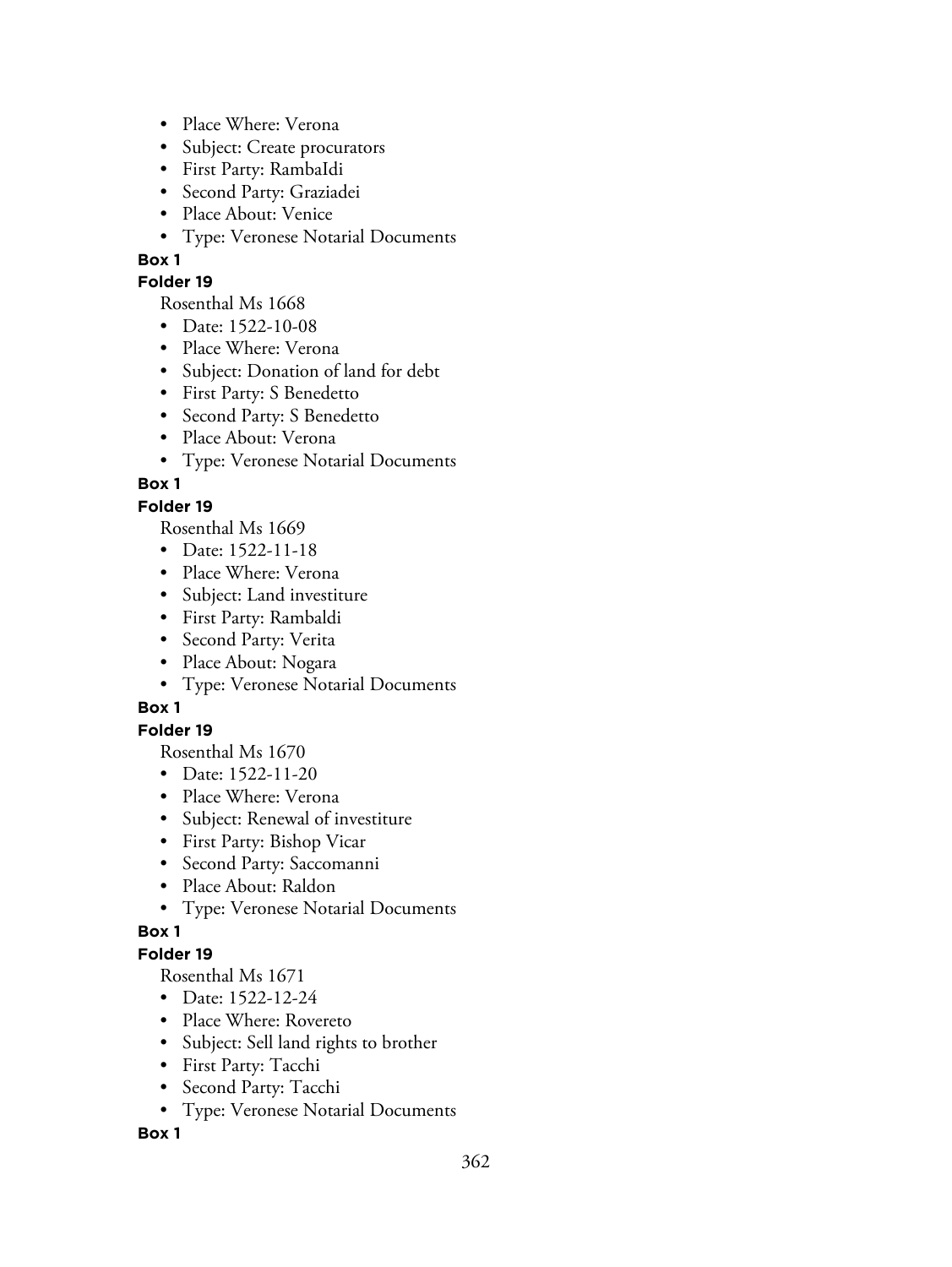#### **Folder 19**

Rosenthal Ms 1672

- Date: 1523-10-24
- Place Where: Manzano (Trent)
- Subject: Dowry confession
- First Party: Da Nomesio
- Second Party: Da Mazano
- Type: Veronese Notarial Documents

## **Box 1**

## **Folder 19**

Rosenthal Ms 1673

- Date: 1524-01-14
- Place Where: Trent
- Subject: Dowry confession
- First Party: Bergomasco
- Second Party: Tommasi
- Type: Veronese Notarial Documents

## **Box 1**

## **Folder 19**

Rosenthal Ms 1674

- Date: 1524-03-22
- Place Where: Verona
- Subject: Public citation for debt
- First Party: Vallisnieri
- Second Party: Musti
- Place About: Castagne
- Type: Veronese Notarial Documents

# **Box 1**

## **Folder 19**

Rosenthal Ms 1675

- Date: 1524-12-15
- Place Where: Verona
- Subject: Renewal of investiture
- First Party: Spolverini
- Second Party: S Sebastiano
- Place About: Verona
- Type: Veronese Notarial Documents

# **Box 2**

## **Folder 19**

- Date: 1525-05-06
- Place Where: Verona
- Subject: Absolution from debt
- First Party: Canons
- Second Party: Sagramoso
- Type: Veronese Notarial Documents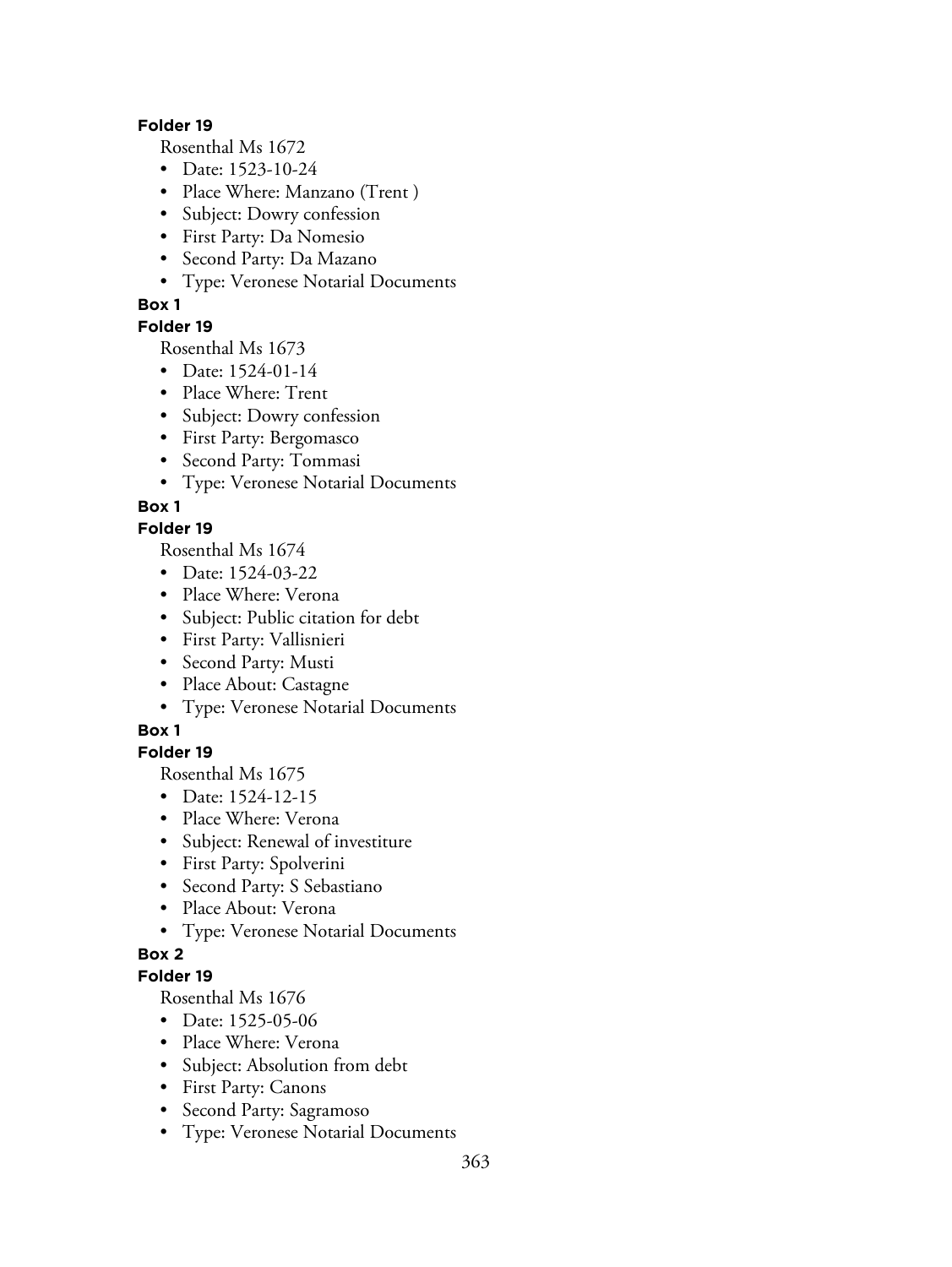## **Folder 19**

Rosenthal Ms 1677

- Date: 1525-07-31
- Place Where: Rovereto
- Subject: Payment of dowry
- First Party: Da Rovereto
- Second Party: Tacchi
- Type: Veronese Notarial Documents

# **Box 2**

## **Folder 19**

Rosenthal Ms 1678

- Date: 1526-01-13
- Place Where: Tregnago
- Subject: Land sale
- First Party: Da Cremona
- Second Party: Mazeri
- Place About: Tregnago
- Type: Veronese Notarial Documents

# **Box 2**

# **Folder 19**

Rosenthal Ms 1679

- Date: 1526-01-23
- Place Where: Verona
- Subject: Record of tithe investiture
- First Party: Bishop
- Second Party: Crassi
- Place About: Poiana
- Type: Veronese Notarial Documents

**Box 2**

# **Folder 19**

Rosenthal Ms 1680

- Date: 1526-10-24
- Place Where: Verona
- Subject: Land transfer for debt
- First Party: Capella
- Second Party: RambaIdi
- Place About: Rovere di Vello
- Type: Veronese Notarial Documents

# **Box 2**

# **Folder 19**

- Date: 1527-06-28
- Place Where: Verona
- Subject: Create procurator in lawsuit
- First Party: Rambaldi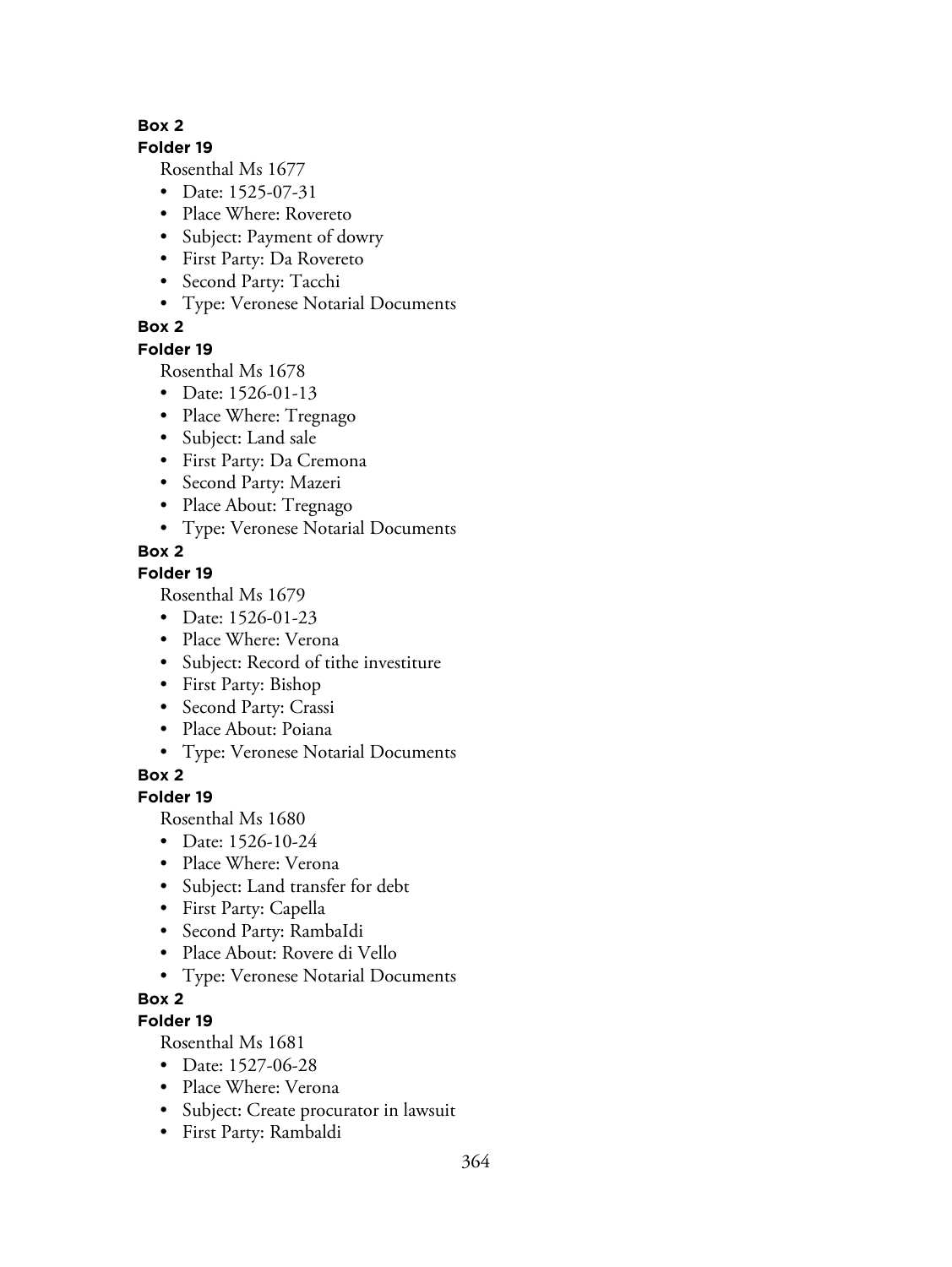- Second Party: Rambaldi
- Place About: Venice
- Type: Veronese Notarial Documents

## **Folder 19**

Rosenthal Ms 1682

- Date: 1528-02-26
- Place Where: Rovereto
- Subject: Land sale
- First Party: Da Lizzane
- Second Party: Tacchi
- Place About: Lizzane
- Appendix: 1
- Type: Veronese Notarial Documents

## **Box 2**

## **Folder 19**

Rosenthal Ms 1683

- Date: 1528-03-26
- Place Where: Rovereto
- Subject: Land investiture
- First Party: Tacchi
- Second Party: Camposilvano
- Place About: Vallarsia
- Type: Veronese Notarial Documents

## **Box 2**

## **Folder 19**

Rosenthal Ms 1684

- Date: 1528-04-30
- Place Where: Verona
- Subject: Testament
- First Party: Scolagini
- Appendix: 1
- Type: Veronese Notarial Documents

# **Box 2**

## **Folder 19**

Rosenthal Ms 1685

- Date: 1529-03-09
- Place Where: Rovereto
- Subject: Land sale
- First Party: Da Rovereto
- Second Party: Tacchi
- Place About: Rovereto
- Type: Veronese Notarial Documents

# **Box 2**

## **Folder 19**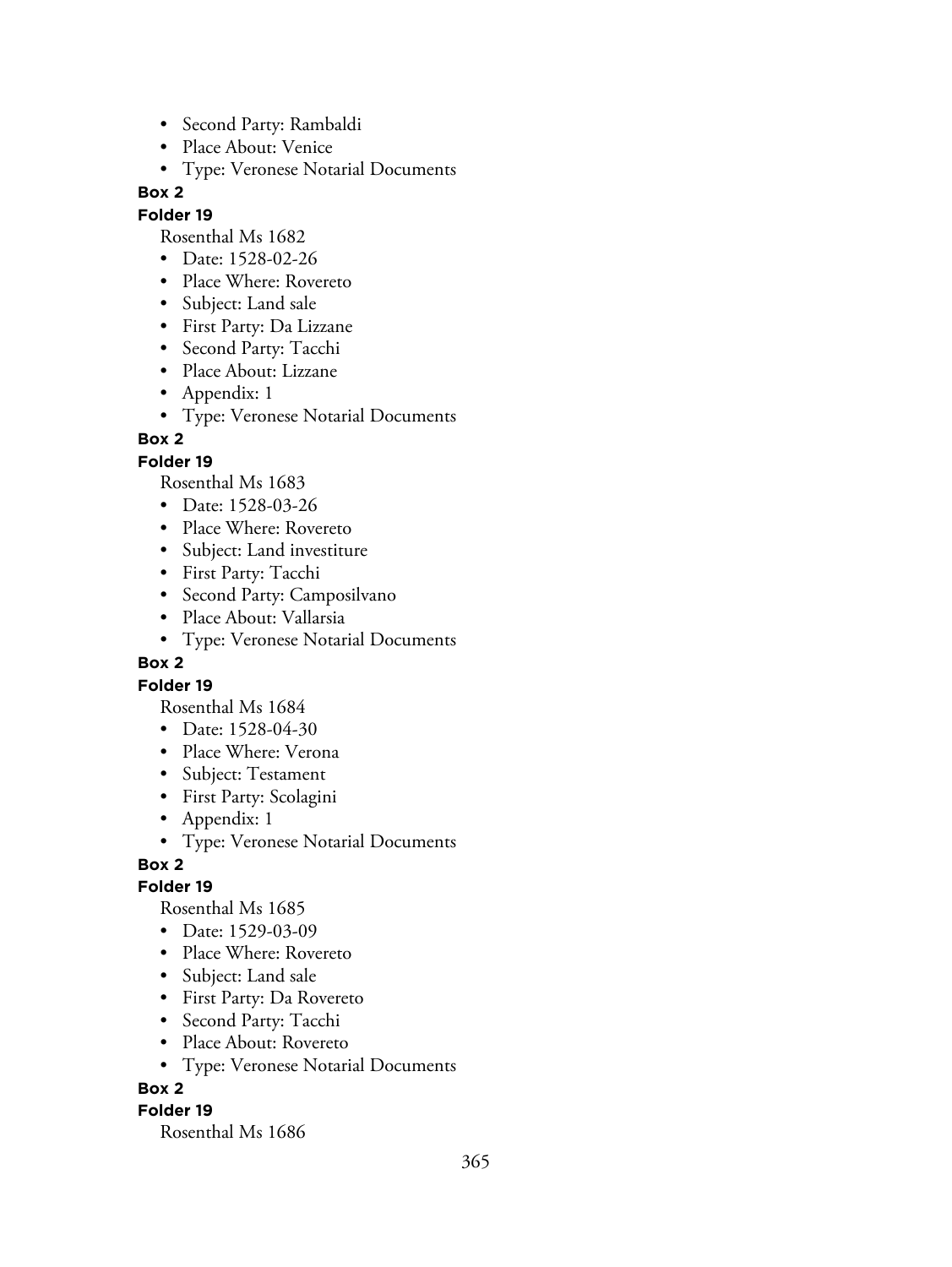- Date: 1529-11-03
- Place Where: Verona
- Subject: Execute promise to sell land
- First Party: Squarcetti
- Second Party: RambaIdi
- Type: Veronese Notarial Documents

#### **Folder 19**

Rosenthal Ms 1687

- Date: 1530-01-14
- Place Where: Verona
- Subject: Land investiture
- First Party: Carbozzi
- Second Party: Val Camonica
- Place About: Rovereto
- Type: Veronese Notarial Documents

# **Box 3**

## **Folder 19**

Rosenthal Ms 1688

- Date: 1530-05-12
- Place Where: Verona
- Subject: Land sale
- First Party: Quarti
- Second Party: Giusti
- Place About: Verona
- Appendix: 1
- Type: Veronese Notarial Documents

## **Box 3**

# **Folder 19**

Rosenthal Ms 1689

- Date: 1530-08-22
- Place Where: Verona
- Subject: Create procurator
- First Party: Rambaldi
- Second Party: RambaIdi
- Appendix: 1
- Type: Veronese Notarial Documents

# **Box 3**

## **Folder 19**

- Date: 1531-03-13
- Place Where: Rovereto
- Subject: Land sale
- First Party: Da Rovereto
- Second Party: Da Manzano
- Place About: Rovereto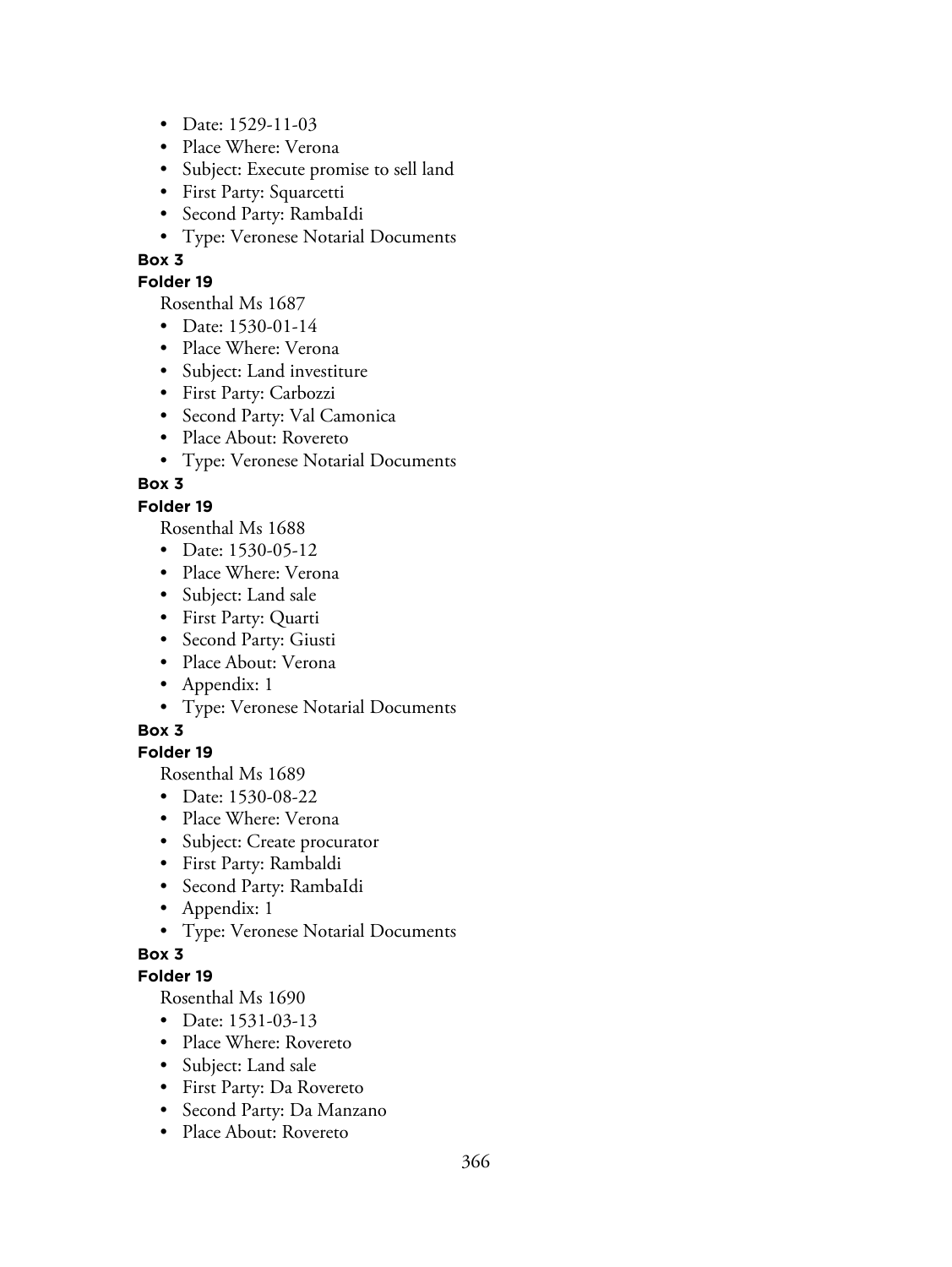• Type: Veronese Notarial Documents

## **Box 3**

# **Folder 19**

Rosenthal Ms 1691

- Date: 1531-03-23
- Place Where: Verona
- Subject: Renewal of investiture
- First Party: Sagramoso
- Second Party: Da Soave
- Place About: Soave
- Type: Veronese Notarial Documents

## **Box 3**

#### **Folder 19**

Rosenthal Ms 1692

- Date: 1531-04-01
- Place Where: Rovereto
- Subject: Ratify land sale -- cf. 1690
- First Party: Da Rovereto
- Second Party: Da Manzano
- Place About: Rovereto
- Appendix: 1
- Type: Veronese Notarial Documents

#### **Box 3**

## **Folder 19**

Rosenthal Ms 1693

- Date: 1531-05-26
- Place Where: Tavernari (TR)
- Subject: Testament
- First Party: Carli
- Type: Veronese Notarial Documents

## **Box 3**

## **Folder 19**

Rosenthal Ms 1694

- Date: 1531-09-06
- Place Where: Verona
- Subject: Land exchange
- First Party: Circamonte
- Second Party: RambaIdi
- Place About: Sona
- Type: Veronese Notarial Documents

## **Box 3**

## **Folder 19**

- Date: 1532-01-11
- Place Where: Verona?
- Subject: Protocol of dowry inventory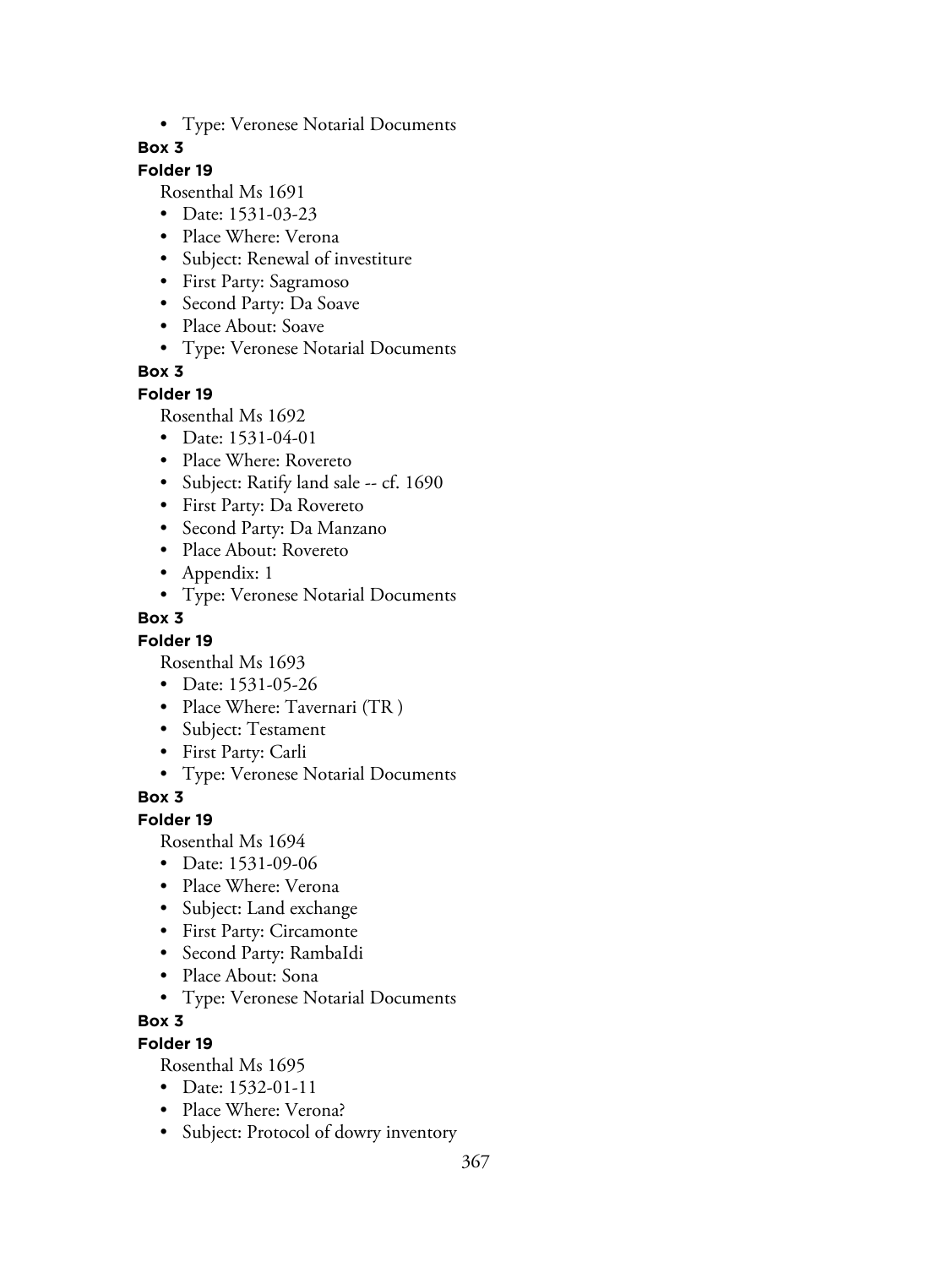- First Party: Tramarini
- Type: Veronese Notarial Documents

#### **Folder 19**

Rosenthal Ms 1696

- Date: 1532-01-16
- Place Where: Verona
- Subject: Land sale
- First Party: Da Lazise
- Second Party: RambaIdi
- Place About: San Ambrogio
- Type: Veronese Notarial Documents

#### **Box 3**

#### **Folder 19**

Rosenthal Ms 1697

- Date: 1532-11-13
- Place Where: Verona
- Subject: Land investiture
- First Party: Da Monte
- Second Party: Morupicino
- Place About: Cavaleaselle
- Type: Veronese Notarial Documents

#### **Box 3**

#### **Folder 19**

Rosenthal Ms 1698

- Date: 1532-12-18
- Place Where: Verona
- Subject: Land investiture
- First Party: Montanari
- Second Party: Cendrati
- Place About: Gargagnago
- Type: Veronese Notarial Documents

#### **Box 3**

#### **Folder 19**

Rosenthal Ms 1699

- Date: 1533-07-22
- Place Where: Rovereto
- Subject: Land sale
- First Party: Da Rovereto
- Second Party: Tacchi
- Place About: Rovereto
- Appendix: 1
- Type: Veronese Notarial Documents

#### **Box 3**

#### **Folder 19**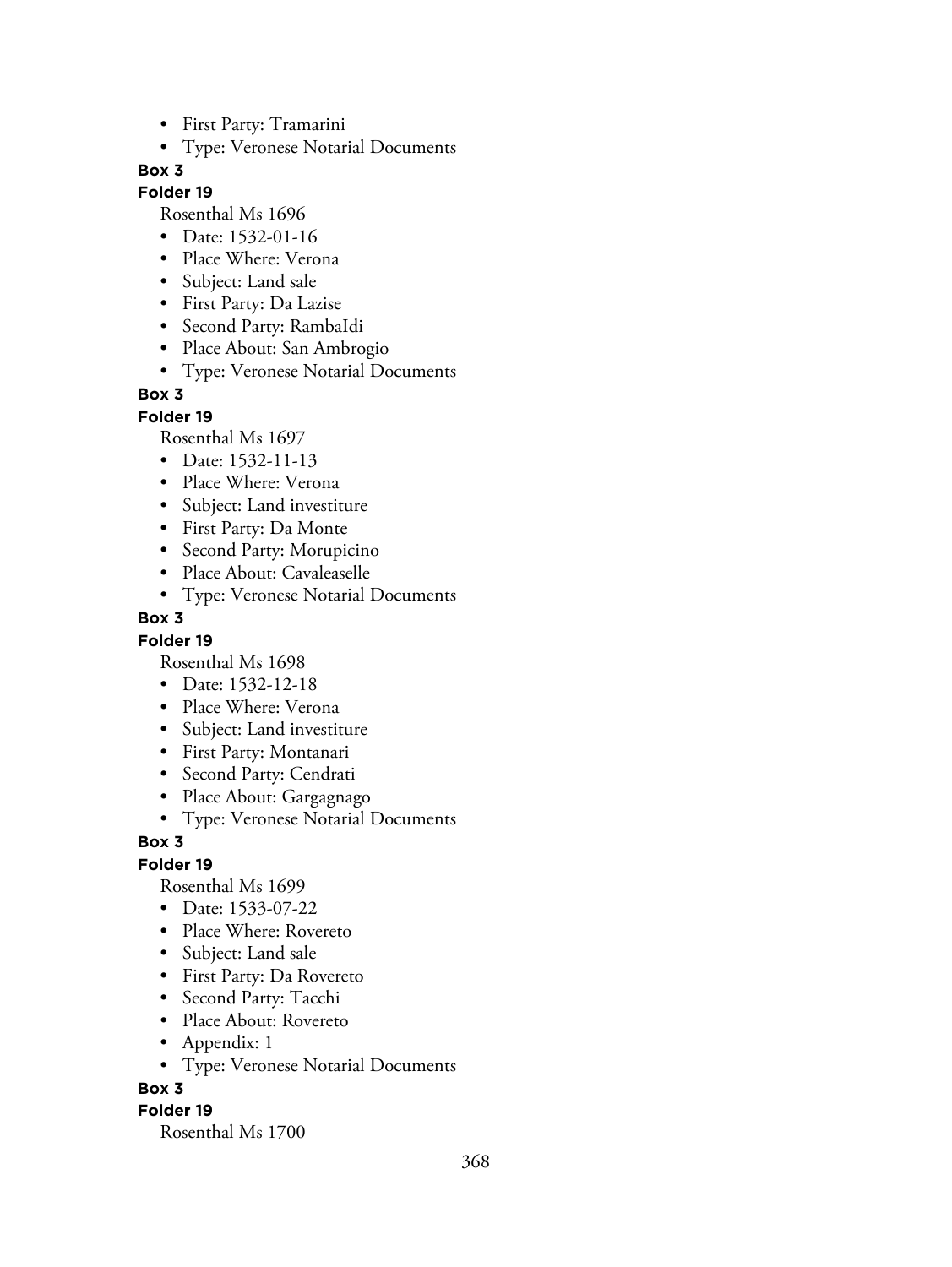- Date: 1533-09-20
- Place Where: Rovereto
- Subject: Land sale -- cf. 1699
- First Party: Da Rovereto
- Second Party: Tacchi
- Place About: Rovereto
- Appendix: 1
- Type: Veronese Notarial Documents

#### **Folder 19**

Rosenthal Ms 1701

- Date: 1533-11-14
- Place Where: Rovereto
- Subject: Affrancation
- First Party: Valcamonica
- Second Party: Tacchi
- Place About: Rovereto
- Type: Veronese Notarial Documents

#### **Box 4**

#### **Folder 19**

Rosenthal Ms 1702

- Date: 1533-11-09
- Place Where: Rovereto
- Subject: Land sale -- cf. 1693
- First Party: Da Rovereto
- Second Party: Tacchi
- Place About: Rovereto
- Appendix: 1
- Type: Veronese Notarial Documents

**Box 4**

## **Folder 19**

Rosenthal Ms 1703

- Date: 1535-10-26
- Place Where: Rovereto
- Subject: Land sale
- First Party: Da Sacco
- Second Party: Tacchi
- Place About: Sacco
- Type: Veronese Notarial Documents
- **Box 4**

## **Folder 19**

- Date: 1535-10-26
- Place Where: Rovereto
- Subject: Land investiture
- First Party: Tacchi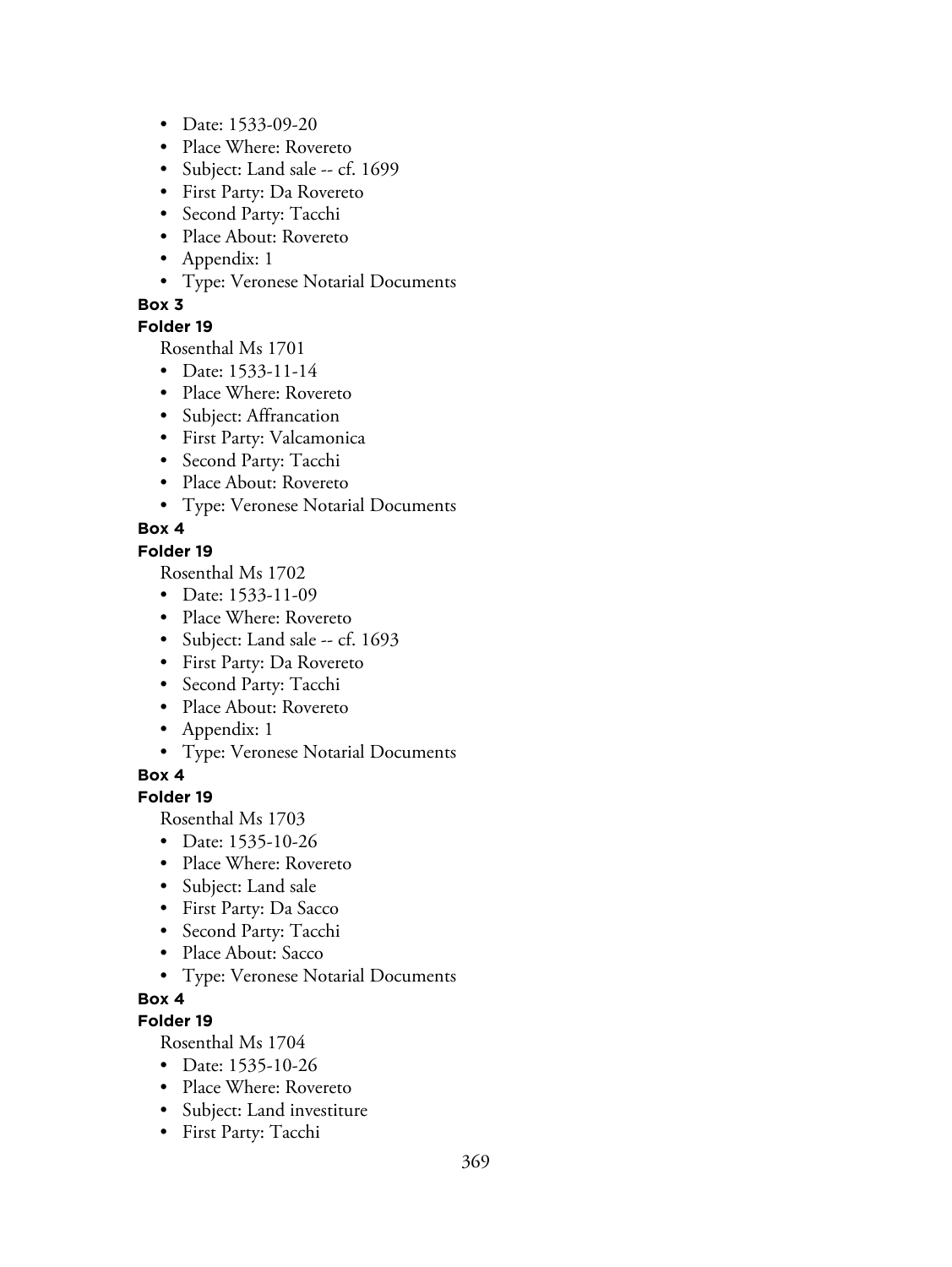- Second Party: Da Sacco
- Place About: Sacco
- Type: Veronese Notarial Documents

## **Folder 19**

Rosenthal Ms 1705

- Date: 1536-01-18
- Place Where: Verona
- Subject: Land sale for debt
- First Party: Evangelisti
- Second Party: RambaIdi
- Place About: Roverchiara
- Type: Veronese Notarial Documents

## **Box 4**

## **Folder 19**

Rosenthal Ms 1706

- Date: 1536-10-23
- Place Where: Verona
- Subject: Create procurators in lawsuit
- First Party: Maggi
- Second Party: Rambaldi
- Place About: Venice
- Type: Veronese Notarial Documents

## **Box 4**

**Folder 19**

Rosenthal Ms 1707

- Date: 1537-03-06
- Place Where: Verona
- Subject: Investiture with tithes
- First Party: Sagramoso
- Second Party: Miniscalchi
- Place About: MaIcesine
- Type: Veronese Notarial Documents

## **Box 4**

## **Folder 19**

Rosenthal Ms 1708

- Date: 1539-06-09
- Place Where: Verona
- Subject: Land sale
- First Party: Da Monte
- Second Party: Movipiano
- Place About: Cavaleaselle
- Type: Veronese Notarial Documents

## **Box 5**

## **Folder 19**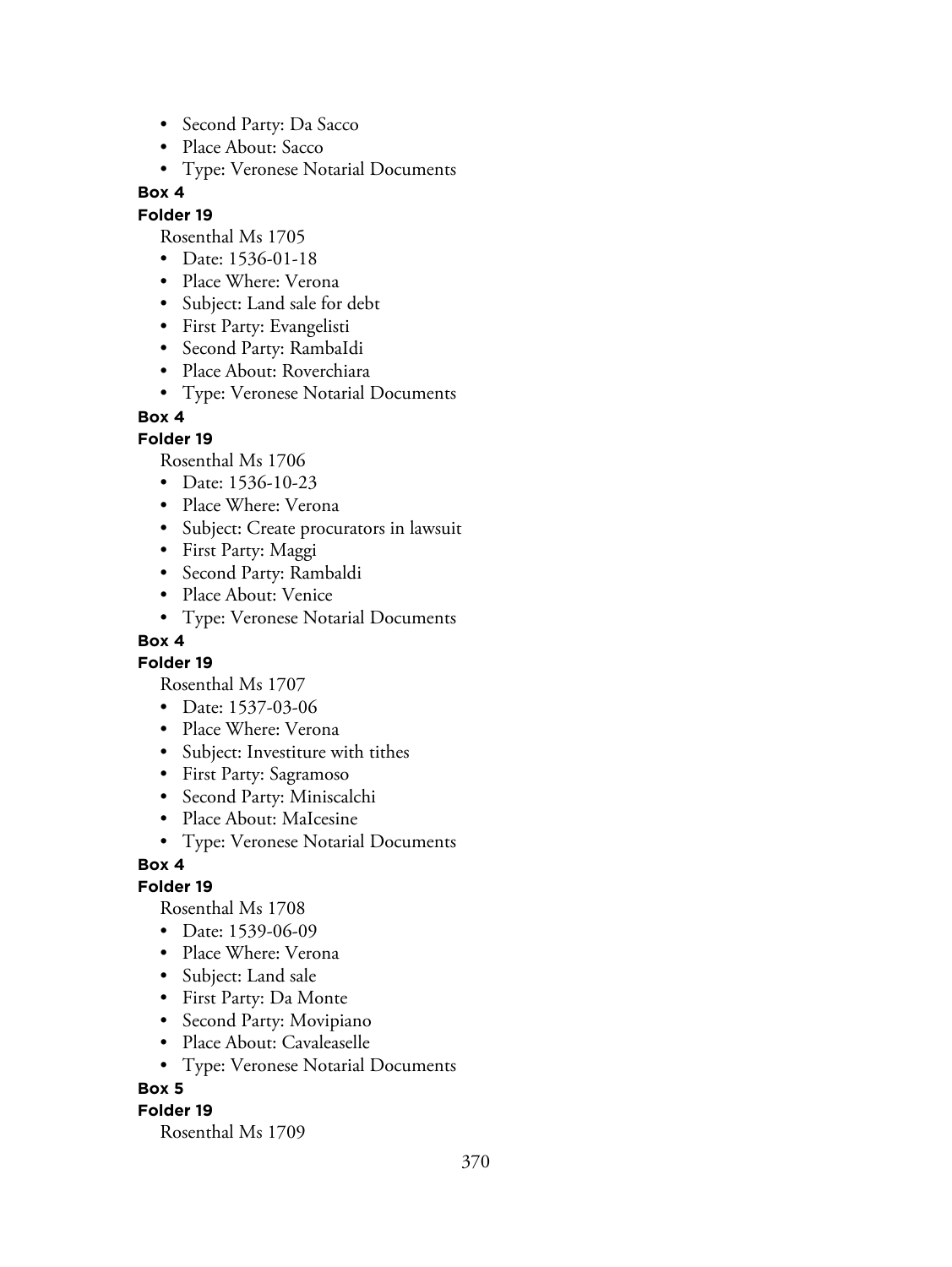- Date: 1540-03-02
- Place Where: Verona
- Subject: Land sale
- First Party: Da Tregnago
- Second Party: Giusti
- Place About: Tregnago
- Appendix: 1
- Type: Veronese Notarial Documents

## **Folder 19**

Rosenthal Ms 1710

- Date: 1540-11-05
- Place Where: Verona
- Subject: Land sale
- First Party: Da Rovere
- Second Party: Rambaldi
- Place About: Rovere di Vello
- Type: Veronese Notarial Documents

# **Box 5**

## **Folder 19**

Rosenthal Ms 1711

- Date: 1542-12-10
- Place Where: Venice
- Subject: Create procurator in lawsuit
- First Party: Rambaldi
- Second Party: RambaIdi
- Place About: Venice
- Type: Veronese Notarial Documents

# **Box 5**

# **Folder 19**

Rosenthal Ms 1712

- Date: 1543-02-19
- Place Where: Verona
- Subject: Land investiture
- First Party: Rosati
- Second Party: Da Angiari
- Place About: Angiari
- Type: Veronese Notarial Documents

# **Box 5**

# **Folder 19**

- Date: 1543-11-19
- Place Where: Rovereto
- Subject: Codicil
- First Party: Da Rovereto
- Type: Veronese Notarial Documents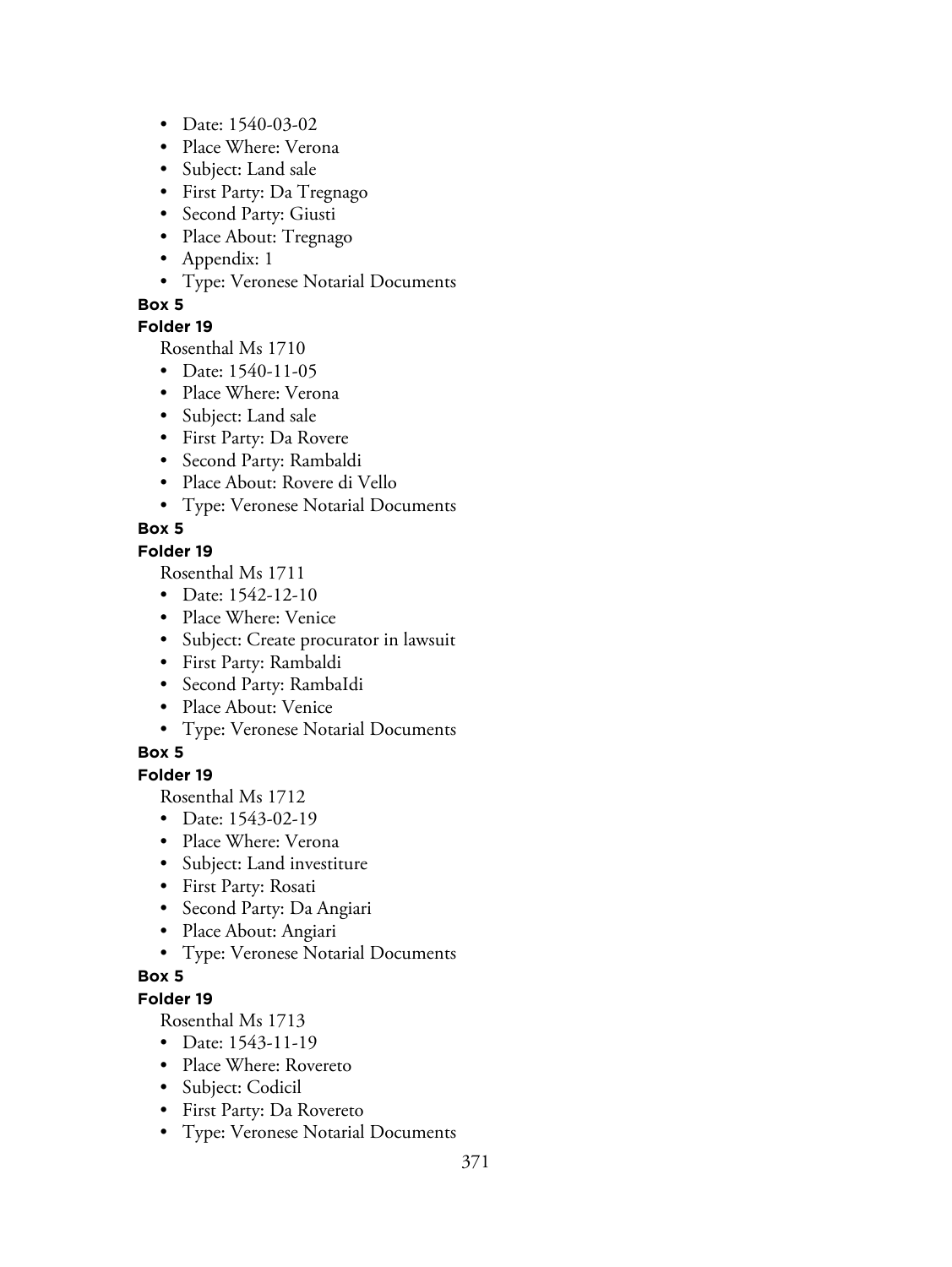## **Folder 17**

Rosenthal Ms 1714

- Date: 1544-03-29
- Place Where: Rovere di Vello
- Subject: Land sale
- First Party: Da Caverara
- Second Party: Sagramoso
- Place About: Rovere di Vello
- Type: Veronese Notarial Documents

**Box 5**

# **Folder 19**

Rosenthal Ms 1715

- Date: 1544-11-13
- Place Where: Verona
- Subject: Record of debt
- First Party: Da Poiana
- Second Party: S Giov. Val
- Type: Veronese Notarial Documents

# **Box 5**

# **Folder 19**

Rosenthal Ms 1716

- Date: 1545-03-24
- Place Where: Rovereto
- Subject: Payment for land purchase
- First Party: Rhenensis
- Second Party: Tacchi
- Place About: Lizzane
- Type: Veronese Notarial Documents

**Box 5**

# **Folder 19**

Rosenthal Ms 1717

- Date: 1545-08-06
- Place Where: Verona
- Subject: Create procurator in lawsuit
- First Party: Graziadei
- Second Party: Rambaldi
- Place About: Venice
- Type: Veronese Notarial Documents

# **Box 5**

# **Folder 19**

- Date: 1545-12-04
- Place Where: Venice
- Subject: Lease of benefice
- First Party: Querini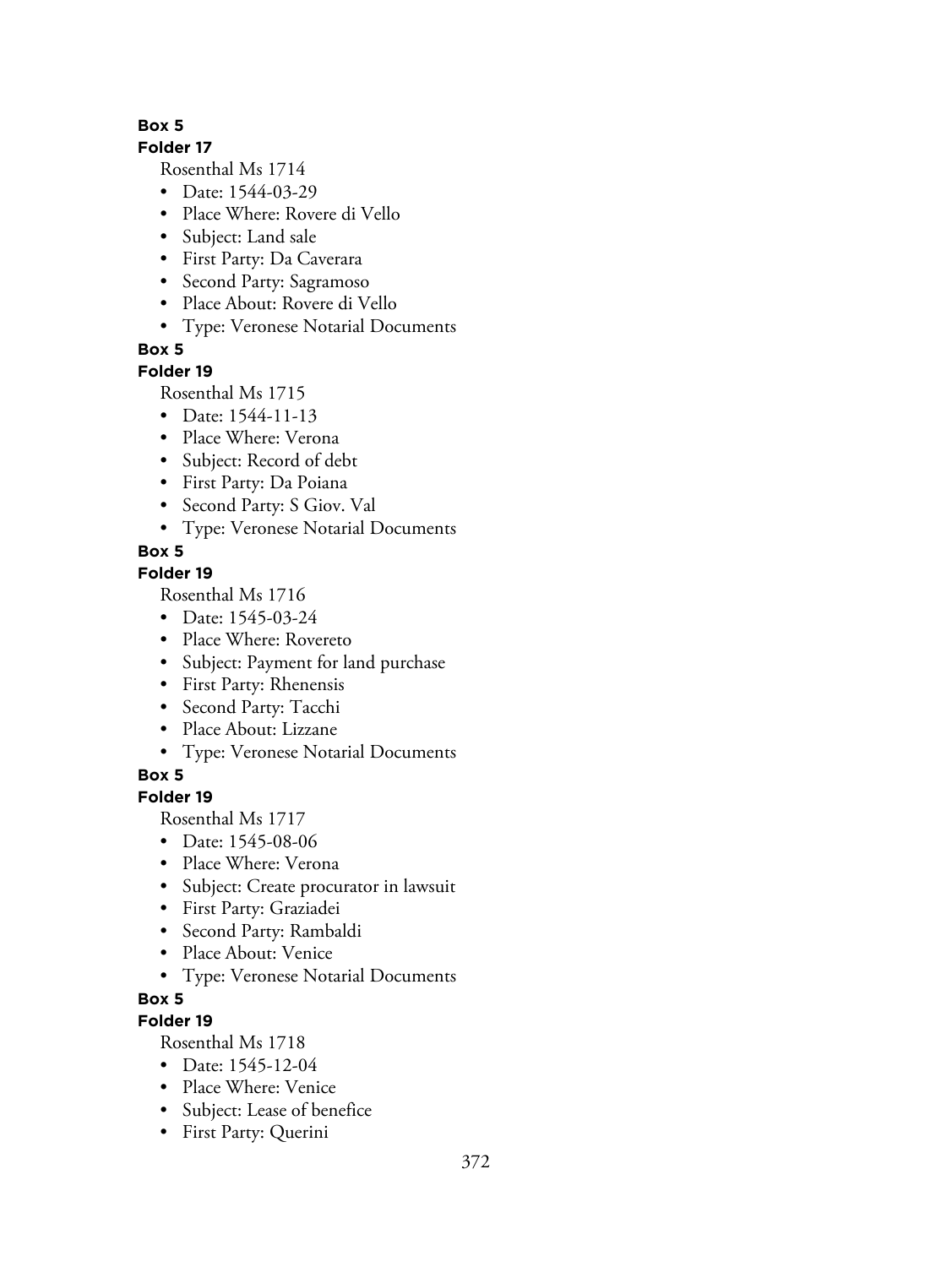- Second Party: RambaIdi
- Place About: Isola dla Scala
- Type: Veronese Notarial Documents

## **Folder 19**

Rosenthal Ms 1719

- Date: 1546-02-22
- Place Where: Verona
- Subject: Land sale
- First Party: Da Pallazolo
- Second Party: Libardi
- Place About: Pallazolo
- Type: Veronese Notarial Documents

## **Box 5**

## **Folder 19**

Rosenthal Ms 1720

- Date: 1546-05-24
- Place Where: Verona
- Subject: Receipt of income
- First Party: Clergy
- Second Party: RambaIdi
- Place About: Isola dla Scala
- Type: Veronese Notarial Documents

# **Box 5**

**Folder 19**

Rosenthal Ms 1721

- Date: 1547-05-02
- Place Where: Verona
- Subject: Donation to brother
- First Party: Carlotti
- Second Party: Carlotti
- Type: Veronese Notarial Documents

## **Box 5**

# **Folder 19**

Rosenthal Ms 1722

- Date: 1547-11-26
- Place Where: Verona
- Subject: Land sale to brother
- First Party: Rambaldi
- Second Party: RambaIdi
- Place About: Monti Lessini
- Type: Veronese Notarial Documents

## **Box 5**

## **Folder 19**

Rosenthal Ms 1723

• Date: 1549-07-09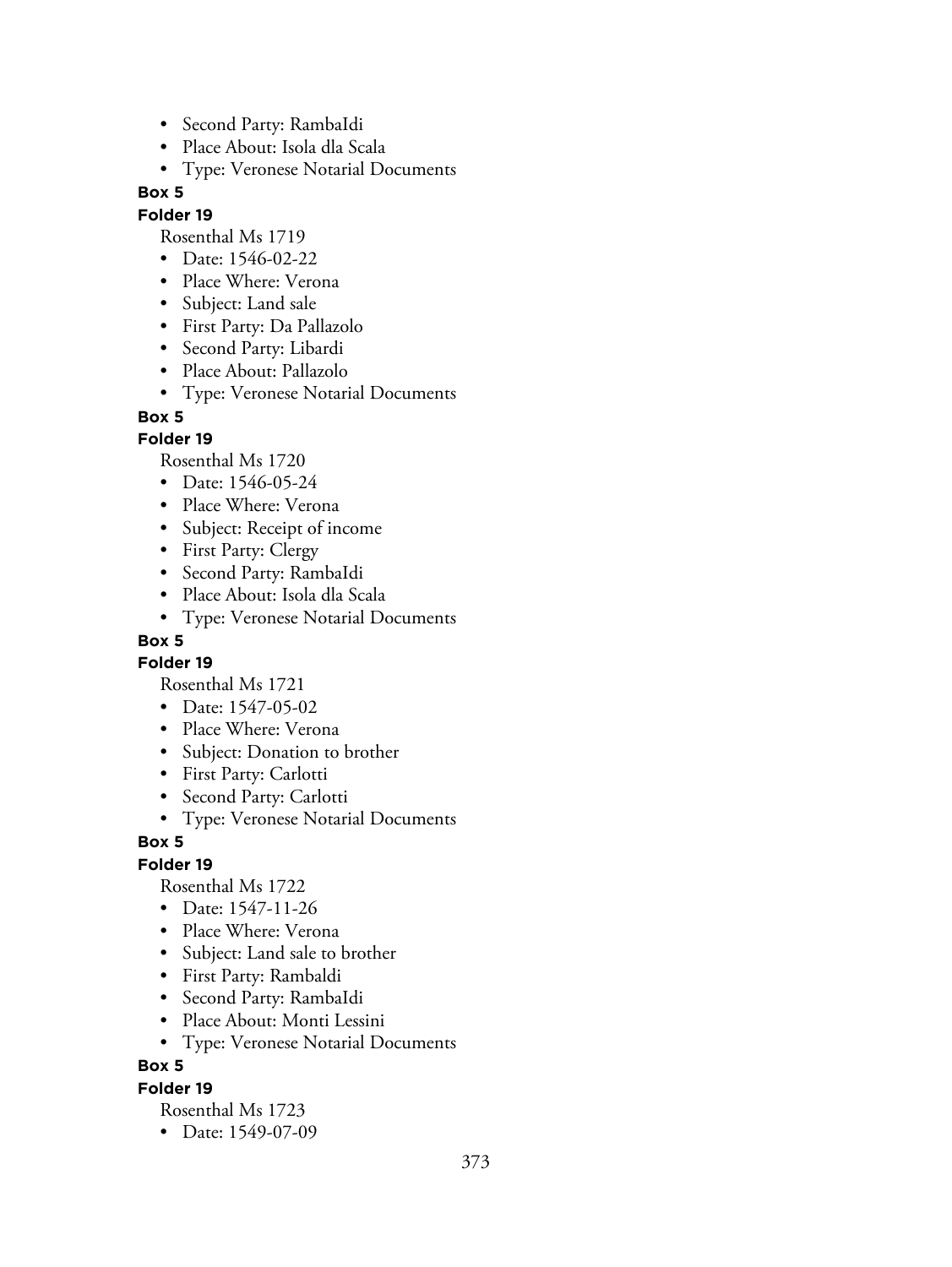- Place Where: Rome
- Subject: Investiture with benefices
- First Party: Curia
- Second Party: Rambaldi
- Place About: Roverchiara etc.
- Type: Veronese Notarial Documents

#### **Folder 19**

Rosenthal Ms 1724

- Date: 1549-11-11
- Place Where: Rovereto
- Subject: Land sale
- First Party: Del Barno
- Second Party: Tacchi
- Place About: Vallarsia
- Type: Veronese Notarial Documents

## **Box 6**

## **Folder 19**

Rosenthal Ms 1725

- Date: 1550-10-25
- Place Where: Venice
- Subject: Accept possession of benefice
- First Party: Rambaldi
- Second Party: Morandi
- Place About: Talmassia
- Type: Veronese Notarial Documents

# **Box 6**

## **Folder 19**

Rosenthal Ms 1726

- Date: 1551-04-06
- Place Where: Verona
- Subject: Dowry confession
- First Party: Filiberi
- Second Party: Pellegrini
- Type: Veronese Notarial Documents

# **Box 6**

## **Folder 19**

Rosenthal Ms 1727

- Date: 1551-08-10
- Place Where: Marega
- Subject: Testament
- First Party: Ferdin
- Type: Veronese Notarial Documents

## **Box 6**

## **Folder 19**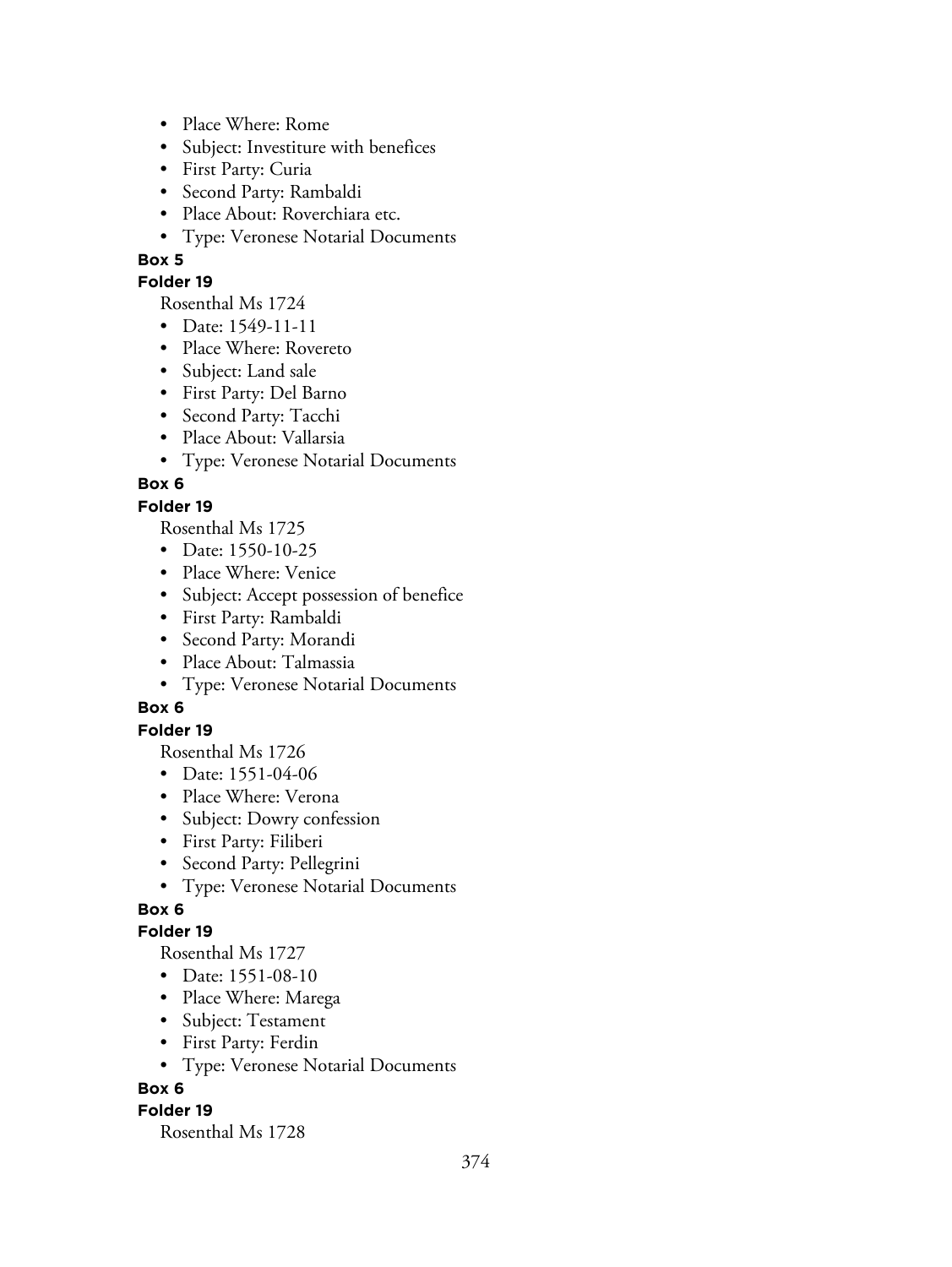- Date: 1552-04-20
- Place Where: Verona
- Subject: Arbitrated compromise
- First Party: Tramarini
- Second Party: Del Muto
- Type: Veronese Notarial Documents

#### **Folder 19**

Rosenthal Ms 1729

- Date: 1552-10-31
- Place Where: Cavaion
- Subject: Renunciation of land rights
- First Party: Falsi
- Second Party: Rambaldi
- Place About: Cavaion
- Type: Veronese Notarial Documents

## **Box 6**

## **Folder 19**

Rosenthal Ms 1730

- Date: 1554-02-09
- Place Where: Rovereto
- Subject: Inheritance dispute
- First Party: Tacchi
- Second Party: Tacchi
- Type: Veronese Notarial Documents

# **Box 6**

## **Folder 19**

Rosenthal Ms 1731

- Date: 1554-03-14
- Place Where: Lendinara
- Subject: Land transfer for debt
- First Party: Mangani
- Second Party: Mazonati
- Place About: Angiari
- Type: Veronese Notarial Documents

# **Box 6**

## **Folder 19**

Rosenthal Ms 1732

- Date: 1554-05-21
- Place Where: Venice
- Subject: Commission in lawsuit
- First Party: Monastery
- Second Party: Rambaldi
- Place About: Venice
- Type: Veronese Notarial Documents

## **Box 6**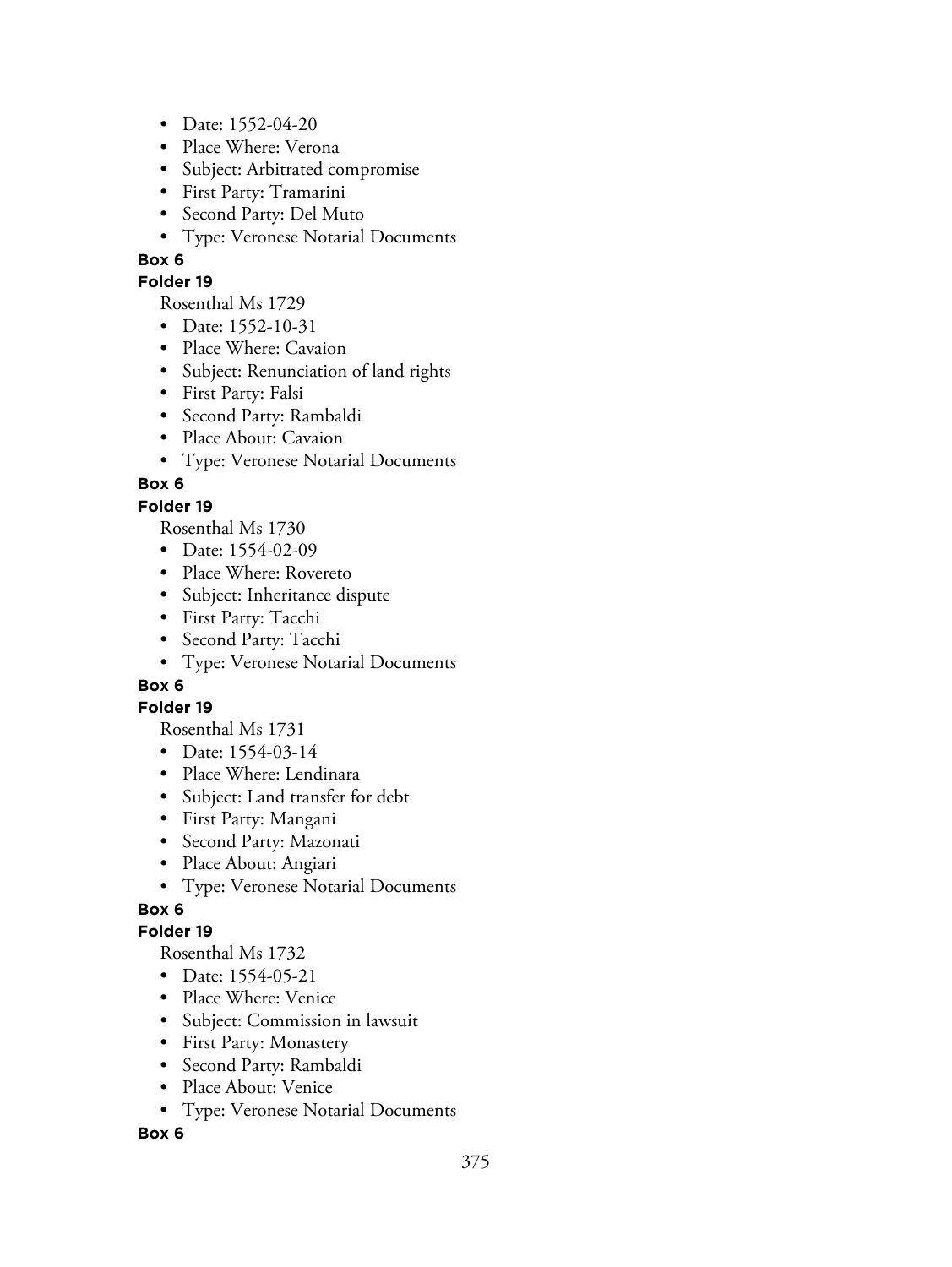#### **Folder 19**

Rosenthal Ms 1733

- Date: 1554-05-31
- Place Where: Verona
- Subject: Public declaration of debt
- First Party: Sagramoso
- Second Party: Sabaini
- Place About: Soave
- Type: Veronese Notarial Documents

## **Box 6**

#### **Folder 19**

Rosenthal Ms 1734

- Date: 1556-02-07
- Place Where: Verona
- Subject: Ratification of procuration
- First Party: Rambaldi
- Second Party: Maineri
- Place About: Angiari
- Type: Veronese Notarial Documents

## **Box 6**

## **Folder 19**

Rosenthal Ms 1735

- Date: 1556-09-04
- Place Where: Verona
- Subject: Create procurator
- First Party: Graziadei
- Second Party: Rambaldi
- Place About: Angiari
- Type: Veronese Notarial Documents

**Box 6**

## **Folder 19**

Rosenthal Ms 1736

- Date: 1557-11-09
- Place Where: Valeggio
- Subject: Land sale
- First Party: Da Mozzecane
- Second Party: Da Pressana
- Place About: Mozzecane
- Type: Veronese Notarial Documents

# **Box 6**

# **Folder 19**

- Date: 1558-10-03
- Place Where: Verona
- Subject: Resolution of land dispute
- First Party: Calzareri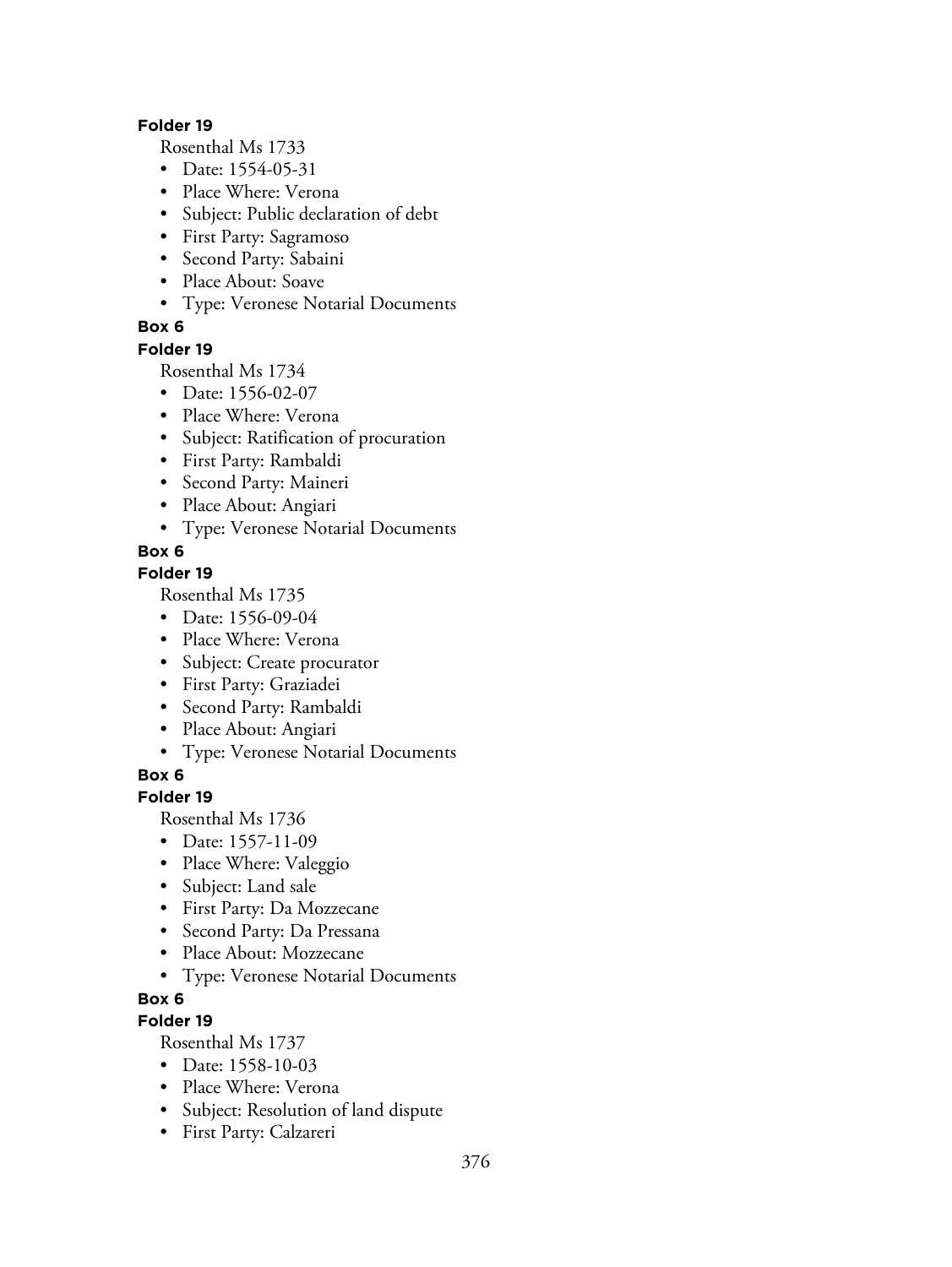- Second Party: Biagi
- Place About: Castagne
- Appendix: 1
- Type: Veronese Notarial Documents

## **Folder 19**

Rosenthal Ms 1738

- Date: 1558-10-16
- Place Where: Bardolino
- Subject: Land sale
- First Party: Spiciari
- Second Party: RambaIdi
- Place About: Bardolino
- Type: Veronese Notarial Documents

# **Box 6**

# **Folder 19**

Rosenthal Ms 1739

- Date: 1559-01-21
- Place Where: Rovereto
- Subject: Land sale
- First Party: Da Terraglio
- Second Party: Tacchi
- Place About: Terraglio
- Appendix: 1
- Type: Veronese Notarial Documents

# **Box 6**

## **Folder 19**

Rosenthal Ms 1740

- Date: 1559-02-07
- Place Where: Verona
- Subject: Execute promise to sell land
- First Party: Del Tuitate
- Second Party: Sagramoso
- Type: Veronese Notarial Documents

# **Box 6**

# **Folder 19**

Rosenthal Ms 1741

- Date: 1559-08-22
- Place Where: Verona
- Subject: Testament
- First Party: Martinengo
- Second Party: Sagramoso
- Type: Veronese Notarial Documents

# **Box 1**

# **Folder 20**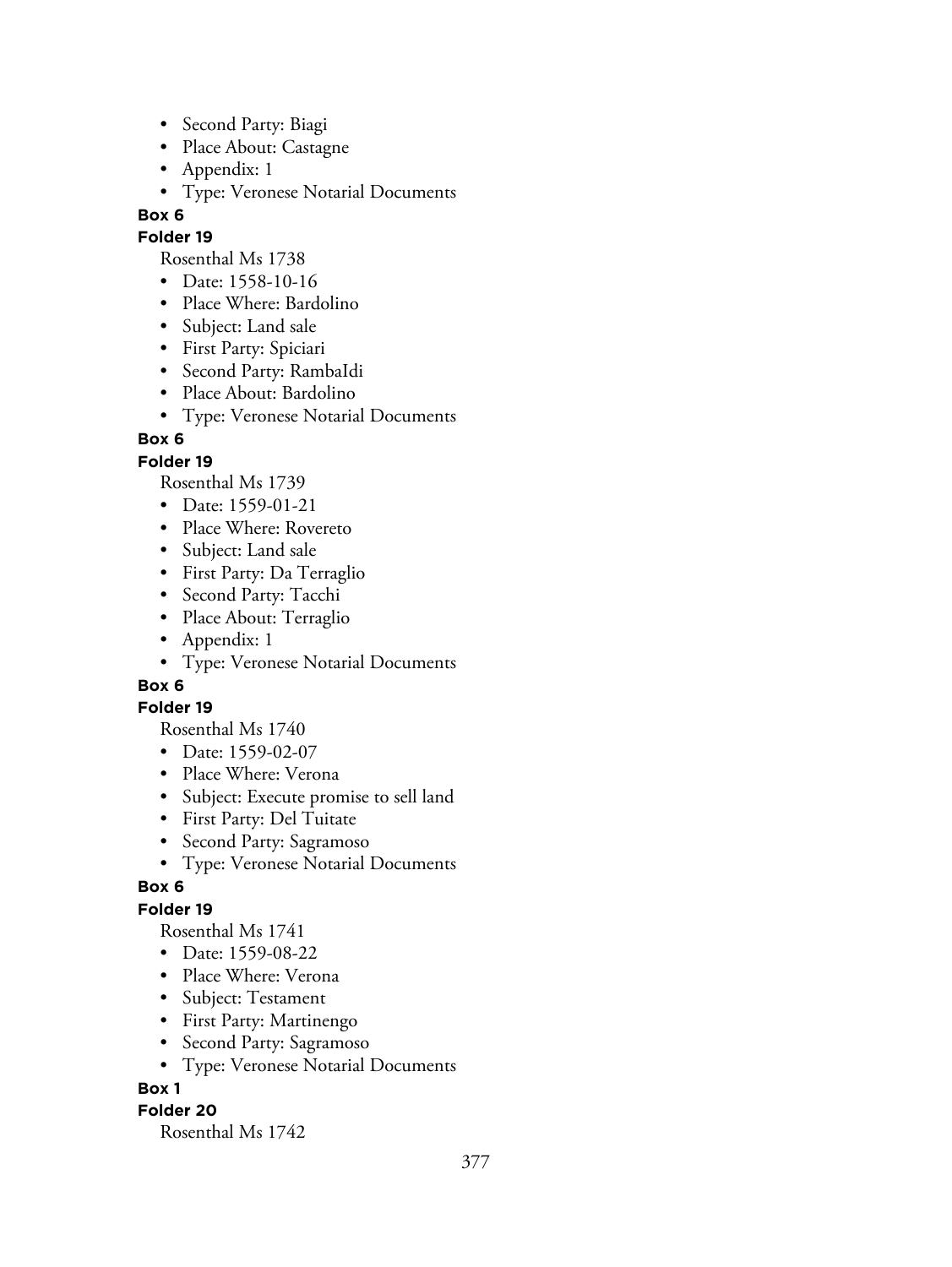- Date: 1560-02-13
- Subject: Letter on land transactions
- First Party: Rambaldi
- Place About: Costermano
- Type: Veronese Notarial Documents

## **Folder 20**

Rosenthal Ms 1743

- Date: 1560-02-13
- Subject: Letter on land transactions
- First Party: RambaIdi
- Place About: Costermano
- Type: Veronese Notarial Documents

## **Box 1**

## **Folder 20**

Rosenthal Ms 1744

- Date: 1560-04-05
- Place Where: Verona
- Subject: Land sale
- First Party: Astalfoni
- Second Party: Sagramoso
- Place About: Verona
- Appendix: 1
- Type: Veronese Notarial Documents

## **Box 1**

## **Folder 20**

Rosenthal Ms 1745

- Date: 1560-08-20
- Place Where: Piovezzano
- Subject: Division of inheritance
- First Party: Da CaImasino
- Place About: Ponton
- Type: Veronese Notarial Documents

# **Box 1**

## **Folder 20**

Rosenthal Ms 1746

- Date: 1561-03-01
- Place Where: Rovereto
- Subject: Land investiture
- First Party: Da Rovereto
- Second Party: Da Folgaria
- Place About: Terragnolo
- Phillips No.: 29598
- Type: Veronese Notarial Documents

# **Box 1**

## **Folder 20**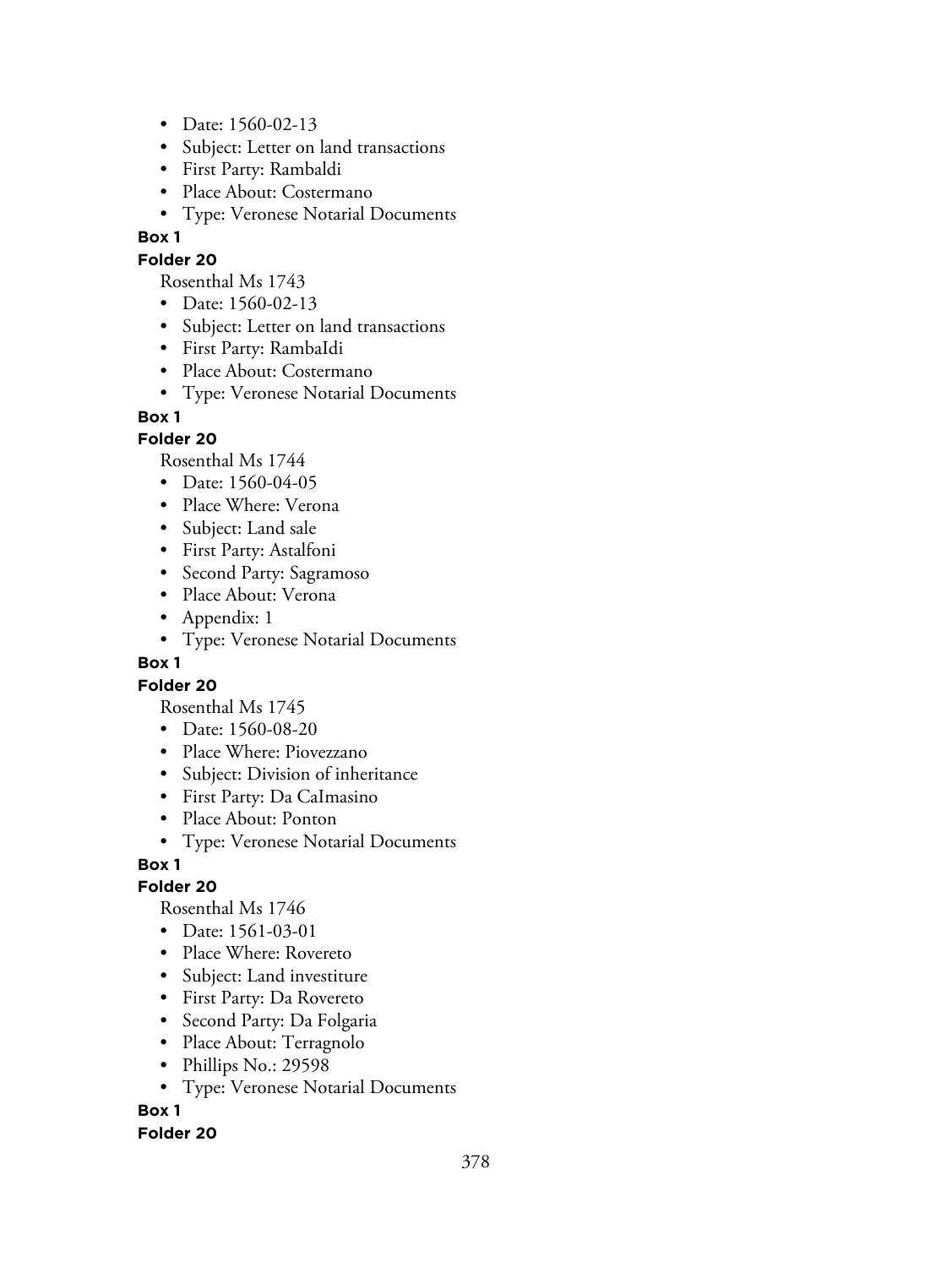Rosenthal Ms 1747

- Date: 1561-11-02
- Place Where: Valeggio
- Subject: Land sale
- First Party: Mazzaselli
- Second Party: Da Pressana
- Place About: Valeggio
- Appendix: 1
- Type: Veronese Notarial Documents

## **Box 1**

#### **Folder 20**

Rosenthal Ms 1748

- Date: 1562-05-06
- Place Where: Verona
- Subject: Renewal of investiture
- First Party: Dal Borgo
- Second Party: Da Pontedera
- Place About: Borghesana
- Type: Veronese Notarial Documents

## **Box 1**

## **Folder 20**

Rosenthal Ms 1749

- Date: 1564-10-03
- Place Where: Verona
- Subject: Public land sale for debt
- First Party: Rambaldi
- Second Party: Cagliari
- Place About: Angiari
- Type: Veronese Notarial Documents

## **Box 1**

## **Folder 20**

Rosenthal Ms 1750

- Date: 1564-11-27
- Place Where: Soave
- Subject: Land exchange
- First Party: Lazari
- Second Party: Passeti
- Place About: Soave
- Type: Veronese Notarial Documents

## **Box 1**

# **Folder 20**

- Date: 1564-12-11
- Place Where: Verona
- Subject: Land transfer for debt
- First Party: Surano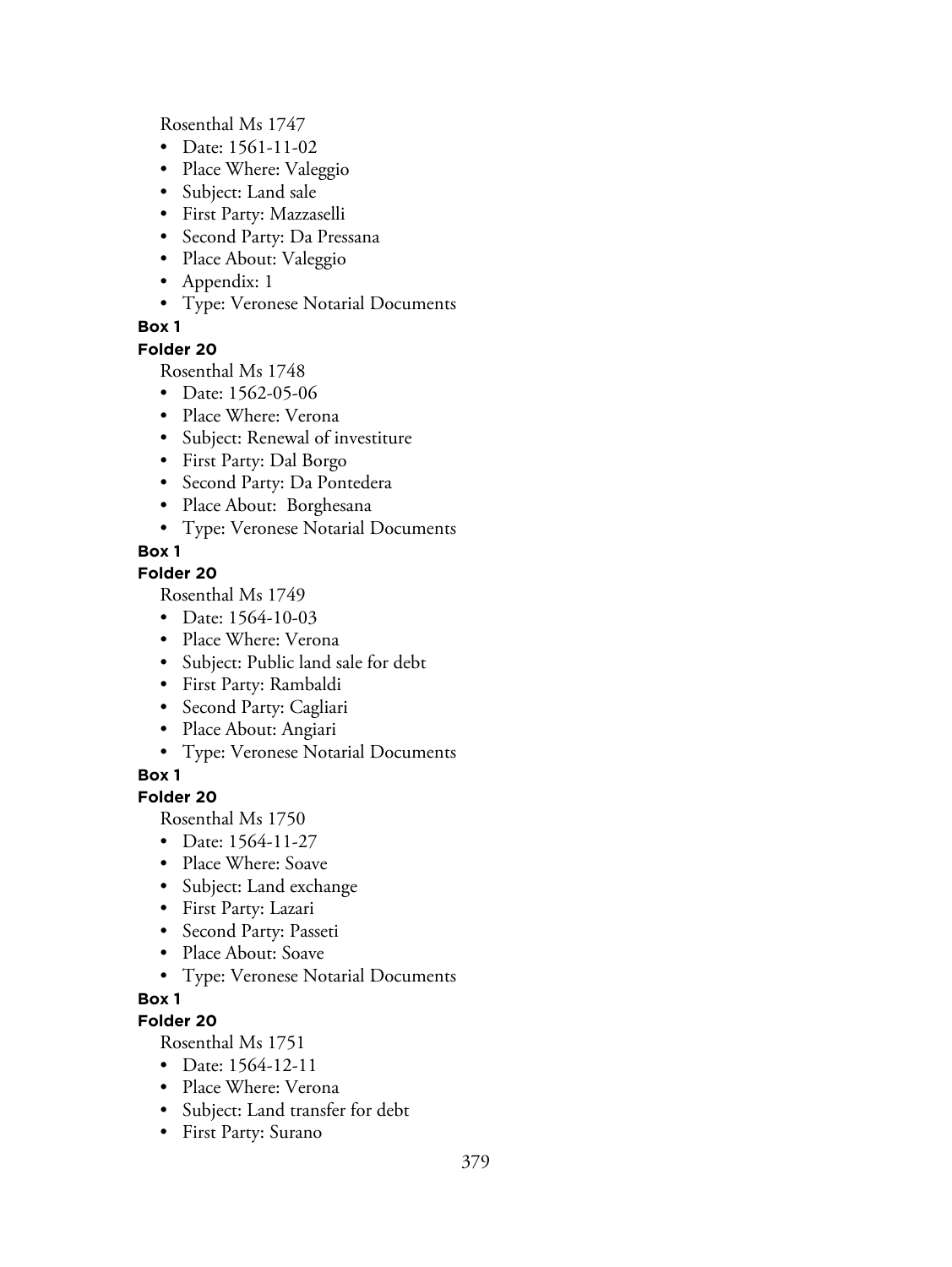- Second Party: Da Monte
- Place About: Verona
- Type: Veronese Notarial Documents

#### **Folder 20**

Rosenthal Ms 1752

- Date: 1565-08-31
- Place Where: Rovereto
- Subject: Land sale
- First Party: (Illegibile)
- Second Party: Tacchi
- Place About: Rovereto
- Type: Veronese Notarial Documents

#### **Box 1**

## **Folder 20**

Rosenthal Ms 1753

- Date: 1565-07-30
- Place Where: Lazise
- Subject: Codicil
- First Party: Da Pacengo
- Type: Veronese Notarial Documents

## **Box 1**

**Folder 20**

Rosenthal Ms 1754

- Date: 1566-08-21
- Place Where: Rovereto
- Subject: Land sale
- First Party: Da Rovereto
- Second Party: Veronese
- Place About: Sacco
- Type: Veronese Notarial Documents

**Box 1**

## **Folder 20**

Rosenthal Ms 1755

- Date: 1566-10-21
- Place Where: Rovereto
- Subject: Land sale
- First Party: Terragnolo
- Second Party: Tacchi
- Place About: Terragnolo
- Type: Veronese Notarial Documents

**Box 1**

## **Folder 20**

- Date: 1567-01-17
- Place Where: Castagne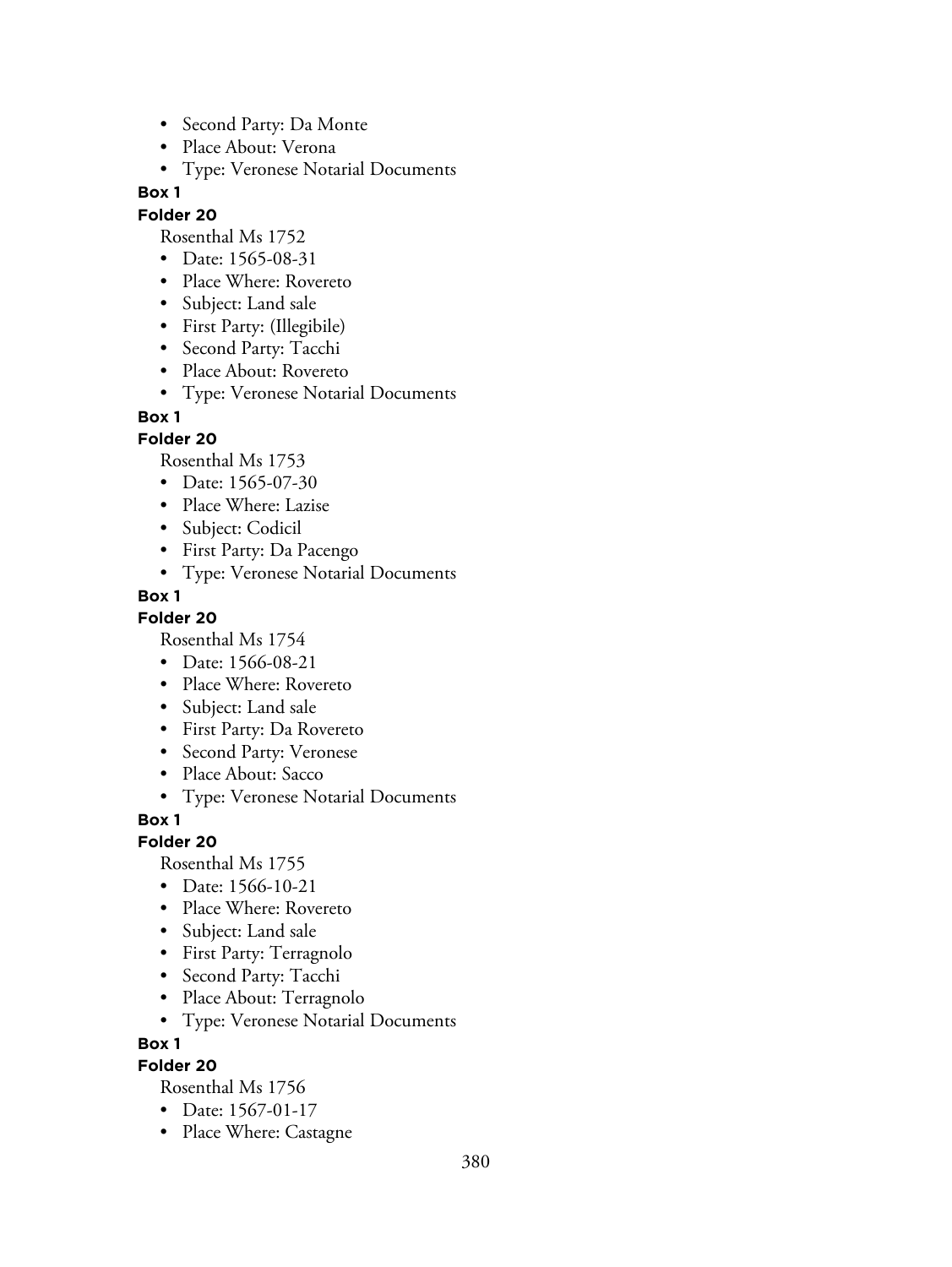- Subject: Land sale
- First Party: Dal Dosso
- Second Party: Dal Dosso
- Place About: Castagne
- Appendix: 1
- Type: Veronese Notarial Documents

## **Folder 20**

Rosenthal Ms 1757

- Date: 1567-05-12
- Place Where: Rovereto
- Subject: Land sale
- First Party: Della Pietra
- Second Party: Tacchi
- Place About: Volano
- Type: Veronese Notarial Documents

# **Box 1**

## **Folder 20**

Rosenthal Ms 1758

- Date: 1567-08-27
- Place Where: Verona
- Subject: Public citation for redemption
- First Party: Rambaldi
- Second Party: Leonardi
- Place About: Castagne
- Type: Veronese Notarial Documents

# **Box 1**

## **Folder 20**

Rosenthal Ms 1759

- Date: 1567-12-16
- Place Where: Soave
- Subject: Land sale
- First Party: Emo
- Second Party: Travalei
- Place About: Vestena
- Type: Veronese Notarial Documents

## **Box 1**

## **Folder 20**

Rosenthal Ms 1760

- Date: 1568-09-02
- Subject: Receipt of rent
- First Party: Da Ponton
- Second Party: Da Volargne
- Type: Veronese Notarial Documents

# **Box 1**

## **Folder 20**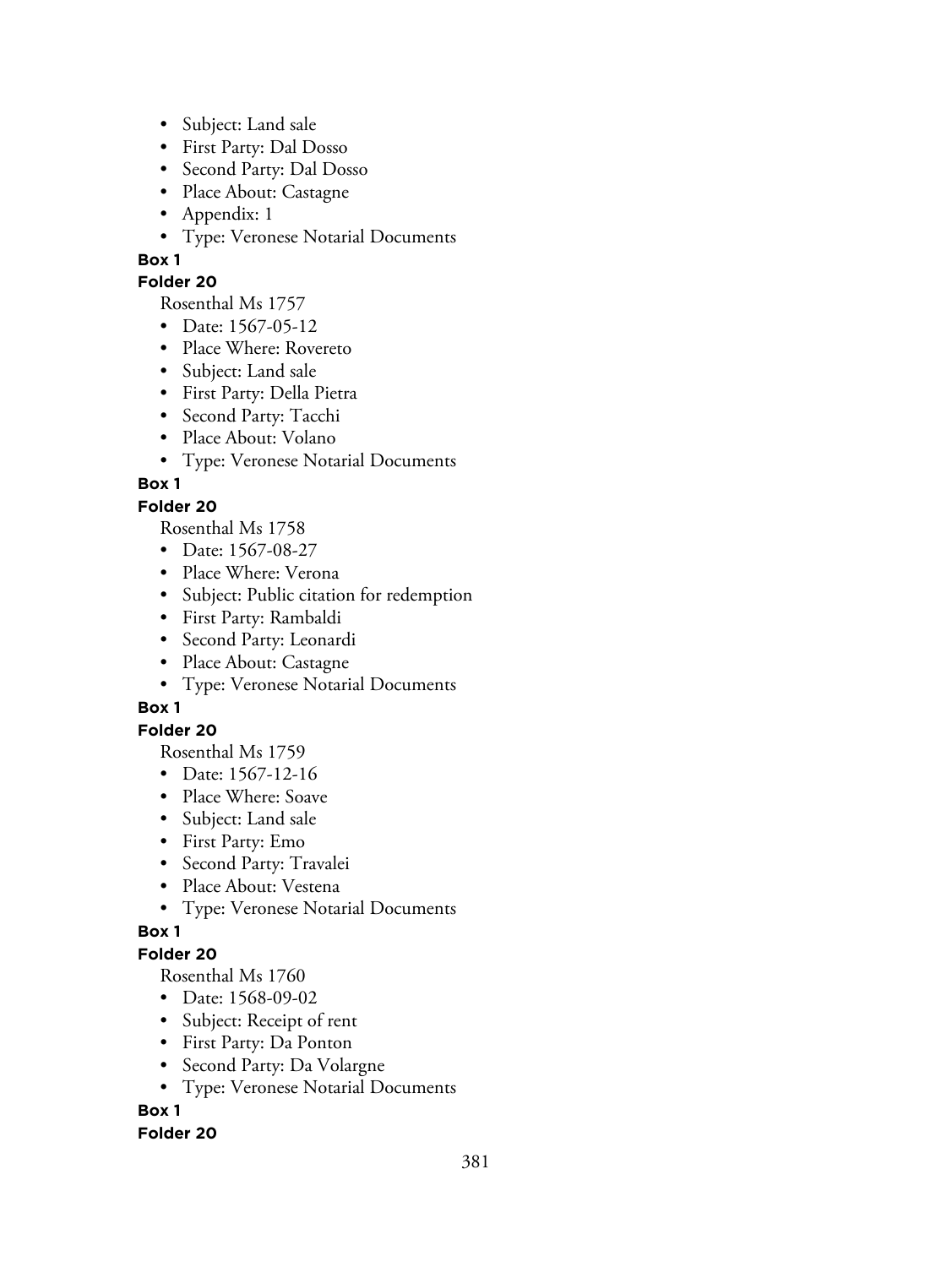Rosenthal Ms 1761

- Date: 1568-12-05
- Place Where: Rovereto
- Subject: Citizenship petition
- First Party: Tacchi
- Second Party: Commune
- Place About: Rovereto
- Type: Veronese Notarial Documents

## **Box 2**

## **Folder 20**

Rosenthal Ms 1762

- Date: 1570-04-26
- Place Where: Verona
- Subject: Land sale
- First Party: Spolverini
- Second Party: Filiberi
- Place About: Verona
- Type: Veronese Notarial Documents

# **Box 2**

## **Folder 20**

Rosenthal Ms 1763

- Date: 1570-05-29
- Place Where: Folgaria
- Subject: Land sale
- First Party: Da Folgaria
- Second Party: Da Folgaria
- Place About: AIbicocca
- Type: Veronese Notarial Documents

# **Box 2**

# **Folder 20**

Rosenthal Ms 1764

- Date: 1571-07-09
- Place Where: Verona
- Subject: Dowry payment, confession
- First Party: Nicolini
- Second Party: Truffoni
- Type: Veronese Notarial Documents

# **Box 2**

# **Folder 20**

- Date: 1572-04-24
- Place Where: Verona
- Subject: Payment for land sale
- First Party: Bartazoli
- Second Party: Tedoli
- Place About: Custoza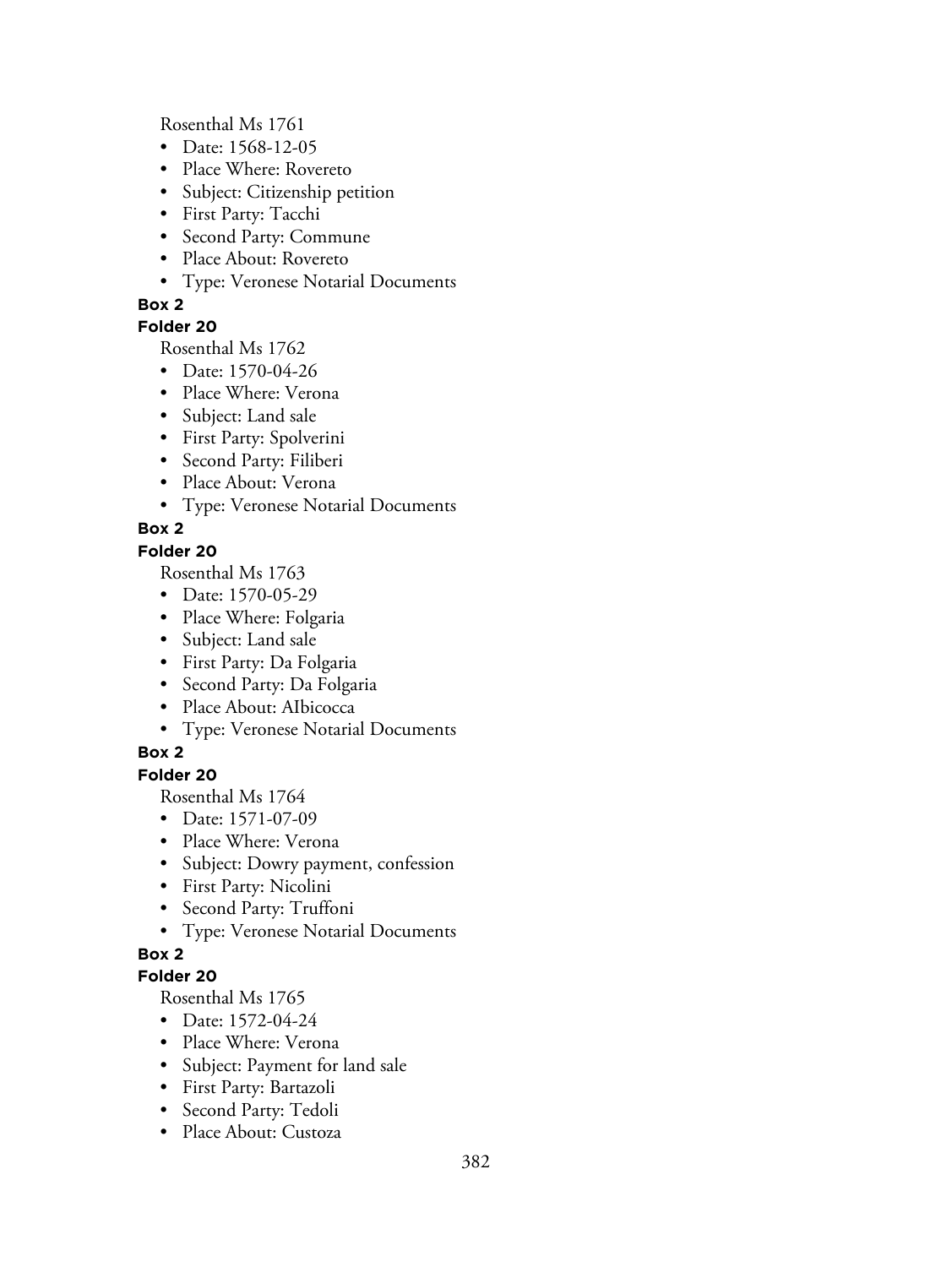• Type: Veronese Notarial Documents

## **Box 2**

## **Folder 20**

Rosenthal Ms 1766

- Date: 1572-05-20
- Place Where: Verona
- Subject: Emancipation
- First Party: Arenzoni
- Type: Veronese Notarial Documents

## **Box 2**

**Folder 20**

Rosenthal Ms 1767

- Date: 1572-07-23
- Place Where: Rovereto
- Subject: Land sale
- First Party: Da Nacho
- Second Party: Tacchi
- Place About: Rovereto
- Type: Veronese Notarial Documents

## **Box 2**

## **Folder 20**

Rosenthal Ms 1768

- Date: 1573-10-05
- Place Where: Rovereto
- Subject: Land sale
- First Party: Della Zena
- Second Party: Tacchi
- Place About: Rovereto
- Type: Veronese Notarial Documents

**Box 2**

## **Folder 20**

Rosenthal Ms 1769

- Date: 1573-11-05
- Place Where: Verona
- Subject: Public citation for debt
- First Party: Rambaldi
- Second Party: Zorzi
- Place About: San Ambrogio
- Type: Veronese Notarial Documents

# **Box 2**

# **Folder 20**

- Date: 1574-05-08
- Place Where: Rovereto
- Subject: Land sale -- cf. 1768
- First Party: Della Zena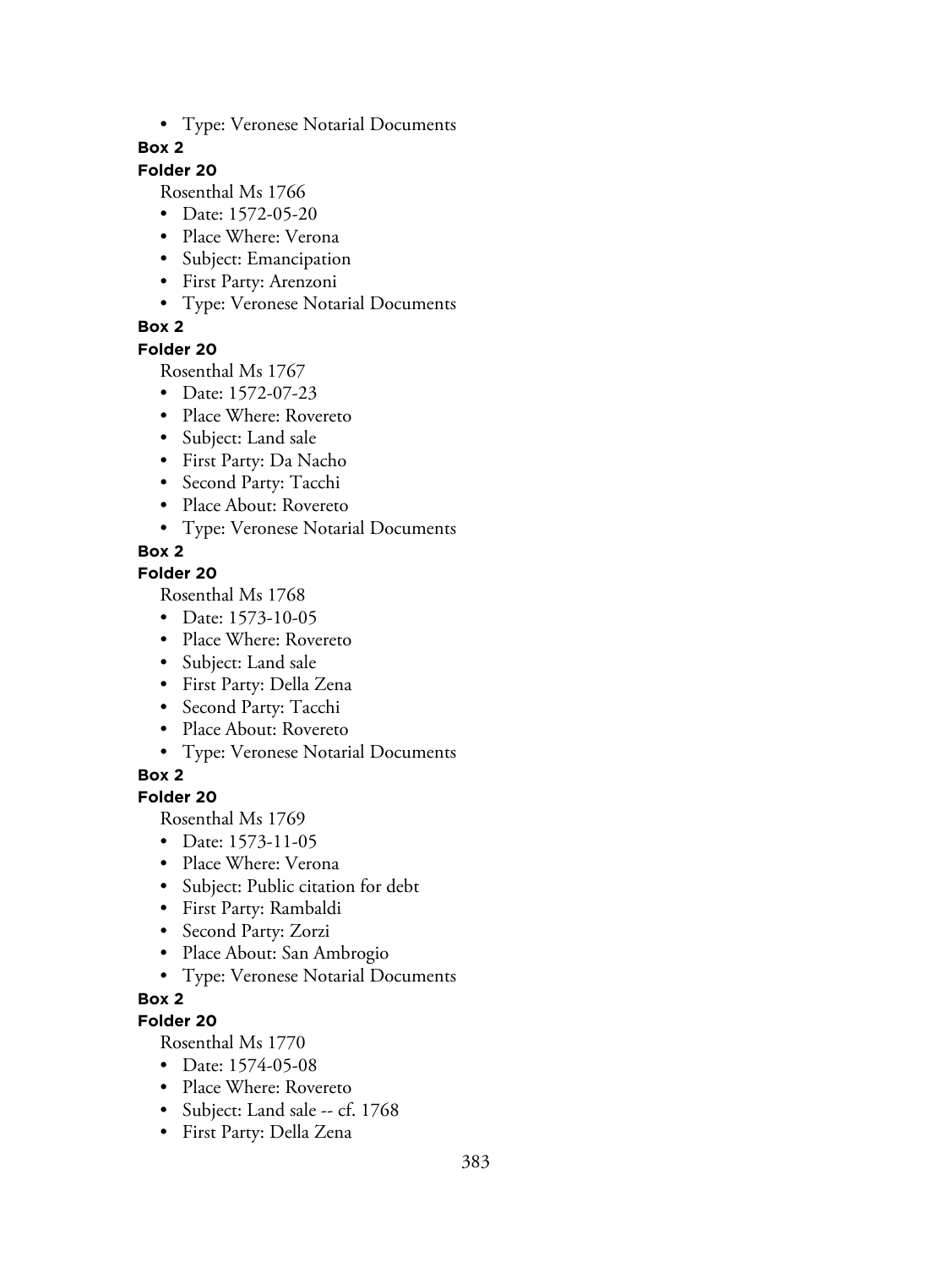- Second Party: Tacchi
- Place About: Rovereto
- Type: Veronese Notarial Documents

## **Folder 20**

Rosenthal Ms 1771

- Date: 1574-05-07
- Place Where: Verona
- Subject: Land sale
- First Party: Sori
- Second Party: Filiberi
- Place About: Verona
- Type: Veronese Notarial Documents

## **Box 2**

## **Folder 20**

Rosenthal Ms 1772

- Date: 1574-11-24
- Place Where: Rovereto
- Subject: Land transfer for debt
- First Party: Parolini
- Second Party: Tacchi
- Place About: Lizzane
- Type: Veronese Notarial Documents

# **Box 2**

**Folder 20**

Rosenthal Ms 1773

- Date: 1575-02-14
- Place Where: Folgaria
- Subject: Land sale
- First Party: Del Valle
- Second Party: Del Valle
- Place About: Folgaria
- Type: Veronese Notarial Documents

# **Box 2**

## **Folder 20**

Rosenthal Ms 1774

- Date: 1576-02-28
- Place Where: San Ambrogio
- Subject: Land sale
- First Party: Giacomazzi
- Second Party: Da Monte
- Place About: Ponton
- Appendix: 1
- Type: Veronese Notarial Documents

**Box 2**

## **Folder 20**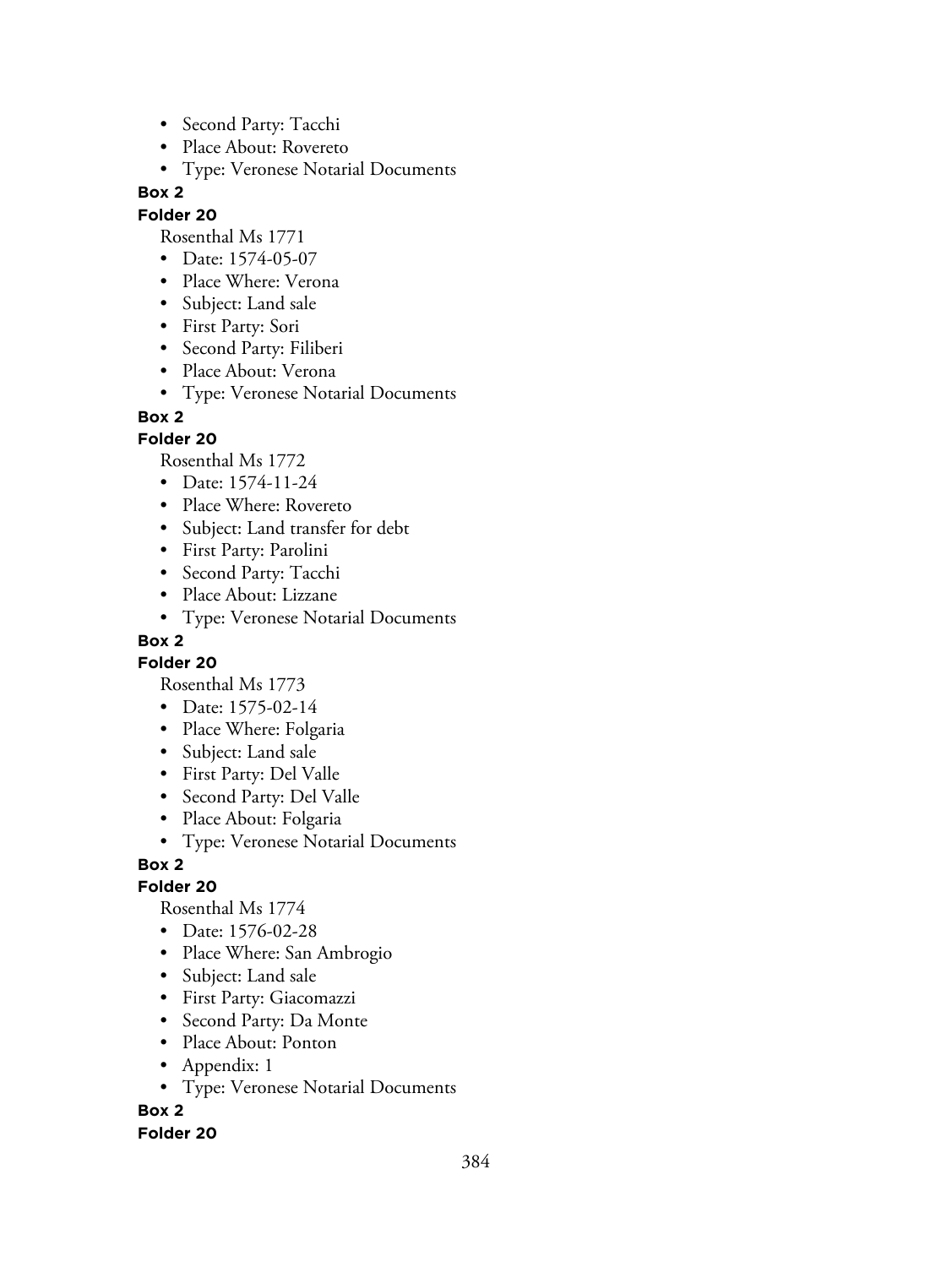Rosenthal Ms 1775

- Date: 1576-12-11
- Place Where: Roverchiara
- Subject: Division of inheritance
- First Party: Sagramoso
- Place About: Roverchiara
- Type: Veronese Notarial Documents

# **Box 2**

# **Folder 20**

Rosenthal Ms 1776

- Date: 1578-02-15
- Place Where: Verona?
- Subject: Letter on family affairs
- First Party: ValIisnieri
- Second Party: Rambaldi
- Type: Veronese Notarial Documents

# **Box 2**

# **Folder 20**

Rosenthal Ms 1777

- Date: 1578-05-31
- Place Where: Verona
- Subject: Land sale, reinvestiture
- First Party: Rambaldi
- Second Party: RambaIdi
- Place About: Affi
- Type: Veronese Notarial Documents

# **Box 2**

# **Folder 20**

Rosenthal Ms 1778

- Date: 1578-10-11
- Place Where: Verona
- Subject: Land sale
- First Party: Boni
- Second Party: Del Prete
- Place About: Peschiera
- Type: Veronese Notarial Documents

# **Box 2**

# **Folder 20**

- Date: 1578-10-27
- Place Where: Folgaria
- Subject: Land exchange
- First Party: Del Valle
- Second Party: Del Valle
- Place About: Folgaria
- Type: Veronese Notarial Documents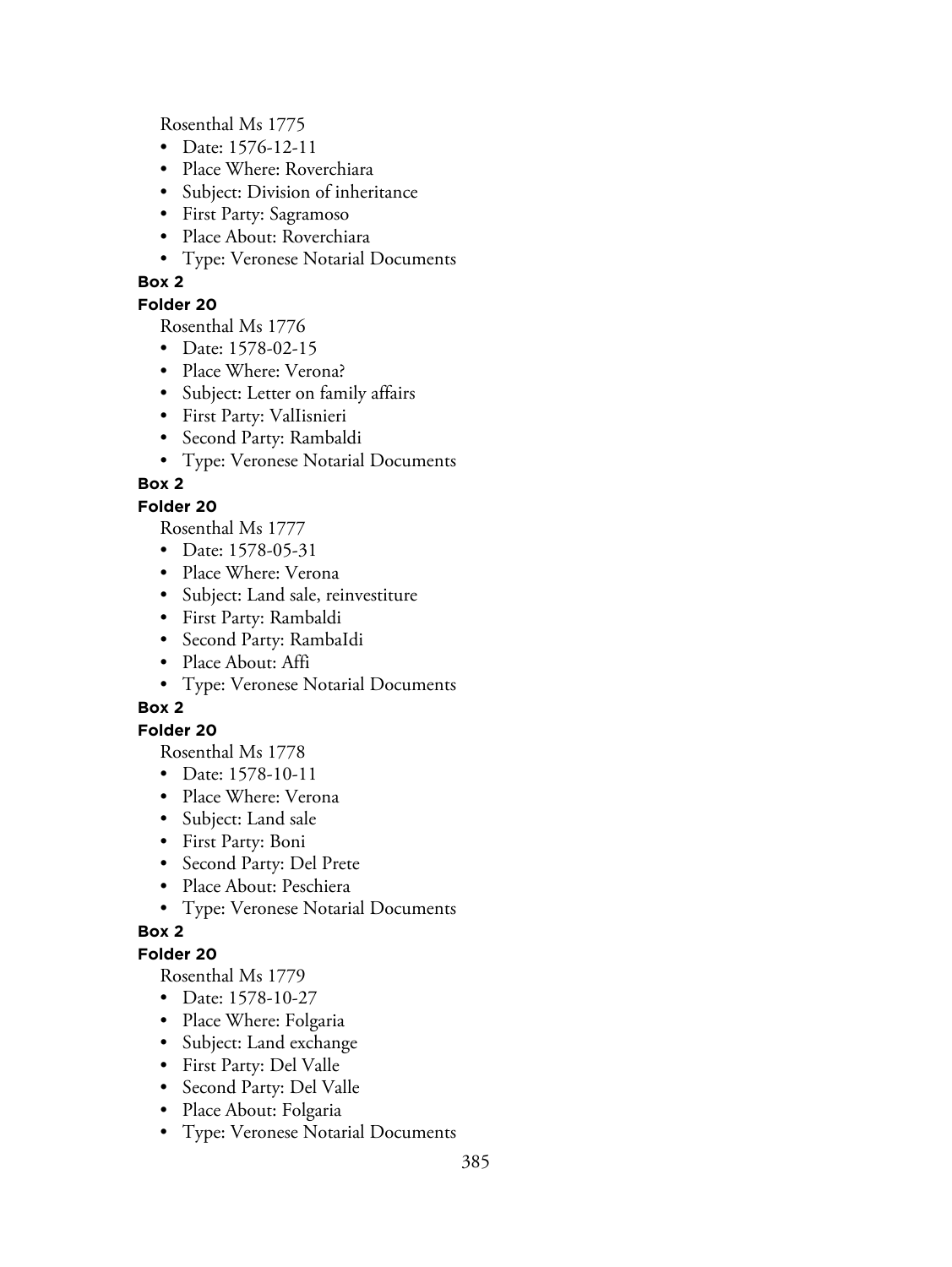#### **Folder 20**

Rosenthal Ms 1780

- Date: 1578-12-11
- Place Where: Rovereto
- Subject: Land sale
- First Party: Da Rovereto
- Second Party: Da Rovereto
- Place About: Rovereto
- Type: Veronese Notarial Documents

**Box 3**

## **Folder 20**

Rosenthal Ms 1781

- Date: 1580-10-18
- Place Where: Verona
- Subject: Land sale
- First Party: Del Berton
- Second Party: Cavalcaselle
- Place About: Castelnuovo
- Type: Veronese Notarial Documents

## **Box 3**

## **Folder 20**

Rosenthal Ms 1782

- Date: 1581-05-17
- Place Where: Folgaria
- Subject: Land sale
- First Party: Del Valle
- Second Party: Del Valle
- Place About: Folgaria
- Type: Veronese Notarial Documents

# **Box 3**

## **Folder 20**

Rosenthal Ms 1783

- Date: 1581-09-09
- Place Where: Folgaria
- Subject: Land sale
- First Party: Da Folgaria
- Second Party: Del Valle
- Place About: Folgaria
- Type: Veronese Notarial Documents

## **Box 3**

## **Folder 20**

- Date: 1582-05-26
- Place Where: Venice
- Subject: Debt confession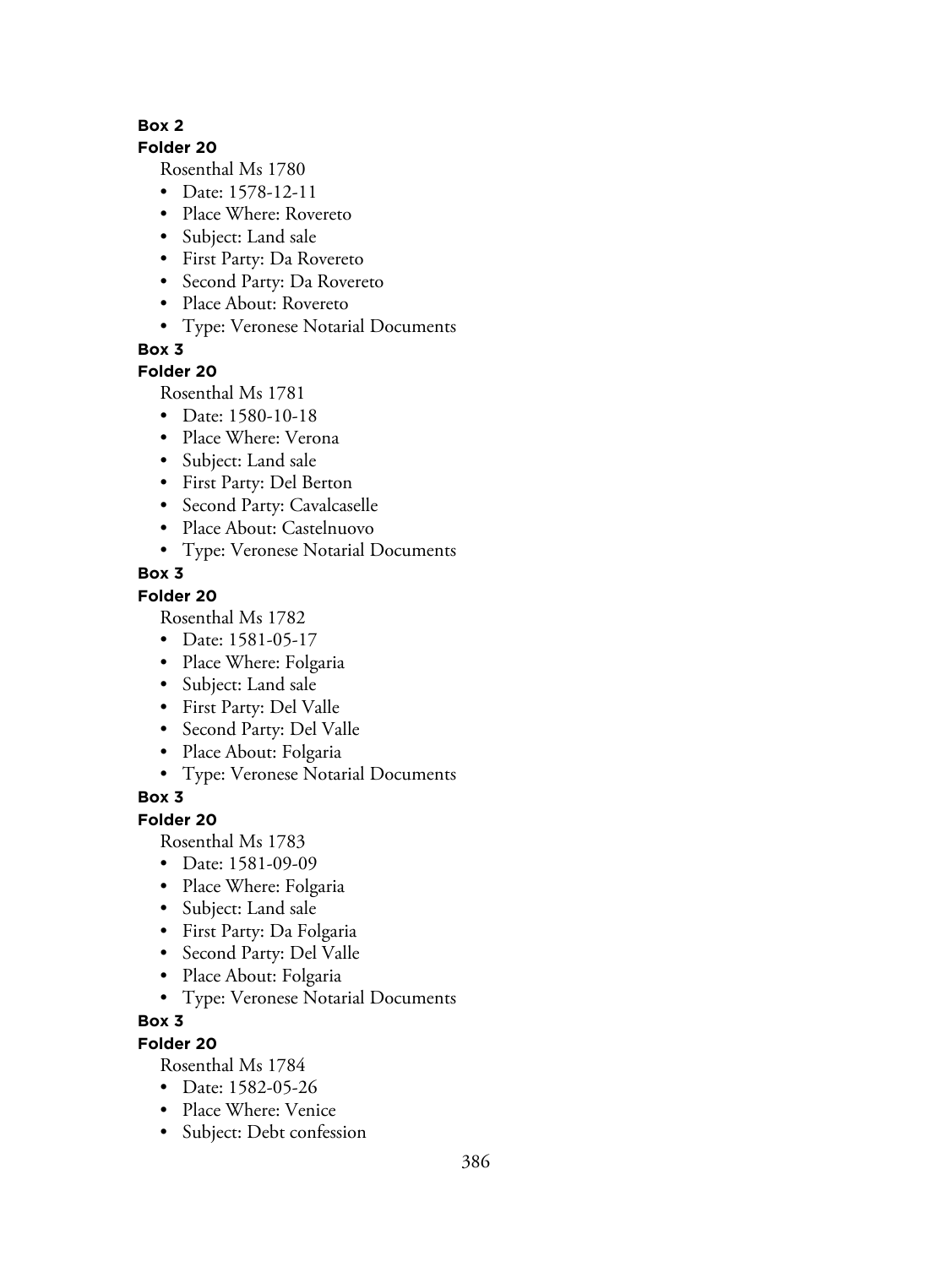- First Party: Rambaldi
- Second Party: Corner
- Appendix: 3
- Type: Veronese Notarial Documents

## **Folder 20**

- Rosenthal Ms 1785
- Date: 1582-07-20
- Place Where: Venice
- Subject: Renunciation of donation
- First Party: Corner
- Second Party: RambaIdi
- Type: Veronese Notarial Documents

## **Box 3**

## **Folder 20**

Rosenthal Ms 1786

- Date: 1582-07-27
- Place Where: Venice
- Subject: Debt confession
- First Party: Rambaldi
- Second Party: RambaIdi
- Type: Veronese Notarial Documents

## **Box 3**

## **Folder 20**

Rosenthal Ms 1787

- Date: 1584-05-19
- Place Where: Rovereto
- Subject: Land sale
- First Party: Del Muro
- Second Party: Smittarelo
- Place About: Vallarsia
- Type: Veronese Notarial Documents

## **Box 3**

# **Folder 20**

Rosenthal Ms 1788

- Date: 1584-10-23
- Place Where: Rovereto
- Subject: Land sale for debt
- First Party: Da Rovereto
- Second Party: Tacchi
- Place About: Terragnolo
- Type: Veronese Notarial Documents

## **Box 3**

## **Folder 20**

Rosenthal Ms 1789

• Date: 1584-12-07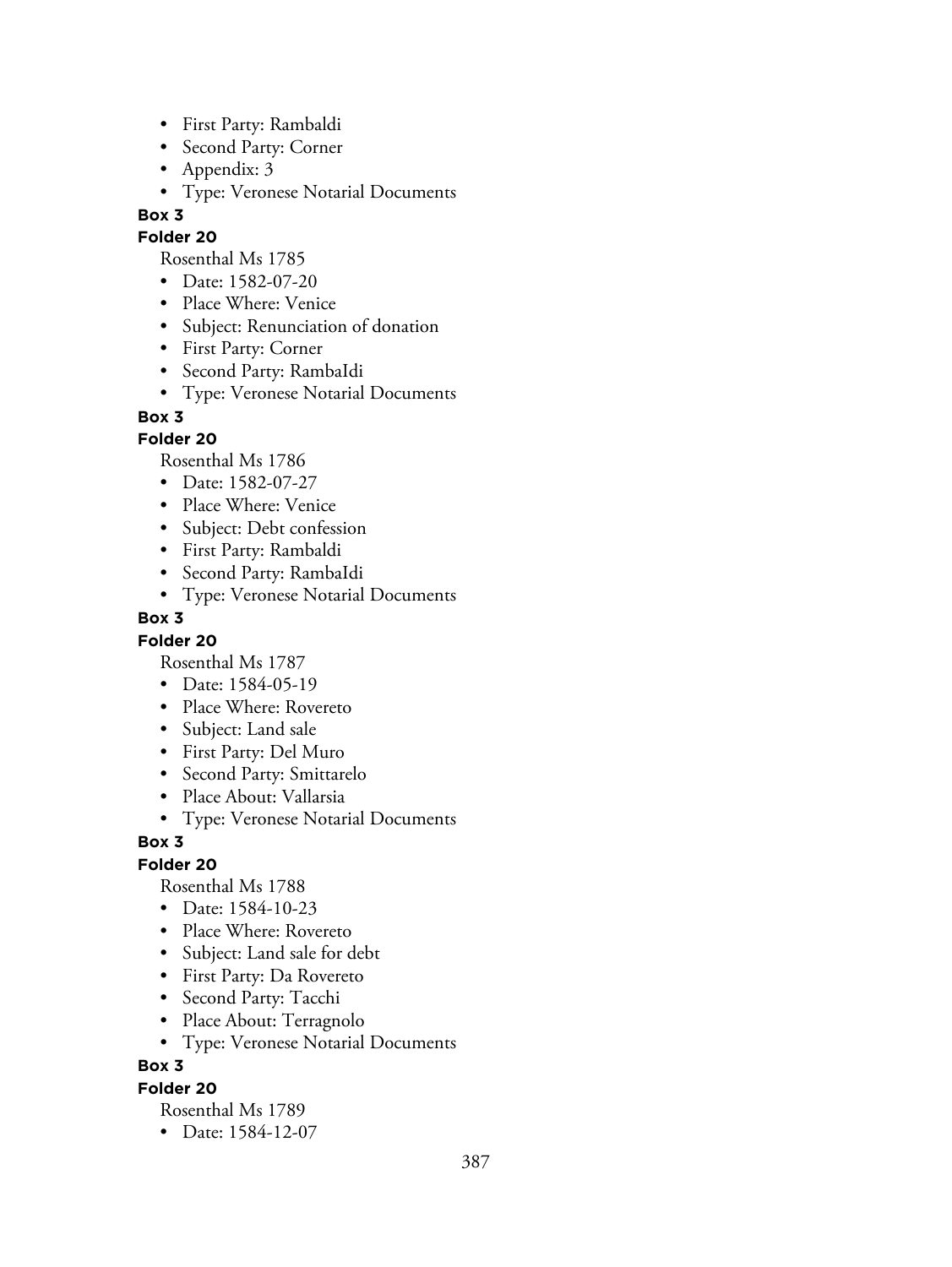- Place Where: Trent
- Subject: Sale of land rights
- First Party: Tomei
- Second Party: Canons
- Type: Veronese Notarial Documents

## **Folder 20**

Rosenthal Ms 1790

- Date: 1585-01-16
- Place Where: Trent
- Subject: Land sale/redemption
- First Party: Bernardi
- Second Party: Tommasi
- Place About: Tavernari
- Type: Veronese Notarial Documents

## **Box 3**

## **Folder 20**

Rosenthal Ms 1791

- Date: 1585-01-22
- Place Where: Rovereto
- Subject: Land transfer for debt
- First Party: Da Volano
- Second Party: Tacchi
- Place About: Volano
- Type: Veronese Notarial Documents

# **Box 3**

## **Folder 20**

Rosenthal Ms 1792

- Date: 1585-08-23
- Place Where: Rovereto
- Subject: Land sale
- First Party: Del Calliano
- Second Party: Tacchi
- Place About: Rovereto
- Appendix: 2
- Type: Veronese Notarial Documents

## **Box 3**

## **Folder 20**

- Date: 1585-08-28
- Place Where: Marega
- Subject: Land sale
- First Party: Da Terrazzo
- Second Party: Del Prete
- Place About: Terrazzo
- Type: Veronese Notarial Documents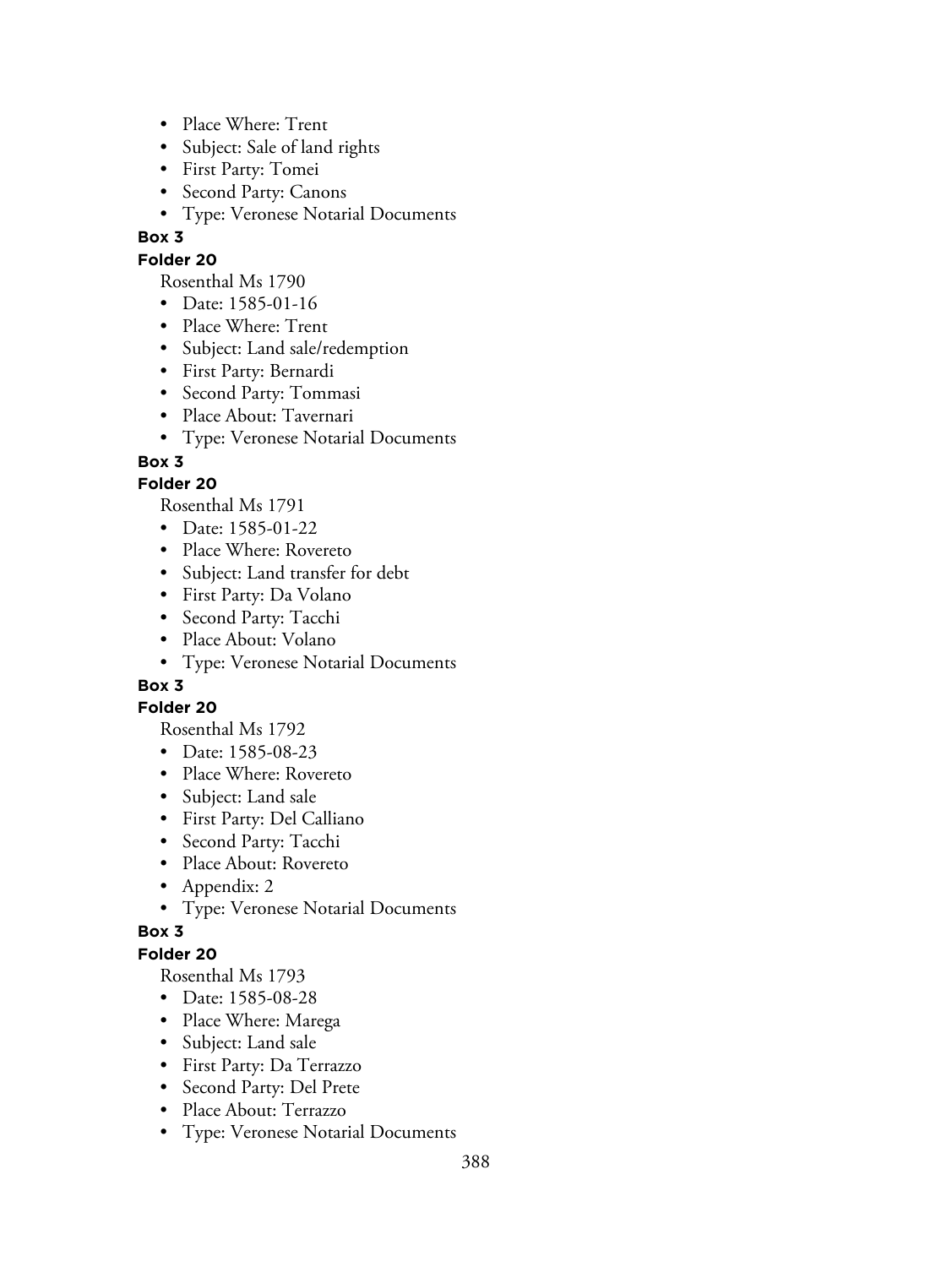#### **Folder 20**

Rosenthal Ms 1794

- Date: 1585-08-28
- Place Where: Marega
- Subject: Land investiture -- cf. 1793
- First Party: Canons
- Second Party: Del Prete
- Place About: Terrazzo
- Type: Veronese Notarial Documents

## **Box 4**

## **Folder 20**

Rosenthal Ms 1795

- Date: 1586
- Place Where: Verona
- Subject: Land sale
- First Party: Commune
- Second Party: Sagramoso
- Place About: Cavaion
- Type: Veronese Notarial Documents

## **Box 4**

## **Folder 20**

Rosenthal Ms 1796

- Date: 1586-09-16
- Place Where: Rovereto
- Subject: Land sale
- First Party: Da Terragnolo
- Second Party: Smitarello
- Place About: Terragnolo
- Type: Veronese Notarial Documents

# **Box 4**

## **Folder 20**

Rosenthal Ms 1797

- Date: 1586-11-11
- Place Where: Rovereto
- Subject: Land sale -- cf. 1798
- First Party: Rosseti
- Second Party: Tacchi
- Place About: Rovereto
- Type: Veronese Notarial Documents

## **Box 4**

## **Folder 20**

- Date: 1586-11-13
- Place Where: Rovereto
- Subject: Payment of third- party debt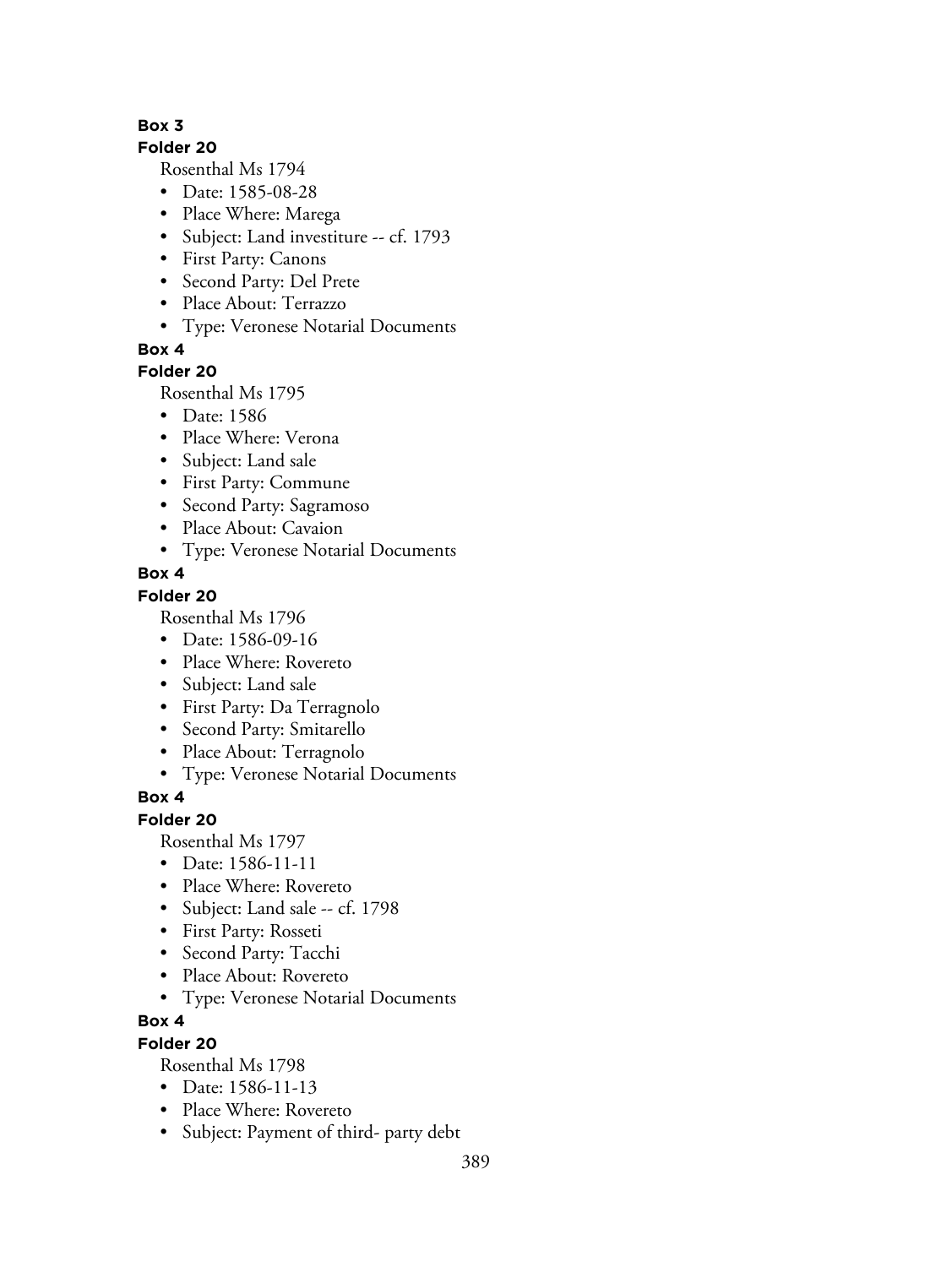- First Party: Tacchi
- Second Party: Clasara
- Place About: Rovereto
- Appendix: 1
- Type: Veronese Notarial Documents

## **Folder 20**

Rosenthal Ms 1799

- Date: 1586-11-15
- Place Where: Rovereto
- Subject: Complete payment for land sale
- First Party: Da Gardone
- Second Party: Lindech
- Place About: Rovereto
- Type: Veronese Notarial Documents

## **Box 4**

## **Folder 20**

Rosenthal Ms 1800

- Date: 1586-12-30
- Place Where: Rovereto
- Subject: Payment of dowry
- First Party: Tacchi
- Second Party: Panthei
- Place About: Lizzane
- Type: Veronese Notarial Documents

# **Box 4**

## **Folder 20**

Rosenthal Ms 1801

- Date: 1587-05-01
- Place Where: Trent
- Subject: Land sale
- First Party: Tommasi
- Second Party: Tommasi
- Place About: Tavernari
- Type: Veronese Notarial Documents

# **Box 4**

## **Folder 20**

Rosenthal Ms 1802

- Date: 1587-09-14
- Place Where: Marega
- Subject: Renewal of investiture
- First Party: Canons
- Second Party: Taconi
- Place About: Marega
- Type: Veronese Notarial Documents

## **Box 4**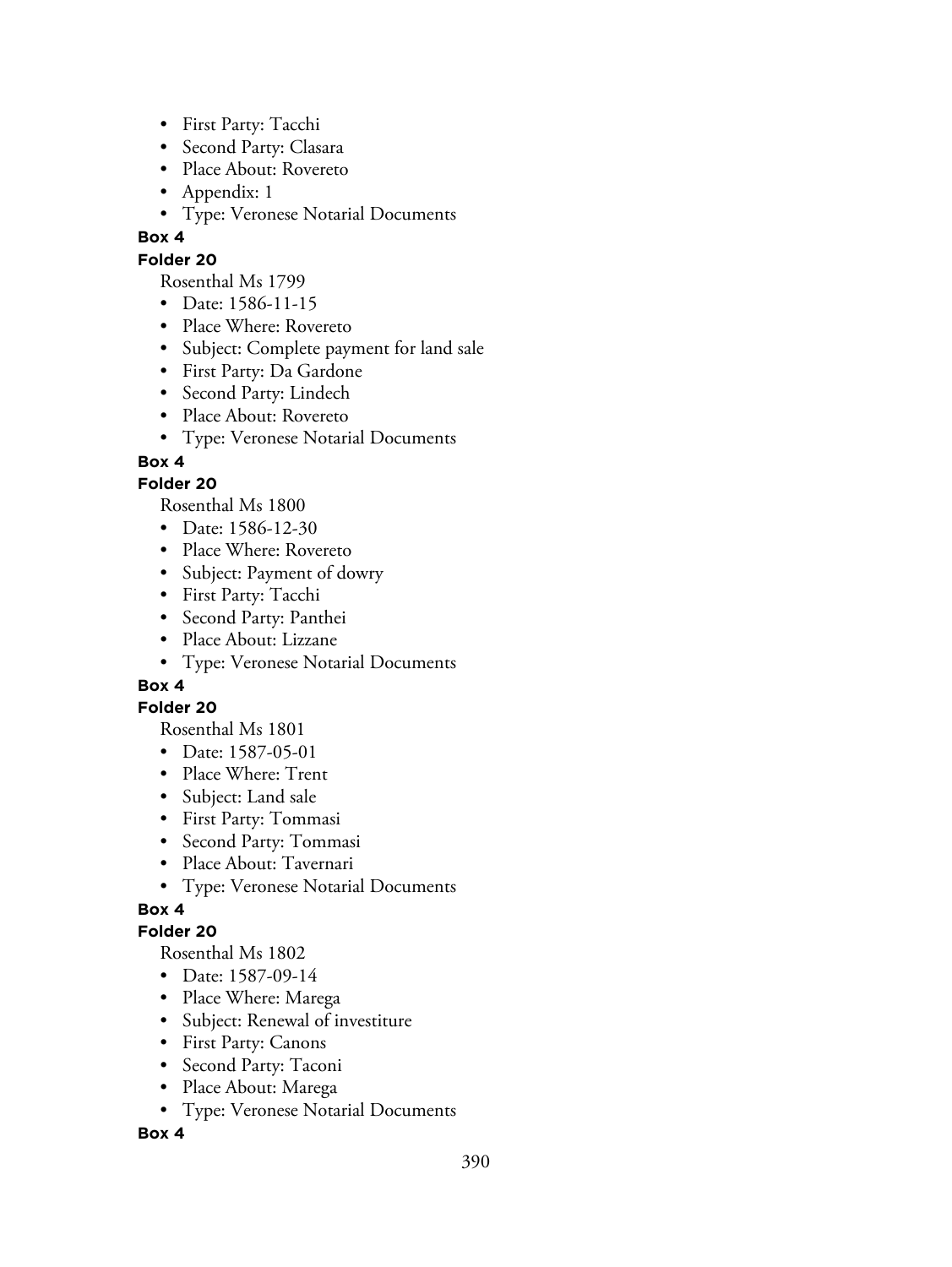#### **Folder 20**

Rosenthal Ms 1803

- Date: 1587-10-05
- Place Where: Rovereto
- Subject: Land sale
- First Party: Terragnolo
- Second Party: Tacchi
- Place About: Terragnolo
- Type: Veronese Notarial Documents

## **Box 4**

## **Folder 20**

Rosenthal Ms 1804

- Date: 1587-11-11
- Place Where: Peschiera
- Subject: Land sale/ liberation
- First Party: Comini
- Second Party: Momprani
- Place About: Peschiera
- Type: Veronese Notarial Documents

## **Box 4**

## **Folder 20**

Rosenthal Ms 1805

- Date: 1587-12-10
- Place Where: Verona
- Subject: Exchange of inheritance
- First Party: Sagramoso
- Place About: Roverchiara
- Type: Veronese Notarial Documents

# **Box 4**

**Folder 20**

Rosenthal Ms 1806

- Date: 1588-02-10
- Place Where: Rovereto
- Subject: Land sale
- First Party: Terragnolo
- Second Party: Tacchi
- Place About: Terragnolo
- Type: Veronese Notarial Documents

# **Box 4**

# **Folder 20**

- Date: 1588-04-23
- Place Where: Rovereto
- Subject: Payment of dowry increase
- First Party: Tacchi
- Second Party: Caracia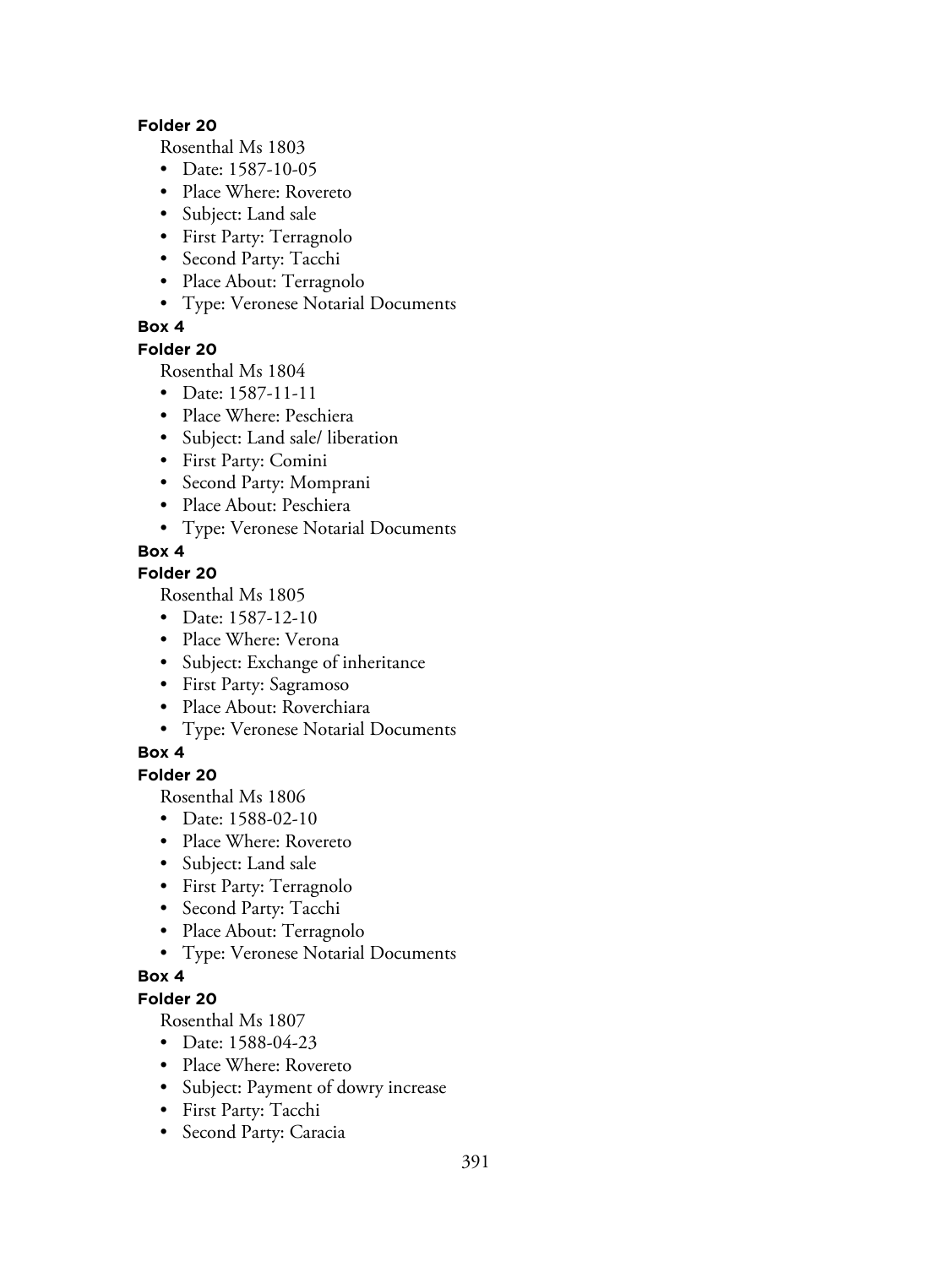• Type: Veronese Notarial Documents

## **Box 4**

# **Folder 20**

Rosenthal Ms 1808

- Date: 1588-04-25
- Place Where: Verona
- Subject: Dowry confession
- First Party: Della Spina
- Second Party: Da Arnezo
- Type: Veronese Notarial Documents

**Box 4**

## **Folder 20**

Rosenthal Ms 1809

- Date: 1588-09-01
- Place Where: Rovereto
- Subject: Affrancation
- First Party: Tacchi
- Second Party: Hospital
- Place About: Rovereto
- Type: Veronese Notarial Documents

## **Box 4**

## **Folder 20**

Rosenthal Ms 1810

- Date: 1589-10-07
- Place Where: Rovereto
- Subject: Land sale
- First Party: Priamo
- Second Party: Veronese
- Place About: Sacco
- Type: Veronese Notarial Documents

# **Box 5**

## **Folder 20**

Rosenthal Ms 1811

- Date: 1590-12-03
- Place Where: Marega
- Subject: Renewal of investiture
- First Party: Canons
- Second Party: Da Marega
- Place About: Marega
- Type: Veronese Notarial Documents

## **Box 5**

## **Folder 20**

- Date: 1590-12-04
- Place Where: Marega
- Subject: Renewal of investiture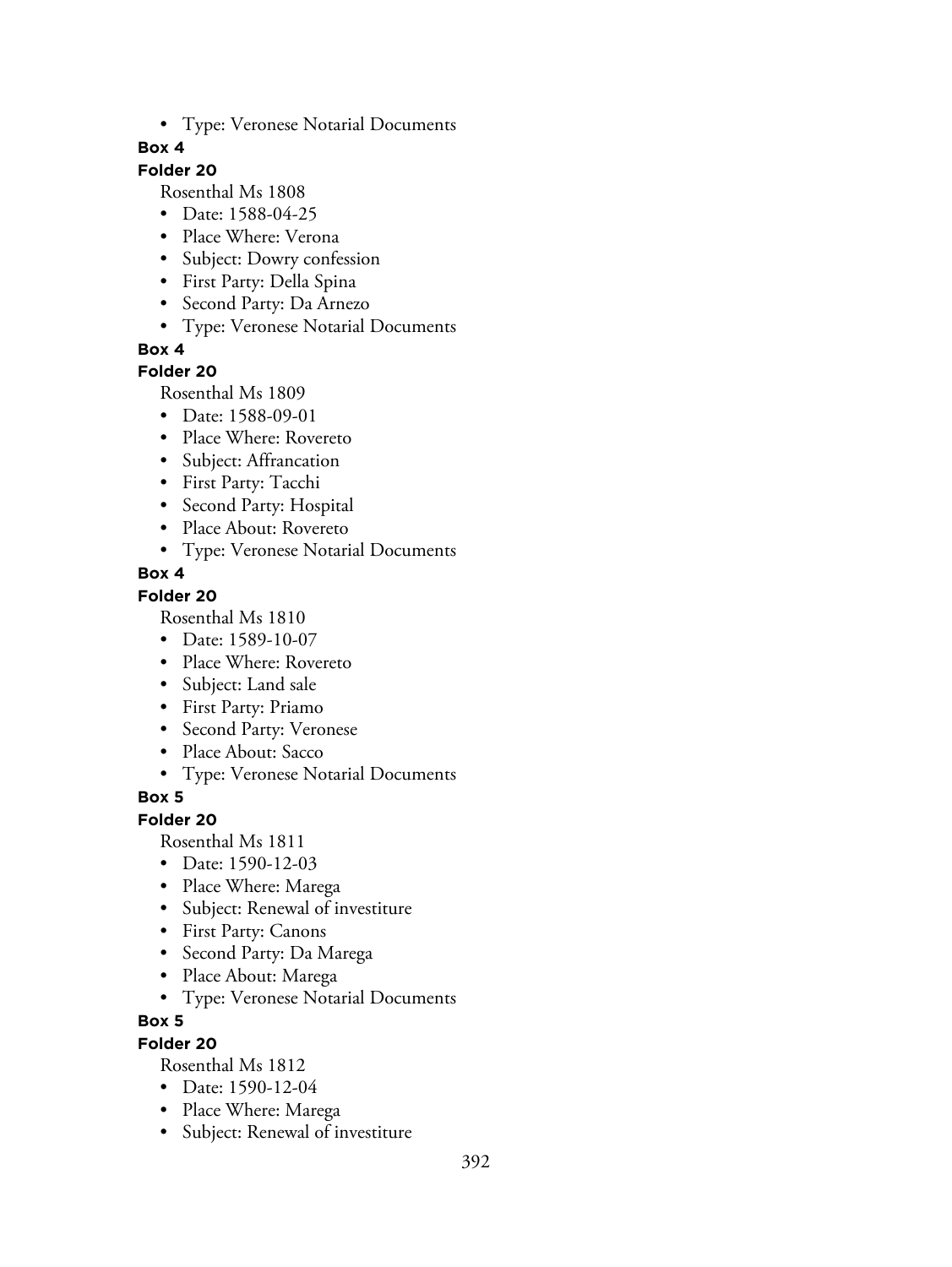- First Party: Canons
- Second Party: Granzaroli
- Place About: Marega
- Type: Veronese Notarial Documents

## **Folder 20**

Rosenthal Ms 1813

- Date: 1590-12-04
- Place Where: Marega
- Subject: Renewal of investiture
- First Party: Canons
- Second Party: Sbardellini
- Place About: Marega
- Type: Veronese Notarial Documents

## **Box 5**

## **Folder 20**

Rosenthal Ms 1814

- Date: 1590-12-04
- Place Where: Marega
- Subject: Renewal of investiture
- First Party: Canons
- Second Party: Granzaroli
- Place About: Marega
- Type: Veronese Notarial Documents

## **Box 5**

## **Folder 20**

Rosenthal Ms 1815

- Date: 1590-12-05
- Place Where: Rovereto
- Subject: Land sale
- First Party: Da Volano
- Second Party: Tacchi
- Place About: Volano
- Type: Veronese Notarial Documents

## **Box 5**

# **Folder 20**

Rosenthal Ms 1816

- Date: 1590-12-07
- Place Where: Marega
- Subject: Renewal of investiture
- First Party: Canons
- Second Party: Segalini
- Place About: Marega
- Type: Veronese Notarial Documents

# **Box 5**

## **Folder 20**

393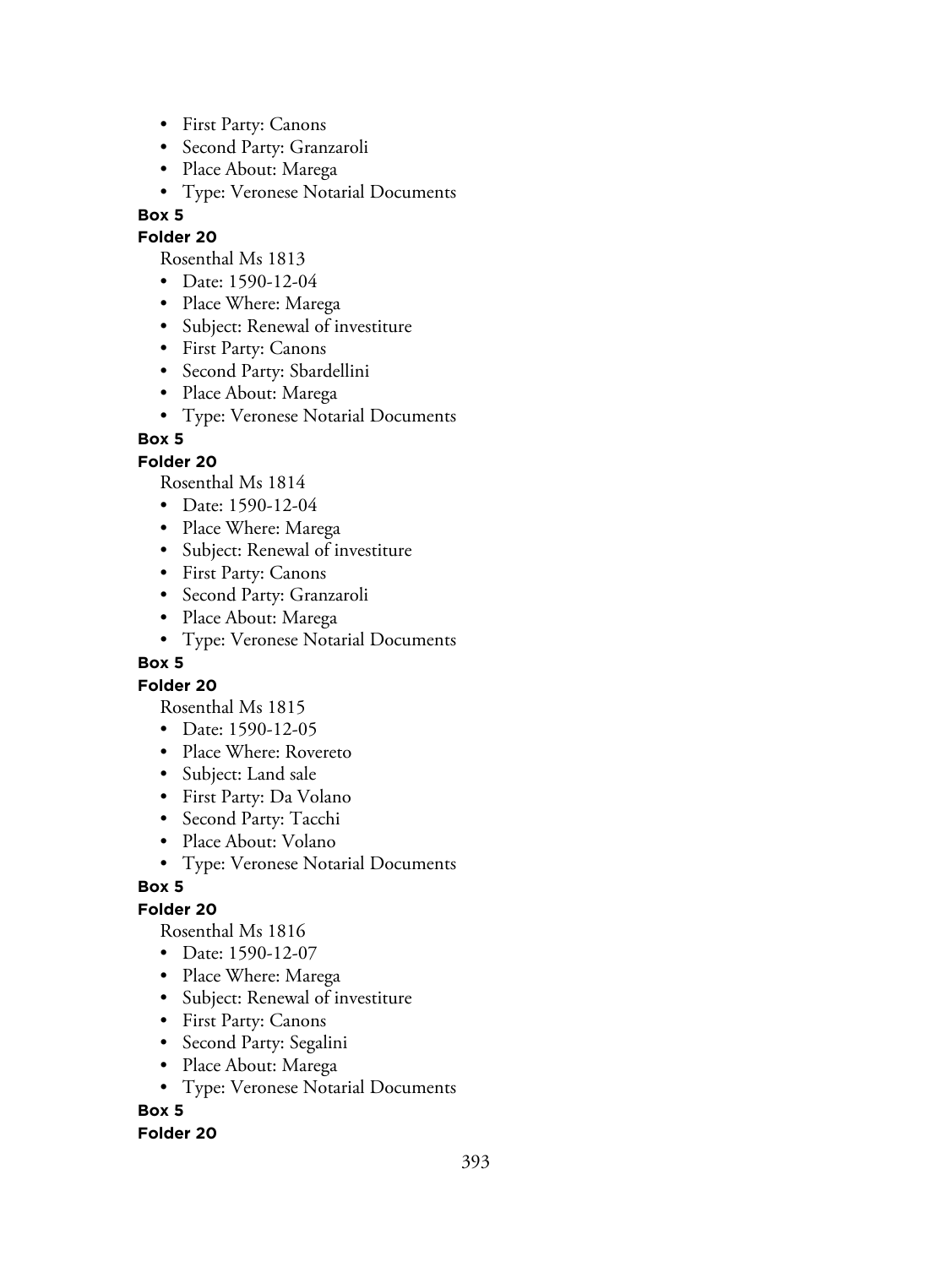Rosenthal Ms 1817

- Date: 1590-12-08
- Place Where: Marega
- Subject: Renewal of investiture
- First Party: Canons
- Second Party: Princivalle
- Place About: Marega
- Type: Veronese Notarial Documents

## **Box 5**

## **Folder 20**

Rosenthal Ms 1818

- Date: 1590-12-09
- Place Where: Marega
- Subject: Renewal of investiture
- First Party: Canons
- Second Party: Carero
- Place About: Marega
- Type: Veronese Notarial Documents

## **Box 5**

## **Folder 20**

Rosenthal Ms 1819

- Date: 1590-12-10
- Place Where: Marega
- Subject: Renewal of investiture
- First Party: Canons
- Second Party: Princivalle
- Place About: Marega
- Type: Veronese Notarial Documents

# **Box 5**

## **Folder 20**

Rosenthal Ms 1820

- Date: 1590-12-12
- Place Where: Marega
- Subject: Renewal of investiture
- First Party: Canons
- Second Party: Mesura
- Place About: San Zeno Minerbe
- Type: Veronese Notarial Documents

## **Box 5**

# **Folder 20**

- Date: 1591
- Place Where: Cavalcaselle
- Subject: Land exchange
- First Party: Da Monte
- Second Party: Cavalcaselle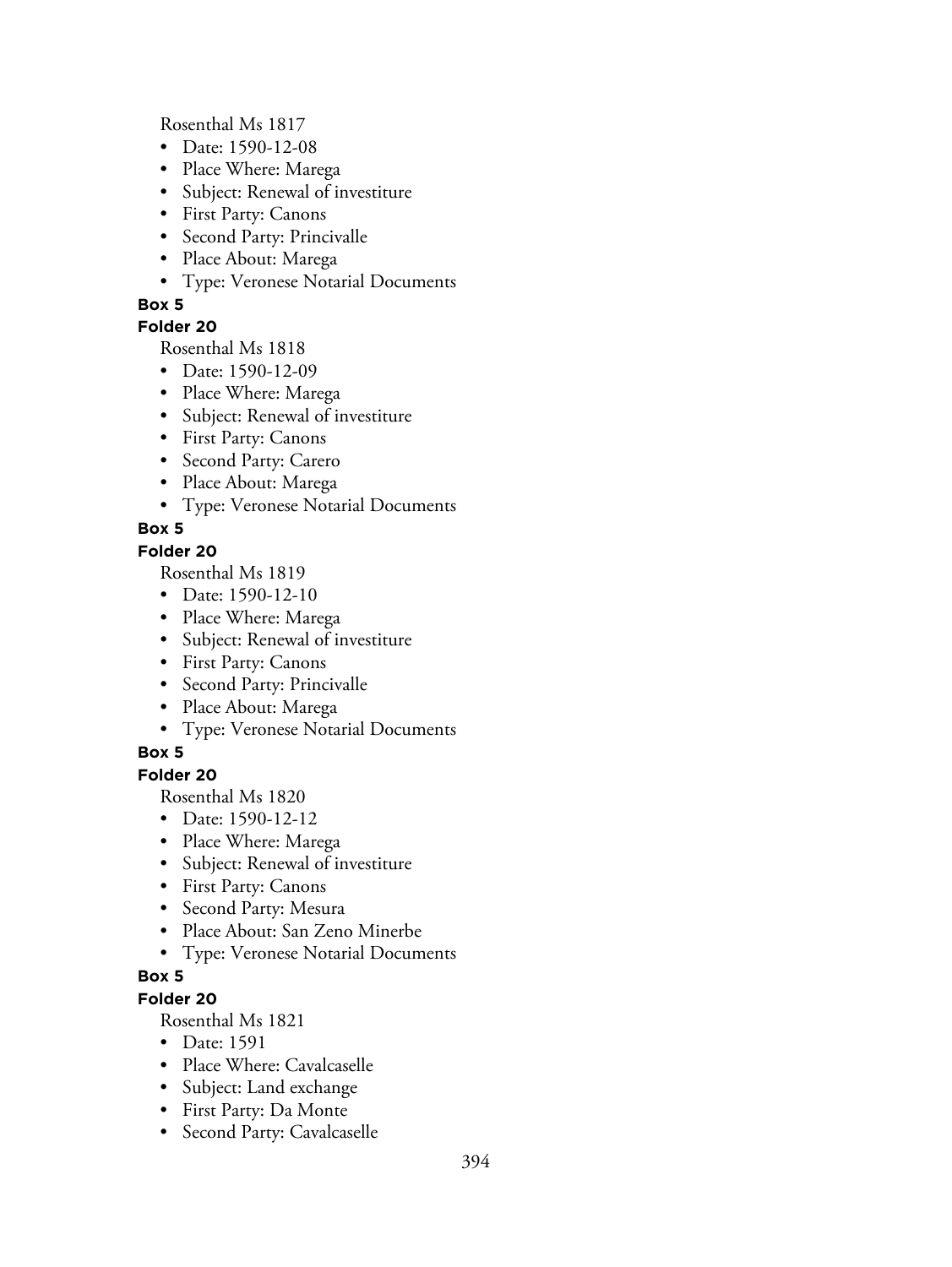- Place About: Cavalcaselle
- Type: Veronese Notarial Documents

## **Folder 20**

Rosenthal Ms 1822

- Date: 1591-05-14
- Place Where: Rovereto
- Subject: Land transfer for debt
- First Party: Longi
- Second Party: Smitarelli
- Place About: Terragnolo
- Type: Veronese Notarial Documents

#### **Box 5**

#### **Folder 20**

Rosenthal Ms 1823

- Date: 1591-09-03
- Place Where: Marega
- Subject: Renewal of investiture
- First Party: Canons
- Second Party: Fucci
- Place About: Marega
- Type: Veronese Notarial Documents

#### **Box 5**

#### **Folder 20**

Rosenthal Ms 1824

- Date: 1592-01-31
- Place Where: Romedello
- Subject: Land investiture
- First Party: Rambaldi
- Second Party: Ferrari
- Place About: Nichesola
- Type: Veronese Notarial Documents

#### **Box 5**

## **Folder 20**

Rosenthal Ms 1825

- Date: 1593-02-11
- Place Where: Venice
- Subject: Sentence in land dispute
- First Party: Commue
- Second Party: Rambaldi
- Place About: Legnago
- Type: Veronese Notarial Documents

#### **Box 5**

## **Folder 20**

Rosenthal Ms 1826

• Date: 1596-04-22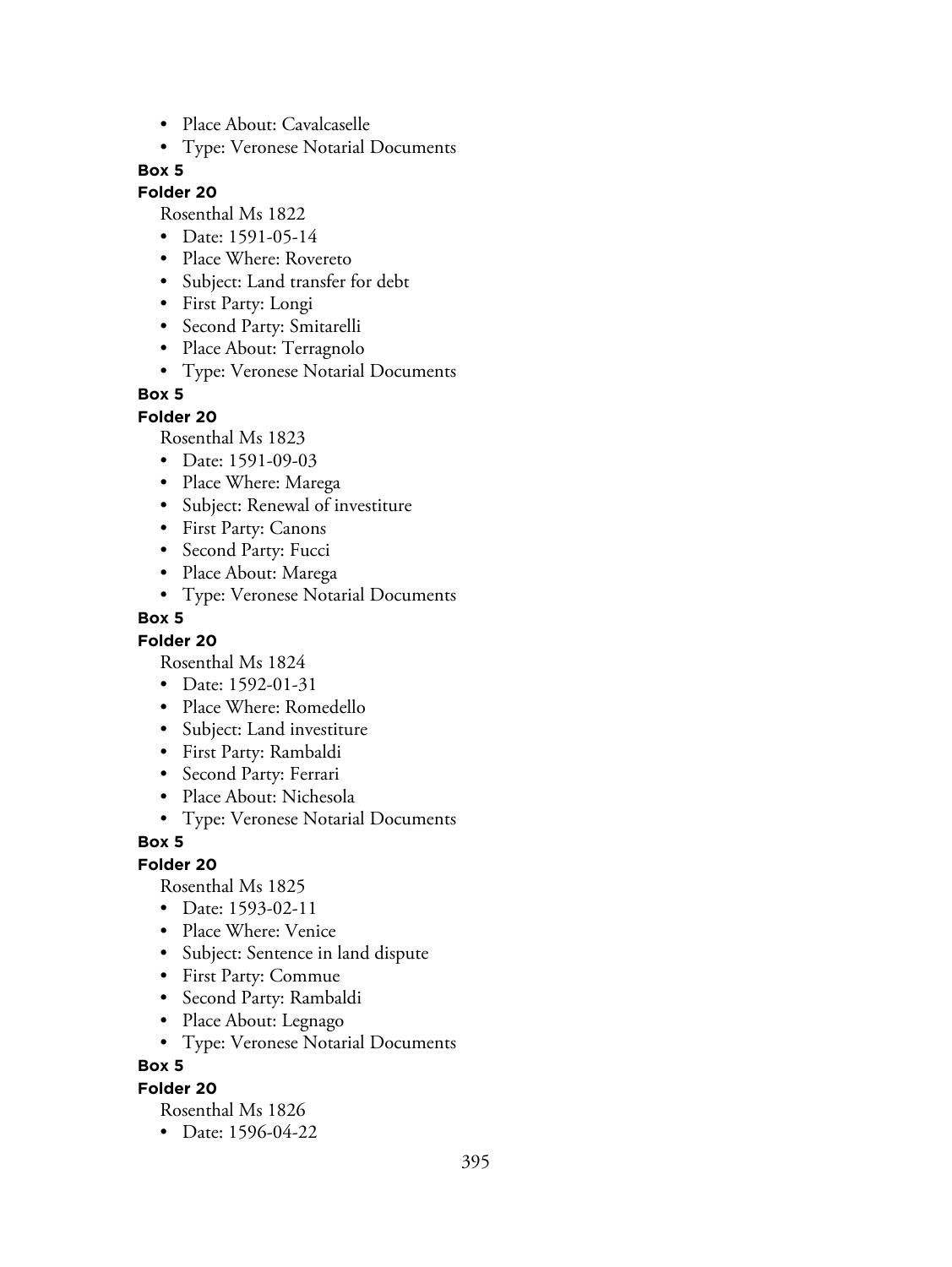- Place Where: Folgaria
- Subject: Testament
- First Party: Del Valle
- Place About: Folgaria
- Type: Veronese Notarial Documents

#### **Folder 20**

Rosenthal Ms 1827

- Date: 1596-08-08
- Place Where: Folgaria
- Subject: Codicil -- cf. 1826
- First Party: Del Valle
- Type: Veronese Notarial Documents

#### **Box 6**

## **Folder 20**

Rosenthal Ms 1828

- Date: Post-1600
- Place Where: Rovereto?
- Subject: Payment of debt
- First Party: Tacchi
- Second Party: Da Rovereto
- Type: Veronese Notarial Documents

#### **Box 6**

## **Folder 20**

Rosenthal Ms 1829

- Date: Post-1600
- Place Where: Rovereto?
- Subject: Land sale
- First Party: Terragnolo
- Second Party: Tacchi
- Place About: Terragnolo
- Type: Veronese Notarial Documents

## **Box 6**

## **Folder 20**

Rosenthal Ms 1830

- Date: 1602-06-08
- Place Where: Folgaria
- Subject: Land sale
- First Party: Del Valle
- Second Party: Del Valle
- Place About: Folgaria
- Type: Veronese Notarial Documents

## **Box 6**

## **Folder 20**

Rosenthal Ms 1831

• Date: 1603-10-14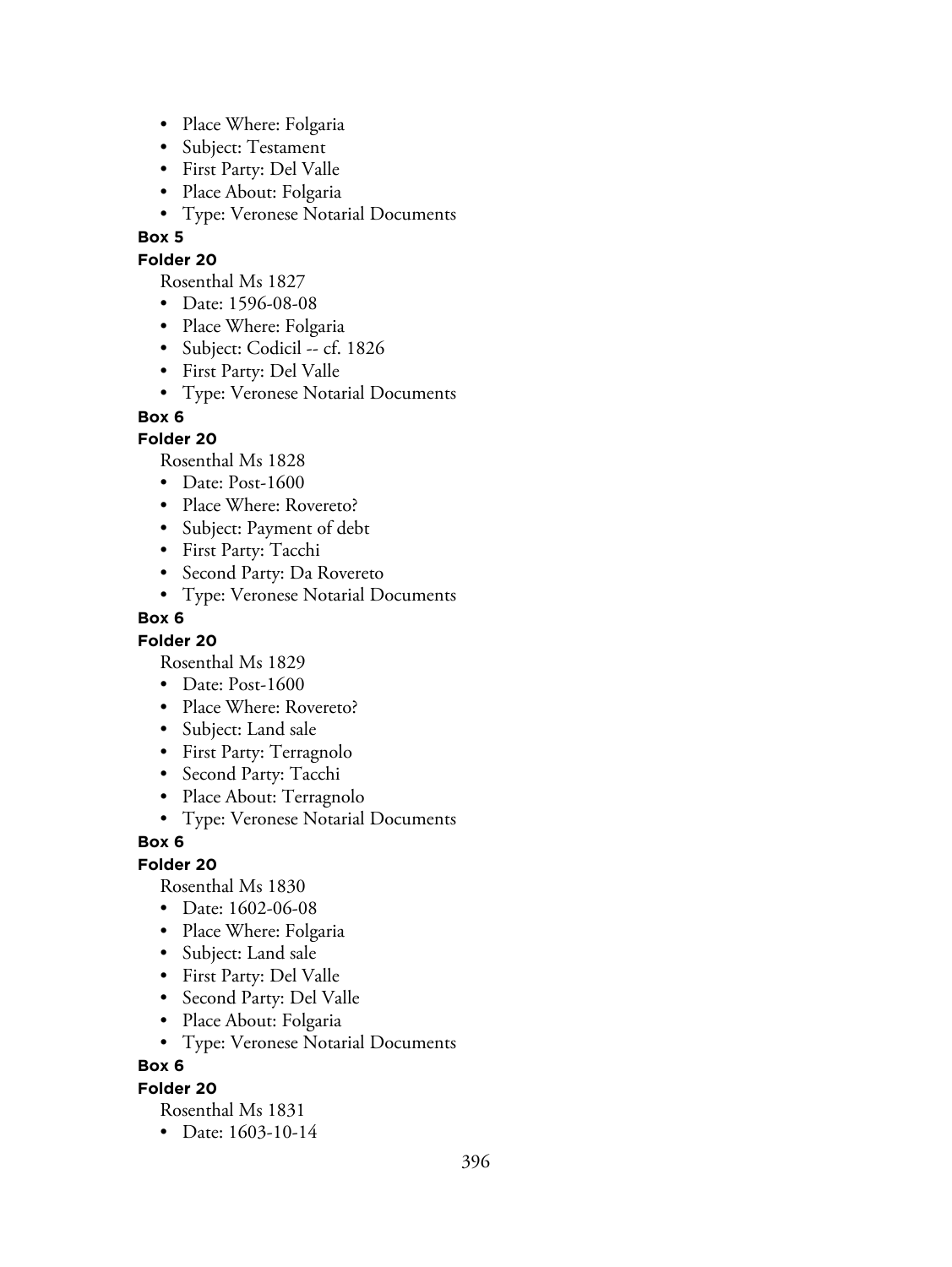- Place Where: Rovereto
- Subject: Affrancation
- First Party: Balteri
- Second Party: Tacchi
- Place About: Rovereto
- Type: Veronese Notarial Documents

#### **Folder 20**

Rosenthal Ms 1832

- Date: 1605-04-23
- Place Where: Marega
- Subject: Land sale
- First Party: Cavezati
- Second Party: Boldrini
- Place About: Terrazzo?
- Appendix: 1
- Type: Veronese Notarial Documents

## **Box 6**

## **Folder 20**

Rosenthal Ms 1833

- Date: 1606-01-16
- Place Where: Trent
- Subject: Sale of land rights
- First Party: Carli
- Second Party: Tommasi
- Place About: Villa Montagna
- Type: Veronese Notarial Documents

# **Box 6**

### **Folder 20**

Rosenthal Ms 1834

- Date: 1611-02-28
- Place Where: Folgaria
- Subject: Land sale
- First Party: Da Costa
- Second Party: Da Costa
- Place About: Costa
- Type: Veronese Notarial Documents

### **Box 6**

### **Folder 20**

- Date: 1612-11-16
- Place Where: Marega
- Subject: Land sale
- First Party: Da Marega
- Second Party: Melchiori
- Place About: Marega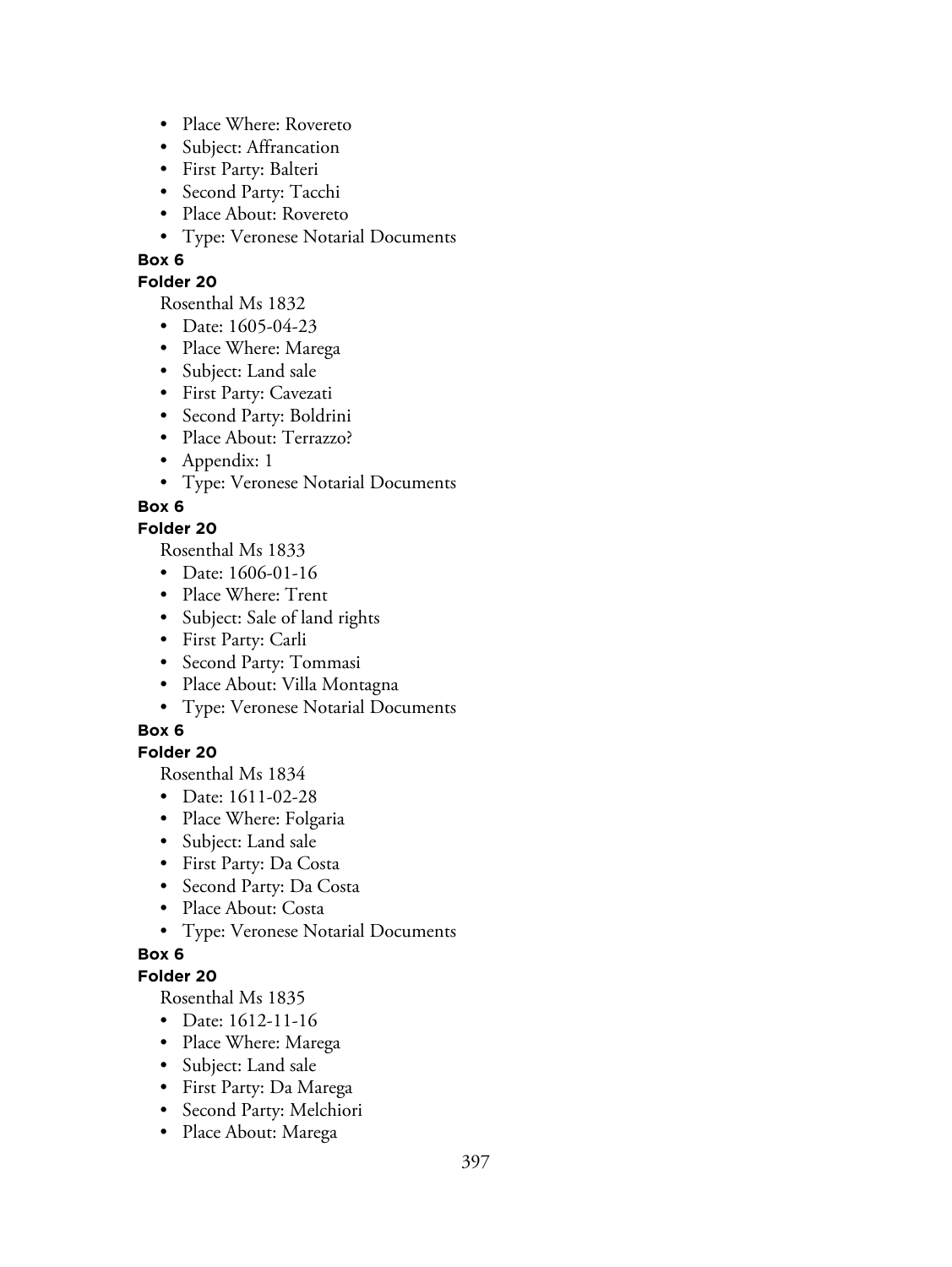• Type: Veronese Notarial Documents

### **Box 6**

# **Folder 20**

Rosenthal Ms 1836

- Date: 1613-08-11
- Place Where: Folgaria
- Subject: Dowry confession
- First Party: Da Mugazono
- Second Party: Del Valle
- Type: Veronese Notarial Documents

**Box 6**

### **Folder 20**

Rosenthal Ms 1837

- Date: 1615-03-26
- Place Where: Calliano
- Subject: Land transfer for debt
- First Party: Da Folgaria
- Second Party: Tacchi
- Place About: Folgaria?
- Type: Veronese Notarial Documents

## **Box 6**

### **Folder 20**

Rosenthal Ms 1838

- Date: 1616-11-16
- Place Where: Folgaria
- Subject: Land sale to brother
- First Party: Del Valle
- Second Party: Del Valle
- Place About: Folgaria
- Type: Veronese Notarial Documents

# **Box 6**

### **Folder 20**

Rosenthal Ms 1839

- Date: 1617-04-08
- Place Where: Folgaria
- Subject: Land sale to brother
- First Party: Del Valle
- Second Party: Del Valle
- Place About: Folgaria
- Type: Veronese Notarial Documents

### **Box 6**

### **Folder 20**

- Date: 1617-09-27
- Place Where: Verona
- Subject: Public citation for debt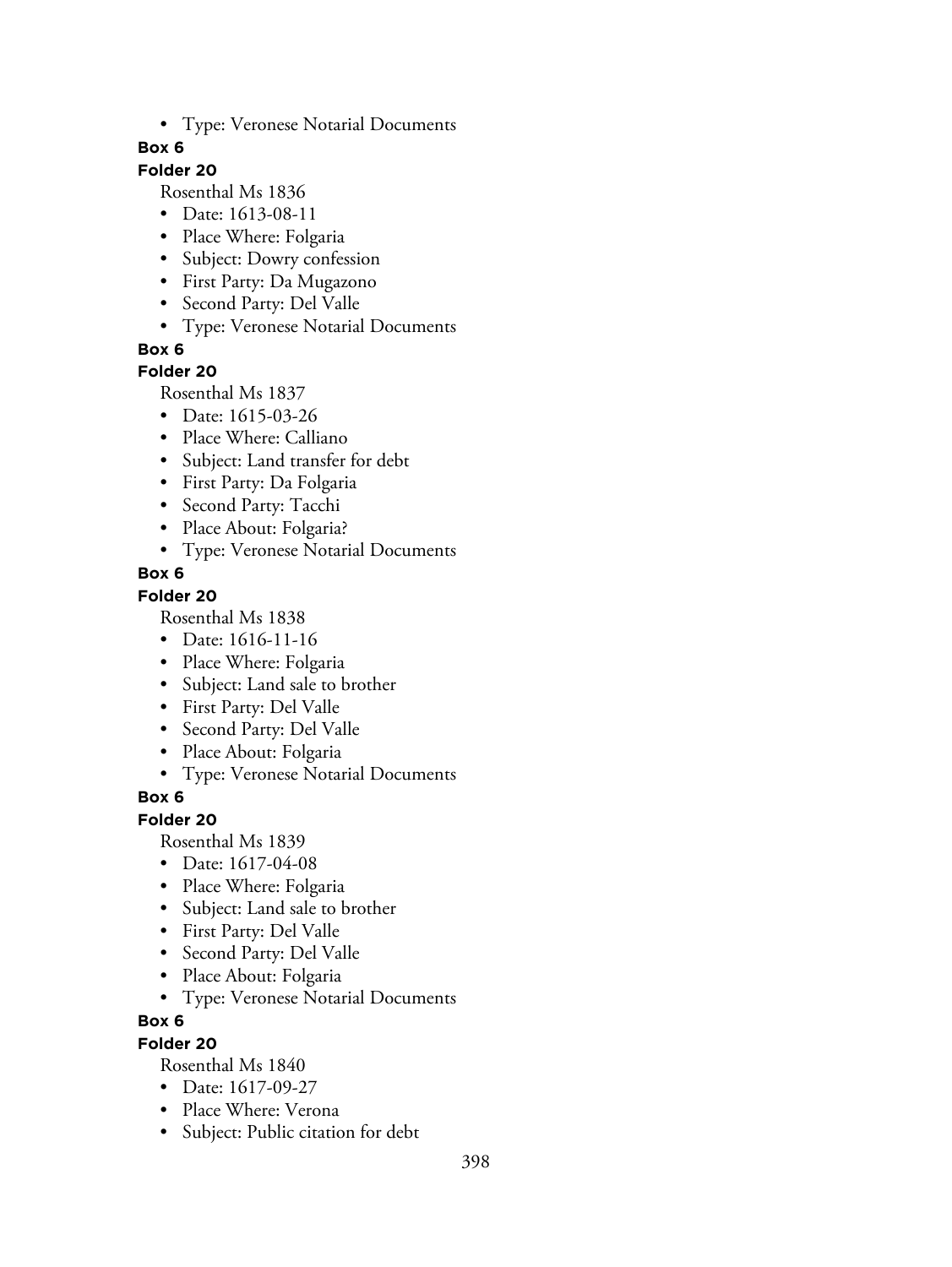- First Party: Rambaldi
- Second Party: Leonardi
- Type: Veronese Notarial Documents

### **Folder 20**

Rosenthal Ms 1841

- Date: 1619
- Place Where: Rome
- Subject: Authorize chapel foundation
- First Party: Dominicans
- Second Party: Commune
- Place About: Castelnuovo
- Type: Veronese Notarial Documents

### **Box 6**

### **Folder 20**

Rosenthal Ms 1842

- Date: 1621-11-04
- Place Where: Montagnana
- Subject: Land sale
- First Party: Romano
- Second Party: Gavinelli
- Place About: Marega
- Type: Veronese Notarial Documents

## **Box 6**

**Folder 20**

Rosenthal Ms 1843

- Date: 1624-03-24
- Place Where: Venice
- Subject: Land transfer for debt
- First Party: Rambaldi
- Second Party: Rambaldi
- Place About: Sona
- Type: Veronese Notarial Documents

### **Box 6**

### **Folder 20**

Rosenthal Ms 1844

- Date: 1660-08-07
- Place Where: Trent
- Subject: Estimation of patrimony
- First Party: Tommasi
- Place About: Villa Montagna
- Type: Veronese Notarial Documents

### **Box 6**

## **Folder 20**

Rosenthal Ms 1845

• Date: 1706-02-23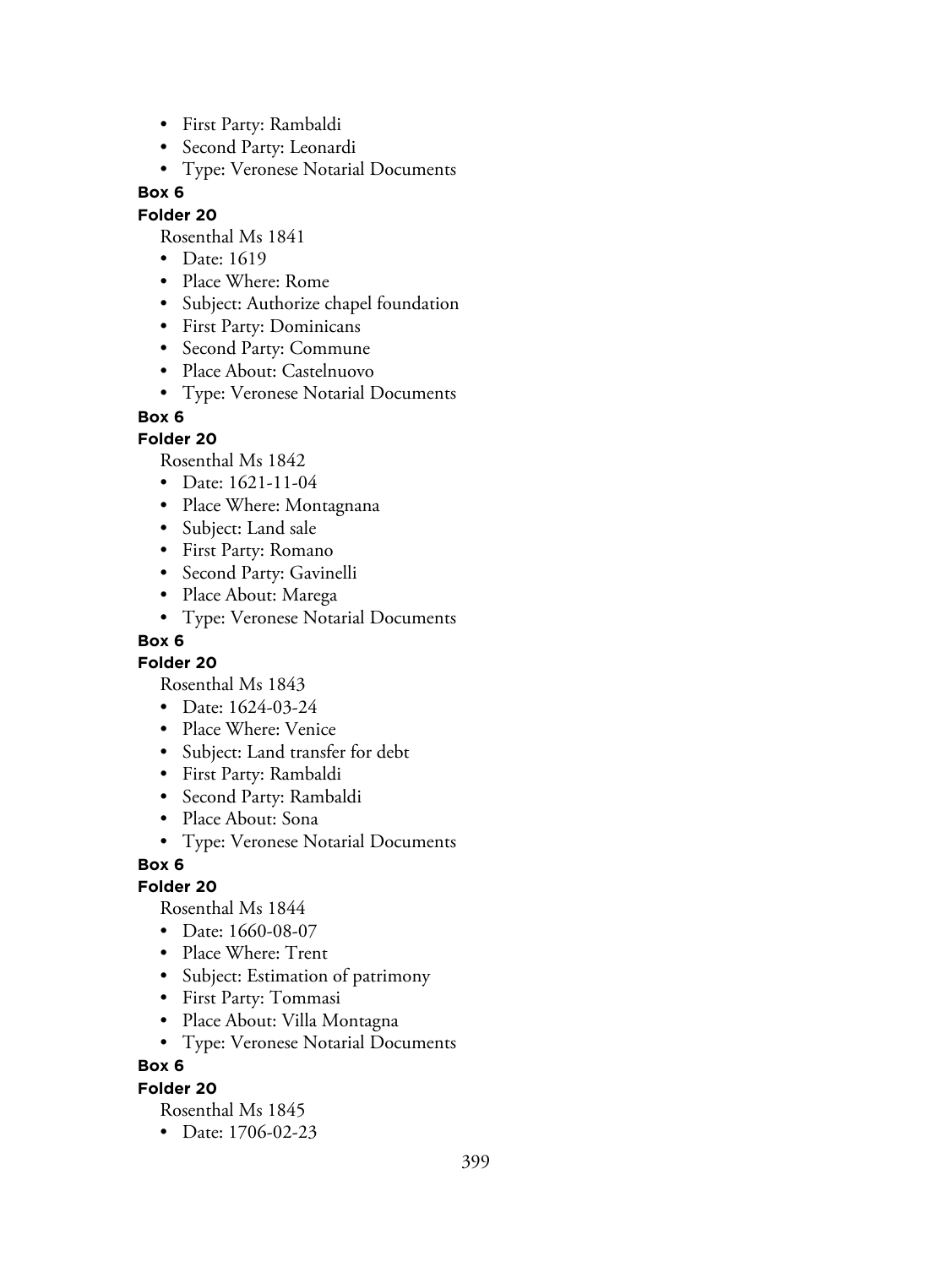- Place Where: Venice
- Subject: Concession of land rights
- First Party: Officials
- Second Party: Sagramoso
- Place About: Valpolicella
- Type: Veronese Notarial Documents

#### **Folder 21**

Rosenthal Ms 1846

- Date: 1444-09-24
- Place Where: Verona
- Subject: Inventory of patrimony
- First Party: Sagramoso
- Place About: Pacengo, etc.
- Appendix: 9
- Type: Veronese Notarial Documents

**Box 1**

#### **Folder 21**

Rosenthal Ms 1847

- Date: 1331-08-15
- Place Where: Verona
- Subject: Investiture with tithes
- First Party: Bishop Vicar
- Second Party: San Quirico
- Place About: Fumane, etc.
- Appendix: 1
- Type: Veronese Notarial Documents

#### **Box 1**

#### **Folder 22**

Rosenthal Ms 1848

- Date: 1501-12-04
- Place Where: Padua?
- Subject: Sentence in land dispute
- First Party: Barbarigo
- Second Party: Manzoni
- Place About: Turniago
- Type: Veneto Notarial Documents

#### **Box 1**

#### **Folder 22**

- Date: 1496-02-24
- Place Where: Padua
- Subject: Land investiture
- First Party: Manzoni
- Second Party: Da Bassano
- Place About: Padua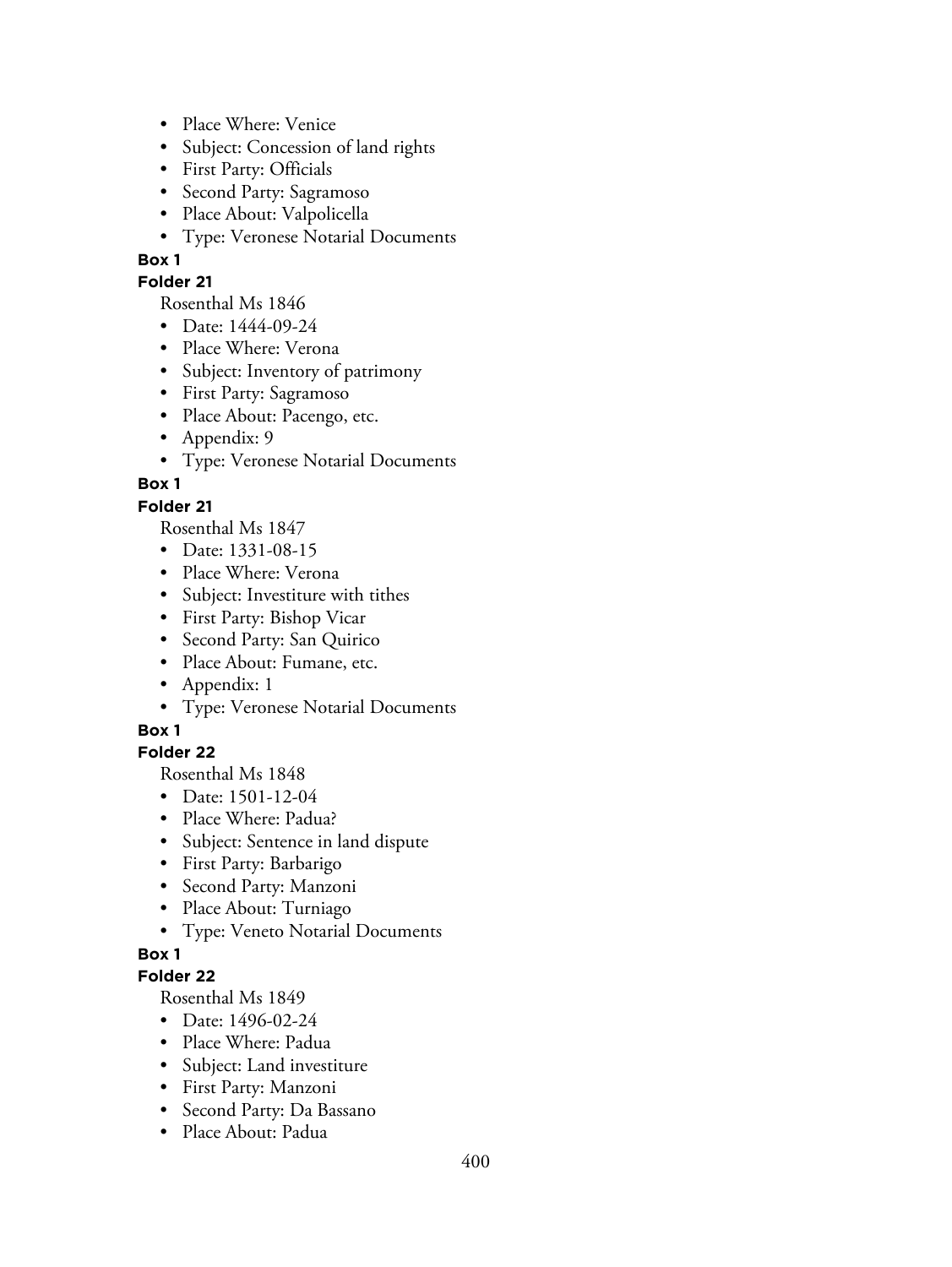• Type: Veneto Notarial Documents

### **Box 1**

# **Folder 22**

Rosenthal Ms 1850

- Date: 1494-11-17
- Place Where: Venice
- Subject: Land investiture
- First Party: Barbarigo
- Second Party: Manzoni
- Place About: Turniago
- Type: Veneto Notarial Documents

## **Box 1**

### **Folder 22**

Rosenthal Ms 1851

- Date: 1499-01-20
- Place Where: Padua
- Subject: Renunciation of land rights
- First Party: Da Vicenza
- Second Party: Manzoni
- Place About: Padua
- Type: Veneto Notarial Documents

## **Box 1**

**Folder 22**

Rosenthal Ms 1852

- Date: 1492-07-07
- Place Where: Padua
- Subject: Create procurator
- First Party: Da Bronzola
- Second Party: Friar
- Type: Veneto Notarial Documents

**Box 1**

### **Folder 22**

Rosenthal Ms 1853

- Date: 1492-07-21
- Place Where: Venice
- Subject: Renewal of investiture
- First Party: Barbarigo
- Second Party: Da Bronzola
- Place About: Tribano
- Type: Veneto Notarial Documents

### **Box 1**

### **Folder 22**

- Date: 1547-11-24
- Place Where: Padua
- Subject: Public land sale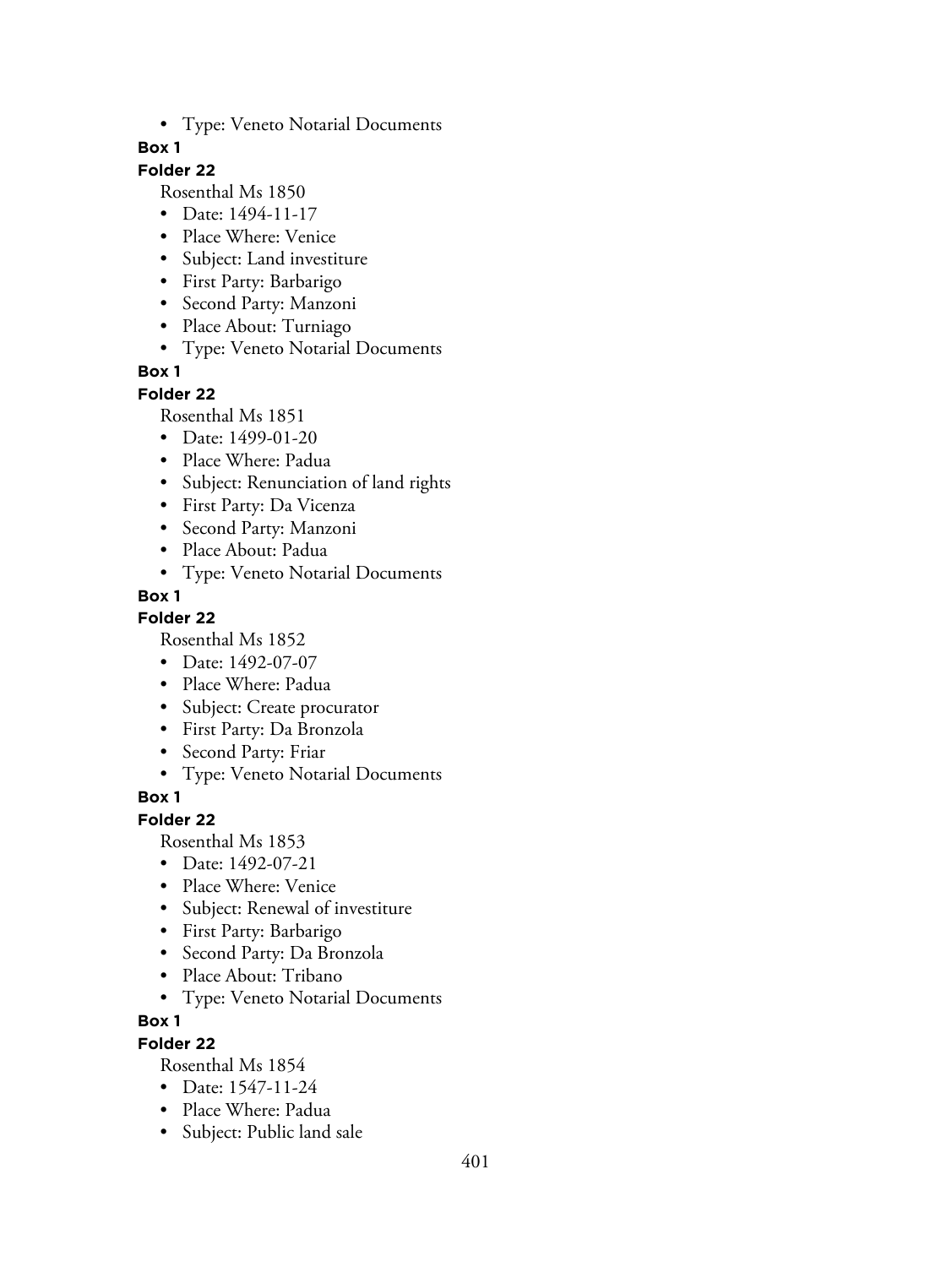- First Party: Officials
- Second Party: Lorenzo
- Place About: Padua
- Phillips No.: 25792
- Type: Veneto Notarial Documents

## **Folder 22**

Rosenthal Ms 1855

- Date: 1581-11-06
- Place Where: Castelbaldo
- Subject: Land sale
- First Party: Grumpi
- Second Party: Marcello
- Place About: Castelbaldo
- Type: Veneto Notarial Documents

## **Box 2**

## **Folder 22**

Rosenthal Ms 1856

- Date: 1592-09-23
- Place Where: Venice
- Subject: Land sale
- First Party: Durazzo
- Second Party: Marcello
- Place About: Arqua
- Appendix: 1
- Type: Veneto Notarial Documents

# **Box 2**

### **Folder 22**

Rosenthal Ms 1857

- Date: 1578-05-24
- Place Where: Venice
- Subject: Land sale
- First Party: Princivalle
- Second Party: Marcello
- Place About: Merlara
- Type: Veneto Notarial Documents

### **Box 2**

# **Folder 22**

- Date: 1597-02-03
- Place Where: Begosso
- Subject: Land investiture
- First Party: Marcello
- Second Party: Da Merlara
- Place About: Merlara
- Phillips No.: 25657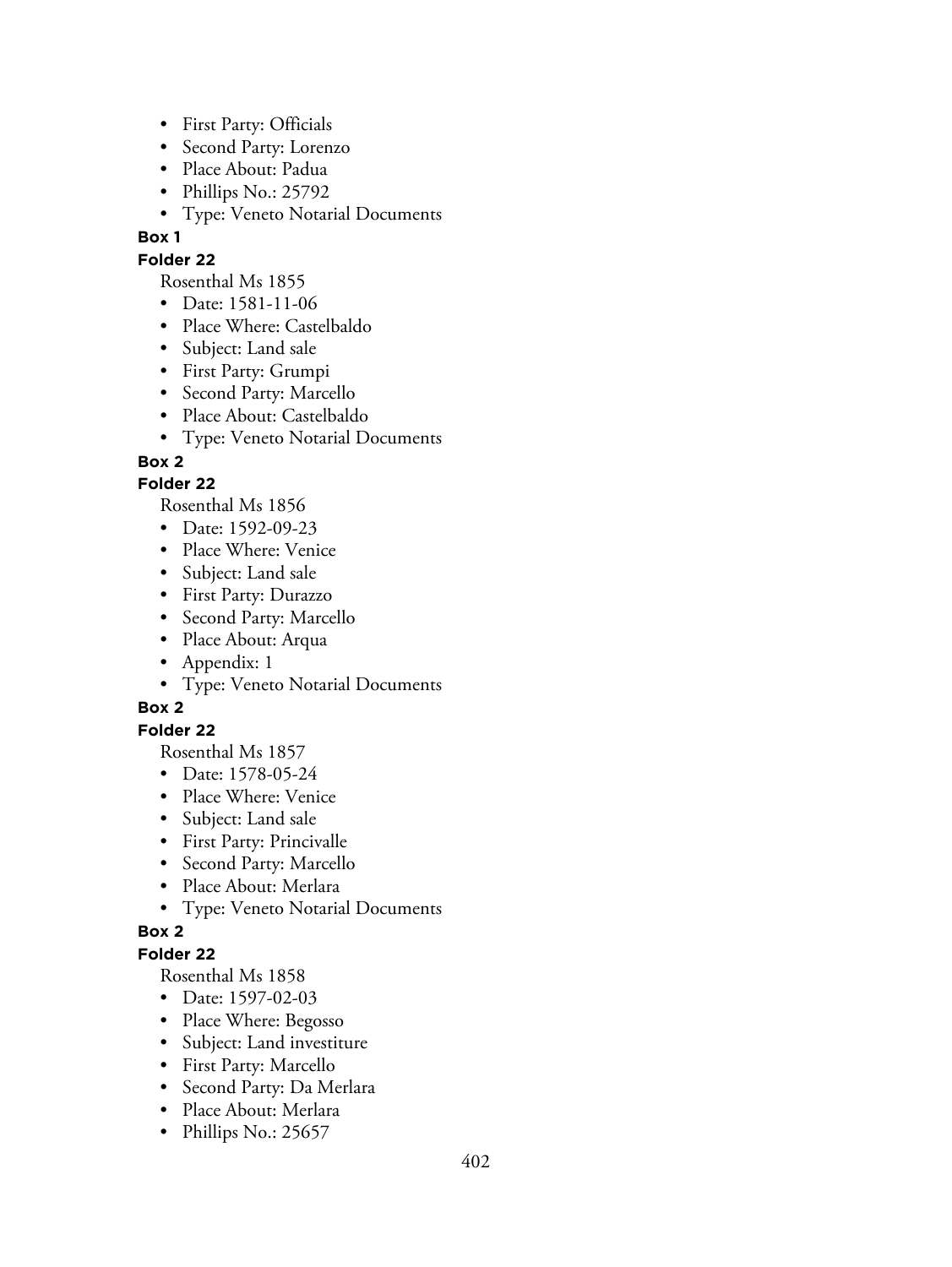• Type: Veneto Notarial Documents

### **Box 2**

# **Folder 22**

Rosenthal Ms 1859

- Date: 1580-12-02
- Place Where: Castelbaldo
- Subject: Land sale
- First Party: Grumpi
- Second Party: Marcello
- Place About: Merlara
- Type: Veneto Notarial Documents

# **Box 2**

## **Folder 22**

Rosenthal Ms 1860

- Date: 1554-05-02
- Place Where: Lesina
- Subject: Quittance of legacy by bastard
- First Party: Pompei
- Type: Veneto Notarial Documents

# **Box 2**

# **Folder 22**

Rosenthal Ms 1861

- Date: 1605-06-21
- Place Where: Venice
- Subject: Arbitration sentence
- First Party: Marcello
- Second Party: Vettori
- Type: Veneto Notarial Documents

# **Box 2**

**Folder 22**

Rosenthal Ms 1862

- Date: 1557-04-14
- Place Where: Verona
- Subject: Land exchange
- First Party: Vettori
- Second Party: Donzellini
- Place About: Illasi
- Type: Veneto Notarial Documents

# **Box 2**

# **Folder 22**

- Date: 1570-09-28
- Place Where: Venice
- Subject: Division of inheritance
- First Party: Vettori
- Second Party: Vettori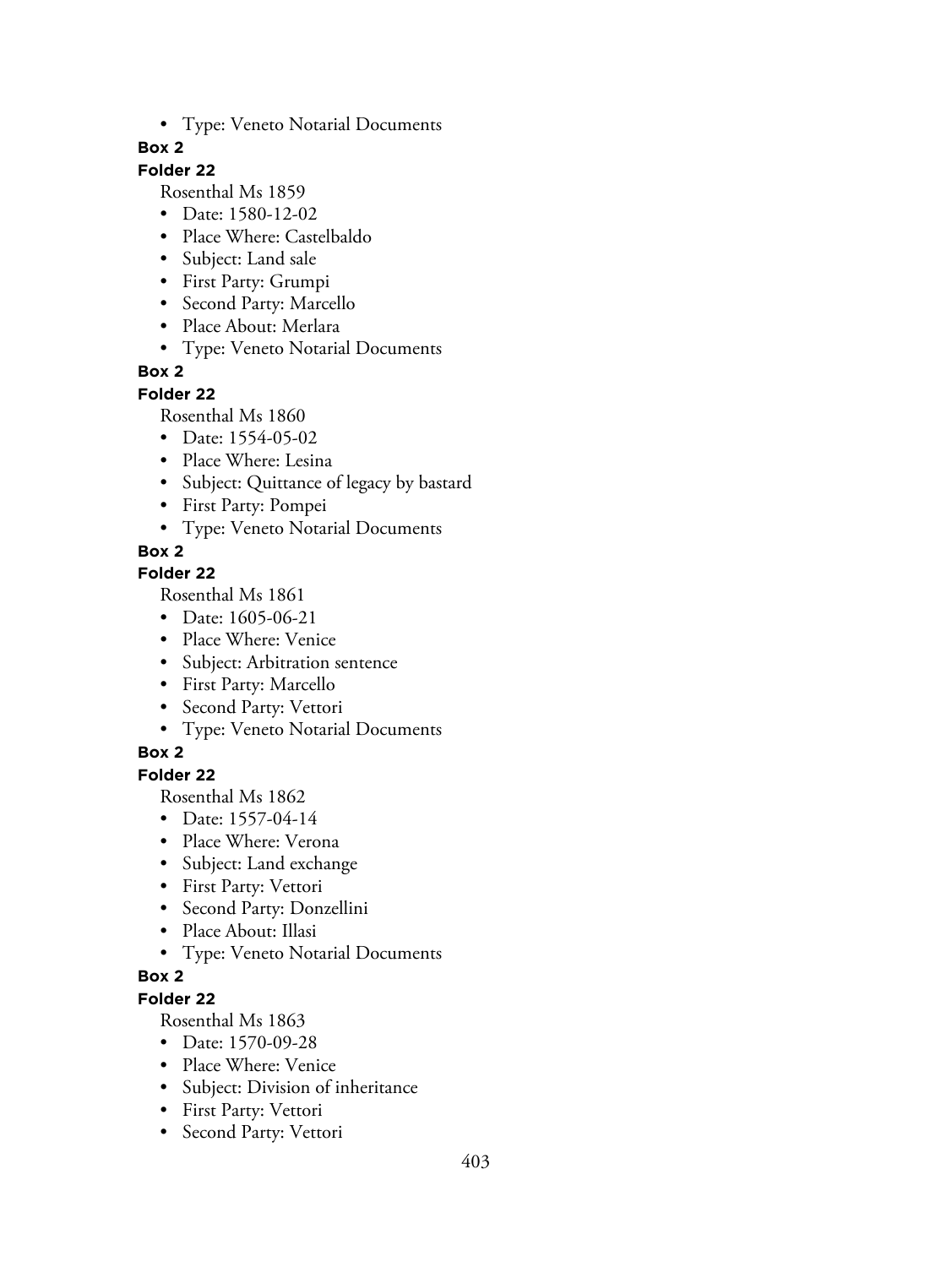- Place About: Illasi
- Type: Veneto Notarial Documents

#### **Folder 22**

Rosenthal Ms 1864

- Date: 1544-06-24
- Place Where: Illasi
- Subject: Land exchange
- First Party: Vettori
- Second Party: Cavanagi
- Place About: Illasi
- Phillips No.: 25657
- Type: Veneto Notarial Documents

#### **Box 2**

#### **Folder 22**

Rosenthal Ms 1865

- Date: 1551-01-07
- Place Where: Verona
- Subject: Land sale
- First Party: Stagnoli
- Second Party: Vettori
- Place About: Illasi
- Phillips No.: 25792
- Type: Veneto Notarial Documents

#### **Box 2**

#### **Folder 22**

Rosenthal Ms 1866

- Date: 1567-02-17
- Place Where: Venice
- Subject: Land sale
- First Party: Jacopo
- Second Party: Vettori
- Appendix: 1
- Phillips No.: 25792
- Type: Veneto Notarial Documents

### **Box 2**

#### **Folder 22**

Rosenthal Ms 1867

- Date: 1606-10-29
- Place Where: Venice
- Subject: Emancipation
- First Party: Vettori
- Type: Veneto Notarial Documents

### **Box 2**

#### **Folder 22**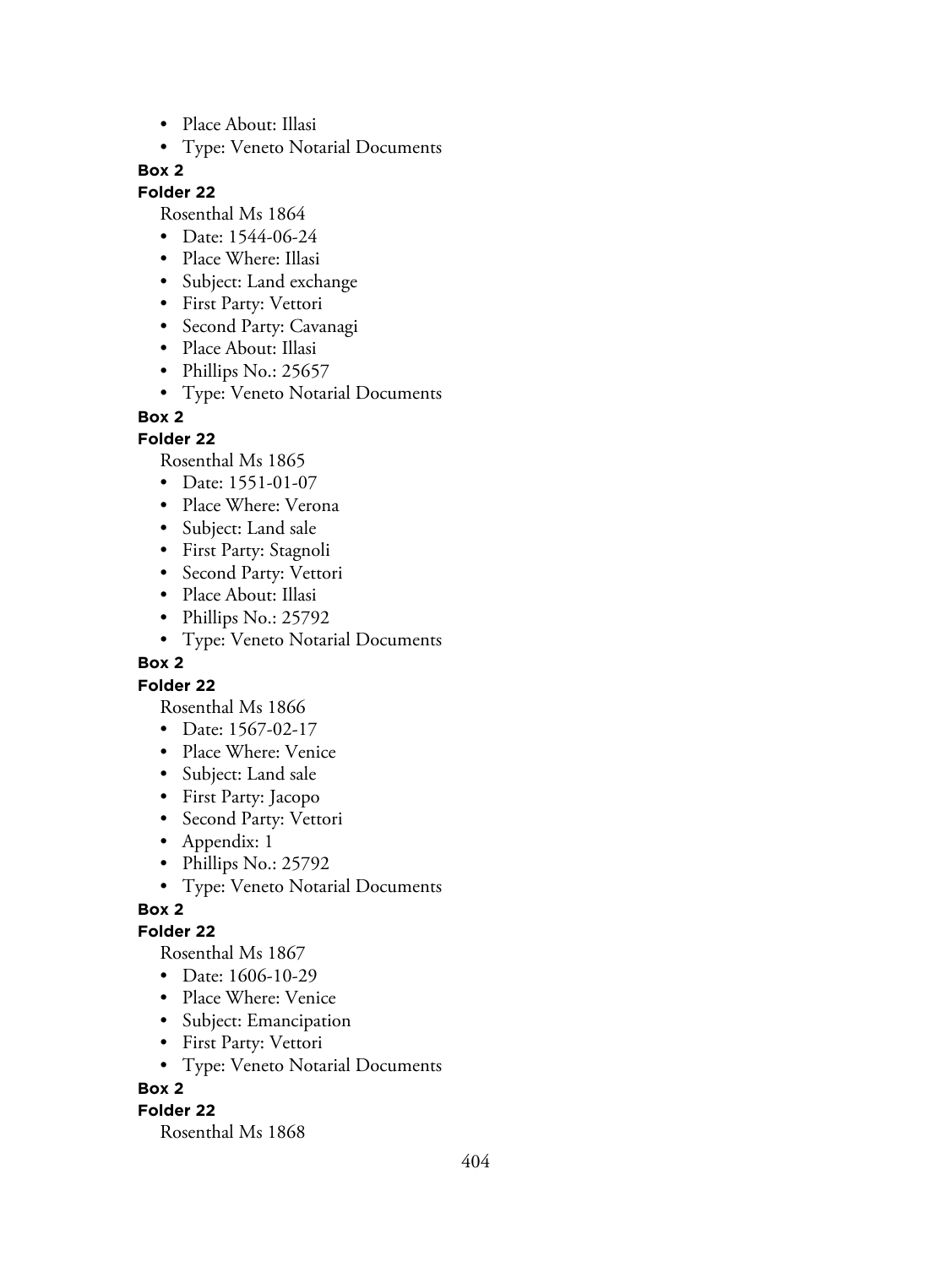- Date: 1606-12-29
- Place Where: Venice
- Subject: Assignment of dowry
- First Party: Mocenigo
- Second Party: Vettori
- Type: Veneto Notarial Documents

### **Folder 22**

Rosenthal Ms 1869

- Date: 1613-01-09
- Place Where: Venice
- Subject: Testament
- First Party: Vettori
- Type: Veneto Notarial Documents

# **Box 2**

## **Folder 22**

Rosenthal Ms 1870

- Date: 1557-03-07
- Place Where: Illasi
- Subject: Land transfer for debt
- First Party: Vettori
- Second Party: Pompei
- Place About: Illasi
- Type: Veneto Notarial Documents

### **Box 2**

### **Folder 22**

Rosenthal Ms 1871

- Date: 1588-08-02
- Place Where: Venice
- Subject: Land sale
- First Party: Salamon
- Second Party: Marcello
- Place About: Campocroce
- Appendix: 1
- Type: Veneto Notarial Documents

# **Box 2**

### **Folder 22**

Rosenthal Ms 1872

- Date: 1558-12-22
- Place Where: Venice
- Subject: Quittance for dowry payment
- First Party: Ciuran
- Second Party: Vettori
- Type: Veneto Notarial Documents

# **Box 2**

### **Folder 22**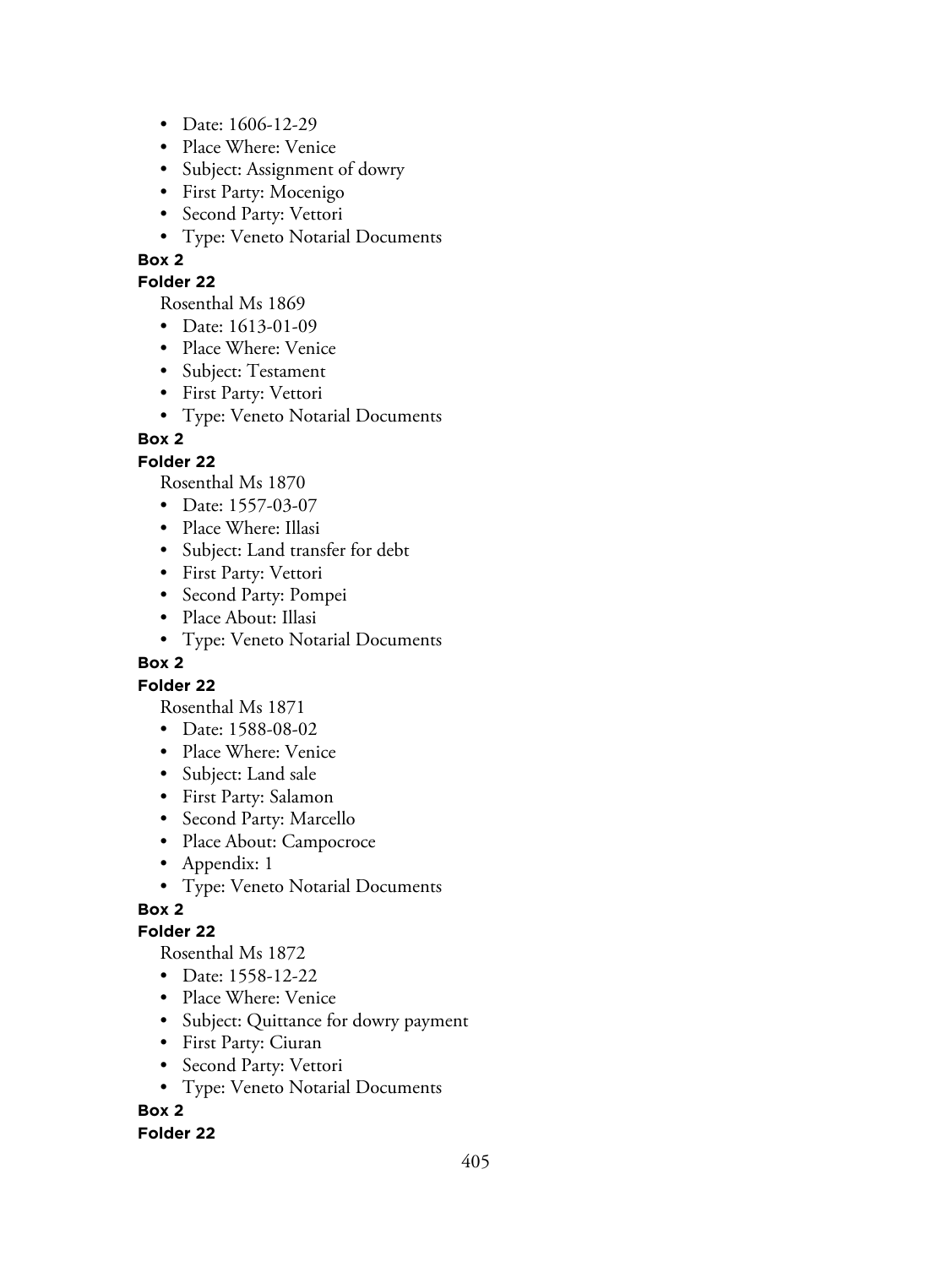Rosenthal Ms 1873

- Date: 1615-05-06
- Place Where: Venice
- Subject: Payment of legacy and dowry
- First Party: Officials
- Second Party: Vettori
- Place About: Mogliano
- Appendix: 1
- Type: Veneto Notarial Documents

## **Box 2**

#### **Folder 22**

Rosenthal Ms 1874

- Date: 1615-06-20
- Place Where: Venice
- Subject: Transfer dotal goods as legacy
- First Party: Officials
- Second Party: Vettori
- Place About: Venice
- Appendix: 2
- Type: Veneto Notarial Documents
- **Box 3**

### **Folder 22**

Rosenthal Ms 1875

- Date: 1615-04-06
- Place Where: Venice
- Subject: Sentence in inheritance case
- First Party: Vettori
- Type: Veneto Notarial Documents

### **Box 3**

**Folder 22**

Rosenthal Ms 1876

- Date: 1615-05-05
- Place Where: Venice
- Subject: Petition for payment of dowry
- First Party: Vettori
- Second Party: Officials
- Appendix: 1
- Type: Veneto Notarial Documents

## **Box 3**

# **Folder 22**

- Date: 1646-02-24
- Place Where: Venice
- Subject: Quittance of dowry payment
- First Party: Vettori
- Second Party: Vettori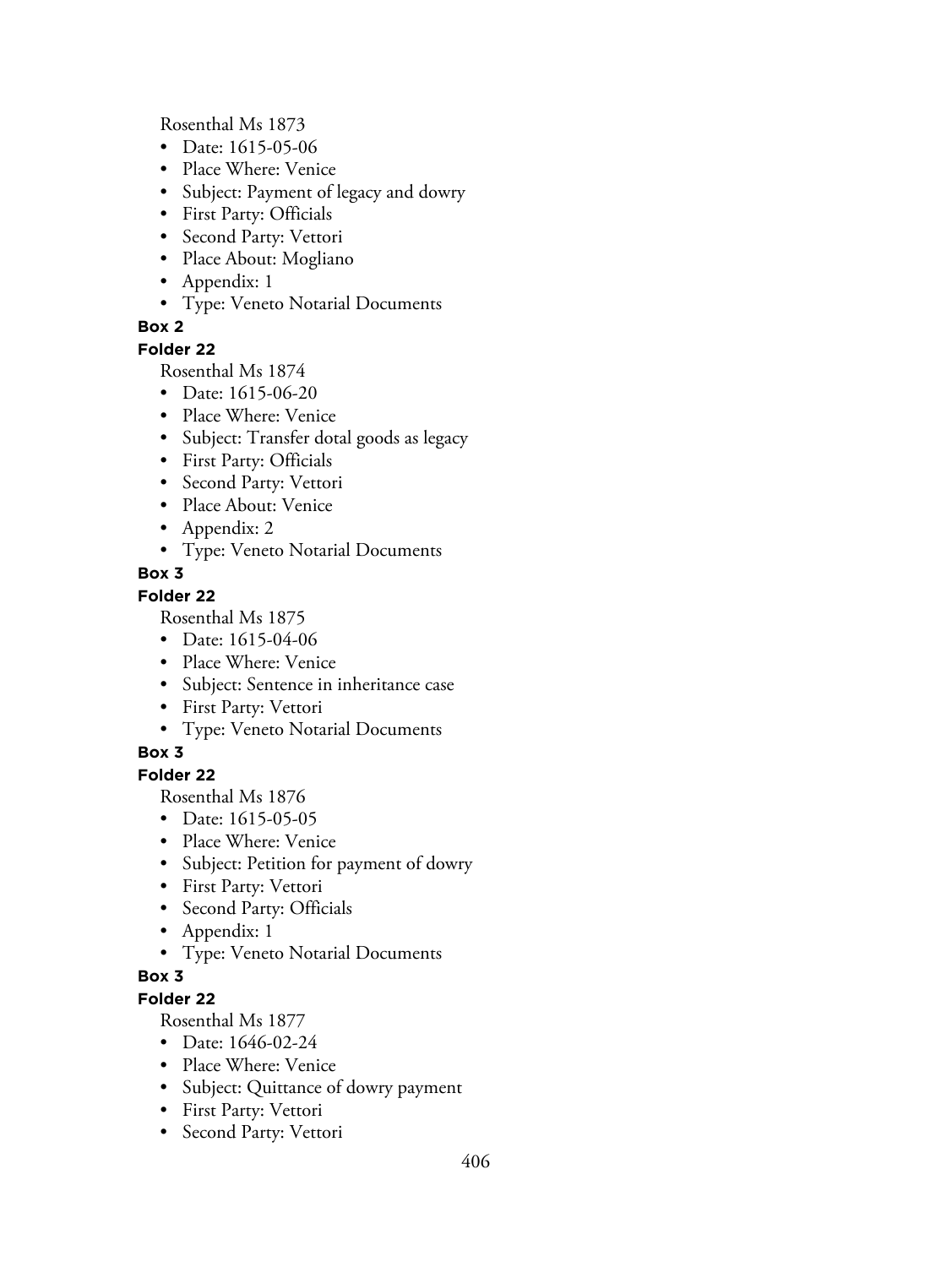• Type: Veneto Notarial Documents

## **Box 3**

# **Folder 22**

Rosenthal Ms 1878

- Date: 1585-10-08
- Place Where: Begosso
- Subject: Land investiture
- First Party: Marcello
- Second Party: Da Begosso
- Place About: Begosso
- Phillips No.: 25792
- Type: Veneto Notarial Documents

### **Box 3**

### **Folder 22**

Rosenthal Ms 1879

- Date: 1578-11-22
- Place Where: Venice
- Subject: Quittance of legacy payment
- First Party: Vettori
- Second Party: Vettori
- Type: Veneto Notarial Documents

## **Box 3**

### **Folder 22**

Rosenthal Ms 1880

- Date: 1610-01-18
- Place Where: Venice
- Subject: Create procurator
- First Party: Vettori
- Second Party: Vettori
- Type: Veneto Notarial Documents

### **Box 3**

### **Folder 22**

Rosenthal Ms 1881

- Date: 1593-03-22
- Place Where: Badia Polesine
- Subject: Land investiture
- First Party: Marcello
- Second Party: Vecchi
- Place About: Castelbaldo
- Type: Veneto Notarial Documents

### **Box 3**

### **Folder 22**

- Date: 1604-04-27
- Place Where: Montagnana
- Subject: Land investiture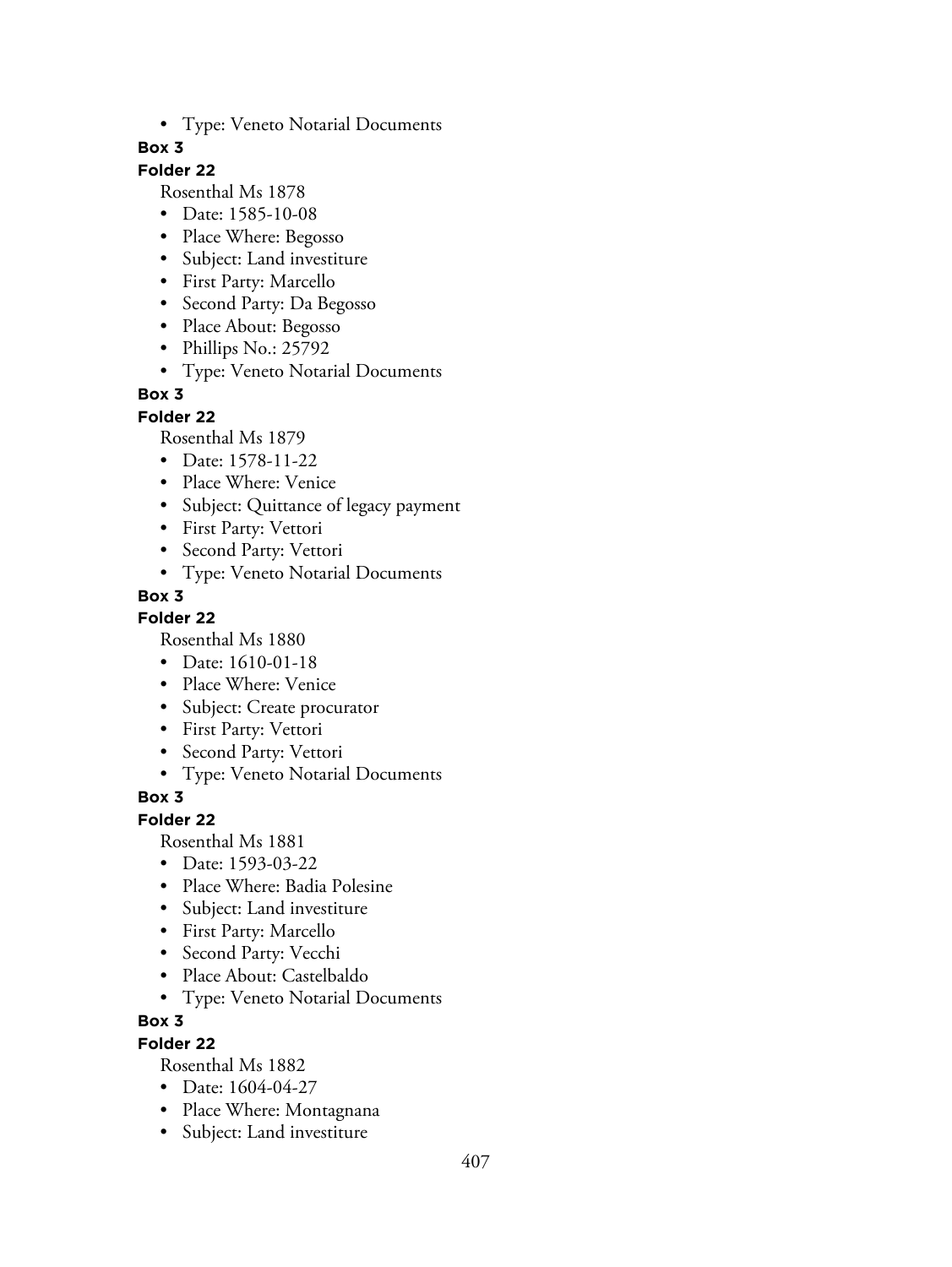- First Party: Vettori
- Second Party: Da Urbana
- Place About: Urbana
- Type: Veneto Notarial Documents

### **Folder 22**

- Rosenthal Ms 1883
- Date: 1577-05-10
- Place Where: Venice
- Subject: Quittance of legacy payment
- First Party: Molin
- Second Party: Vettori
- Type: Veneto Notarial Documents

## **Box 3**

### **Folder 22**

Rosenthal Ms 1884

- Date: 1650-11-27
- Place Where: Begosso
- Subject: Land investiture
- First Party: Vettori
- Second Party: Da Begosso
- Place About: Begosso
- Type: Veneto Notarial Documents

## **Box 3**

### **Folder 22**

Rosenthal Ms 1885

- Date: 1657-09-24
- Place Where: Venice
- Subject: Payment of dowry to heir
- First Party: Official
- Second Party: Vettori
- Place About: Begosso
- Type: Veneto Notarial Documents

### **Box 3**

### **Folder 22**

Rosenthal Ms 1886

- Date: 1644-05-10
- Place Where: Verona
- Subject: Land sale
- First Party: Gattamela
- Second Party: Vettori
- Place About: Urbana
- Type: Veneto Notarial Documents

### **Box 3**

### **Folder 22**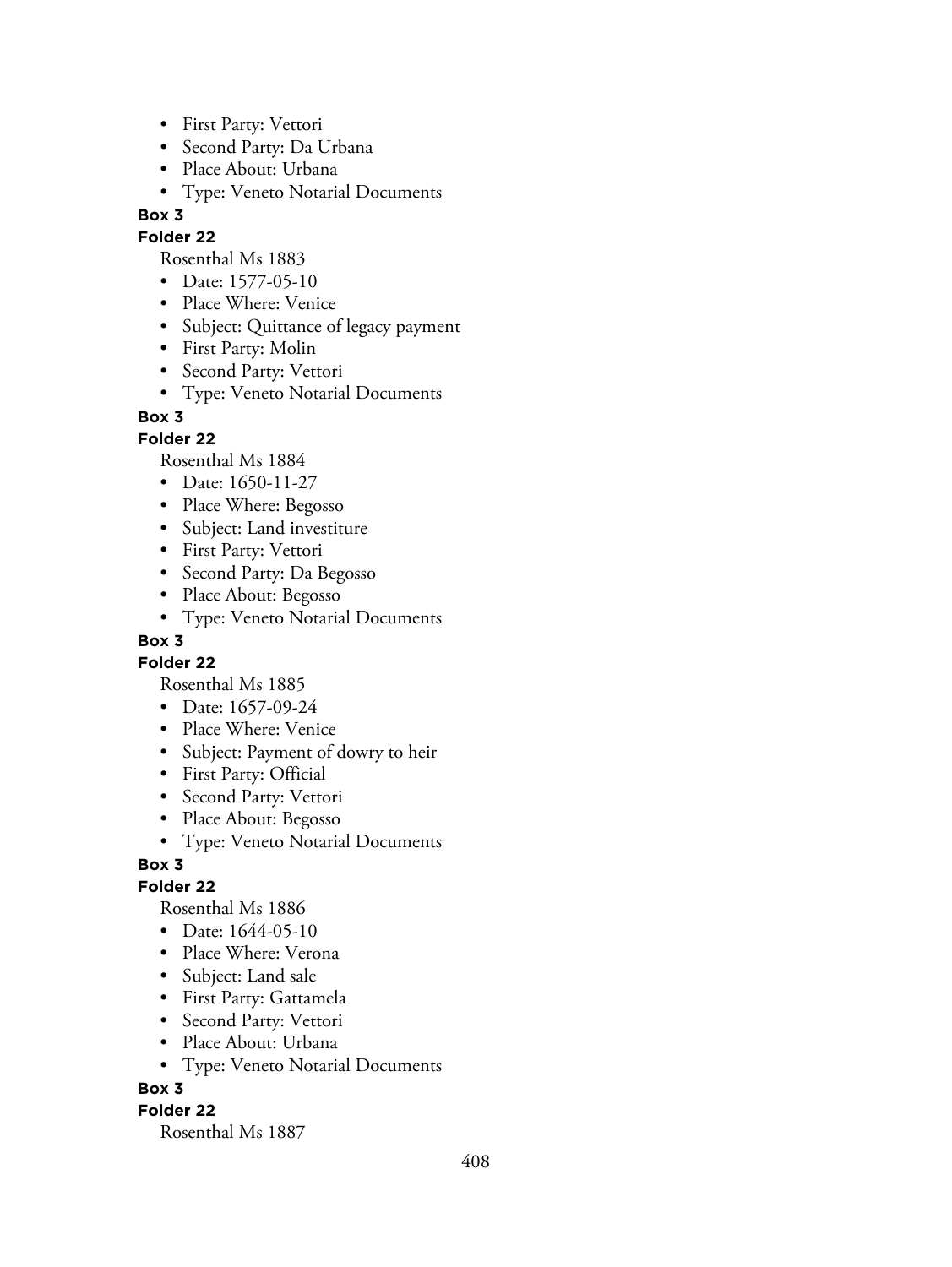- Date: 1657-04-30
- Place Where: Venice
- Subject: Land purchase/recovery
- First Party: Vettori
- Second Party: Marchiori
- Place About: Montagnana
- Appendix: 1
- Type: Veneto Notarial Documents

## **Folder 22**

Rosenthal Ms 1888

- Date: 1667-07-21
- Place Where: Venice
- Subject: Public sale of land for debt
- First Party: Officials
- Second Party: Vettori
- Place About: Begosso
- Appendix: 1
- Type: Veneto Notarial Documents

## **Box 4**

# **Folder 22**

Rosenthal Ms 1889

- Date: 1458-10-20
- Place Where: Padua
- Subject: Land sale
- First Party: Marsaugo
- Second Party: Squara
- Place About: Padua
- Type: Veneto Notarial Documents

**Box 4**

### **Folder 22**

Rosenthal Ms 1890

- Date: 1464-12-15
- Place Where: Padua
- Subject: Land sale
- First Party: Ratto
- Second Party: Barbarigo
- Place About: Cassone Campana
- Phillips No.: 25792
- Type: Veneto Notarial Documents

### **Box 4**

### **Folder 22**

- Date: 1465-08-19
- Place Where: Padua
- Subject: Land sale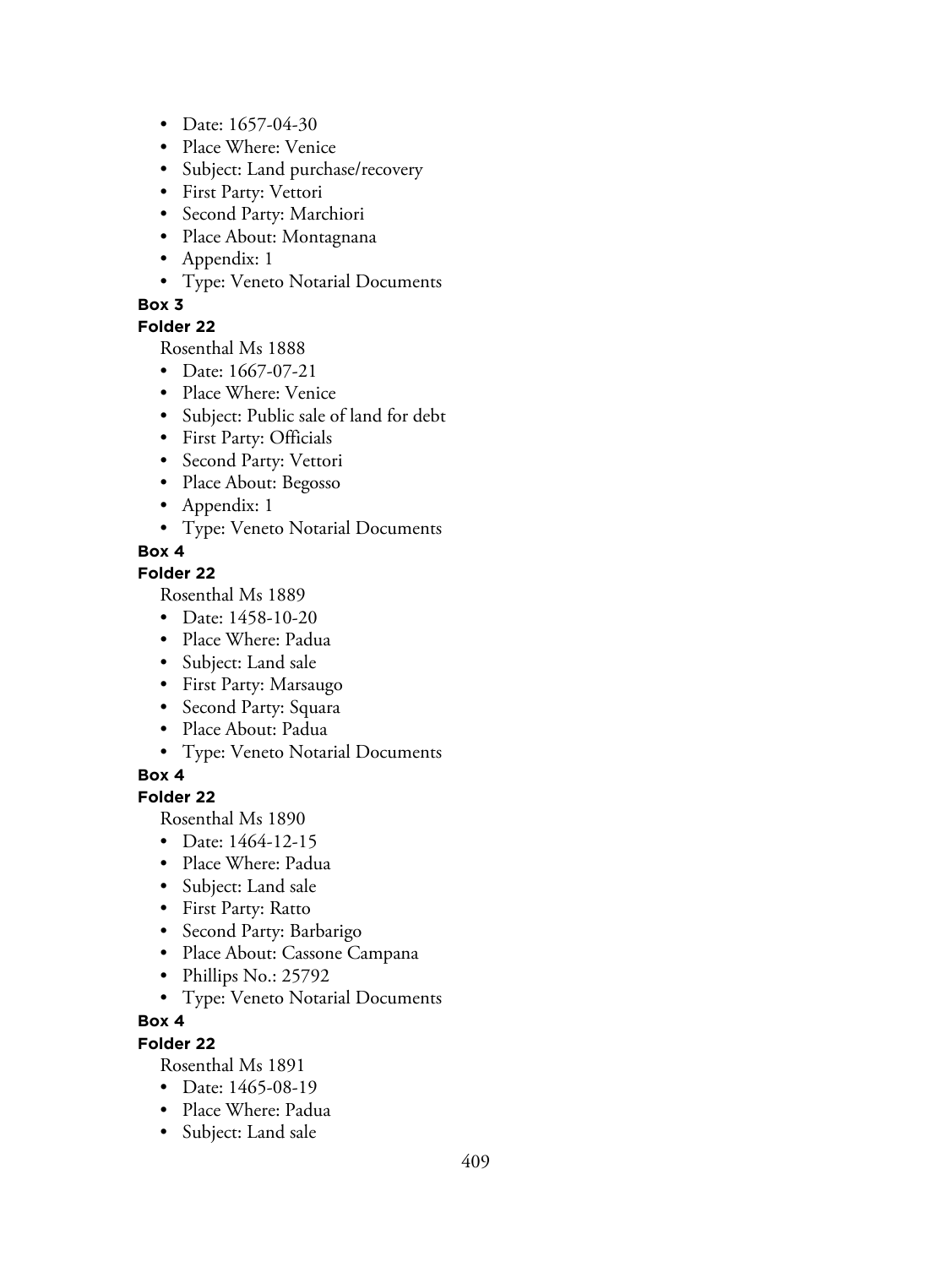- First Party: Ratto
- Second Party: Barbarigo
- Place About: Cassone Campana
- Type: Veneto Notarial Documents

### **Folder 22**

Rosenthal Ms 1892

- Date: 1464-01-26
- Place Where: Padua
- Subject: Land sale for debt
- First Party: Marsaugo
- Second Party: Barbarigo
- Place About: Cassone Campana
- Appendix: 2
- Type: Veneto Notarial Documents

**Box 4**

## **Folder 22**

Rosenthal Ms 1893

- Date: 1464-01-26
- Place Where: Padua
- Subject: Confess receipt of loan
- First Party: Ratto
- Second Party: Barbarigo
- Appendix: 1
- Type: Veneto Notarial Documents

# **Box 4**

### **Folder 22**

Rosenthal Ms 1894

- Date: 1464-10-13
- Place Where: Padua
- Subject: Land sale
- First Party: Ratto
- Second Party: Barbarigo
- Place About: Cassone Campana
- Type: Veneto Notarial Documents

# **Box 4**

# **Folder 22**

- Date: 1540-02-04
- Place Where: Venice
- Subject: Land sale
- First Party: Nicheloni
- Second Party: Barbarigo
- Place About: Arcella
- Appendix: 1
- Phillips No.: 32159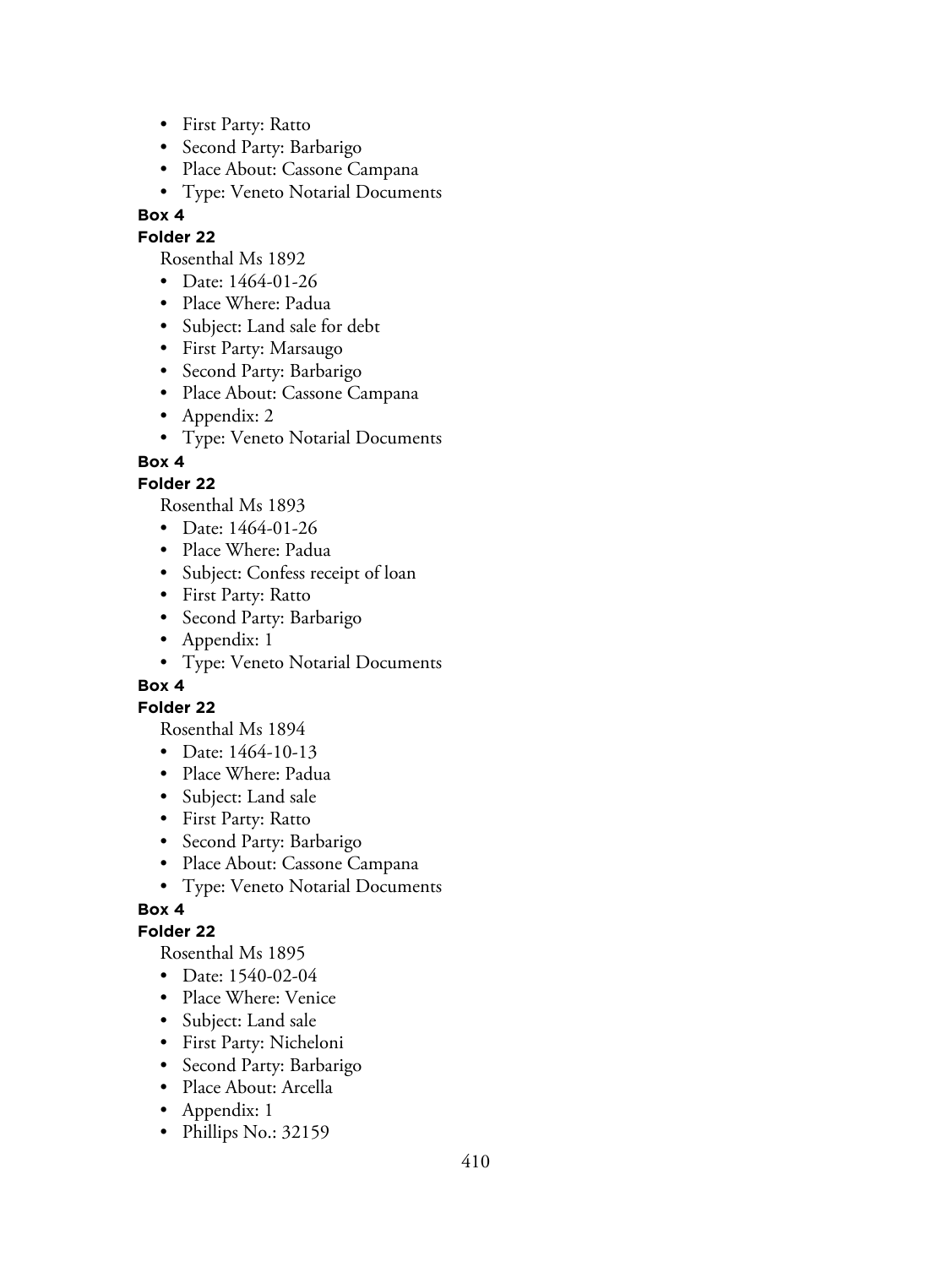• Type: Veneto Notarial Documents

### **Box 4**

# **Folder 22**

Rosenthal Ms 1896

- Date: 1490-05-17
- Place Where: Padua
- Subject: Land sale
- First Party: Megliorini
- Second Party: Jacopo
- Place About: Vigodarzere
- Type: Veneto Notarial Documents

## **Box 4**

#### **Folder 22**

Rosenthal Ms 1897

- Date: 1492-10-31
- Place Where: Padua
- Subject: Land sale
- First Party: Megliorini
- Second Party: Jacopo
- Place About: Vigodarzere
- Type: Veneto Notarial Documents

## **Box 4**

### **Folder 22**

Rosenthal Ms 1898

- Date: 1496-10-21
- Place Where: Padua
- Subject: Land sale
- First Party: Megliorini
- Second Party: Jacopo
- Place About: Vigodarzere
- Type: Veneto Notarial Documents

**Box 4**

### **Folder 22**

Rosenthal Ms 1899

- Date: 1625-01-21
- Place Where: Venice
- Subject: Division of land
- First Party: Barbarigo
- Second Party: Querini
- Place About: Arcella
- Phillips No.: 17362
- Type: Veneto Notarial Documents

### **Box 4**

### **Folder 22**

Rosenthal Ms 1900

• Date: 1588-08-08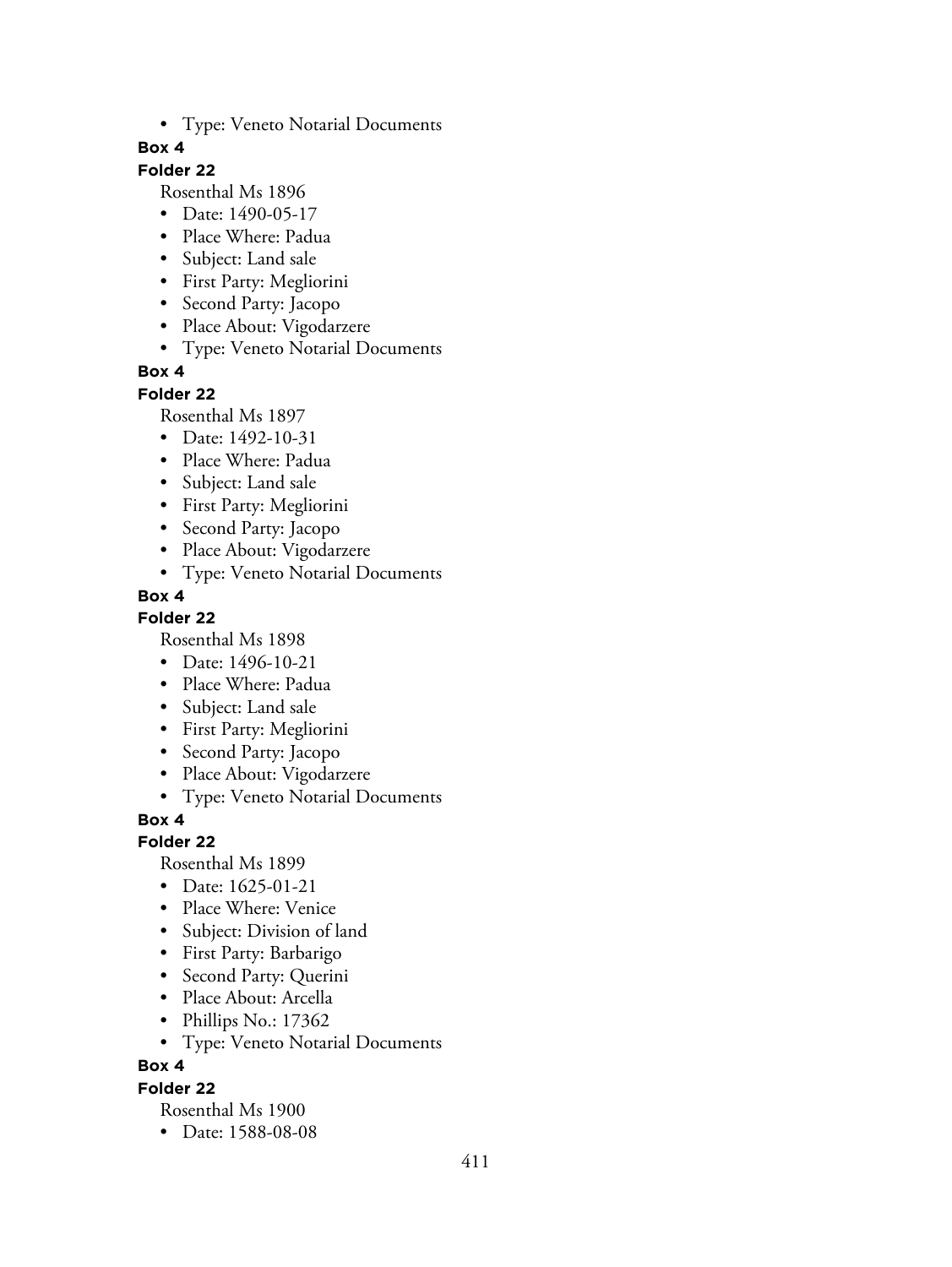- Place Where: Venice
- Subject: Division of land by brothers
- First Party: Barbarigo
- Place About: Arcella
- Phillips No.: 32166
- Type: Veneto Notarial Documents

### **Folder 22**

Rosenthal Ms 1901

- Date: 1551-03-03
- Place Where: Noale
- Subject: Land sale
- First Party: Domenico
- Second Party: Bellafina
- Place About: Tresiegoli
- Type: Veneto Notarial Documents

### **Box 5**

#### **Folder 22**

Rosenthal Ms 1902

- Date: 1560-11-23
- Place Where: Venice
- Subject: Land sale
- First Party: Dozzi
- Second Party: Fontana
- Place About: Tresiegoli
- Type: Veneto Notarial Documents

### **Box 5**

## **Folder 22**

Rosenthal Ms 1903

- Date: 1568-03-29
- Place Where: Venice
- Subject: Land sale
- First Party: Basadona
- Second Party: Fontana
- Place About: Tresiegoli
- Phillips No.: 25792
- Type: Veneto Notarial Documents

#### **Box 5**

### **Folder 22**

- Date: 1561-05-22
- Place Where: Venice
- Subject: Land exchange
- First Party: Basadona
- Second Party: Fontana
- Place About: Tresiegoli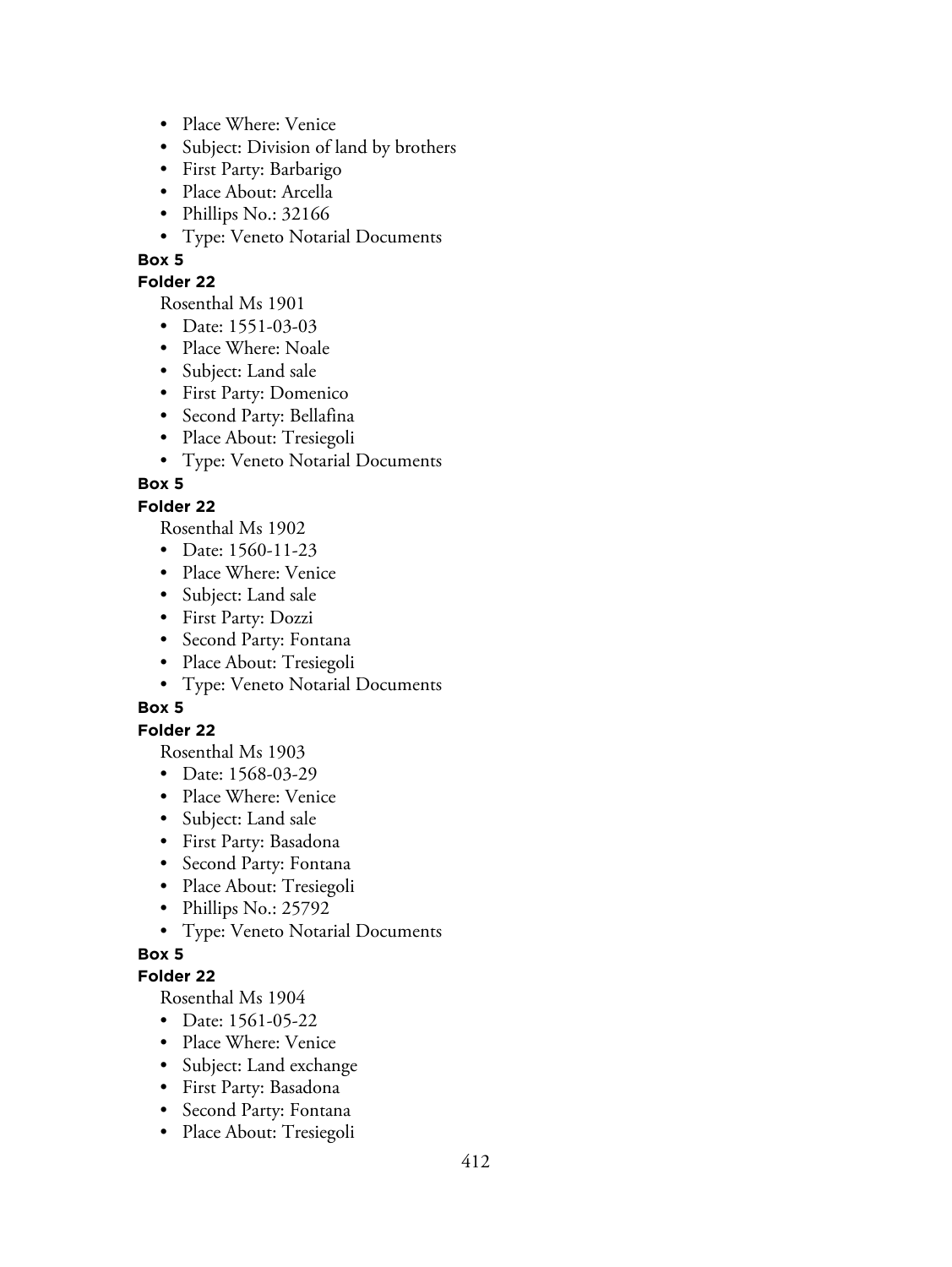- Phillips No.: 36162
- Type: Veneto Notarial Documents

### **Folder 22**

Rosenthal Ms 1905

- Date: 1560-12-17
- Place Where: Venice
- Subject: Land sale
- First Party: Buiati
- Second Party: Fontana
- Place About: Tresiegoli
- Type: Veneto Notarial Documents

### **Box 5**

### **Folder 22**

Rosenthal Ms 1906

- Date: 1540-07-05
- Place Where: Venice
- Subject: Land sale
- First Party: Del Basso
- Second Party: Suriano
- Place About: Tresiegoli
- Type: Veneto Notarial Documents

### **Box 5**

### **Folder 22**

Rosenthal Ms 1907

- Date: 1560-10-16
- Place Where: Venice
- Subject: Land sale
- First Party: Dozzi
- Second Party: Fontana
- Place About: Tresiegoli
- Type: Veneto Notarial Documents

### **Box 5**

# **Folder 22**

Rosenthal Ms 1908

- Date: 1590-11-07
- Place Where: Venice
- Subject: Land sale
- First Party: Donei
- Second Party: Sessa
- Place About: Tresiegoli
- Appendix: 3
- Phillips No.: 17362
- Type: Veneto Notarial Documents

**Box 5**

### **Folder 22**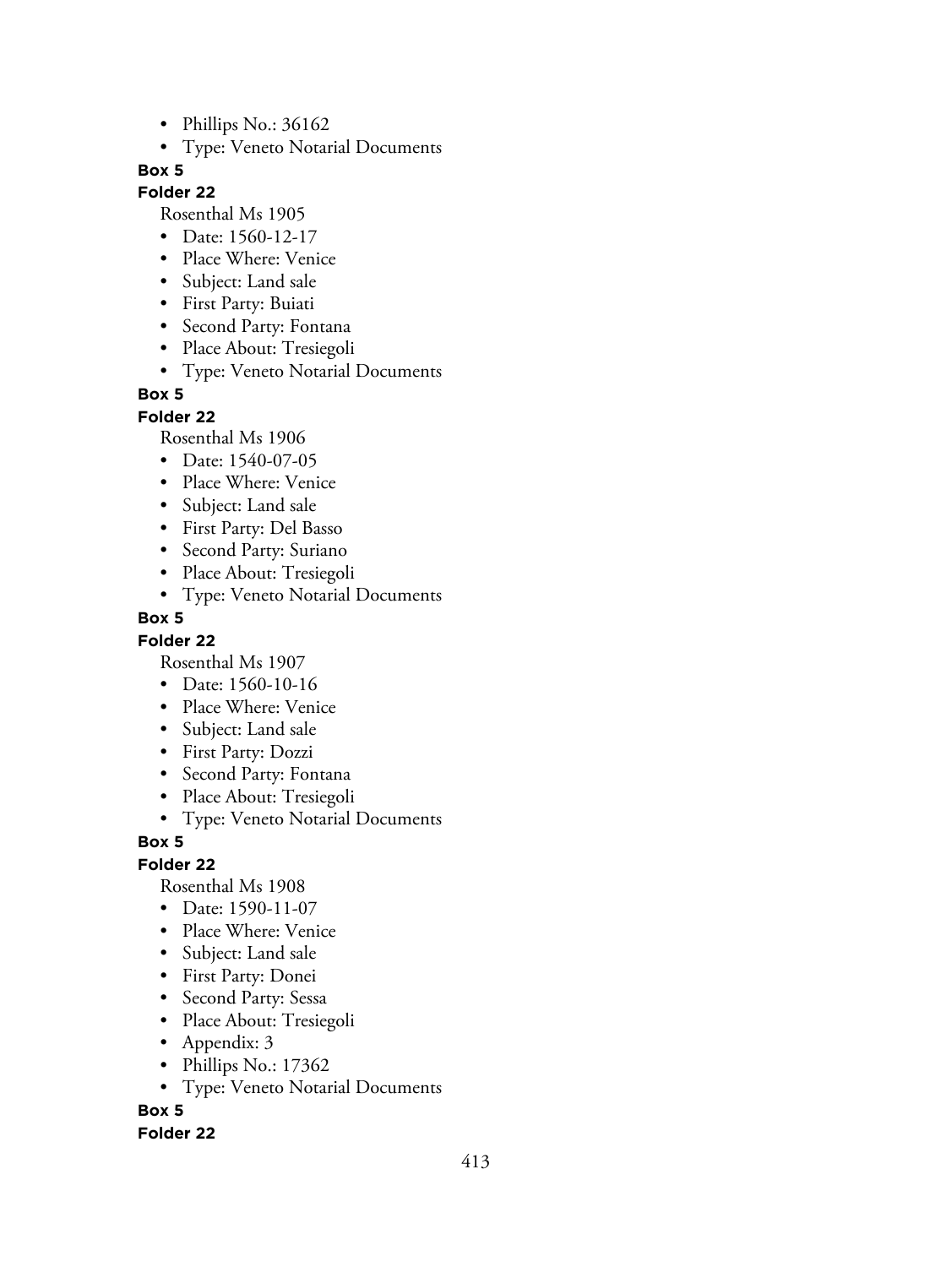Rosenthal Ms 1909

- Date: 1554-10-22
- Place Where: Venice
- Subject: Land sale
- First Party: Bogiti
- Second Party: Da Valtellina
- Place About: Malpaga
- Type: Veneto Notarial Documents

# **Box 5**

# **Folder 22**

Rosenthal Ms 1910

- Date: 1560-01-22
- Place Where: Venice
- Subject: Land sale
- First Party: Biagioli
- Second Party: Fontana
- Place About: Tresiegoli
- Type: Veneto Notarial Documents

# **Box 5**

# **Folder 22**

Rosenthal Ms 1911

- Date: 1560-03-07
- Place Where: Venice
- Subject: Land sale
- First Party: Biagioli
- Second Party: Fontana
- Place About: Tresiegoli
- Type: Veneto Notarial Documents

# **Box 1**

# **Folder 23**

Rosenthal Ms 1912

- Date: 1553-03-27
- Place Where: Venice
- Subject: Ratification of land exchange
- First Party: Priuli
- Second Party: Longhi
- Place About: Rosaria
- Type: Veneto Notarial Documents

# **Box 1**

# **Folder 23**

- Date: 1559-05-02
- Place Where: Venice
- Subject: Land sale
- First Party: Lombardini
- Second Party: Terzi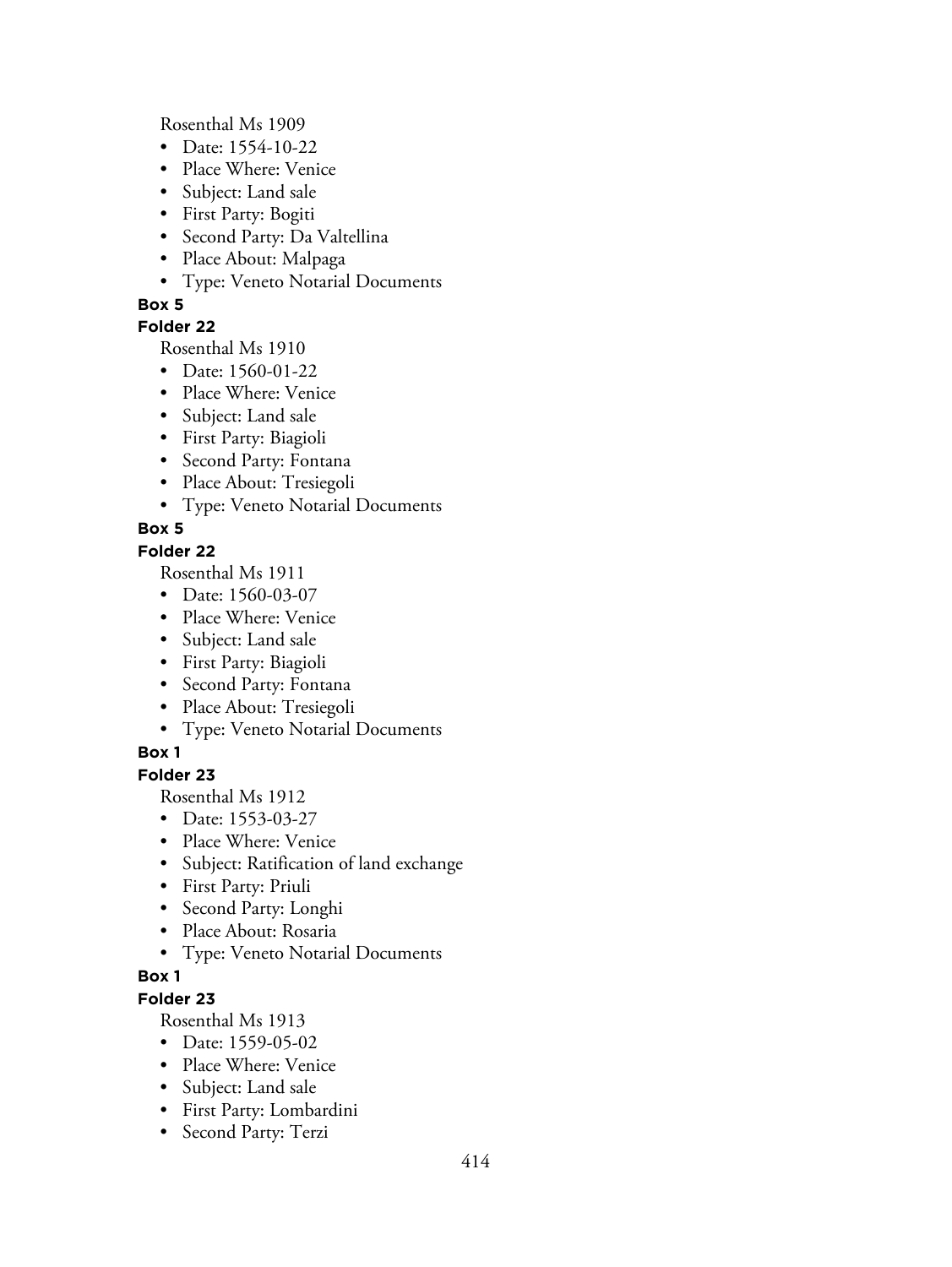- Place About: Boione
- Type: Veneto Notarial Documents

#### **Folder 23**

Rosenthal Ms 1914

- Date: 1559-09-11
- Place Where: Venice
- Subject: Land sale
- First Party: Lombardini
- Second Party: Terzi
- Place About: Boione
- Type: Veneto Notarial Documents

#### **Box 1**

**Folder 23**

Rosenthal Ms 1915

- Date: 1563-02-17
- Place Where: Venice
- Subject: Execute mandate to sell land
- First Party: Sacchetti
- Second Party: Priuli
- Place About: Rosaria
- Phillips No.: 17362
- Type: Veneto Notarial Documents

### **Box 1**

**Folder 23**

Rosenthal Ms 1916

- Date: 1559-09-22
- Place Where: Venice
- Subject: Land investiture
- First Party: Terzi
- Second Party: Lombardini
- Place About: Boione
- Type: Veneto Notarial Documents

### **Box 1**

#### **Folder 23**

Rosenthal Ms 1917

- Date: 1632-08-17
- Place Where: Venice
- Subject: Confirmation of past land sale
- First Party: Priuli
- Second Party: Valier
- Place About: Arzergrande
- Type: Veneto Notarial Documents

#### **Box 1**

#### **Folder 23**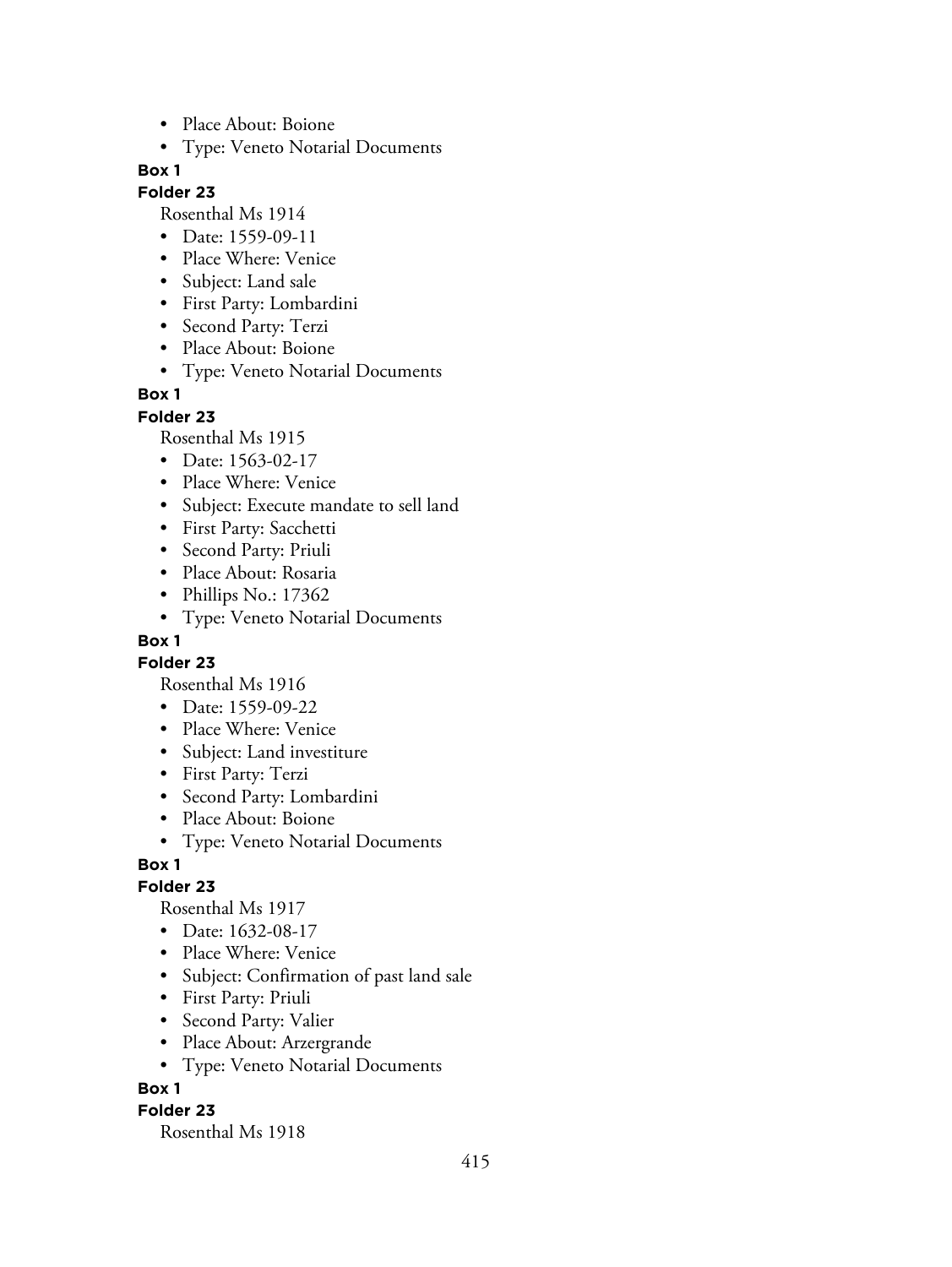- Date: 1568-01-23
- Place Where: Venice
- Subject: Land sale
- First Party: Novello
- Second Party: Priuli
- Place About: Rosaria
- Type: Veneto Notarial Documents

### **Folder 23**

Rosenthal Ms 1919

- Date: 1539-11-07
- Place Where: Venice
- Subject: Sale of tax collection rights
- First Party: Officials
- Second Party: Priuli
- Place About: Padua
- Type: Veneto Notarial Documents

## **Box 1**

### **Folder 23**

Rosenthal Ms 1920

- Date: 1562-01-04
- Place Where: Venice
- Subject: Land auction for debt
- First Party: Officials
- Second Party: Priuli
- Place About: Arzergrande
- Appendix: 1
- Phillips No.: 35135
- Type: Veneto Notarial Documents

**Box 1**

### **Folder 23**

Rosenthal Ms 1921

- Date: 1601-06-13
- Place Where: Venice
- Subject: Testament
- First Party: Priuli
- Place About: Piove di Sacco
- Phillips No.: 17362
- Type: Veneto Notarial Documents

### **Box 1**

# **Folder 23**

- Date: 1582-06-20
- Place Where: Venice
- Subject: Public land sale for debt
- First Party: Officials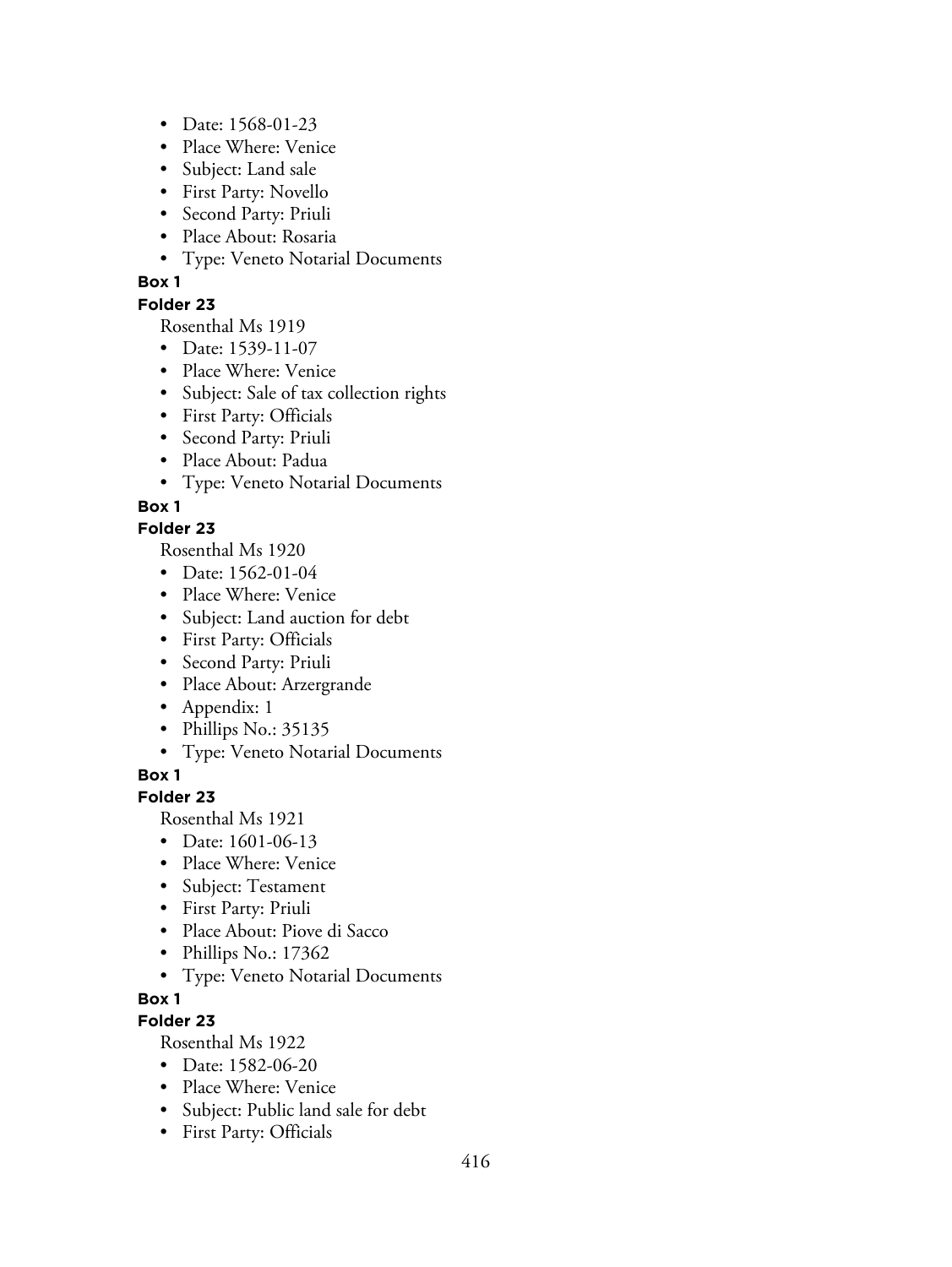- Second Party: Priuli
- Place About: Arzergrande
- Phillips No.: 17362
- Type: Veneto Notarial Documents

#### **Folder 23**

Rosenthal Ms 1923

- Date: 1567-10-01
- Place Where: Venice
- Subject: Land exchange
- First Party: Priuli
- Second Party: Vecchiotti
- Place About: Rosaria
- Appendix: 2
- Phillips No.: 17362
- Type: Veneto Notarial Documents

**Box 1**

## **Folder 23**

Rosenthal Ms 1924

- Date: 1569-04-26
- Place Where: Venice
- Subject: Land sale
- First Party: Venier
- Second Party: Priuli
- Place About: Rosaria
- Appendix: 1
- Type: Veneto Notarial Documents

### **Box 1**

# **Folder 23**

Rosenthal Ms 1925

- Date: 1563-12-30
- Place Where: Venice
- Subject: Land sale
- First Party: Tomassini
- Second Party: Priuli
- Place About: Arzergrande
- Appendix: 4
- Type: Veneto Notarial Documents

### **Box 1**

# **Folder 23**

- Date: 1566-01-12
- Place Where: Venice
- Subject: Land sale
- First Party: Buzzacarini
- Second Party: Priuli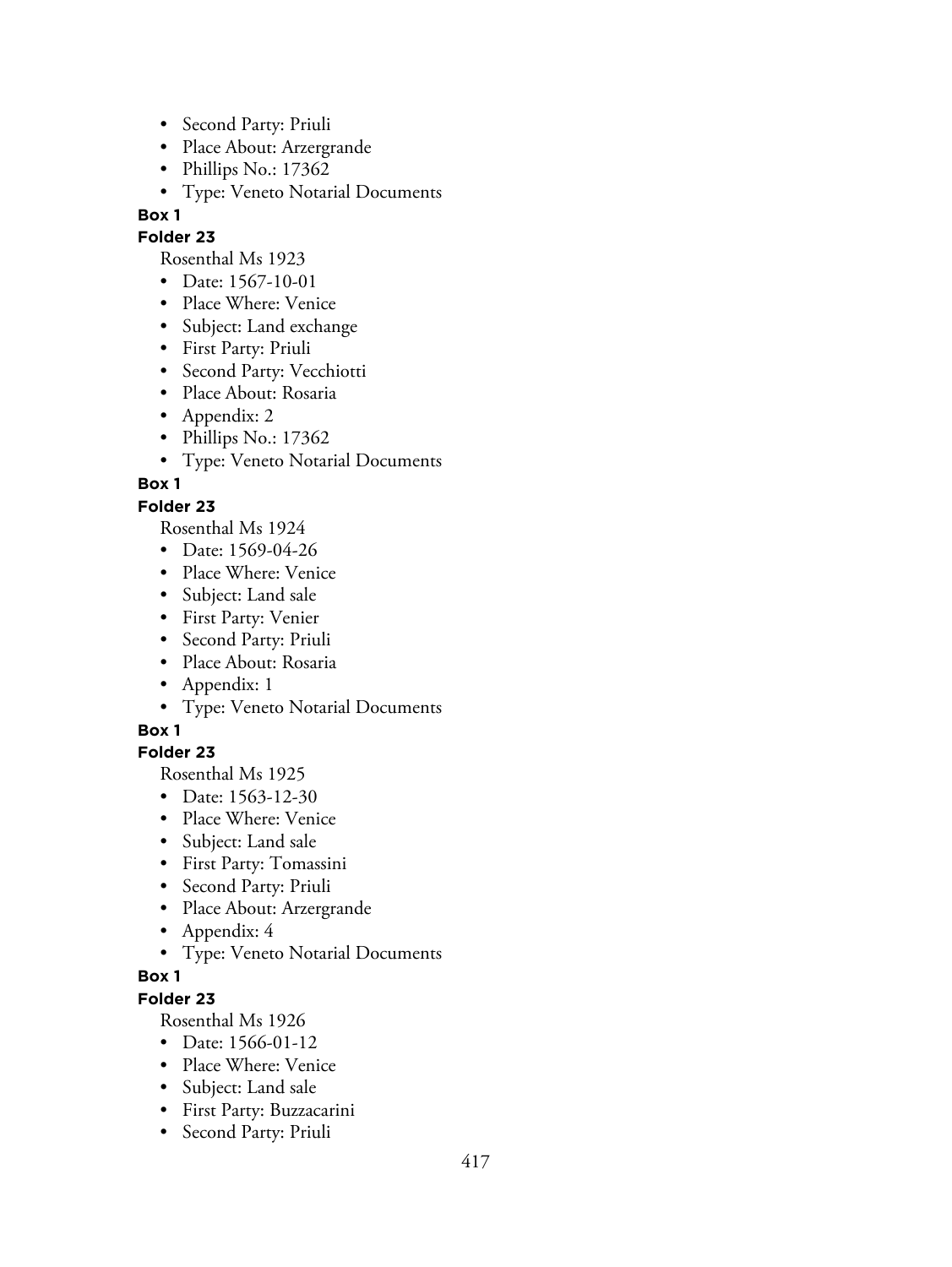- Place About: Arzergrande
- Appendix: 1
- Type: Veneto Notarial Documents

#### **Folder 23**

Rosenthal Ms 1927

- Date: 1528-03-22
- Place Where: Piove di Sacco
- Subject: Land sale
- First Party: Tamiati
- Second Party: Grigoletto
- Place About: Piove di Sacco
- Type: Veneto Notarial Documents

**Box 1**

### **Folder 23**

Rosenthal Ms 1928

- Date: 1520-02-01
- Place Where: Venice
- Subject: Land auction for debt
- First Party: Officials
- Second Party: Priuli
- Place About: Piove di Sacco
- Phillips No.: 17362
- Type: Veneto Notarial Documents

### **Box 1**

### **Folder 23**

Rosenthal Ms 1929

- Date: 1554-02-15
- Place Where: Padua
- Subject: Land sale
- First Party: Buzzacarini
- Second Party: Buzzacarini
- Place About: Arzergrande
- Type: Veneto Notarial Documents

### **Box 1**

# **Folder 23**

Rosenthal Ms 1930

- Date: 1565-03-03
- Place Where: Venice
- Subject: Land sale
- First Party: Balbi
- Second Party: Priuli
- Place About: Piove di Sacco
- Appendix: 2
- Type: Veneto Notarial Documents

**Box 1**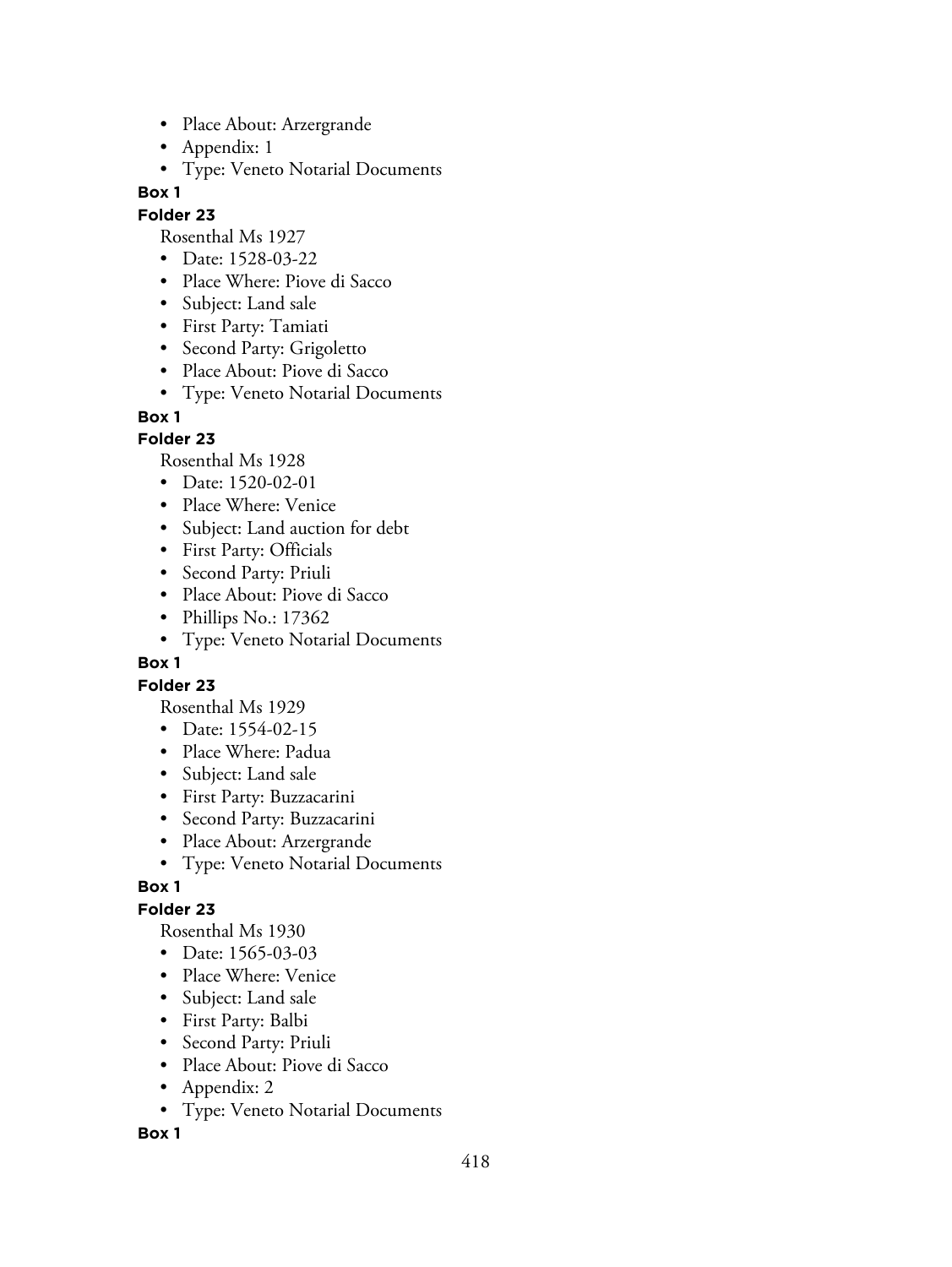#### **Folder 23**

Rosenthal Ms 1931

- Date: 1533-08-18
- Place Where: Venice
- Subject: Sentence in land dispute
- First Party: Buzzacarini
- Second Party: Negri
- Place About: Arzergrande
- Type: Veneto Notarial Documents

### **Box 1**

#### **Folder 23**

Rosenthal Ms 1932

- Date: 1567-01-13
- Place Where: Venice
- Subject: Land auction for debt
- First Party: Officials
- Second Party: Novello
- Place About: Rosaria
- Type: Veneto Notarial Documents

## **Box 1**

## **Folder 23**

Rosenthal Ms 1933

- Date: 1568-01-24
- Place Where: Venice
- Subject: Land sale
- First Party: Vecchiati
- Second Party: Priuli
- Place About: Rosaria
- Appendix: 1
- Phillips No.: 25792
- Type: Veneto Notarial Documents

### **Box 2**

### **Folder 23**

Rosenthal Ms 1934

- Date: 1553-07-18
- Place Where: Padua
- Subject: Land auction for debt
- First Party: Officials
- Second Party: Priuli
- Place About: Piove di Sacco
- Appendix: 1
- Type: Veneto Notarial Documents

**Box 2**

### **Folder 23**

Rosenthal Ms 1935

• Date: 1539-12-19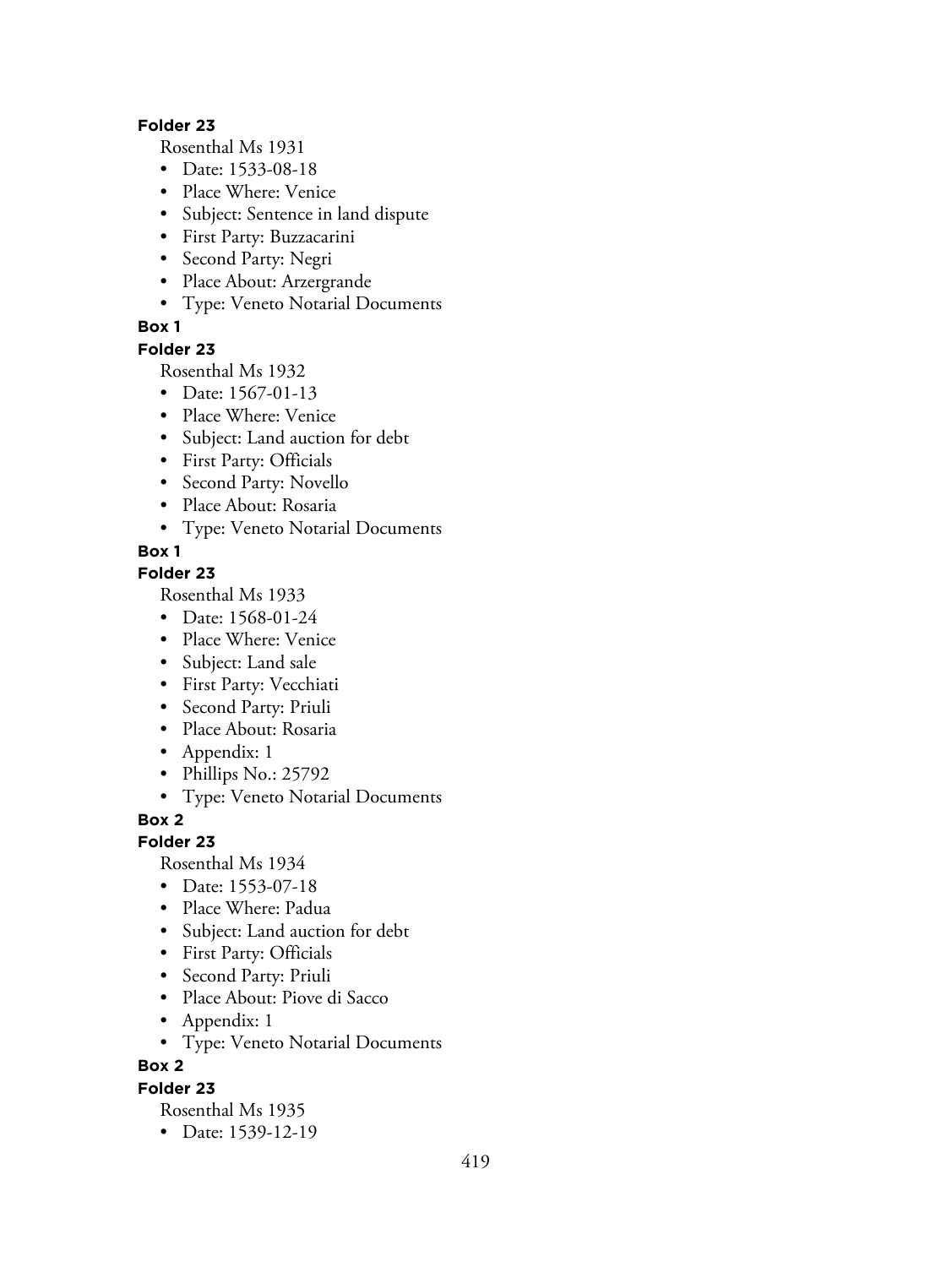- Place Where: Venice
- Subject: Mandate to sell land
- First Party: Da Rosaria
- Second Party: Venier
- Place About: Rosaria
- Appendix: 1
- Type: Veneto Notarial Documents

# **Folder 23**

Rosenthal Ms 1936

- Date: 1555-04-10
- Place Where: Piove di Sacco
- Subject: Land sale
- First Party: Sacchetti
- Second Party: Vecchiati
- Place About: Rosaria
- Type: Veneto Notarial Documents

## **Box 2**

### **Folder 23**

Rosenthal Ms 1937

- Date: 1546-12-04
- Place Where: Venice
- Subject: Mandate to sell land
- First Party: Foscarini
- Second Party: Trevisan
- Place About: Boione
- Appendix: 2
- Phillips No.: 17359
- Type: Veneto Notarial Documents

**Box 2**

### **Folder 23**

Rosenthal Ms 1938

- Date: 1565-12-12
- Place Where: Venice
- Subject: Land sale
- First Party: Vecchiati
- Second Party: Priuli
- Place About: Rosaria
- Appendix: 3
- Type: Veneto Notarial Documents

**Box 2**

### **Folder 23**

- Date: 1613-01-31
- Place Where: Venice
- Subject: Testament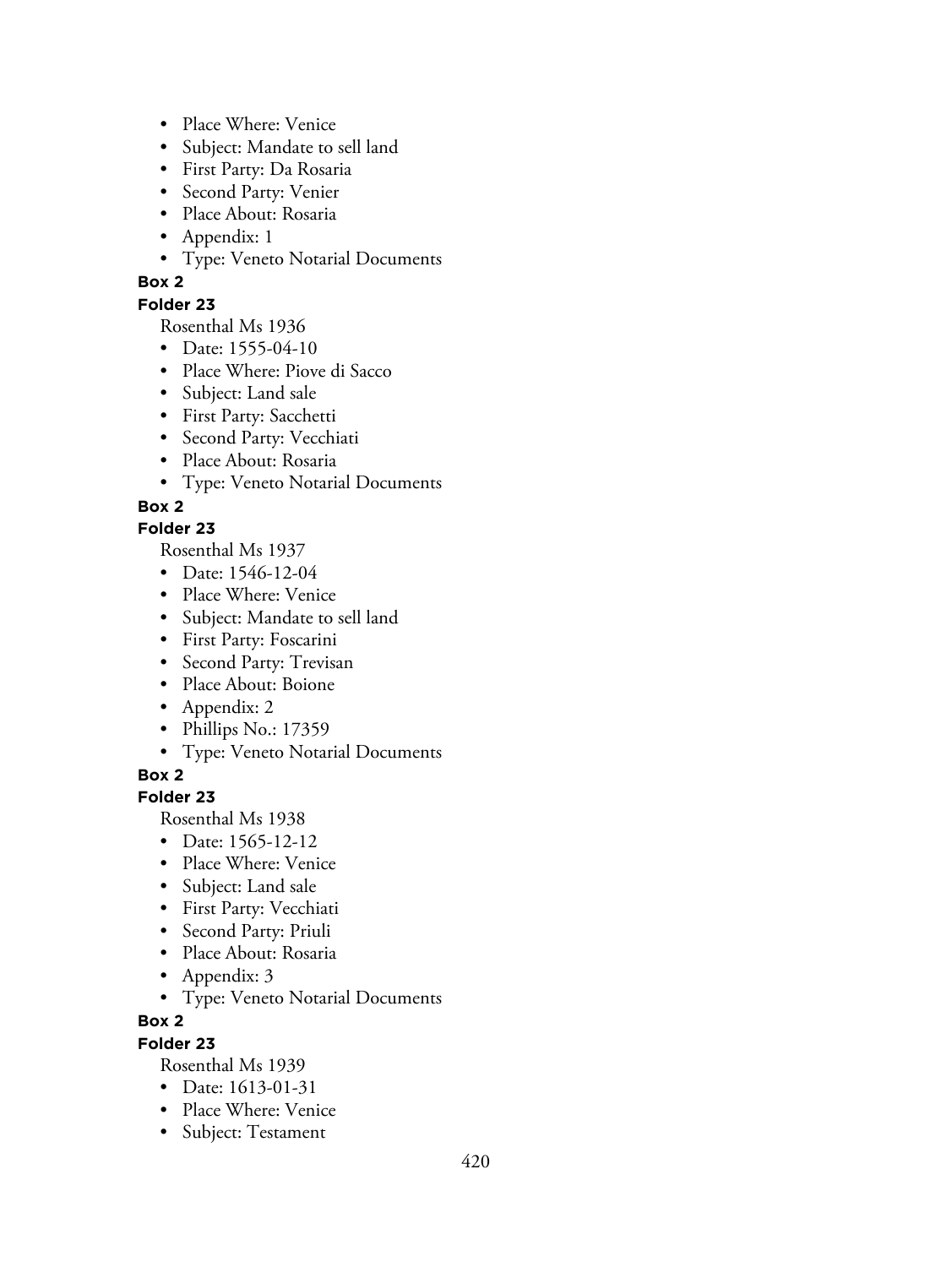- First Party: Priuli
- Second Party: Pisani
- Type: Veneto Notarial Documents

### **Folder 23**

Rosenthal Ms 1940

- Date: 1555-10-04
- Place Where: Venice
- Subject: Land sale
- First Party: Triffoni
- Second Party: Priuli
- Place About: Rosaria
- Type: Veneto Notarial Documents

#### **Box 2**

### **Folder 23**

Rosenthal Ms 1941

- Date: 1495-09-28
- Place Where: Venice
- Subject: Affrancation of tithe
- First Party: Priuli
- Second Party: Cauco
- Place About: Piove di Sacco
- Type: Veneto Notarial Documents

# **Box 2**

**Folder 23**

Rosenthal Ms 1942

- Date: 1564-03-08
- Place Where: Venice
- Subject: Land sale
- First Party: Della Suola
- Second Party: Priuli
- Place About: Corte (Piove)
- Appendix: 1
- Phillips No.: 17359
- Type: Veneto Notarial Documents

# **Box 2**

### **Folder 23**

Rosenthal Ms 1943

- Date: 1554-06-18
- Place Where: Venice
- Subject: Land auction for debt
- First Party: Officials
- Second Party: Sanissario
- Place About: Cambroso
- Type: Veneto Notarial Documents

### **Box 2**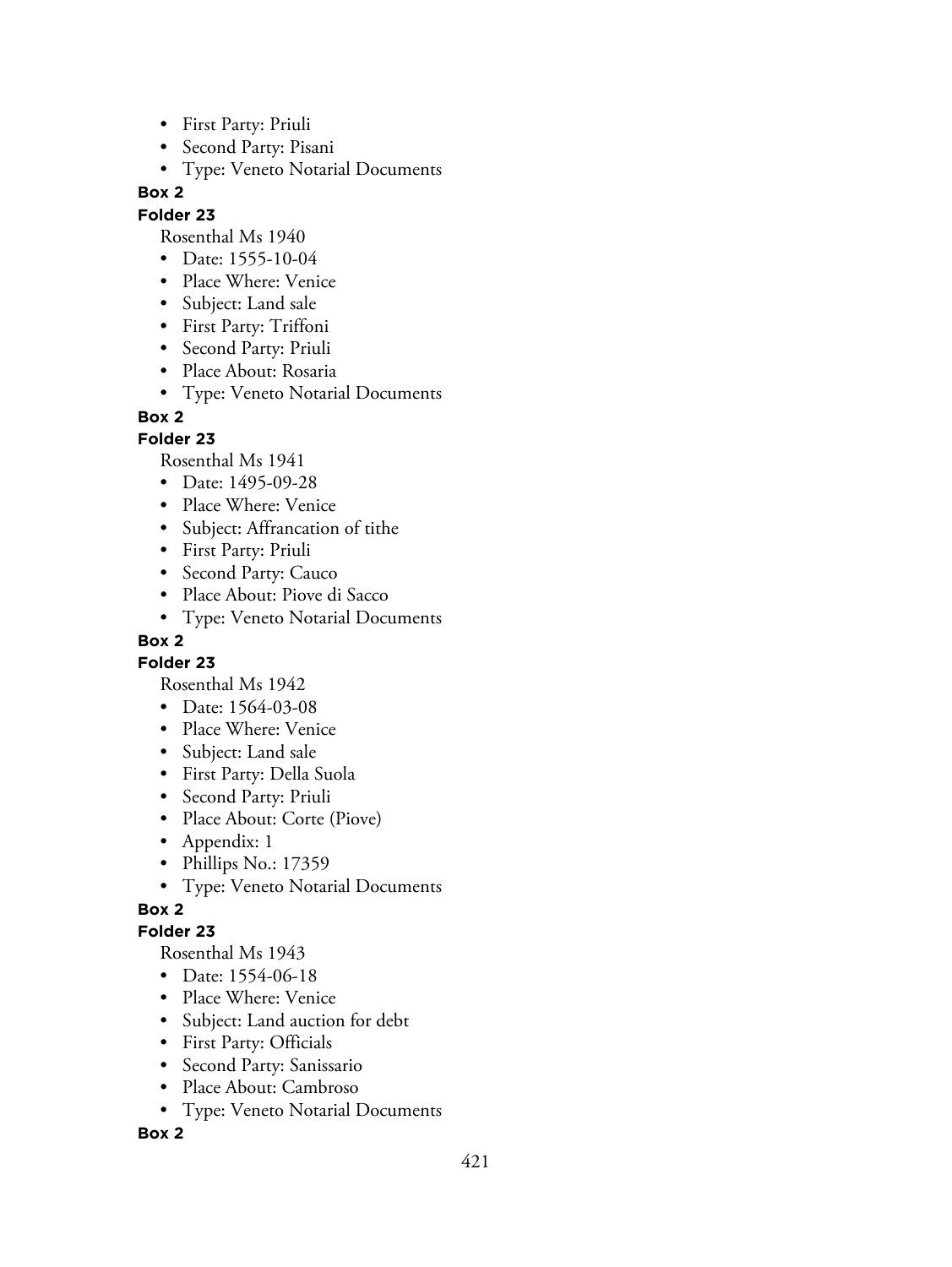#### **Folder 23**

Rosenthal Ms 1944

- Date: 1561-06-15
- Place Where: Venice
- Subject: Confess restitution of dowry
- First Party: Tommasi
- Type: Veneto Notarial Documents

## **Box 2**

### **Folder 23**

Rosenthal Ms 1945

- Date: 1519-05-12
- Place Where: Venice
- Subject: Land auction for rebellion
- First Party: Officials
- Second Party: Dell'Olio
- Place About: Tognana
- Appendix: 1
- Phillips No.: 17362
- Type: Veneto Notarial Documents

## **Box 2**

### **Folder 23**

Rosenthal Ms 1946

- Date: 1567-02-01
- Place Where: Venice
- Subject: Restoration of land
- First Party: Michiel
- Second Party: Gotola
- Place About: Piove di Sacco
- Phillips No.: 3216
- Type: Veneto Notarial Documents

### **Box 2**

### **Folder 23**

Rosenthal Ms 1947

- Date: 1555-02-23
- Place Where: Piove di Sacco
- Subject: Land sale
- First Party: Lilli
- Second Party: Venier
- Place About: Rosaria
- Phillips No.: 25657
- Type: Veneto Notarial Documents

**Box 2**

# **Folder 23**

- Date: 1556-10-03
- Place Where: Venice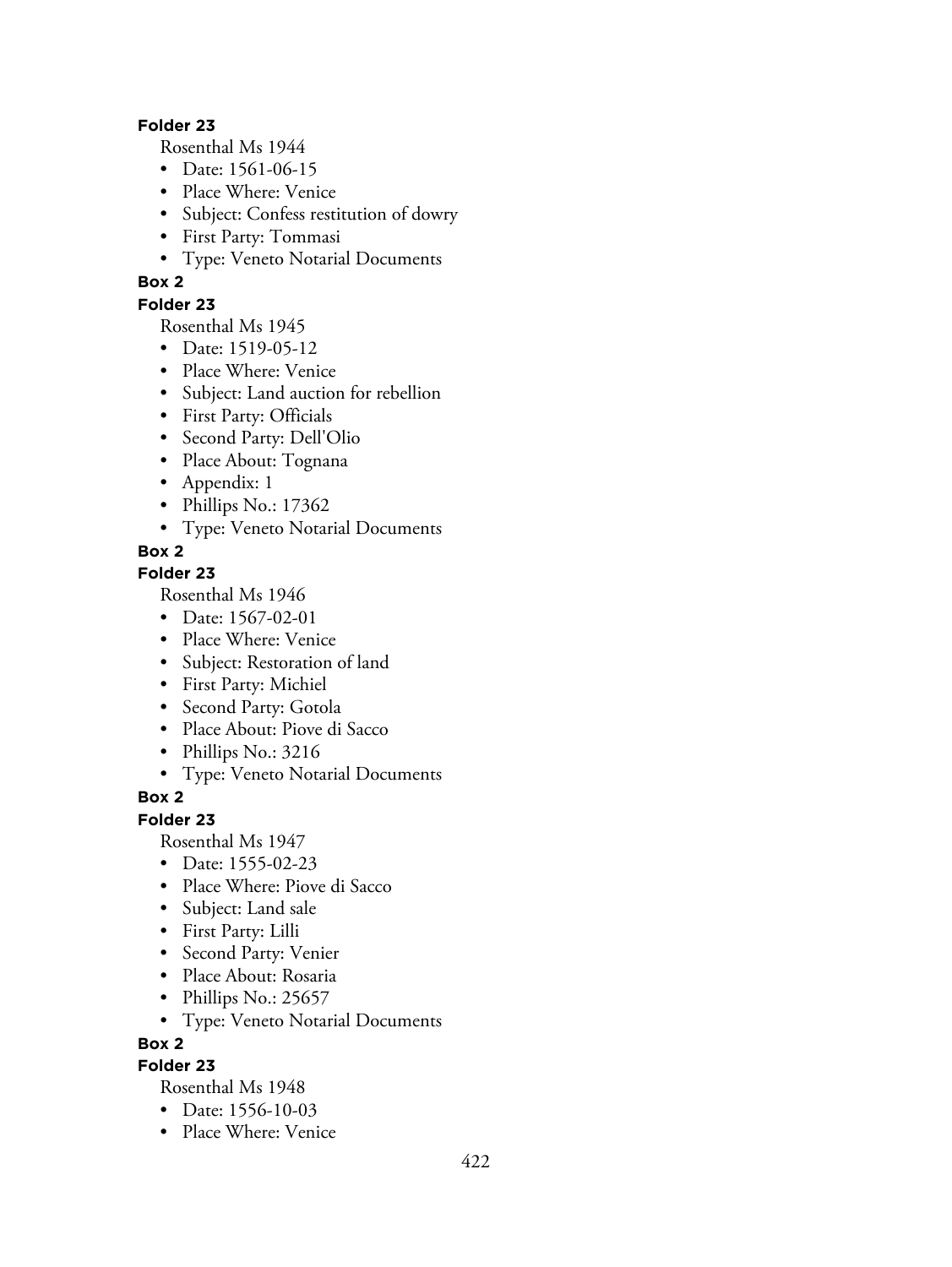- Subject: Land sale
- First Party: Margarita
- Second Party: Foscarini
- Place About: Cambroso
- Appendix: 2
- Phillips No.: 25657
- Type: Veneto Notarial Documents

### **Folder 23**

Rosenthal Ms 1949

- Date: 1633-09-09
- Place Where: Venice
- Subject: Land auction for debt
- First Party: Officials
- Second Party: Guidotti
- Place About: Torre (Pd.)
- Appendix: 1
- Phillips No.: 17362
- Type: Veneto Notarial Documents

## **Box 2**

## **Folder 23**

Rosenthal Ms 1950

- Date: 1555-05-12
- Place Where: Piove di Sacco
- Subject: Payment for land sale
- First Party: Meri
- Second Party: Longhi
- Place About: Rosaria
- Phillips No.: 25657
- Type: Veneto Notarial Documents

### **Box 2**

### **Folder 23**

Rosenthal Ms 1951

- Date: 1567-02-21
- Place Where: Chioggia
- Subject: Divide profit from land sale
- First Party: Benvenuto
- Second Party: Priuli
- Place About: Piove di Sacco
- Phillips No.: 25657
- Type: Veneto Notarial Documents

**Box 2**

## **Folder 23**

- Date: 1561-11-27
- Place Where: Padua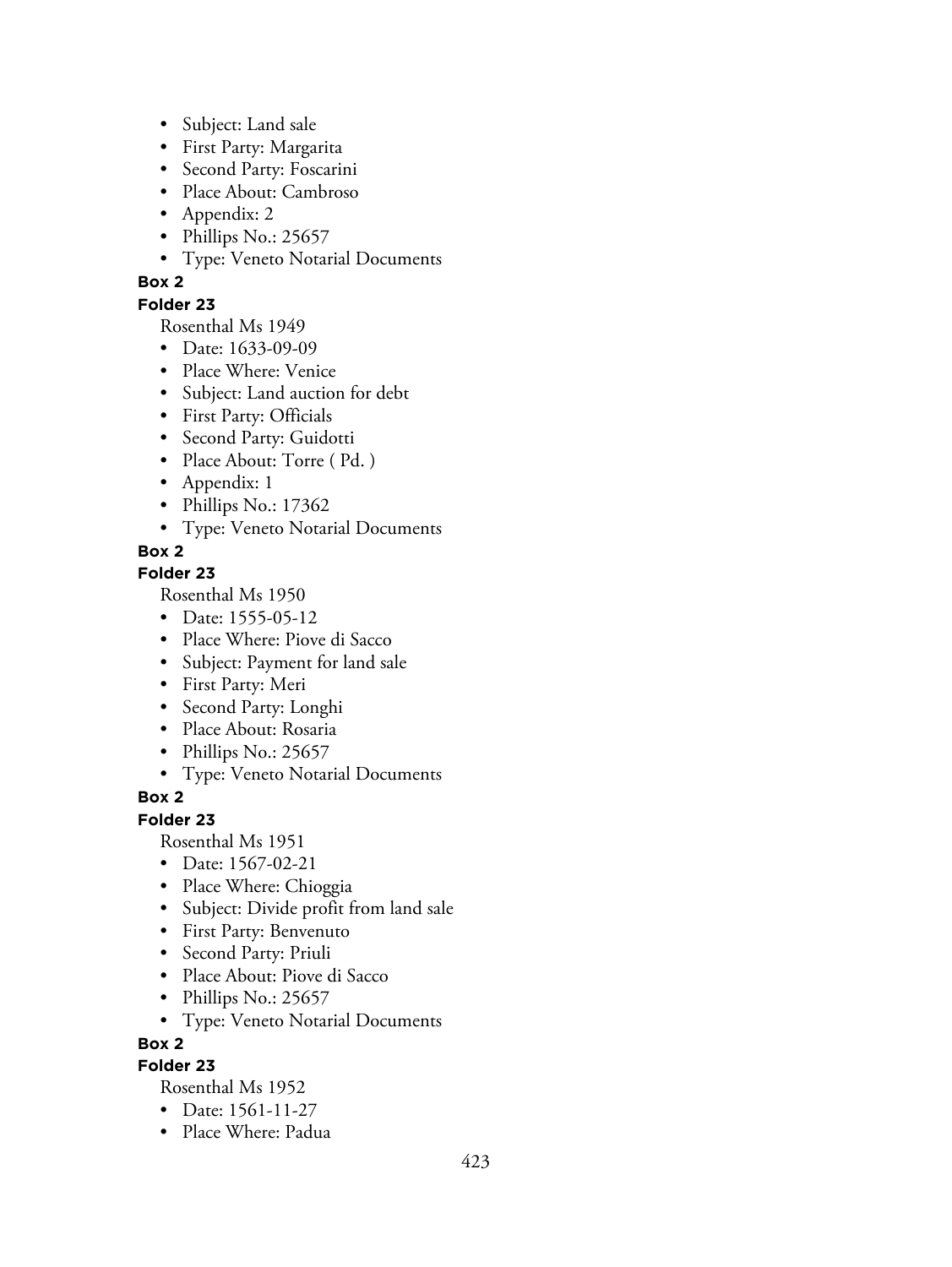- Subject: Land transfer/redemption
- First Party: Da Candiano
- Second Party: Priuli
- Place About: Piove di Sacco
- Type: Veneto Notarial Documents

#### **Folder 23**

Rosenthal Ms 1953

- Date: 1562-04-04
- Place Where: Venice
- Subject: Renunciation of land--cf. 1952
- First Party: Sangonaci
- Second Party: Priuli
- Place About: Piove di Sacco
- Appendix: 1
- Type: Veneto Notarial Documents

## **Box 3**

## **Folder 23**

Rosenthal Ms 1954

- Date: 1622-04-09
- Place Where: Venice
- Subject: Land transfer for debt
- First Party: Bertoni
- Second Party: Raspi
- Place About: Gambarare
- Type: Veneto Notarial Documents

# **Box 3**

### **Folder 23**

Rosenthal Ms 1955

- Date: 1621-10-29
- Place Where: Venice
- Subject: Land auction for debt
- First Party: Officials
- Second Party: Raspi
- Place About: Venice
- Type: Veneto Notarial Documents

### **Box 3**

## **Folder 23**

- Date: 1622-06-23
- Place Where: Venice
- Subject: Land auction for debt
- First Party: Officials
- Second Party: Raspi
- Place About: Venice
- Type: Veneto Notarial Documents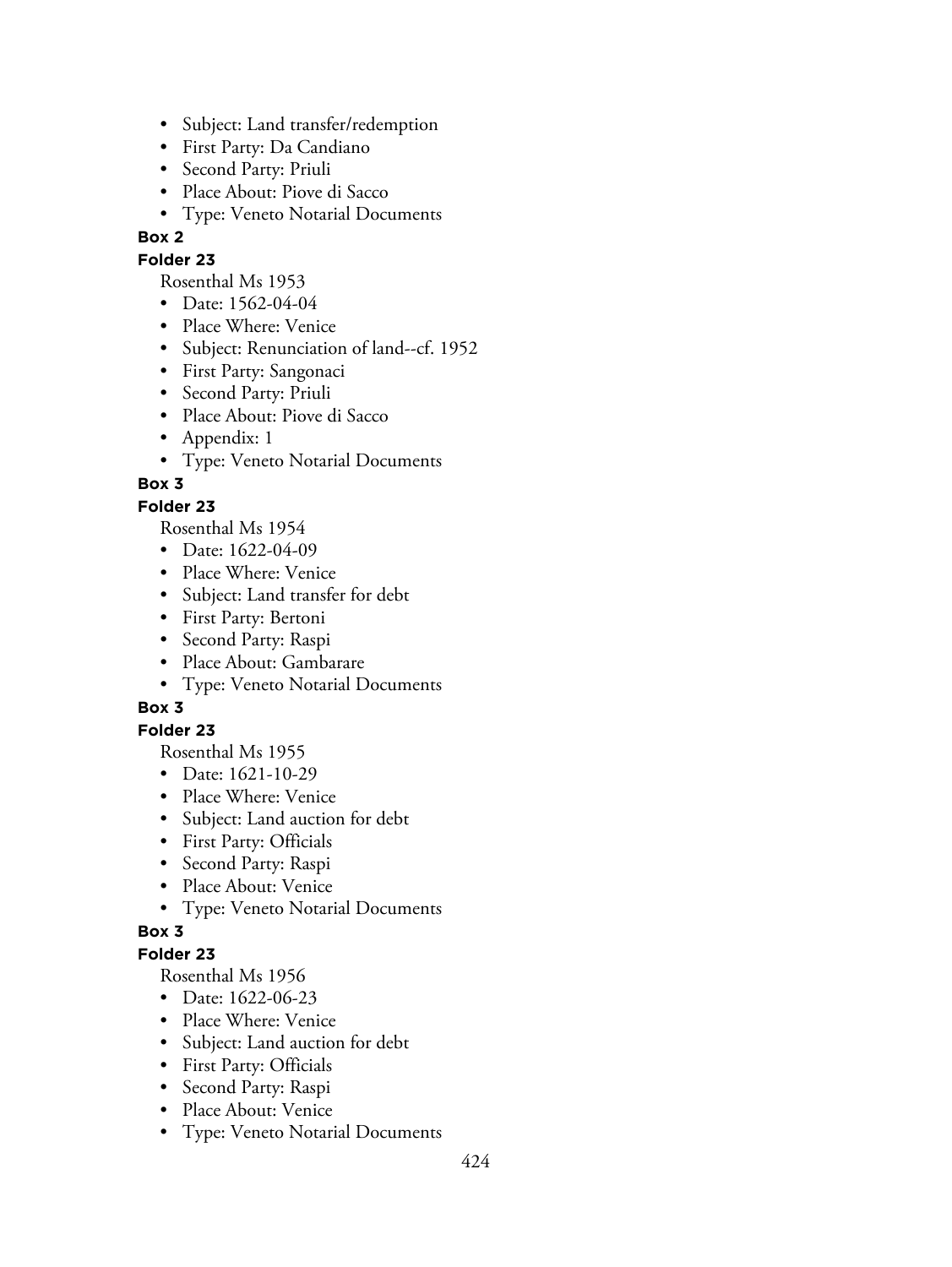#### **Folder 23**

Rosenthal Ms 1957

- Date: 1622-09-22
- Place Where: Venice
- Subject: Land auction for debt
- First Party: Officials
- Second Party: Raspi
- Place About: Venice
- Phillips No.: 32155
- Type: Veneto Notarial Documents

## **Box 3**

### **Folder 23**

Rosenthal Ms 1958

- Date: 1622-11-29
- Place Where: Venice
- Subject: Land auction for debt
- First Party: Officials
- Second Party: Raspi
- Place About: Venice
- Type: Veneto Notarial Documents

## **Box 3**

**Folder 23**

Rosenthal Ms 1959

- Date: 1623-05-30
- Place Where: Venice
- Subject: Land auction for debt
- First Party: Officials
- Second Party: Raspi
- Place About: Venice
- Phillips No.: 17362
- Type: Veneto Notarial Documents

### **Box 3**

### **Folder 23**

Rosenthal Ms 1960

- Date: 1623-03-22
- Place Where: Venice
- Subject: Land auction for debt
- First Party: Officials
- Second Party: Raspi
- Place About: Venice
- Phillips No.: 17362
- Type: Veneto Notarial Documents

### **Box 3**

### **Folder 23**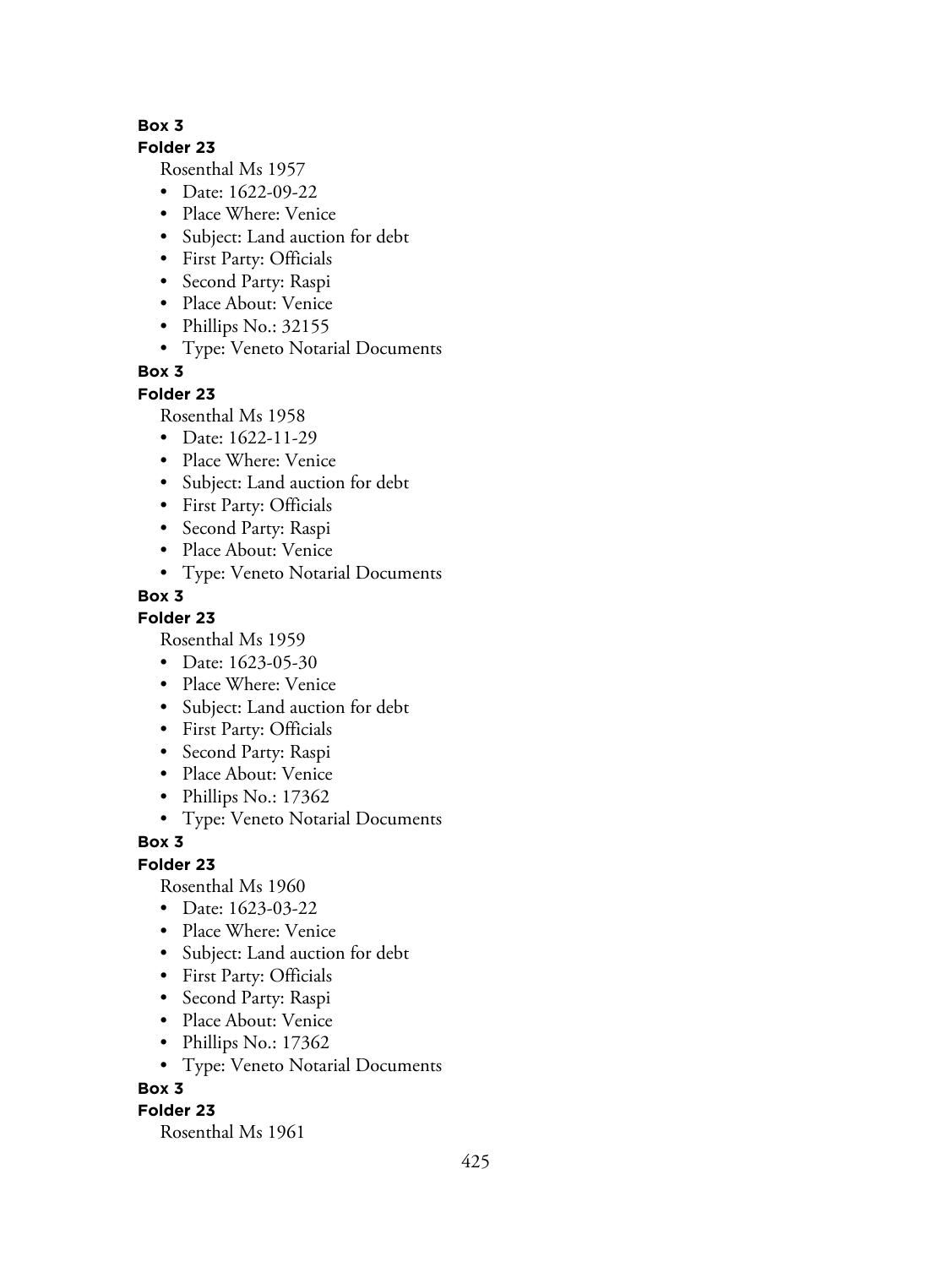- Date: 1535-11-24
- Place Where: S Giovanni Albo
- Subject: Land sale
- First Party: Verdi
- Second Party: Raspi
- Place About: S Giovanni Albo
- Type: Veneto Notarial Documents

### **Folder 23**

Rosenthal Ms 1962

- Date: 1624-07-18
- Place Where: Venice
- Subject: Land auction for debt
- First Party: Officials
- Second Party: Raspi
- Place About: Venice
- Phillips No.: 17362
- Type: Veneto Notarial Documents

## **Box 3**

### **Folder 23**

Rosenthal Ms 1963

- Date: 1624-11-03
- Place Where: Venice
- Subject: Land auction for debt
- First Party: Officials
- Second Party: Raspi
- Place About: Venice
- Type: Veneto Notarial Documents

# **Box 3**

## **Folder 23**

Rosenthal Ms 1964

- Date: 1548-12-19
- Place Where: S Giovanni Albo
- Subject: Land sale
- First Party: Del Sole
- Second Party: Raspi
- Place About: S Giovanni Albo
- Phillips No.: 17359
- Type: Veneto Notarial Documents

### **Box 3**

# **Folder 23**

- Date: 1624-01-20
- Place Where: Venice
- Subject: Land auction for debt
- First Party: Officials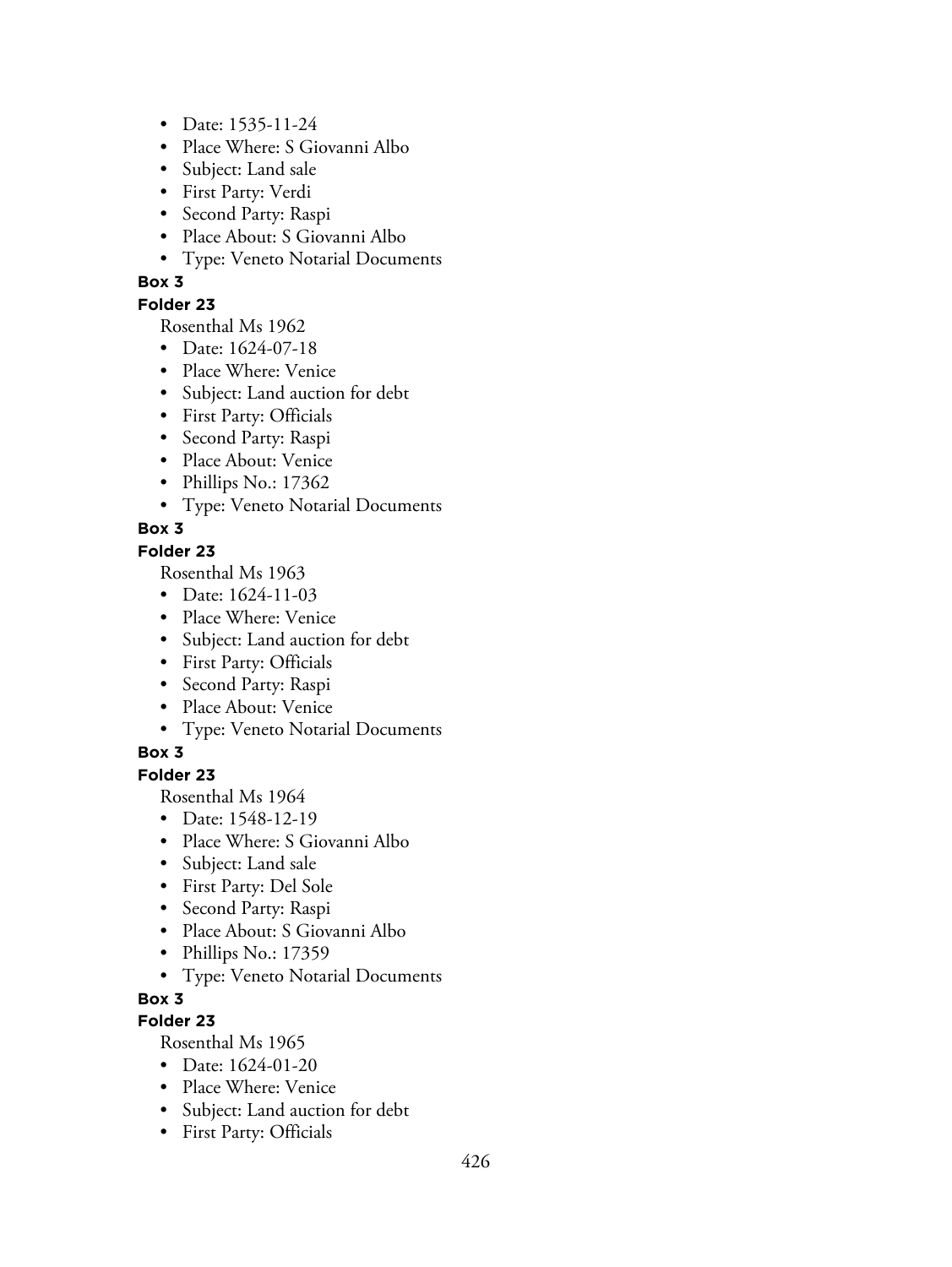- Second Party: Raspi
- Place About: Venice
- Phillips No.: 17362
- Type: Veneto Notarial Documents

# **Folder 23**

Rosenthal Ms 1966

- Date: 1625-07-08
- Place Where: Venice
- Subject: Land auction for debt
- First Party: Officials
- Second Party: Raspi
- Place About: Venice
- Phillips No.: 17362
- Type: Veneto Notarial Documents

# **Box 3**

# **Folder 23**

Rosenthal Ms 1967

- Date: 1625-07-19
- Place Where: Venice
- Subject: Land auction for debt
- First Party: Officials
- Second Party: Raspi
- Place About: Venice
- Type: Veneto Notarial Documents

# **Box 3**

# **Folder 23**

Rosenthal Ms 1968

- Date: 1625-11-01
- Place Where: Venice
- Subject: Land auction for debt
- First Party: Officials
- Second Party: Raspi
- Place About: Venice
- Phillips No.: 17362
- Type: Veneto Notarial Documents

# **Box 3**

# **Folder 23**

- Date: 1625-12-12
- Place Where: Venice
- Subject: Land auction for debt
- First Party: Officials
- Second Party: Raspi
- Place About: Venice
- Phillips No.: 17362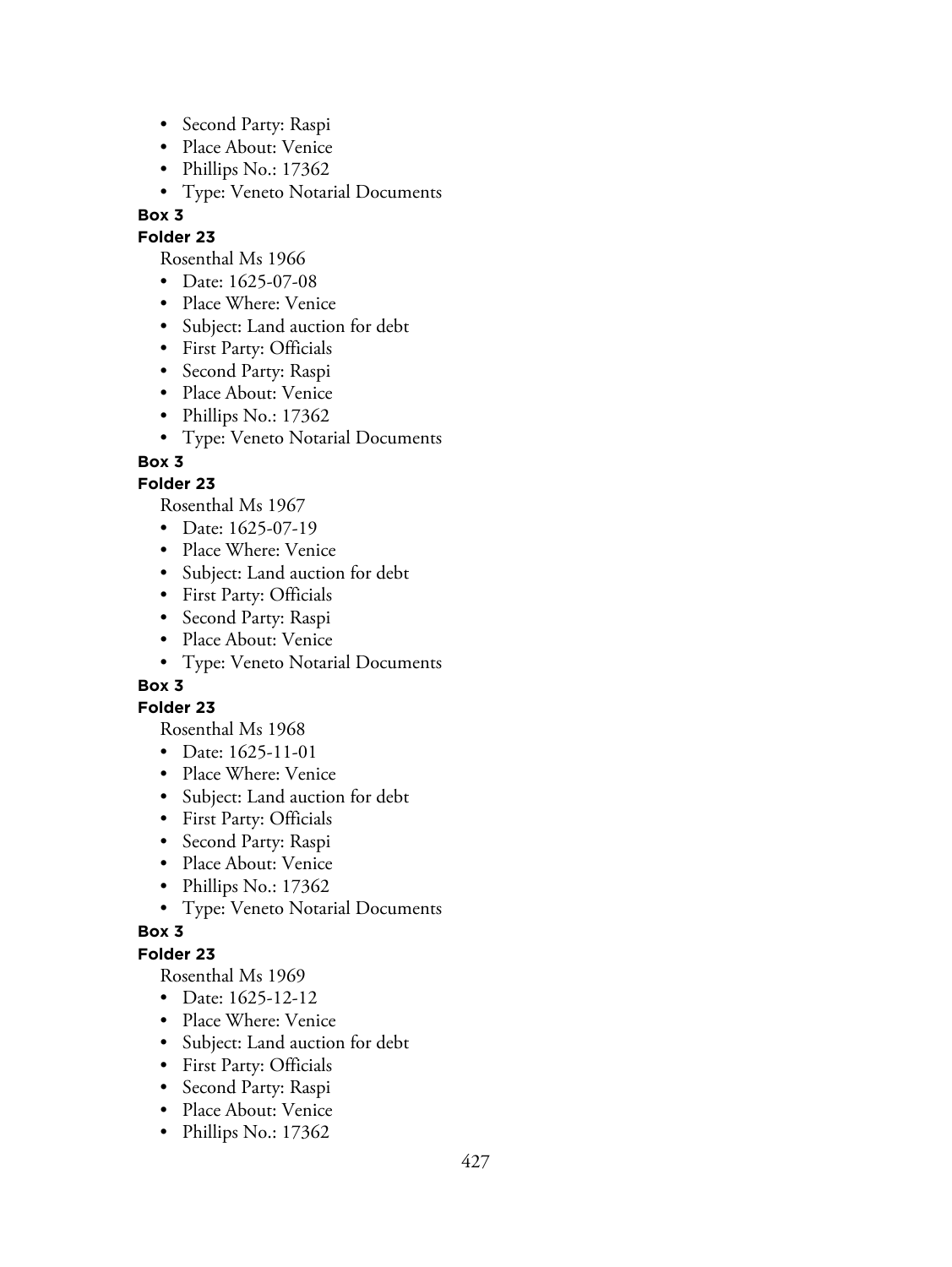• Type: Veneto Notarial Documents

### **Box 3**

# **Folder 23**

Rosenthal Ms 1970

- Date: 1557-11-03
- Place Where: Bergamo
- Subject: Land resale
- First Party: Da Cazano
- Second Party: Raspi
- Place About: Val d' Astino
- Phillips No.: 26903
- Type: Veneto Notarial Documents

### **Box 3**

#### **Folder 23**

Rosenthal Ms 1971

- Date: 1559-04-19
- Place Where: Venice
- Subject: Land sale
- First Party: Zignoni
- Second Party: Zignoni
- Place About: S Giovanni Albo
- Phillips No.: 17362
- Type: Veneto Notarial Documents

## **Box 3**

**Folder 23**

Rosenthal Ms 1972

- Date: 1639-12-14
- Place Where: Venice
- Subject: Land auction for debt
- First Party: Officials
- Second Party: Raspi
- Place About: Venice
- Type: Veneto Notarial Documents

### **Box 3**

### **Folder 23**

Rosenthal Ms 1973

- Date: 1561-08-26
- Place Where: S Giovanni Albo
- Subject: Dowry confession
- First Party: Zignoni
- Second Party: Raspi
- Type: Veneto Notarial Documents

### **Box 3**

### **Folder 23**

Rosenthal Ms 1974

• Date: 1621-09-01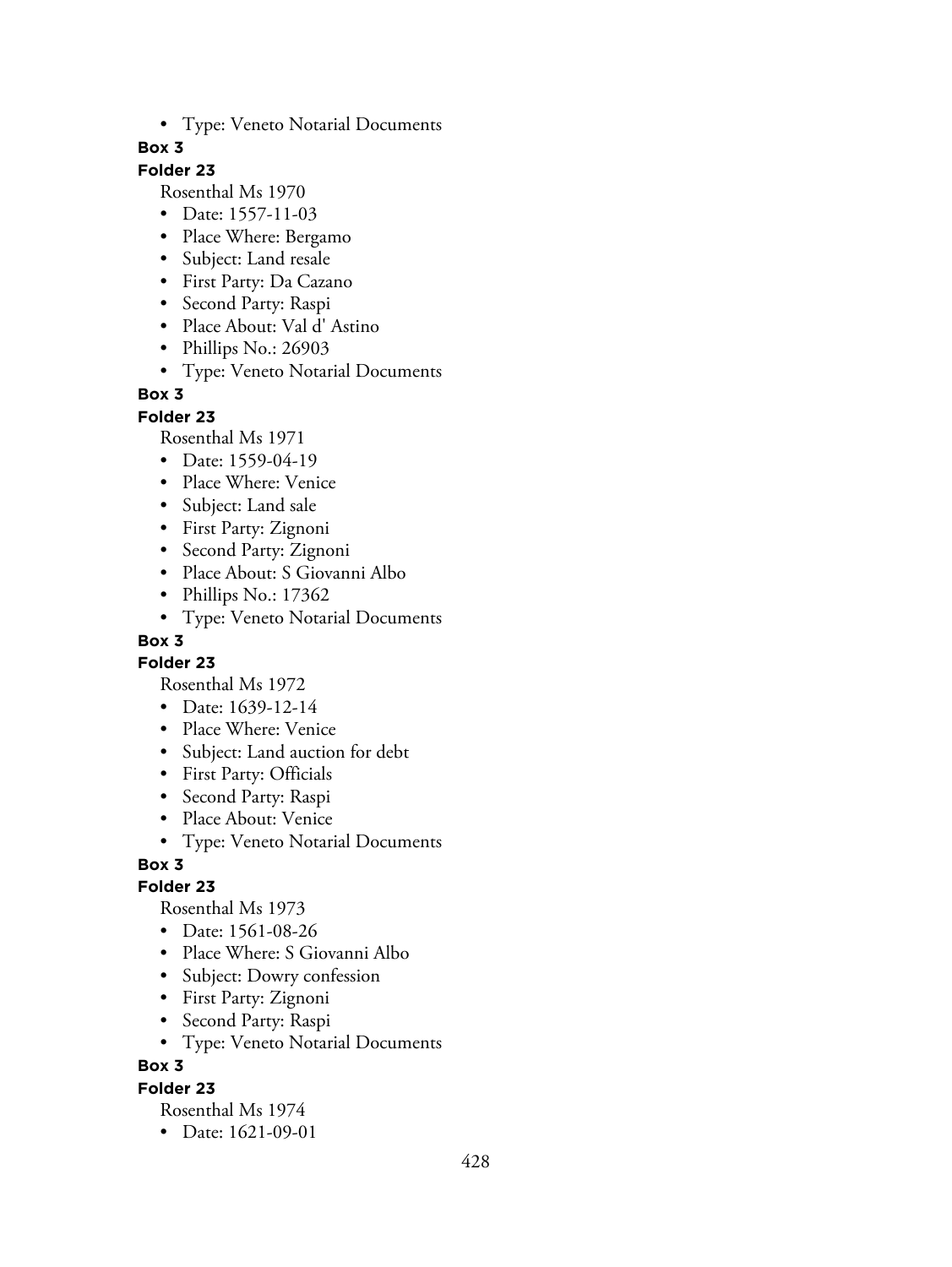- Place Where: Venice
- Subject: Marriage contract
- First Party: Sessa
- Second Party: Raspi
- Appendix: 1
- Type: Veneto Notarial Documents

### **Folder 23**

Rosenthal Ms 1975

- Date: 1618-04-19
- Place Where: Venice
- Subject: Quittance in debt case
- First Party: Petrogallo
- Second Party: Raspi
- Phillips No.: 25657
- Type: Veneto Notarial Documents

# **Box 1**

# **Folder 24**

Rosenthal Ms 1976

- Date: 1293-08-12
- Place Where: Paris
- Subject: Repetition of privileges
- First Party: Pope
- Second Party: Monastery
- Place About: Cluny
- Type: Veneto Notarial Documents

# **Box 1**

# **Folder 24**

Rosenthal Ms 1977

- Date: 1311-02-14
- Place Where: Venice
- Subject: Letter on business affairs
- First Party: Mocenigo?
- Second Party: Nicoletto
- Type: Veneto Notarial Documents

# **Box 1**

# **Folder 24**

Rosenthal Ms 1978

- Date: 1338-02-23
- Place Where: Sacile
- Subject: Hearing on land dispute
- First Party: Patriarch
- Second Party: Hospital
- Place About: Sacile
- Type: Veneto Notarial Documents

# **Box 1**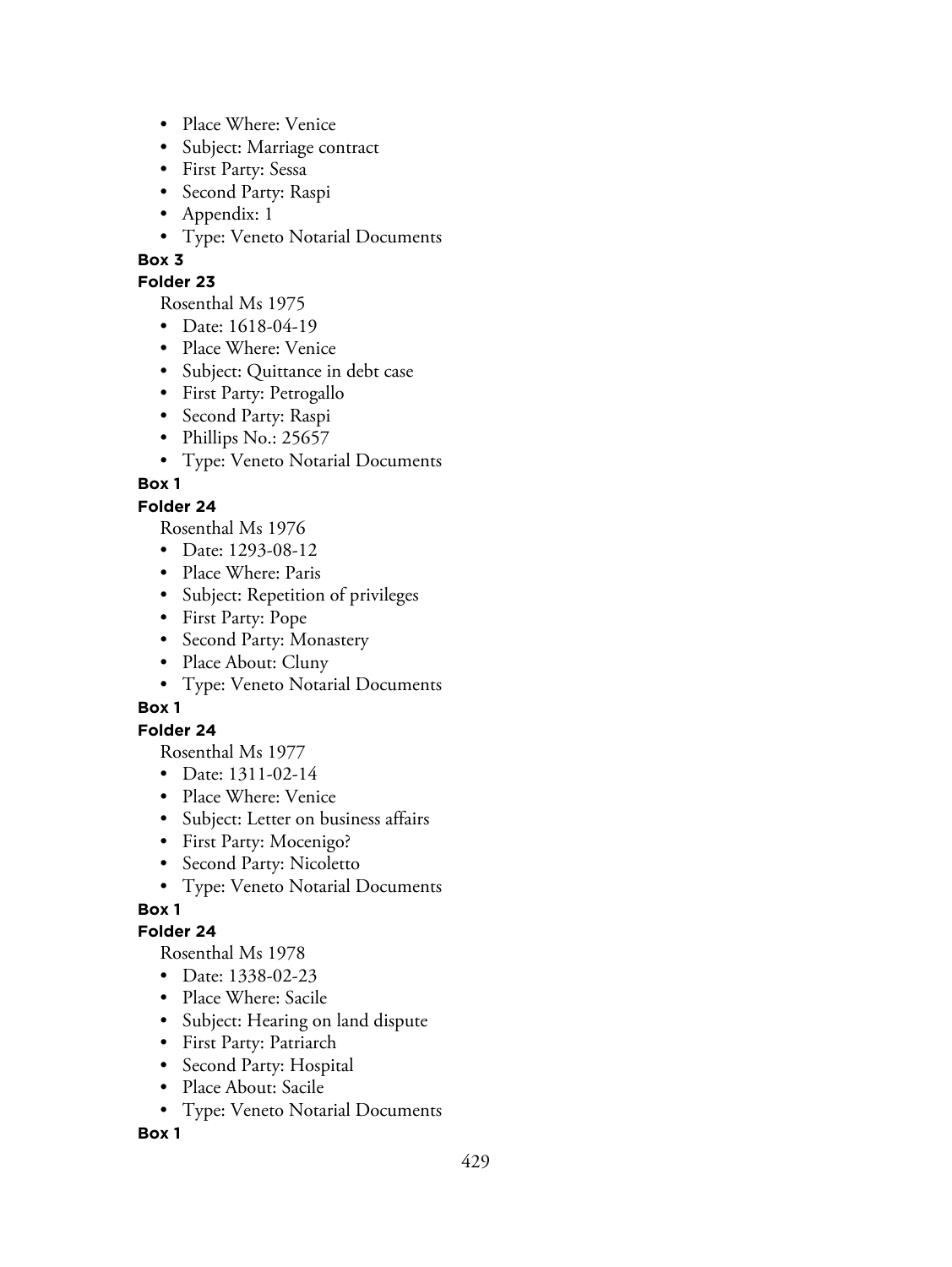#### **Folder 24**

Rosenthal Ms 1979

- Date: 1362-03-02
- Place Where: Venice
- Subject: Letter on legacy
- First Party: Mocenigo
- Second Party: Gradenigo
- Type: Veneto Notarial Documents

### **Box 1**

### **Folder 24**

Rosenthal Ms 1980

- Date: 1381-08-15
- Place Where: Venice
- Subject: Letter on legacy
- First Party: Fraternity
- Second Party: Baschiera
- Place About: Venice
- Type: Veneto Notarial Documents

## **Box 2**

### **Folder 24**

Rosenthal Ms 1981

- Date: 1400-08-11
- Place Where: Sacile
- Subject: Hearing on land dispute
- First Party: Da Sacile
- Second Party: Da Sacile
- Place About: Tuvano
- Appendix: 1
- Type: Veneto Notarial Documents

**Box 2**

# **Folder 24**

Rosenthal Ms 1982

- Date: 1404-03-24
- Place Where: Vomei (Treviso)
- Subject: Create procurator
- First Party: Birsi
- Second Party: Vincilea
- Type: Veneto Notarial Documents

# **Box 2**

# **Folder 24**

- Date: 1407-04-09
- Place Where: Voine
- Subject: Dispute over gallows
- First Party: Patriarch
- Second Party: Ct. Porcia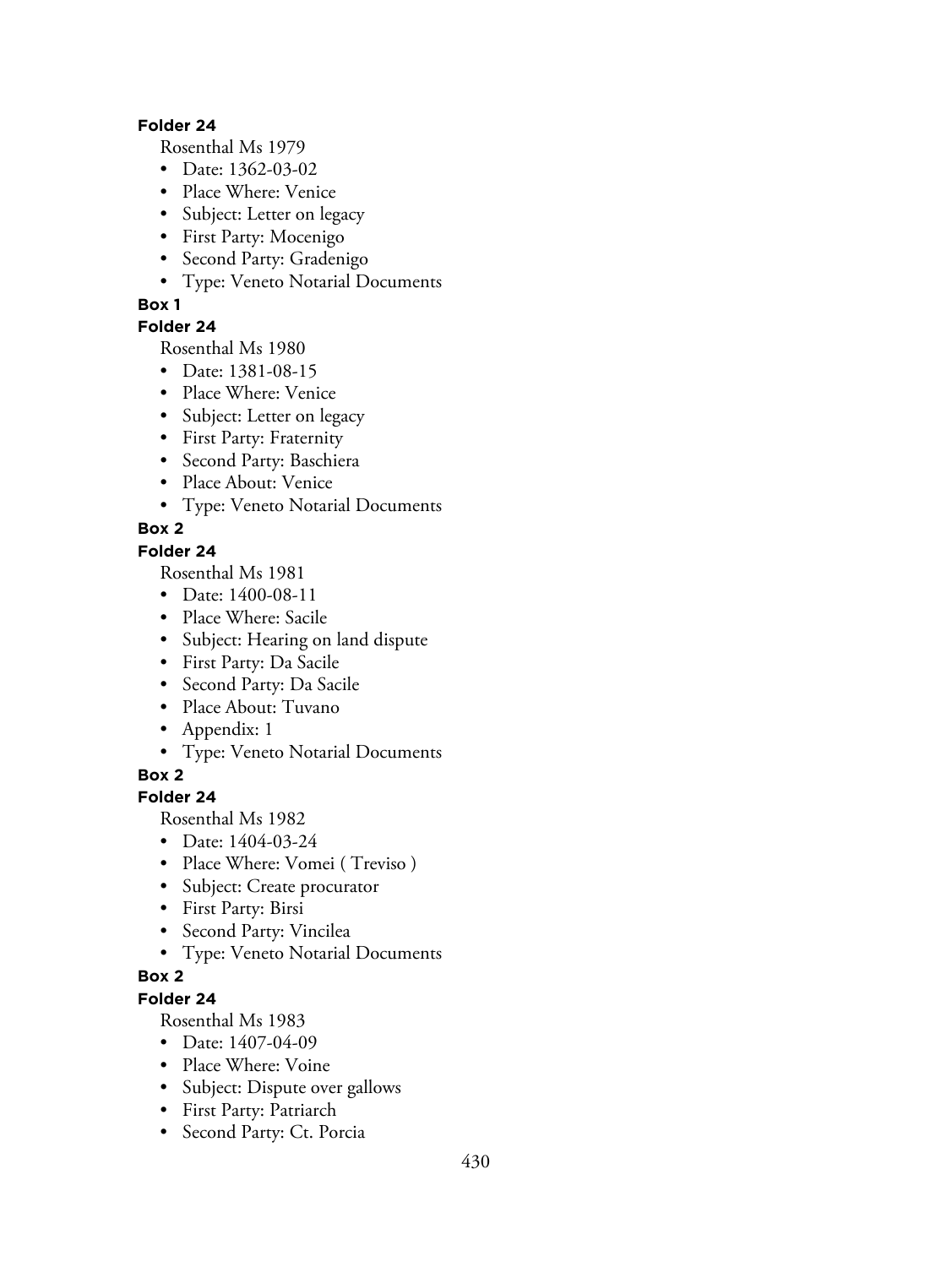- Place About: Sacile
- Appendix: 1
- Type: Veneto Notarial Documents

### **Folder 24**

Rosenthal Ms 1984

- Date: 1410-05-26
- Place Where: Venice
- Subject: Confirmation of investiture
- First Party: Official
- Second Party: Zane
- Place About: Venice
- Type: Veneto Notarial Documents

### **Box 2**

## **Folder 24**

Rosenthal Ms 1985

- Date: 1411-12-08
- Place Where: Torcello
- Subject: Elect prior of hospital
- First Party: Da Firenze
- Second Party: Schiavo
- Place About: Murano
- Type: Veneto Notarial Documents

# **Box 2**

**Folder 24**

Rosenthal Ms 1986

- Date: 1414-12-29
- Place Where: Treviso
- Subject: Land transfer for debt
- First Party: Da Posbono
- Second Party: Barisani
- Place About: Visna
- Phillips No.: 32152
- Type: Veneto Notarial Documents

### **Box 2**

# **Folder 24**

Rosenthal Ms 1987

- Date: 1419-02-21
- Place Where: Treviso
- Subject: Dispute over inheritance, dowry
- First Party: Bembo
- Second Party: De Lano
- Type: Veneto Notarial Documents

### **Box 2**

### **Folder 24**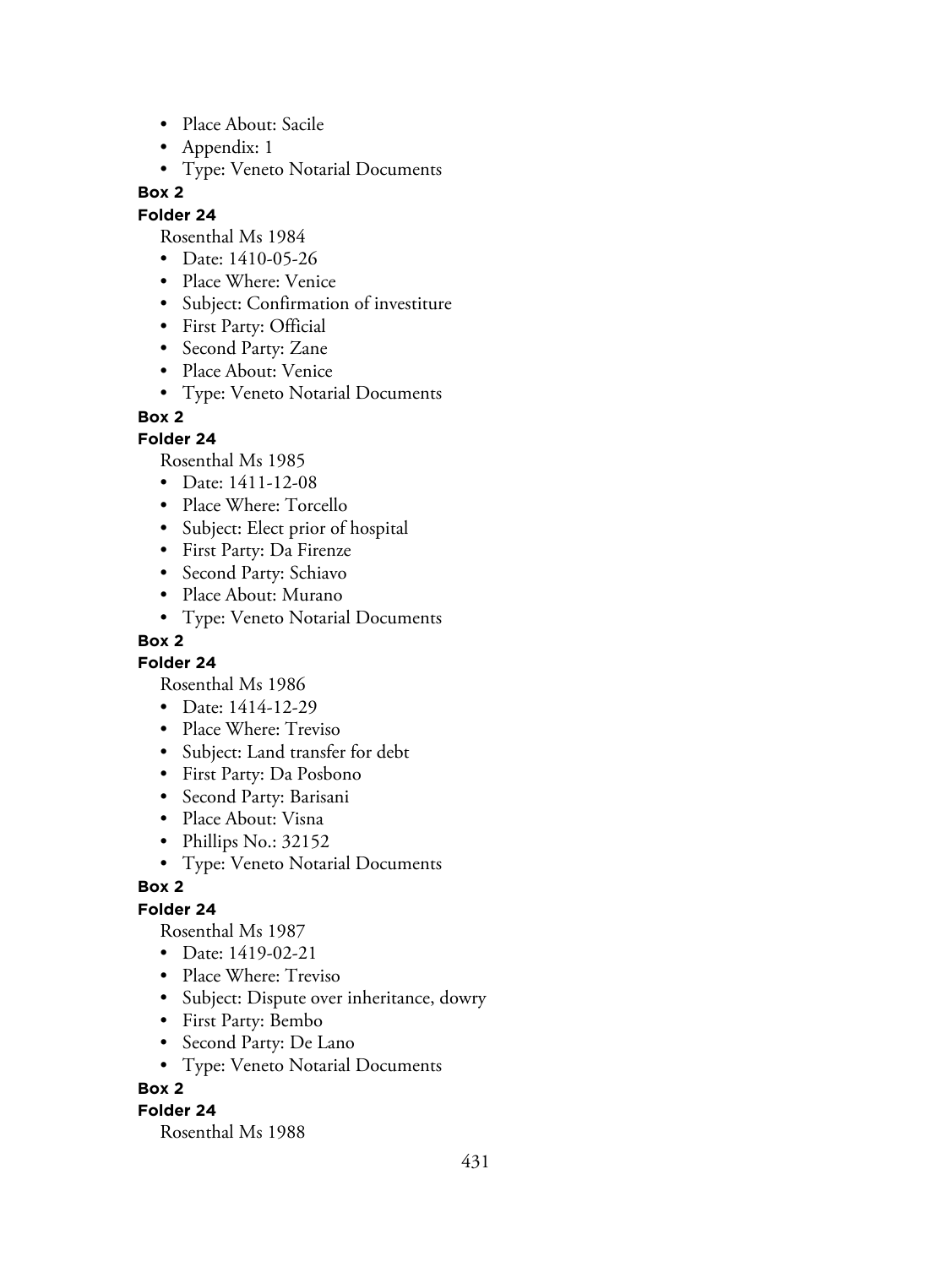- Date: 1429-07-05
- Place Where: Venice
- Subject: Communes dispute lands
- First Party: Conegliano
- Second Party: Sacile
- Place About: Bibano, Bavaria
- Type: Veneto Notarial Documents

### **Folder 24**

Rosenthal Ms 1989

- Date: 1430-08-04
- Place Where: Venice
- Subject: Dispute between officials
- First Party: Marcellino
- Second Party: Barbarigo
- Phillips No.: 25657
- Type: Veneto Notarial Documents

## **Box 2**

### **Folder 24**

Rosenthal Ms 1990

- Date: 1431-01-26
- Place Where: Venice
- Subject: Execute promise to pay mother
- First Party: Tomasini
- Second Party: Tomasini
- Type: Veneto Notarial Documents

# **Box 2**

# **Folder 24**

Rosenthal Ms 1991

- Date: 1434
- Place Where: Sacile
- Subject: Arbitration in land dispute
- First Party: Sacile
- Second Party: Ct. Porcia
- Place About: Zanza, Vigonovo
- Type: Veneto Notarial Documents

### **Box 2**

# **Folder 24**

Rosenthal Ms 1992

- Date: 1434-10-22
- Place Where: Sacile
- Subject: Arbitration in land dispute
- First Party: Sacile
- Second Party: Polcenigo
- Type: Veneto Notarial Documents

### **Box 2**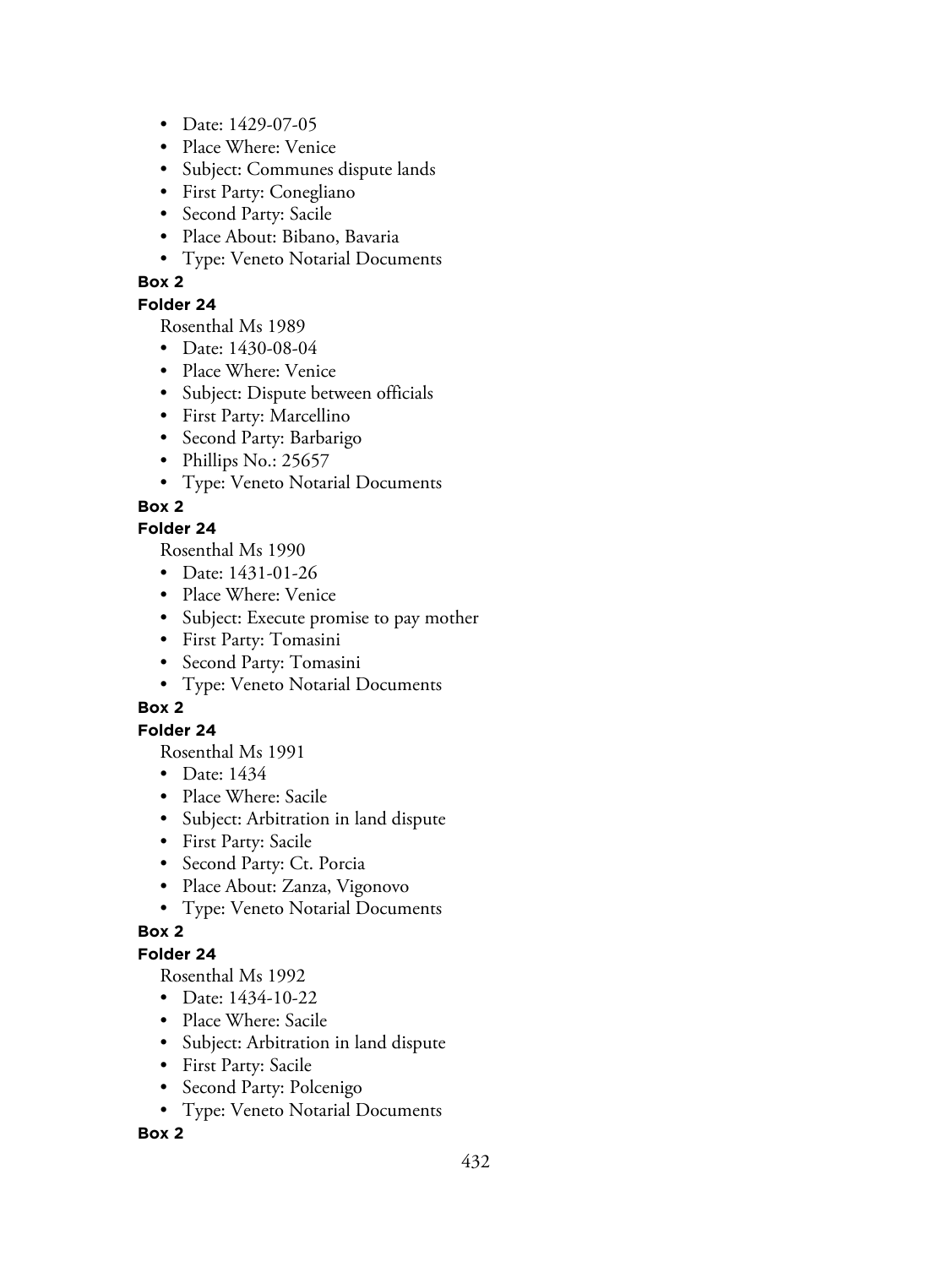#### **Folder 24**

Rosenthal Ms 1993

- Date: 1435-08-21
- Place Where: Venice?
- Subject: Sentence in border dispute
- First Party: Cordignano
- Second Party: Caneva
- Type: Veneto Notarial Documents

### **Box 2**

### **Folder 24**

Rosenthal Ms 1994

- Date: 1437-06-14
- Place Where: Padua
- Subject: Investiture with tithes
- First Party: Bishop
- Second Party: Marchesini
- Place About: Castelbaldo
- Type: Veneto Notarial Documents

## **Box 2**

#### **Folder 24**

Rosenthal Ms 1995

- Date: 1438-11-02
- Place Where: Venice
- Subject: Confirmation of possession
- First Party: Official
- Second Party: Boco
- Place About: Venice
- Appendix: 1
- Type: Veneto Notarial Documents

**Box 2**

## **Folder 24**

Rosenthal Ms 1996

- Date: 1439-04-09
- Place Where: Belluno
- Subject: Land investiture
- First Party: Bishop
- Second Party: Persigini
- Place About: Fusine Scafedra
- Appendix: 2
- Type: Veneto Notarial Documents

### **Box 2**

### **Folder 24**

- Date: 1449-12-16
- Place Where: Onara (PD)
- Subject: Sale of cows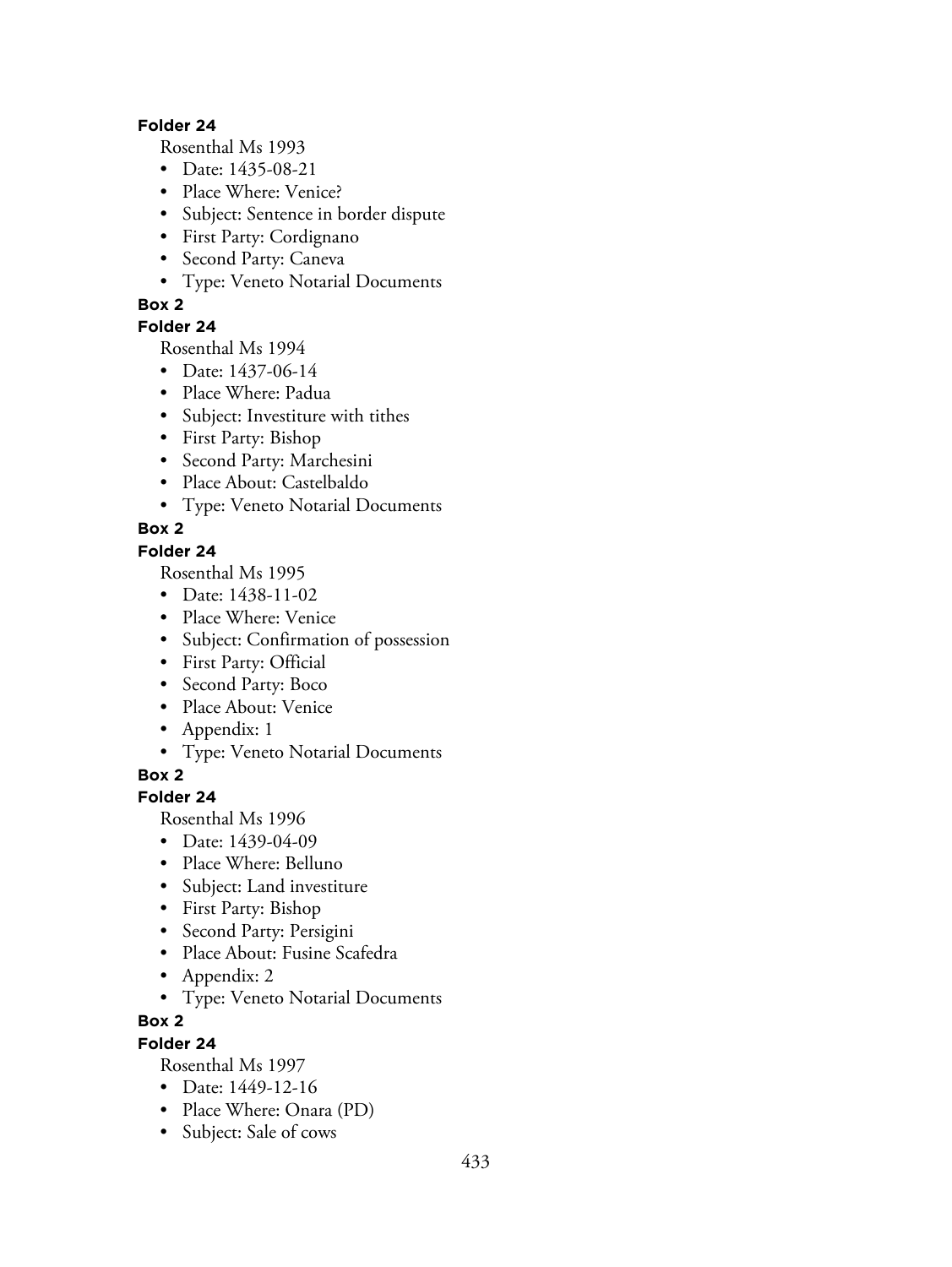- First Party: Da Onara
- Second Party: Bragadin
- Type: Veneto Notarial Documents

### **Folder 24**

Rosenthal Ms 1998

- Date: 1453-01-27
- Place Where: Treviso
- Subject: Receive payment for land sale
- First Party: Da Arcade
- Second Party: Bologna
- Place About: Colmello
- Type: Veneto Notarial Documents

### **Box 3**

### **Folder 24**

Rosenthal Ms 1999

- Date: 1455-12-17
- Place Where: Treviso
- Subject: Testament
- First Party: Bertonacci
- Second Party: Bologna
- Type: Veneto Notarial Documents

### **Box 3**

### **Folder 24**

Rosenthal Ms 2000

- Date: 1461-11-03
- Place Where: Treviso
- Subject: Land recovery, sale
- First Party: Da Fara
- Second Party: Bologna
- Place About: Tiveron
- Type: Veneto Notarial Documents

### **Box 3**

### **Folder 24**

Rosenthal Ms 2001

- Date: 1463-06-15
- Place Where: Mansone
- Subject: Arbitration of land dispute
- First Party: Commune
- Second Party: Cavazoni
- Place About: Castelbaldo
- Type: Veneto Notarial Documents

### **Box 3**

## **Folder 24**

Rosenthal Ms 2002

• Date: 1465-07-19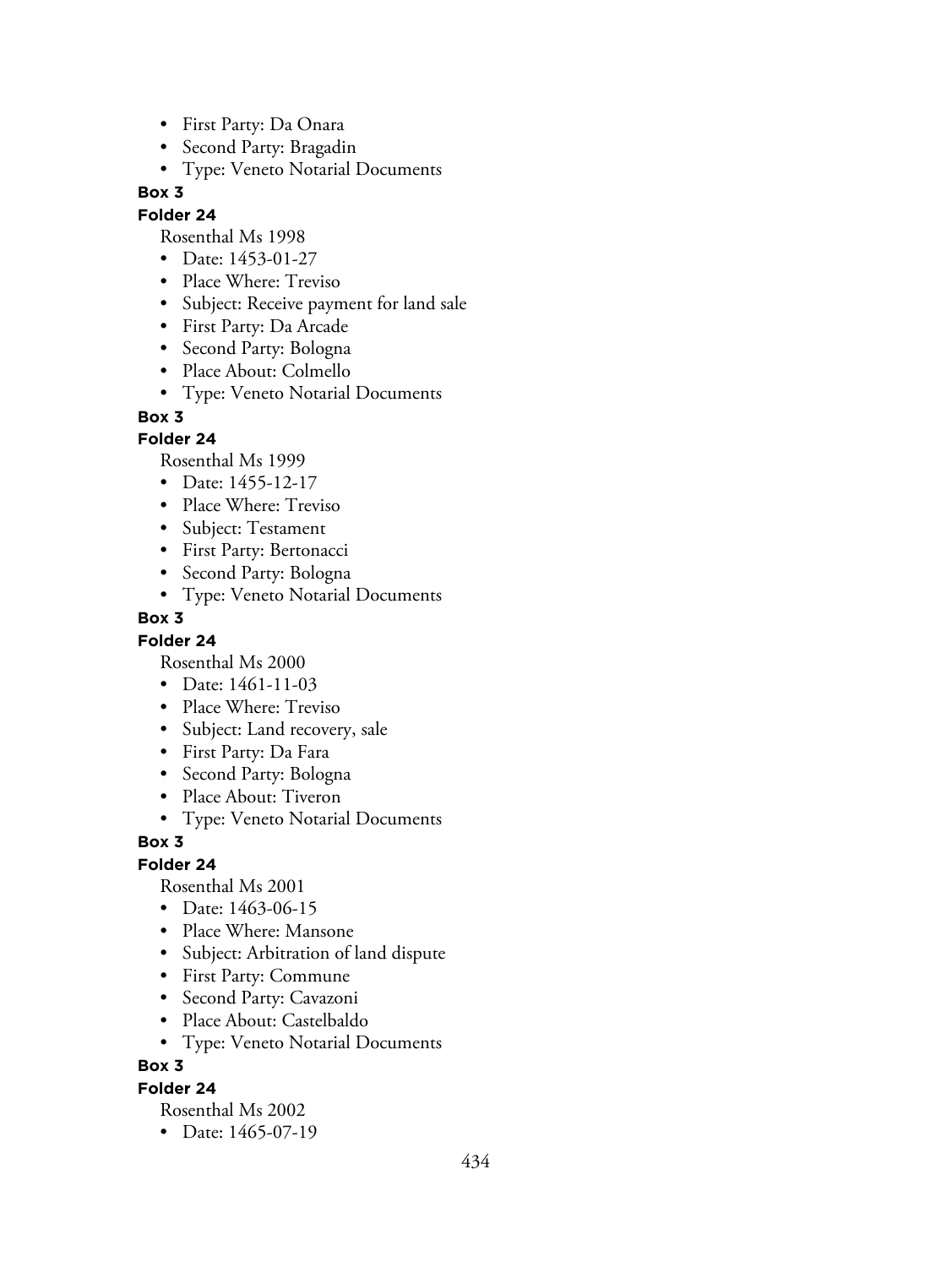- Place Where: Padua
- Subject: Land exchange
- First Party: Barbarigo
- Second Party: Da Arcella
- Place About: Cassone Campana
- Phillips No.: 25792
- Type: Veneto Notarial Documents

### **Folder 24**

Rosenthal Ms 2003

- Date: 1465-07-19
- Place Where: Padua
- Subject: Acknowledge loan repayment
- First Party: Da Arcella
- Second Party: Barbarigo
- Type: Veneto Notarial Documents

## **Box 3**

## **Folder 24**

Rosenthal Ms 2004

- Date: 1472-03-13
- Place Where: Venice
- Subject: Land sale
- First Party: Foscolo
- Second Party: San Nicolo
- Place About: Venice
- Appendix: 2
- Type: Veneto Notarial Documents

### **Box 3**

## **Folder 24**

Rosenthal Ms 2005

- Date: 1472-07-29
- Place Where: Corfu
- Subject: Investiture with fiefs
- First Party: Governor
- Second Party: Da Altavilla
- Place About: Corfu
- Type: Veneto Notarial Documents

## **Box 3**

### **Folder 24**

- Date: 1472-11-09
- Place Where: Venice
- Subject: Sisters divide patrimony
- First Party: Perduco
- Place About: Venice
- Type: Veneto Notarial Documents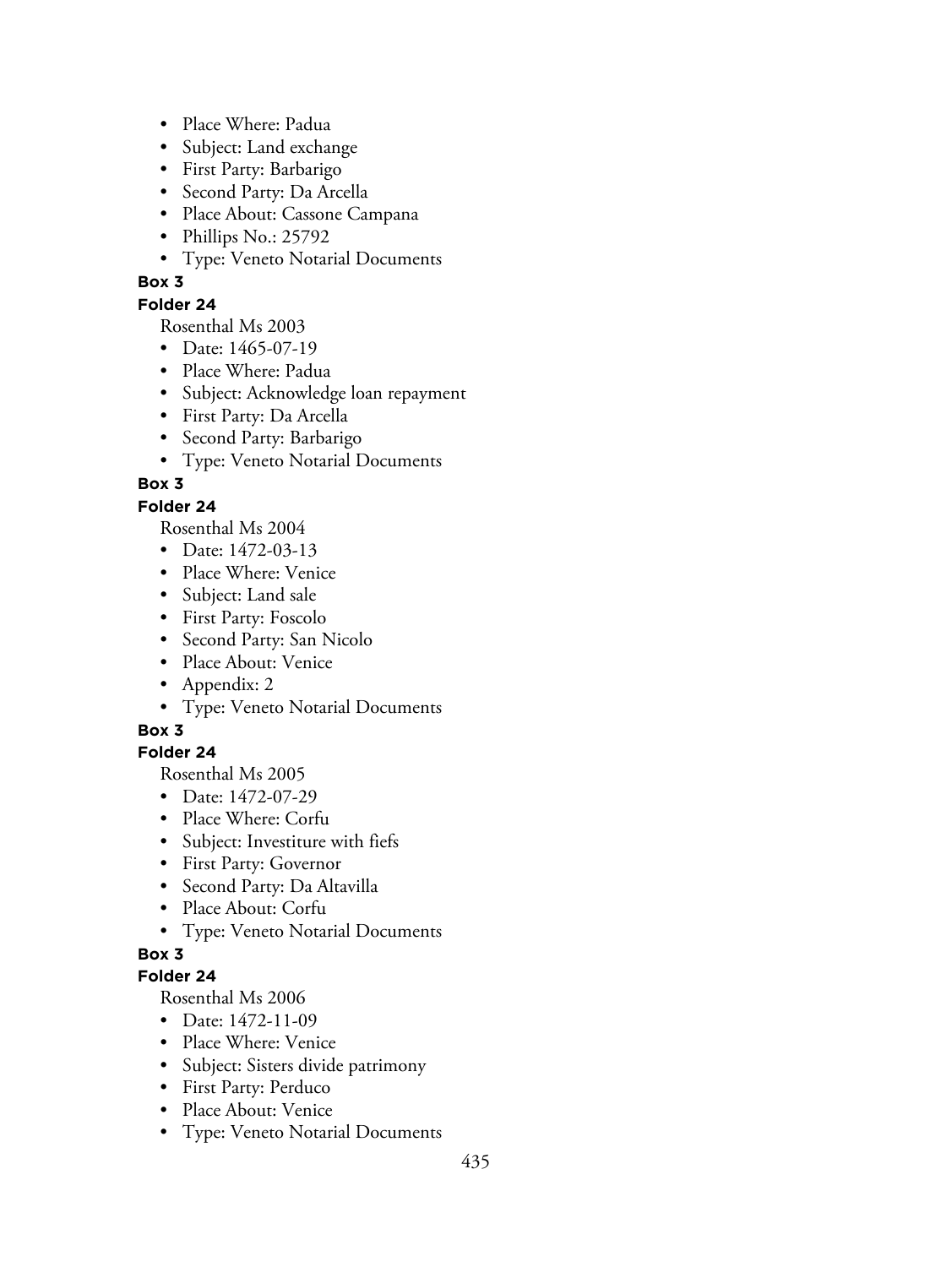### **Folder 24**

Rosenthal Ms 2007

- Date: 1473-03-01
- Place Where: Treviso
- Subject: Codicil
- First Party: Bologna
- Type: Veneto Notarial Documents

# **Box 3**

# **Folder 24**

Rosenthal Ms 2008

- Date: 1475-04-22
- Place Where: Sacile
- Subject: Sentence in tax dispute
- First Party: Cavolano
- Second Party: Sacile
- Type: Veneto Notarial Documents

# **Box 3**

## **Folder 24**

Rosenthal Ms 2009

- Date: 1475-11-13
- Place Where: Treviso
- Subject: Sentence in land dispute
- First Party: Da Aprino
- Second Party: Da Pomadello
- Place About: Treviso
- Type: Veneto Notarial Documents

## **Box 4**

# **Folder 24**

Rosenthal Ms 2010

- Date: 1481-05-05
- Place Where: Treviso
- Subject: Land sale
- First Party: Da Vestena
- Second Party: Del Pasculo
- Place About: Bassano
- Appendix: 7
- Type: Veneto Notarial Documents

# **Box 4**

# **Folder 24**

- Date: 1488-04-26
- Place Where: Treviso
- Subject: Land sale
- First Party: Da Colifusco
- Second Party: Bologna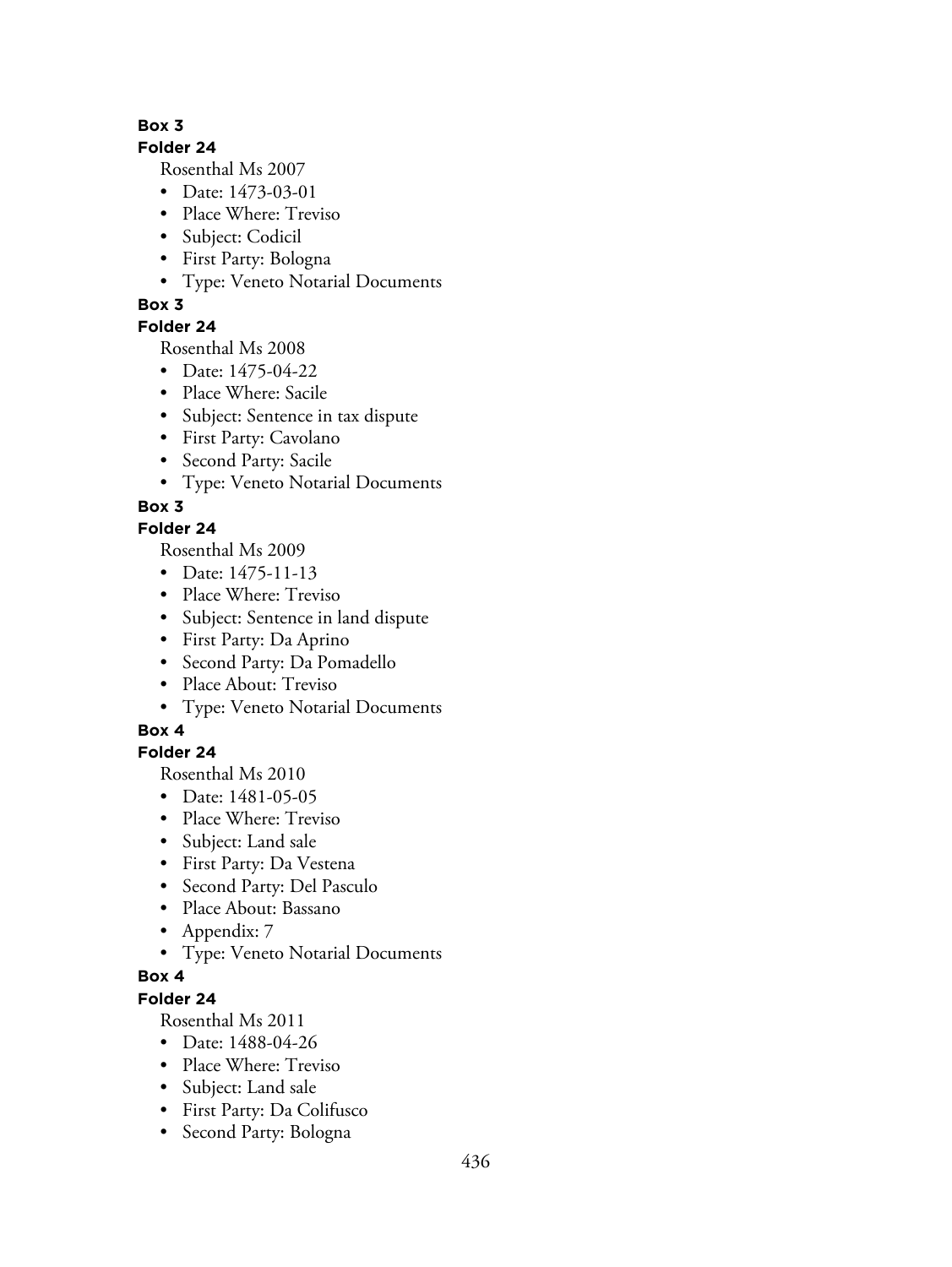- Place About: Nervesa
- Appendix: 1
- Type: Veneto Notarial Documents

#### **Folder 24**

Rosenthal Ms 2012

- Date: 1488-10-03
- Place Where: Treviso
- Subject: Land sale
- First Party: Da Nervesa
- Second Party: Bologna
- Place About: Nervesa
- Type: Veneto Notarial Documents

#### **Box 4**

### **Folder 24**

Rosenthal Ms 2013

- Date: 1490-10-27
- Place Where: Corfu
- Subject: Sentence in land dispute
- First Party: Da Altavilla
- Second Party: Da Altavilla
- Place About: Corfu
- Type: Veneto Notarial Documents

## **Box 4**

**Folder 24**

Rosenthal Ms 2014

- Date: 1493-01-30
- Place Where: Venice
- Subject: Land sale
- First Party: Tomasini
- Second Party: Tomasini
- Place About: Venice
- Appendix: 2
- Phillips No.: 33591
- Type: Veneto Notarial Documents

## **Box 4**

### **Folder 24**

- Date: 1493-12-17
- Place Where: Motta
- Subject: Land sale
- First Party: Da Gorgo
- Second Party: Garaffi
- Place About: Campeggio
- Appendix: 3
- Type: Veneto Notarial Documents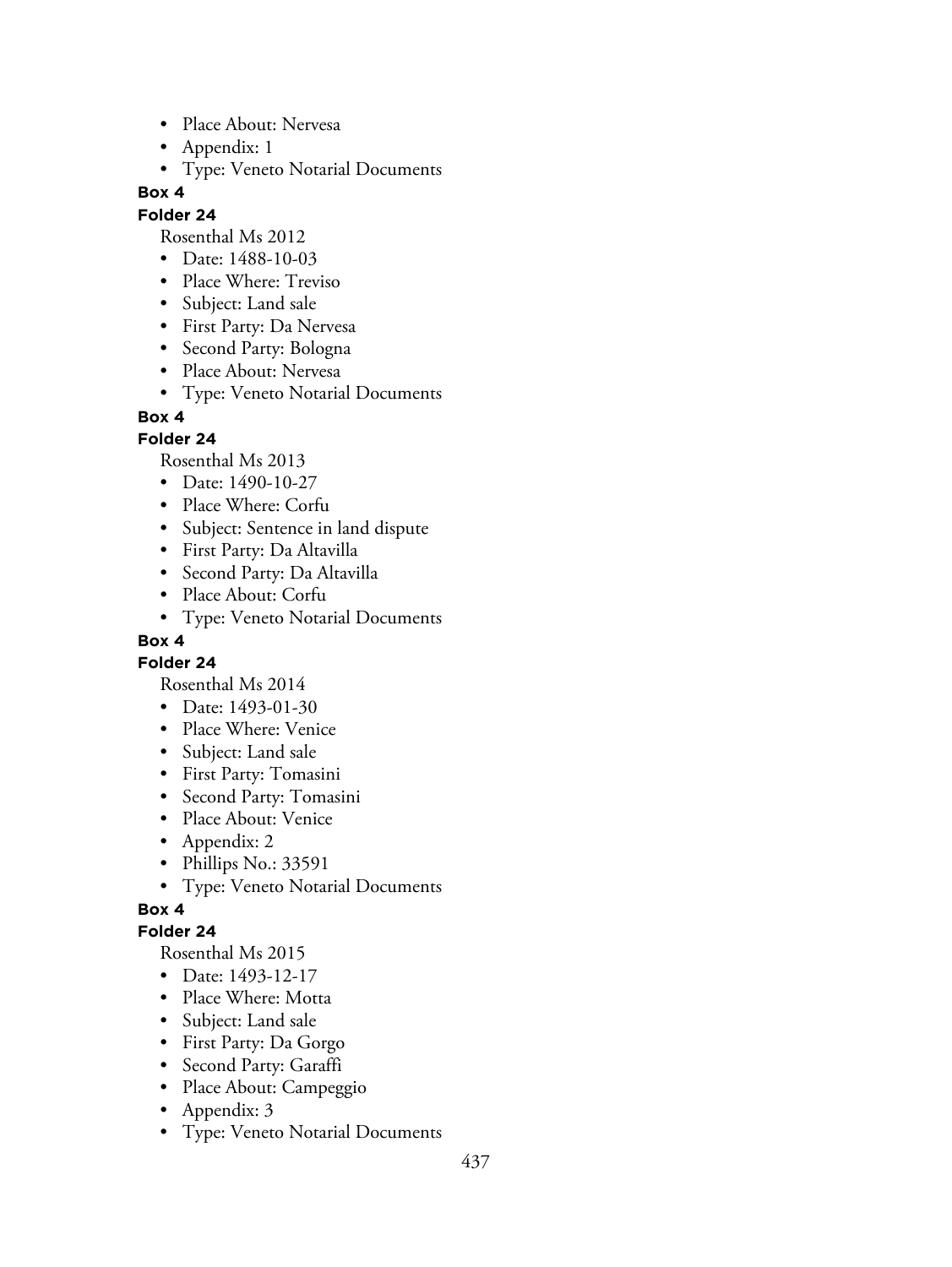### **Folder 24**

Rosenthal Ms 2016

- Date: 1493-12-19
- Place Where: Treviso
- Subject: Cession of land to brother
- First Party: Bologna
- Second Party: Bologna
- Place About: Arcade
- Type: Veneto Notarial Documents

**Box 4**

## **Folder 24**

Rosenthal Ms 2017

- Date: 1494-05-05
- Place Where: Treviso
- Subject: Arbitration in family dispute
- First Party: Menardi
- Second Party: Bologna
- Place About: Arcade
- Type: Veneto Notarial Documents

## **Box 4**

## **Folder 24**

Rosenthal Ms 2018

- Date: 1495-04-22
- Place Where: Polesine
- Subject: Land sale
- First Party: Panzara
- Second Party: Del Fornace
- Place About: Badia
- Type: Veneto Notarial Documents

## **Box 4**

## **Folder 24**

Rosenthal Ms 2019

- Date: 1496-02-24
- Place Where: Padua
- Subject: Land investiture
- First Party: Manzoni
- Second Party: Da Bassano
- Place About: Padua
- Type: Veneto Notarial Documents

### **Box 4**

### **Folder 24**

- Date: 1496-12-20
- Place Where: Treviso
- Subject: Land sale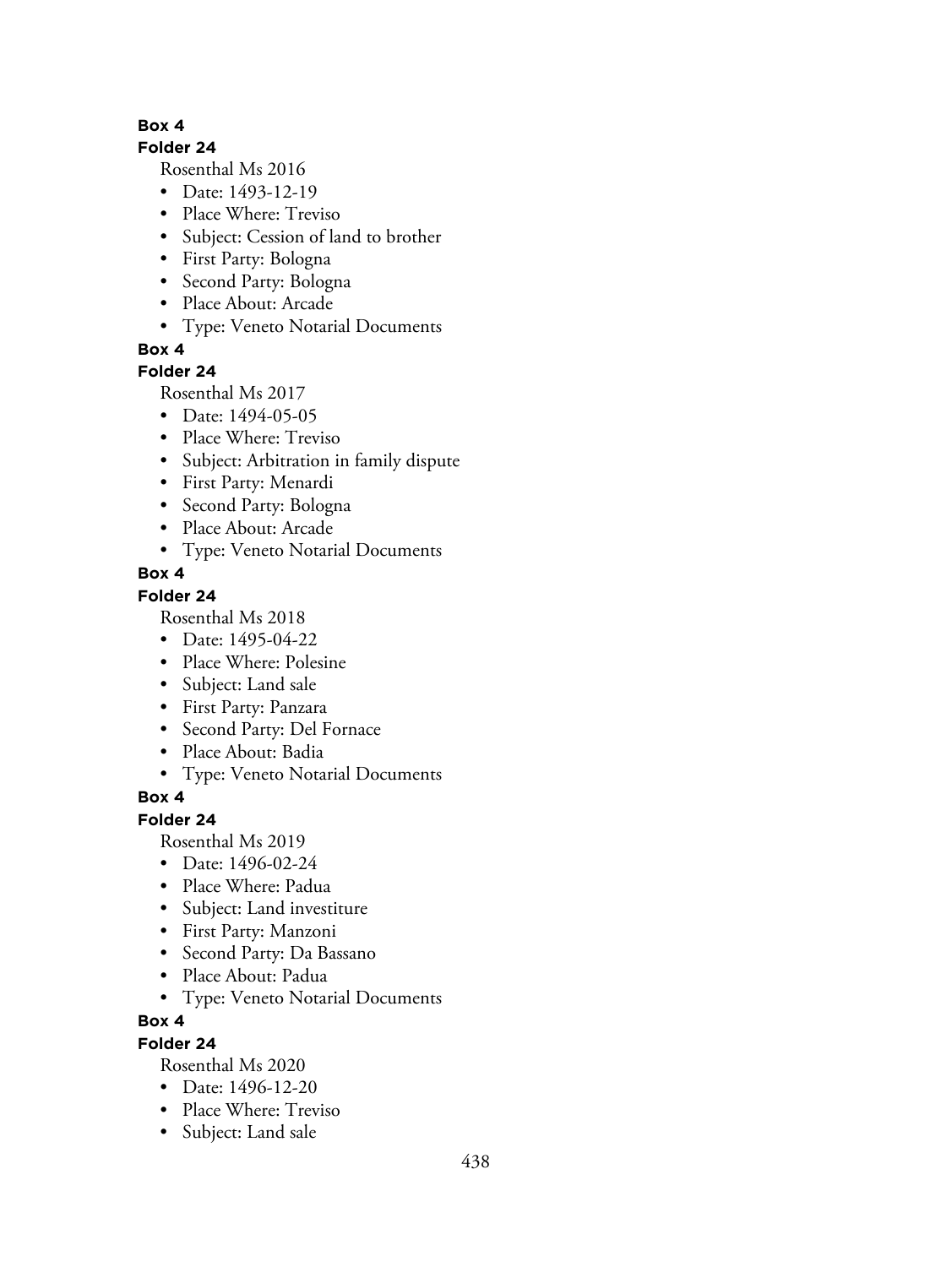- First Party: Da Nervesa
- Second Party: Bellafoia
- Place About: Nervesa
- Type: Veneto Notarial Documents

### **Folder 24**

Rosenthal Ms 2021

- Date: 1497-12-28
- Subject: Dowry confession
- First Party: Gavazzi
- Second Party: Venturino
- Type: Veneto Notarial Documents

### **Box 4**

### **Folder 24**

Rosenthal Ms 2022

- Date: 1497-05-22
- Place Where: Venice
- Subject: Land sale
- First Party: Trevisan
- Second Party: Duodo
- Place About: (not given)
- Type: Veneto Notarial Documents

### **Box 4**

### **Folder 24**

Rosenthal Ms 2023

- Date: 1497-06-05
- Place Where: Venice
- Subject: Create procurator
- First Party: Barbarigo
- Second Party: Rizzo
- Place About: England
- Type: Veneto Notarial Documents

### **Box 4**

### **Folder 24**

Rosenthal Ms 2024

- Date: 1497-12-02
- Place Where: Covolo
- Subject: Receive payment for land sale
- First Party: Da Covolo
- Second Party: Da Bigolina
- Place About: Bigolina
- Type: Veneto Notarial Documents

### **Box 4**

## **Folder 24**

Rosenthal Ms 2025

• Date: 1498-09-09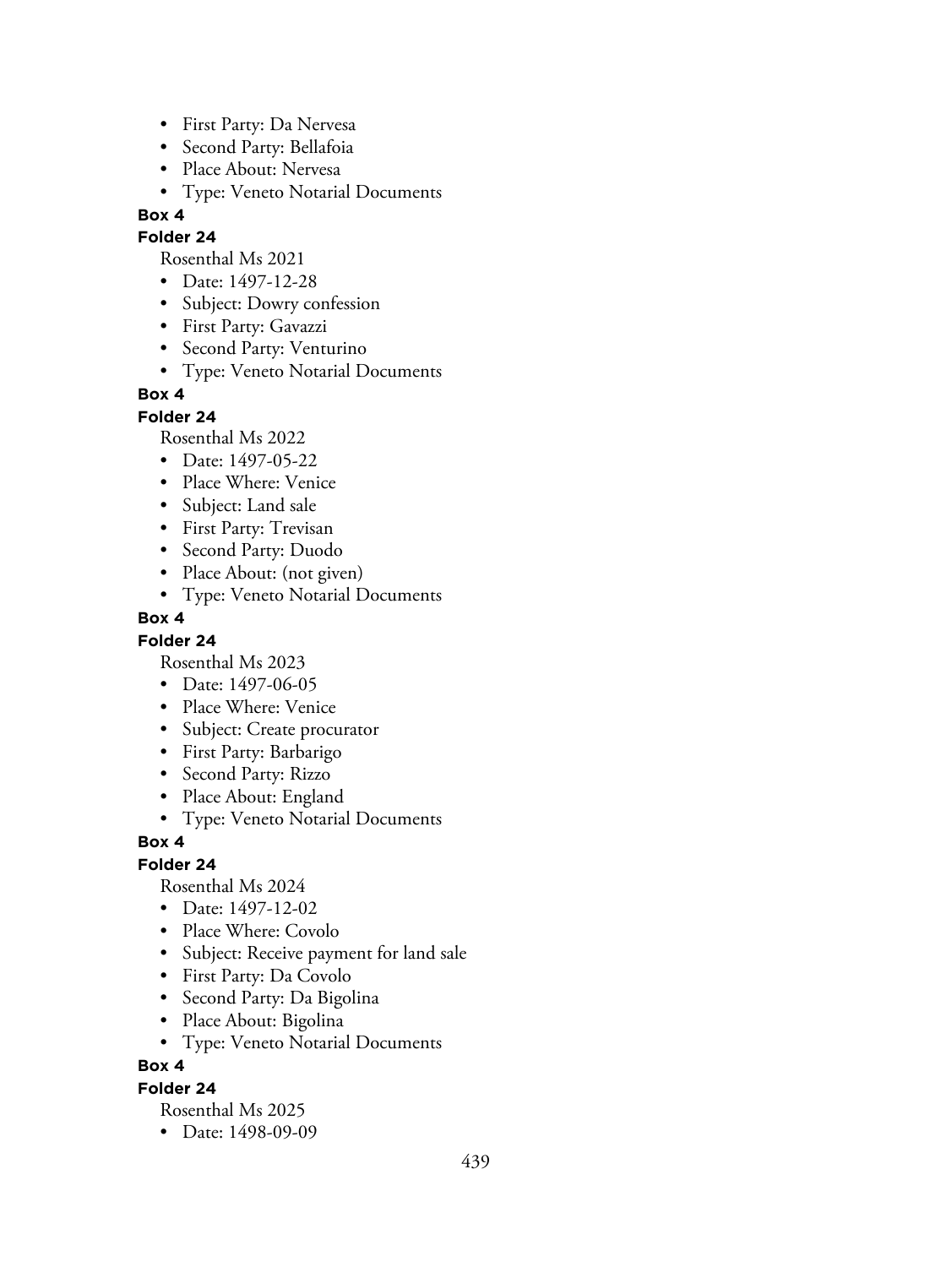- Place Where: Venice
- Subject: Codicil
- First Party: Buzzacarini
- Type: Veneto Notarial Documents

## **Folder 24**

Rosenthal Ms 2026

- Date: 1499-02-23
- Place Where: Treviso
- Subject: Receive payment for land sale
- First Party: Da Nervesa
- Second Party: Stragaroli
- Place About: Nervesa
- Type: Veneto Notarial Documents

## **Box 4**

## **Folder 24**

Rosenthal Ms 2027

- Date: 1499-11-09
- Place Where: Motta
- Subject: Cession of land rights
- First Party: Piva
- Second Party: Da Venezia
- Place About: Gorgo
- Type: Veneto Notarial Documents

### **Box 1**

### **Folder 25**

Rosenthal Ms 2028

- Date: Post-1500
- Place Where: Treviso?
- Subject: Land exchange
- Place About: Limbraga
- Type: Veneto Notarial Documents

### **Box 1**

## **Folder 25**

Rosenthal Ms 2029

- Date: 1500-04
- Place Where: Treviso
- Subject: Receive payment for land sale
- First Party: Del Molino
- Second Party: Da Bigolina
- Place About: Bigolina
- Type: Veneto Notarial Documents

**Box 1**

### **Folder 25**

Rosenthal Ms 2030

• Date: 1500-04-22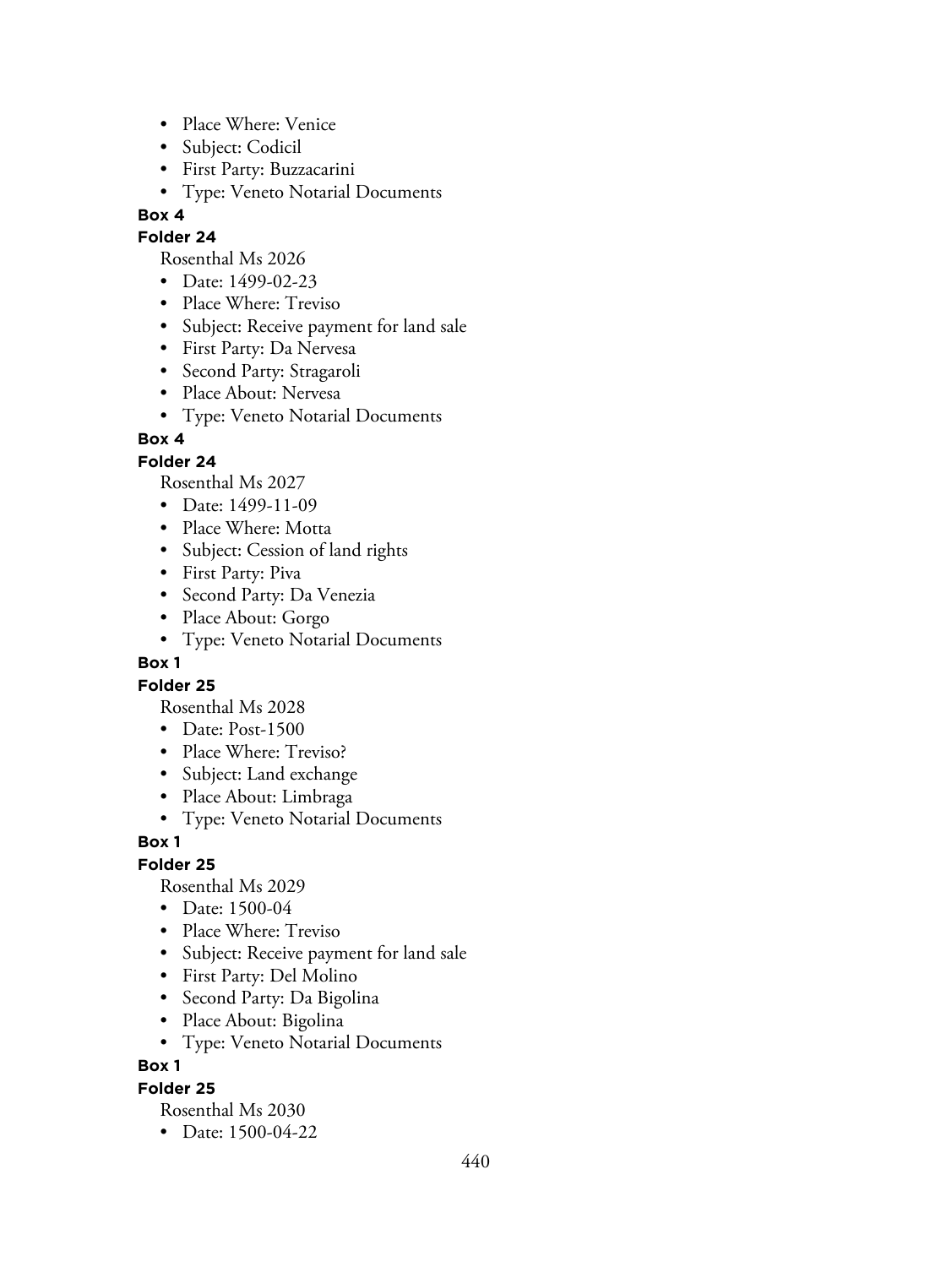- Place Where: Treviso
- Subject: Marriage contract
- First Party: Novello
- Second Party: Da Arpino
- Type: Veneto Notarial Documents

### **Folder 25**

Rosenthal Ms 2031

- Date: 1502-04-23
- Place Where: Treviso
- Subject: Dispute over land sale
- First Party: Amigoni
- Second Party: Priest
- Place About: Treviso
- Appendix: 3
- Phillips No.: 32165
- Type: Veneto Notarial Documents

## **Box 1**

### **Folder 25**

Rosenthal Ms 2032

- Date: 1503-07-11
- Place Where: Motta
- Subject: Land dispute -- cf. 2027
- First Party: Piva
- Second Party: Da Venezia
- Place About: Gorgo
- Appendix: 1
- Phillips No.: 17362
- Type: Veneto Notarial Documents

**Box 1**

### **Folder 25**

Rosenthal Ms 2033

- Date: 1503-10-28
- Place Where: Udine
- Subject: Dispute between communes
- First Party: Sacile
- Second Party: Caneva
- Type: Veneto Notarial Documents

## **Box 1**

# **Folder 25**

- Date: 1504-03-01
- Place Where: Treviso
- Subject: Land transfer for debt
- First Party: Spagnolo
- Second Party: Sugana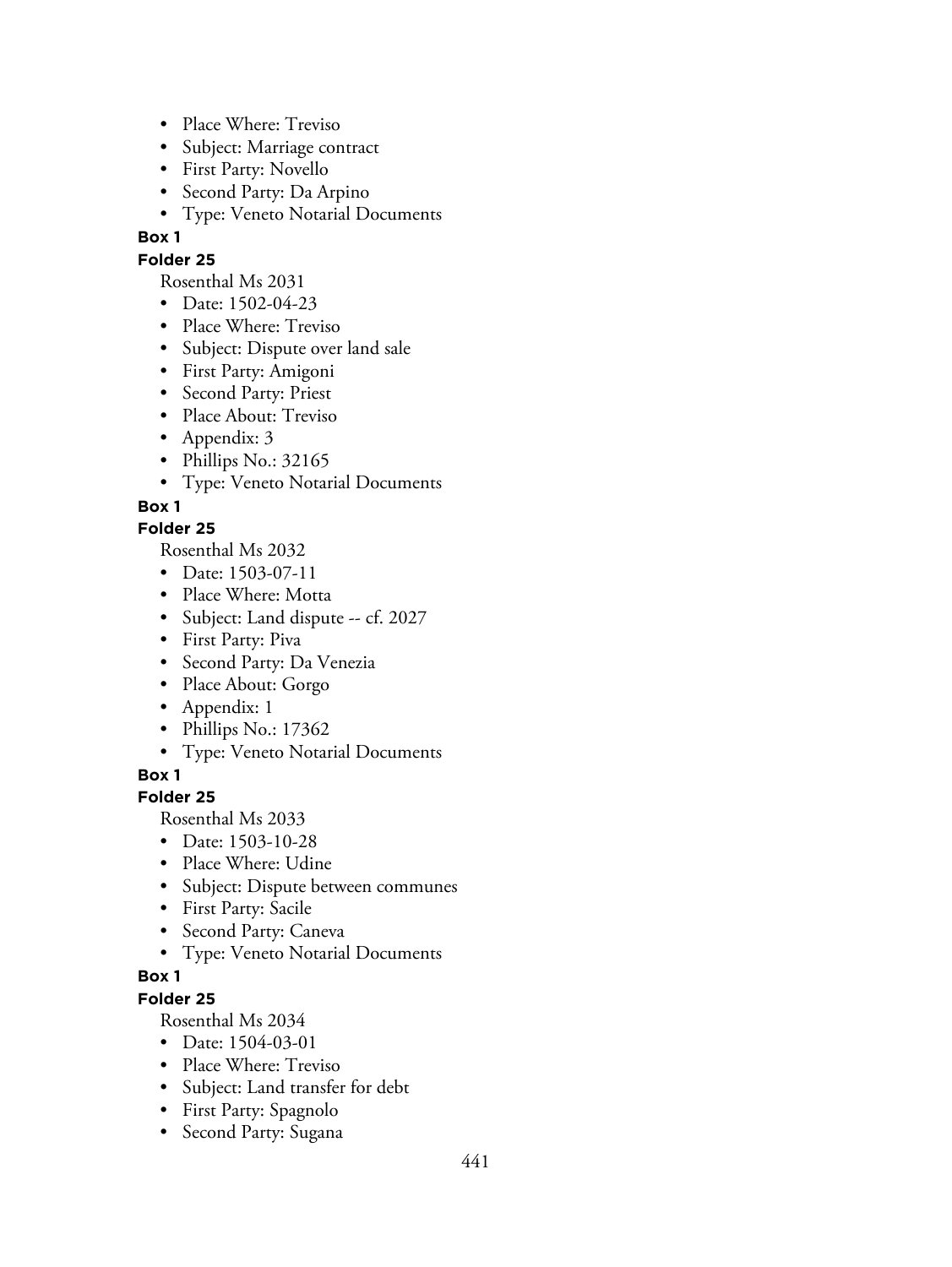- Place About: San Gervasio
- Type: Veneto Notarial Documents

#### **Folder 25**

Rosenthal Ms 2035

- Date: 1504-05-06
- Place Where: Treviso
- Subject: Land cession
- First Party: Da Covolo
- Second Party: Bologna
- Place About: Nervesa
- Phillips No.: 25792
- Type: Veneto Notarial Documents

#### **Box 1**

### **Folder 25**

Rosenthal Ms 2036

- Date: 1506-04-03
- Place Where: Venice
- Subject: Land investiture
- First Party: Official
- Second Party: Michiel
- Place About: Venice
- Appendix: 1
- Type: Veneto Notarial Documents

### **Box 1**

### **Folder 25**

Rosenthal Ms 2037

- Date: 1506-11-07
- Place Where: Treviso
- Subject: Land donation
- First Party: Mazolini
- Second Party: Bologna
- Place About: Montebelluno
- Type: Veneto Notarial Documents

### **Box 1**

### **Folder 25**

Rosenthal Ms 2038

- Date: 1506-12-15
- Place Where: Bigolina
- Subject: Receive payment for land sale
- First Party: Da Bigolina
- Second Party: Da Bigolina
- Place About: Bigolina
- Phillips No.: 25657
- Type: Veneto Notarial Documents

### **Box 1**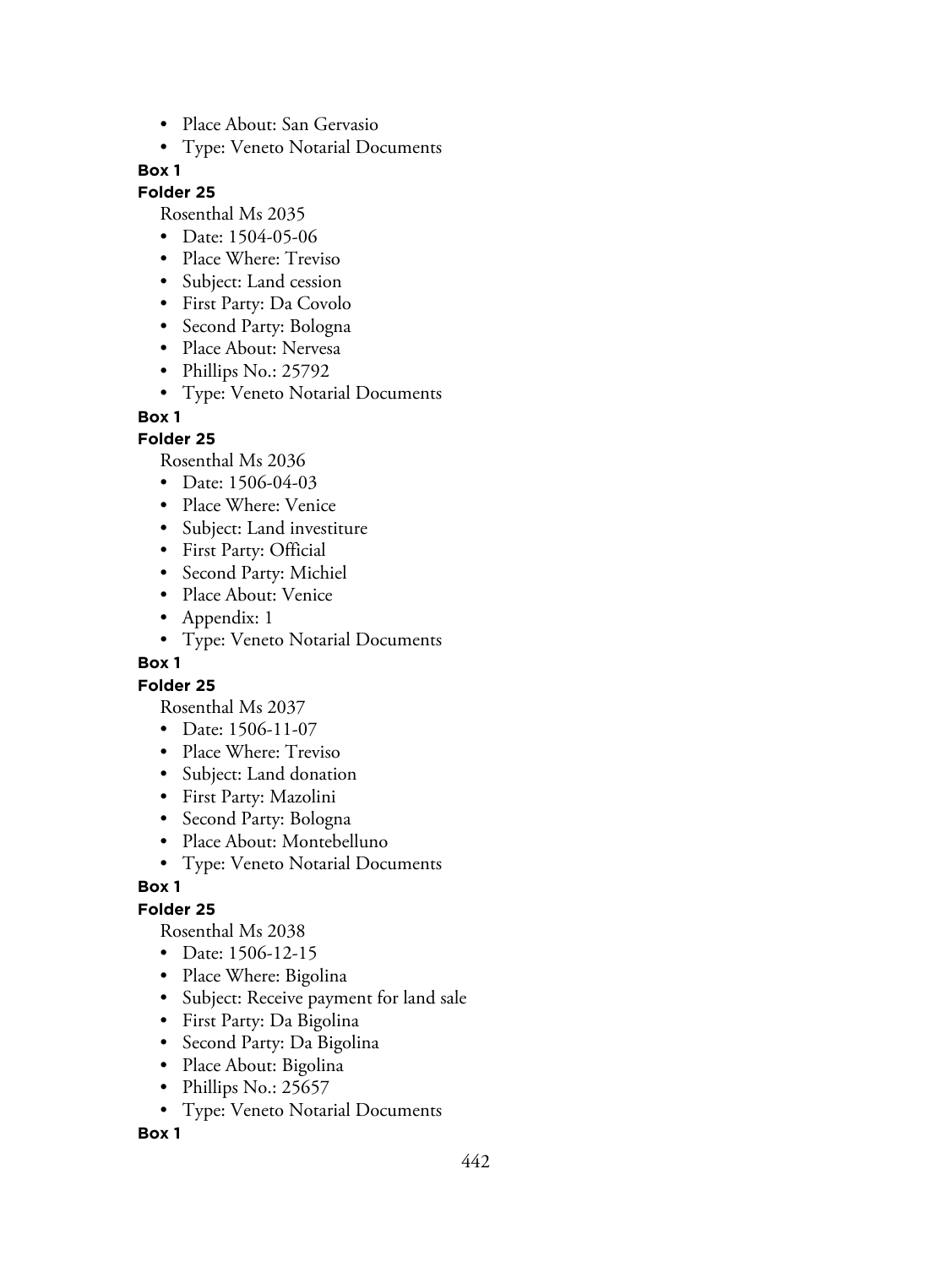#### **Folder 25**

Rosenthal Ms 2039

- Date: 1506-11-23
- Place Where: Bigolina?
- Subject: Land sale
- First Party: Da Bigolina
- Second Party: Vettori
- Place About: Bigolina
- Type: Veneto Notarial Documents

## **Box 1**

### **Folder 25**

Rosenthal Ms 2040

- Date: 1508-10-31
- Place Where: Treviso
- Subject: Land sale
- First Party: Da Lanzenigo
- Second Party: Del Pavulo
- Place About: Lanzenigo
- Type: Veneto Notarial Documents

## **Box 2**

### **Folder 25**

Rosenthal Ms 2041

- Date: 1510-02-08
- Place Where: Venice
- Subject: Donation of house
- First Party: Perduti
- Second Party: Convent
- Place About: Venice
- Type: Veneto Notarial Documents

**Box 2**

### **Folder 25**

Rosenthal Ms 2042

- Date: 1512-01-23
- Place Where: Bigolina
- Subject: Promise to sell land
- First Party: Da Bigolina
- Second Party: Da Bigolina
- Place About: Bigolina
- Phillips No.: 32151
- Type: Veneto Notarial Documents

### **Box 2**

### **Folder 25**

- Date: 1513-10-24
- Place Where: Adria
- Subject: Land investiture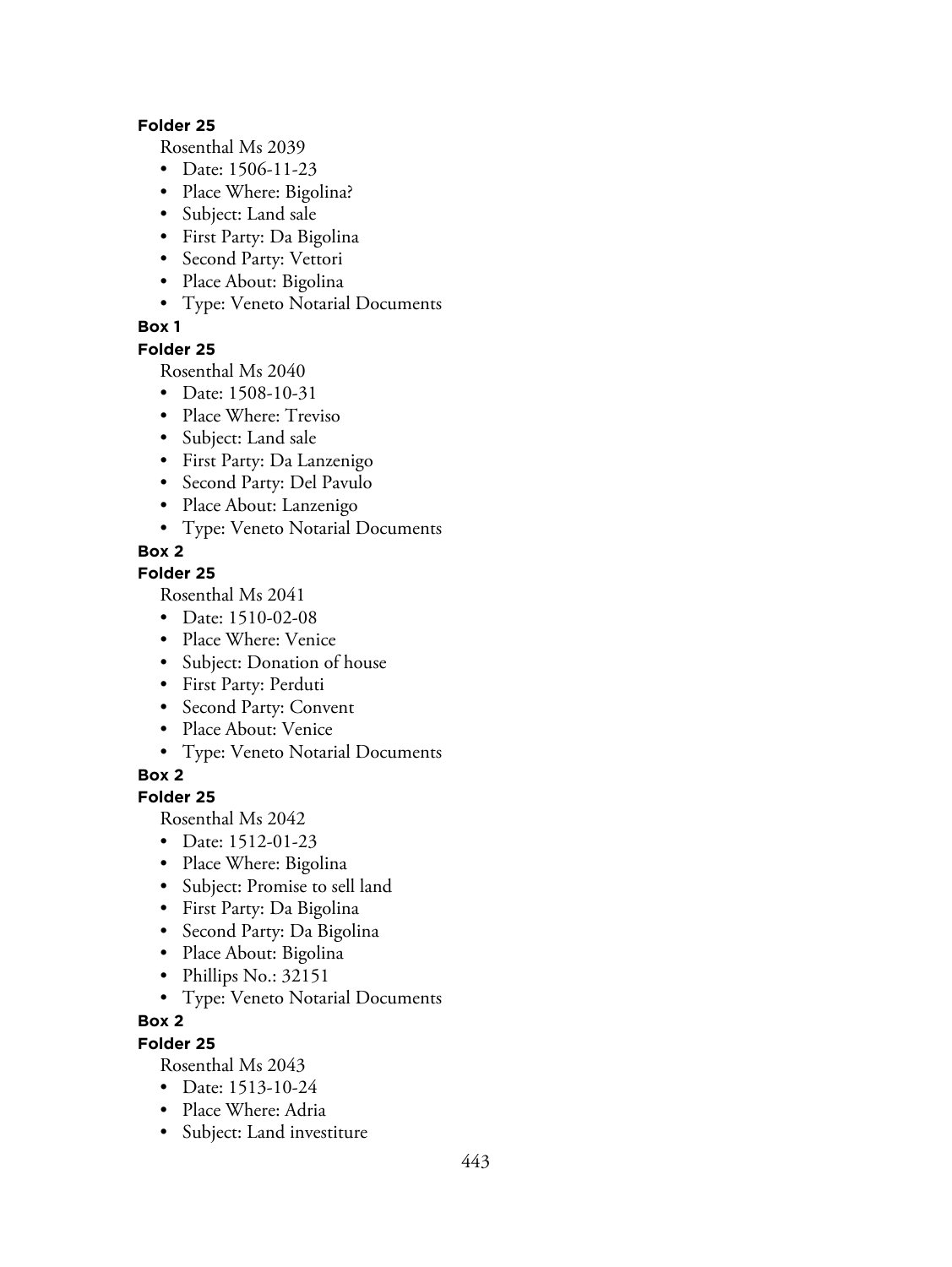- First Party: Da Renovato
- Second Party: Dei Caselli
- Place About: Adria
- Phillips No.: 17362
- Type: Veneto Notarial Documents

### **Folder 25**

Rosenthal Ms 2044

- Date: 1514-04-03
- Place Where: Venice
- Subject: Public land auction
- First Party: Officials
- Second Party: Barbarigo
- Place About: Venice, etc.
- Phillips No.: 25792
- Type: Veneto Notarial Documents

## **Box 2**

## **Folder 25**

Rosenthal Ms 2045

- Date: 15160-04
- Place Where: Naples
- Subject: Promise to restore goods
- First Party: Officials
- Second Party: Quinteri
- Type: Veneto Notarial Documents

## **Box 2**

### **Folder 25**

Rosenthal Ms 2046

- Date: 1516-05-25
- Place Where: Pianzano
- Subject: Land exchange
- First Party: Valvassori
- Second Party: Oiano
- Place About: Pianzano
- Type: Veneto Notarial Documents

## **Box 2**

### **Folder 25**

- Date: Post-1518
- Place Where: Bigolina?
- Subject: Adjust terms of land sale
- First Party: Da Bigolina
- Second Party: Bologna ?
- Place About: Bigolina
- Phillips No.: 25657
- Type: Veneto Notarial Documents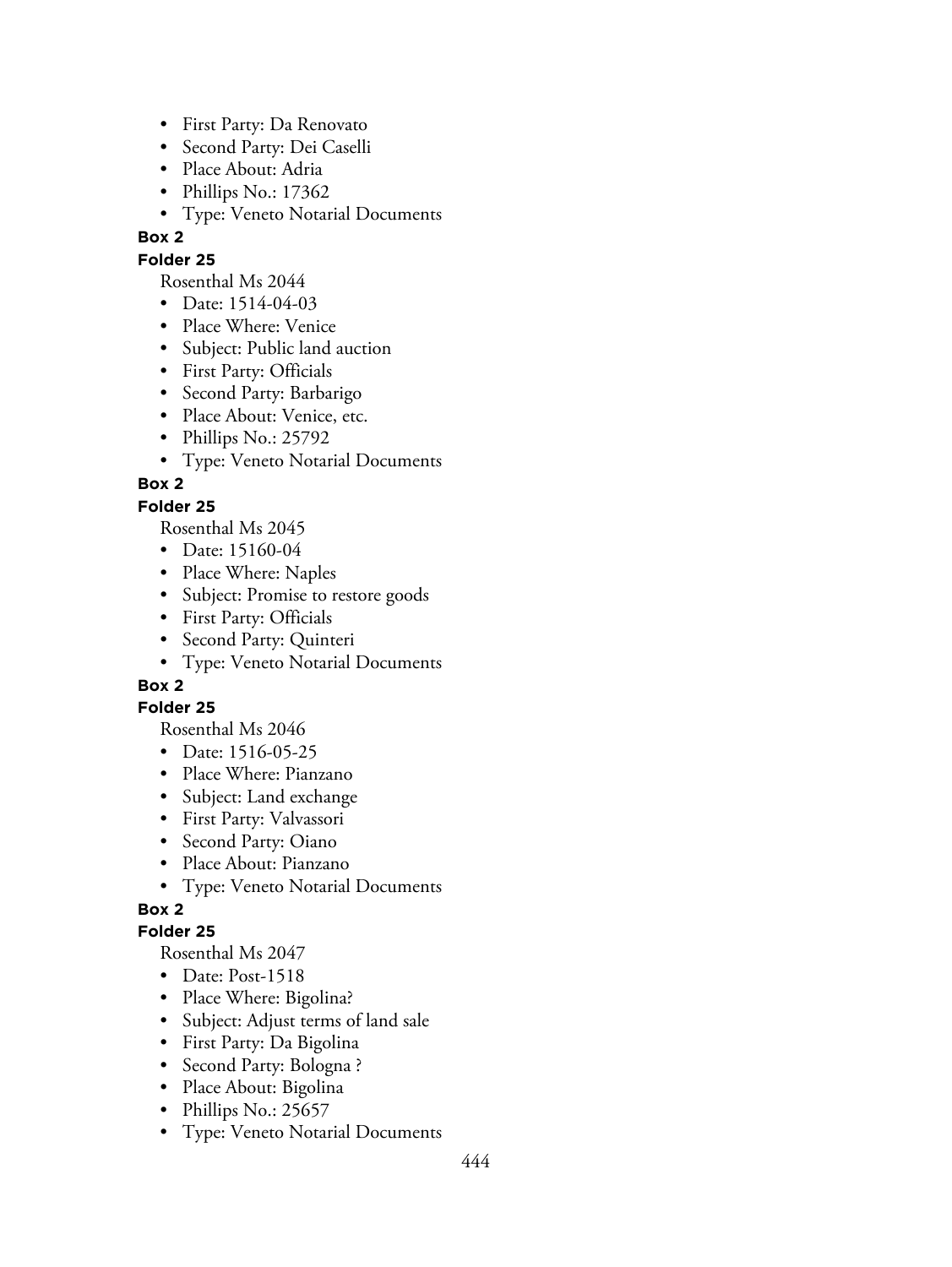#### **Folder 25**

Rosenthal Ms 2048

- Date: 1518-11-13
- Place Where: Venice
- Subject: Land investiture
- First Party: Official
- Second Party: Giustiniani
- Appendix: 1
- Type: Veneto Notarial Documents

**Box 2**

### **Folder 25**

Rosenthal Ms 2049

- Date: 1519-03-10
- Place Where: Villlorba
- Subject: Land sale
- First Party: Galvani
- Second Party: Valvassori
- Place About: Sacile
- Appendix: 1
- Type: Veneto Notarial Documents

## **Box 3**

**Folder 25**

Rosenthal Ms 2050

- Date: 1520-05-25
- Place Where: Venice
- Subject: Memo on rent of house
- First Party: Frigiter
- Second Party: Visconti
- Place About: Venice
- Appendix: 3
- Type: Veneto Notarial Documents

### **Box 3**

**Folder 25**

Rosenthal Ms 2051

- Date: 1520-05-08
- Place Where: Venice
- Subject: Land sales
- First Party: Donato
- Second Party: Da Scodra
- Place About: Piovenzano
- Phillips No.: 17362
- Type: Veneto Notarial Documents

### **Box 3**

### **Folder 25**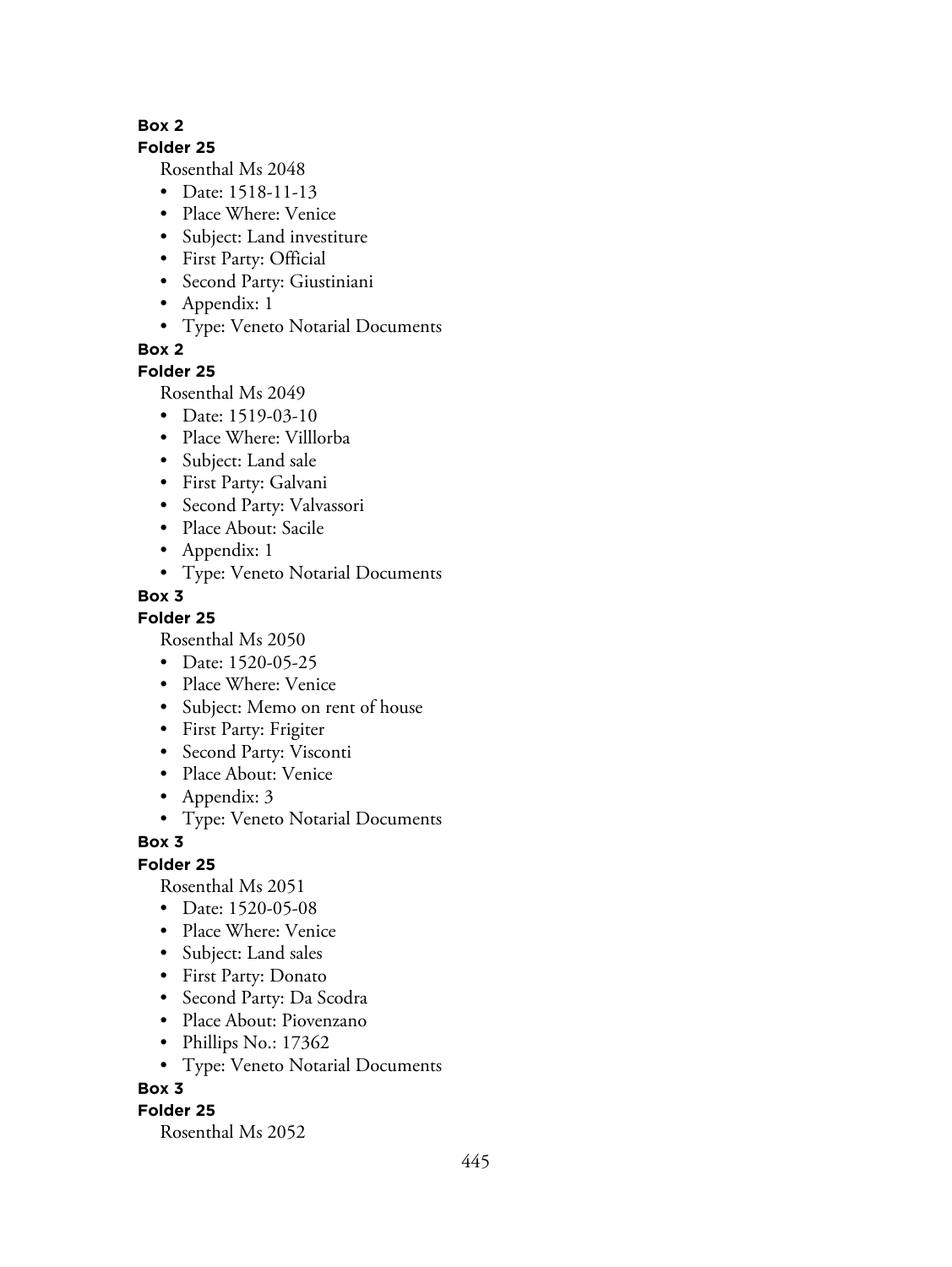- Date: 1520-07-13
- Place Where: Udine
- Subject: Communes dispute taxes
- First Party: Sacile
- Second Party: Villorba
- Phillips No.: 25797
- Type: Veneto Notarial Documents

#### **Folder 25**

Rosenthal Ms 2053

- Date: 1523-01-08
- Place Where: Venice
- Subject: Land donation
- First Party: Contarini
- Second Party: Renier
- Place About: Venice
- Appendix: 1
- Type: Veneto Notarial Documents

## **Box 3**

### **Folder 25**

Rosenthal Ms 2054

- Date: 1523-01-26
- Place Where: Sacile
- Subject: Receive payment for land sale
- First Party: Galvani
- Second Party: Valvassori
- Place About: Sacile
- Phillips No.: 25792
- Type: Veneto Notarial Documents

**Box 3**

### **Folder 25**

Rosenthal Ms 2055

- Date: 1524-11-11
- Place Where: Venice
- Subject: Land sale -- cf. 2053
- First Party: Renier
- Second Party: Contarini
- Place About: Venice
- Type: Veneto Notarial Documents
- **Box 3**

## **Folder 25**

- Date: 1525-04-01
- Place Where: Venice
- Subject: Arbitrate inheritance dispute
- First Party: Drivasto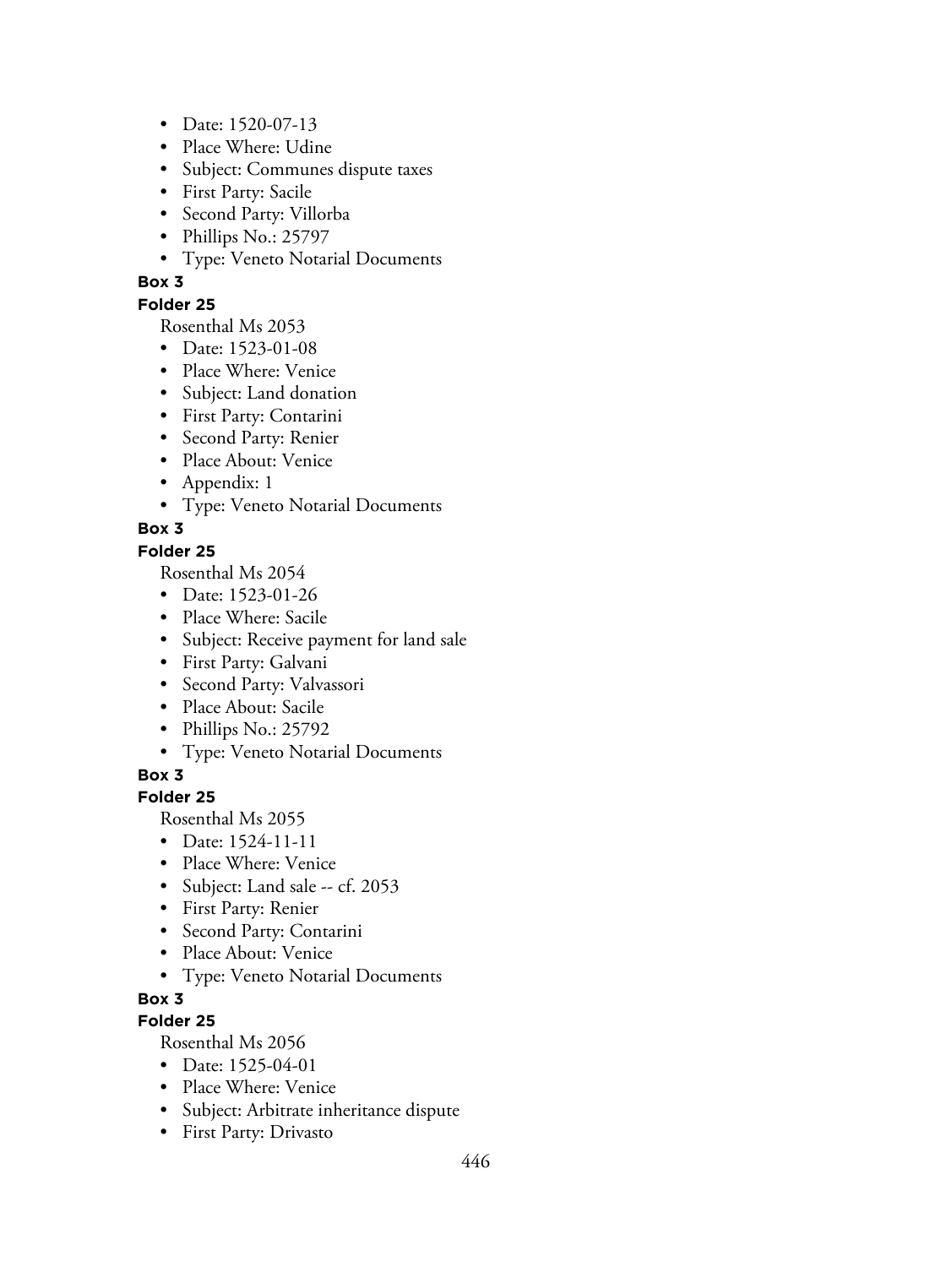- Second Party: Drivasto
- Appendix: 1
- Type: Veneto Notarial Documents

#### **Folder 25**

Rosenthal Ms 2057

- Date: 1526-01-21
- Place Where: Tavernari
- Subject: Marriage; dowry confession
- First Party: Da Garolo
- Second Party: Carli
- Type: Veneto Notarial Documents

### **Box 3**

**Folder 25**

Rosenthal Ms 2058

- Date: 1527-11-28
- Place Where: Covolo
- Subject: Receive payment for land sale
- First Party: Guzoto
- Second Party: Da Bigolina
- Place About: Covolo
- Phillips No.: 32161
- Type: Veneto Notarial Documents

## **Box 3**

**Folder 25**

Rosenthal Ms 2059

- Date: 1527-01-24
- Place Where: Venice
- Subject: Land sale
- First Party: Giustiniani
- Second Party: Da Murano
- Place About: Murano
- Appendix: 2
- Phillips No.: 17362
- Type: Veneto Notarial Documents

## **Box 3**

### **Folder 25**

Rosenthal Ms 2060

- Date: 1528-01-21
- Place Where: Venice
- Subject: Land sale for bank debt
- First Party: Negri
- Second Party: Barbarigo
- Place About: Guarda
- Type: Veneto Notarial Documents

### **Box 3**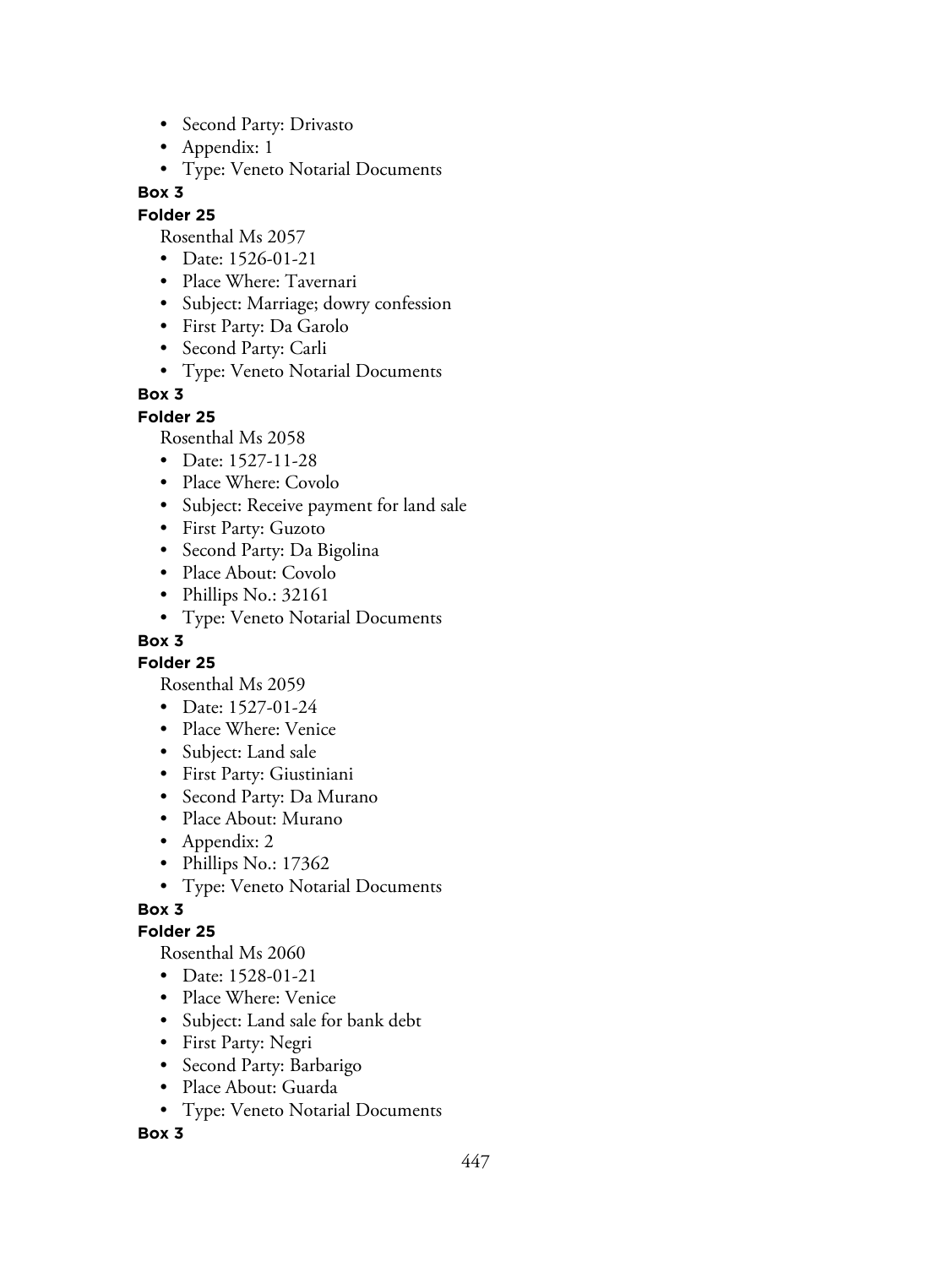#### **Folder 25**

Rosenthal Ms 2061

- Date: 1528-08-01
- Place Where: Venice
- Subject: Public land auction
- First Party: Official
- Second Party: Canal
- Place About: Castelbaldo
- Type: Veneto Notarial Documents

## **Box 3**

#### **Folder 25**

Rosenthal Ms 2062

- Date: 1530-09-20
- Place Where: Venice
- Subject: Put into inheritance
- First Party: Official
- Second Party: ConduImer
- Type: Veneto Notarial Documents

## **Box 3**

### **Folder 25**

Rosenthal Ms 2063

- Date: 1530-09-20
- Place Where: Rovigo
- Subject: Auction of customs collection
- First Party: Podesta
- Second Party: Rava
- Place About: Polesine
- Type: Veneto Notarial Documents

## **Box 3**

## **Folder 25**

Rosenthal Ms 2064

- Date: 1532-10-22
- Place Where: Vonico
- Subject: Receive payment for land sale
- First Party: Da Bigolina
- Second Party: Ruggieri
- Place About: Bigolina
- Type: Veneto Notarial Documents

## **Box 3**

# **Folder 25**

- Date: 1532-11-27
- Place Where: Venice
- Subject: Petition on land sale
- First Party: ConduImer
- Place About: Zara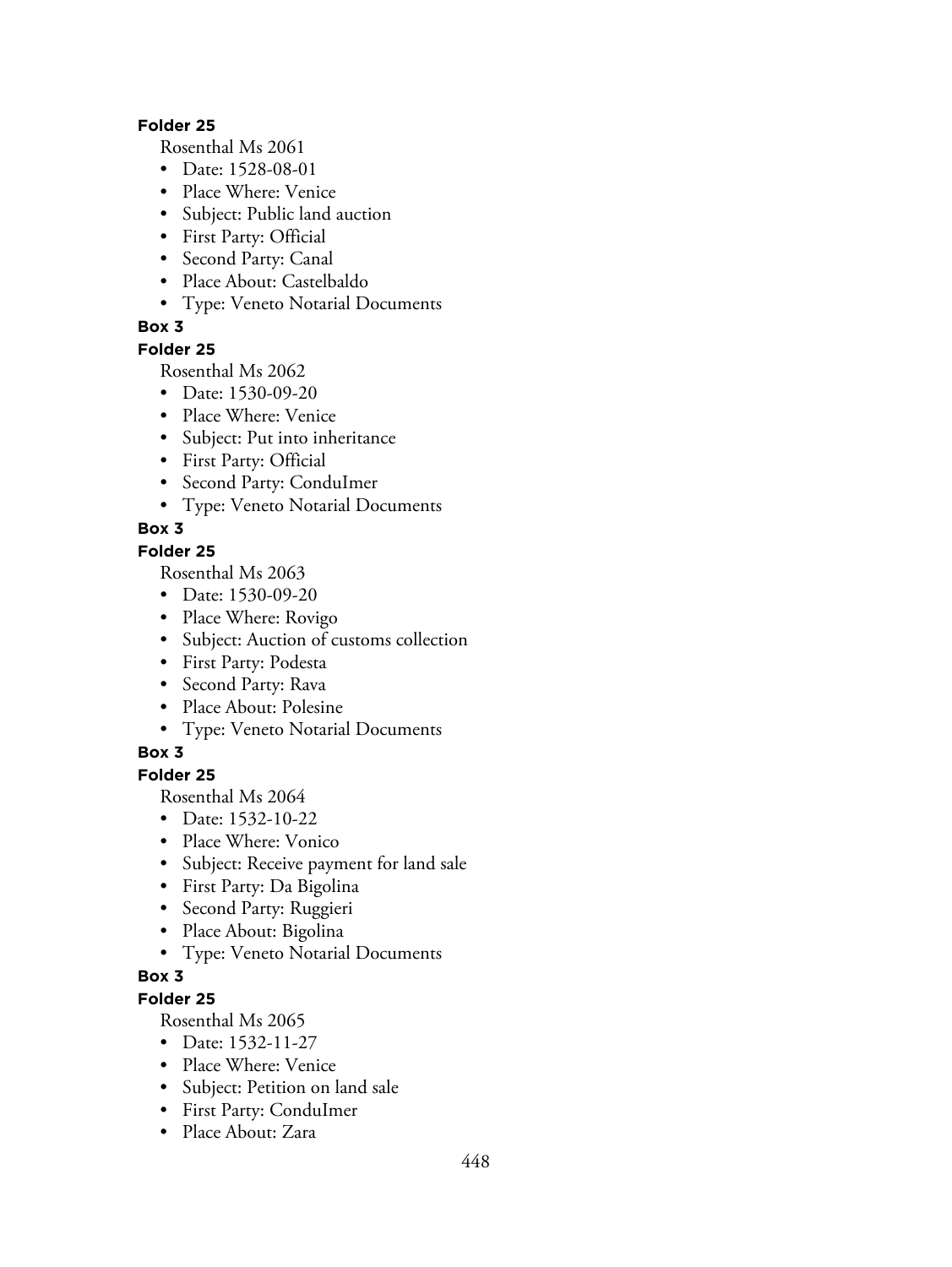- Appendix: 1
- Type: Veneto Notarial Documents

#### **Folder 25**

Rosenthal Ms 2066

- Date: 1533-03-03
- Place Where: Treviso
- Subject: Dispute land sale : dowry rights
- First Party: Calcia
- Place About: San Stefano
- Appendix: 4
- Type: Veneto Notarial Documents

### **Box 3**

**Folder 25**

Rosenthal Ms 2067

- Date: 1534-03-12
- Place Where: Venice
- Subject: Investitute with inheritance
- First Party: Officials
- Second Party: Contarini
- Place About: Venice
- Appendix: 1
- Type: Veneto Notarial Documents

## **Box 3**

**Folder 25**

Rosenthal Ms 2068

- Date: 1534-12-03
- Place Where: Oderzo
- Subject: Testament
- First Party: Da Durazzo
- Place About: Gorgo
- Type: Veneto Notarial Documents

### **Box 3**

### **Folder 25**

Rosenthal Ms 2069

- Date: 1535-02-27
- Place Where: Vomei
- Subject: Land sale
- First Party: Salantroni
- Second Party: Ruggieri
- Place About: Bigolina
- Type: Veneto Notarial Documents

## **Box 3**

### **Folder 25**

Rosenthal Ms 2070

• Date: 1535-04-15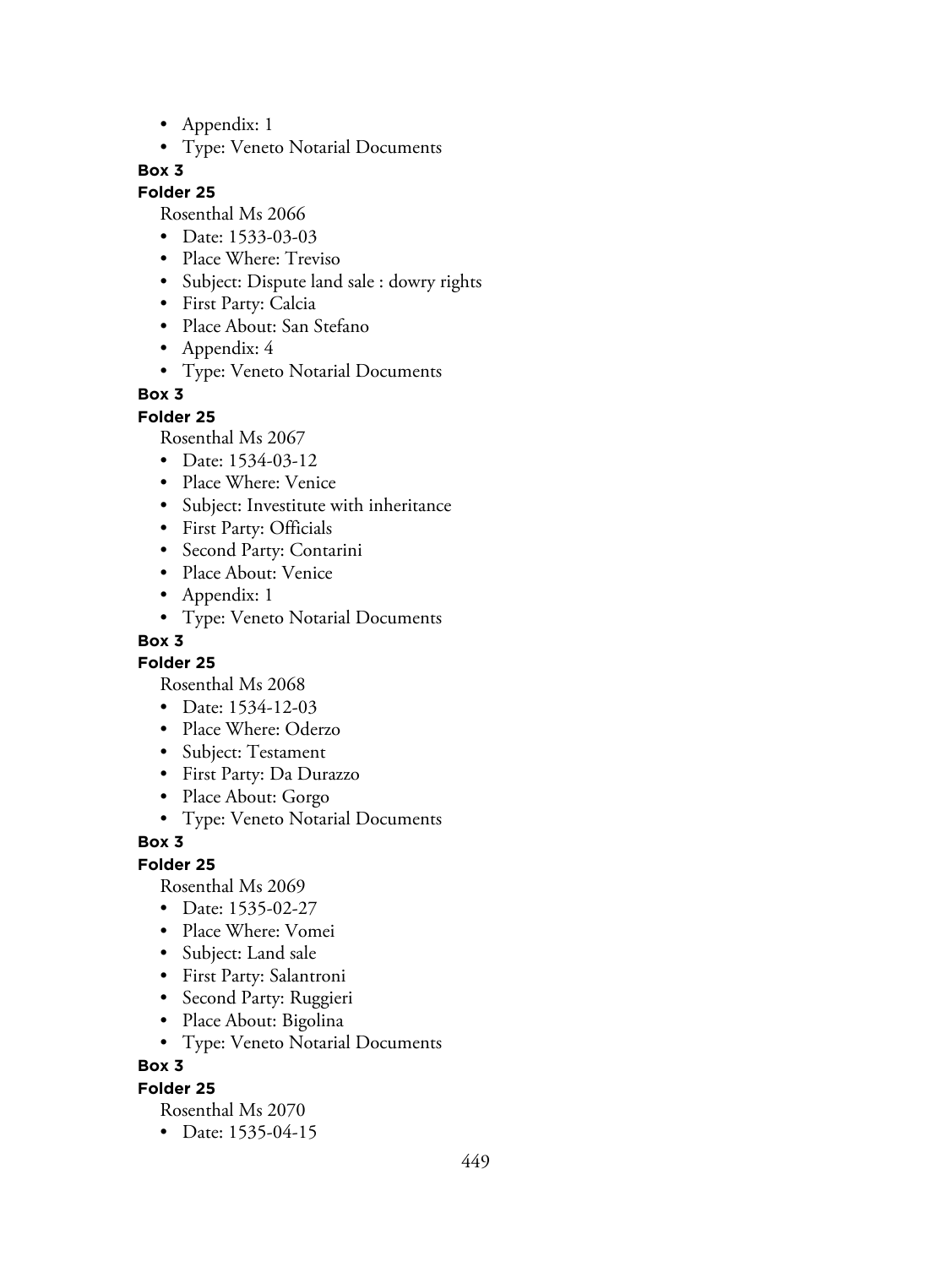- Place Where: Venice
- Subject: Land sale
- First Party: Begni
- Second Party: Barbarigo
- Type: Veneto Notarial Documents

## **Folder 25**

Rosenthal Ms 2071

- Date: 1535-11-20
- Place Where: Porcia
- Subject: Land sale
- First Party: Da Spinacero
- Second Party: Da Porcia
- Place About: Porcia
- Type: Veneto Notarial Documents

## **Box 3**

## **Folder 25**

Rosenthal Ms 2072

- Date: 1536-01-22
- Place Where: Venice
- Subject: Land sale to brother
- First Party: Pisani
- Second Party: Pisani
- Place About: Torreselle
- Type: Veneto Notarial Documents

## **Box 3**

### **Folder 25**

Rosenthal Ms 2073

- Date: 1536-02-11
- Place Where: Nervesa
- Subject: Dowry confession
- First Party: Da Salici
- Second Party: Rossi
- Type: Veneto Notarial Documents

### **Box 3**

## **Folder 25**

Rosenthal Ms 2074

- Date: 1536-05-10
- Place Where: Motta
- Subject: Division of patrimony
- First Party: Condulmer
- Second Party: Condulmer
- Place About: San Steno
- Type: Veneto Notarial Documents

# **Box 3**

### **Folder 25**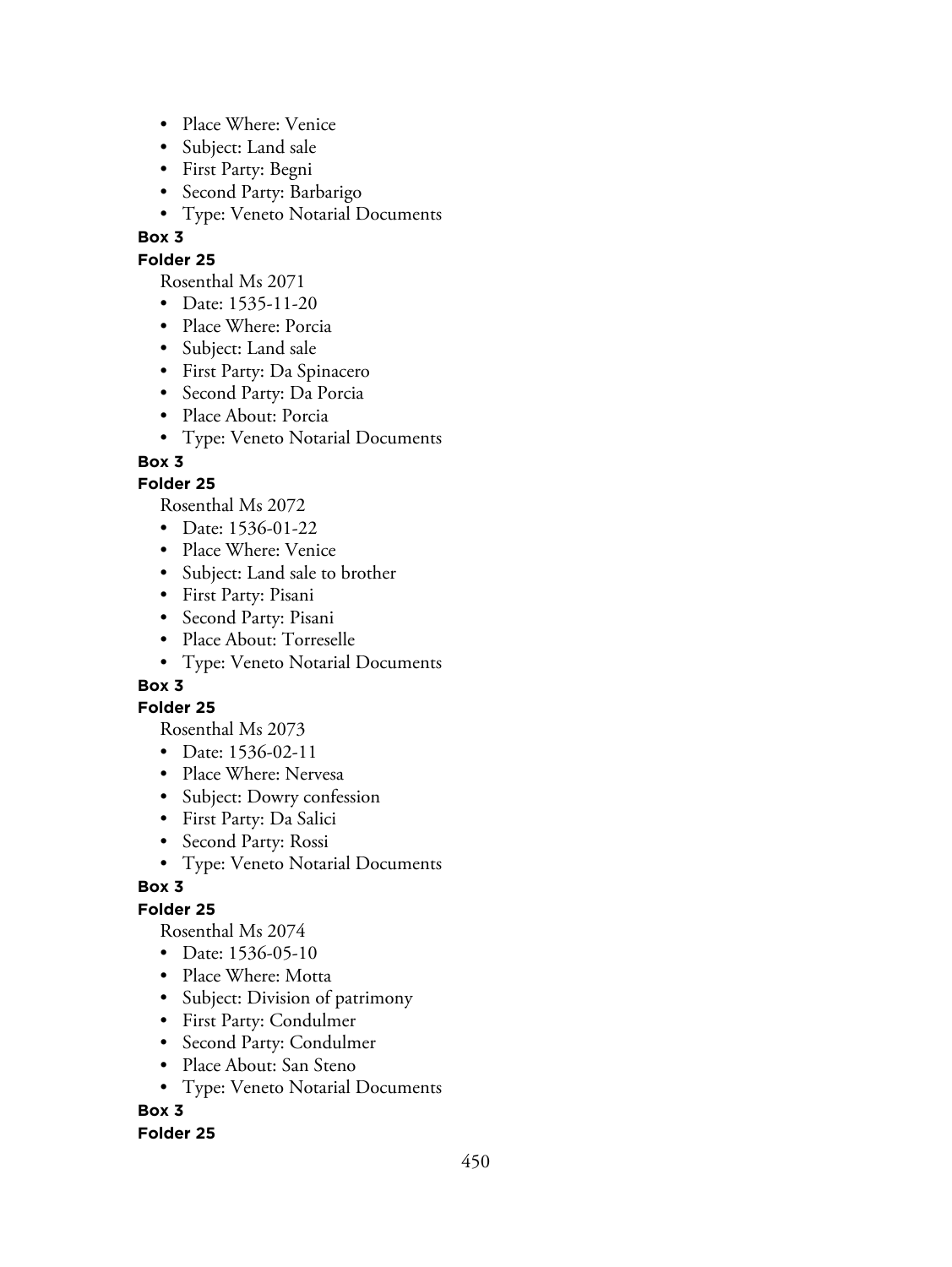Rosenthal Ms 2075

- Date: 1536-09-24
- Place Where: Oderzo
- Subject: Land sale for debt
- First Party: Drivasto
- Second Party: Saccomanni
- Place About: Gorgo
- Type: Veneto Notarial Documents

### **Box 4**

## **Folder 25**

Rosenthal Ms 2076

- Date: 1537-04-16
- Place Where: Oderzo
- Subject: Resale -- cf. 2075
- First Party: Saccomanni
- Second Party: Drivasto
- Place About: Gorgo
- Type: Veneto Notarial Documents

## **Box 4**

### **Folder 25**

Rosenthal Ms 2077

- Date: 1537-09-25
- Place Where: Treviso
- Subject: Testament
- First Party: Franzoso
- Place About: Girada
- Phillips No.: 32148
- Type: Veneto Notarial Documents

## **Box 4**

### **Folder 25**

Rosenthal Ms 2078

- Date: 1537-07-24
- Place Where: Venice
- Subject: Land sale to brother
- First Party: Pisani
- Second Party: Pisani
- Place About: Casa Corba
- Phillips No.: 25792
- Type: Veneto Notarial Documents

### **Box 4**

## **Folder 25**

- Date: 1537-12-19
- Place Where: Venice
- Subject: Agreemeent on well
- First Party: Contarini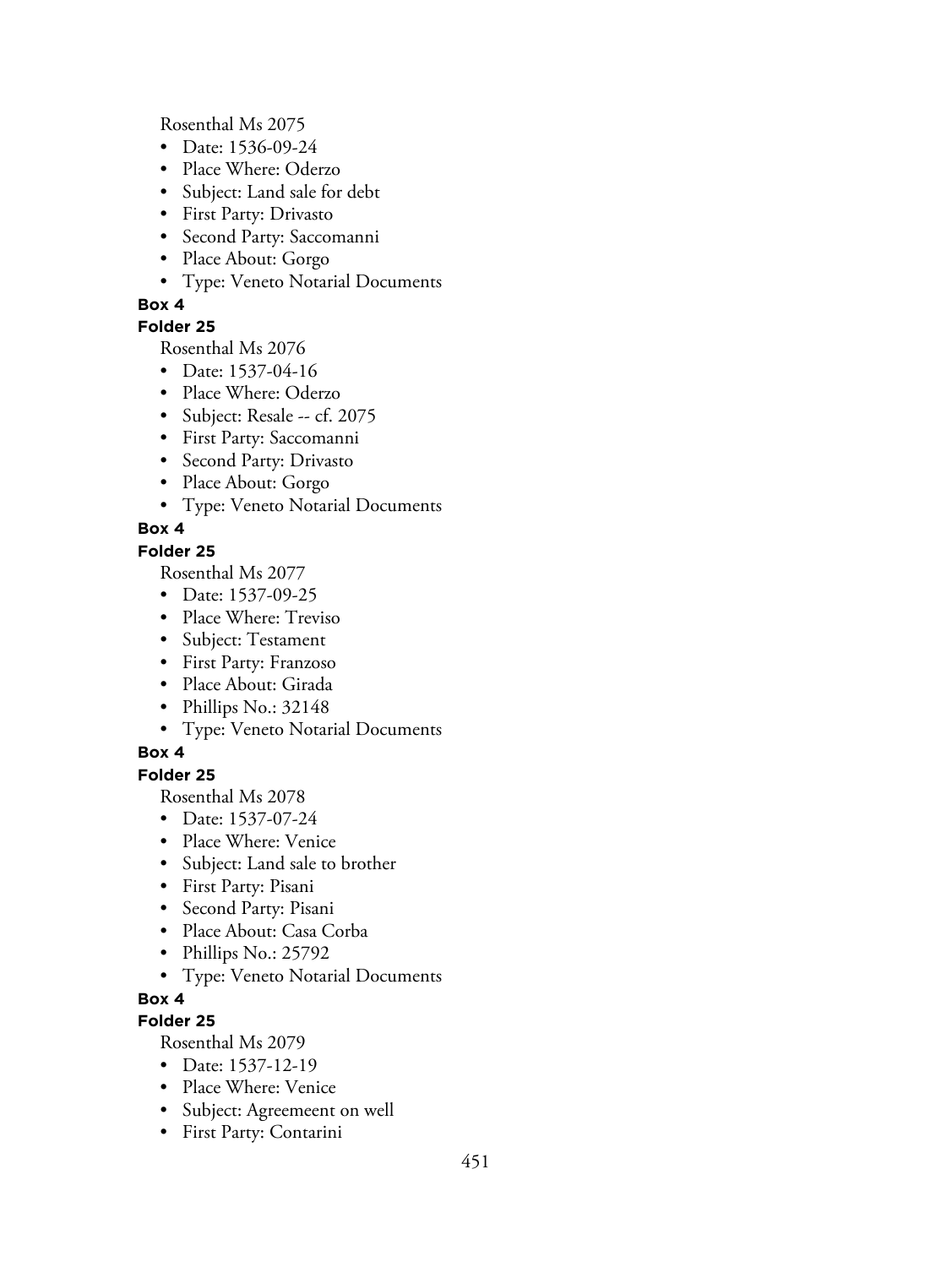- Second Party: Foscarini
- Place About: Venice
- Type: Veneto Notarial Documents

#### **Folder 25**

Rosenthal Ms 2080

- Date: 1538-1543
- Place Where: Treviso
- Subject: Tax accounts
- First Party: Sessa
- Place About: Lanzenigo
- Phillips No.: 25657
- Type: Veneto Notarial Documents

#### **Box 4**

### **Folder 25**

Rosenthal Ms 2081

- Date: 1538-07-17
- Place Where: Cernuta
- Subject: Land sale
- First Party: Da Cernuta
- Second Party: Da Bigolina
- Place About: Cernuta
- Type: Veneto Notarial Documents

## **Box 4**

**Folder 25**

Rosenthal Ms 2082

- Date: 1538-09-12
- Place Where: Covolo
- Subject: Land sale
- First Party: Saccardo
- Second Party: Ruggieri
- Place About: Rivasecca
- Type: Veneto Notarial Documents

## **Box 4**

### **Folder 25**

Rosenthal Ms 2083

- Date: 1539-01-30
- Place Where: Venice
- Subject: Quittance for dowry
- First Party: Barbarigo
- Second Party: Barbarigo
- Type: Veneto Notarial Documents

## **Box 4**

### **Folder 25**

Rosenthal Ms 2084

• Date: 1539-02-05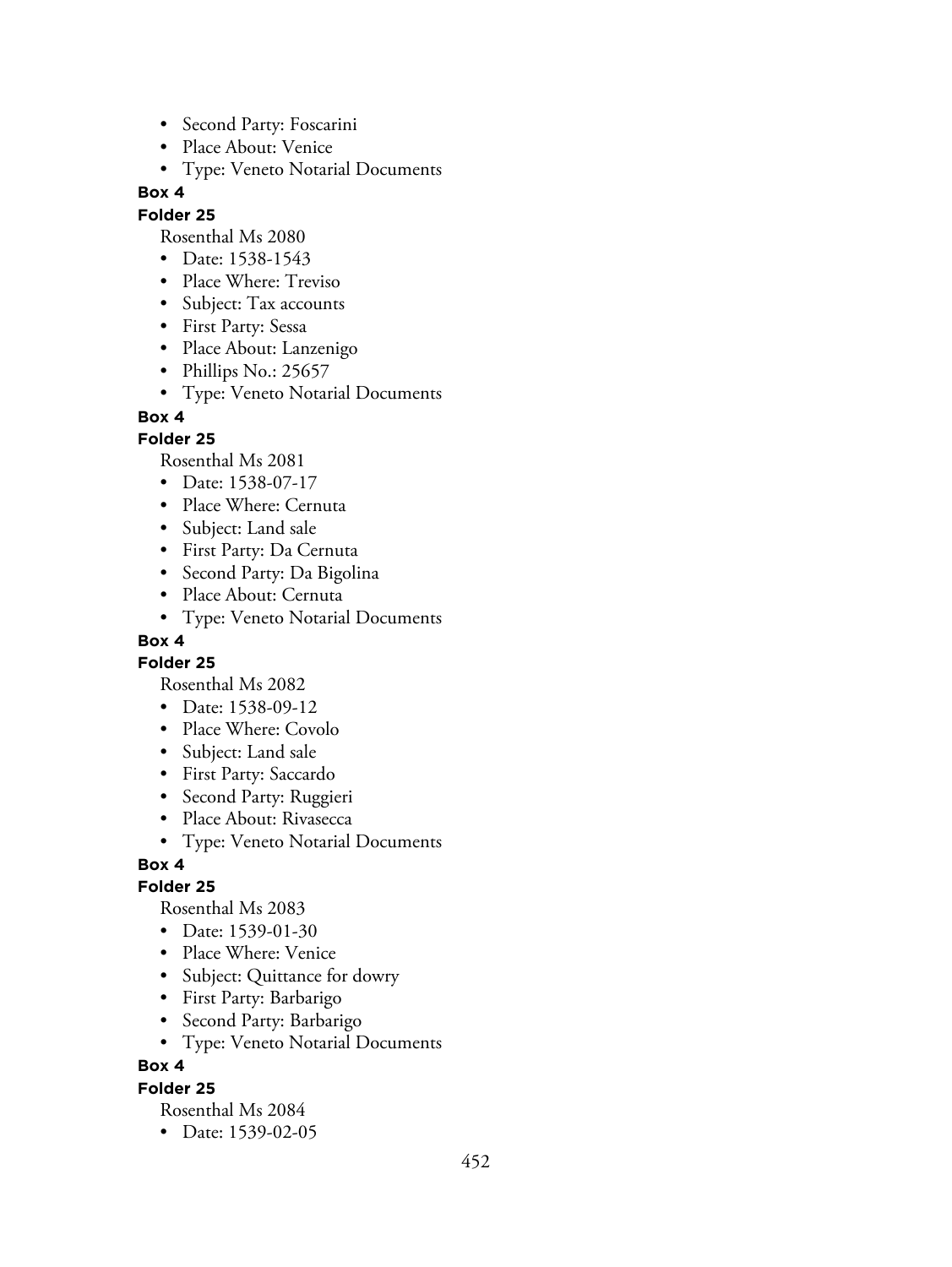- Place Where: Padua
- Subject: Affrancation of customs
- First Party: Sessa
- Place About: 4
- Type: Veneto Notarial Documents

## **Folder 25**

Rosenthal Ms 2085

- Date: 1539-05-19
- Place Where: Venice
- Subject: Land sale
- First Party: Guiazzo
- Second Party: Fontana
- Place About: Scalcenigo
- Type: Veneto Notarial Documents

## **Box 5**

## **Folder 25**

Rosenthal Ms 2086

- Date: 1540-03-10
- Place Where: Venice
- Subject: Land sale to brother
- First Party: Pisani
- Second Party: Pisani
- Place About: Venice
- Appendix: 2
- Phillips No.: 17362
- Type: Veneto Notarial Documents

### **Box 5**

## **Folder 25**

Rosenthal Ms 2087

- Date: 1540-07-07
- Place Where: Covolo
- Subject: Land sale
- First Party: Da Barbozza
- Second Party: Ruggieri
- Place About: Barbozza
- Phillips No.: 25657
- Type: Veneto Notarial Documents

# **Box 5**

## **Folder 25**

- Date: 1540-11-02
- Place Where: Venice
- Subject: Pact for land reclamation
- First Party: Barbarigo
- Second Party: Michiel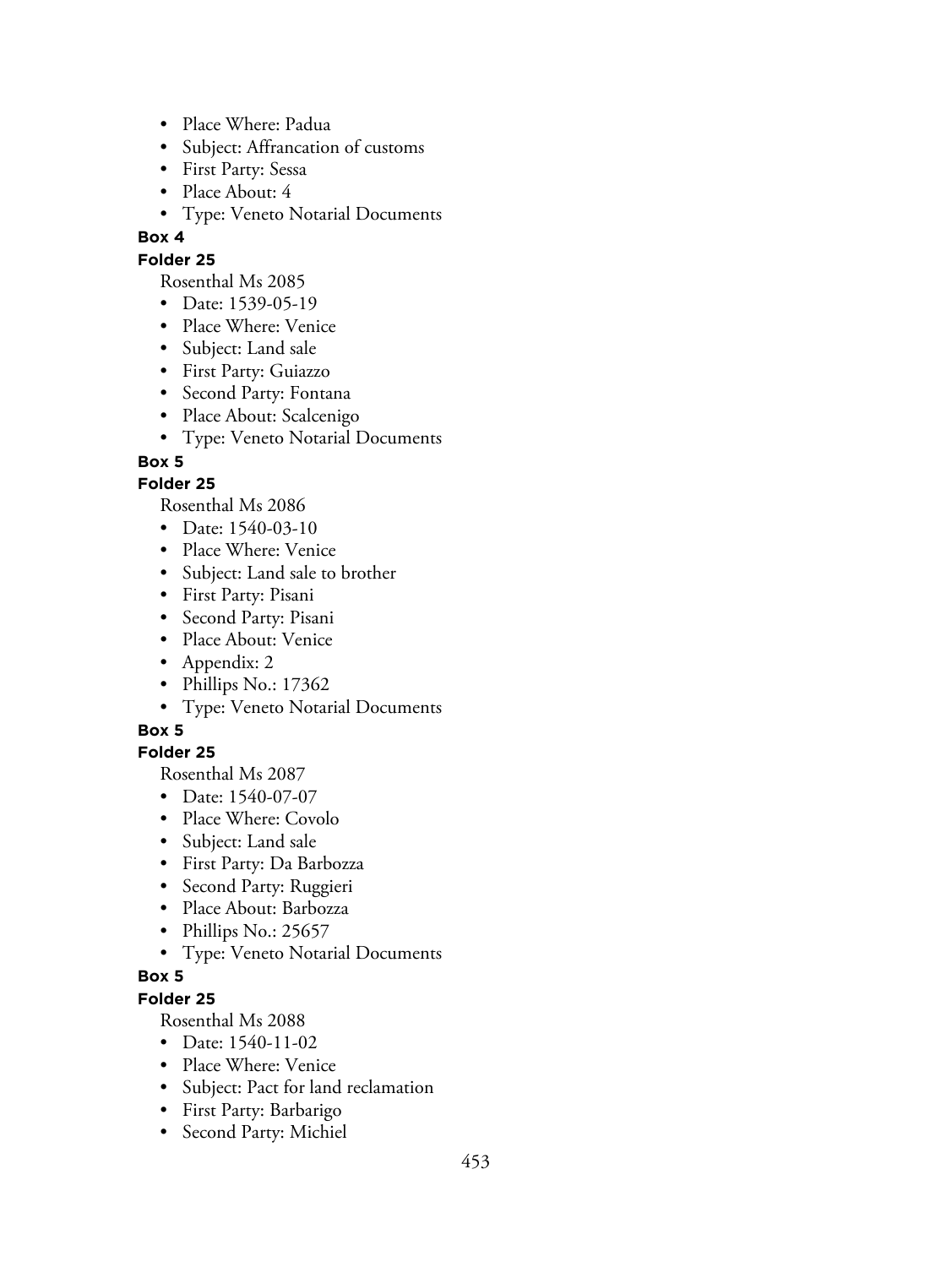- Place About: Castelbaldo
- Appendix: 1
- Type: Veneto Notarial Documents

#### **Folder 25**

Rosenthal Ms 2089

- Date: 1541-08-24
- Place Where: Covolo
- Subject: Testament
- First Party: Ruggieri
- Place About: Bigolina
- Type: Veneto Notarial Documents

### **Box 5**

**Folder 25**

Rosenthal Ms 2090

- Date: 1541-10-29
- Place Where: Treviso
- Subject: Land sale -- cf. 2091
- First Party: Bitignoli
- Second Party: Bonamico
- Place About: Lanzenigo
- Phillips No.: 25792
- Type: Veneto Notarial Documents

## **Box 5**

**Folder 25**

- Rosenthal Ms 2091
- Date: 1542-08-19
- Place Where: Treviso
- Subject: Publication of land sale
- First Party: Bonamico
- Second Party: Bitignoli
- Place About: Lanzenigo
- Type: Veneto Notarial Documents

### **Box 5**

### **Folder 25**

Rosenthal Ms 2092

- Date: 1543-06-15
- Place Where: Treviso
- Subject: Land sale
- First Party: Berconi
- Second Party: Aproino
- Place About: Ponzano
- Type: Veneto Notarial Documents

### **Box 5**

### **Folder 25**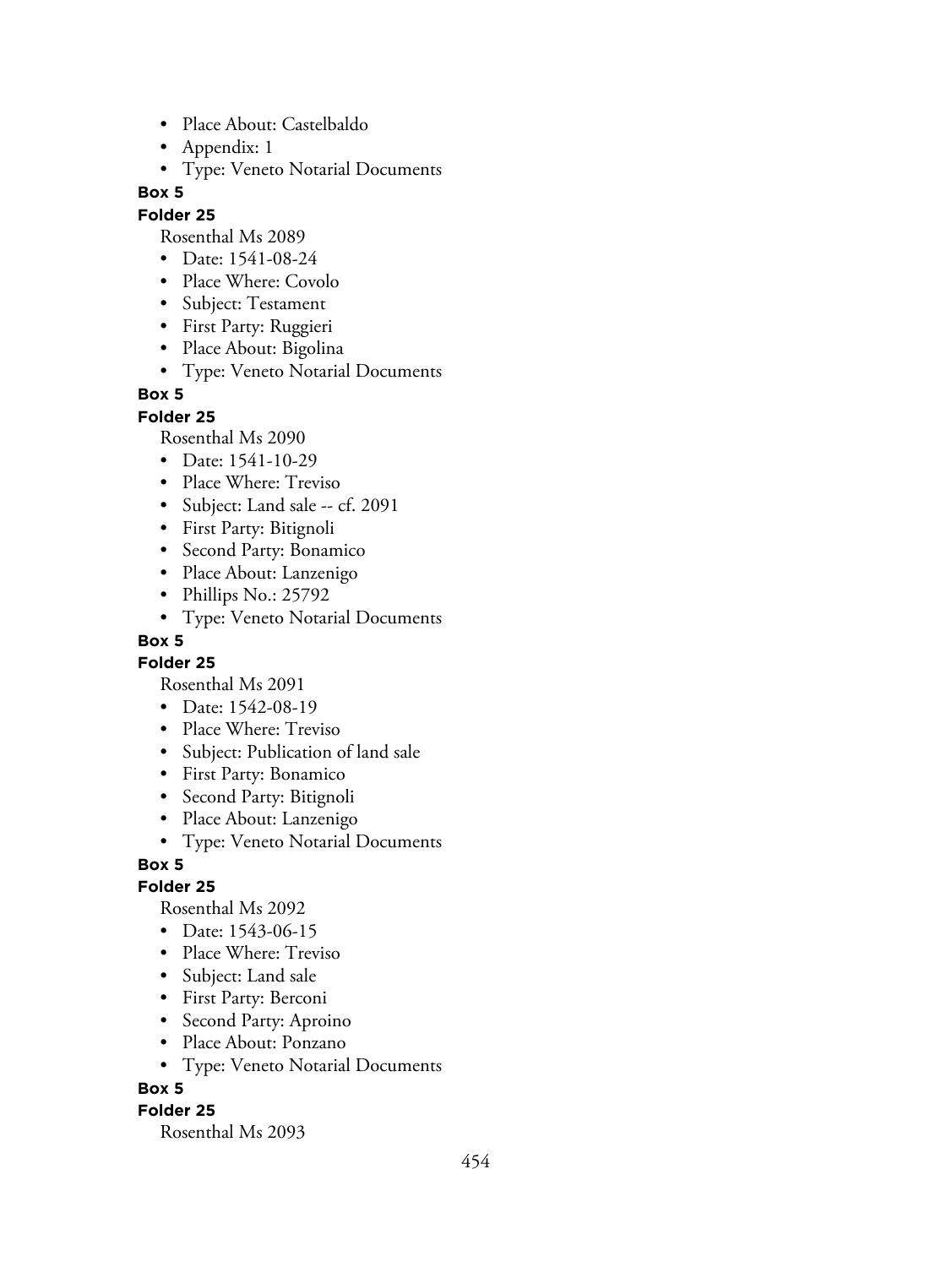- Date: 1543-08-30
- Place Where: Venice
- Subject: Arbitration of land dispute
- First Party: Barbarigo
- Second Party: Gallo
- Place About: Castelbaldo
- Appendix: 2
- Type: Veneto Notarial Documents

### **Folder 25**

Rosenthal Ms 2094

- Date: 1447-04-18
- Place Where: Sacile
- Subject: Land exchabnge
- First Party: Commune
- Second Party: Church
- Place About: Sacile
- Appendix: 1
- Phillips No.: 17362
- Type: Veneto Notarial Documents

### **Box 5**

### **Folder 25**

Rosenthal Ms 2095

- Date: 1547-04-27
- Place Where: Venice
- Subject: Land exchange by brothers
- First Party: Foscarini
- Second Party: Foscarini
- Place About: Mestre, Venice
- Phillips No.: 17362
- Type: Veneto Notarial Documents

### **Box 5**

### **Folder 25**

Rosenthal Ms 2096

- Date: 1547-11-12
- Place Where: Treviso
- Subject: Arbitrate inheritance dispute
- First Party: Da Pordenone
- Phillips No.: 25792
- Type: Veneto Notarial Documents

### **Box 5**

### **Folder 25**

- Date: 1548-05-23
- Place Where: Covolo
- Subject: Land sale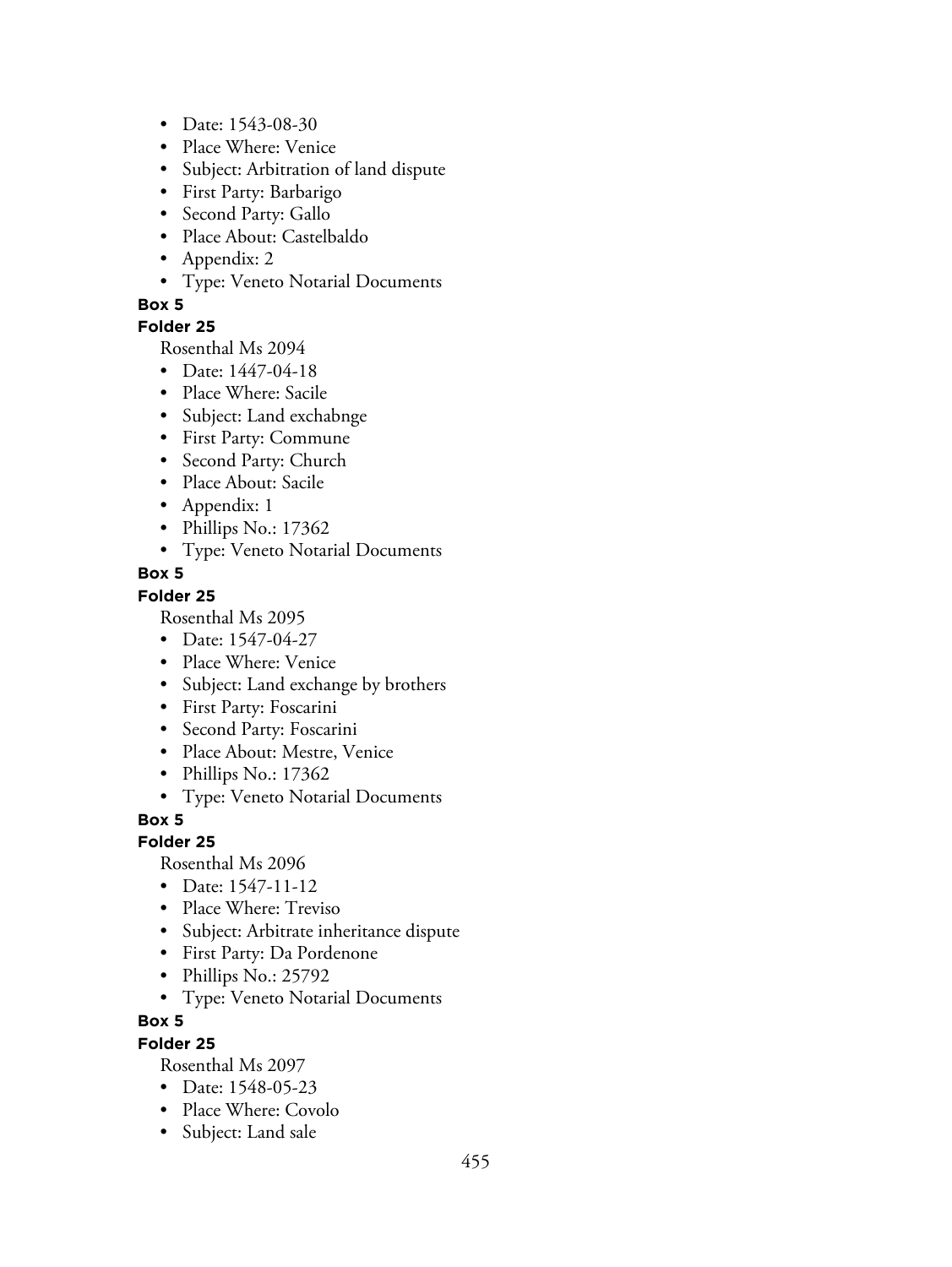- First Party: Ruggieri
- Second Party: Zorzi
- Place About: Covolo
- Type: Veneto Notarial Documents

### **Folder 25**

Rosenthal Ms 2098

- Date: 1542-05-20
- Place Where: Martignago
- Subject: Arbitrate inheritance dispute
- First Party: Rusignoni
- Second Party: Ruggieri
- Phillips No.: 25792
- Type: Veneto Notarial Documents

### **Box 1**

### **Folder 26**

Rosenthal Ms 2099

- Date: 1550-01-09
- Place Where: Austria
- Subject: Testament
- First Party: Cocco
- Appendix: 1
- Type: Veneto Notarial Documents

### **Box 1**

**Folder 26**

Rosenthal Ms 2100

- Date: 1550-08-20
- Place Where: Sacile
- Subject: Sentence in boundary dispute
- First Party: Sacile
- Second Party: Caneva
- Type: Veneto Notarial Documents

### **Box 1**

**Folder 26**

Rosenthal Ms 2101

- Date: 1550-10-20
- Place Where: Venice
- Subject: Land sale
- First Party: Moneta
- Second Party: Sessa
- Place About: Piovenzano
- Appendix: 4
- Type: Veneto Notarial Documents

### **Box 1**

### **Folder 26**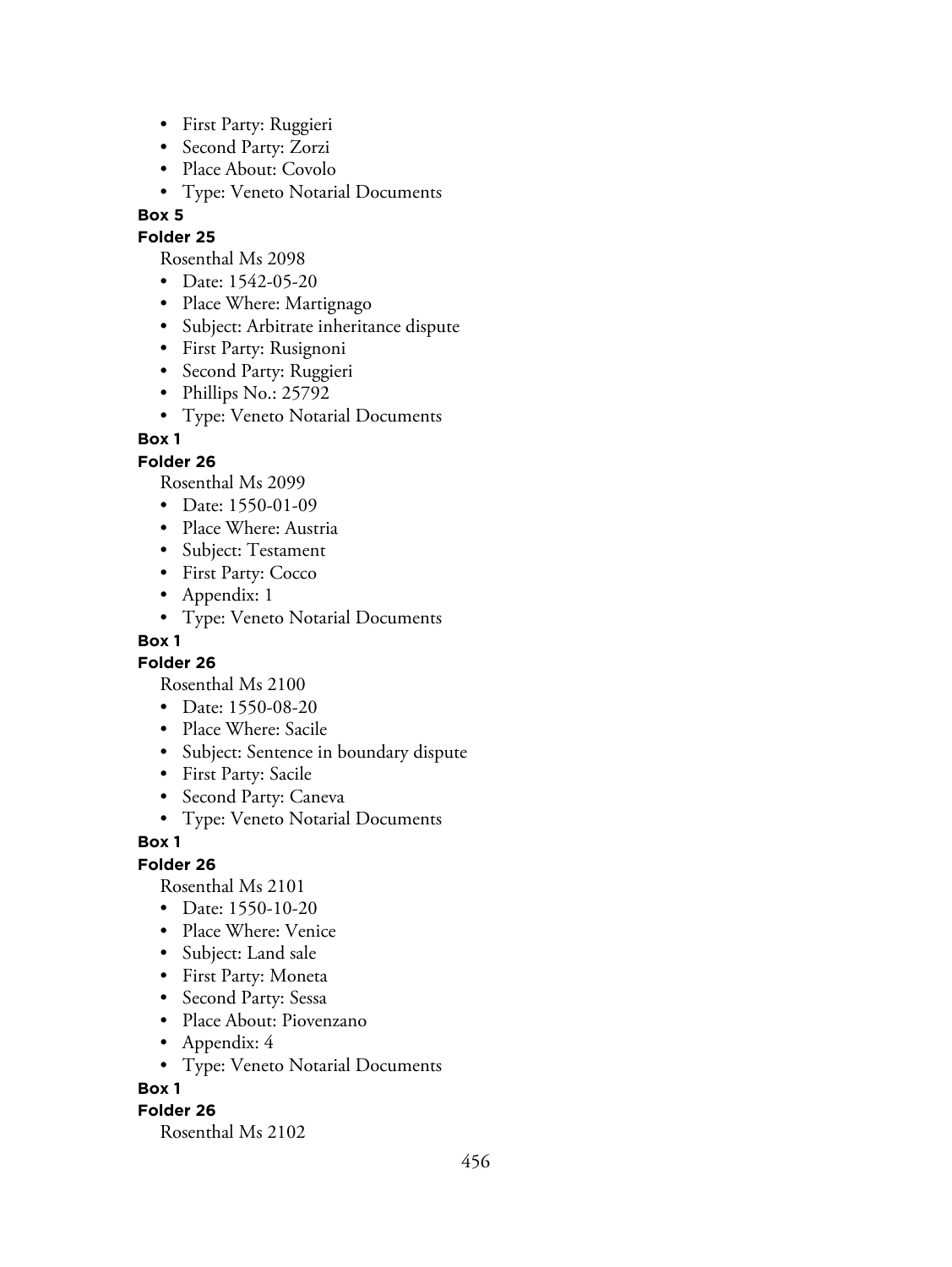- Date: 1551-03-04
- Place Where: Nervesa
- Subject: Donation of goods ( Annuity )
- First Party: Rossi
- Second Party: Busi
- Phillips No.: 25792
- Type: Veneto Notarial Documents

### **Folder 26**

Rosenthal Ms 2103

- Date: 1551-08-07
- Place Where: Badia Polesine
- Subject: Land exchange
- First Party: Della Vacca
- Second Party: Barbarigo
- Place About: Badia Polesine
- Appendix: 1
- Phillips No.: 32149
- Type: Veneto Notarial Documents

## **Box 1**

## **Folder 26**

Rosenthal Ms 2104

- Date: 1552-04-08
- Place Where: Venice
- Subject: Land sale
- First Party: Gotola
- Second Party: Venier
- Place About: Rosaria
- Appendix: 1
- Phillips No.: 25792
- Type: Veneto Notarial Documents

### **Box 1**

### **Folder 26**

Rosenthal Ms 2105

- Date: 1552-11-09
- Place Where: Treviso
- Subject: Pay arbitration sentence
- First Party: Sessa
- Second Party: Da Poseto
- Phillips No.: 32163
- Type: Veneto Notarial Documents

**Box 1**

## **Folder 26**

- Date: 1553-05-12
- Place Where: Verona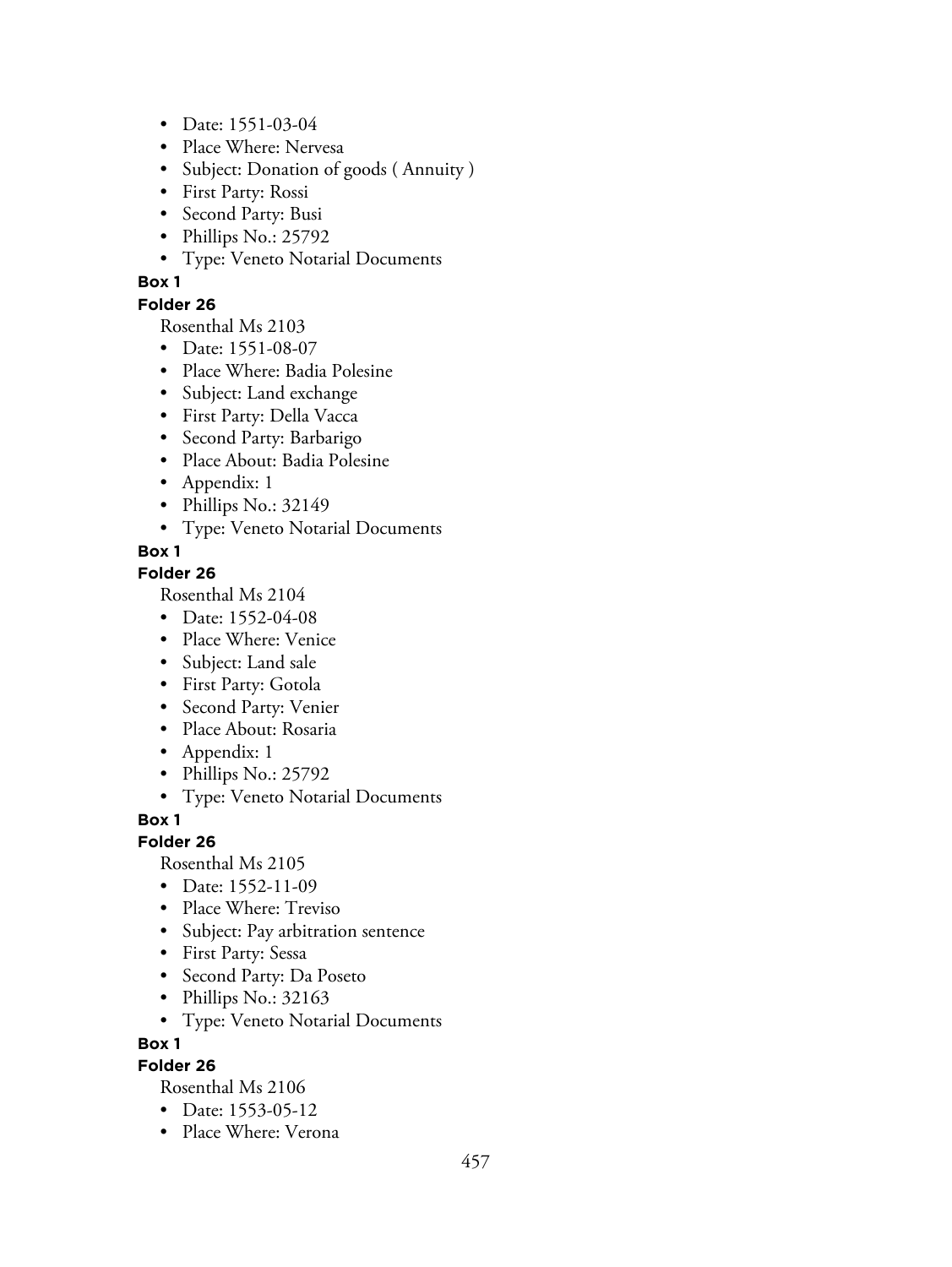- Subject: Sale of land rights
- First Party: Da Urci
- Second Party: Sagramoso
- Place About: Colognola
- Appendix: 3
- Type: Veneto Notarial Documents

### **Folder 26**

Rosenthal Ms 2107

- Date: 1554-05-26
- Place Where: Treviso
- Subject: Inheritance dispute
- First Party: Vomica
- Second Party: Vomica
- Place About: Treviso
- Type: Veneto Notarial Documents

# **Box 1**

## **Folder 26**

Rosenthal Ms 2108

- Date: 1554-07-16
- Place Where: Venice
- Subject: Resolution of land dispute
- First Party: Bragadin
- Second Party: Gradenigo
- Place About: Venice
- Type: Veneto Notarial Documents

# **Box 1**

## **Folder 26**

Rosenthal Ms 2109

- Date: 1554-08-26
- Place Where: Camin
- Subject: Testament
- First Party: Da Sala
- Place About: Carpene
- Appendix: 1
- Type: Veneto Notarial Documents

## **Box 1**

# **Folder 26**

- Date: 1554-12-04
- Place Where: Venice
- Subject: Assignment of provision rights
- First Party: Da Athene
- Second Party: Caopena
- Place About: Belluno, Vicenza
- Phillips No.: 25657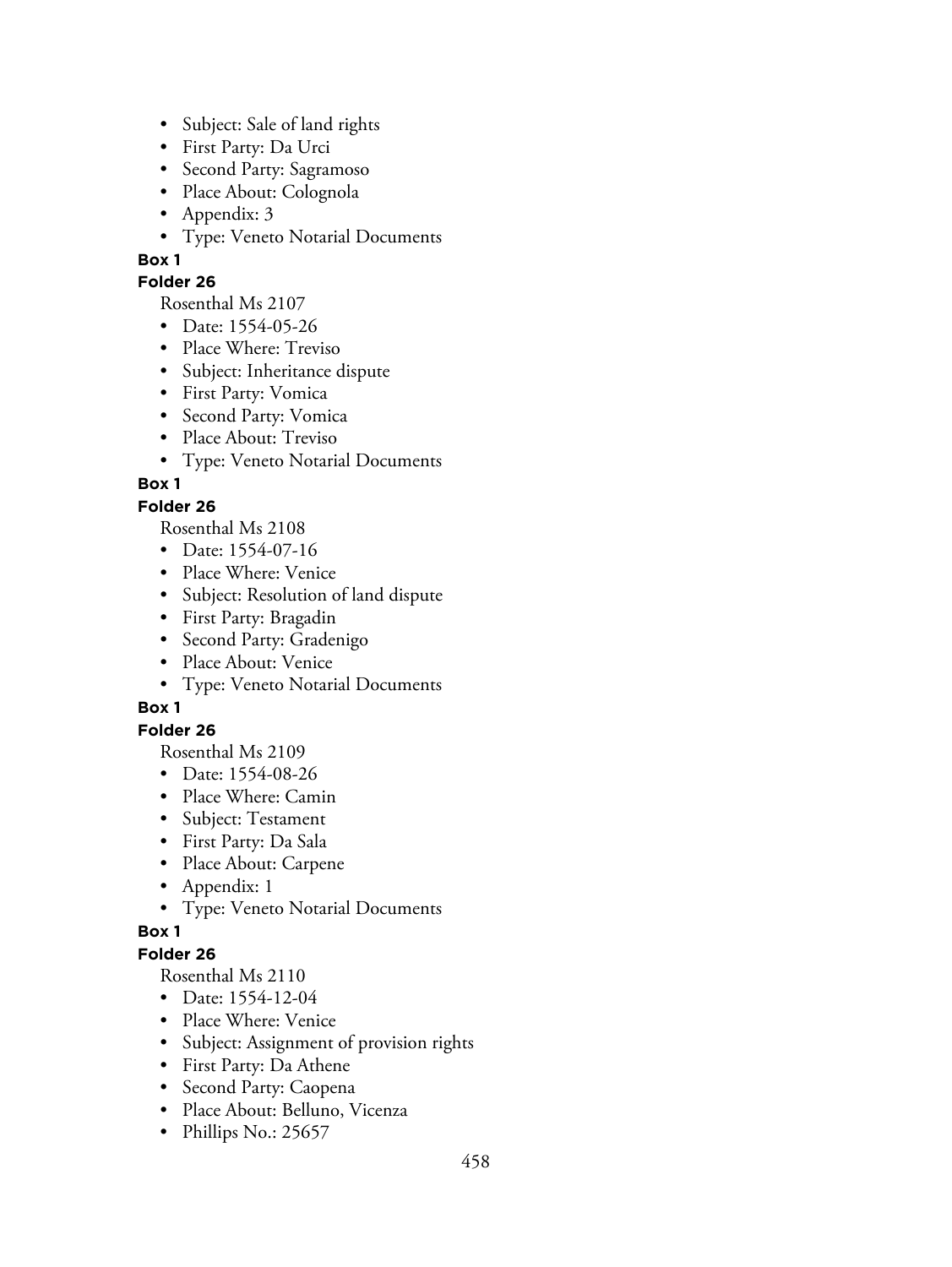• Type: Veneto Notarial Documents

### **Box 2**

## **Folder 26**

Rosenthal Ms 2111

- Date: 1555-06-20
- Place Where: Venice
- Subject: Sale of burial rights
- First Party: Monastery
- Second Party: Grimani
- Place About: Venice
- Appendix: 1
- Phillips No.: 25792
- Type: Veneto Notarial Documents

### **Box 2**

### **Folder 26**

Rosenthal Ms 2112

- Date: 1555-08-08
- Subject: Land sale
- First Party: Bugori
- Second Party: Grimani
- Place About: Badene
- Type: Veneto Notarial Documents

### **Box 2**

### **Folder 26**

Rosenthal Ms 2113

- Date: 1555-08-15
- Subject: Land sale
- First Party: Bugori
- Second Party: Grimani
- Place About: Badene
- Type: Veneto Notarial Documents

### **Box 2**

### **Folder 26**

Rosenthal Ms 2114

- Date: 1555-08-21
- Subject: Land sale
- First Party: Da Badene
- Second Party: Grimani
- Place About: Badene
- Type: Veneto Notarial Documents

### **Box 2**

### **Folder 26**

- Date: 1556-09-05
- Place Where: Bassano
- Subject: Land exchange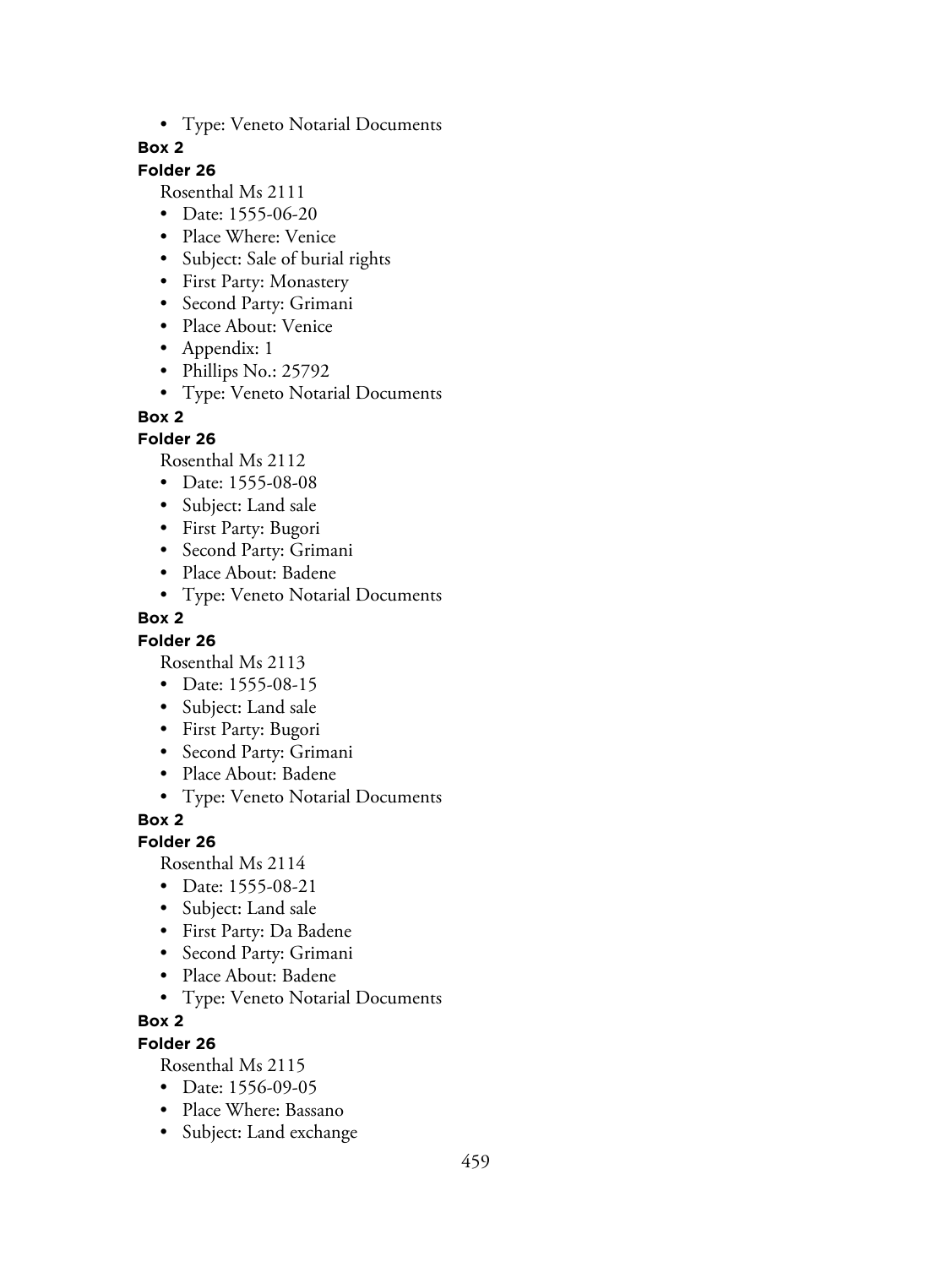- First Party: Giradon
- Second Party: Giradon
- Place About: Mussolente
- Phillips No.: 25792
- Type: Veneto Notarial Documents

### **Folder 26**

Rosenthal Ms 2116

- Date: 1556-11-13
- Place Where: Venice
- Subject: Public land auction
- First Party: Officials
- Second Party: Della Gatta
- Place About: Lanzenigo
- Phillips No.: 26567
- Type: Veneto Notarial Documents

## **Box 2**

### **Folder 26**

Rosenthal Ms 2117

- Date: 1556-12-28
- Place Where: Venice
- Subject: Dowry confession
- First Party: Bosi
- Second Party: Fontana
- Phillips No.: 25657
- Type: Veneto Notarial Documents

## **Box 2**

### **Folder 26**

Rosenthal Ms 2118

- Date: 1557-03-27
- Place Where: Venice
- Subject: Execution of testament
- First Party: Bragadin
- Second Party: Officials
- Type: Veneto Notarial Documents

## **Box 2**

### **Folder 26**

Rosenthal Ms 2119

- Date: 1558-01-18
- Place Where: Pizone (Badia )
- Subject: Land sale
- First Party: Pellecane
- Second Party: Porcelaro
- Place About: Pizone (Badia)
- Type: Veneto Notarial Documents

### **Box 2**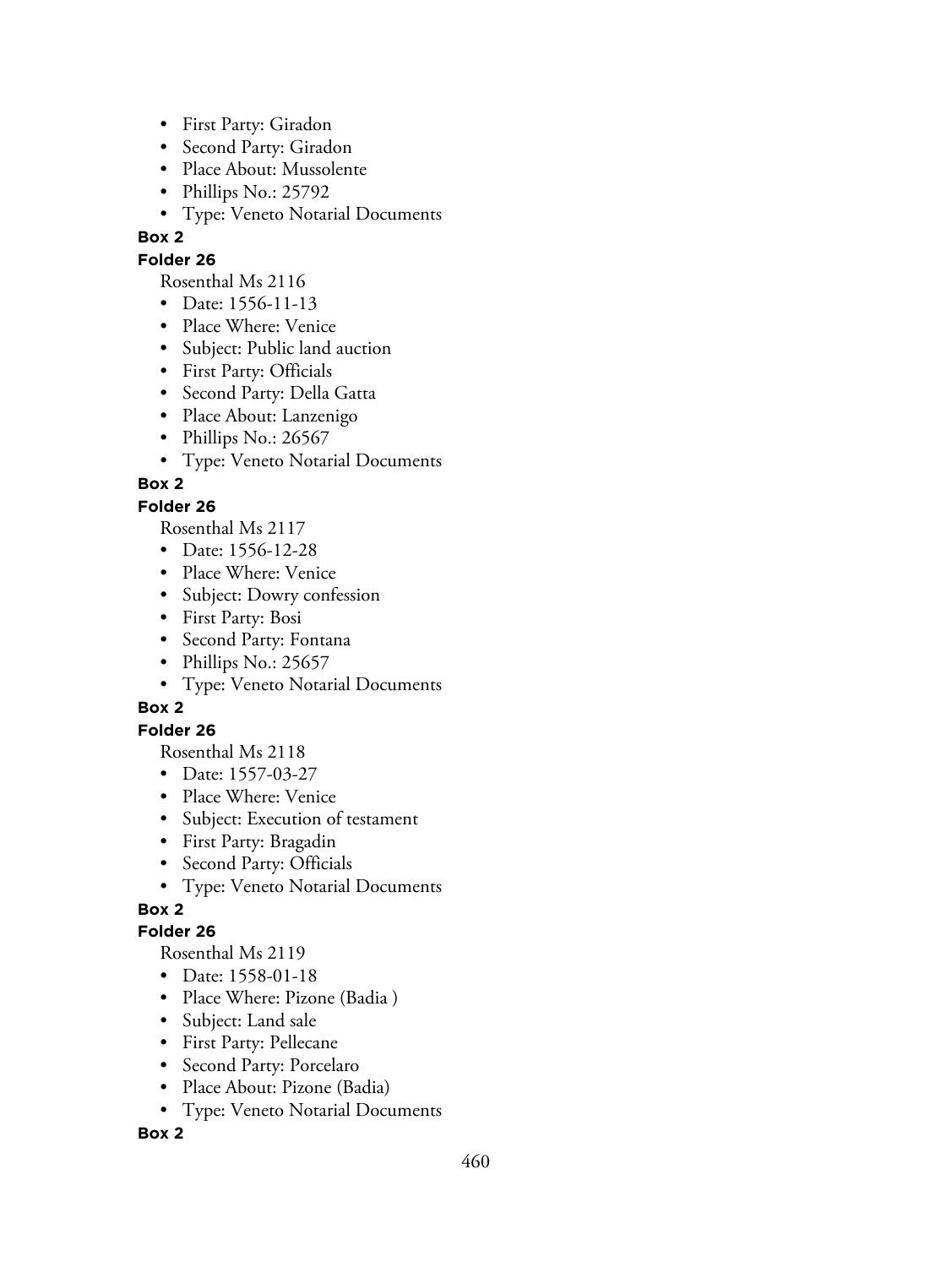#### **Folder 26**

Rosenthal Ms 2120

- Date: 1558-05-26
- Place Where: Venice
- Subject: Quittance of inheritance
- First Party: Dalla Seta
- Second Party: Da Schio
- Type: Veneto Notarial Documents

### **Box 2**

### **Folder 26**

Rosenthal Ms 2121

- Date: 1559-04-22
- Place Where: Venice
- Subject: Land investiture
- First Party: Officials
- Second Party: Da Antibaro
- Place About: Venice
- Appendix: 1
- Phillips No.: 17362
- Type: Veneto Notarial Documents

### **Box 2**

### **Folder 26**

Rosenthal Ms 2122

- Date: 1559-08-31
- Place Where: Carpi
- Subject: Land sale
- First Party: Abriani
- Second Party: Gonfalonieri
- Place About: Begozzi
- Type: Veneto Notarial Documents

### **Box 3**

### **Folder 26**

Rosenthal Ms 2123

- Date: 1560-01-27
- Place Where: Venice
- Subject: Execution of testament
- First Party: Barbarigo
- Type: Veneto Notarial Documents

## **Box 3**

# **Folder 26**

- Date: 1560-02-12
- Place Where: Venice
- Subject: Transfer of parochial rights
- First Party: Mocenigo
- Second Party: Mocenigo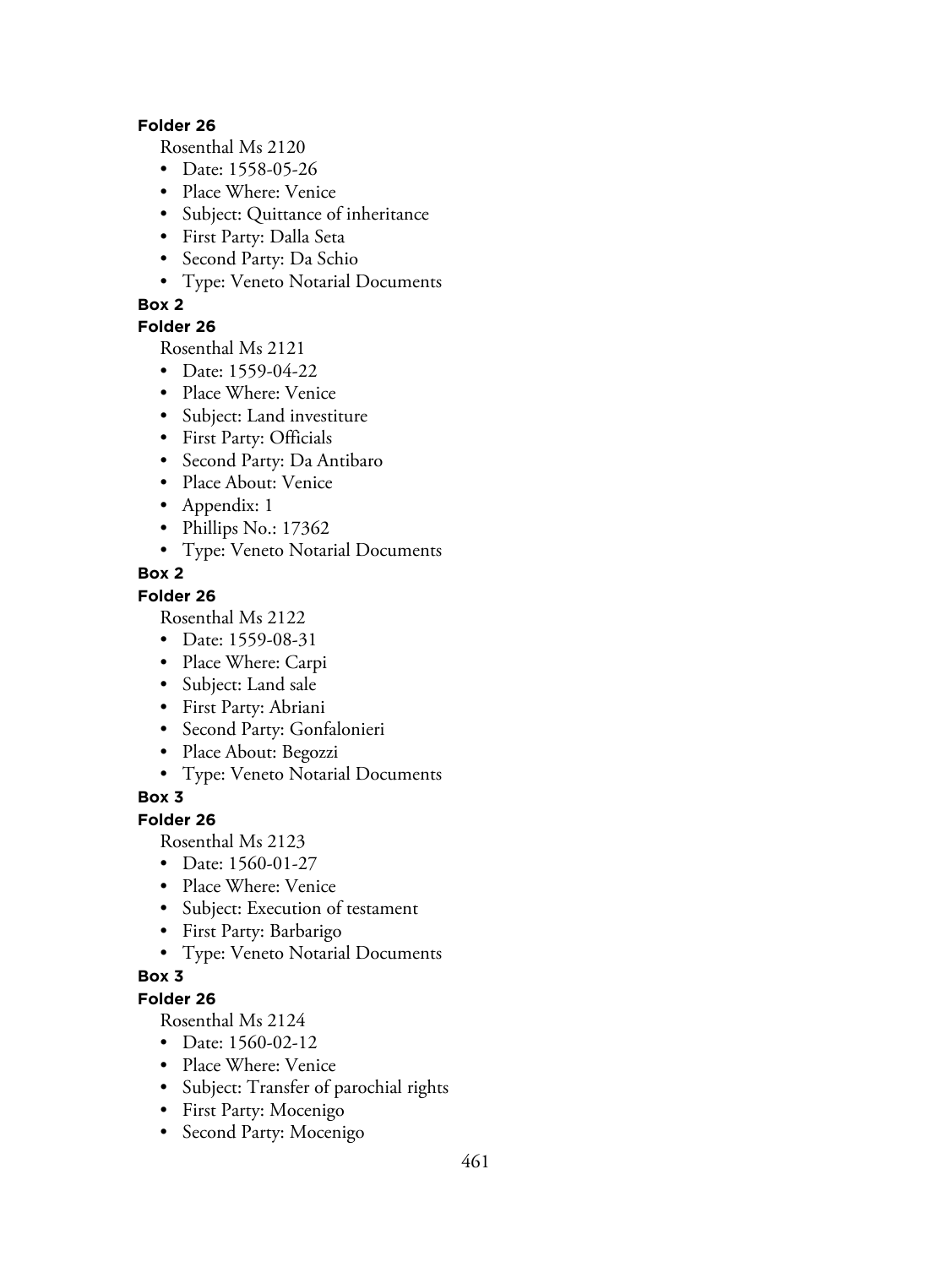- Place About: Ormelle
- Phillips No.: 32157
- Type: Veneto Notarial Documents

#### **Folder 26**

Rosenthal Ms 2125

- Date: 1560-04-26
- Place Where: Venice
- Subject: Land sale
- First Party: Ferraroli
- Second Party: Barbarigo
- Place About: CasteIbaldo
- Type: Veneto Notarial Documents

### **Box 3**

## **Folder 26**

Rosenthal Ms 2126

- Date: 1560-05-20
- Place Where: Venice
- Subject: Public land auction
- First Party: Officials
- Second Party: Sessa
- Place About: Colmello
- Type: Veneto Notarial Documents

## **Box 3**

### **Folder 26**

Rosenthal Ms 2127

- Date: 1560-07-11
- Place Where: Venice
- Subject: Bank transfer for land sale
- First Party: Misocca
- Second Party: Salvanei
- Appendix: 2
- Type: Veneto Notarial Documents

### **Box 3**

### **Folder 26**

Rosenthal Ms 2128

- Date: 1560-12-07
- Place Where: Adria
- Subject: Communal license to buiId
- First Party: Adria
- Second Party: Renovato
- Place About: Adria
- Type: Veneto Notarial Documents

### **Box 3**

### **Folder 26**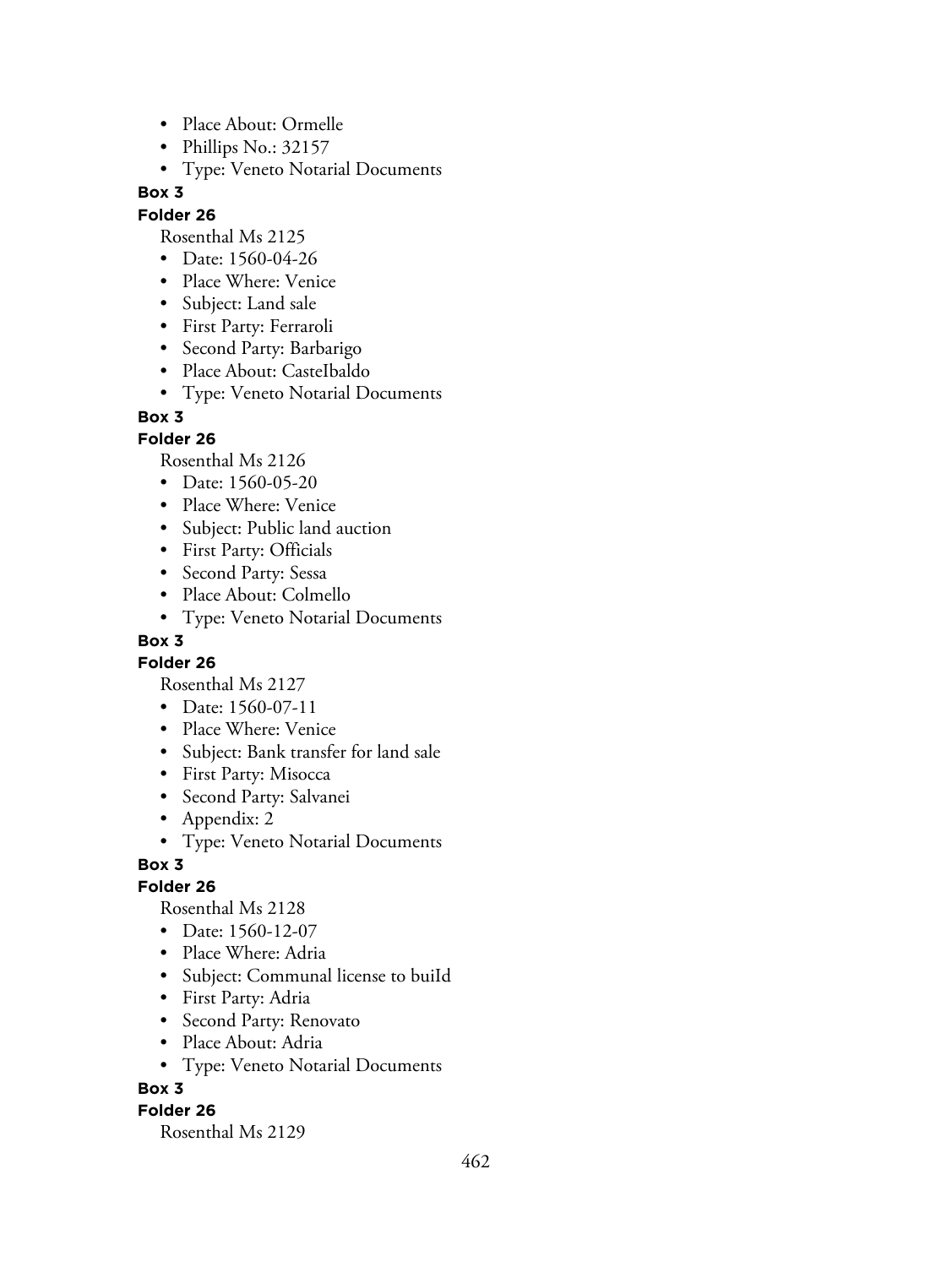- Date: 1561-03-22
- Place Where: Treviso
- Subject: Record of land purchase
- First Party: Aproino
- Second Party: Contrari
- Place About: Paderno
- Appendix: 3
- Phillips No.: 25657
- Type: Veneto Notarial Documents

#### **Folder 26**

Rosenthal Ms 2130

- Date: 1561-02-01
- Place Where: Venice
- Subject: Pronouncement on testament
- First Party: Officials
- Second Party: Barbarigo
- Type: Veneto Notarial Documents

## **Box 3**

### **Folder 26**

Rosenthal Ms 2131

- Date: 1561-08-28
- Place Where: Venice
- Subject: Transfer land for dowry
- First Party: Minio
- Second Party: Minio
- Place About: Venice
- Appendix: 1
- Type: Veneto Notarial Documents

**Box 3**

### **Folder 26**

Rosenthal Ms 2132

- Date: 1561-10-29
- Place Where: Montebelluno
- Subject: Land sale
- First Party: Busi
- Second Party: Beltrami
- Place About: Montebelluno
- Phillips No.: 25657
- Type: Veneto Notarial Documents

### **Box 3**

### **Folder 26**

- Date: 1561-12-05
- Place Where: Venice
- Subject: Arbitrate business dispute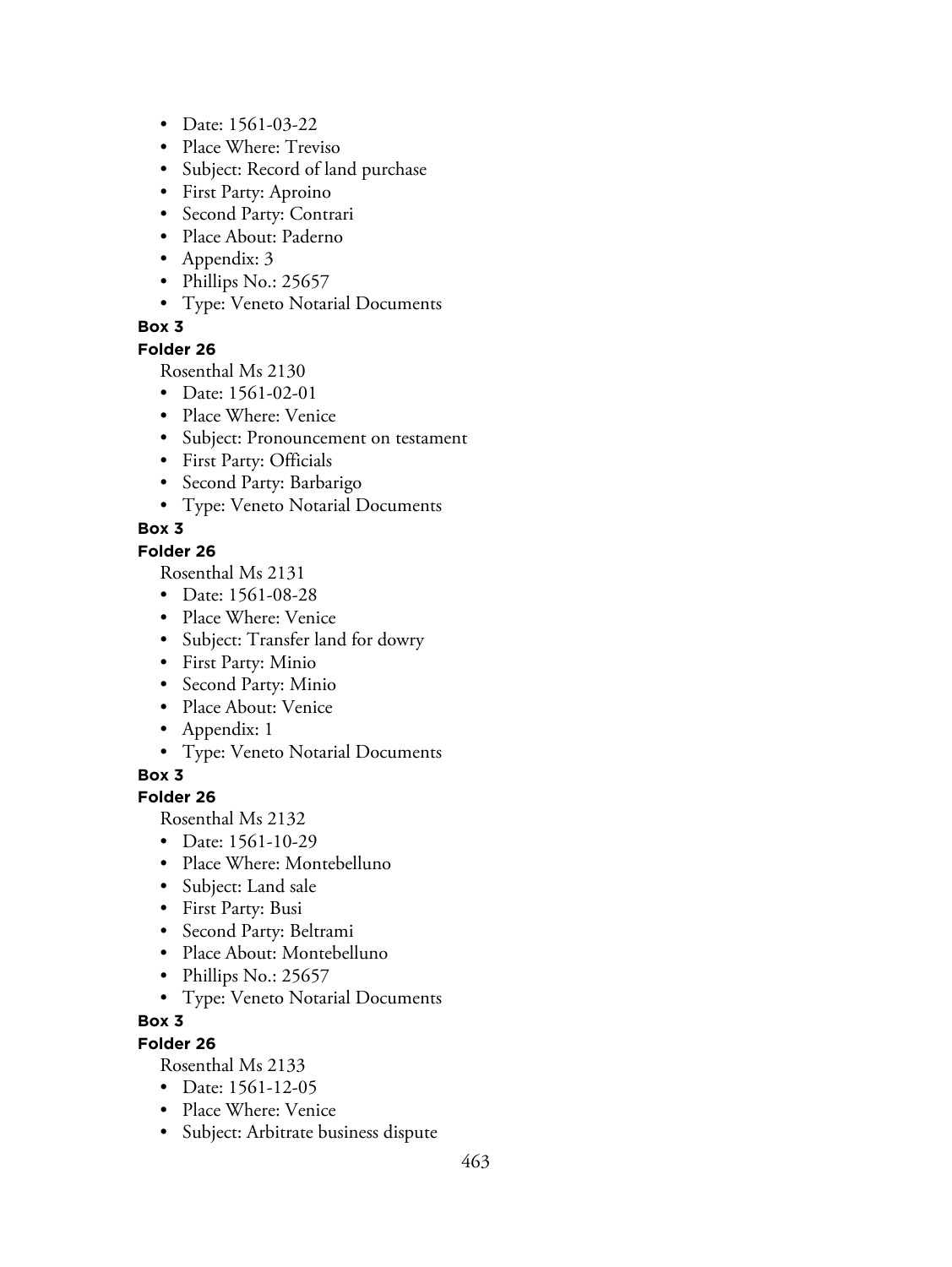- First Party: Manzoni
- Second Party: Lorenzo
- Appendix: 2
- Type: Veneto Notarial Documents

#### **Folder 26**

Rosenthal Ms 2134

- Date: 1562-07-20
- Place Where: Venice
- Subject: Land sale
- First Party: Della Croce
- Second Party: Sessa
- Place About: Lanzenigo
- Appendix: 3
- Type: Veneto Notarial Documents

**Box 3**

## **Folder 26**

Rosenthal Ms 2135

- Date: 1563-01-13
- Place Where: Treviso
- Subject: Create procurator
- First Party: Sarmedei
- Second Party: Giustiniani
- Place About: Serravalle
- Phillips No.: 3215
- Type: Veneto Notarial Documents

## **Box 3**

### **Folder 26**

Rosenthal Ms 2136

- Date: 1563-10-16
- Place Where: Treviso
- Subject: Publicly announce land sale
- First Party: Aproino
- Second Party: Pacagnini
- Place About: Paderno
- Type: Veneto Notarial Documents

### **Box 3**

## **Folder 26**

- Date: 1563-12-04
- Place Where: Treviso
- Subject: Adjust price of land sale
- First Party: Bissolea
- Second Party: Sessa
- Place About: Lanzenigo
- Type: Veneto Notarial Documents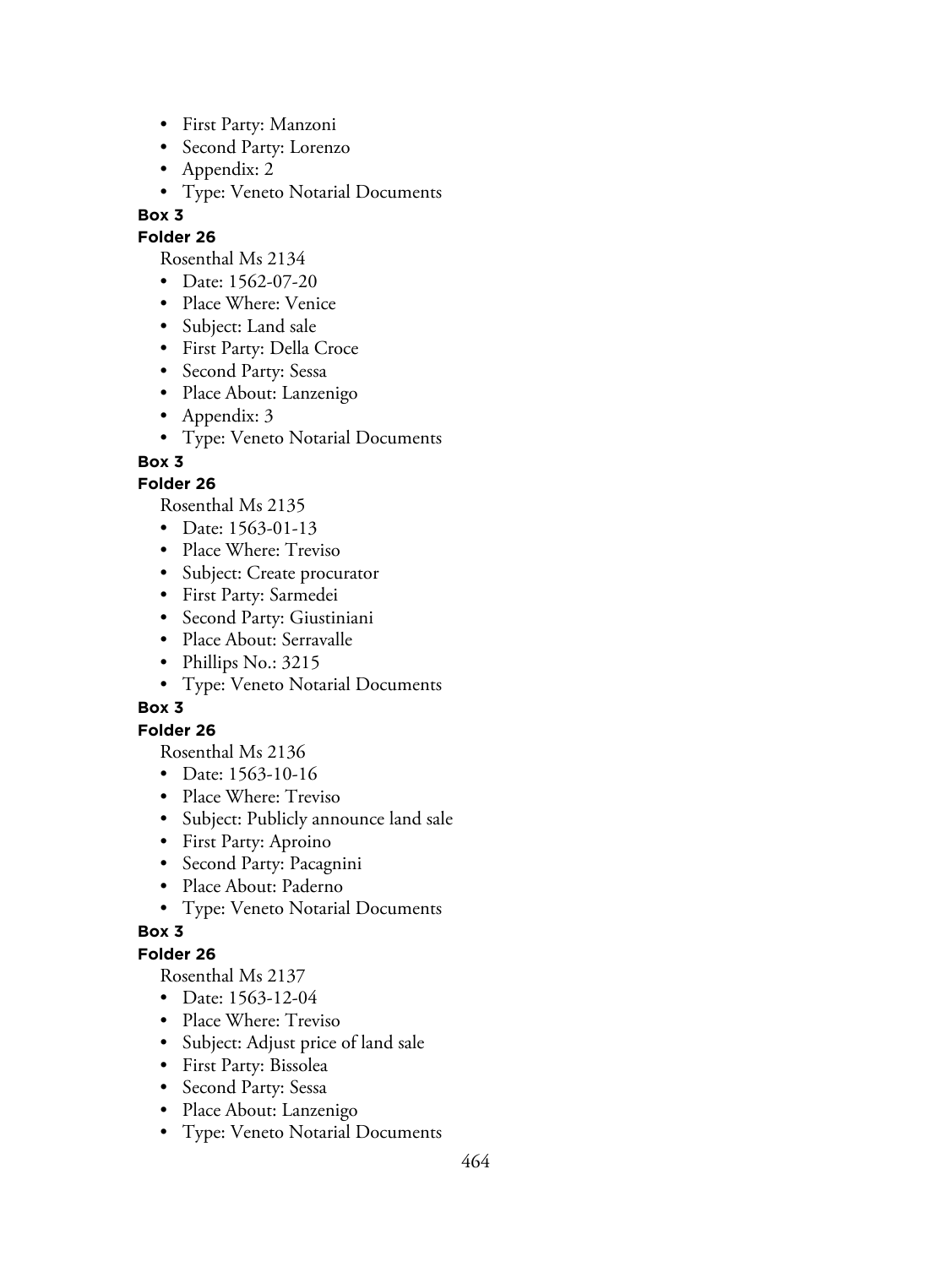#### **Folder 26**

Rosenthal Ms 2138

- Date: 1564-08-26
- Place Where: Treviso
- Subject: Publicly annnounce land sale
- First Party: Aproino
- Second Party: Centani
- Place About: Paderno
- Type: Veneto Notarial Documents

**Box 3**

### **Folder 26**

Rosenthal Ms 2139

- Date: 1564-09-02
- Place Where: Treviso
- Subject: Publicly announce exchange
- First Party: Aproino
- Second Party: Biancini
- Place About: Paderno
- Type: Veneto Notarial Documents

## **Box 3**

# **Folder 26**

Rosenthal Ms 2140

- Date: 1564-10-10
- Place Where: Venice
- Subject: Donation of goods to son
- First Party: Grimani
- Second Party: Mocenigo
- Type: Veneto Notarial Documents

**Box 3**

### **Folder 26**

Rosenthal Ms 2141

- Date: 1564-10-20
- Place Where: Venice
- Subject: Land sale
- First Party: Ballestrari
- Second Party: Da Riva
- Place About: Venice
- Appendix: 2
- Phillips No.: 17359
- Type: Veneto Notarial Documents

**Box 3**

## **Folder 26**

- Date: 1564-11-12
- Place Where: Treviso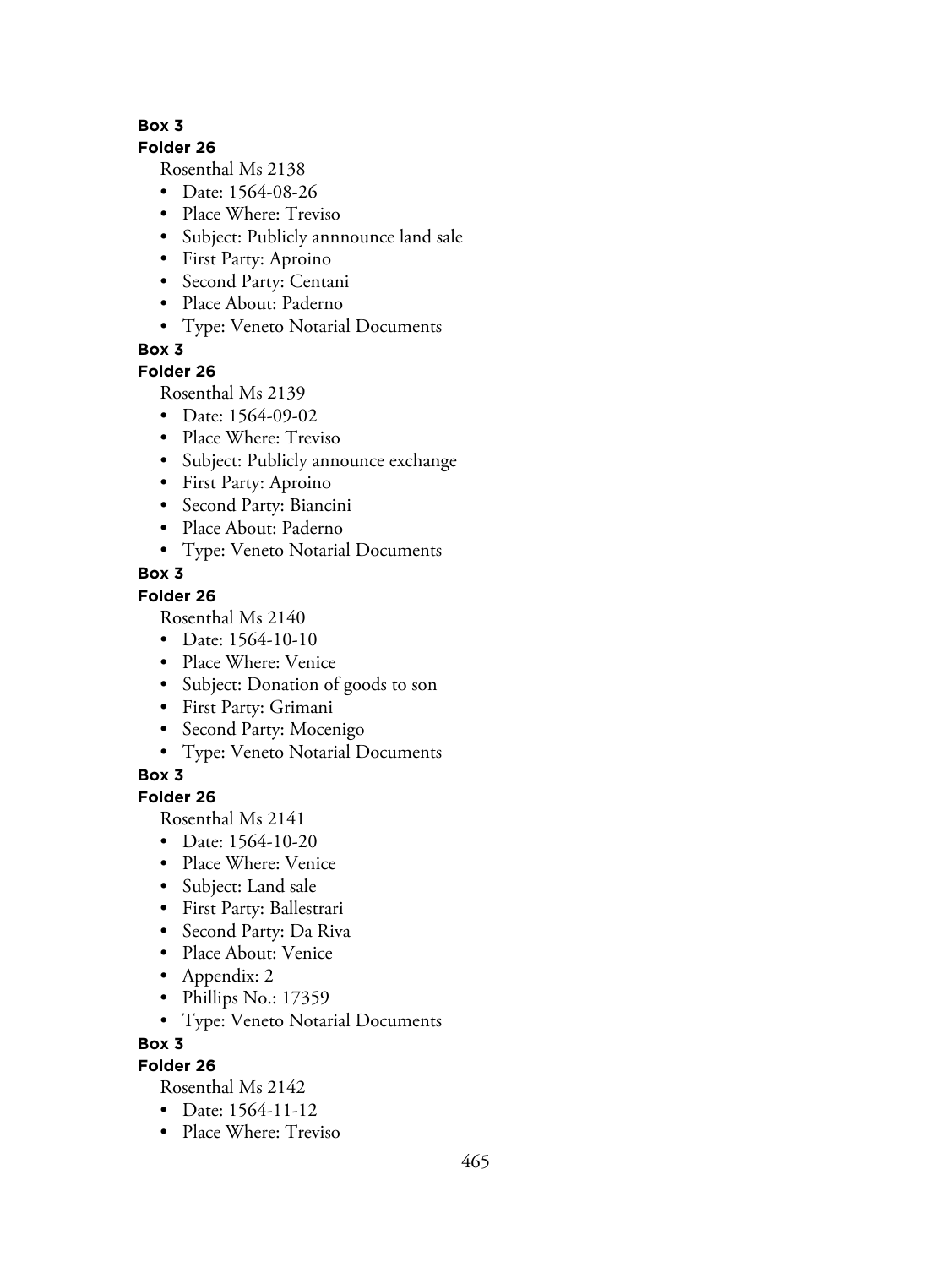- Subject: Land payment to third party
- First Party: Saxacher
- Second Party: Aproino
- Place About: Treviso
- Type: Veneto Notarial Documents

## **Folder 26**

Rosenthal Ms 2143

- Date: 1565-12-02
- Place Where: Venice
- Subject: Testament
- First Party: Vettovagli
- Place About: MaIpaga
- Phillips No.: 17362
- Type: Veneto Notarial Documents

## **Box 4**

## **Folder 26**

Rosenthal Ms 2144

- Date: 1566-02-10
- Place Where: Arcade
- Subject: Land donation
- First Party: Rossi
- Second Party: Del Frare
- Place About: Nervesa
- Type: Veneto Notarial Documents

## **Box 4**

### **Folder 26**

Rosenthal Ms 2145

- Date: 1566-04-27
- Place Where: Sacile
- Subject: Land transfer for debt
- First Party: Pilicia
- Second Party: Petrocchi
- Place About: Sacile
- Type: Veneto Notarial Documents

## **Box 4**

### **Folder 26**

Rosenthal Ms 2146

- Date: 1566-07-23
- Place Where: Venice
- Subject: Execute testament
- First Party: ConduImer
- Type: Veneto Notarial Documents

### **Box 4**

### **Folder 26**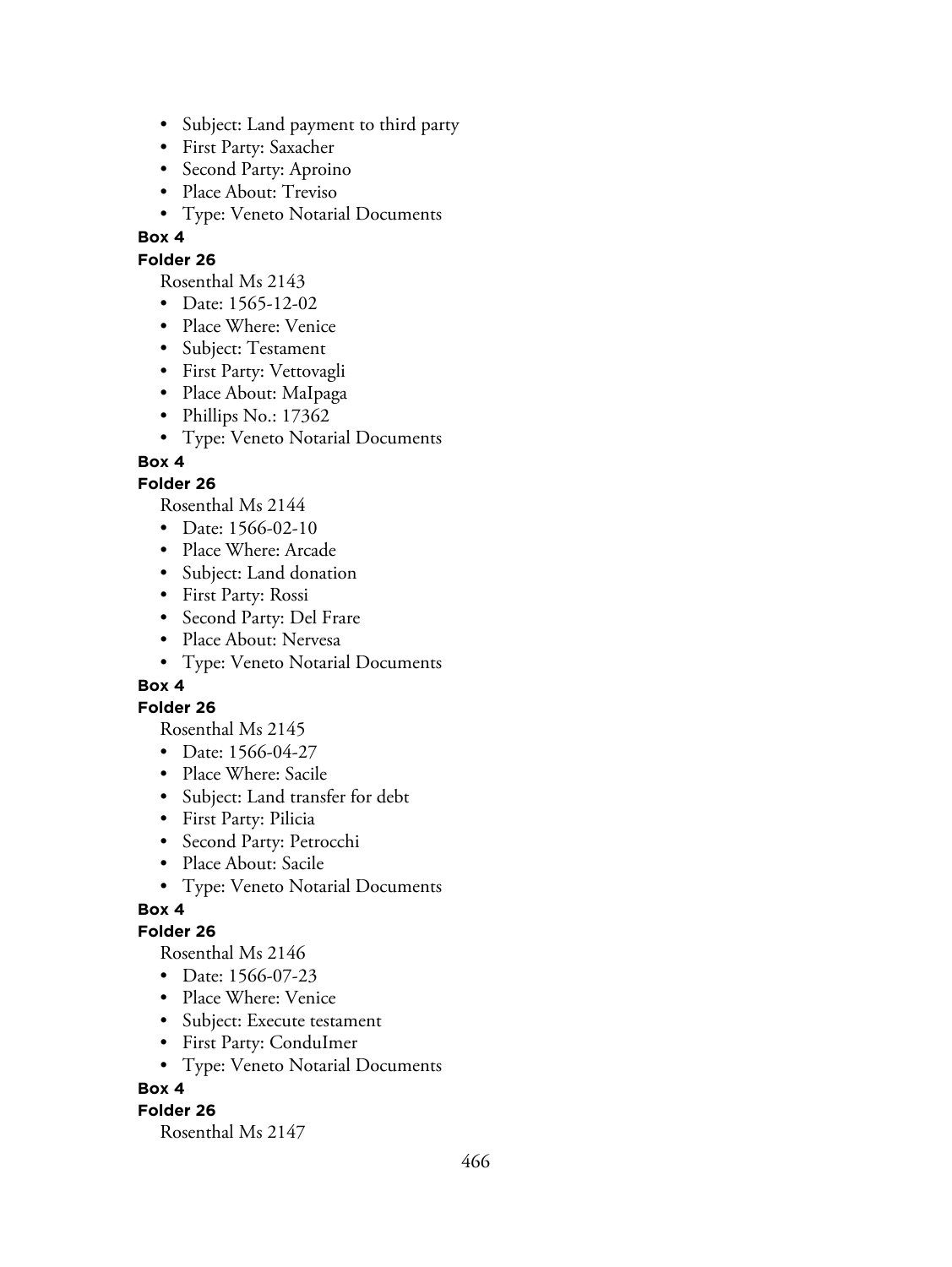- Date: 1566-09-19
- Place Where: Venice
- Subject: Land investiture
- First Party: Minio
- Second Party: Polani
- Place About: Lanzenigo
- Appendix: 1
- Type: Veneto Notarial Documents

### **Folder 26**

Rosenthal Ms 2148

- Date: 1566-08-12
- Place Where: Venice
- Subject: Arbitration in dowry dispute
- First Party: Barbarigo
- Second Party: Da Vimercato
- Place About: Castelbaldo
- Appendix: 2
- Type: Veneto Notarial Documents

## **Box 4**

## **Folder 26**

Rosenthal Ms 2149

- Date: 1567-05-07
- Place Where: Venice
- Subject: Land sale
- First Party: Da Flandria
- Second Party: Gozzi
- Place About: Venice
- Appendix: 3
- Type: Veneto Notarial Documents

#### **Box 4**

## **Folder 26**

Rosenthal Ms 2150

- Date: 1567-07-07
- Place Where: Venice
- Subject: Testimony on testament
- First Party: OfficiaIs
- Second Party: Da Nichato
- Type: Veneto Notarial Documents

### **Box 4**

## **Folder 26**

- Date: 1567-07-31
- Place Where: Venice
- Subject: Debt confession
- First Party: Mocenigo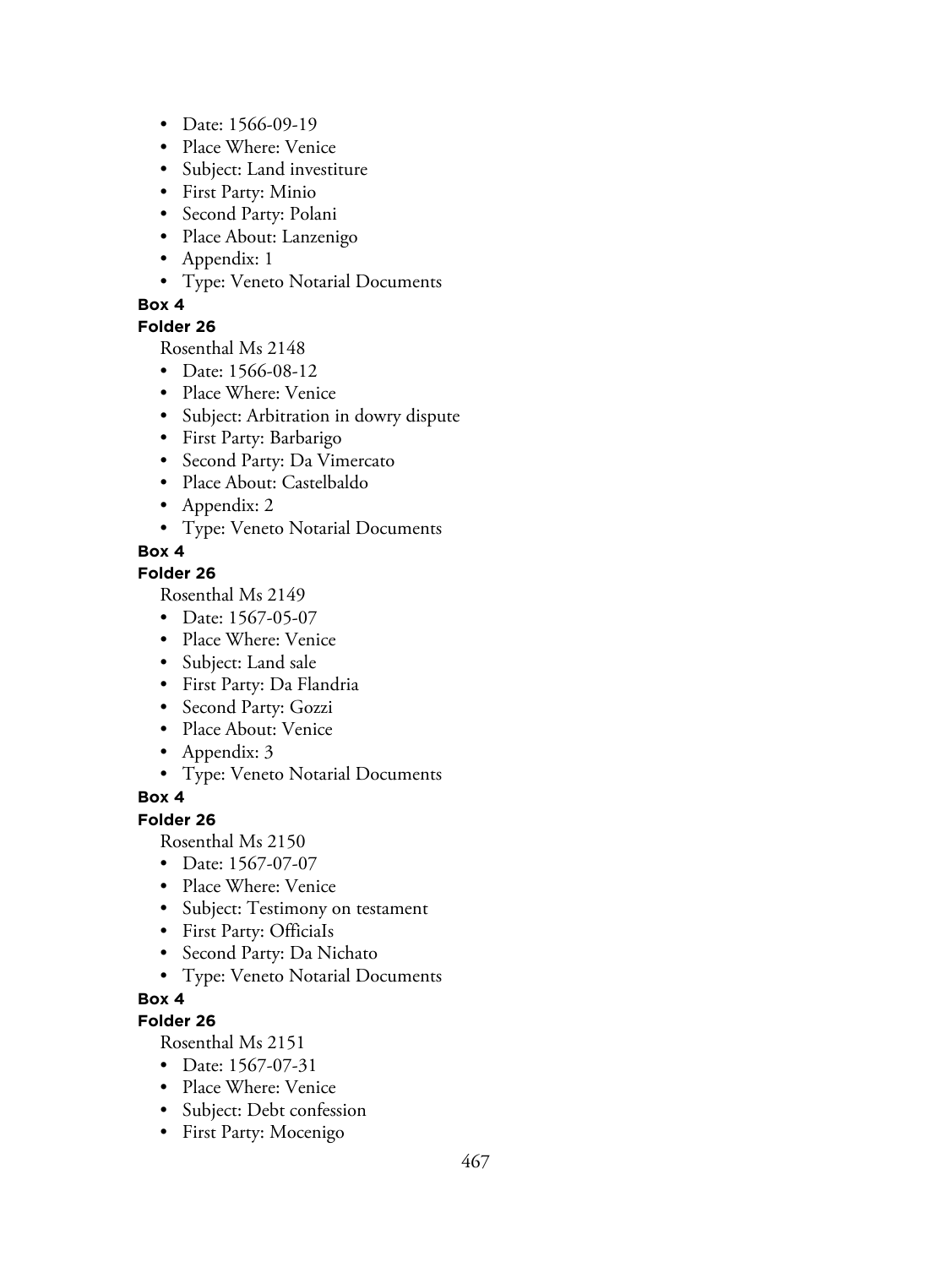- Second Party: Colonna
- Appendix: 1
- Type: Veneto Notarial Documents

#### **Folder 26**

Rosenthal Ms 2152

- Date: 1568-07-11
- Place Where: Venice
- Subject: Registration of testament
- First Party: Pisani
- Phillips No.: 25792
- Type: Veneto Notarial Documents

### **Box 4**

#### **Folder 26**

Rosenthal Ms 2153

- Date: 1568-09-10
- Place Where: Venice
- Subject: Testament
- First Party: Ro
- Second Party: Fontana
- Type: Veneto Notarial Documents

## **Box 4**

**Folder 26**

Rosenthal Ms 2154

- Date: 1569-01-18
- Place Where: Venice
- Subject: Create procurator
- First Party: Pisani
- Type: Veneto Notarial Documents

**Box 4**

### **Folder 26**

Rosenthal Ms 2155

- Date: 1569-02-04
- Place Where: Venice
- Subject: Land sale
- First Party: Polani
- Second Party: Minio
- Place About: Montagnana
- Phillips No.: 25792
- Type: Veneto Notarial Documents

### **Box 4**

### **Folder 26**

- Date: 1569-05-10
- Place Where: Venice
- Subject: Land sale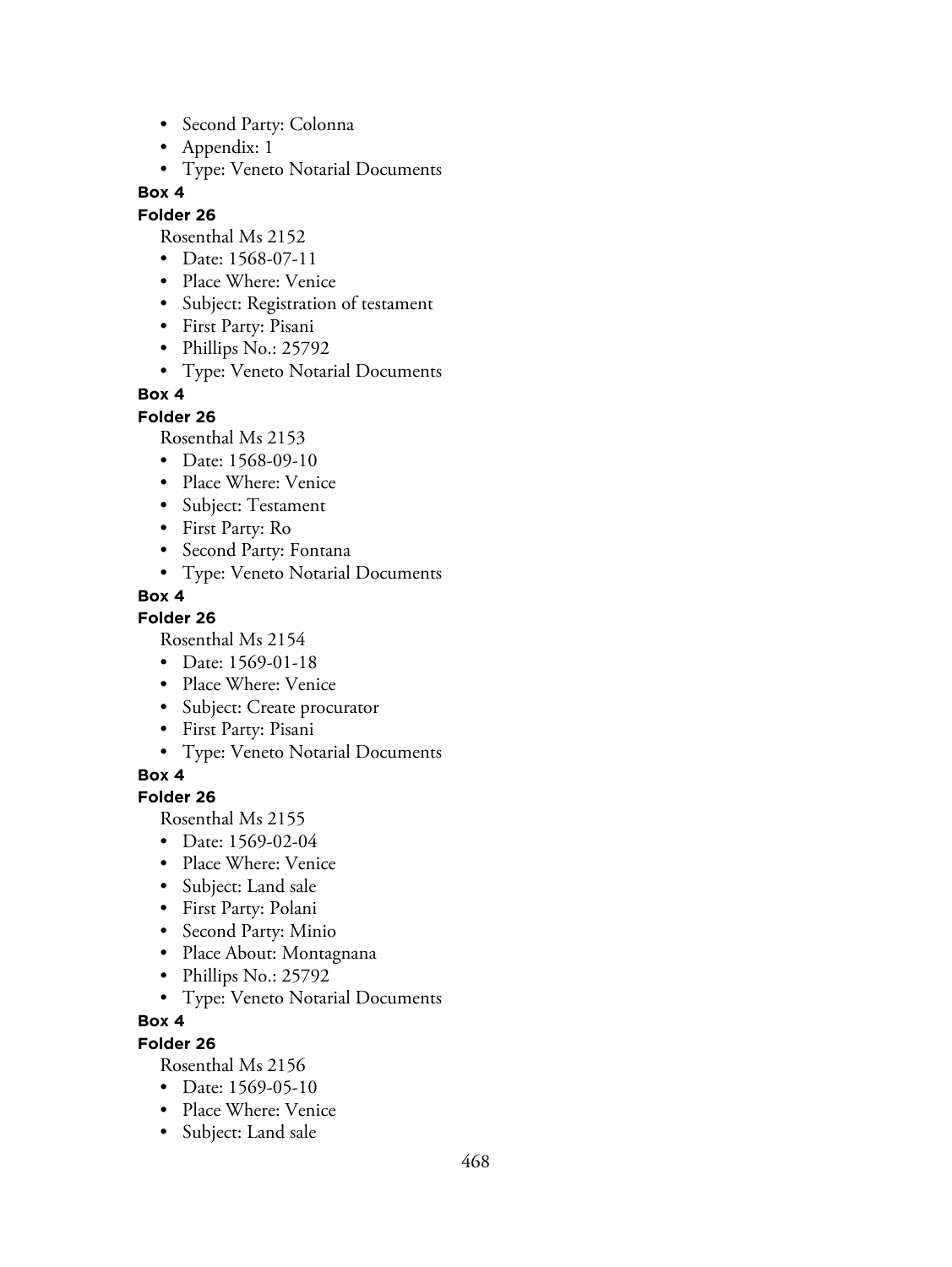- First Party: Polani
- Second Party: Minio
- Place About: Povenzago
- Appendix: 1
- Phillips No.: 25792
- Type: Veneto Notarial Documents

### **Folder 26**

Rosenthal Ms 2157

- Date: 1570-01-29
- Place Where: Venice
- Subject: Affrancation of taxes
- First Party: Sessa
- Second Party: Fisc
- Place About: Treviso
- Appendix: 1
- Type: Veneto Notarial Documents

**Box 5**

# **Folder 26**

Rosenthal Ms 2158

- Date: 1570-04-06
- Place Where: Venice
- Subject: Hypothec to pay debt
- First Party: Mosca
- Second Party: Francesco
- Place About: Venice
- Phillips No.: 25792
- Type: Veneto Notarial Documents

# **Box 5**

**Folder 26**

Rosenthal Ms 2159

- Date: 1570-11-22
- Place Where: Montebelluno
- Subject: Land sale
- First Party: Del Frare
- Second Party: Bruschi
- Place About: Nervesa
- Type: Veneto Notarial Documents

# **Box 5**

# **Folder 26**

- Date: 1571-02-21
- Place Where: Venice
- Subject: Testament
- First Party: Venier
- Appendix: 1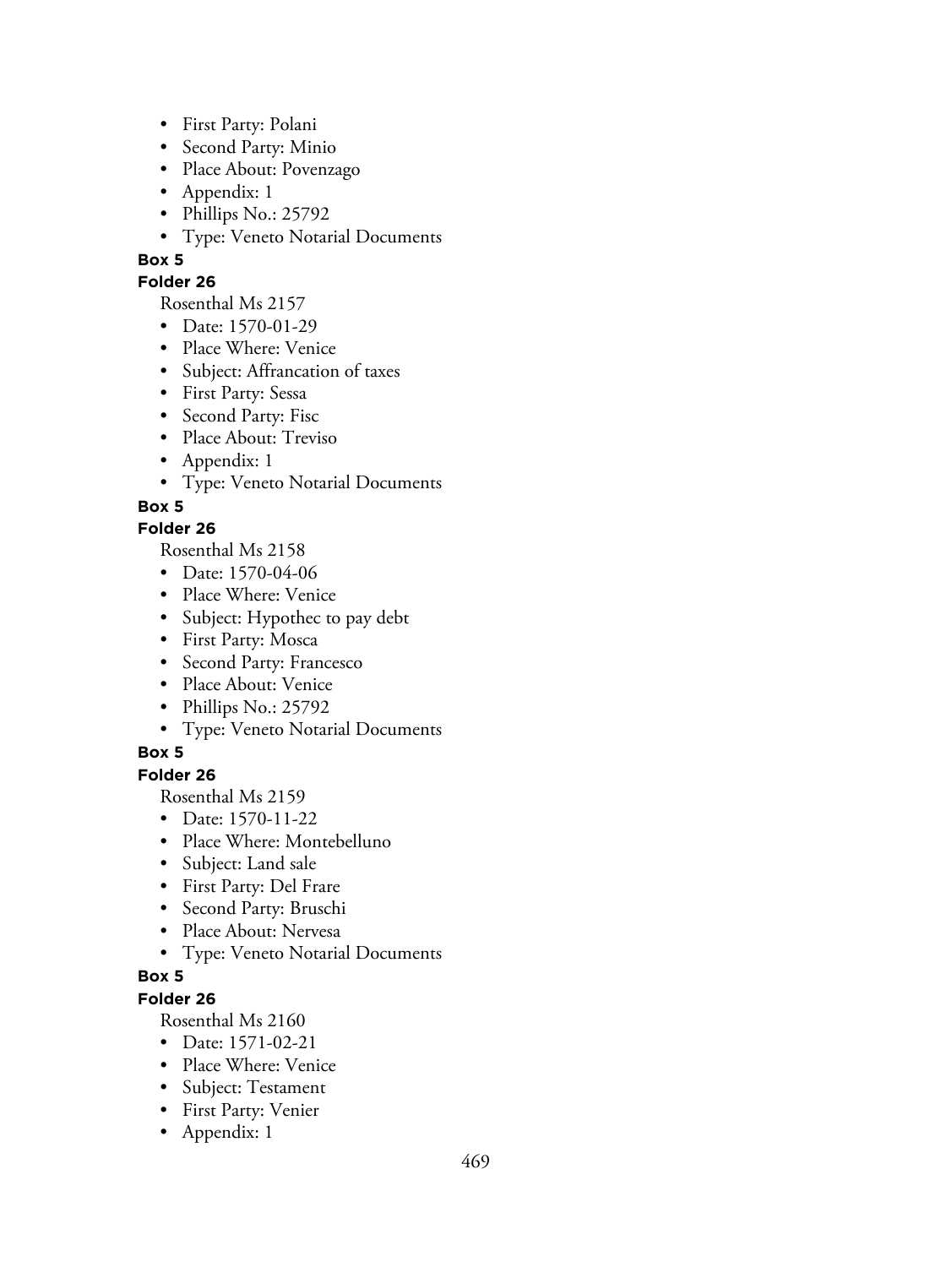• Type: Veneto Notarial Documents

### **Box 5**

# **Folder 26**

Rosenthal Ms 2161

- Date: 1571-07-20
- Place Where: Treviso
- Subject: Registration of testament
- First Party: Aproino
- Place About: Treviso
- Type: Veneto Notarial Documents

**Box 5**

### **Folder 26**

Rosenthal Ms 2162

- Date: 1571-09-03
- Place Where: Treviso
- Subject: Land sale
- First Party: Aproino
- Second Party: Del Tempio
- Place About: Paderno
- Type: Veneto Notarial Documents

### **Box 5**

### **Folder 26**

Rosenthal Ms 2163

- Date: 1573-10-25
- Place Where: Venice
- Subject: Schedule for dowry restitution
- First Party: Foscarini
- Second Party: Venier
- Phillips No.: 25792
- Type: Veneto Notarial Documents

# **Box 5**

### **Folder 26**

Rosenthal Ms 2164

- Date: 1574-02-17
- Place Where: Venice
- Subject: Testament
- First Party: Molin
- Second Party: Vettori
- Phillips No.: 25792
- Type: Veneto Notarial Documents

### **Box 5**

### **Folder 26**

- Date: 1574-06-18
- Place Where: Venice
- Subject: Arbitration of land dispute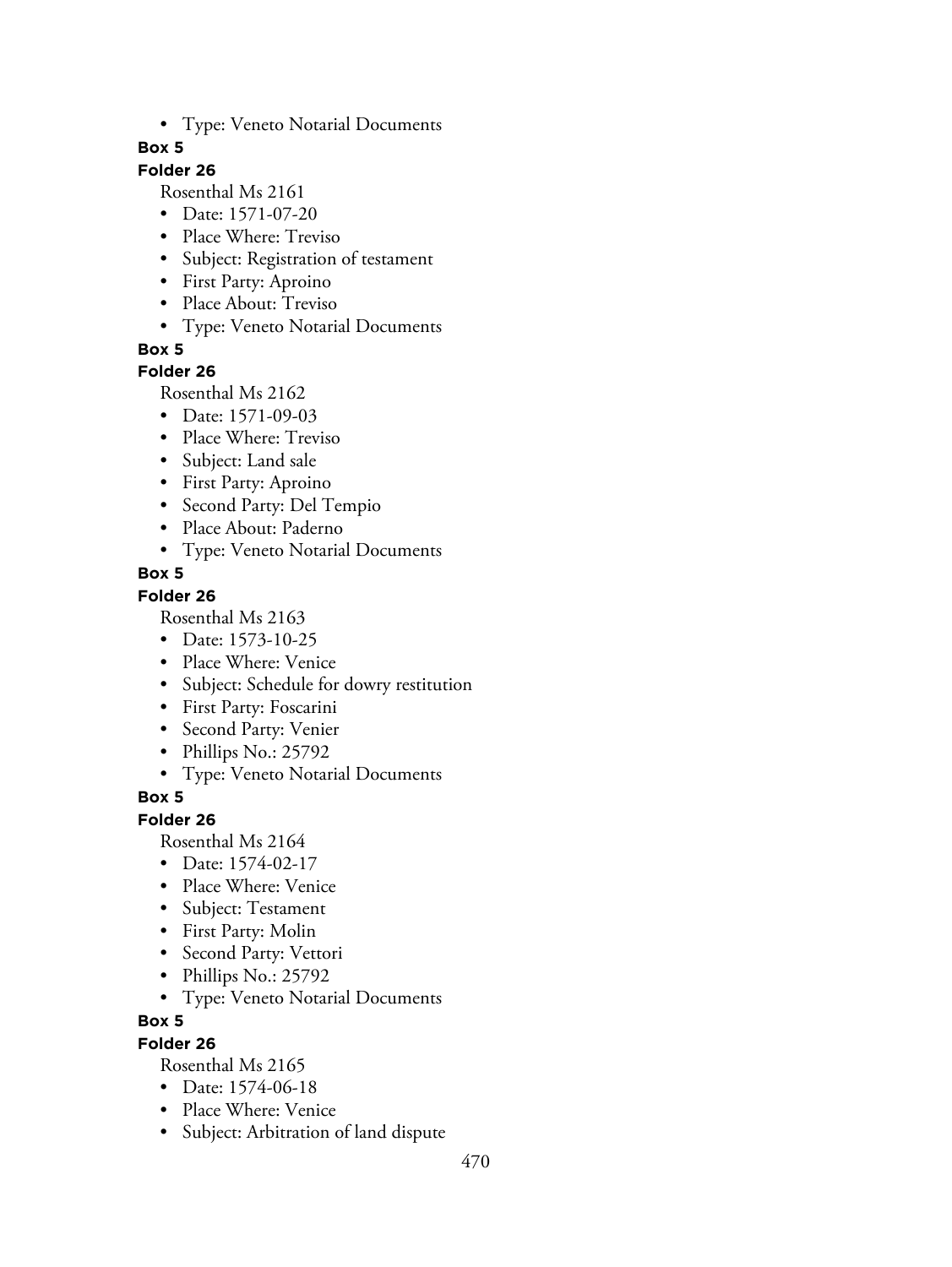- First Party: Mocenigo
- Second Party: Sessa
- Place About: Poseto
- Appendix: 1
- Phillips No.: 17359
- Type: Veneto Notarial Documents
- **Box 5**

### **Folder 26**

Rosenthal Ms 2166

- Date: 1574-07-04
- Place Where: Treviso
- Subject: Land repurchase -- cf. 2162
- First Party: Aproino
- Second Party: Del Tempio
- Place About: Paderno
- Phillips No.: 25792
- Type: Veneto Notarial Documents

# **Box 5**

# **Folder 26**

Rosenthal Ms 2167

- Date: 1574-10-26
- Place Where: Nervesa
- Subject: Land repurchase
- First Party: Bologna
- Second Party: Priuli
- Place About: Nervesa
- Type: Veneto Notarial Documents

# **Box 5**

# **Folder 26**

Rosenthal Ms 2168

- Date: 1577-08-02
- Place Where: Murano
- Subject: Suit for dowry restitution
- First Party: Ganassi
- Second Party: Gabani
- Type: Veneto Notarial Documents

# **Box 5**

# **Folder 26**

Rosenthal Ms 2169

- Date: 1578-03-21
- Place Where: Venice
- Subject: Restore dowry to mother
- First Party: Barbarigo
- Second Party: Soranzo
- Type: Veneto Notarial Documents

### **Box 5**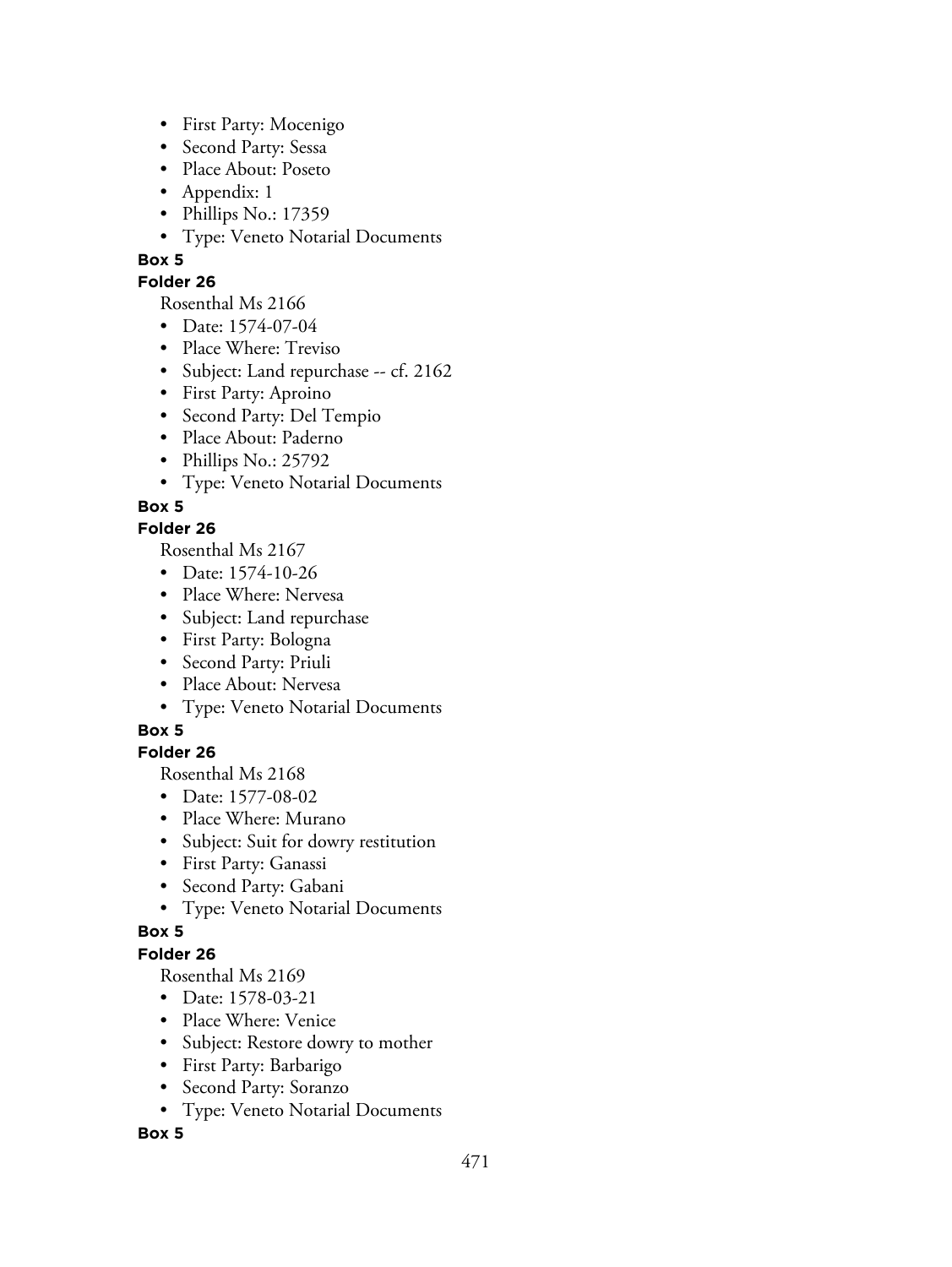#### **Folder 26**

Rosenthal Ms 2170

- Date: 1578-04-30
- Place Where: Venice
- Subject: Comprobation of dowry suit
- First Party: Barbarigo
- Second Party: Soranzo
- Type: Veneto Notarial Documents

### **Box 5**

### **Folder 26**

Rosenthal Ms 2171

- Date: 1578-09-06
- Place Where: Venice
- Subject: Land investiture
- First Party: Barbarigo
- Second Party: Lolin
- Place About: Venice
- Appendix: 6
- Type: Veneto Notarial Documents

# **Box 5**

# **Folder 26**

Rosenthal Ms 2172

- Date: 1579-06-25
- Place Where: Treviso
- Subject: Repurchase of mill
- First Party: Da Vacillo
- Second Party: Da Vacillo
- Place About: Mignagola
- Phillips No.: 25792
- Type: Veneto Notarial Documents

# **Box 5**

### **Folder 26**

Rosenthal Ms 2173

- Date: 1579-09-23
- Place Where: Venice
- Subject: Renounce patrimony for dowry
- First Party: Barbarigo
- Second Party: Barbarigo
- Phillips No.: 25792
- Type: Veneto Notarial Documents

### **Box 1**

### **Folder 27**

- Date: 1580-01-09
- Place Where: Treviso
- Subject: Land sale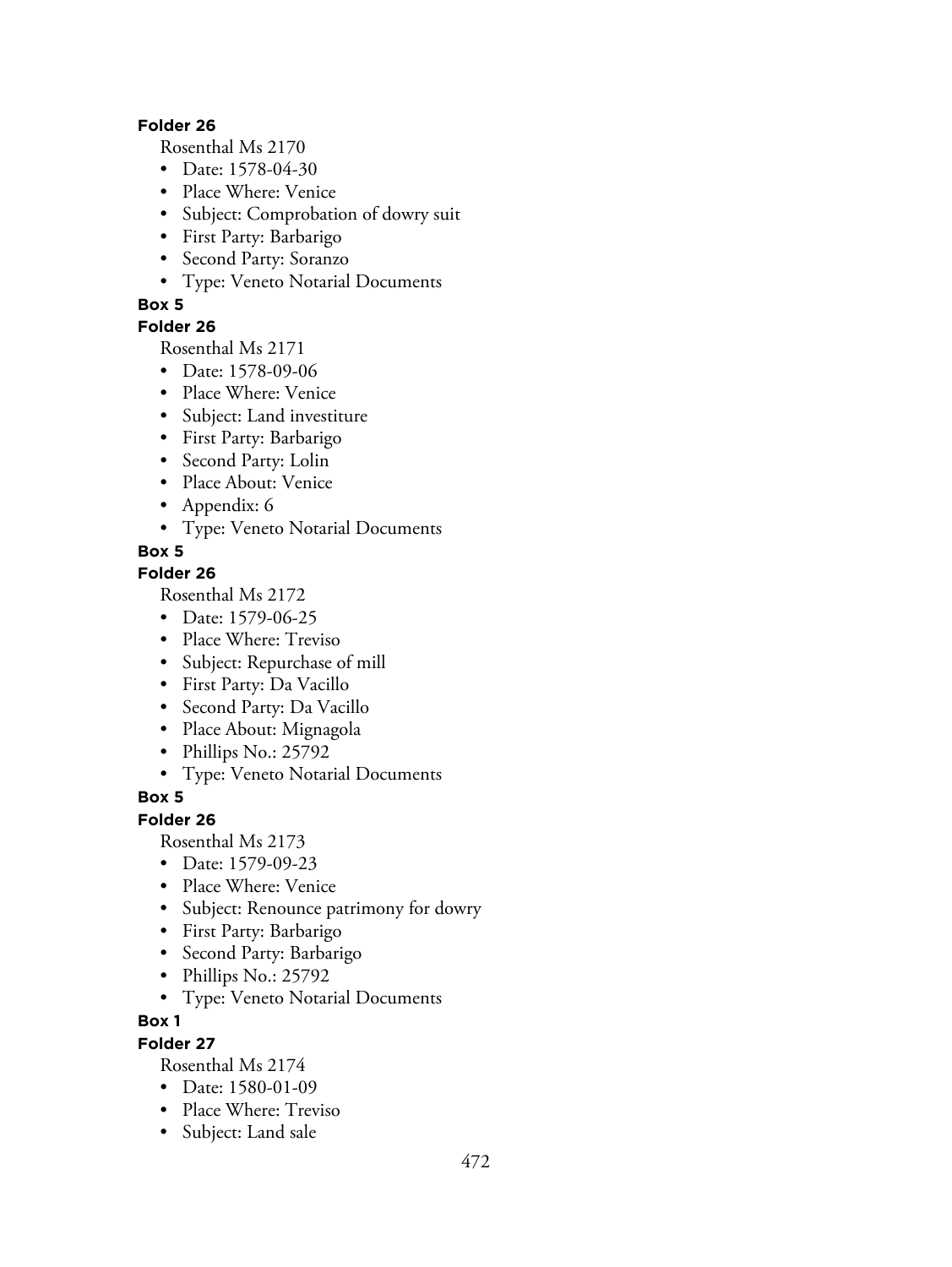- First Party: Aproino
- Second Party: Da Parsio
- Place About: Paderno
- Type: Veneto Notarial Documents

### **Folder 27**

Rosenthal Ms 2175

- Date: 1580-06-27
- Place Where: Venice
- Subject: Sale of income rights
- First Party: Ausonio
- Second Party: Salt Office
- Appendix: 1
- Type: Veneto Notarial Documents

# **Box 1**

## **Folder 27**

Rosenthal Ms 2176

- Date: 1582-09-20
- Place Where: Venice
- Subject: Testament
- First Party: Condulmer
- Type: Veneto Notarial Documents

### **Box 1**

### **Folder 27**

Rosenthal Ms 2177

- Date: 1582-09-26
- Place Where: Treviso
- Subject: Land sale
- First Party: Aproino
- Second Party: Avvocati
- Place About: Paderno
- Type: Veneto Notarial Documents

### **Box 1**

# **Folder 27**

Rosenthal Ms 2178

- Date: 1582-11-04
- Place Where: Venice
- Subject: Procuration for dowry recovery
- First Party: Lignoni
- Second Party: Mepi
- Phillips No.: 25657
- Type: Veneto Notarial Documents

**Box 1**

### **Folder 27**

Rosenthal Ms 2179

• Date: 1583-03-15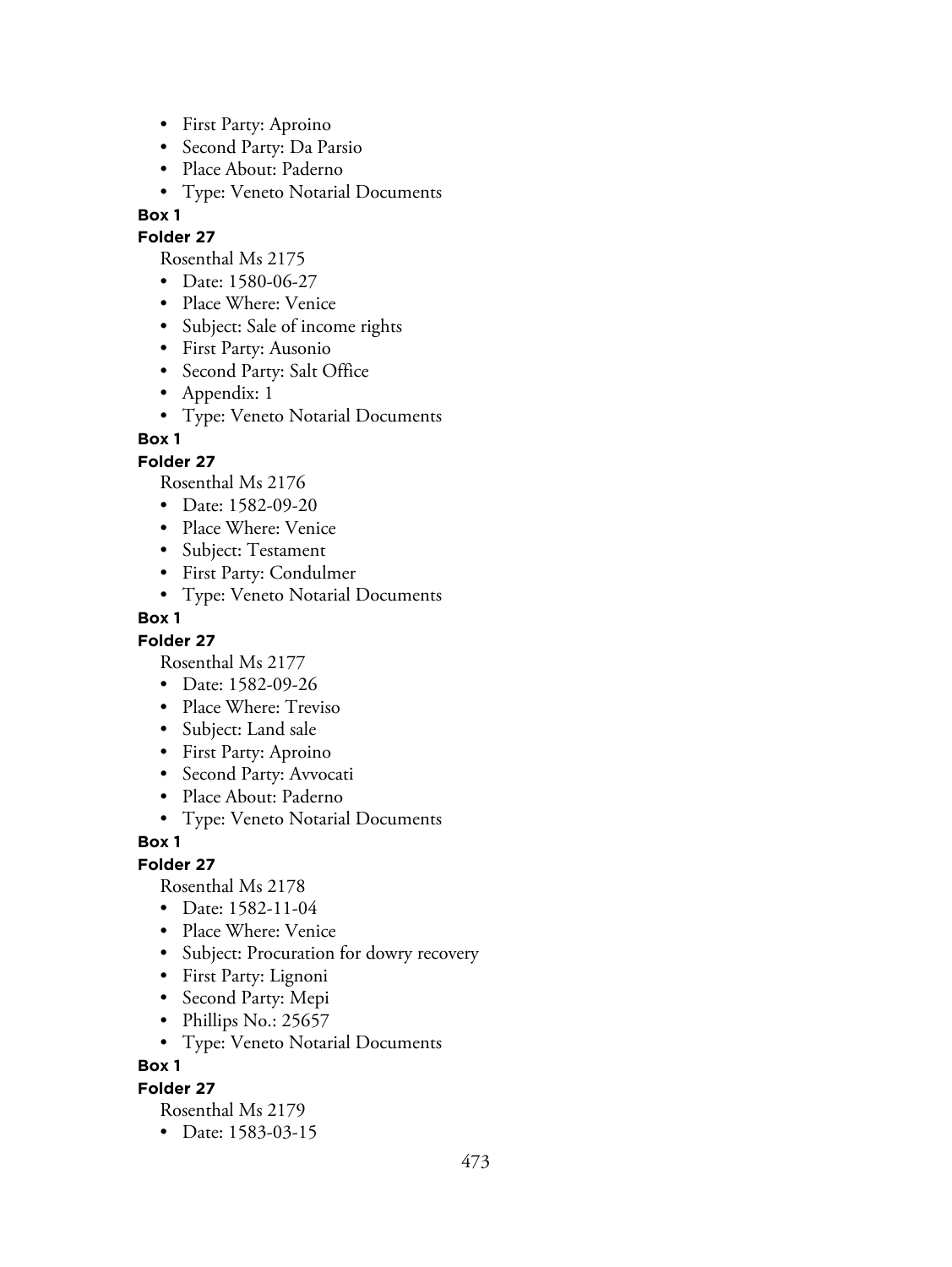- Place Where: Treviso
- Subject: Recovery of land -- cf. 2177
- First Party: Aproino
- Second Party: Avvocati
- Place About: Paderno
- Phillips No.: 25792
- Type: Veneto Notarial Documents

### **Folder 27**

Rosenthal Ms 2180

- Date: 1583-06-28
- Place Where: Venice
- Subject: Public land auction
- First Party: Officials
- Second Party: Marcello
- Place About: Merlara
- Type: Veneto Notarial Documents

## **Box 1**

## **Folder 27**

Rosenthal Ms 2181

- Date: 1583-10-17
- Place Where: Begosso
- Subject: Land sale
- First Party: Corazzol
- Second Party: Marcello
- Place About: Castelbaldo
- Appendix: 1
- Type: Veneto Notarial Documents

### **Box 1**

**Folder 27**

Rosenthal Ms 2182

- Date: 1583-12-06
- Place Where: Treviso
- Subject: Land sale for debt
- First Party: Da Quero
- Second Party: Aproino
- Place About: Colmello
- Type: Veneto Notarial Documents

## **Box 1**

# **Folder 27**

- Date: 1583-12-15
- Place Where: Venice
- Subject: Sale of dotal lands
- First Party: Zorzi
- Second Party: Venago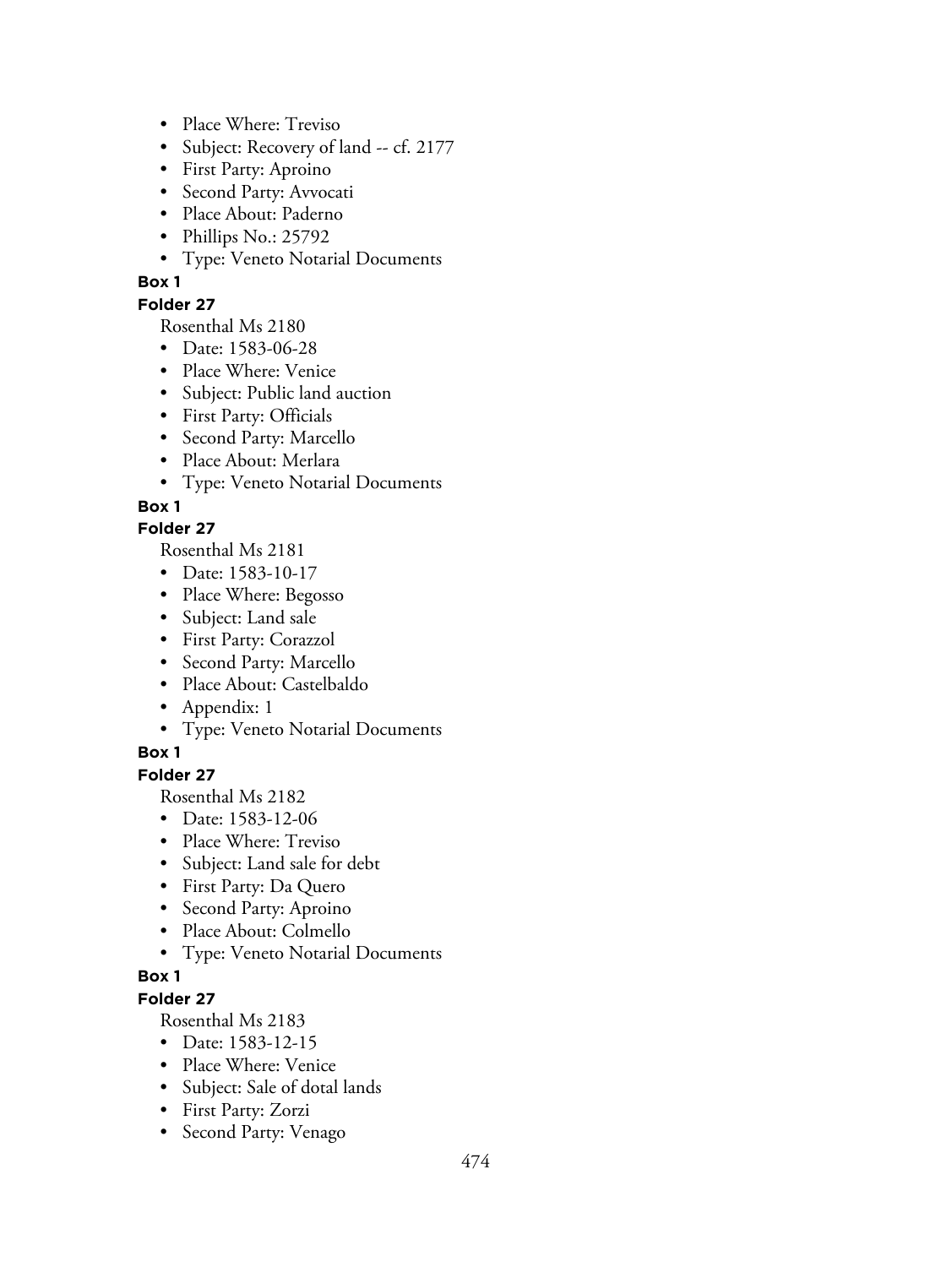- Place About: Venice
- Appendix: 3
- Type: Veneto Notarial Documents

#### **Folder 27**

Rosenthal Ms 2184

- Date: 1584-01-10
- Place Where: Treviso
- Subject: Land sale
- First Party: Scotti
- Second Party: Da Bergamo
- Place About: Pirro
- Type: Veneto Notarial Documents

#### **Box 1**

### **Folder 27**

Rosenthal Ms 2185

- Date: 1584-01-28
- Place Where: Venice
- Subject: Land sale
- First Party: Barbarigo
- Second Party: Scarsella
- Place About: Castelbaldo
- Phillips No.: 25792
- Type: Veneto Notarial Documents

### **Box 1**

### **Folder 27**

Rosenthal Ms 2186

- Date: 1584-09-25
- Place Where: Nervesa
- Subject: Land improvement, sale
- First Party: Bologna
- Second Party: Bruschi
- Place About: Nervesa
- Type: Veneto Notarial Documents

### **Box 1**

# **Folder 27**

Rosenthal Ms 2187

- Date: 1584-07-28
- Place Where: Covolo?
- Subject: Augment payment for land
- First Party: Da Rivasecca
- Second Party: Ruggieri
- Place About: Covolo
- Type: Veneto Notarial Documents

# **Box 1**

### **Folder 27**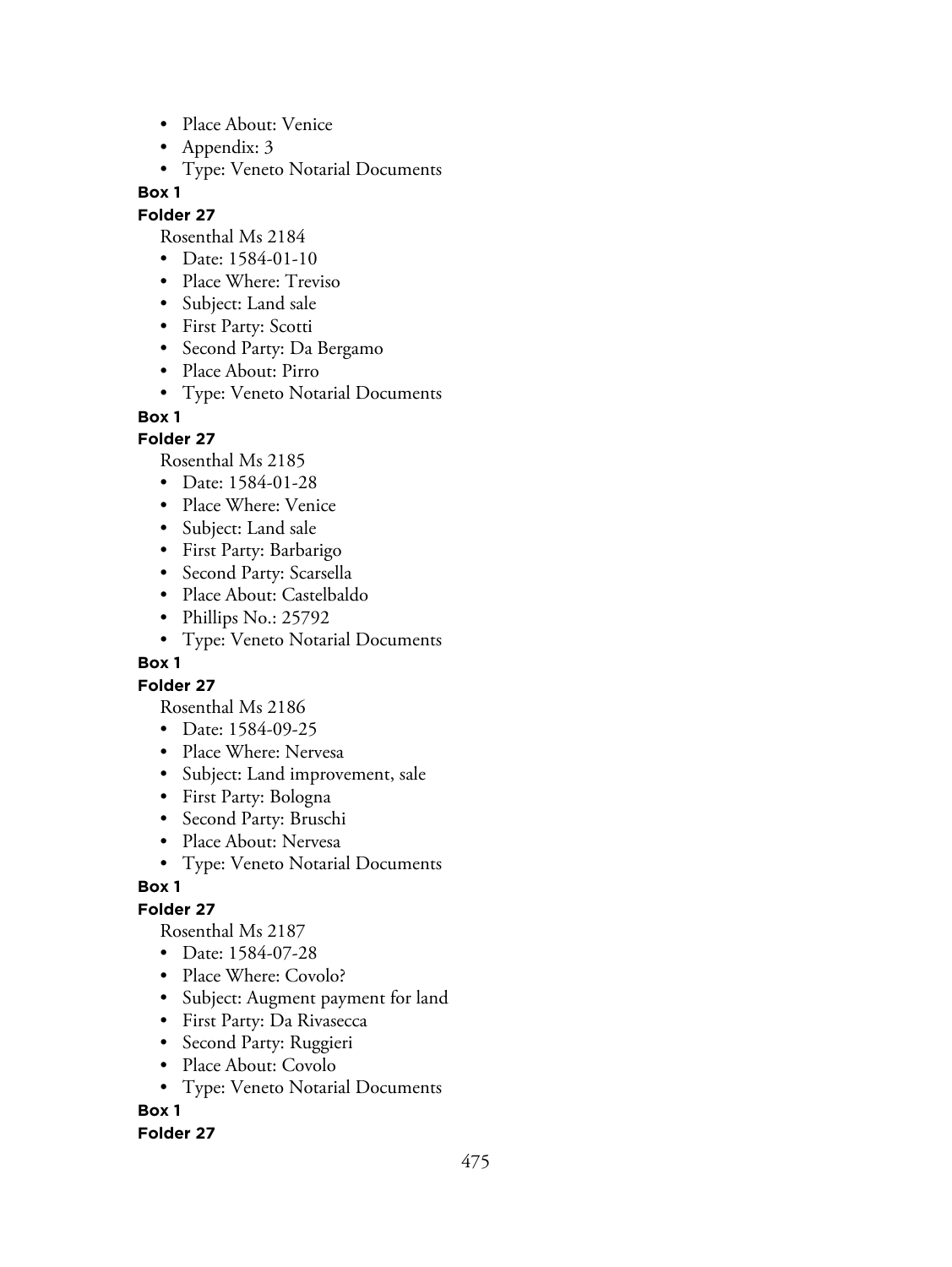Rosenthal Ms 2188

- Date: 1586-04-19
- Place Where: Treviso
- Subject: Publicly announce land sale
- First Party: Aproino
- Second Party: Da Paderno
- Place About: Paderno
- Type: Veneto Notarial Documents

### **Box 1**

## **Folder 27**

Rosenthal Ms 2189

- Date: 1588-03-23
- Place Where: Venice
- Subject: Commune buys lease of customs
- First Party: Giustiniani
- Second Party: Sacile
- Place About: Friuli
- Appendix: 1
- Phillips No.: 17362
- Type: Veneto Notarial Documents

### **Box 1**

### **Folder 27**

Rosenthal Ms 2190

- Date: 1588-05-07
- Place Where: Venice
- Subject: Officials pay dowry
- First Party: Barbarigo
- Second Party: Soranzo
- Place About: Castelbaldo
- Type: Veneto Notarial Documents

### **Box 1**

### **Folder 27**

Rosenthal Ms 2191

- Date: 1588-08-08
- Place Where: Venice
- Subject: Brothers divide patrimony
- First Party: Barbarigo
- Place About: Venice, Arcella
- Type: Veneto Notarial Documents

# **Box 1**

# **Folder 27**

- Date: 1588-09-06
- Place Where: Venice
- Subject: Debt confession
- First Party: Barbarigo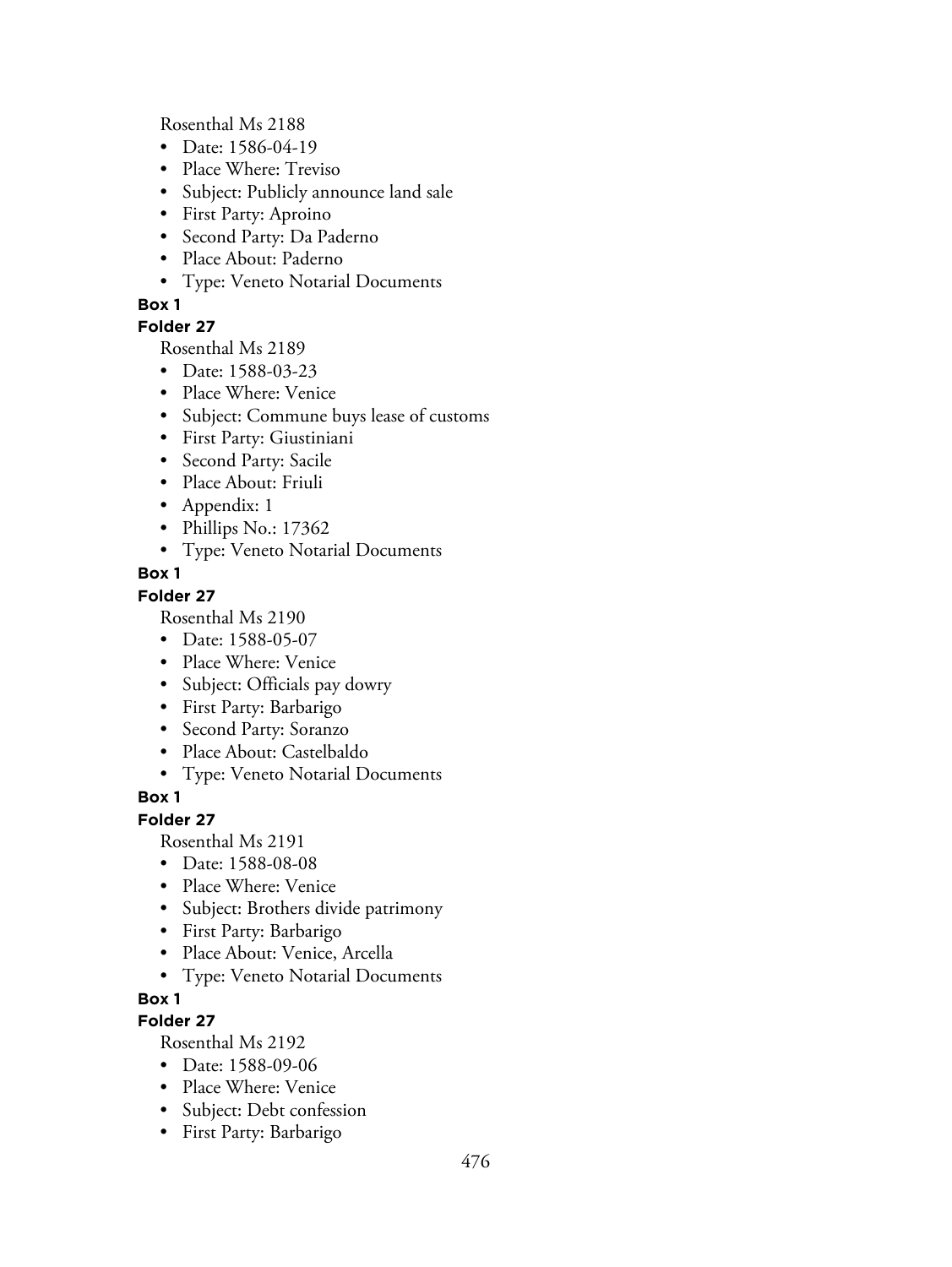- Second Party: Lolin
- Phillips No.: 25657
- Type: Veneto Notarial Documents

## **Folder 27**

Rosenthal Ms 2193

- Date: 1588-12-14
- Place Where: Venice
- Subject: Sale of lease
- First Party: Verdizoti
- Second Party: Michiel
- Place About: Arcella
- Type: Veneto Notarial Documents

## **Box 1**

# **Folder 27**

Rosenthal Ms 2194

- Date: 1589-04-26
- Place Where: Venice
- Subject: Testament
- First Party: Ruggieri
- Second Party: Fontana
- Appendix: 2
- Type: Veneto Notarial Documents

# **Box 2**

**Folder 27**

- Rosenthal Ms 2195
- Date: 1591-03-16
- Place Where: Venice
- Subject: Land sale
- First Party: Bellazzo
- Second Party: Foscarini
- Place About: Gorgo
- Type: Veneto Notarial Documents

# **Box 2**

# **Folder 27**

Rosenthal Ms 2196

- Date: 1591-04-26
- Place Where: Calliano
- Subject: Land sale
- First Party: Da Golla
- Second Party: Da Folgaria
- Place About: Calliano
- Type: Veneto Notarial Documents

# **Box 2**

# **Folder 27**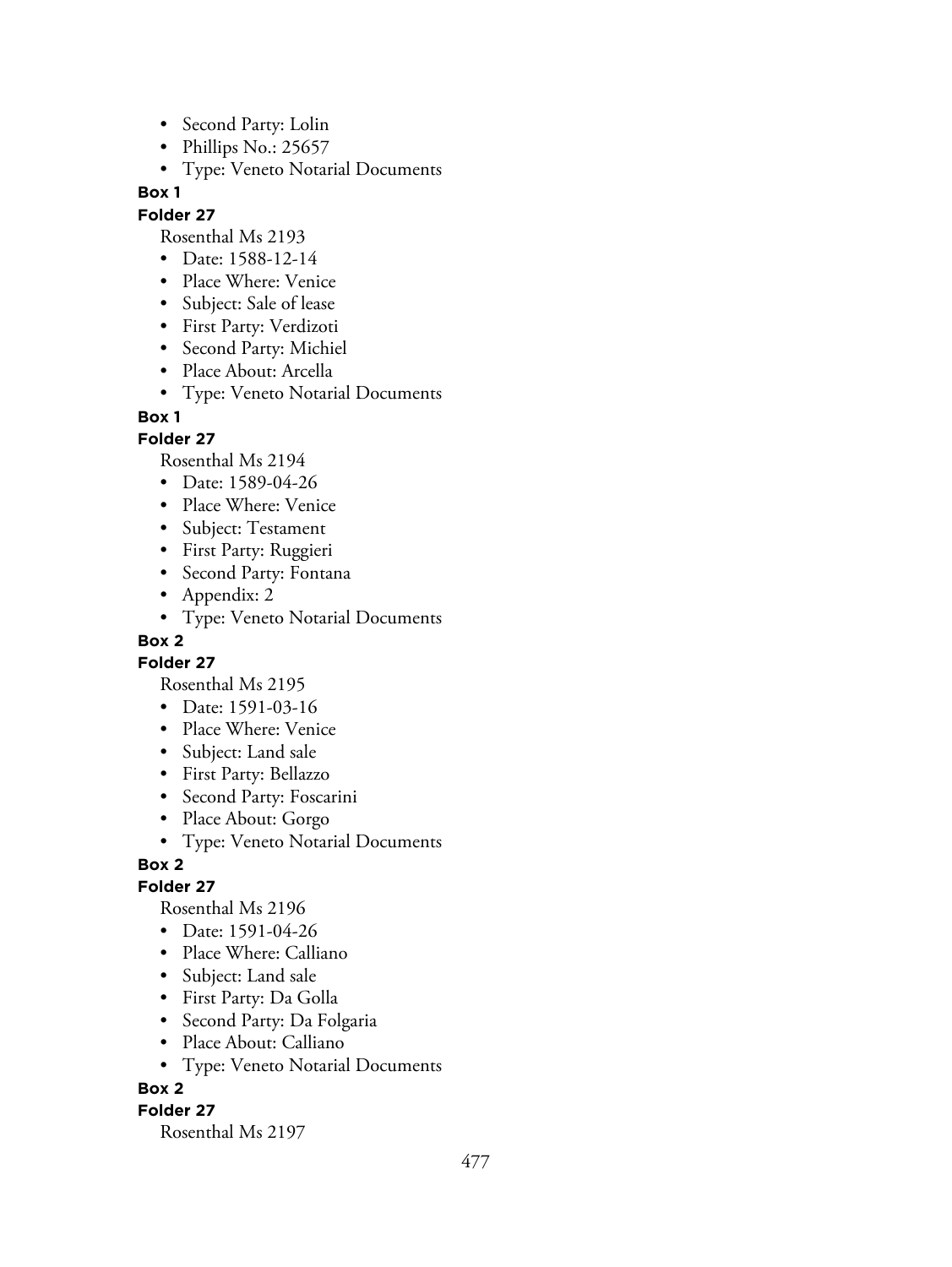- Date: 1591-10-26
- Place Where: Treviso
- Subject: Land exchange
- First Party: Priest
- Second Party: Lessi
- Place About: Lanzenigo
- Type: Veneto Notarial Documents

### **Folder 27**

Rosenthal Ms 2198

- Date: 1592-07-20
- Place Where: Badia Polesine
- Subject: Dispute over construction
- First Party: Donini
- Second Party: Barbarigo
- Place About: Pizzon
- Phillips No.: 25657
- Type: Veneto Notarial Documents

# **Box 2**

### **Folder 27**

Rosenthal Ms 2199

- Date: 1593-01-14
- Place Where: Venice
- Subject: Land sale
- First Party: Vitale
- Second Party: Bragadin
- Place About: Venice
- Appendix: 4
- Type: Veneto Notarial Documents

**Box 2**

# **Folder 27**

Rosenthal Ms 2200

- Date: 1593-05-18
- Place Where: Mantua
- Subject: Debt payment
- First Party: Gonzaga
- Second Party: Mascoppa
- Type: Veneto Notarial Documents

# **Box 2**

# **Folder 27**

- Date: 1593-05-22
- Place Where: Venice
- Subject: Create procurator
- First Party: Trevisan
- Second Party: Trevisan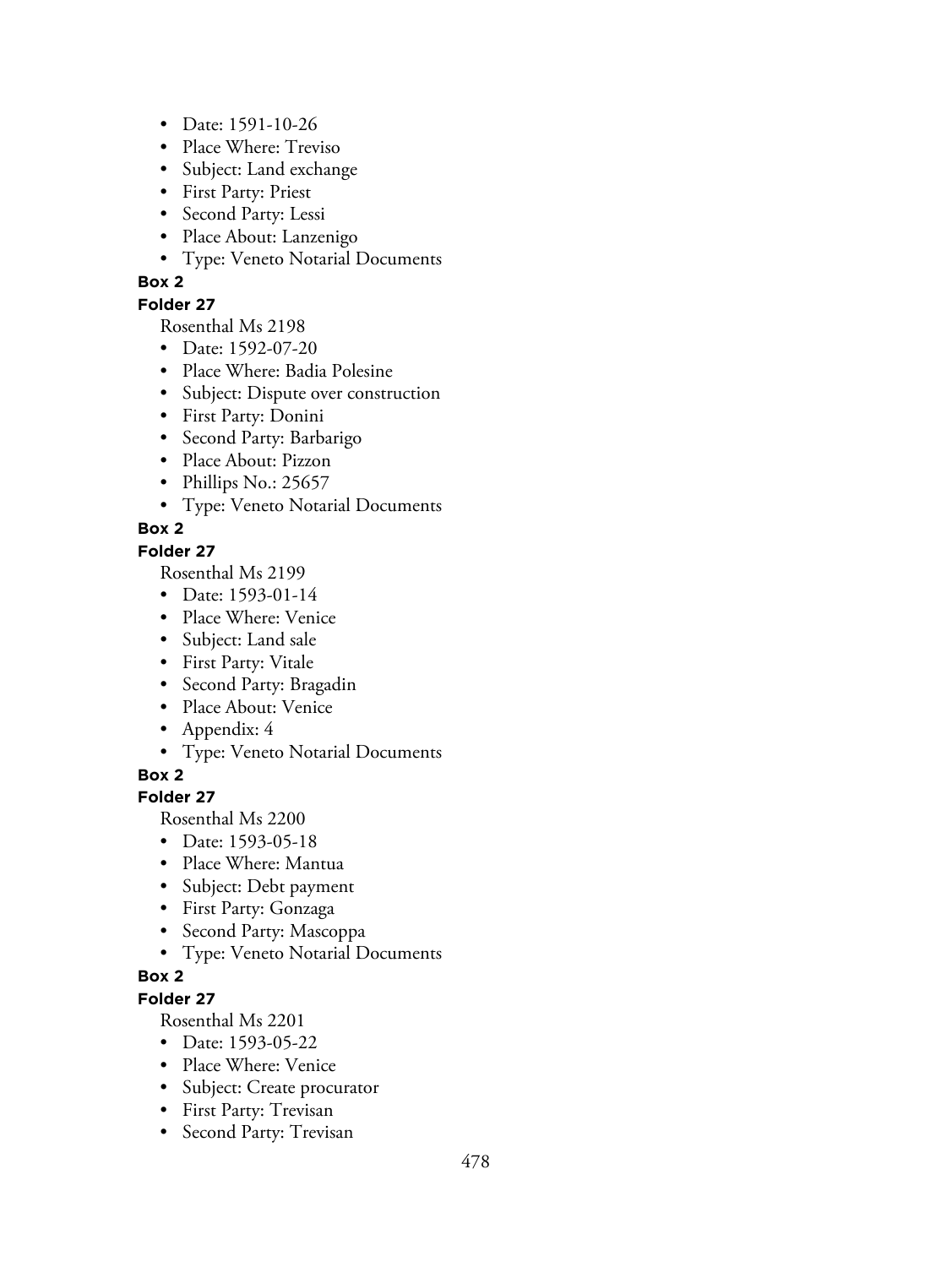• Type: Veneto Notarial Documents

### **Box 2**

# **Folder 27**

Rosenthal Ms 2202

- Date: 1593-11-12
- Place Where: Oderzo
- Subject: Land sale
- First Party: Zorzi
- Second Party: Ricci
- Place About: Gorgo
- Type: Veneto Notarial Documents

## **Box 2**

#### **Folder 27**

Rosenthal Ms 2203

- Date: 1594-01-05
- Place Where: Bigolina
- Subject: Land sale
- First Party: Ruggieri
- Second Party: Collodo
- Place About: Bigolina
- Type: Veneto Notarial Documents

## **Box 2**

**Folder 27**

Rosenthal Ms 2204

- Date: 1594-02-21
- Place Where: Venice
- Subject: Land sale, reinvestiture
- First Party: Bembo
- Second Party: Viario
- Place About: Portobuffole
- Appendix: 1
- Phillips No.: 25792
- Type: Veneto Notarial Documents

# **Box 2**

### **Folder 27**

Rosenthal Ms 2205

- Date: 1594-10-12
- Place Where: Treviso
- Subject: Land sale
- First Party: Aproino
- Second Party: Bertoni
- Place About: Paderno
- Type: Veneto Notarial Documents

### **Box 3**

### **Folder 27**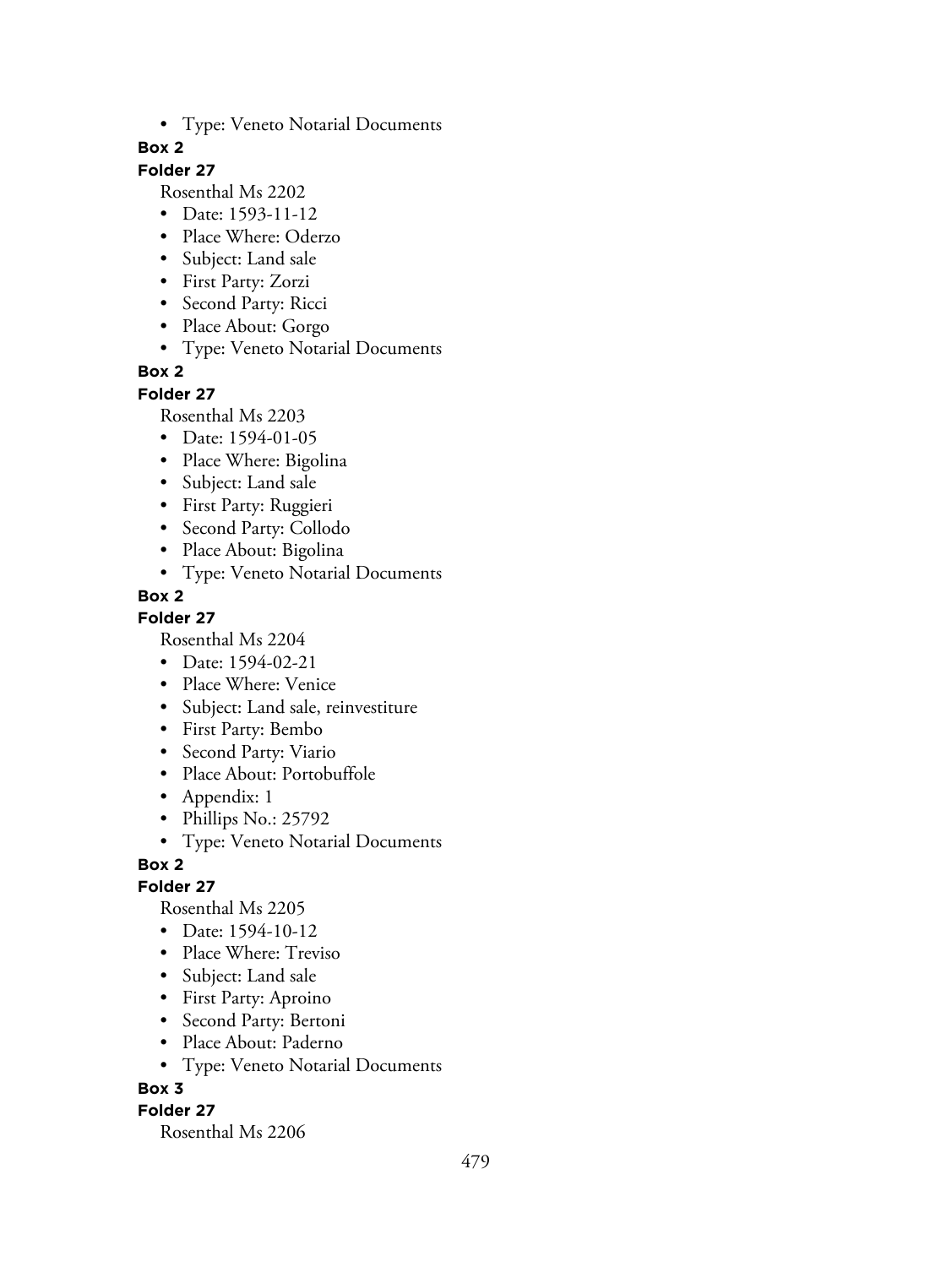- Date: 1596-12-15
- Place Where: Venice
- Subject: Accord on dowry inheritance
- First Party: Barbarigo
- Second Party: Barbarigo
- Place About: Castelbaldo
- Appendix: 3
- Phillips No.: 33590
- Type: Veneto Notarial Documents

#### **Folder 27**

Rosenthal Ms 2207

- Date: 1596-05-18
- Place Where: Treviso
- Subject: Publicly announce land sale
- First Party: Da Quero
- Second Party: Aproino
- Place About: Colmello
- Type: Veneto Notarial Documents

## **Box 3**

## **Folder 27**

Rosenthal Ms 2208

- Date: 1596-11-08
- Place Where: Venice
- Subject: Land sale
- First Party: Comparini
- Second Party: Sessa
- Place About: Piovenzano
- Appendix: 1
- Type: Veneto Notarial Documents

### **Box 3**

### **Folder 27**

Rosenthal Ms 2209

- Date: 1597-01-04
- Place Where: Treviso
- Subject: Land sale
- First Party: Aproino
- Second Party: Trevisan
- Place About: Paderno
- Type: Veneto Notarial Documents

### **Box 3**

### **Folder 27**

- Date: 1597-03-22
- Place Where: Treviso
- Subject: Publicly announce land sale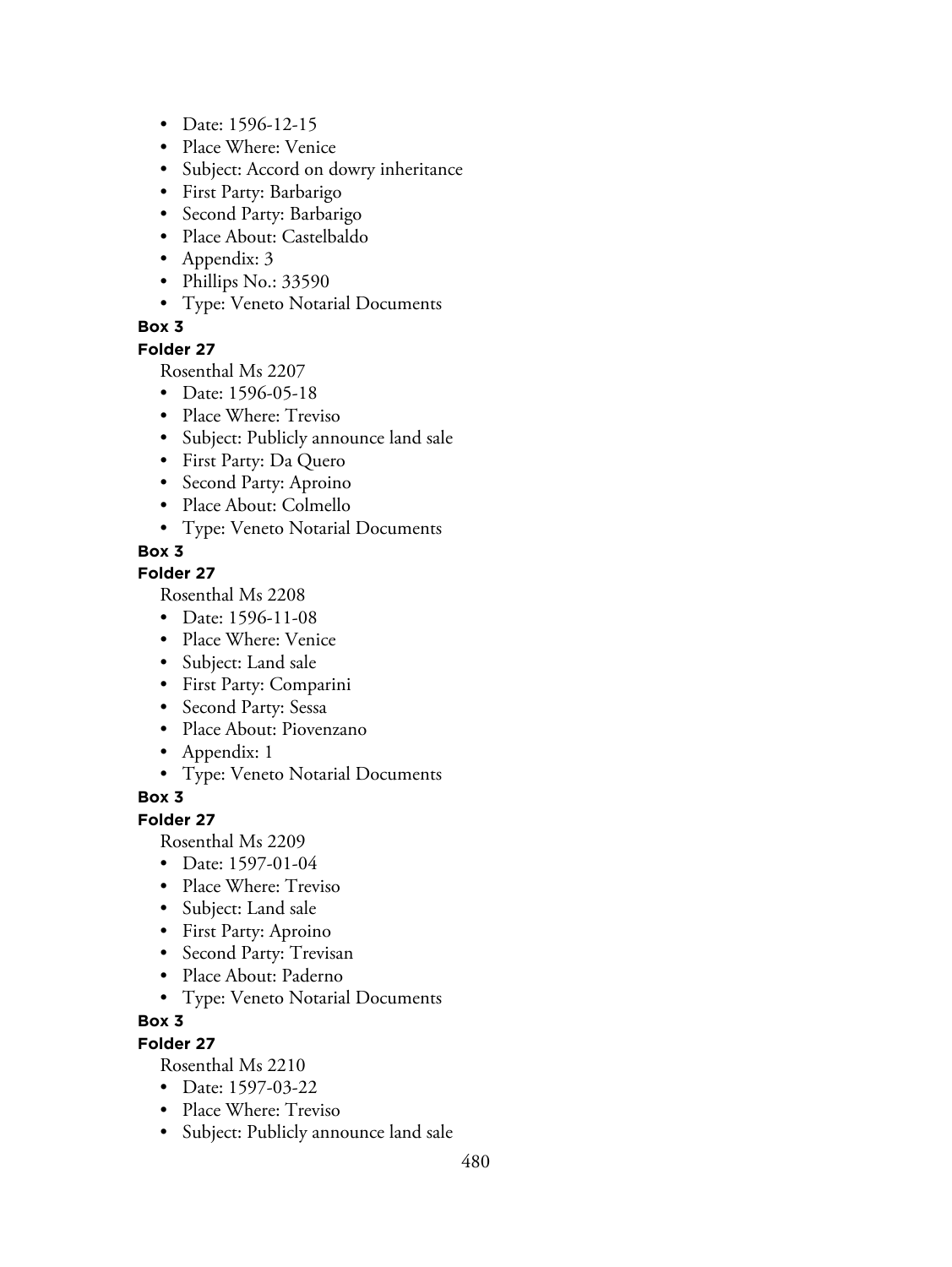- First Party: Priest
- Second Party: Acquirolo
- Place About: Pinedo
- Type: Veneto Notarial Documents

### **Folder 27**

Rosenthal Ms 2211

- Date: 1597-08-04
- Place Where: Treviso
- Subject: Land sale
- First Party: Aproino
- Second Party: Da Rido
- Place About: Paderno
- Type: Veneto Notarial Documents

# **Box 3**

## **Folder 27**

Rosenthal Ms 2212

- Date: 1598-03-11
- Place Where: Mantua
- Subject: Land sale
- First Party: Mantua
- Second Party: Gonzaga
- Place About: Mantua
- Type: Veneto Notarial Documents

### **Box 3**

### **Folder 27**

Rosenthal Ms 2213

- Date: 1599-04-21
- Place Where: Venice
- Subject: Renewal of investiture
- First Party: Donato
- Second Party: Da Merlara
- Place About: Castelbaldo
- Type: Veneto Notarial Documents

# **Box 3**

# **Folder 27**

Rosenthal Ms 2214

- Date: 1599-05-08
- Place Where: Venice
- Subject: Public auction of shop
- First Party: Officials
- Second Party: Protasi
- Place About: Venice
- Type: Veneto Notarial Documents

# **Box 3**

### **Folder 27**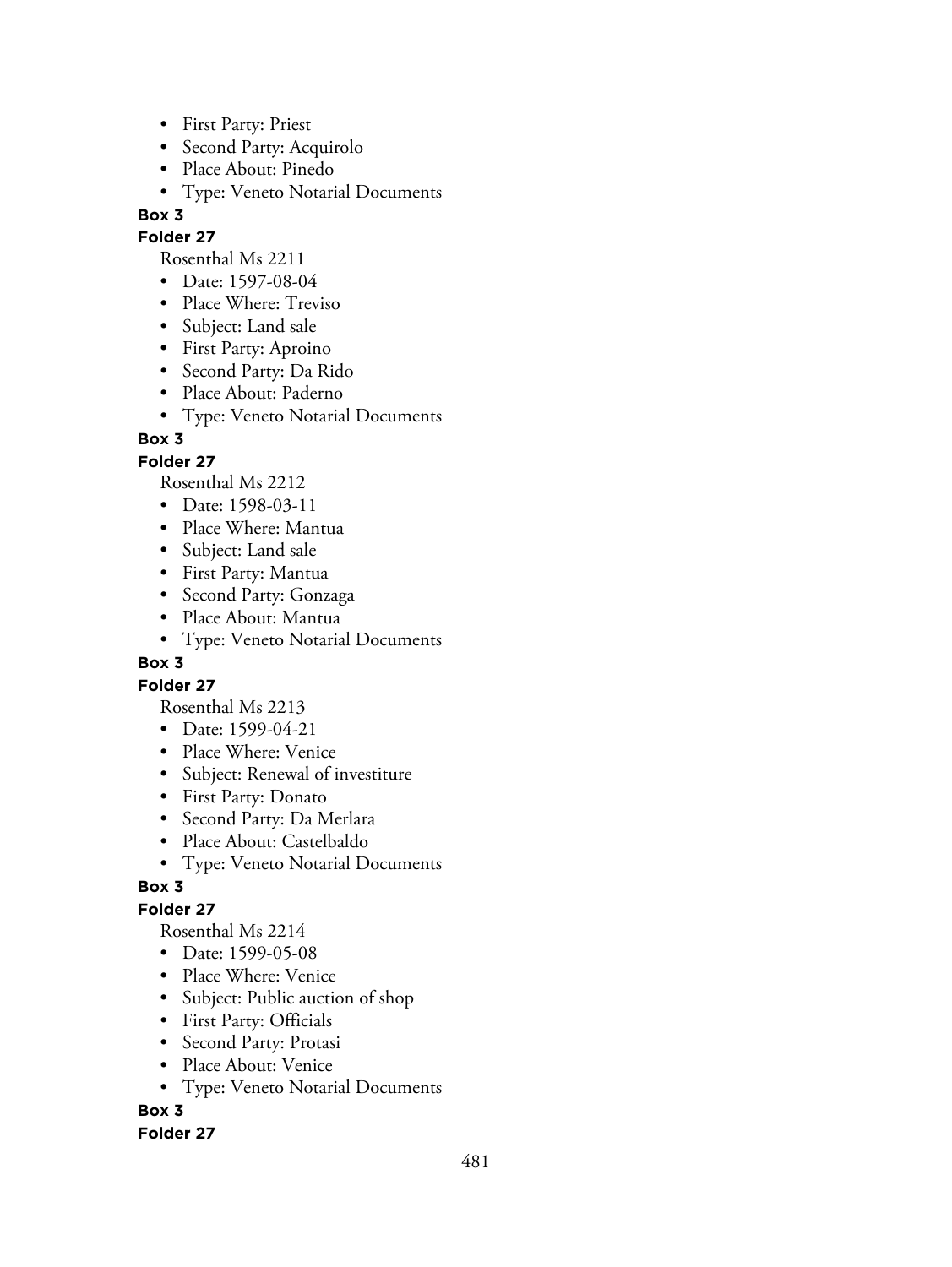Rosenthal Ms 2215

- Date: 1599-08-07
- Place Where: Treviso
- Subject: Publicly announce land sale
- First Party: DoIce
- Second Party: Picaleo
- Place About: Villafino
- Phillips No.: 25792
- Type: Veneto Notarial Documents

## **Box 3**

#### **Folder 27**

Rosenthal Ms 2216

- Date: 1599-11-28
- Place Where: Venice
- Subject: Affrancation of pension
- First Party: Bragadin
- Second Party: Scotto
- Place About: Villa (Treviso)
- Type: Veneto Notarial Documents

## **Box 4**

## **Folder 27**

Rosenthal Ms 2217

- Date: Post-1600
- Place Where: Montagnana
- Subject: Land sale?
- Second Party: (Illegible)
- Type: Veneto Notarial Documents

### **Box 4**

# **Folder 27**

Rosenthal Ms 2218

- Date: Post-1600
- Place Where: Venice ?
- Subject: Brothers divide inheritance
- First Party: (Mutilated)
- Place About: Mussolente
- Type: Veneto Notarial Documents

### **Box 4**

## **Folder 27**

Rosenthal Ms 2219

- Date: 1600-01-24
- Place Where: Venice
- Subject: Testament
- First Party: Barbarigo
- Type: Veneto Notarial Documents

# **Box 4**

### **Folder 27**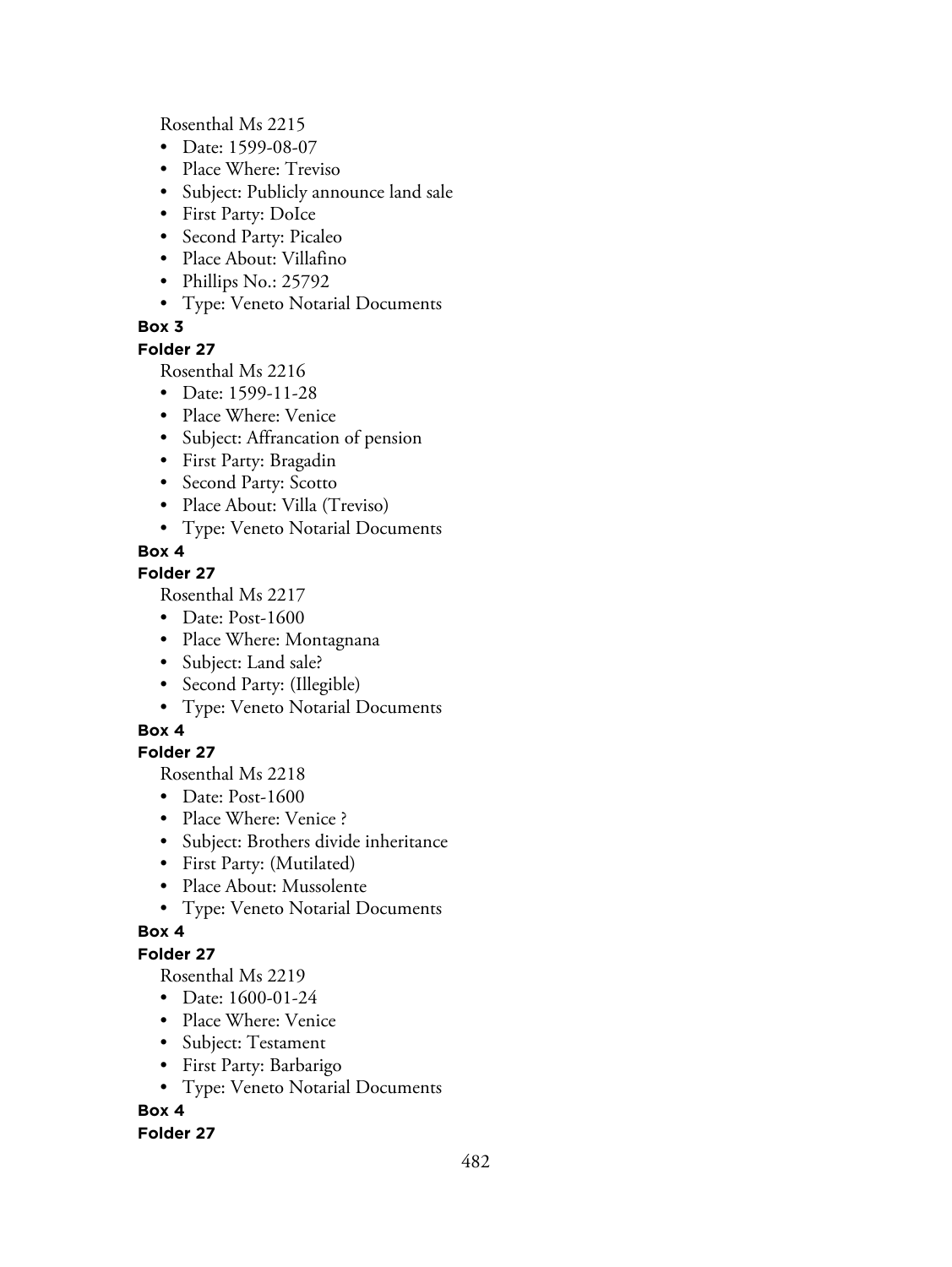Rosenthal Ms 2220

- Date: 1600-01-24
- Place Where: Treviso
- Subject: Land sale
- First Party: Marchesi
- Second Party: Sessa
- Place About: Lanzenigo
- Type: Veneto Notarial Documents

# **Box 4**

# **Folder 27**

Rosenthal Ms 2221

- Date: 1600-02-26
- Place Where: Treviso
- Subject: Land sale
- First Party: Marchesi
- Second Party: Sessa
- Place About: Lanzenigo
- Type: Veneto Notarial Documents

# **Box 4**

# **Folder 27**

Rosenthal Ms 2222

- Date: 1600-10-28
- Place Where: Treviso
- Subject: Land sale
- First Party: Medulo
- Second Party: Sessa
- Place About: Lanzenigo
- Type: Veneto Notarial Documents

# **Box 4**

# **Folder 27**

Rosenthal Ms 2223

- Date: 1601-01-18
- Place Where: Venice
- Subject: Marriage contract
- First Party: Barbarigo
- Second Party: Minio
- Place About: Solana
- Type: Veneto Notarial Documents

# **Box 4**

# **Folder 27**

- Date: 1602-04-30
- Place Where: Mantua
- Subject: Payment for land purchase
- First Party: Gonzaga
- Second Party: Cavalli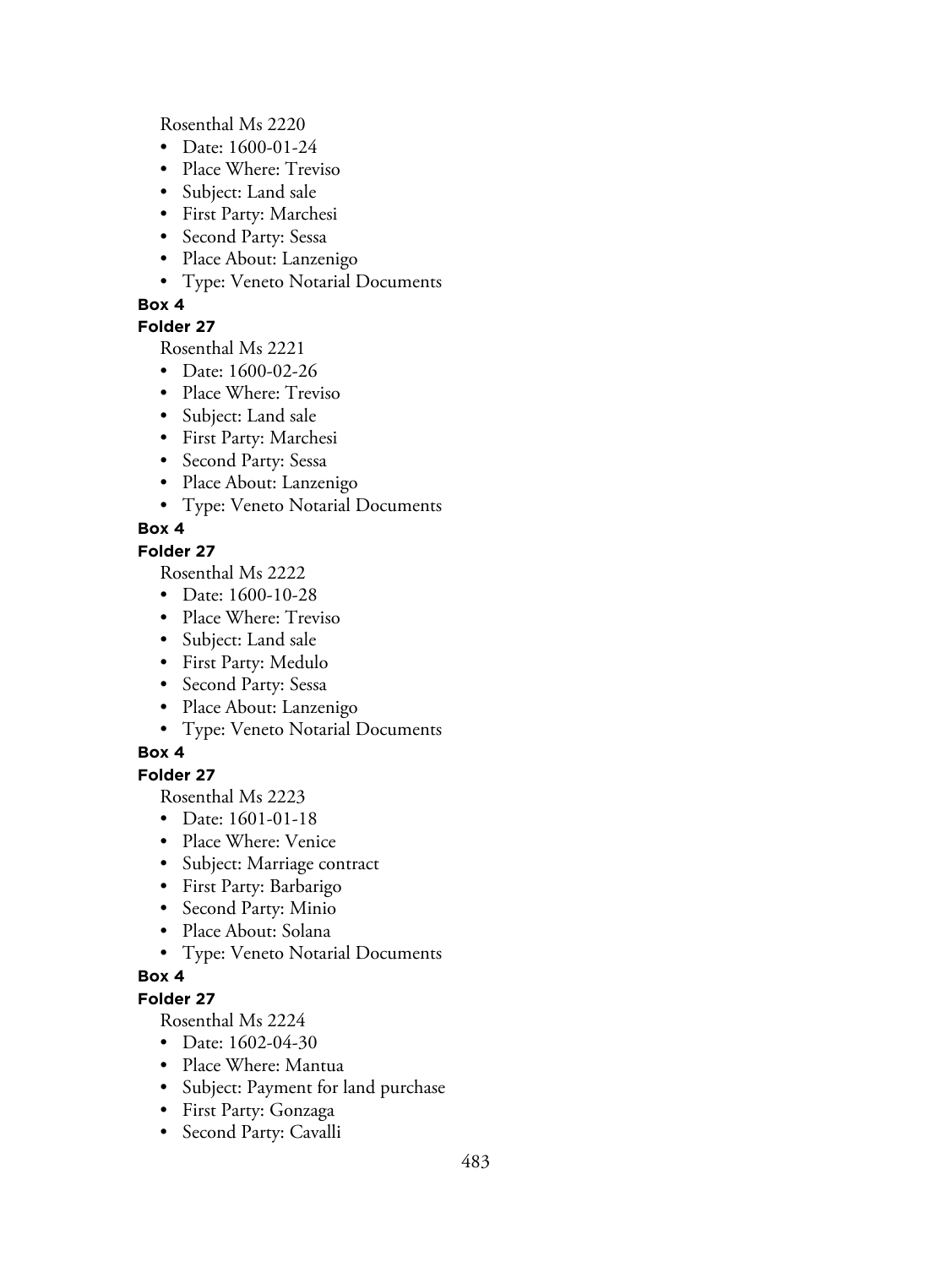- Place About: Casatico
- Type: Veneto Notarial Documents

### **Folder 27**

Rosenthal Ms 2225

- Date: 1602-10-03
- Place Where: Carezzada
- Subject: Inventory of estate
- First Party: Princivalle
- Second Party: Gregori
- Place About: Marega
- Type: Veneto Notarial Documents

## **Box 4**

**Folder 27**

Rosenthal Ms 2226

- Date: 1603-06-03
- Place Where: Porto
- Subject: Dowry confession, inventory
- First Party: Princivalle
- Second Party: Pavanelli
- Place About: Marega
- Type: Veneto Notarial Documents

### **Box 4**

### **Folder 27**

Rosenthal Ms 2227

- Date: 1603-06-09
- Place Where: Venice
- Subject: Sentence on marriage contract
- First Party: Contarini
- Second Party: Querini
- Type: Veneto Notarial Documents

**Box 5**

### **Folder 27**

Rosenthal Ms 2228

- Date: 1604-04-08
- Place Where: Venice
- Subject: Settlement of dispute
- First Party: Venier
- Second Party: Pinardo
- Type: Veneto Notarial Documents

**Box 5**

### **Folder 27**

- Date: 1604-09-21
- Place Where: Venice
- Subject: Sentence on testament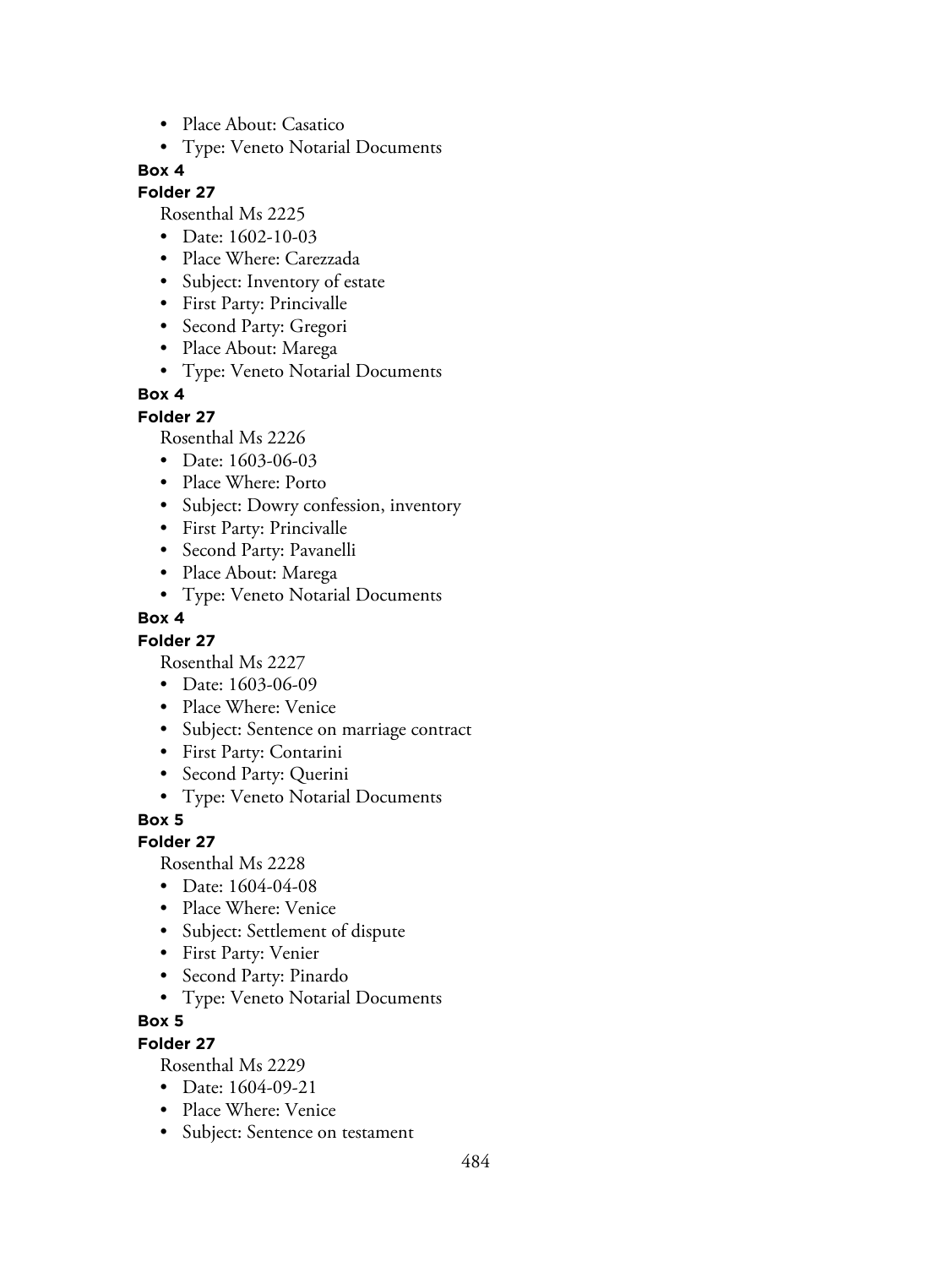- First Party: Barbarigo
- Second Party: Barbarigo
- Phillips No.: 25657
- Type: Veneto Notarial Documents

### **Folder 27**

Rosenthal Ms 2230

- Date: 1604-11-10
- Place Where: Treviso
- Subject: Land sale
- First Party: Sessa
- Second Party: Loradello
- Place About: Lanzenigo
- Type: Veneto Notarial Documents

# **Box 5**

## **Folder 27**

Rosenthal Ms 2231

- Date: 1605-01-24
- Place Where: Venice
- Subject: Land sale for debt
- First Party: Gavassi
- Second Party: Gavazzeno
- Place About: Murano
- Appendix: 1
- Phillips No.: 25792
- Type: Veneto Notarial Documents

# **Box 5**

# **Folder 27**

Rosenthal Ms 2232

- Date: 1606-04-12
- Place Where: Treviso
- Subject: Land transfer for debt
- First Party: Bicignolo
- Second Party: Bologna
- Place About: Montebelluno
- Type: Veneto Notarial Documents

### **Box 5**

## **Folder 27**

- Date: 1606-08-17
- Place Where: Mantua
- Subject: Land sale
- First Party: Mori
- Second Party: Gonzaga
- Place About: Mantua
- Type: Veneto Notarial Documents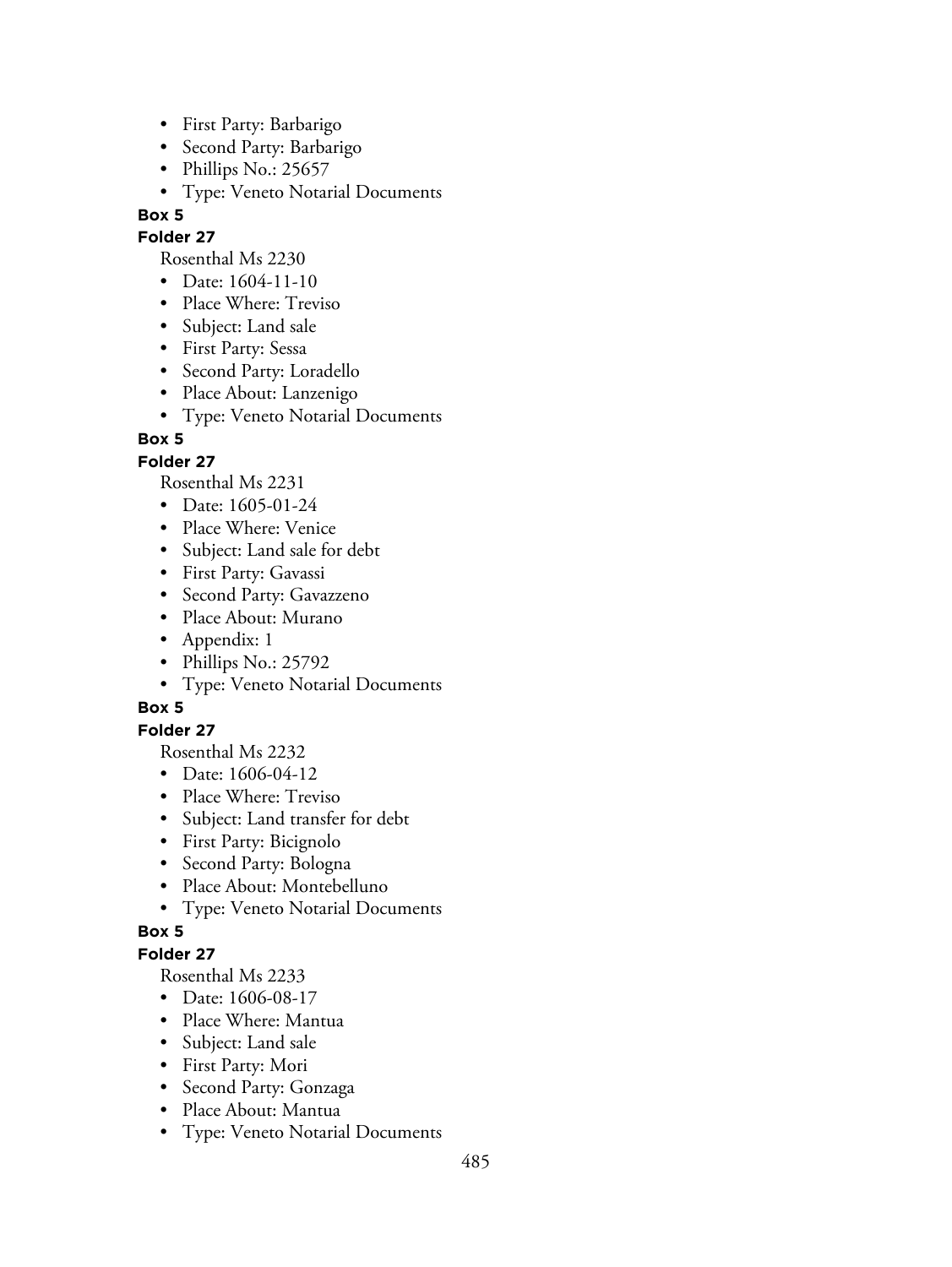#### **Folder 27**

Rosenthal Ms 2234

- Date: 1606-10-06
- Place Where: Venice
- Subject: Testament
- First Party: Raspi
- Appendix: 1
- Phillips No.: 17362
- Type: Veneto Notarial Documents

**Box 5**

### **Folder 27**

Rosenthal Ms 2235

- Date: 1607-01-19
- Place Where: Venice
- Subject: Inventory of inheritance
- First Party: Sessa
- Second Party: Sessa
- Place About: Lanzenigo
- Phillips No.: 17359
- Type: Veneto Notarial Documents

## **Box 5**

**Folder 27**

Rosenthal Ms 2236

- Date: 1607-02-13
- Place Where: Venice
- Subject: Sale of shop
- First Party: Mazza
- Second Party: Goretto
- Place About: Venice
- Appendix: 6
- Phillips No.: 17359
- Type: Veneto Notarial Documents

### **Box 5**

### **Folder 27**

Rosenthal Ms 2237

- Date: 1608-03-10
- Place Where: Venice
- Subject: Land exchange
- First Party: Venier
- Second Party: Foscarini
- Place About: Venice
- Type: Veneto Notarial Documents

### **Box 5**

### **Folder 27**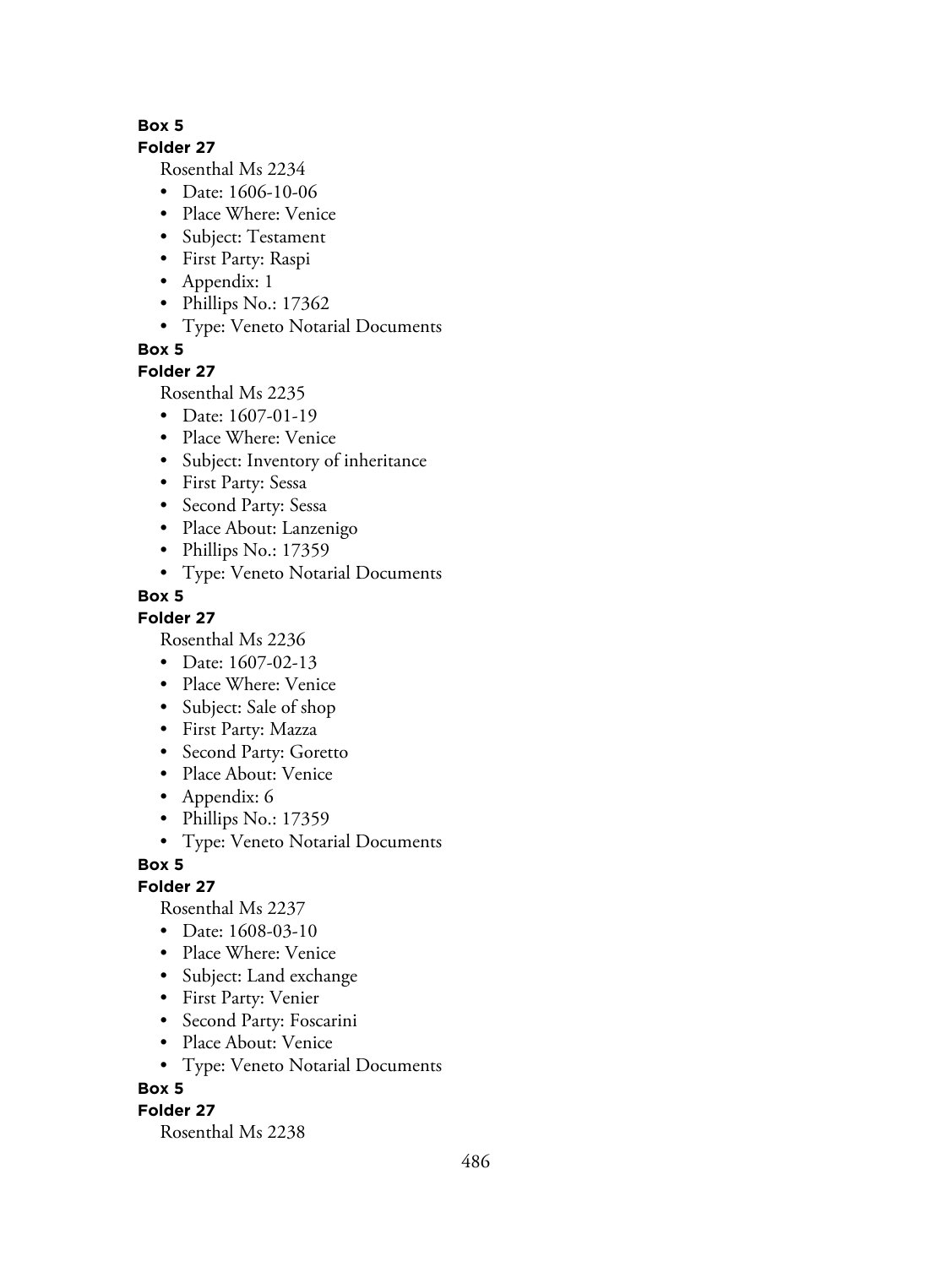- Date: 1608-06-04
- Place Where: Rome
- Subject: Grant benefice
- First Party: Curia
- Second Party: Mazeroni
- Place About: Maceri
- Phillips No.: 26431
- Type: Veneto Notarial Documents

### **Folder 27**

Rosenthal Ms 2239

- Date: 1608-10-11
- Place Where: Mantua
- Subject: Payment for land
- First Party: Gonzaga
- Second Party: Ricci
- Type: Veneto Notarial Documents

## **Box 5**

## **Folder 27**

Rosenthal Ms 2240

- Date: 1609-11-12
- Place Where: Venice
- Subject: Copy 1516 investiture
- First Party: Sessa
- Second Party: Sangallo
- Place About: Padua
- Type: Veneto Notarial Documents

### **Box 6**

# **Folder 27**

Rosenthal Ms 2241

- Date: 1611-02-25
- Place Where: Calliano
- Subject: Debt confession
- First Party: Da Marena
- Second Party: Tacchi
- Type: Veneto Notarial Documents

### **Box 6**

## **Folder 27**

- Date: 1611-12-08
- Place Where: Calliano
- Subject: Land sale
- First Party: Da Bisonello
- Second Party: Giovanni
- Place About: Pascolino
- Type: Veneto Notarial Documents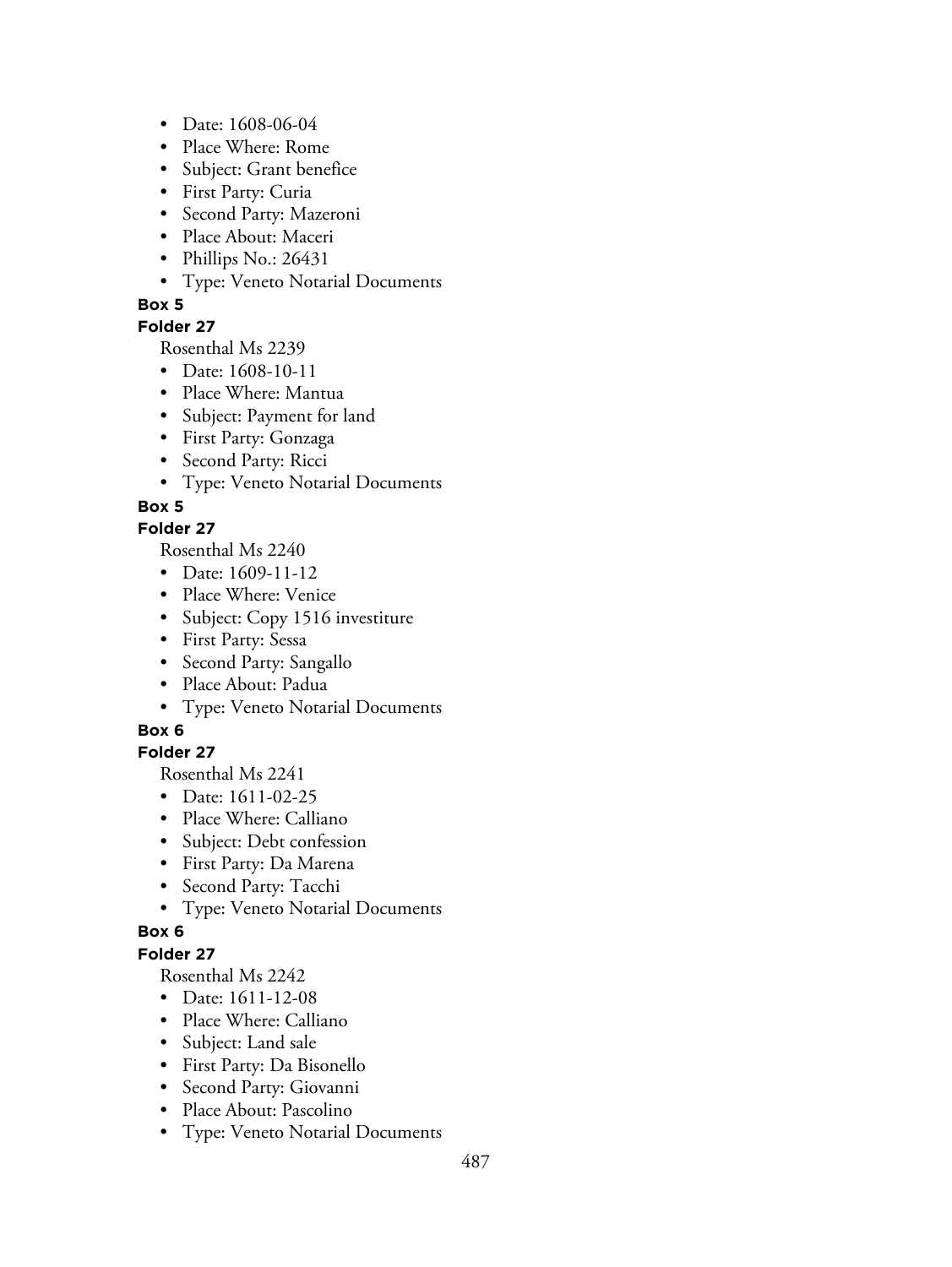#### **Folder 27**

Rosenthal Ms 2243

- Date: 1612-09-03
- Place Where: Venice
- Subject: Confirmation of succession
- First Party: Officials
- Second Party: Gabban
- Place About: Murano
- Type: Veneto Notarial Documents

**Box 6**

# **Folder 27**

Rosenthal Ms 2244

- Date: 1612-10-08
- Place Where: Sacile
- Subject: Affrancation of pension
- First Party: Commune
- Second Party: Regazzoni
- Type: Veneto Notarial Documents

# **Box 6**

# **Folder 27**

Rosenthal Ms 2245

- Date: 1612-12-11
- Place Where: Venice
- Subject: Cession of land
- First Party: Dandolo
- Second Party: Giusti
- Place About: Badia Polesine
- Type: Veneto Notarial Documents

**Box 6**

# **Folder 27**

Rosenthal Ms 2246

- Date: 1613-01-19
- Place Where: Venice
- Subject: Composition in dowry dispute
- First Party: Marcello
- Second Party: Gabban
- Phillips No.: 25792
- Type: Veneto Notarial Documents
- **Box 6**

# **Folder 27**

- Date: 1613-10-07
- Place Where: Treviso
- Subject: Confirm benefice
- First Party: Curia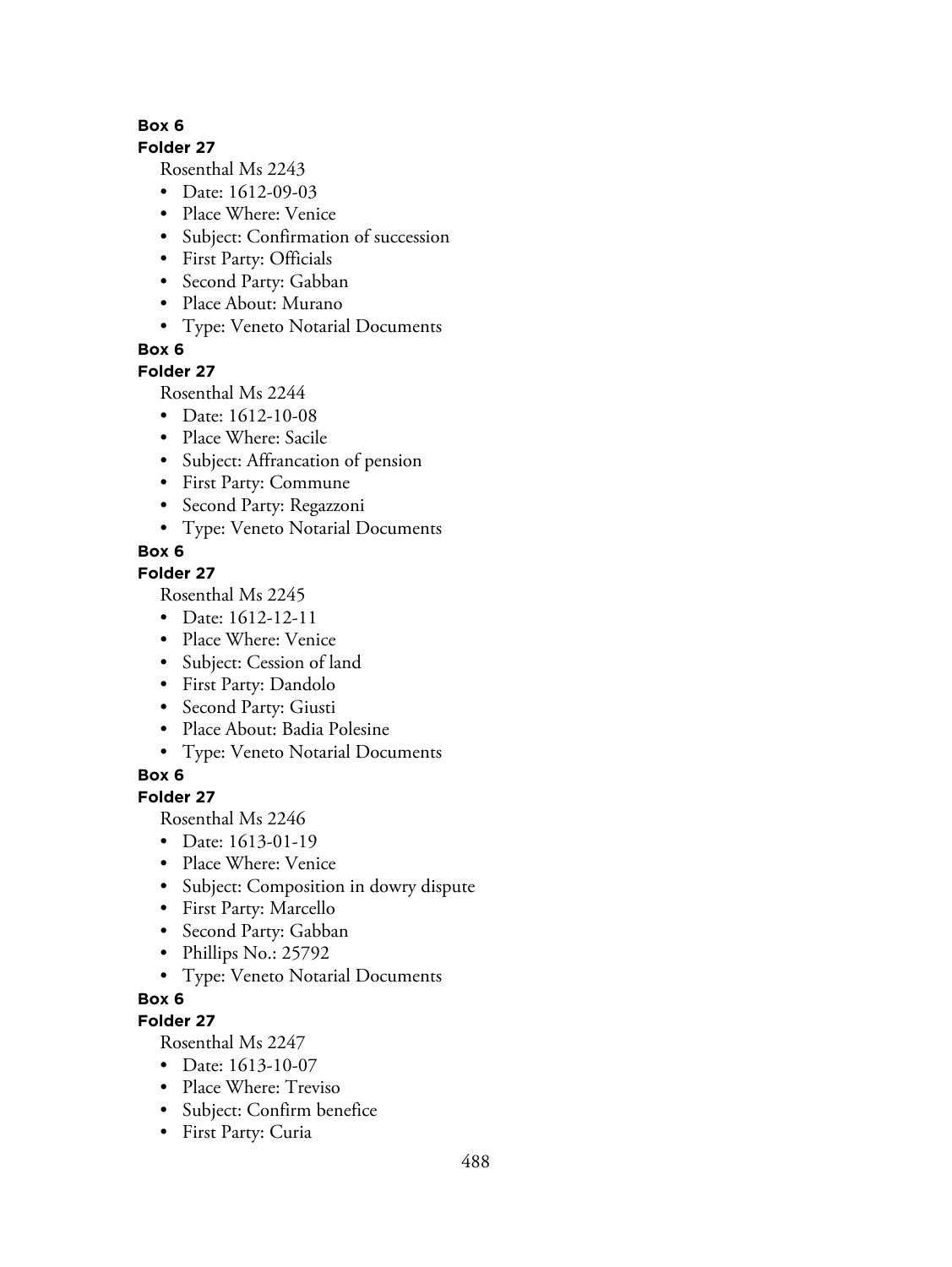- Second Party: Aproino
- Place About: Treviso
- Type: Veneto Notarial Documents

#### **Folder 27**

Rosenthal Ms 2248

- Date: 1613-11-09
- Place Where: Treviso
- Subject: Land sale
- First Party: Cattarini
- Second Party: Sessa
- Place About: Vesconi
- Appendix: 1
- Type: Veneto Notarial Documents

## **Box 6**

## **Folder 27**

Rosenthal Ms 2249

- Date: 1614-05-18
- Place Where: Treviso
- Subject: Receive payment for land
- First Party: Pissameglio
- Second Party: Strasson
- Place About: Treviso
- Type: Veneto Notarial Documents

### **Box 6**

### **Folder 27**

Rosenthal Ms 2250

- Date: 1614-08-21
- Place Where: Treviso
- Subject: Land transfer as dowry return
- First Party: Prendiparte
- Second Party: Prendiparte
- Place About: Lanzenigo
- Type: Veneto Notarial Documents

### **Box 6**

# **Folder 27**

Rosenthal Ms 2251

- Date: 1614-09-02
- Place Where: Treviso
- Subject: Inventory of dotal goods
- First Party: Mestrino
- Second Party: Agnoletti
- Place About: Arcade
- Phillips No.: 32164
- Type: Veneto Notarial Documents

### **Box 7**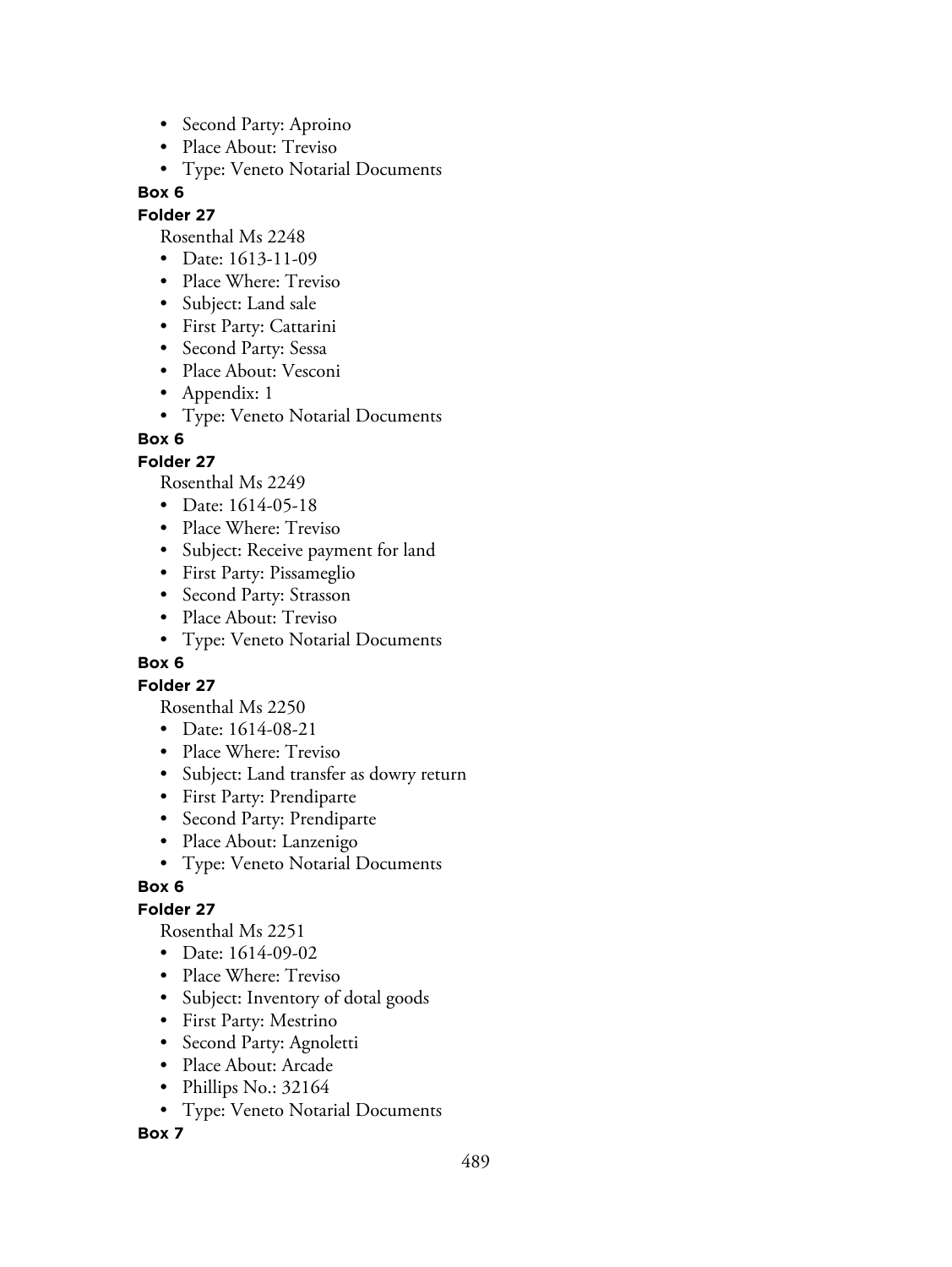#### **Folder 27**

Rosenthal Ms 2252

- Date: 1615-02-18
- Place Where: Treviso
- Subject: Sale of dotal lands
- First Party: Prendiparte
- Second Party: Sessa
- Place About: Lanzenigo
- Phillips No.: 17359
- Type: Veneto Notarial Documents

**Box 7**

### **Folder 27**

Rosenthal Ms 2253

- Date: 1615-06-20
- Place Where: Venice
- Subject: Dowry restitution by officials
- First Party: Vettori
- Second Party: Molin
- Place About: Padua
- Type: Veneto Notarial Documents

### **Box 7**

### **Folder 27**

Rosenthal Ms 2254

- Date: 1615-06-20
- Place Where: Venice
- Subject: Dowry restitution by officials
- First Party: Vettori
- Second Party: Mocenigo
- Type: Veneto Notarial Documents

**Box 7**

### **Folder 27**

Rosenthal Ms 2255

- Date: 1615-12-02
- Place Where: Venice
- Subject: Land sale
- First Party: Savoldi
- Second Party: Bin
- Place About: Venice
- Appendix: 1
- Phillips No.: 25792
- Type: Veneto Notarial Documents

**Box 7**

# **Folder 27**

- Date: 1616-10-27
- Place Where: Venice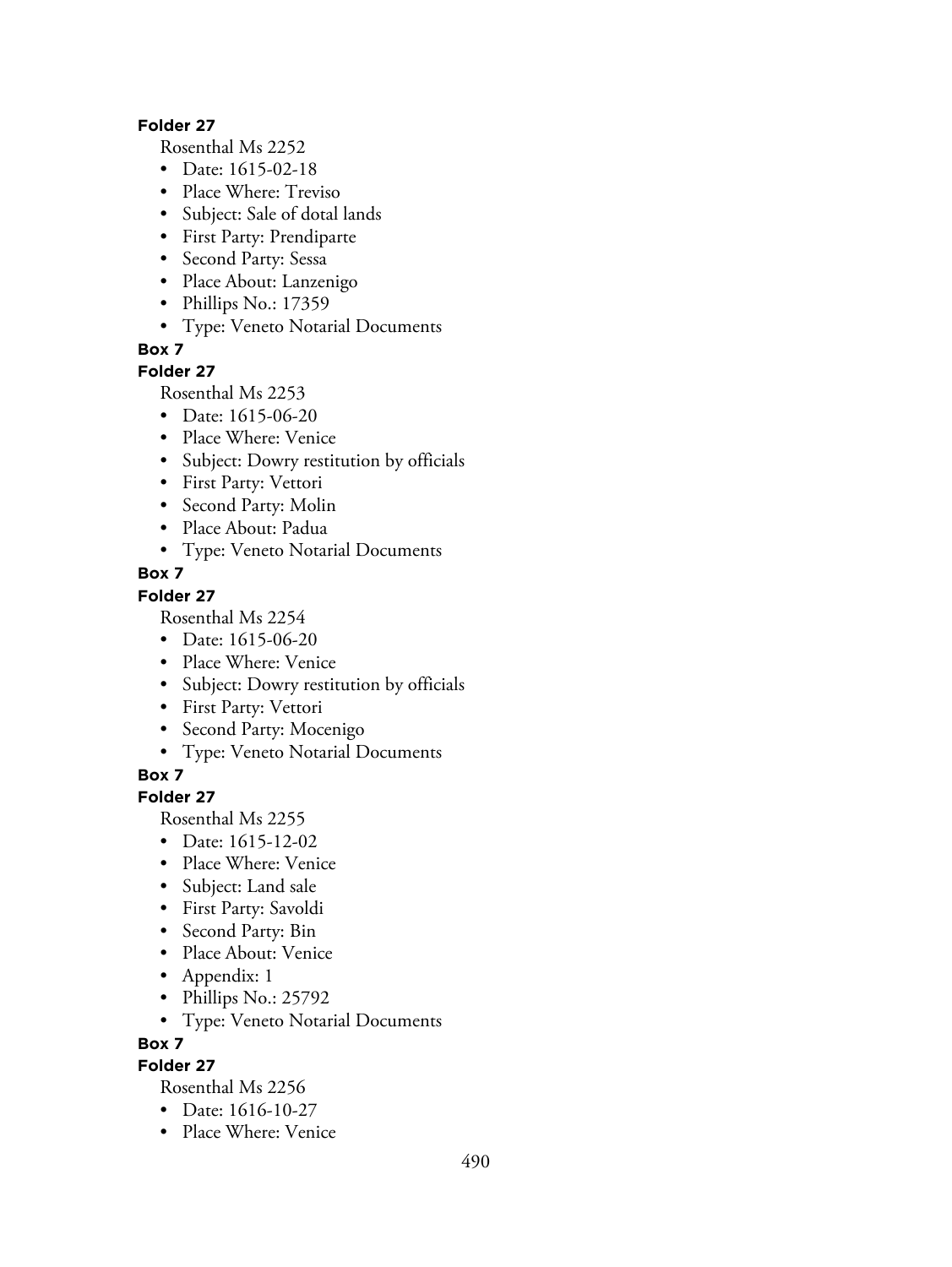- Subject: Testament
- First Party: Venier
- Second Party: Barbarigo
- Appendix: 1
- Type: Veneto Notarial Documents

## **Folder 27**

Rosenthal Ms 2257

- Date: 1617-05-16
- Place Where: Treviso
- Subject: Create, sell pension
- First Party: Sessa
- Second Party: Church
- Place About: Lanzenigo
- Phillips No.: 25657
- Type: Veneto Notarial Documents

# **Box 7**

# **Folder 27**

Rosenthal Ms 2258

- Date: 1617-10-28
- Place Where: Treviso
- Subject: Land exchange
- First Party: Medolo
- Second Party: Sessa
- Place About: Lanzenigo
- Appendix: 2
- Type: Veneto Notarial Documents

# **Box 7**

# **Folder 27**

Rosenthal Ms 2259

- Date: 1618-04-28
- Place Where: Venice
- Subject: Public land auction
- First Party: Officials
- Second Party: Mocenigo
- Place About: Venice
- Phillips No.: 25792
- Type: Veneto Notarial Documents

# **Box 7**

# **Folder 27**

- Date: 1618-06-22
- Place Where: Venice
- Subject: Land sale, reinvestiture
- First Party: Savoldi
- Second Party: Betamini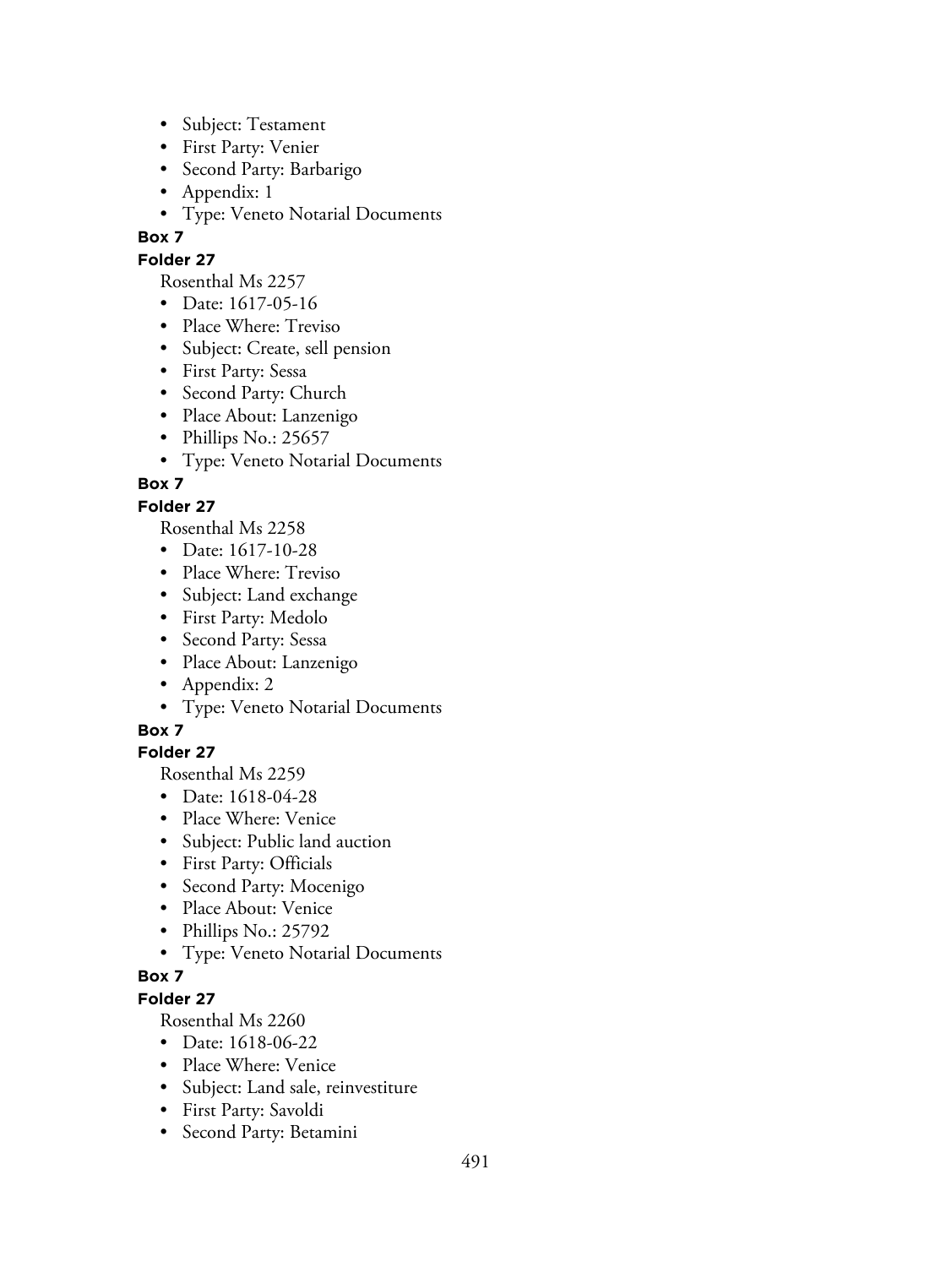- Place About: Venice
- Phillips No.: 25657
- Type: Veneto Notarial Documents

#### **Folder 27**

Rosenthal Ms 2261

- Date: 1619-01-10
- Place Where: Venice
- Subject: Release sister from tutelage
- First Party: Zorzi
- Second Party: Zorzi
- Type: Veneto Notarial Documents

### **Box 7**

### **Folder 27**

Rosenthal Ms 2262

- Date: 1619-11-21
- Place Where: Treviso
- Subject: Land transfer for dowry debt
- First Party: Bologna
- Second Party: Burchielatti
- Place About: Nervesa
- Phillips No.: 25657
- Type: Veneto Notarial Documents

## **Box 1**

**Folder 28**

Rosenthal Ms 2263

- Date: 1620-05-05
- Place Where: Campiglia ( VC )
- Subject: Land sale
- First Party: Dona
- Second Party: Repeta
- Place About: Campiglia
- Type: Veneto Notarial Documents

### **Box 1**

### **Folder 28**

Rosenthal Ms 2264

- Date: 1620-08-30
- Place Where: Venice
- Subject: Sale of shop
- First Party: Bembo
- Second Party: Bosello
- Place About: Venice
- Appendix: 3
- Type: Veneto Notarial Documents

**Box 1**

### **Folder 28**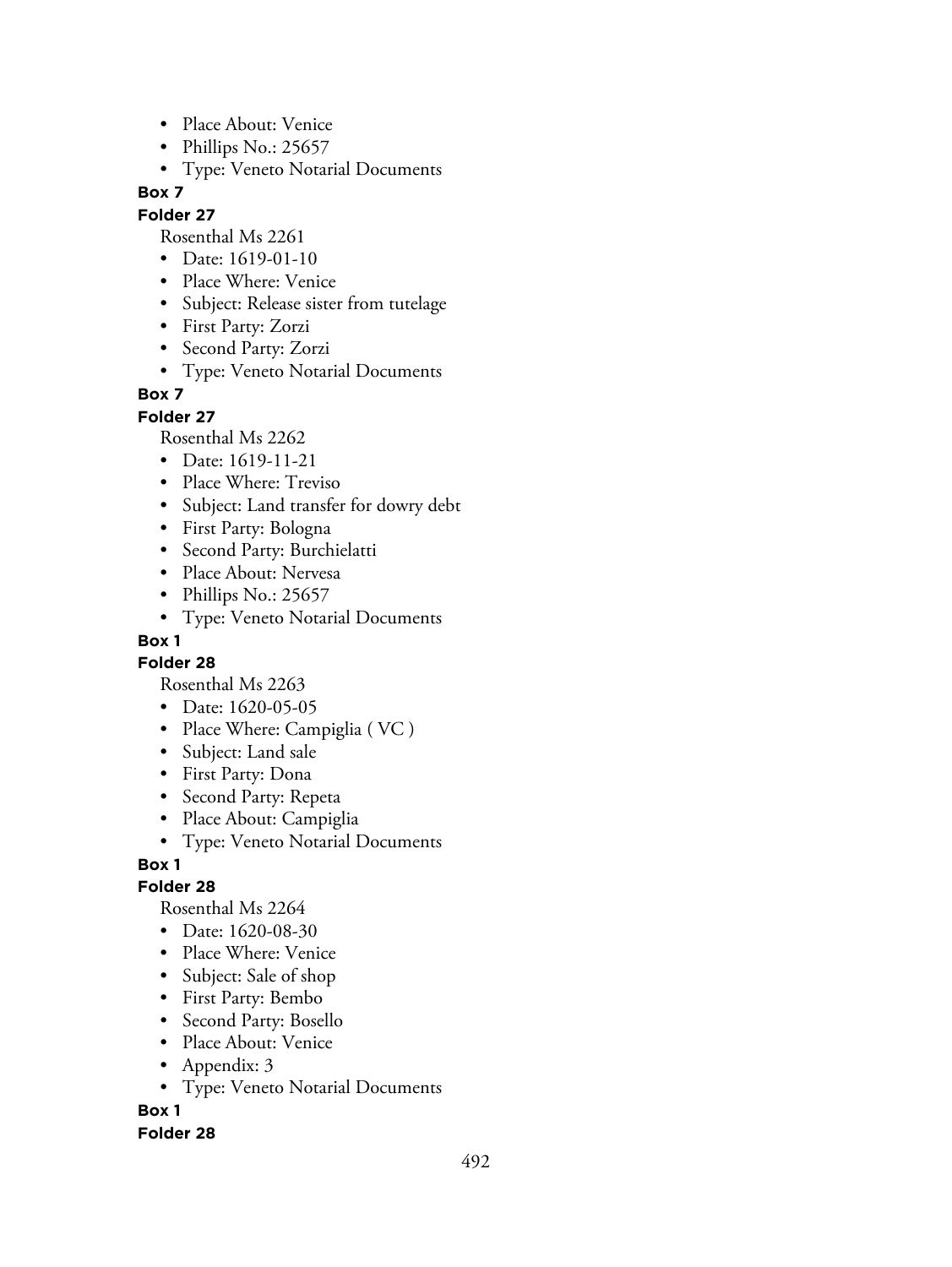Rosenthal Ms 2265

- Date: 1621-07-15
- Place Where: Venice
- Subject: Amend tutelage
- First Party: Bembo
- Second Party: Condulmer
- Type: Veneto Notarial Documents

## **Box 1**

### **Folder 28**

Rosenthal Ms 2266

- Date: 1621-10-16
- Place Where: Venice
- Subject: Cede share of maternal dowry
- First Party: Bembo
- Second Party: Bembo
- Place About: Venice
- Type: Veneto Notarial Documents

## **Box 1**

### **Folder 28**

Rosenthal Ms 2267

- Date: 1621-12-17
- Place Where: Venice
- Subject: License to sell tutelage goods
- First Party: Zorzi
- Second Party: Savoldi
- Type: Veneto Notarial Documents

# **Box 1**

### **Folder 28**

Rosenthal Ms 2268

- Date: 1621-12-17
- Place Where: Venice
- Subject: License to sell tutelage goods
- First Party: Zorzi
- Second Party: Savoldi
- Place About: Venice
- Phillips No.: 25657
- Type: Veneto Notarial Documents

### **Box 1**

### **Folder 28**

- Date: 1622-02-01
- Place Where: Venice
- Subject: Dowry confession
- First Party: Signoretti
- Second Party: Raspi
- Type: Veneto Notarial Documents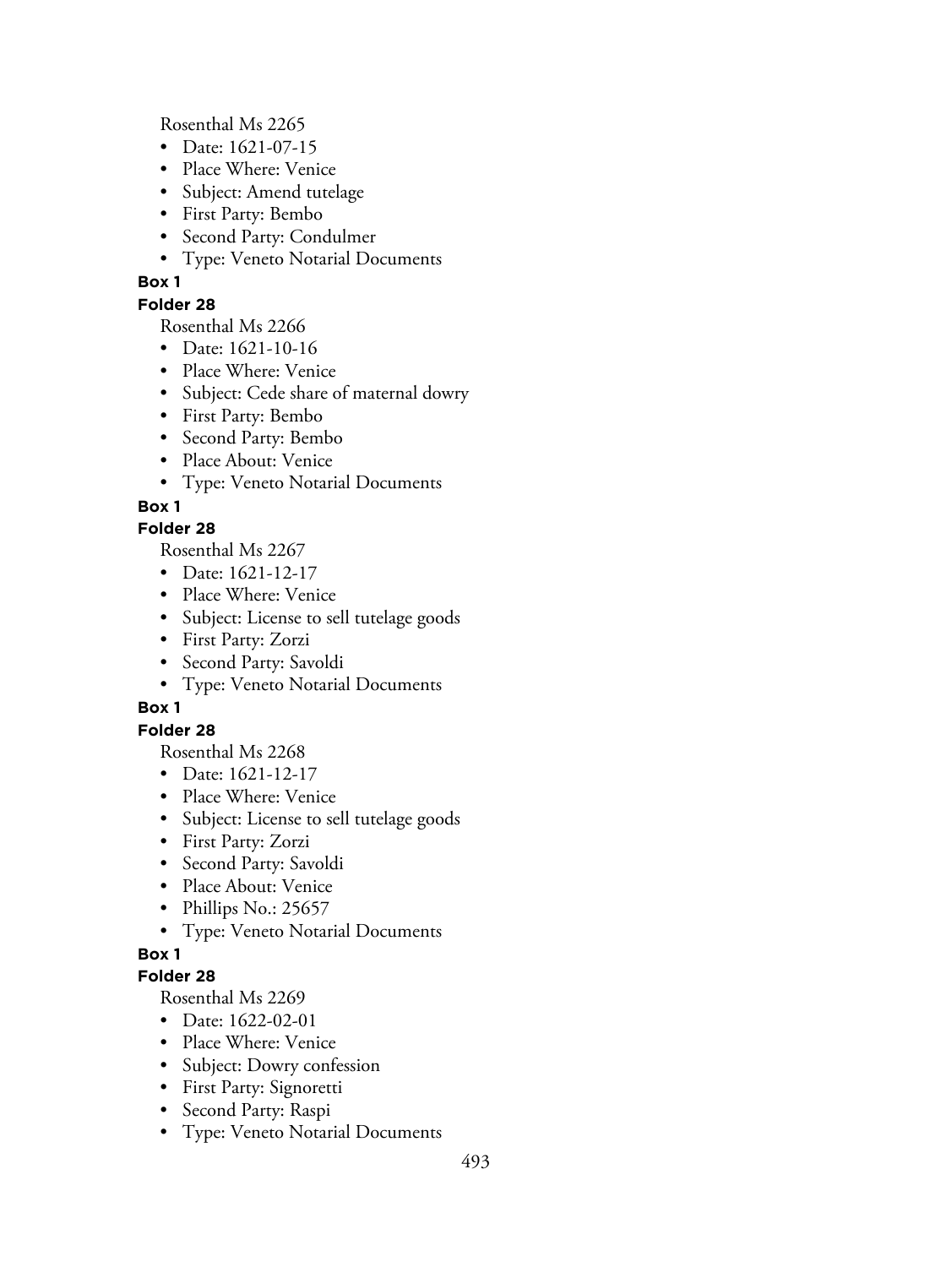#### **Folder 28**

Rosenthal Ms 2270

- Date: 1622-03-16
- Place Where: Venice
- Subject: Repeat testament -- cf. 2256
- First Party: Venier
- Second Party: Barbarigo
- Type: Veneto Notarial Documents

## **Box 1**

### **Folder 28**

Rosenthal Ms 2271

- Date: 1622-04-22
- Place Where: Venice
- Subject: Testament
- First Party: Minio
- Second Party: Barbarigo
- Type: Veneto Notarial Documents

## **Box 1**

### **Folder 28**

Rosenthal Ms 2272

- Date: 1622-11-18
- Place Where: Venice
- Subject: Repeat marriage contract
- First Party: Sessa
- Second Party: Fontana
- Place About: Feltre, Belluno
- Appendix: 1
- Type: Veneto Notarial Documents

**Box 1**

# **Folder 28**

Rosenthal Ms 2273

- Date: 1623-09-24
- Place Where: Treviso
- Subject: Accounts of debts
- First Party: Roballa
- Second Party: Zuccareda
- Place About: Montebelluno
- Type: Veneto Notarial Documents

# **Box 1**

# **Folder 28**

- Date: 1624-10-11
- Place Where: Vasion
- Subject: Land sale
- First Party: Sessa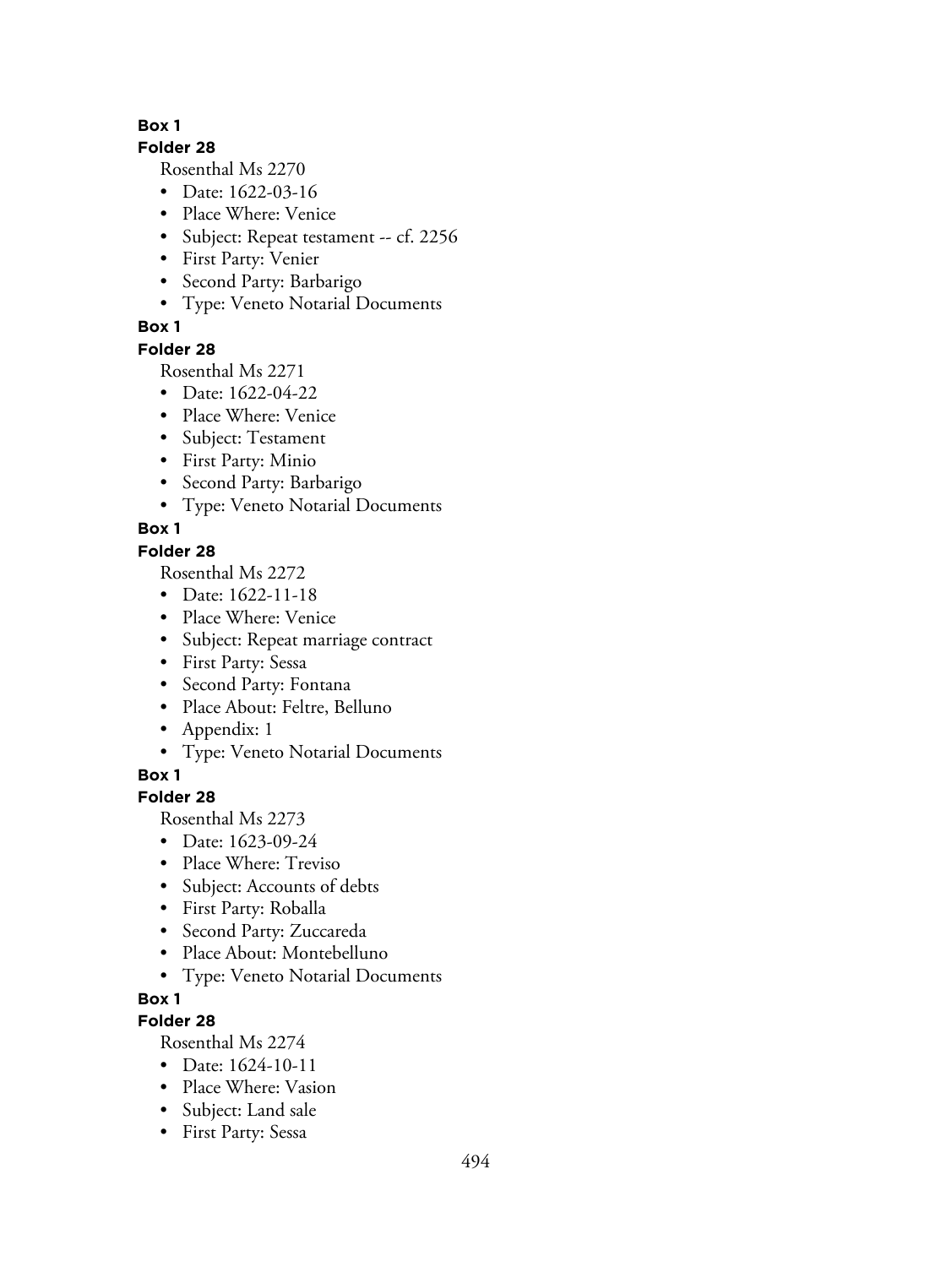- Second Party: Trevisan
- Place About: Lanzenigo
- Phillips No.: 25657
- Type: Veneto Notarial Documents

### **Folder 28**

- Rosenthal Ms 2275
- Date: 1624-12-12
- Place Where: Venice
- Subject: Marriage contract; rent lists
- First Party: Barbarigo
- Second Party: Dona
- Place About: Montecchio Mag.
- Appendix: 3
- Type: Veneto Notarial Documents

**Box 1**

## **Folder 28**

Rosenthal Ms 2276

- Date: 1625-10-01
- Place Where: Venice
- Subject: Sale of estates
- First Party: Nani
- Second Party: Priests
- Place About: Caossea, Cagnolo
- Appendix: 8
- Phillips No.: 17359
- Type: Veneto Notarial Documents

# **Box 1**

# **Folder 28**

Rosenthal Ms 2277

- Date: 1627-09-27
- Place Where: Venice
- Subject: Public land auction
- First Party: Officials
- Second Party: Barbaro
- Place About: Campolongo
- Type: Veneto Notarial Documents

# **Box 1**

# **Folder 28**

- Date: 1629-01-06
- Place Where: Treviso
- Subject: Land sale
- First Party: Del Saccio
- Second Party: Da Adamo
- Place About: Selva (Treviso)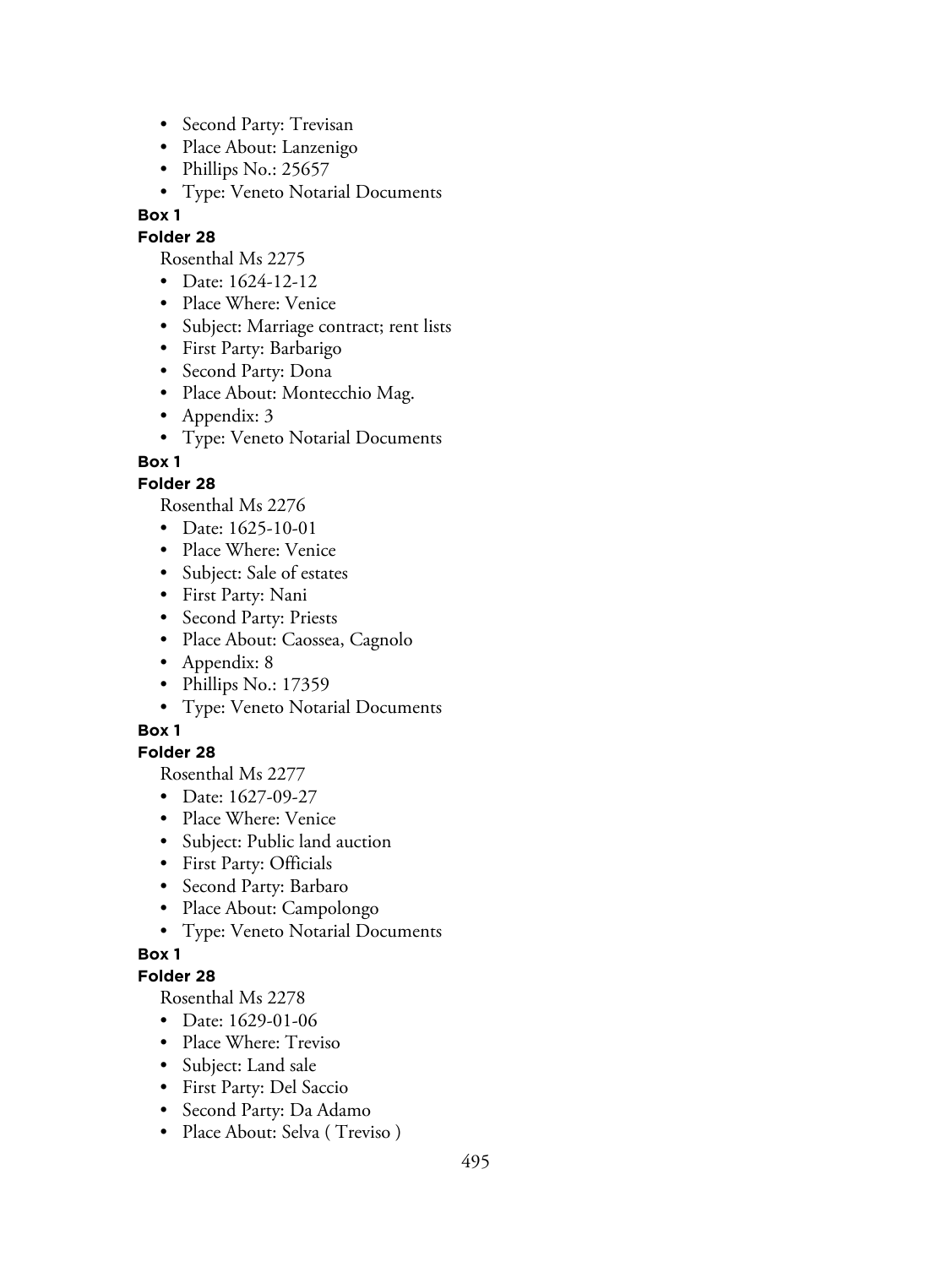- Phillips No.: 17362
- Type: Veneto Notarial Documents

#### **Folder 28**

Rosenthal Ms 2279

- Date: 1629-05-11
- Place Where: Venice
- Subject: Public land auction
- First Party: Officials
- Second Party: Nanti
- Place About: Venice
- Type: Veneto Notarial Documents

## **Box 2**

**Folder 28**

Rosenthal Ms 2280

- Date: 1630-06-14
- Place Where: Venice
- Subject: Inheritance dispute; land sale
- First Party: Sessa
- Second Party: Vitale
- Place About: Lanzenigo
- Appendix: 1
- Phillips No.: 17359
- Type: Veneto Notarial Documents

### **Box 2**

### **Folder 28**

Rosenthal Ms 2281

- Date: 1631-01-09
- Place Where: Venice
- Subject: Public land auction for debt
- First Party: Sessa
- Second Party: Lombria
- Place About: Lanzenigo
- Appendix: 1
- Phillips No.: 17362
- Type: Veneto Notarial Documents

### **Box 2**

## **Folder 28**

- Date: 1631-04-08
- Place Where: Treviso
- Subject: Land sale
- First Party: Aproino
- Second Party: VoIpaga
- Place About: Colmello
- Type: Veneto Notarial Documents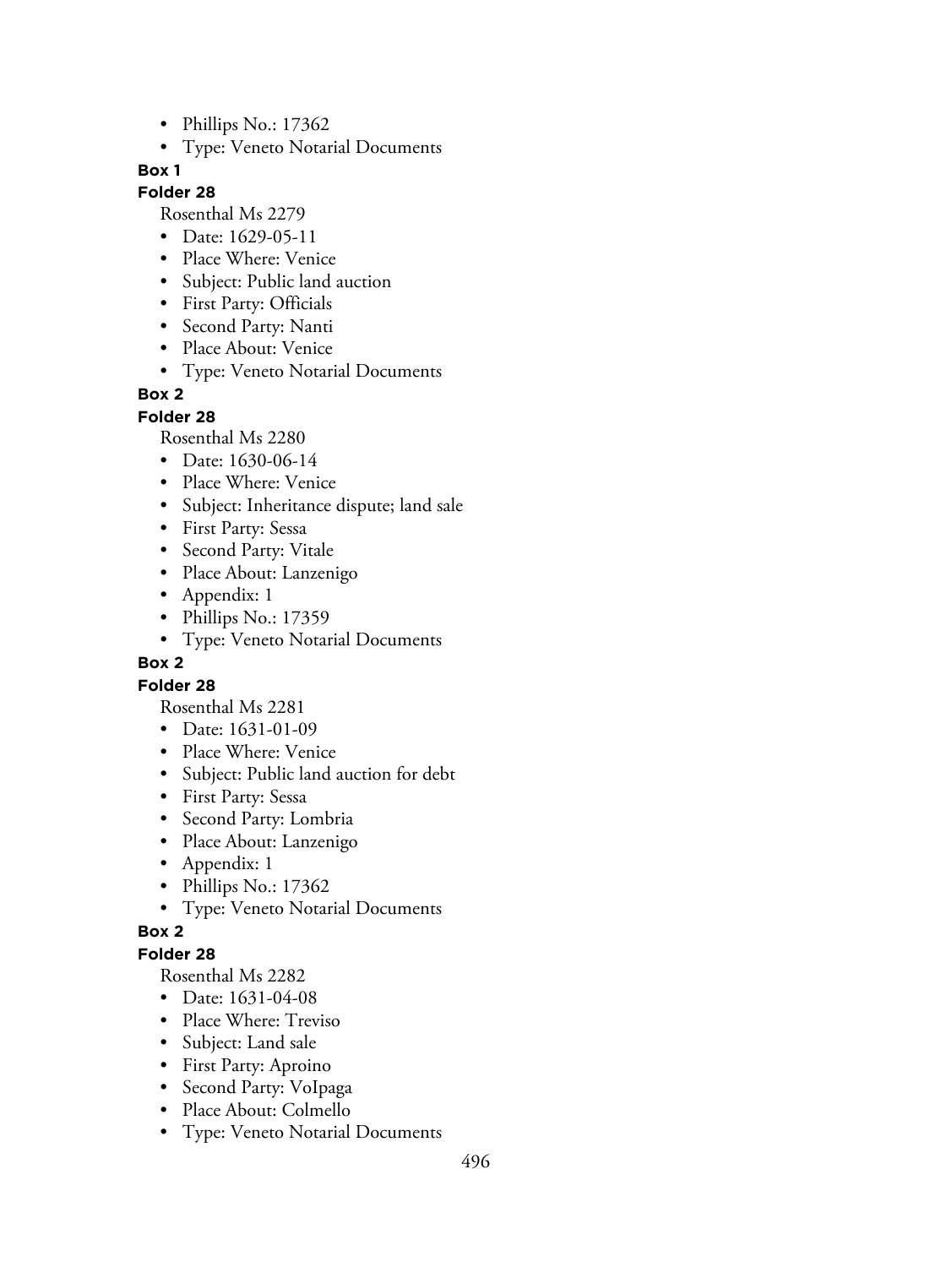#### **Folder 28**

Rosenthal Ms 2283

- Date: 1631-07-17
- Place Where: Venice
- Subject: Donation of goods
- First Party: Da Orleans
- Second Party: Da Borgogna
- Place About: Venice
- Appendix: 1
- Type: Veneto Notarial Documents

## **Box 2**

#### **Folder 28**

Rosenthal Ms 2284

- Date: 1632-01-26
- Place Where: Venice
- Subject: Land sale
- First Party: Mocenigo
- Second Party: Bembo
- Place About: Canda ( Rovigo )
- Phillips No.: 17362
- Type: Veneto Notarial Documents

### **Box 2**

### **Folder 28**

Rosenthal Ms 2285

- Date: 1632-11-24
- Place Where: Venice
- Subject: Land sale
- First Party: Gabrieli
- Second Party: Raspi
- Place About: Tresiegoli
- Appendix: 1
- Phillips No.: 17362
- Type: Veneto Notarial Documents

### **Box 2**

### **Folder 28**

Rosenthal Ms 2286

- Date: 1633-01-22
- Place Where: Venice
- Subject: Testament
- First Party: Venier
- Second Party: Barbarigo
- Type: Veneto Notarial Documents

### **Box 2**

### **Folder 28**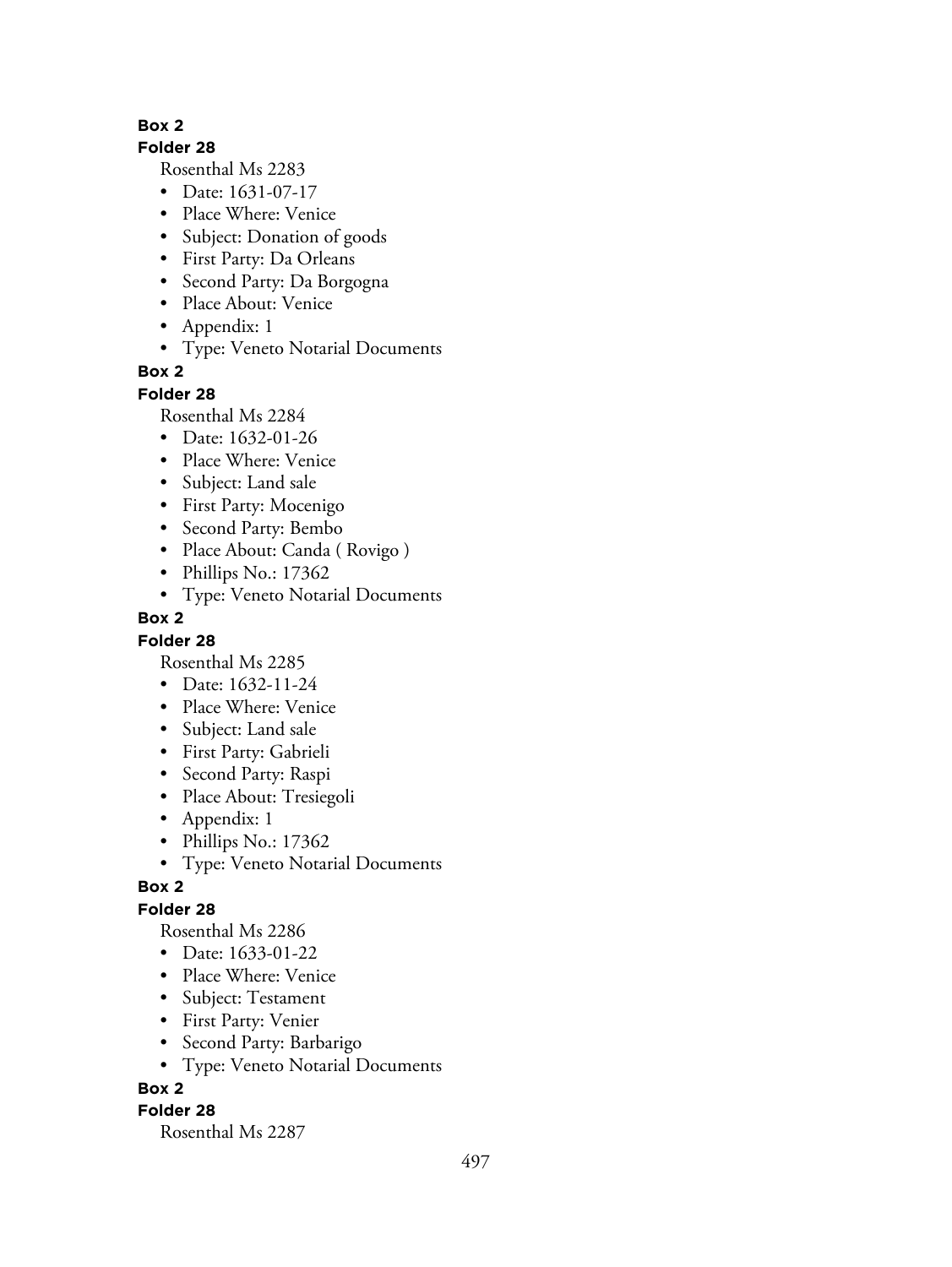- Date: 1635-10-30
- Place Where: Treviso
- Subject: Land sale
- First Party: Bologna
- Second Party: Tosca
- Place About: Nervesa
- Type: Veneto Notarial Documents

### **Folder 28**

Rosenthal Ms 2288

- Date: 1635-01-12
- Place Where: Venice
- Subject: Land sale
- First Party: Mocenigo
- Second Party: Ca Pesaro
- Place About: Canda (Rovigo)
- Type: Veneto Notarial Documents

# **Box 2**

## **Folder 28**

Rosenthal Ms 2289

- Date: 1635-12-27
- Place Where: Treviso
- Subject: Land sale, resale
- First Party: Macchi
- Second Party: Del Frare
- Place About: Nervesa
- Type: Veneto Notarial Documents

# **Box 2**

# **Folder 28**

Rosenthal Ms 2290

- Date: 1636-04-07
- Place Where: Venice
- Subject: Confirmation of succession
- First Party: Officials
- Second Party: Tartaro
- Type: Veneto Notarial Documents

### **Box 2**

# **Folder 28**

- Date: 1638-12-31
- Place Where: Treviso
- Subject: Sale of maternal dowry/legacy
- First Party: Bru
- Second Party: Oliva
- Place About: Merlengo
- Type: Veneto Notarial Documents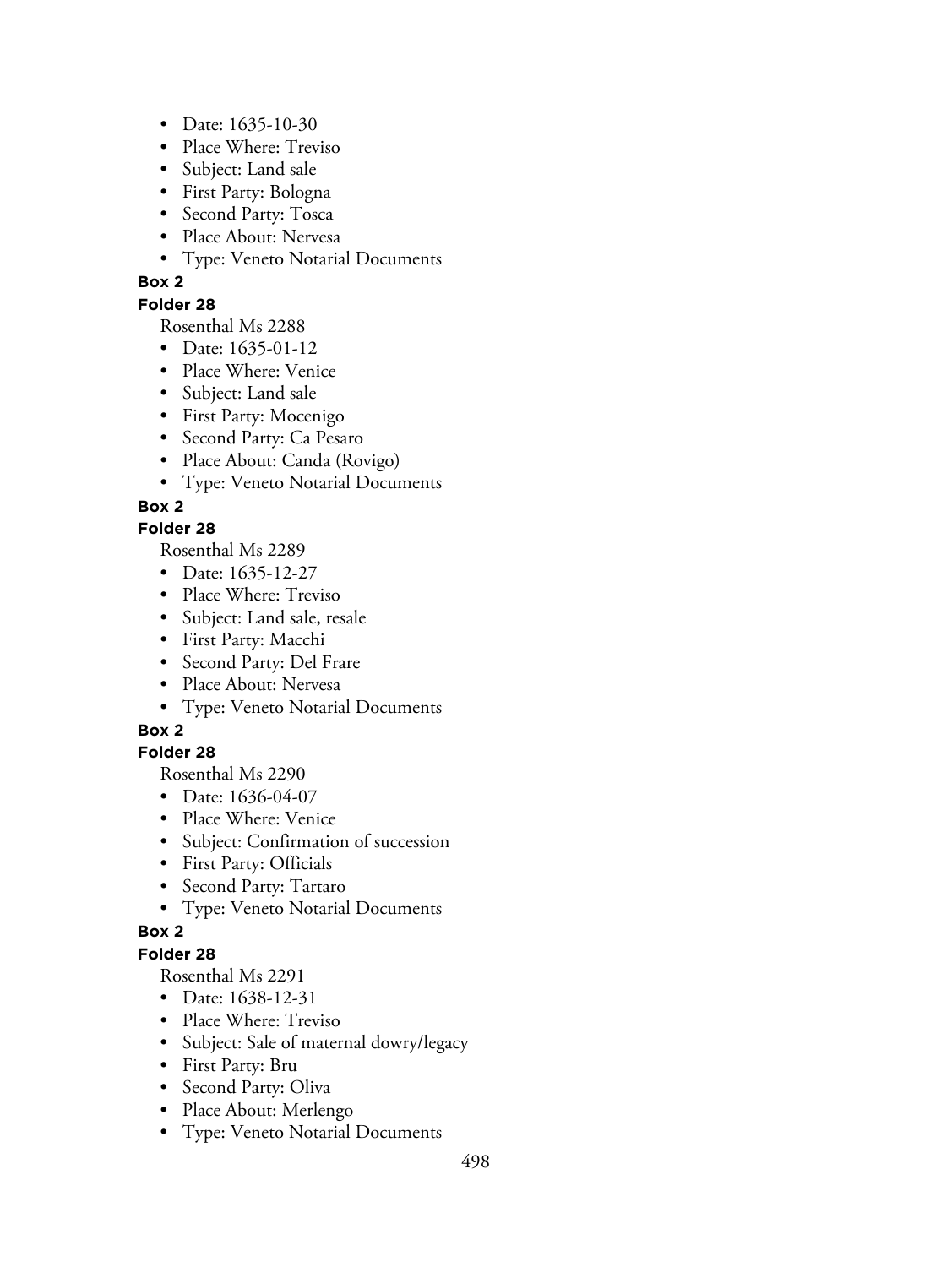#### **Folder 28**

Rosenthal Ms 2292

- Date: 1639-05-25
- Place Where: Venice
- Subject: Public land auction
- First Party: Officials
- Second Party: Raspi
- Place About: Venice
- Type: Veneto Notarial Documents

**Box 3**

### **Folder 28**

Rosenthal Ms 2293

- Date: 1640-01-13
- Place Where: Venice
- Subject: Land sale, reinvestiture
- First Party: Mocenigo
- Second Party: Badoer
- Place About: Canda
- Phillips No.: 17362
- Type: Veneto Notarial Documents

## **Box 3**

**Folder 28**

Rosenthal Ms 2294

- Date: 1640-05-08
- Place Where: Venice
- Subject: Revision of tutelage
- First Party: Raspi
- Second Party: Cavallini
- Type: Veneto Notarial Documents

### **Box 3**

**Folder 28**

Rosenthal Ms 2295

- Date: 1640-05-31
- Place Where: Venice
- Subject: Inheritance accounts
- First Party: Raspi
- Second Party: Cavallini
- Place About: Lonigo
- Type: Veneto Notarial Documents

### **Box 3**

### **Folder 28**

- Date: 1640-11-19
- Place Where: Venice
- Subject: Land sale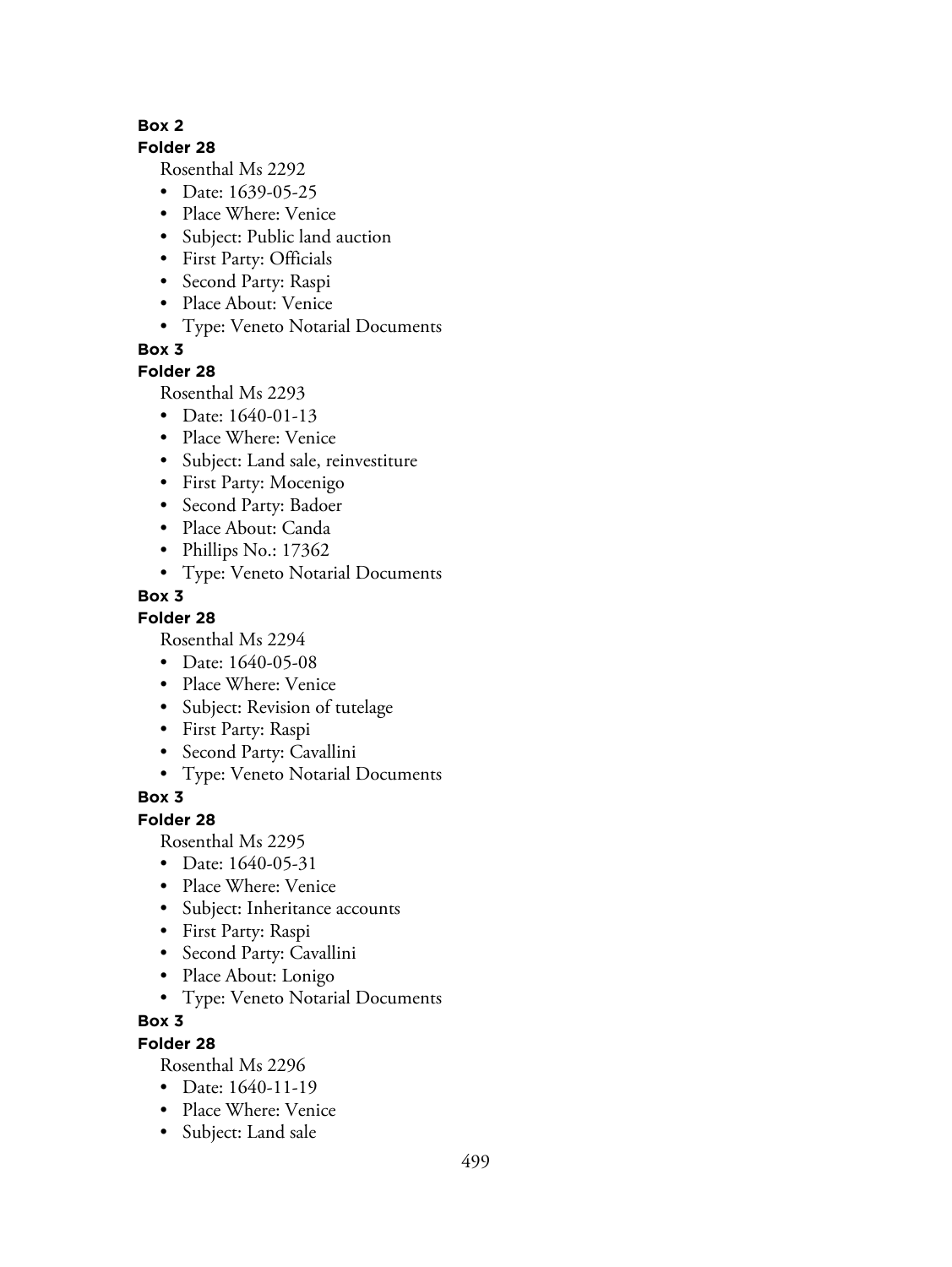- First Party: Mocenigo
- Second Party: Vendramin
- Place About: Canda
- Appendix: 1
- Type: Veneto Notarial Documents

### **Folder 28**

Rosenthal Ms 2297

- Date: 1641-03-25
- Place Where: Venice
- Subject: Public land sale
- First Party: Officials
- Second Party: Raspi
- Place About: Venice
- Appendix: 1
- Phillips No.: 25792
- Type: Veneto Notarial Documents

## **Box 3**

## **Folder 28**

Rosenthal Ms 2298

- Date: 1641-08-03
- Place Where: Nervesa
- Subject: Land sale
- First Party: Florian
- Second Party: Aliprandi
- Place About: Nervesa
- Type: Veneto Notarial Documents

# **Box 3**

# **Folder 28**

Rosenthal Ms 2299

- Date: 1641-08-27
- Place Where: Venice
- Subject: Declaration of debt
- First Party: Raspi
- Second Party: Viviani
- Phillips No.: 25657
- Type: Veneto Notarial Documents

# **Box 3**

### **Folder 28**

- Date: 1641-11-06
- Place Where: Venice
- Subject: Land sale, reinvestiture
- First Party: Roscario
- Second Party: Raspi
- Place About: Lanzenigo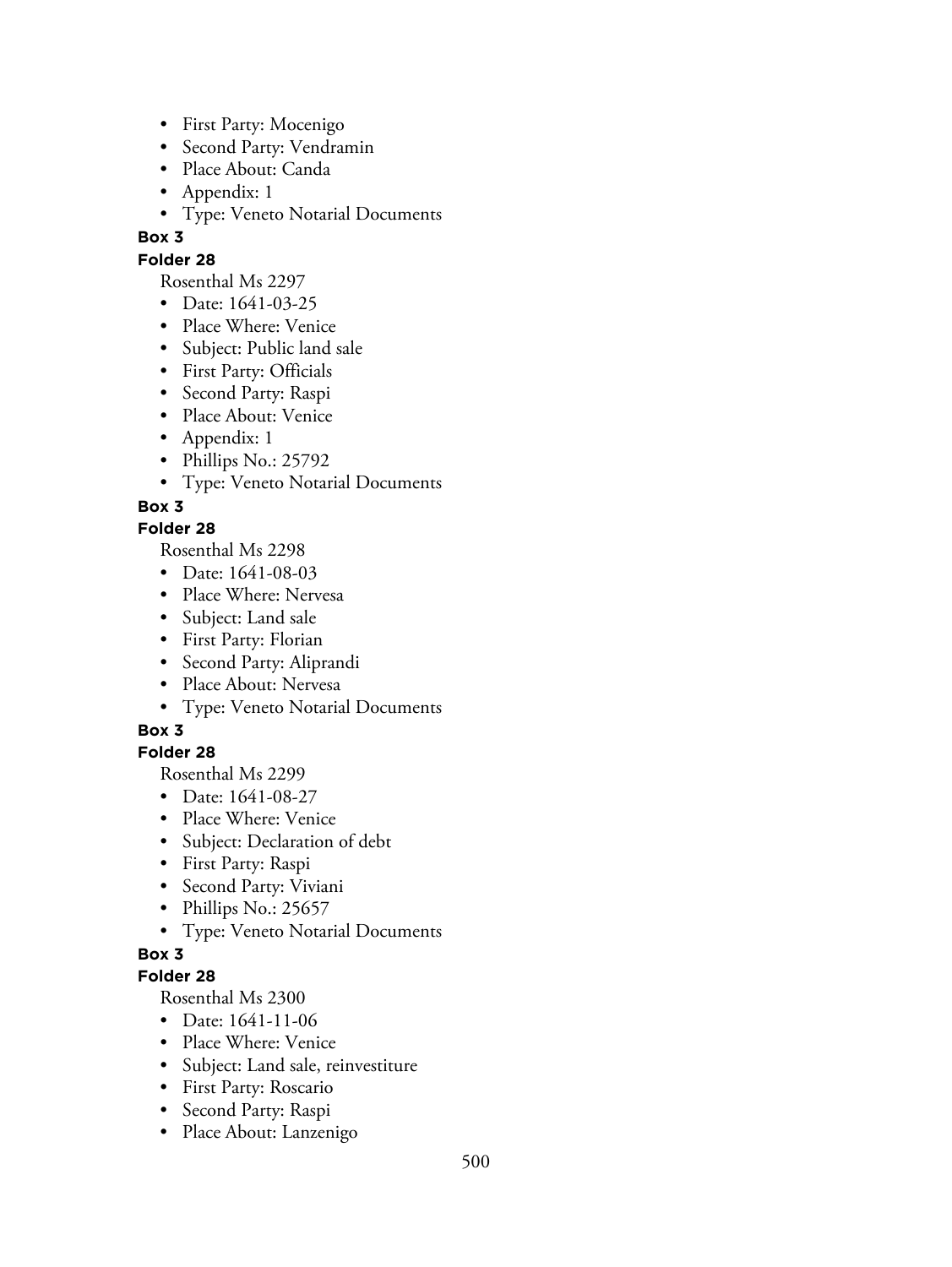• Type: Veneto Notarial Documents

## **Box 3**

# **Folder 28**

Rosenthal Ms 2301

- Date: 1642-08-19
- Place Where: Venice
- Subject: Land sale
- First Party: Mocenigo
- Second Party: Ca Pesaro
- Place About: Canda
- Phillips No.: 25792
- Type: Veneto Notarial Documents

## **Box 3**

### **Folder 28**

Rosenthal Ms 2302

- Date: 1642-09-10
- Place Where: Venice
- Subject: Land sale
- First Party: Mocenigo
- Second Party: Loredan
- Place About: Canda
- Appendix: 1
- Type: Veneto Notarial Documents

# **Box 3**

### **Folder 28**

Rosenthal Ms 2303

- Date: 1643-01-13
- Place Where: Venice
- Subject: Sentence in inheritance case
- First Party: Dona
- Second Party: Dona
- Type: Veneto Notarial Documents

### **Box 3**

### **Folder 28**

Rosenthal Ms 2304

- Date: 1643-04-04
- Place Where: Venice
- Subject: Modify inheritance arrangement
- First Party: Condulmer
- Second Party: Condulmer
- Type: Veneto Notarial Documents

**Box 3**

## **Folder 28**

- Date: 1643-08-19
- Place Where: Treviso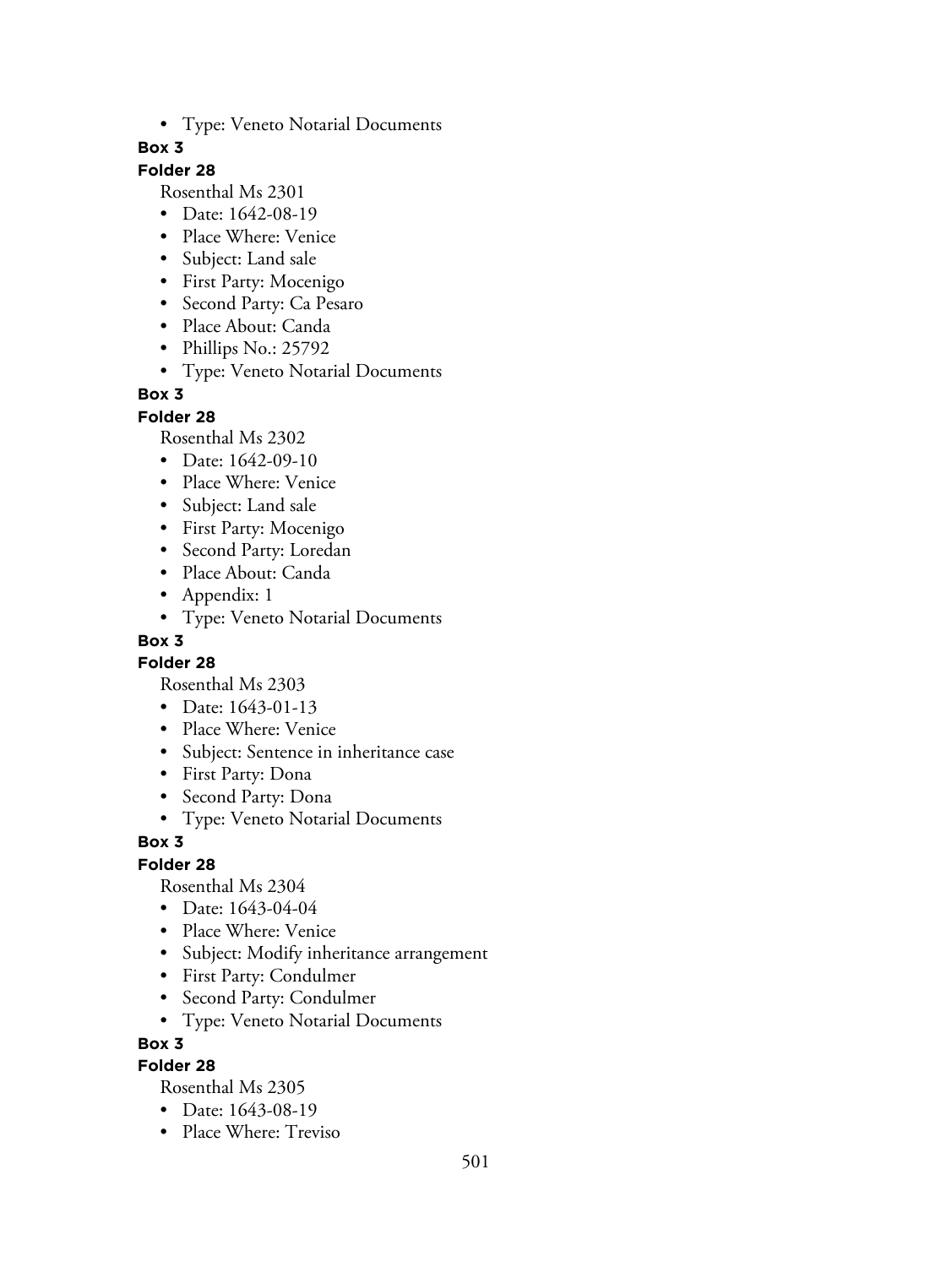- Subject: Land sale
- First Party: Alessandri
- Second Party: Peretis
- Place About: Varaga
- Appendix: 1
- Type: Veneto Notarial Documents

### **Folder 28**

Rosenthal Ms 2306

- Date: 1644-12-15
- Place Where: Venice
- Subject: Publication of land possession
- First Party: Raspi
- Second Party: Sessa
- Place About: Lanzenigo
- Phillips No.: 25792
- Type: Veneto Notarial Documents

## **Box 4**

## **Folder 28**

Rosenthal Ms 2307

- Date: 1645-01-28
- Place Where: Treviso
- Subject: Publicly announce land sale
- First Party: Official
- Second Party: Boscaroli
- Place About: Lanzenigo
- Appendix: 5
- Type: Veneto Notarial Documents

### **Box 4**

# **Folder 28**

Rosenthal Ms 2308

- Date: 1645-08-17
- Place Where: Asolo
- Subject: Publicly announce land sale
- First Party: Official
- Second Party: Pontini
- Place About: Mussolente
- Phillips No.: 25657
- Type: Veneto Notarial Documents

### **Box 4**

# **Folder 28**

- Date: 1646-07-24
- Place Where: Venice
- Subject: Abritrate dowry land dispute
- First Party: Origoni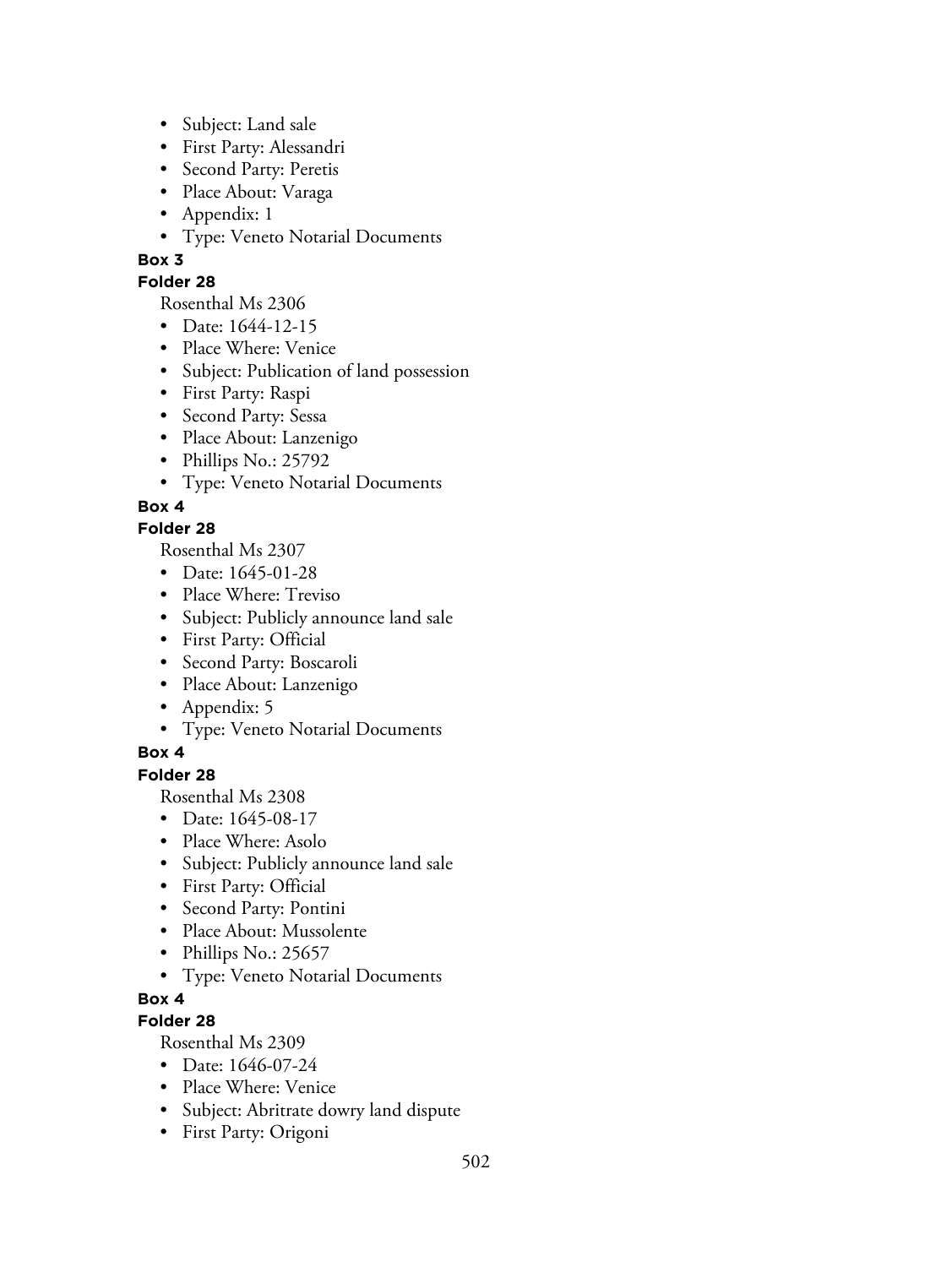- Second Party: Raspi
- Place About: Paderno
- Appendix: 7
- Phillips No.: 17362
- Type: Veneto Notarial Documents

### **Folder 28**

Rosenthal Ms 2310

- Date: 1646-09-09
- Place Where: Venice
- Subject: Dowry quittance of patrimony
- First Party: Vettori
- Second Party: Marcello
- Appendix: 1
- Type: Veneto Notarial Documents

## **Box 4**

## **Folder 28**

Rosenthal Ms 2311

- Date: 1646-09-17
- Place Where: Nervesa
- Subject: Land sale
- First Party: Fiorian
- Second Party: Aliprandi
- Place About: Nervesa
- Type: Veneto Notarial Documents

# **Box 4**

### **Folder 28**

Rosenthal Ms 2312

- Date: 1646-11-09
- Place Where: Venice
- Subject: Dispute over dowry lands
- First Party: Trevisan
- Second Party: Gregori
- Place About: Murano
- Appendix: 1
- Phillips No.: 17362
- Type: Veneto Notarial Documents

### **Box 4**

### **Folder 28**

- Date: 1647-04-03
- Place Where: Venice
- Subject: Public land auction for debt
- First Party: Officials
- Second Party: Raspi
- Place About: Venice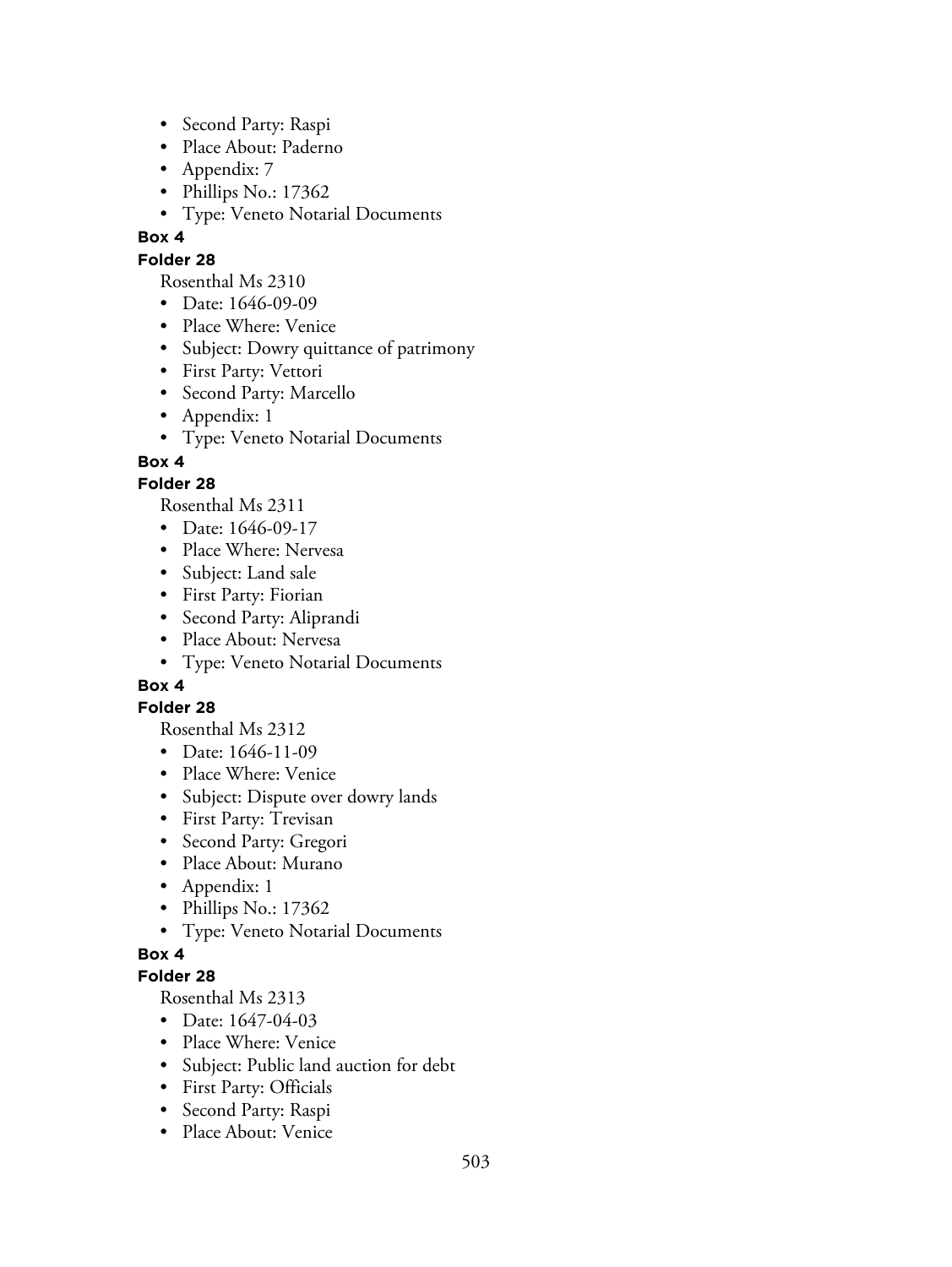- Phillips No.: 25657
- Type: Veneto Notarial Documents

#### **Folder 28**

Rosenthal Ms 2314

- Date: 1648-09-08
- Place Where: Nervesa
- Subject: Sale of communal land for debt
- First Party: Commune
- Second Party: Bologna
- Place About: Nervesa
- Phillips No.: 25792
- Type: Veneto Notarial Documents

#### **Box 4**

### **Folder 28**

Rosenthal Ms 2315

- Date: 1648-12-11
- Place Where: Venice
- Subject: Public land sale for debt
- First Party: Officials
- Second Party: Raspi
- Place About: Lanzenigo
- Appendix: 1
- Phillips No.: 25792
- Type: Veneto Notarial Documents

# **Box 5**

### **Folder 28**

Rosenthal Ms 2316

- Date: 1650-05-06
- Place Where: Treviso
- Subject: Publicly announce land sale
- First Party: Favagnica
- Second Party: Aproino
- Place About: Palezono
- Appendix: 3
- Type: Veneto Notarial Documents

### **Box 5**

## **Folder 28**

Rosenthal Ms 2317

- Date: 1651-08-31
- Place Where: Venice
- Subject: Deposit accounts
- First Party: Soderini
- Type: Veneto Notarial Documents

# **Box 5**

### **Folder 28**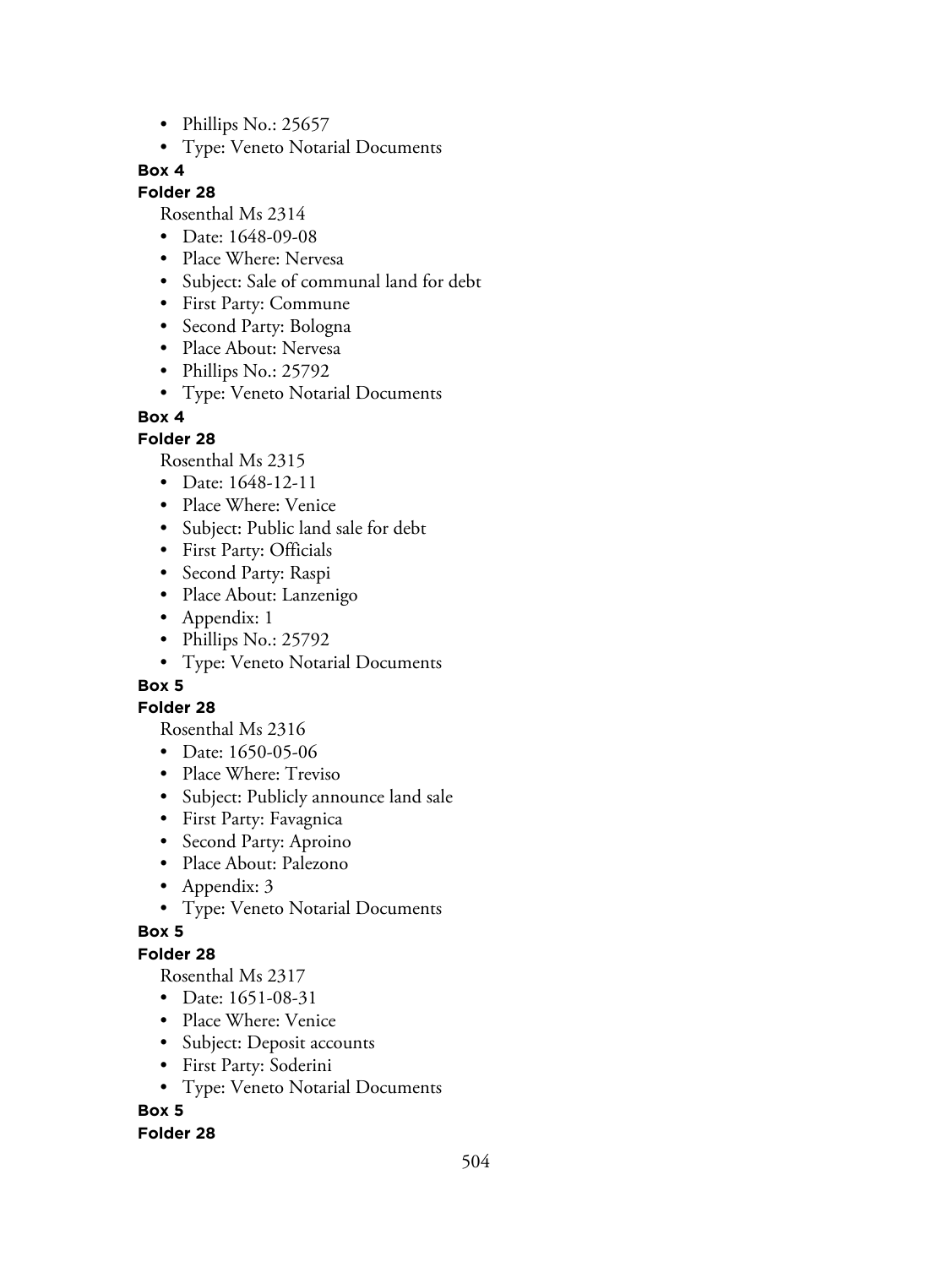Rosenthal Ms 2318

- Date: 1653-02-04
- Place Where: Venice
- Subject: Publicly auction communal land
- First Party: Officials
- Second Party: Condulmer
- Place About: San Stin
- Phillips No.: 25657
- Type: Veneto Notarial Documents

### **Box 5**

### **Folder 28**

Rosenthal Ms 2319

- Date: 1654-03-14
- Place Where: Treviso
- Subject: Affrancation of lease--cf 2322
- First Party: Aproino
- Second Party: Fabris
- Type: Veneto Notarial Documents

### **Box 5**

### **Folder 28**

Rosenthal Ms 2320

- Date: 1654-12-17
- Place Where: Venice
- Subject: Sale of dowry lands
- First Party: Zane
- Second Party: Condulmer
- Place About: AIbaredo
- Appendix: 1
- Type: Veneto Notarial Documents

**Box 5**

### **Folder 28**

Rosenthal Ms 2321

- Date: 1654-12-17
- Place Where: Venice
- Subject: Sale of dowry lands
- First Party: Zane
- Second Party: Condulmer
- Place About: Venice
- Type: Veneto Notarial Documents
- **Box 5**

### **Folder 28**

- Date: 1655-02-09
- Place Where: Treviso
- Subject: Affrancation of lease--cf 2324
- First Party: Aproino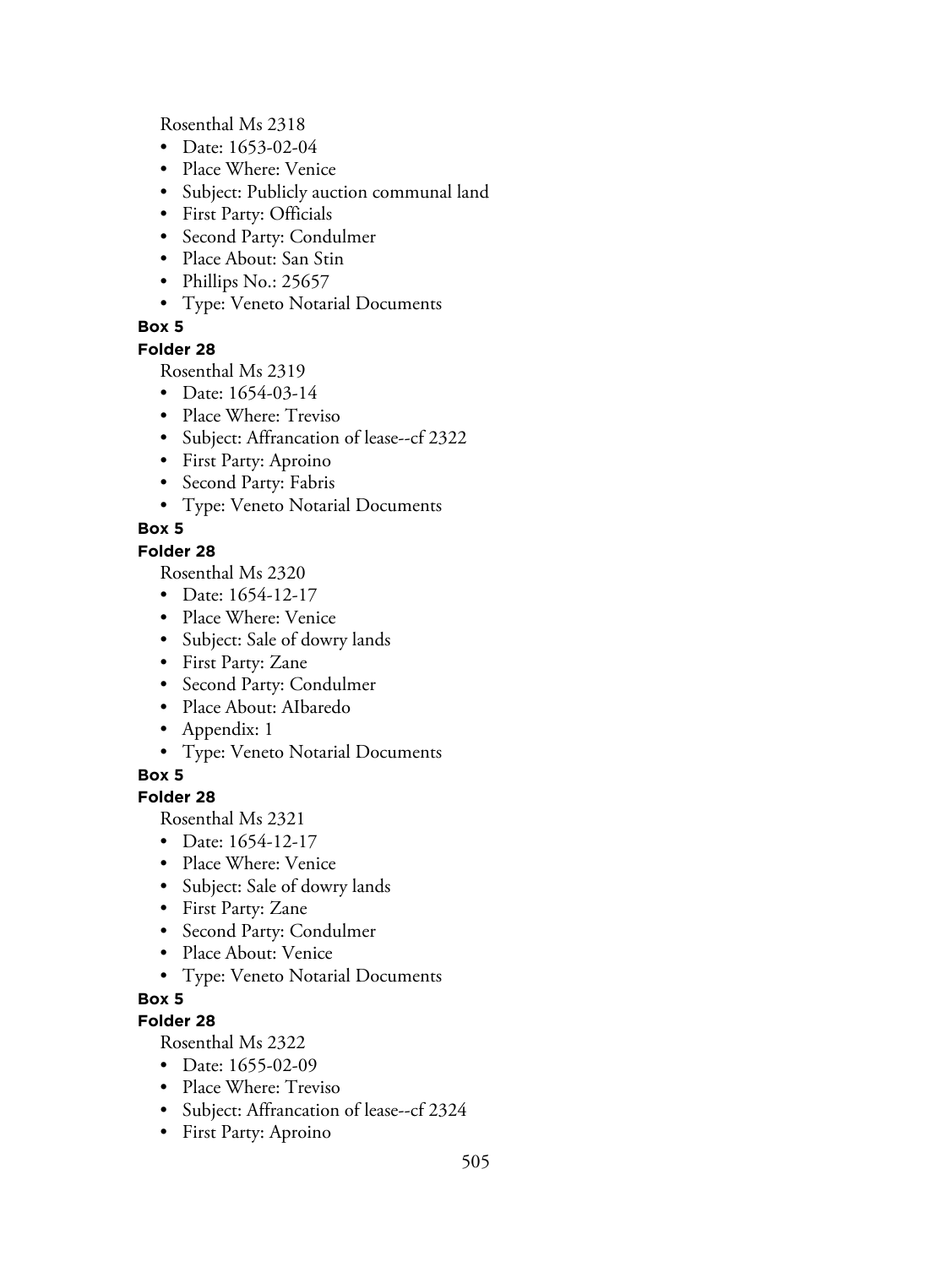- Second Party: Fabris
- Type: Veneto Notarial Documents

### **Folder 28**

Rosenthal Ms 2323

- Date: 1655-11-19
- Place Where: Venice
- Subject: Land transfer for debt
- First Party: Marieni
- Second Party: Bonamin
- Place About: Venice
- Appendix: 3
- Type: Veneto Notarial Documents

#### **Box 5**

### **Folder 28**

Rosenthal Ms 2324

- Date: 1655-12-11
- Place Where: Treviso
- Subject: Payment for affrancation
- First Party: Aproino
- Second Party: Fabris
- Type: Veneto Notarial Documents

### **Box 5**

### **Folder 28**

Rosenthal Ms 2325

- Date: 1659-03-29
- Place Where: Venice
- Subject: Sale of financial rights
- First Party: Beni
- Second Party: Tartori
- Type: Veneto Notarial Documents

**Box 6**

### **Folder 28**

Rosenthal Ms 2326

- Date: 1663-08-22
- Place Where: Venice
- Subject: Land sale
- First Party: Gratariol
- Second Party: Gazina
- Place About: Venice
- Phillips No.: 32158
- Type: Veneto Notarial Documents

### **Box 6**

### **Folder 28**

Rosenthal Ms 2327

• Date: 1665-05-15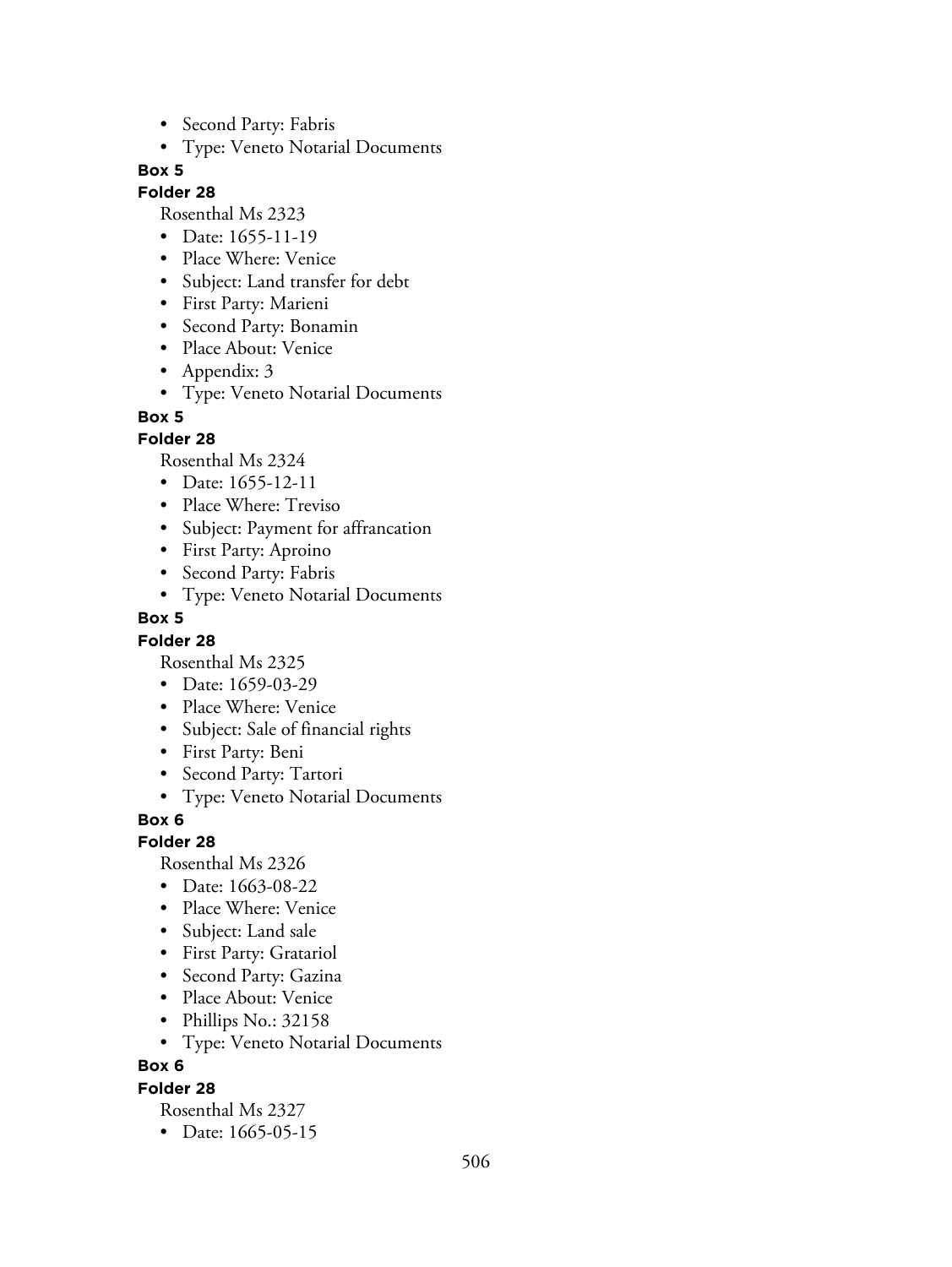- Place Where: Mazzorbo
- Subject: Renounce patrimony for dowry
- First Party: Condulmer
- Type: Veneto Notarial Documents

### **Folder 28**

Rosenthal Ms 2328

- Date: 1666-07-05
- Place Where: Venice
- Subject: Sentence in inheritance case
- First Party: Raspi
- Second Party: Mocenigo
- Appendix: 2
- Type: Veneto Notarial Documents

## **Box 6**

### **Folder 28**

Rosenthal Ms 2329

- Date: 1669-07-16
- Place Where: Venice
- Subject: Confirmation of inheritance
- First Party: Vettori
- Second Party: Loredan
- Type: Veneto Notarial Documents

## **Box 6**

**Folder 28**

Rosenthal Ms 2330

- Date: 1671-04-30
- Place Where: Venice
- Subject: Public land auction for debt
- First Party: Officials
- Second Party: Morsieri
- Place About: Venice
- Appendix: 1
- Phillips No.: 25792
- Type: Veneto Notarial Documents

## **Box 6**

### **Folder 28**

Rosenthal Ms 2331

- Date: 1671-12-08
- Place Where: Venice
- Subject: Confirmation of inheritance
- First Party: Soderini
- Second Party: Balbi
- Type: Veneto Notarial Documents

## **Box 6**

### **Folder 28**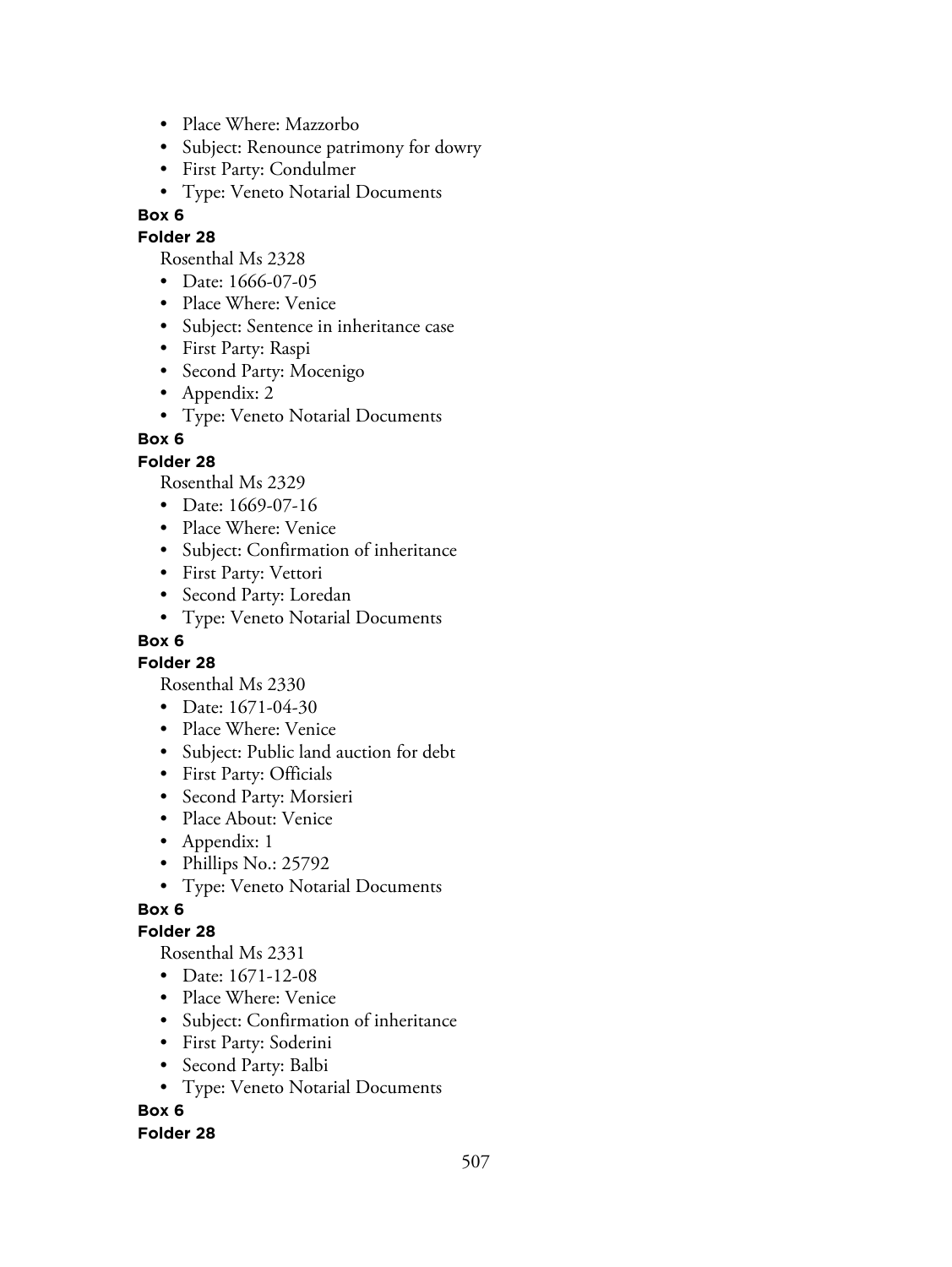Rosenthal Ms 2332

- Date: 1672-09-27
- Place Where: Venice
- Subject: Confirmation of inheritance
- First Party: Raspi
- Second Party: Sessa
- Type: Veneto Notarial Documents

### **Box 6**

### **Folder 28**

Rosenthal Ms 2333

- Date: 1674-09-01
- Place Where: Venice
- Subject: Marriage contract
- First Party: Vettori
- Second Party: Barbarigo
- Type: Veneto Notarial Documents

## **Box 6**

### **Folder 28**

Rosenthal Ms 2334

- Date: 1607-11-22
- Place Where: Montagnana
- Subject: Land investiture
- First Party: Marcello
- Second Party: Marcuzelli
- Place About: Merlara
- Phillips No.: 25657
- Type: Veneto Notarial Documents

## **Box 6**

## **Folder 28**

Rosenthal Ms 2335

- Date: 1680-09-11
- Place Where: Venice
- Subject: Confirmation of inheritance
- First Party: Soderini
- Second Party: Balbi
- Type: Veneto Notarial Documents

### **Box 6**

## **Folder 28**

Rosenthal Ms 2336

- Date: 1688-09-07
- Place Where: Venice
- Subject: Inheritance dispute
- First Party: Michiel
- Second Party: Condulmer
- Type: Veneto Notarial Documents

### **Box 6**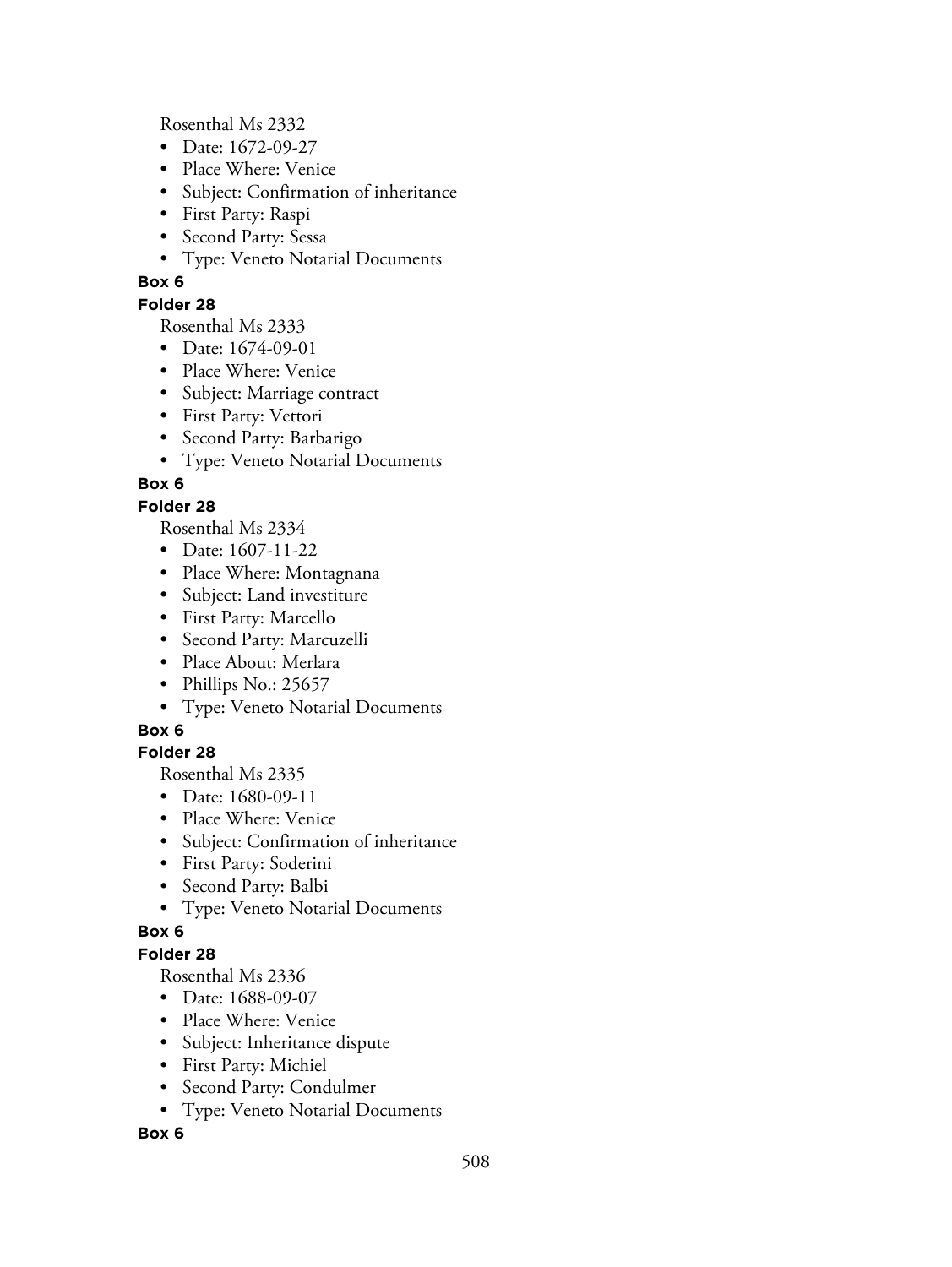#### **Folder 28**

Rosenthal Ms 2337

- Date: 1691-06-08
- Place Where: Venice
- Subject: Investiture with mill
- First Party: Officials
- Second Party: Mocenigo
- Place About: Fratta
- Type: Veneto Notarial Documents

### **Box 6**

### **Folder 28**

Rosenthal Ms 2338

- Date: 1690-12-12
- Place Where: Venice
- Subject: Account of loan
- First Party: Officials
- Second Party: Stua
- Type: Veneto Notarial Documents

### **Box 6**

### **Folder 28**

Rosenthal Ms 2339

- Date: 1691-04-02
- Place Where: Venice
- Subject: Confirmation of inheritance
- First Party: Soderini
- Second Party: Balbi
- Phillips No.: 32154
- Type: Veneto Notarial Documents

## **Box 6**

### **Folder 28**

Rosenthal Ms 2340

- Date: 1692-07-16
- Place Where: Venice
- Subject: Confirmation of inheritance
- First Party: Maffei
- Second Party: Raspi
- Type: Veneto Notarial Documents

### **Box 6**

### **Folder 28**

- Date: 1697-05-23
- Place Where: Venice
- Subject: Confirmation of debt
- First Party: Raspi
- Second Party: Tierco
- Type: Veneto Notarial Documents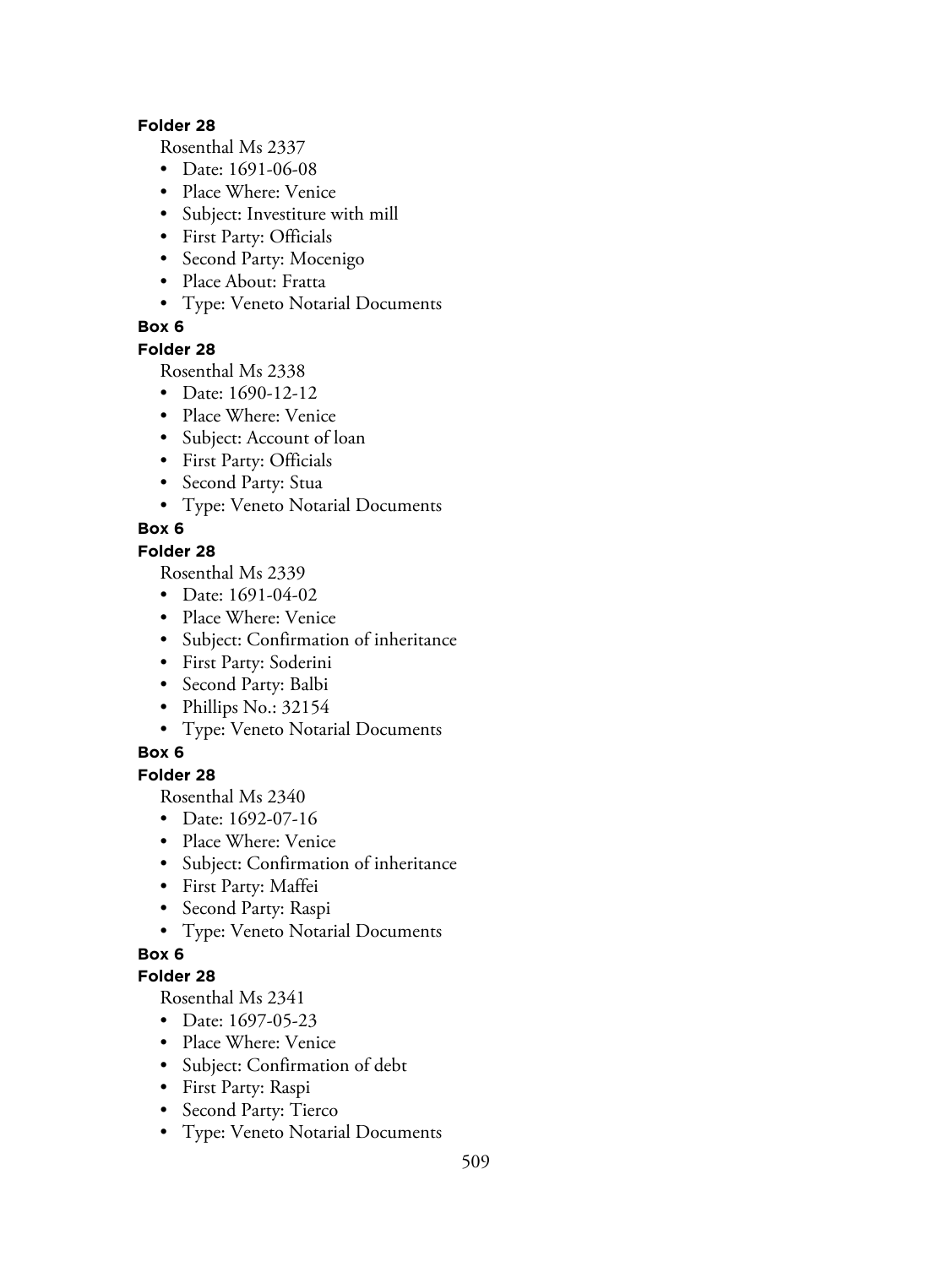#### **Folder 28**

Rosenthal Ms 2342

- Date: 1707-08-25
- Place Where: Venice
- Subject: Sentences for debt
- First Party: Furlazetto
- Second Party: Soderini
- Appendix: 1
- Type: Veneto Notarial Documents

**Box 7**

### **Folder 28**

Rosenthal Ms 2343

- Date: 1708-05-08
- Place Where: Padua
- Subject: Election as benefactors
- First Party: Abbot
- Second Party: Loredan
- Place About: Padua
- Type: Veneto Notarial Documents

### **Box 7**

## **Folder 28**

Rosenthal Ms 2344

- Date: 1711-02-24
- Place Where: Venice
- Subject: Inventory of inheritance
- First Party: Michiel
- Second Party: Duodo
- Place About: Pramaggiore etc.
- Appendix: 2
- Type: Veneto Notarial Documents

**Box 7**

### **Folder 28**

Rosenthal Ms 2345

- Date: 1712-12-23
- Place Where: Venice
- Subject: Sentence for debt
- First Party: Pedrinelli
- Second Party: Marcello
- Appendix: 1
- Type: Veneto Notarial Documents

### **Box 7**

### **Folder 28**

- Date: 1715-09-23
- Place Where: Venice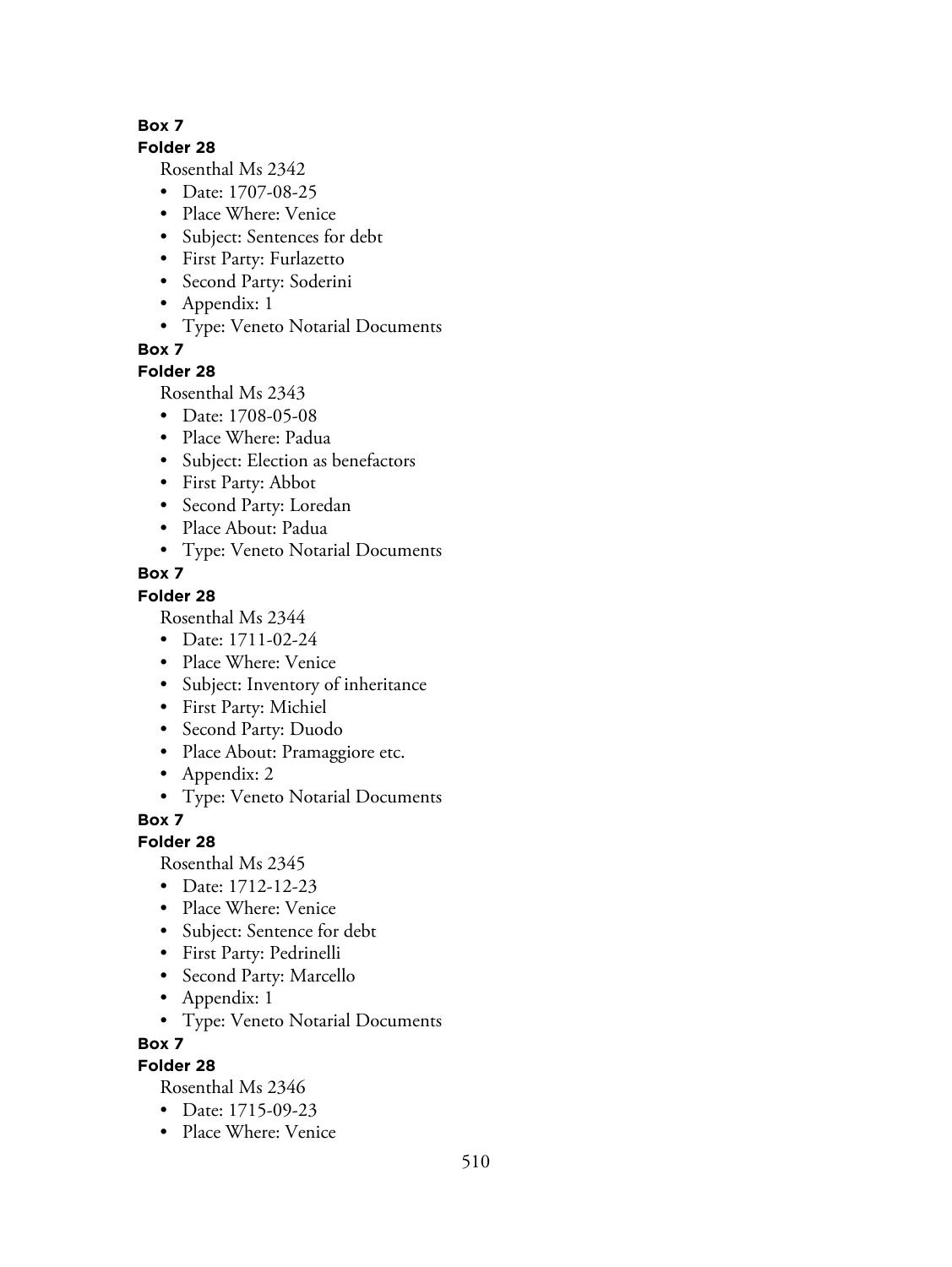- Subject: Sentence for debt
- First Party: Fontana
- Second Party: Raspi
- Phillips No.: 32156
- Type: Veneto Notarial Documents

### **Folder 28**

Rosenthal Ms 2347

- Date: 1717-02-23
- Place Where: Venice
- Subject: Sentence for debt
- First Party: Caligari
- Second Party: Condulmer
- Type: Veneto Notarial Documents

### **Box 7**

### **Folder 28**

Rosenthal Ms 2348

- Date: 1721-07-12
- Place Where: Venice
- Subject: Sentence for debt
- First Party: Raspi
- Second Party: Raspi
- Type: Veneto Notarial Documents

### **Box 7**

**Folder 28**

Rosenthal Ms 2349

- Date: 1725-07-10
- Place Where: Venice
- Subject: Sentence for debt
- First Party: Raspi
- Second Party: Raspi
- Type: Veneto Notarial Documents

### **Box 7**

### **Folder 28**

Rosenthal Ms 2350

- Date: 1726-12-09
- Place Where: Venice
- Subject: Sentence for debt
- First Party: Cavagnis
- Second Party: Calergi
- Appendix: 1
- Type: Veneto Notarial Documents

**Box 7**

### **Folder 28**

Rosenthal Ms 2351

• Date: 1732-04-29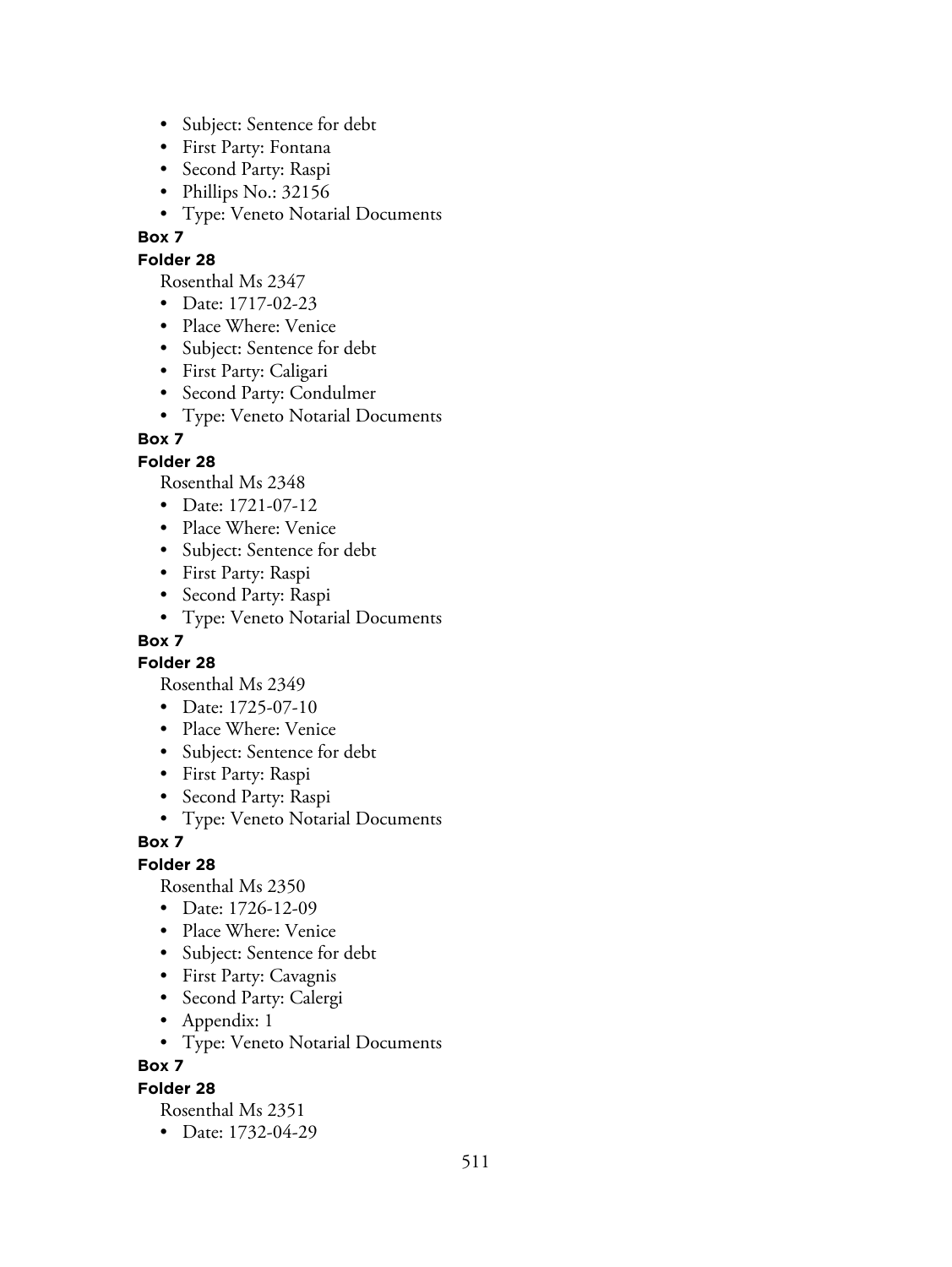- Place Where: Venice
- Subject: Sentence for inheritance
- First Party: Marcello
- Second Party: Raspi
- Appendix: 2
- Type: Veneto Notarial Documents

### **Folder 28**

Rosenthal Ms 2352

- Date: 1769-02-01
- Place Where: Venice
- Subject: Sentence for inheritance
- First Party: Raspi
- Second Party: Raspi
- Type: Veneto Notarial Documents

### **Box 7**

### **Folder 28**

Rosenthal Ms 2353

- Date: 1769-03-26
- Place Where: Venice
- Subject: Sentence for inheritance
- First Party: Singonfredi
- Second Party: Singonfredi
- Type: Veneto Notarial Documents

### **Box 1**

### **Folder 29**

Rosenthal Ms 2354

- Date: 1339-03-25
- Place Where: Venice
- Subject: Ducal sentence on inheritance
- First Party: Ungaro
- Second Party: Zane
- Place About: Verona
- Type: Venetian Ducal Letters

## **Box 1**

## **Folder 29**

Rosenthal Ms 2355

- Date: 1353-10-16
- Place Where: Venice
- Subject: Ducal sentence on inheritance
- First Party: Mocenigo
- Second Party: Giustiniani
- Type: Venetian Ducal Letters

### **Box 1**

### **Folder 29**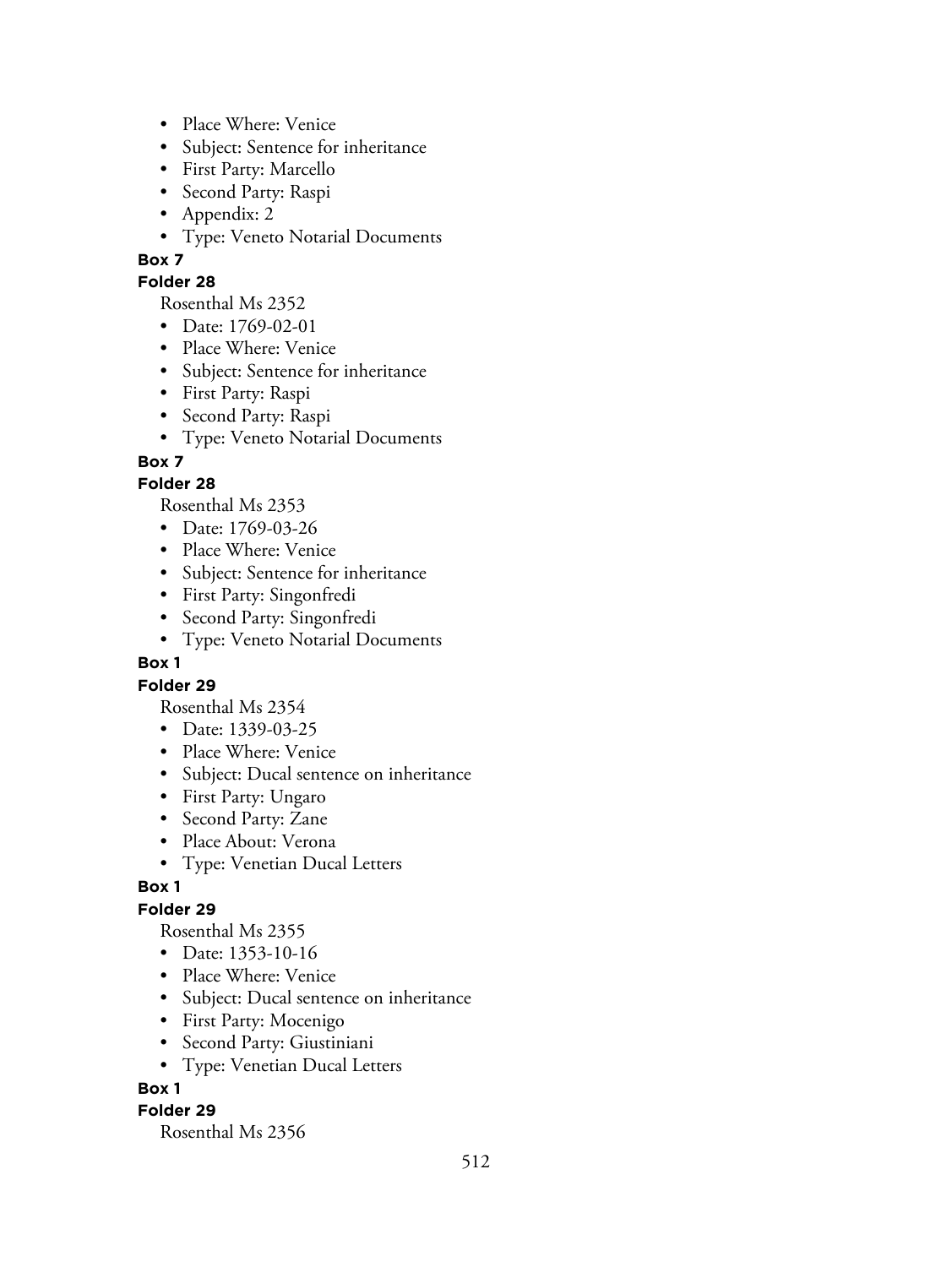- Date: 1355-09-16
- Place Where: Venice
- Subject: Ducal confirmation of sale
- First Party: Polo
- Second Party: Polo
- Place About: Venice
- Type: Venetian Ducal Letters

### **Folder 29**

Rosenthal Ms 2357

- Date: 1358-03-26
- Place Where: Venice
- Subject: Ducal validation of testament
- First Party: Dandolo
- Second Party: Querini
- Type: Venetian Ducal Letters

## **Box 1**

### **Folder 29**

Rosenthal Ms 2358

- Date: 1367-10-11
- Place Where: Venice
- Subject: Ducal confirmation of sale
- First Party: Dandolo
- Second Party: San Samuele
- Place About: Venice
- Type: Venetian Ducal Letters

## **Box 1**

### **Folder 29**

Rosenthal Ms 2359

- Date: 1368-01-22
- Place Where: Venice
- Subject: Law on officials' theft
- First Party: Avogadori
- Type: Venetian Ducal Letters

## **Box 1**

## **Folder 29**

Rosenthal Ms 2360

- Date: 1398-12-16
- Place Where: Venice
- Subject: Ducal confirmation of sale
- First Party: Paradiso
- Second Party: Magno
- Place About: Venice
- Type: Venetian Ducal Letters

## **Box 1**

### **Folder 29**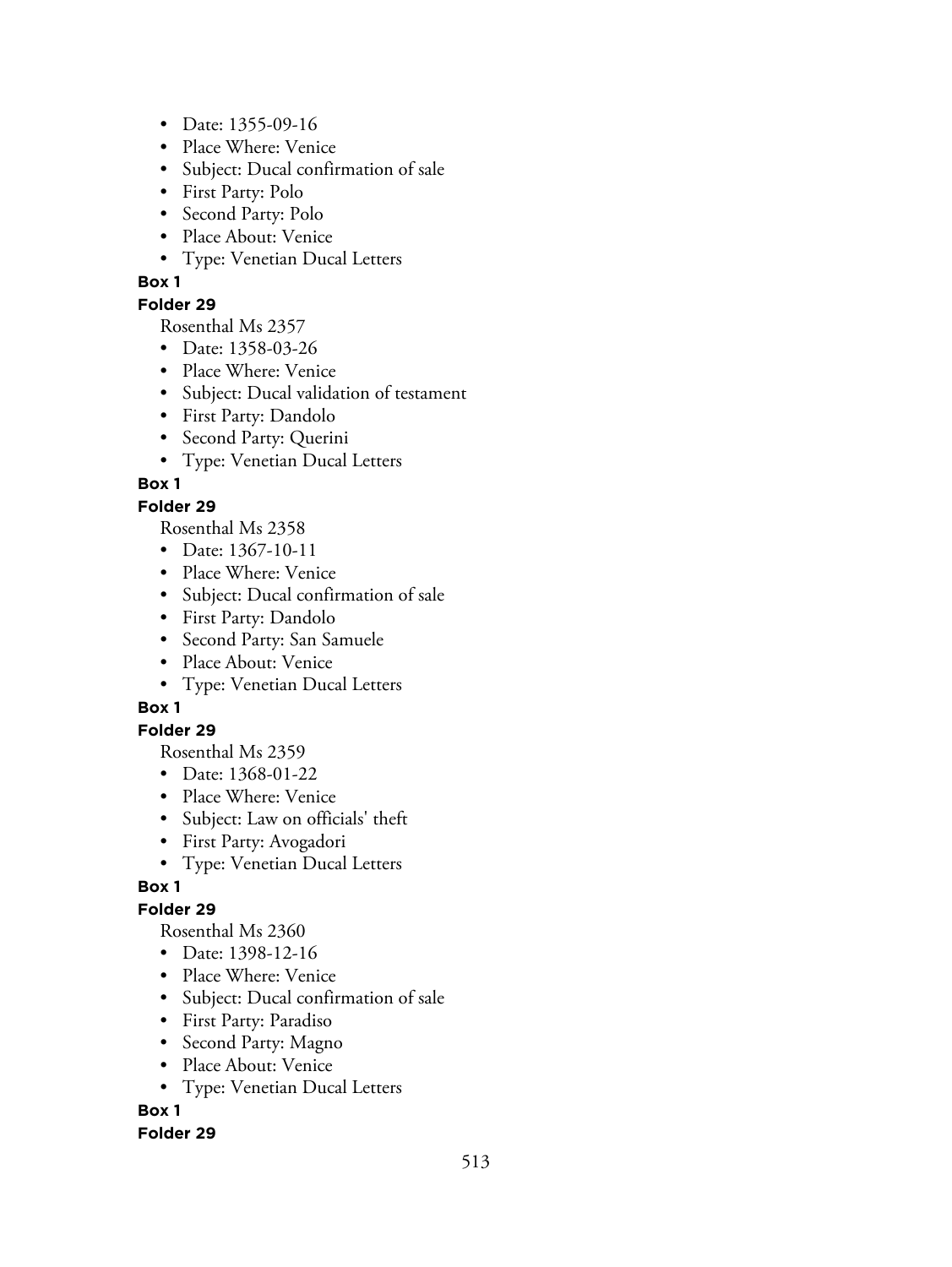Rosenthal Ms 2361

- Date: 1408-01-02
- Place Where: Venice
- Subject: Ducal confirmation of donation
- First Party: Cauco
- Second Party: Cauco
- Type: Venetian Ducal Letters

## **Box 1**

## **Folder 29**

Rosenthal Ms 2362

- Date: 1421-03-14
- Place Where: Venice
- Subject: Ducal confirmation of sale
- First Party: Bevilacqua
- Second Party: Pisani
- Place About: Venice
- Type: Venetian Ducal Letters

# **Box 1**

## **Folder 29**

Rosenthal Ms 2363

- Date: 1431-02-19
- Place Where: Venice
- Subject: Ducal validation of testament
- First Party: Diedo
- Second Party: Barbaro
- Type: Venetian Ducal Letters

# **Box 1**

# **Folder 29**

Rosenthal Ms 2364

- Date: 1458-07-12
- Place Where: Venice
- Subject: Ducal confirmation of lease
- First Party: Officials
- Second Party: Bembo
- Place About: Venice
- Type: Venetian Ducal Letters

## **Box 2**

## **Folder 29**

Rosenthal Ms 2365

- Date: 1465-07-04
- Place Where: Venice
- Subject: Ducal validation of testament
- First Party: Giustiniani
- Type: Venetian Ducal Letters

# **Box 2**

## **Folder 29**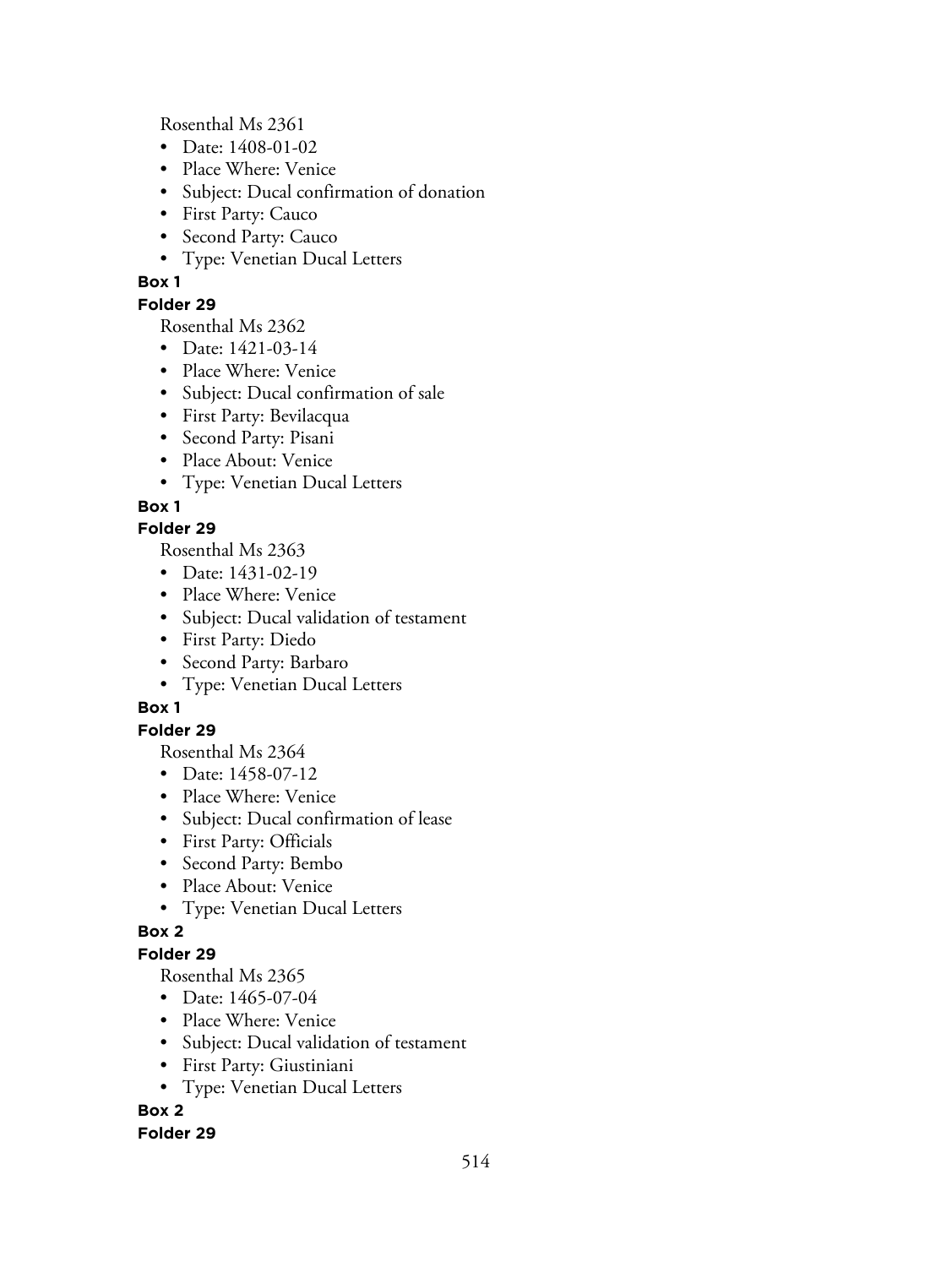Rosenthal Ms 2366

- Date: 1480-02-09
- Place Where: Venice
- Subject: Ducal confirmation of dowry
- First Party: Dandolo
- Second Party: DoIfin
- Type: Venetian Ducal Letters

### **Box 2**

### **Folder 29**

Rosenthal Ms 2367

- Date: 1487-12-04
- Place Where: Venice
- Subject: Ducal probation of inheritance
- First Party: Giustiniani
- Second Party: Gritti
- Type: Venetian Ducal Letters

## **Box 2**

### **Folder 29**

Rosenthal Ms 2368

- Date: 1505-12-20
- Place Where: Venice
- Subject: Ducal validation of testament
- First Party: Priuli
- Second Party: Duodo
- Type: Venetian Ducal Letters

## **Box 2**

### **Folder 29**

Rosenthal Ms 2369

- Date: 1535-12-17
- Place Where: Venice
- Subject: Ducal confirmation of sale
- First Party: Vendramin
- Second Party: Lando
- Place About: Venice
- Type: Venetian Ducal Letters

## **Box 2**

### **Folder 29**

Rosenthal Ms 2370

- Date: 1552-04-05
- Place Where: Venice
- Subject: Ducal confirmation of legacy
- First Party: Diedo
- Type: Venetian Ducal Letters

## **Box 2**

### **Folder 29**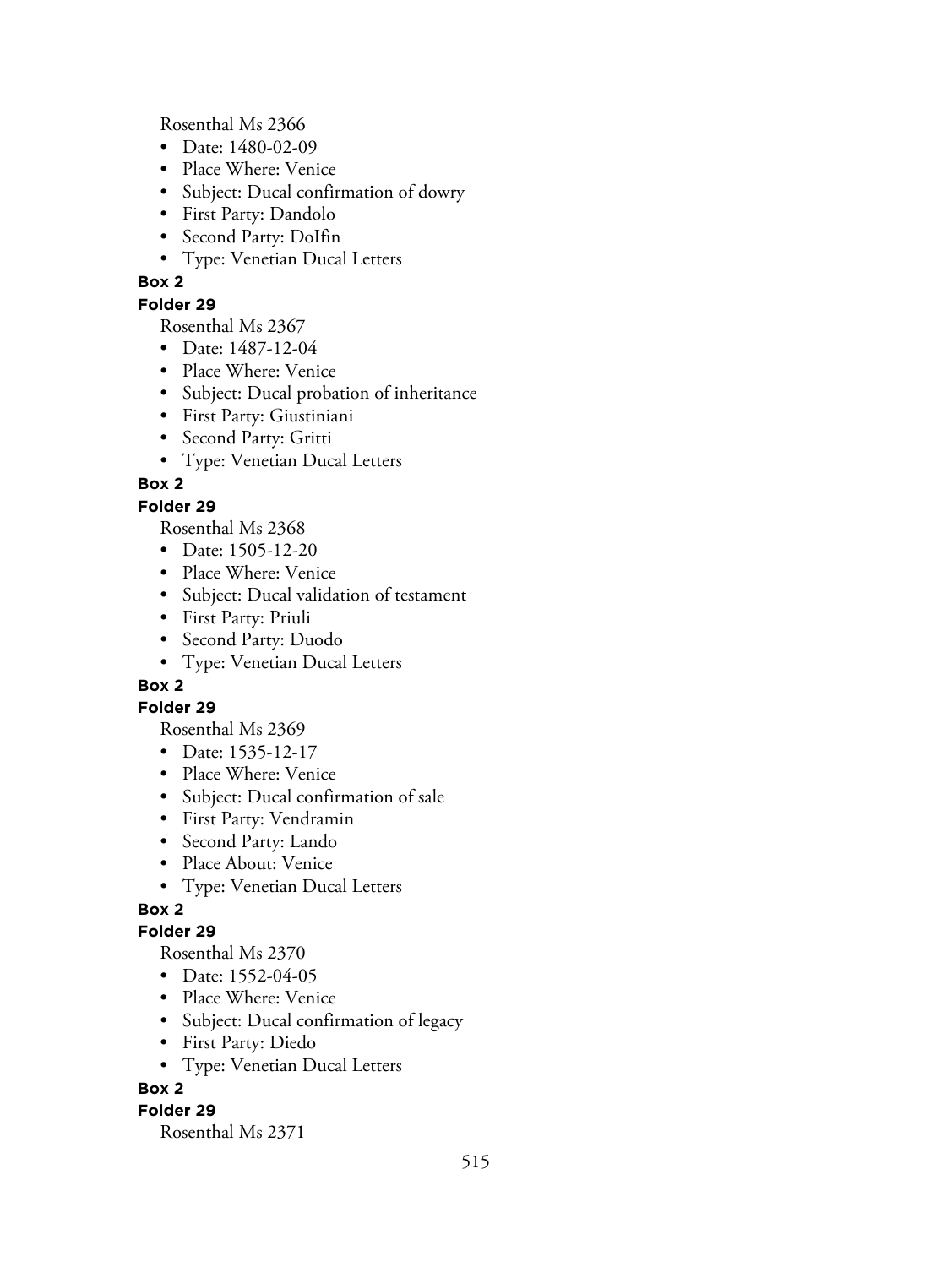- Date: 1573-03-06
- Place Where: Venice
- Subject: Ducal validation of testament
- First Party: Diedo
- Type: Venetian Ducal Letters

#### **Folder 29**

Rosenthal Ms 2372

- Date: 1588-02-04
- Place Where: Venice
- Subject: Ducal validation of testament
- First Party: Contarini
- Type: Venetian Ducal Letters

#### **Box 2**

### **Folder 29**

Rosenthal Ms 2373

- Date: 1598-08-12
- Place Where: Venice
- Subject: Ducal validation of testament
- First Party: Priuli
- Second Party: Zane
- Type: Venetian Ducal Letters

### **Box 3**

### **Folder 29**

Rosenthal Ms 2374

- Date: 1661-11-22
- Place Where: Venice
- Subject: Permission to transport goods
- First Party: Officials
- Second Party: Gelmin
- Place About: Bassano
- Phillips No.: 26062
- Type: Venetian Ducal Letters

## **Box 3**

### **Folder 29**

Rosenthal Ms 2375

- Date: 1701-03-01
- Place Where: Venice
- Subject: Permission to exchange office
- First Party: Doge
- Second Party: Orsini
- Type: Venetian Ducal Letters

### **Box 3**

### **Folder 29**

Rosenthal Ms 2376

• Date: 1706-01-13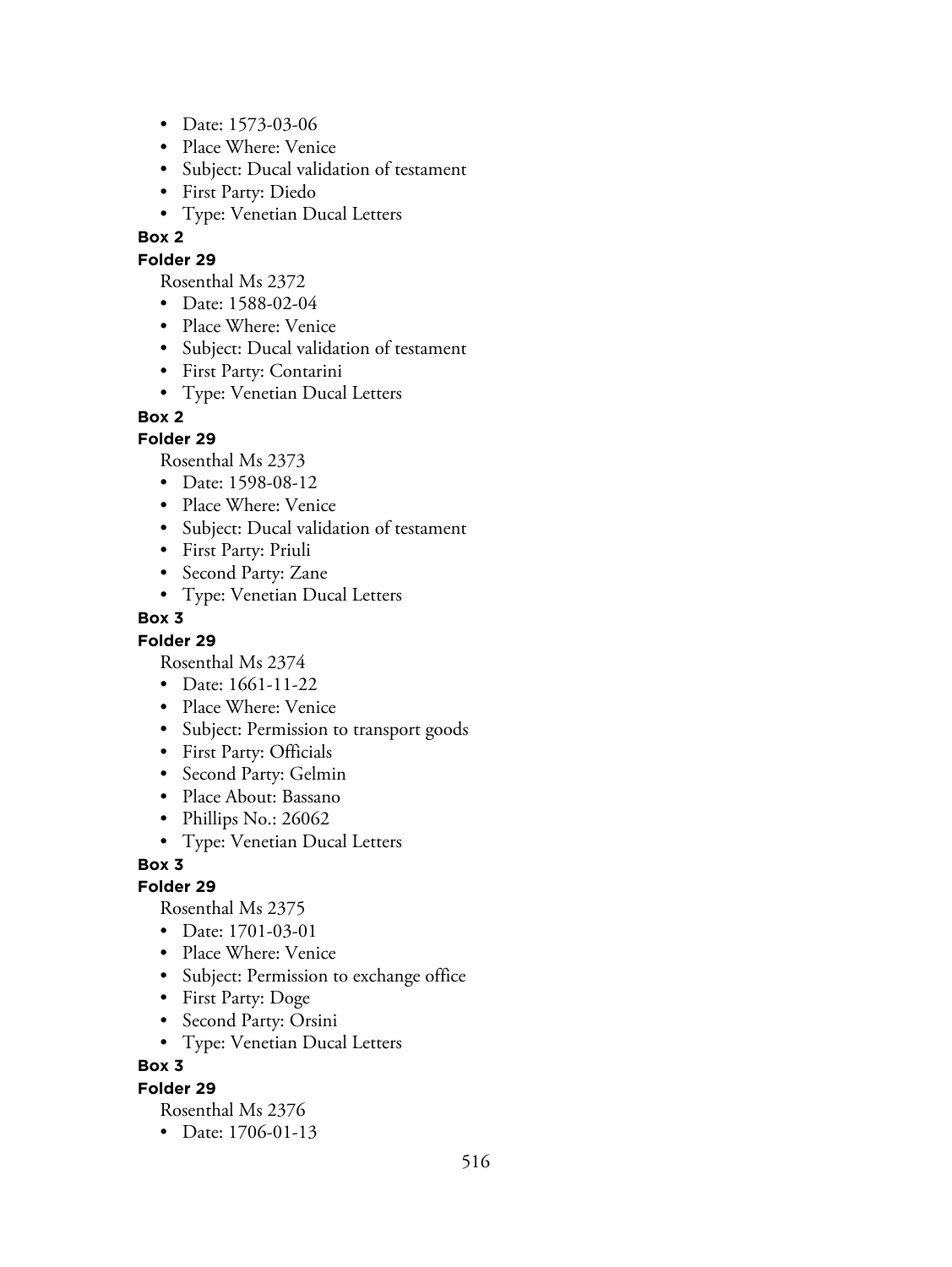- Place Where: Venice
- Subject: Order to collect payments
- First Party: Doge
- Second Party: Captain
- Place About: Brescia
- Phillips No.: 25049
- Type: Venetian Ducal Letters

### **Folder 29**

Rosenthal Ms 2377

- Date: 1706-02-26
- Place Where: Venice
- Subject: Order to provide arms
- First Party: Doge
- Second Party: Captain
- Place About: Brescia
- Type: Venetian Ducal Letters

### **Box 3**

### **Folder 29**

Rosenthal Ms 2378

- Date: 1706-11-18
- Place Where: Venice
- Subject: Order military survey
- First Party: Doge
- Second Party: Captain
- Place About: Brescia
- Phillips No.: 25049
- Type: Venetian Ducal Letters

## **Box 3**

## **Folder 29**

Rosenthal Ms 2379

- Date: 1706-11-20
- Place Where: Venice
- Subject: Orders on troops
- First Party: Doge
- Second Party: Captain
- Place About: Brescia
- Phillips No.: 25049
- Type: Venetian Ducal Letters

### **Box 3**

## **Folder 29**

- Date: 1707-03-02
- Place Where: Venice
- Subject: Orders on fisc
- First Party: Doge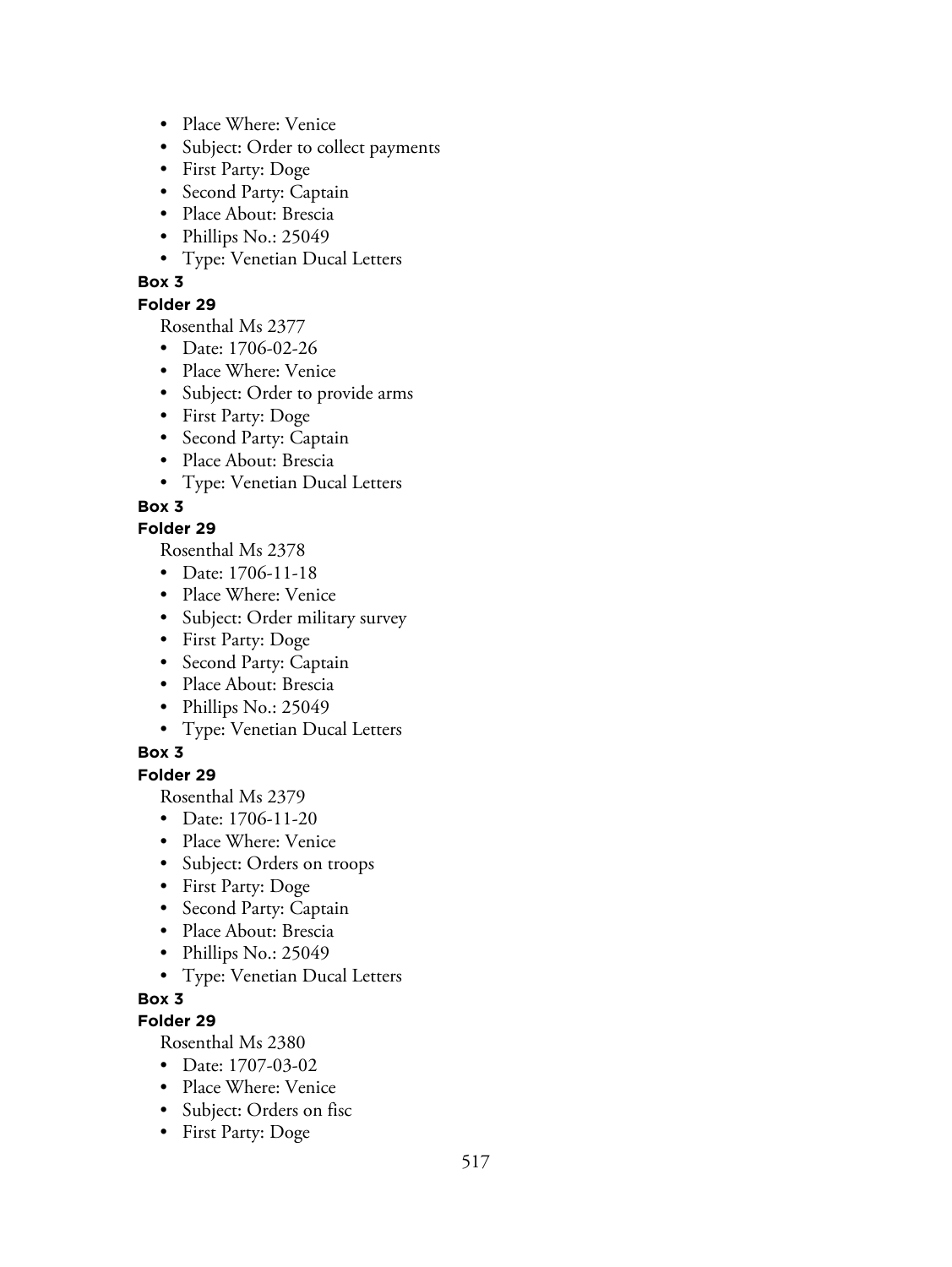- Second Party: Captain
- Place About: Brescia
- Phillips No.: 25049
- Type: Venetian Ducal Letters

### **Folder 29**

Rosenthal Ms 2381

- Date: 1707-03-22
- Place Where: Venice
- Subject: Orders on exemptions, troops
- First Party: Doge
- Second Party: Captain
- Place About: Brescia
- Phillips No.: 25049
- Type: Venetian Ducal Letters

### **Box 3**

### **Folder 29**

Rosenthal Ms 2382

- Date: 1707-04-02
- Place Where: Venice
- Subject: Orders on fisc
- First Party: Doge
- Second Party: Captain
- Place About: Brescia
- Phillips No.: 25049
- Type: Venetian Ducal Letters

## **Box 3**

### **Folder 29**

Rosenthal Ms 2383

- Date: 1707-05-28
- Place Where: Venice
- Subject: Orders on customs collection
- First Party: Doge
- Second Party: Captain
- Place About: Brescia
- Phillips No.: 25049
- Type: Venetian Ducal Letters

### **Box 4**

### **Folder 29**

- Date: 1707-06-18
- Place Where: Venice
- Subject: Orders on territorial taxes
- First Party: Doge
- Second Party: Captain
- Place About: Brescia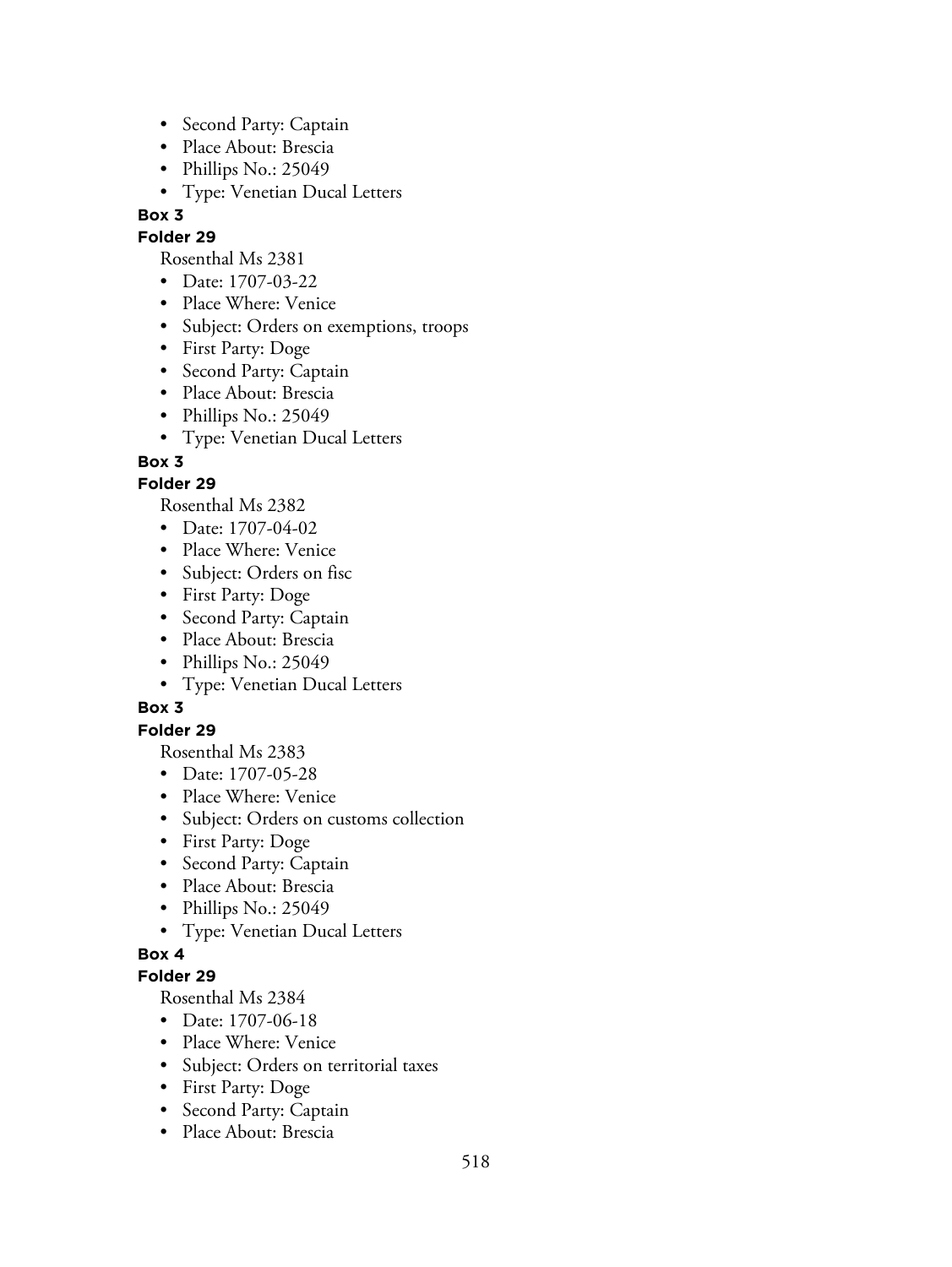- Phillips No.: 25049
- Type: Venetian Ducal Letters

### **Folder 29**

Rosenthal Ms 2385

- Date: 1707-07-06
- Place Where: Venice
- Subject: Order payment
- First Party: Doge
- Second Party: Captain
- Place About: Brescia
- Type: Venetian Ducal Letters

### **Box 4**

**Folder 29**

Rosenthal Ms 2386

- Date: 1707-07-09
- Place Where: Venice
- Subject: Order suspension of payments
- First Party: Doge
- Second Party: Captain
- Place About: Brescia
- Phillips No.: 25049
- Type: Venetian Ducal Letters

### **Box 4**

**Folder 29**

Rosenthal Ms 2387

- Date: 1707-09-24
- Place Where: Venice
- Subject: Orders on troops and supplies
- First Party: Doge
- Second Party: Captain
- Place About: Brescia
- Phillips No.: 26062
- Type: Venetian Ducal Letters

### **Box 4**

### **Folder 29**

Rosenthal Ms 2388

- Date: 1707-09-14
- Place Where: Venice
- Subject: Orders on defenses
- First Party: Doge
- Second Party: Captain
- Place About: Brescia
- Phillips No.: 25049
- Type: Venetian Ducal Letters

### **Box 4**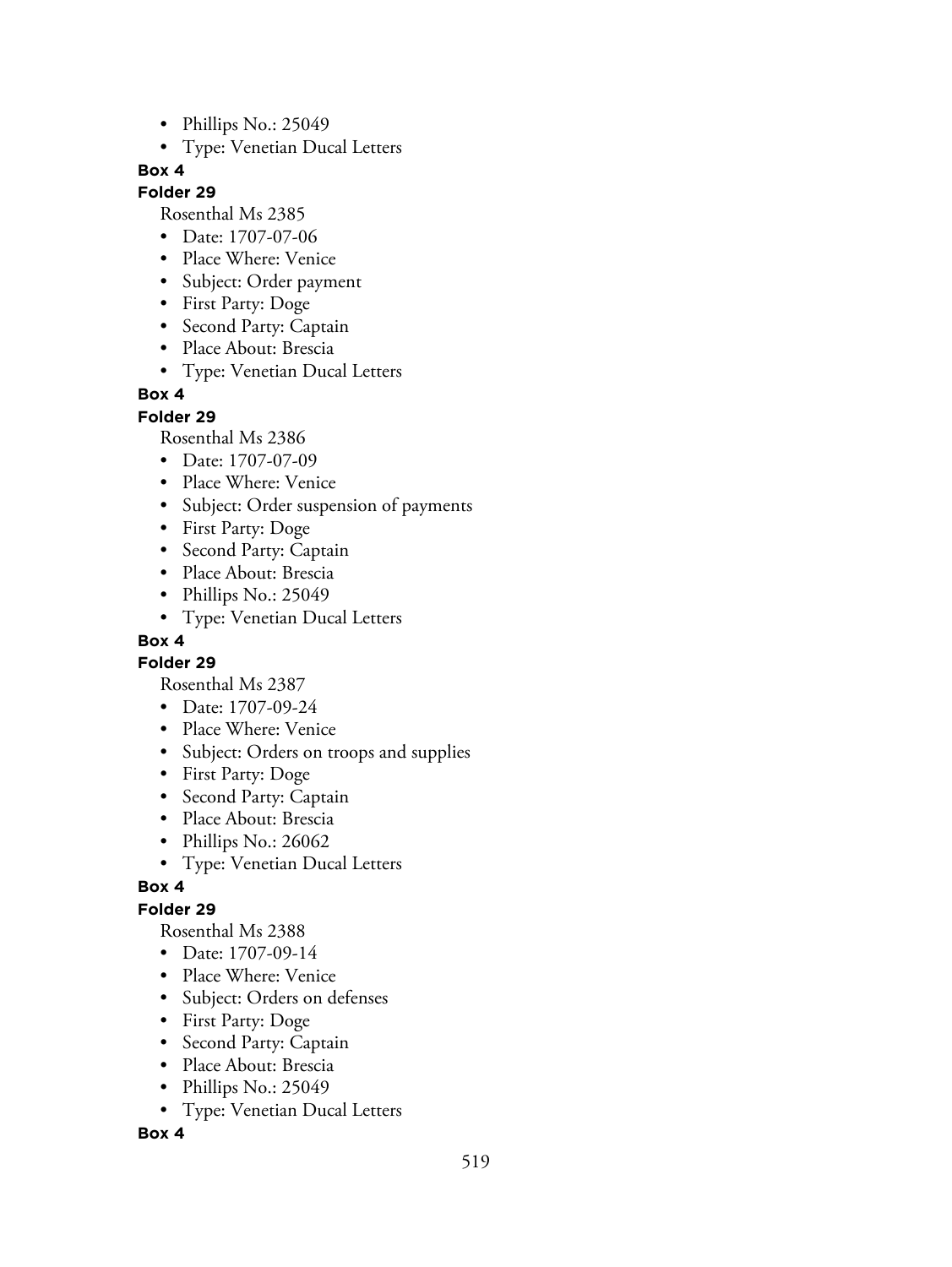#### **Folder 29**

Rosenthal Ms 2389

- Date: 1707-10-08
- Place Where: Venice
- Subject: Orders on tax collection
- First Party: Doge
- Second Party: Captain
- Place About: Brescia
- Phillips No.: 26062
- Type: Venetian Ducal Letters

**Box 4**

### **Folder 29**

Rosenthal Ms 2390

- Date: 1707-12-31
- Place Where: Venice
- Subject: Orders on tax collection
- First Party: Doge
- Second Party: Captain
- Place About: Brescia
- Phillips No.: 25049
- Type: Venetian Ducal Letters

### **Box 4**

**Folder 29**

Rosenthal Ms 2391

- Date: 1709-09-13
- Place Where: Venice
- Subject: Letter on fleet
- First Party: Doge
- Second Party: Rector
- Place About: Istria
- Phillips No.: 25049
- Type: Venetian Ducal Letters

### **Box 4**

## **Folder 29**

Rosenthal Ms 2392

- Date: 1709-09-13
- Place Where: Venice
- Subject: Letter on grain supplies
- First Party: Doge
- Second Party: Rector
- Place About: Istria
- Phillips No.: 25049
- Type: Venetian Ducal Letters

### **Box 4**

### **Folder 29**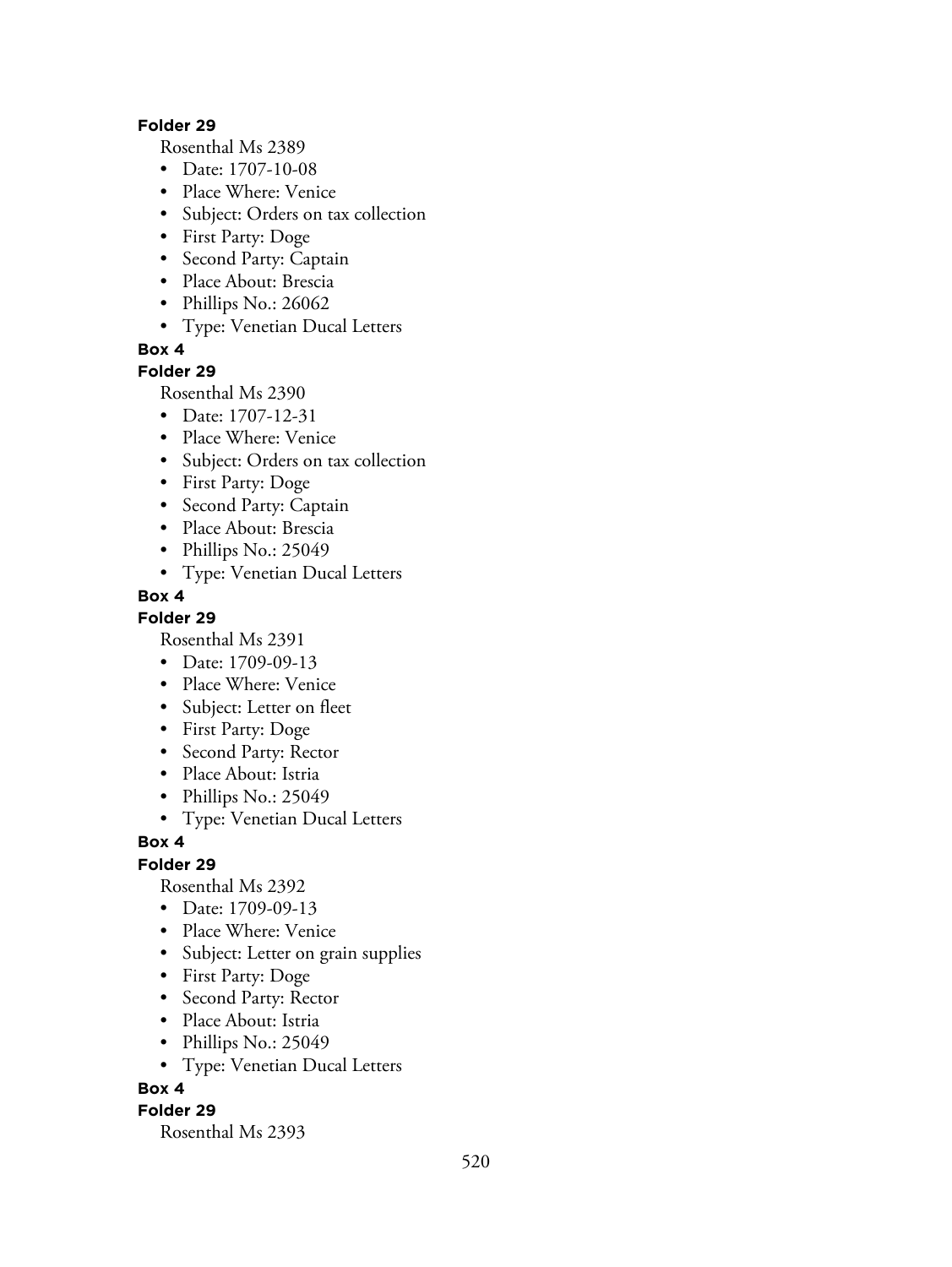- Date: 1710-03-06
- Place Where: Venice
- Subject: Letter on customs collection
- First Party: Doge
- Second Party: Rector
- Place About: Istria
- Phillips No.: 25049
- Type: Venetian Ducal Letters

### **Folder 30**

Rosenthal Ms 2394

- Date: 1710-07-11
- Place Where: Venice
- Subject: Order stronghold destroyed
- First Party: Doge
- Second Party: Rector
- Place About: Istria
- Phillips No.: 25049
- Type: Venetian Ducal Letters

### **Box 1**

### **Folder 30**

Rosenthal Ms 2395

- Date: 1710-07-08
- Place Where: Venice
- Subject: Letter on bandit
- First Party: Doge
- Second Party: Rector
- Place About: Istria
- Phillips No.: 26062
- Type: Venetian Ducal Letters

### **Box 1**

### **Folder 30**

Rosenthal Ms 2396

- Date: 1710-07-19
- Place Where: Venice
- Subject: Letter on boundary dispute
- First Party: Doge
- Second Party: Rector
- Place About: Istria
- Phillips No.: 25049
- Type: Venetian Ducal Letters

**Box 1**

### **Folder 30**

- Date: 1710-08-23
- Place Where: Venice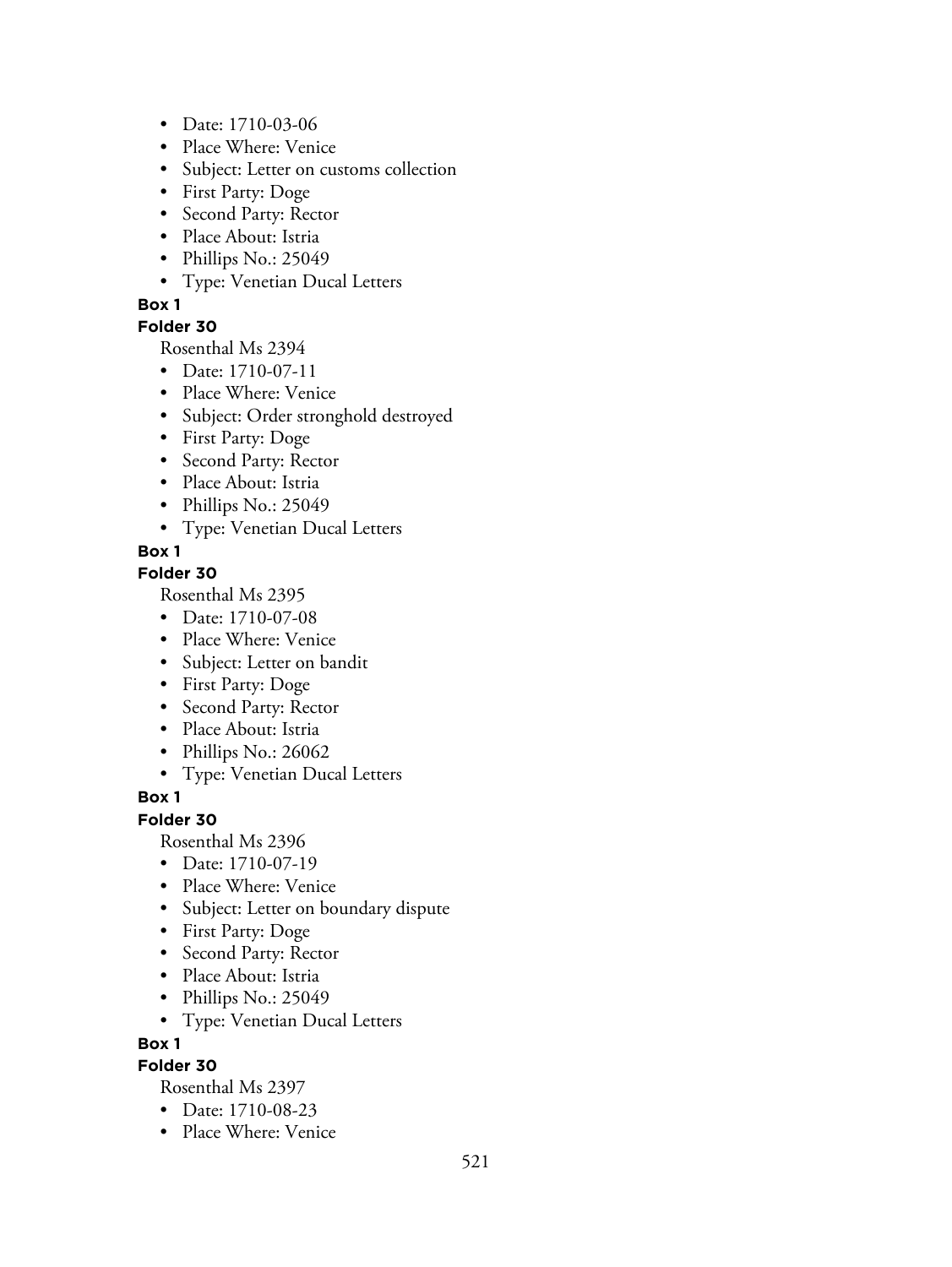- Subject: Letter on wine customs
- First Party: Doge
- Second Party: Rector
- Place About: Istria
- Type: Venetian Ducal Letters

#### **Folder 30**

Rosenthal Ms 2398

- Date: 1710-09-02
- Place Where: Venice
- Subject: Letter on lawsuit
- First Party: Doge
- Second Party: Rector
- Place About: Istria
- Phillips No.: 26062
- Type: Venetian Ducal Letters

### **Box 1**

### **Folder 30**

Rosenthal Ms 2399

- Date: 1710-11-15
- Place Where: Venice
- Subject: Orders on troops and pay
- First Party: Doge
- Second Party: Rector
- Place About: Istria
- Phillips No.: 25049
- Type: Venetian Ducal Letters

#### **Box 1**

#### **Folder 30**

Rosenthal Ms 2400

- Date: 1712-05-21
- Place Where: Venice
- Subject: Orders on fisc
- First Party: Doge
- Second Party: Captain
- Place About: Brescia
- Phillips No.: 25049
- Type: Venetian Ducal Letters

### **Box 1**

### **Folder 30**

- Date: 1733-01-23
- Place Where: Venice
- Subject: Orders on foreigners
- First Party: Doge
- Second Party: Provedditore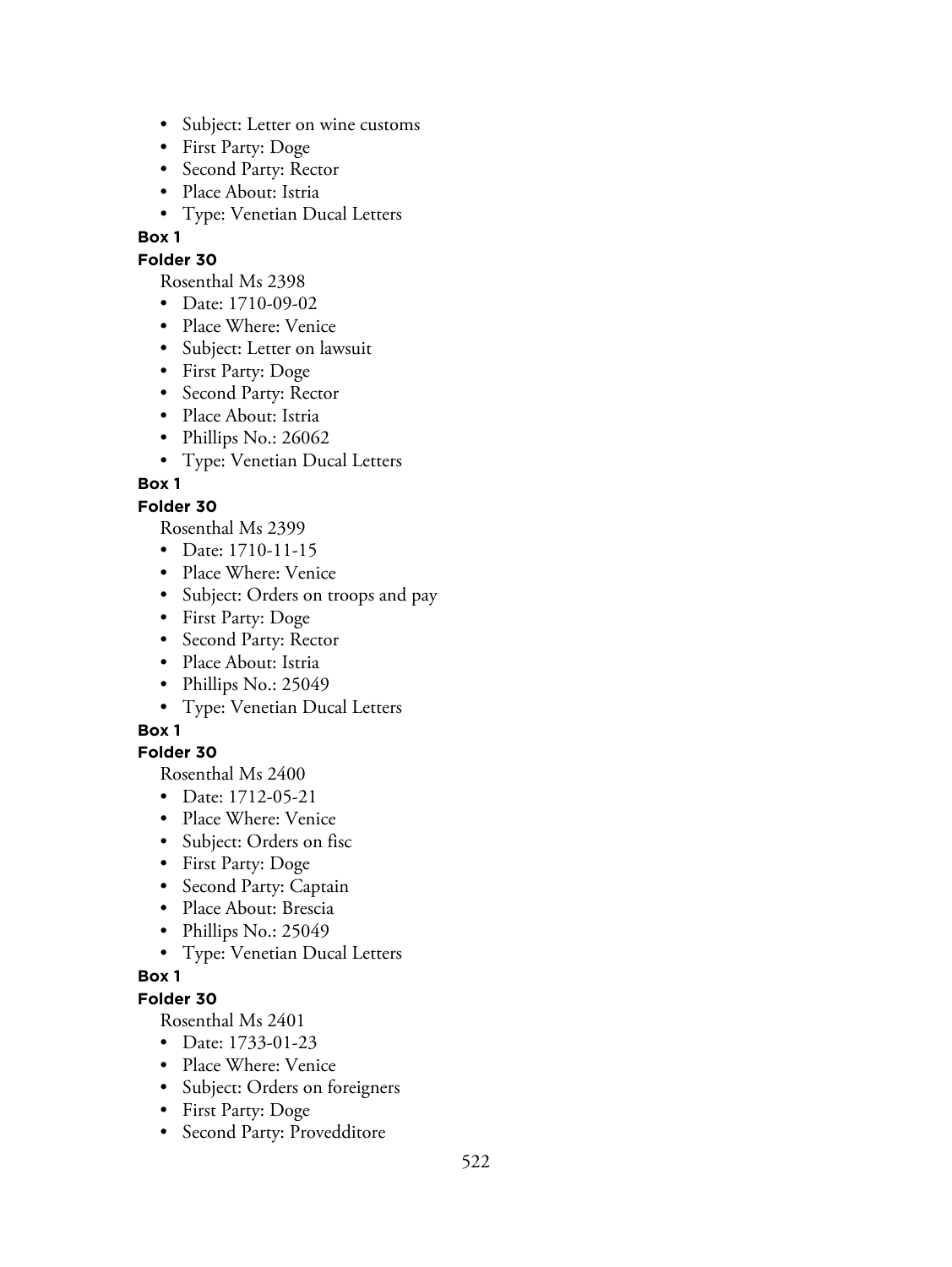- Place About: Friuli
- Phillips No.: 26062
- Type: Venetian Ducal Letters

## **Folder 30**

Rosenthal Ms 2402

- Date: 1733-02-06
- Place Where: Venice
- Subject: Letter on planting
- First Party: Doge
- Second Party: Provedditore
- Place About: Friuli
- Phillips No.: 25049
- Type: Venetian Ducal Letters

## **Box 1**

## **Folder 30**

Rosenthal Ms 2403

- Date: 1733-02-08
- Place Where: Venice
- Subject: Letter on wood for Arsenal
- First Party: Doge
- Second Party: Provedditore
- Place About: Friuli
- Phillips No.: 25049
- Type: Venetian Ducal Letters

# **Box 2**

## **Folder 30**

Rosenthal Ms 2404

- Date: 1733-05-07
- Place Where: Venice
- Subject: Congratulations on conduct
- First Party: Doge
- Second Party: Provedditore
- Place About: Friuli
- Phillips No.: 26062
- Type: Venetian Ducal Letters

## **Box 2**

## **Folder 30**

- Date: 1733-10-29
- Place Where: Venice
- Subject: Order investigation, vigilance
- First Party: Doge
- Second Party: Provedditore
- Place About: Friuli
- Phillips No.: 25049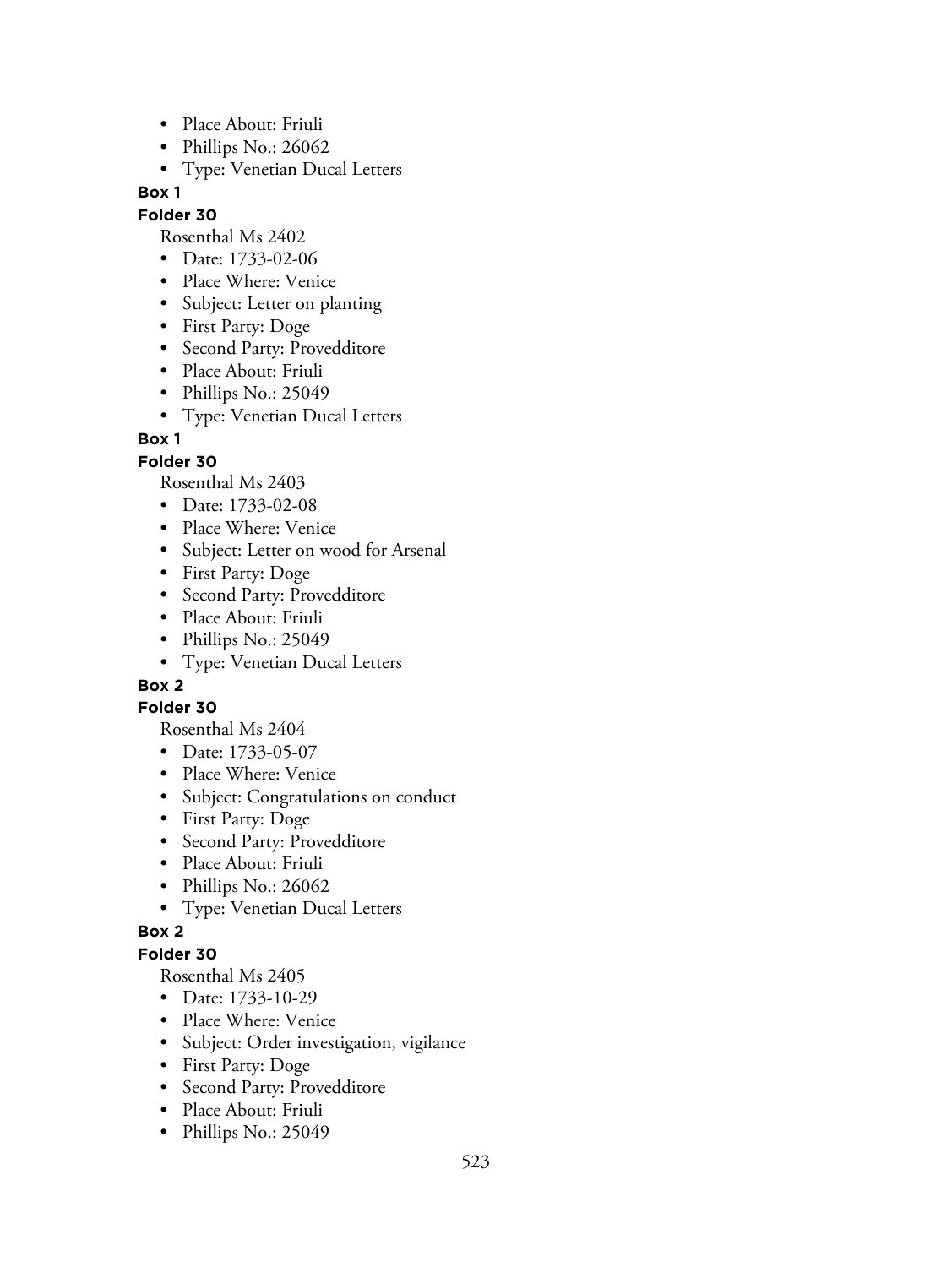• Type: Venetian Ducal Letters

## **Box 2**

## **Folder 30**

Rosenthal Ms 2406

- Date: 1733-10-31
- Place Where: Venice
- Subject: Letters on troop movement
- First Party: Doge
- Second Party: Provedditore
- Place About: Friuli
- Phillips No.: 25049
- Type: Venetian Ducal Letters

### **Box 2**

**Folder 30**

Rosenthal Ms 2407

- Date: 1733-10-31
- Place Where: Venice
- Subject: Congratulations on conduct
- First Party: Doge
- Second Party: Provedditore
- Place About: Friuli
- Phillips No.: 26062
- Type: Venetian Ducal Letters

## **Box 2**

**Folder 30**

Rosenthal Ms 2408

- Date: 1733-11-07
- Place Where: Venice
- Subject: Order publication of laws
- First Party: Doge
- Second Party: Provedditore
- Place About: Friuli
- Type: Venetian Ducal Letters

**Box 2**

### **Folder 30**

Rosenthal Ms 2409

- Date: 1733-11-11
- Place Where: Venice
- Subject: Letter on lawsuit
- First Party: Doge
- Second Party: Provedditore
- Place About: Friuli
- Phillips No.: 25049
- Type: Venetian Ducal Letters

**Box 2**

### **Folder 30**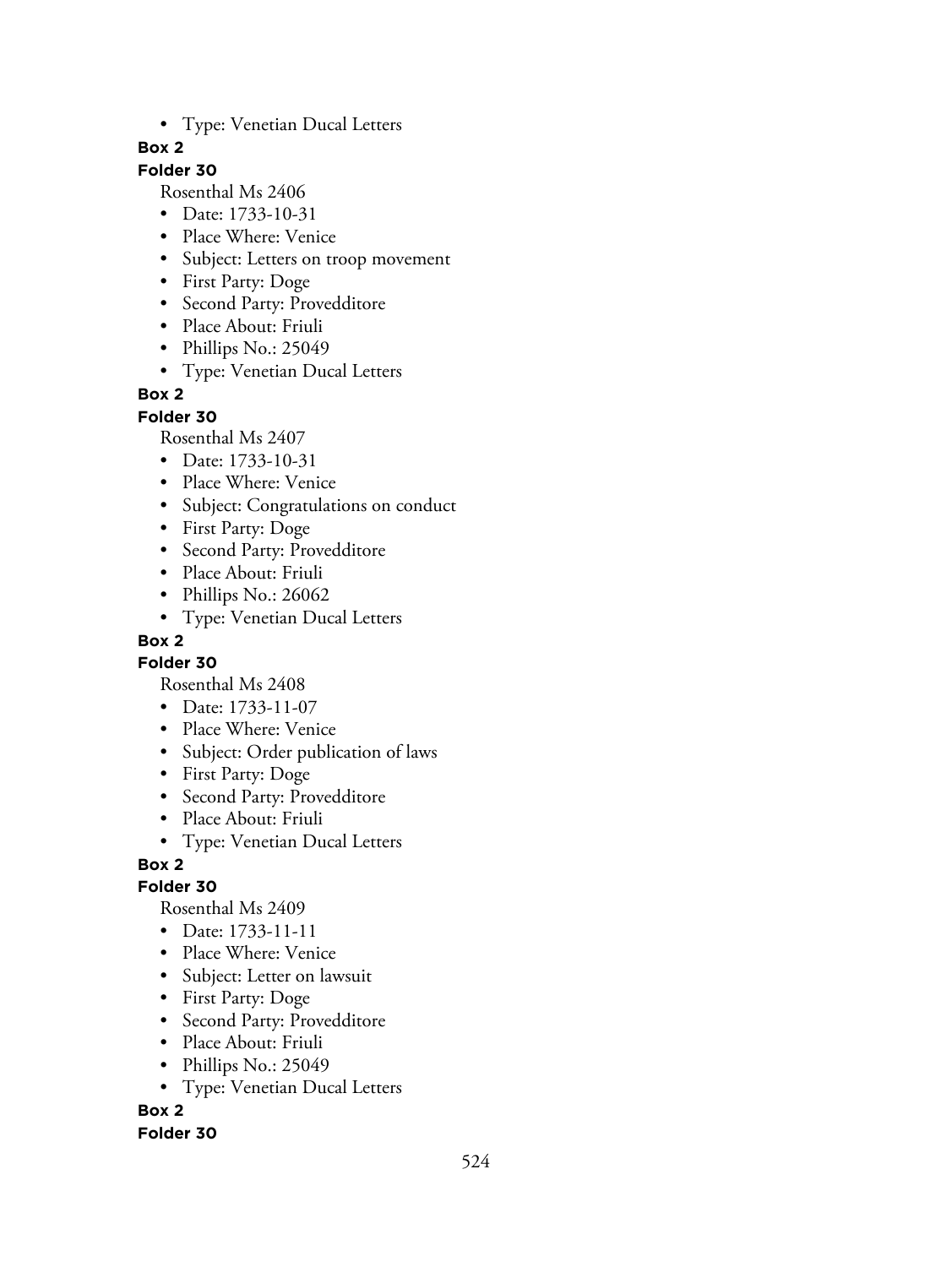Rosenthal Ms 2410

- Date: 1733-11-14
- Place Where: Venice
- Subject: Order to make payment
- First Party: Doge
- Second Party: Provedditore
- Place About: Friuli
- Phillips No.: 26062
- Type: Venetian Ducal Letters

### **Box 2**

**Folder 30**

Rosenthal Ms 2411

- Date: 1733-11-26
- Place Where: Venice
- Subject: Orders on fortification
- First Party: Doge
- Second Party: Provedditore
- Place About: Friuli
- Phillips No.: 26062
- Type: Venetian Ducal Letters

### **Box 2**

### **Folder 30**

Rosenthal Ms 2412

- Date: 1734-03-31
- Place Where: Venice
- Subject: On troops, French threat
- First Party: Doge
- Second Party: Provedditore
- Place About: Friuli
- Phillips No.: 25049
- Type: Venetian Ducal Letters

**Box 2**

### **Folder 30**

Rosenthal Ms 2413

- Date: 1734-06-10
- Place Where: Venice
- Subject: Orders on military finance
- First Party: Doge
- Second Party: Provedditore
- Place About: Friuli
- Phillips No.: 26062
- Type: Venetian Ducal Letters

### **Box 3**

### **Folder 30**

Rosenthal Ms 2414

• Date: 1734-06-30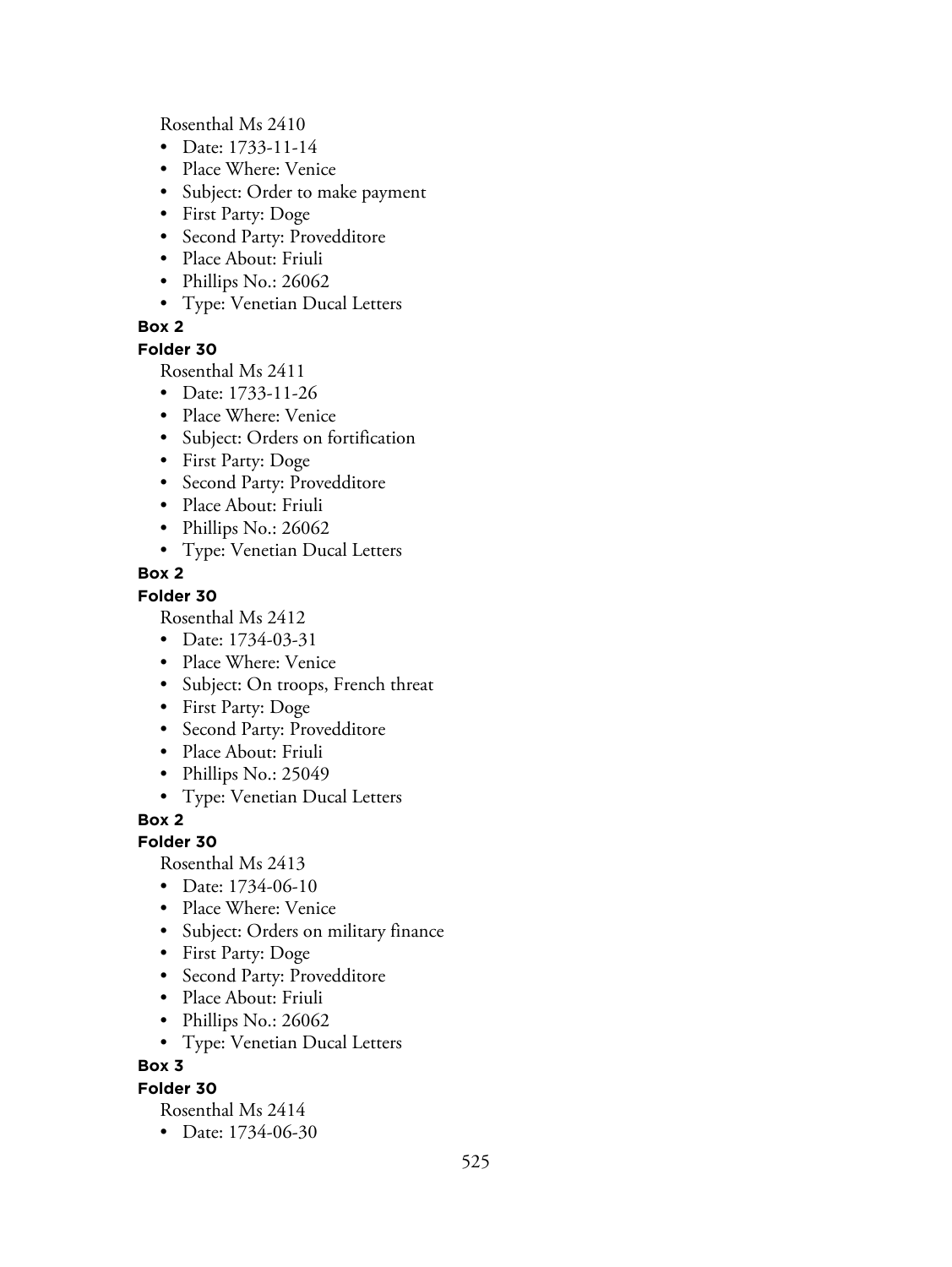- Place Where: Venice
- Subject: Order to send data on troops
- First Party: Doge
- Second Party: Provedditore
- Place About: Friuli
- Type: Venetian Ducal Letters

### **Folder 30**

Rosenthal Ms 2415

- Date: 1734-07-03
- Place Where: Venice
- Subject: Letter on Trieste
- First Party: Doge
- Second Party: Provedditore
- Place About: Friuli
- Phillips No.: 25049
- Type: Venetian Ducal Letters

## **Box 3**

### **Folder 30**

Rosenthal Ms 2416

- Date: 1752-10-06
- Place Where: Venice
- Subject: Announcement of successor
- First Party: Doge
- Second Party: Podesta
- Place About: Piove di Sacco
- Phillips No.: 25049
- Type: Venetian Ducal Letters

## **Box 3**

### **Folder 30**

Rosenthal Ms 2417

- Date: 1752-08-17
- Place Where: Venice
- Subject: Announce law on officials
- First Party: Doge
- Second Party: Captain
- Place About: Padua
- Phillips No.: 26062
- Type: Venetian Ducal Letters
- **Box 3**

## **Folder 30**

- Date: 1753-09-21
- Place Where: Venice
- Subject: Letter on troop movements
- First Party: Doge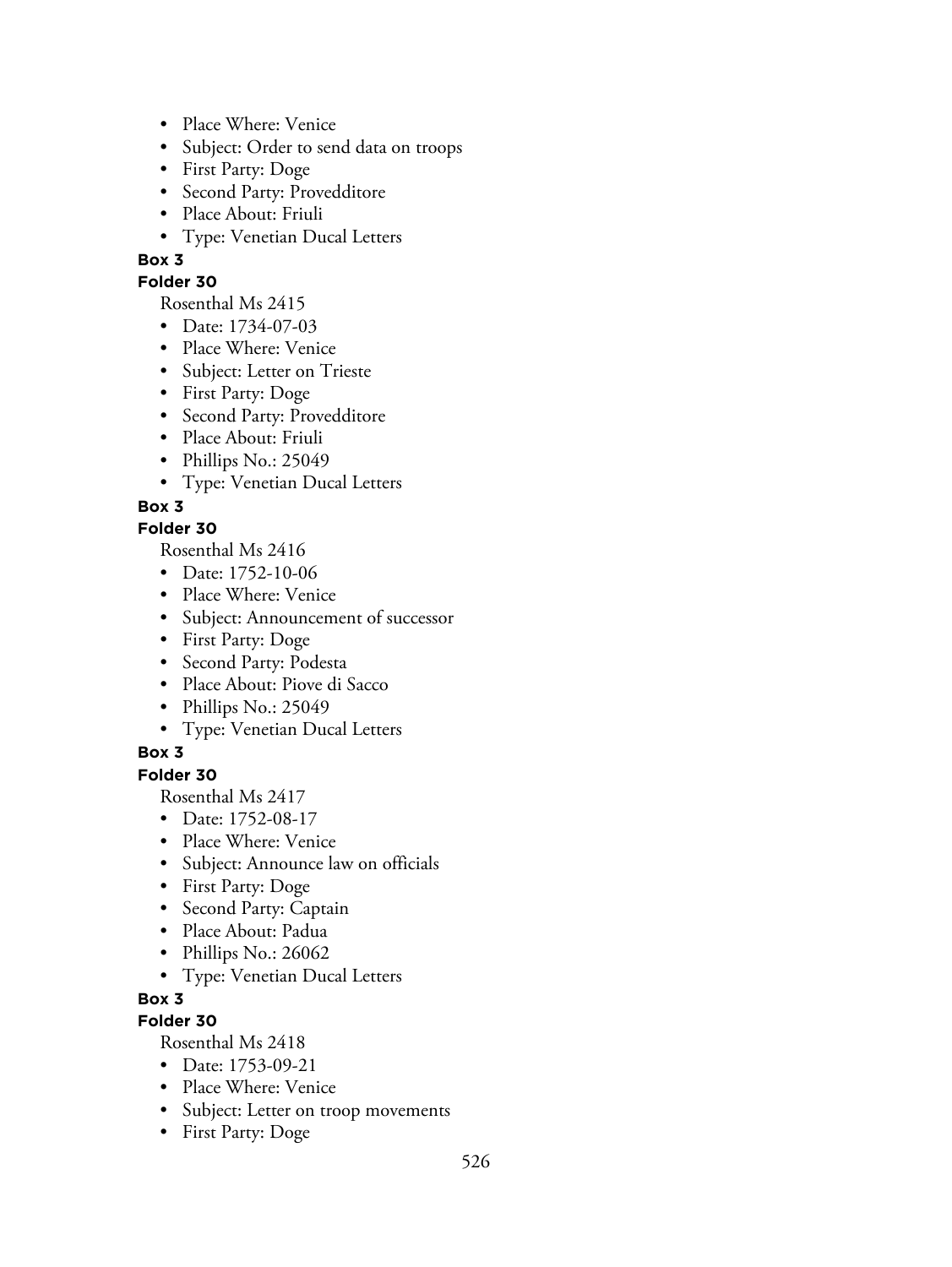- Second Party: Captain
- Place About: Padua
- Phillips No.: 25049
- Type: Venetian Ducal Letters

### **Folder 30**

Rosenthal Ms 2419

- Date: 1754-12-16
- Place Where: Venice
- Subject: Letter on privileges
- First Party: Doge
- Second Party: rector
- Place About: Treviso
- Phillips No.: 25049
- Type: Venetian Ducal Letters

### **Box 3**

### **Folder 30**

Rosenthal Ms 2420

- Date: 1757-08-06
- Place Where: Venice
- Subject: Letter on troop disorders
- First Party: Doge
- Second Party: Captain
- Place About: Padua
- Phillips No.: 25049
- Type: Venetian Ducal Letters

## **Box 3**

### **Folder 30**

Rosenthal Ms 2421

- Date: 1756-04-01
- Place Where: Venice
- Subject: Letter on troops
- First Party: Doge
- Second Party: Captain
- Place About: Padua
- Phillips No.: 25049
- Type: Venetian Ducal Letters

### **Box 3**

### **Folder 30**

- Date: 1761-07-25
- Place Where: Venice
- Subject: Letter on troops
- First Party: Doge
- Second Party: Captain
- Place About: Padua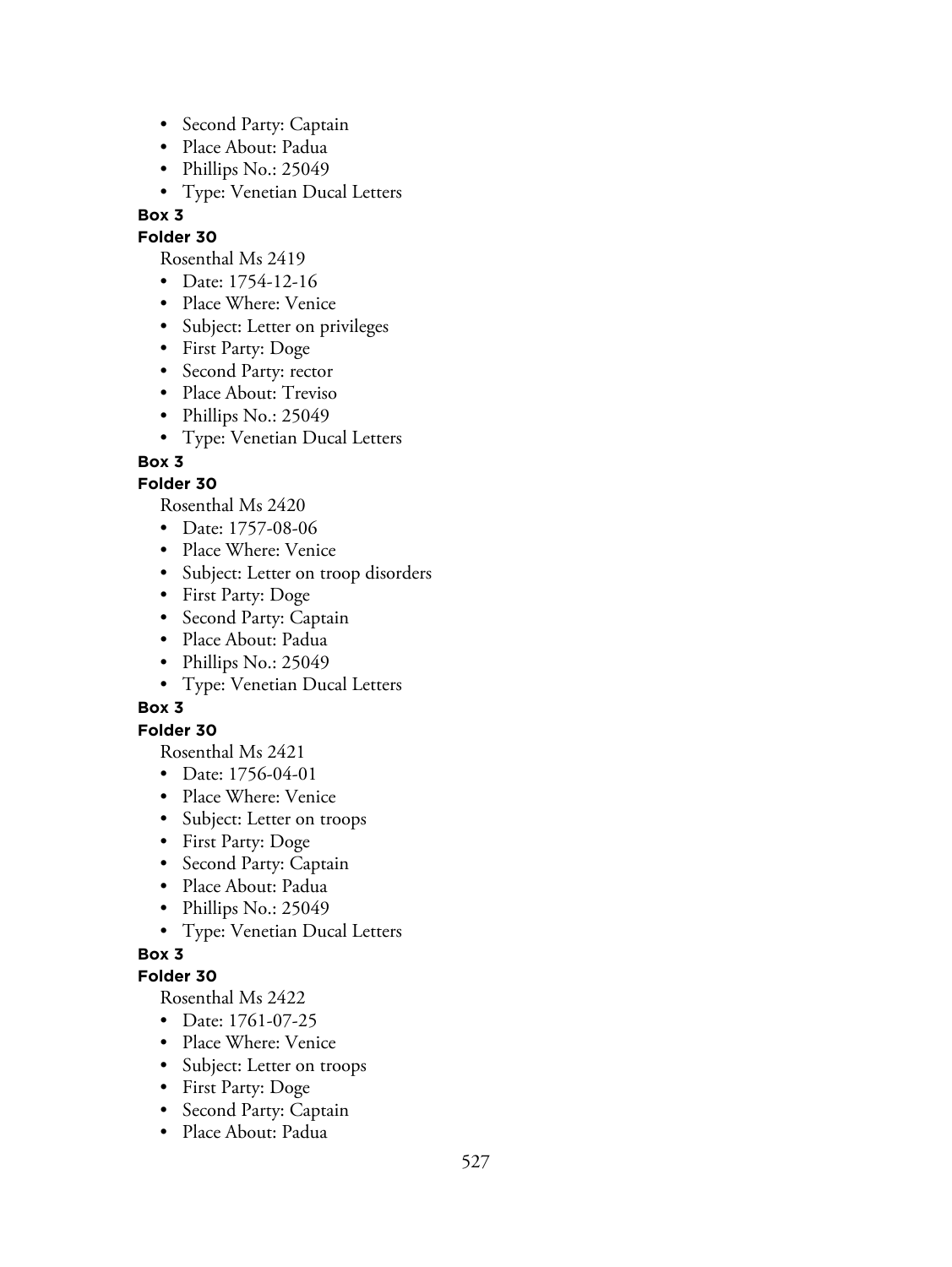- Phillips No.: 26062
- Type: Venetian Ducal Letters

### **Folder 30**

Rosenthal Ms 2423

- Date: 1761-08-11
- Place Where: Venice
- Subject: Letter on troops
- First Party: Doge
- Second Party: Captain
- Place About: Padua
- Phillips No.: 25049
- Type: Venetian Ducal Letters

### **Box 4**

### **Folder 30**

Rosenthal Ms 2424

- Date: 1762-04-28
- Place Where: Venice
- Subject: Letter on troops
- First Party: Doge
- Second Party: Captain
- Place About: Padua
- Phillips No.: 26062
- Type: Venetian Ducal Letters

### **Box 4**

### **Folder 30**

Rosenthal Ms 2425

- Date: 1762-09-16
- Place Where: Venice
- Subject: Letter on troops
- First Party: Doge
- Second Party: Podesta
- Phillips No.: 25049
- Type: Venetian Ducal Letters

### **Box 4**

## **Folder 30**

Rosenthal Ms 2426

- Date: 1773-04-28
- Place Where: Venice
- Subject: Orders on troop exercises
- First Party: Doge
- Second Party: Captain
- Place About: Padua
- Phillips No.: 25049
- Type: Venetian Ducal Letters

### **Box 4**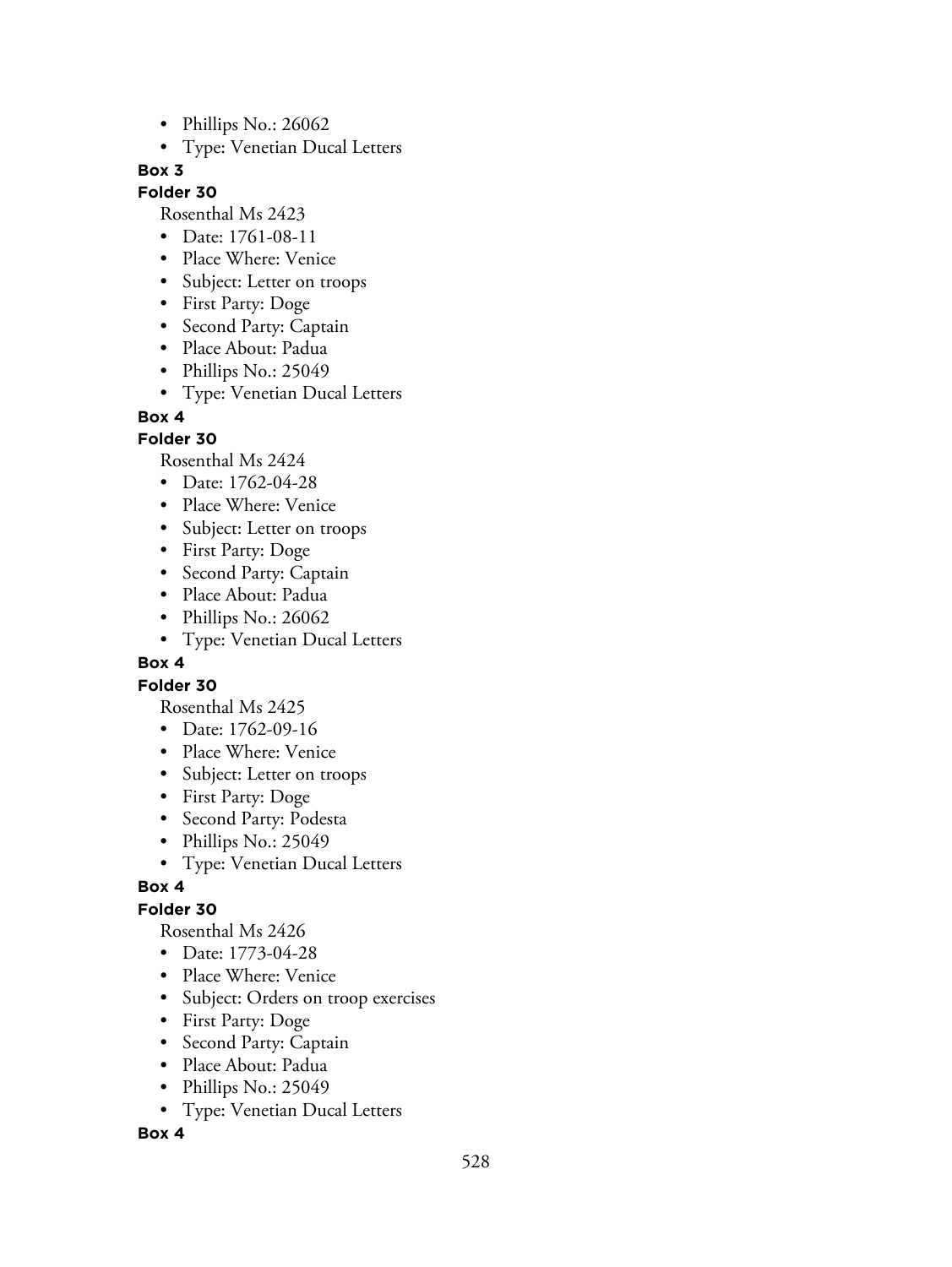#### **Folder 30**

Rosenthal Ms 2427

- Date: 1774-04-14
- Place Where: Venice
- Subject: Lettr on troop exercises
- First Party: Doge
- Second Party: Captain
- Place About: Padua
- Phillips No.: 25049
- Type: Venetian Ducal Letters

**Box 4**

### **Folder 30**

Rosenthal Ms 2428

- Date: 1775-04-04
- Place Where: Venice
- Subject: Election to office
- First Party: Doge
- Second Party: Provedditore
- Place About: Padua
- Phillips No.: 25049
- Type: Venetian Ducal Letters

### **Box 4**

**Folder 30**

Rosenthal Ms 2429

- Date: 1775-9-29
- Place Where: Venice
- Subject: Announce filling of benefice
- First Party: Doge
- Second Party: Podesta
- Place About: Vicenza
- Appendix: 2
- Type: Venetian Ducal Letters

### **Box 4**

**Folder 30**

Rosenthal Ms 2430

- Date: 1777
- Place Where: Venice
- Subject: Letter on troop exercises
- First Party: Doge
- Second Party: Captain
- Place About: Padua
- Phillips No.: 26062
- Type: Venetian Ducal Letters

### **Box 4**

### **Folder 30**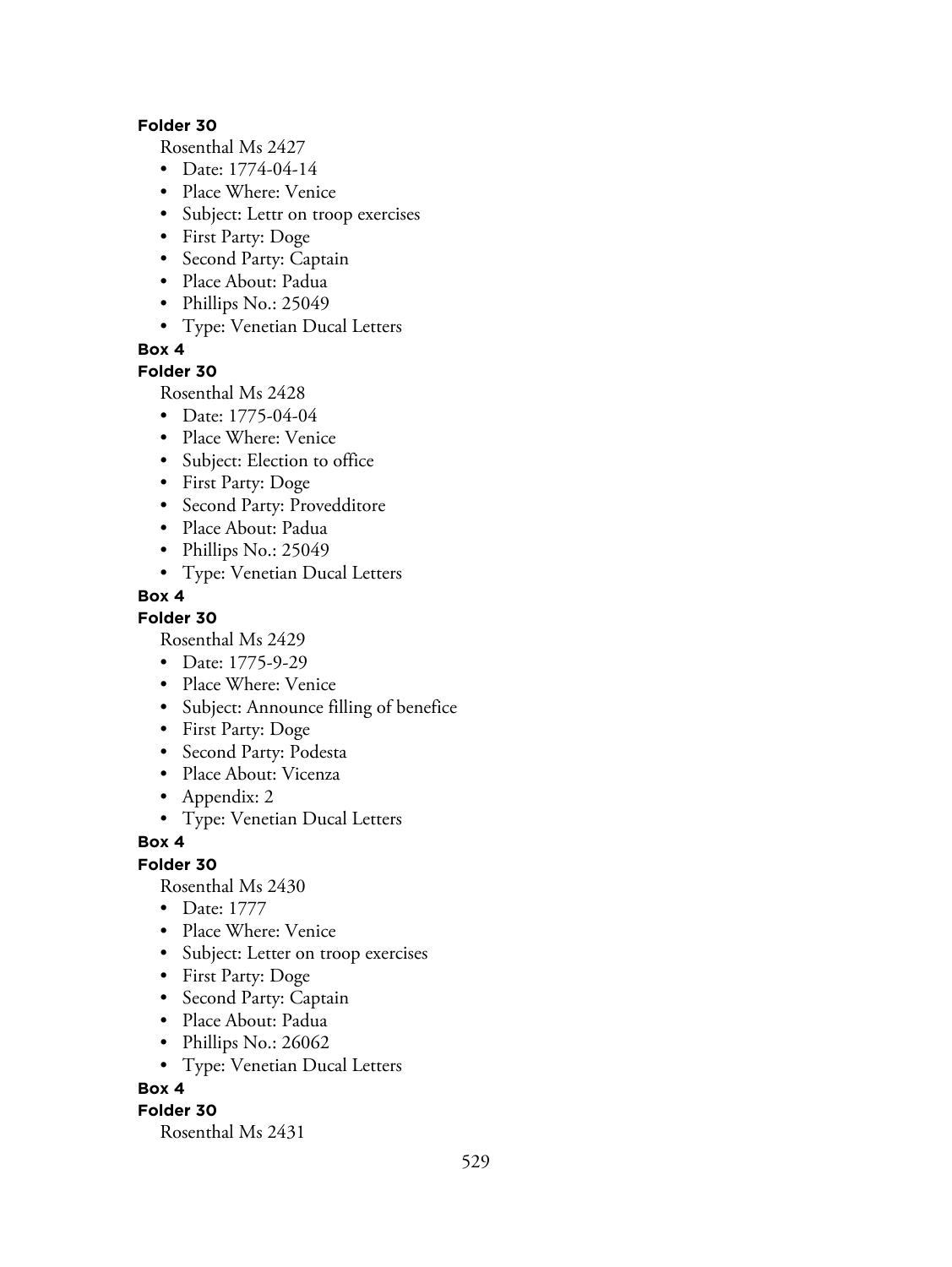- Date: 1778-04-04
- Place Where: Venice
- Subject: Announce election to office
- First Party: Doge
- Second Party: Captain
- Place About: Padua
- Phillips No.: 26062
- Type: Venetian Ducal Letters

### **Folder 30**

Rosenthal Ms 2432

- Date: 1779-04-10
- Place Where: lVenice
- Subject: Letter on troop exercises
- First Party: Doge
- Second Party: Captain
- Place About: Padua
- Phillips No.: 25049
- Type: Venetian Ducal Letters

### **Box 4**

### **Folder 30**

Rosenthal Ms 2433

- Date: 1783-04-05
- Place Where: Venice
- Subject: Letter on troop exercises
- First Party: Doge
- Second Party: Captain
- Place About: Padua
- Phillips No.: 25049
- Type: Venetian Ducal Letters

### **Box 4**

### **Folder 30**

Rosenthal Ms 2434

- Date: 1794-10-24
- Place Where: Venice
- Subject: Letter of recommendation
- First Party: Doge
- Second Party: Benvenuti
- Phillips No.: 25049
- Type: Venetian Ducal Letters

### **Box 5**

### **Folder 30**

- Date: 1461-01-10
- Place Where: Rome
- Subject: Letter on excommunicate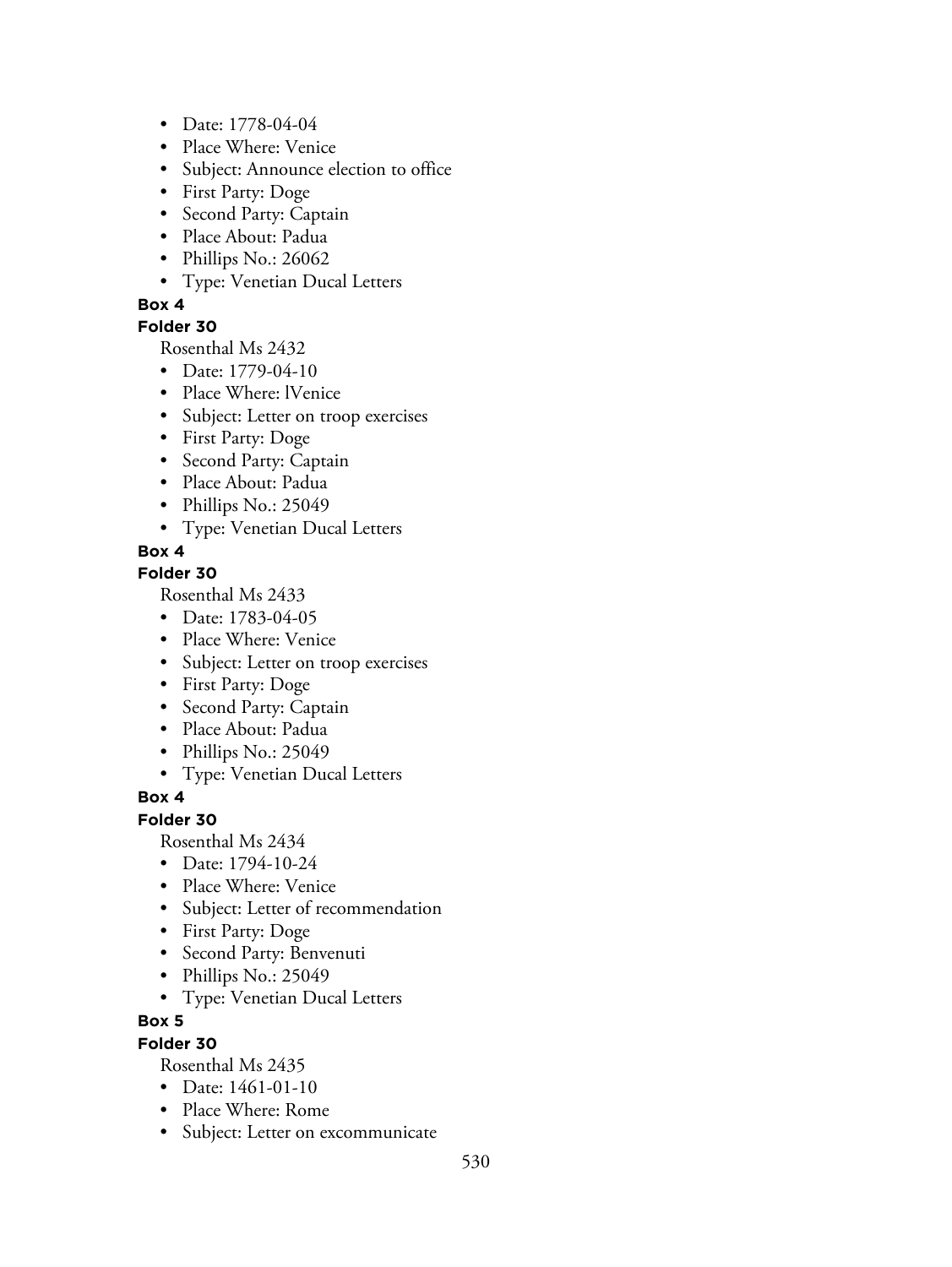- First Party: Pope
- Second Party: City
- Place About: Strasbourg
- Phillips No.: 4333
- Type: Papal Letters-Germany

### **Folder 30**

Rosenthal Ms 2436

- Date: 1525-11-19
- Place Where: Rome
- Subject: Praise for anti Lutheran work
- First Party: Pope
- Second Party: Duke
- Place About: Cleves
- Phillips No.: 4333
- Type: Papal Letters-Germany

# **Box 5**

## **Folder 30**

Rosenthal Ms 2437

- Date: 1534-03-30
- Place Where: Rome
- Subject: Defense of interdict
- First Party: Pope
- Second Party: Clergy
- Place About: Cologne
- Phillips No.: 4333
- Type: Papal Letters-Germany

## **Box 5**

## **Folder 30**

Rosenthal Ms 2438

- Date: 1546-07-03
- Place Where: Rome
- Subject: Against heretics
- First Party: Pope
- Second Party: Leaders
- Place About: Cologne
- Phillips No.: 4333
- Type: Papal Letters-Germany

## **Box 5**

# **Folder 30**

- Date: 1551-03-14
- Place Where: Rome
- Subject: Grant privileges
- First Party: Pope
- Second Party: Clergy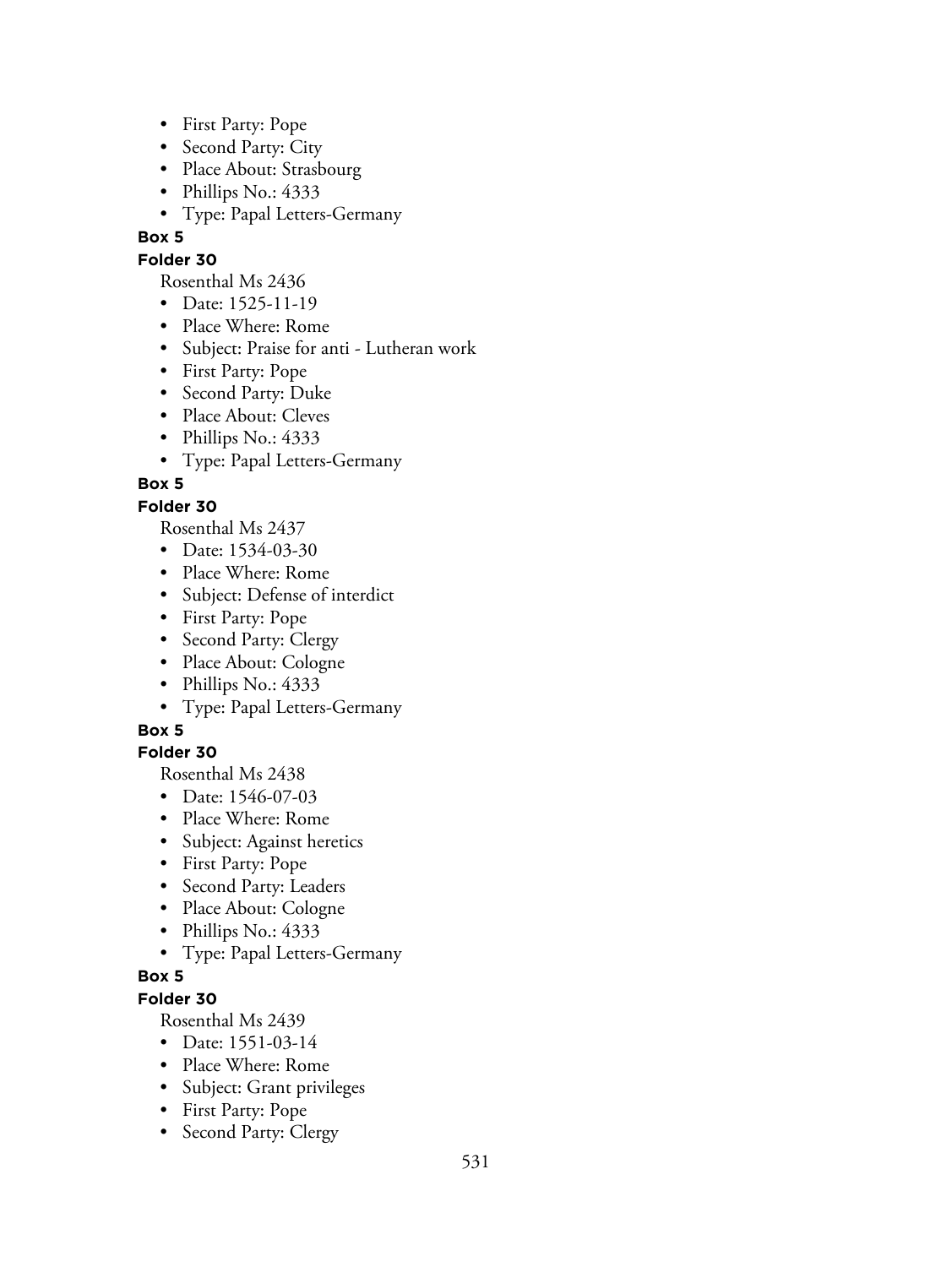- Place About: Cologne
- Phillips No.: 4333
- Type: Papal Letters-Germany

#### **Folder 30**

Rosenthal Ms 2440

- Date: 1583-04-01
- Place Where: Rome
- Subject: Deprivation of office, anathema
- First Party: Pope
- Second Party: Archbishop
- Place About: Cologne
- Type: Papal Letters-Germany

**Box 5**

### **Folder 30**

Rosenthal Ms 2441

- Date: 1583-04-10
- Place Where: Rome
- Subject: Announcement of 2439
- First Party: Pope
- Second Party: Clergy
- Place About: Cologne
- Phillips No.: 4333
- Type: Papal Letters-Germany

### **Box 5**

### **Folder 30**

Rosenthal Ms 2442

- Date: 1662-09-15
- Place Where: Rome
- Subject: Grant privileges
- First Party: Pope
- Second Party: Archbishop
- Place About: Cologne
- Phillips No.: 4333
- Type: Papal Letters-Germany

## **Box 5**

### **Folder 30**

- Date: 1680-07-20
- Place Where: Rome
- Subject: On clerical dispute
- First Party: Pope
- Second Party: Clergy
- Place About: Cologne
- Phillips No.: 4333
- Type: Papal Letters-Germany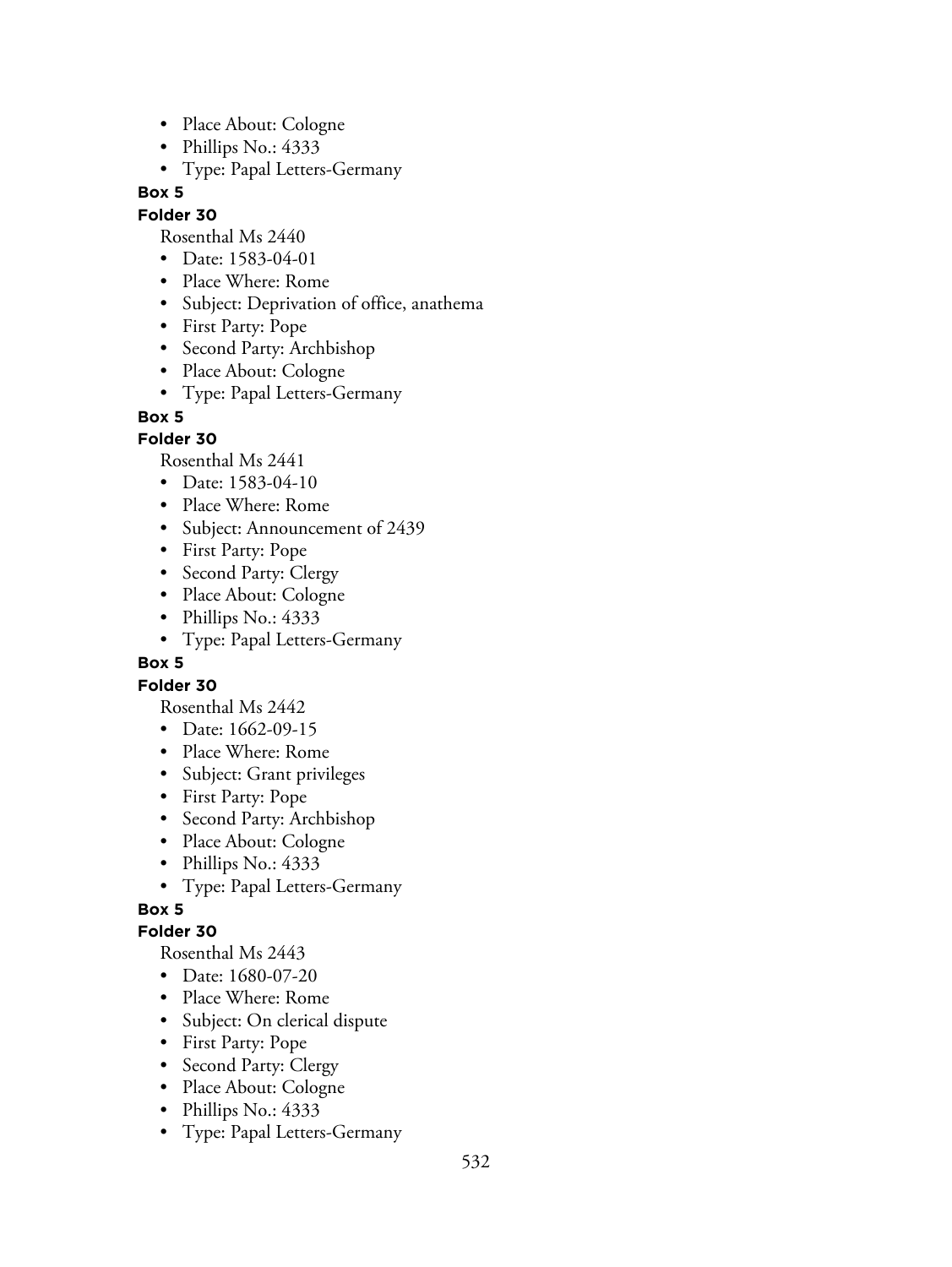#### **Folder 30**

Rosenthal Ms 2444

- Date: 1535-12-22
- Place Where: Rome
- Subject: On law of sanctuary
- First Party: Pope
- Second Party: Governors
- Place About: Genoa
- Phillips No.: 7818
- Type: Papal Letters-Italy

## **Box 6**

### **Folder 30**

Rosenthal Ms 2445

- Date: 1535-05-10
- Place Where: Rome
- Subject: On fiefs. inheritance
- First Party: Pope
- Second Party: Fieschi
- Place About: Genoa
- Phillips No.: 7818
- Type: Papal Letters-Italy

## **Box 6**

## **Folder 30**

Rosenthal Ms 2446

- Date: 1535-11-12
- Place Where: Rome
- Subject: Seek permission to buiId ships
- First Party: Pope
- Second Party: Governors
- Place About: Genoa
- Phillips No.: 7818
- Type: Papal Letters-Italy

## **Box 6**

## **Folder 30**

Rosenthal Ms 2447

- Date: 1536-06-10
- Place Where: Rome
- Subject: Investigate delays cf. 2446
- First Party: Pope
- Second Party: Governors
- Place About: Genoa
- Phillips No.: 7818
- Type: Papal Letters-Italy

# **Box 6**

## **Folder 30**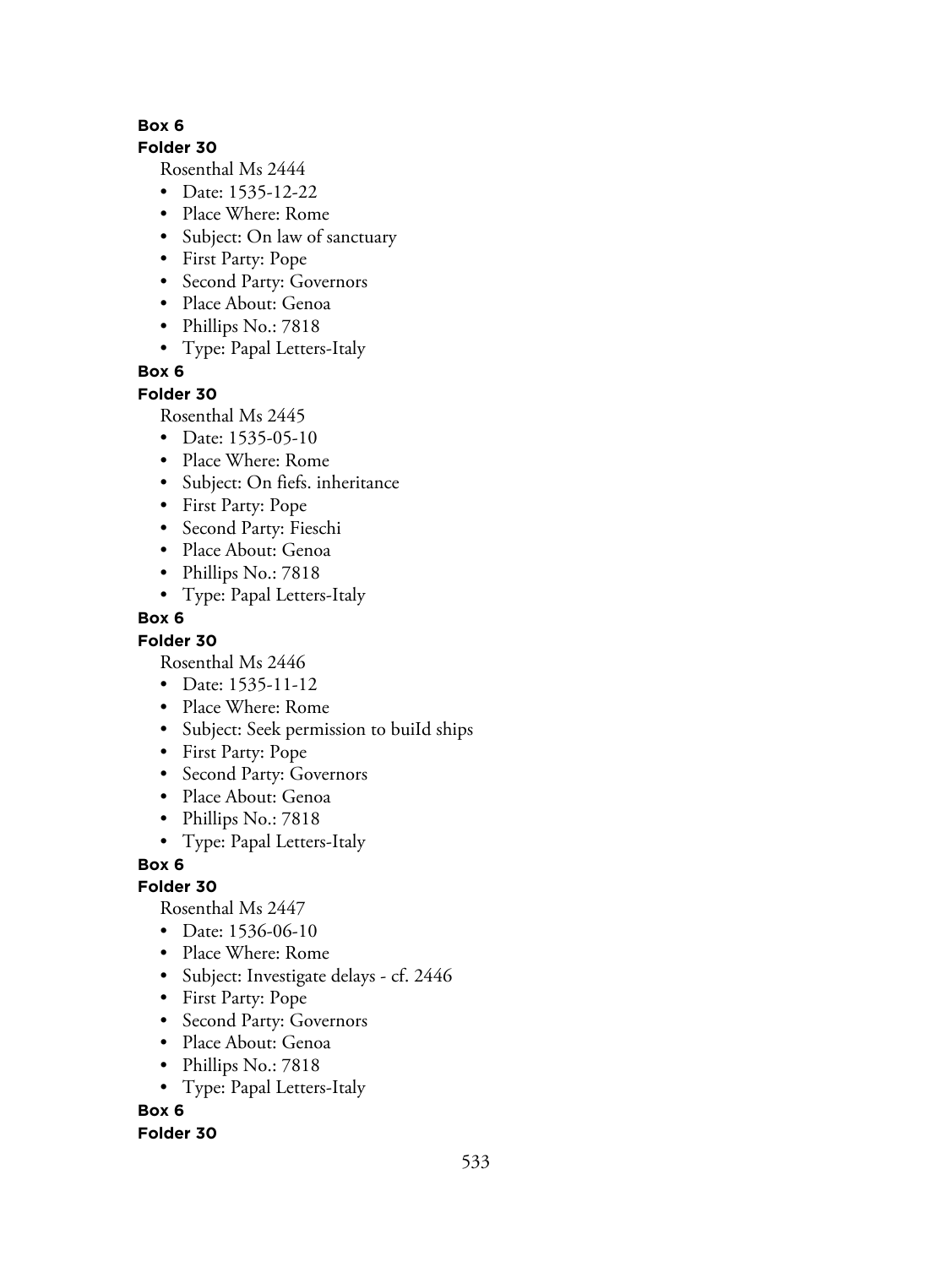Rosenthal Ms 2448

- Date: 1536-12-13
- Place Where: Rome
- Subject: Against selling ships toTurks
- First Party: Pope
- Second Party: Governors
- Place About: Genoa
- Phillips No.: 7818
- Type: Papal Letters-Italy

### **Box 6**

**Folder 30**

Rosenthal Ms 2449

- Date: 1537-03-06
- Place Where: Rome
- Subject: Seek help in clerical taxation
- First Party: Pope
- Second Party: Governors
- Place About: Genoa
- Phillips No.: 7818
- Type: Papal Letters-Italy

### **Box 6**

### **Folder 30**

Rosenthal Ms 2450

- Date: 1538-08-02
- Place Where: Rome
- Subject: Confirmation of privileges
- First Party: Pope
- Second Party: Governors
- Place About: Genoa
- Phillips No.: 7818
- Type: Papal Letters-Italy

**Box 6**

**Folder 30**

Rosenthal Ms 2451

- Date: 1538-08-11
- Place Where: Rome
- Subject: Grant indulgence
- First Party: Pope
- Second Party: Chapel
- Place About: Genoa
- Phillips No.: 7818
- Type: Papal Letters-Italy

### **Box 6**

### **Folder 30**

Rosenthal Ms 2452

• Date: 1545-10-26